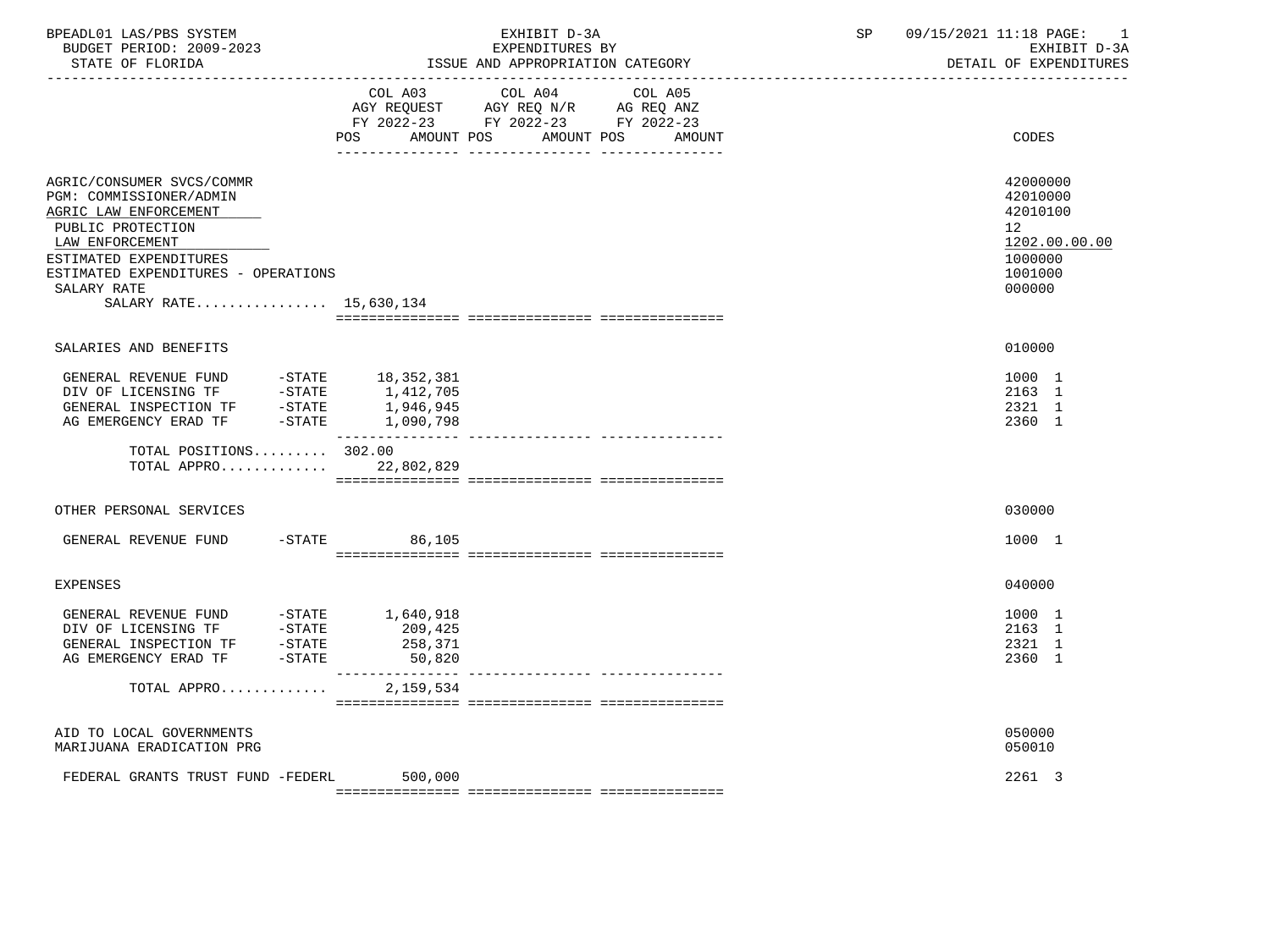| BPEADL01 LAS/PBS SYSTEM<br>BUDGET PERIOD: 2009-2023                                                                                                                                                                |                                                  |                                                                                                                | EXHIBIT D-3A<br>EXPENDITURES BY                                                                                    | SP                | 09/15/2021 11:18 PAGE:<br>$\overline{c}$<br>EXHIBIT D-3A |                                                                                         |
|--------------------------------------------------------------------------------------------------------------------------------------------------------------------------------------------------------------------|--------------------------------------------------|----------------------------------------------------------------------------------------------------------------|--------------------------------------------------------------------------------------------------------------------|-------------------|----------------------------------------------------------|-----------------------------------------------------------------------------------------|
| STATE OF FLORIDA                                                                                                                                                                                                   |                                                  |                                                                                                                | ISSUE AND APPROPRIATION CATEGORY                                                                                   |                   |                                                          | DETAIL OF EXPENDITURES                                                                  |
|                                                                                                                                                                                                                    |                                                  | POS FOR THE POST OF THE STATE STATE STATE STATE STATE STATE STATE STATE STATE STATE STATE STATE STATE STATE ST | COL A03 COL A04<br>AGY REQUEST AGY REQ N/R AG REQ ANZ<br>FY 2022-23 FY 2022-23 FY 2022-23<br>AMOUNT POS AMOUNT POS | COL A05<br>AMOUNT |                                                          | CODES                                                                                   |
| AGRIC/CONSUMER SVCS/COMMR<br>PGM: COMMISSIONER/ADMIN<br>AGRIC LAW ENFORCEMENT<br>PUBLIC PROTECTION<br>LAW ENFORCEMENT<br>ESTIMATED EXPENDITURES<br>ESTIMATED EXPENDITURES - OPERATIONS<br>OPERATING CAPITAL OUTLAY |                                                  |                                                                                                                |                                                                                                                    |                   |                                                          | 42000000<br>42010000<br>42010100<br>12<br>1202.00.00.00<br>1000000<br>1001000<br>060000 |
| GENERAL REVENUE FUND -STATE 125,747<br>DIV OF LICENSING TF -STATE                                                                                                                                                  |                                                  | 18,687                                                                                                         |                                                                                                                    |                   |                                                          | 1000 1<br>2163 1                                                                        |
| TOTAL APPRO $144,434$                                                                                                                                                                                              |                                                  |                                                                                                                |                                                                                                                    |                   |                                                          |                                                                                         |
| SPECIAL CATEGORIES<br>ACOUISITION/MOTOR VEHICLES                                                                                                                                                                   |                                                  |                                                                                                                |                                                                                                                    |                   |                                                          | 100000<br>100021                                                                        |
| GENERAL INSPECTION TF                                                                                                                                                                                              |                                                  | -STATE 865,706                                                                                                 |                                                                                                                    |                   |                                                          | 2321 1                                                                                  |
| CONTRACTED SERVICES                                                                                                                                                                                                |                                                  |                                                                                                                |                                                                                                                    |                   |                                                          | 100777                                                                                  |
| GENERAL REVENUE FUND -STATE 231,408<br>DIV OF LICENSING TF -STATE 11,500<br>GENERAL INSPECTION TF -STATE                                                                                                           |                                                  | 25,000                                                                                                         |                                                                                                                    |                   |                                                          | 1000 1<br>2163 1<br>2321 1                                                              |
| TOTAL APPRO                                                                                                                                                                                                        |                                                  | 267,908                                                                                                        |                                                                                                                    |                   |                                                          |                                                                                         |
| RISK MANAGEMENT INSURANCE                                                                                                                                                                                          |                                                  |                                                                                                                |                                                                                                                    |                   |                                                          | 103241                                                                                  |
| GENERAL REVENUE FUND -STATE 1,499,327                                                                                                                                                                              |                                                  |                                                                                                                |                                                                                                                    |                   |                                                          | 1000 1                                                                                  |
| SALARY INCENTIVE PAYMENTS                                                                                                                                                                                          |                                                  |                                                                                                                |                                                                                                                    |                   |                                                          | 103290                                                                                  |
| GENERAL REVENUE FUND<br>GENERAL INSPECTION TF                                                                                                                                                                      | $-\mathtt{STATE}$<br>-STATE                      | 106,242<br>23,916<br>------------                                                                              |                                                                                                                    |                   |                                                          | 1000 1<br>2321 1                                                                        |
| TOTAL APPRO                                                                                                                                                                                                        |                                                  | 130,158                                                                                                        |                                                                                                                    |                   |                                                          |                                                                                         |
| TR/DMS/HR SVCS/STW CONTRCT                                                                                                                                                                                         |                                                  |                                                                                                                |                                                                                                                    |                   |                                                          | 107040                                                                                  |
| GENERAL REVENUE FUND<br>DIV OF LICENSING TF<br>GENERAL INSPECTION TF<br>AG EMERGENCY ERAD TF                                                                                                                       | $-$ STATE<br>$-$ STATE<br>$-$ STATE<br>$-$ STATE | 74,004<br>7,493<br>5,561<br>529                                                                                |                                                                                                                    |                   |                                                          | 1000 1<br>2163 1<br>2321 1<br>2360 1                                                    |

--------------- --------------- ---------------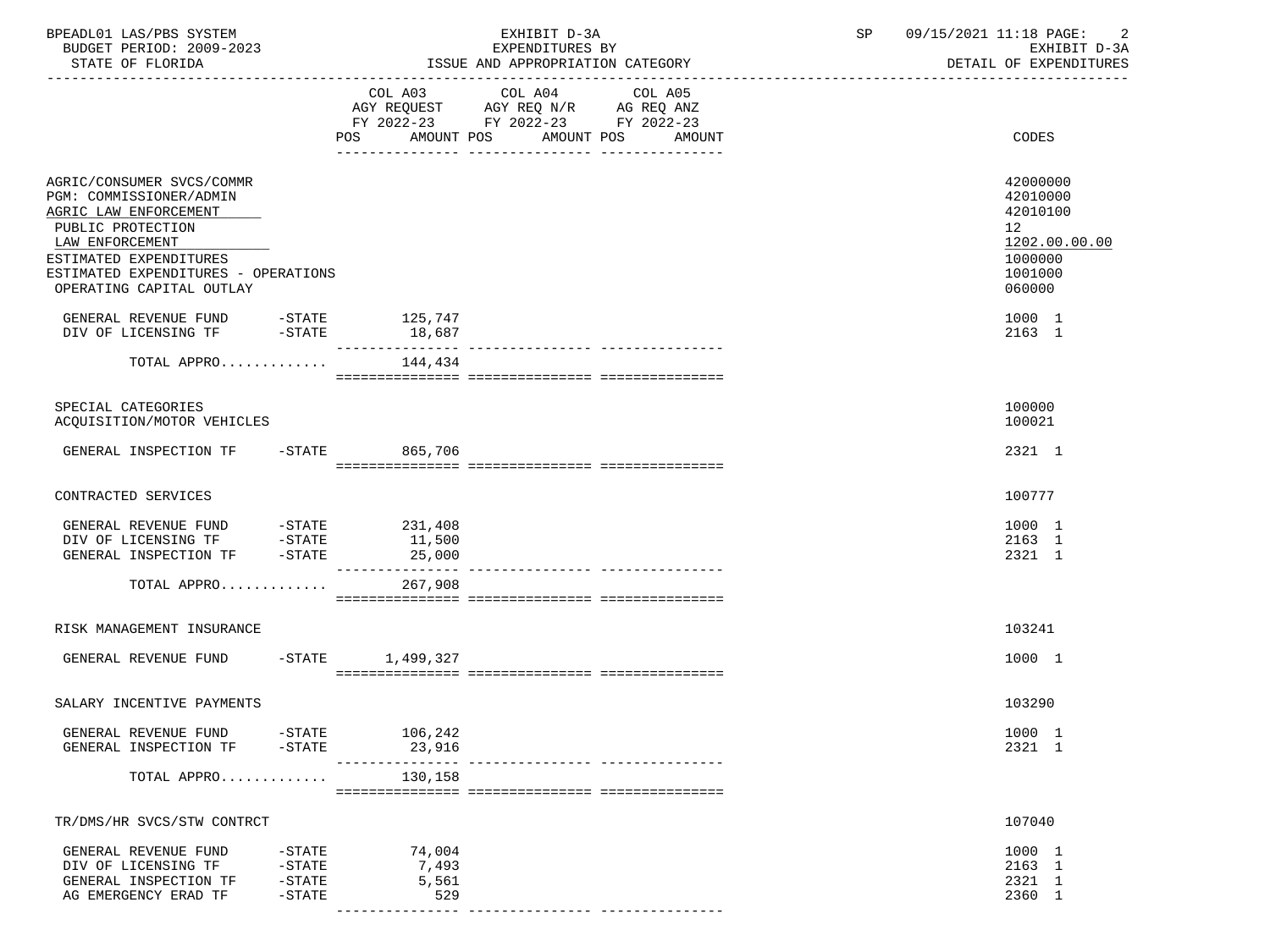| BPEADL01 LAS/PBS SYSTEM  | EXHIBIT D-3A                     | 09/15/2021 11:18 PAGE: |
|--------------------------|----------------------------------|------------------------|
| BUDGET PERIOD: 2009-2023 | EXPENDITURES BY                  | EXHIBIT D-3A           |
| STATE OF FLORIDA         | ISSUE AND APPROPRIATION CATEGORY | DETAIL OF EXPENDITURES |

|                                                                                                                                                                                                                                                           | POS AMOUNT POS                                                   | COL A03 COL A04 COL A05<br>AGY REQUEST AGY REQ N/R AG REQ ANZ<br>FY 2022-23 FY 2022-23 FY 2022-23<br>AMOUNT POS | AMOUNT | CODES                                                                                                          |
|-----------------------------------------------------------------------------------------------------------------------------------------------------------------------------------------------------------------------------------------------------------|------------------------------------------------------------------|-----------------------------------------------------------------------------------------------------------------|--------|----------------------------------------------------------------------------------------------------------------|
| AGRIC/CONSUMER SVCS/COMMR<br>PGM: COMMISSIONER/ADMIN<br>AGRIC LAW ENFORCEMENT<br>PUBLIC PROTECTION<br>LAW ENFORCEMENT<br>ESTIMATED EXPENDITURES<br>ESTIMATED EXPENDITURES - OPERATIONS<br>SPECIAL CATEGORIES<br>TR/DMS/HR SVCS/STW CONTRCT<br>TOTAL APPRO | 87,587                                                           |                                                                                                                 |        | 42000000<br>42010000<br>42010100<br>12 <sub>1</sub><br>1202.00.00.00<br>1000000<br>1001000<br>100000<br>107040 |
| TOTAL: ESTIMATED EXPENDITURES - OPERATIONS<br>TOTAL POSITIONS 302.00<br>TOTAL ISSUE 28,543,588<br>TOTAL SALARY RATE 15,630,134                                                                                                                            |                                                                  |                                                                                                                 |        | 1001000                                                                                                        |
| SALARY INCREASES FOR FY 2021-22 -<br>STATE EMPLOYEE MINIMUM WAGE<br>INCREASE - EFFECTIVE 7/1/2021<br>OTHER PERSONAL SERVICES                                                                                                                              |                                                                  |                                                                                                                 |        | 1001030<br>030000                                                                                              |
| GENERAL REVENUE FUND -STATE 6,799                                                                                                                                                                                                                         |                                                                  |                                                                                                                 |        | 1000 1                                                                                                         |
| FLORIDA RETIREMENT SYSTEM<br>ADJUSTMENT - FY 2021-22 - NORMAL<br>COST AND UNFUNDED ACTUARIAL<br>LIABILITY<br>SALARIES AND BENEFITS                                                                                                                        |                                                                  |                                                                                                                 |        | 1001070<br>010000                                                                                              |
| GENERAL REVENUE FUND<br>$-$ STATE<br>AG EMERGENCY ERAD TF                                                                                                                                                                                                 | $-STATE$ 138,720<br>10,687<br>14,720<br>8,239<br>--------------- |                                                                                                                 |        | 1000 1<br>2163 1<br>2321 1<br>2360 1                                                                           |
| TOTAL APPRO                                                                                                                                                                                                                                               | 172,366                                                          |                                                                                                                 |        |                                                                                                                |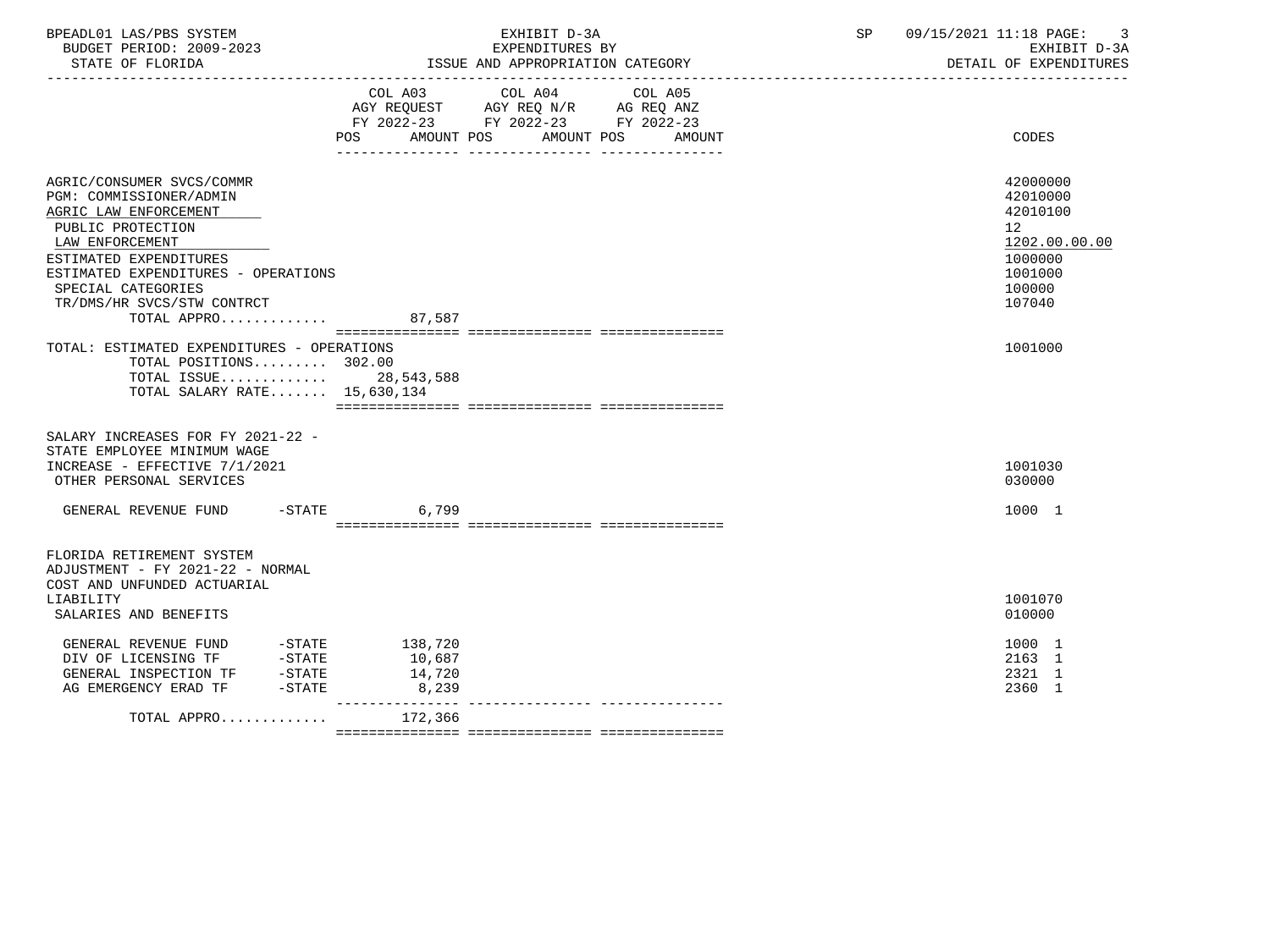| BPEADL01 LAS/PBS SYSTEM<br>BUDGET PERIOD: 2009-2023<br>STATE OF FLORIDA                                                                                                                                           | EXHIBIT D-3A<br>EXPENDITURES BY<br>ISSUE AND APPROPRIATION CATEGORY                                                                      | 09/15/2021 11:18 PAGE:<br>SP<br>$\overline{4}$<br>EXHIBIT D-3A<br>DETAIL OF EXPENDITURES             |
|-------------------------------------------------------------------------------------------------------------------------------------------------------------------------------------------------------------------|------------------------------------------------------------------------------------------------------------------------------------------|------------------------------------------------------------------------------------------------------|
|                                                                                                                                                                                                                   | COL A03 COL A04 COL A05<br>AGY REQUEST AGY REQ N/R AG REQ ANZ<br>FY 2022-23 FY 2022-23 FY 2022-23<br>POS AMOUNT POS AMOUNT POS<br>AMOUNT | CODES                                                                                                |
| AGRIC/CONSUMER SVCS/COMMR<br>PGM: COMMISSIONER/ADMIN<br>AGRIC LAW ENFORCEMENT<br>PUBLIC PROTECTION<br>LAW ENFORCEMENT<br>ESTIMATED EXPENDITURES<br>CASUALTY INSURANCE PREMIUM<br>ADJUSTMENT<br>SPECIAL CATEGORIES |                                                                                                                                          | 42000000<br>42010000<br>42010100<br>12 <sup>°</sup><br>1202.00.00.00<br>1000000<br>1001090<br>100000 |
| RISK MANAGEMENT INSURANCE<br>GENERAL REVENUE FUND                                                                                                                                                                 | -STATE 945,689-                                                                                                                          | 103241<br>1000 1                                                                                     |
| REALLOCATION OF HUMAN RESOURCES<br>OUTSOURCING<br>SPECIAL CATEGORIES<br>TR/DMS/HR SVCS/STW CONTRCT                                                                                                                |                                                                                                                                          | 1005900<br>100000<br>107040                                                                          |
| GENERAL REVENUE FUND -STATE<br>DIV OF LICENSING TF -STATE                                                                                                                                                         | $6,027-$<br>610-<br>$453-$<br>$43-$<br>----------------                                                                                  | 1000 1<br>2163 1<br>2321 1<br>2360 1                                                                 |
| TOTAL APPRO                                                                                                                                                                                                       | $7,133-$                                                                                                                                 |                                                                                                      |
| NONRECURRING EXPENDITURES<br>REPLACEMENT OF MOTOR VEHICLES<br>SPECIAL CATEGORIES<br>ACQUISITION/MOTOR VEHICLES                                                                                                    |                                                                                                                                          | 2100000<br>2103004<br>100000<br>100021                                                               |
| GENERAL INSPECTION TF                                                                                                                                                                                             | -STATE 865,706-                                                                                                                          | 2321 1                                                                                               |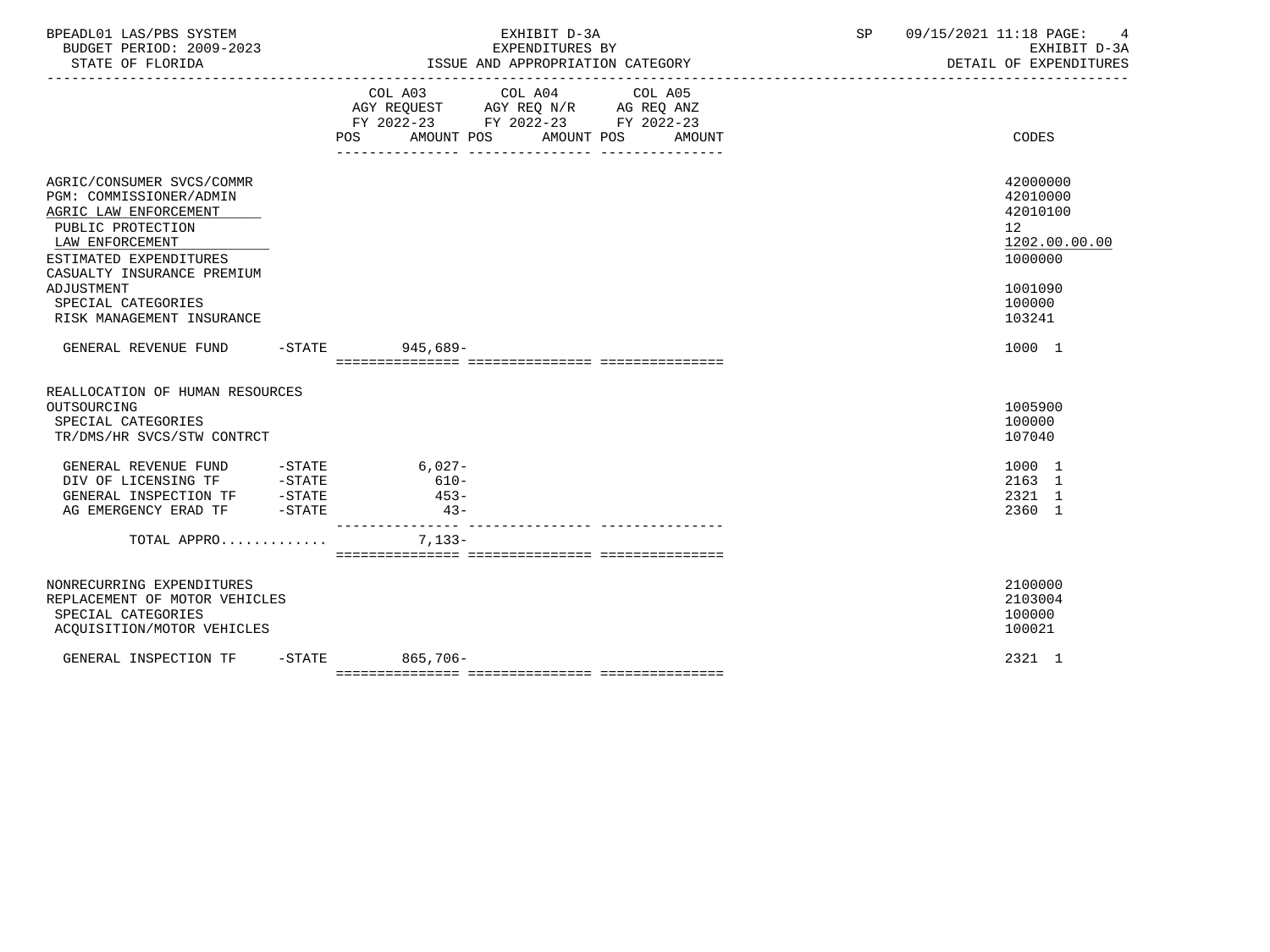| BPEADL01 LAS/PBS SYSTEM<br>BUDGET PERIOD: 2009-2023<br>STATE OF FLORIDA                                                                                                                                                              |        | EXHIBIT D-3A<br>EXPENDITURES BY                                                                                                       | ISSUE AND APPROPRIATION CATEGORY | SP<br>09/15/2021 11:18 PAGE: 5<br>EXHIBIT D-3A<br>DETAIL OF EXPENDITURES                          |  |
|--------------------------------------------------------------------------------------------------------------------------------------------------------------------------------------------------------------------------------------|--------|---------------------------------------------------------------------------------------------------------------------------------------|----------------------------------|---------------------------------------------------------------------------------------------------|--|
|                                                                                                                                                                                                                                      |        | COL A03 COL A04 COL A05<br>AGY REQUEST AGY REQ N/R AG REQ ANZ<br>FY 2022-23 FY 2022-23 FY 2022-23<br>POS AMOUNT POS AMOUNT POS AMOUNT |                                  | CODES                                                                                             |  |
| AGRIC/CONSUMER SVCS/COMMR<br>PGM: COMMISSIONER/ADMIN<br>AGRIC LAW ENFORCEMENT<br>PUBLIC PROTECTION<br>LAW ENFORCEMENT<br><b>EOUIPMENT NEEDS</b><br>REPLACEMENT OF MOTOR VEHICLES<br>SPECIAL CATEGORIES<br>ACOUISITION/MOTOR VEHICLES |        |                                                                                                                                       |                                  | 42000000<br>42010000<br>42010100<br>12<br>1202.00.00.00<br>2400000<br>2401500<br>100000<br>100021 |  |
| GENERAL REVENUE FUND -STATE 875,486 875,486<br>AG EMERGENCY ERAD TF -STATE 875,486 875,486<br>FED LAW ENFORCEMENT TF -STATE                                                                                                          | 24,300 | 24,300                                                                                                                                |                                  | 1000 1<br>2360 1<br>2719 1                                                                        |  |
| TOTAL APPRO 1,775,272 1,775,272                                                                                                                                                                                                      |        |                                                                                                                                       |                                  |                                                                                                   |  |

 AGENCY ISSUE NARRATIVE: 2022-2023 BUDGET YEAR NARRATIVE: IT COMPONENT? NO

PRIORITY ISSUE #37

#### DESCRIPTION OF ISSUE:

 This request seeks \$875,486 of non-recurring General Revenue authority, \$875,486 of non-recurring Agricultural Emergency Eradication Trust Fund authority and \$24,300 of non-recurring Federal Law enforcement Trust Fund authority in the Acquisition of Motor Vehicles Category to replace a total of 41 vehicles in the Office of Agricultural Law Enforcement. The vehicles that we intend to replace are a combination of marked law enforcement and non-police vehicles. Thirty-eight are marked pursuit vehicles, which are all projected to have more than 80,000 miles by June 30, 2022. Two are unmarked civilian investigative vehicles projected to have more than 155,000 miles by the same date. And one is driven by our maintenance mechanic and is projected to have more than 230,000 miles by June 30, 2022. The 41 vehicles we are asking to replace are detailed in the Cost Summary Section below.

#### ISSUE SUMMARY:

 The Office of Agricultural Law Enforcement currently has 189 vehicles in its fleet and 21.7% or 41 of these vehicles are projected to exceed the Department of Management Services' replacement criteria at the end of the 2021-22 fiscal year. The age and wear of the Office of Agricultural Law Enforcement's existing fleet has resulted in a substantial need for replacement vehicles. The department has attempted to alleviate some of these needs by reviewing vehicle utilization rates and moving underutilized vehicles to divisions with significant vehicle replacement needs. Within the Office of Agricultural Law Enforcement, vehicle assignments are shifted. Despite these successes, there remains a need to replace many vehicles within the Office of Agricultural Law Enforcement. These vehicles are detailed below in the Cost Summary section.

 Our marked pursuit vehicles are repeatedly and quickly accelerated to high rates of speed. This type of use stresses the engine and increases the wear and tear on our vehicles. The 38 pursuit vehicles we are asking to replace are projected to have between 80,444 and 177,311 miles by June 30, 2022, with many reaching 14 or 15 years in age by the same date. DMS recommends replacement of pursuit vehicles at 8 years or 80,000 miles. We intend to replace our marked police pursuit sedans with marked Police Dodge Chargers estimated at a cost of \$39,901 each, including all law enforcement equipment and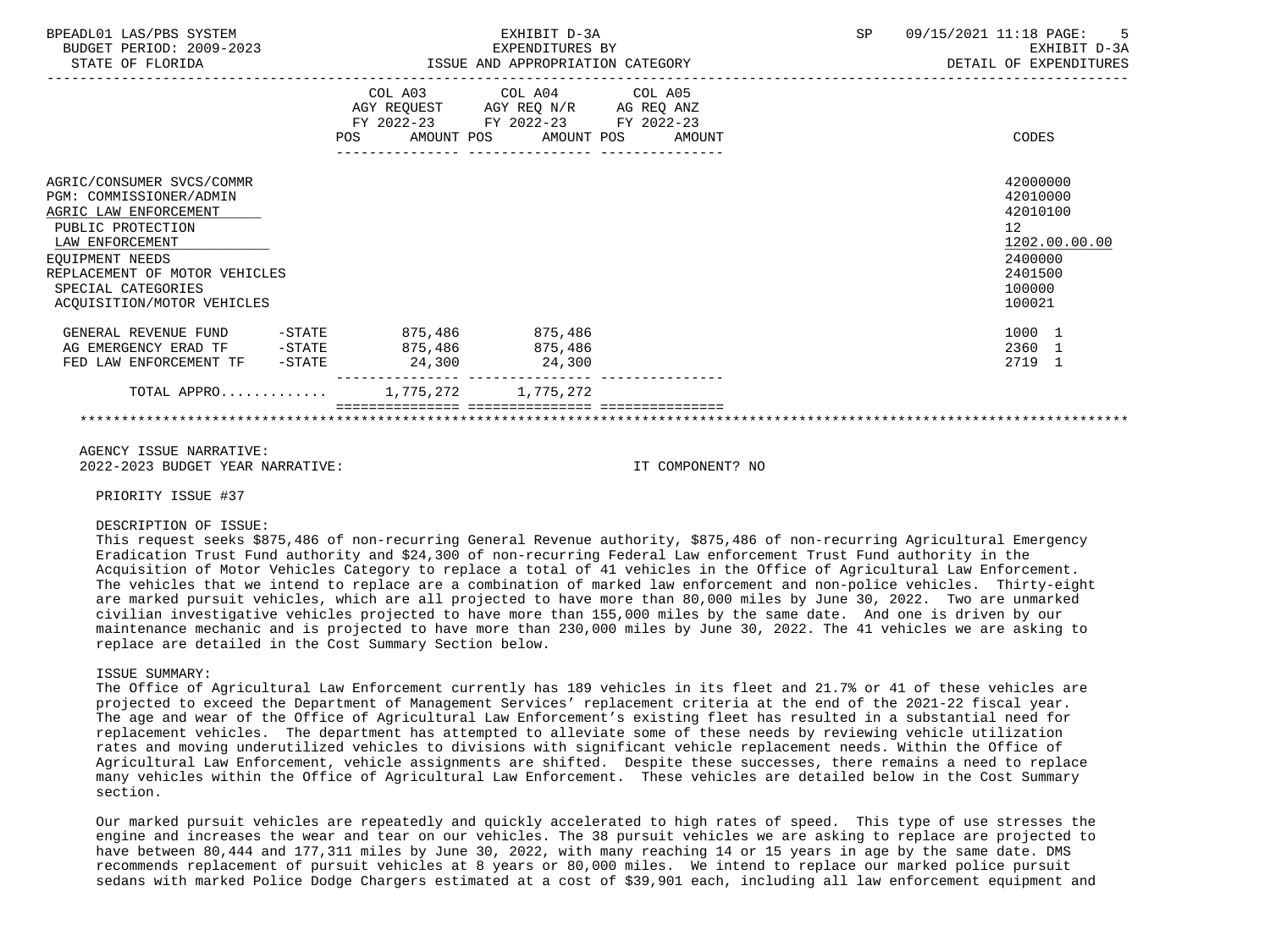| BPEADL01 LAS/PBS SYSTEM<br>BUDGET PERIOD: 2009-2023                                                                                      | EXHIBIT D-3A<br>EXPENDITURES BY                                                                                                                         | SP<br>09/15/2021 11:18 PAGE:<br>6<br>EXHIBIT D-3A                  |
|------------------------------------------------------------------------------------------------------------------------------------------|---------------------------------------------------------------------------------------------------------------------------------------------------------|--------------------------------------------------------------------|
| STATE OF FLORIDA                                                                                                                         | ISSUE AND APPROPRIATION CATEGORY                                                                                                                        | DETAIL OF EXPENDITURES                                             |
|                                                                                                                                          | COL A03<br>COL A04 COL A05<br>AGY REO N/R<br>AGY REOUEST<br>AG REO ANZ<br>FY 2022-23 FY 2022-23 FY 2022-23<br>AMOUNT POS<br>AMOUNT POS<br>POS<br>AMOUNT | CODES                                                              |
| AGRIC/CONSUMER SVCS/COMMR<br>PGM: COMMISSIONER/ADMIN<br>AGRIC LAW ENFORCEMENT<br>PUBLIC PROTECTION<br>LAW ENFORCEMENT<br>EOUIPMENT NEEDS |                                                                                                                                                         | 42000000<br>42010000<br>42010100<br>12<br>1202.00.00.00<br>2400000 |
| REPLACEMENT OF MOTOR VEHICLES                                                                                                            |                                                                                                                                                         | 2401500                                                            |

 graphics. We intend to replace our pursuit Utility Police Interceptors with Police Pursuit Chevy Tahoes at an estimated cost of \$53,357 each, including all law enforcement equipment and graphics.

 Conducting regulatory investigations throughout the State amounts to significant mileage increases on our investigative vehicles each year. The Department of Management Services recommends that these vehicles be replaced at 12 years or 120,000 miles. However, one unmarked investigative vehicle we are requesting to replace is projected to have 155,552 miles by June 30, 2022, and the other is projected to have 167,036 miles. We intend to replace these Civilian sedans with Non-Police Chevy Malibus at an estimated cost of \$24,300. In addition, an F-250 driven by our Maintenance Mechanic is projected to have 230,645 miles on it by June 30, 2022. Our Maintenance Mechanic travels to all interdiction stations to maintain all buildings, equipment and property. We intend to replace this vehicle with an F-250 estimated to cost \$48,962.

#### ADVERSE IMPACT IF NOT FUNDED:

 Liability risks continue to increase as vehicles age, especially with pursuit vehicles. During FY 2020-21, the Office of Agricultural Law Enforcement spent more than \$190,000 on vehicle repairs and maintenance despite having a full-time mechanic on staff. If this issue is not funded, the office will continue to spend more and more Expense dollars on vehicle repairs. Future funding requests will continue to grow as the department's fleet further deteriorates.

 In addition, if this issue is not funded, we will continue to be forced to park vehicles that become unsafe and unreliable, hindering our ability to enforce regulations and conduct investigations. We will continue to request emergency budget amendments to replace vehicles with blown engines or repair those where the cost to do so exceeds the value of the vehicle. And we will continue to pay for extensive repairs that, based on the age, mileage and condition of the vehicles, would not normally be fiscally prudent.

#### COST SUMMARY:

 Due to the micro-chip shortage, production of most 2021 vehicles has ended. And because the Department of Management Services has not awarded vehicle contracts yet for 2022, dealers are unable to provide pricing. Many dealers have indicated that the cost of vehicles is expected to increase significantly. Pricing for the request year is usually based on current contract prices plus 10% to account for anticipated increases. However, the prices below were estimated using 2021 Department of Management Services State Term Contracts plus 20% for the reasons stated above.

 The cost of equipment for all law enforcement vehicles will have to be rebid prior to purchase. The equipment prices estimates below were also calculated by adding 20% because the previous bid occurred five years ago.

The vehicles we are requesting to replace are listed below. And the estimated costs to replace them follow that list.

| Taq# | Year | Model |           | Actual Mileage Projected Miles |
|------|------|-------|-----------|--------------------------------|
|      |      |       | 6/30/2021 | 6/30/2022                      |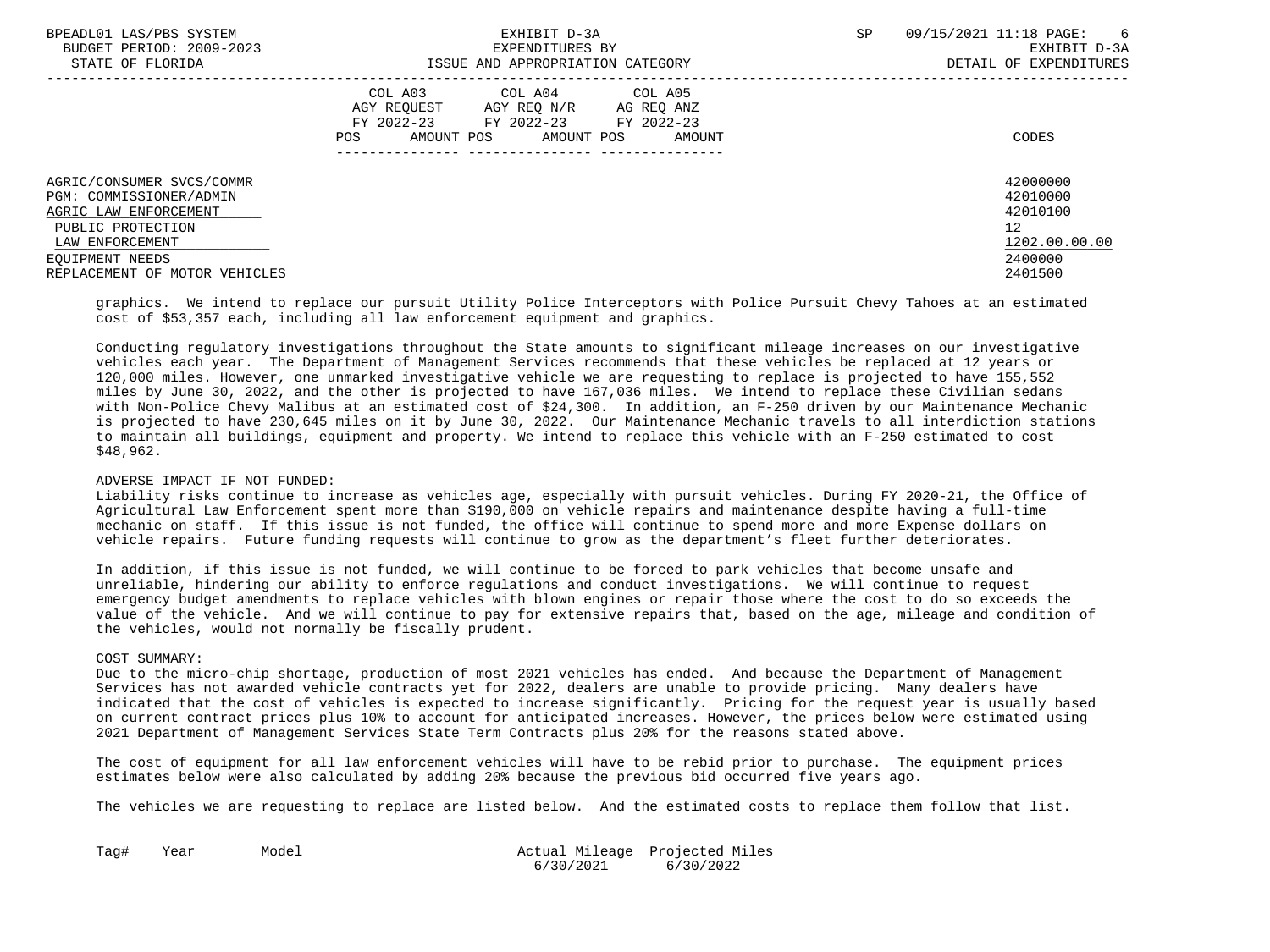BUDGET PERIOD: 2009-2023<br>STATE OF FLORIDA

# BPEADL01 LAS/PBS SYSTEM EXHIBIT D-3A SP 09/15/2021 11:18 PAGE: 7

#### ISSUE AND APPROPRIATION CATEGORY **Expenditures** of the set of the set of the set of the set of the set of the set of the set of the set of the set of the set of the set of the set of the set of the set of the set of the se -----------------------------------------------------------------------------------------------------------------------------------

| POS. | AMOUNT POS                | AMOUNT POS                           | AMOUNT     |  |
|------|---------------------------|--------------------------------------|------------|--|
|      | AGY REOUEST<br>FY 2022-23 | AGY REO N/R<br>FY 2022-23 FY 2022-23 | AG REO ANZ |  |
|      | COL A03                   | COL A04                              | COL A05    |  |

AGRIC/CONSUMER SVCS/COMMR<br>PGM: COMMISSIONER/ADMIN 42000000 42000000 42000000 42000000 42000000 4200000 42010000

## PGM: COMMISSIONER/ADMIN 42010000 42010000 42010000 42010000 42010000 42010000 42010000 4201000 42010100 420101

AGRIC LAW ENFORCEMENT 420<br>PUBLIC PROTECTION 42

 $\texttt{LAN ENFORCEMENT} \color{black} \textcolor{red}{1202.00.00.00}$ EQUIPMENT NEEDS 2400000 2200000 2200000 2200000 2200000 2200000 2200000 2300000 2300000 2300000 230000 230000 230000 23000 23000 2300 2300 2300 2300 2300 2300 2300 2300 2300 2300 2300 2300 2300 2300 2300 2300 2300 2300 230

REPLACEMENT OF MOTOR VEHICLES

Pursuit Vehicles

| 31201 | 2010 | Charger                    | 162,535 | 177,311 |
|-------|------|----------------------------|---------|---------|
| 31203 | 2010 | Charger                    | 161,980 | 176,706 |
| 31881 | 2017 | Tahoe                      | 139,222 | 174,028 |
| 31932 | 2016 | Utility Police Interceptor | 143,366 | 172,040 |
| 29404 | 2016 | Utility Police Interceptor | 143,340 | 172,008 |
| 31200 | 2010 | Charger                    | 145,332 | 158,544 |
| 28458 | 2007 | Crown Victoria             | 145,762 | 156,173 |
| 28481 | 2007 | Crown Victoria             | 145,562 | 155,960 |
| 29002 | 2008 | Crown Victoria             | 136,098 | 146,568 |
| 28966 | 2008 | Crown Victoria             | 132,060 | 142,218 |
| 28971 | 2008 | Crown Victoria             | 128,638 | 138,533 |
| 32073 | 2016 | Utility Police Interceptor | 114,693 | 137,631 |
| 31926 | 2016 | Utility Police Interceptor | 113,057 | 135,669 |
| 31928 | 2016 | Utility Police Interceptor | 112,820 | 135,384 |
| 31380 | 2012 | Charger                    | 121,289 | 134,766 |
| 31198 | 2009 | Charger                    | 124,015 | 134,350 |
| 32267 | 2018 | Charger                    | 100,500 | 134,000 |
| 28720 | 2007 | Crown Victoria             | 121,542 | 130,224 |
| 31656 | 2015 | Utility Police Interceptor | 110,496 | 128,912 |
| 31931 | 2016 | Utility Police Interceptor | 106,782 | 128,138 |
| 28464 | 2007 | Crown Victoria             | 118,896 | 127,388 |
| 28462 | 2007 | Crown Victoria             | 116,179 | 124,477 |
| 31927 | 2016 | Utility Police Interceptor | 102,511 | 123,013 |
| 31202 | 2009 | Charger                    | 111,205 | 120,472 |
| 28456 | 2207 | Crown Victoria             | 111,106 | 119,043 |
| 31657 | 2015 | Utility Police Interceptor | 101,601 | 118,535 |
| 31930 | 2016 | Utility Police Interceptor | 90,396  | 108,475 |
| 28968 | 2008 | Crown Victoria             | 100,370 | 108,091 |
| 31552 | 2014 | Sedan Police Interceptor   | 92,595  | 105,823 |
| 32257 | 2018 | Charger                    | 70,500  | 94,000  |
| 31738 | 2016 | Charger                    | 76,841  | 92,209  |
| 32255 | 2018 | Charger                    | 68,566  | 91,421  |
| 32256 | 2018 | Charger                    | 68,558  | 91,411  |
| 31385 | 2012 | Charger                    | 82,243  | 91,381  |
| 29405 | 2016 | Utility Police Interceptor | 71,679  | 86,014  |
| 31735 | 2016 | Charger                    | 71,013  | 85,215  |
| 31731 | 2017 | Charger                    | 66,642  | 83,303  |
| 32297 | 2018 | Charger                    | 60,333  | 80,444  |

PUBLIC PROTECTION 12<br>LAW ENFORCEMENT 1202.00.00.00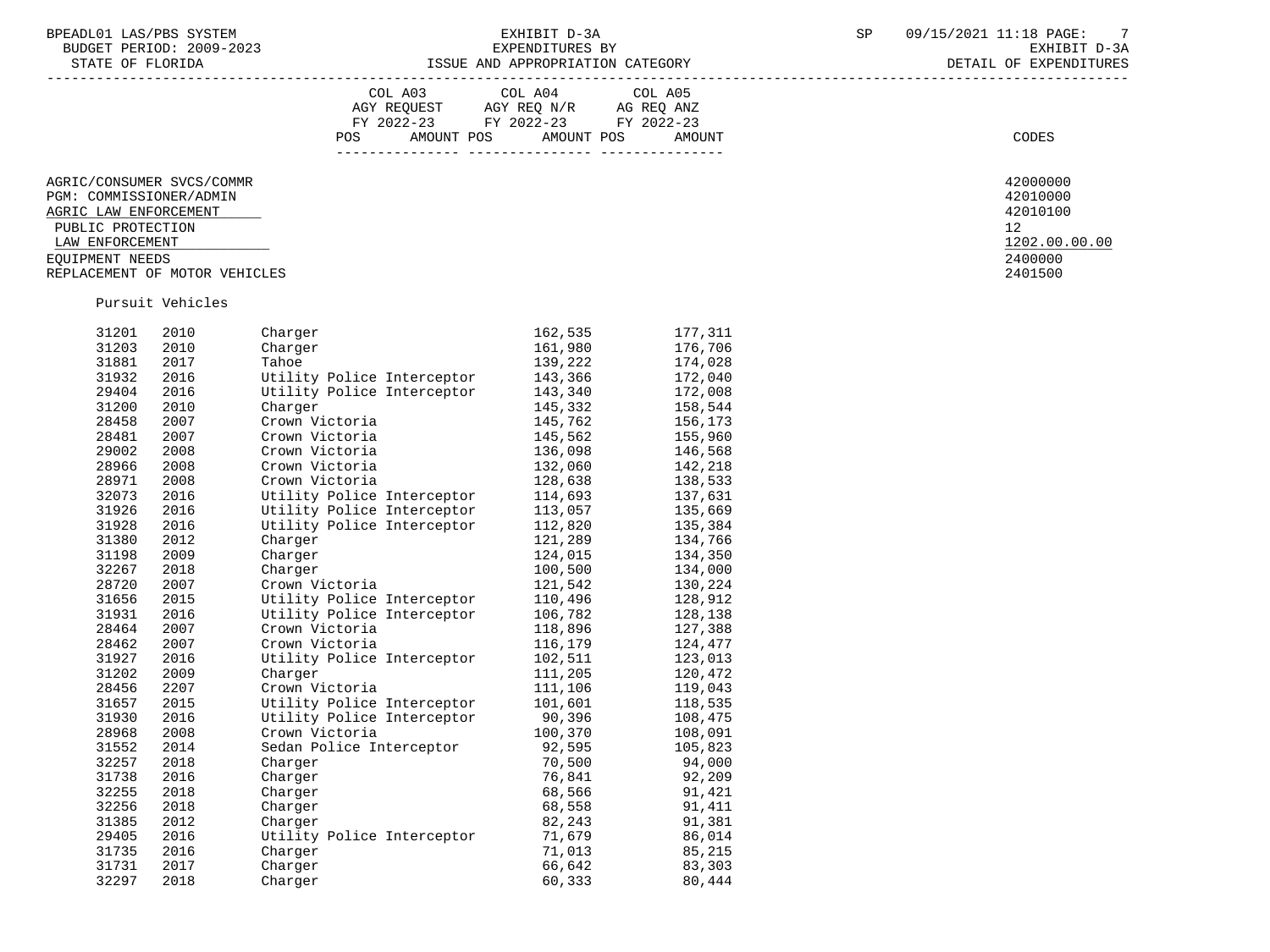| BPEADL01 LAS/PBS SYSTEM<br>BUDGET PERIOD: 2009-2023<br>STATE OF FLORIDA                                                                                                   |                                                                                                                                             | EXHIBIT D-3A<br>EXPENDITURES BY<br>ISSUE AND APPROPRIATION CATEGORY                                                                                                                                                                                                                   |                                            | SP                                           | 09/15/2021 11:18 PAGE:<br>8<br>EXHIBIT D-3A<br>DETAIL OF EXPENDITURES                      |
|---------------------------------------------------------------------------------------------------------------------------------------------------------------------------|---------------------------------------------------------------------------------------------------------------------------------------------|---------------------------------------------------------------------------------------------------------------------------------------------------------------------------------------------------------------------------------------------------------------------------------------|--------------------------------------------|----------------------------------------------|--------------------------------------------------------------------------------------------|
|                                                                                                                                                                           |                                                                                                                                             | $\begin{tabular}{lllllllllll} COL & A03 & \multicolumn{2}{l}COL & A04 & \multicolumn{2}{l}COL & A05 \\ AGY & REQUEST & \multicolumn{2}{l}AGY & REQ & N/R & \multicolumn{2}{l}AG & REQ & ANZ \\ \end{tabular}$<br>FY 2022-23 FY 2022-23 FY 2022-23<br>POS AMOUNT POS AMOUNT POS AMOUNT |                                            |                                              | CODES                                                                                      |
| AGRIC/CONSUMER SVCS/COMMR<br>PGM: COMMISSIONER/ADMIN<br>AGRIC LAW ENFORCEMENT<br>PUBLIC PROTECTION<br>LAW ENFORCEMENT<br>EQUIPMENT NEEDS<br>REPLACEMENT OF MOTOR VEHICLES |                                                                                                                                             |                                                                                                                                                                                                                                                                                       |                                            |                                              | 42000000<br>42010000<br>42010100<br>12 <sub>2</sub><br>1202.00.00.00<br>2400000<br>2401500 |
| Investigative Vehicles                                                                                                                                                    |                                                                                                                                             |                                                                                                                                                                                                                                                                                       |                                            |                                              |                                                                                            |
| 31489<br>2013<br>31588<br>2014                                                                                                                                            | Impala<br>Impala Limited                                                                                                                    | 148,477 167,036<br>136,108                                                                                                                                                                                                                                                            | 155,552                                    |                                              |                                                                                            |
| Administrative Vehicle                                                                                                                                                    |                                                                                                                                             |                                                                                                                                                                                                                                                                                       |                                            |                                              |                                                                                            |
|                                                                                                                                                                           | 29074 2017 F-250 Super Duty Crew Cab 184,516 230,645                                                                                        |                                                                                                                                                                                                                                                                                       |                                            |                                              |                                                                                            |
|                                                                                                                                                                           | SPECIAL CATEGORY: Acquisition of Motor Vehicle                                                                                              |                                                                                                                                                                                                                                                                                       |                                            |                                              |                                                                                            |
|                                                                                                                                                                           | QUANTITY DESCRIPTION                                                                                                                        |                                                                                                                                                                                                                                                                                       | CALCULATIONS<br>----------------           | AMOUNT NEEDED<br>FY 2022-23<br>_____________ |                                                                                            |
| 26                                                                                                                                                                        | Police Pursuit Dodge Charger 4 Door<br>Sedan with accessory outlet banks and<br>anti-theft device                                           |                                                                                                                                                                                                                                                                                       | 26 x 31,022                                | 806,572                                      |                                                                                            |
| 26                                                                                                                                                                        | Lightbars, sirens, cages, switches,<br>Havis vehicle mounts, push bumpers and<br>Equipment Installation                                     |                                                                                                                                                                                                                                                                                       | $26 \times 8,274$                          | 215,124                                      |                                                                                            |
| 26                                                                                                                                                                        | Graphics Package                                                                                                                            |                                                                                                                                                                                                                                                                                       | 26 x<br>475                                | 12,350                                       |                                                                                            |
| 26                                                                                                                                                                        | Window Tint                                                                                                                                 |                                                                                                                                                                                                                                                                                       | 26 x<br>130                                | 3,380                                        |                                                                                            |
|                                                                                                                                                                           |                                                                                                                                             |                                                                                                                                                                                                                                                                                       | Total Cost of Dodge Chargers and Equipment | 1,037,426                                    |                                                                                            |
| 12                                                                                                                                                                        | Police Pursuit Chevy Tahoe 4WD PPV<br>With accessory outlet banks, anti-theft<br>device, alternating lamp flashers and<br>utility spotlight |                                                                                                                                                                                                                                                                                       | 12 x 44,358                                | 532,296                                      |                                                                                            |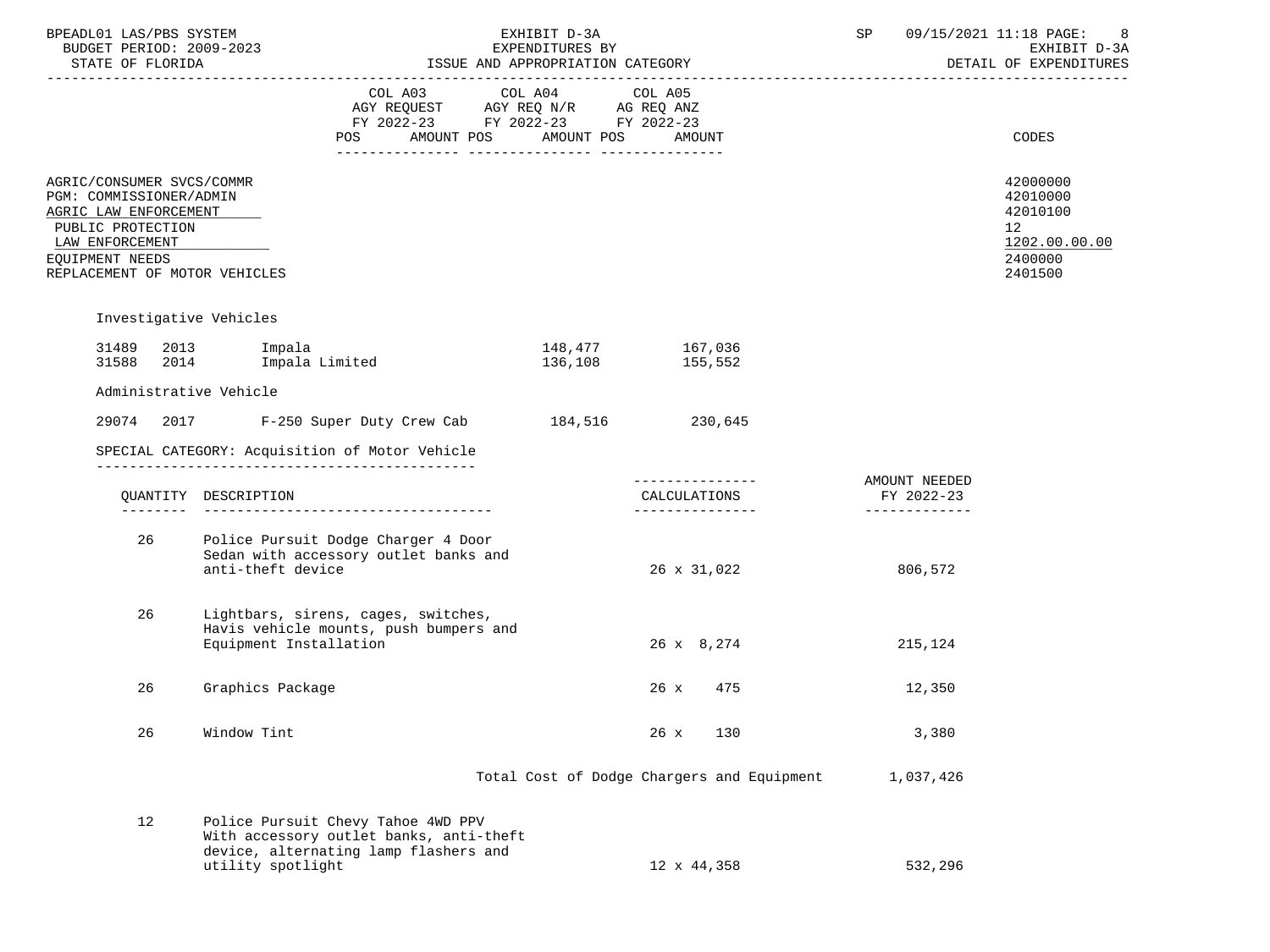| BPEADL01 LAS/PBS SYSTEM<br>BUDGET PERIOD: 2009-2023                                                                                                                       |                                                                                           | EXHIBIT D-3A<br>EXPENDITURES BY                                                                                                             | SP                                   | 09/15/2021 11:18 PAGE: 9<br>EXHIBIT D-3A<br>DETAIL OF EXPENDITURES                         |  |
|---------------------------------------------------------------------------------------------------------------------------------------------------------------------------|-------------------------------------------------------------------------------------------|---------------------------------------------------------------------------------------------------------------------------------------------|--------------------------------------|--------------------------------------------------------------------------------------------|--|
|                                                                                                                                                                           | AMOUNT POS<br>POS                                                                         | FY 2022-23 FY 2022-23 FY 2022-23<br>AMOUNT POS<br>AMOUNT                                                                                    |                                      | <b>CODES</b>                                                                               |  |
| AGRIC/CONSUMER SVCS/COMMR<br>PGM: COMMISSIONER/ADMIN<br>AGRIC LAW ENFORCEMENT<br>PUBLIC PROTECTION<br>LAW ENFORCEMENT<br>EQUIPMENT NEEDS<br>REPLACEMENT OF MOTOR VEHICLES |                                                                                           |                                                                                                                                             |                                      | 42000000<br>42010000<br>42010100<br>12 <sup>°</sup><br>1202.00.00.00<br>2400000<br>2401500 |  |
| 12                                                                                                                                                                        | Lightbars, sirens, cages, switches,<br>Havis vehicle mounts and equipment<br>Installation | $12 \times 8,274$                                                                                                                           | 99,288                               |                                                                                            |  |
| 12                                                                                                                                                                        | Graphics Package                                                                          | 475<br>12 x                                                                                                                                 | 5,700                                |                                                                                            |  |
| 12                                                                                                                                                                        | Window Tint                                                                               | 250<br>$12 \times$                                                                                                                          | 3,000                                |                                                                                            |  |
|                                                                                                                                                                           |                                                                                           | Total Cost of Chevy Tahoe and Equipment                                                                                                     | 640,284                              |                                                                                            |  |
| $\overline{a}$                                                                                                                                                            | Non-Police Chevy Malibu 4 Door Sedan<br>LT with 1 LT                                      | 2 x 24,300<br>Total Cost of Non-Police Chevy Malibu                                                                                         | 48,600<br>48,600                     |                                                                                            |  |
| $\mathbf{1}$                                                                                                                                                              | Ford F-250 Super Duty Truck SRW 4WD                                                       | Crew Cab 176" XLT with 96" Service Body $1 \times 48,962$                                                                                   | 48,962                               |                                                                                            |  |
|                                                                                                                                                                           |                                                                                           | Total Cost of Ford F-250 Super Duty Truck 48,962                                                                                            |                                      |                                                                                            |  |
|                                                                                                                                                                           |                                                                                           | TOTAL ISSUE BY FUND:<br>General Revenue<br>Agricultural Emergency Eradication Trust Fund \$ 875,486<br>Federal Equitable Sharing Trust Fund | \$875,486<br>\$24,300<br>\$1,775,272 |                                                                                            |  |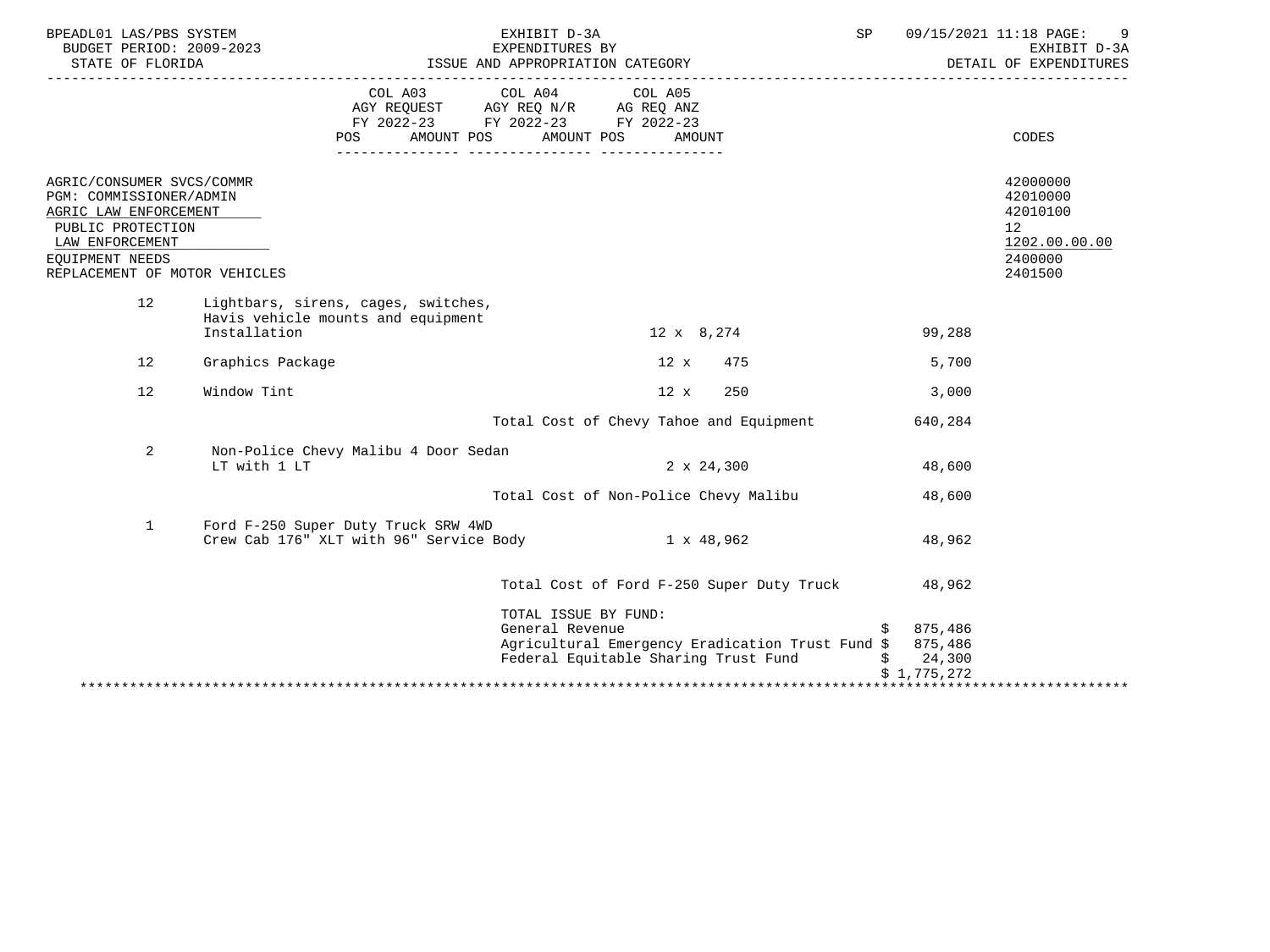| BPEADL01 LAS/PBS SYSTEM<br>BUDGET PERIOD: 2009-2023<br>STATE OF FLORIDA                                                                                                                                     |                        | EXHIBIT D-3A<br>EXPENDITURES BY<br>ISSUE AND APPROPRIATION CATEGORY                                                |                      | SP | 09/15/2021 11:18 PAGE: | 10<br>EXHIBIT D-3A<br>DETAIL OF EXPENDITURES                                                         |
|-------------------------------------------------------------------------------------------------------------------------------------------------------------------------------------------------------------|------------------------|--------------------------------------------------------------------------------------------------------------------|----------------------|----|------------------------|------------------------------------------------------------------------------------------------------|
|                                                                                                                                                                                                             | POS                    | COL A03 COL A04 COL A05<br>AGY REOUEST AGY REO N/R<br>FY 2022-23 FY 2022-23 FY 2022-23<br>AMOUNT POS<br>AMOUNT POS | AG REO ANZ<br>AMOUNT |    |                        | CODES                                                                                                |
| AGRIC/CONSUMER SVCS/COMMR<br>PGM: COMMISSIONER/ADMIN<br>AGRIC LAW ENFORCEMENT<br>PUBLIC PROTECTION<br>LAW ENFORCEMENT<br>CRITICAL CLASS ADJUSTMENT<br>SWORN PERSONNEL PAY INCREASE<br>SALARIES AND BENEFITS |                        |                                                                                                                    |                      |    |                        | 42000000<br>42010000<br>42010100<br>12 <sup>°</sup><br>1202.00.00.00<br>4500000<br>4508A00<br>010000 |
| GENERAL REVENUE FUND                                                                                                                                                                                        | 2,939,412<br>$-$ STATE |                                                                                                                    |                      |    |                        | 1000 1                                                                                               |
|                                                                                                                                                                                                             |                        | ---------------                                                                                                    |                      |    |                        |                                                                                                      |

 AGENCY ISSUE NARRATIVE: 2022-2023 BUDGET YEAR NARRATIVE: IT COMPONENT? NO

PRIORITY ISSUE #3

#### DESCRIPTION OF ISSUE:

 This request is for \$2,939,412 of Recurring General Revenue authority in the Salaries and Benefits Category to increase the Law Enforcement Officer base rate of pay from \$31,880 to \$41,918. This issue also requests that the base rate of pay for all filled law enforcement positions be increased by 20% to address compression.

 Currently, 38 or 16 percent of the 237 sworn positions within the Office of Agricultural Law Enforcement are vacant. This is despite continuous advertising and recruitment efforts. It is also despite implementing a recruitment program in which we hire civilians and correctional officers wishing to transition to Law Enforcement and then sponsoring them through the academy.

 At the current starting salary, this Office is at a great disadvantage in attracting applicants compared to other agencies. The requested increases will more closely align the Office of Agricultural Law Enforcement starting salary with the State and local law enforcement agencies that we compete against for qualified applicants. Additionally, increasing the salaries of those officers currently employed would not only prevent further compression between the law enforcement ranks, but would improve our ability to retain experienced officers, investigators and supervisors.

#### ISSUE SUMMARY:

 Law enforcement agencies everywhere are struggling to recruit and retain officers. Fewer individuals are seeking a career in law enforcement, while many experienced officers are leaving the profession to pursue other careers. The problem is exacerbated for Florida state law enforcement agencies because salaries have not kept pace with the local police departments and sheriff's offices that we compete against to fill sworn positions.

 Due to the location of the Agricultural Interdiction Stations, we regularly compete for recruits with the following local agencies:

Law Enforcement Officer Entry Level Salaries by Agency

Office of Agricultural Law Enforcement \$35,000

St. Johns County Sheriff's Office \$43,000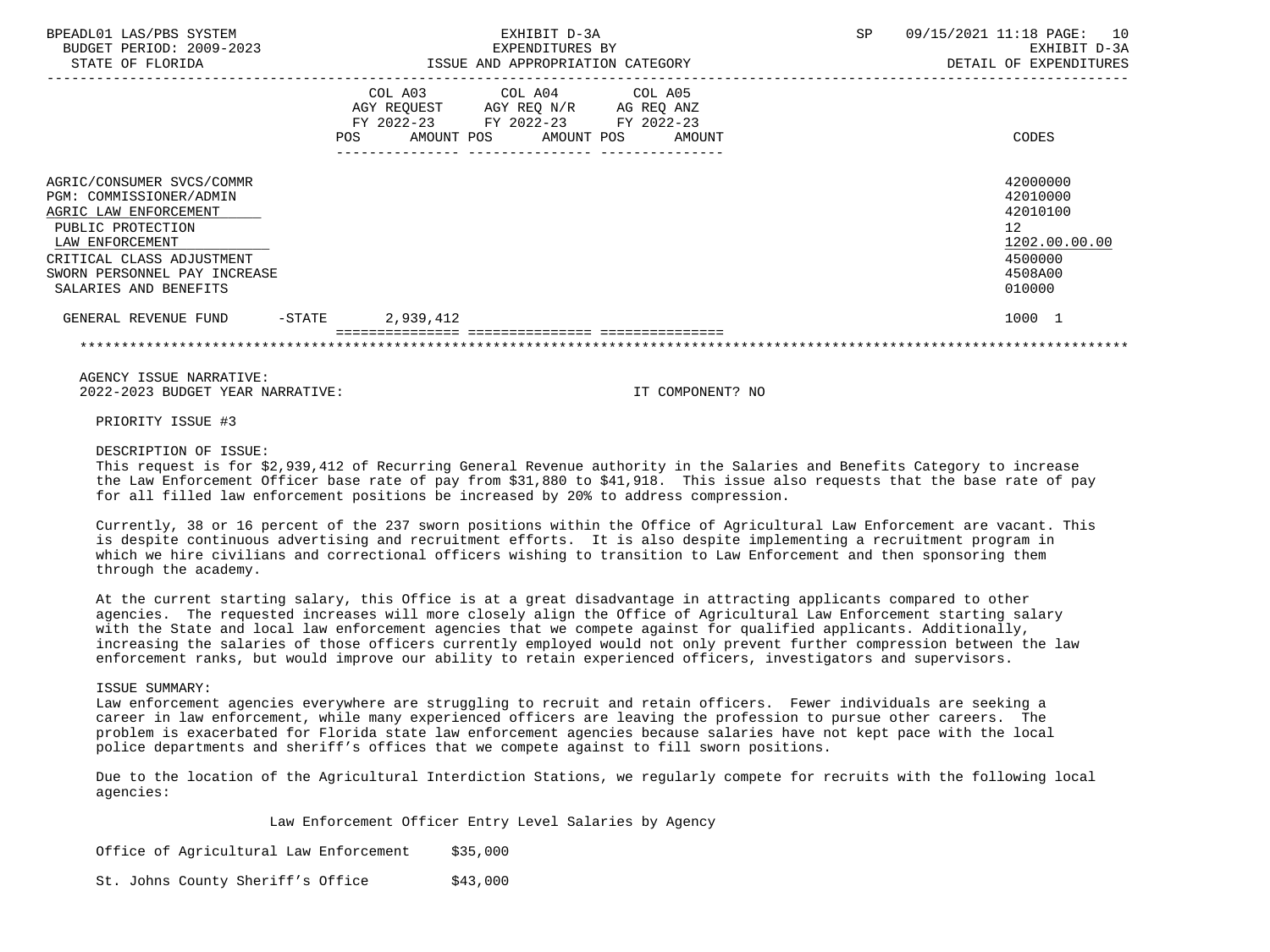| BPEADL01 LAS/PBS SYSTEM<br>BUDGET PERIOD: 2009-2023<br>STATE OF FLORIDA                                                                                                            |            | EXHIBIT D-3A<br>EXPENDITURES BY<br>ISSUE AND APPROPRIATION CATEGORY                                                                  | SP | 09/15/2021 11:18 PAGE: 11<br>EXHIBIT D-3A<br>DETAIL OF EXPENDITURES           |
|------------------------------------------------------------------------------------------------------------------------------------------------------------------------------------|------------|--------------------------------------------------------------------------------------------------------------------------------------|----|-------------------------------------------------------------------------------|
|                                                                                                                                                                                    | <b>POS</b> | COL A03 COL A04 COL A05<br>AGY REQUEST AGY REQ N/R AG REQ ANZ<br>FY 2022-23 FY 2022-23 FY 2022-23<br>AMOUNT POS AMOUNT POS<br>AMOUNT |    | CODES                                                                         |
| AGRIC/CONSUMER SVCS/COMMR<br>PGM: COMMISSIONER/ADMIN<br>AGRIC LAW ENFORCEMENT<br>PUBLIC PROTECTION<br>LAW ENFORCEMENT<br>CRITICAL CLASS ADJUSTMENT<br>SWORN PERSONNEL PAY INCREASE |            |                                                                                                                                      |    | 42000000<br>42010000<br>42010100<br>12<br>1202.00.00.00<br>4500000<br>4508A00 |
| Escambia County Sheriff's Office                                                                                                                                                   | \$43,202   |                                                                                                                                      |    |                                                                               |
| Leon County Sheriff's Office                                                                                                                                                       | \$43,228   |                                                                                                                                      |    |                                                                               |
| Nassau County Sheriff's Office                                                                                                                                                     | \$44,109   | + 2.5% increase each anniversary                                                                                                     |    |                                                                               |
| Jacksonville Sheriff's Office                                                                                                                                                      | \$46,297   | + automatic step increases                                                                                                           |    |                                                                               |
| Tallahassee Police Department                                                                                                                                                      | \$47,944   | + annual increases                                                                                                                   |    |                                                                               |

 This Office has a further disadvantage because not all Florida state law enforcement agencies start their entry-level officers at the same salary.

| Office of Agricultural Law Enforcement | \$35.000 |                                               |
|----------------------------------------|----------|-----------------------------------------------|
| Fish and Wildlife Commission           | \$36,223 |                                               |
| FDLE Capitol Police                    | \$37.229 |                                               |
| Florida Highway Patrol                 | \$38,034 | while enrolled in academy (not yet certified) |
| Florida Highway Patrol                 | \$41,918 | upon academy graduation                       |

 The disparity in pay between sworn personnel in the Office of Agricultural Law Enforcement, the FDLE Capitol Police, the Florida Fish and Wildlife Conservation Commission and the Florida Highway Patrol is not limited to the Law Enforcement Officer Class. In fact, the higher in rank one climbs, the greater the disparity. The chart below compares average salaries between the four agencies for each of the law enforcement classes.

#### Average Annual Salary by Sworn Rank

| Rank | Office of Aq    | FDLE Capitol | Fish and | Highway |
|------|-----------------|--------------|----------|---------|
|      | Law Enforcement | Police       | Wildlife | Patrol  |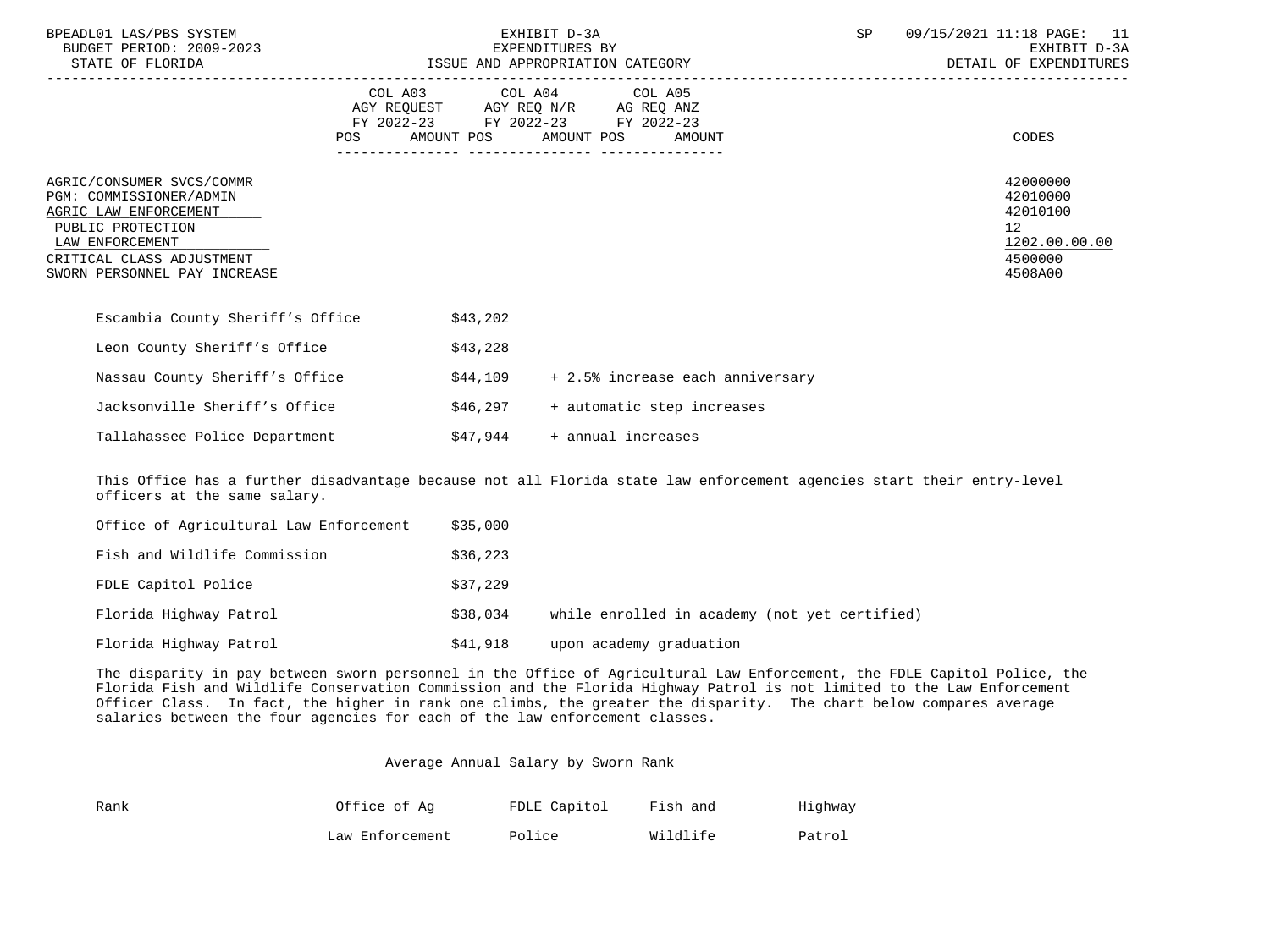| BPEADL01 LAS/PBS SYSTEM<br>BUDGET PERIOD: 2009-2023<br>STATE OF FLORIDA                                                                                                            |                              | EXHIBIT D-3A<br>EXPENDITURES BY<br>ISSUE AND APPROPRIATION CATEGORY                                     | SP        | 09/15/2021 11:18 PAGE: 12<br>EXHIBIT D-3A<br>DETAIL OF EXPENDITURES |                                                                               |
|------------------------------------------------------------------------------------------------------------------------------------------------------------------------------------|------------------------------|---------------------------------------------------------------------------------------------------------|-----------|---------------------------------------------------------------------|-------------------------------------------------------------------------------|
|                                                                                                                                                                                    | COL A03<br>POS<br>AMOUNT POS | COL A04 COL A05<br>AGY REQUEST AGY REQ N/R AG REQ ANZ<br>FY 2022-23 FY 2022-23 FY 2022-23<br>AMOUNT POS | AMOUNT    |                                                                     | CODES                                                                         |
| AGRIC/CONSUMER SVCS/COMMR<br>PGM: COMMISSIONER/ADMIN<br>AGRIC LAW ENFORCEMENT<br>PUBLIC PROTECTION<br>LAW ENFORCEMENT<br>CRITICAL CLASS ADJUSTMENT<br>SWORN PERSONNEL PAY INCREASE |                              |                                                                                                         |           |                                                                     | 42000000<br>42010000<br>42010100<br>12<br>1202.00.00.00<br>4500000<br>4508A00 |
| Officer/Trooper                                                                                                                                                                    | \$40,043                     | \$43,213                                                                                                | \$43,408  | \$50,536                                                            |                                                                               |
| Corporal                                                                                                                                                                           | \$46,118                     | N/A                                                                                                     | \$54,099  | \$57,528                                                            |                                                                               |
| Sergeant                                                                                                                                                                           | \$52,017                     | \$52,071                                                                                                | N/A       | \$65,992                                                            |                                                                               |
| Investigator II                                                                                                                                                                    | \$49,426                     | \$55,921                                                                                                | \$63,399  | N/A                                                                 |                                                                               |
| Lieutenant                                                                                                                                                                         | \$57,603                     | \$71,772                                                                                                | \$71,005  | \$79,264                                                            |                                                                               |
| Captain                                                                                                                                                                            | \$69,852                     | N/A                                                                                                     | \$82,785  | \$87,935                                                            |                                                                               |
| Major                                                                                                                                                                              | \$90,791                     | \$96,990                                                                                                | \$113,053 | \$111,173                                                           |                                                                               |
| Chief                                                                                                                                                                              | \$97,539                     | Unknown                                                                                                 | Unknown   | Unknown                                                             |                                                                               |
| Lieutenant Colonel                                                                                                                                                                 | \$105,309                    | $\mathrm{N}/\mathrm{A}$                                                                                 | \$140,004 | \$146,940                                                           |                                                                               |
| Colonel                                                                                                                                                                            | \$123,137                    | \$110,261                                                                                               | \$145,868 | Unknown                                                             |                                                                               |

ADVERSE IMPACT IF NOT FUNDED:

 If this issue is not funded, we will continue to have difficulty attracting qualified applicants and retaining experienced supervisors. Ultimately, this issue threatens our ability to staff the Agricultural Interdiction Stations and prevent plant and animal pests and diseases from entering the state, which puts our food supply and economy at risk.

#### COST SUMMARY:

The impacted positions within the Office of Agricultural Law Enforcement are:

| CLASS CODE | TITLE                    | PAY GRADE | NUMBER OF<br>POSITIONS |
|------------|--------------------------|-----------|------------------------|
|            |                          |           |                        |
| 8515       | Law Enforcement Officer  | 052       | 164                    |
| 8517       | Law Enforcement Corporal | 053       | 12                     |
| 8519       | Law Enforcement Sergeant | 054       | 17                     |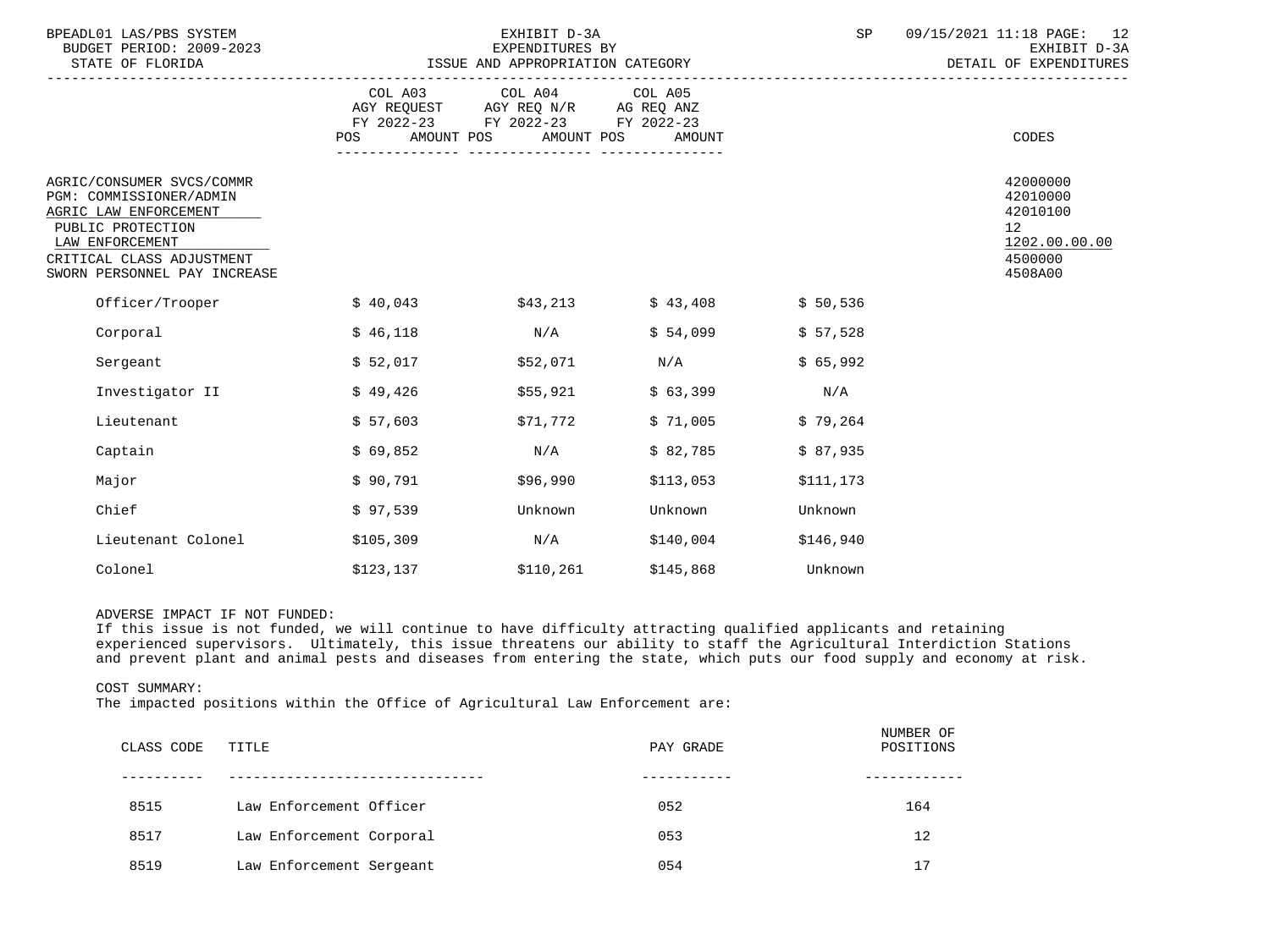| BPEADL01 LAS/PBS SYSTEM<br>BUDGET PERIOD: 2009-2023<br>STATE OF FLORIDA                                                                                                            |                       | EXHIBIT D-3A<br>EXPENDITURES BY<br>ISSUE AND APPROPRIATION CATEGORY |                                                                                                         |                                   |                        |                              | 09/15/2021 11:18 PAGE: 13<br>EXHIBIT D-3A<br>DETAIL OF EXPENDITURES           |
|------------------------------------------------------------------------------------------------------------------------------------------------------------------------------------|-----------------------|---------------------------------------------------------------------|---------------------------------------------------------------------------------------------------------|-----------------------------------|------------------------|------------------------------|-------------------------------------------------------------------------------|
|                                                                                                                                                                                    |                       | COL A03<br>AMOUNT POS<br>POS                                        | COL A04 COL A05<br>AGY REQUEST AGY REQ N/R AG REQ ANZ<br>FY 2022-23 FY 2022-23 FY 2022-23<br>AMOUNT POS | AMOUNT                            |                        |                              | CODES                                                                         |
| AGRIC/CONSUMER SVCS/COMMR<br>PGM: COMMISSIONER/ADMIN<br>AGRIC LAW ENFORCEMENT<br>PUBLIC PROTECTION<br>LAW ENFORCEMENT<br>CRITICAL CLASS ADJUSTMENT<br>SWORN PERSONNEL PAY INCREASE |                       |                                                                     |                                                                                                         |                                   |                        |                              | 42000000<br>42010000<br>42010100<br>12<br>1202.00.00.00<br>4500000<br>4508A00 |
| 8541                                                                                                                                                                               |                       | Law Enforcement Investigator II                                     |                                                                                                         | 054                               |                        | 20                           |                                                                               |
| 8522                                                                                                                                                                               |                       | Law Enforcement Lieutenant                                          |                                                                                                         | 055                               |                        | 10                           |                                                                               |
| 8525                                                                                                                                                                               |                       | Law Enforcement Captain                                             |                                                                                                         | 056                               |                        | 6                            |                                                                               |
| 8632                                                                                                                                                                               |                       | Law Enforcement Captain                                             |                                                                                                         | 530                               |                        | $\mathbf{1}$                 |                                                                               |
| 8526                                                                                                                                                                               | Law Enforcement Major |                                                                     |                                                                                                         | 057                               |                        | 2                            |                                                                               |
| 8630                                                                                                                                                                               | Law Enforcement Major |                                                                     |                                                                                                         | 089                               |                        | $\mathbf{1}$                 |                                                                               |
| 7788                                                                                                                                                                               |                       | Chief of Investigative Services                                     |                                                                                                         | 089                               |                        | $\mathbf{1}$                 |                                                                               |
| 7858                                                                                                                                                                               |                       | Chief of Uniform Services                                           |                                                                                                         | 089                               |                        | $\mathbf{1}$                 |                                                                               |
| 8551                                                                                                                                                                               |                       | Assistant Director of Law Enforcement                               |                                                                                                         | 089                               |                        | $\mathbf{1}$                 |                                                                               |
| 8542                                                                                                                                                                               |                       | Director of Agricultural Law Enforcement                            |                                                                                                         | 099                               |                        | $\mathbf{1}$                 |                                                                               |
|                                                                                                                                                                                    |                       |                                                                     |                                                                                                         |                                   | Total Positions        | 237                          |                                                                               |
| SALARIES AND BENEFITS                                                                                                                                                              |                       |                                                                     |                                                                                                         |                                   |                        |                              |                                                                               |
| OUANTITY DESCRIPTION                                                                                                                                                               |                       |                                                                     |                                                                                                         | ---------------<br>CALCULATIONS   |                        | AMOUNT NEEDED<br>FY 2022-23  |                                                                               |
| 237                                                                                                                                                                                | Salary Increase       | -----------------------------------                                 |                                                                                                         | ---------------<br>Available      |                        | -------------<br>\$2,201,147 |                                                                               |
|                                                                                                                                                                                    | FICA                  |                                                                     |                                                                                                         | 7.65% x 2,201,147                 |                        | \$168,388                    |                                                                               |
|                                                                                                                                                                                    |                       | State Contribution Retirement Rate                                  |                                                                                                         | 25.89% x 2,201,147                |                        | \$569,877                    |                                                                               |
|                                                                                                                                                                                    |                       |                                                                     |                                                                                                         | TOTAL BY FUND:<br>General Revenue | ********************** | \$2,939,412                  | ***************************                                                   |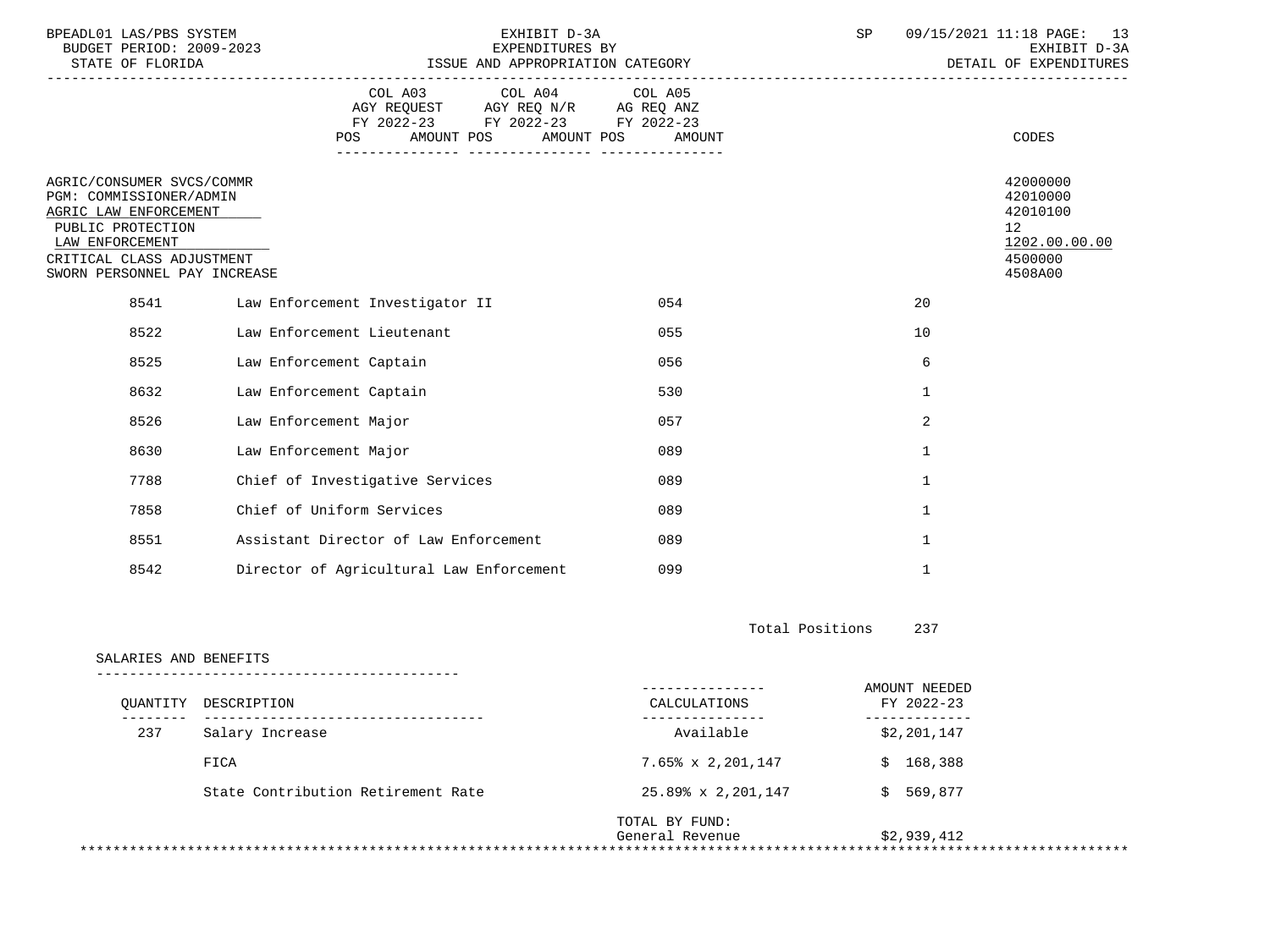| BPEADL01 LAS/PBS SYSTEM<br>BUDGET PERIOD: 2009-2023<br>STATE OF FLORIDA                                                                                                            |                           | EXHIBIT D-3A<br>EXPENDITURES BY<br>ISSUE AND APPROPRIATION CATEGORY               |                                 |          | <b>SP</b> |    | 09/15/2021 11:18 PAGE: 14<br>EXHIBIT D-3A<br>DETAIL OF EXPENDITURES           |
|------------------------------------------------------------------------------------------------------------------------------------------------------------------------------------|---------------------------|-----------------------------------------------------------------------------------|---------------------------------|----------|-----------|----|-------------------------------------------------------------------------------|
|                                                                                                                                                                                    | COL A03<br>POS AMOUNT POS | COL A04<br>AGY REQUEST AGY REQ N/R AG REQ ANZ<br>FY 2022-23 FY 2022-23 FY 2022-23 | COL A05<br>AMOUNT POS<br>AMOUNT |          |           |    | CODES                                                                         |
| AGRIC/CONSUMER SVCS/COMMR<br>PGM: COMMISSIONER/ADMIN<br>AGRIC LAW ENFORCEMENT<br>PUBLIC PROTECTION<br>LAW ENFORCEMENT<br>CRITICAL CLASS ADJUSTMENT<br>SWORN PERSONNEL PAY INCREASE |                           |                                                                                   |                                 |          |           |    | 42000000<br>42010000<br>42010100<br>12<br>1202.00.00.00<br>4500000<br>4508A00 |
| POSITION DETAIL OF SALARIES AND BENEFITS:                                                                                                                                          | FTE                       | BASE RATE                                                                         | ADDITIVES                       | BENEFITS | SUBTOTAL  | °≈ | LAPSE LAPSED SALARIES<br>AND BENEFITS                                         |
| A03 - AGY REQUEST FY 2022-23                                                                                                                                                       |                           |                                                                                   |                                 |          |           |    |                                                                               |
| CHANGES TO CURRENTLY AUTHORIZED POSITIONS<br>OTHER SALARY AMOUNT<br>1000 GENERAL REVENUE FUND                                                                                      |                           |                                                                                   |                                 |          |           |    | 2,939,412                                                                     |
|                                                                                                                                                                                    |                           |                                                                                   |                                 |          |           |    | 2,939,412<br>==============                                                   |
| TOTAL: LAW ENFORCEMENT<br>BY FUND TYPE                                                                                                                                             |                           |                                                                                   |                                 |          |           |    | 1202.00.00.00                                                                 |
| GENERAL REVENUE FUND<br>TRUST FUNDS                                                                                                                                                | 25,124,833<br>6,494,076   | 875,486<br>899,786                                                                |                                 |          |           |    | 1000<br>2000                                                                  |
| TOTAL POSITIONS 302.00<br>TOTAL PROG COMP 31,618,909<br>TOTAL SALARY RATE 15,630,134                                                                                               |                           | 1,775,272                                                                         |                                 |          |           |    |                                                                               |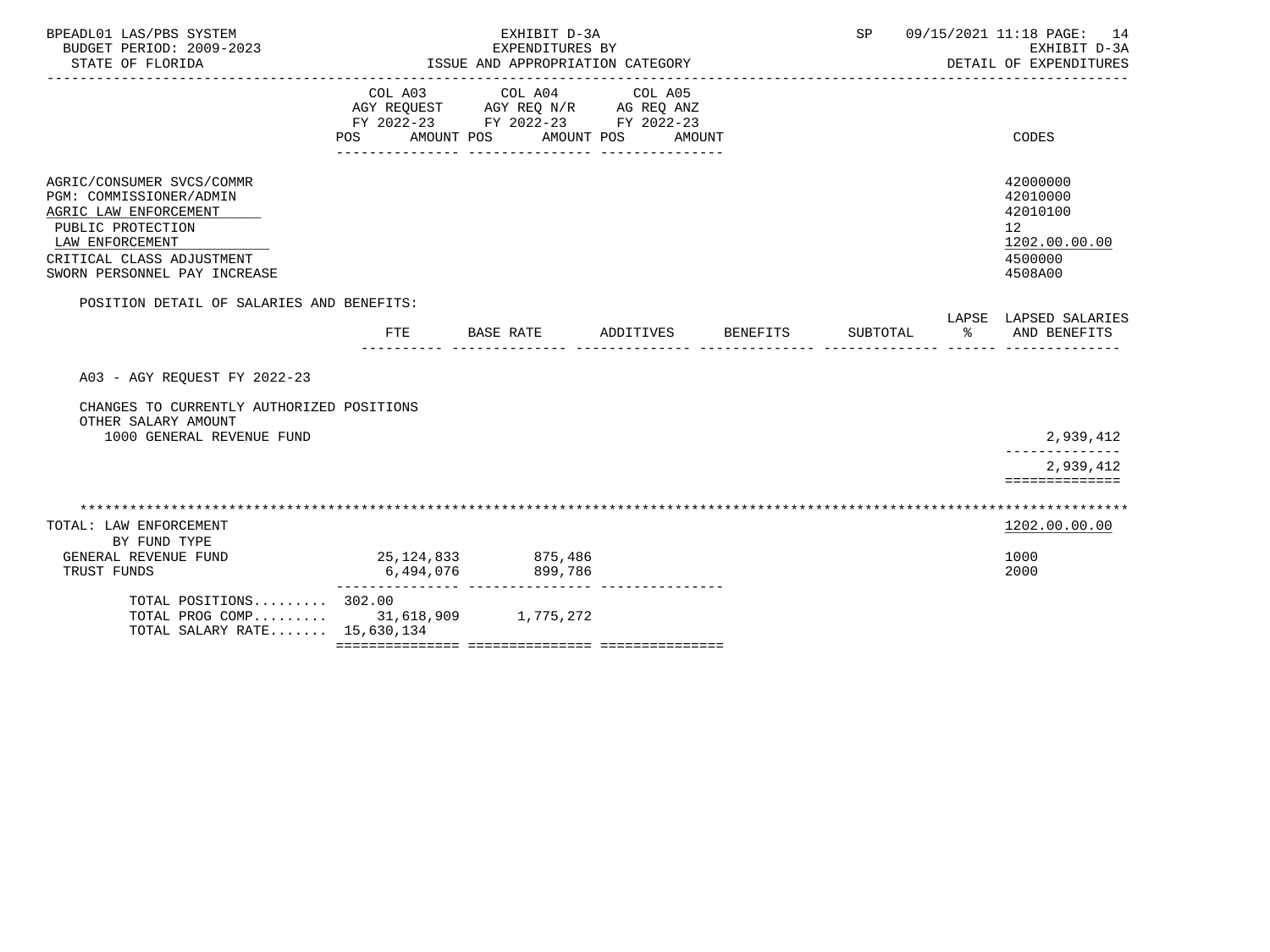| BPEADL01 LAS/PBS SYSTEM<br>BUDGET PERIOD: 2009-2023<br>STATE OF FLORIDA                                                                                                                                                                   |                      | EXHIBIT D-3A<br>EXPENDITURES BY<br>ISSUE AND APPROPRIATION CATEGORY |                                                                                           |                                         | SP | 09/15/2021 11:18 PAGE: 15<br>EXHIBIT D-3A<br>DETAIL OF EXPENDITURES                     |
|-------------------------------------------------------------------------------------------------------------------------------------------------------------------------------------------------------------------------------------------|----------------------|---------------------------------------------------------------------|-------------------------------------------------------------------------------------------|-----------------------------------------|----|-----------------------------------------------------------------------------------------|
|                                                                                                                                                                                                                                           |                      | <b>POS</b>                                                          | COL A03 COL A04<br>AGY REQUEST AGY REQ N/R AG REQ ANZ<br>FY 2022-23 FY 2022-23 FY 2022-23 | COL A05<br>AMOUNT POS AMOUNT POS AMOUNT |    | CODES                                                                                   |
| AGRIC/CONSUMER SVCS/COMMR<br>PGM: COMMISSIONER/ADMIN<br>AGRIC WATER POLICY COORD<br>NATURAL RESOURCES/ENVIRON<br>WATER RESOURCES<br>ESTIMATED EXPENDITURES<br>ESTIMATED EXPENDITURES - OPERATIONS<br>SALARY RATE<br>SALARY RATE 3,330,940 |                      |                                                                     |                                                                                           |                                         |    | 42000000<br>42010000<br>42010200<br>14<br>1403.00.00.00<br>1000000<br>1001000<br>000000 |
| SALARIES AND BENEFITS                                                                                                                                                                                                                     |                      |                                                                     |                                                                                           |                                         |    | 010000                                                                                  |
| GENERAL INSPECTION TF $-$ STATE 113,141<br>LAND ACQUISITION TF $-$ STATE 4,849,372                                                                                                                                                        |                      |                                                                     |                                                                                           |                                         |    | 2321 1<br>2423 1                                                                        |
| TOTAL POSITIONS 59.00<br>TOTAL APPRO                                                                                                                                                                                                      |                      | 4,962,513                                                           |                                                                                           |                                         |    |                                                                                         |
| <b>EXPENSES</b>                                                                                                                                                                                                                           |                      |                                                                     |                                                                                           |                                         |    | 040000                                                                                  |
| LAND ACQUISITION TF -STATE 531,003                                                                                                                                                                                                        |                      |                                                                     |                                                                                           |                                         |    | 2423 1                                                                                  |
| SPECIAL CATEGORIES<br>ACQUISITION/MOTOR VEHICLES                                                                                                                                                                                          |                      |                                                                     |                                                                                           |                                         |    | 100000<br>100021                                                                        |
| LAND ACQUISITION TF                                                                                                                                                                                                                       |                      | -STATE 67,186                                                       |                                                                                           |                                         |    | 2423 1                                                                                  |
| NITRATE RSH/REMEDIATION                                                                                                                                                                                                                   |                      |                                                                     |                                                                                           |                                         |    | 100863                                                                                  |
| GENERAL INSPECTION TF                                                                                                                                                                                                                     |                      | $-STATE$ 615,872                                                    |                                                                                           |                                         |    | 2321 1                                                                                  |
| RISK MANAGEMENT INSURANCE                                                                                                                                                                                                                 |                      |                                                                     |                                                                                           |                                         |    | 103241                                                                                  |
| LAND ACQUISITION TF                                                                                                                                                                                                                       | $-$ STATE            | 9,025                                                               |                                                                                           |                                         |    | 2423 1                                                                                  |
| AG NPS BMP IMPLEMENTATION                                                                                                                                                                                                                 |                      |                                                                     |                                                                                           |                                         |    | 104127                                                                                  |
| FEDERAL GRANTS TRUST FUND -FEDERL<br>GENERAL INSPECTION TF<br>LAND ACQUISITION TF                                                                                                                                                         | $-STATE$<br>$-STATE$ | 377,207<br>885,852<br>34,103,960                                    |                                                                                           |                                         |    | 2261 3<br>2321 1<br>2423 1                                                              |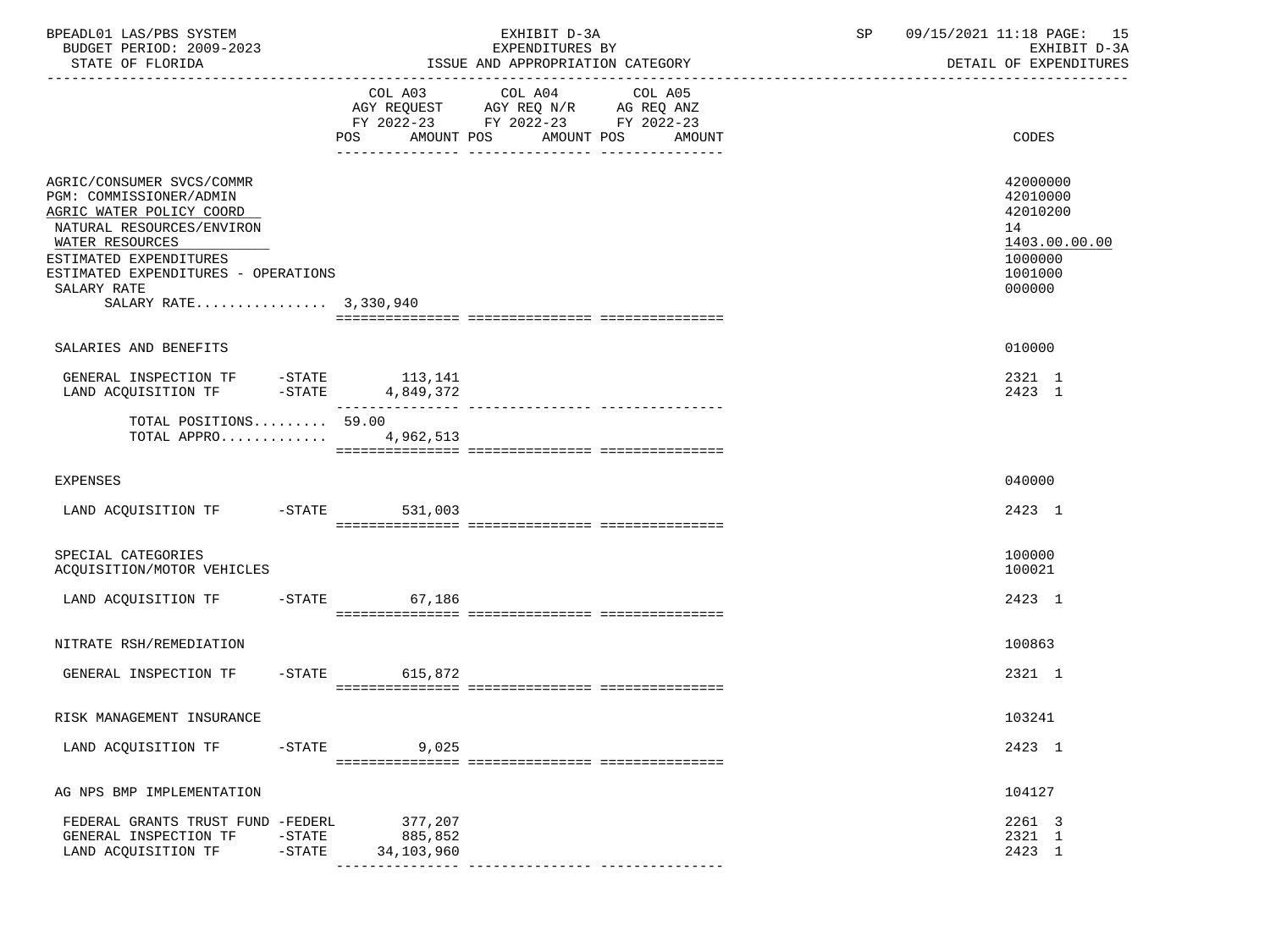| BPEADL01 LAS/PBS SYSTEM |                          |
|-------------------------|--------------------------|
|                         | BUDGET PERIOD: 2009-2023 |

|                                                                                                                                                                                                                                                                     | POS<br>AMOUNT POS | COL A03 COL A04 COL A05<br>AGY REQUEST AGY REQ N/R AG REQ ANZ<br>FY 2022-23 FY 2022-23 FY 2022-23<br>AMOUNT POS<br><u> Ludwala Ludwa L</u> | AMOUNT | CODES                                                                                             |
|---------------------------------------------------------------------------------------------------------------------------------------------------------------------------------------------------------------------------------------------------------------------|-------------------|--------------------------------------------------------------------------------------------------------------------------------------------|--------|---------------------------------------------------------------------------------------------------|
| AGRIC/CONSUMER SVCS/COMMR<br>PGM: COMMISSIONER/ADMIN<br>AGRIC WATER POLICY COORD<br>NATURAL RESOURCES/ENVIRON<br>WATER RESOURCES<br>ESTIMATED EXPENDITURES<br>ESTIMATED EXPENDITURES - OPERATIONS<br>SPECIAL CATEGORIES<br>AG NPS BMP IMPLEMENTATION<br>TOTAL APPRO | 35,367,019        |                                                                                                                                            |        | 42000000<br>42010000<br>42010200<br>14<br>1403.00.00.00<br>1000000<br>1001000<br>100000<br>104127 |
| TR/DMS/HR SVCS/STW CONTRCT                                                                                                                                                                                                                                          |                   |                                                                                                                                            |        | 107040                                                                                            |
| LAND ACQUISITION TF -STATE 17,155                                                                                                                                                                                                                                   |                   |                                                                                                                                            |        | 2423 1                                                                                            |
| TOTAL: ESTIMATED EXPENDITURES - OPERATIONS<br>TOTAL POSITIONS 59.00<br>TOTAL ISSUE 41,569,773<br>TOTAL SALARY RATE 3,330,940                                                                                                                                        |                   |                                                                                                                                            |        | 1001000                                                                                           |
| FLORIDA RETIREMENT SYSTEM<br>ADJUSTMENT - FY 2021-22 - NORMAL<br>COST AND UNFUNDED ACTUARIAL<br>LIABILITY<br>SALARIES AND BENEFITS                                                                                                                                  |                   |                                                                                                                                            |        | 1001070<br>010000                                                                                 |
| GENERAL INSPECTION TF -STATE<br>LAND ACQUISITION TF -STATE                                                                                                                                                                                                          | 623<br>26,717     |                                                                                                                                            |        | 2321 1<br>2423 1                                                                                  |
| TOTAL APPRO                                                                                                                                                                                                                                                         | 27,340            |                                                                                                                                            |        |                                                                                                   |
| CASUALTY INSURANCE PREMIUM<br>ADJUSTMENT<br>SPECIAL CATEGORIES<br>RISK MANAGEMENT INSURANCE                                                                                                                                                                         |                   |                                                                                                                                            |        | 1001090<br>100000<br>103241                                                                       |
| $-$ STATE<br>LAND ACOUISITION TF                                                                                                                                                                                                                                    | $1,069-$          |                                                                                                                                            |        | 2423 1                                                                                            |

ISSUE AND APPROPRIATION CATEGORY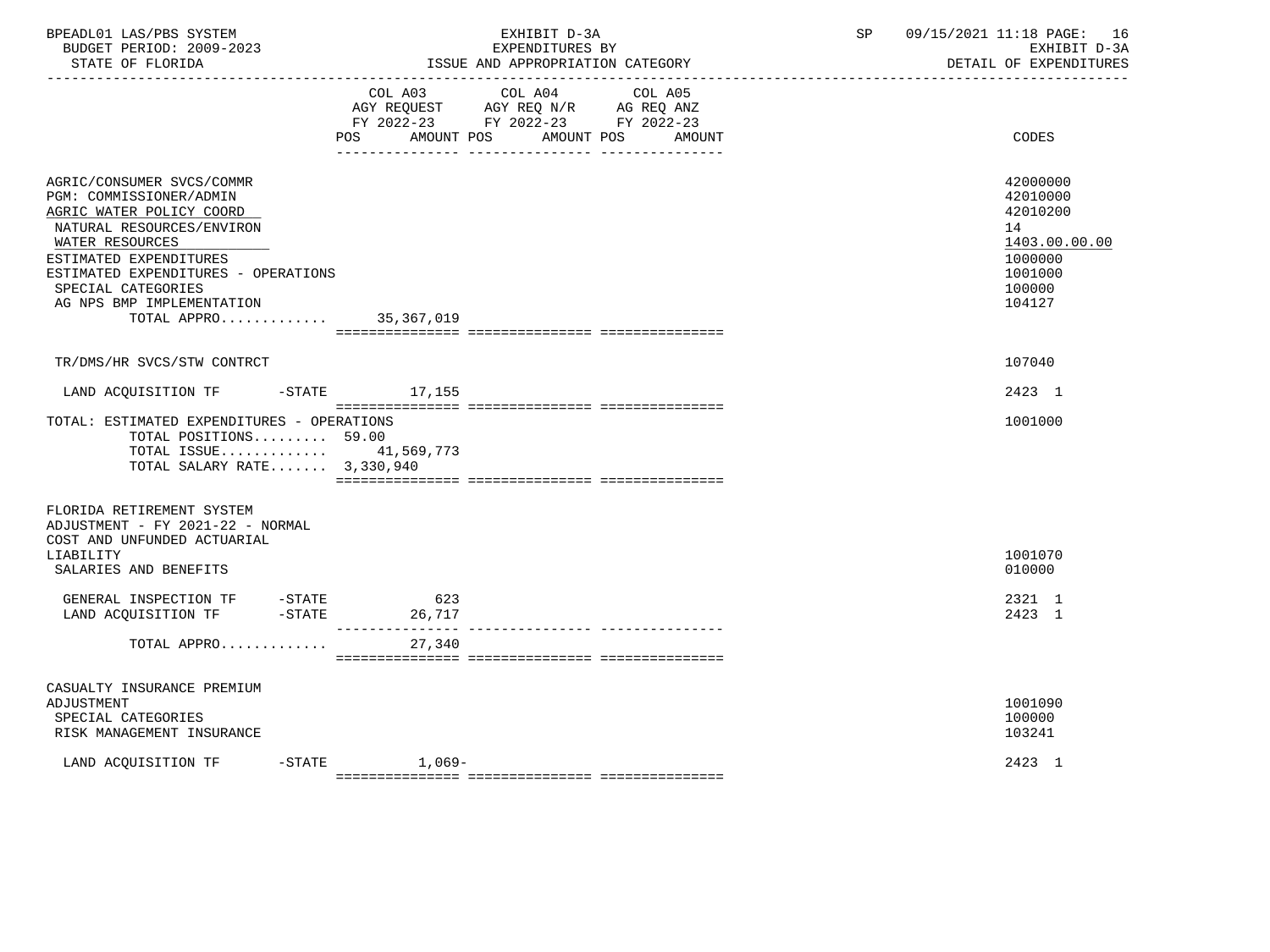| BPEADL01 LAS/PBS SYSTEM<br>BUDGET PERIOD: 2009-2023                                                                                                                                                                                                              |           |           | EXHIBIT D-3A<br>EXPENDITURES BY                                                                                                       | SP | 09/15/2021 11:18 PAGE: 17<br>EXHIBIT D-3A                                                         |
|------------------------------------------------------------------------------------------------------------------------------------------------------------------------------------------------------------------------------------------------------------------|-----------|-----------|---------------------------------------------------------------------------------------------------------------------------------------|----|---------------------------------------------------------------------------------------------------|
|                                                                                                                                                                                                                                                                  |           |           | COL A03 COL A04 COL A05<br>AGY REQUEST AGY REQ N/R AG REQ ANZ<br>FY 2022-23 FY 2022-23 FY 2022-23<br>POS AMOUNT POS AMOUNT POS AMOUNT |    | CODES                                                                                             |
| AGRIC/CONSUMER SVCS/COMMR<br>PGM: COMMISSIONER/ADMIN<br>AGRIC WATER POLICY COORD<br>NATURAL RESOURCES/ENVIRON<br>WATER RESOURCES<br>ESTIMATED EXPENDITURES<br>REALLOCATION OF HUMAN RESOURCES<br>OUTSOURCING<br>SPECIAL CATEGORIES<br>TR/DMS/HR SVCS/STW CONTRCT |           |           |                                                                                                                                       |    | 42000000<br>42010000<br>42010200<br>14<br>1403.00.00.00<br>1000000<br>1005900<br>100000<br>107040 |
| LAND ACQUISITION TF -STATE 1,397-                                                                                                                                                                                                                                |           |           |                                                                                                                                       |    | 2423 1                                                                                            |
| NONRECURRING EXPENDITURES<br>REPLACEMENT OF MOTOR VEHICLES<br>SPECIAL CATEGORIES<br>ACQUISITION/MOTOR VEHICLES                                                                                                                                                   |           |           |                                                                                                                                       |    | 2100000<br>2103004<br>100000<br>100021                                                            |
| LAND ACQUISITION TF -STATE                                                                                                                                                                                                                                       |           | 67,186-   |                                                                                                                                       |    | 2423 1                                                                                            |
| FEDERAL GRANTS<br>SPECIAL CATEGORIES<br>AG NPS BMP IMPLEMENTATION                                                                                                                                                                                                |           |           |                                                                                                                                       |    | 2103191<br>100000<br>104127                                                                       |
| FEDERAL GRANTS TRUST FUND -FEDERL 377,207-                                                                                                                                                                                                                       |           |           |                                                                                                                                       |    | 2261 3                                                                                            |
| WORKLOAD<br>ADDITIONAL STAFF - OFFICE OF                                                                                                                                                                                                                         |           |           |                                                                                                                                       |    | 3000000                                                                                           |
| AGRICULTURAL WATER POLICY<br>SALARY RATE<br>SALARY RATE 1,378,921                                                                                                                                                                                                |           |           |                                                                                                                                       |    | 3005000<br>000000                                                                                 |
| SALARIES AND BENEFITS                                                                                                                                                                                                                                            |           | 27.00     |                                                                                                                                       |    | 010000                                                                                            |
| LAND ACQUISITION TF                                                                                                                                                                                                                                              | $-$ STATE | 2,177,007 |                                                                                                                                       |    | 2423 1                                                                                            |
| <b>EXPENSES</b>                                                                                                                                                                                                                                                  |           |           |                                                                                                                                       |    | 040000                                                                                            |
| LAND ACQUISITION TF                                                                                                                                                                                                                                              | $-$ STATE | 398,141   | 141,601                                                                                                                               |    | 2423 1                                                                                            |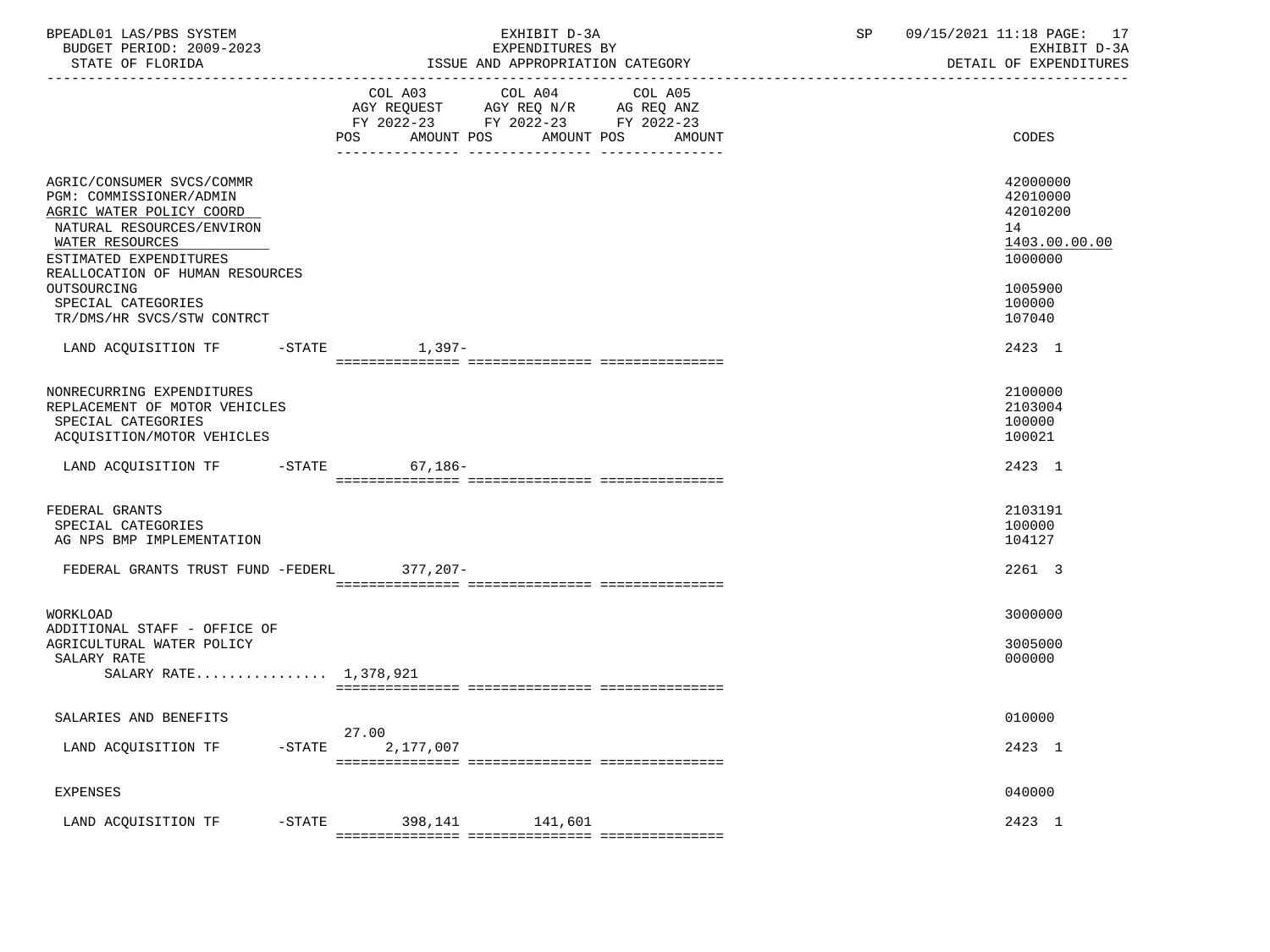| BPEADL01 LAS/PBS SYSTEM<br>BUDGET PERIOD: 2009-2023<br>STATE OF FLORIDA                                                                                                                                                                                                                                                                                                                                                                                                                                              |                                                      | EXHIBIT D-3A<br>EXPENDITURES BY<br>ISSUE AND APPROPRIATION CATEGORY                                        |                   | SP | 09/15/2021 11:18 PAGE: 18<br>EXHIBIT D-3A<br>DETAIL OF EXPENDITURES |
|----------------------------------------------------------------------------------------------------------------------------------------------------------------------------------------------------------------------------------------------------------------------------------------------------------------------------------------------------------------------------------------------------------------------------------------------------------------------------------------------------------------------|------------------------------------------------------|------------------------------------------------------------------------------------------------------------|-------------------|----|---------------------------------------------------------------------|
|                                                                                                                                                                                                                                                                                                                                                                                                                                                                                                                      | COL A03<br>POS                                       | COL A04<br>AGY REQUEST AGY REQ N/R AG REQ ANZ<br>FY 2022-23 FY 2022-23 FY 2022-23<br>AMOUNT POS AMOUNT POS | COL A05<br>AMOUNT |    | CODES                                                               |
| AGRIC/CONSUMER SVCS/COMMR<br>PGM: COMMISSIONER/ADMIN<br>AGRIC WATER POLICY COORD<br>NATURAL RESOURCES/ENVIRON<br>WATER RESOURCES<br>WORKLOAD<br>ADDITIONAL STAFF - OFFICE OF                                                                                                                                                                                                                                                                                                                                         |                                                      |                                                                                                            |                   |    | 42000000<br>42010000<br>42010200<br>14<br>1403.00.00.00<br>3000000  |
| AGRICULTURAL WATER POLICY<br>SPECIAL CATEGORIES<br>ACOUISITION/MOTOR VEHICLES                                                                                                                                                                                                                                                                                                                                                                                                                                        |                                                      |                                                                                                            |                   |    | 3005000<br>100000<br>100021                                         |
| LAND ACQUISITION TF                                                                                                                                                                                                                                                                                                                                                                                                                                                                                                  | -STATE 864,425 864,425                               |                                                                                                            |                   |    | 2423 1                                                              |
| TR/DMS/HR SVCS/STW CONTRCT                                                                                                                                                                                                                                                                                                                                                                                                                                                                                           |                                                      |                                                                                                            |                   |    | 107040                                                              |
| LAND ACQUISITION TF -STATE                                                                                                                                                                                                                                                                                                                                                                                                                                                                                           | 8,237                                                |                                                                                                            |                   |    | 2423 1                                                              |
| TOTAL: ADDITIONAL STAFF - OFFICE OF<br>AGRICULTURAL WATER POLICY<br>TOTAL POSITIONS $27.00$<br>TOTAL ISSUE<br>TOTAL SALARY RATE $1,378,921$                                                                                                                                                                                                                                                                                                                                                                          | - coopposobooboob coopposoboobooboo coopposobooboobo | 3,447,810 1,006,026                                                                                        |                   |    | 3005000                                                             |
|                                                                                                                                                                                                                                                                                                                                                                                                                                                                                                                      |                                                      |                                                                                                            |                   |    |                                                                     |
| AGENCY ISSUE NARRATIVE:<br>2022-2023 BUDGET YEAR NARRATIVE:                                                                                                                                                                                                                                                                                                                                                                                                                                                          |                                                      |                                                                                                            | IT COMPONENT? NO  |    |                                                                     |
| PRIORITY ISSUE #9                                                                                                                                                                                                                                                                                                                                                                                                                                                                                                    |                                                      |                                                                                                            |                   |    |                                                                     |
| DESCRIPTION OF ISSUE:<br>This is to request \$3,447,810 budget authority in Salaries and Benefits, Expenses, Human Resources Services Special<br>Category, and Acquisition of Motor Vehicles Special Category in the Land Acquisition Trust Fund. Of this request,<br>\$2,441,784 is recurring budget and \$1,006,026 is non-recurring. The Salary and Benefit amount requested is 10% above<br>minimum to provide adequate funding to recruit and retain qualified staff. The Expense Category request includes the |                                                      |                                                                                                            |                   |    |                                                                     |

 minimum to provide adequate funding to recruit and retain qualified staff. The Expense Category request includes the Professional Support Staff package utilizing the option for agencies requiring a laptop, two monitors and docking station, as well as \$3,490 in recurring funds for travel and vehicle expenses for the twenty-five field staff positions. Approval of this request will provide the Florida Department of Agriculture and Consumer Services (department), Office of Agricultural Water Policy (OAWP) with staff to conduct implementation verification visits of sites with records collection and retention to ensure producers are implementing appropriate water quality and water quantity best management practices (BMPs) identified on the signed Notice of Intent to Implement (NOI) BMPs to meet statutory responsibilities in the Florida Watershed Restoration Act (section 403.067, F.S.) and the Northern Everglades and Estuaries Protection Program (section 373.4595, F.S.) and verify BMPs implemented with cost-share programs are in good working condition.

#### ISSUE SUMMARY:

Workload for OAWP continues to increase with more stringent and complex requirements for the regulatory oversight of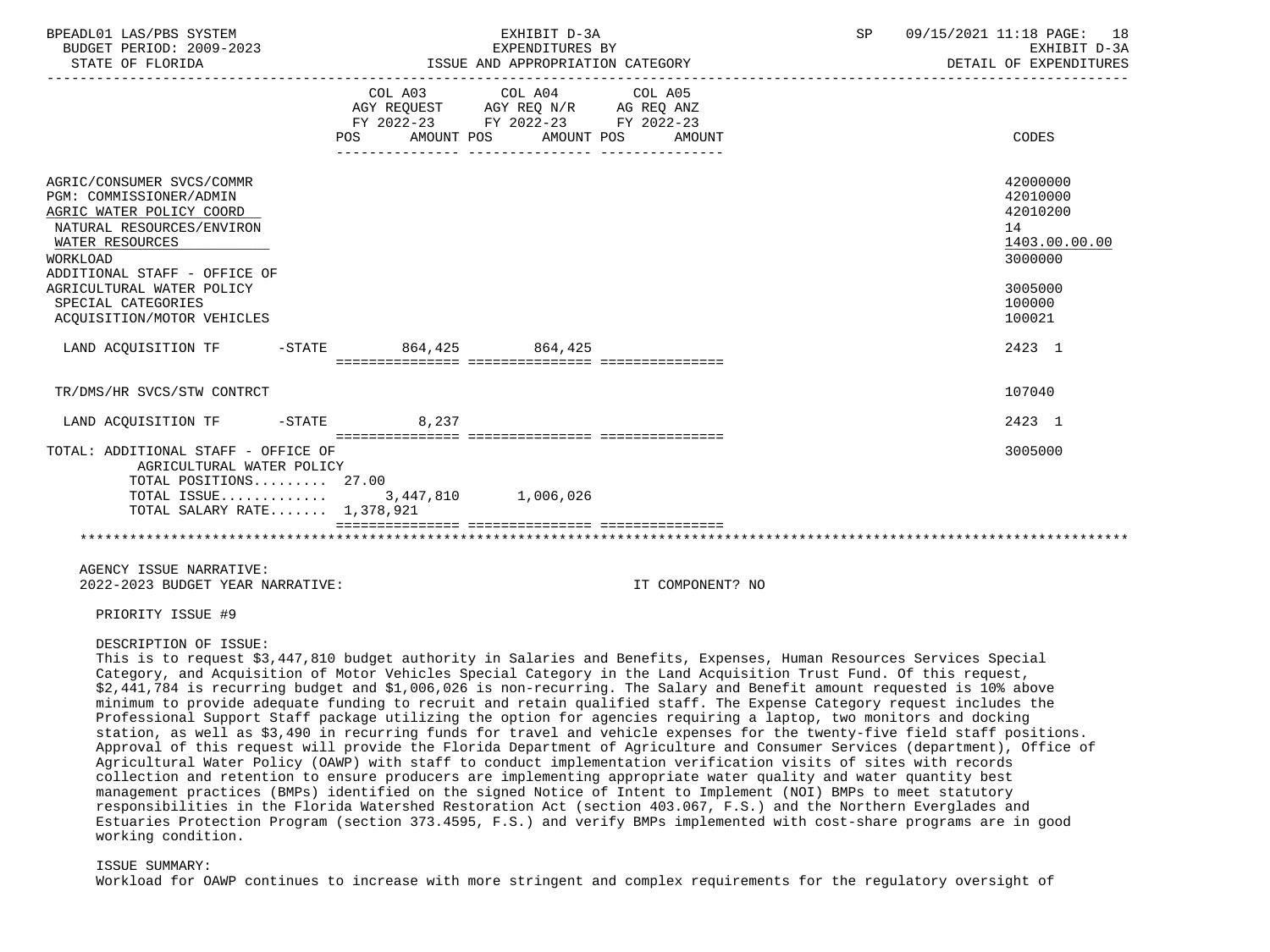| BPEADL01 LAS/PBS SYSTEM<br>BUDGET PERIOD: 2009-2023<br>STATE OF FLORIDA                                                                                                      | EXHIBIT D-3A<br>EXPENDITURES BY<br>ISSUE AND APPROPRIATION CATEGORY                                                                         | 19<br><b>SP</b><br>09/15/2021 11:18 PAGE:<br>EXHIBIT D-3A<br>DETAIL OF EXPENDITURES |
|------------------------------------------------------------------------------------------------------------------------------------------------------------------------------|---------------------------------------------------------------------------------------------------------------------------------------------|-------------------------------------------------------------------------------------|
|                                                                                                                                                                              | COL A03<br>COL A04 COL A05<br>AGY REQUEST AGY REQ N/R AG REQ ANZ<br>FY 2022-23 FY 2022-23 FY 2022-23<br>AMOUNT POS AMOUNT POS AMOUNT<br>POS | CODES                                                                               |
| AGRIC/CONSUMER SVCS/COMMR<br>PGM: COMMISSIONER/ADMIN<br>AGRIC WATER POLICY COORD<br>NATURAL RESOURCES/ENVIRON<br>WATER RESOURCES<br>WORKLOAD<br>ADDITIONAL STAFF - OFFICE OF |                                                                                                                                             | 42000000<br>42010000<br>42010200<br>14<br>1403.00.00.00<br>3000000                  |
| AGRICULTURAL WATER POLICY                                                                                                                                                    |                                                                                                                                             | 3005000                                                                             |

 agricultural producers in basin management action plans (BMAPs) adopted by the Florida Department of Environmental Protection (FDEP), as well as producers outside of BMAPs regulated under OAWP best management practices (BMP) programs. FDEP reviews and modifies BMAPs every five years, or more frequently as directed by the Legislature. The FDACS OAWP is statutorily required to enroll landowners in the FDACS BMP program; conduct implementation verification (IV) site visits on each NOI every two years to verify that BMPs are being implemented according to the signed NOI; collect nutrient application records during the IV site visit; and implement a cost share program to achieve additional water quality benefits through the implementation of BMPs, advanced practices, and onsite nutrient reduction projects. The specific requirements include:

 \* Enrolling all agricultural acreage within BMAPs in the BMP program using signed Notices of Intent to Implement BMPs (NOIs) within one year of a BMAP adoption or update. In 2020, the FDEP created a one-year enrollment requirement for agricultural landowners to enroll in the FDACS BMP program. Before 2020, the FDACS enrollment goal in BMAPs was based on a four-year timeframe.

\* Enrolling all agricultural acreage outside of BMAP areas in the BMP program through signed NOIs within 10 years.

 \* Conducting IV site visits with nutrient records collection on 50 percent of the enrolled agricultural producers per year within each BMAP beginning FY 2020-2021.

 \* Processing and managing cost-share agreements with landowners and contracts with the soil and water conservation districts efficiently and effectively.

 For FY 2020-2021, the FDACS OAWP received eight additional FTEs to conduct the implementation verification site visits every two years, as required by the provisions of chapter 2020-150, Laws of Florida, the "Clean Waterways Act." The Act additionally established a new requirement for FDACS to collect and retain nutrient records for all enrolled producers and to utilize the data collected to provide aggregate nutrient application information to the FDEP within adopted BMAPs. Further workload analysis subsequent to the implementation of the Act revealed that additional staffing is required to collect and retain nutrient application records, undertake the data management upgrades, aggregate and compile the required information, and manage contracting requirements tied to the expansion of research projects resulting from the development of research plans required by the Act. Additionally, the staffing needed to meet the 1-year BMAP enrollment requirements adopted by FDEP had to be considered.

 During the implementation of the new requirements of the Clean Waterways Act over the past year, OAWP reassessed its resources and reallocated staff to accomplish the required outcomes; data management systems and operational support were also expanded to effectively collect the information required by law. During the same timeframe, OAWP undertook an extensive mailout effort in BMAPs in South Florida in an effort to increase enrollment in the BMP Program and fulfill the enrollment requirements adopted by FDEP. This effort resulted in the identification of over 2,000 additional properties that must be enrolled, each of which will require verification every 2 years as required by the Act. In the upcoming years, OAWP will undertake additional mailouts in other basins as the BMAPs are updated by FDEP, starting with Indian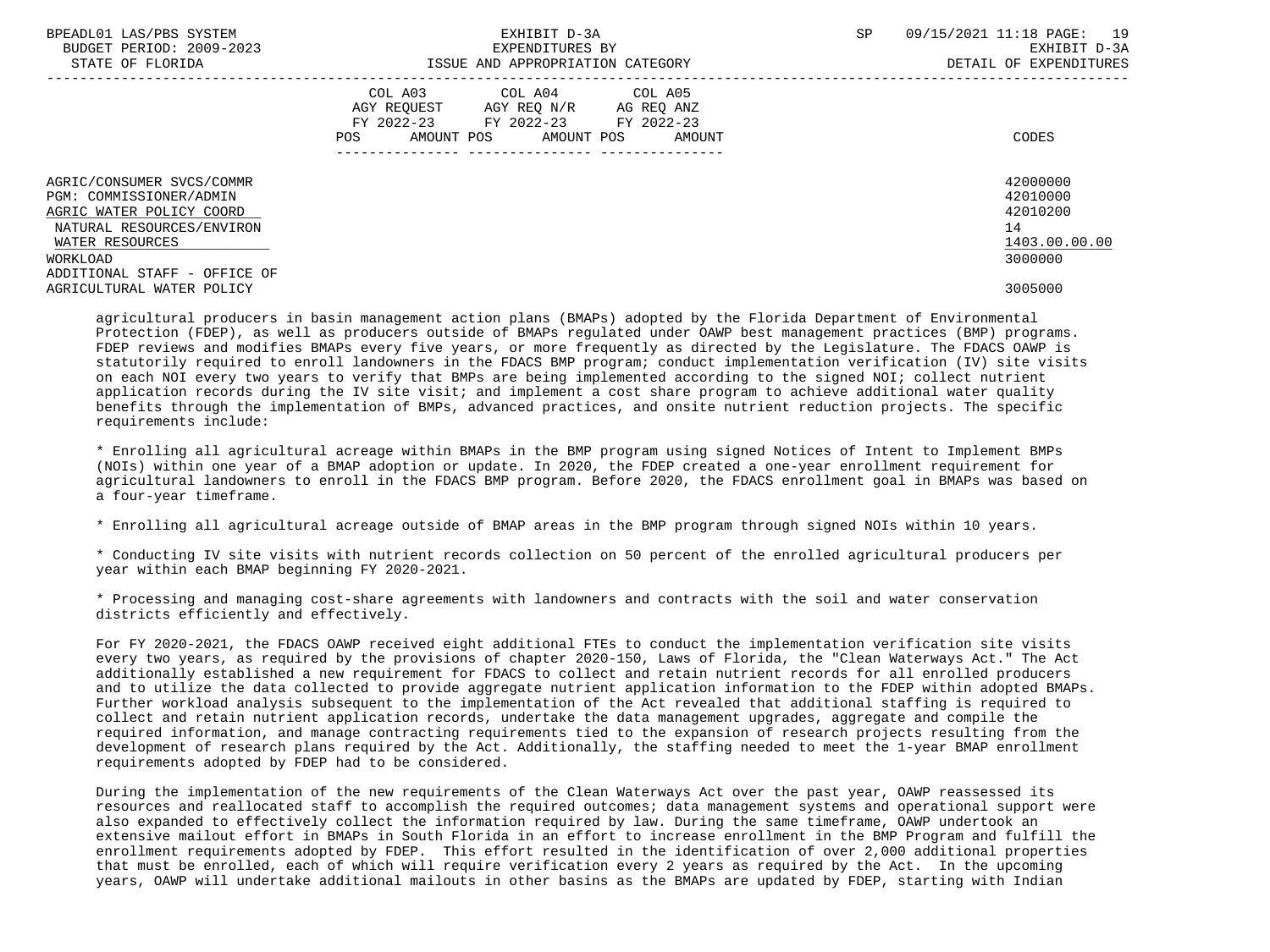| BPEADL01 LAS/PBS SYSTEM<br>BUDGET PERIOD: 2009-2023<br>STATE OF FLORIDA                                                                      | EXHIBIT D-3A<br>EXPENDITURES BY<br>ISSUE AND APPROPRIATION CATEGORY                                                                            | 20<br>SP<br>09/15/2021 11:18 PAGE:<br>EXHIBIT D-3A<br>DETAIL OF EXPENDITURES |
|----------------------------------------------------------------------------------------------------------------------------------------------|------------------------------------------------------------------------------------------------------------------------------------------------|------------------------------------------------------------------------------|
|                                                                                                                                              | COL A03<br>COL A04 COL A05<br>AGY REOUEST AGY REO N/R<br>AG REQ ANZ<br>FY 2022-23 FY 2022-23 FY 2022-23<br>POS<br>AMOUNT POS AMOUNT POS AMOUNT | CODES                                                                        |
| AGRIC/CONSUMER SVCS/COMMR<br>PGM: COMMISSIONER/ADMIN<br>AGRIC WATER POLICY COORD<br>NATURAL RESOURCES/ENVIRON<br>WATER RESOURCES<br>WORKLOAD |                                                                                                                                                | 42000000<br>42010000<br>42010200<br>14<br>1403.00.00.00<br>3000000           |
| ADDITIONAL STAFF - OFFICE OF<br>AGRICULTURAL WATER POLICY                                                                                    |                                                                                                                                                | 3005000                                                                      |

 River Lagoon in the coming fiscal year. These efforts will result in thousands of additional enrollments in the OAWP BMP Program. OAWP has assessed the amount of resources necessary to accomplish the requirements of the Clean Waterways Act, continue increasing the number of producers enrolled in the BMP program, and successfully manage the contractual and data management infrastructure required to properly implement the BMP program and track the nutrient data that is required to be provided to FDEP for consideration in the BMAP assessment process.

 Approximately 5.5 million acres are enrolled in the BMP program under 13,718 NOIs. Within BMAP areas, it is estimated that 1.58 million agricultural acres are not yet enrolled in the BMP program, which equates to approximately 8,000 new NOIs. The amount of unenrolled agricultural acreage is dynamic because producers change crops, land is sold and either used for an agricultural purpose or held for future nonagricultural development, land is leased, land can become temporarily fallow. Also, the adoption of new or updated BMP manuals requires new NOIs or modifications to existing NOIs. FDACS is currently updating the cattle, sod, citrus, and specialty fruit and nut manuals.

 The average FTE works 1,854 hours per year. OAWP currently has 20 FTEs and 20.4 contracted soil and water conservation technicians in BMAP areas and 1 FTEs and 2 contracted soil and water conservation technicians in non-BMAP areas.

IV Site Visit with Records Collection and Retention Staffing Needs:

\* IV site visits with records retention and collection takes approximately 10 hours for each enrollment.

 \* Based on the existing number of enrollments in BMAP areas, the total hours needed to complete IVs annually is 40,830 hours. This equates to approximately 22 positions. An additional 15 positions are required to conduct IVs in non-BMAP areas.

 \* Over time, as the number of NOI enrollments increases, the staff time necessary to complete IV site visits will continue to increase.

 \* OAWP is working to gain efficiencies with IVs through improved technology and training. Also, once the landowners/producers are more familiar with recordkeeping requirements, the time for the IV process may be less than the current 10 hours.

BMP Program Enrollment in BMAPs Staffing Needs:

\* Each new enrollment takes approximately eight hours.

 \* The total annual hours needed for enrollments in BMAPs is 64,000 hours, which equates to approximately 34.5 positions. \* Over time the enrollment needs in BMAPs may decrease, unless FDEP adopts new BMAPs. When enrollment in BMAPs is addressed, the time identified for enrollment will be transferred to IVs and enrollment in non-BMAP areas.

Cost-share Staffing Needs:

\* Each cost share effort takes approximately eight hours.

\* The total annual hours needed for cost share processing is 6,444 hours, which equates to approximately 3.5 positions.

 To be fully staffed for all three activities, 75 positions are needed. With 43.4 existing positions, an additional 31.6 positions are needed. FDACS is requesting 25 positions to meet the statutory requirements for IV site visits and records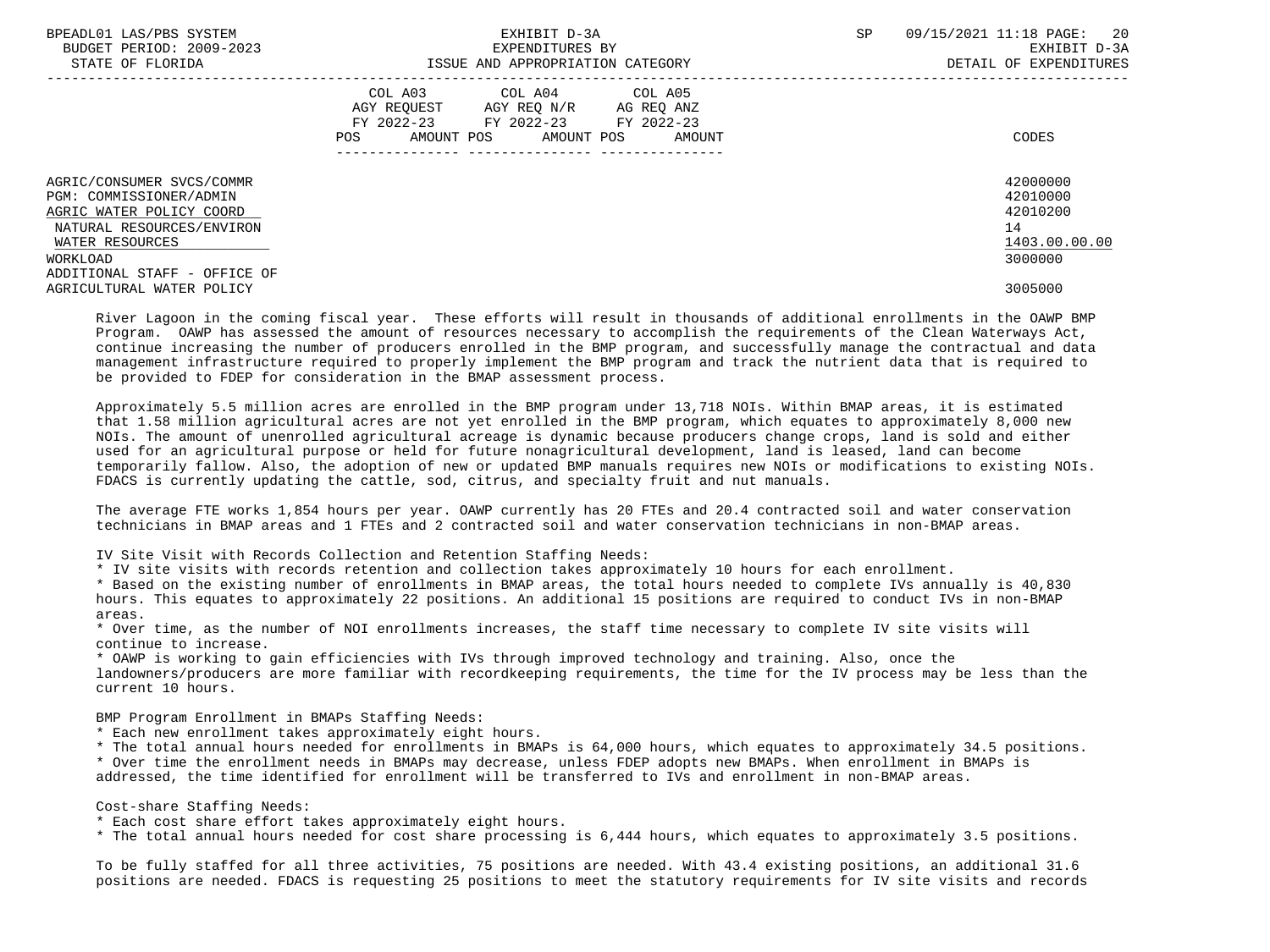| BPEADL01 LAS/PBS SYSTEM<br>BUDGET PERIOD: 2009-2023<br>STATE OF FLORIDA                  | EXHIBIT D-3A<br>EXPENDITURES BY<br>ISSUE AND APPROPRIATION CATEGORY                                                                                  | -21<br>SP<br>09/15/2021 11:18 PAGE:<br>EXHIBIT D-3A<br>DETAIL OF EXPENDITURES |
|------------------------------------------------------------------------------------------|------------------------------------------------------------------------------------------------------------------------------------------------------|-------------------------------------------------------------------------------|
|                                                                                          | COL A03<br>COL A04 COL A05<br>AGY REOUEST AGY REO N/R<br>AG REQ ANZ<br>FY 2022-23 FY 2022-23<br>FY 2022-23<br>POS<br>AMOUNT POS AMOUNT POS<br>AMOUNT | CODES                                                                         |
| AGRIC/CONSUMER SVCS/COMMR<br>PGM: COMMISSIONER/ADMIN<br>AGRIC WATER POLICY COORD         |                                                                                                                                                      | 42000000<br>42010000<br>42010200                                              |
| NATURAL RESOURCES/ENVIRON<br>WATER RESOURCES<br>WORKLOAD<br>ADDITIONAL STAFF - OFFICE OF |                                                                                                                                                      | 14<br>1403.00.00.00<br>3000000                                                |
| AGRICULTURAL WATER POLICY                                                                |                                                                                                                                                      | 3005000                                                                       |

 collection and retention, to manage cost share, and to increase enrollment in BMAP areas (but not to achieve 100% enrollment in one year). FDACS anticipates future requests for additional positions as enrollment numbers increase, along with the accompanying IV requirements, while taking into consideration and efficiencies that will be gained using technology enhancement and experience implementing the records collection and retention requirement.

 The requirements of data management associated with the acceleration of IV visits, increased data collection, quality control and data aggregation and analysis for reporting purposes required by the Clean Waterways Act has necessitated additional data management resources in order to continue to effectively generate the OAWP annual report to the Legislature, reporting to FDEP as part of the BMAP assessment process, and additional data requests from local governments, water management districts, and interested stakeholders. Additionally, improvements in enrollment mapping have resulted in increased workload to ensure accurate data management tied to the BMP program. OAWP is requesting an additional Environmental Consultant for the purposes of supporting data management needs associated with the implementation of the requirements of the Act and the increased workload associated with accelerating enrollment in the OAWP BMP program.

 The Clean Waterways Act requires OAWP to develop an annual research plan and legislative budget request for those priority research projects necessary to enhance and improve BMPs, develop new BMPs, and update the OAWP BMP Manuals. Past project results and literature review have identified a significant need for research in the areas of application rates, nutrient and water use efficiency, and precision agriculture demonstration projects. To address these needs, OAWP has increased the amount of funding utilized for BMP research over the past few years and has ongoing research projects totaling a minimum of \$3,144,155 for FY2021-22. OAWP is in the process of formalizing the research project submittal, approval, and contracting process. Each new research project requires a scope of work and detailed budget that must be developed in cooperation with the principal investigators. The need for additional projects and associated contracts in future fiscal years has resulted in a significant increase in workload for OAWP contract management. OAWP is therefore requesting one additional Contract Administration Analyst position to adequately handle the additional workload to ensure successful project development, contract execution, contract management, and coordination with cross-functional programs from the associated research institutions.

#### ADVERSE IMPACT IF NOT FUNDED:

 If this issue is not approved, sufficient staffing will not be available to adequately meet the agency's responsibilities related to BMAPs, which includes assisting agricultural producers with enrollment in the BMP program, the implementation of BMPs, the implementation of cost-share BMPs and projects, conducting implementation verification site visits to enhance and improve water quality and quantity statewide, and collecting and retaining fertilizer application records.

#### COST SUMMARY:

 The authority requested was determined based on the level of funds needed to support BMP implementation, BMP cost-share management, BMP implementation verification surveys and site visits, fertilizer application records collection and retention, outreach and education with producers, land use analyses, economic analysis statewide in BMAP areas, and contract administration for additional research projects. OAWP has sufficient office space for the two professional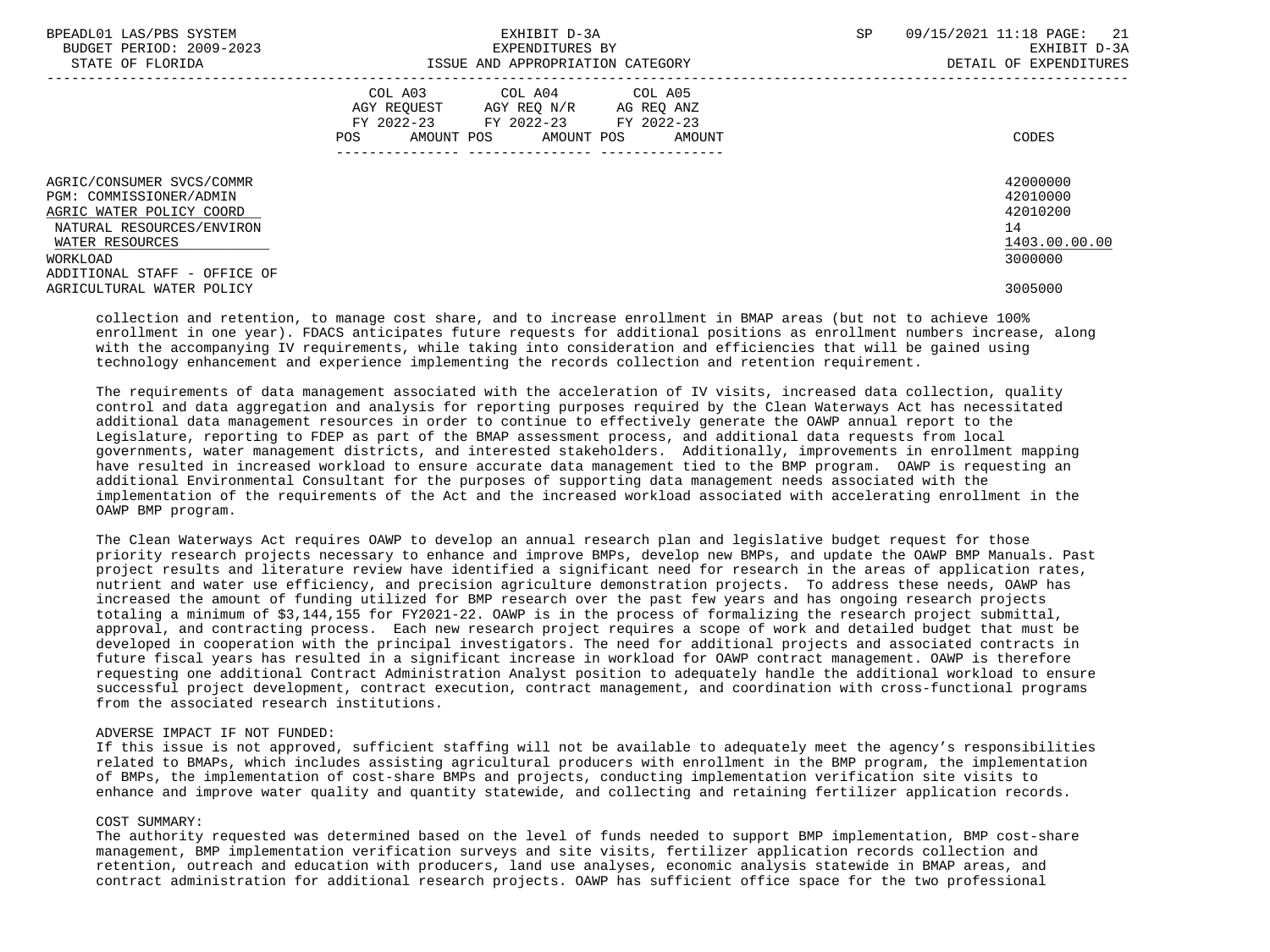| BPEADL01 LAS/PBS SYSTEM<br>BUDGET PERIOD: 2009-2023<br>STATE OF FLORIDA                                                                                                      | EXHIBIT D-3A<br>EXPENDITURES BY<br>ISSUE AND APPROPRIATION CATEGORY                                                                         | 09/15/2021 11:18 PAGE: 22<br>SP<br>EXHIBIT D-3A<br>DETAIL OF EXPENDITURES |
|------------------------------------------------------------------------------------------------------------------------------------------------------------------------------|---------------------------------------------------------------------------------------------------------------------------------------------|---------------------------------------------------------------------------|
|                                                                                                                                                                              | COL A03 COL A04 COL A05<br>AGY REQUEST AGY REQ N/R AG REQ ANZ<br>FY 2022-23 FY 2022-23 FY 2022-23<br>POS<br>AMOUNT POS AMOUNT POS<br>AMOUNT | CODES                                                                     |
| AGRIC/CONSUMER SVCS/COMMR<br>PGM: COMMISSIONER/ADMIN<br>AGRIC WATER POLICY COORD<br>NATURAL RESOURCES/ENVIRON<br>WATER RESOURCES<br>WORKLOAD<br>ADDITIONAL STAFF - OFFICE OF |                                                                                                                                             | 42000000<br>42010000<br>42010200<br>14<br>1403.00.00.00<br>3000000        |
| AGRICULTURAL WATER POLICY                                                                                                                                                    |                                                                                                                                             | 3005000                                                                   |

 office staff positions; the remaining twenty-five requested FTEs are field staff positions, and these will work from home.

EXPENSES (040000):

------------------

|               | OUANTITY DESCRIPTION                                                               |     |             | CALCULATIONS                                           | AMOUNT NEEDED<br>FY 2022-23            |                           |
|---------------|------------------------------------------------------------------------------------|-----|-------------|--------------------------------------------------------|----------------------------------------|---------------------------|
| 2             | -----------------------------<br>25 Professional Expenses<br>Professional Expenses |     |             | ---------------<br>25 x \$15,017<br>$2 \times $11,358$ | -------------<br>\$375,425<br>\$22,716 |                           |
|               | HUMAN RESOURCES (107040):                                                          |     |             |                                                        |                                        |                           |
|               | OUANTITY DESCRIPTION                                                               |     |             | CALCULATIONS                                           | AMOUNT NEEDED<br>FY 2022-23            |                           |
|               | 27 Professional Human Resources                                                    |     |             | 27 x \$305.05                                          | \$8,237                                |                           |
|               | ACQUISITION OF MOTOR VEHICLES (100021):                                            |     |             |                                                        |                                        |                           |
|               | QUANTITY DESCRIPTION                                                               |     |             | CALCULATIONS                                           | AMOUNT NEEDED<br>FY 2022-23            |                           |
|               | -------------------------------------                                              |     |             |                                                        |                                        |                           |
|               | 25 $1/2$ Ton Pick-up Truck $(4x4)$ 25 x $\frac{534}{577}$                          |     |             |                                                        | \$864,425                              |                           |
|               | POSITION DETAIL OF SALARIES AND BENEFITS:                                          | FTE |             | BASE RATE ADDITIVES BENEFITS SUBTOTAL % AND BENEFITS   |                                        | LAPSE LAPSED SALARIES     |
|               | A03 - AGY REQUEST FY 2022-23                                                       |     |             |                                                        |                                        |                           |
| NEW POSITIONS | 2257 CONTRACT ADMINISTRATION ANALYST<br>N0104 001<br>4823 ENVIRONMENTAL CONSULTANT |     | 1.00 40,270 |                                                        |                                        | 27,294 67,564 0.00 67,564 |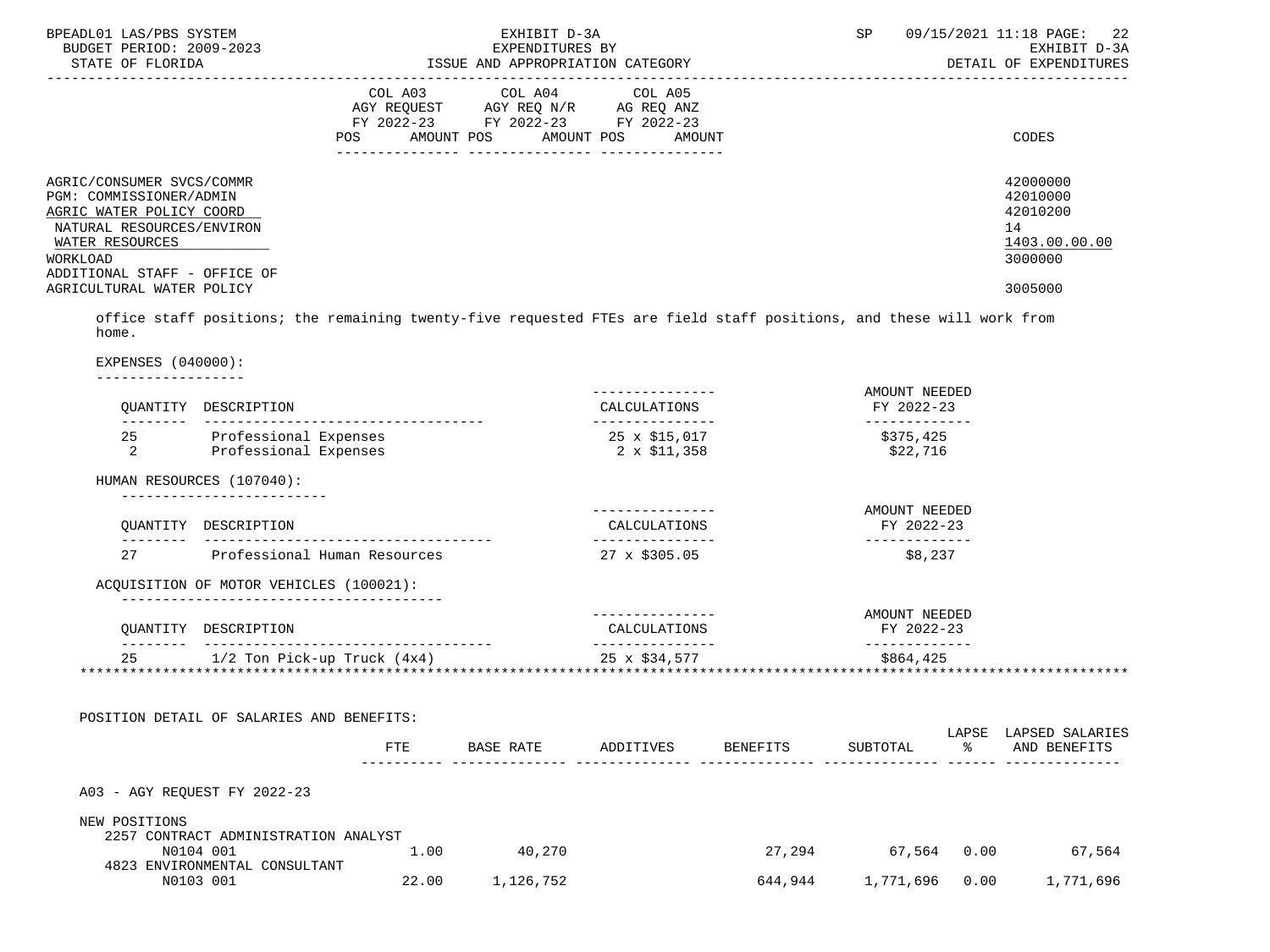| BPEADL01 LAS/PBS SYSTEM<br>BUDGET PERIOD: 2009-2023<br>STATE OF FLORIDA                                                                                                      | EXHIBIT D-3A<br>EXPENDITURES BY<br>ISSUE AND APPROPRIATION CATEGORY |                                                                                                 |                              |                  |                     | SP 09/15/2021 11:18 PAGE: 23<br>EXHIBIT D-3A<br>DETAIL OF EXPENDITURES |                                                                    |  |
|------------------------------------------------------------------------------------------------------------------------------------------------------------------------------|---------------------------------------------------------------------|-------------------------------------------------------------------------------------------------|------------------------------|------------------|---------------------|------------------------------------------------------------------------|--------------------------------------------------------------------|--|
| POS                                                                                                                                                                          | COL A03                                                             | COL A04<br>AGY REQUEST AGY REQ N/R AG REQ ANZ<br>FY 2022-23 FY 2022-23 FY 2022-23<br>AMOUNT POS | COL A05<br>AMOUNT POS AMOUNT |                  |                     |                                                                        | CODES                                                              |  |
|                                                                                                                                                                              |                                                                     |                                                                                                 |                              |                  |                     |                                                                        |                                                                    |  |
| AGRIC/CONSUMER SVCS/COMMR<br>PGM: COMMISSIONER/ADMIN<br>AGRIC WATER POLICY COORD<br>NATURAL RESOURCES/ENVIRON<br>WATER RESOURCES<br>WORKLOAD<br>ADDITIONAL STAFF - OFFICE OF |                                                                     |                                                                                                 |                              |                  |                     |                                                                        | 42000000<br>42010000<br>42010200<br>14<br>1403.00.00.00<br>3000000 |  |
| AGRICULTURAL WATER POLICY                                                                                                                                                    |                                                                     |                                                                                                 |                              |                  |                     |                                                                        | 3005000                                                            |  |
| POSITION DETAIL OF SALARIES AND BENEFITS:                                                                                                                                    |                                                                     |                                                                                                 |                              |                  |                     |                                                                        |                                                                    |  |
|                                                                                                                                                                              | FTE                                                                 | BASE RATE                                                                                       | ADDITIVES                    | BENEFITS         | SUBTOTAL            | ာ အေ                                                                   | LAPSE LAPSED SALARIES<br>AND BENEFITS                              |  |
| A03 - AGY REOUEST FY 2022-23                                                                                                                                                 |                                                                     |                                                                                                 |                              |                  |                     |                                                                        |                                                                    |  |
| NEW POSITIONS<br>4821 ENVIRONMENTAL ADMINISTRATOR - SES<br>N0101 001<br>1.00                                                                                                 |                                                                     | 58,251                                                                                          |                              |                  |                     |                                                                        | $32,439$ $90,690$ $0.00$ $90,690$                                  |  |
| 4823 ENVIRONMENTAL MANAGER - SES<br>N0102 001                                                                                                                                | 3.00                                                                | 153,648                                                                                         |                              | 93,409           | 247,057 0.00        |                                                                        | 247,057                                                            |  |
| TOTALS FOR ISSUE BY FUND<br>2423 LAND ACQUISITION TF                                                                                                                         |                                                                     |                                                                                                 |                              |                  |                     |                                                                        | 2,177,007<br>--------------                                        |  |
|                                                                                                                                                                              |                                                                     | 27.00 1,378,921                                                                                 |                              |                  | 798,086   2,177,007 |                                                                        | 2,177,007<br>==============                                        |  |
|                                                                                                                                                                              |                                                                     |                                                                                                 |                              |                  |                     |                                                                        |                                                                    |  |
| SPECIAL PROGRAM FUNDING<br>AGRICULTURAL NONPOINT SOURCE BEST                                                                                                                 |                                                                     |                                                                                                 |                              |                  |                     |                                                                        | 4900000                                                            |  |
| MANAGEMENT PRACTICES IMPLEMENTATION<br>INCREASE<br>SPECIAL CATEGORIES<br>AG NPS BMP IMPLEMENTATION                                                                           |                                                                     |                                                                                                 |                              |                  |                     |                                                                        | 4902900<br>100000<br>104127                                        |  |
| $-$ STATE<br>LAND ACQUISITION TF                                                                                                                                             | 5,000,000                                                           |                                                                                                 |                              |                  |                     |                                                                        | 2423 1                                                             |  |
|                                                                                                                                                                              |                                                                     |                                                                                                 |                              |                  |                     |                                                                        |                                                                    |  |
|                                                                                                                                                                              |                                                                     |                                                                                                 |                              |                  |                     |                                                                        |                                                                    |  |
| AGENCY ISSUE NARRATIVE:<br>2022-2023 BUDGET YEAR NARRATIVE:                                                                                                                  |                                                                     |                                                                                                 |                              | IT COMPONENT? NO |                     |                                                                        |                                                                    |  |
| PRIORITY ISSUE #27                                                                                                                                                           |                                                                     |                                                                                                 |                              |                  |                     |                                                                        |                                                                    |  |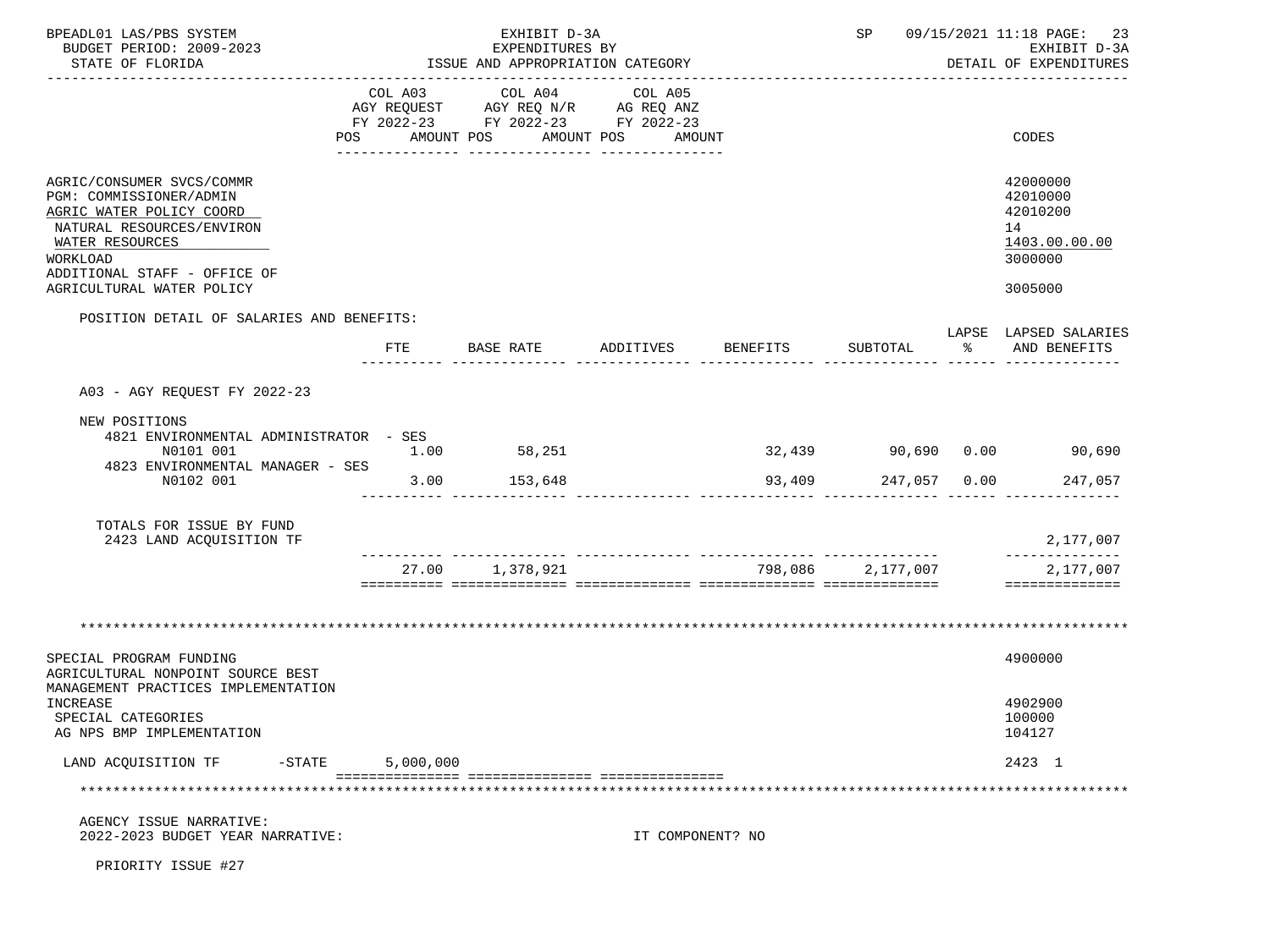| BPEADL01 LAS/PBS SYSTEM |                     |                          |
|-------------------------|---------------------|--------------------------|
|                         |                     | BUDGET PERIOD: 2009-2023 |
|                         | גחדסת זה הם הידידים |                          |

|                                                                                                                                                                                                  | COL A03<br>AGY REQUEST<br>FY 2022-23<br>POS.<br>AMOUNT POS | COL A04<br>AGY REQ N/R<br>FY 2022-23<br>AMOUNT POS | COL A05<br>AG REQ ANZ<br>FY 2022-23<br>AMOUNT | CODES                                                              |
|--------------------------------------------------------------------------------------------------------------------------------------------------------------------------------------------------|------------------------------------------------------------|----------------------------------------------------|-----------------------------------------------|--------------------------------------------------------------------|
| AGRIC/CONSUMER SVCS/COMMR<br>PGM: COMMISSIONER/ADMIN<br>AGRIC WATER POLICY COORD<br>NATURAL RESOURCES/ENVIRON<br>WATER RESOURCES<br>SPECIAL PROGRAM FUNDING<br>AGRICULTURAL NONPOINT SOURCE BEST |                                                            |                                                    |                                               | 42000000<br>42010000<br>42010200<br>14<br>1403.00.00.00<br>4900000 |
| MANAGEMENT PRACTICES IMPLEMENTATION<br>INCREASE                                                                                                                                                  |                                                            |                                                    |                                               | 4902900                                                            |

#### DESCRIPTION OF ISSUE:

 This request is for first-year establishment of a recurring special category of cost-share projects focused on priority activities in areas covered by the Department of Environmental Protection's Basin Management Action Plans (BMAPs). As part of the Office of Agricultural Water Policy's (OAWP) participation as a cooperating agency in the BMAP process, OAWP identified actions that could be taken by agricultural producers on a voluntary, incentive-contingent basis to advance water quality goals beyond the implementation of the OAWP Best Management Practices (BMPs) program. The cost-share projects funded from this line item would be targeted to those actions. This is requested to be made recurring, as the implementation of these actions in BMAPs will be a long-term activity.

#### ISSUE SUMMARY:

 The funding will provide targeted support for agricultural producer implementation of voluntary, incentive-based projects identified in BMAPs to improve water quality. To meet the water quality targets described in BMAPs, improvements in water quality impacts associated with agriculture require producer efforts beyond implementation of BMPs. These extraordinary efforts require financial support for equipment, structures, engineering, and services.

#### ADVERSE IMPACT IF NOT FUNDED:

 If cost-share support is not provided, the additional work needed beyond implementation of BMPs to address water quality concerns in BMAPs is not likely to occur. This concern is described in the BMAPs and identified as a risk factor in achievement of water quality goals.

COST SUMMARY:

 The authority requested is a fraction of the costs identified by OAWP for implementation of the projects and practices described in BMAPs. This is considered a starting point. \*\*\*\*\*\*\*\*\*\*\*\*\*\*\*\*\*\*\*\*\*\*\*\*\*\*\*\*\*\*\*\*\*\*\*\*\*\*\*\*\*\*\*\*\*\*\*\*\*\*\*\*\*\*\*\*\*\*\*\*\*\*\*\*\*\*\*\*\*\*\*\*\*\*\*\*\*\*\*\*\*\*\*\*\*\*\*\*\*\*\*\*\*\*\*\*\*\*\*\*\*\*\*\*\*\*\*\*\*\*\*\*\*\*\*\*\*\*\*\*\*\*\*\*\*\*\*

| AGRICULTURAL BEST MANAGEMENT     |           |         |         |         |
|----------------------------------|-----------|---------|---------|---------|
| PRACTICES EDUCATION AND OUTREACH |           |         |         | 4902910 |
| SPECIAL CATEGORIES               |           |         |         | 100000  |
| AG NPS BMP IMPLEMENTATION        |           |         |         | 104127  |
|                                  |           |         |         |         |
| LAND ACOUISITION TF              | $-$ STATE | 962,000 | 962,000 | 2423 1  |
|                                  |           |         |         |         |
|                                  |           |         |         |         |

 AGENCY ISSUE NARRATIVE: 2022-2023 BUDGET YEAR NARRATIVE: IT COMPONENT? NO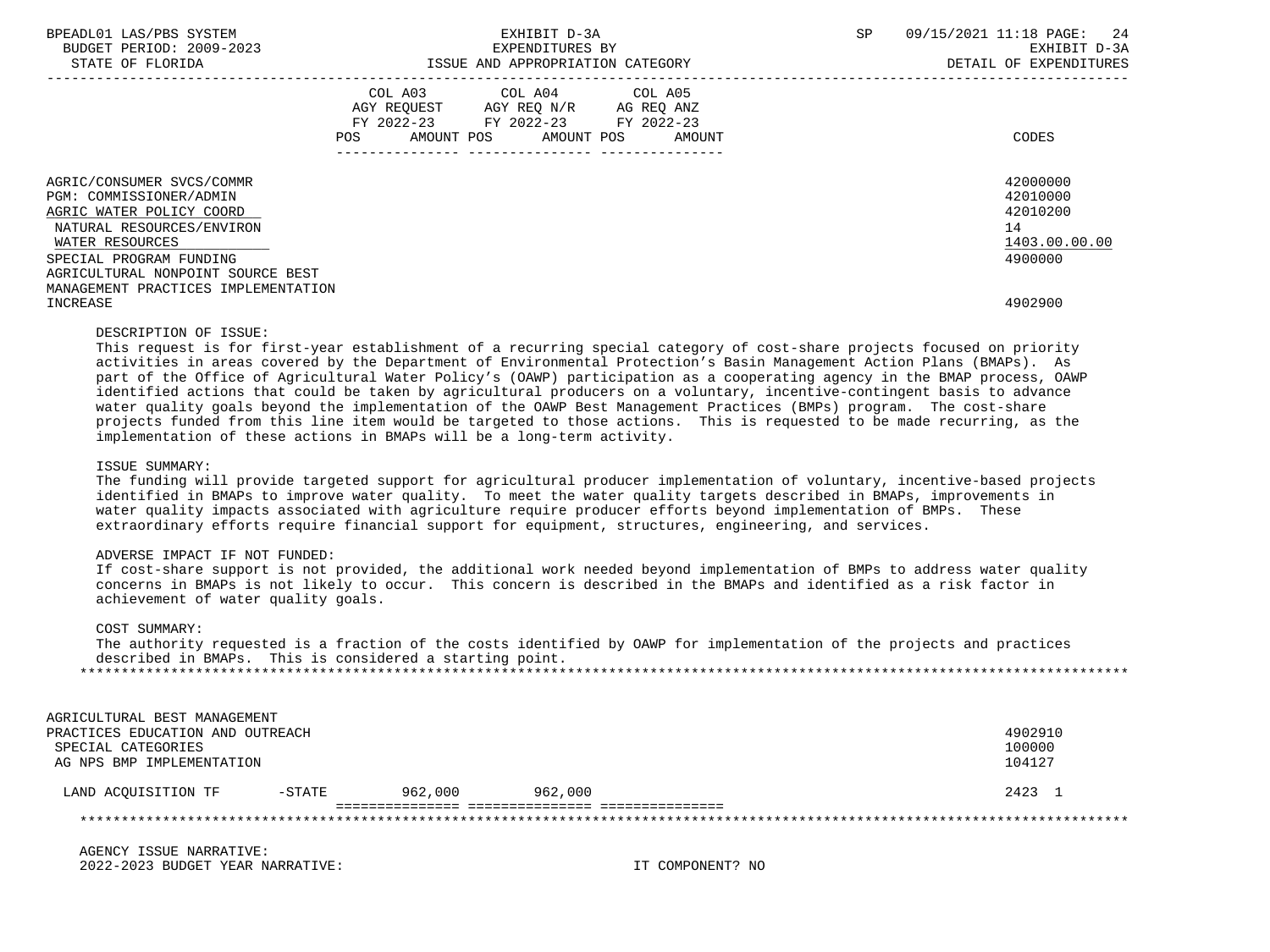BUDGET PERIOD: 2009-2023 EXPENDITURES BY EXHIBIT D-3A

|                                                                                                                                                                                                                                 | COL A03<br>AGY REOUEST<br>FY 2022-23<br>POS.<br>AMOUNT POS | COL A04<br>AGY REO N/R<br>FY 2022-23<br>AMOUNT POS | COL A05<br>AG REQ ANZ<br>FY 2022-23<br>AMOUNT | CODES                                                                         |
|---------------------------------------------------------------------------------------------------------------------------------------------------------------------------------------------------------------------------------|------------------------------------------------------------|----------------------------------------------------|-----------------------------------------------|-------------------------------------------------------------------------------|
| AGRIC/CONSUMER SVCS/COMMR<br>PGM: COMMISSIONER/ADMIN<br>AGRIC WATER POLICY COORD<br>NATURAL RESOURCES/ENVIRON<br>WATER RESOURCES<br>SPECIAL PROGRAM FUNDING<br>AGRICULTURAL BEST MANAGEMENT<br>PRACTICES EDUCATION AND OUTREACH |                                                            |                                                    |                                               | 42000000<br>42010000<br>42010200<br>14<br>1403.00.00.00<br>4900000<br>4902910 |

#### PRIORITY ISSUE #18

### DESCRIPTION OF ISSUE:

 This request is for funding in the amount of \$962,000 from the Land Acquisition Trust Fund for education and outreach efforts to inform producers within the agricultural industry of the Florida Department of Agriculture and Consumer Services (FDACS), Office of Agricultural Water Policy's (OAWP) Best Management Practices (BMP) program as it relates to the statutory requirements of Section 403.067, F.S.

#### ISSUE SUMMARY:

 The FDACS OAWP BMP program requirements have significantly changed as a result of legislation passed in 2016 and 2018. These changes affect producers who are currently enrolled in the BMP program and all agricultural producers located within basin management action plan areas (BMAPs) and priority springs areas (PSAs) as defined by the Florida Department of Environmental Protection. In response to requests from agricultural industry representative and producers, OAWP will use these funds to develop an education and outreach program to inform producers and the public about the changes in law and how these changes relate to the agricultural industry and water resources in Florida. This new education and outreach program will develop training resources to help participants understand the steps producers must take to maintain compliance with the laws, the consequences of not complying, and the benefits of compliance with legislation related to the protection of Florida's surface and groundwater. Educational training will be offered through online learning modules and written materials. Outreach will include radio spots, billboards, and content for industry publications focusing on producers in the BMAPs and PSAs. The current OAWP budget does not provide for outreach or education for producers and is primarily used for staff training and BMP manual publication costs.

#### ADVERSE IMPACT IF NOT FUNDED:

 Without dedicated funding approval, OAWP's ability to provide producers, industry, and the public with information about how these new laws impact them and help protect water quality will be greatly restricted. Consequences include confusion on behalf of those impacted by the laws about what they are supposed to do or change, incomplete or incorrect data collection, staff time spent correcting data errors rather than performing their required tasks, and increased frustration on behalf of producers and the public due to lack of available information and instruction.

#### COST SUMMARY:

 Program costs estimated for website development, training videos, print and digital advertisements, radio, outdoor advertising direct mail and brochures.

| DESCRIPTION                      | AMOUNT NEEDED<br>FY 2022-23 |
|----------------------------------|-----------------------------|
|                                  |                             |
| Website Development              | \$250,000                   |
| Training Videos                  | \$320,000                   |
| Print and Digital Advertisements | \$100,000                   |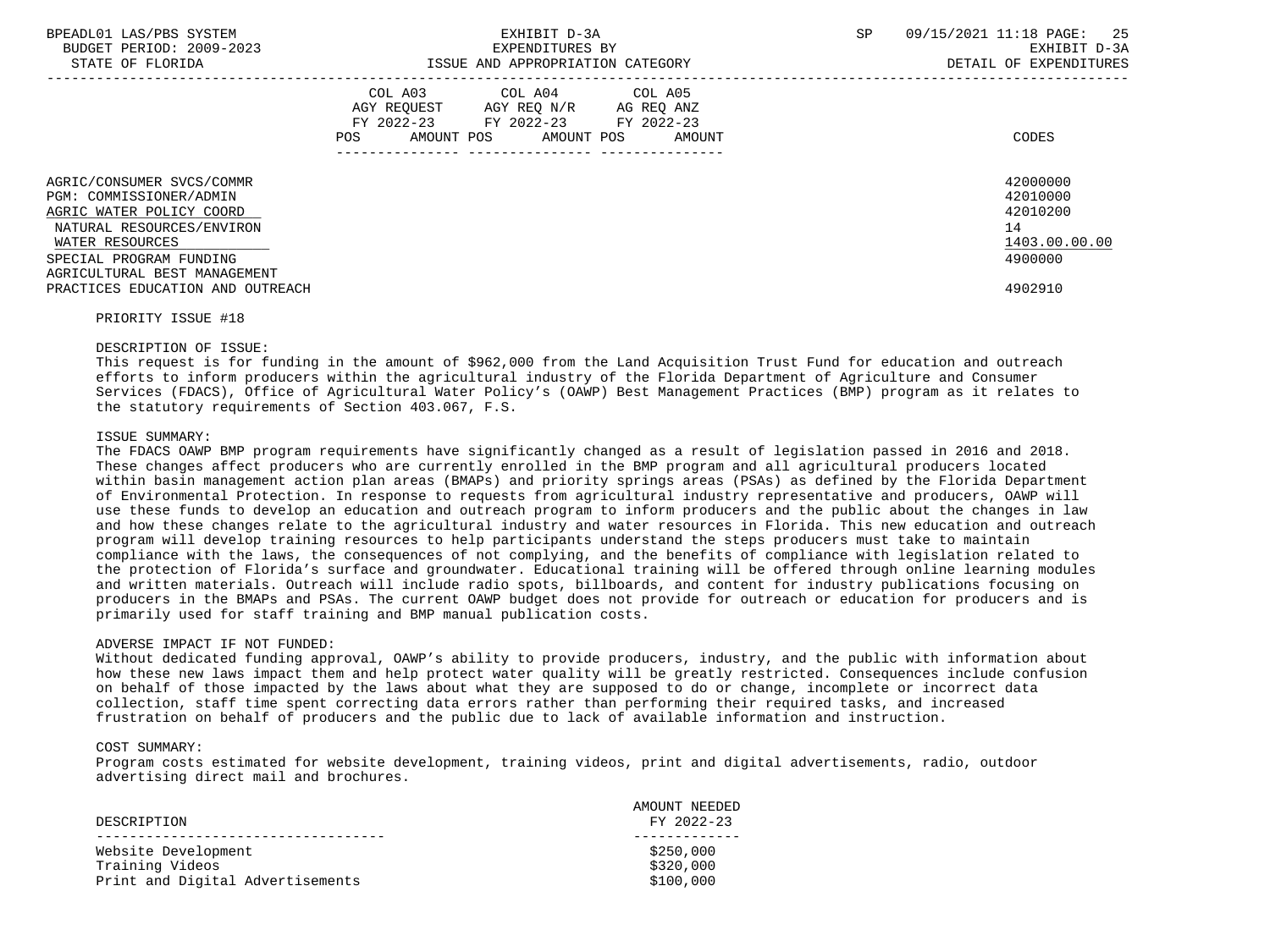| BPEADL01 LAS/PBS SYSTEM<br>BUDGET PERIOD: 2009-2023<br>STATE OF FLORIDA                                                                                                                                                         |     |                                                                                           |            | EXHIBIT D-3A<br>EXPENDITURES BY<br>ISSUE AND APPROPRIATION CATEGORY |                                                | <b>SP</b> | 09/15/2021 11:18 PAGE: 26<br>EXHIBIT D-3A<br>DETAIL OF EXPENDITURES |                                                                               |
|---------------------------------------------------------------------------------------------------------------------------------------------------------------------------------------------------------------------------------|-----|-------------------------------------------------------------------------------------------|------------|---------------------------------------------------------------------|------------------------------------------------|-----------|---------------------------------------------------------------------|-------------------------------------------------------------------------------|
|                                                                                                                                                                                                                                 | POS | COL A03 COL A04<br>AGY REQUEST AGY REQ N/R AG REQ ANZ<br>FY 2022-23 FY 2022-23 FY 2022-23 | AMOUNT POS | AMOUNT POS                                                          | COL A05<br>AMOUNT                              |           |                                                                     | CODES                                                                         |
| AGRIC/CONSUMER SVCS/COMMR<br>PGM: COMMISSIONER/ADMIN<br>AGRIC WATER POLICY COORD<br>NATURAL RESOURCES/ENVIRON<br>WATER RESOURCES<br>SPECIAL PROGRAM FUNDING<br>AGRICULTURAL BEST MANAGEMENT<br>PRACTICES EDUCATION AND OUTREACH |     |                                                                                           |            |                                                                     |                                                |           |                                                                     | 42000000<br>42010000<br>42010200<br>14<br>1403.00.00.00<br>4900000<br>4902910 |
| Radio Spots (30)<br>Outdoor Advertising<br>Direct Mail<br>Brochures                                                                                                                                                             |     |                                                                                           |            |                                                                     | \$12,000<br>\$100,000<br>\$150,000<br>\$30,000 |           |                                                                     |                                                                               |
| TOTAL BMP EDUCATION AND OUTREACH                                                                                                                                                                                                |     |                                                                                           |            |                                                                     | \$962,000                                      |           |                                                                     |                                                                               |
| AGRICULTURAL RESEARCH<br>SPECIAL CATEGORIES<br>AG NPS BMP IMPLEMENTATION                                                                                                                                                        |     |                                                                                           |            |                                                                     |                                                |           |                                                                     | 4908700<br>100000<br>104127                                                   |
| $-$ STATE 3,306,567 3,306,567<br>LAND ACOUISITION TF                                                                                                                                                                            |     |                                                                                           |            |                                                                     |                                                |           |                                                                     | 2423 1                                                                        |
|                                                                                                                                                                                                                                 |     |                                                                                           |            |                                                                     |                                                |           |                                                                     |                                                                               |
| AGENCY ISSUE NARRATIVE:<br>2022-2023 BUDGET YEAR NARRATIVE:                                                                                                                                                                     |     |                                                                                           |            |                                                                     | IT COMPONENT? NO                               |           |                                                                     |                                                                               |

PRIORITY ISSUE #14

#### DESCRIPTION OF ISSUE:

 This is to request \$3,306,567 budget authority in Ag Nonpoint Source BMP Implementation Special Category from the Land Acquisition Trust Fund for agricultural best management practices (BMP) research identified in the annual research plan and budget request required pursuant to section  $403.067(7)(f)$ , F.S.

#### ISSUE SUMMARY:

 Implementation of chapter 2020-150, Laws of Florida, the "Clean Waterways Act," required the Office of Agricultural Water Policy (OAWP) to develop a research plan and associated Legislative Budget Request for that research required to update and enhance the OAWP BMP Program. To meet the requirements of the Act, OAWP has assessed its current research efforts, solicited additional research projects from those academic institutions identified in statute, coordinated with the OAWP Research Coordination Work Group to review research proposals, coordinated with UF/IFAS and other academic institutions to review and improve proposals, and coordinated with the Florida Department of Environmental Protection on the research plan. This budget request includes the ongoing research that is currently being funded through contractual agreements by OAWP to support the enhancement of BMPs and updates to adopted BMP manuals, as well as research projects identified during the solicitation process, as shown in the Cost Summary. The proposed projects are consistent with the research priorities identified by OAWP in cooperation with industry representatives, environmental stakeholders, academic partners, state agency partners, and the OAWP Research Coordination Work Group. OAWP is requesting a total of \$3,306,567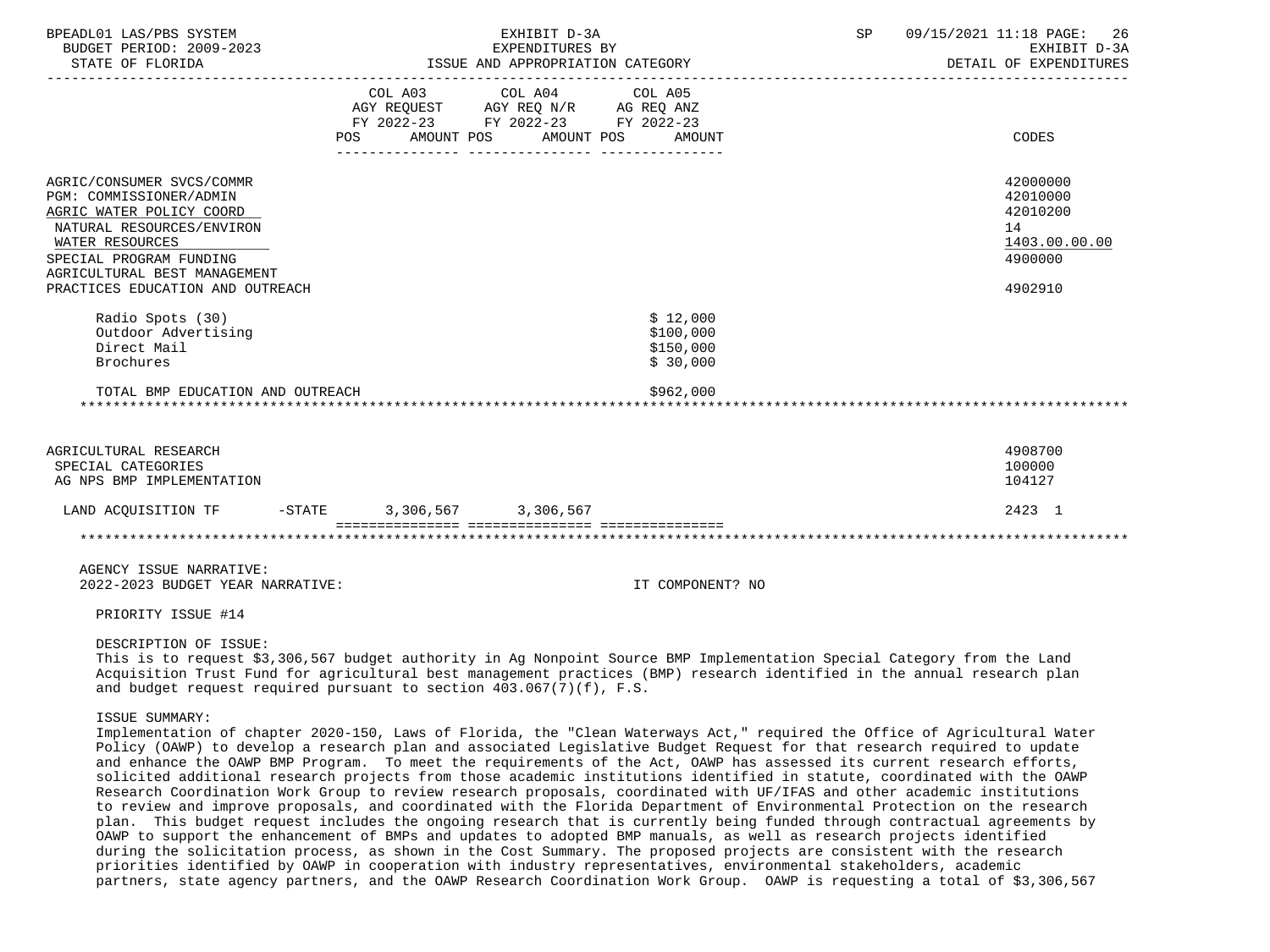| BPEADL01 LAS/PBS SYSTEM |                  |                          |
|-------------------------|------------------|--------------------------|
|                         |                  | BUDGET PERIOD: 2009-2023 |
|                         | גתדת הה הה החגדה |                          |

|                                                                                  | COL A05<br>COL A03<br>COL A04<br>AGY REOUEST<br>AGY REO N/R<br>AG REO ANZ<br>FY 2022-23<br>FY 2022-23<br>FY 2022-23<br>AMOUNT POS<br>AMOUNT POS<br>AMOUNT<br>POS. | CODES                            |
|----------------------------------------------------------------------------------|-------------------------------------------------------------------------------------------------------------------------------------------------------------------|----------------------------------|
| AGRIC/CONSUMER SVCS/COMMR<br>PGM: COMMISSIONER/ADMIN<br>AGRIC WATER POLICY COORD |                                                                                                                                                                   | 42000000<br>42010000<br>42010200 |
| NATURAL RESOURCES/ENVIRON<br>WATER RESOURCES                                     |                                                                                                                                                                   | 14<br>1403.00.00.00              |
| SPECIAL PROGRAM FUNDING<br>AGRICULTURAL RESEARCH                                 |                                                                                                                                                                   | 4900000<br>4908700               |

to support research projects in FY22-23.

#### ADVERSE IMPACT IF NOT FUNDED:

 If research funding is not provided, the ability for OAWP to meet its statutory obligations will be compromised, and additional information needed to improve BMPs or identify new BMPs or nutrient reduction projects to address water quality concerns in Basin Management Action Plan (BMAP) areas as described in statute is not likely to occur. This concern is described in the BMAPs and identified as a risk factor in achievement of water quality goals.

#### COST SUMMARY:

 The authority requested is a fraction of the costs identified by OAWP for BMP research. This is considered a starting point for the development of a robust research framework that will result in more effective BMP identification, improvement and implementation.

#### SPECIAL CATEGORY: AG NONPOINT SOURCE BMP IMPLEMENTATION

----------------------------------------------------------

| OUANTITY | DESCRIPTION                                                              | AMOUNT NEEDED<br>$2022 - 23$ |
|----------|--------------------------------------------------------------------------|------------------------------|
|          | Nitrogen reduction using rotational production Suwannee River Basin      | \$364,567                    |
|          | On-farm rotational production study Jackson Blue Spring Basin            | \$140,138                    |
|          | Industrial hemp yield response curve estimation study                    | \$9,917                      |
|          | Nitrogen calibration strip study                                         | \$547,855                    |
|          | 4Rs Demonstration in Suwannee Valley (w/UF, SRWMD, FDEP)                 | \$255,059                    |
|          | Nitrogen Efficiency using CRF in tomatoes                                | \$169,853                    |
|          | Legacy Phosphorus study                                                  | \$82,967                     |
|          | Cover crops and grazing to reduce nitrogen inputs on row crops: phase II | \$157,134                    |
|          | BMP quidance for CRF in carrot, corn and watermelon                      | \$125,428                    |
|          | Nitrogen rate recommendations Florida corn                               | \$190,000                    |
|          | Nitrogen rate recommendations<br>Florida cotton                          | \$140,000                    |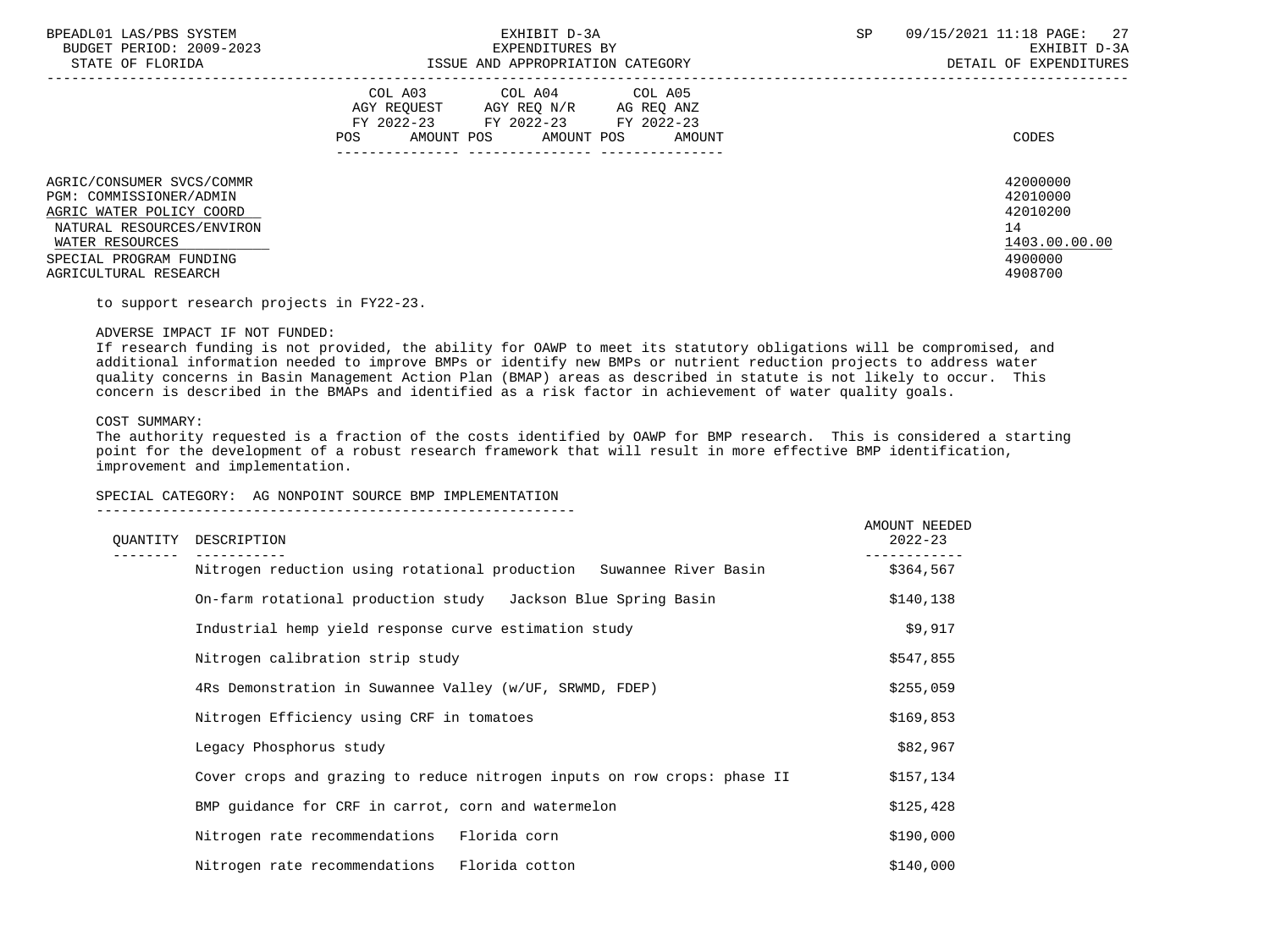| BPEADL01 LAS/PBS SYSTEM<br>BUDGET PERIOD: 2009-2023<br>STATE OF FLORIDA                                                                                                              | EXHIBIT D-3A<br>EXPENDITURES BY<br>ISSUE AND APPROPRIATION CATEGORY                                                                                  | SP          | 09/15/2021 11:18 PAGE: 28<br>EXHIBIT D-3A<br>DETAIL OF EXPENDITURES           |
|--------------------------------------------------------------------------------------------------------------------------------------------------------------------------------------|------------------------------------------------------------------------------------------------------------------------------------------------------|-------------|-------------------------------------------------------------------------------|
|                                                                                                                                                                                      | COL A03<br>COL A04<br>COL A05<br>AGY REQUEST AGY REQ N/R AG REQ ANZ<br>FY 2022-23 FY 2022-23 FY 2022-23<br>AMOUNT POS<br>POS<br>AMOUNT POS<br>AMOUNT |             | CODES                                                                         |
| AGRIC/CONSUMER SVCS/COMMR<br>PGM: COMMISSIONER/ADMIN<br>AGRIC WATER POLICY COORD<br>NATURAL RESOURCES/ENVIRON<br>WATER RESOURCES<br>SPECIAL PROGRAM FUNDING<br>AGRICULTURAL RESEARCH |                                                                                                                                                      |             | 42000000<br>42010000<br>42010200<br>14<br>1403.00.00.00<br>4900000<br>4908700 |
|                                                                                                                                                                                      | Integrated crop and livestock farm demonstrations                                                                                                    | \$123,509   |                                                                               |
|                                                                                                                                                                                      | Integrated cover crops to improve soil health in commercial crops                                                                                    | \$126,849   |                                                                               |
|                                                                                                                                                                                      | Demonstration bioretention for treatment of agricultural runoff                                                                                      | \$120,000   |                                                                               |
|                                                                                                                                                                                      | BMPs to improve soil health and water quality on Bahia grass pastures                                                                                | \$55,000    |                                                                               |
|                                                                                                                                                                                      | Computer modeling for the development of BMPs                                                                                                        | \$140,000   |                                                                               |
|                                                                                                                                                                                      | Nitrogen fertilizer application and placement methods in corn                                                                                        | \$175,000   |                                                                               |
|                                                                                                                                                                                      | BMP to monitor substrate fertility in container nursery                                                                                              | \$121,000   |                                                                               |
|                                                                                                                                                                                      | Precision subirrigation using automated controlled drainage drain tile                                                                               | \$155,896   |                                                                               |
|                                                                                                                                                                                      | Optimizing phosphorus fertilization rates for blueberry production in Florida                                                                        | \$106,395   |                                                                               |
| BMP RESEARCH FUNDING                                                                                                                                                                 |                                                                                                                                                      | \$3,306,567 |                                                                               |
| County: Statewide                                                                                                                                                                    | TOTAL ISSUE BY FUND:<br>LAND ACQUISITION TRUST FUND:                                                                                                 | \$3,306,567 |                                                                               |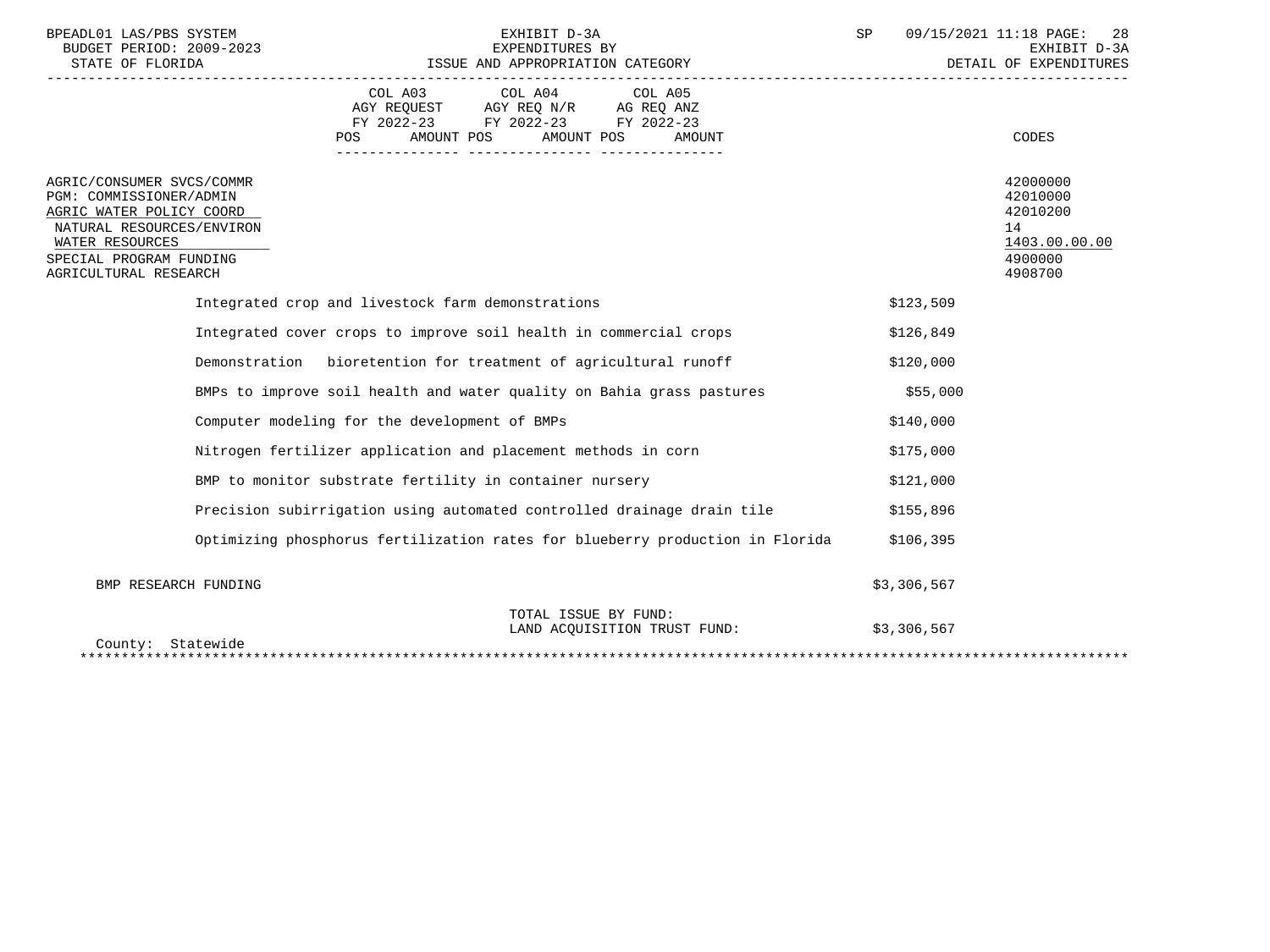| BPEADL01 LAS/PBS SYSTEM<br>BUDGET PERIOD: 2009-2023<br>ISSUE AND APPROPRIATION CATEGORY<br>STATE OF FLORIDA                                                                                                                                  |     |                                                                                                   | EXHIBIT D-3A<br>EXPENDITURES BY | <b>SP</b><br>09/15/2021 11:18 PAGE:<br>29<br>EXHIBIT D-3A<br>DETAIL OF EXPENDITURES |                                                                                                   |
|----------------------------------------------------------------------------------------------------------------------------------------------------------------------------------------------------------------------------------------------|-----|---------------------------------------------------------------------------------------------------|---------------------------------|-------------------------------------------------------------------------------------|---------------------------------------------------------------------------------------------------|
|                                                                                                                                                                                                                                              | POS | COL A03 COL A04 COL A05<br>AGY REQUEST AGY REQ N/R AG REQ ANZ<br>FY 2022-23 FY 2022-23 FY 2022-23 | AMOUNT POS AMOUNT POS           | AMOUNT                                                                              | CODES                                                                                             |
| AGRIC/CONSUMER SVCS/COMMR<br>PGM: COMMISSIONER/ADMIN<br>AGRIC WATER POLICY COORD<br>NATURAL RESOURCES/ENVIRON<br>WATER RESOURCES<br>CAPITAL IMPROVEMENT PLAN<br>ENVIRONMENTAL PROJECTS<br>FIXED CAPITAL OUTLAY<br>LAKE OKEECHOBEE AGRI. PROJ |     |                                                                                                   |                                 |                                                                                     | 42000000<br>42010000<br>42010200<br>14<br>1403.00.00.00<br>9900000<br>990E000<br>080000<br>083621 |
| LAND ACQUISITION TF -STATE 5,000,000 5,000,000                                                                                                                                                                                               |     |                                                                                                   |                                 |                                                                                     | 2423 1                                                                                            |
| AGENCY NARRATIVE:<br>2022-2023 BUDGET YEAR NARRATIVE: LAKE OKEECHOBEE AGRI. PROJ TT COMPONENT? NO<br>PRIORITY ISSUE #7                                                                                                                       |     |                                                                                                   |                                 |                                                                                     |                                                                                                   |

FCO PRIORITY ISSUE #2

#### DESCRIPTION OF ISSUE:

 This is to request \$5,000,000 budget authority in Fixed Capital Outlay Appropriation Category 083621 from the Land Acquisition Trust Fund for agricultural nutrient reduction and water retention projects, as well as structural best management practices (BMPs), in the Lake Okeechobee watershed. These projects will be designed, engineered, and constructed in cooperation with various public and private entities that may include, among others, the South Florida Water Management District, Department of Environmental Protection, soil and water conservation districts, and private landowners. This is a continued multi-year request with initial funding provided in FY 2014-15.

#### ISSUE SUMMARY:

 The funding will provide critical support to help achieve the goals of the Northern Everglades and Estuaries Protection Program (NEEPP) and the Lake Okeechobee Basin Management Action Plan (section 373.4595, F.S.). NEEPP authorizes appropriated funds to be used for the development of agricultural nutrient source control, water management projects and BMPs, implementation of those projects and the evaluation of their effectiveness. The appropriations provided to the department in previous fiscal years represent only a portion of the funds identified in the plan for restoration. The funding request will provide for farm level and sub-basin projects that provide water quality improvement and water conservation benefits from agricultural sources. Farm-level projects include detention and tailwater recovery projects to help landowners manage stormwater. Sub-basin projects will involve groups of landowners in basins that will allow for larger reductions in phosphorus loads to Lake Okeechobee and the estuaries.

#### ADVERSE IMPACT IF NOT FUNDED:

 If these funds are not appropriated, numerous cost-effective farm level and sub-basin level water quality and water storage projects will not be completed, which will delay phosphorus reductions that further delays restoration of Lake Okeechobee and the estuaries.

#### COST SUMMARY:

 The authority requested was determined based on the estimated average per acre cost for the implementation of BMPs on citrus, vegetables, nursery, sod, and beef cattle land uses and actual expenditures for the development of agricultural nutrient source control and stormwater management systems in prior fiscal years.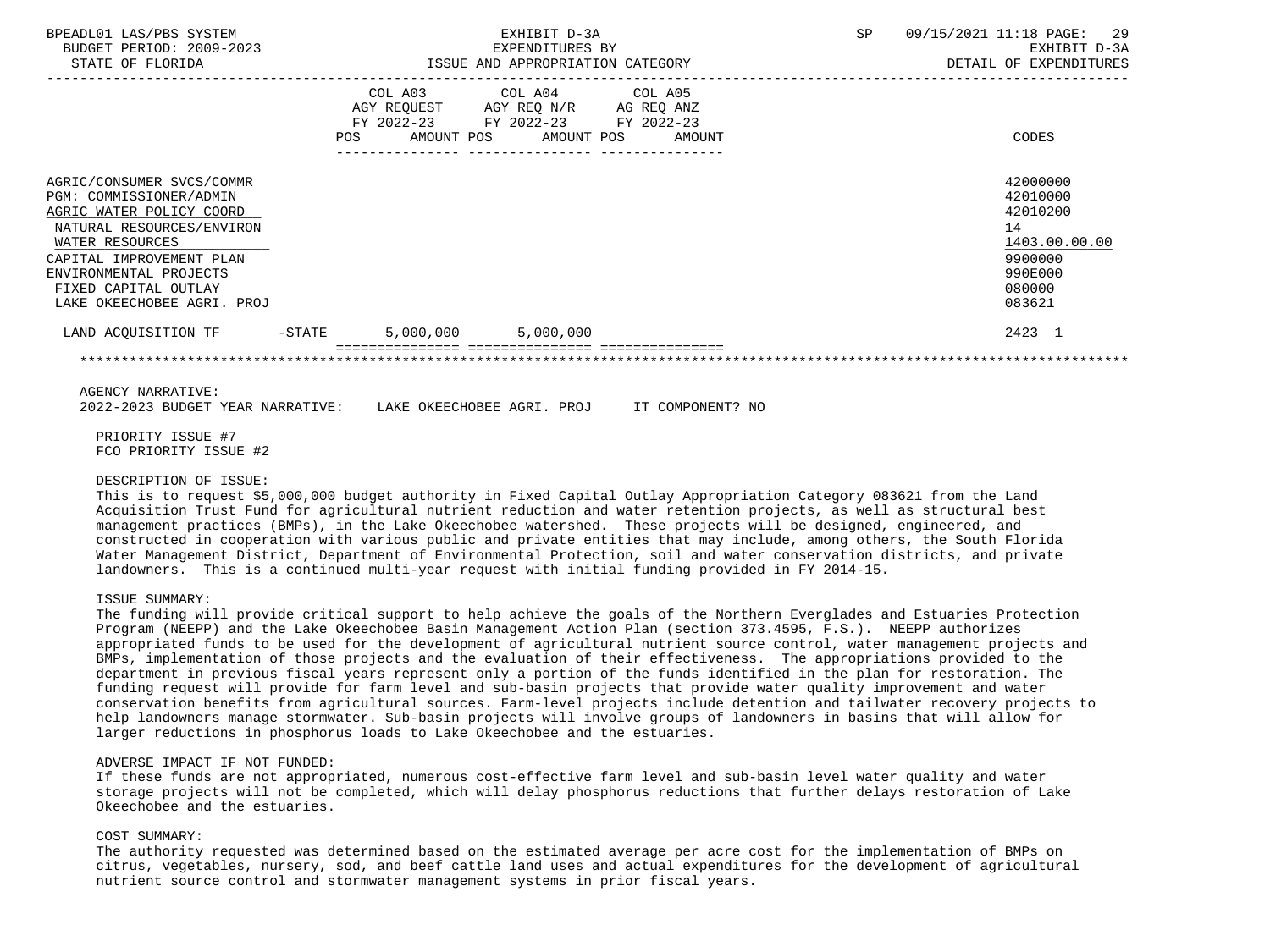| BPEADL01 LAS/PBS SYSTEM<br>$\begin{array}{ll}\n\text{BUDGET} & \text{PERIOD: } 2009-2023 \\ \hline\n\end{array}$<br>STATE OF FLORIDA                                                                                                                                                                                                                                                                                                                                                                                                                                                                                                                                                                                                                                                                                                                                                                                                                                                                                                                                                                                                                                                                                                                                                                                                                                                                                                          |         | EXHIBIT D-3A<br>EXPENDITURES BY<br>EAPENDITURES BI<br>ISSUE AND APPROPRIATION CATEGORY                                        | SP | 09/15/2021 11:18 PAGE:<br>30<br>EXHIBIT D-3A<br>DETAIL OF EXPENDITURES |                                                                               |
|-----------------------------------------------------------------------------------------------------------------------------------------------------------------------------------------------------------------------------------------------------------------------------------------------------------------------------------------------------------------------------------------------------------------------------------------------------------------------------------------------------------------------------------------------------------------------------------------------------------------------------------------------------------------------------------------------------------------------------------------------------------------------------------------------------------------------------------------------------------------------------------------------------------------------------------------------------------------------------------------------------------------------------------------------------------------------------------------------------------------------------------------------------------------------------------------------------------------------------------------------------------------------------------------------------------------------------------------------------------------------------------------------------------------------------------------------|---------|-------------------------------------------------------------------------------------------------------------------------------|----|------------------------------------------------------------------------|-------------------------------------------------------------------------------|
|                                                                                                                                                                                                                                                                                                                                                                                                                                                                                                                                                                                                                                                                                                                                                                                                                                                                                                                                                                                                                                                                                                                                                                                                                                                                                                                                                                                                                                               | COL A03 | COL A04 COL A05<br>AGY REQUEST AGY REQ N/R AG REQ ANZ<br>FY 2022-23 FY 2022-23 FY 2022-23<br>POS AMOUNT POS AMOUNT POS AMOUNT |    |                                                                        | CODES                                                                         |
| AGRIC/CONSUMER SVCS/COMMR<br>PGM: COMMISSIONER/ADMIN<br>AGRIC WATER POLICY COORD<br>NATURAL RESOURCES/ENVIRON<br>WATER RESOURCES<br>CAPITAL IMPROVEMENT PLAN<br>ENVIRONMENTAL PROJECTS                                                                                                                                                                                                                                                                                                                                                                                                                                                                                                                                                                                                                                                                                                                                                                                                                                                                                                                                                                                                                                                                                                                                                                                                                                                        |         |                                                                                                                               |    |                                                                        | 42000000<br>42010000<br>42010200<br>14<br>1403.00.00.00<br>9900000<br>990E000 |
| County: Counties identified in the NEEPP.                                                                                                                                                                                                                                                                                                                                                                                                                                                                                                                                                                                                                                                                                                                                                                                                                                                                                                                                                                                                                                                                                                                                                                                                                                                                                                                                                                                                     |         |                                                                                                                               |    |                                                                        |                                                                               |
| STW AGRI PROJECTS                                                                                                                                                                                                                                                                                                                                                                                                                                                                                                                                                                                                                                                                                                                                                                                                                                                                                                                                                                                                                                                                                                                                                                                                                                                                                                                                                                                                                             |         |                                                                                                                               |    |                                                                        | 083625                                                                        |
| LAND ACQUISITION TF -STATE 10,000,000 10,000,000                                                                                                                                                                                                                                                                                                                                                                                                                                                                                                                                                                                                                                                                                                                                                                                                                                                                                                                                                                                                                                                                                                                                                                                                                                                                                                                                                                                              |         |                                                                                                                               |    |                                                                        | 2423 1                                                                        |
|                                                                                                                                                                                                                                                                                                                                                                                                                                                                                                                                                                                                                                                                                                                                                                                                                                                                                                                                                                                                                                                                                                                                                                                                                                                                                                                                                                                                                                               |         |                                                                                                                               |    |                                                                        |                                                                               |
| AGENCY NARRATIVE:<br>2022-2023 BUDGET YEAR NARRATIVE: STW AGRI PROJECTS THE COMPONENT? NO                                                                                                                                                                                                                                                                                                                                                                                                                                                                                                                                                                                                                                                                                                                                                                                                                                                                                                                                                                                                                                                                                                                                                                                                                                                                                                                                                     |         |                                                                                                                               |    |                                                                        |                                                                               |
| PRIORITY ISSUE #6<br>FCO PRIORITY ISSUE #1                                                                                                                                                                                                                                                                                                                                                                                                                                                                                                                                                                                                                                                                                                                                                                                                                                                                                                                                                                                                                                                                                                                                                                                                                                                                                                                                                                                                    |         |                                                                                                                               |    |                                                                        |                                                                               |
| DESCRIPTION OF ISSUE:<br>This is to request \$10,000,000 budget authority in Fixed Capital Outlay Appropriation Category 083625 from the Land<br>Acquisition Trust Fund for agricultural nutrient reduction, water conservation and water retention projects, as well as<br>structural best management practices (BMPs) in Basin Management Action Plan (BMAP)areas. These projects will be designed,<br>engineered, and constructed in cooperation with various government and private entities that may include among others the<br>relevant water management district, Department of Environmental Protection, soil and water conservation districts, and<br>private landowners. The funding will also be used for programs to demonstrate the efficacy of results from research<br>projects through the implementation and monitoring of practices at the farm scale with active agricultural operations.<br>Projects would be multi-year efforts to implement works, technologies, and practices that have been demonstrated by<br>research to be beneficial in improving water quality and water conservation. Each project would bring together the<br>researchers, department staff, and extension services. Examples of projects that may be implemented and monitored include<br>cover crops, precision irrigation, precision fertilizer application, slow release fertilizer application, water<br>management, and remote sensing. |         |                                                                                                                               |    |                                                                        |                                                                               |

#### ISSUE SUMMARY:

 The funding will provide critical support to help achieve the water quality goals of the BMAPs pursuant to section 403.067, F.S., established outside of the Northern Everglades and Estuaries Protection Program. Section 570.93, F.S., authorizes appropriated funds to be used for development and implementation of BMPs, adopted by rule, which provide for increased efficiencies in the use and management of water for agricultural management projects. To further achieve water quality goals, additional practices and projects identified in BMAPs must be implemented to attain the necessary nutrient loading reductions while allowing economically viable agriculture. The funding will also provide for farm-level, sub-basin, and regional water conservation benefits. Farm-level projects include detention and tailwater recovery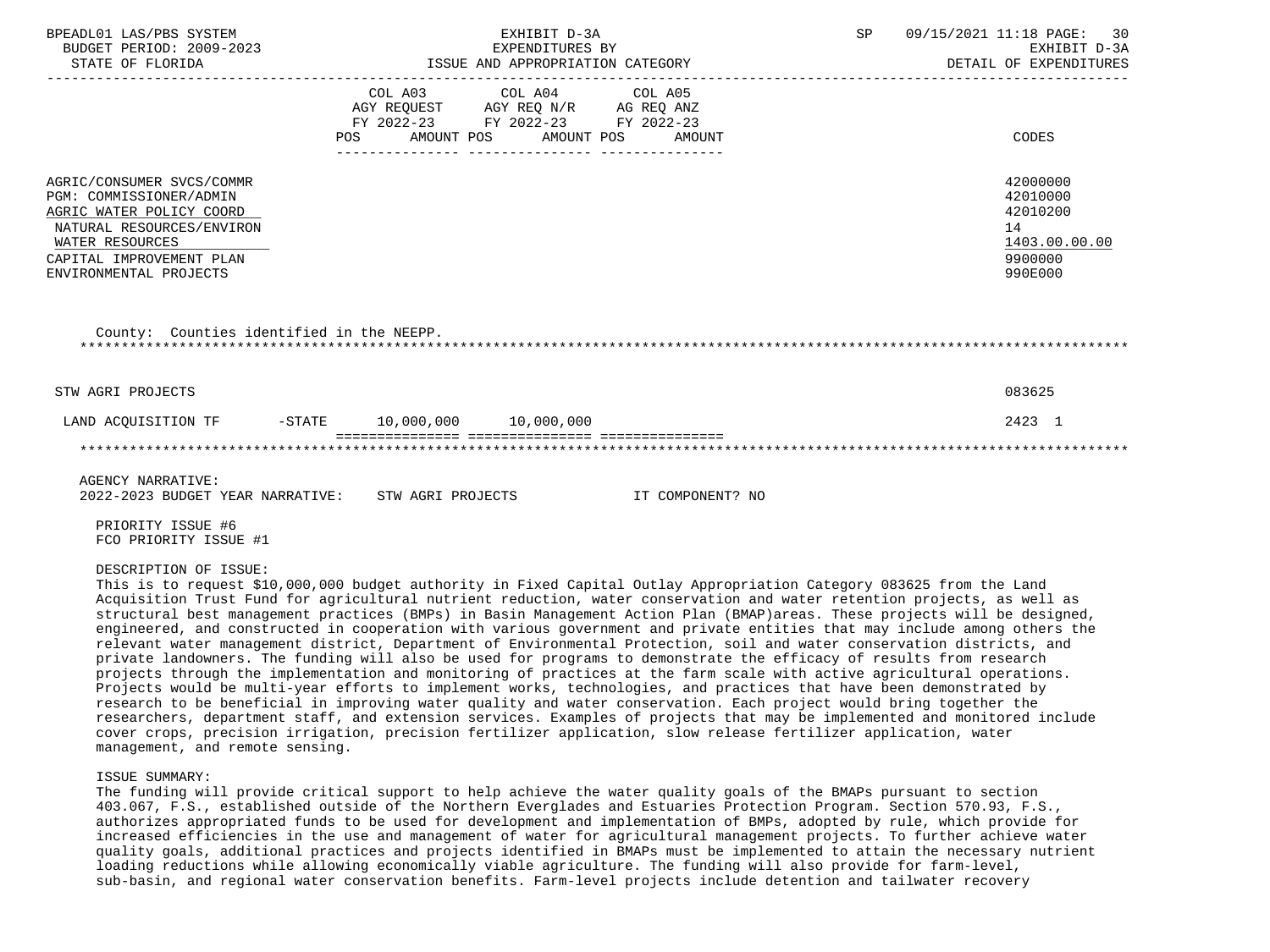| BPEADL01 LAS/PBS SYSTEM   | EXHIBIT D-3A                              | SP<br>09/15/2021 11:18 PAGE: 31 |
|---------------------------|-------------------------------------------|---------------------------------|
| BUDGET PERIOD: 2009-2023  | EXPENDITURES BY                           | EXHIBIT D-3A                    |
| STATE OF FLORIDA          | ISSUE AND APPROPRIATION CATEGORY          | DETAIL OF EXPENDITURES          |
|                           | COL A03 COL A04 COL A05                   |                                 |
|                           | AGY REOUEST<br>AGY REO N/R<br>AG REO ANZ  |                                 |
|                           | FY 2022-23<br>FY 2022-23<br>FY 2022-23    |                                 |
|                           | AMOUNT POS<br>POS<br>AMOUNT POS<br>AMOUNT | CODES                           |
|                           |                                           |                                 |
| AGRIC/CONSUMER SVCS/COMMR |                                           | 42000000                        |
| PGM: COMMISSIONER/ADMIN   |                                           | 42010000                        |
| AGRIC WATER POLICY COORD  |                                           | 42010200                        |
| NATURAL RESOURCES/ENVIRON |                                           | 14                              |
| WATER RESOURCES           |                                           | 1403.00.00.00                   |
| CAPITAL IMPROVEMENT PLAN  |                                           | 9900000                         |
| ENVIRONMENTAL PROJECTS    |                                           | 990E000                         |
|                           |                                           |                                 |

 projects to help landowners manage stormwater, precision irrigation efficiency improvements, precision fertilizer application, remote sensing and the automation of systems. Further, the funding will be utilized to demonstrate the efficacy of results from research projects through the implementation and monitoring of practices at the farm scale on active agricultural operations. Projects would be multi-year efforts to implement works, technologies, and practices that have been demonstrated by research to be beneficial in improving water quality and water conservation.

#### ADVERSE IMPACT IF NOT FUNDED:

 If these funds are not appropriated, numerous cost-effective farm level and sub-basin level water quality and water storage projects will not be completed. This will result in delayed nutrient loading reductions identified in BMAPs to achieve the required water quality improvements.

#### COST SUMMARY:

 The authority requested was determined based on the estimated average per acre cost for the implementation of BMPs on row crop, citrus, fruit and nut, vegetables, nursery, sod, and beef cattle land uses.

#### County: Statewide \*\*\*\*\*\*\*\*\*\*\*\*\*\*\*\*\*\*\*\*\*\*\*\*\*\*\*\*\*\*\*\*\*\*\*\*\*\*\*\*\*\*\*\*\*\*\*\*\*\*\*\*\*\*\*\*\*\*\*\*\*\*\*\*\*\*\*\*\*\*\*\*\*\*\*\*\*\*\*\*\*\*\*\*\*\*\*\*\*\*\*\*\*\*\*\*\*\*\*\*\*\*\*\*\*\*\*\*\*\*\*\*\*\*\*\*\*\*\*\*\*\*\*\*\*\*\*

| TOTAL: ENVIRONMENTAL PROJECTS<br>TOTAL ISSUE | 15,000,000 | 15,000,000 | 990E000       |
|----------------------------------------------|------------|------------|---------------|
|                                              |            |            |               |
| TOTAL: WATER RESOURCES                       |            |            | 1403.00.00.00 |
| BY FUND TYPE                                 |            |            |               |
|                                              | 86.00      |            |               |
| TRUST FUNDS                                  | 68,866,631 | 20,274,593 | 2000          |
| SALARY RATE 4,709,861                        |            |            |               |
|                                              |            |            |               |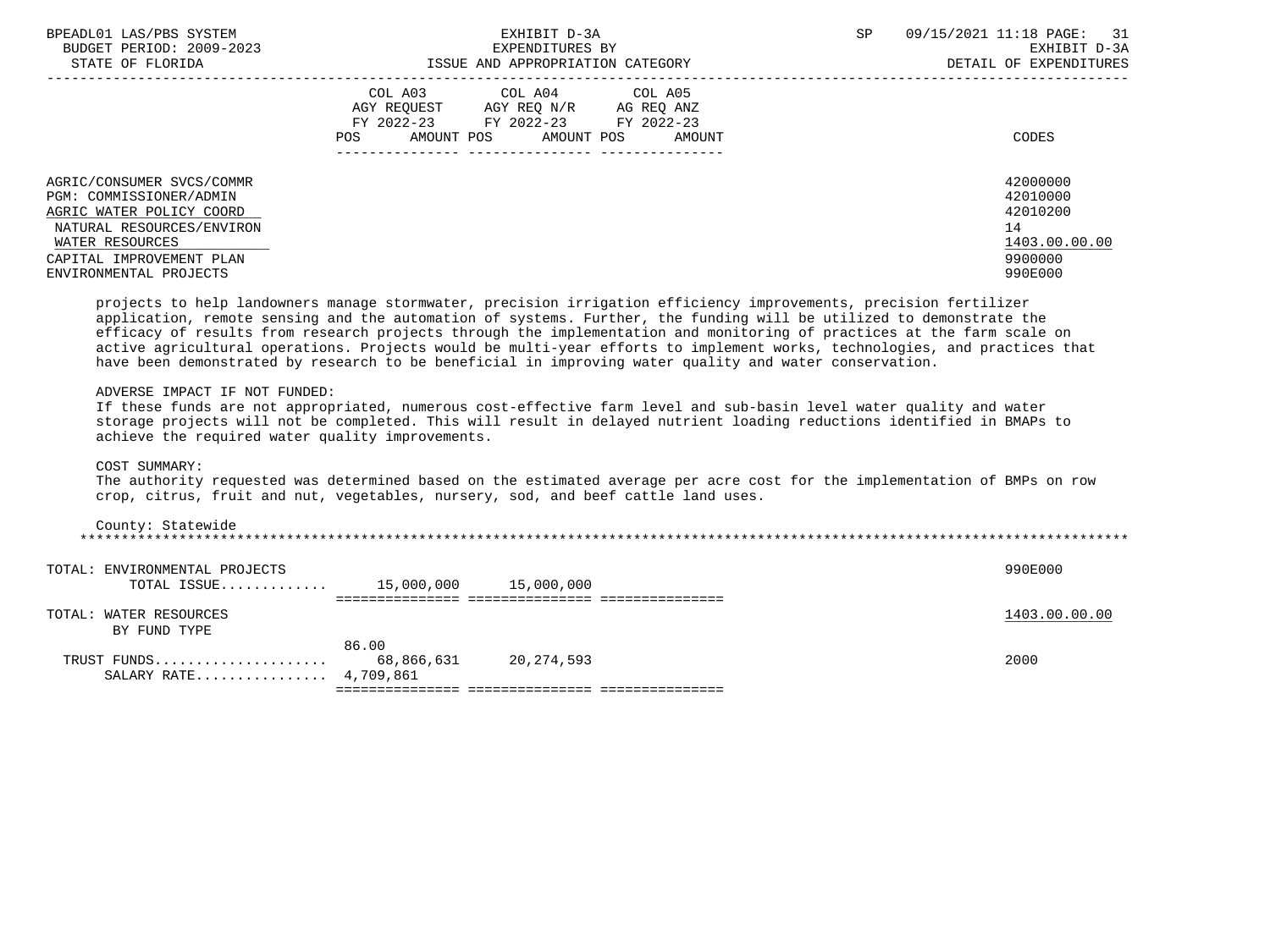| BPEADL01 LAS/PBS SYSTEM  | EXHIBIT D-3A                     | 09/15/2021 11:18 PAGE:<br>32 |
|--------------------------|----------------------------------|------------------------------|
| BUDGET PERIOD: 2009-2023 | EXPENDITURES BY                  | EXHIBIT D-3A                 |
| STATE OF FLORIDA         | ISSUE AND APPROPRIATION CATEGORY | DETAIL OF EXPENDITURES       |

|                                                                                                                                                                                                                                                      | COL A03<br>AMOUNT POS<br>POS       | COL A04<br>FY 2022-23 FY 2022-23 FY 2022-23 | COL A05<br>AMOUNT POS AMOUNT | CODES                                                                                   |
|------------------------------------------------------------------------------------------------------------------------------------------------------------------------------------------------------------------------------------------------------|------------------------------------|---------------------------------------------|------------------------------|-----------------------------------------------------------------------------------------|
|                                                                                                                                                                                                                                                      |                                    |                                             |                              |                                                                                         |
| AGRIC/CONSUMER SVCS/COMMR<br>PGM: COMMISSIONER/ADMIN<br>EXECUTIVE DIR/SUPPORT SVCS<br>GOV OPERATIONS/SUPPORT<br>EXEC LEADERSHIP/SUPPRT SVC<br>ESTIMATED EXPENDITURES<br>ESTIMATED EXPENDITURES - OPERATIONS<br>SALARY RATE<br>SALARY RATE 10,522,850 |                                    |                                             |                              | 42000000<br>42010000<br>42010300<br>16<br>1602.00.00.00<br>1000000<br>1001000<br>000000 |
|                                                                                                                                                                                                                                                      |                                    |                                             |                              |                                                                                         |
| SALARIES AND BENEFITS                                                                                                                                                                                                                                |                                    |                                             |                              | 010000                                                                                  |
| GENERAL REVENUE FUND<br>$-$ STATE                                                                                                                                                                                                                    | 6,014,981                          |                                             |                              | 1000 1                                                                                  |
| ADMINISTRATIVE TRUST FUND -STATE<br>-FEDERL                                                                                                                                                                                                          | 6,463,350<br>520,240               |                                             |                              | 2021 1<br>2021 3                                                                        |
| TOTAL ADMINISTRATIVE TRUST FUND                                                                                                                                                                                                                      | 6,983,590                          |                                             |                              | 2021                                                                                    |
| FEDERAL GRANTS TRUST FUND -FEDERL                                                                                                                                                                                                                    | 4,188                              |                                             |                              | 2261 3                                                                                  |
| GENERAL INSPECTION TF -STATE 986,774                                                                                                                                                                                                                 |                                    |                                             |                              | 2321 1                                                                                  |
| LAND ACQUISITION TF -STATE 1,410,160                                                                                                                                                                                                                 |                                    |                                             |                              | 2423 1                                                                                  |
| TOTAL POSITIONS 186.25<br>TOTAL APPRO 15,399,693                                                                                                                                                                                                     |                                    |                                             |                              |                                                                                         |
| OTHER PERSONAL SERVICES                                                                                                                                                                                                                              |                                    |                                             |                              | 030000                                                                                  |
| GENERAL REVENUE FUND -STATE<br>ADMINISTRATIVE TRUST FUND -STATE                                                                                                                                                                                      | 98,583<br>45,643                   |                                             |                              | 1000 1<br>2021 1                                                                        |
| TOTAL APPRO                                                                                                                                                                                                                                          | 144,226                            |                                             |                              |                                                                                         |
| <b>EXPENSES</b>                                                                                                                                                                                                                                      |                                    |                                             |                              | 040000                                                                                  |
|                                                                                                                                                                                                                                                      |                                    |                                             |                              |                                                                                         |
| ADMINISTRATIVE TRUST FUND -STATE 1,452,191                                                                                                                                                                                                           |                                    |                                             |                              | 2021 1                                                                                  |
| GENERAL INSPECTION TF -STATE                                                                                                                                                                                                                         | 157,532<br>51,881<br>_____________ |                                             |                              | 2321 1<br>2360 1                                                                        |
| TOTAL APPRO                                                                                                                                                                                                                                          | 1,661,604                          |                                             |                              |                                                                                         |
|                                                                                                                                                                                                                                                      |                                    |                                             |                              |                                                                                         |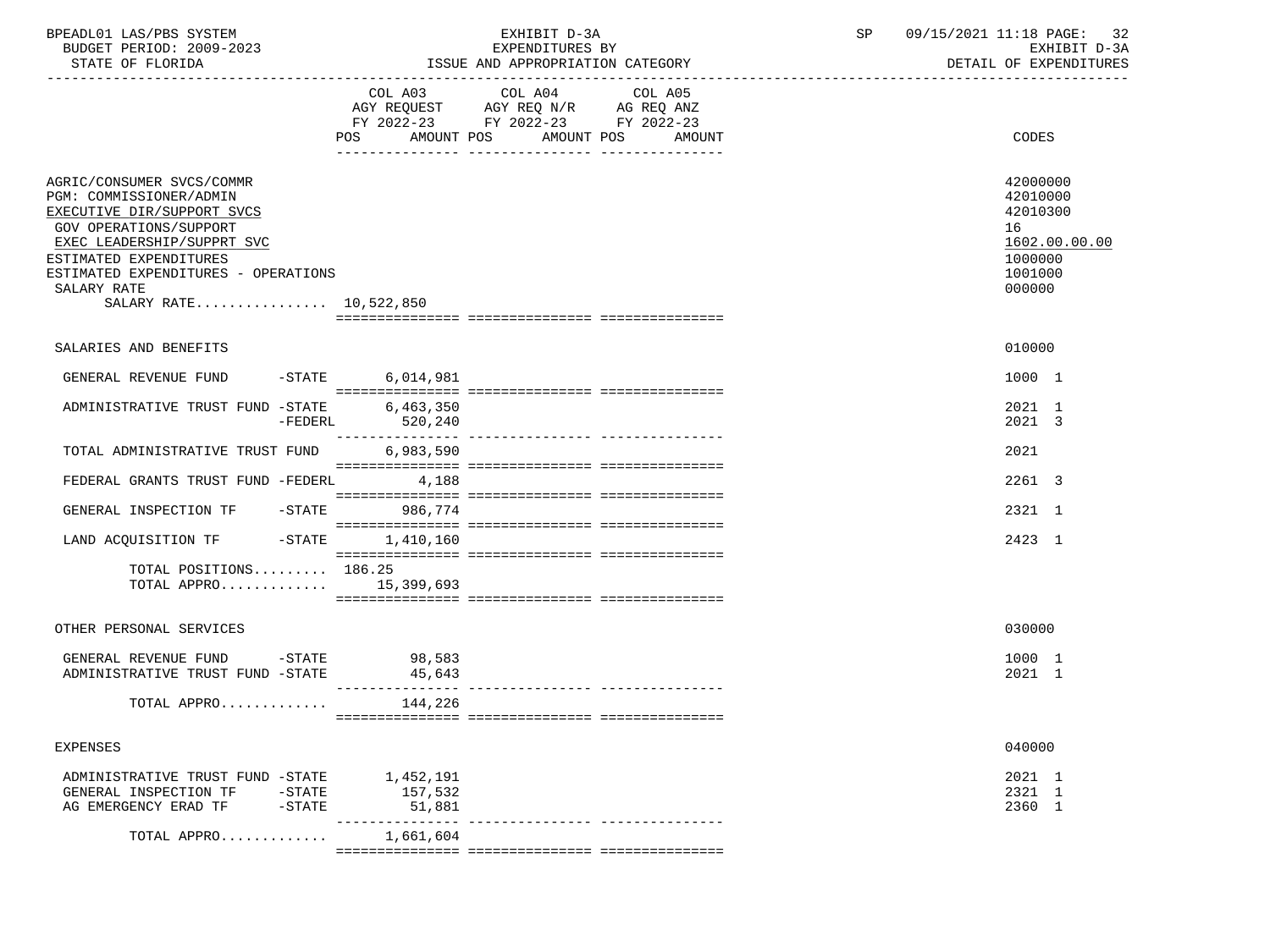| BPEADL01 LAS/PBS SYSTEM<br>BUDGET PERIOD: 2009-2023<br>STATE OF FLORIDA                                                                                                                                                                        |                    | EXHIBIT D-3A<br>EXPENDITURES BY<br>ISSUE AND APPROPRIATION CATEGORY                                                       | SP | 09/15/2021 11:18 PAGE:<br>33<br>EXHIBIT D-3A<br>DETAIL OF EXPENDITURES                  |  |
|------------------------------------------------------------------------------------------------------------------------------------------------------------------------------------------------------------------------------------------------|--------------------|---------------------------------------------------------------------------------------------------------------------------|----|-----------------------------------------------------------------------------------------|--|
|                                                                                                                                                                                                                                                | COL A03<br>POS     | COL A04 COL A05<br>AGY REQUEST AGY REQ N/R AG REQ ANZ<br>FY 2022-23 FY 2022-23 FY 2022-23<br>AMOUNT POS AMOUNT POS AMOUNT |    | CODES                                                                                   |  |
| AGRIC/CONSUMER SVCS/COMMR<br>PGM: COMMISSIONER/ADMIN<br>EXECUTIVE DIR/SUPPORT SVCS<br><b>GOV OPERATIONS/SUPPORT</b><br>EXEC LEADERSHIP/SUPPRT SVC<br>ESTIMATED EXPENDITURES<br>ESTIMATED EXPENDITURES - OPERATIONS<br>OPERATING CAPITAL OUTLAY |                    |                                                                                                                           |    | 42000000<br>42010000<br>42010300<br>16<br>1602.00.00.00<br>1000000<br>1001000<br>060000 |  |
| GENERAL REVENUE FUND                                                                                                                                                                                                                           | $-$ STATE 3,614    |                                                                                                                           |    | 1000 1                                                                                  |  |
| SPECIAL CATEGORIES<br>TR/TF - CASH FLOW LOAN                                                                                                                                                                                                   |                    |                                                                                                                           |    | 100000<br>100023                                                                        |  |
| GENERAL INSPECTION TF                                                                                                                                                                                                                          | $-STATE$ 2,000,000 |                                                                                                                           |    | 2321 1                                                                                  |  |
| TR/AG EMERG ERADICATION TF                                                                                                                                                                                                                     |                    |                                                                                                                           |    | 100242                                                                                  |  |
| GENERAL REVENUE FUND -STATE 3,781,791                                                                                                                                                                                                          |                    |                                                                                                                           |    | 1000 1                                                                                  |  |
| TRANS TO DIV ADM HEARINGS                                                                                                                                                                                                                      |                    |                                                                                                                           |    | 100565                                                                                  |  |
| ADMINISTRATIVE TRUST FUND -STATE 11,967                                                                                                                                                                                                        |                    |                                                                                                                           |    | 2021 1                                                                                  |  |
| CONTRACTED SERVICES                                                                                                                                                                                                                            |                    |                                                                                                                           |    | 100777                                                                                  |  |
| ADMINISTRATIVE TRUST FUND -STATE 618,000<br>GENERAL INSPECTION TF -STATE<br>AG EMERGENCY ERAD TF -STATE 220,000                                                                                                                                | 900,574            |                                                                                                                           |    | 2021 1<br>2321 1<br>2360 1                                                              |  |
| TOTAL APPRO $1,738,574$                                                                                                                                                                                                                        |                    |                                                                                                                           |    |                                                                                         |  |
| RISK MANAGEMENT INSURANCE                                                                                                                                                                                                                      |                    |                                                                                                                           |    | 103241                                                                                  |  |
| GENERAL REVENUE FUND -STATE<br>ADMINISTRATIVE TRUST FUND -STATE 100,541                                                                                                                                                                        | 24,990             |                                                                                                                           |    | 1000 1<br>2021 1                                                                        |  |
| TOTAL APPRO $125,531$                                                                                                                                                                                                                          |                    |                                                                                                                           |    |                                                                                         |  |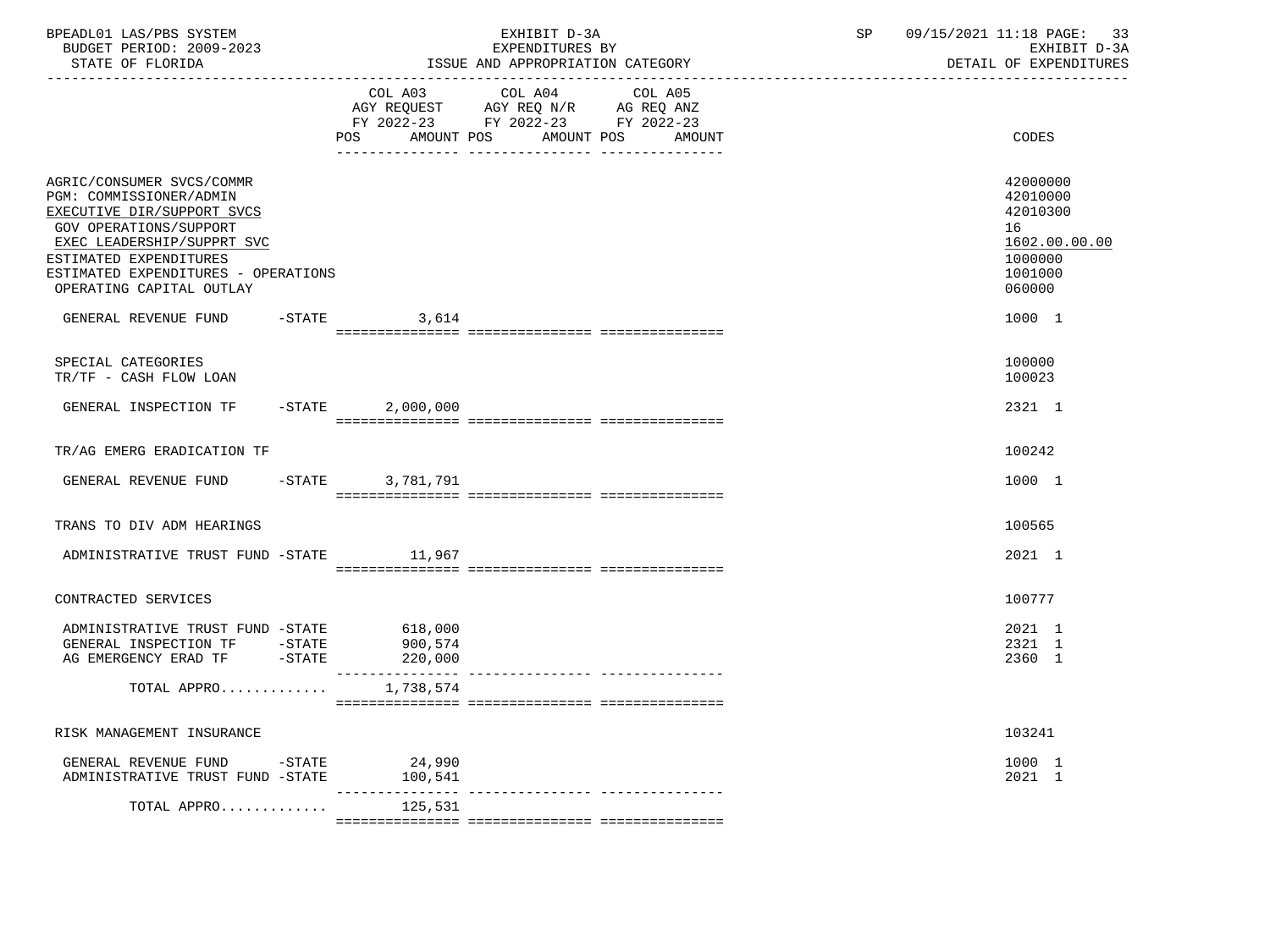| BPEADL01 LAS/PBS SYSTEM<br>BUDGET PERIOD: 2009-2023<br>STATE OF FLORIDA                                                                                                                                                                                        |                                  | EXHIBIT D-3A<br>EXPENDITURES BY<br>ISSUE AND APPROPRIATION CATEGORY                                                   | 09/15/2021 11:18 PAGE: 34<br>SP<br>EXHIBIT D-3A<br>DETAIL OF EXPENDITURES                         |  |
|----------------------------------------------------------------------------------------------------------------------------------------------------------------------------------------------------------------------------------------------------------------|----------------------------------|-----------------------------------------------------------------------------------------------------------------------|---------------------------------------------------------------------------------------------------|--|
|                                                                                                                                                                                                                                                                | COL A03 COL A04                  | COL A05<br>AGY REQUEST AGY REQ N/R AG REQ ANZ<br>FY 2022-23 FY 2022-23 FY 2022-23<br>POS AMOUNT POS AMOUNT POS AMOUNT | CODES                                                                                             |  |
| AGRIC/CONSUMER SVCS/COMMR<br>PGM: COMMISSIONER/ADMIN<br>EXECUTIVE DIR/SUPPORT SVCS<br>GOV OPERATIONS/SUPPORT<br>EXEC LEADERSHIP/SUPPRT SVC<br>ESTIMATED EXPENDITURES<br>ESTIMATED EXPENDITURES - OPERATIONS<br>SPECIAL CATEGORIES<br>SALARY INCENTIVE PAYMENTS |                                  |                                                                                                                       | 42000000<br>42010000<br>42010300<br>16<br>1602.00.00.00<br>1000000<br>1001000<br>100000<br>103290 |  |
| GENERAL REVENUE FUND -STATE 7,500                                                                                                                                                                                                                              |                                  |                                                                                                                       | 1000 1                                                                                            |  |
| TENANT BROKER COMMISSIONS                                                                                                                                                                                                                                      |                                  |                                                                                                                       | 105084                                                                                            |  |
| GENERAL INSPECTION TF -STATE 64,000                                                                                                                                                                                                                            |                                  |                                                                                                                       | 2321 1                                                                                            |  |
| TR/DMS/HR SVCS/STW CONTRCT                                                                                                                                                                                                                                     |                                  |                                                                                                                       | 107040                                                                                            |  |
| GENERAL REVENUE FUND -STATE 33,521<br>ADMINISTRATIVE TRUST FUND -STATE<br>GENERAL INSPECTION TF -STATE<br>LAND ACQUISITION TF -STATE<br>TOTAL APPRO                                                                                                            | 18,775<br>662<br>3,564<br>56,522 |                                                                                                                       | 1000 1<br>2021 1<br>2321 1<br>2423 1                                                              |  |
| TOTAL: ESTIMATED EXPENDITURES - OPERATIONS<br>TOTAL POSITIONS 186.25<br>TOTAL ISSUE 25,015,022<br>TOTAL SALARY RATE 10,522,850                                                                                                                                 |                                  |                                                                                                                       | 1001000                                                                                           |  |
| SALARY INCREASES FOR FY 2021-22 -<br>STATE EMPLOYEE MINIMUM WAGE<br>INCREASE - EFFECTIVE 7/1/2021<br>SALARY RATE<br>SALARY RATE 50,106                                                                                                                         |                                  |                                                                                                                       | 1001030<br>000000                                                                                 |  |
| SALARIES AND BENEFITS                                                                                                                                                                                                                                          |                                  |                                                                                                                       | 010000                                                                                            |  |
| GENERAL REVENUE FUND<br>-STATE                                                                                                                                                                                                                                 | 23,184                           |                                                                                                                       | 1000 1                                                                                            |  |
| ADMINISTRATIVE TRUST FUND -STATE<br>$-FEDERL$                                                                                                                                                                                                                  | 24,918<br>2,006                  |                                                                                                                       | 2021 1<br>2021 3                                                                                  |  |
| TOTAL ADMINISTRATIVE TRUST FUND                                                                                                                                                                                                                                | 26,924                           |                                                                                                                       | 2021                                                                                              |  |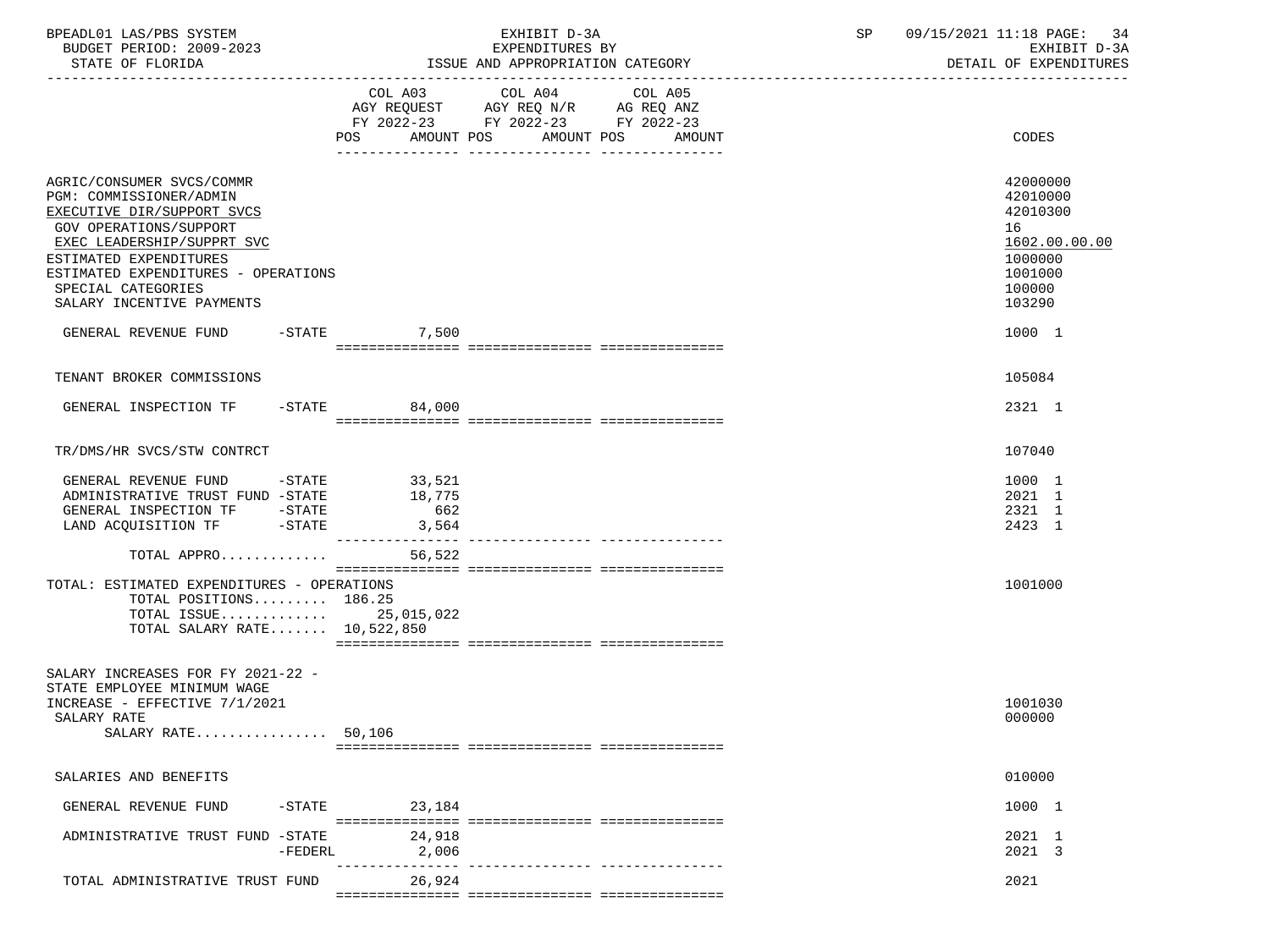| BPEADL01 LAS/PBS SYSTEM<br>BUDGET PERIOD: 2009-2023<br>STATE OF FLORIDA                                                                                                                                                                  |                                    | EXHIBIT D-3A<br>EXPENDITURES BY<br>ISSUE AND APPROPRIATION CATEGORY                                                                      | 09/15/2021 11:18 PAGE: 35<br>SP<br>EXHIBIT D-3A<br>DETAIL OF EXPENDITURES |  |
|------------------------------------------------------------------------------------------------------------------------------------------------------------------------------------------------------------------------------------------|------------------------------------|------------------------------------------------------------------------------------------------------------------------------------------|---------------------------------------------------------------------------|--|
|                                                                                                                                                                                                                                          |                                    | COL A03 COL A04<br>COL A05<br>AGY REQUEST AGY REQ N/R AG REQ ANZ<br>FY 2022-23 FY 2022-23 FY 2022-23<br>POS AMOUNT POS AMOUNT POS AMOUNT | CODES                                                                     |  |
| AGRIC/CONSUMER SVCS/COMMR<br>PGM: COMMISSIONER/ADMIN<br>EXECUTIVE DIR/SUPPORT SVCS<br>GOV OPERATIONS/SUPPORT<br>EXEC LEADERSHIP/SUPPRT SVC<br>ESTIMATED EXPENDITURES<br>SALARY INCREASES FOR FY 2021-22 -<br>STATE EMPLOYEE MINIMUM WAGE |                                    |                                                                                                                                          | 42000000<br>42010000<br>42010300<br>16<br>1602.00.00.00<br>1000000        |  |
| INCREASE - EFFECTIVE 7/1/2021                                                                                                                                                                                                            |                                    |                                                                                                                                          | 1001030                                                                   |  |
| SALARIES AND BENEFITS<br>FEDERAL GRANTS TRUST FUND -FEDERL                                                                                                                                                                               | $\sim$ 18                          |                                                                                                                                          | 010000<br>2261 3                                                          |  |
| GENERAL INSPECTION TF -STATE                                                                                                                                                                                                             | 3,806                              |                                                                                                                                          | 2321 1                                                                    |  |
| LAND ACQUISITION TF -STATE 5,438                                                                                                                                                                                                         |                                    |                                                                                                                                          | 2423 1                                                                    |  |
| TOTAL APPRO                                                                                                                                                                                                                              | 59,370                             |                                                                                                                                          |                                                                           |  |
| OTHER PERSONAL SERVICES                                                                                                                                                                                                                  |                                    |                                                                                                                                          | 030000                                                                    |  |
| GENERAL REVENUE FUND -STATE 7,785<br>ADMINISTRATIVE TRUST FUND -STATE                                                                                                                                                                    | 3,604                              |                                                                                                                                          | 1000 1<br>2021 1                                                          |  |
| TOTAL APPRO                                                                                                                                                                                                                              | 11,389                             |                                                                                                                                          |                                                                           |  |
| TOTAL: SALARY INCREASES FOR FY 2021-22 -<br>STATE EMPLOYEE MINIMUM WAGE<br>INCREASE - EFFECTIVE 7/1/2021                                                                                                                                 |                                    |                                                                                                                                          | 1001030                                                                   |  |
| TOTAL ISSUE<br>TOTAL SALARY RATE 50,106                                                                                                                                                                                                  | 70,759                             |                                                                                                                                          |                                                                           |  |
|                                                                                                                                                                                                                                          |                                    |                                                                                                                                          |                                                                           |  |
| FLORIDA RETIREMENT SYSTEM<br>ADJUSTMENT - FY 2021-22 - NORMAL<br>COST AND UNFUNDED ACTUARIAL<br>LIABILITY                                                                                                                                |                                    |                                                                                                                                          | 1001070                                                                   |  |
| SALARIES AND BENEFITS                                                                                                                                                                                                                    |                                    |                                                                                                                                          | 010000                                                                    |  |
| GENERAL REVENUE FUND -STATE 43,136                                                                                                                                                                                                       |                                    |                                                                                                                                          | 1000 1                                                                    |  |
| ADMINISTRATIVE TRUST FUND -STATE<br>-FEDERL                                                                                                                                                                                              | 46,364<br>3,732<br>_______________ | _______________________________                                                                                                          | 2021 1<br>2021 3                                                          |  |
| TOTAL ADMINISTRATIVE TRUST FUND                                                                                                                                                                                                          | 50,096                             |                                                                                                                                          | 2021                                                                      |  |
| FEDERAL GRANTS TRUST FUND -FEDERL                                                                                                                                                                                                        | 33                                 |                                                                                                                                          | 2261 3                                                                    |  |
| GENERAL INSPECTION TF<br>$-$ STATE                                                                                                                                                                                                       | 7,081                              |                                                                                                                                          | 2321 1                                                                    |  |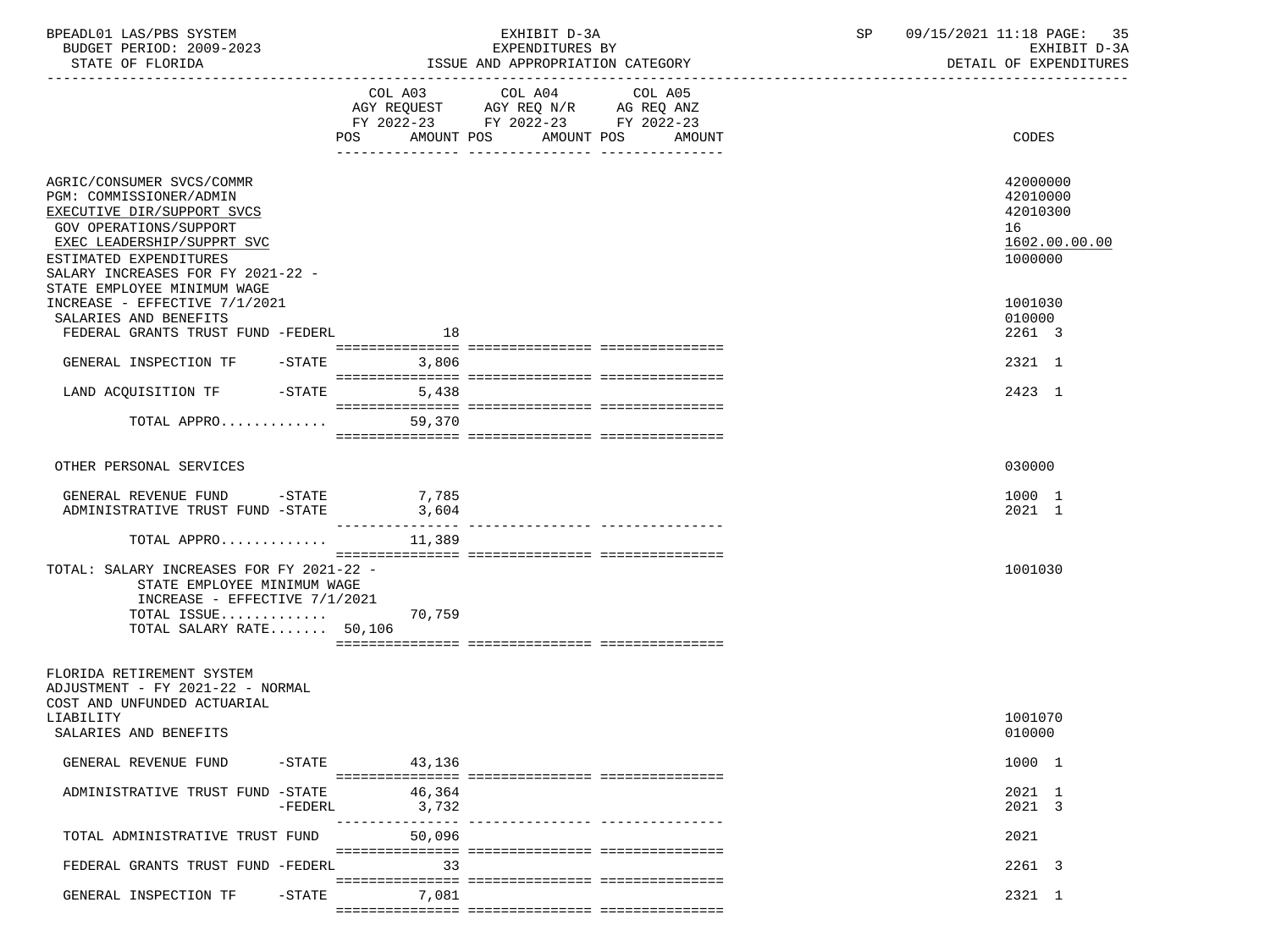| BPEADL01 LAS/PBS SYSTEM<br>BUDGET PERIOD: 2009-2023<br>STATE OF FLORIDA                                                                                                                                                               | EXHIBIT D-3A<br>EXPENDITURES BY<br>ISSUE AND APPROPRIATION CATEGORY                                                                      | 09/15/2021 11:18 PAGE: 36<br>SP and the set of the set of the set of the set of the set of the set of the set of the set of the set of the set of the set of the set of the set of the set of the set of the set of the set of the set of the set of the se<br>EXHIBIT D-3A<br>DETAIL OF EXPENDITURES |
|---------------------------------------------------------------------------------------------------------------------------------------------------------------------------------------------------------------------------------------|------------------------------------------------------------------------------------------------------------------------------------------|-------------------------------------------------------------------------------------------------------------------------------------------------------------------------------------------------------------------------------------------------------------------------------------------------------|
|                                                                                                                                                                                                                                       | COL A03 COL A04 COL A05<br>AGY REQUEST AGY REQ N/R AG REQ ANZ<br>FY 2022-23 FY 2022-23 FY 2022-23<br>POS AMOUNT POS AMOUNT POS<br>AMOUNT | CODES                                                                                                                                                                                                                                                                                                 |
| AGRIC/CONSUMER SVCS/COMMR<br>PGM: COMMISSIONER/ADMIN<br>EXECUTIVE DIR/SUPPORT SVCS<br>GOV OPERATIONS/SUPPORT<br>EXEC LEADERSHIP/SUPPRT SVC<br>ESTIMATED EXPENDITURES<br>FLORIDA RETIREMENT SYSTEM<br>ADJUSTMENT - FY 2021-22 - NORMAL |                                                                                                                                          | 42000000<br>42010000<br>42010300<br>16<br>1602.00.00.00<br>1000000                                                                                                                                                                                                                                    |
| COST AND UNFUNDED ACTUARIAL<br>LIABILITY<br>SALARIES AND BENEFITS<br>LAND ACQUISITION TF -STATE 10,119                                                                                                                                |                                                                                                                                          | 1001070<br>010000<br>2423 1                                                                                                                                                                                                                                                                           |
| TOTAL APPRO $110,465$                                                                                                                                                                                                                 |                                                                                                                                          |                                                                                                                                                                                                                                                                                                       |
| CASUALTY INSURANCE PREMIUM<br>ADJUSTMENT<br>SPECIAL CATEGORIES<br>RISK MANAGEMENT INSURANCE                                                                                                                                           |                                                                                                                                          | 1001090<br>100000<br>103241                                                                                                                                                                                                                                                                           |
| GENERAL REVENUE FUND -STATE 2,855-<br>ADMINISTRATIVE TRUST FUND -STATE                                                                                                                                                                | $11,484-$                                                                                                                                | 1000 1<br>2021 1                                                                                                                                                                                                                                                                                      |
| TOTAL APPRO                                                                                                                                                                                                                           | 14,339-                                                                                                                                  |                                                                                                                                                                                                                                                                                                       |
| REALLOCATION OF HUMAN RESOURCES<br>OUTSOURCING<br>SPECIAL CATEGORIES<br>TR/DMS/HR SVCS/STW CONTRCT                                                                                                                                    |                                                                                                                                          | 1005900<br>100000<br>107040                                                                                                                                                                                                                                                                           |
| GENERAL REVENUE FUND -STATE<br>ADMINISTRATIVE TRUST FUND -STATE<br>GENERAL INSPECTION TF -STATE<br>LAND ACQUISITION TF -STATE                                                                                                         | $2,730-$<br>$1,529-$<br>$54-$<br>$287 -$                                                                                                 | 1000 1<br>2021 1<br>2321 1<br>2423 1                                                                                                                                                                                                                                                                  |
| TOTAL APPRO $4,600-$                                                                                                                                                                                                                  |                                                                                                                                          |                                                                                                                                                                                                                                                                                                       |

=============== =============== ===============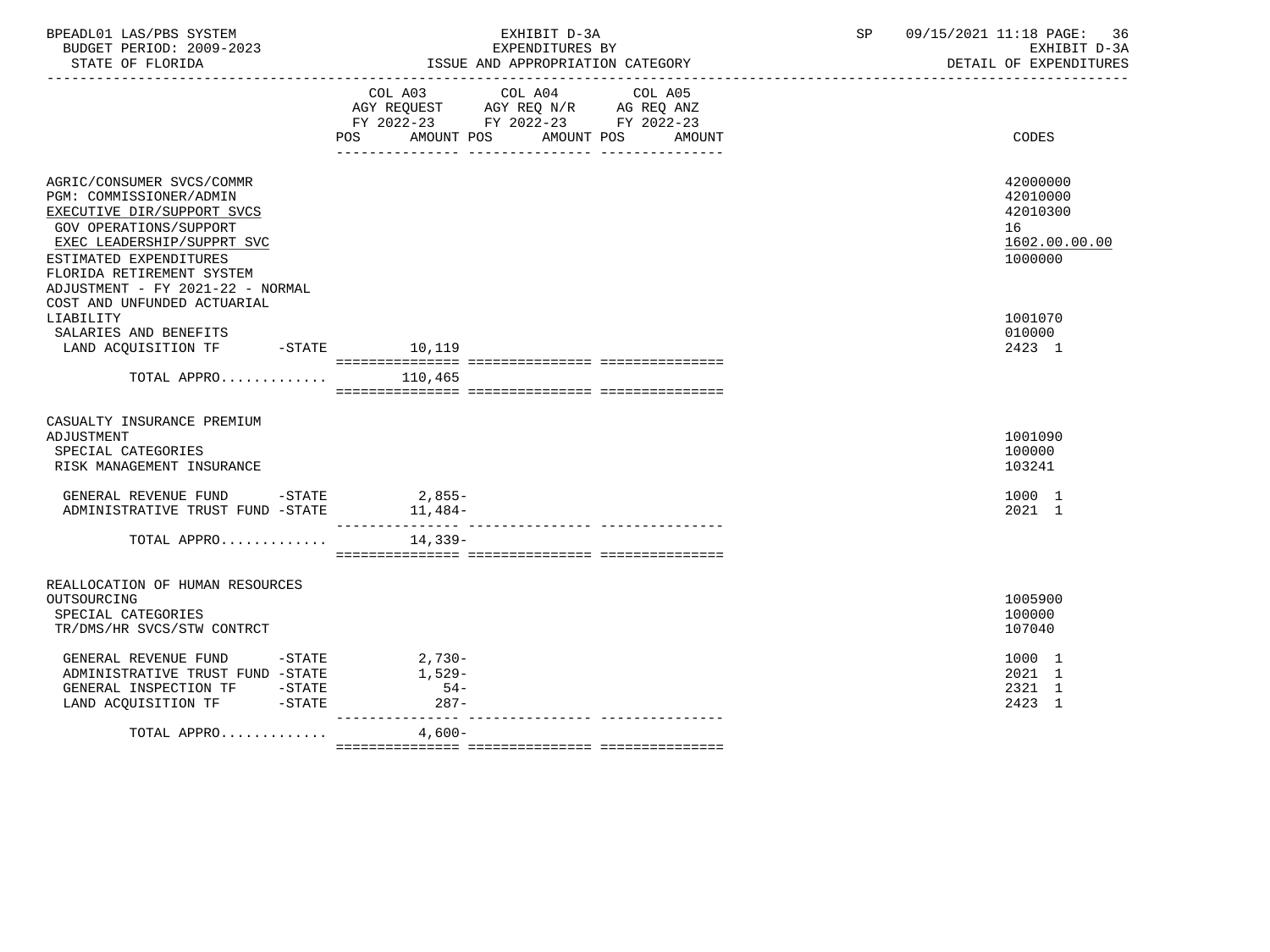| BPEADL01 LAS/PBS SYSTEM<br>BUDGET PERIOD: 2009-2023                                                                                               | EXHIBIT D-3A<br>EXPENDITURES BY                                                                                                                                                                                                                                                                                    | 09/15/2021 11:18 PAGE:<br>SP<br>37<br>EXHIBIT D-3A      |
|---------------------------------------------------------------------------------------------------------------------------------------------------|--------------------------------------------------------------------------------------------------------------------------------------------------------------------------------------------------------------------------------------------------------------------------------------------------------------------|---------------------------------------------------------|
| STATE OF FLORIDA                                                                                                                                  | ISSUE AND APPROPRIATION CATEGORY                                                                                                                                                                                                                                                                                   | DETAIL OF EXPENDITURES                                  |
|                                                                                                                                                   | COL A03<br>COL A04<br>COL A05<br>AGY REQUEST AGY REQ N/R AG REQ ANZ<br>FY 2022-23 FY 2022-23 FY 2022-23<br>AMOUNT POS<br>AMOUNT POS<br>POS<br>AMOUNT                                                                                                                                                               | CODES                                                   |
|                                                                                                                                                   |                                                                                                                                                                                                                                                                                                                    |                                                         |
| AGRIC/CONSUMER SVCS/COMMR<br>PGM: COMMISSIONER/ADMIN<br>EXECUTIVE DIR/SUPPORT SVCS<br><b>GOV OPERATIONS/SUPPORT</b><br>EXEC LEADERSHIP/SUPPRT SVC |                                                                                                                                                                                                                                                                                                                    | 42000000<br>42010000<br>42010300<br>16<br>1602.00.00.00 |
| ADJUSTMENTS TO CURRENT YEAR<br>ESTIMATED EXPENDITURES                                                                                             |                                                                                                                                                                                                                                                                                                                    | 1600000                                                 |
| REALIGNMENT OF OPERATING CAPITAL                                                                                                                  |                                                                                                                                                                                                                                                                                                                    |                                                         |
| OUTLAY - ADD<br>OPERATING CAPITAL OUTLAY                                                                                                          |                                                                                                                                                                                                                                                                                                                    | 160G010<br>060000                                       |
| GENERAL REVENUE FUND                                                                                                                              | $-STATE$<br>6,386                                                                                                                                                                                                                                                                                                  | 1000 1                                                  |
|                                                                                                                                                   |                                                                                                                                                                                                                                                                                                                    |                                                         |
|                                                                                                                                                   |                                                                                                                                                                                                                                                                                                                    |                                                         |
| AGENCY ISSUE NARRATIVE:<br>2022-2023 BUDGET YEAR NARRATIVE:                                                                                       | IT COMPONENT? NO                                                                                                                                                                                                                                                                                                   |                                                         |
| PRIORITY ISSUE #45                                                                                                                                |                                                                                                                                                                                                                                                                                                                    |                                                         |
| DESCRIPTION OF ISSUE:                                                                                                                             | Due to changes in thresholds, we are requesting to move \$6,386 from Salaries and Benefits to Operating Capital Outlay<br>(OCO) to take the recurring total to \$10,000 to align with the new limits. This will allow Executive Direction and<br>Support Services to purchase necessary items in the OCO category. |                                                         |
| REALIGNMENT OF OPERATING CAPITAL                                                                                                                  |                                                                                                                                                                                                                                                                                                                    |                                                         |
| OUTLAY - DEDUCT<br>SALARIES AND BENEFITS                                                                                                          |                                                                                                                                                                                                                                                                                                                    | 160G020<br>010000                                       |
| GENERAL REVENUE FUND                                                                                                                              | $6,386-$<br>$-STATE$                                                                                                                                                                                                                                                                                               | 1000 1                                                  |
|                                                                                                                                                   |                                                                                                                                                                                                                                                                                                                    |                                                         |
| AGENCY ISSUE NARRATIVE:                                                                                                                           |                                                                                                                                                                                                                                                                                                                    |                                                         |
| 2022-2023 BUDGET YEAR NARRATIVE:                                                                                                                  | IT COMPONENT? NO                                                                                                                                                                                                                                                                                                   |                                                         |
| PRIORITY ISSUE #46                                                                                                                                |                                                                                                                                                                                                                                                                                                                    |                                                         |
| DESCRIPTION OF ISSUE:                                                                                                                             | Due to changes in thresholds, we are requesting to move \$6,386 from Salaries and Benefits to Operating Capital Outlay<br>(OCO) to take the recurring total to \$10,000 to align with the new limits. This will allow Executive Direction and<br>Support Services to purchase necessary items in the OCO category. |                                                         |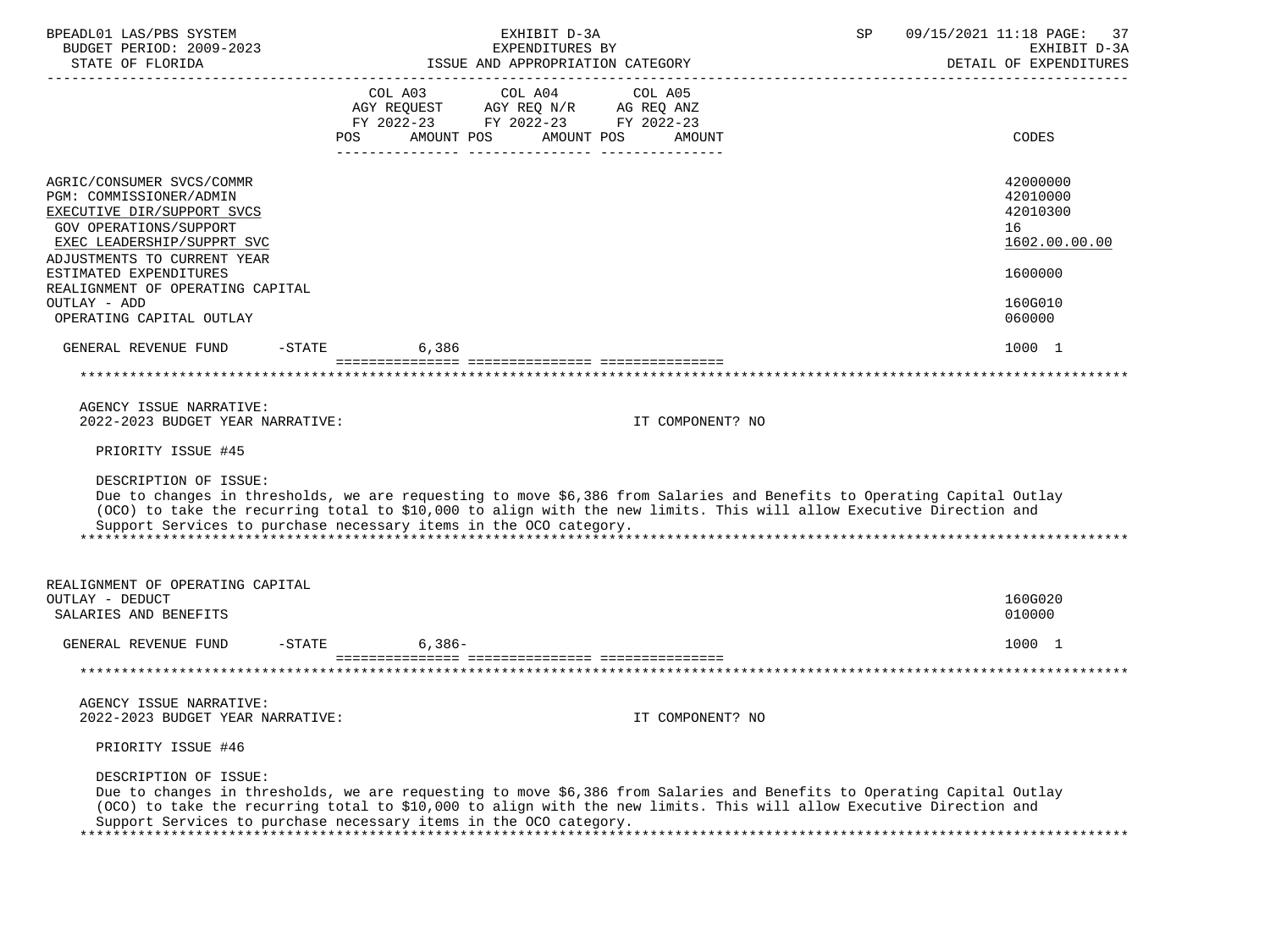| BPEADL01 LAS/PBS SYSTEM<br>BUDGET PERIOD: 2009-2023<br>STATE OF FLORIDA<br>------------------                                                                             | EXHIBIT D-3A<br>EXPENDITURES BY<br>ISSUE AND APPROPRIATION CATEGORY |                                                                                   |                                 |          | SP       |       | 09/15/2021 11:18 PAGE: 38<br>EXHIBIT D-3A<br>DETAIL OF EXPENDITURES |
|---------------------------------------------------------------------------------------------------------------------------------------------------------------------------|---------------------------------------------------------------------|-----------------------------------------------------------------------------------|---------------------------------|----------|----------|-------|---------------------------------------------------------------------|
|                                                                                                                                                                           | COL A03<br>POS AMOUNT POS                                           | COL A04<br>AGY REQUEST AGY REQ N/R AG REQ ANZ<br>FY 2022-23 FY 2022-23 FY 2022-23 | COL A05<br>AMOUNT POS<br>AMOUNT |          |          |       | CODES                                                               |
| AGRIC/CONSUMER SVCS/COMMR<br>PGM: COMMISSIONER/ADMIN<br>EXECUTIVE DIR/SUPPORT SVCS<br>GOV OPERATIONS/SUPPORT<br>EXEC LEADERSHIP/SUPPRT SVC<br>ADJUSTMENTS TO CURRENT YEAR |                                                                     |                                                                                   |                                 |          |          |       | 42000000<br>42010000<br>42010300<br>16<br>1602.00.00.00             |
| ESTIMATED EXPENDITURES<br>REALIGNMENT OF OPERATING CAPITAL<br>OUTLAY - DEDUCT                                                                                             |                                                                     |                                                                                   |                                 |          |          |       | 1600000<br>160G020                                                  |
| POSITION DETAIL OF SALARIES AND BENEFITS:                                                                                                                                 |                                                                     |                                                                                   |                                 |          |          |       |                                                                     |
|                                                                                                                                                                           | FTE                                                                 | BASE RATE ADDITIVES                                                               |                                 | BENEFITS | SUBTOTAL | ော အေ | LAPSE LAPSED SALARIES<br>AND BENEFITS                               |
| CHANGES TO CURRENTLY AUTHORIZED POSITIONS<br>OTHER SALARY AMOUNT<br>1000 GENERAL REVENUE FUND                                                                             |                                                                     |                                                                                   |                                 |          |          |       | 6,386-<br>$6,386-$<br>==============                                |
|                                                                                                                                                                           |                                                                     |                                                                                   |                                 |          |          |       |                                                                     |
| NONRECURRING EXPENDITURES<br>TRANSFER TO MARKETING IMPROVEMENT                                                                                                            |                                                                     |                                                                                   |                                 |          |          |       | 2100000                                                             |
| WORKING CAPITAL TRUST FUND - CASH<br>FLOW LOAN<br>SPECIAL CATEGORIES<br>TR/TF - CASH FLOW LOAN                                                                            |                                                                     |                                                                                   |                                 |          |          |       | 2103040<br>100000<br>100023                                         |
| $-STATE$<br>GENERAL INSPECTION TF                                                                                                                                         | $2,000,000 -$                                                       |                                                                                   |                                 |          |          |       | 2321 1                                                              |
| INCREASE CONTRACTED SERVICES -<br>EXECUTIVE DIRECTION<br>SPECIAL CATEGORIES<br>CONTRACTED SERVICES                                                                        |                                                                     |                                                                                   |                                 |          |          |       | 2103085<br>100000<br>100777                                         |
| AG EMERGENCY ERAD TF                                                                                                                                                      | $-STATE$ 220,000-                                                   |                                                                                   |                                 |          |          |       | 2360 1                                                              |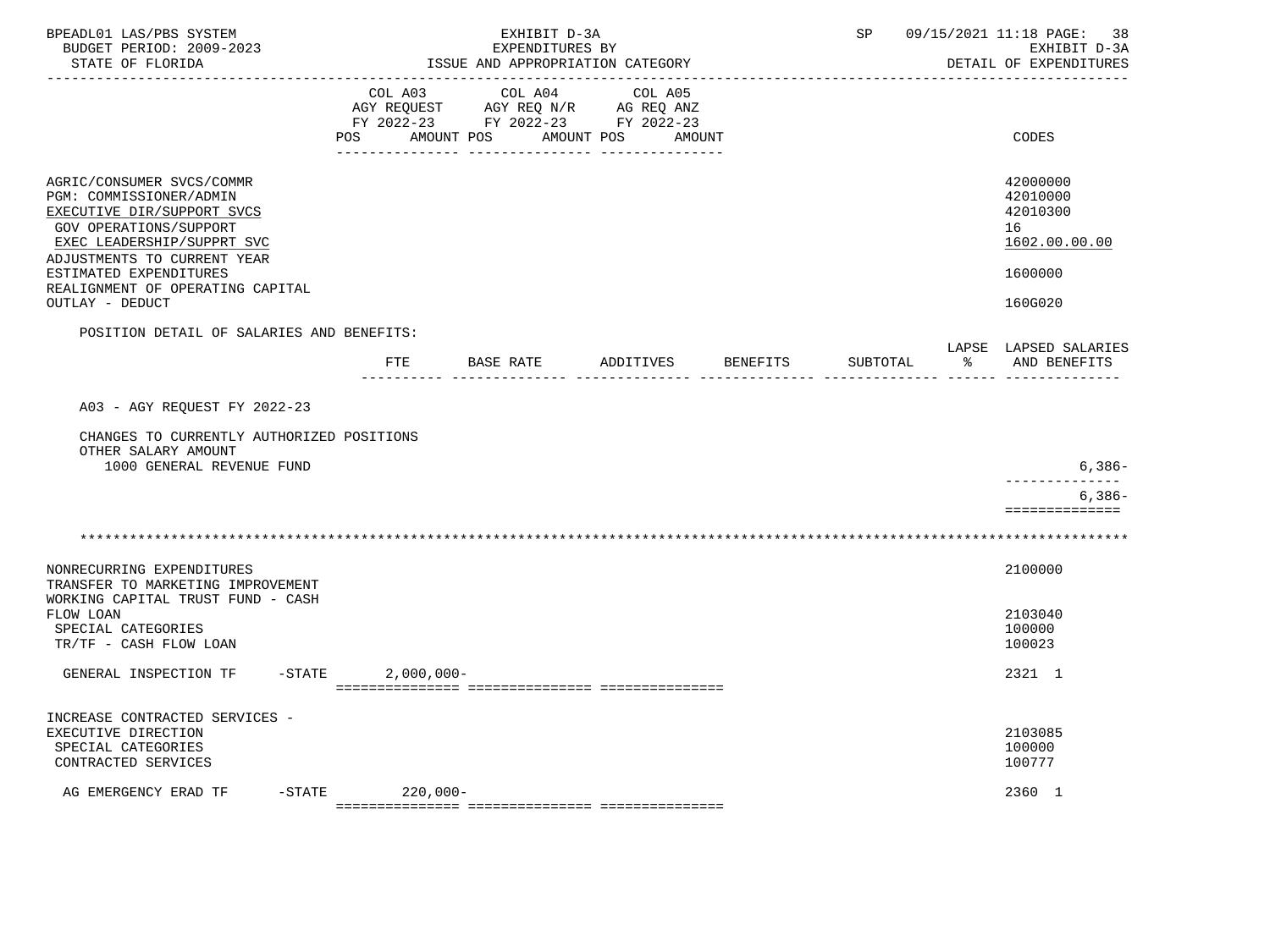| BPEADL01 LAS/PBS SYSTEM<br>BUDGET PERIOD: 2009-2023<br>STATE OF FLORIDA                                                                                                                                        | EXHIBIT D-3A<br>EXPENDITURES BY<br>ISSUE AND APPROPRIATION CATEGORY                                                                         | 09/15/2021 11:18 PAGE: 39<br>SP<br>EXHIBIT D-3A<br>DETAIL OF EXPENDITURES |
|----------------------------------------------------------------------------------------------------------------------------------------------------------------------------------------------------------------|---------------------------------------------------------------------------------------------------------------------------------------------|---------------------------------------------------------------------------|
|                                                                                                                                                                                                                | COL A03 COL A04 COL A05<br>AGY REQUEST AGY REQ N/R AG REQ ANZ<br>FY 2022-23 FY 2022-23 FY 2022-23<br>POS<br>AMOUNT POS AMOUNT POS<br>AMOUNT | CODES                                                                     |
| AGRIC/CONSUMER SVCS/COMMR<br>PGM: COMMISSIONER/ADMIN<br>EXECUTIVE DIR/SUPPORT SVCS<br>GOV OPERATIONS/SUPPORT<br>EXEC LEADERSHIP/SUPPRT SVC<br>NONRECURRING EXPENDITURES<br>TRANSFER GENERAL REVENUE FUNDING TO |                                                                                                                                             | 42000000<br>42010000<br>42010300<br>16<br>1602.00.00.00<br>2100000        |
| AGRICULTURAL EMERGENCY ERADICATION<br>TRUST FUND<br>SPECIAL CATEGORIES<br>TR/AG EMERG ERADICATION TF                                                                                                           |                                                                                                                                             | 2103119<br>100000<br>100242                                               |
| GENERAL REVENUE FUND -STATE 3,781,791-                                                                                                                                                                         |                                                                                                                                             | 1000 1                                                                    |
| WORKLOAD                                                                                                                                                                                                       |                                                                                                                                             | 3000000                                                                   |
| EXECUTIVE DIRECTION ADDITIONAL<br>STAFF - CONSTRUCTION SECTION<br>SALARY RATE<br>SALARY RATE 135,650                                                                                                           |                                                                                                                                             | 3000230<br>000000                                                         |
|                                                                                                                                                                                                                |                                                                                                                                             |                                                                           |
| SALARIES AND BENEFITS                                                                                                                                                                                          | 3.00                                                                                                                                        | 010000                                                                    |
| GENERAL REVENUE FUND                                                                                                                                                                                           | $-STATE$ 220, 272                                                                                                                           | 1000 1                                                                    |
| <b>EXPENSES</b>                                                                                                                                                                                                |                                                                                                                                             | 040000                                                                    |
| GENERAL REVENUE FUND                                                                                                                                                                                           | 32,586 13,476<br>$-$ STATE                                                                                                                  | 1000 1                                                                    |
| SPECIAL CATEGORIES<br>CONTRACTED SERVICES                                                                                                                                                                      |                                                                                                                                             | 100000<br>100777                                                          |
| GENERAL REVENUE FUND                                                                                                                                                                                           | $-STATE$<br>5,000                                                                                                                           | 1000 1                                                                    |
| TR/DMS/HR SVCS/STW CONTRCT                                                                                                                                                                                     |                                                                                                                                             | 107040                                                                    |
| GENERAL REVENUE FUND<br>$-$ STATE                                                                                                                                                                              | 916                                                                                                                                         | 1000 1                                                                    |
| TOTAL: EXECUTIVE DIRECTION ADDITIONAL<br>STAFF - CONSTRUCTION SECTION<br>TOTAL POSITIONS 3.00                                                                                                                  |                                                                                                                                             | 3000230                                                                   |
| TOTAL ISSUE<br>TOTAL SALARY RATE 135,650                                                                                                                                                                       | 258,774<br>13,476                                                                                                                           |                                                                           |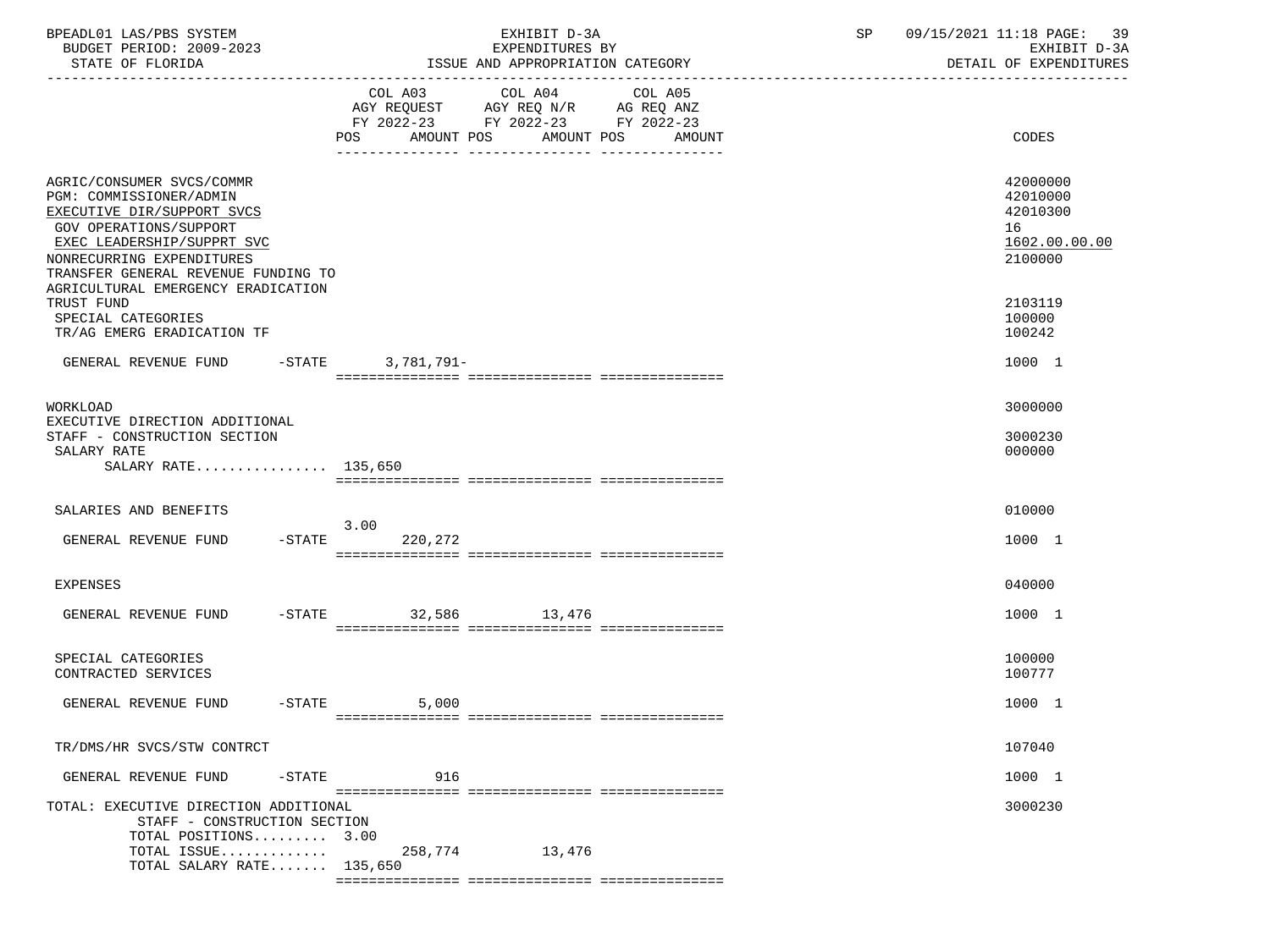| BPEADL01 LAS/PBS SYSTEM<br>BUDGET PERIOD: 2009-2023<br>STATE OF FLORIDA                                                                                                                  | EXHIBIT D-3A<br>EXPENDITURES BY<br>ISSUE AND APPROPRIATION CATEGORY                                                                                        | SP.<br>09/15/2021 11:18 PAGE:<br>40<br>EXHIBIT D-3A<br>DETAIL OF EXPENDITURES |
|------------------------------------------------------------------------------------------------------------------------------------------------------------------------------------------|------------------------------------------------------------------------------------------------------------------------------------------------------------|-------------------------------------------------------------------------------|
|                                                                                                                                                                                          | COL A05<br>COL A03<br>COL A04<br>AGY REOUEST<br>AGY REQ N/R<br>AG REQ ANZ<br>FY 2022-23 FY 2022-23 FY 2022-23<br>POS<br>AMOUNT POS<br>AMOUNT POS<br>AMOUNT | CODES                                                                         |
| AGRIC/CONSUMER SVCS/COMMR<br>PGM: COMMISSIONER/ADMIN<br>EXECUTIVE DIR/SUPPORT SVCS<br>GOV OPERATIONS/SUPPORT<br>EXEC LEADERSHIP/SUPPRT SVC<br>WORKLOAD<br>EXECUTIVE DIRECTION ADDITIONAL |                                                                                                                                                            | 42000000<br>42010000<br>42010300<br>16<br>1602.00.00.00<br>3000000            |
| STAFF - CONSTRUCTION SECTION                                                                                                                                                             |                                                                                                                                                            | 3000230                                                                       |

 AGENCY ISSUE NARRATIVE: 2022-2023 BUDGET YEAR NARRATIVE: IT COMPONENT? NO

PRIORITY ISSUE #16

### DESCRIPTION OF ISSUE:

 This issue seeks spending authority in the amount of \$258,774 in General Revenue to support the Salaries and Benefits, Expense, Contracted Services, and Transfer to DMS/HR Services categories for three (3) new full-time positions in the Bureau of General Services, Construction Section.

#### ISSUE SUMMARY:

 The requested resources will support three (3) new full-time positions in the Bureau of General Services' Construction Section. The Construction Section exists to plan, build, manage and maintain an optimum physical environment for the department. Services provided include facilities planning, budgeting, feasibility studies, code and life safety analysis, scope assessments, design services management, competitive bid solicitations, construction administration, inspections, quality control, fiscal monitoring, reporting and contract management. The section provides administrative support to each of the department's 16 divisions and their respective offices throughout the state, including over 1,500 facilities with a total of 4.5 million gross square feet. Projects managed vary in scope and complexity from facilities design, new construction, renovations, alterations, repairs or restorations, ranging from values less than \$1,000 to values in excess of \$10 million. Travel is required all over the state to perform physical inspections of work progress at project sites, to monitor contractor performance, to ensure contract deliverables/milestones are satisfactorily met, and to enforce quality control measures in accordance with the contract documents, regulatory codes, laws, policies and rules. Additionally, the section manages state financial assistance recipient agreements, which are appropriated annually by the state legislature in support of agricultural programs at the local level.

 With the inception of the Construction Section, The Division of Administration has centralized facilities and construction management procedures to maintain a consistent level of quality and to standardize the administration of construction related contracts. Building an optimal physical environment with facilities operating at the highest level of efficiency, directly correlates to the success and facilitation of critical functions within the department. The section currently has only one (1) FTE in the Construction Project Consultant role, which is inadequate to meet the demands of the department. The internal client base along with facilities inventory has vastly increased without appropriate staffing to accommodate efficient management of facilities and construction. The Construction Section must now expand to properly support and facilitate the mission of each division within the department. We have evaluated office space needs and this request includes resources for addressing those requirements should these positions be approved.

#### ADVERSE IMPACT IF NOT FUNDED:

The Department of Agriculture and Consumer Services will be adversely impacted if this issue is not funded. The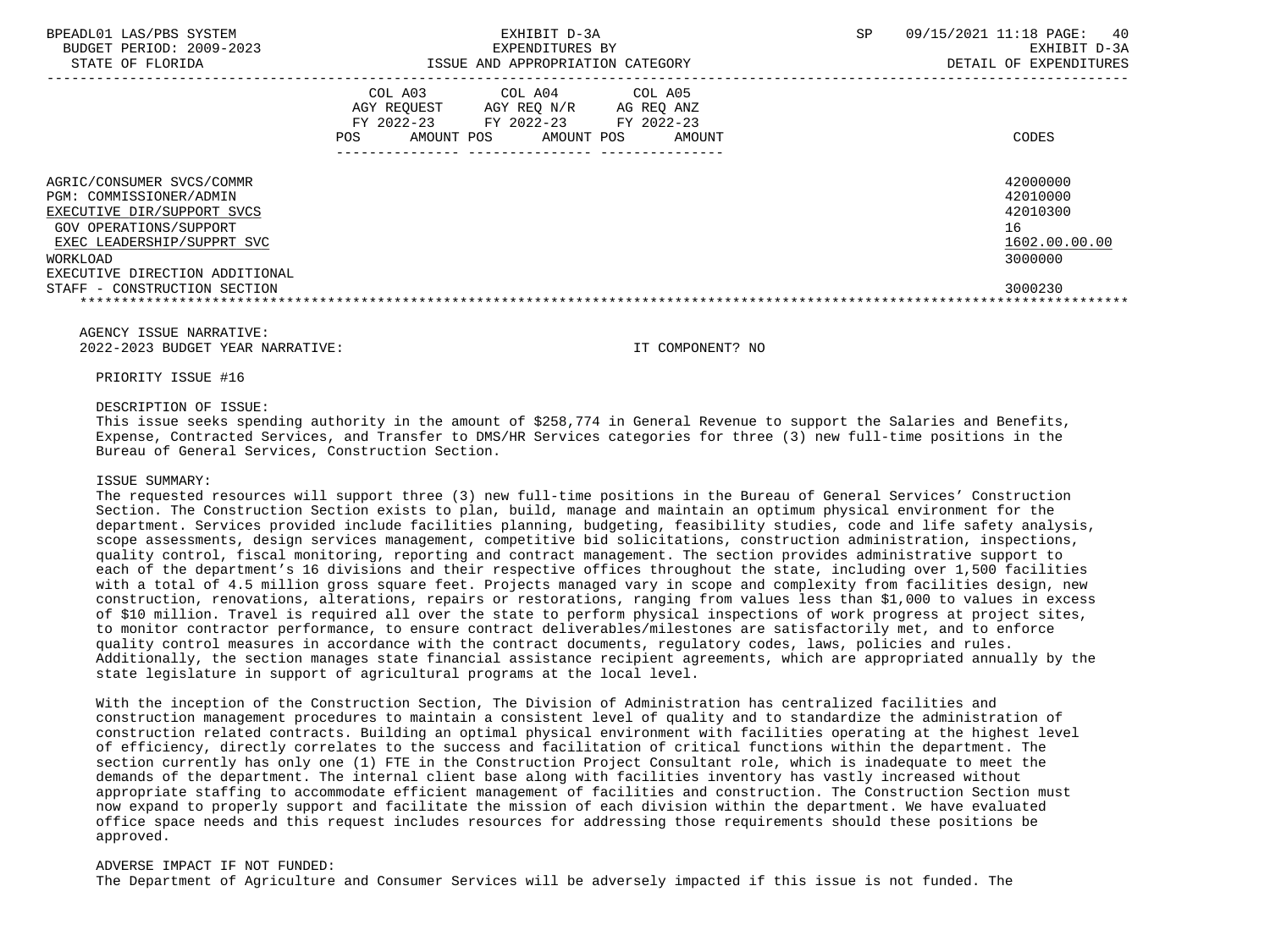| BPEADL01 LAS/PBS SYSTEM<br>BUDGET PERIOD: 2009-2023<br>STATE OF FLORIDA                                                                                                                         | EXHIBIT D-3A<br>EXPENDITURES BY<br>ISSUE AND APPROPRIATION CATEGORY                                                                            | 09/15/2021 11:18 PAGE:<br>41<br><b>SP</b><br>EXHIBIT D-3A<br>DETAIL OF EXPENDITURES |
|-------------------------------------------------------------------------------------------------------------------------------------------------------------------------------------------------|------------------------------------------------------------------------------------------------------------------------------------------------|-------------------------------------------------------------------------------------|
|                                                                                                                                                                                                 | COL A03 COL A04 COL A05<br>AGY REOUEST AGY REO N/R<br>AG REQ ANZ<br>FY 2022-23 FY 2022-23 FY 2022-23<br>AMOUNT POS AMOUNT POS<br>POS<br>AMOUNT | CODES                                                                               |
| AGRIC/CONSUMER SVCS/COMMR<br>PGM: COMMISSIONER/ADMIN<br>EXECUTIVE DIR/SUPPORT SVCS<br>GOV OPERATIONS/SUPPORT<br>EXEC LEADERSHIP/SUPPRT SVC<br><b>WORKLOAD</b><br>EXECUTIVE DIRECTION ADDITIONAL |                                                                                                                                                | 42000000<br>42010000<br>42010300<br>16<br>1602.00.00.00<br>3000000                  |
| STAFF - CONSTRUCTION SECTION                                                                                                                                                                    |                                                                                                                                                | 3000230                                                                             |

 Construction Project Consultant II positions requested are critical to the mission of the department. Without these positions, the Construction Section will be unable to timely and efficiently manage the volume of project assignments received. The section will not have adequate physical representation at project sites to monitor contractor performance, to enforce quality control measures or to ensure contract deliverables are in accordance with applicable regulatory codes, laws, policies and rules. This will result in detrimental effects to the quality of service to customers, inadequate stewardship of resources, potential failed design objectives or substandard construction, which may prompt contractual litigation, and inefficient facility performance leading to exorbitant operational costs.

COUNTY: Leon

 COST SUMMARY: Positions requested at 10% above base.

#### CATEGORY: Expense

-------------------------------

|                                      | AMOUNT NEEDED |            |  |  |
|--------------------------------------|---------------|------------|--|--|
| OUANTITY DESCRIPTION                 | CALCULATIONS  | FY 2022-23 |  |  |
|                                      |               |            |  |  |
| Standard expense package with laptop | 3 X \$10,862  | \$32,586   |  |  |
|                                      |               |            |  |  |

| POSITION DETAIL OF SALARIES AND BENEFITS:                 |      |           |           |          |          |             |                                 |
|-----------------------------------------------------------|------|-----------|-----------|----------|----------|-------------|---------------------------------|
|                                                           | FTE  | BASE RATE | ADDITIVES | BENEFITS | SUBTOTAL | LAPSE<br>ႜႜ | LAPSED SALARIES<br>AND BENEFITS |
| A03 - AGY REQUEST FY 2022-23                              |      |           |           |          |          |             |                                 |
| NEW POSITIONS<br>4692 CONSTRUCTION PROJECTS CONSULTANT II |      |           |           |          |          |             |                                 |
| N0301 001                                                 | 3.00 | 135,650   |           | 84,622   | 220,272  | 0.00        | 220,272                         |
|                                                           |      |           |           |          |          |             |                                 |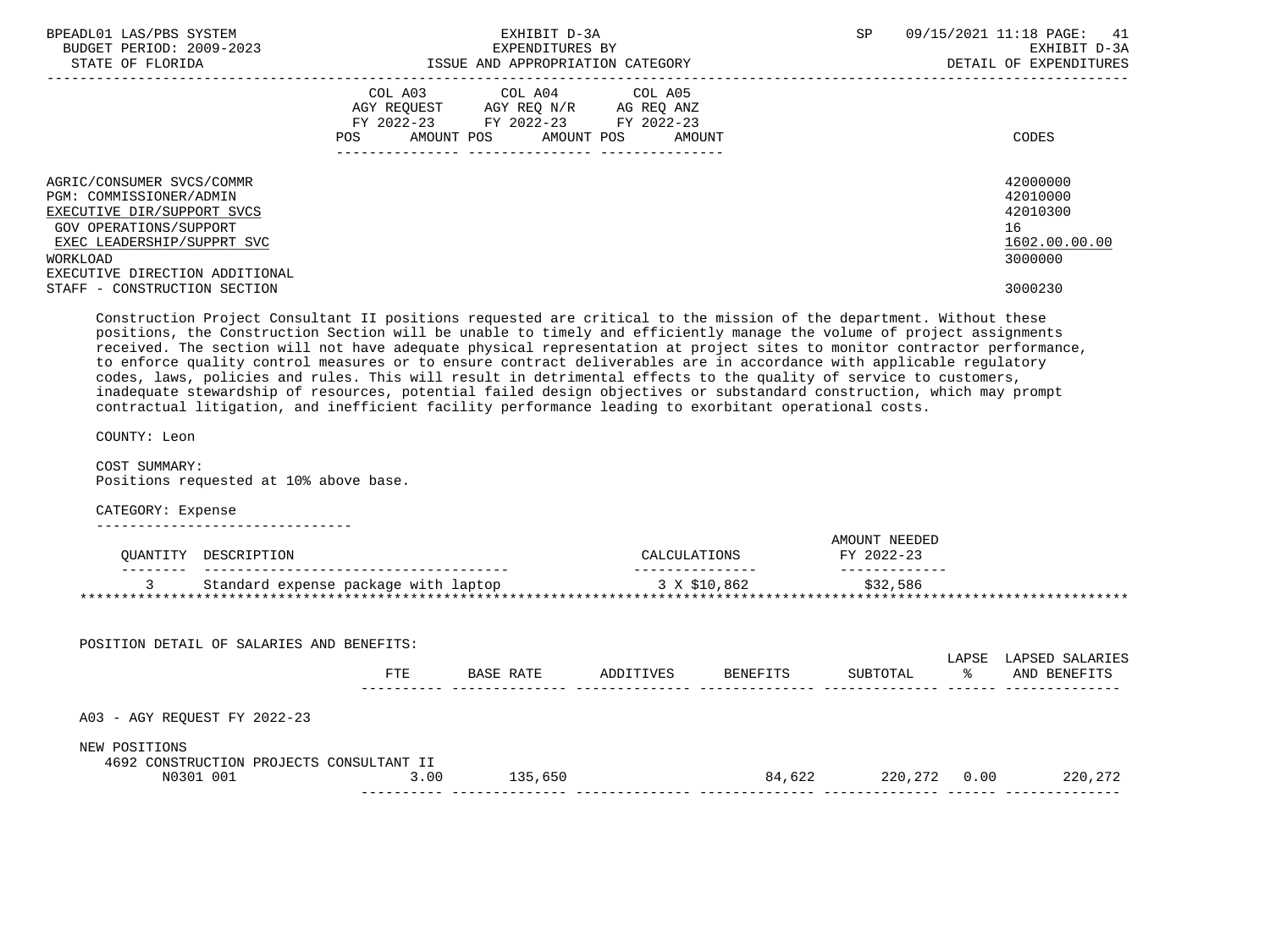| BPEADL01 LAS/PBS SYSTEM<br>BUDGET PERIOD: 2009-2023<br>STATE OF FLORIDA                                                                                                                         |                     | EXHIBIT D-3A<br>EXPENDITURES BY<br>ISSUE AND APPROPRIATION CATEGORY                                                                                                                                                                    |                   |          | SP                           |               | 09/15/2021 11:18 PAGE:<br>42<br>EXHIBIT D-3A<br>DETAIL OF EXPENDITURES |
|-------------------------------------------------------------------------------------------------------------------------------------------------------------------------------------------------|---------------------|----------------------------------------------------------------------------------------------------------------------------------------------------------------------------------------------------------------------------------------|-------------------|----------|------------------------------|---------------|------------------------------------------------------------------------|
|                                                                                                                                                                                                 | COL A03<br>POS      | COL A04<br>$\begin{tabular}{lllllll} \bf AGY & \bf REQUEST & \bf AGY & \bf REQ & \tt N/R & \tt AG & \tt REQ & \tt ANZ \\ \bf FY & \tt 2022-23 & \tt FY & \tt 2022-23 & \tt FY & \tt 2022-23 \\ \end{tabular}$<br>AMOUNT POS AMOUNT POS | COL A05<br>AMOUNT |          |                              |               | CODES                                                                  |
|                                                                                                                                                                                                 |                     | ____ _______________ ___________                                                                                                                                                                                                       |                   |          |                              |               |                                                                        |
| AGRIC/CONSUMER SVCS/COMMR<br>PGM: COMMISSIONER/ADMIN<br>EXECUTIVE DIR/SUPPORT SVCS<br><b>GOV OPERATIONS/SUPPORT</b><br>EXEC LEADERSHIP/SUPPRT SVC<br>WORKLOAD<br>EXECUTIVE DIRECTION ADDITIONAL |                     |                                                                                                                                                                                                                                        |                   |          |                              |               | 42000000<br>42010000<br>42010300<br>16<br>1602.00.00.00<br>3000000     |
| STAFF - CONSTRUCTION SECTION                                                                                                                                                                    |                     |                                                                                                                                                                                                                                        |                   |          |                              |               | 3000230                                                                |
| POSITION DETAIL OF SALARIES AND BENEFITS:                                                                                                                                                       |                     |                                                                                                                                                                                                                                        |                   |          |                              |               | LAPSE LAPSED SALARIES                                                  |
|                                                                                                                                                                                                 |                     | FTE BASE RATE                                                                                                                                                                                                                          | ADDITIVES         | BENEFITS | SUBTOTAL                     | $\frac{1}{6}$ | AND BENEFITS                                                           |
|                                                                                                                                                                                                 |                     |                                                                                                                                                                                                                                        |                   |          |                              |               |                                                                        |
| A03 - AGY REOUEST FY 2022-23                                                                                                                                                                    |                     |                                                                                                                                                                                                                                        |                   |          |                              |               |                                                                        |
| NEW POSITIONS                                                                                                                                                                                   |                     |                                                                                                                                                                                                                                        |                   |          |                              |               |                                                                        |
| TOTALS FOR ISSUE BY FUND<br>1000 GENERAL REVENUE FUND                                                                                                                                           |                     | --- --------------                                                                                                                                                                                                                     |                   |          | ____________ _______________ |               | 220,272                                                                |
|                                                                                                                                                                                                 |                     | 3.00 135,650                                                                                                                                                                                                                           |                   |          | 84,622 220,272               |               | 220,272                                                                |
|                                                                                                                                                                                                 |                     |                                                                                                                                                                                                                                        |                   |          |                              |               | ==============                                                         |
| EXECUTIVE DIRECTION ADDITIONAL<br>STAFF - PROCUREMENT AND AUDITING<br>SALARY RATE<br>SALARY RATE 172,026                                                                                        |                     |                                                                                                                                                                                                                                        |                   |          |                              |               | 3000240<br>000000                                                      |
|                                                                                                                                                                                                 |                     |                                                                                                                                                                                                                                        |                   |          |                              |               |                                                                        |
| SALARIES AND BENEFITS                                                                                                                                                                           | 4.00                |                                                                                                                                                                                                                                        |                   |          |                              |               | 010000                                                                 |
| GENERAL REVENUE FUND                                                                                                                                                                            | $-STATE$<br>285,040 |                                                                                                                                                                                                                                        |                   |          |                              |               | 1000 1                                                                 |
|                                                                                                                                                                                                 |                     |                                                                                                                                                                                                                                        |                   |          |                              |               |                                                                        |
| <b>EXPENSES</b>                                                                                                                                                                                 |                     |                                                                                                                                                                                                                                        |                   |          |                              |               | 040000                                                                 |

=============== =============== ===============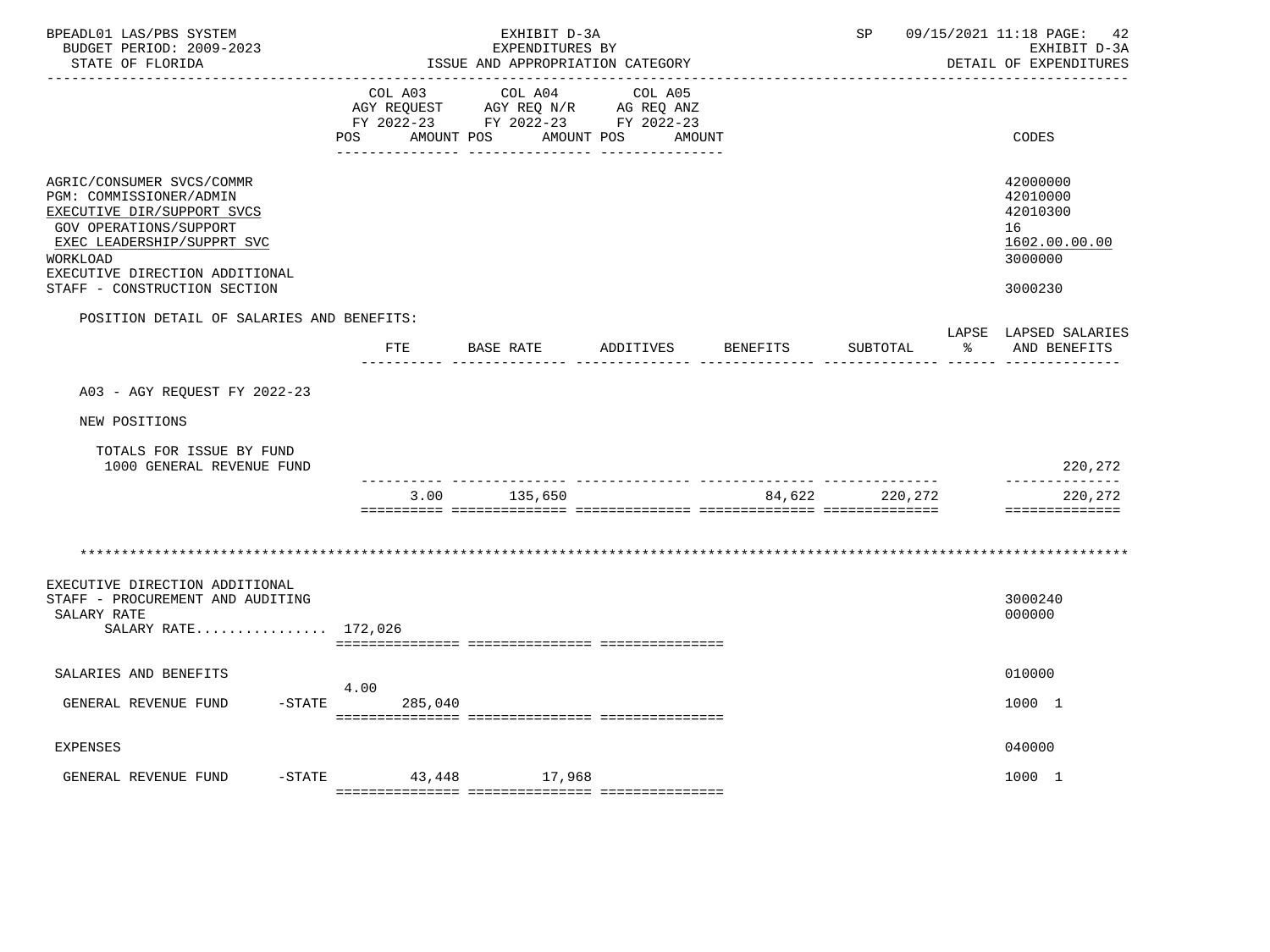| BPEADL01 LAS/PBS SYSTEM<br>BUDGET PERIOD: 2009-2023<br>STATE OF FLORIDA |                            | EXHIBIT D-3A<br>EXPENDITURES BY<br>ISSUE AND APPROPRIATION CATEGORY                                                                                     | SP | 09/15/2021 11:18 PAGE: 43<br>EXHIBIT D-3A<br>DETAIL OF EXPENDITURES |
|-------------------------------------------------------------------------|----------------------------|---------------------------------------------------------------------------------------------------------------------------------------------------------|----|---------------------------------------------------------------------|
|                                                                         |                            | COL A03 COL A04 COL A05<br>$\begin{tabular}{lllllll} \bf AGY & \bf REQUEST & \bf AGY & \bf REQ & \bf N/R & \bf AG & \bf REQ & \bf ANZ \\ \end{tabular}$ |    |                                                                     |
|                                                                         |                            | FY 2022-23 FY 2022-23 FY 2022-23<br>POS AMOUNT POS AMOUNT POS AMOUNT                                                                                    |    | CODES                                                               |
| AGRIC/CONSUMER SVCS/COMMR                                               |                            |                                                                                                                                                         |    | 42000000                                                            |
| PGM: COMMISSIONER/ADMIN                                                 |                            |                                                                                                                                                         |    | 42010000                                                            |
| EXECUTIVE DIR/SUPPORT SVCS                                              |                            |                                                                                                                                                         |    | 42010300                                                            |
| GOV OPERATIONS/SUPPORT                                                  |                            |                                                                                                                                                         |    | 16                                                                  |
| EXEC LEADERSHIP/SUPPRT SVC                                              |                            |                                                                                                                                                         |    | 1602.00.00.00                                                       |
| <b>WORKLOAD</b><br>EXECUTIVE DIRECTION ADDITIONAL                       |                            |                                                                                                                                                         |    | 3000000                                                             |
| STAFF - PROCUREMENT AND AUDITING                                        |                            |                                                                                                                                                         |    | 3000240                                                             |
| SPECIAL CATEGORIES                                                      |                            |                                                                                                                                                         |    | 100000                                                              |
| TR/DMS/HR SVCS/STW CONTRCT                                              |                            |                                                                                                                                                         |    | 107040                                                              |
|                                                                         |                            |                                                                                                                                                         |    |                                                                     |
| GENERAL REVENUE FUND -STATE 1,221                                       |                            |                                                                                                                                                         |    | 1000 1                                                              |
|                                                                         | ========================== |                                                                                                                                                         |    |                                                                     |
| TOTAL: EXECUTIVE DIRECTION ADDITIONAL                                   |                            |                                                                                                                                                         |    | 3000240                                                             |
| STAFF - PROCUREMENT AND AUDITING                                        |                            |                                                                                                                                                         |    |                                                                     |
| TOTAL POSITIONS 4.00                                                    |                            |                                                                                                                                                         |    |                                                                     |
| TOTAL ISSUE 329,709 17,968                                              |                            |                                                                                                                                                         |    |                                                                     |
| TOTAL SALARY RATE 172,026                                               |                            |                                                                                                                                                         |    |                                                                     |
|                                                                         |                            |                                                                                                                                                         |    |                                                                     |
|                                                                         |                            |                                                                                                                                                         |    |                                                                     |

AGENCY ISSUE NARRATIVE: 2022-2023 BUDGET YEAR NARRATIVE: IT COMPONENT? NO

PRIORITY ISSUE #15

DESCRIPTION OF ISSUE:

 This issue seeks spending authority in the amount of \$329,709 in recurring and non-recurring General Revenue to support the Salaries and Benefits, Expense, and Transfer to DMS/HR Services categories for three (3) new full-time positions in the Bureau of General Services, Purchasing and Contracts Sections, and one (1) new full-time position in the Office of Inspector General, Auditing Section.

## ISSUE SUMMARY:

 With the passage of House Bills 1079 and 1137, substantial changes were made to Florida's procurement laws. As such, the Florida Department of Agriculture and Consumer Services (FDACS) will need additional full-time positions to be able to comply with the new laws. The requested resources will support four (4) new full-time positions to aid the department in the following sections:

 Purchasing - The Purchasing Section within the Bureau of General Services currently has only six FTE to perform various levels of procurement functions for the department's 16 divisions and their respective offices and bureaus. With the passing of HB1079, the bureau is responsible for issuing service-related Request for Quotes to no less than 25 eligible state contract vendors, validating vendor eligibility criteria on all procurement and contract awards, and providing various procurement related reports to the Department of Management Services (DMS). This Government Analyst I position within the purchasing section will be responsible for administering the compilation of various reports to external agencies, reporting vendor default actions to DMS, ensuring contractor compliance with the various procurement and contracting eligibility lists, and assisting the bureau with additional procurement processes as a direct result of the increase in vendor eligibility authentication. This level of vendor eligibility review and contract manager compliance for agency contracts and bids will be expanded to include all departmental purchase orders.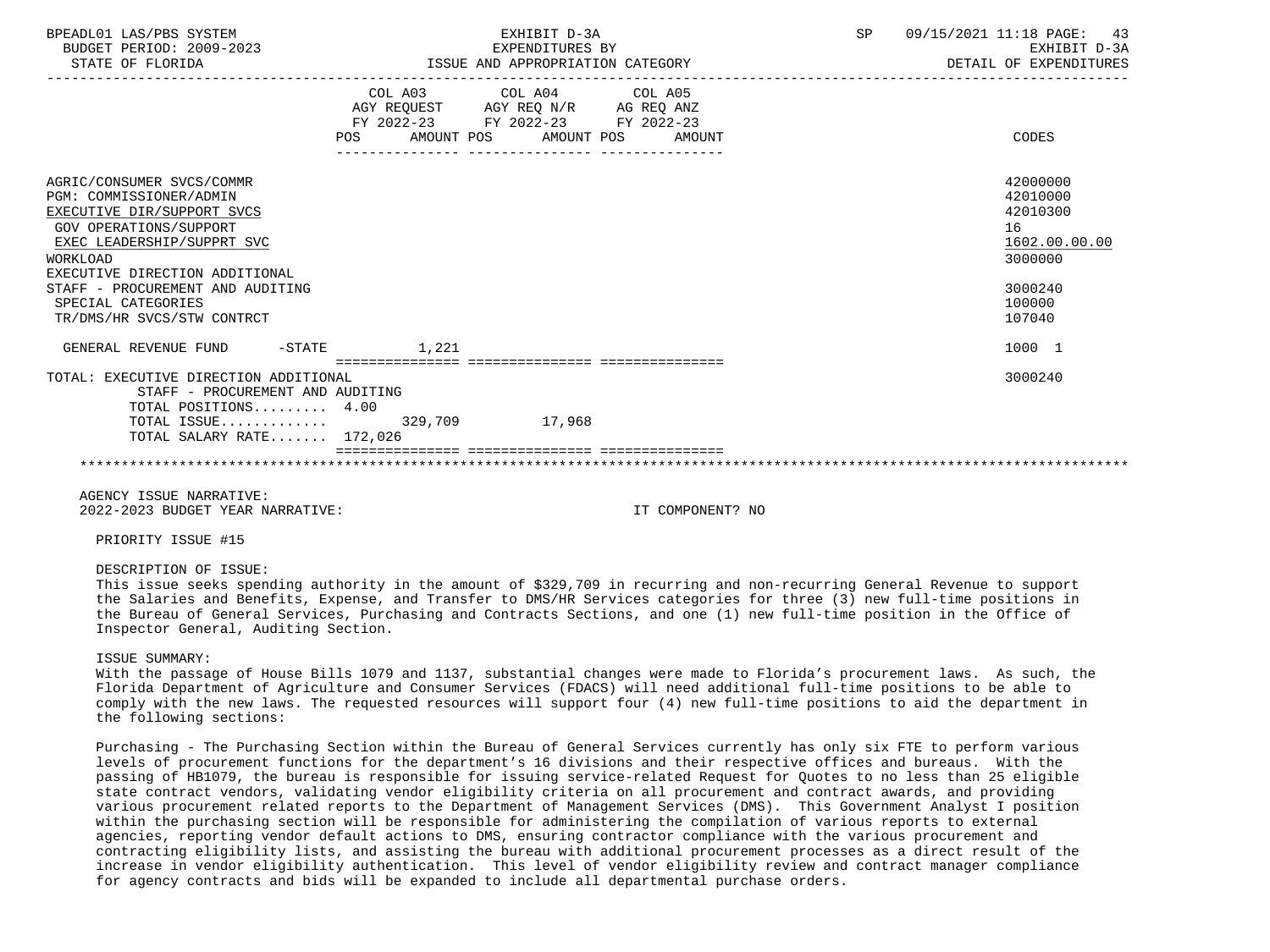| BPEADL01 LAS/PBS SYSTEM<br>BUDGET PERIOD: 2009-2023<br>STATE OF FLORIDA                                                                                                                  | EXHIBIT D-3A<br>EXPENDITURES BY<br>ISSUE AND APPROPRIATION CATEGORY                                                                               | 44<br>09/15/2021 11:18 PAGE:<br>SP<br>EXHIBIT D-3A<br>DETAIL OF EXPENDITURES |
|------------------------------------------------------------------------------------------------------------------------------------------------------------------------------------------|---------------------------------------------------------------------------------------------------------------------------------------------------|------------------------------------------------------------------------------|
|                                                                                                                                                                                          | COL A05<br>COL A03 COL A04<br>AGY REQUEST AGY REQ N/R AG REQ ANZ<br>FY 2022-23 FY 2022-23 FY 2022-23<br>AMOUNT POS<br>AMOUNT POS<br>POS<br>AMOUNT | CODES                                                                        |
| AGRIC/CONSUMER SVCS/COMMR<br>PGM: COMMISSIONER/ADMIN<br>EXECUTIVE DIR/SUPPORT SVCS<br>GOV OPERATIONS/SUPPORT<br>EXEC LEADERSHIP/SUPPRT SVC<br>WORKLOAD<br>EXECUTIVE DIRECTION ADDITIONAL |                                                                                                                                                   | 42000000<br>42010000<br>42010300<br>16<br>1602.00.00.00<br>3000000           |
| STAFF - PROCUREMENT AND AUDITING                                                                                                                                                         |                                                                                                                                                   | 3000240                                                                      |

 Contracts - The Contracts Section anticipates a workload increase to ensure compliance with new legislative mandates for contracts which exceed \$5 million; contract manager responsibility and certification requirements; supervisor training for contract managers; departmental contract administration and management trainings; inspector general compliance response; and increase in the fulfillment of public record requests. The department currently has over 275 employees who are either certified or pending certification as a Florida Certified Contract Manager, five Florida Certified Contract Negotiators and four Project Management Professionals. A Government Analyst I position is crucial to ensure compliance with new CFO and contract value certification prerequisites; increase in monitoring and administration requirements for contracts; facilitate required meetings and reporting documents for contracts subject to a continuing oversight team; and ensure the department complies with all statutory mandates for agreements, contract managers, negotiators and project management professionals.

 Grants - The Division of Administration has determined the need to centralize and standardize the administration and award of federal and state notice of grant funding opportunities. The Contracts Section must now expand to include a grants position to ensure that the notice of application process complies with federal and state requirements. The influx of duties has vastly increased without appropriate staffing to accommodate the level of knowledge required to facilitate these requests for applications, or the level of administrative work required to process applications. A Government Analyst II position is critical to ensure that the department meets all federal and state requirements for grant opportunity advertisements, grant awards, and the development of the sub-recipient agreements. The department must ensure that the process is compliant with all federal and state laws and are processed accurately and timely to ensure continuation of funding to the department. This position will also be responsible for completing numerous public record requests and reports to internal and external partners as applicable.

 Auditing - The Office of Inspector General (OIG) is responsible for conducting internal assurance and consulting engagements and is required to act as the department's liaison for external auditing activities. As the internal audit section for the department, the OIG provides department management an independent assessment on governance, risk management, and control processes; information to enhance internal controls on organizational governance; and information strategic to improving the effectiveness and efficiency of operations and programs. HB1079 requires the OIG to complete a risk-based compliance audit of all contracts executed by the agency for the preceding three fiscal years and requires the audit to identify and evaluate any trend in vendor preference. Additionally, HB 1297 requires the OIG to create a cybersecurity audit plan to be included in the OIG's annual audit plan. The cybersecurity audit plan shall include the individual audits to be conducted during the fiscal year. The addition of a Senior Management Analyst I position is crucial to ensure the department complies with the new legislative requirements and to continue fulfilling the OIG's other responsibilities. To comply with HBs 1079 and 1297, staff members with an Information Technology (IT) audit and contract backgrounds will be required.

 We have evaluated office space needs and this request includes resources for addressing those requirements should these positions be approved.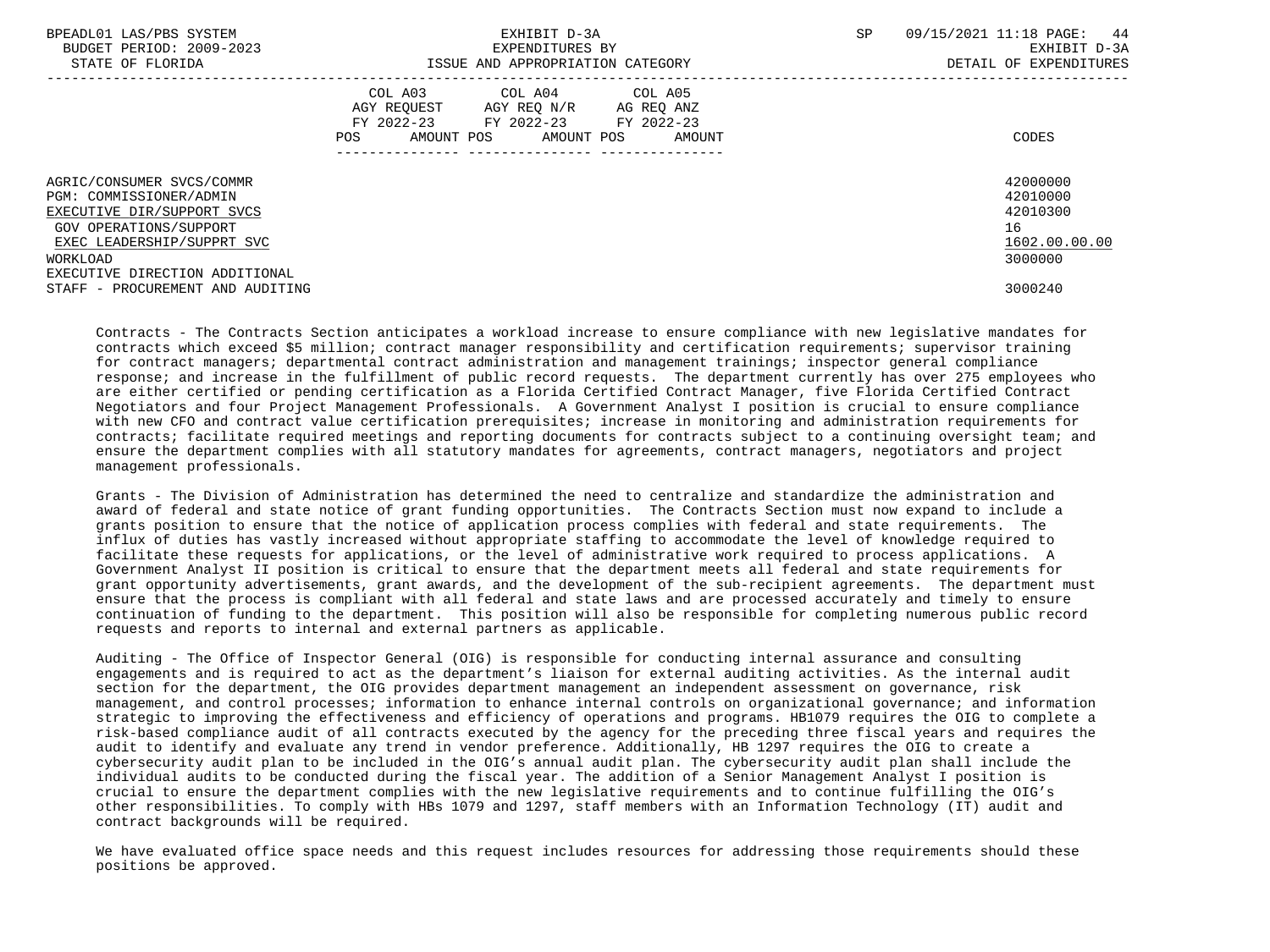| BUDGET PERIOD: 2009-2023                             |                                                                                                                     |      |                                    |                         |                             |             |                        |
|------------------------------------------------------|---------------------------------------------------------------------------------------------------------------------|------|------------------------------------|-------------------------|-----------------------------|-------------|------------------------|
|                                                      |                                                                                                                     |      | EXPENDITURES BY                    |                         |                             |             | EXHIBIT D-3A           |
| STATE OF FLORIDA                                     |                                                                                                                     |      | ISSUE AND APPROPRIATION CATEGORY   |                         |                             |             | DETAIL OF EXPENDITURES |
|                                                      |                                                                                                                     |      | COL A03 COL A04 COL A05            |                         |                             |             |                        |
|                                                      |                                                                                                                     |      | AGY REQUEST AGY REQ N/R AG REQ ANZ |                         |                             |             |                        |
|                                                      |                                                                                                                     |      | FY 2022-23 FY 2022-23 FY 2022-23   |                         |                             |             |                        |
|                                                      |                                                                                                                     |      | POS AMOUNT POS AMOUNT POS AMOUNT   |                         |                             |             | CODES                  |
|                                                      |                                                                                                                     |      |                                    |                         |                             |             |                        |
|                                                      |                                                                                                                     |      |                                    |                         |                             |             |                        |
| AGRIC/CONSUMER SVCS/COMMR                            |                                                                                                                     |      |                                    |                         |                             |             | 42000000               |
| PGM: COMMISSIONER/ADMIN                              |                                                                                                                     |      |                                    |                         |                             |             | 42010000<br>42010300   |
| EXECUTIVE DIR/SUPPORT SVCS<br>GOV OPERATIONS/SUPPORT |                                                                                                                     |      |                                    |                         |                             |             | 16                     |
| EXEC LEADERSHIP/SUPPRT SVC                           |                                                                                                                     |      |                                    |                         |                             |             | 1602.00.00.00          |
| WORKLOAD                                             |                                                                                                                     |      |                                    |                         |                             |             | 3000000                |
| EXECUTIVE DIRECTION ADDITIONAL                       |                                                                                                                     |      |                                    |                         |                             |             |                        |
| STAFF - PROCUREMENT AND AUDITING                     |                                                                                                                     |      |                                    |                         |                             |             | 3000240                |
|                                                      |                                                                                                                     |      |                                    |                         |                             |             |                        |
|                                                      | ADVERSE IMPACT IF NOT FUNDED:                                                                                       |      |                                    |                         |                             |             |                        |
|                                                      | The Department of Agriculture and Consumer Services will be adversely impacted if this issue is not funded. Without |      |                                    |                         |                             |             |                        |
|                                                      | these positions, the department would potentially fall out of compliance with federal and state law.                |      |                                    |                         |                             |             |                        |
|                                                      |                                                                                                                     |      |                                    |                         |                             |             |                        |
| COUNTY: Leon                                         |                                                                                                                     |      |                                    |                         |                             |             |                        |
| COST SUMMARY:                                        |                                                                                                                     |      |                                    |                         |                             |             |                        |
|                                                      | Positions requested at 10% above base.                                                                              |      |                                    |                         |                             |             |                        |
|                                                      |                                                                                                                     |      |                                    |                         |                             |             |                        |
|                                                      |                                                                                                                     |      |                                    |                         |                             |             |                        |
| CATEGORY: Expense                                    |                                                                                                                     |      |                                    |                         |                             |             |                        |
|                                                      | ________________________________                                                                                    |      |                                    |                         |                             |             |                        |
|                                                      |                                                                                                                     |      |                                    |                         | AMOUNT NEEDED               |             |                        |
|                                                      | QUANTITY DESCRIPTION                                                                                                |      |                                    | CALCULATIONS FY 2022-23 |                             |             |                        |
|                                                      |                                                                                                                     |      |                                    |                         |                             |             |                        |
|                                                      | 4 Standard expense package with laptop                                                                              |      |                                    | 4 X \$10,862 \$43,448   |                             |             |                        |
|                                                      |                                                                                                                     |      |                                    |                         |                             |             |                        |
|                                                      | CATEGORY: TFR DMS/HR Services<br>------------------------------                                                     |      |                                    |                         |                             |             |                        |
|                                                      |                                                                                                                     |      |                                    |                         | AMOUNT NEEDED               |             |                        |
|                                                      | QUANTITY DESCRIPTION                                                                                                |      |                                    |                         |                             |             |                        |
|                                                      |                                                                                                                     |      |                                    | CALCULATIONS FY 2022-23 |                             |             |                        |
|                                                      |                                                                                                                     |      |                                    |                         |                             |             |                        |
|                                                      |                                                                                                                     |      |                                    |                         |                             |             |                        |
|                                                      |                                                                                                                     |      |                                    |                         |                             |             |                        |
|                                                      |                                                                                                                     |      |                                    |                         |                             |             |                        |
|                                                      | POSITION DETAIL OF SALARIES AND BENEFITS:                                                                           |      |                                    |                         |                             |             |                        |
|                                                      |                                                                                                                     | FTE  |                                    |                         |                             |             | LAPSE LAPSED SALARIES  |
|                                                      |                                                                                                                     |      | BASE RATE ADDITIVES BENEFITS       |                         | SUBTOTAL                    |             | AND BENEFITS           |
|                                                      |                                                                                                                     |      |                                    |                         |                             |             |                        |
| A03 - AGY REQUEST FY 2022-23                         |                                                                                                                     |      |                                    |                         |                             |             |                        |
|                                                      |                                                                                                                     |      |                                    |                         |                             |             |                        |
| NEW POSITIONS                                        |                                                                                                                     |      |                                    |                         |                             |             |                        |
|                                                      | 2224 GOVERNMENT ANALYST I                                                                                           |      |                                    |                         |                             |             |                        |
| N0303 001                                            |                                                                                                                     |      | 2.00 80,540                        |                         | 54,587 135,127 0.00 135,127 |             |                        |
|                                                      | 2225 GOVERNMENT ANALYST II                                                                                          |      |                                    |                         |                             |             |                        |
| N0302 001                                            |                                                                                                                     | 1.00 | 51,216                             |                         | 29,316 80,532 0.00 80,532   |             |                        |
| N0304 001                                            | 2224 SENIOR MANAGEMENT ANALYST I - SES                                                                              | 1.00 | 40,270                             | 29,111                  |                             | 69,381 0.00 | 69,381                 |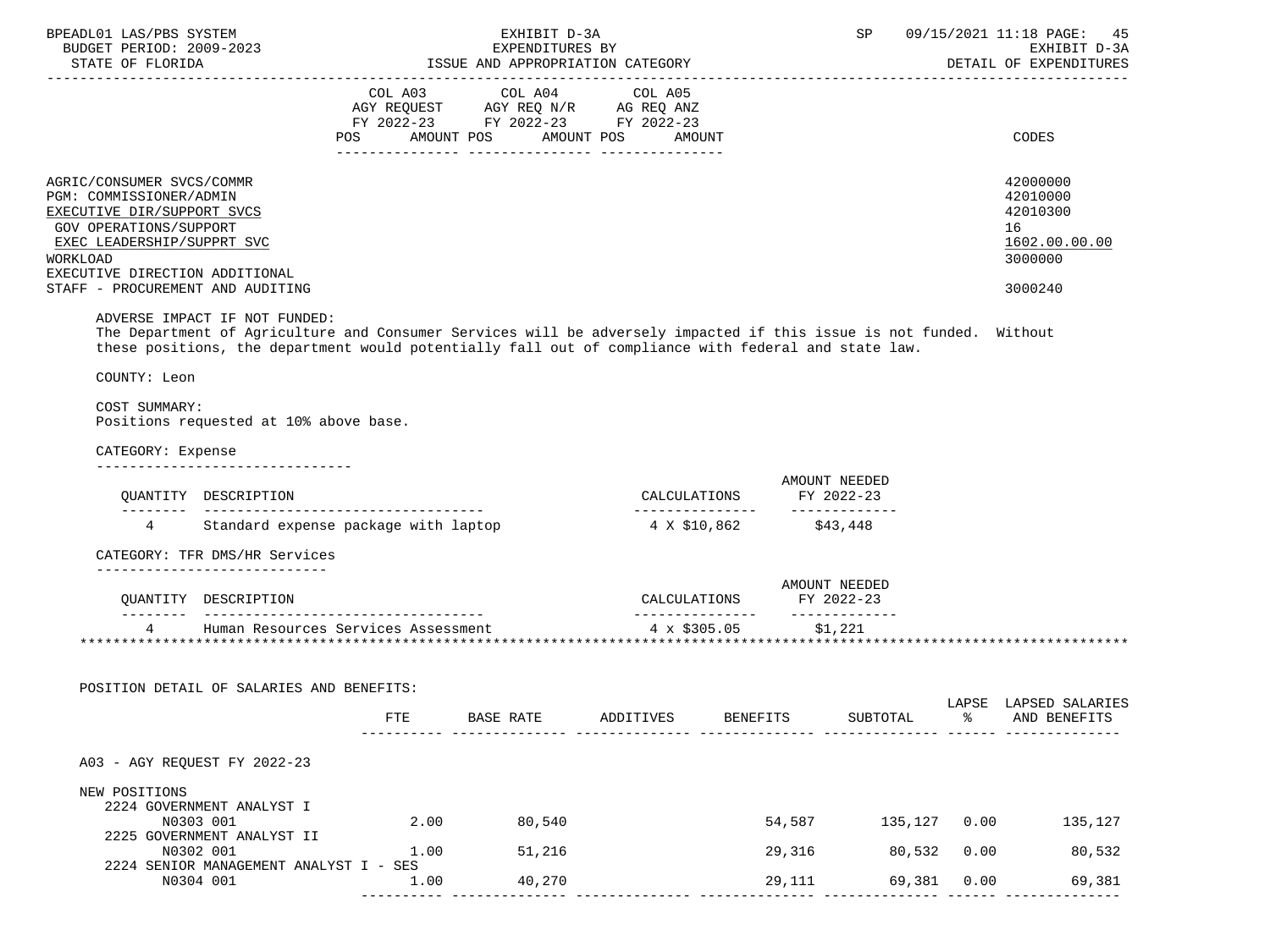| BPEADL01 LAS/PBS SYSTEM<br>BUDGET PERIOD: 2009-2023<br>STATE OF FLORIDA                                                                                                                         | ISSUE AND APPROPRIATION CATEGORY |                                                                                           | SP                              | 09/15/2021 11:18 PAGE:<br>46<br>EXHIBIT D-3A<br>DETAIL OF EXPENDITURES |          |    |                                                                    |
|-------------------------------------------------------------------------------------------------------------------------------------------------------------------------------------------------|----------------------------------|-------------------------------------------------------------------------------------------|---------------------------------|------------------------------------------------------------------------|----------|----|--------------------------------------------------------------------|
|                                                                                                                                                                                                 | POS AMOUNT POS                   | COL A03 COL A04<br>AGY REQUEST AGY REQ N/R AG REQ ANZ<br>FY 2022-23 FY 2022-23 FY 2022-23 | COL A05<br>AMOUNT POS<br>AMOUNT |                                                                        |          |    | CODES                                                              |
| AGRIC/CONSUMER SVCS/COMMR<br>PGM: COMMISSIONER/ADMIN<br>EXECUTIVE DIR/SUPPORT SVCS<br><b>GOV OPERATIONS/SUPPORT</b><br>EXEC LEADERSHIP/SUPPRT SVC<br>WORKLOAD<br>EXECUTIVE DIRECTION ADDITIONAL |                                  |                                                                                           |                                 |                                                                        |          |    | 42000000<br>42010000<br>42010300<br>16<br>1602.00.00.00<br>3000000 |
| STAFF - PROCUREMENT AND AUDITING                                                                                                                                                                |                                  |                                                                                           |                                 |                                                                        |          |    | 3000240                                                            |
| POSITION DETAIL OF SALARIES AND BENEFITS:                                                                                                                                                       |                                  | FTE BASE RATE ADDITIVES                                                                   |                                 | BENEFITS                                                               | SUBTOTAL | ႜၟ | LAPSE LAPSED SALARIES<br>AND BENEFITS                              |
| A03 - AGY REQUEST FY 2022-23                                                                                                                                                                    |                                  |                                                                                           |                                 |                                                                        |          |    |                                                                    |
| NEW POSITIONS                                                                                                                                                                                   |                                  |                                                                                           |                                 |                                                                        |          |    |                                                                    |
| TOTALS FOR ISSUE BY FUND<br>1000 GENERAL REVENUE FUND                                                                                                                                           |                                  |                                                                                           |                                 |                                                                        |          |    | 285,040                                                            |
|                                                                                                                                                                                                 |                                  | 4.00 172,026                                                                              |                                 | 113,014                                                                | 285,040  |    | --------------<br>285,040<br>==============                        |
|                                                                                                                                                                                                 |                                  |                                                                                           |                                 |                                                                        |          |    |                                                                    |
| CAPITAL IMPROVEMENT PLAN<br>GRANTS AND AIDS - FIXED CAPITAL                                                                                                                                     |                                  |                                                                                           |                                 |                                                                        |          |    | 9900000                                                            |
| OUTLAY<br>G/A-LOC GOV/NONST ENT-FCO<br>FLA STATE FAIR AUTHORITY                                                                                                                                 |                                  |                                                                                           |                                 |                                                                        |          |    | 990G000<br>140000<br>140250                                        |
| GENERAL REVENUE FUND                                                                                                                                                                            |                                  | $-STATE$ 3,000,000 3,000,000                                                              |                                 |                                                                        |          |    | 1000 1                                                             |
|                                                                                                                                                                                                 |                                  |                                                                                           |                                 |                                                                        |          |    |                                                                    |
| AGENCY NARRATIVE:<br>2022-2023 BUDGET YEAR NARRATIVE: FLA STATE FAIR AUTHORITY IT COMPONENT? NO<br>PRIORITY ISSUE #33<br>FCO PRIORITY ISSUE #8                                                  |                                  |                                                                                           |                                 |                                                                        |          |    |                                                                    |
|                                                                                                                                                                                                 |                                  |                                                                                           |                                 |                                                                        |          |    |                                                                    |

DESCRIPTION OF ISSUE:

 The Florida State Fair Authority (Fair Authority) was established by the Florida legislature under Chapter 616 Part III for the purpose of staging the annual state fair. This request is for \$3,000,000 to help offset the COVID-19 impact on capital improvements by the Fair Authority. The large reduction in revenue from COVID-19 necessitated the delay of critical capital projects, included projects addressing security and safety needs.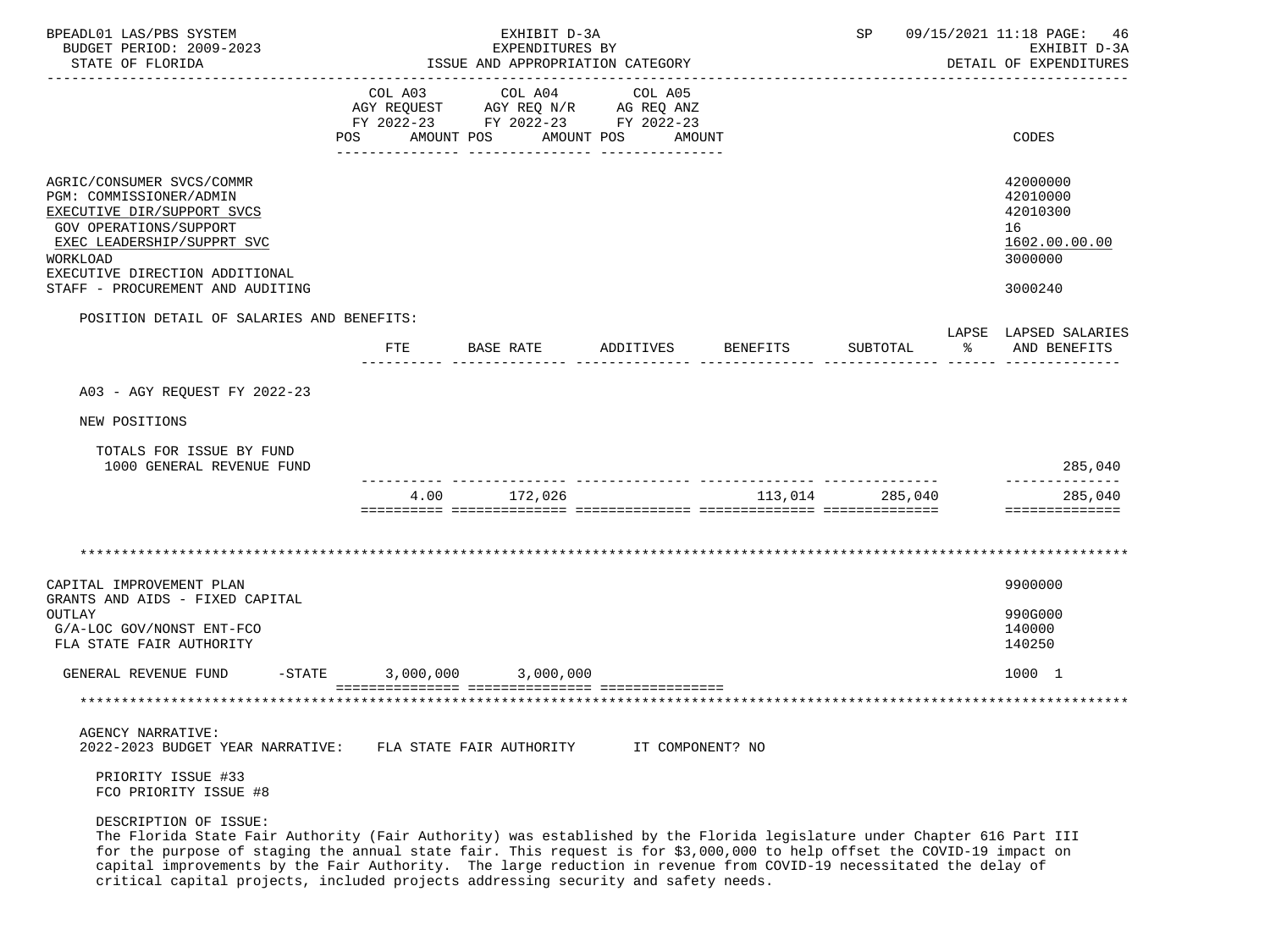| BPEADL01 LAS/PBS SYSTEM<br>BUDGET PERIOD: 2009-2023<br>STATE OF FLORIDA | EXHIBIT D-3A<br>EXPENDITURES BY<br>ISSUE AND APPROPRIATION CATEGORY                                                                            | SP | 09/15/2021 11:18 PAGE:<br>47<br>EXHIBIT D-3A<br>DETAIL OF EXPENDITURES |
|-------------------------------------------------------------------------|------------------------------------------------------------------------------------------------------------------------------------------------|----|------------------------------------------------------------------------|
|                                                                         | COL A03<br>COL A04 COL A05<br>AGY REQUEST AGY REQ N/R AG REQ ANZ<br>FY 2022-23 FY 2022-23 FY 2022-23<br>POS<br>AMOUNT POS AMOUNT POS<br>AMOUNT |    | CODES                                                                  |
| AGRIC/CONSUMER SVCS/COMMR<br>PGM: COMMISSIONER/ADMIN                    |                                                                                                                                                |    | 42000000<br>42010000                                                   |
| EXECUTIVE DIR/SUPPORT SVCS<br>GOV OPERATIONS/SUPPORT                    |                                                                                                                                                |    | 42010300<br>16                                                         |
| EXEC LEADERSHIP/SUPPRT SVC                                              |                                                                                                                                                |    | 1602.00.00.00                                                          |
| CAPITAL IMPROVEMENT PLAN                                                |                                                                                                                                                |    | 9900000                                                                |
| GRANTS AND AIDS - FIXED CAPITAL<br>OUTLAY                               |                                                                                                                                                |    | 990G000                                                                |

 The Fair Authority is charged with the responsibility of staging an annual fair to serve the entire state and operates under the supervision of the Commissioner of Agriculture. The Fair Authority receives no direct taxpayer or State funding and is charged with maintaining its operations through revenues derived from the state fair and other exhibits and events, rentals for use of the buildings and ground and donations.

 The Florida State Fair moved to their current location in February 1977. Funding for the purchase and development of the Florida State Fairgrounds came from the State Legislature and revenue bonds issued by the Florida State Fair Authority. Effective July 1, 1995, Senate Bill 932 gave the Commissioner of Agriculture sole responsibility to appoint a 21-member Florida State Fair Authority. With the assistance of the Florida Department of Agriculture and Consumer Services, the Florida State Fair Authority has worked to improve the financial position of the Florida State Fair, support a continuing capital maintenance program, and provide a wholesome, family-oriented annual program for the citizens of Florida and its many winter visitors. All Authority activities are conducted in compliance with the Florida Sunshine Law.

 The Fairgrounds is designated as a disaster relief area for federal, state and local agencies and utilities. These include MacDill Air Force, FEMA, the Coast Guard, Tampa Electric, law enforcement agencies and various other first responders. Maintaining the infrastructure and roadways at our Fairgrounds at acceptable levels is critical for these agencies and entities during emergency scenarios

### PRIOR FINANCIAL AND CAPITAL IMPROVEMENT STANDING:

 For the last 4 pre-COVID fiscal years (2016-2019) the Fair Authority averaged a positive annual cash flow from operations of \$3,650,000. During that same time frame the Fair Authority spent an average of \$3,230,000 on capital improvements. These annual expenditures were chipping away at our rolling 5-year capital plan that stood at \$14.7M for the 2021 Fiscal year budget. Due to COVID-19, the Fair Authority was only able to spend \$504k on capital in FY 2021 in order to maintain sufficient cash reserves. This minimal spending level caused the Fair Authority to lose three years of progress on our 5-year capital plan. We start FY 2022 with over \$17.2M in projects in our current 5-year plan as we face the challenging of rebuilding our revenue base.

#### COVID-19 IMPACT SUMMARY:

 The Fairgrounds had numerous events cancel in FY 2021 including all concerts and many of our largest shows. In addition, our annual State Fair was delayed and experienced a 36% drop in attendance. As a result, the Fair Authority saw their revenue decrease by almost \$5.7M versus FY 2019. Our staffing levels were reduced by approximately 70% and we streamlined our operations and costs where feasible to do so.

 As a quasi-governmental entity, we were not eligible for any federal COVID-19 financial recovery programs, so staff reductions and capital expenditure increases were our only practical means to offset the loss in revenue

 Chapter 616 Part III restricts the Fair Authority financing ability to the bonding process. However, the Fair Authority does not have any tax revenue and our long-term leases cannot be considered stable or guaranteed for bonding purposes.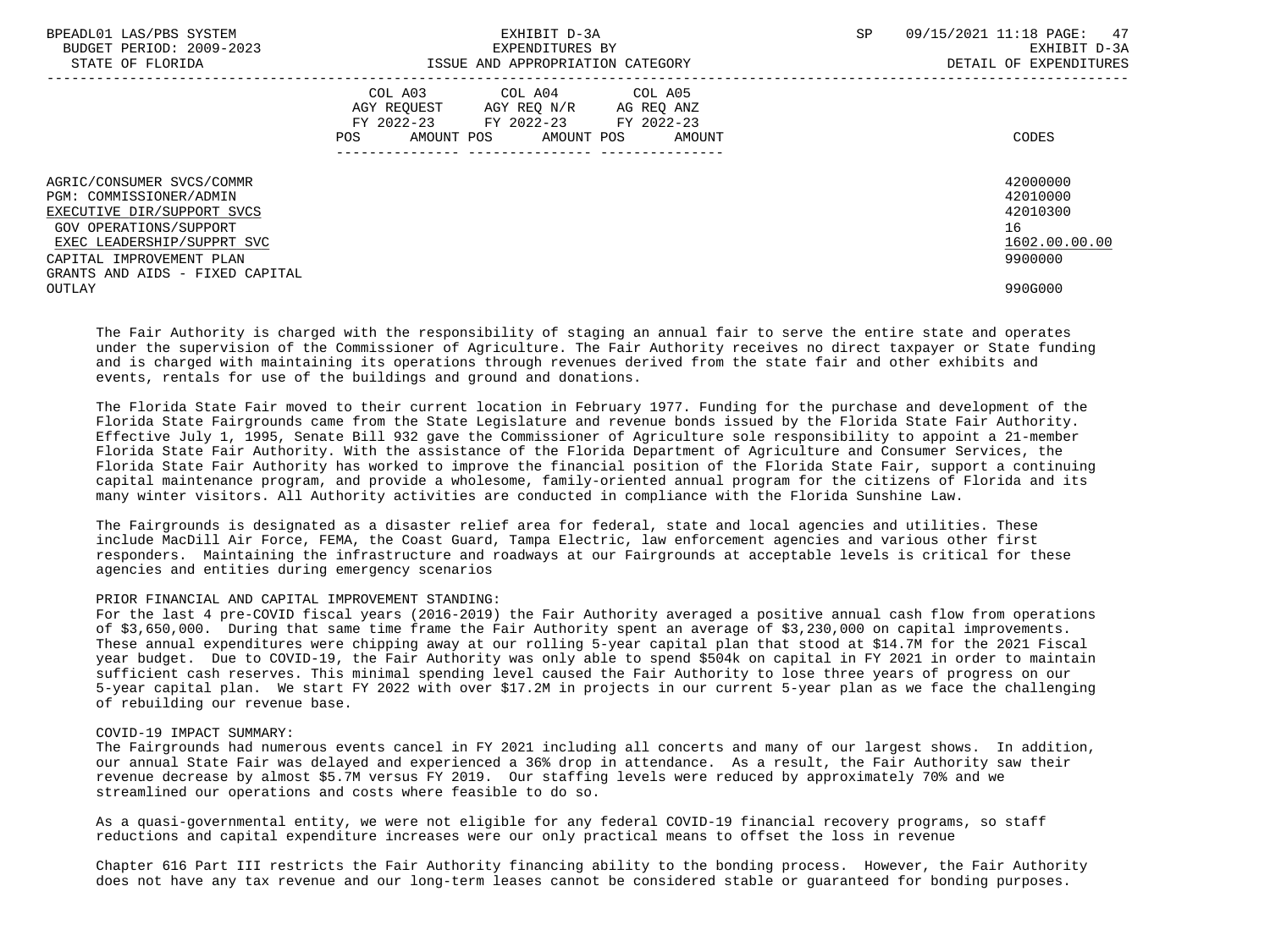| BPEADL01 LAS/PBS SYSTEM<br>BUDGET PERIOD: 2009-2023<br>STATE OF FLORIDA | EXHIBIT D-3A<br>EXPENDITURES BY<br>ISSUE AND APPROPRIATION CATEGORY                                                                      | SP | 09/15/2021 11:18 PAGE: 48<br>EXHIBIT D-3A<br>DETAIL OF EXPENDITURES |
|-------------------------------------------------------------------------|------------------------------------------------------------------------------------------------------------------------------------------|----|---------------------------------------------------------------------|
|                                                                         | COL A03 COL A04 COL A05<br>AGY REQUEST AGY REQ N/R AG REQ ANZ<br>FY 2022-23 FY 2022-23 FY 2022-23<br>AMOUNT POS AMOUNT POS AMOUNT<br>POS |    | CODES                                                               |
| AGRIC/CONSUMER SVCS/COMMR<br>PGM: COMMISSIONER/ADMIN                    |                                                                                                                                          |    | 42000000<br>42010000                                                |
| EXECUTIVE DIR/SUPPORT SVCS                                              |                                                                                                                                          |    | 42010300                                                            |
| GOV OPERATIONS/SUPPORT                                                  |                                                                                                                                          |    | 16                                                                  |
| EXEC LEADERSHIP/SUPPRT SVC                                              |                                                                                                                                          |    | 1602.00.00.00                                                       |
| CAPITAL IMPROVEMENT PLAN                                                |                                                                                                                                          |    | 9900000                                                             |
| GRANTS AND AIDS - FIXED CAPITAL                                         |                                                                                                                                          |    |                                                                     |
| OUTLAY                                                                  |                                                                                                                                          |    | 990G000                                                             |

Hence the Fair Authority has virtually no direct ability to borrow funds to assist when/if the cash is depleted.

KEY SAFETY AND SECURITY CHALLENGES OF THE FAIR AUTHORITY:

 Property access and parking is inadequate on peak days leading to backups on major roadways arounds the Fairgrounds. Both Interstate 4 and US Highway 301 experience massive congestion at peak times that could be relieved by better internal roadways at the Fairgrounds. FDOT is currently developing plans to improve US Highway 301, but the Fairgrounds lacks funds to modify our entrance and roadways in coordination with their plans.

The main parking area of the Fairgrounds is badly in need of paving improvements.

 The Security entrance to our facility needs to be replaced along with roadway improvements to enter and exit the facility.

 The entrance off of Martin Luther King Boulevard needs improvements to both the parking and ticketing entrances for both security and ADA compliance.

Show building lighting needs to be upgraded to LED lighting for safety concerns and to reduce overall electrical costs.

Show building roofs are leaking and are in need of upgrades or complete replacement for some of the buildings.

ADVERSE IMPACT IF NOT FUNDED:

 If not funded, the Fair Authority would lose all the progress made over the last 4-5 years on our long-term capital plans. This could jeopardize our ability to address unexpected capital needs at our aging facility.

 The Fair Authority has 325 acres of property that includes five major event buildings, an equestrian complex and livestock structures. These structures were primarily constructed between 1977 and 1988. The age of these structures requires proactive, ongoing maintenance and repairs.

 The Fair Authority management also recognizes that within the next 10 years that one of our major buildings will be in need of a complete replacement. In addition, the HVAC system in our largest building will reach end of life status and require a multi-million-dollar investment to replace it. It is important we maintain progress on our 5-year plan in order to be ready to address the larger upcoming capital needs. \*\*\*\*\*\*\*\*\*\*\*\*\*\*\*\*\*\*\*\*\*\*\*\*\*\*\*\*\*\*\*\*\*\*\*\*\*\*\*\*\*\*\*\*\*\*\*\*\*\*\*\*\*\*\*\*\*\*\*\*\*\*\*\*\*\*\*\*\*\*\*\*\*\*\*\*\*\*\*\*\*\*\*\*\*\*\*\*\*\*\*\*\*\*\*\*\*\*\*\*\*\*\*\*\*\*\*\*\*\*\*\*\*\*\*\*\*\*\*\*\*\*\*\*\*\*\*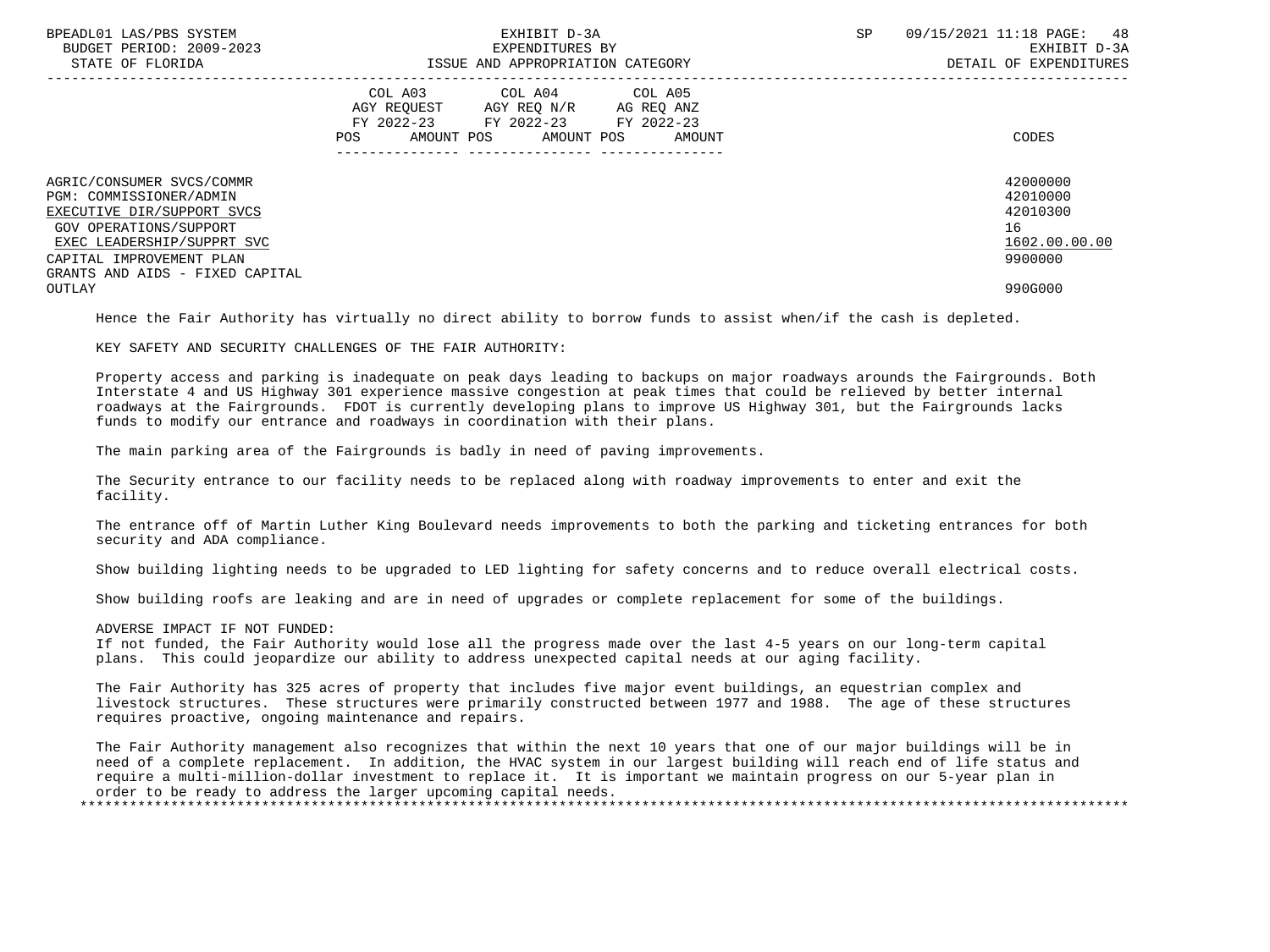| BPEADL01 LAS/PBS SYSTEM<br>BUDGET PERIOD: 2009-2023<br>STATE OF FLORIDA                                                                                                                                                                                     |                                                                                                            | EXHIBIT D-3A            | EXPENDITURES BY<br>ISSUE AND APPROPRIATION CATEGORY | SP | 49<br>09/15/2021 11:18 PAGE:<br>EXHIBIT D-3A<br>DETAIL OF EXPENDITURES                            |
|-------------------------------------------------------------------------------------------------------------------------------------------------------------------------------------------------------------------------------------------------------------|------------------------------------------------------------------------------------------------------------|-------------------------|-----------------------------------------------------|----|---------------------------------------------------------------------------------------------------|
|                                                                                                                                                                                                                                                             | AGY REQUEST AGY REQ N/R AG REQ ANZ<br>FY 2022-23 FY 2022-23 FY 2022-23<br>POS AMOUNT POS AMOUNT POS AMOUNT | COL A03 COL A04 COL A05 |                                                     |    | CODES                                                                                             |
| AGRIC/CONSUMER SVCS/COMMR<br>PGM: COMMISSIONER/ADMIN<br>EXECUTIVE DIR/SUPPORT SVCS<br><b>GOV OPERATIONS/SUPPORT</b><br>EXEC LEADERSHIP/SUPPRT SVC<br>CAPITAL IMPROVEMENT PLAN<br>MAINTENANCE AND REPAIR<br>FIXED CAPITAL OUTLAY<br>MAIN/REP/CONST-STATEWIDE |                                                                                                            |                         |                                                     |    | 42000000<br>42010000<br>42010300<br>16<br>1602.00.00.00<br>9900000<br>990M000<br>080000<br>083643 |
| GENERAL REVENUE FUND                                                                                                                                                                                                                                        | $-STATE$ 3, 375, 000 3, 375, 000                                                                           |                         |                                                     |    | 1000 1                                                                                            |
|                                                                                                                                                                                                                                                             |                                                                                                            |                         |                                                     |    |                                                                                                   |
| AGENCY NARRATIVE:<br>2022-2023 BUDGET YEAR NARRATIVE: MAIN/REP/CONST-STATEWIDE TT COMPONENT? NO                                                                                                                                                             |                                                                                                            |                         |                                                     |    |                                                                                                   |
| PRIORITY ISSUE #30<br>FCO PRIORITY ISSUE #6                                                                                                                                                                                                                 |                                                                                                            |                         |                                                     |    |                                                                                                   |

# DESCRIPTION OF ISSUE:

Exterior waterproofing, envelope repair and roof replacement project of the Mayo Building located in Tallahassee, FL.

# ISSUE SUMMARY:

 The Mayo Building requires application of a new exterior waterproof coating system as there are various leaks and structural deficiencies throughout the building envelope. The previous exterior treatment of the building is over 20 years old and is well beyond its useful life. As one of the oldest state facilities in Tallahassee dating back to the 1930s, continued degradation of the exterior facade has contributed to increasing areas of water intrusion and structural decay. Structural precast concrete sections on the building exterior have begun to spall and crack due to moisture compromising the reinforcement steel integral to these elements. Mortar joints from the original masonry construction as well as the steel support lintels and sealant joints at exterior fenestrations have deteriorated with age and weather conditions, which is a major contributing factor to water intrusion. Spalling structural concrete requires repair to prevent further structural failure and life safety hazards. All exterior support lintels require treatment with a rust inhibiting primer and new paint to prevent further oxidation and loss of structural integrity. All exterior sealant joints require replacement to ensure weather-tightness. The restoration and waterproofing of the building's exterior envelope will not only extend the life of the facility long-term but will ensure a viable and safe work environment.

 The roof system at the Mayo Building requires complete replacement as the current roof leaks consistently at various locations due to material degradation and age beyond its useful life expectancy. The building is comprised of multiple roof sections at varying heights in elevation, all of which need to be addressed. Progressive failure of the roof system materials and poor drainage conditions will continue to accelerate further deterioration of the roof and increased damages to the facility. The department has spent approximately \$35,000 on various water intrusion repairs at the Mayo Building.

 In FY 2018-19 the department received \$500,000 in funding to address roof repairs for the facility. Professional design services were procured through a competitive solicitation with an agreement executed in February 2019 with architect Clemons, Rutherford and Associates (CRA). Through preliminary testing, infrared scans and roof core sampling, it was discovered the condition of the existing roof was worse than anticipated. Extensive areas of moisture retention were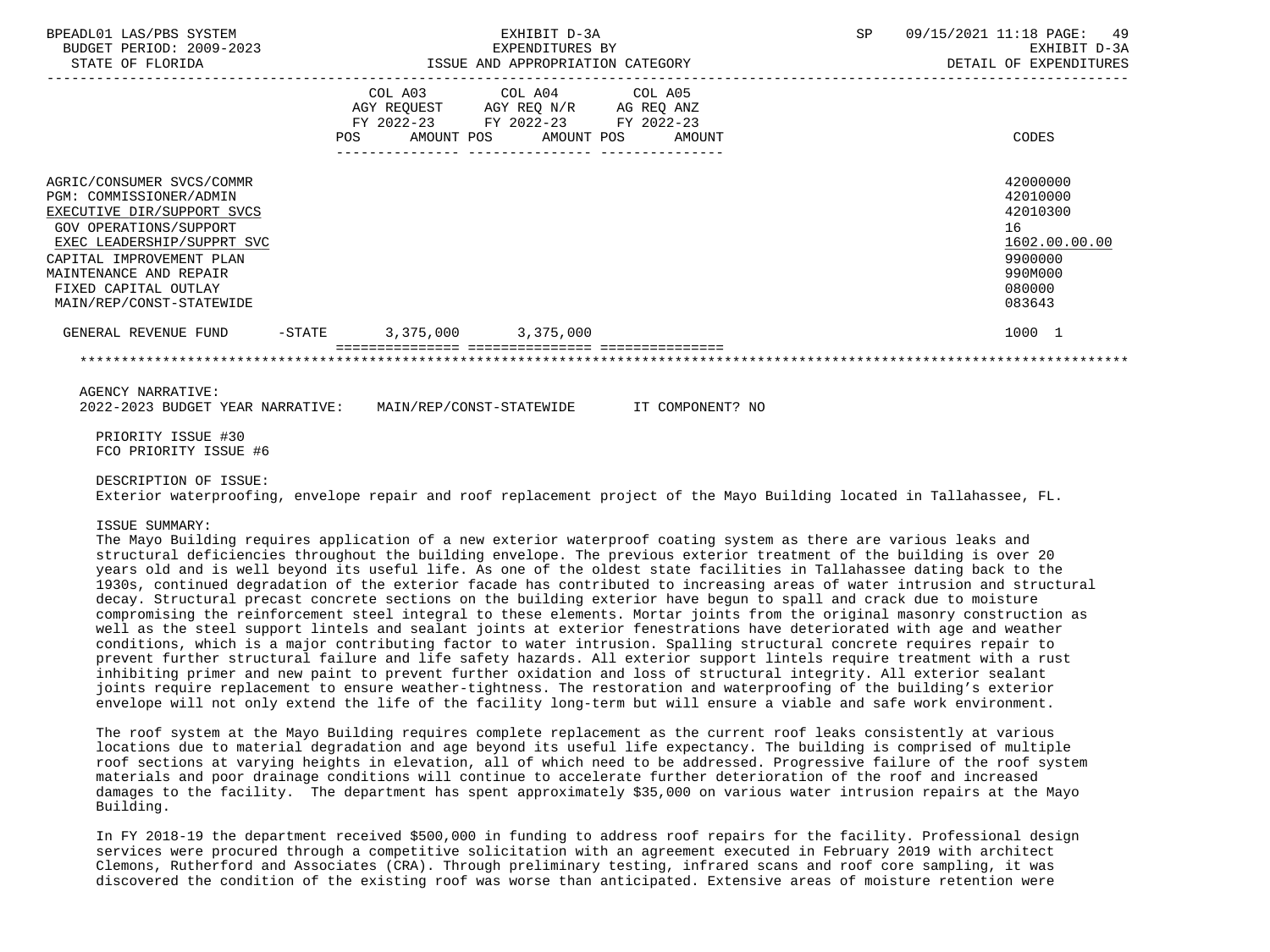| BPEADL01 LAS/PBS SYSTEM<br>BUDGET PERIOD: 2009-2023<br>STATE OF FLORIDA                                                                         | EXHIBIT D-3A<br>EXPENDITURES BY<br>ISSUE AND APPROPRIATION CATEGORY                                                                                      | SP<br>09/15/2021 11:18 PAGE:<br>50<br>EXHIBIT D-3A<br>DETAIL OF EXPENDITURES |
|-------------------------------------------------------------------------------------------------------------------------------------------------|----------------------------------------------------------------------------------------------------------------------------------------------------------|------------------------------------------------------------------------------|
| AGRIC/CONSUMER SVCS/COMMR<br>PGM: COMMISSIONER/ADMIN                                                                                            | COL A04 COL A05<br>COL A03<br>AGY REQUEST<br>AGY REO N/R AG REO ANZ<br>FY 2022-23 FY 2022-23 FY 2022-23<br><b>POS</b><br>AMOUNT POS AMOUNT POS<br>AMOUNT | CODES<br>42000000<br>42010000                                                |
| EXECUTIVE DIR/SUPPORT SVCS<br><b>GOV OPERATIONS/SUPPORT</b><br>EXEC LEADERSHIP/SUPPRT SVC<br>CAPITAL IMPROVEMENT PLAN<br>MAINTENANCE AND REPAIR |                                                                                                                                                          | 42010300<br>16<br>1602.00.00.00<br>9900000<br>990M000                        |

 detected, and core samples confirmed an additional roofing system had been installed over the original roof. To meet compliance with Florida building code, all previous roofing systems must be completely demolished down to the original roof deck prior to installation of a new roofing system. This scope of work was not factored into the original funding request. CRA continued with development and completion of the design documents, plans and specifications to meet all applicable regulatory requirements.

 Following the design phase of the project, construction management services were procured through competitive solicitation with an agreement executed in May 2020 with construction management firm Childers Construction. Upon preconstruction consultation with the construction manager, unique challenges were discussed with sequencing and execution of the project. The building site location is positioned on a hill of substantial incline, surrounded by public roadways on all sides. Additionally, the narrow circulation paths around the perimeter of the building impose access limitations for specialty construction equipment to complete the work. The existing site constraints, limited mobility at the building periphery and varying levels in elevation contribute to a greater than average complexity for mobilization, execution and completion of construction. These contributing factors of complexity, along with additional scope requirements for regulatory compliance, were not encompassed in the original funding request.

## ADVERSE IMPACT IF NOT FUNDED:

 Without additional funding, the department will be unable to complete the roof replacement efforts previously initiated. Continuous water intrusion through the roof will be detrimental to the underlying metal roof deck structure, sub-roofing materials and interior substrates. As moisture migrates through the roof assembly, degradation and decay of building materials below will progressively worsen and could lead to exorbitant repair costs and ultimately loss of structural integrity.

COUNTY: Leon

### COST SUMMARY:

 The department seeks \$3,375,000 in Fixed Capital Outlay Appropriation from General Revenue for FY 2022-23 to restore the exterior envelope of the building and replace the failing roof system. The fees for the exterior restore were determined through an estimate by an architectural waterproofing consultant, including contingency for market volatility in labor and materials and the cost for the roof replacement was derived from contractor bid proposals, based upon a detailed set of construction plans and specifications developed by the architectural consultant, CRA. The objective is for the project to be fully funded and completed in FY 2022-23.

SPECIAL CATEGORY: Fixed Capital Outlay

---------------------------------------

--------------- AMOUNT NEEDED

QUANTITY DESCRIPTION CALCULATIONS FY 2022-23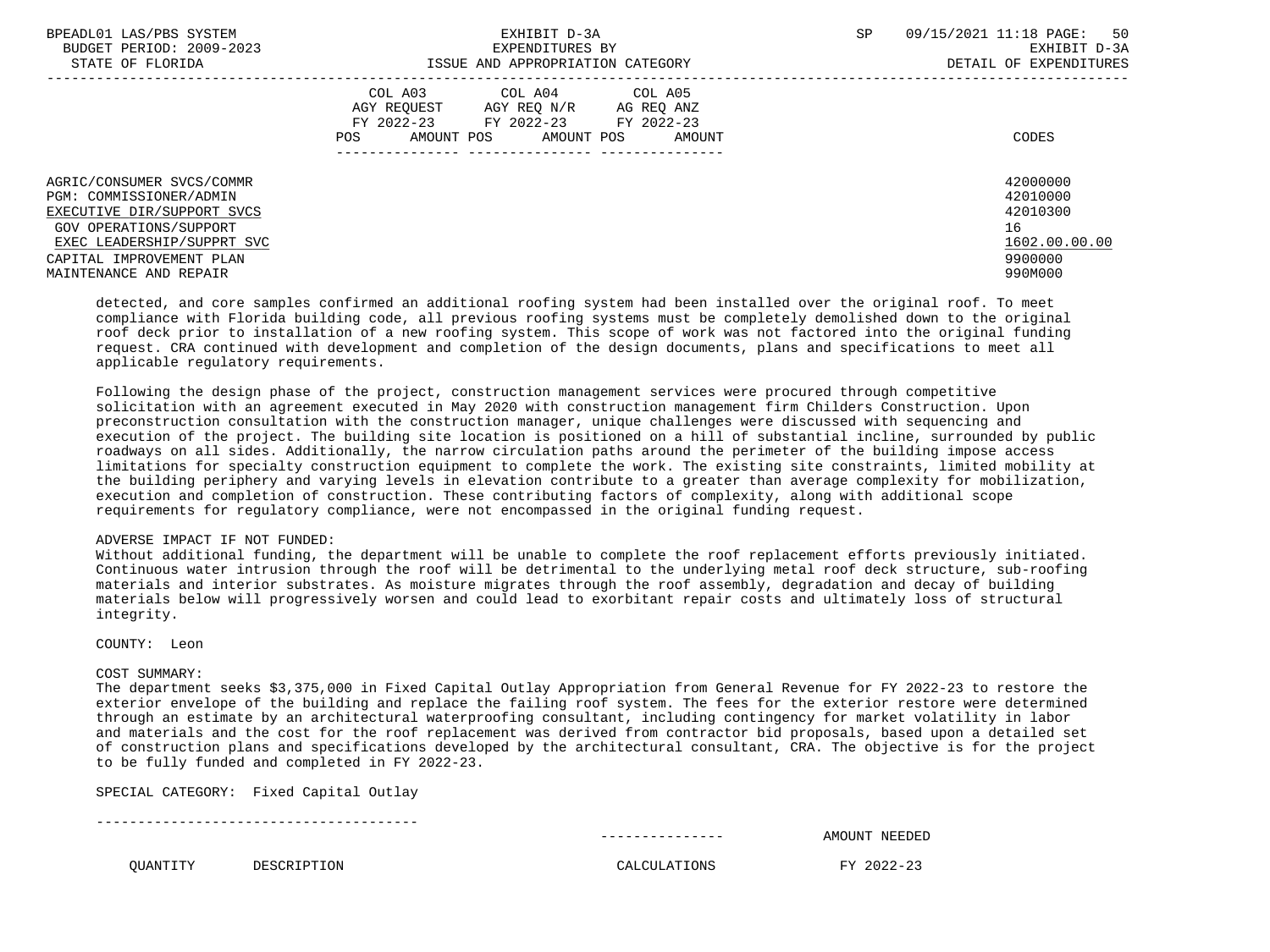| BPEADL01 LAS/PBS SYSTEM<br>BUDGET PERIOD: 2009-2023<br>STATE OF FLORIDA                                                                                                                          |                                                                                                                         | EXHIBIT D-3A<br>EXPENDITURES BY<br>ISSUE AND APPROPRIATION CATEGORY | SP          | 09/15/2021 11:18 PAGE:<br>-51<br>EXHIBIT D-3A<br>DETAIL OF EXPENDITURES       |
|--------------------------------------------------------------------------------------------------------------------------------------------------------------------------------------------------|-------------------------------------------------------------------------------------------------------------------------|---------------------------------------------------------------------|-------------|-------------------------------------------------------------------------------|
|                                                                                                                                                                                                  | COL A03 COL A04 COL A05<br>AGY REQUEST AGY REQ N/R AG REQ ANZ<br>FY 2022-23 FY 2022-23 FY 2022-23<br>POS                | AMOUNT POS AMOUNT POS AMOUNT                                        |             | CODES                                                                         |
| AGRIC/CONSUMER SVCS/COMMR<br>PGM: COMMISSIONER/ADMIN<br>EXECUTIVE DIR/SUPPORT SVCS<br>GOV OPERATIONS/SUPPORT<br>EXEC LEADERSHIP/SUPPRT SVC<br>CAPITAL IMPROVEMENT PLAN<br>MAINTENANCE AND REPAIR |                                                                                                                         |                                                                     |             | 42000000<br>42010000<br>42010300<br>16<br>1602.00.00.00<br>9900000<br>990M000 |
| $\mathbf{1}$                                                                                                                                                                                     | Exterior waterproofing and envelope                                                                                     | \$2,250,000                                                         | \$2,250,000 |                                                                               |
|                                                                                                                                                                                                  | repair of the Mayo Building in                                                                                          |                                                                     |             |                                                                               |
|                                                                                                                                                                                                  | Tallahassee, FL                                                                                                         |                                                                     |             |                                                                               |
| $\mathbf{1}$                                                                                                                                                                                     | Roof replacement of the Mayo Building $$1,125,000$ $$1,125,000$                                                         |                                                                     |             |                                                                               |
|                                                                                                                                                                                                  | in Tallahassee, FL                                                                                                      |                                                                     |             |                                                                               |
|                                                                                                                                                                                                  |                                                                                                                         | TOTAL ISSUE BY FUND:                                                |             |                                                                               |
|                                                                                                                                                                                                  |                                                                                                                         | GENERAL REVENUE                                                     | \$3,375,000 |                                                                               |
| SPECIAL PURPOSE<br>FIXED CAPITAL OUTLAY<br>CONST/ADD KISSIMMEE LAB                                                                                                                               |                                                                                                                         |                                                                     |             | 990S000<br>080000<br>083778                                                   |
| GENERAL REVENUE FUND                                                                                                                                                                             | $-$ STATE 4,050,000 4,050,000                                                                                           |                                                                     |             | 1000 1                                                                        |
|                                                                                                                                                                                                  |                                                                                                                         |                                                                     |             |                                                                               |
| AGENCY NARRATIVE:<br>2022-2023 BUDGET YEAR NARRATIVE:                                                                                                                                            | CONST/ADD KISSIMMEE LAB                                                                                                 | IT COMPONENT? NO                                                    |             |                                                                               |
| PRIORITY ISSUE #32<br>FCO PRIORITY ISSUE #7                                                                                                                                                      |                                                                                                                         |                                                                     |             |                                                                               |
| DESCRIPTION OF ISSUE:                                                                                                                                                                            | The department seeks \$4,050,000 in Fixed Capital Outlay to facilitate laboratory alterations for the Necropsy Building |                                                                     |             |                                                                               |

 (Building 900) at the Bronson Animal Disease Diagnostic Laboratory (BADDL) located in Kissimmee, Florida. Facility alterations are required to implement new Animal Biosafety Level-3 (ABSL-3) necropsy laboratory protocols and to replace aging infrastructure which is at the end of its operational life. The improvements to the original facility, constructed in 2007, will accommodate critical ABSL-3 laboratory functions as well as more efficient and optimal performance of the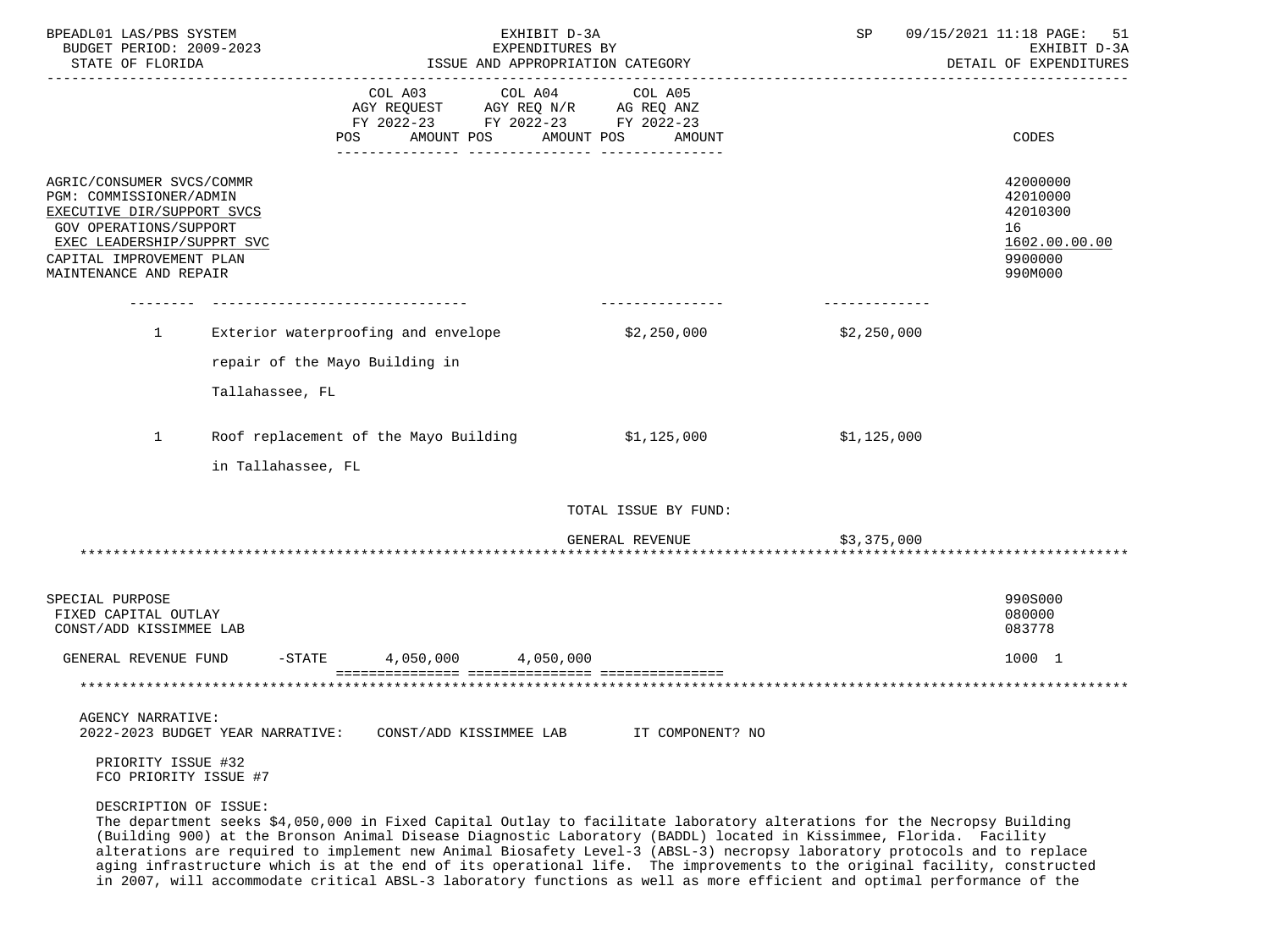|                                                                                                                                                                                           | COL A03<br>AGY REOUEST<br>FY 2022-23<br>AMOUNT POS<br>POS. | COL A04<br>AGY REQ N/R<br>FY 2022-23<br>AMOUNT POS | COL A05<br>AG REQ ANZ<br>FY 2022-23<br>AMOUNT | CODES                                                                         |
|-------------------------------------------------------------------------------------------------------------------------------------------------------------------------------------------|------------------------------------------------------------|----------------------------------------------------|-----------------------------------------------|-------------------------------------------------------------------------------|
| AGRIC/CONSUMER SVCS/COMMR<br>PGM: COMMISSIONER/ADMIN<br>EXECUTIVE DIR/SUPPORT SVCS<br>GOV OPERATIONS/SUPPORT<br>EXEC LEADERSHIP/SUPPRT SVC<br>CAPITAL IMPROVEMENT PLAN<br>SPECIAL PURPOSE |                                                            |                                                    |                                               | 42000000<br>42010000<br>42010300<br>16<br>1602.00.00.00<br>9900000<br>990S000 |

laboratory.

ISSUE SUMMARY:

 The Bureau of Diagnostic Laboratory exists to provide consummate scientific expertise in the detection and investigation of animal diseases, which affect both human and animal health. The laboratory serves the people of Florida by diagnosing and monitoring diseases of high consequence that affect the health of animals and could be potentially hazardous to humans. The testing and monitoring functions of the laboratory are critical to the health and safety of our citizens, especially at this time of heightened attention to zoonotic diseases (diseases that have the potential for transmission to humans) and the need for agricultural biosafety. The BADDL Building 900 operates as the campus Biosafety Level-2 (BSL-2) necropsy laboratory. This laboratory is an animal pathology laboratory and conducts thorough necropsies of animals that may contain foreign animal diseases or diseases that can cause serious or potentially lethal human disease through exposure or inhalation. A typical BSL-2 laboratory setting operates at 6 Air Changes per Hour (ACH) when occupied and 3 ACH when unoccupied. As recommended by the National Institutes of Health, BSL-3 laboratories must run at 15 ACH to ensure safety. The current HVAC system at BADDL Building 900 does not meet regulatory compliance to operate at ABSL-3 capacity, limiting the laboratory testing and procedural capabilities to BSL-2 operation.

 A new ABSL-3 necropsy laboratory suite with an adjacent ante room is proposed, to be refurbished from existing space within the facility. Internal modifications will include interior partitions, flooring, ceilings, finishes, openings, electrical, plumbing and mechanical systems. Procurement of critical laboratory equipment will include an autoclave, necropsy table and a biosafety cabinet. The proposed alterations will allow the mechanical system to operate at a BSL-2 level under normal conditions, but also have the capability to switch to BSL-3 operation when critically necessary and warranted by the animal remains or samples received. Replacement of the facility wastewater treatment system is required to mitigate potentially harmful pathogens and select agents from migration into public utilities. Proper treatment of all waste is required to avoid potential risk to public health and safety.

 Additionally, exterior facility improvements required to maintain successful facility operation include replacement of the aging roof system and failing mechanical infrastructure such as the chiller, air handling units, fan coil units, exhaust fans, controls, ductwork and appurtenances. The structural integrity of select rooftop equipment is compromised, reaching a level of degradation that is irreparable, and mandating replacement. The department consulted an engineering firm to conduct a preliminary assessment, whom made these recommendations.

### ADVERSE IMPACT IF NOT FUNDED:

 Due to constraints of existing infrastructure, the Necropsy Laboratory Building is limited in its capability to support only biosafety protocols at containment level 2 or below. The facility HVAC system, wastewater treatment, roof system and other infrastructure is at the end of its operational life. This building is the only facility on the campus that accommodates necropsies of large animals, providing safety to laboratory technicians as they work on potentially hazardous samples. Without this designated laboratory space operating appropriately, the laboratory would lose its accreditation as well as additional federal funding supporting BSL-3 operations due to the inability to isolate high risk or select agents that would be received by BADDL. Failure to provide continuous operation of this laboratory could affect the public health, safety and welfare.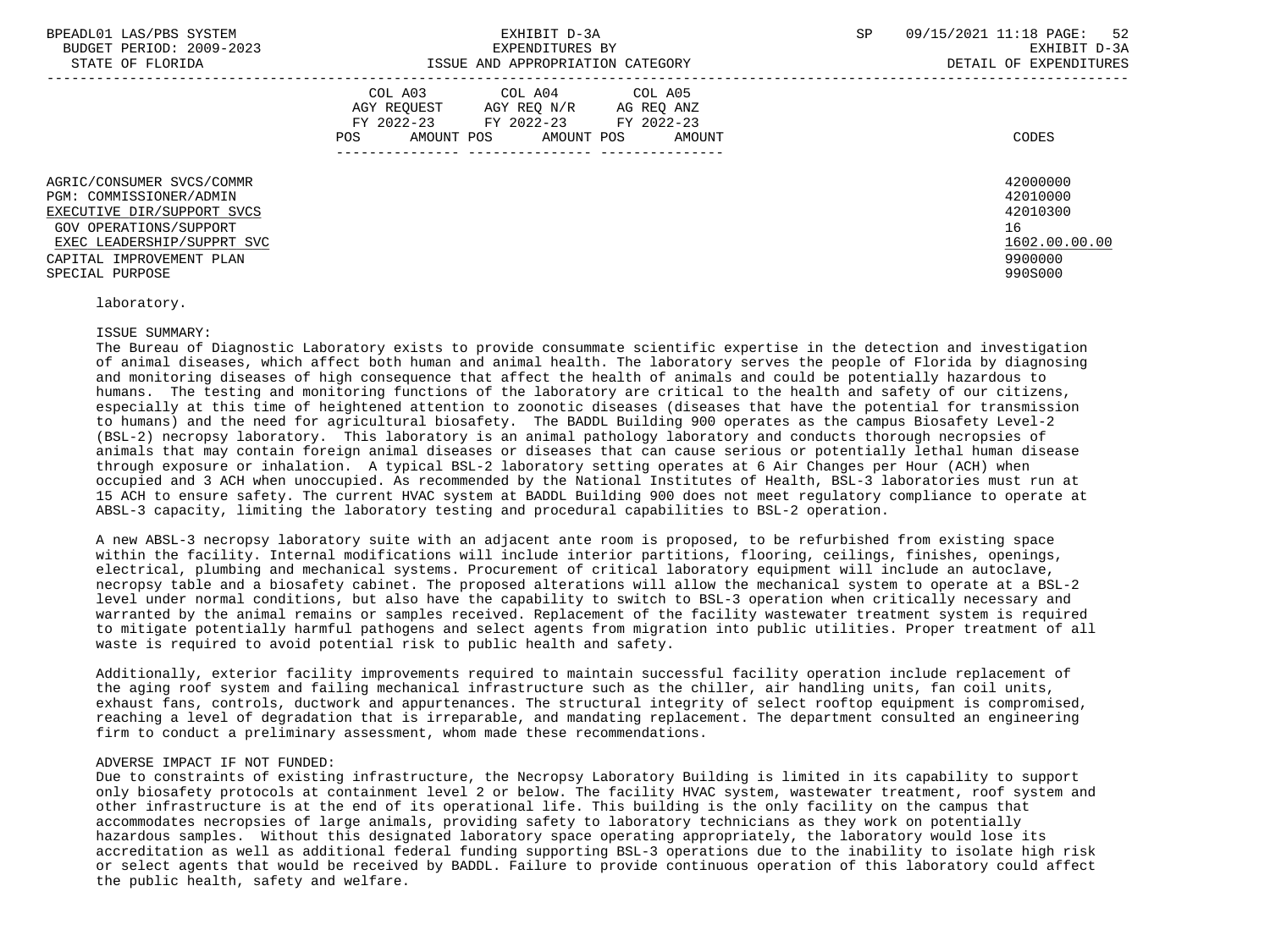| BPEADL01 LAS/PBS SYSTEM<br>BUDGET PERIOD: 2009-2023<br>STATE OF FLORIDA                                                                                                                                                                  |                                                                                                                 | EXHIBIT D-3A<br>EXPENDITURES BY<br>ISSUE AND APPROPRIATION CATEGORY |        | SP | 09/15/2021 11:18 PAGE:<br>53<br>EXHIBIT D-3A<br>DETAIL OF EXPENDITURES        |
|------------------------------------------------------------------------------------------------------------------------------------------------------------------------------------------------------------------------------------------|-----------------------------------------------------------------------------------------------------------------|---------------------------------------------------------------------|--------|----|-------------------------------------------------------------------------------|
|                                                                                                                                                                                                                                          | COL A03 COL A04 COL A05<br>AGY REQUEST AGY REQ N/R AG REQ ANZ<br>FY 2022-23 FY 2022-23 FY 2022-23<br><b>POS</b> | AMOUNT POS AMOUNT POS                                               | AMOUNT |    | CODES                                                                         |
| AGRIC/CONSUMER SVCS/COMMR<br>PGM: COMMISSIONER/ADMIN<br>EXECUTIVE DIR/SUPPORT SVCS<br>GOV OPERATIONS/SUPPORT<br>EXEC LEADERSHIP/SUPPRT SVC<br>CAPITAL IMPROVEMENT PLAN<br>SPECIAL PURPOSE                                                |                                                                                                                 |                                                                     |        |    | 42000000<br>42010000<br>42010300<br>16<br>1602.00.00.00<br>9900000<br>990S000 |
| COUNTY: Osceola<br>COST SUMMARY:<br>The costs for the requested funding were derived from conceptual cost estimates from the engineering consultant in July<br>2021, including contingency for market volatility in labor and materials. |                                                                                                                 |                                                                     |        |    |                                                                               |
| TOTAL: EXEC LEADERSHIP/SUPPRT SVC<br>BY FUND TYPE<br>GENERAL REVENUE FUND<br>TRUST FUNDS                                                                                                                                                 | $17,265,192$ $10,456,444$<br>12,923,807                                                                         |                                                                     |        |    | 1602.00.00.00<br>1000<br>2000                                                 |
|                                                                                                                                                                                                                                          |                                                                                                                 |                                                                     |        |    |                                                                               |

 TOTAL POSITIONS......... 193.25 TOTAL PROG COMP......... 30,188,999 10,456,444 TOTAL SALARY RATE....... 10,880,632 =============== =============== ===============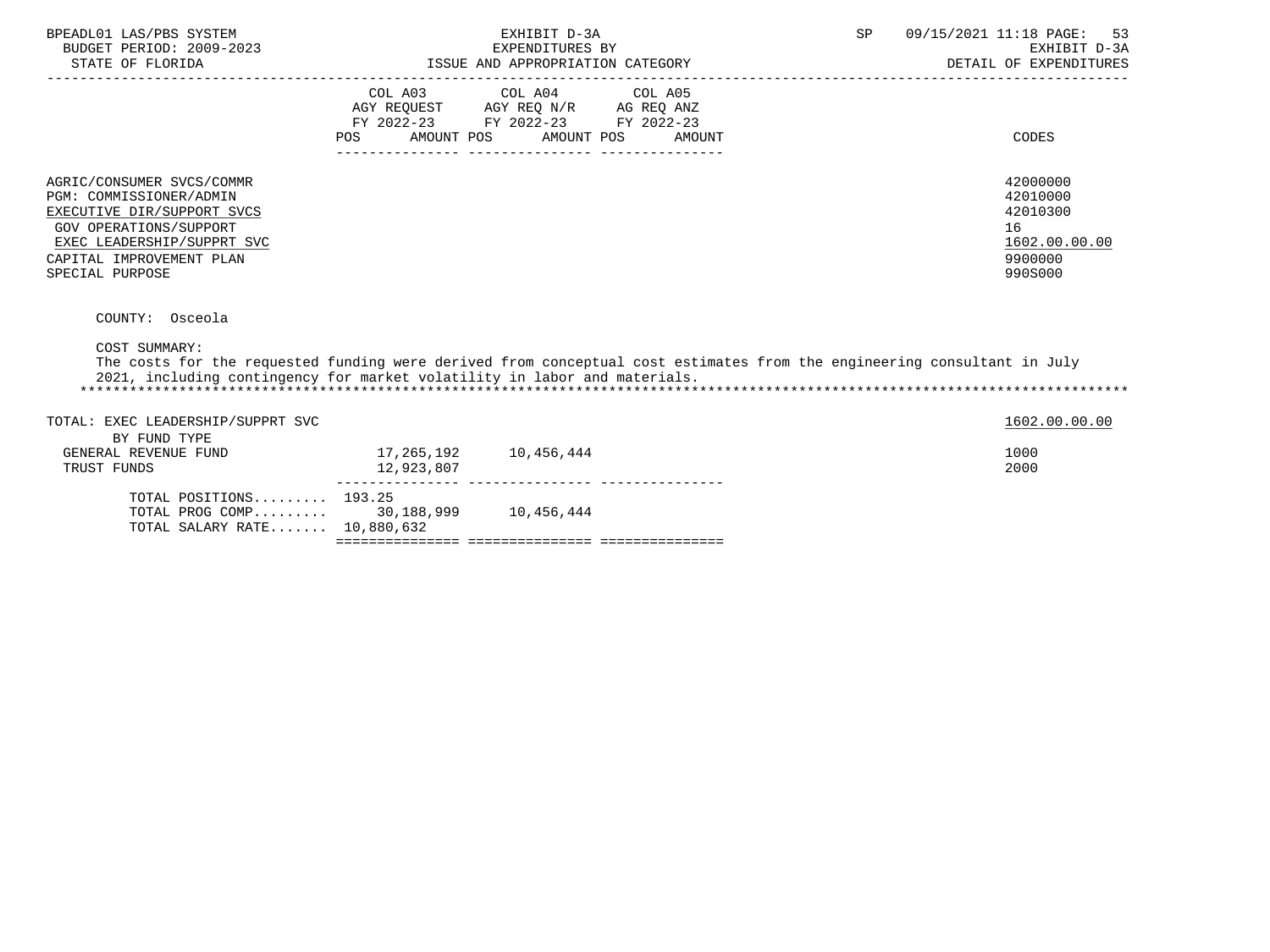| BPEADL01 LAS/PBS SYSTEM<br>BUDGET PERIOD: 2009-2023<br>STATE OF FLORIDA                                                                                                                                                                  |           |                             | EXHIBIT D-3A<br>EXPENDITURES BY<br>ISSUE AND APPROPRIATION CATEGORY                                                          | SP | 09/15/2021 11:18 PAGE: 54<br>EXHIBIT D-3A<br>DETAIL OF EXPENDITURES                     |
|------------------------------------------------------------------------------------------------------------------------------------------------------------------------------------------------------------------------------------------|-----------|-----------------------------|------------------------------------------------------------------------------------------------------------------------------|----|-----------------------------------------------------------------------------------------|
|                                                                                                                                                                                                                                          |           | POS<br>AMOUNT POS           | COL A03 COL A04<br>COL A05<br>AGY REQUEST AGY REQ N/R AG REQ ANZ<br>FY 2022-23 FY 2022-23 FY 2022-23<br>AMOUNT POS<br>AMOUNT |    | <b>CODES</b>                                                                            |
| AGRIC/CONSUMER SVCS/COMMR<br>PGM: COMMISSIONER/ADMIN<br>DIVISION OF LICENSING<br>PUBLIC PROTECTION<br>REGULATION AND LICENSING<br>ESTIMATED EXPENDITURES<br>ESTIMATED EXPENDITURES - OPERATIONS<br>SALARY RATE<br>SALARY RATE 11,010,742 |           |                             |                                                                                                                              |    | 42000000<br>42010000<br>42010400<br>12<br>1204.00.00.00<br>1000000<br>1001000<br>000000 |
| SALARIES AND BENEFITS                                                                                                                                                                                                                    |           |                             |                                                                                                                              |    | 010000                                                                                  |
| DIV OF LICENSING TF                                                                                                                                                                                                                      |           | 302.00<br>-STATE 17,696,950 |                                                                                                                              |    | 2163 1                                                                                  |
| OTHER PERSONAL SERVICES                                                                                                                                                                                                                  |           |                             |                                                                                                                              |    | 030000                                                                                  |
| DIV OF LICENSING TF                                                                                                                                                                                                                      |           | -STATE 1,598,181            |                                                                                                                              |    | 2163 1                                                                                  |
| EXPENSES                                                                                                                                                                                                                                 |           |                             |                                                                                                                              |    | 040000                                                                                  |
| DIV OF LICENSING TF -STATE 4,281,781                                                                                                                                                                                                     |           |                             |                                                                                                                              |    | 2163 1                                                                                  |
| OPERATING CAPITAL OUTLAY                                                                                                                                                                                                                 |           |                             |                                                                                                                              |    | 060000                                                                                  |
| DIV OF LICENSING TF                                                                                                                                                                                                                      |           | -STATE 349,130              |                                                                                                                              |    | 2163 1                                                                                  |
| SPECIAL CATEGORIES<br>ACQUISITION/MOTOR VEHICLES                                                                                                                                                                                         |           |                             |                                                                                                                              |    | 100000<br>100021                                                                        |
| DIV OF LICENSING TF                                                                                                                                                                                                                      |           | $-STATE$ 34,653             |                                                                                                                              |    | 2163 1                                                                                  |
| CONTRACTED SERVICES                                                                                                                                                                                                                      |           |                             |                                                                                                                              |    | 100777                                                                                  |
| DIV OF LICENSING TF                                                                                                                                                                                                                      | $-$ STATE | 14,330,177                  |                                                                                                                              |    | 2163 1                                                                                  |
| RISK MANAGEMENT INSURANCE                                                                                                                                                                                                                |           |                             |                                                                                                                              |    | 103241                                                                                  |
| DIV OF LICENSING TF                                                                                                                                                                                                                      | $-$ STATE | 75,921                      |                                                                                                                              |    | 2163 1                                                                                  |
|                                                                                                                                                                                                                                          |           |                             |                                                                                                                              |    |                                                                                         |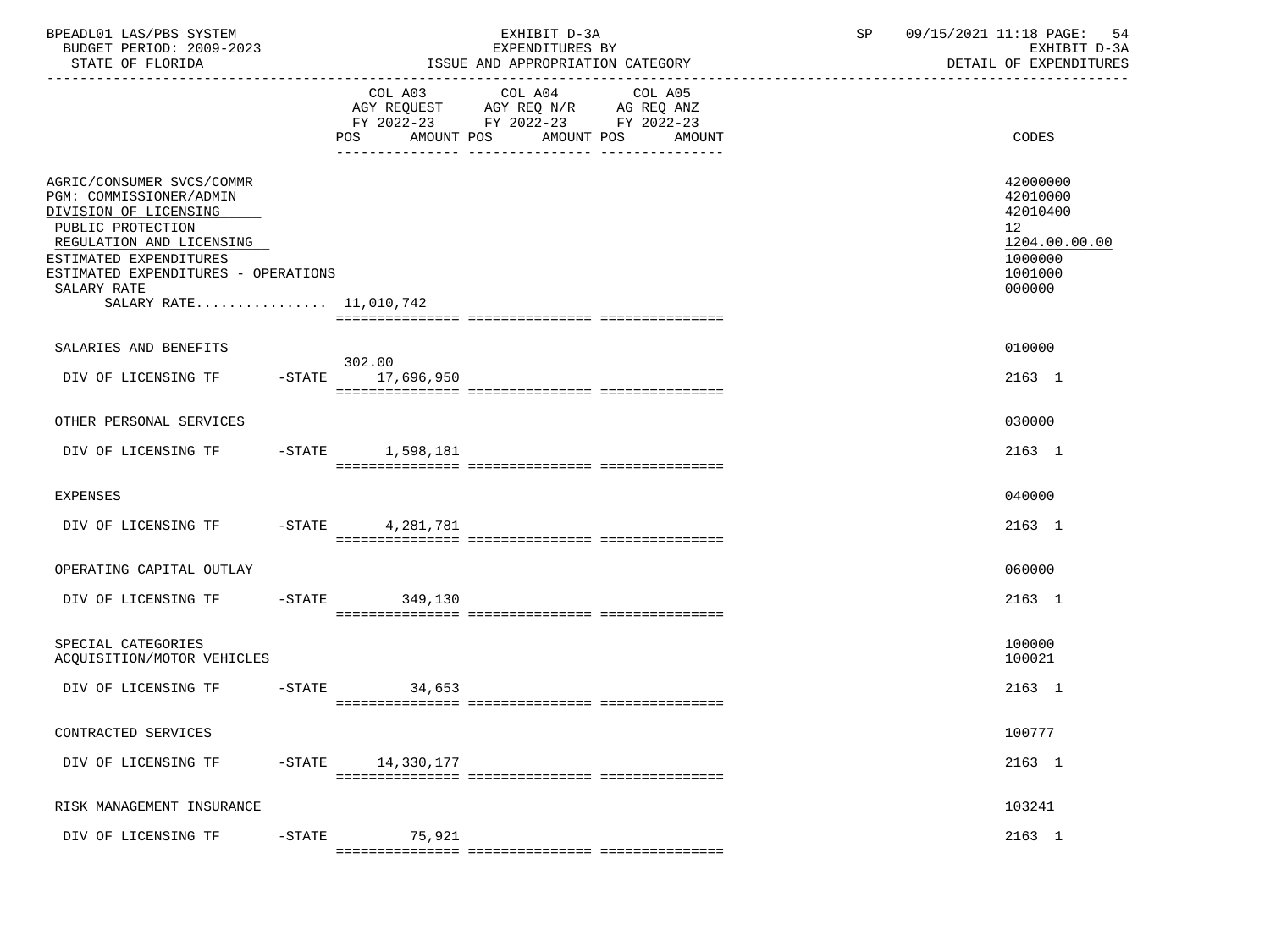| BPEADL01 LAS/PBS SYSTEM |                          |
|-------------------------|--------------------------|
|                         | BUDGET PERIOD: 2009-2023 |

 ----------------------------------------------------------------------------------------------------------------------------------- COL A03 COL A04 AGY REQUEST AGY REQ N/R AG REQ ANZ FY 2022-23 FY 2022-23 FY 2022-23 POS AMOUNT POS AMOUNT POS AMOUNT CODES --------------- --------------- --------------- AGRIC/CONSUMER SVCS/COMMR<br>PGM: COMMISSIONER/ADMIN 42000000 42000000 42000000 42000000 42000000 4200000 4200000 420000 420000 420000 420 PGM: COMMISSIONER/ADMIN 42010000 42010000 42010000 42010000 42010000 42010000 42010000 4201000 42010 42010 420<br>PIVISION OF LICENSING DIVISION OF LICENSING PUBLIC PROTECTION 12 REGULATION AND LICENSING 1204.00 and the set of the set of the set of the set of the set of the set of the set of the set of the set of the set of the set of the set of the set of the set of the set of the set of the set o ESTIMATED EXPENDITURES ESTIMATED EXPENDITURES - OPERATIONS<br>SPECIAL CATEGORIES 100000 SPECIAL CATEGORIES 100000 TR/DMS/HR SVCS/STW CONTRCT DIV OF LICENSING TF  $-$  -STATE 90,443 2163 1 =============== =============== =============== TOTAL: ESTIMATED EXPENDITURES - OPERATIONS 1001000 TOTAL POSITIONS......... 302.00 TOTAL ISSUE............. 38,457,236 TOTAL SALARY RATE....... 11,010,742 =============== =============== =============== SALARY INCREASES FOR FY 2021-22 - STATE EMPLOYEE MINIMUM WAGE INCREASE – EFFECTIVE 7/1/2021<br>SALARY RATE – 1001030  $\texttt{SALARY RATE}$  . The contract of the contract of the contract of the contract of the contract of the contract of the contract of the contract of the contract of the contract of the contract of the contract of the contract o SALARY RATE................ 88,165 =============== =============== =============== SALARIES AND BENEFITS ON A SALARIES AND SALARIES AND SALARIES AND SALARIES AND SALARIES AND SALARIES AND SALARIES AND SALARIES AND SALARIES AND SALARIES AND SALARIES AND SALARIES AND SALARIES AND SALARIES AND SALARIES AND DIV OF LICENSING TF  $-$  -STATE 104,483 2163 1 =============== =============== =============== OTHER PERSONAL SERVICES 030000 DIV OF LICENSING TF  $-$  -STATE 126.209 =============== =============== =============== TOTAL: SALARY INCREASES FOR FY 2021-22 - 1001030 STATE EMPLOYEE MINIMUM WAGE INCREASE - EFFECTIVE 7/1/2021 TOTAL ISSUE............. 230,692 TOTAL SALARY RATE....... 88,165

=============== =============== ===============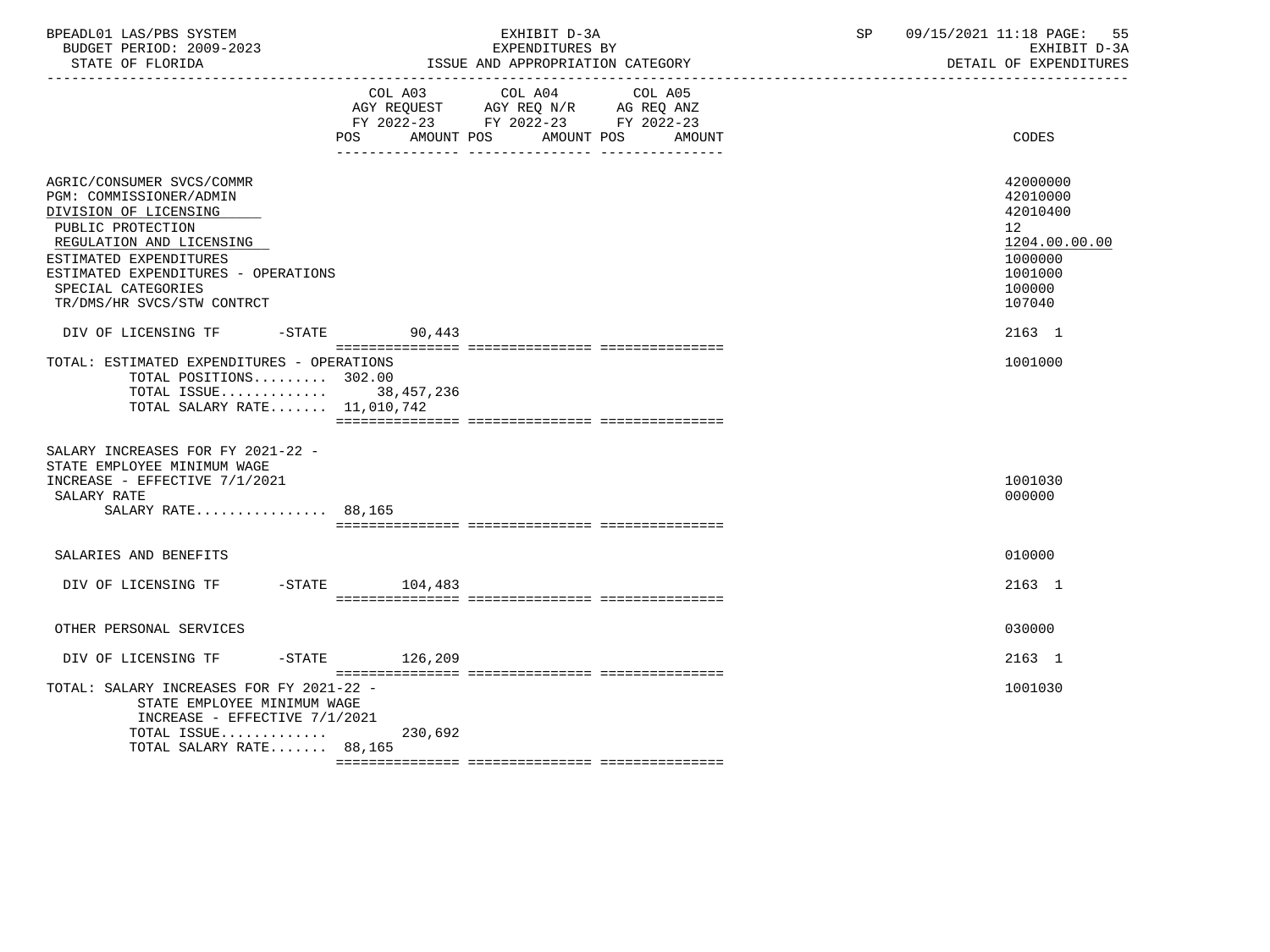| BPEADL01 LAS/PBS SYSTEM<br>BUDGET PERIOD: 2009-2023<br>STATE OF FLORIDA                                                                                                                                                                                               |                           | EXHIBIT D-3A<br>EXPENDITURES BY<br>ISSUE AND APPROPRIATION CATEGORY                       |                   | SP | 09/15/2021 11:18 PAGE:<br>DETAIL OF EXPENDITURES                                           | 56<br>EXHIBIT D-3A |
|-----------------------------------------------------------------------------------------------------------------------------------------------------------------------------------------------------------------------------------------------------------------------|---------------------------|-------------------------------------------------------------------------------------------|-------------------|----|--------------------------------------------------------------------------------------------|--------------------|
|                                                                                                                                                                                                                                                                       | POS AMOUNT POS AMOUNT POS | COL A03 COL A04<br>AGY REQUEST AGY REQ N/R AG REQ ANZ<br>FY 2022-23 FY 2022-23 FY 2022-23 | COL A05<br>AMOUNT |    | CODES                                                                                      |                    |
| AGRIC/CONSUMER SVCS/COMMR<br>PGM: COMMISSIONER/ADMIN<br>DIVISION OF LICENSING<br>PUBLIC PROTECTION<br>REGULATION AND LICENSING<br>ESTIMATED EXPENDITURES<br>FLORIDA RETIREMENT SYSTEM<br>ADJUSTMENT - FY 2021-22 - NORMAL<br>COST AND UNFUNDED ACTUARIAL<br>LIABILITY |                           |                                                                                           |                   |    | 42000000<br>42010000<br>42010400<br>12 <sup>°</sup><br>1204.00.00.00<br>1000000<br>1001070 |                    |
| SALARIES AND BENEFITS                                                                                                                                                                                                                                                 |                           |                                                                                           |                   |    | 010000                                                                                     |                    |
| DIV OF LICENSING TF -STATE                                                                                                                                                                                                                                            | 95,875                    |                                                                                           |                   |    | 2163 1                                                                                     |                    |
| CASUALTY INSURANCE PREMIUM<br>ADJUSTMENT<br>SPECIAL CATEGORIES<br>RISK MANAGEMENT INSURANCE                                                                                                                                                                           |                           |                                                                                           |                   |    | 1001090<br>100000<br>103241                                                                |                    |
| DIV OF LICENSING TF                                                                                                                                                                                                                                                   | $-STATE$ 3.119-           |                                                                                           |                   |    | 2163 1                                                                                     |                    |
| REALLOCATION OF HUMAN RESOURCES<br>OUTSOURCING<br>SPECIAL CATEGORIES<br>TR/DMS/HR SVCS/STW CONTRCT                                                                                                                                                                    |                           |                                                                                           |                   |    | 1005900<br>100000<br>107040                                                                |                    |
| DIV OF LICENSING TF                                                                                                                                                                                                                                                   | $-STATE$ 7.365-           |                                                                                           |                   |    | 2163 1                                                                                     |                    |
| NONRECURRING EXPENDITURES<br>REPLACEMENT OF MOTOR VEHICLES<br>SPECIAL CATEGORIES<br>ACOUISITION/MOTOR VEHICLES                                                                                                                                                        |                           |                                                                                           |                   |    | 2100000<br>2103004<br>100000<br>100021                                                     |                    |
| DIV OF LICENSING TF                                                                                                                                                                                                                                                   | $-STATE$ 34,653-          |                                                                                           |                   |    | 2163 1                                                                                     |                    |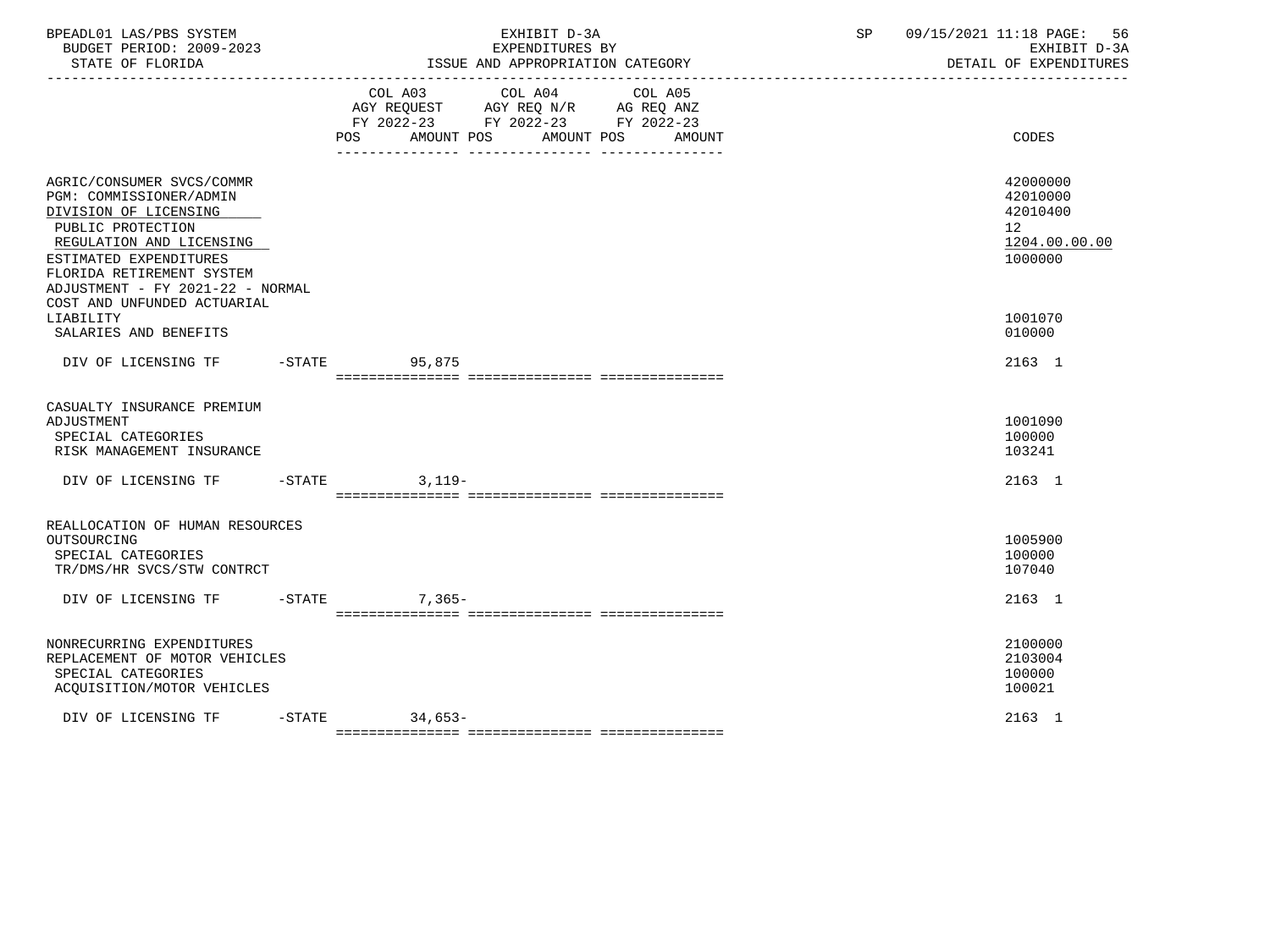| BPEADL01 LAS/PBS SYSTEM<br>BUDGET PERIOD: 2009-2023<br>STATE OF FLORIDA                                                                                                      |                        | EXHIBIT D-3A<br>EXPENDITURES BY<br>ISSUE AND APPROPRIATION CATEGORY                                             | SP               | 09/15/2021 11:18 PAGE:<br>57<br>EXHIBIT D-3A<br>DETAIL OF EXPENDITURES |
|------------------------------------------------------------------------------------------------------------------------------------------------------------------------------|------------------------|-----------------------------------------------------------------------------------------------------------------|------------------|------------------------------------------------------------------------|
|                                                                                                                                                                              | AMOUNT POS<br>POS.     | COL A03 COL A04 COL A05<br>AGY REQUEST AGY REQ N/R AG REQ ANZ<br>FY 2022-23 FY 2022-23 FY 2022-23<br>AMOUNT POS | AMOUNT           | CODES                                                                  |
| AGRIC/CONSUMER SVCS/COMMR<br>PGM: COMMISSIONER/ADMIN<br>DIVISION OF LICENSING<br>PUBLIC PROTECTION<br>REGULATION AND LICENSING<br>WORKLOAD<br>ADDITIONAL STAFF - DIVISION OF |                        |                                                                                                                 |                  | 42000000<br>42010000<br>42010400<br>12<br>1204.00.00.00<br>3000000     |
| LICENSING<br>SALARY RATE<br>SALARY RATE 2,606,146                                                                                                                            |                        |                                                                                                                 |                  | 3005100<br>000000                                                      |
| SALARIES AND BENEFITS                                                                                                                                                        | 83.00                  |                                                                                                                 |                  | 010000                                                                 |
| DIV OF LICENSING TF -STATE                                                                                                                                                   | 4,751,884              |                                                                                                                 |                  | 2163 1                                                                 |
| <b>EXPENSES</b>                                                                                                                                                              |                        |                                                                                                                 |                  | 040000                                                                 |
| DIV OF LICENSING TF                                                                                                                                                          | -STATE 900,085 372,487 |                                                                                                                 |                  | 2163 1                                                                 |
| SPECIAL CATEGORIES<br>TR/DMS/HR SVCS/STW CONTRCT                                                                                                                             |                        |                                                                                                                 |                  | 100000<br>107040                                                       |
| DIV OF LICENSING TF                                                                                                                                                          | $-STATE$<br>25,320     |                                                                                                                 |                  | $2163 \quad 1$                                                         |
| TOTAL: ADDITIONAL STAFF - DIVISION OF<br>LICENSING<br>TOTAL POSITIONS 83.00<br>TOTAL ISSUE $5,677,289$                                                                       |                        | 372,487                                                                                                         |                  | 3005100                                                                |
| TOTAL SALARY RATE $2,606,146$                                                                                                                                                |                        |                                                                                                                 |                  |                                                                        |
|                                                                                                                                                                              |                        |                                                                                                                 |                  |                                                                        |
| AGENCY ISSUE NARRATIVE:<br>2022-2023 BUDGET YEAR NARRATIVE:<br>PRIORITY ISSUE #8                                                                                             |                        |                                                                                                                 | IT COMPONENT? NO |                                                                        |
| DESCRIPTION OF ISSUE:<br>This request is far Calerias and Penefits budget authority of approximately \$4.7M for eighty three (92) full time                                  |                        |                                                                                                                 |                  |                                                                        |

 This request is for Salaries and Benefits budget authority of approximately \$4.7M for eighty-three (83) full time positions to provide increased capacity to process concealed weapon licenses(CWL), handle call center call volume, assist the department's tax collector partners providing CW license application services and enhance the division's quality assurance section. Additional budget authority of \$900,085 and \$25,320 are also requested, in Expenses and Human Resources Assessment, respectively, to equal a total request of \$5.67M. All additional budget authority requested is from the Division of Licensing Trust Fund.

ISSUE SUMMARY: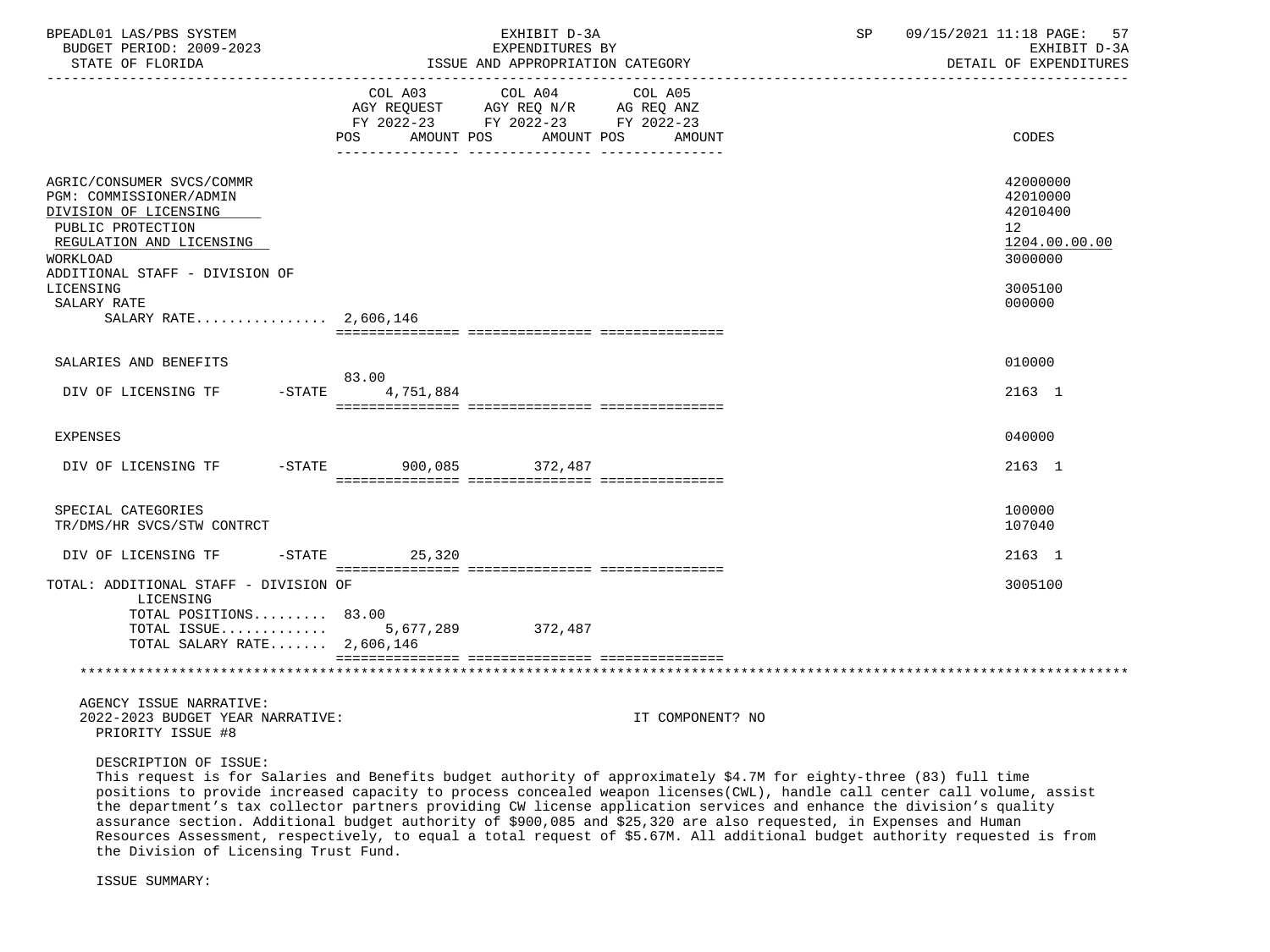| BPEADL01 LAS/PBS SYSTEM<br>BUDGET PERIOD: 2009-2023<br>STATE OF FLORIDA                            | EXHIBIT D-3A<br>EXPENDITURES BY<br>ISSUE AND APPROPRIATION CATEGORY                                                                            | 58<br>SP<br>09/15/2021 11:18 PAGE:<br>EXHIBIT D-3A<br>DETAIL OF EXPENDITURES |
|----------------------------------------------------------------------------------------------------|------------------------------------------------------------------------------------------------------------------------------------------------|------------------------------------------------------------------------------|
|                                                                                                    | COL A03 COL A04 COL A05<br>AGY REOUEST AGY REO N/R<br>AG REQ ANZ<br>FY 2022-23 FY 2022-23 FY 2022-23<br>POS<br>AMOUNT POS AMOUNT POS<br>AMOUNT | CODES                                                                        |
| AGRIC/CONSUMER SVCS/COMMR<br>PGM: COMMISSIONER/ADMIN<br>DIVISION OF LICENSING<br>PUBLIC PROTECTION |                                                                                                                                                | 42000000<br>42010000<br>42010400<br>12 <sup>°</sup>                          |
| REGULATION AND LICENSING<br>WORKLOAD<br>ADDITIONAL STAFF - DIVISION OF                             |                                                                                                                                                | 1204.00.00.00<br>3000000                                                     |
| LICENSING                                                                                          |                                                                                                                                                | 3005100                                                                      |

 The department received an unprecedented 362,024 new CWL applications in the most recent 2020-21 Fiscal Year, 87,076 more than the previous high of 274,948 in FY 2016-17. In addition to this continuing new CWL demand, renewal CWL demand is also at all-time highs and will continue to rise; the 1.7M new CWLs issued over the past eight years, together with renewals issued dating to the mid-eighties and after, are also coming due for renewal. Over 1.5M CWLs are eligible for renewal over the next five fiscal years, from FY 2021-22 through FY 2025-26.

 The department has attempted to supplement its existing workforce to meet the demands of the increased workload through OPS and temporary employees. Unfortunately, there are severe limitations with both as the division experiences high turnover with OPS employees, leading to increased costs in hiring and training. Likewise, temporary employees are severely restricted in the types of job duties they can perform due to the confidential nature of CWLs.

When the program came to the department for the first full year in FY 2003-04, 118 FTEs (excluding 21 investigators) handled 33,449 new CWL applications. Sixteen years later in FY 2019-20, the 362K new CWL application volume was almost 11 times the first-year volume of 33K, an almost 1000% increase. Staffing capacity to manage this workload, however, has increased 156%, from 118 non-investigator positions to 302 positions, at fiscal year-end 2019-20. The addition of eighty-three (83) FTEs reflected in this request would boost the division to 385 FTEs, a 226% increase or 3.3 times the 118 non-investigative FTEs originally in place sixteen years ago. The department believes this level of FTEs to be sufficient to manage current and future application volume growth for the foreseeable future.

 This request for eighty-three (83) positions is summarized: Fifty-six (56) positions are requested for the Bureau of License Issuance (BLI)to provide the capacity to handle the intensive volume of new and renewal CWLs the department continues to receive. In addition, this substantial increase in staffing will provide increased accuracy in the license review process, including the review of responses to applicant error and omission submittals, suspension and denial letters as well as substantially decrease overtime. Included in the fifty-six positions are five (5) Education and Training Specialist positions needed to provide initial training for new hires and remedial training for current staff. This would provide a higher level of accuracy during the training process and allow continuous monitoring to identify issues and training needs in these sections.

 Twenty-seven (27) positions are requested for the Bureau of External Services and Quality Assurance (BESQA), with nineteen (19) positions requested to provide staffing on the phones and chat lines to reduce call wait time and abandoned calls. One (1) of the nineteen positions would be a training position. Five (5) additional positions are requested to provide operational support and customer service to the department's vitally important tax collector partners. The balance of three (3) additional positions are requested to increase the staffing in the Quality Assurance Unit to allow the section to engage in additional assessments and file reviews to keep up with the rapidly growing license applicant and licensee population. We have evaluated office space needs should these positions be approved.

# ADVERSE IMPACT IF NOT FUNDED:

 A failure to provide additional staffing resources to process new and renewal CWL applications will result in longer wait times for license issuance, as well as continued increased call wait times and calls abandoned for new and renewal CWL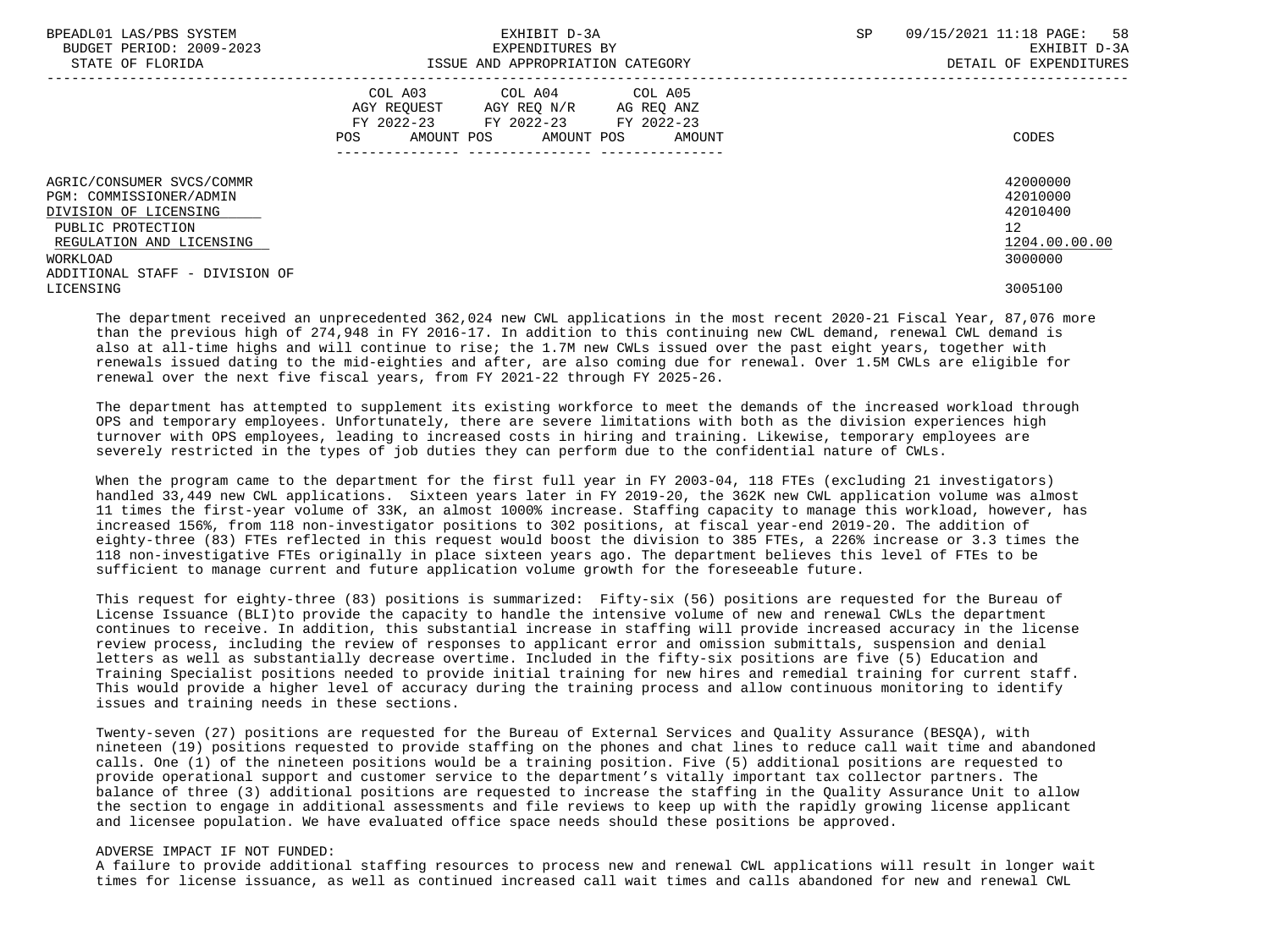| BPEADL01 LAS/PBS SYSTEM<br>BUDGET PERIOD: 2009-2023<br>STATE OF FLORIDA                                                                                                      | EXHIBIT D-3A<br>EXPENDITURES BY<br>ISSUE AND APPROPRIATION CATEGORY                                                                               | <b>SP</b> | 59<br>09/15/2021 11:18 PAGE:<br>EXHIBIT D-3A<br>DETAIL OF EXPENDITURES |
|------------------------------------------------------------------------------------------------------------------------------------------------------------------------------|---------------------------------------------------------------------------------------------------------------------------------------------------|-----------|------------------------------------------------------------------------|
|                                                                                                                                                                              | COL A04 COL A05<br>COL A03<br>AGY REQUEST AGY REQ N/R<br>AG REQ ANZ<br>FY 2022-23 FY 2022-23 FY 2022-23<br>AMOUNT POS AMOUNT POS<br>POS<br>AMOUNT |           | CODES                                                                  |
| AGRIC/CONSUMER SVCS/COMMR<br>PGM: COMMISSIONER/ADMIN<br>DIVISION OF LICENSING<br>PUBLIC PROTECTION<br>REGULATION AND LICENSING<br>WORKLOAD<br>ADDITIONAL STAFF - DIVISION OF |                                                                                                                                                   |           | 42000000<br>42010000<br>42010400<br>12<br>1204.00.00.00<br>3000000     |
| LICENSING                                                                                                                                                                    |                                                                                                                                                   |           | 3005100                                                                |

 applicants inquiring on the status of their applications. The result would be dissatisfied applicants whose application fees have provided ample resources from which to provide the staffing resources requested above.

COST SUMMARY:

 The eighty-three (83) positions are estimated to cost \$4.7M in Salaries with additional budget authority for the standard Expenses and Human Resources assessment packages equaling \$900,085 and \$25,320, respectively, resulting in an overall total request of \$925,404, excluding salaries and benefits and approximately \$5.67 million, including salaries and benefits.

#### EXPENSES

----------

|    | OUANTITY DESCRIPTION                | CALCULATIONS | AMOUNT NEEDED<br>FY 2022-23 |
|----|-------------------------------------|--------------|-----------------------------|
|    |                                     |              |                             |
| 82 | Professional Expenses package cost  |              | \$890,684                   |
|    | Support Staff Expenses package cost |              | \$9.401                     |

SPECIAL CATEGORY-HUMAN RESOURCES SERVICES:

----------------

| OUANTITY | DESCRIPTION                       | CALCULATIONS                                                        | AMOUNT NEEDED<br>FY 2022-23 |
|----------|-----------------------------------|---------------------------------------------------------------------|-----------------------------|
| 83       | Human Resources Services (107040) | 83 X \$305.05                                                       | \$25,320                    |
|          |                                   | TOTAL ISSUE BY FUND:                                                | \$925.405                   |
|          |                                   | Division of Licensing Trust Fund<br>(EXCLUDING SALARIES & BENEFITS) |                             |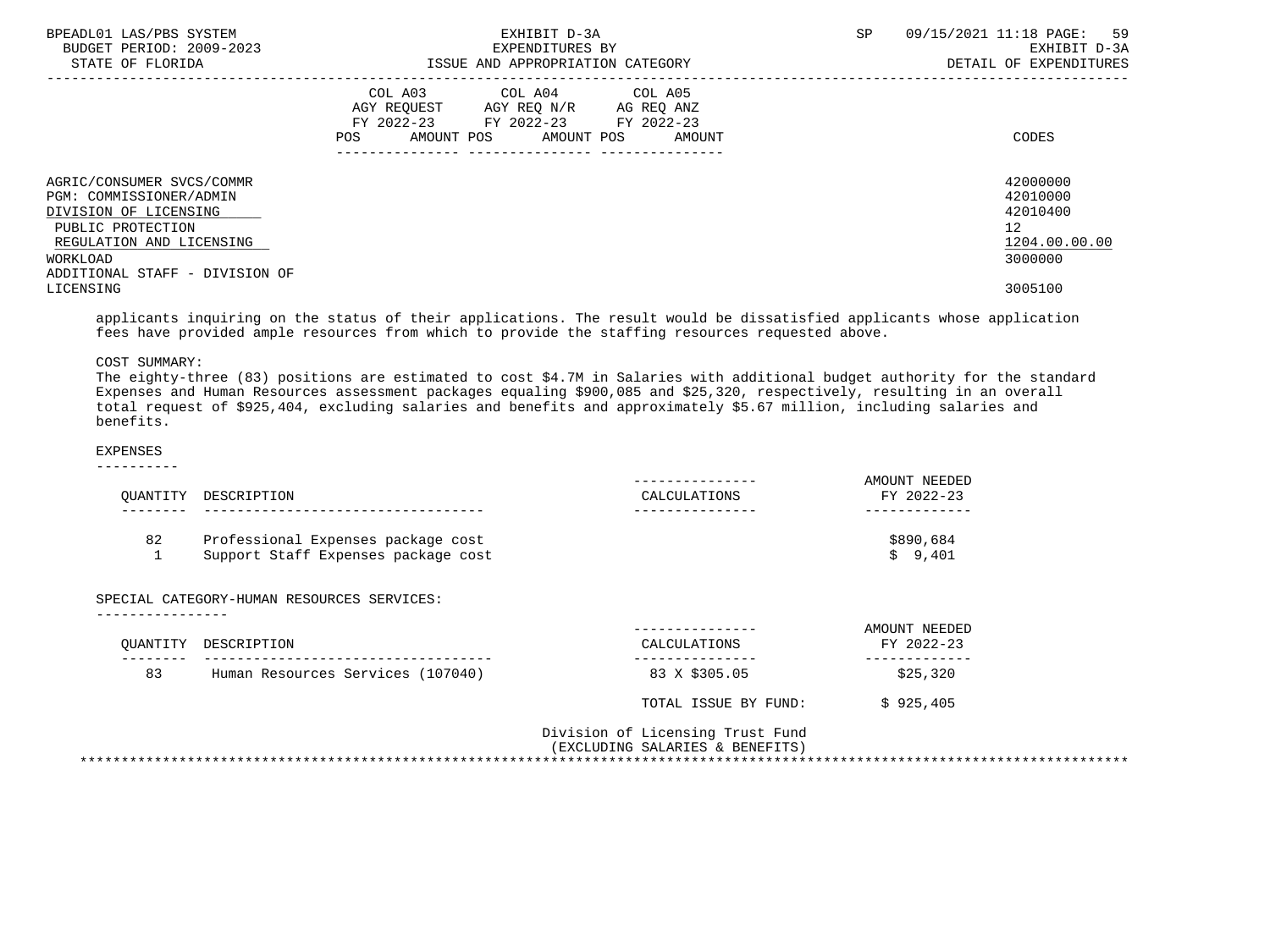| BPEADL01 LAS/PBS SYSTEM                                                                                                                                                                   |         | EXHIBIT D-3A                                        |                      |         | SP                 |      | 09/15/2021 11:18 PAGE: 60                                                     |
|-------------------------------------------------------------------------------------------------------------------------------------------------------------------------------------------|---------|-----------------------------------------------------|----------------------|---------|--------------------|------|-------------------------------------------------------------------------------|
| BUDGET PERIOD: 2009-2023<br>STATE OF FLORIDA                                                                                                                                              |         | EXPENDITURES BY<br>ISSUE AND APPROPRIATION CATEGORY |                      |         |                    |      | EXHIBIT D-3A<br>DETAIL OF EXPENDITURES                                        |
|                                                                                                                                                                                           | COL A03 | COL A04                                             | COL A05              |         |                    |      |                                                                               |
|                                                                                                                                                                                           |         | AGY REQUEST AGY REQ N/R AG REQ ANZ                  |                      |         |                    |      |                                                                               |
|                                                                                                                                                                                           |         | FY 2022-23 FY 2022-23 FY 2022-23                    |                      |         |                    |      |                                                                               |
|                                                                                                                                                                                           | POS     | AMOUNT POS                                          | AMOUNT POS<br>AMOUNT |         |                    |      | CODES                                                                         |
| AGRIC/CONSUMER SVCS/COMMR<br>PGM: COMMISSIONER/ADMIN<br>DIVISION OF LICENSING<br>PUBLIC PROTECTION<br>REGULATION AND LICENSING<br>WORKLOAD<br>ADDITIONAL STAFF - DIVISION OF<br>LICENSING |         |                                                     |                      |         |                    |      | 42000000<br>42010000<br>42010400<br>12<br>1204.00.00.00<br>3000000<br>3005100 |
|                                                                                                                                                                                           |         |                                                     |                      |         |                    |      |                                                                               |
| POSITION DETAIL OF SALARIES AND BENEFITS:                                                                                                                                                 | FTE     | BASE RATE                                           | ADDITIVES BENEFITS   |         | SUBTOTAL           | ႜ    | LAPSE LAPSED SALARIES<br>AND BENEFITS                                         |
|                                                                                                                                                                                           |         |                                                     |                      |         |                    |      |                                                                               |
| A03 - AGY REQUEST FY 2022-23                                                                                                                                                              |         |                                                     |                      |         |                    |      |                                                                               |
| NEW POSITIONS                                                                                                                                                                             |         |                                                     |                      |         |                    |      |                                                                               |
| 0004 SENIOR CLERK                                                                                                                                                                         |         |                                                     |                      |         |                    |      |                                                                               |
| N0416 001                                                                                                                                                                                 | 1.00    | 23,778                                              |                      |         | 24,248 48,026 0.00 |      | 48,026                                                                        |
| 0422 COMPLIANCE OFFICER<br>N0415 001                                                                                                                                                      | 20.00   | 542,850                                             |                      |         | 497,385 1,040,235  | 0.00 | 1,040,235                                                                     |
| 0440 REGULATORY SPECIALIST I                                                                                                                                                              |         |                                                     |                      |         |                    |      |                                                                               |
| N0414 001                                                                                                                                                                                 | 14.00   | 393,886                                             |                      | 350,735 | 744,621            | 0.00 | 744,621                                                                       |
| 0441 REGULATORY SPECIALIST II                                                                                                                                                             |         |                                                     |                      |         |                    |      |                                                                               |
| N0413 001                                                                                                                                                                                 | 12.00   | 370,049                                             |                      | 306,619 | 676,668            | 0.00 | 676,668                                                                       |
| 0442 REGULATORY CONSULTANT                                                                                                                                                                |         |                                                     |                      |         |                    |      |                                                                               |
| N0408 001                                                                                                                                                                                 | 3.00    | 108,316                                             |                      | 79,574  | 187,890            | 0.00 | 187,890                                                                       |
| 0444 REGULATORY SPECIALIST III<br>N0409 001                                                                                                                                               | 11.00   | 376,419                                             |                      |         | 664,360            | 0.00 |                                                                               |
| 1328 EDUCATION AND TRAINING SPECIALIST                                                                                                                                                    |         |                                                     |                      | 287,941 |                    |      | 664,360                                                                       |
| N0412 001                                                                                                                                                                                 | 5.00    | 162,014                                             |                      | 129,204 | 291,218            | 0.00 | 291,218                                                                       |
| 1330 TRAINING CONSULTANT                                                                                                                                                                  |         |                                                     |                      |         |                    |      |                                                                               |
| N0410 001                                                                                                                                                                                 | 1.00    | 34,220                                              |                      | 26,177  | 60,397             | 0.00 | 60,397                                                                        |
| 2212 OPERATIONS ANALYST II                                                                                                                                                                |         |                                                     |                      |         |                    |      |                                                                               |
| N0411 001                                                                                                                                                                                 | 2.00    | 68,440                                              |                      | 52,353  | 120,793 0.00       |      | 120,793                                                                       |
| 2224 GOVERNMENT ANALYST I<br>N0406 001                                                                                                                                                    | 1.00    | 40,270                                              |                      | 27,294  | 67,564 0.00        |      | 67,564                                                                        |
| 2224 SENIOR MANAGEMENT ANALYST I                                                                                                                                                          |         |                                                     |                      |         |                    |      |                                                                               |
| N0407 001                                                                                                                                                                                 | 4.00    | 161,080                                             |                      | 109,176 | 270,256            | 0.00 | 270,256                                                                       |
| 0423 COMPLIANCE OFFICER SUPERVISOR-SES                                                                                                                                                    |         |                                                     |                      |         |                    |      |                                                                               |
| N0405 001                                                                                                                                                                                 | 3.00    | 87,925                                              |                      | 81,243  | 169,168            | 0.00 | 169,168                                                                       |
| 0442 REGULATORY SUPERVISOR/CONSULTANT - SES                                                                                                                                               |         |                                                     |                      |         |                    |      |                                                                               |
| N0404 001<br>0443 REGULATORY PROGRAM ADMINISTRATOR - SES                                                                                                                                  | 3.00    | 108,316                                             |                      | 85,018  | 193,334            | 0.00 | 193,334                                                                       |
| N0402 001                                                                                                                                                                                 | 1.00    | 40,270                                              |                      | 29,111  | 69,381             | 0.00 | 69,381                                                                        |
| 2224 SENIOR MANAGEMENT ANALYST I - SES                                                                                                                                                    |         |                                                     |                      |         |                    |      |                                                                               |
| N0403 001                                                                                                                                                                                 | 1.00    | 40,270                                              |                      | 29,111  | 69,381             | 0.00 | 69,381                                                                        |
| 2238 OPERATIONS & MGMT CONSULTANT MGR - SES                                                                                                                                               |         |                                                     |                      |         |                    |      |                                                                               |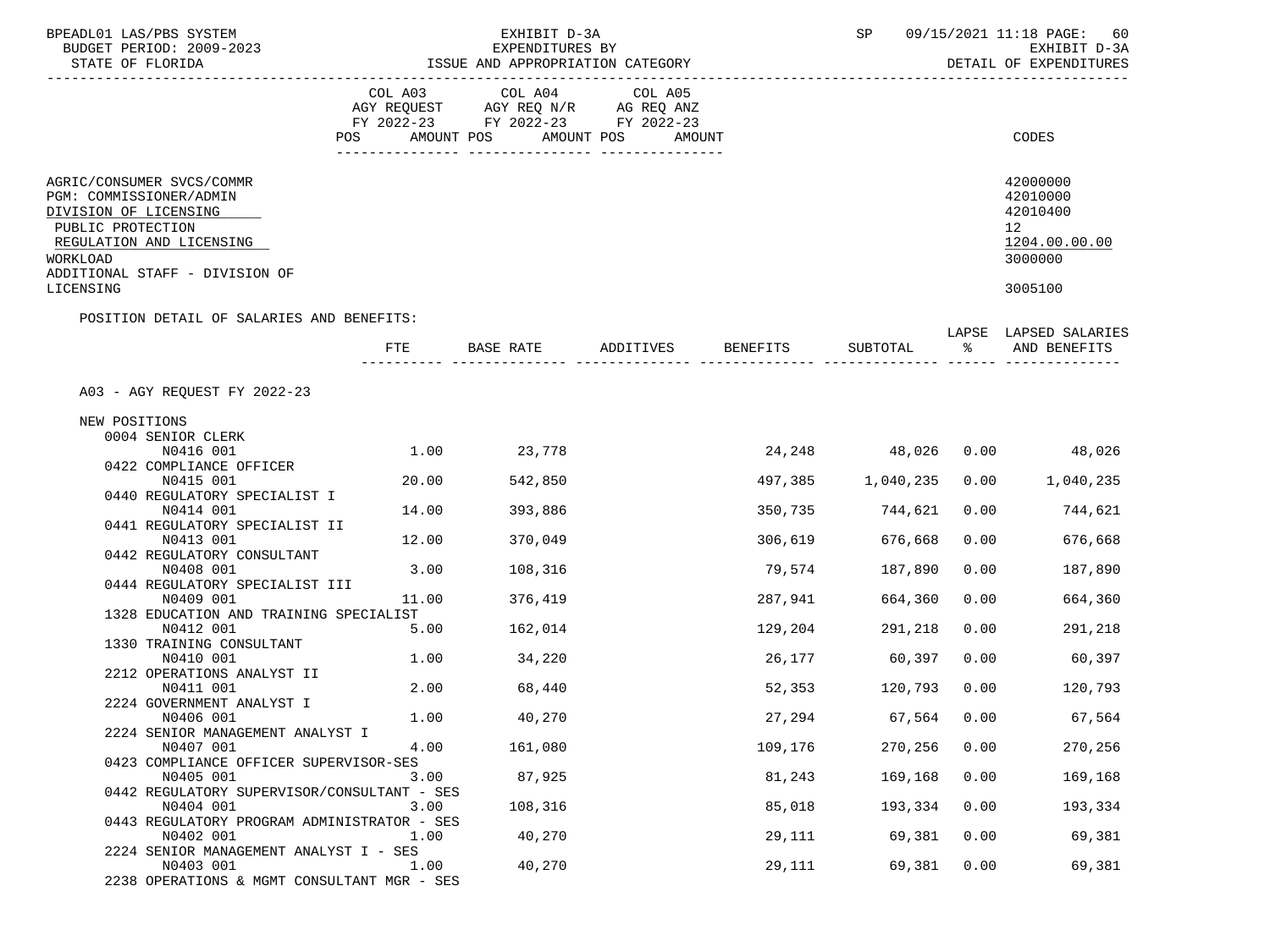| BPEADL01 LAS/PBS SYSTEM<br>BUDGET PERIOD: 2009-2023<br>STATE OF FLORIDA                                                                                                                   | EXHIBIT D-3A<br>EXPENDITURES BY<br>ISSUE AND APPROPRIATION CATEGORY |                                                                                                                                   |                                       |           |           |   | 09/15/2021 11:18 PAGE:<br>61<br>EXHIBIT D-3A<br>DETAIL OF EXPENDITURES                     |
|-------------------------------------------------------------------------------------------------------------------------------------------------------------------------------------------|---------------------------------------------------------------------|-----------------------------------------------------------------------------------------------------------------------------------|---------------------------------------|-----------|-----------|---|--------------------------------------------------------------------------------------------|
|                                                                                                                                                                                           | COL A03<br>POS                                                      | COL A04<br>AGY REQUEST AGY REQ N/R AG REQ ANZ<br>FY 2022-23 FY 2022-23 FY 2022-23<br>AMOUNT POS<br>AMOUNT POS<br>---------------- | COL A05<br>AMOUNT<br>________________ |           |           |   | CODES                                                                                      |
| AGRIC/CONSUMER SVCS/COMMR<br>PGM: COMMISSIONER/ADMIN<br>DIVISION OF LICENSING<br>PUBLIC PROTECTION<br>REGULATION AND LICENSING<br>WORKLOAD<br>ADDITIONAL STAFF - DIVISION OF<br>LICENSING |                                                                     |                                                                                                                                   |                                       |           |           |   | 42000000<br>42010000<br>42010400<br>12 <sup>°</sup><br>1204.00.00.00<br>3000000<br>3005100 |
| POSITION DETAIL OF SALARIES AND BENEFITS:                                                                                                                                                 | FTE                                                                 | BASE RATE                                                                                                                         | ADDITIVES                             | BENEFITS  | SUBTOTAL  | ႜ | LAPSE LAPSED SALARIES<br>AND BENEFITS                                                      |
| A03 - AGY REOUEST FY 2022-23                                                                                                                                                              |                                                                     |                                                                                                                                   |                                       |           |           |   |                                                                                            |
| NEW POSITIONS<br>N0401 001                                                                                                                                                                |                                                                     | 1.00 48,043                                                                                                                       |                                       |           |           |   | 30,549 78,592 0.00 78,592                                                                  |
| TOTALS FOR ISSUE BY FUND<br>2163 DIV OF LICENSING TF                                                                                                                                      |                                                                     |                                                                                                                                   |                                       |           |           |   | 4,751,884                                                                                  |
|                                                                                                                                                                                           | 83.00                                                               | 2,606,146                                                                                                                         |                                       | 2,145,738 | 4,751,884 |   | 4,751,884<br>==============                                                                |
| TOTAL: REGULATION AND LICENSING<br>BY FUND TYPE                                                                                                                                           |                                                                     |                                                                                                                                   |                                       |           |           |   | 1204.00.00.00                                                                              |
| TRUST FUNDS 44,415,955 372,487<br>SALARY RATE 13,705,053                                                                                                                                  | 385.00                                                              |                                                                                                                                   |                                       |           |           |   | 2000                                                                                       |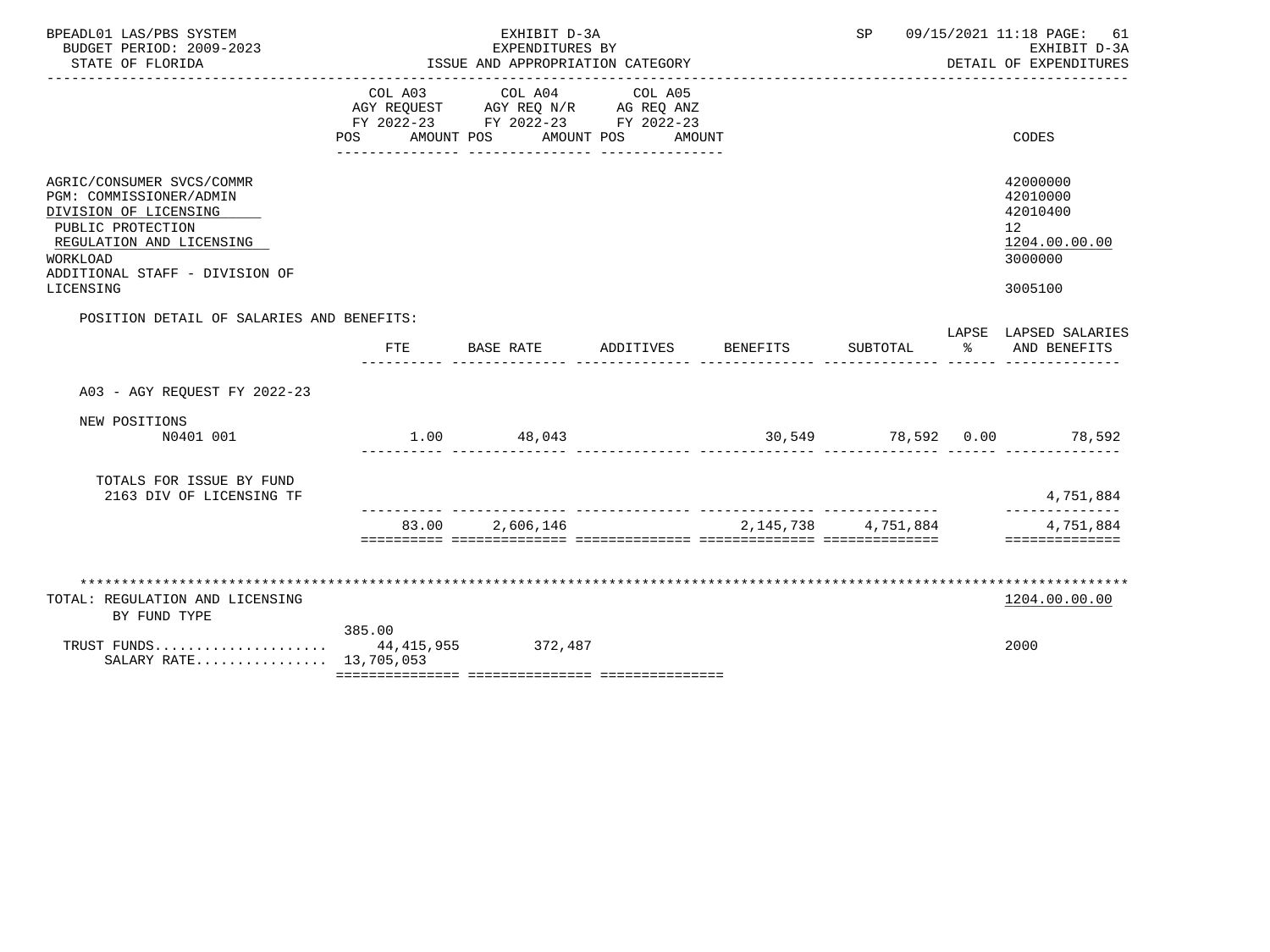| COL A03 COL A04<br>COL A05<br>AGY REQUEST AGY REQ N/R AG REQ ANZ<br>FY 2022-23 FY 2022-23 FY 2022-23<br>POS<br>AMOUNT POS AMOUNT POS<br>AMOUNT<br>AGRIC/CONSUMER SVCS/COMMR<br>PGM: COMMISSIONER/ADMIN<br>OFFICE OF ENERGY<br>NATURAL RESOURCES/ENVIRON<br>14<br>ENERGY SUSTAIN/CLIMAT PROT<br>ESTIMATED EXPENDITURES<br>ESTIMATED EXPENDITURES - OPERATIONS<br>SALARY RATE<br>SALARY RATE 633,481<br>SALARIES AND BENEFITS<br>GENERAL REVENUE FUND -STATE 515,720<br>FEDERAL GRANTS TRUST FUND -FEDERL 681,425<br>----------------<br>TOTAL POSITIONS 14.00<br>TOTAL APPRO $1,197,145$<br>OTHER PERSONAL SERVICES<br>FEDERAL GRANTS TRUST FUND -FEDERL 127,165<br>EXPENSES<br>GENERAL REVENUE FUND -STATE 47,212<br>FEDERAL GRANTS TRUST FUND -FEDERL<br>380,000<br>TOTAL APPRO $427,212$<br>OPERATING CAPITAL OUTLAY<br>2,500<br>FEDERAL GRANTS TRUST FUND -FEDERL<br>SPECIAL CATEGORIES<br>CONTRACTED SERVICES | EXHIBIT D-3A | 09/15/2021 11:18 PAGE: 62<br>DETAIL OF EXPENDITURES                               | SP | EXHIBIT D-3A<br>EXPENDITURES BY<br>ISSUE AND APPROPRIATION CATEGORY |  |  |  |        | BPEADL01 LAS/PBS SYSTEM<br>BUDGET PERIOD: 2009-2023<br>STATE OF FLORIDA |  |
|-------------------------------------------------------------------------------------------------------------------------------------------------------------------------------------------------------------------------------------------------------------------------------------------------------------------------------------------------------------------------------------------------------------------------------------------------------------------------------------------------------------------------------------------------------------------------------------------------------------------------------------------------------------------------------------------------------------------------------------------------------------------------------------------------------------------------------------------------------------------------------------------------------------------|--------------|-----------------------------------------------------------------------------------|----|---------------------------------------------------------------------|--|--|--|--------|-------------------------------------------------------------------------|--|
|                                                                                                                                                                                                                                                                                                                                                                                                                                                                                                                                                                                                                                                                                                                                                                                                                                                                                                                   |              | CODES                                                                             |    |                                                                     |  |  |  |        |                                                                         |  |
|                                                                                                                                                                                                                                                                                                                                                                                                                                                                                                                                                                                                                                                                                                                                                                                                                                                                                                                   |              | 42000000<br>42010000<br>42010600<br>1407.00.00.00<br>1000000<br>1001000<br>000000 |    |                                                                     |  |  |  |        |                                                                         |  |
|                                                                                                                                                                                                                                                                                                                                                                                                                                                                                                                                                                                                                                                                                                                                                                                                                                                                                                                   |              | 010000                                                                            |    |                                                                     |  |  |  |        |                                                                         |  |
|                                                                                                                                                                                                                                                                                                                                                                                                                                                                                                                                                                                                                                                                                                                                                                                                                                                                                                                   |              | 1000 1<br>2261 3                                                                  |    |                                                                     |  |  |  |        |                                                                         |  |
|                                                                                                                                                                                                                                                                                                                                                                                                                                                                                                                                                                                                                                                                                                                                                                                                                                                                                                                   |              |                                                                                   |    |                                                                     |  |  |  |        |                                                                         |  |
|                                                                                                                                                                                                                                                                                                                                                                                                                                                                                                                                                                                                                                                                                                                                                                                                                                                                                                                   |              | 030000                                                                            |    |                                                                     |  |  |  |        |                                                                         |  |
|                                                                                                                                                                                                                                                                                                                                                                                                                                                                                                                                                                                                                                                                                                                                                                                                                                                                                                                   |              | 2261 3                                                                            |    |                                                                     |  |  |  |        |                                                                         |  |
|                                                                                                                                                                                                                                                                                                                                                                                                                                                                                                                                                                                                                                                                                                                                                                                                                                                                                                                   |              | 040000                                                                            |    |                                                                     |  |  |  |        |                                                                         |  |
|                                                                                                                                                                                                                                                                                                                                                                                                                                                                                                                                                                                                                                                                                                                                                                                                                                                                                                                   |              | 1000 1<br>2261 3                                                                  |    |                                                                     |  |  |  |        |                                                                         |  |
|                                                                                                                                                                                                                                                                                                                                                                                                                                                                                                                                                                                                                                                                                                                                                                                                                                                                                                                   |              |                                                                                   |    |                                                                     |  |  |  |        |                                                                         |  |
|                                                                                                                                                                                                                                                                                                                                                                                                                                                                                                                                                                                                                                                                                                                                                                                                                                                                                                                   |              | 060000                                                                            |    |                                                                     |  |  |  |        |                                                                         |  |
|                                                                                                                                                                                                                                                                                                                                                                                                                                                                                                                                                                                                                                                                                                                                                                                                                                                                                                                   |              | 2261 3                                                                            |    |                                                                     |  |  |  |        |                                                                         |  |
|                                                                                                                                                                                                                                                                                                                                                                                                                                                                                                                                                                                                                                                                                                                                                                                                                                                                                                                   |              | 100000<br>100777                                                                  |    |                                                                     |  |  |  |        |                                                                         |  |
|                                                                                                                                                                                                                                                                                                                                                                                                                                                                                                                                                                                                                                                                                                                                                                                                                                                                                                                   |              | 2261 3                                                                            |    |                                                                     |  |  |  | 52,687 | FEDERAL GRANTS TRUST FUND -FEDERL                                       |  |
| RISK MANAGEMENT INSURANCE                                                                                                                                                                                                                                                                                                                                                                                                                                                                                                                                                                                                                                                                                                                                                                                                                                                                                         |              | 103241                                                                            |    |                                                                     |  |  |  |        |                                                                         |  |
| FEDERAL GRANTS TRUST FUND -FEDERL<br>2,312                                                                                                                                                                                                                                                                                                                                                                                                                                                                                                                                                                                                                                                                                                                                                                                                                                                                        |              | 2261 3                                                                            |    |                                                                     |  |  |  |        |                                                                         |  |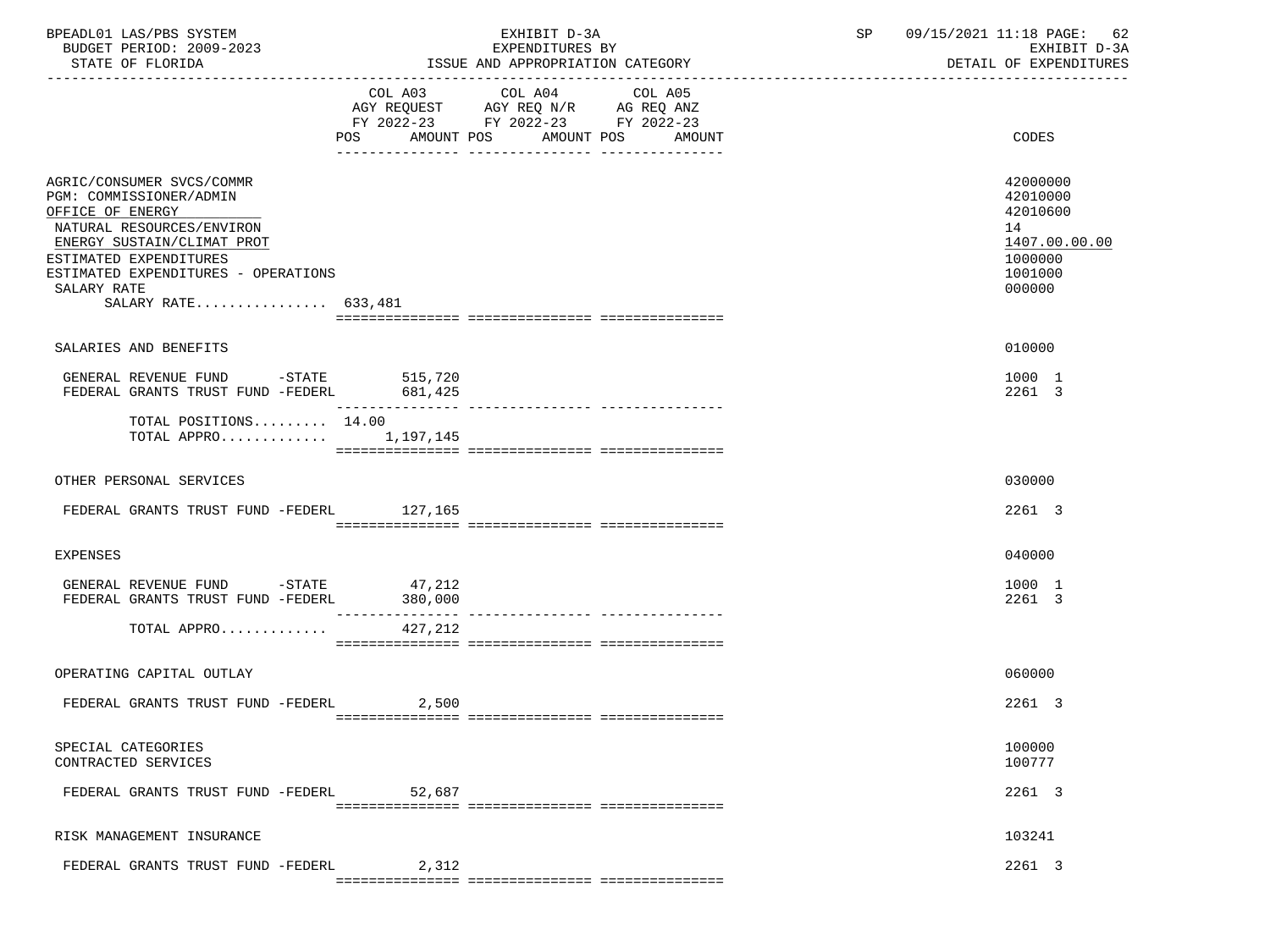| BPEADL01 LAS/PBS SYSTEM  | EXHIBIT D-3A                     | 09/15/2021 11:18 PAGE:<br>63 |
|--------------------------|----------------------------------|------------------------------|
| BUDGET PERIOD: 2009-2023 | EXPENDITURES BY                  | EXHIBIT D-3A                 |
| STATE OF FLORIDA         | ISSUE AND APPROPRIATION CATEGORY | DETAIL OF EXPENDITURES       |

|                                            |                   | COL A03 COL A04 COL A05<br>AGY REQUEST AGY REQ N/R AG REQ ANZ |            |        |               |
|--------------------------------------------|-------------------|---------------------------------------------------------------|------------|--------|---------------|
|                                            |                   |                                                               |            |        |               |
|                                            |                   | FY 2022-23 FY 2022-23 FY 2022-23                              |            |        |               |
|                                            | POS<br>AMOUNT POS |                                                               | AMOUNT POS | AMOUNT | CODES         |
|                                            |                   |                                                               |            |        |               |
| AGRIC/CONSUMER SVCS/COMMR                  |                   |                                                               |            |        | 42000000      |
| PGM: COMMISSIONER/ADMIN                    |                   |                                                               |            |        | 42010000      |
| OFFICE OF ENERGY                           |                   |                                                               |            |        | 42010600      |
| NATURAL RESOURCES/ENVIRON                  |                   |                                                               |            |        | 14            |
| ENERGY SUSTAIN/CLIMAT PROT                 |                   |                                                               |            |        | 1407.00.00.00 |
| ESTIMATED EXPENDITURES                     |                   |                                                               |            |        | 1000000       |
| ESTIMATED EXPENDITURES - OPERATIONS        |                   |                                                               |            |        | 1001000       |
|                                            |                   |                                                               |            |        |               |
| SPECIAL CATEGORIES                         |                   |                                                               |            |        | 100000        |
| TR/DMS/HR SVCS/STW CONTRCT                 |                   |                                                               |            |        | 107040        |
| GENERAL REVENUE FUND -STATE                | 1,645             |                                                               |            |        | 1000 1        |
| FEDERAL GRANTS TRUST FUND -FEDERL          | 1,373             |                                                               |            |        | 2261 3        |
|                                            |                   |                                                               |            |        |               |
| TOTAL APPRO                                | 3,018             |                                                               |            |        |               |
|                                            |                   |                                                               |            |        |               |
| TOTAL: ESTIMATED EXPENDITURES - OPERATIONS |                   |                                                               |            |        | 1001000       |
| TOTAL POSITIONS 14.00                      |                   |                                                               |            |        |               |
| TOTAL ISSUE $1,812,039$                    |                   |                                                               |            |        |               |
| TOTAL SALARY RATE 633,481                  |                   |                                                               |            |        |               |
|                                            |                   |                                                               |            |        |               |
| SALARY INCREASES FOR FY 2021-22 -          |                   |                                                               |            |        |               |
| STATE EMPLOYEE MINIMUM WAGE                |                   |                                                               |            |        |               |
| INCREASE - EFFECTIVE 7/1/2021              |                   |                                                               |            |        | 1001030       |
| OTHER PERSONAL SERVICES                    |                   |                                                               |            |        | 030000        |
|                                            |                   |                                                               |            |        |               |
| FEDERAL GRANTS TRUST FUND -FEDERL 10,042   |                   |                                                               |            |        | 2261 3        |
|                                            |                   |                                                               |            |        |               |
|                                            |                   |                                                               |            |        |               |
| FLORIDA RETIREMENT SYSTEM                  |                   |                                                               |            |        |               |
| ADJUSTMENT - FY 2021-22 - NORMAL           |                   |                                                               |            |        |               |
| COST AND UNFUNDED ACTUARIAL                |                   |                                                               |            |        |               |
| LIABILITY                                  |                   |                                                               |            |        | 1001070       |
| SALARIES AND BENEFITS                      |                   |                                                               |            |        | 010000        |
|                                            |                   |                                                               |            |        |               |
| GENERAL REVENUE FUND -STATE                | 3,628             |                                                               |            |        | 1000 1        |
| FEDERAL GRANTS TRUST FUND -FEDERL          | 4,793             |                                                               |            |        | 2261 3        |
| TOTAL APPRO                                | 8,421             |                                                               |            |        |               |
|                                            |                   |                                                               |            |        |               |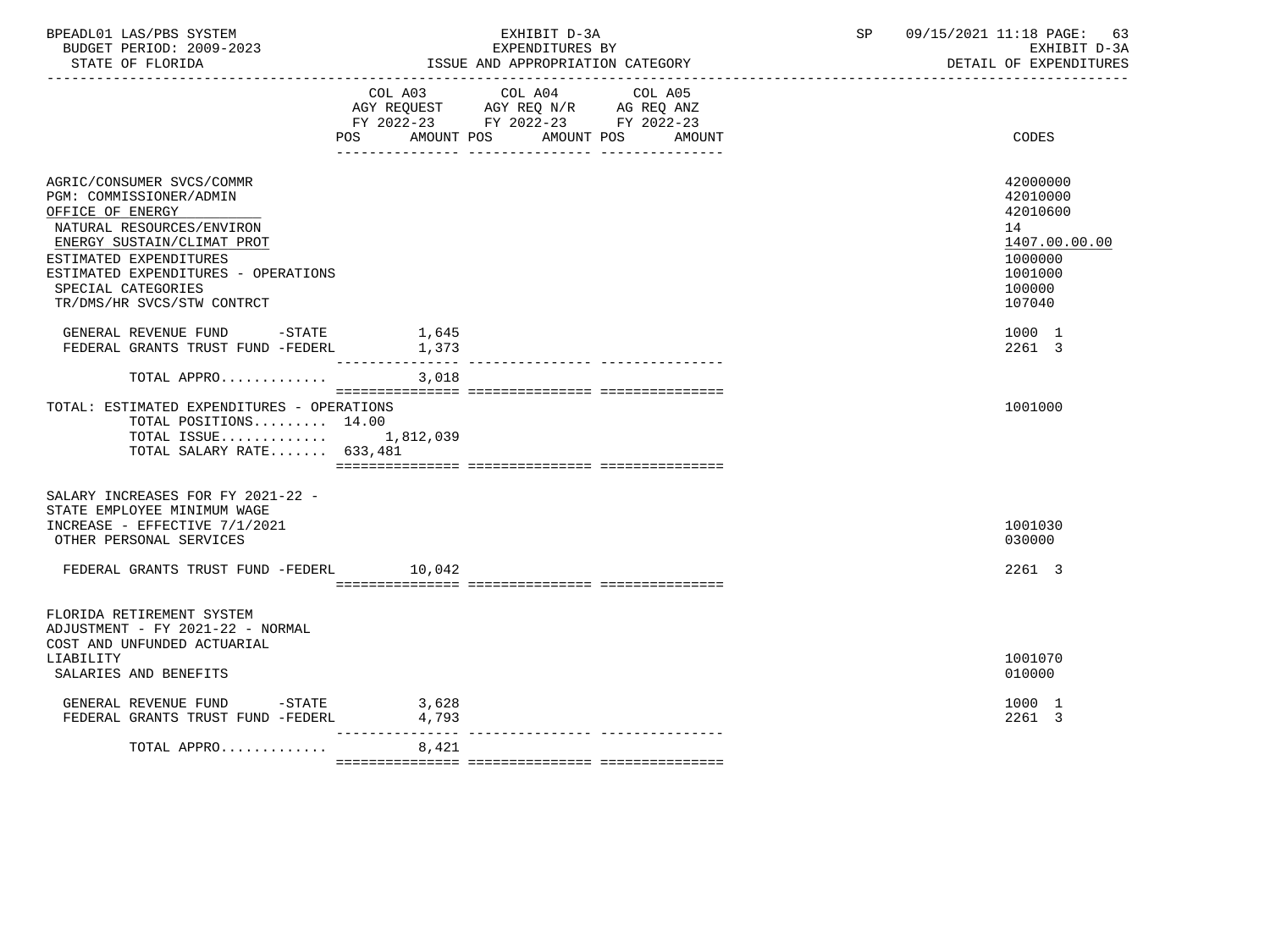| BPEADL01 LAS/PBS SYSTEM |                          |
|-------------------------|--------------------------|
|                         | BUDGET PERIOD: 2009-2023 |

STATE OF FLORIDA **ISSUE AND APPROPRIATION CATEGORY Intervention of the STATE OF EXPENDITURES** 

| COL A03 COL A04 COL A05<br>AGY REQUEST AGY REQ N/R AG REQ ANZ<br>FY 2022-23 FY 2022-23 FY 2022-23<br>POS AMOUNT POS<br><b>CODES</b><br>AMOUNT POS<br>AMOUNT<br>42000000<br>AGRIC/CONSUMER SVCS/COMMR<br>42010000<br>PGM: COMMISSIONER/ADMIN<br>42010600<br>OFFICE OF ENERGY<br>14<br>NATURAL RESOURCES/ENVIRON<br>1407.00.00.00<br>ENERGY SUSTAIN/CLIMAT PROT<br>ESTIMATED EXPENDITURES<br>1000000<br>CASUALTY INSURANCE PREMIUM<br>ADJUSTMENT<br>1001090<br>SPECIAL CATEGORIES<br>100000<br>RISK MANAGEMENT INSURANCE<br>103241<br>$205 -$<br>2261 3<br>FEDERAL GRANTS TRUST FUND -FEDERL<br>REALLOCATION OF HUMAN RESOURCES<br>1005900<br>OUTSOURCING<br>100000<br>SPECIAL CATEGORIES<br>TR/DMS/HR SVCS/STW CONTRCT<br>107040<br>GENERAL REVENUE FUND -STATE<br>$134-$<br>1000 1<br>FEDERAL GRANTS TRUST FUND -FEDERL<br>2261 3<br>112-<br>TOTAL APPRO<br>$246-$<br>4900000<br>SPECIAL PROGRAM FUNDING<br>GRANTS AND AIDS - BIO-FUEL<br>INFRASTRUCTURE PARTNERSHIP - UNITED<br>STATES DEPARTMENT OF AGRICULTURE<br>4909940<br>100000<br>SPECIAL CATEGORIES<br>G/A-BIP USDA<br>101176<br>FEDERAL GRANTS TRUST FUND -FEDERL<br>1,674,216 1,674,216<br>2261 3<br>AGENCY ISSUE NARRATIVE: |  |  |  |
|-----------------------------------------------------------------------------------------------------------------------------------------------------------------------------------------------------------------------------------------------------------------------------------------------------------------------------------------------------------------------------------------------------------------------------------------------------------------------------------------------------------------------------------------------------------------------------------------------------------------------------------------------------------------------------------------------------------------------------------------------------------------------------------------------------------------------------------------------------------------------------------------------------------------------------------------------------------------------------------------------------------------------------------------------------------------------------------------------------------------------------------------------------------------------------------------|--|--|--|
|                                                                                                                                                                                                                                                                                                                                                                                                                                                                                                                                                                                                                                                                                                                                                                                                                                                                                                                                                                                                                                                                                                                                                                                         |  |  |  |
|                                                                                                                                                                                                                                                                                                                                                                                                                                                                                                                                                                                                                                                                                                                                                                                                                                                                                                                                                                                                                                                                                                                                                                                         |  |  |  |
|                                                                                                                                                                                                                                                                                                                                                                                                                                                                                                                                                                                                                                                                                                                                                                                                                                                                                                                                                                                                                                                                                                                                                                                         |  |  |  |
|                                                                                                                                                                                                                                                                                                                                                                                                                                                                                                                                                                                                                                                                                                                                                                                                                                                                                                                                                                                                                                                                                                                                                                                         |  |  |  |
|                                                                                                                                                                                                                                                                                                                                                                                                                                                                                                                                                                                                                                                                                                                                                                                                                                                                                                                                                                                                                                                                                                                                                                                         |  |  |  |
|                                                                                                                                                                                                                                                                                                                                                                                                                                                                                                                                                                                                                                                                                                                                                                                                                                                                                                                                                                                                                                                                                                                                                                                         |  |  |  |
|                                                                                                                                                                                                                                                                                                                                                                                                                                                                                                                                                                                                                                                                                                                                                                                                                                                                                                                                                                                                                                                                                                                                                                                         |  |  |  |
|                                                                                                                                                                                                                                                                                                                                                                                                                                                                                                                                                                                                                                                                                                                                                                                                                                                                                                                                                                                                                                                                                                                                                                                         |  |  |  |
|                                                                                                                                                                                                                                                                                                                                                                                                                                                                                                                                                                                                                                                                                                                                                                                                                                                                                                                                                                                                                                                                                                                                                                                         |  |  |  |
|                                                                                                                                                                                                                                                                                                                                                                                                                                                                                                                                                                                                                                                                                                                                                                                                                                                                                                                                                                                                                                                                                                                                                                                         |  |  |  |
|                                                                                                                                                                                                                                                                                                                                                                                                                                                                                                                                                                                                                                                                                                                                                                                                                                                                                                                                                                                                                                                                                                                                                                                         |  |  |  |
|                                                                                                                                                                                                                                                                                                                                                                                                                                                                                                                                                                                                                                                                                                                                                                                                                                                                                                                                                                                                                                                                                                                                                                                         |  |  |  |
|                                                                                                                                                                                                                                                                                                                                                                                                                                                                                                                                                                                                                                                                                                                                                                                                                                                                                                                                                                                                                                                                                                                                                                                         |  |  |  |
|                                                                                                                                                                                                                                                                                                                                                                                                                                                                                                                                                                                                                                                                                                                                                                                                                                                                                                                                                                                                                                                                                                                                                                                         |  |  |  |
|                                                                                                                                                                                                                                                                                                                                                                                                                                                                                                                                                                                                                                                                                                                                                                                                                                                                                                                                                                                                                                                                                                                                                                                         |  |  |  |
|                                                                                                                                                                                                                                                                                                                                                                                                                                                                                                                                                                                                                                                                                                                                                                                                                                                                                                                                                                                                                                                                                                                                                                                         |  |  |  |
|                                                                                                                                                                                                                                                                                                                                                                                                                                                                                                                                                                                                                                                                                                                                                                                                                                                                                                                                                                                                                                                                                                                                                                                         |  |  |  |
|                                                                                                                                                                                                                                                                                                                                                                                                                                                                                                                                                                                                                                                                                                                                                                                                                                                                                                                                                                                                                                                                                                                                                                                         |  |  |  |
|                                                                                                                                                                                                                                                                                                                                                                                                                                                                                                                                                                                                                                                                                                                                                                                                                                                                                                                                                                                                                                                                                                                                                                                         |  |  |  |
|                                                                                                                                                                                                                                                                                                                                                                                                                                                                                                                                                                                                                                                                                                                                                                                                                                                                                                                                                                                                                                                                                                                                                                                         |  |  |  |
|                                                                                                                                                                                                                                                                                                                                                                                                                                                                                                                                                                                                                                                                                                                                                                                                                                                                                                                                                                                                                                                                                                                                                                                         |  |  |  |

2022-2023 BUDGET YEAR NARRATIVE: IT COMPONENT? NO

PRIORITY ISSUE #21

#### DESCRIPTION OF ISSUE:

 The Florida Department of Agriculture and Consumer Services (FDACS), Office of Energy (OOE) requests non-recurring budget authority in the amount of \$1,674,216 in Special Category Grants and Aid Bio-fuel Infrastructure Partnership (BIP, category 101176) in the Federal Grants Trust Fund for a previously awarded U.S. Department of Agriculture (USDA) grant project. A federal award agreement in the amount of \$15,191,339.50 was executed between USDA and FDACS-OOE on September 25, 2015 and expired December 31, 2019. A related sub-grant agreement was executed May 11, 2016 with a partner agency for installation of this infrastructure; the sub-grant agreement expires February 1, 2022.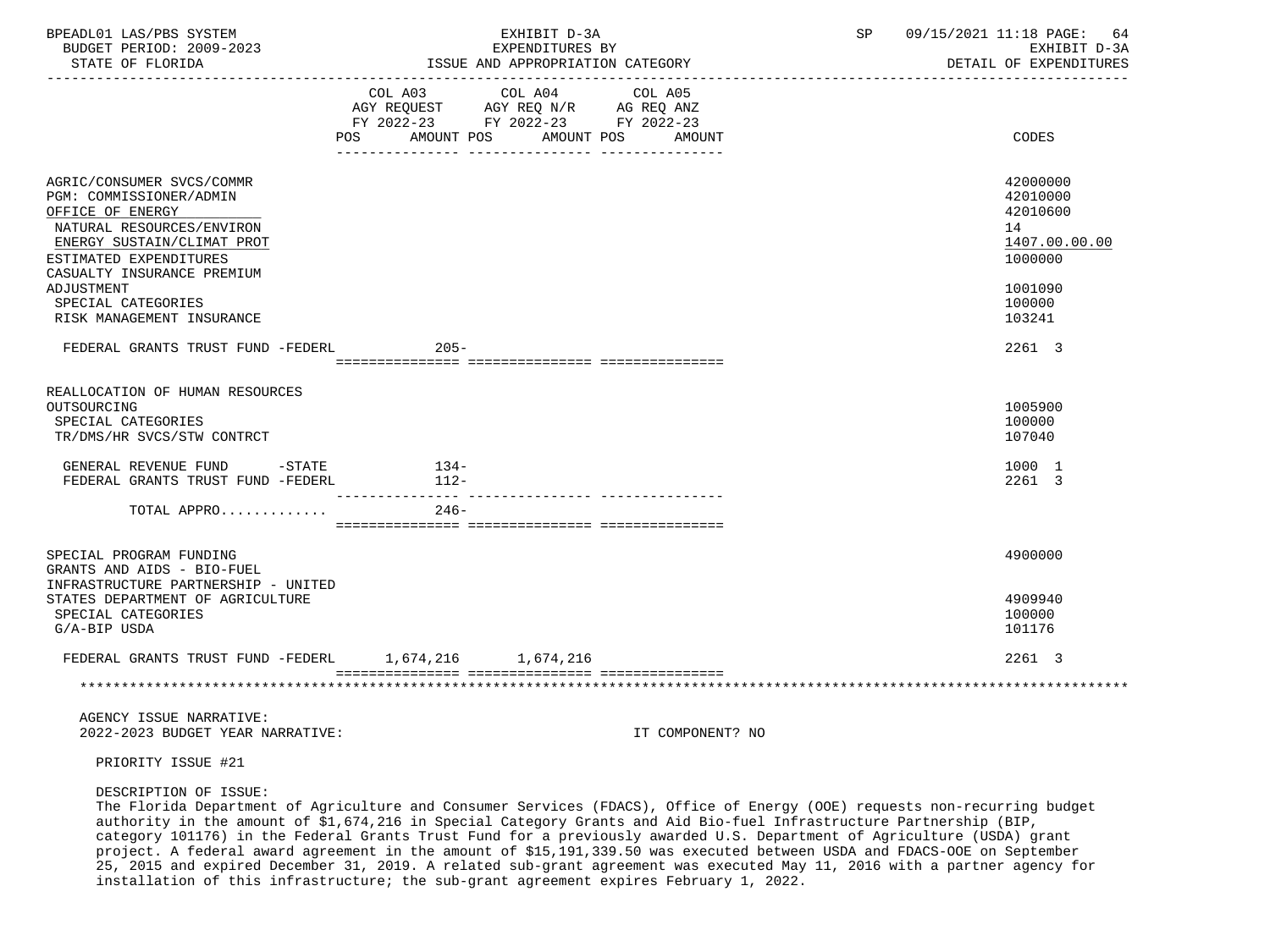| BPEADL01 LAS/PBS SYSTEM<br>BUDGET PERIOD: 2009-2023<br>STATE OF FLORIDA |                | EXHIBIT D-3A<br>EXPENDITURES BY<br>ISSUE AND APPROPRIATION CATEGORY                       | SP                           | 09/15/2021 11:18 PAGE: 65<br>EXHIBIT D-3A<br>DETAIL OF EXPENDITURES |                      |
|-------------------------------------------------------------------------|----------------|-------------------------------------------------------------------------------------------|------------------------------|---------------------------------------------------------------------|----------------------|
|                                                                         | COL A03<br>POS | COL A04 COL A05<br>AGY REQUEST AGY REO N/R AG REO ANZ<br>FY 2022-23 FY 2022-23 FY 2022-23 | AMOUNT POS AMOUNT POS AMOUNT |                                                                     | CODES                |
| AGRIC/CONSUMER SVCS/COMMR<br>PGM: COMMISSIONER/ADMIN                    |                |                                                                                           |                              |                                                                     | 42000000<br>42010000 |
| OFFICE OF ENERGY                                                        |                |                                                                                           |                              |                                                                     | 42010600             |
| NATURAL RESOURCES/ENVIRON                                               |                |                                                                                           |                              |                                                                     | 14                   |
| ENERGY SUSTAIN/CLIMAT PROT                                              |                |                                                                                           |                              |                                                                     | 1407.00.00.00        |
| SPECIAL PROGRAM FUNDING                                                 |                |                                                                                           |                              |                                                                     | 4900000              |
| GRANTS AND AIDS - BIO-FUEL                                              |                |                                                                                           |                              |                                                                     |                      |
| INFRASTRUCTURE PARTNERSHIP - UNITED                                     |                |                                                                                           |                              |                                                                     |                      |
| STATES DEPARTMENT OF AGRICULTURE                                        |                |                                                                                           |                              |                                                                     | 4909940              |

 Between July 2016 and September 2019, \$9,970,635.32 of USDA funds were reimbursed to this partner agency. No additional reimbursements were anticipated to be made to the partner agency after Fiscal Year 2019-2020 due to the disallowance of ineligible project costs and the initial budget authority for these funds (cat. 101176) was allowed to revert at the end of Fiscal Year 2019-2020. A subsequent legal challenge of the disallowed project costs necessitates this request for re-establishment of related budget authority for a maximum of \$1,674,216 of these costs.

 The requested amount of \$1,674,216 of Special Category funds (cat. 101176, non-recurring) is based on the maximum amount of grant funds that are currently anticipated to be expended by the department in Fiscal Year 2022-2023 to reimburse costs deemed eligible costs under this project.

# ISSUE SUMMARY:

 The United States Department of Agriculture (USDA), Farm Service Agency created the Biofuel Infrastructure Partnership (BIP), a one-time competitive grant program authorized under Sections 5(b) and 5(e) of the Commodity Credit Corporation (CCC) Charter Act [15 U.S.C. 714c(b) and 714c(e)]. While the primary objective of BIP was to increase consumption of biofuel, it was also intended to drive innovative public-private partnerships to implement more comprehensive approaches to marketing biofuel by cost-sharing for the installation of infrastructure for higher blends of biofuel. Higher blends of biofuel offer significant potential for increasing the consumption of renewable fuels that were derived from agricultural products produced in the United States, while bolstering our rural economy and delivering lower cost, cleaner American made fuel to consumers. BIP funds provided a portion of the costs related to the installation of fuel pumps and related infrastructure dedicated to the distribution of higher biofuel blends at vehicle fueling locations, including, but not limited to, local fueling stations, convenience stores, hypermarket fueling stations or fleet facilities. These funds were used to expand existing biofuel infrastructure programs or create new biofuel infrastructure programs.

 The Florida Department of Agriculture and Consumer Services (FDACS), Office of Energy (OOE) submitted an application for BIP funding in partnership with a private partner entity (ProTec Fuel Management) and received a federal award in the amount of \$15,997,793 (later reduced to \$15,191,339.50) for the installation of fuel pumps and underground storage tanks at fueling stations throughout Florida. The term of the award was September 25, 2015 - December 31, 2019. A related sub-grant agreement was executed May 11, 2016 with the partner agency for installation of this infrastructure; the sub-grant agreement expires February 1, 2022.

 Due to unforeseen project complications and delays related to multiple major hurricanes in Florida (Hermine, Matthew, Irma, and Michael) and the unavailability of infrastructure parts due to Hurricane Harvey in Texas, the sub-grantee was unable to complete all of the required infrastructure installations by the project deadline. This resulted in a reduced amount of \$13,999,243 disbursed by USDA to the department for potential reimbursement to the partner agency; between July 2016 and September 2019, \$9,970,635.32 of USDA funds were reimbursed to this partner agency. Due to non-compliance with the terms and conditions of the sub-grant agreement, \$1,674,215.64 of costs submitted by the partner agency were disallowed as ineligible project costs. At that time, it was anticipated that no additional reimbursements would be made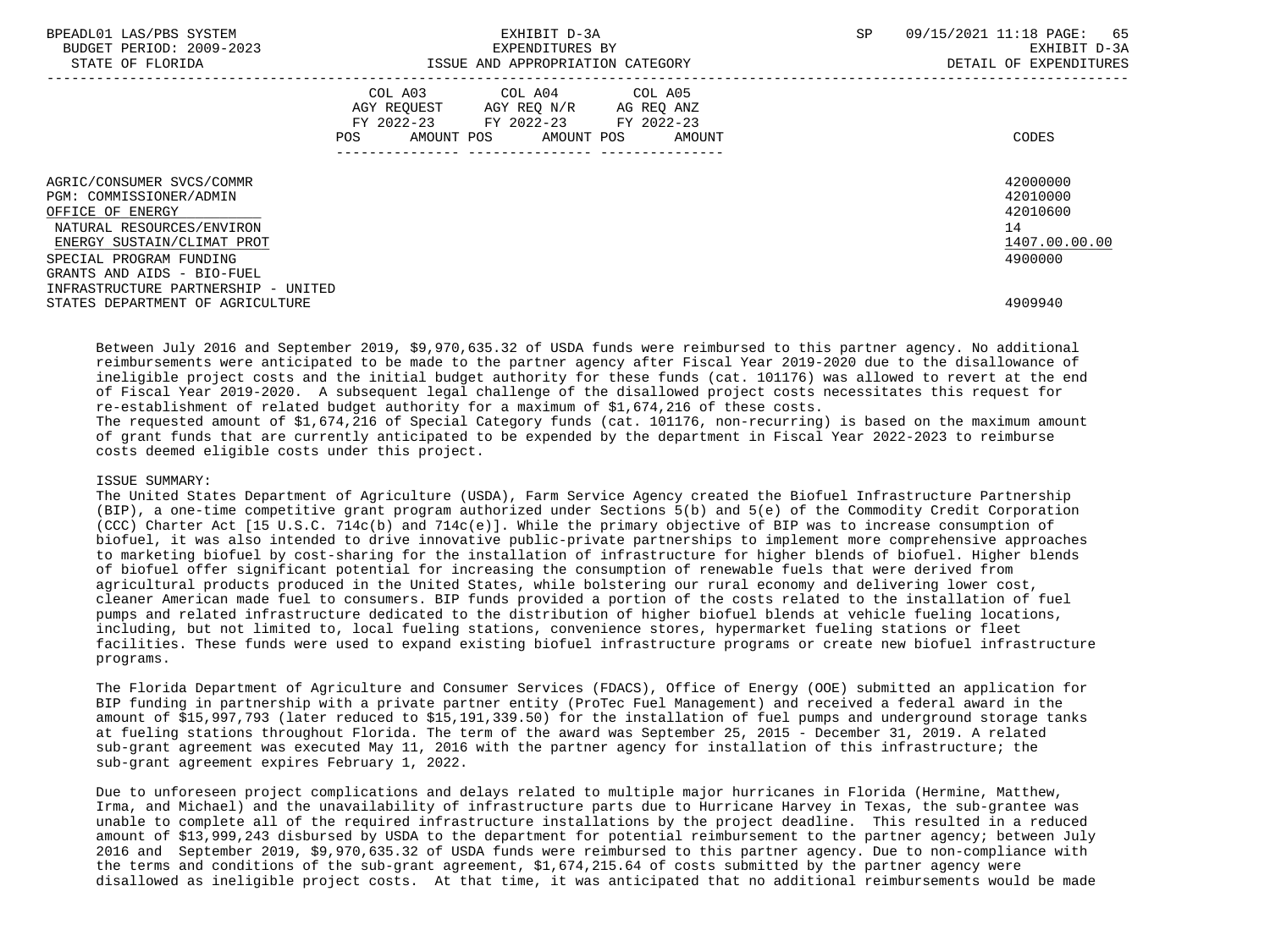| BPEADL01 LAS/PBS SYSTEM<br>BUDGET PERIOD: 2009-2023<br>STATE OF FLORIDA                                                                                                                      |                   | EXHIBIT D-3A<br>EXPENDITURES BY<br>ISSUE AND APPROPRIATION CATEGORY                                                    | <b>SP</b> | 09/15/2021 11:18 PAGE: 66<br>EXHIBIT D-3A<br>DETAIL OF EXPENDITURES |
|----------------------------------------------------------------------------------------------------------------------------------------------------------------------------------------------|-------------------|------------------------------------------------------------------------------------------------------------------------|-----------|---------------------------------------------------------------------|
|                                                                                                                                                                                              | POS<br>AMOUNT POS | COL A03 COL A04 COL A05<br>AGY REQUEST AGY REQ N/R AG REQ ANZ<br>FY 2022-23 FY 2022-23 FY 2022-23<br>AMOUNT POS AMOUNT |           | CODES                                                               |
| AGRIC/CONSUMER SVCS/COMMR<br>PGM: COMMISSIONER/ADMIN<br>OFFICE OF ENERGY<br>NATURAL RESOURCES/ENVIRON<br>ENERGY SUSTAIN/CLIMAT PROT<br>SPECIAL PROGRAM FUNDING<br>GRANTS AND AIDS - BIO-FUEL |                   |                                                                                                                        |           | 42000000<br>42010000<br>42010600<br>14<br>1407.00.00.00<br>4900000  |
| INFRASTRUCTURE PARTNERSHIP - UNITED<br>STATES DEPARTMENT OF AGRICULTURE                                                                                                                      |                   |                                                                                                                        |           | 4909940                                                             |

 to this partner agency and that the balance of funds held by the department would be refunded to USDA (\$13,999,243 -  $$9,970,635.32 = $4,028,607.68$ .

 In December 2019, an initial refund was paid to USDA in the amount of \$2,354,392.04 (Refunded Nonstate Revenues, cat. 220030). The remaining budget authority in cat. 101176 for this award was reverted at the end of Fiscal Year 2019-2020 in lieu of alternative budget authority (Refunded Nonstate Revenues, cat. 220030)for the remainder of funds anticipated to be refunded to USDA of \$1,674,215.64 (\$4,028,607.68 - \$2,354,392.04 = \$1,674,215.64).

 The budget authority request of \$1,674,216 represents the remaining anticipated expenditures from July 1, 2022 - June 30, 2023 under this award. Currently, the FDACS-OOE does not have sufficient budget authority in the Federal Grants Trust Fund to expend these funds.

USDA Award:  $$15,191,339.50$ Undisbursed funds retained at USDA:  $-5$  1, 192, 096.50<br>Amount disbursed to FDACS-OOE:  $513.999.243.00$ Amount disbursed to FDACS-OOE:

 Amount reimbursed to partner agency: -\$ 9,970,635.32 Amount refunded to USDA, Dec. 2019: -\$ 2,654,392.04 Remaining balance held by FDACS-OOE: \$ 1,674,215.64

### ADVERSE IMPACT IF NOT FUNDED:

 Without approval of this issue the State of Florida would be unable to expend approximately \$1,674,216 of federal awards in fiscal year 2022-2023 in support of initiatives to encourage alternative fuel use and enhance growth in clean energy industries within the state.

COST SUMMARY:

 SPECIAL CATEGORY: \$1,674,216 (Category 101176, non-recurring) -----------------

|          |                 |                   | AMOUNT NEEDED |
|----------|-----------------|-------------------|---------------|
| OUANTITY | DESCRIPTION     | CALCULATIONS      | FY 2022-23    |
| -------- |                 | _______________   |               |
|          | Energy Projects | Federal Grants TF | \$1,674,216   |

 TOTAL ISSUE BY FUND: Federal Grants Trust Fund \$1,674,216 \*\*\*\*\*\*\*\*\*\*\*\*\*\*\*\*\*\*\*\*\*\*\*\*\*\*\*\*\*\*\*\*\*\*\*\*\*\*\*\*\*\*\*\*\*\*\*\*\*\*\*\*\*\*\*\*\*\*\*\*\*\*\*\*\*\*\*\*\*\*\*\*\*\*\*\*\*\*\*\*\*\*\*\*\*\*\*\*\*\*\*\*\*\*\*\*\*\*\*\*\*\*\*\*\*\*\*\*\*\*\*\*\*\*\*\*\*\*\*\*\*\*\*\*\*\*\*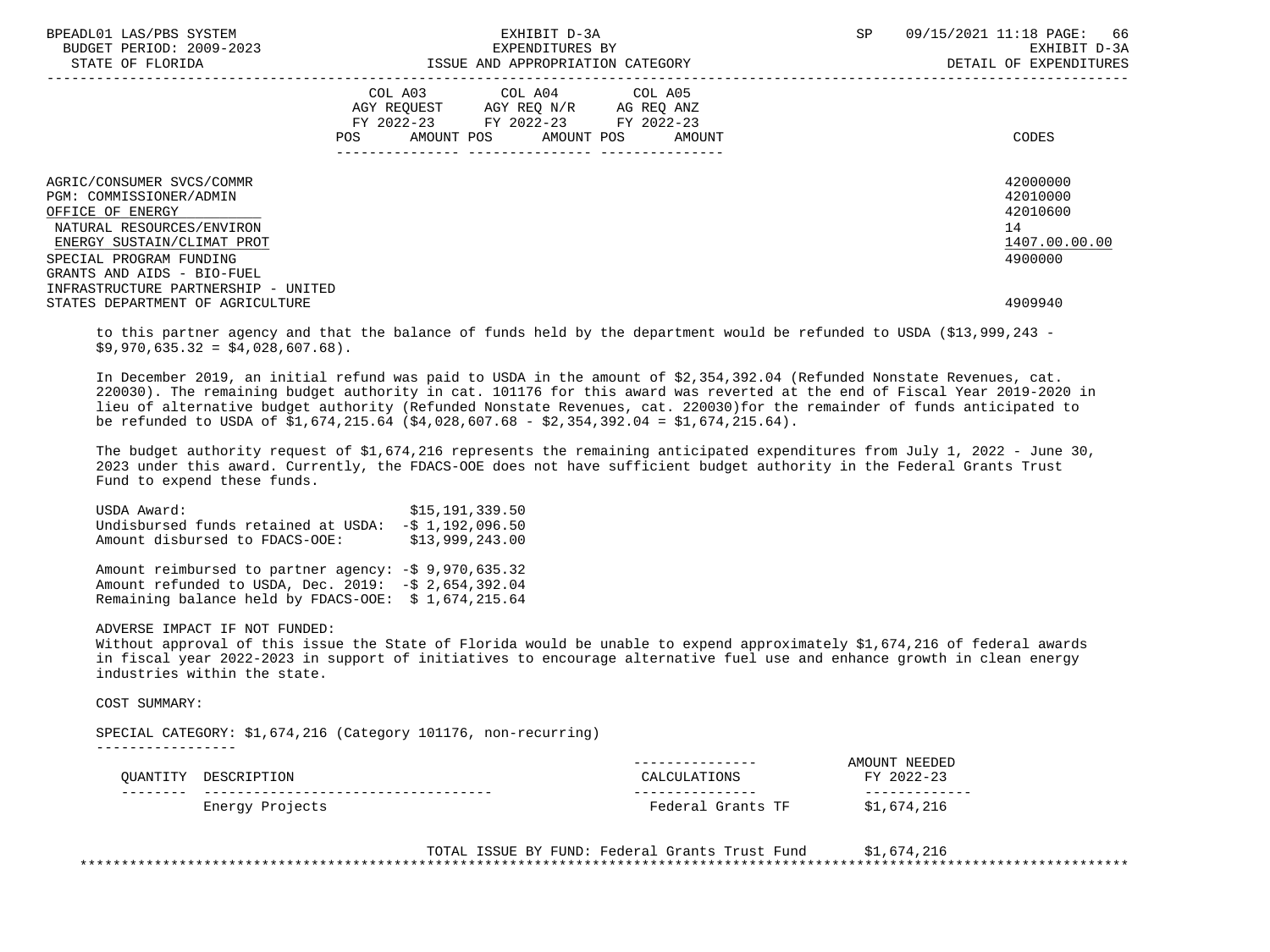| EXHIBIT D-3A<br>BPEADL01 LAS/PBS SYSTEM<br>BUDGET PERIOD: 2009-2023<br>EXPENDITURES BY                                                                                                             |            |                                                                                                                                   | 67<br>SP<br>09/15/2021 11:18 PAGE:<br>EXHIBIT D-3A                 |
|----------------------------------------------------------------------------------------------------------------------------------------------------------------------------------------------------|------------|-----------------------------------------------------------------------------------------------------------------------------------|--------------------------------------------------------------------|
| STATE OF FLORIDA                                                                                                                                                                                   |            | ISSUE AND APPROPRIATION CATEGORY                                                                                                  | DETAIL OF EXPENDITURES                                             |
|                                                                                                                                                                                                    | <b>POS</b> | COL A03 COL A04 COL A05<br>AGY REQUEST AGY REQ N/R AG REQ ANZ<br>FY 2022-23 FY 2022-23 FY 2022-23<br>AMOUNT POS AMOUNT POS AMOUNT | CODES                                                              |
| AGRIC/CONSUMER SVCS/COMMR<br>PGM: COMMISSIONER/ADMIN<br>OFFICE OF ENERGY<br>NATURAL RESOURCES/ENVIRON<br>ENERGY SUSTAIN/CLIMAT PROT<br>CAPITAL IMPROVEMENT PLAN<br>GRANTS AND AIDS - FIXED CAPITAL |            |                                                                                                                                   | 42000000<br>42010000<br>42010600<br>14<br>1407.00.00.00<br>9900000 |
| OUTLAY<br>G/A-LOC GOV/NONST ENT-FCO<br>US DEPT OF ENERGY/PROJECTS                                                                                                                                  |            |                                                                                                                                   | 990G000<br>140000<br>146556                                        |
| FEDERAL GRANTS TRUST FUND -FEDERL 3,500,000 3,500,000                                                                                                                                              |            |                                                                                                                                   | 2261 3                                                             |
|                                                                                                                                                                                                    |            |                                                                                                                                   |                                                                    |

AGENCY NARRATIVE:

2022-2023 BUDGET YEAR NARRATIVE: US DEPT OF ENERGY/PROJECTS IT COMPONENT? NO

 PRIORITY ISSUE #20 FCO PRIORITY ISSUE #4

### DESCRIPTION OF ISSUE:

 The Florida Department of Agriculture and Consumer Services, Office of Energy requests \$3.5 Million in non-recurring Fixed Capital Outlay budget authority for fiscal year 2022-2023 in the Federal Grants Trust Fund for the State Energy Program to allow the department to expend U.S. Department of Energy (USDOE) Federal grant funds. The request amount is based on funds returned to the department under a previous sub-grant and funds anticipated to be available for Fixed Capital Outlay projects annually under the State Energy Program grant award.

### ISSUE SUMMARY:

 This request is for \$3.5 Million in Fixed Capital Outlay (non-recurring) authority in the Federal Grants Trust Fund in fiscal year 2022-2023 to expend federal funds from the U.S. Department of Energy (USDOE) under the State Energy Program (SEP) grant program. The figure of \$3.5 Million is a combination of \$2.25 Million requested for expenditure of federal funds returned to the department plus \$1,250,000 from SEP grant funds anticipated to be available for Grants-in-Aid pass-thru costs for the Office of Energy  $(52.25 \text{ million} + 51.250.000 = 53.5 \text{ million}).$ 

 From September 2013 through December 2014, the Florida Department of Agriculture and Consumer Services, Office of Energy capitalized a revolving loan fund entitled the Multifamily Energy Efficiency Retrofit Program (MERP) with the Florida Housing Finance Agency (sub-grantee) for a total of \$8,370,093 with federal funds from the USDOE. The purpose of the MERP program was to provide capital funds to award loans for energy retrofits on multifamily homes, specifically owners of older, affordable eligible multifamily rental properties. Despite the best efforts of the sub-grantee, the program was not successful.

 In July 2017, \$8,559,338.20 of these federal USDOE funds (original principle of \$8,370,093 plus interest) were returned to the department. In order for the department to repurpose these funds, a request was submitted to and approved by the USDOE in September 2017 allowing the following initiatives to be funded to support SEP eligible energy efficiency and renewable energy activities in compliance with 10 CFR 420 in the areas of transportation, housing, infrastructure, and energy education. Emphasis/priority may be placed on providing financial assistance to entities including but not limited to, small communities, rural business, and nonprofit community service organization facilities. The type of activities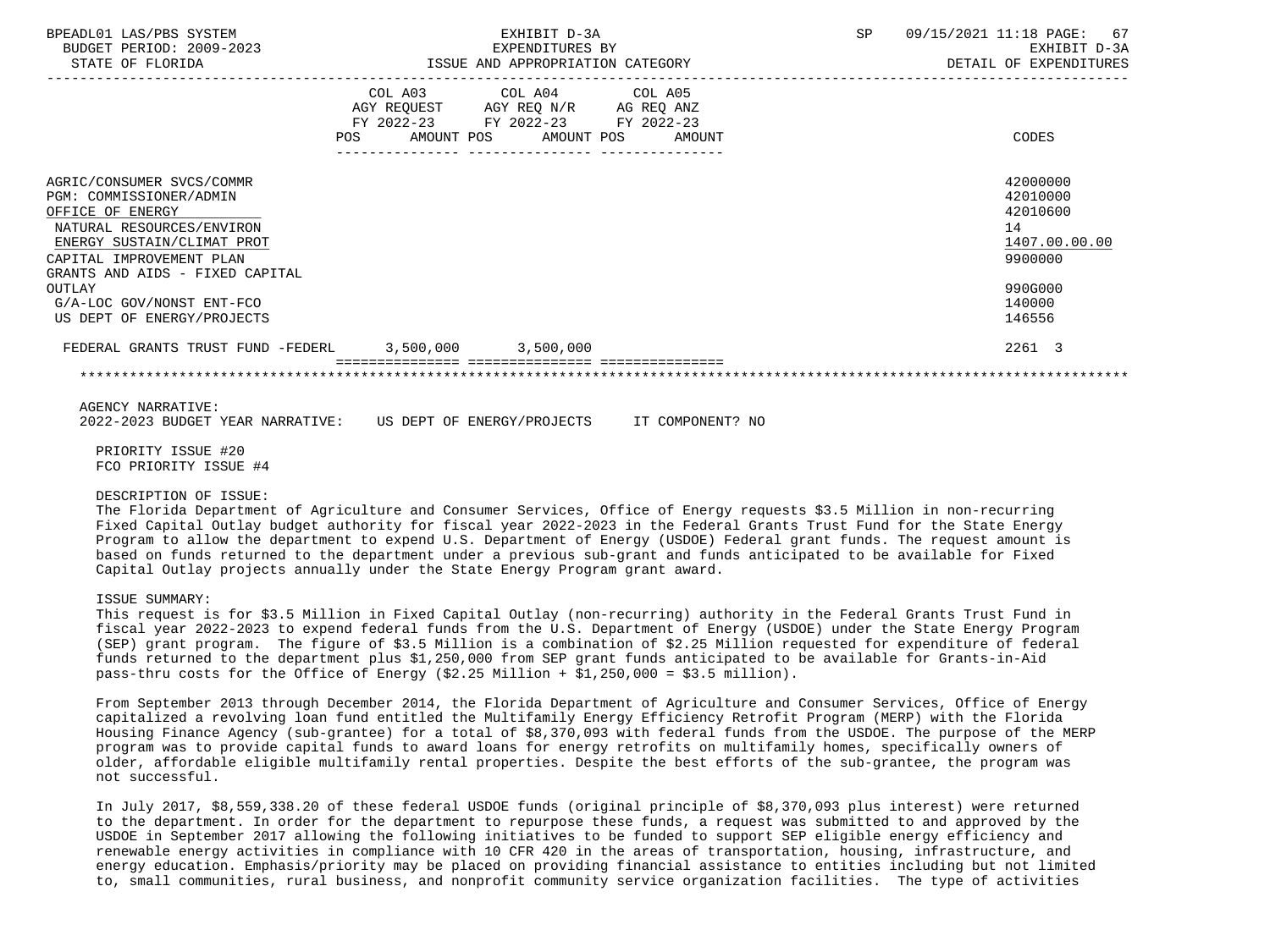| BPEADL01 LAS/PBS SYSTEM |                  |                          |
|-------------------------|------------------|--------------------------|
|                         |                  | BUDGET PERIOD: 2009-2023 |
|                         | CEARE OR RIODIDA |                          |

| COL A05<br>COL A04<br>AGY REQ N/R<br>AG REQ ANZ<br>FY 2022-23<br>FY 2022-23<br>AMOUNT POS<br>CODES<br>AMOUNT |         |
|--------------------------------------------------------------------------------------------------------------|---------|
|                                                                                                              |         |
| 42000000<br>42010000<br>42010600<br>14<br>1407.00.00.00<br>9900000                                           |         |
|                                                                                                              | 990G000 |

similar to those to be funded under the initiatives may include but are not limited to:

 - Retrofits of existing buildings or facilities with energy efficient equipment including insulation, LED lighting, HVAC upgrades, weather sealing, ENERGY STAR appliances, replacement of windows and doors.

- Installation of small-scale renewable energy sources located on existing buildings or existing facilities -

photovoltaics, wind turbines, solar thermal hot water, geothermal heat pumps, combined heat and power systems.

 - Energy efficient or renewable energy-powered emergency systems (lighting, cooling, heat, shelter) installed in existing buildings and facilities.

 - Alternative fueling tanks and systems installed on existing facilities (but not a large biorefinery); purchase of alternative fuel vehicles.

- K-12 educational programs.

- Research, data gathering and analysis; promulgating new building codes.

 The approval of USDOE for the department to retain these funds is not perpetual; progress must be made on their obligation and expenditure to avoid the need to return the funds to the federal government. Although the funds returned to the department exceed \$8.5 Million, in an effort to be conservative in our request for Fixed Capital Outlay (FCO) authority, the department intends to limit our request of non-recurring FCO Budget Authority at the current time.

 In addition, the Office of Energy receives an annual SEP Administrative Grant allocation from the USDOE in an approximate amount of \$2 Million. These funds are utilized as primary funding for the Office of Energy operating budget; additional funds are allocated by USDOE each year of this three-year award. Additional eligible projects may be funded from the grant through Fixed Capital Outlay appropriations if revenue remains after coverage of operational costs. It is anticipated that \$750,000 of these federal funds will be utilized as operating costs for the Office of Energy and that \$1,250,000 of these federal funds will be available to be utilized on eligible Fixed Capital Outlay project costs under the State Energy Program. Eligible projects must further the goals of the SEP program to:

 1. Reduce fossil fuel emissions in a manner that is environmentally sustainable, and to the maximum extent practicable, maximize benefits for local and regional communities;

2. Reduce the total energy use of the eligible entities; and

 3. Improve energy efficiency in the building sector, building envelops, the transportation sector, and other appropriate sectors.

# ADVERSE IMPACT IF NOT FUNDED:

 Without approval of this issue, State of Florida will be unable to expend federal funds associated with Federal award(s) in support of initiatives to encourage energy efficiency, conservation and enhance growth in clean energy industries within the state the federal funds will have to be returned to the federal government.

COST SUMMARY: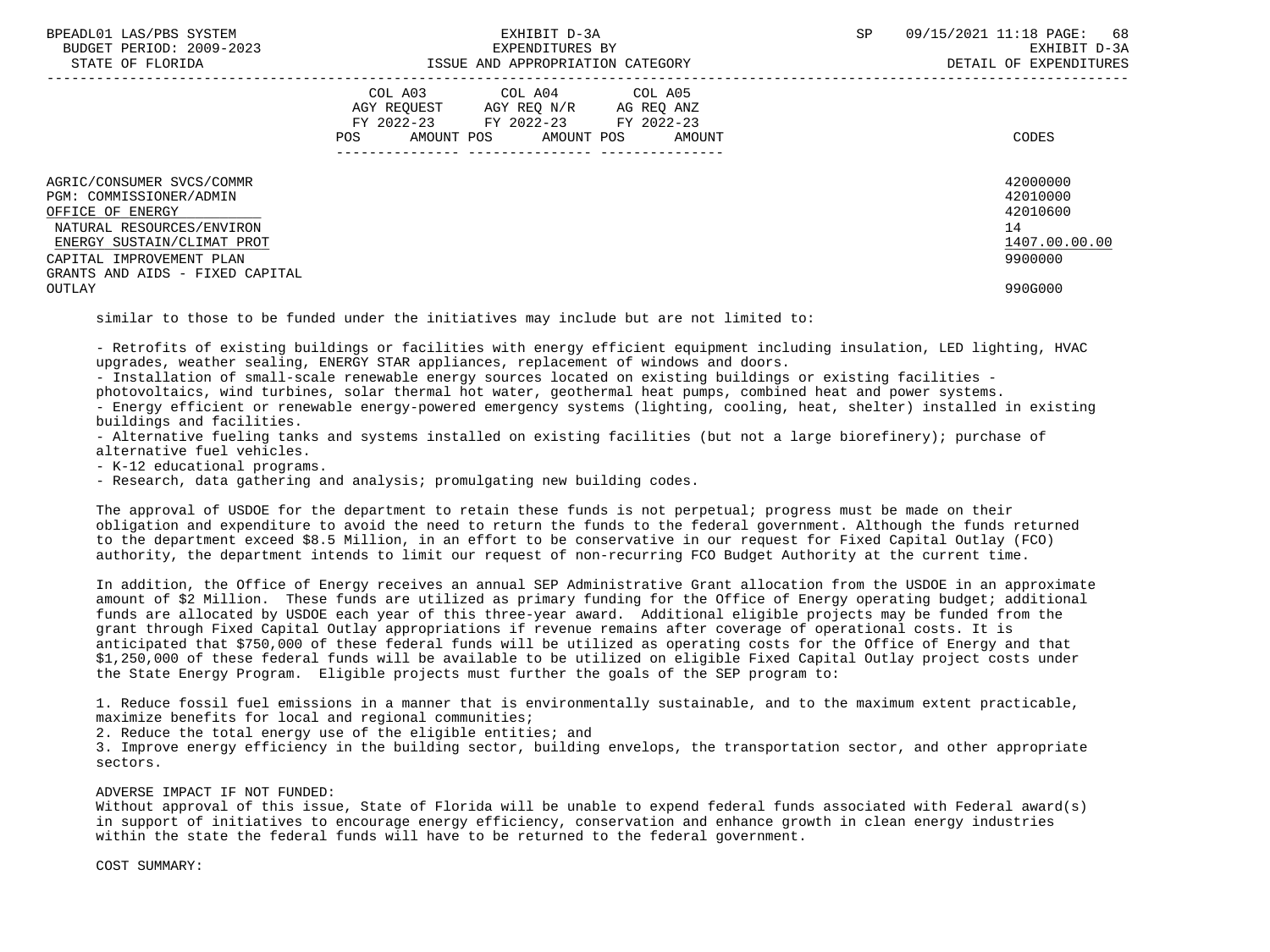| BPEADL01 LAS/PBS SYSTEM<br>BUDGET PERIOD: 2009-2023<br>STATE OF FLORIDA                                                                                                                                                                                                   |            | EXHIBIT D-3A<br>EXPENDITURES BY<br>EXPENDITURES BY<br>ISSUE AND APPROPRIATION CATEGORY                                        | SP           | 09/15/2021 11:18 PAGE:<br>69<br>EXHIBIT D-3A<br>DETAIL OF EXPENDITURES |                                                                               |
|---------------------------------------------------------------------------------------------------------------------------------------------------------------------------------------------------------------------------------------------------------------------------|------------|-------------------------------------------------------------------------------------------------------------------------------|--------------|------------------------------------------------------------------------|-------------------------------------------------------------------------------|
|                                                                                                                                                                                                                                                                           | <b>POS</b> | COL A03 COL A04 COL A05<br>AGY REQUEST AGY REQ N/R AG REQ ANZ<br>FY 2022-23 FY 2022-23 FY 2022-23<br>AMOUNT POS<br>AMOUNT POS | AMOUNT       |                                                                        | CODES                                                                         |
| AGRIC/CONSUMER SVCS/COMMR<br>PGM: COMMISSIONER/ADMIN<br>OFFICE OF ENERGY<br>NATURAL RESOURCES/ENVIRON<br>ENERGY SUSTAIN/CLIMAT PROT<br>CAPITAL IMPROVEMENT PLAN<br>GRANTS AND AIDS - FIXED CAPITAL<br>OUTLAY<br>SPECIAL CATEGORY: FCO Grants-In-Aids<br>----------------- |            |                                                                                                                               |              |                                                                        | 42000000<br>42010000<br>42010600<br>14<br>1407.00.00.00<br>9900000<br>990G000 |
| OUANTITY DESCRIPTION                                                                                                                                                                                                                                                      |            |                                                                                                                               | CALCULATIONS | AMOUNT NEEDED<br>FY 2022-23                                            |                                                                               |
| Energy Projects                                                                                                                                                                                                                                                           |            |                                                                                                                               | \$3,500,000  | -------------<br>\$3,500,000                                           |                                                                               |
|                                                                                                                                                                                                                                                                           |            |                                                                                                                               |              | TOTAL ISSUE BY FUND: Federal Grants Trust Fund \$3,500,000             |                                                                               |
| TOTAL: ENERGY SUSTAIN/CLIMAT PROT<br>BY FUND TYPE<br>GENERAL REVENUE FUND<br>TRUST FUNDS                                                                                                                                                                                  | 568,071    | 6, 436, 196 5, 174, 216                                                                                                       |              |                                                                        | 1407.00.00.00<br>1000<br>2000                                                 |
| TOTAL POSITIONS 14.00<br>TOTAL PROG COMP 7,004,267 5,174,216<br>TOTAL SALARY RATE 633,481                                                                                                                                                                                 |            |                                                                                                                               |              |                                                                        |                                                                               |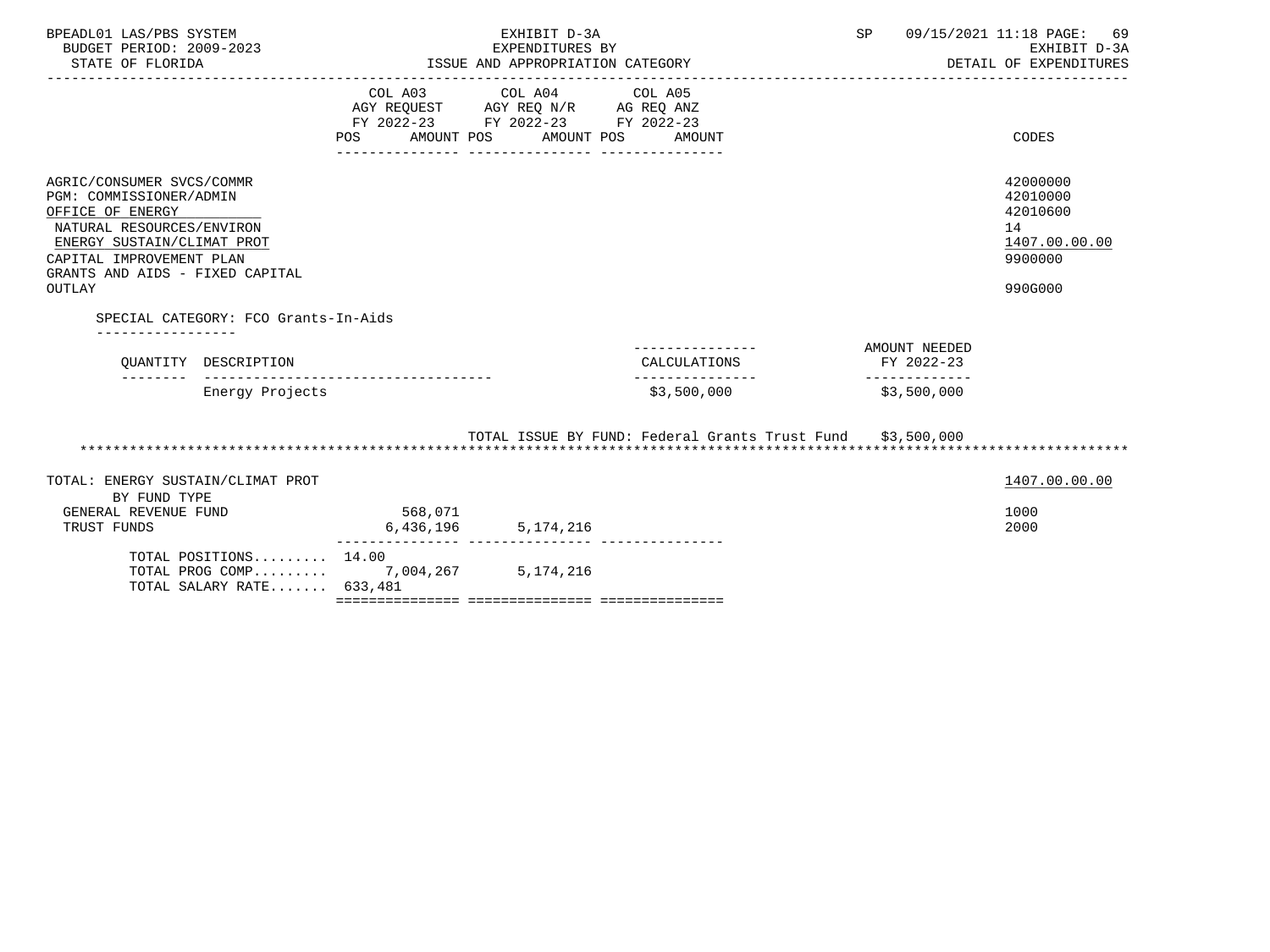| BPEADL01 LAS/PBS SYSTEM  | EXHIBIT D-3A                     | 09/15/2021 11:18 PAGE: 7<br>70 |
|--------------------------|----------------------------------|--------------------------------|
| BUDGET PERIOD: 2009-2023 | EXPENDITURES BY                  | EXHIBIT D-3A                   |
| STATE OF FLORIDA         | ISSUE AND APPROPRIATION CATEGORY | DETAIL OF EXPENDITURES         |

|                                                                                                                                                                                                                                              | AGY REQUEST AGY REQ N/R AG REQ ANZ<br>FY 2022-23 FY 2022-23 FY 2022-23<br>POS AMOUNT POS | COL A03 COL A04 COL A05 | AMOUNT POS<br>AMOUNT           | CODES                                                                                   |
|----------------------------------------------------------------------------------------------------------------------------------------------------------------------------------------------------------------------------------------------|------------------------------------------------------------------------------------------|-------------------------|--------------------------------|-----------------------------------------------------------------------------------------|
| AGRIC/CONSUMER SVCS/COMMR<br>PGM: FOREST/RES PROTECTION<br>FLORIDA FOREST SERVICE<br>NATURAL RESOURCES/ENVIRON<br>LAND RESOURCES<br>ESTIMATED EXPENDITURES<br>ESTIMATED EXPENDITURES - OPERATIONS<br>SALARY RATE<br>SALARY RATE 48, 227, 143 |                                                                                          |                         |                                | 42000000<br>42110000<br>42110400<br>14<br>1402.00.00.00<br>1000000<br>1001000<br>000000 |
| SALARIES AND BENEFITS                                                                                                                                                                                                                        |                                                                                          |                         |                                | 010000                                                                                  |
| FEDERAL GRANTS TRUST FUND -FEDERL                                                                                                                                                                                                            | 2,066,801                                                                                |                         |                                | 2261 3                                                                                  |
| AG EMERGENCY ERAD TF<br>$-$ STATE                                                                                                                                                                                                            | 1,195,808                                                                                |                         |                                | 2360 1                                                                                  |
| INCIDENTAL TRUST FUND<br>$-$ STATE                                                                                                                                                                                                           | 7,015,683                                                                                |                         |                                | 2381 1                                                                                  |
| LAND ACQUISITION TF<br>$-$ STATE<br>$-MATCH$                                                                                                                                                                                                 | 64,410,074<br>1,267,886                                                                  |                         |                                | 2423 1<br>2423 2                                                                        |
| TOTAL LAND ACQUISITION TF                                                                                                                                                                                                                    | 65,677,960                                                                               |                         |                                | 2423                                                                                    |
| TOTAL POSITIONS $1,180.00$<br>TOTAL APPRO 75,956,252                                                                                                                                                                                         |                                                                                          |                         |                                |                                                                                         |
| OTHER PERSONAL SERVICES                                                                                                                                                                                                                      |                                                                                          |                         |                                | 030000                                                                                  |
| FEDERAL GRANTS TRUST FUND -FEDERL<br>INCIDENTAL TRUST FUND -STATE<br>LAND ACQUISITION TF -STATE 922,562                                                                                                                                      | 514,741<br>480,589                                                                       |                         |                                | 2261 3<br>2381 1<br>2423 1                                                              |
| TOTAL APPRO                                                                                                                                                                                                                                  | 1,917,892                                                                                |                         |                                |                                                                                         |
| <b>EXPENSES</b>                                                                                                                                                                                                                              |                                                                                          |                         |                                | 040000                                                                                  |
| FEDERAL GRANTS TRUST FUND -FEDERL                                                                                                                                                                                                            | 942,803                                                                                  |                         |                                | 2261 3                                                                                  |
| INCIDENTAL TRUST FUND<br>$-$ STATE                                                                                                                                                                                                           | 4,974,124                                                                                |                         |                                | 2381 1                                                                                  |
| LAND ACQUISITION TF<br>$-$ STATE<br>$-MATCH$                                                                                                                                                                                                 | 7.657.970<br>449,844                                                                     |                         |                                | 2423 1<br>2423 2                                                                        |
| TOTAL LAND ACQUISITION TF                                                                                                                                                                                                                    | 8,107,814                                                                                |                         | ------------- ---------------- | 2423                                                                                    |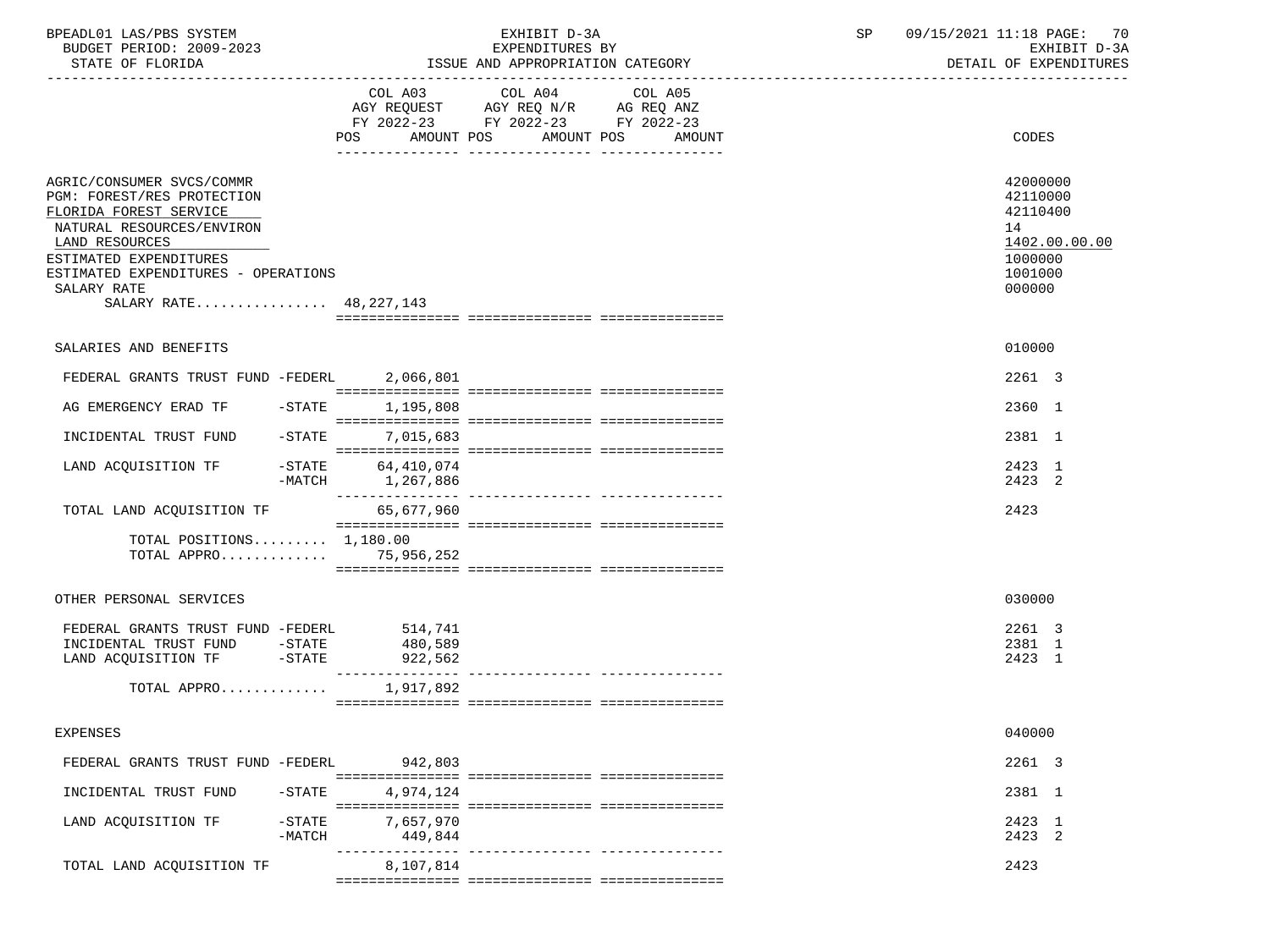| BPEADL01 LAS/PBS SYSTEM<br>BUDGET PERIOD: 2009-2023                                                                                                                                                                                     |                      | EXHIBIT D-3A<br>EXPENDITURES BY                                                                                                          | 09/15/2021 11:18 PAGE: 71<br>SP<br>EXHIBIT D-3A                                         |
|-----------------------------------------------------------------------------------------------------------------------------------------------------------------------------------------------------------------------------------------|----------------------|------------------------------------------------------------------------------------------------------------------------------------------|-----------------------------------------------------------------------------------------|
| STATE OF FLORIDA                                                                                                                                                                                                                        |                      | ISSUE AND APPROPRIATION CATEGORY                                                                                                         | DETAIL OF EXPENDITURES                                                                  |
|                                                                                                                                                                                                                                         |                      | COL A03 COL A04<br>COL A05<br>AGY REQUEST AGY REQ N/R AG REQ ANZ<br>FY 2022-23 FY 2022-23 FY 2022-23<br>POS AMOUNT POS AMOUNT POS AMOUNT | CODES                                                                                   |
|                                                                                                                                                                                                                                         |                      |                                                                                                                                          |                                                                                         |
| AGRIC/CONSUMER SVCS/COMMR<br>PGM: FOREST/RES PROTECTION<br>FLORIDA FOREST SERVICE<br>NATURAL RESOURCES/ENVIRON<br>LAND RESOURCES<br>ESTIMATED EXPENDITURES<br>ESTIMATED EXPENDITURES - OPERATIONS<br>EXPENSES<br>TOTAL APPRO 14,024,741 |                      |                                                                                                                                          | 42000000<br>42110000<br>42110400<br>14<br>1402.00.00.00<br>1000000<br>1001000<br>040000 |
|                                                                                                                                                                                                                                         |                      |                                                                                                                                          |                                                                                         |
| AID TO LOCAL GOVERNMENTS<br>AMERICA THE BEAUTIFUL PRG                                                                                                                                                                                   |                      |                                                                                                                                          | 050000<br>050052                                                                        |
| FEDERAL GRANTS TRUST FUND -FEDERL 565,930                                                                                                                                                                                               |                      |                                                                                                                                          | 2261 3                                                                                  |
| G/A-VOLUNTEER FIRE ASST                                                                                                                                                                                                                 |                      |                                                                                                                                          | 050135                                                                                  |
| FEDERAL GRANTS TRUST FUND -FEDERL 275,763                                                                                                                                                                                               |                      |                                                                                                                                          | 2261 3                                                                                  |
| G/A-RURAL COM FIRE PROTECT                                                                                                                                                                                                              |                      |                                                                                                                                          | 051055                                                                                  |
| FEDERAL GRANTS TRUST FUND -FEDERL 72,589                                                                                                                                                                                                |                      |                                                                                                                                          | 2261 3                                                                                  |
| ST FOREST RECEIPT DISTR                                                                                                                                                                                                                 |                      |                                                                                                                                          | 051204                                                                                  |
| INCIDENTAL TRUST FUND -STATE                                                                                                                                                                                                            | 595,000              |                                                                                                                                          | 2381 1                                                                                  |
| OPERATING CAPITAL OUTLAY                                                                                                                                                                                                                |                      |                                                                                                                                          | 060000                                                                                  |
| FEDERAL GRANTS TRUST FUND -FEDERL 617,775<br>LAND ACQUISITION TF -STATE 232,299                                                                                                                                                         |                      |                                                                                                                                          | 2261 3<br>2423 1                                                                        |
| TOTAL APPRO                                                                                                                                                                                                                             | 850,074              |                                                                                                                                          |                                                                                         |
| SPECIAL CATEGORIES<br>FORESTRY WILDFIRE/SUPP EQU                                                                                                                                                                                        |                      |                                                                                                                                          | 100000<br>100100                                                                        |
| INCIDENTAL TRUST FUND<br>-STATE<br>LAND ACQUISITION TF<br>$-$ STATE                                                                                                                                                                     | 156,868<br>7,422,164 |                                                                                                                                          | 2381 1<br>2423 1                                                                        |
| TOTAL APPRO                                                                                                                                                                                                                             | 7,579,032            |                                                                                                                                          |                                                                                         |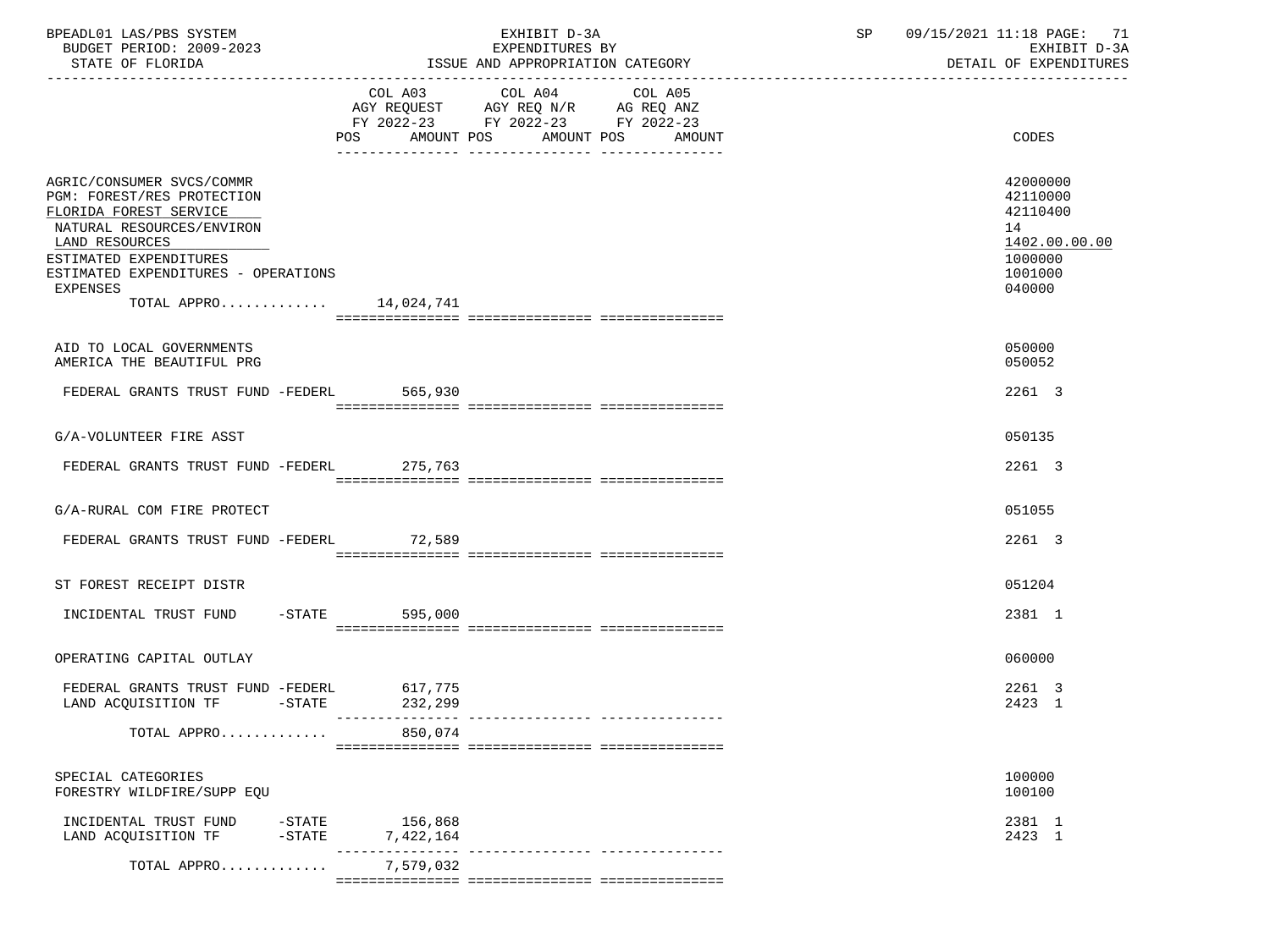| BPEADL01 LAS/PBS SYSTEM<br>BUDGET PERIOD: 2009-2023<br>STATE OF FLORIDA                                                                                                                                                                                                                             |                              | EXHIBIT D-3A<br>EXPENDITURES BY<br>ISSUE AND APPROPRIATION CATEGORY                                            |  | SP | 09/15/2021 11:18 PAGE: 72<br>EXHIBIT D-3A<br>DETAIL OF EXPENDITURES                                         |
|-----------------------------------------------------------------------------------------------------------------------------------------------------------------------------------------------------------------------------------------------------------------------------------------------------|------------------------------|----------------------------------------------------------------------------------------------------------------|--|----|-------------------------------------------------------------------------------------------------------------|
|                                                                                                                                                                                                                                                                                                     | COL A03<br>AMOUNT POS<br>POS | COL A04 COL A05<br>AGY REQUEST AGY REQ N/R AG REQ ANZ<br>FY 2022-23 FY 2022-23 FY 2022-23<br>AMOUNT POS AMOUNT |  |    | CODES                                                                                                       |
| AGRIC/CONSUMER SVCS/COMMR<br>PGM: FOREST/RES PROTECTION<br>FLORIDA FOREST SERVICE<br>NATURAL RESOURCES/ENVIRON<br>LAND RESOURCES<br>ESTIMATED EXPENDITURES<br>ESTIMATED EXPENDITURES - OPERATIONS<br>SPECIAL CATEGORIES<br>USDA DISASTER BLOCK GRANT<br>FEDERAL GRANTS TRUST FUND -FEDERL 1,500,000 |                              |                                                                                                                |  |    | 42000000<br>42110000<br>42110400<br>14<br>1402.00.00.00<br>1000000<br>1001000<br>100000<br>100601<br>2261 3 |
|                                                                                                                                                                                                                                                                                                     |                              |                                                                                                                |  |    |                                                                                                             |
| OFF-HIGHWAY VEH/REC PROGRM                                                                                                                                                                                                                                                                          |                              |                                                                                                                |  |    | 100619                                                                                                      |
| INCIDENTAL TRUST FUND -STATE 501,341                                                                                                                                                                                                                                                                |                              |                                                                                                                |  |    | 2381 1                                                                                                      |
| LAND MANAGEMENT                                                                                                                                                                                                                                                                                     |                              |                                                                                                                |  |    | 100718                                                                                                      |
| LAND ACQUISITION TF -STATE 8,902,162                                                                                                                                                                                                                                                                |                              |                                                                                                                |  |    | 2423 1                                                                                                      |
| CONTRACTED SERVICES                                                                                                                                                                                                                                                                                 |                              |                                                                                                                |  |    | 100777                                                                                                      |
| FEDERAL GRANTS TRUST FUND -FEDERL 1,318,687<br>INCIDENTAL TRUST FUND -STATE<br>LAND ACQUISITION TF -STATE                                                                                                                                                                                           | 477,107<br>802,137           |                                                                                                                |  |    | 2261 3<br>2381 1<br>2423 1                                                                                  |
| TOTAL APPRO                                                                                                                                                                                                                                                                                         | 2,597,931                    |                                                                                                                |  |    |                                                                                                             |
| ON-CALL FEES                                                                                                                                                                                                                                                                                        |                              |                                                                                                                |  |    | 102261                                                                                                      |
| AG EMERGENCY ERAD TF -STATE 333,296<br>INCIDENTAL TRUST FUND -STATE                                                                                                                                                                                                                                 | 10,000                       |                                                                                                                |  |    | 2360 1<br>2381 1                                                                                            |
| TOTAL APPRO                                                                                                                                                                                                                                                                                         | 343,296                      |                                                                                                                |  |    |                                                                                                             |
| OVERTIME                                                                                                                                                                                                                                                                                            |                              |                                                                                                                |  |    | 102331                                                                                                      |
| LAND ACQUISITION TF -STATE 135,172                                                                                                                                                                                                                                                                  |                              |                                                                                                                |  |    | 2423 1                                                                                                      |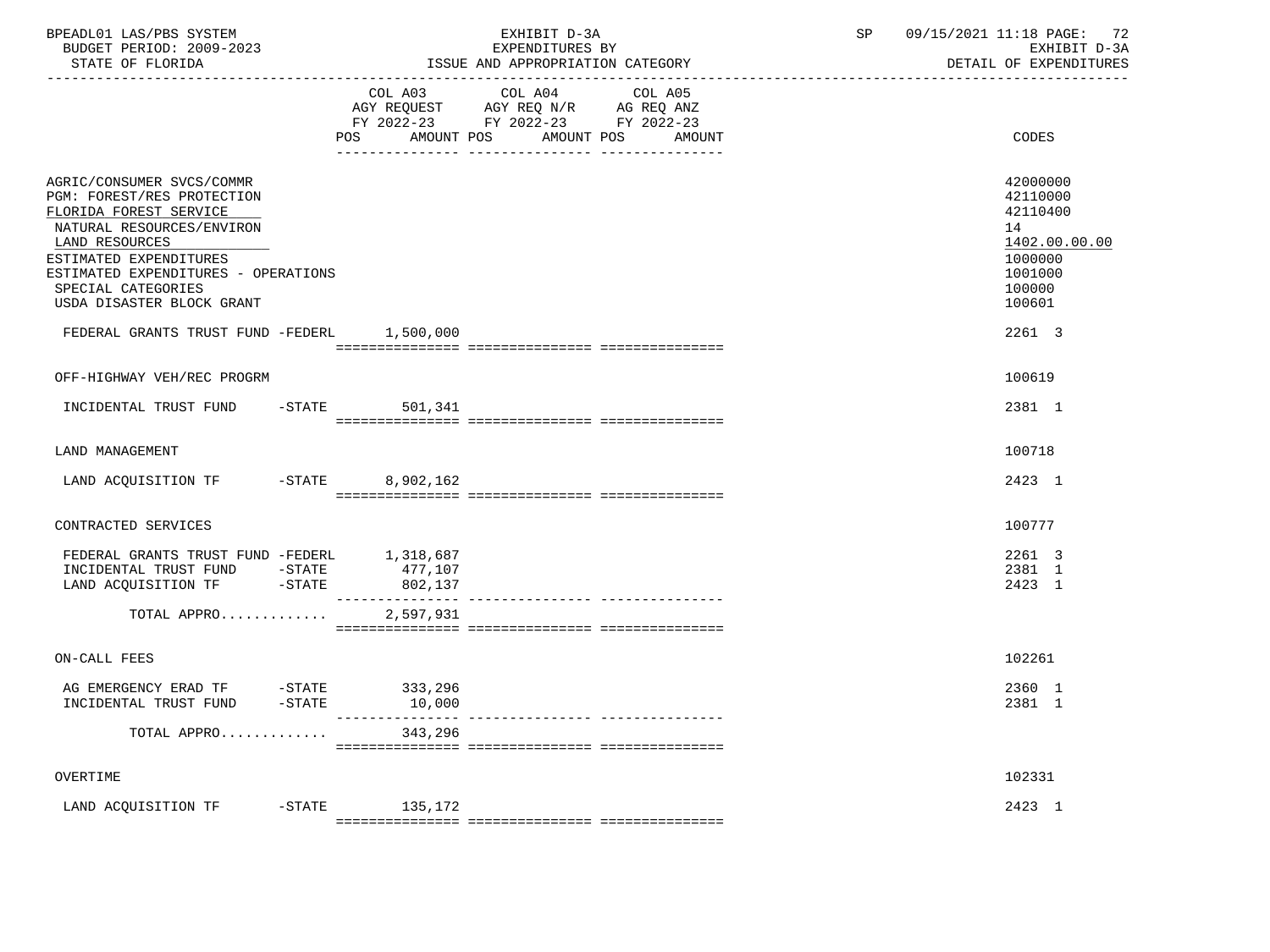| BPEADL01 LAS/PBS SYSTEM<br>BUDGET PERIOD: 2009-2023<br>STATE OF FLORIDA                                                                                                                                                                                                                                                                                                                                           |                           | EXHIBIT D-3A<br>EXPENDITURES BY<br>ISSUE AND APPROPRIATION CATEGORY                       | 09/15/2021 11:18 PAGE: 73<br>SP<br>EXHIBIT D-3A<br>DETAIL OF EXPENDITURES |  |                                                                                                                       |
|-------------------------------------------------------------------------------------------------------------------------------------------------------------------------------------------------------------------------------------------------------------------------------------------------------------------------------------------------------------------------------------------------------------------|---------------------------|-------------------------------------------------------------------------------------------|---------------------------------------------------------------------------|--|-----------------------------------------------------------------------------------------------------------------------|
|                                                                                                                                                                                                                                                                                                                                                                                                                   | POS AMOUNT POS AMOUNT POS | COL A03 COL A04<br>AGY REQUEST AGY REQ N/R AG REQ ANZ<br>FY 2022-23 FY 2022-23 FY 2022-23 | COL A05<br>AMOUNT                                                         |  | CODES                                                                                                                 |
| AGRIC/CONSUMER SVCS/COMMR<br>PGM: FOREST/RES PROTECTION<br>FLORIDA FOREST SERVICE<br>NATURAL RESOURCES/ENVIRON<br>LAND RESOURCES<br>ESTIMATED EXPENDITURES<br>ESTIMATED EXPENDITURES - OPERATIONS<br>SPECIAL CATEGORIES<br>RISK MANAGEMENT INSURANCE<br>$\begin{tabular}{llllll} INCIDENTIAL TRUST FUND & -STATE & 485,804 \\ LAND ACQUISITION TF & -STATE & 2,334,914 \\ \end{tabular}$<br>TOTAL APPRO 2,820,718 |                           |                                                                                           |                                                                           |  | 42000000<br>42110000<br>42110400<br>14<br>1402.00.00.00<br>1000000<br>1001000<br>100000<br>103241<br>2381 1<br>2423 1 |
| AIRCRAFT PURCHASE                                                                                                                                                                                                                                                                                                                                                                                                 |                           |                                                                                           |                                                                           |  | 107009                                                                                                                |
| LAND ACQUISITION TF -STATE 5,571,000                                                                                                                                                                                                                                                                                                                                                                              |                           |                                                                                           |                                                                           |  | 2423 1                                                                                                                |
| TR/DMS/HR SVCS/STW CONTRCT                                                                                                                                                                                                                                                                                                                                                                                        |                           |                                                                                           |                                                                           |  | 107040                                                                                                                |
| FEDERAL GRANTS TRUST FUND -FEDERL<br>INCIDENTAL TRUST FUND -STATE 33,149<br>LAND ACQUISITION TF -STATE 328,943                                                                                                                                                                                                                                                                                                    | 987                       |                                                                                           |                                                                           |  | 2261 3<br>2381 1<br>2423 1                                                                                            |
| TOTAL APPRO                                                                                                                                                                                                                                                                                                                                                                                                       | 363,079                   |                                                                                           |                                                                           |  |                                                                                                                       |
| TOTAL: ESTIMATED EXPENDITURES - OPERATIONS<br>TOTAL POSITIONS $1.180.00$<br>TOTAL ISSUE $124,571,972$<br>TOTAL SALARY RATE 48, 227, 143                                                                                                                                                                                                                                                                           |                           |                                                                                           |                                                                           |  | 1001000                                                                                                               |
| SALARY INCREASES FOR FY 2021-22 -<br>STATE EMPLOYEE MINIMUM WAGE<br>INCREASE - EFFECTIVE 7/1/2021<br>SALARY RATE<br>SALARY RATE 293,873                                                                                                                                                                                                                                                                           |                           |                                                                                           |                                                                           |  | 1001030<br>000000                                                                                                     |
| SALARIES AND BENEFITS                                                                                                                                                                                                                                                                                                                                                                                             |                           |                                                                                           |                                                                           |  | 010000                                                                                                                |
| FEDERAL GRANTS TRUST FUND -FEDERL                                                                                                                                                                                                                                                                                                                                                                                 | 10,013                    |                                                                                           |                                                                           |  | 2261 3                                                                                                                |
| AG EMERGENCY ERAD TF<br>$-$ STATE                                                                                                                                                                                                                                                                                                                                                                                 | 5,780                     |                                                                                           |                                                                           |  | 2360 1                                                                                                                |

INCIDENTAL TRUST FUND -STATE 34,015 2381 1

=============== =============== ===============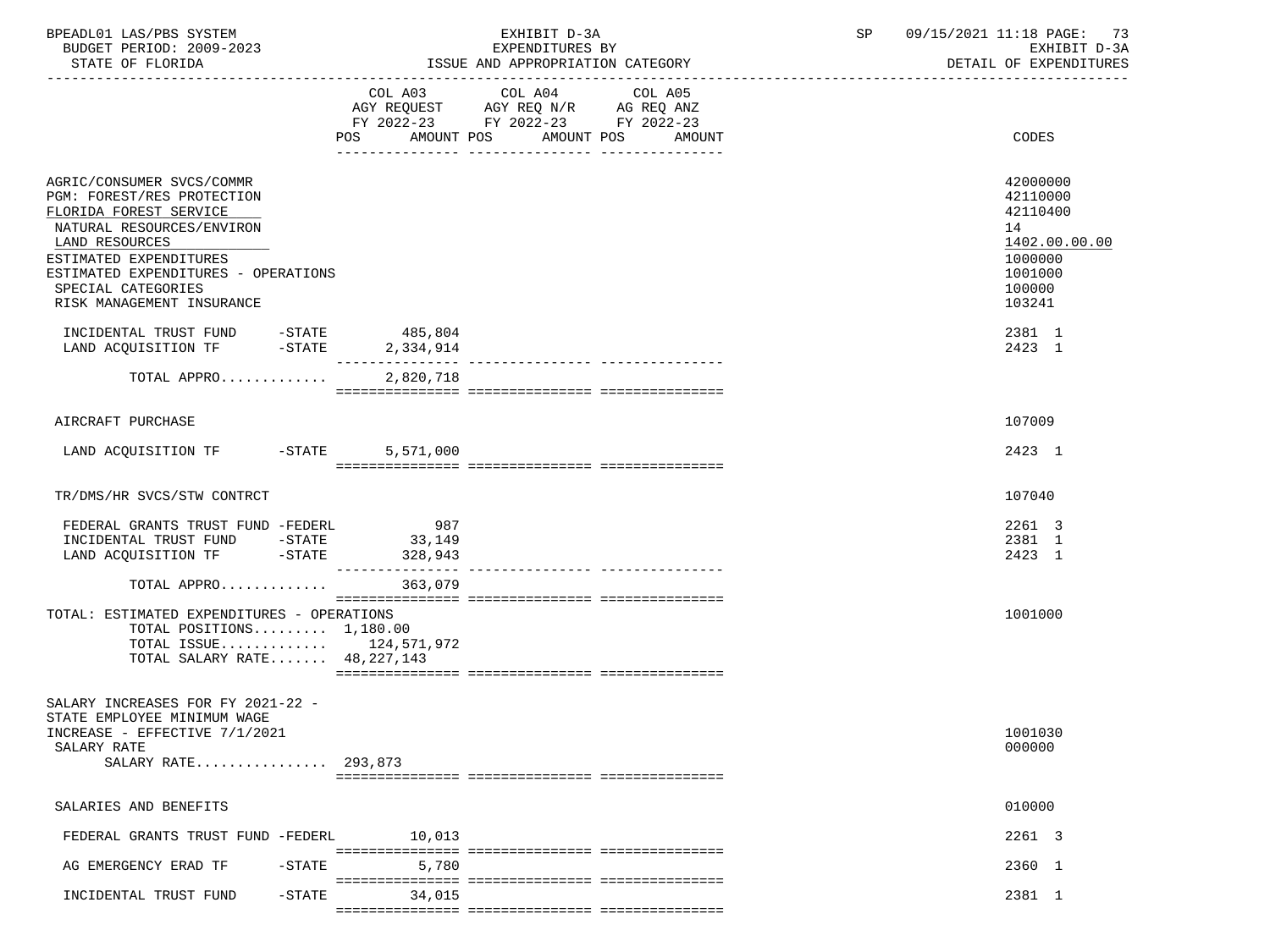| BPEADL01 LAS/PBS SYSTEM<br>BUDGET PERIOD: 2009-2023<br>STATE OF FLORIDA                                                                                                                                                        |                   | EXHIBIT D-3A<br>EXPENDITURES BY<br>ISSUE AND APPROPRIATION CATEGORY                                                                  | SP | 09/15/2021 11:18 PAGE: 74<br>EXHIBIT D-3A<br>DETAIL OF EXPENDITURES |
|--------------------------------------------------------------------------------------------------------------------------------------------------------------------------------------------------------------------------------|-------------------|--------------------------------------------------------------------------------------------------------------------------------------|----|---------------------------------------------------------------------|
|                                                                                                                                                                                                                                | POS               | COL A03 COL A04 COL A05<br>AGY REQUEST AGY REQ N/R AG REQ ANZ<br>FY 2022-23 FY 2022-23 FY 2022-23<br>AMOUNT POS AMOUNT POS<br>AMOUNT |    | CODES                                                               |
| AGRIC/CONSUMER SVCS/COMMR<br>PGM: FOREST/RES PROTECTION<br>FLORIDA FOREST SERVICE<br>NATURAL RESOURCES/ENVIRON<br>LAND RESOURCES<br>ESTIMATED EXPENDITURES<br>SALARY INCREASES FOR FY 2021-22 -<br>STATE EMPLOYEE MINIMUM WAGE |                   |                                                                                                                                      |    | 42000000<br>42110000<br>42110400<br>14<br>1402.00.00.00<br>1000000  |
| INCREASE - EFFECTIVE 7/1/2021                                                                                                                                                                                                  |                   |                                                                                                                                      |    | 1001030                                                             |
| SALARIES AND BENEFITS<br>LAND ACQUISITION TF                                                                                                                                                                                   | $-STATE$ 312, 181 |                                                                                                                                      |    | 010000<br>2423 1                                                    |
| -MATCH                                                                                                                                                                                                                         | 6,144             |                                                                                                                                      |    | 2423 2                                                              |
| TOTAL LAND ACQUISITION TF                                                                                                                                                                                                      | 318, 325          |                                                                                                                                      |    | 2423                                                                |
|                                                                                                                                                                                                                                |                   |                                                                                                                                      |    |                                                                     |
| TOTAL APPRO                                                                                                                                                                                                                    | 368,133           |                                                                                                                                      |    |                                                                     |
| OTHER PERSONAL SERVICES                                                                                                                                                                                                        |                   |                                                                                                                                      |    | 030000                                                              |
| FEDERAL GRANTS TRUST FUND -FEDERL 40,649<br>INCIDENTAL TRUST FUND -STATE<br>LAND ACQUISITION TF -STATE                                                                                                                         | 37,952<br>72,855  |                                                                                                                                      |    | 2261 3<br>2381 1<br>2423 1                                          |
| TOTAL APPRO                                                                                                                                                                                                                    | 151,456           |                                                                                                                                      |    |                                                                     |
| TOTAL: SALARY INCREASES FOR FY 2021-22 -<br>STATE EMPLOYEE MINIMUM WAGE<br>INCREASE - EFFECTIVE 7/1/2021<br>TOTAL ISSUE<br>TOTAL SALARY RATE 293,873                                                                           | 519,589           |                                                                                                                                      |    | 1001030                                                             |
| FLORIDA RETIREMENT SYSTEM<br>ADJUSTMENT - FY 2021-22 - NORMAL<br>COST AND UNFUNDED ACTUARIAL<br>LIABILITY<br>SALARIES AND BENEFITS                                                                                             |                   |                                                                                                                                      |    | 1001070<br>010000                                                   |
| FEDERAL GRANTS TRUST FUND -FEDERL                                                                                                                                                                                              | 14,002            |                                                                                                                                      |    | 2261 3                                                              |
|                                                                                                                                                                                                                                |                   |                                                                                                                                      |    |                                                                     |
| $-$ STATE<br>AG EMERGENCY ERAD TF                                                                                                                                                                                              | 8,082             |                                                                                                                                      |    | 2360 1                                                              |
| INCIDENTAL TRUST FUND<br>$-STATE$                                                                                                                                                                                              | 47,566            |                                                                                                                                      |    | 2381 1                                                              |
| LAND ACOUISITION TF<br>$-STATE$                                                                                                                                                                                                | 436,542           |                                                                                                                                      |    | 2423 1                                                              |
| $-MATCH$                                                                                                                                                                                                                       | 8,591             |                                                                                                                                      |    | 2423 2                                                              |
| TOTAL LAND ACQUISITION TF                                                                                                                                                                                                      | 445,133           | ------------ ----------------                                                                                                        |    | 2423                                                                |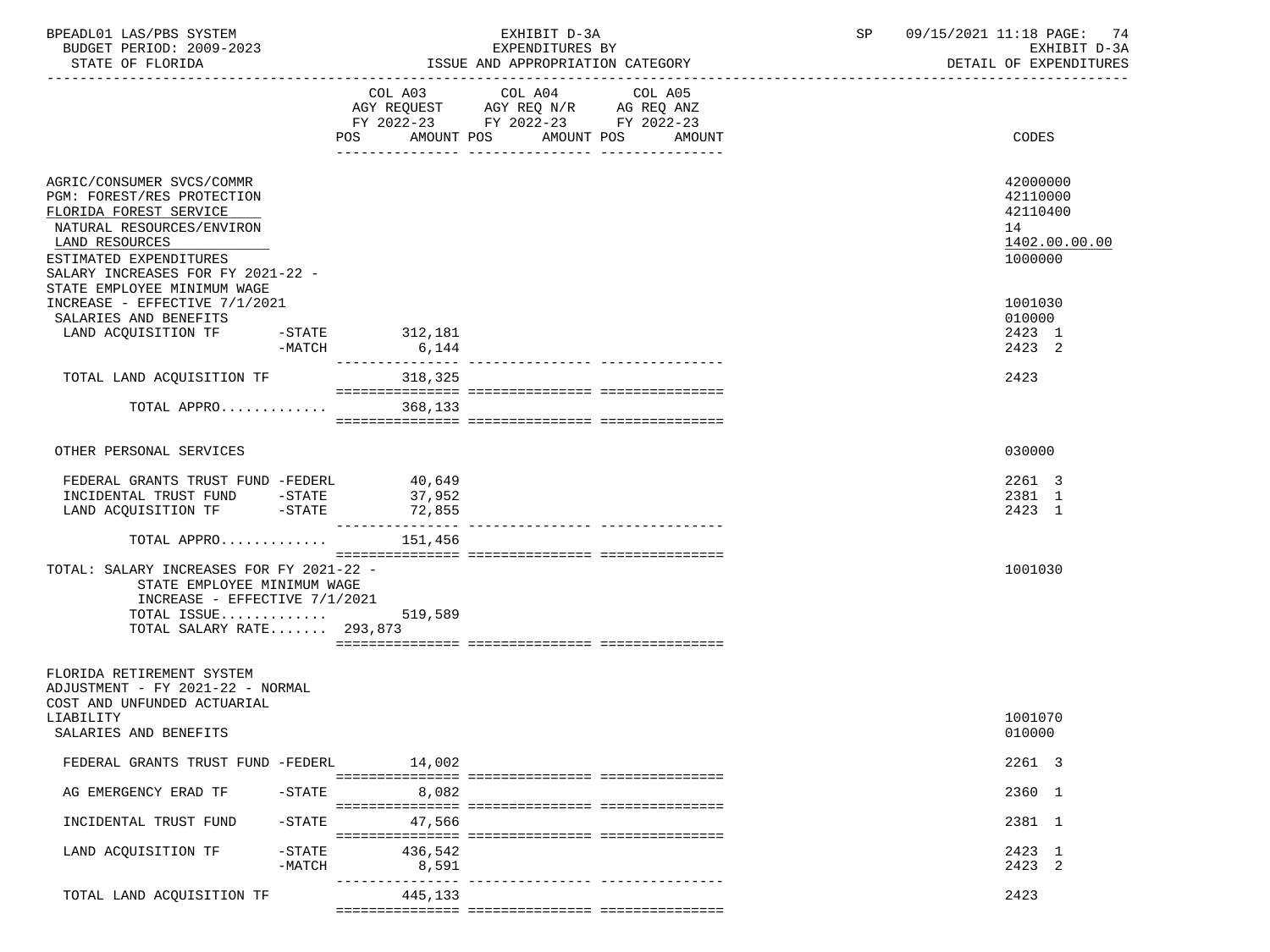| BPEADL01 LAS/PBS SYSTEM<br>BUDGET PERIOD: 2009-2023<br>STATE OF FLORIDA                                                                                                                                                                                    | EXHIBIT D-3A<br>EXPENDITURES BY<br>ISSUE AND APPROPRIATION CATEGORY                                                                                   | SP<br>09/15/2021 11:18 PAGE: 75<br>EXHIBIT D-3A<br>DETAIL OF EXPENDITURES |
|------------------------------------------------------------------------------------------------------------------------------------------------------------------------------------------------------------------------------------------------------------|-------------------------------------------------------------------------------------------------------------------------------------------------------|---------------------------------------------------------------------------|
|                                                                                                                                                                                                                                                            | COL A03 COL A04<br>COL A05<br>AGY REQUEST AGY REQ N/R AG REQ ANZ<br>FY 2022-23 FY 2022-23 FY 2022-23<br><b>POS</b><br>AMOUNT POS AMOUNT POS<br>AMOUNT | CODES                                                                     |
| AGRIC/CONSUMER SVCS/COMMR<br>PGM: FOREST/RES PROTECTION<br>FLORIDA FOREST SERVICE<br>NATURAL RESOURCES/ENVIRON<br>LAND RESOURCES<br>ESTIMATED EXPENDITURES<br>FLORIDA RETIREMENT SYSTEM<br>ADJUSTMENT - FY 2021-22 - NORMAL<br>COST AND UNFUNDED ACTUARIAL |                                                                                                                                                       | 42000000<br>42110000<br>42110400<br>14<br>1402.00.00.00<br>1000000        |
| LIABILITY<br>SALARIES AND BENEFITS<br>TOTAL APPRO                                                                                                                                                                                                          | 514,783                                                                                                                                               | 1001070<br>010000                                                         |
| CASUALTY INSURANCE PREMIUM<br>ADJUSTMENT<br>SPECIAL CATEGORIES<br>RISK MANAGEMENT INSURANCE                                                                                                                                                                |                                                                                                                                                       | 1001090<br>100000<br>103241                                               |
| INCIDENTAL TRUST FUND -STATE 92,889<br>LAND ACQUISITION TF -STATE 446,450                                                                                                                                                                                  |                                                                                                                                                       | 2381 1<br>2423 1                                                          |
| TOTAL APPRO                                                                                                                                                                                                                                                | ______________________________________<br>539,339                                                                                                     |                                                                           |
| REALLOCATION OF HUMAN RESOURCES<br>OUTSOURCING<br>SPECIAL CATEGORIES<br>TR/DMS/HR SVCS/STW CONTRCT                                                                                                                                                         |                                                                                                                                                       | 1005900<br>100000<br>107040                                               |
| FEDERAL GRANTS TRUST FUND -FEDERL<br>INCIDENTAL TRUST FUND -STATE<br>LAND ACQUISITION TF -STATE                                                                                                                                                            | $80 -$<br>$2,700-$<br>26,788-                                                                                                                         | 2261 3<br>2381 1<br>2423 1                                                |
| TOTAL APPRO                                                                                                                                                                                                                                                | ----------------<br>29,568-                                                                                                                           |                                                                           |

=============== =============== ===============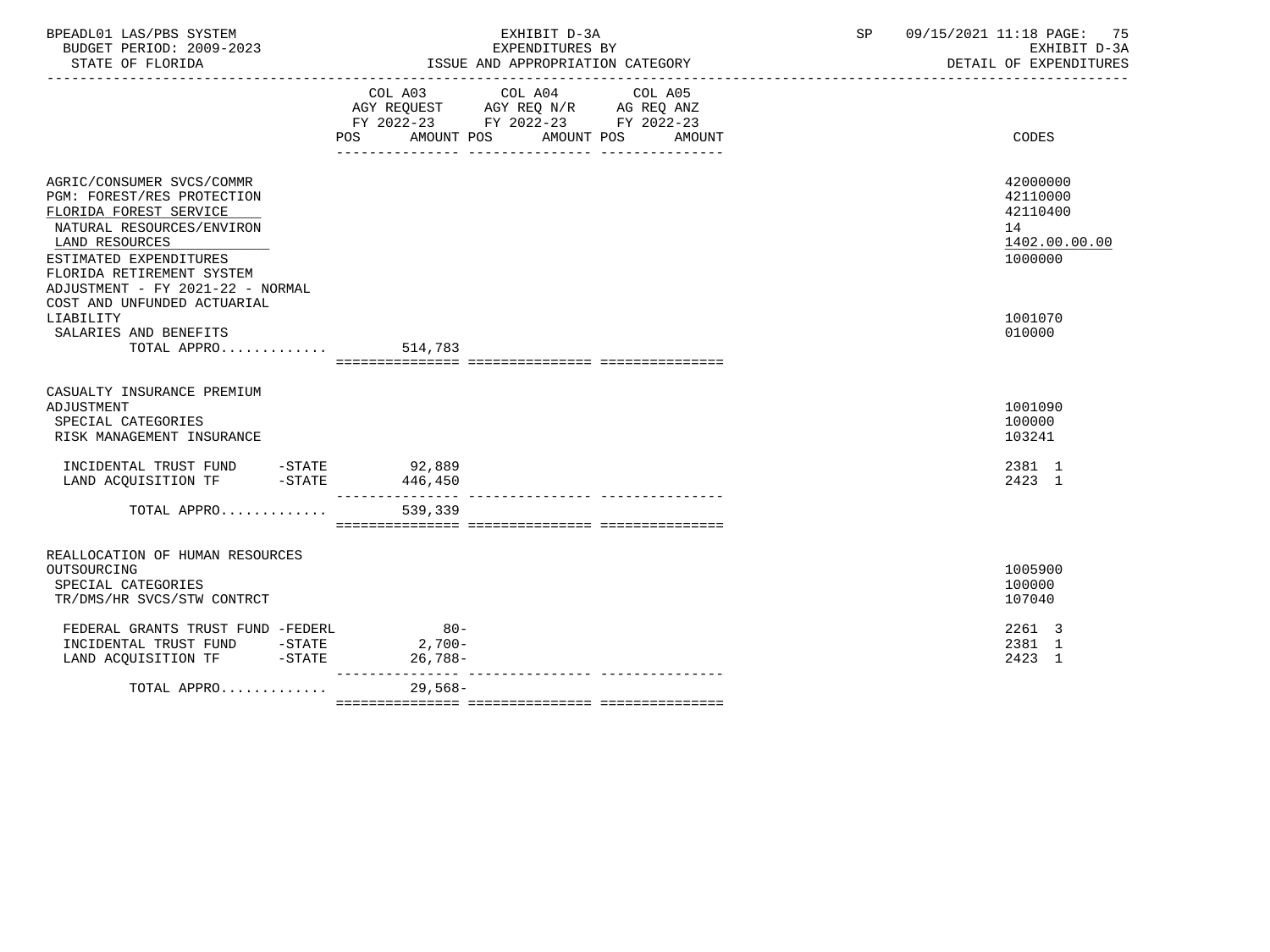| BPEADL01 LAS/PBS SYSTEM<br>BUDGET PERIOD: 2009-2023<br>STATE OF FLORIDA                                                                                                                                                                    | EXHIBIT D-3A<br>EXPENDITURES BY<br>ISSUE AND APPROPRIATION CATEGORY |              |                                                                                                                                     | 09/15/2021 11:18 PAGE:<br>SP<br>DETAIL OF EXPENDITURES                                            | 76<br>EXHIBIT D-3A |  |
|--------------------------------------------------------------------------------------------------------------------------------------------------------------------------------------------------------------------------------------------|---------------------------------------------------------------------|--------------|-------------------------------------------------------------------------------------------------------------------------------------|---------------------------------------------------------------------------------------------------|--------------------|--|
|                                                                                                                                                                                                                                            |                                                                     | COL A03      | COL A04<br>COL A05<br>AGY REQUEST AGY REQ N/R AG REQ ANZ<br>FY 2022-23 FY 2022-23 FY 2022-23<br>POS AMOUNT POS AMOUNT POS<br>AMOUNT | CODES                                                                                             |                    |  |
| AGRIC/CONSUMER SVCS/COMMR<br>PGM: FOREST/RES PROTECTION<br>FLORIDA FOREST SERVICE<br>NATURAL RESOURCES/ENVIRON<br>LAND RESOURCES<br>NONRECURRING EXPENDITURES<br>REPLACEMENT EQUIPMENT<br>SPECIAL CATEGORIES<br>FORESTRY WILDFIRE/SUPP EQU |                                                                     |              |                                                                                                                                     | 42000000<br>42110000<br>42110400<br>14<br>1402.00.00.00<br>2100000<br>2103017<br>100000<br>100100 |                    |  |
| LAND ACQUISITION TF -STATE 6,583,594-                                                                                                                                                                                                      |                                                                     |              |                                                                                                                                     | 2423 1                                                                                            |                    |  |
| AIRCRAFT ACQUISITION<br>SPECIAL CATEGORIES<br>AIRCRAFT PURCHASE                                                                                                                                                                            |                                                                     |              |                                                                                                                                     | 2103141<br>100000<br>107009                                                                       |                    |  |
| LAND ACQUISITION TF -STATE 5,571,000-                                                                                                                                                                                                      |                                                                     |              |                                                                                                                                     | 2423 1                                                                                            |                    |  |
| HURRICANE BLOCK GRANT<br>SPECIAL CATEGORIES<br>USDA DISASTER BLOCK GRANT                                                                                                                                                                   |                                                                     |              |                                                                                                                                     | 2103161<br>100000<br>100601                                                                       |                    |  |
| FEDERAL GRANTS TRUST FUND -FEDERL 1,500,000-                                                                                                                                                                                               |                                                                     |              |                                                                                                                                     | 2261 3                                                                                            |                    |  |
| CLIMATE ADAPTATION AND MITIGATION<br>SPECIAL CATEGORIES<br>LAND MANAGEMENT                                                                                                                                                                 |                                                                     |              |                                                                                                                                     | 2103162<br>100000<br>100718                                                                       |                    |  |
| LAND ACQUISITION TF -STATE                                                                                                                                                                                                                 |                                                                     | $2,000,000-$ |                                                                                                                                     | 2423 1                                                                                            |                    |  |
| EQUIPMENT NEEDS<br>REPLACEMENT EQUIPMENT<br>SPECIAL CATEGORIES<br>FORESTRY WILDFIRE/SUPP EQU                                                                                                                                               |                                                                     |              |                                                                                                                                     | 2400000<br>2401000<br>100000<br>100100                                                            |                    |  |
| AG EMERGENCY ERAD TF -STATE 3,344,127 3,344,127                                                                                                                                                                                            |                                                                     |              |                                                                                                                                     | 2360 1<br>2423 1                                                                                  |                    |  |
| TOTAL APPRO                                                                                                                                                                                                                                |                                                                     |              | 6,688,255 6,688,255                                                                                                                 |                                                                                                   |                    |  |
|                                                                                                                                                                                                                                            |                                                                     |              |                                                                                                                                     |                                                                                                   |                    |  |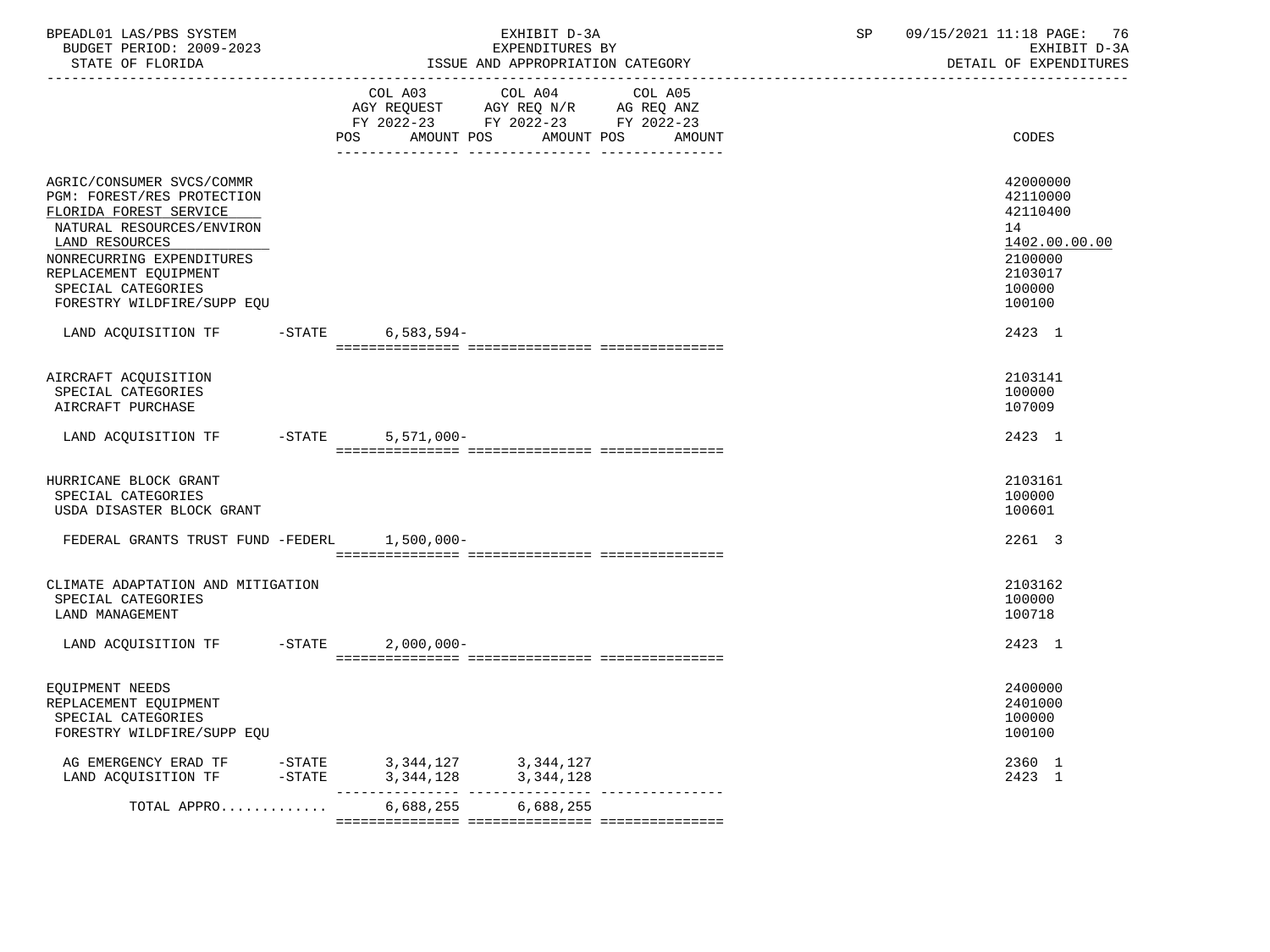| BPEADL01 LAS/PBS SYSTEM<br>BUDGET PERIOD: 2009-2023<br>STATE OF FLORIDA                                                                                                      | EXHIBIT D-3A<br>EXPENDITURES BY<br>ISSUE AND APPROPRIATION CATEGORY                                                                               | SP | 77<br>09/15/2021 11:18 PAGE:<br>EXHIBIT D-3A<br>DETAIL OF EXPENDITURES        |
|------------------------------------------------------------------------------------------------------------------------------------------------------------------------------|---------------------------------------------------------------------------------------------------------------------------------------------------|----|-------------------------------------------------------------------------------|
|                                                                                                                                                                              | COL A04 COL A05<br>COL A03<br>AGY REQUEST AGY REQ N/R AG REQ ANZ<br>FY 2022-23 FY 2022-23 FY 2022-23<br>AMOUNT POS<br>AMOUNT POS<br>AMOUNT<br>POS |    | CODES                                                                         |
| AGRIC/CONSUMER SVCS/COMMR<br>PGM: FOREST/RES PROTECTION<br>FLORIDA FOREST SERVICE<br>NATURAL RESOURCES/ENVIRON<br>LAND RESOURCES<br>EOUIPMENT NEEDS<br>REPLACEMENT EOUIPMENT |                                                                                                                                                   |    | 42000000<br>42110000<br>42110400<br>14<br>1402.00.00.00<br>2400000<br>2401000 |

### AGENCY ISSUE NARRATIVE: 2022-2023 BUDGET YEAR NARRATIVE: IT COMPONENT? NO

PRIORITY ISSUE #1

# DESCRIPTION OF ISSUE:

 This request is for \$6,688,255 of non-recurring Agriculture Emergency Eradication Trust Fund and General Revenue authority in the Wildfire Suppression Equipment Category to replace 80 and modify 2 pieces of wheeled and tracked wildland fire support equipment. These 82 pieces of equipment represent 6.5% of the 1,164 pieces of equipment that have exceeded or are projected to meet Department of Management Services (DMS) replacement criteria at the end of the 2021-22 fiscal year, as shown in the Cost Summary section below. The average age of the 80 pieces of equipment is over 19 years old and have been identified as the most critical fire equipment replacement needs for the entire Florida Forest Service (FFS). Where cost effective, existing equipment may be repaired or modified to extend equipment life. The exact equipment we are requesting funding to replace is subject to change due to catastrophic equipment failures (e.g., wrecked, damaged, burned, unrepairable, etc.) that may occur between now and the next fiscal year.

#### ISSUE SUMMARY:

 The FFS is responsible for protecting over 26 million acres of forest and wildlands from wildfires. Over the past 55 years, more and more Floridians have moved out of our cities to build homes and businesses in outlying fringe areas known as the wildland/urban interface (WUI). In fact, almost one-third of our population now lives in interface areas where structures intermingle with forests and wildlands.

 On average, Florida experiences the second highest number of wildfires in the nation. During dry years, Florida experiences severe wildfires that destroy homes, disrupt people's lives and impact our economy. Through wildfire prevention and mitigation programs, such as fuel reduction, pre-suppression fire line plowing, prescribed burning, and public outreach, the FFS works with our citizens, landowners and communities to teach wildfire prevention and provide wildfire mitigation services. When wildfires do occur, the FFS accomplishes its mission to safeguard the lives and property of Florida's citizens by using a unique array of equipment to attack/suppress the wildfire and respond to other emergent needs no matter what the terrain or location, such as: heavy and medium dozers with specifications for wildland fire fighting; transports to haul dozers and tracked equipment; wildland fire engines; road tractors with lowboy trailers; tracked equipment built for wildland fire fighting in swampy areas that require low ground pressure; motor graders; wheeled tractors; pickup trucks; trailers; all-terrain vehicles and passenger vehicles. Without this compliment of specialized equipment wildland fire fighting operations would be impossible and a safety hazard to the firefighters. This equipment is also critical in the multiple stages of hurricane recovery and fire protection. Clearing debris, establishing strategic fire breaks around communities and in rural areas along with actual fire suppression in very heavy blown down fuels is an immediate need after a hurricane. The wildland fire threat is typically very high in the impact areas, because of the down timber and fuels. Heavy equipment is needed to open and maintain fire breaks and to protect hurricane impacted communities from devastating wildfires.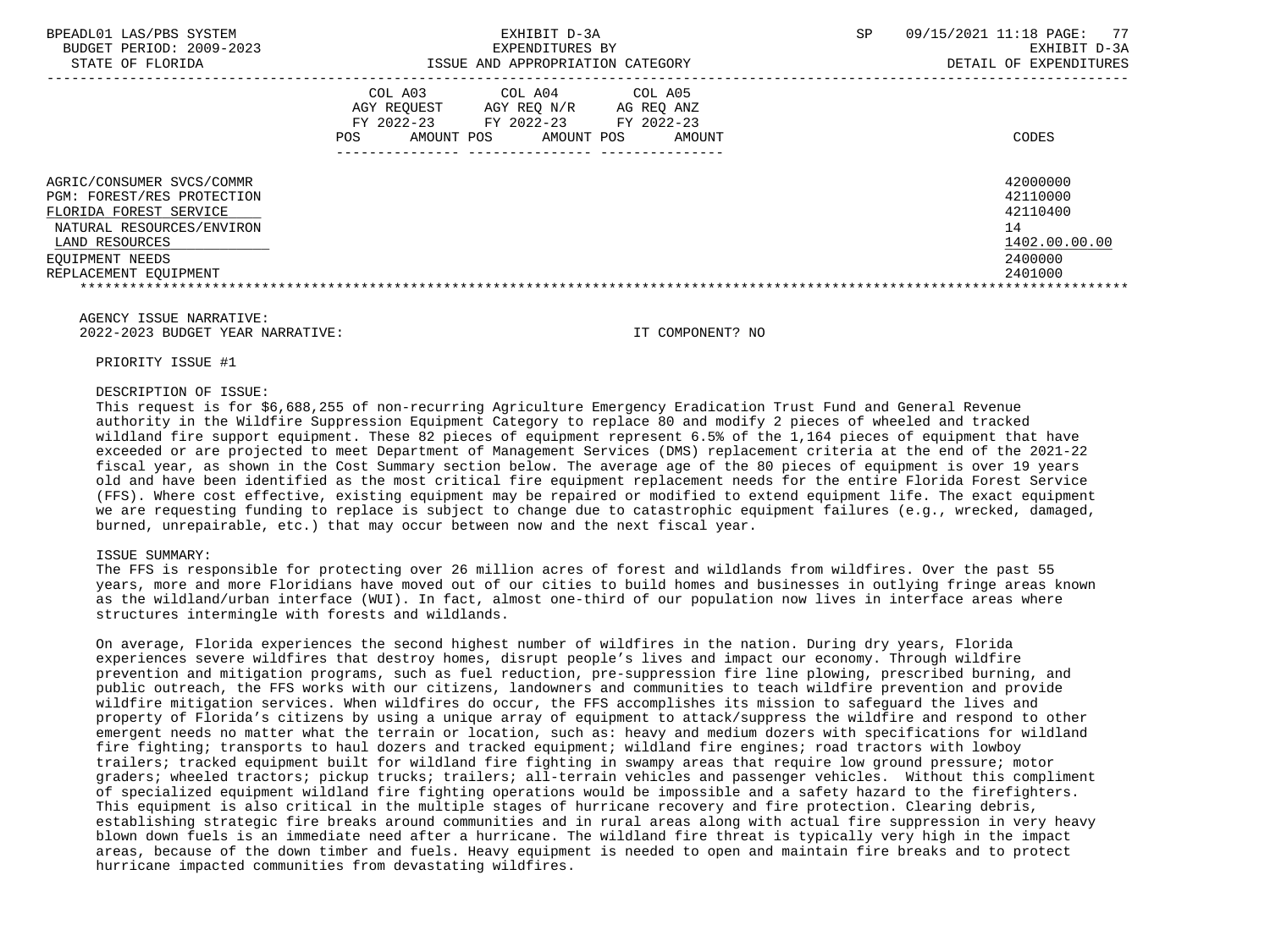| BPEADL01 LAS/PBS SYSTEM<br>BUDGET PERIOD: 2009-2023<br>STATE OF FLORIDA                                                                                                      | EXHIBIT D-3A<br>EXPENDITURES BY<br>ISSUE AND APPROPRIATION CATEGORY                                                                            | 78<br>SP<br>09/15/2021 11:18 PAGE:<br>EXHIBIT D-3A<br>DETAIL OF EXPENDITURES  |
|------------------------------------------------------------------------------------------------------------------------------------------------------------------------------|------------------------------------------------------------------------------------------------------------------------------------------------|-------------------------------------------------------------------------------|
|                                                                                                                                                                              | COL A03 COL A04 COL A05<br>AGY REOUEST<br>AGY REQ N/R AG REQ ANZ<br>FY 2022-23 FY 2022-23 FY 2022-23<br>AMOUNT POS AMOUNT POS<br>POS<br>AMOUNT | CODES                                                                         |
| AGRIC/CONSUMER SVCS/COMMR<br>PGM: FOREST/RES PROTECTION<br>FLORIDA FOREST SERVICE<br>NATURAL RESOURCES/ENVIRON<br>LAND RESOURCES<br>EOUIPMENT NEEDS<br>REPLACEMENT EOUIPMENT |                                                                                                                                                | 42000000<br>42110000<br>42110400<br>14<br>1402.00.00.00<br>2400000<br>2401000 |

 The Florida Forest Service (FFS) has 2,240 pieces of equipment used in the operations of wildland fire detection, suppression, prevention, mitigation, and in disaster response under the responsibility of the FFS. The 1,164 pieces of equipment that have exceeded or are projected to meet DMS replacement criteria represents 52% of the FFS fleet. The age and wear of the FFS's existing fleet has resulted in a substantial need for replacement vehicles as equipment reliability and fire safety become a potential issue.

 In special circumstances, equipment age and mileage/hours should not be the only indicator for replacement and equipment should not be replaced just because it meets replacement criteria. Safety, reliability, high cost of operation and if a piece of equipment can adequately perform in the manner it was acquired for should all be considered. Equipment used by the FFS is subjected to harsh environmental conditions (e.g., fire, heat, rock, dirt, mud, sand, water, smoke, etc.) that cause the equipment to prematurely wear when compared to equipment used on paved roads. The same holds true for heavy equipment in that equipment longevity cannot be compared to heavy equipment used for general construction. Years of intense operations in harsh conditions taxes every component beyond their limitations. Even though the FFS has a strict preventative maintenance program in place, the life expectancy and reliability of the equipment is reduced due to the harsh operating conditions. Continuing to use equipment that has exceeded its useful life makes the equipment unsafe to the operator, unreliable, ineffective, and costly to operate.

 Even though equipment replacement has received funding in previous fiscal years, the appropriations are not adequate to keep up with the rate of equipment wear and failure (e.g., age, wear, etc.). Equipment failures during wildland firefighting and emergency response operations is not acceptable, when the equipment operator's and citizen's lives are being threatened.

 The FFS has the top wildland fire fighter training program in the country. However, no matter how well-trained people are and how effective an entity is in delivering services, having the proper equipment that is reliable, safe to operate, and does not have a high cost of operation is critical.

#### ADVERSE IMPACT IF NOT FUNDED:

 During FY 2020-21, the FFS spent \$825,096 on maintenance and repairs for the 1,164 pieces of equipment that have exceeded or are projected to meet DMS replacement criteria at the end of the 2021-22 fiscal year. This is approximately 61% of the total maintenance expense of \$1,354,151 for 2,240 pieces of equipment.) As equipment is operated in harsh environmental conditions premature wear occurs. As equipment ages more maintenance is required, repairs become more frequent and finding parts becomes increasingly more difficult. These conditions shorten the equipment's life expectancy. If this issue is not funded, equipment will remain inoperable or unsafe for fire operations. Increased operational cost and equipment downtime will occur. Reliability, operator safety and our ability to effectively suppress wildfires will be compromised resulting in more acres burned. More structures and natural resources will be threatened, damaged and/or destroyed and increased safety threats to our firefighters. In addition, future funding requests will continue to grow as the FFS fleet further deteriorates.

### COST SUMMARY:

The pricing below was derived from Department of Management Services State Term Contracts and includes the dealer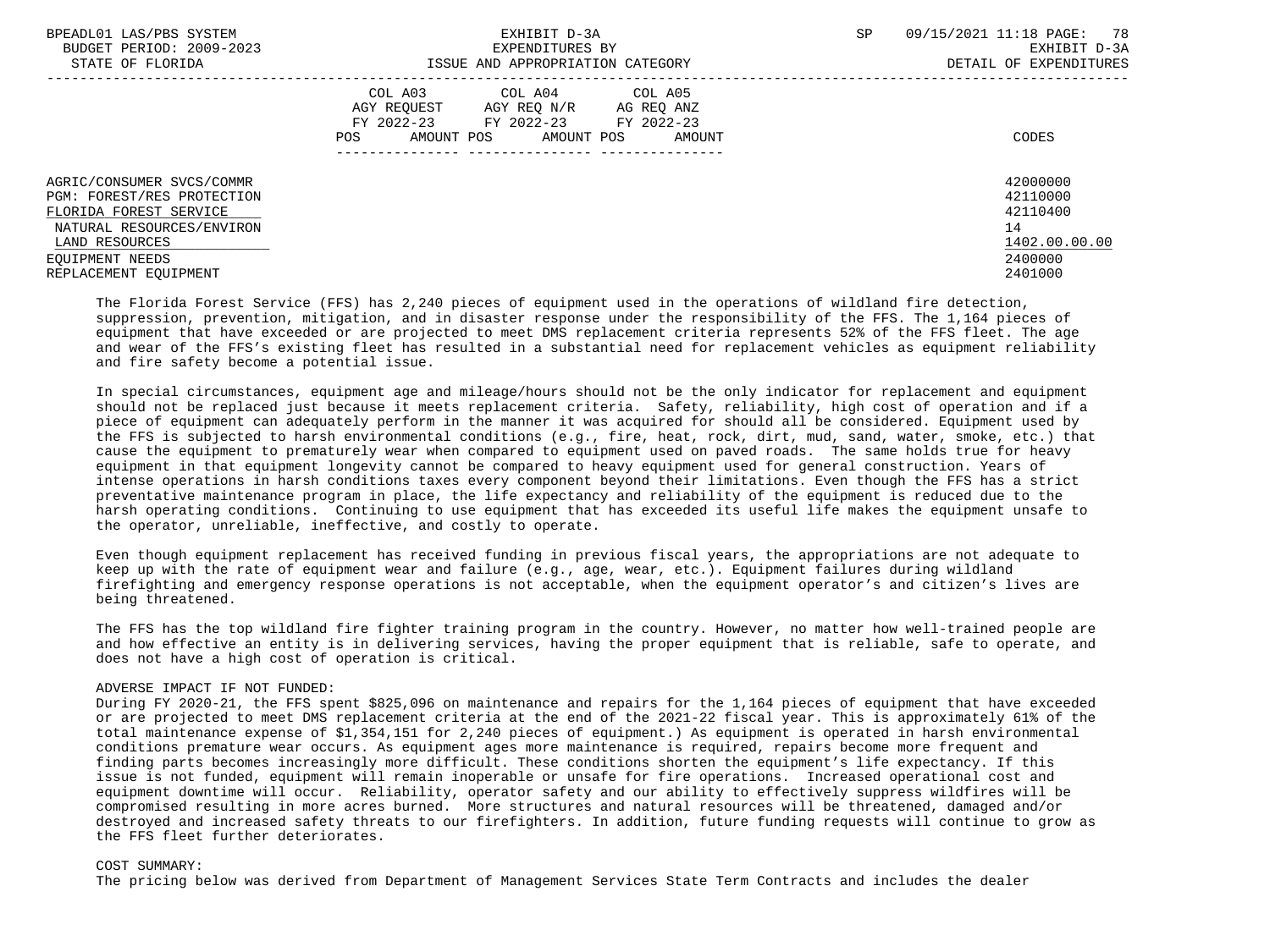| BPEADL01 LAS/PBS SYSTEM<br>EXHIBIT D-3A |                                           | 09/15/2021 11:18 PAGE: 79<br><b>SP</b> |
|-----------------------------------------|-------------------------------------------|----------------------------------------|
| BUDGET PERIOD: 2009-2023                | EXPENDITURES BY                           | EXHIBIT D-3A                           |
| STATE OF FLORIDA                        | ISSUE AND APPROPRIATION CATEGORY          | DETAIL OF EXPENDITURES                 |
|                                         | COL A03 COL A04 COL A05                   |                                        |
|                                         | AGY REOUEST AGY REO N/R<br>AG REQ ANZ     |                                        |
|                                         | FY 2022-23 FY 2022-23 FY 2022-23          |                                        |
|                                         | AMOUNT POS<br>AMOUNT POS<br>POS<br>AMOUNT | CODES                                  |
|                                         |                                           |                                        |
|                                         |                                           |                                        |
| AGRIC/CONSUMER SVCS/COMMR               |                                           | 42000000                               |
| PGM: FOREST/RES PROTECTION              |                                           | 42110000                               |
| FLORIDA FOREST SERVICE                  |                                           | 42110400                               |
| NATURAL RESOURCES/ENVIRON               |                                           | 14                                     |
| LAND RESOURCES                          |                                           | 1402.00.00.00                          |
| EOUIPMENT NEEDS                         |                                           | 2400000                                |
| REPLACEMENT EOUIPMENT                   |                                           | 2401000                                |
|                                         |                                           |                                        |

recommended 10% over current year prices for FY 2022-23 cost estimates.

 \*\*Please see the below table for the equipment types and number of units identified in this budget request. Specific equipment tag numbers are not being listed because the equipment we are requesting funding to replace is subject to and will most likely change due to catastrophic equipment failures (e.g., wrecked, damaged, burned over, un-repairable, etc.) that would occur between now and the next fiscal year.

SPECIAL CATEGORY: (100100)

--------------------------

| NUMBER OF UNITS    | EQUIPMENT TYPE             | NUMBER OF UNITS | VEHICLE UNIT     | FUNDING REQUEST BY |
|--------------------|----------------------------|-----------------|------------------|--------------------|
| REQUESTED FOR      |                            | IN INVENTORY    | REPLACEMENT COST | EQUIPMENT TYPE     |
| <b>REPLACEMENT</b> |                            |                 |                  |                    |
|                    | DOZER, Heavy               | 31              | \$437,965        | \$437,965          |
| 10                 | DOZER, Medium              | 251             | \$190,630        | \$1,906,300        |
| 5                  | FIRE PLOW                  | 330             | \$22,990         | \$114,950          |
|                    | TRACKED CARRIER FIRE       | 13              | \$268,562        | \$268,562          |
| 10                 | TRANSPORT                  | 259             | \$112,970        | \$1,129,700        |
| $\overline{2}$     | TAG AXLE MODIFICATION      | 7               | \$10,000         | \$20,000           |
|                    | (5 EXISTING UNITS)         |                 |                  |                    |
| 3                  | TRUCK TRACTOR              | 46              | \$117,700        | \$353,100          |
| $\overline{a}$     | TRAILER, Lowboy            | 58              | \$57,200         | \$114,400          |
| $\epsilon$         | WILDLAND FIRE ENGINE (VI)  | 105             | \$83,380         | \$500,280          |
| 12                 | WILDLAND FIRE ENGINE (VII) | 197             | \$34,650         | \$415,800          |
|                    | $(1/2 \text{ ton})$        |                 |                  |                    |
| 10                 | WILDLAND FIRE ENGINE (VII) | 195             | \$35,500         | \$355,000          |
|                    | $(3/4 \text{ ton})$        |                 |                  |                    |
| 5                  | MECHANICS TRUCK            | 49              | \$41,800         | \$209,000          |
|                    | DUMP TRUCK CLASS 5-8       | 35              | \$107,000        | \$107,000          |
|                    | EXCAVATOR                  | 4               | \$200,000        | \$200,000          |
|                    | TRACKED CARRIER Mitigation | 20              | \$115,500        | \$115,500          |
|                    | ATV (4 wheel)              | 112             | \$10,200         | \$10,200           |
|                    | UTV Side by Side           | 45              | \$20,000         | \$20,000           |
|                    | TRAILERS over 5,000 lbs    | 80              | \$84,700         | \$84,700           |
|                    | FIRE UTILITY VEHICLE       | 49              | \$31,724         | \$63,448           |
|                    | VANS, PASSENGER 1/2 TON    | 21              | \$29,700         | \$89,100           |
| 3                  | VANS, PASSENGER 3/4 TON    | 34              | \$35,750         | \$107,250          |
|                    | STAKEBODY TRUCK OTHER      | 22              | \$66,000         | \$66,000           |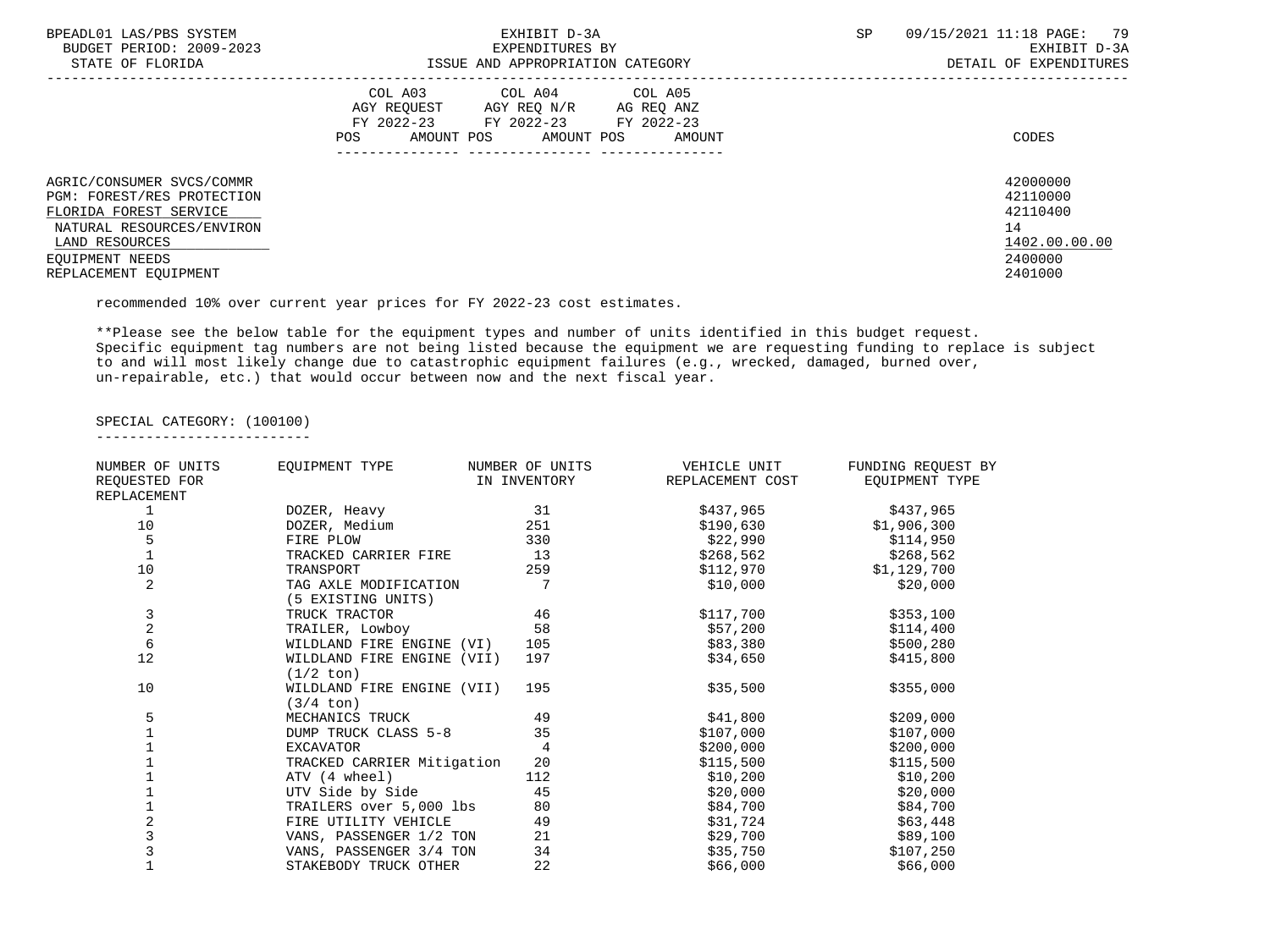| BPEADL01 LAS/PBS SYSTEM<br>BUDGET PERIOD: 2009-2023                                                                                                                                                                                                                                                                                                                                                                                                                                                                                                                                                                                                        |       |                                                                                   | EXHIBIT D-3A<br>EXPENDITURES BY             |                  | SP          | 09/15/2021 11:18 PAGE: 80<br>EXHIBIT D-3A<br>DETAIL OF EXPENDITURES                                                                                                                                                                                                                                                                                                                                                                                                                                                                                                                                                                                                                                                                                                                                                                                                                                                                                                                                                         |
|------------------------------------------------------------------------------------------------------------------------------------------------------------------------------------------------------------------------------------------------------------------------------------------------------------------------------------------------------------------------------------------------------------------------------------------------------------------------------------------------------------------------------------------------------------------------------------------------------------------------------------------------------------|-------|-----------------------------------------------------------------------------------|---------------------------------------------|------------------|-------------|-----------------------------------------------------------------------------------------------------------------------------------------------------------------------------------------------------------------------------------------------------------------------------------------------------------------------------------------------------------------------------------------------------------------------------------------------------------------------------------------------------------------------------------------------------------------------------------------------------------------------------------------------------------------------------------------------------------------------------------------------------------------------------------------------------------------------------------------------------------------------------------------------------------------------------------------------------------------------------------------------------------------------------|
|                                                                                                                                                                                                                                                                                                                                                                                                                                                                                                                                                                                                                                                            | POS   | COL A03<br>AGY REQUEST AGY REQ N/R AG REQ ANZ<br>FY 2022-23 FY 2022-23 FY 2022-23 | COL A04<br>COL A05<br>AMOUNT POS AMOUNT POS | AMOUNT           |             | CODES                                                                                                                                                                                                                                                                                                                                                                                                                                                                                                                                                                                                                                                                                                                                                                                                                                                                                                                                                                                                                       |
| AGRIC/CONSUMER SVCS/COMMR<br>PGM: FOREST/RES PROTECTION<br>FLORIDA FOREST SERVICE<br>NATURAL RESOURCES/ENVIRON<br>LAND RESOURCES<br>EQUIPMENT NEEDS<br>REPLACEMENT EQUIPMENT                                                                                                                                                                                                                                                                                                                                                                                                                                                                               |       |                                                                                   |                                             |                  |             | 42000000<br>42110000<br>42110400<br>14<br>1402.00.00.00<br>2400000<br>2401000                                                                                                                                                                                                                                                                                                                                                                                                                                                                                                                                                                                                                                                                                                                                                                                                                                                                                                                                               |
| 82                                                                                                                                                                                                                                                                                                                                                                                                                                                                                                                                                                                                                                                         | TOTAL |                                                                                   |                                             | TOTAL REQUEST    | \$6,688,255 |                                                                                                                                                                                                                                                                                                                                                                                                                                                                                                                                                                                                                                                                                                                                                                                                                                                                                                                                                                                                                             |
| CRITICAL CLASS ADJUSTMENT<br>FIREFIGHTER PAY INCREASE<br>SALARIES AND BENEFITS                                                                                                                                                                                                                                                                                                                                                                                                                                                                                                                                                                             |       |                                                                                   |                                             |                  |             | 4500000<br>4509A00<br>010000                                                                                                                                                                                                                                                                                                                                                                                                                                                                                                                                                                                                                                                                                                                                                                                                                                                                                                                                                                                                |
| LAND ACQUISITION TF -STATE 2,992,429                                                                                                                                                                                                                                                                                                                                                                                                                                                                                                                                                                                                                       |       |                                                                                   |                                             |                  |             | 2423 1                                                                                                                                                                                                                                                                                                                                                                                                                                                                                                                                                                                                                                                                                                                                                                                                                                                                                                                                                                                                                      |
|                                                                                                                                                                                                                                                                                                                                                                                                                                                                                                                                                                                                                                                            |       |                                                                                   |                                             |                  |             |                                                                                                                                                                                                                                                                                                                                                                                                                                                                                                                                                                                                                                                                                                                                                                                                                                                                                                                                                                                                                             |
| AGENCY ISSUE NARRATIVE:<br>2022-2023 BUDGET YEAR NARRATIVE:<br>PRIORITY ISSUE #2                                                                                                                                                                                                                                                                                                                                                                                                                                                                                                                                                                           |       |                                                                                   |                                             | IT COMPONENT? NO |             |                                                                                                                                                                                                                                                                                                                                                                                                                                                                                                                                                                                                                                                                                                                                                                                                                                                                                                                                                                                                                             |
| DESCRIPTION OF ISSUE:<br>to compensate Wildland Firefighters and Fire Support positions from the Florida Forest Service.                                                                                                                                                                                                                                                                                                                                                                                                                                                                                                                                   |       |                                                                                   |                                             |                  |             | This is a request for \$2,992,429 in recurring authority in the Land Acquisition Trust Fund, Salary and Benefits Category,                                                                                                                                                                                                                                                                                                                                                                                                                                                                                                                                                                                                                                                                                                                                                                                                                                                                                                  |
| ISSUE SUMMARY:<br>This request will allow for a pay increase of \$2,500 for 932 firefighter and firefighter support positions within the<br>of the emergency response efforts the state employs during hurricane response and other natural disasters and<br>to rise as the agency struggles to hold the best, well trained wildland firefighting personnel. Other states, the<br>federal government, local fire departments and other state agencies are all hiring FFS fire personnel after they have<br>experienced wildland firefighters, which will have a positive impact on the protection of life and property of the<br>rates outside the agency. |       |                                                                                   |                                             |                  |             | Florida Forest Service (FFS), effective July 1, 2022. FFS firefighters are the State's first line of wildfire prevention,<br>mitigation and suppression. Over the last three years, they responded to an average of 4,672 fires that burned a total of<br>147,169 acres. Florida's wildland Firefighters and Fire support staff working for the FFS respond 24 hours a day, 365<br>days a year in very harsh conditions to protect Florida's citizens from wildfire. These firefighters are also a big part<br>emergencies. The cost to train and certify wildland firefighters and fire support personnel is significant and continues<br>been trained, as they are able to pay higher salaries. This increase will help the FFS to compete with other firefighter<br>salaries, providing retention incentive and reducing high turnover rates. It will allow the FFS to keep well trained and<br>citizens of the State of Florida. This increase will reduce the high costs of trained personnel being lost to better pay |

## ADVERSE IMPACT IF NOT FUNDED:

 If additional funding for the firefighter and fire support positions is not available, the turnover rate will continue to increase. FFS will lose critical expertise in its firefighter and fire management/support ranks, which increases the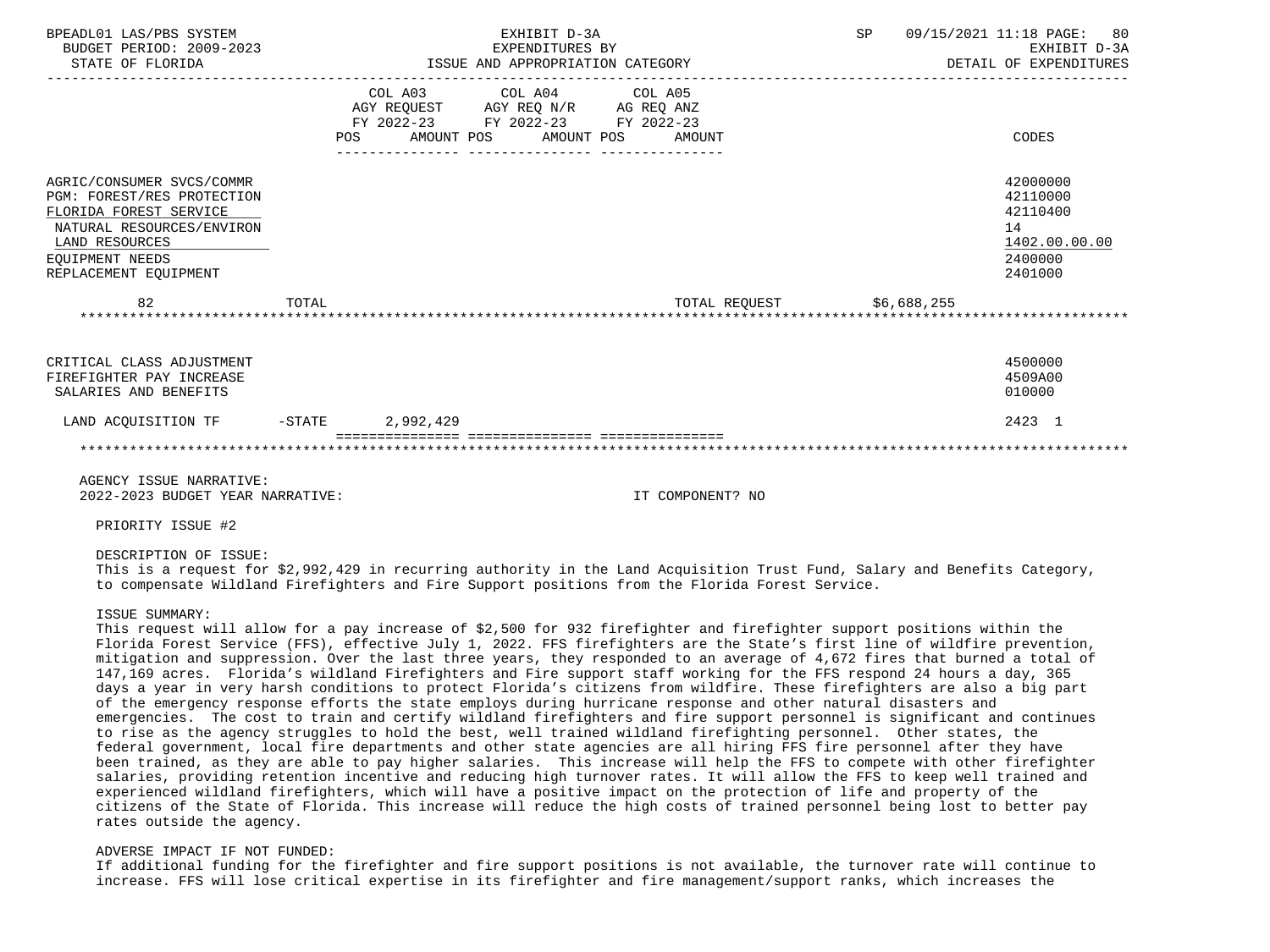| BPEADL01 LAS/PBS SYSTEM<br>EXPENDITURE PERIOD: 2009-2023<br>BUDGET PERIOD: 2009-2023<br>CRIEGORY SERVICE PERIOD: 2009-2023                                                                                                                                                                                        | EXHIBIT D-3A                                |                                                                                                                                       |                                  | SP                          | 09/15/2021 11:18 PAGE: 81<br>EXHIBIT D-3A<br>DETAIL OF EXPENDITURES           |
|-------------------------------------------------------------------------------------------------------------------------------------------------------------------------------------------------------------------------------------------------------------------------------------------------------------------|---------------------------------------------|---------------------------------------------------------------------------------------------------------------------------------------|----------------------------------|-----------------------------|-------------------------------------------------------------------------------|
|                                                                                                                                                                                                                                                                                                                   |                                             | COL A03 COL A04 COL A05<br>AGY REQUEST AGY REQ N/R AG REQ ANZ<br>FY 2022-23 FY 2022-23 FY 2022-23<br>POS AMOUNT POS AMOUNT POS AMOUNT |                                  |                             | CODES                                                                         |
| AGRIC/CONSUMER SVCS/COMMR<br>PGM: FOREST/RES PROTECTION<br>FLORIDA FOREST SERVICE<br>NATURAL RESOURCES/ENVIRON<br>LAND RESOURCES<br>CRITICAL CLASS ADJUSTMENT<br>FIREFIGHTER PAY INCREASE<br>potential for large catastrophic wildfire due to lack of experience. Funds invested in trained and experienced staff |                                             |                                                                                                                                       |                                  |                             | 42000000<br>42110000<br>42110400<br>14<br>1402.00.00.00<br>4500000<br>4509A00 |
| will be lost as they look for higher paying opportunities elsewhere.<br>COST SUMMARY:<br>SALARIES AND BENEFITS: 010000<br>________________________________                                                                                                                                                        |                                             |                                                                                                                                       |                                  |                             |                                                                               |
| DESCRIPTION                                                                                                                                                                                                                                                                                                       | NUMBER OF $------$<br>POSITIONS CALCULATION |                                                                                                                                       |                                  | AMOUNT NEEDED<br>FY 2022-23 |                                                                               |
| ------------------------------------<br>Special Risk Certified Firefighters 616 $$2,500 + FICA + Retirement$<br>$$2,056,516$<br>$$2,056,516$<br>$$2,056,516$<br>$$2,500 + FICA + Retirement$<br>$$2,056,516$<br>Non-Special Risk Fire Support 277 \$2,500 + FICA + Retirement                                     | ____________                                |                                                                                                                                       |                                  | ______________<br>\$820,405 |                                                                               |
|                                                                                                                                                                                                                                                                                                                   |                                             |                                                                                                                                       |                                  | TOTAL: \$2,992,429          |                                                                               |
| POSITION DETAIL OF SALARIES AND BENEFITS:                                                                                                                                                                                                                                                                         |                                             |                                                                                                                                       | FTE BASE RATE ADDITIVES BENEFITS |                             | LAPSE LAPSED SALARIES<br>SUBTOTAL % AND BENEFITS                              |
| A03 - AGY REQUEST FY 2022-23                                                                                                                                                                                                                                                                                      |                                             |                                                                                                                                       |                                  |                             |                                                                               |
| CHANGES TO CURRENTLY AUTHORIZED POSITIONS<br>OTHER SALARY AMOUNT<br>2423 LAND ACOUISITION TF                                                                                                                                                                                                                      |                                             |                                                                                                                                       |                                  |                             | 2,992,429                                                                     |
|                                                                                                                                                                                                                                                                                                                   |                                             |                                                                                                                                       |                                  |                             | 2,992,429<br>==============                                                   |
|                                                                                                                                                                                                                                                                                                                   |                                             |                                                                                                                                       |                                  |                             |                                                                               |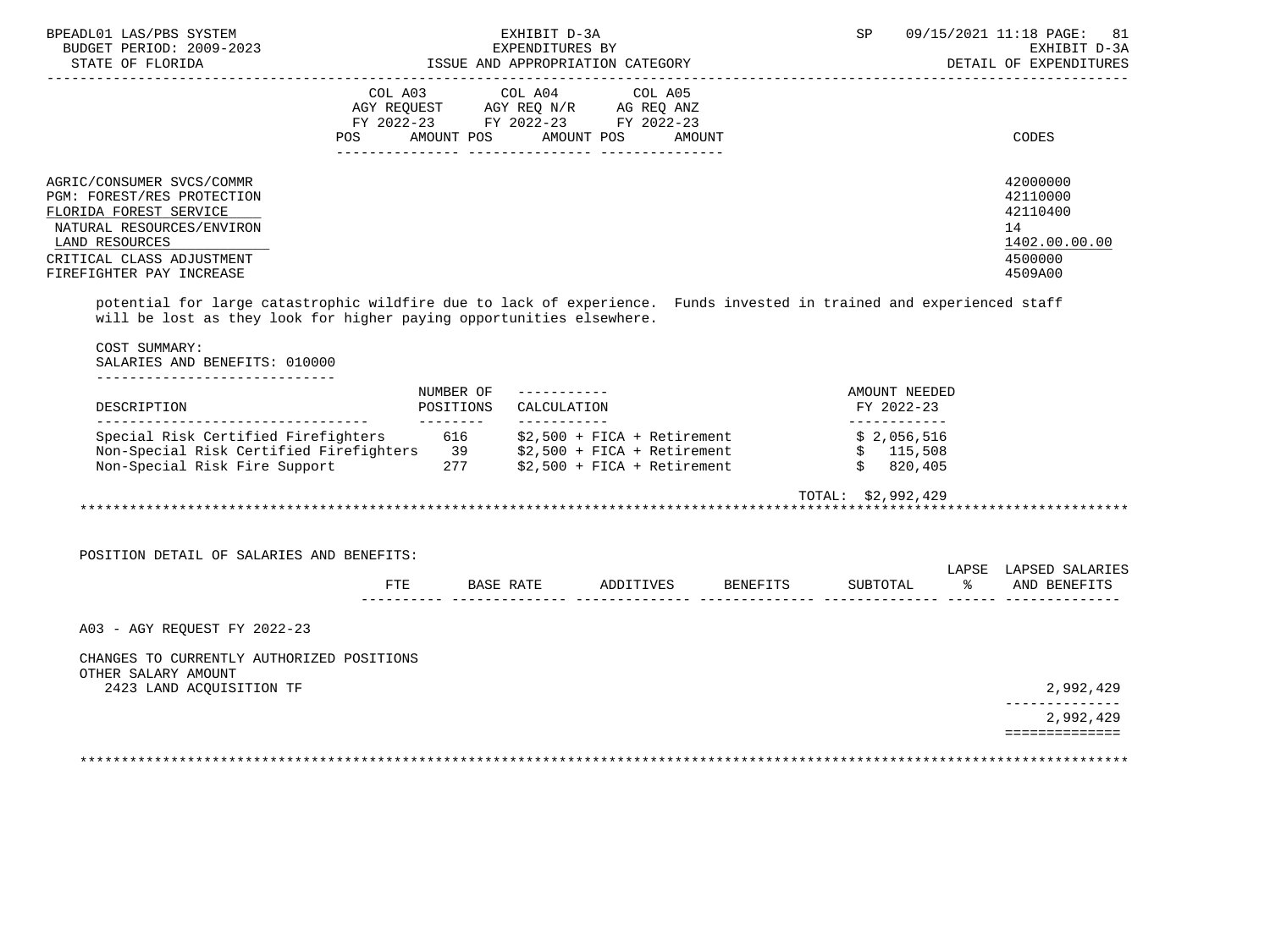| BPEADL01 LAS/PBS SYSTEM<br>BUDGET PERIOD: 2009-2023<br>STATE OF FLORIDA                                                                                                                                                                   |                     | EXHIBIT D-3A<br>EXPENDITURES BY<br>ISSUE AND APPROPRIATION CATEGORY                                                                  | SP<br>09/15/2021 11:18 PAGE:<br>EXHIBIT D-3A<br>DETAIL OF EXPENDITURES |                                                                                                   |  |
|-------------------------------------------------------------------------------------------------------------------------------------------------------------------------------------------------------------------------------------------|---------------------|--------------------------------------------------------------------------------------------------------------------------------------|------------------------------------------------------------------------|---------------------------------------------------------------------------------------------------|--|
|                                                                                                                                                                                                                                           | POS                 | COL A03 COL A04 COL A05<br>AGY REQUEST AGY REQ N/R AG REQ ANZ<br>FY 2022-23 FY 2022-23 FY 2022-23<br>AMOUNT POS AMOUNT POS<br>AMOUNT |                                                                        | CODES                                                                                             |  |
| AGRIC/CONSUMER SVCS/COMMR<br>PGM: FOREST/RES PROTECTION<br>FLORIDA FOREST SERVICE<br>NATURAL RESOURCES/ENVIRON<br>LAND RESOURCES<br>SPECIAL PROGRAM FUNDING<br>CLIMATE ADAPTATION AND MITIGATION<br>SPECIAL CATEGORIES<br>LAND MANAGEMENT |                     |                                                                                                                                      |                                                                        | 42000000<br>42110000<br>42110400<br>14<br>1402.00.00.00<br>4900000<br>4900530<br>100000<br>100718 |  |
| LAND ACOUISITION TF<br>-STATE                                                                                                                                                                                                             | 2,000,000 2,000,000 |                                                                                                                                      |                                                                        | 2423 1                                                                                            |  |
|                                                                                                                                                                                                                                           |                     |                                                                                                                                      |                                                                        |                                                                                                   |  |

 AGENCY ISSUE NARRATIVE: 2022-2023 BUDGET YEAR NARRATIVE: IT COMPONENT? NO

PRIORITY ISSUE #23

## DESCRIPTION OF ISSUE:

 This request is for \$2,000,000 for the second year of a total of five years in the Land Acquisition Trust Fund - Special Category funding. The Sequestering Carbon and Protecting Florida Land Program will use \$2 million per year for five years (covering tree costs, site prep and planting this would average 3,000 acres per year) to provide targeted tree planting on forest land within the state to enhance the capacity of Florida's forests to provide a multitude of ecosystem services. The Program would target lands that once had forests, or are capable of growing forests, but are not currently occupied by a manageable system of trees or seedlings within areas of known tree deficits. This also includes areas that might have been converted to farm or pasture, burned over by forest fires, or damaged by hurricanes.

## ISSUE SUMMARY:

 Forests and harvested wood products offset more than 14 percent of the nation's carbon dioxide emissions. A recent analysis from the USDA notes that forest land is understocked due to harvesting, natural disturbance, and limited seedling availability. Concentrating tree planting on understocked forestland, particularly in western states, Florida, and the Northeast, would result in an increase of annual offset of carbon dioxide emissions by up to 20 percent. The Sequestering Carbon and Protecting Florida Land Program would provide targeted tree planting on forest land within the state to enhance the capacity of Florida's forests to provide a multitude of ecosystem services. The Program would target lands that once had forests, or are capable of growing forests, but are not currently occupied by a manageable system of trees or seedlings within areas of known tree deficits. This also includes areas that might have been converted to farm or pasture, burned over by forest fires, or damaged by hurricanes. Priority would be given to applicants planting the highest density of trees per acre (with maximums set by species as appropriate to maintain forest health) as studies show this has greater potential for enhanced carbon sequestration capacity than distributing the same number of trees over larger areas.

Eligible applicants include private landowners, nonprofit entities and local governments.

 Land under a conservation easement will be eligible if the easement requirements allow tree planting. If the trees produced from the seedlings are cut down, harvested or otherwise intentionally destroyed within 5 years of planting, the applicant will be responsible for repaying the program the cost which they were originally allocated plus four percent.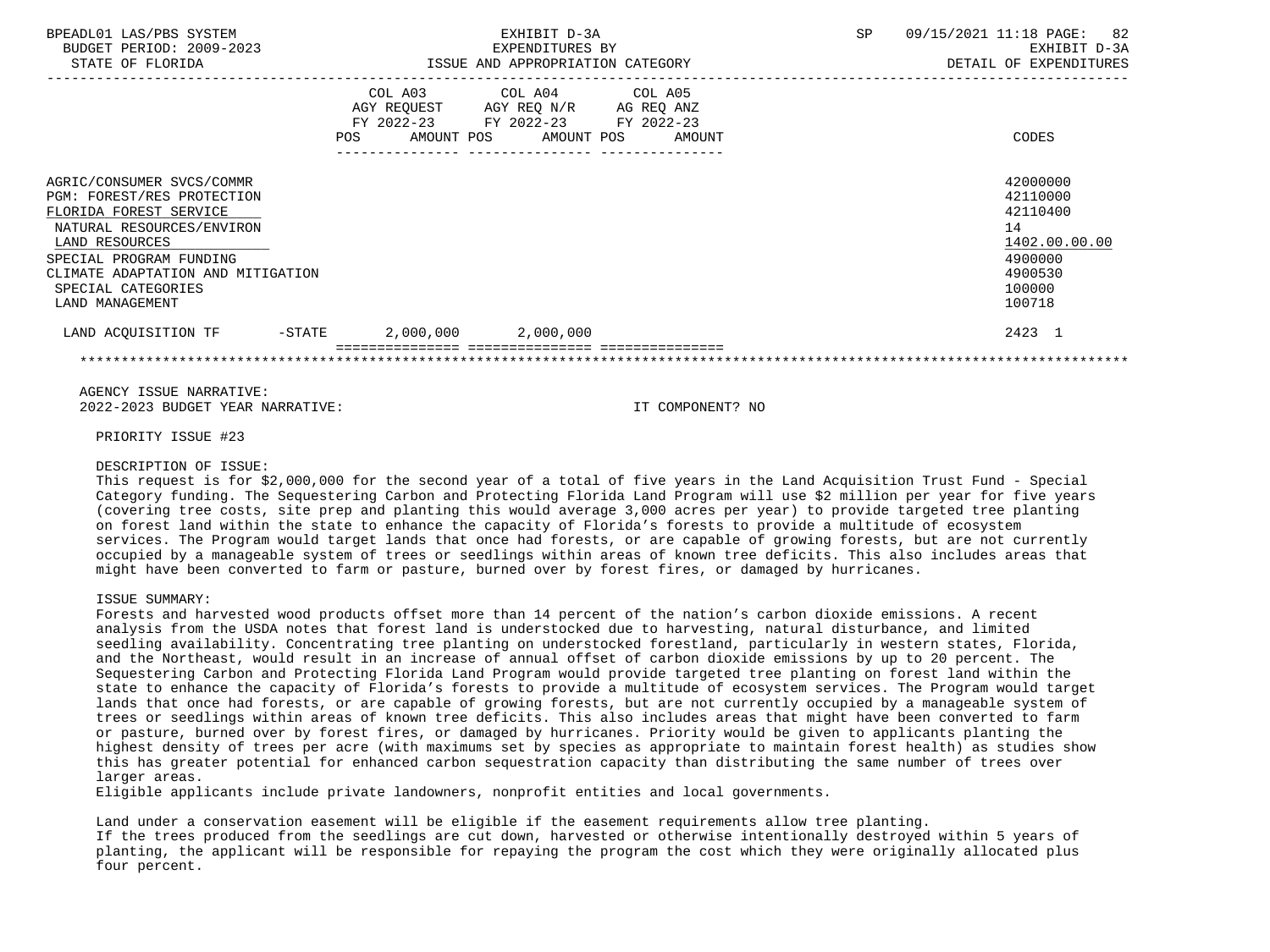| COL A03<br>COL A04 COL A05<br>AGY REOUEST<br>AGY REO N/R AG REO ANZ<br>FY 2022-23<br>FY 2022-23<br>FY 2022-23<br>CODES<br>AMOUNT POS<br>POS<br>AMOUNT POS<br>AMOUNT<br>42000000<br>AGRIC/CONSUMER SVCS/COMMR<br>42110000<br>PGM: FOREST/RES PROTECTION<br>42110400<br>FLORIDA FOREST SERVICE<br>14<br>NATURAL RESOURCES/ENVIRON<br>LAND RESOURCES<br>4900000<br>SPECIAL PROGRAM FUNDING<br>4900530<br>CLIMATE ADAPTATION AND MITIGATION | BPEADL01 LAS/PBS SYSTEM<br>BUDGET PERIOD: 2009-2023<br>STATE OF FLORIDA | SP<br>EXHIBIT D-3A<br>EXPENDITURES BY<br>ISSUE AND APPROPRIATION CATEGORY |  |  | 09/15/2021 11:18 PAGE: 83<br>EXHIBIT D-3A<br>DETAIL OF EXPENDITURES |
|-----------------------------------------------------------------------------------------------------------------------------------------------------------------------------------------------------------------------------------------------------------------------------------------------------------------------------------------------------------------------------------------------------------------------------------------|-------------------------------------------------------------------------|---------------------------------------------------------------------------|--|--|---------------------------------------------------------------------|
|                                                                                                                                                                                                                                                                                                                                                                                                                                         |                                                                         |                                                                           |  |  |                                                                     |
|                                                                                                                                                                                                                                                                                                                                                                                                                                         |                                                                         |                                                                           |  |  | 1402.00.00.00                                                       |
|                                                                                                                                                                                                                                                                                                                                                                                                                                         |                                                                         |                                                                           |  |  |                                                                     |

 The Sequestering Carbon and Protecting Florida Land Program will be administered by the Florida Forest Service. The Florida Forest Service has statutory authority under 589.277 and rulemaking authority under Rule 5I.5 (if necessary) to set guidelines for determining which applicants are admitted in the Program based on their ability to increase Florida's forest land area and therefore increase carbon sequestration.

## ADVERSE IMPACT IF NOT FUNDED:

 The number of acres of forest land that is understocked due to harvesting, natural disturbance, and limited seedling availability would continue to increase, resulting in a decrease of annual offset of carbon dioxide emissions. This would also result in a diminished capacity of Florida's forests to provide a multitude of ecosystem services.

### COST SUMMARY:

 The second year funding request is based on the current cost estimated to cover the cost of trees, site preparation and tree planting for an average of 3,000 acres per year over the next five years, providing targeted tree planting on forest land.

| NEW STATE FOREST<br>SALARY RATE<br>SALARY RATE 82,700 |                   |                            |         | 4901230<br>000000 |
|-------------------------------------------------------|-------------------|----------------------------|---------|-------------------|
| SALARIES AND BENEFITS                                 |                   |                            |         | 010000            |
| LAND ACQUISITION TF                                   | 3.00<br>$-$ STATE | 157,544                    |         | 2423 1            |
| EXPENSES                                              |                   |                            |         | 040000            |
| LAND ACQUISITION TF                                   | -STATE            | 112,203                    | 16,429  | 2423 1            |
| SPECIAL CATEGORIES<br>LAND MANAGEMENT                 |                   |                            |         | 100000<br>100718  |
| LAND ACQUISITION TF                                   | $-$ STATE         | 485,500<br>======== ====== | 485,500 | 2423 1            |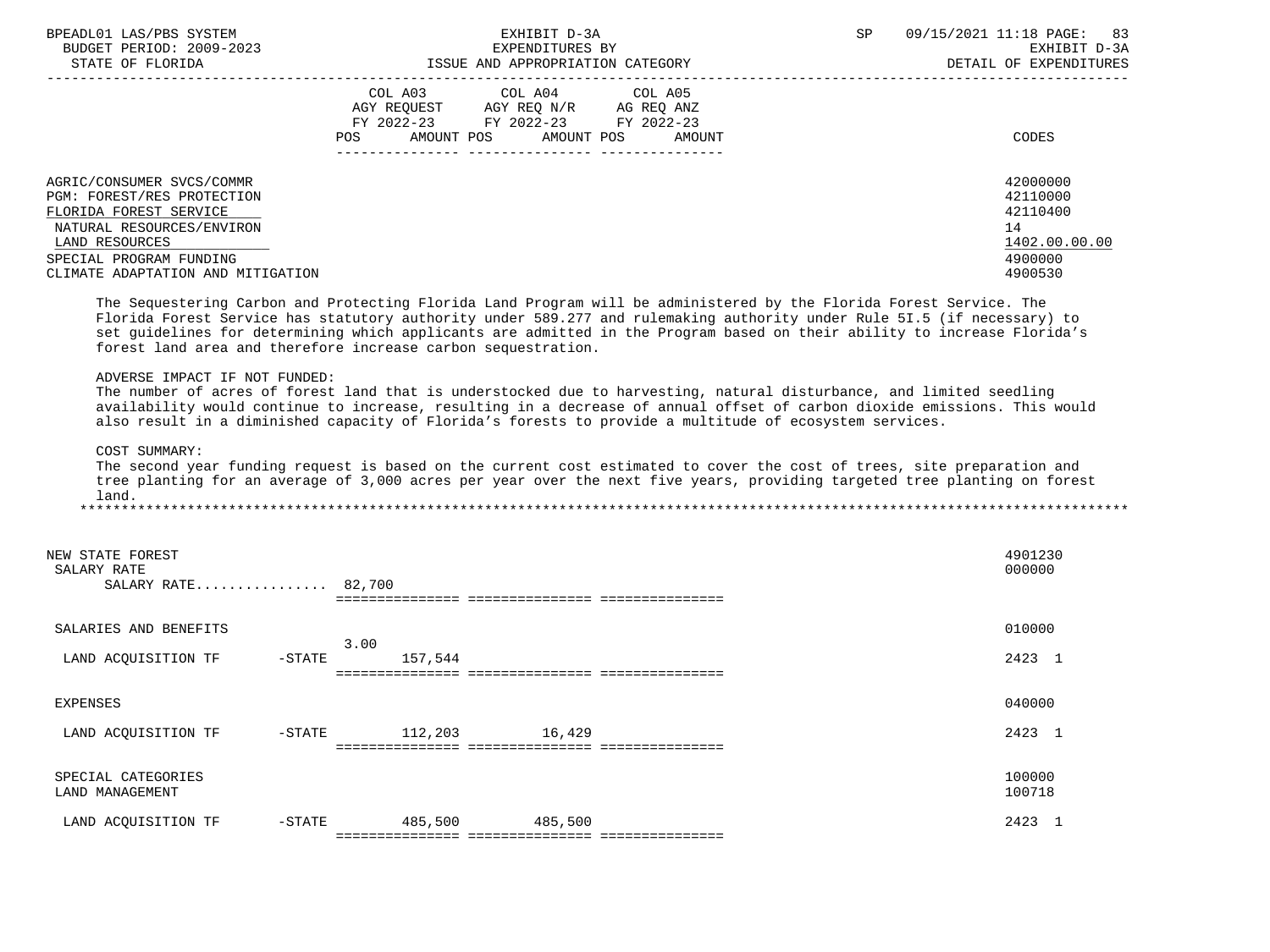| BPEADL01 LAS/PBS SYSTEM<br>BUDGET PERIOD: 2009-2023<br>STATE OF FLORIDA                                                                                                                                                             |                                                                                                                                                                                                                                       | EXHIBIT D-3A<br>EXPENDITURES BY<br>ISSUE AND APPROPRIATION CATEGORY | <b>SP</b> | 09/15/2021 11:18 PAGE: 84<br>EXHIBIT D-3A<br>DETAIL OF EXPENDITURES                               |
|-------------------------------------------------------------------------------------------------------------------------------------------------------------------------------------------------------------------------------------|---------------------------------------------------------------------------------------------------------------------------------------------------------------------------------------------------------------------------------------|---------------------------------------------------------------------|-----------|---------------------------------------------------------------------------------------------------|
|                                                                                                                                                                                                                                     | COL A03 COL A04 COL A05<br>$\begin{tabular}{lllllll} AGY & \texttt{REQUEST} & \texttt{AGY REQ} & \texttt{N/R} & \texttt{AG REQ} & \texttt{ANZ} \end{tabular}$<br>FY 2022-23 FY 2022-23 FY 2022-23<br>POS AMOUNT POS AMOUNT POS AMOUNT |                                                                     |           | CODES                                                                                             |
| AGRIC/CONSUMER SVCS/COMMR<br>PGM: FOREST/RES PROTECTION<br>FLORIDA FOREST SERVICE<br>NATURAL RESOURCES/ENVIRON<br>LAND RESOURCES<br>SPECIAL PROGRAM FUNDING<br>NEW STATE FOREST<br>SPECIAL CATEGORIES<br>TR/DMS/HR SVCS/STW CONTRCT |                                                                                                                                                                                                                                       |                                                                     |           | 42000000<br>42110000<br>42110400<br>14<br>1402.00.00.00<br>4900000<br>4901230<br>100000<br>107040 |
| LAND ACQUISITION TF -STATE 915                                                                                                                                                                                                      |                                                                                                                                                                                                                                       |                                                                     |           | 2423 1                                                                                            |
| TOTAL: NEW STATE FOREST<br>TOTAL POSITIONS $3.00$<br>TOTAL ISSUE 756,162 501,929<br>TOTAL SALARY RATE 82,700                                                                                                                        |                                                                                                                                                                                                                                       |                                                                     |           | 4901230                                                                                           |
| AGENCY ISSUE NARRATIVE:                                                                                                                                                                                                             |                                                                                                                                                                                                                                       |                                                                     |           |                                                                                                   |

2022-2023 BUDGET YEAR NARRATIVE: IT COMPONENT? NO

PRIORITY ISSUE #29

DESCRIPTION OF ISSUE:

 This is a new state forest of approximately 1,992 acres in Okeechobee County and a significant additional acreage tract being added to the Tate's Hell State Forest.

 The Okeechobee District is in the need of one new position; an FTE Park Ranger (\$50,578) Salary and Benefits, the expenses for the position (\$9,401)and a special category rolling stock motor vehicle, a 4X4 extended cab half ton pick-up truck (\$33,500) and other equipment needed is a farm tractor with implements (\$122,000) and a spray rig (\$3,000) along with a UTV with trailer (\$23,000) and spray rig (\$1,000), and recurring expenses for management purposes (\$30,000) for the new state forest. These positions will be located in our existing facilities.

 A significant acreage tract of 9,837 acres in Wakulla and Franklin Counties is being added to the Tate's Hell State Forest. The Tallassee Forestry Center is in the need of two new positions; a Park Ranger (\$50,578) Salary and Benefits, the expenses for the position (\$9,401), and a Park Service Specialist (\$56,389) Salary and Benefits, the expenses for the position (\$9,401), two special category rolling stock motor vehicles which are two ton, 4X4, extended cab pick-up trucks (\$67,000), a UTV with a trailer to assist with management (\$23,000), a road grader to maintain and repair roads (\$217,000), and recurring expenses for management purposes (\$50,000).

## ISSUE SUMMARY:

 The new state forest is the first for the Okeechobee District. Preserving water quality in the region and protecting and restoring native flora and fauna by the removal of invasive species and implementing frequent prescribed fire will be the primary objectives while still providing recreational opportunities to the public. While not being managed as a timber producing tract, FFS will seek to maintain the Florida ranch type atmosphere that is currently in place. This forest will provide hunting opportunities for Operation Outdoor Freedom and others. Public forest recreation users may also enjoy hiking, primitive camping, and equestrian use. This area is not in close proximity to where other resources are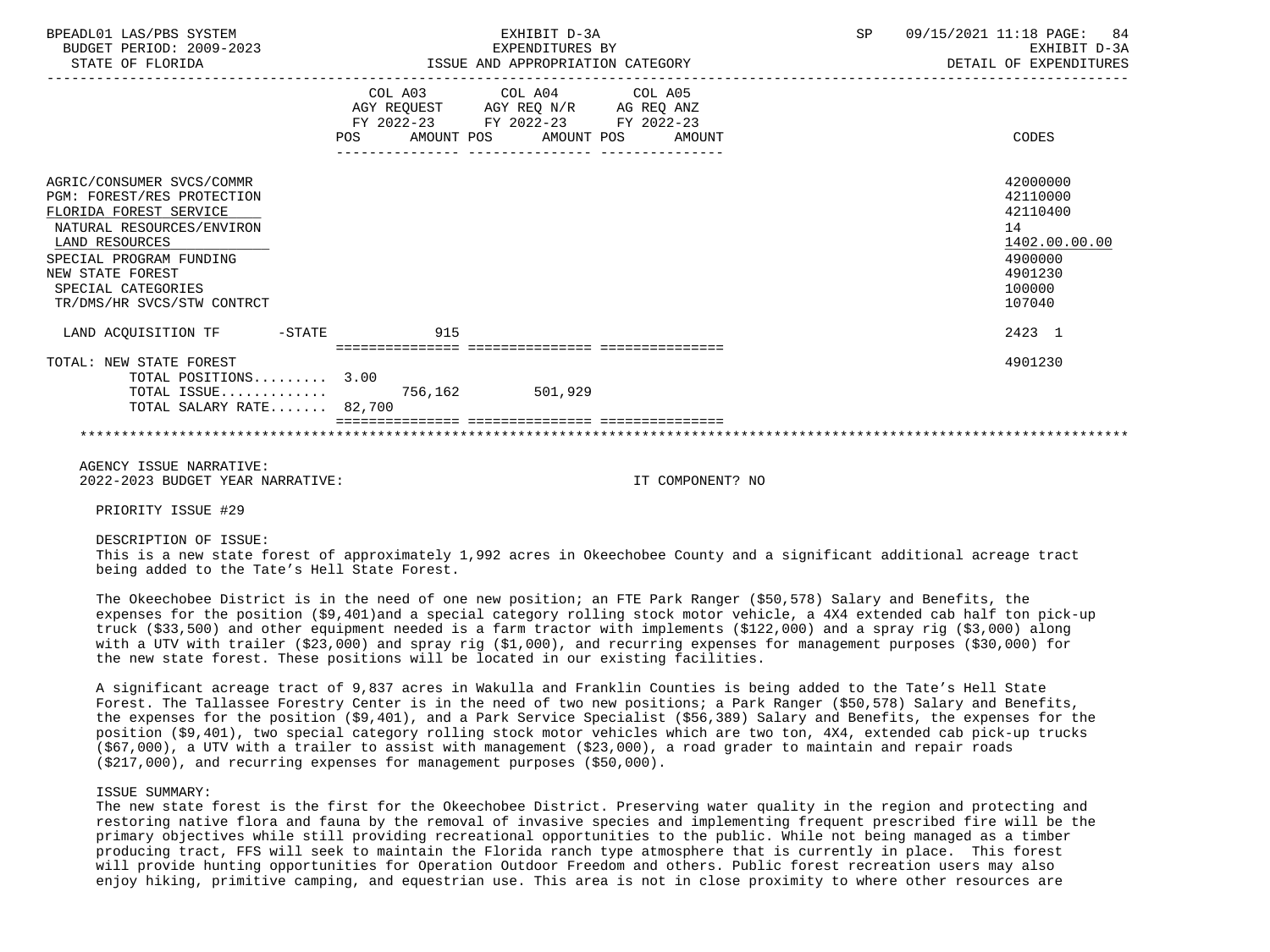| BPEADL01 LAS/PBS SYSTEM<br>BUDGET PERIOD: 2009-2023                                                                                                         | EXHIBIT D-3A<br>EXPENDITURES BY                                                                                                                   | SP<br>09/15/2021 11:18 PAGE: 85<br>EXHIBIT D-3A                    |
|-------------------------------------------------------------------------------------------------------------------------------------------------------------|---------------------------------------------------------------------------------------------------------------------------------------------------|--------------------------------------------------------------------|
| STATE OF FLORIDA                                                                                                                                            | ISSUE AND APPROPRIATION CATEGORY                                                                                                                  | DETAIL OF EXPENDITURES                                             |
|                                                                                                                                                             | COL A03 COL A04 COL A05<br>AGY REOUEST<br>AGY REO N/R<br>AG REO ANZ<br>FY 2022-23 FY 2022-23 FY 2022-23<br>AMOUNT POS AMOUNT POS<br>AMOUNT<br>POS | CODES                                                              |
| AGRIC/CONSUMER SVCS/COMMR<br>PGM: FOREST/RES PROTECTION<br>FLORIDA FOREST SERVICE<br>NATURAL RESOURCES/ENVIRON<br>LAND RESOURCES<br>SPECIAL PROGRAM FUNDING |                                                                                                                                                   | 42000000<br>42110000<br>42110400<br>14<br>1402.00.00.00<br>4900000 |
| NEW STATE FOREST                                                                                                                                            |                                                                                                                                                   | 4901230                                                            |

 available for daily management purposes. The Okeechobee District is unable to support the management needs on this tract with current staffing. Roads must be maintained, improved, and new culverts are needed to allow better access by the recreating and hunting public.

 The new tract of 9,837 acres is adjacent to the Tate's Hell State Forest. With the addition of this amount of acreage, developing and managing recreation sites, ecosystem restoration and necessary timber management activities, current staffing will be unable to support these management needs. Roads and culverts must be maintained to allow better access by the recreating and hunting public as well as for FFS management activities. Passive recreation throughout the tract will be available year around on open forest roads. This would include, hunting, fishing, hiking, biking, bird watching, etc. State forest are to be enjoyed by the public thus open roads will need annual upkeep. Much of the area is in need of reforestation to suit the needs of the Florida Forest Service.

## ADVERSE IMPACT IF NOT FUNDED:

 If not funded, it would stretch the resources of the Okeechobee District and the Tallahassee Forestry Center and these two new state forest areas would not be properly managed in a manner consistent with the Florida Forest Service standards.

## COST SUMMARY:

# EXPENSES:

---------

| OUANTITY | DESCRIPTION                                                                                                                         | CALCULATIONS   | AMOUNT NEEDED<br>FY 2022-23               |
|----------|-------------------------------------------------------------------------------------------------------------------------------------|----------------|-------------------------------------------|
| 2        | Standard expense packages for Park Ranger                                                                                           | $2*$ \$9,401   | \$18,802                                  |
|          | Standard expense package for Park Services Specialist<br>Spray Rig for Tractor<br>Spray Rig for UTV<br>Recurring Operating Expenses |                | \$9,401<br>\$3,000<br>\$1,000<br>\$80,000 |
|          | SPECIAL CATEGORY: 100718                                                                                                            | TOTAL BY FUND: | \$112,203                                 |
| OUANTITY | DESCRIPTION                                                                                                                         | CALCULATIONS   | AMOUNT NEEDED<br>FY 2022-23               |
| 3        | Motor vehicle 4X4 extended cab 1/2 ton pick-ups<br>Farm Tractor with implements                                                     | $3*$ \$33,500  | \$100,500<br>\$122,000                    |
|          | UTV with trailer<br>Road Grader                                                                                                     | $2*$ \$23,000  | \$46,000<br>\$217,000                     |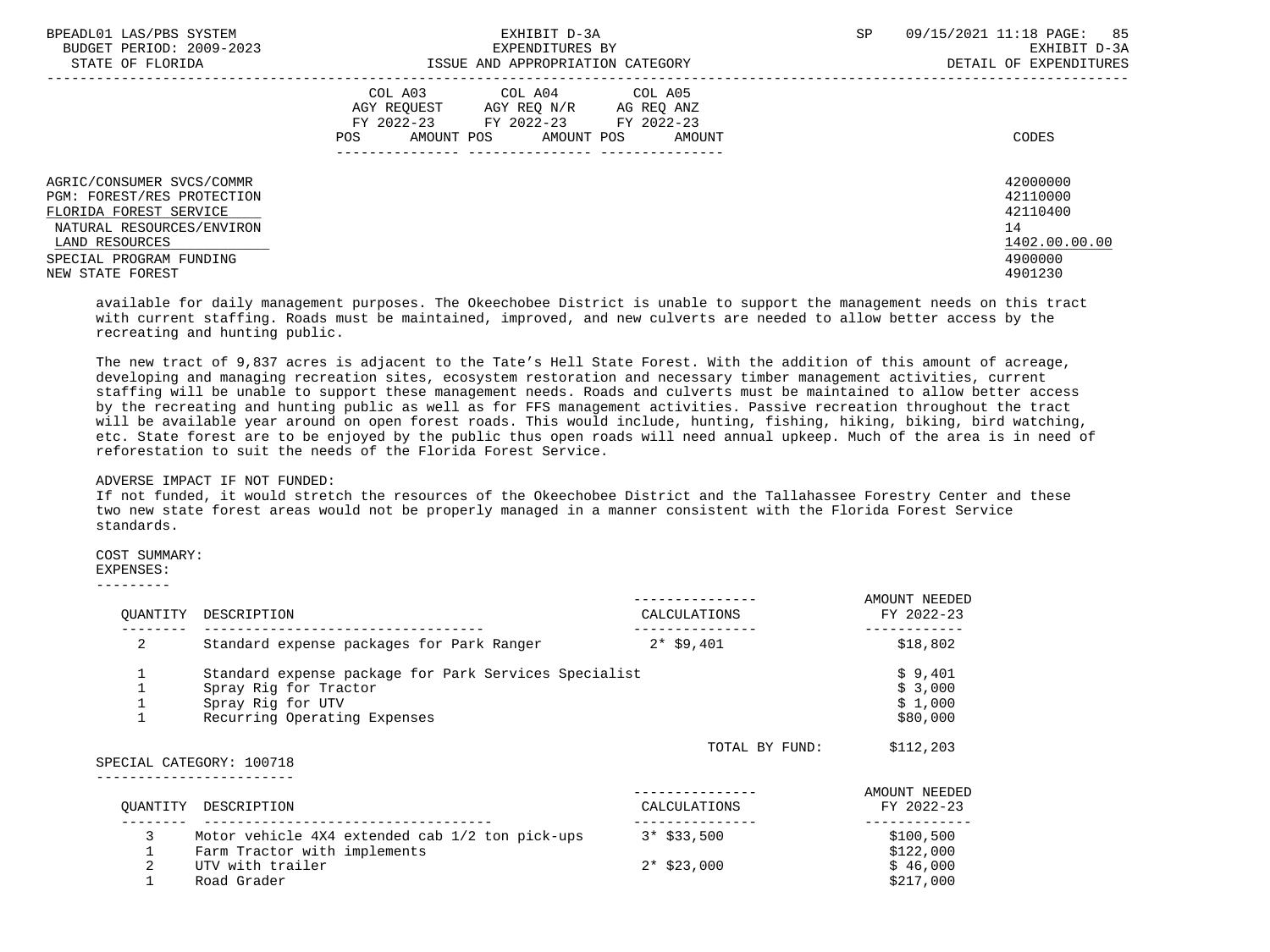| BPEADL01 LAS/PBS SYSTEM<br>BUDGET PERIOD: 2009-2023<br>STATE OF FLORIDA                                                                                                         | EXHIBIT D-3A<br>EXPENDITURES BY<br>ISSUE AND APPROPRIATION CATEGORY |                                                                        |                   |                |                    | SP 09/15/2021 11:18 PAGE: 86<br>EXHIBIT D-3A<br>DETAIL OF EXPENDITURES        |
|---------------------------------------------------------------------------------------------------------------------------------------------------------------------------------|---------------------------------------------------------------------|------------------------------------------------------------------------|-------------------|----------------|--------------------|-------------------------------------------------------------------------------|
|                                                                                                                                                                                 |                                                                     |                                                                        |                   |                |                    |                                                                               |
|                                                                                                                                                                                 | COL A03                                                             | COL A04 COL A05                                                        |                   |                |                    |                                                                               |
|                                                                                                                                                                                 |                                                                     | AGY REQUEST AGY REQ N/R AG REQ ANZ<br>FY 2022-23 FY 2022-23 FY 2022-23 |                   |                |                    |                                                                               |
|                                                                                                                                                                                 | POS AMOUNT POS                                                      |                                                                        | AMOUNT POS AMOUNT |                |                    | CODES                                                                         |
|                                                                                                                                                                                 |                                                                     |                                                                        |                   |                |                    |                                                                               |
| AGRIC/CONSUMER SVCS/COMMR<br>PGM: FOREST/RES PROTECTION<br>FLORIDA FOREST SERVICE<br>NATURAL RESOURCES/ENVIRON<br>LAND RESOURCES<br>SPECIAL PROGRAM FUNDING<br>NEW STATE FOREST |                                                                     |                                                                        |                   |                |                    | 42000000<br>42110000<br>42110400<br>14<br>1402.00.00.00<br>4900000<br>4901230 |
|                                                                                                                                                                                 |                                                                     |                                                                        |                   | TOTAL BY FUND: | \$485,500          |                                                                               |
|                                                                                                                                                                                 |                                                                     |                                                                        |                   |                |                    |                                                                               |
| POSITION DETAIL OF SALARIES AND BENEFITS:                                                                                                                                       |                                                                     |                                                                        |                   |                |                    | LAPSE LAPSED SALARIES                                                         |
|                                                                                                                                                                                 | FTE                                                                 | BASE RATE                                                              | ADDITIVES         | BENEFITS       |                    | SUBTOTAL % AND BENEFITS                                                       |
| A03 - AGY REQUEST FY 2022-23                                                                                                                                                    |                                                                     |                                                                        |                   |                |                    |                                                                               |
| NEW POSITIONS                                                                                                                                                                   |                                                                     |                                                                        |                   |                |                    |                                                                               |
| 6612 PARK RANGER                                                                                                                                                                |                                                                     |                                                                        |                   |                |                    |                                                                               |
| N1101 001                                                                                                                                                                       |                                                                     | 2.00 51,863                                                            |                   |                |                    | 49,292 101,155 0.00 101,155                                                   |
| 6620 PARK SERVICES SPECIALIST                                                                                                                                                   |                                                                     |                                                                        |                   |                |                    |                                                                               |
| N1102 001                                                                                                                                                                       |                                                                     | $1.00$ 30,837                                                          |                   |                | 25,552 56,389 0.00 | 56,389                                                                        |
| TOTALS FOR ISSUE BY FUND<br>2423 LAND ACQUISITION TF                                                                                                                            |                                                                     |                                                                        |                   |                |                    | 157,544<br>--------------                                                     |
|                                                                                                                                                                                 |                                                                     | 3.00 82.700                                                            |                   |                | 74,844 157,544     | 157,544                                                                       |
|                                                                                                                                                                                 |                                                                     |                                                                        |                   |                |                    | ==============                                                                |
|                                                                                                                                                                                 |                                                                     |                                                                        |                   |                |                    |                                                                               |
|                                                                                                                                                                                 |                                                                     |                                                                        |                   |                |                    |                                                                               |
| AIRCRAFT ACQUISITION<br>SPECIAL CATEGORIES<br>AIRCRAFT PURCHASE                                                                                                                 |                                                                     |                                                                        |                   |                |                    | 4902700<br>100000<br>107009                                                   |
| LAND ACQUISITION TF<br>$-$ STATE                                                                                                                                                |                                                                     | 11,005,000 11,005,000                                                  |                   |                |                    | 2423 1                                                                        |
|                                                                                                                                                                                 |                                                                     |                                                                        |                   |                |                    |                                                                               |
|                                                                                                                                                                                 |                                                                     |                                                                        |                   |                |                    |                                                                               |
| AGENCY ISSUE NARRATIVE:<br>2022-2023 BUDGET YEAR NARRATIVE:                                                                                                                     |                                                                     |                                                                        | IT COMPONENT? NO  |                |                    |                                                                               |
| PRIORITY ISSUE #10                                                                                                                                                              |                                                                     |                                                                        |                   |                |                    |                                                                               |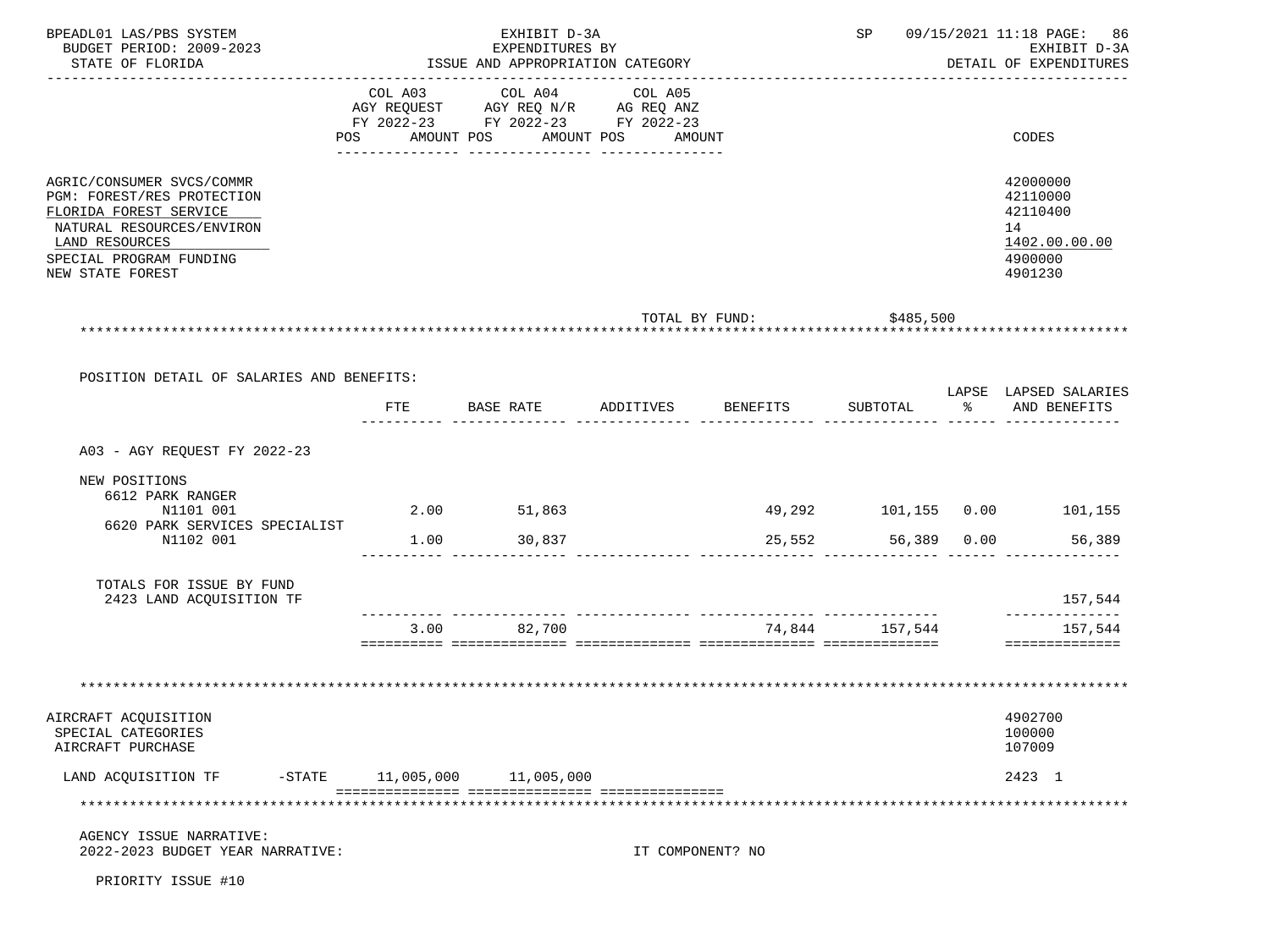| BPEADL01 LAS/PBS SYSTEM |     |                          |
|-------------------------|-----|--------------------------|
|                         |     | BUDGET PERIOD: 2009-2023 |
|                         | CDR |                          |

|                                                                                                                                                                                     | COL A03<br>AGY REOUEST<br>FY 2022-23<br>AMOUNT POS<br>POS | COL A04<br>AGY REQ N/R<br>FY 2022-23<br>AMOUNT POS | COL A05<br>AG REQ ANZ<br>FY 2022-23<br>AMOUNT | CODES                                                                         |
|-------------------------------------------------------------------------------------------------------------------------------------------------------------------------------------|-----------------------------------------------------------|----------------------------------------------------|-----------------------------------------------|-------------------------------------------------------------------------------|
| AGRIC/CONSUMER SVCS/COMMR<br>PGM: FOREST/RES PROTECTION<br>FLORIDA FOREST SERVICE<br>NATURAL RESOURCES/ENVIRON<br>LAND RESOURCES<br>SPECIAL PROGRAM FUNDING<br>AIRCRAFT ACQUISITION |                                                           |                                                    |                                               | 42000000<br>42110000<br>42110400<br>14<br>1402.00.00.00<br>4900000<br>4902700 |

## DESCRIPTION OF ISSUE:

 This request is for \$11,005,000 in General Revenue - Special Category Aircraft Replacement funding. The funding is requested to replace one of our aging helicopters and a state-owned cabin class fixed wing airplane. The Florida Forest Service operates both rotor wing and fixed wing aircraft in the accomplishment of its mission and in support of emergency operations across the state. The airplane, a 1970 Piper Navajo, was destroyed by a tornado. The price includes the latest navigation and communication equipment needed for safe fire and emergency operations and providing wildfire intelligence to initial attack firefighters and other responders. This is especially critical in those areas that have been impacted by recent hurricanes and their increase in hazardous fuel buildups. Rotor wing aircraft are extremely important in the suppression of wildfires because of the increased safety they provide to firefighters on the ground and their ability to protect homes and businesses. The airplane is critical for moving staff and equipment, in a timely manner, to respond to emergencies wherever they occur in Florida

## ISSUE SUMMARY:

 The Florida Forest Service (FFS) federal excess firefighting helicopters (1964 -1971 models)are used for wildfire suppression, emergency response and aerial ignition. These helicopters prove their critical need each year in protecting Florida's people, homes, businesses and natural resources from wildfire while providing safety support for our ground firefighters in times of highest need. This safety support will be critical in hurricane blowdown fuels as our normal ground resources are slowed due to the additional hazardous fuels. The volume of large trees blown down by hurricanes in recent years makes creating fire breaks with ground equipment a slower and more dangerous process. The helicopter can respond rapidly in these areas to suppress or slow the fires well before ground equipment can respond. The unique capability of the helicopter to respond to these situations saves countless lives and property. Having a ready fleet of safe and reliable helicopters is critical for effective firefighting in the environment that Florida faces now and in the future. The aging and worn helicopters currently in operation require extraordinary effort to keep ready. The replacement of these helicopters is the top priority of the agency. In addition to wildfire suppression, FFS helicopters are used for aerial ignition of controlled burns which provides better forest health and reduces the opportunity for hazardous wildland fires. The low altitude operation of our fleet over raging wildfires and the related turbulence from the forest fire heat thermals causes substantial and above normal stress on the aircraft's airframe, resulting in an increase in metal fatigue. Florida's coastal geography also correlates to a higher salt content air environment which results in accelerated metal corrosion. These aging aircraft have accumulated substantial metal fatigue, corrosion, and obsolescence which results in a less efficient, higher maintenance aircraft. In the past year we had to remove a helicopter from service due to extensive metal fatigue rendering it unairworthy. For the third time in four years we are contracting for extensive airframe repairs on helicopters that require tooling and expertise beyond our internal capacity. Major airframe repairs require months to accomplish. During this extended maintenance time fire readiness is significantly reduced. These factors hinder quick response, management, and control of wildfire incidents, thereby increasing the risk of fire losses to citizens.

 The current aviation fleet of firefighting helicopters becomes more expensive to maintain with each passing year. We are no longer able to acquire the parts, airframes, or engines from federal surplus. Many parts have life limits requiring replacement after a specific amount of time. The cost of these parts has increased greatly as the supply has dwindled.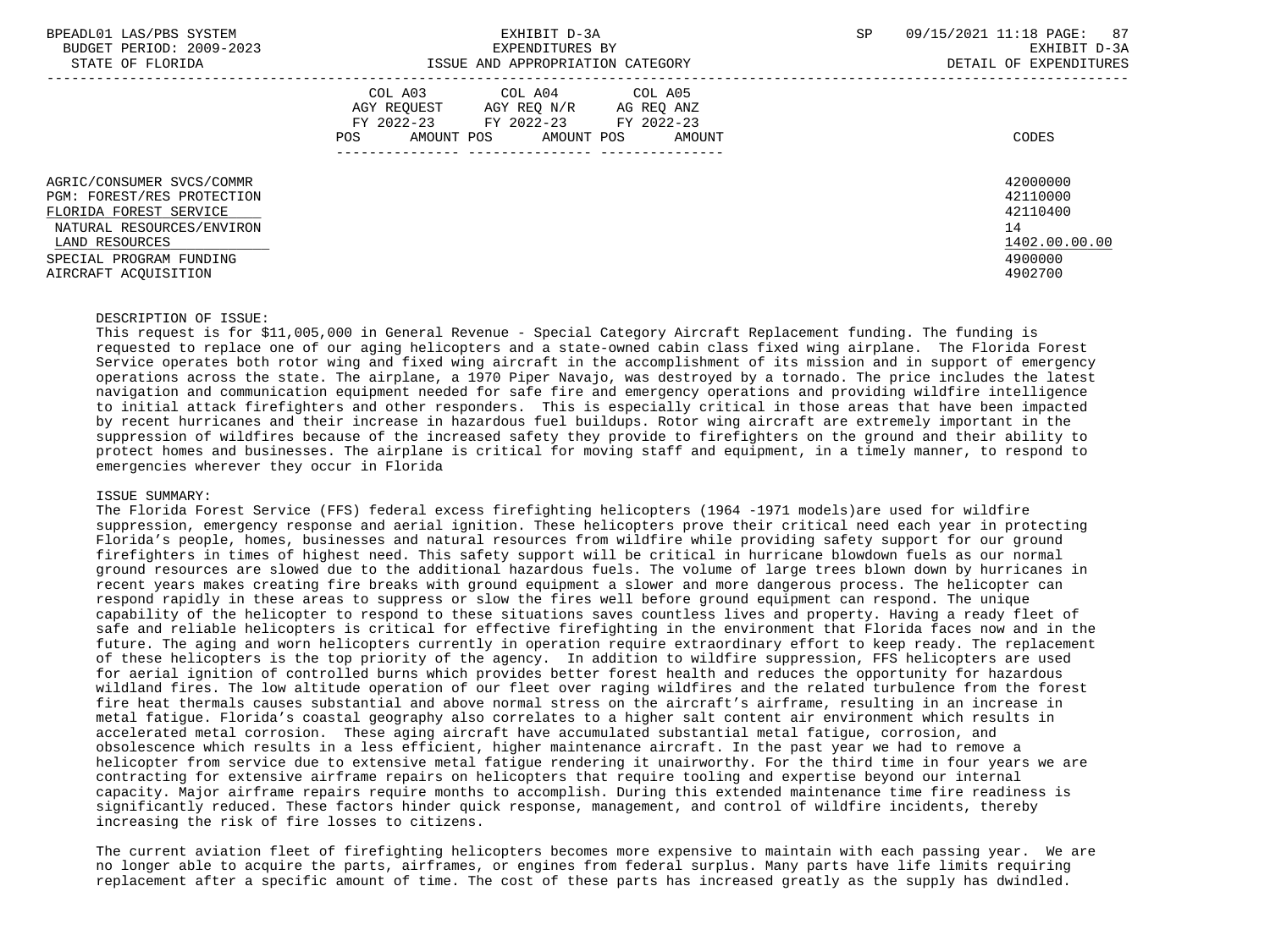| BPEADL01 LAS/PBS SYSTEM<br>BUDGET PERIOD: 2009-2023<br>STATE OF FLORIDA                                                                                                             | EXHIBIT D-3A<br>EXPENDITURES BY<br>ISSUE AND APPROPRIATION CATEGORY                                                                               | 88<br>SP<br>09/15/2021 11:18 PAGE:<br>EXHIBIT D-3A<br>DETAIL OF EXPENDITURES  |
|-------------------------------------------------------------------------------------------------------------------------------------------------------------------------------------|---------------------------------------------------------------------------------------------------------------------------------------------------|-------------------------------------------------------------------------------|
|                                                                                                                                                                                     | COL A04 COL A05<br>COL A03<br>AGY REQUEST AGY REQ N/R AG REQ ANZ<br>FY 2022-23 FY 2022-23 FY 2022-23<br>AMOUNT POS<br>POS<br>AMOUNT POS<br>AMOUNT | CODES                                                                         |
| AGRIC/CONSUMER SVCS/COMMR<br>PGM: FOREST/RES PROTECTION<br>FLORIDA FOREST SERVICE<br>NATURAL RESOURCES/ENVIRON<br>LAND RESOURCES<br>SPECIAL PROGRAM FUNDING<br>AIRCRAFT ACOUISITION |                                                                                                                                                   | 42000000<br>42110000<br>42110400<br>14<br>1402.00.00.00<br>4900000<br>4902700 |

 Aircraft repair vendors and mechanics with the expertise to work on these old airframes are vanishing, making repairs costlier and more difficult to complete. Scheduled inspections are taking much more time than just a few years ago because of the increasing number of defects found in these half century old machines. The additional amount of care required by the current fleet means fewer helicopters available for fire response many days each year.

 Purchasing this helicopter would help meet the agency goals that are established to result in fewer acres and homes burned and fewer citizens and firefighters threatened. Newer helicopters benefit from better structural design, materials and corrosion resistance. A modernized fleet would include upgraded avionics allowing interoperability of our aircraft with Federal aviation assets, i.e. air tankers, helicopters, and lead planes, in addition to state and local aviation equipment. Improved communication equipment will provide better situational awareness to personnel and equipment on the ground. Common communication is a critical safety factor at any wildfire but is even more crucial for the aviation assets which are maneuvering in a high stress environment.

 The airplane will provide wildfire intelligence to initial attack firefighters, thus providing for firefighter and public safety. The airplane has also been used to move emergency responders around the state and the southeast as well as monitor the BP oil spill. The 51-year-old airplane was damaged well beyond economical repair due to a tornado that also damaged the William D. Martin hangar at the Tallahassee Airport on January 27, 2021. Due to the damaging winds of the tornado the airplane was struck while inside the hangar by a portion of the hangar door that was forced inward. The left engine was ripped from the wing causing extensive damage to the wing along with the engine. There was also damage to the nose and tail portions of the main airframe, and the control surfaces on the wing aileron, elevator and rudder. This aircraft is vital to the firefighting effort as it provides critical intelligence to ground forces regarding direction and rate of fire spread, lives and structures threatened and barriers to the fire's spread. This intelligence is particularly important in Florida due to the inability to assess forest fire conditions from ground level due to the flat terrain. Aircraft are increasingly critical to the detection of forest fires in remote areas. The airplane was relied on to move firefighters, equipment and parts over long distances on short notice to respond to emergencies of all types wherever they may occur in Florida. Prior to the tornado damage we were frequently seeing wing and fuselage skin cracks, loose structural bolts, and damaging structural component fatigue related to corrosion. Our aircraft experience much higher maintenance costs and less availability for vital mission assignments than the more modern aircraft in the fleet. This aircraft is used for our air attack plane on large fire operations, providing critical coordination between large airtankers and helicopters as well as the ground firefighters.

#### ADVERSE IMPACT IF NOT FUNDED:

 Increased helicopter maintenance time required for major inspections and repairs reduces days available to respond and provide wildfire suppression. The number of helicopters available on any given day will continue to decline as the stress of firefighting continues to breakdown the components of the aging airframes. Increased maintenance also means increased costs in parts and labor. The opportunity to carry out additional missions, such as prevention and mitigation projects is also negatively impacted. The federal excess property program is no longer a viable source of replacement aircraft or major components. Without acquisition of new aircraft, the fleet size will be reduced as safety and airworthiness issues force helicopters to be removed from operation. The loss of the airplane and its mission capability seriously diminished our load carrying capability and the speed at which we could respond to mission requests. Without this aircraft the time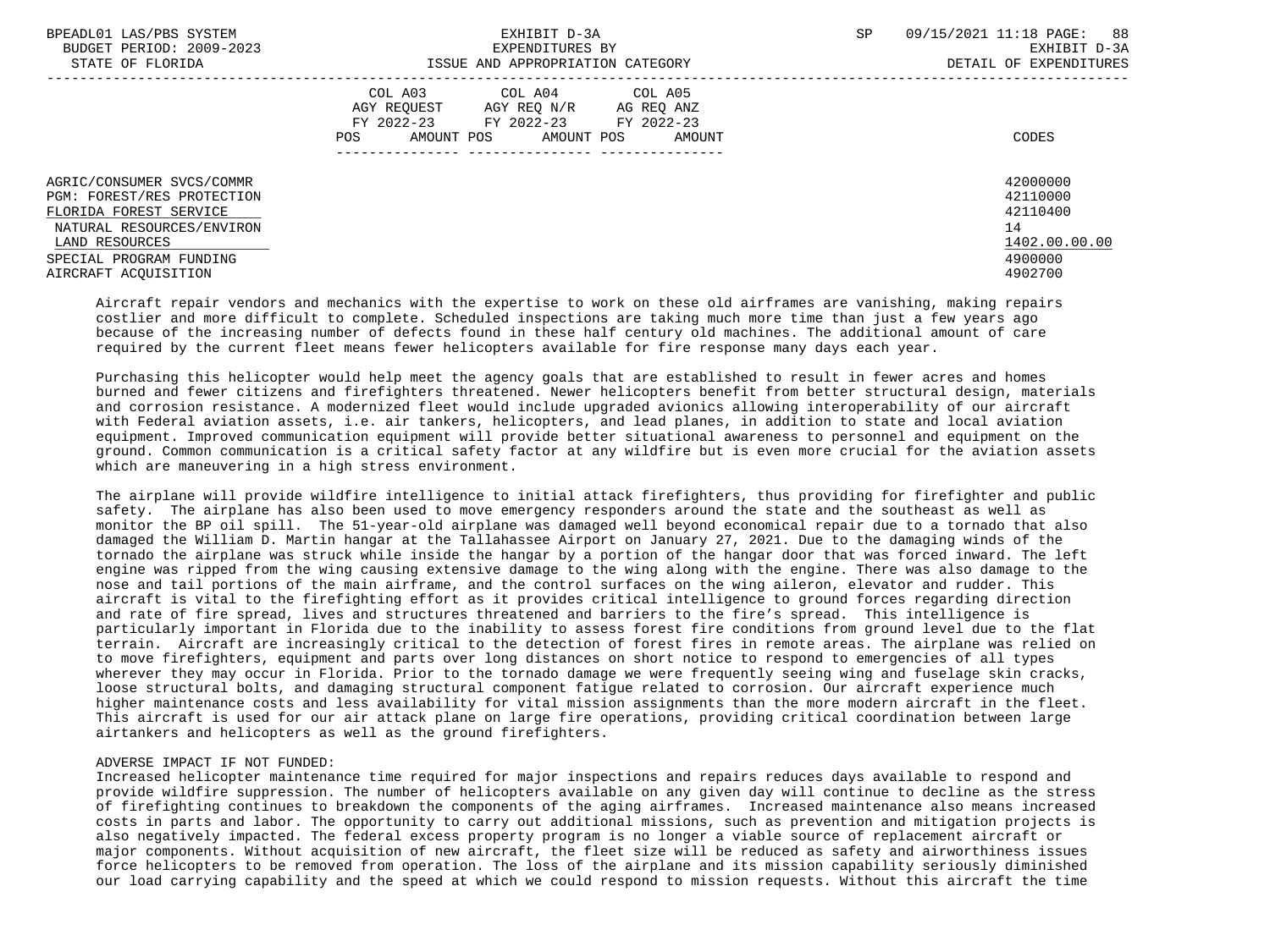| BPEADL01 LAS/PBS SYSTEM<br>BUDGET PERIOD: 2009-2023<br>STATE OF FLORIDA                                                                                                                    | EXHIBIT D-3A<br>EXPENDITURES BY<br>ISSUE AND APPROPRIATION CATEGORY                                                                                     | SP<br>09/15/2021 11:18 PAGE: 89<br>EXHIBIT D-3A<br>DETAIL OF EXPENDITURES     |
|--------------------------------------------------------------------------------------------------------------------------------------------------------------------------------------------|---------------------------------------------------------------------------------------------------------------------------------------------------------|-------------------------------------------------------------------------------|
|                                                                                                                                                                                            | COL A03<br>COL A04<br>COL A05<br>AGY REQ N/R AG REQ ANZ<br>AGY REOUEST<br>FY 2022-23 FY 2022-23 FY 2022-23<br>AMOUNT POS<br>POS<br>AMOUNT POS<br>AMOUNT | CODES                                                                         |
| AGRIC/CONSUMER SVCS/COMMR<br><b>PGM: FOREST/RES PROTECTION</b><br>FLORIDA FOREST SERVICE<br>NATURAL RESOURCES/ENVIRON<br>LAND RESOURCES<br>SPECIAL PROGRAM FUNDING<br>AIRCRAFT ACOUISITION |                                                                                                                                                         | 42000000<br>42110000<br>42110400<br>14<br>1402.00.00.00<br>4900000<br>4902700 |

 required to move personnel, parts, and specialized tools increases significantly. The delay in responding to emergencies multiplies the negative impacts to the affected communities. This will erode our ability to respond to wildland fires at a time when conditions cause greater reliance on aircraft. A lack of aerial suppression resources leads to less efficient use of ground resources, reduces firefighter and public safety, and reduces our ability to protect valuable structures, such as homes, and natural resources from loss. This will be particularly acute in areas of heavy blow down fuels from the recent hurricane seasons.

# COST SUMMARY:

 The funding request is based on current cost estimates needed to purchase and equip replacement aviation assets with avionics, communications and training that meet our current specifications and needs.

SPECIAL CATEGORY:

-----------------

|  | OUANTITY DESCRIPTION            | CALCULATIONS | AMOUNT NEEDED<br>FY 2022-23 |
|--|---------------------------------|--------------|-----------------------------|
|  | Replacement rotor wing aircraft | 5,180,000    | 5,180,000                   |
|  | Single Engine Turbine Airplane  | 5,825,000    | 5,825,000                   |

 2 Total Aircraft 11,005,000 \*\*\*\*\*\*\*\*\*\*\*\*\*\*\*\*\*\*\*\*\*\*\*\*\*\*\*\*\*\*\*\*\*\*\*\*\*\*\*\*\*\*\*\*\*\*\*\*\*\*\*\*\*\*\*\*\*\*\*\*\*\*\*\*\*\*\*\*\*\*\*\*\*\*\*\*\*\*\*\*\*\*\*\*\*\*\*\*\*\*\*\*\*\*\*\*\*\*\*\*\*\*\*\*\*\*\*\*\*\*\*\*\*\*\*\*\*\*\*\*\*\*\*\*\*\*\*

| CAPITAL IMPROVEMENT PLAN<br>LAND ACQUISITION<br>FIXED CAPITAL OUTLAY<br>LAND PROTECTION EASEMENTS |           |            |            | 9900000<br>990L000<br>080000<br>082002 |
|---------------------------------------------------------------------------------------------------|-----------|------------|------------|----------------------------------------|
| LAND ACOUISITION TF                                                                               | $-$ STATE | 20,000,000 | 20,000,000 | 2423 1                                 |

\*\*\*\*\*\*\*\*\*\*\*\*\*\*\*\*\*\*\*\*\*\*\*\*\*\*\*\*\*\*\*\*\*\*\*\*\*\*\*\*\*\*\*\*\*\*\*\*\*\*\*\*\*\*\*\*\*\*\*\*\*\*\*\*\*\*\*\*\*\*\*\*\*\*\*\*\*\*\*\*\*\*\*\*\*\*\*\*\*\*\*\*\*\*\*\*\*\*\*\*\*\*\*\*\*\*\*\*\*\*\*\*\*\*\*\*\*\*\*\*\*\*\*\*\*\*\*

AGENCY NARRATIVE:

2022-2023 BUDGET YEAR NARRATIVE: LAND PROTECTION EASEMENTS IT COMPONENT? NO

 PRIORITY ISSUE #11 FCO PRIORITY ISSUE #3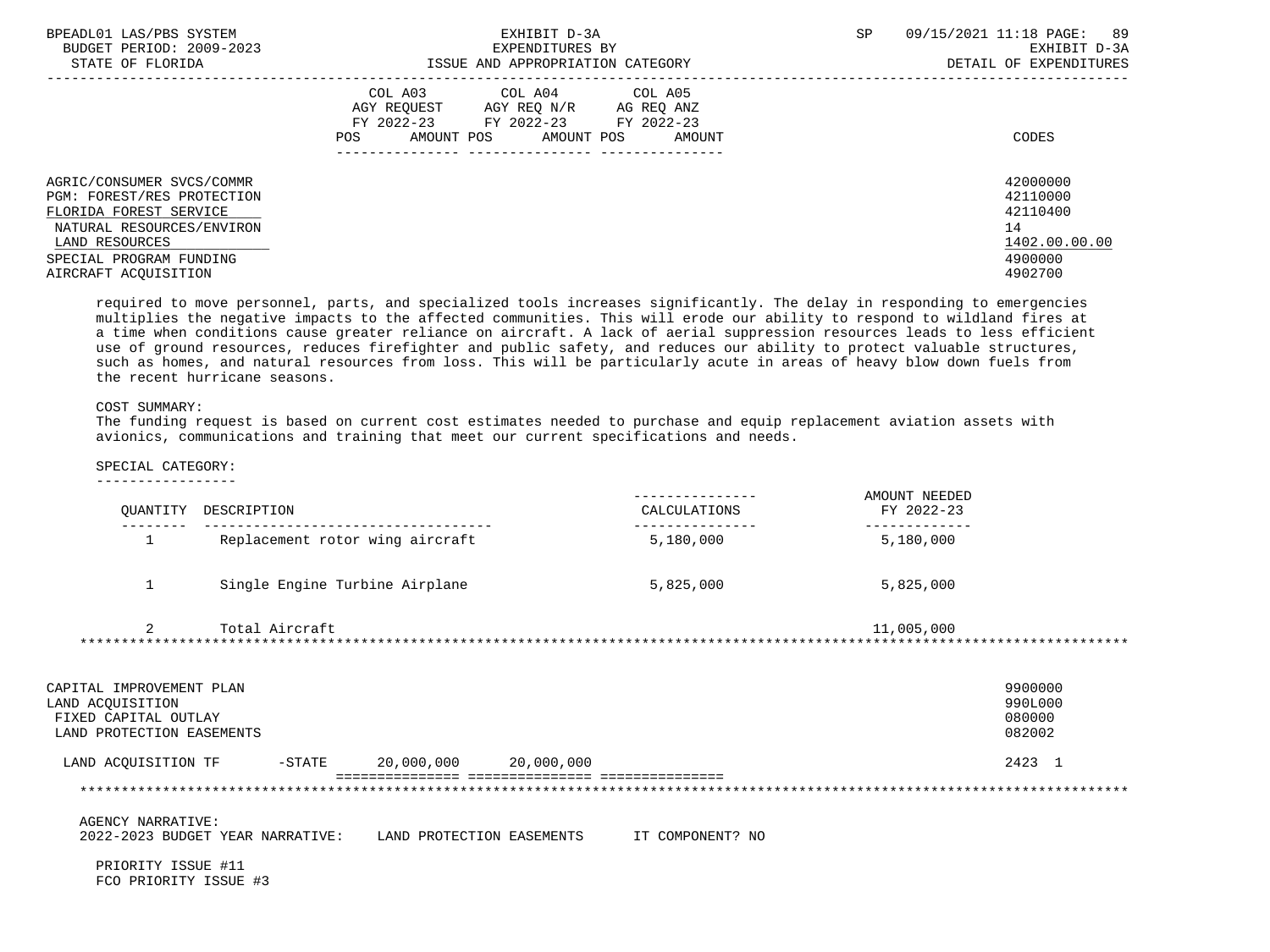| BPEADL01 LAS/PBS SYSTEM<br>BUDGET PERIOD: 2009-2023<br>STATE OF FLORIDA                                                                                                          | EXHIBIT D-3A<br>EXPENDITURES BY<br>ISSUE AND APPROPRIATION CATEGORY                                                                                        | 09/15/2021 11:18 PAGE: 90<br>SP<br>EXHIBIT D-3A<br>DETAIL OF EXPENDITURES     |
|----------------------------------------------------------------------------------------------------------------------------------------------------------------------------------|------------------------------------------------------------------------------------------------------------------------------------------------------------|-------------------------------------------------------------------------------|
|                                                                                                                                                                                  | COL A03<br>COL A04<br>COL A05<br>AGY REO N/R AG REO ANZ<br>AGY REOUEST<br>FY 2022-23 FY 2022-23<br>FY 2022-23<br>POS<br>AMOUNT POS<br>AMOUNT POS<br>AMOUNT | CODES                                                                         |
| AGRIC/CONSUMER SVCS/COMMR<br>PGM: FOREST/RES PROTECTION<br>FLORIDA FOREST SERVICE<br>NATURAL RESOURCES/ENVIRON<br>LAND RESOURCES<br>CAPITAL IMPROVEMENT PLAN<br>LAND ACOUISITION |                                                                                                                                                            | 42000000<br>42110000<br>42110400<br>14<br>1402.00.00.00<br>9900000<br>990L000 |

### DESCRIPTION OF ISSUE:

 This request is for \$20,000,000 from the Land Acquisition Trust Fund. The Rural and Family Lands Protection Program (RFLPP) was developed pursuant to ss. 259.105(3)(i) and 570.71(10) and Rule 5I-7. The purpose of the program is to acquire perpetual conservation easements over producing agricultural lands ensuring the lands will be preserved in agricultural use while providing for the protection of natural resources. There are currently 52 easements totaling 59,263 acres. This budget request in RFLPP has a potential match of \$20,000,000 in FY 22/23 funding from our federal, military, local government and non-governmental organization partners.

ISSUE SUMMARY:

 The RFLPP: -Protects valuable agricultural lands;

 -Creates conservation easements that ensure suitable agricultural practices and prevents conversion to non agricultural land uses;

-Protects the natural resources in conjunction with these agricultural operations;

-Promotes the U.S. military mission in Florida by protecting essential lands;

-Promotes the concept of a statewide conservation corridor;

-Keeps lands on the tax role;

-Protects agriculturally based jobs.

 Section 570.71, Florida Statutes, contemplated state funds being provided to implement the Rural and Family Lands Protection Program. As of June 30,2021, the RFLPP program had 52 easements approved by the Board of Trustees for closing totaling 59,263 acres, with a purchase price of \$103,617,775. On the current RFLPP approved acquisition list there are a total of 134 projects, totaling over 351,719 acres. Forty-six of those projects are Tier One encompassing 219,194 acres with an estimated cost to acquire at \$409,454,021. The Program recognizes that a thriving rural economy with a strong agricultural base and viable rural communities is essential to Florida's future. In summary, the Legislature created this separate program to ensure a viable agricultural economy in Florida focusing on the needs of agriculture while affording protections to some of the state's most vulnerable environmental areas.

#### ADVERSE IMPACT IF NOT FUNDED:

 The RFLPP program has been successful in securing partner funding to protect the agricultural economy in Florida by acquiring conservation easements within our most vulnerable environmental areas. This budget request in RFLPP has a potential match of \$20,000,000 in FY 22/23 funding from our federal, military, local government and non-governmental organization partners. Additional partner match funding may be available if the RFLPP appropriation exceeds the requested amount.

COST SUMMARY:

 The RFLPP request is determined by estimating the total acquisition cost less partner matching funding to calculate the RFLPP funding obligation. \*\*\*\*\*\*\*\*\*\*\*\*\*\*\*\*\*\*\*\*\*\*\*\*\*\*\*\*\*\*\*\*\*\*\*\*\*\*\*\*\*\*\*\*\*\*\*\*\*\*\*\*\*\*\*\*\*\*\*\*\*\*\*\*\*\*\*\*\*\*\*\*\*\*\*\*\*\*\*\*\*\*\*\*\*\*\*\*\*\*\*\*\*\*\*\*\*\*\*\*\*\*\*\*\*\*\*\*\*\*\*\*\*\*\*\*\*\*\*\*\*\*\*\*\*\*\*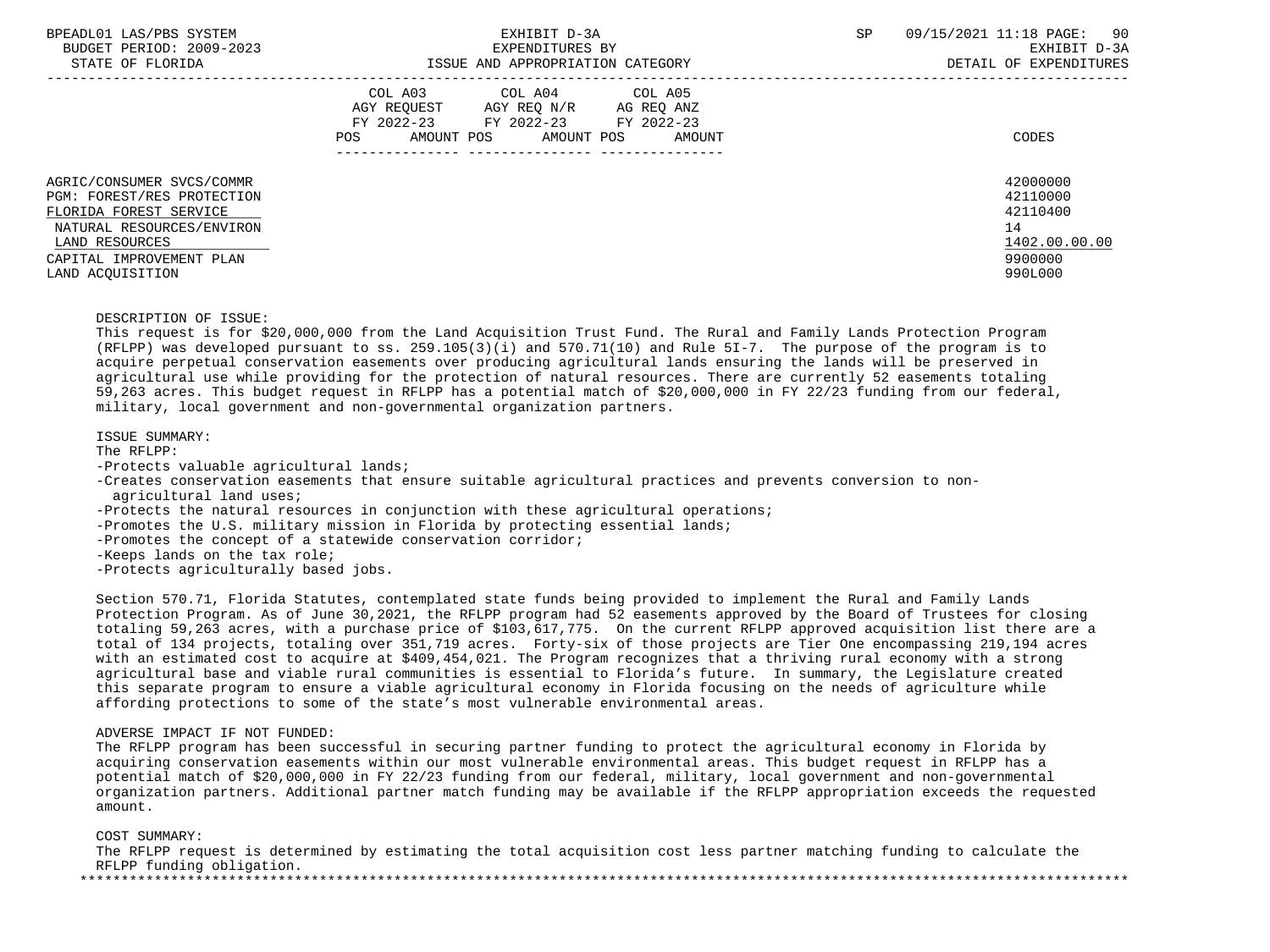| BPEADL01 LAS/PBS SYSTEM<br>BUDGET PERIOD: 2009-2023<br>STATE OF FLORIDA                                                                                                                                                                | ISSUE AND APPROPRIATION CATEGORY                        | EXHIBIT D-3A<br>EXPENDITURES BY                                                                                 |                                       | SP | 09/15/2021 11:18 PAGE: 91<br>EXHIBIT D-3A<br>DETAIL OF EXPENDITURES                               |
|----------------------------------------------------------------------------------------------------------------------------------------------------------------------------------------------------------------------------------------|---------------------------------------------------------|-----------------------------------------------------------------------------------------------------------------|---------------------------------------|----|---------------------------------------------------------------------------------------------------|
|                                                                                                                                                                                                                                        | POS<br>AMOUNT POS<br>----------------  ---------------- | COL A03 COL A04 COL A05<br>AGY REQUEST AGY REQ N/R AG REQ ANZ<br>FY 2022-23 FY 2022-23 FY 2022-23<br>AMOUNT POS | AMOUNT                                |    | CODES                                                                                             |
| AGRIC/CONSUMER SVCS/COMMR<br>PGM: FOREST/RES PROTECTION<br>FLORIDA FOREST SERVICE<br>NATURAL RESOURCES/ENVIRON<br>LAND RESOURCES<br>CAPITAL IMPROVEMENT PLAN<br>MAINTENANCE AND REPAIR<br>FIXED CAPITAL OUTLAY<br>ROADS, BRIDGES/MAINT |                                                         |                                                                                                                 |                                       |    | 42000000<br>42110000<br>42110400<br>14<br>1402.00.00.00<br>9900000<br>990M000<br>080000<br>083622 |
| LAND ACQUISITION TF -STATE 7,909,964 7,909,964                                                                                                                                                                                         |                                                         |                                                                                                                 |                                       |    | 2423 1                                                                                            |
|                                                                                                                                                                                                                                        |                                                         |                                                                                                                 |                                       |    |                                                                                                   |
| AGENCY NARRATIVE:<br>2022-2023 BUDGET YEAR NARRATIVE:                                                                                                                                                                                  |                                                         |                                                                                                                 | ROADS.BRIDGES/MAINT THE TOMPONENT? NO |    |                                                                                                   |
| PRIORITY ISSUE #34<br>FCO PRIORITY ISSUE #9                                                                                                                                                                                            |                                                         |                                                                                                                 |                                       |    |                                                                                                   |

#### DESCRIPTION OF ISSUE:

 This Fixed Capital Outlay budget request from the Land Acquisition Trust Fund is for a total of \$7,909,964: 1. \$4,894,964 to complete road, bridge and low water crossing repair and maintenance projects, and 2. \$3,015,000 to replace eight (8) bridges within the Tate's Hell State Forest, located in Franklin County. This funding is needed for state forest lands statewide to improve public accessibility and for land management/wildfire suppression (Florida Statutes 253.034 and 259). The Tate's Hell State Forest bridges are a life safety issue as they have been identified by the Florida Department of Transportation as Structurally Deficient. These projects exceed the agency's current operational budget authority and appropriations (Florida Statutes 216.0158).

## ISSUE SUMMARY:

 Chapter 589 Florida Statutes charges the Florida Forest Service to promote and encourage forest recreation, providing direction for the multiple-use management of forest lands owned by the State. Annually, there are approximately 2 million state forest visitors.

 The Florida Forest Service is responsible for managing over 1.1 million acres of public lands on 39 individual state forests and one ranch preserve. State forests are managed under a multiple-use concept where timber, wildlife, recreation, water, and aesthetics are resources for the public good. Long term sustainability is the guiding principle. To access these resources for land management, wildfire protection, and recreation requires managing a state forest road system infrastructure consisting of 3,632 miles of primary, secondary, tertiary, and service roads, 125 bridge systems, and hundreds of low water crossings. The agency must continually inspect, repair and maintain state forest roads and bridges, because this infrastructure serves the needs of both the public and Florida Forest Service. The roads are critical to the public and other governmental agencies for school bus routes, emergency vehicle access, public access to our state forests for recreational opportunities and provides a road network that allows the Florida Forest Service to carry out our mission of forest management and wildland fire protection/response.

 There are seventeen (17) existing bridges within the Tate's Hell State Forest that must be replaced. This request is to replace eight (8) Structurally Deficient bridges. As defined by the Florida Department of Transportation (FDOT), the term "Structurally Deficient" means that one of the National Bridge Inspection (NBI) structural condition states is 4 Poor, or worse, for Deck, Superstructure, Substructure, or Culvert. FDOT recommends that structurally deficient bridges should be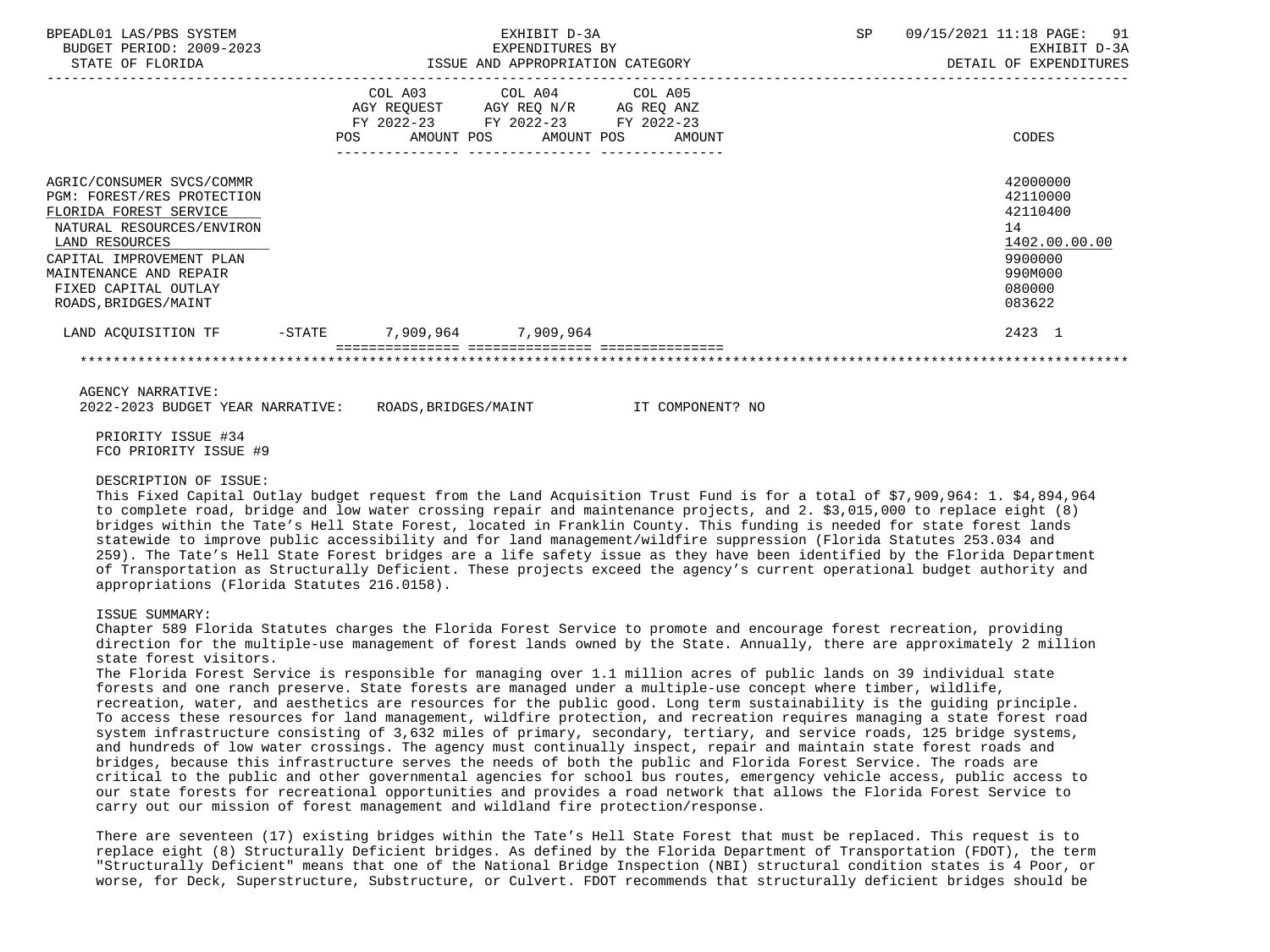| BPEADL01 LAS/PBS SYSTEM<br>BUDGET PERIOD: 2009-2023<br>STATE OF FLORIDA                                                                                                                | EXHIBIT D-3A<br>EXPENDITURES BY<br>ISSUE AND APPROPRIATION CATEGORY                                                                                                                       | 92<br>SP<br>09/15/2021 11:18 PAGE:<br>EXHIBIT D-3A<br>DETAIL OF EXPENDITURES  |
|----------------------------------------------------------------------------------------------------------------------------------------------------------------------------------------|-------------------------------------------------------------------------------------------------------------------------------------------------------------------------------------------|-------------------------------------------------------------------------------|
|                                                                                                                                                                                        | COL A03 COL A04 COL A05<br>AGY REOUEST AGY REO N/R<br>AG REQ ANZ<br>FY 2022-23 FY 2022-23<br>FY 2022-23<br>AMOUNT POS<br>AMOUNT POS<br>POS<br>AMOUNT<br>--------------<br>--------------- | CODES                                                                         |
| AGRIC/CONSUMER SVCS/COMMR<br>PGM: FOREST/RES PROTECTION<br>FLORIDA FOREST SERVICE<br>NATURAL RESOURCES/ENVIRON<br>LAND RESOURCES<br>CAPITAL IMPROVEMENT PLAN<br>MAINTENANCE AND REPAIR |                                                                                                                                                                                           | 42000000<br>42110000<br>42110400<br>14<br>1402.00.00.00<br>9900000<br>990M000 |

 replaced or repaired within six years. The materials used to install these bridges were acquired through federal excess, are over 50 years old, and have exceeded the engineering life expectancy. Repairs have been made when feasible, but in many cases section loss is not repairable and replacement sections are not available.

 With previous fiscal year budget appropriations, the agency has been able to successfully complete several state forest road and bridge projects; however, the remaining critical repairs far exceeds the agency's annual budget appropriation. Providing accessible and maintainable roadways within a large state forest system statewide is challenging, both operationally and budgetarily. Continued funding is required to address life safety/public accessibility issues and for maintenance requirements. Some previous year's budget appropriations required redirecting to more critical priority road and bridge projects, due to unforeseen events within fiscal year. Preliminary estimates and project priority may change when formal construction bids received from vendors, or if emergency road/bridge issues become higher priority.

## ADVERSE IMPACT IF NOT FUNDED:

 Chapters 253, 259 and 589, Florida Statutes, charge the Florida Forest Service with multiple-use management of state forests. These lands are to provide the public with recreational opportunities. If the Florida Forest Service does not receive this funding and roads deteriorate, become impassable (closed), or bridges are closed due to life safety concerns, public complaints will most likely increase as we will be unable to provide adequate services to the public. Condemned or weight restricted bridges will affect timber harvesting operations and timber revenue will decrease significantly. In addition, until road conditions are improved more road maintenance is required, which drains operating budget and personnel resources; all of which will affect recreational use and the potential for revenue growth. The state forest road systems also provide access for the Florida Forest Service for land management and wildfire suppression. Without adequate road access the Florida Forest Service would be unable to continue managing these lands at the level they must be managed. Prescribed burning, invasive species control, timber stand improvements and timber harvesting would all be negatively affected without an adequate road system.

### COST SUMMARY:

 This request will cover the purchase of road/bridge materials and equipment rental (if needed) to address road repair/maintenance projects within multiple State Forest locations. Preparation work (e.g., tree removal, road widening, grading), culvert and low water crossing installation/replacement, will be completed using Florida Forest Service personnel and equipment to make the projects as cost efficient as possible. Bridge projects will be assessed in detail to determine if the project can be completed in-house or should be contracted out using competitive solicitations per state policies. Project estimates were prepared by field unit staff and approved by Davis Dodson, Construction Section Administrator of the Florida Forest Service, Forest Logistics and Support Bureau, utilizing current roadway construction estimating guide.

 Road and Bridge Repair, Maintenance, and Improvement Budget Request Summary: Counties where Projects are located: Citrus, Clay, Duval, Franklin, Hernando, Lee, Levy, Nassau, Okaloosa, Okeechobee, Pasco, Polk, Putnam, Santa Rosa, Seminole, St. Johns, Sumter, Volusia, and Wakulla. Total Road Repair/Improvement Projects: 25 projects/66.4 Miles for \$4,459,964 Total Bridge/Culvert/Low-Water Crossing Projects: 11 projects for \$3,450,000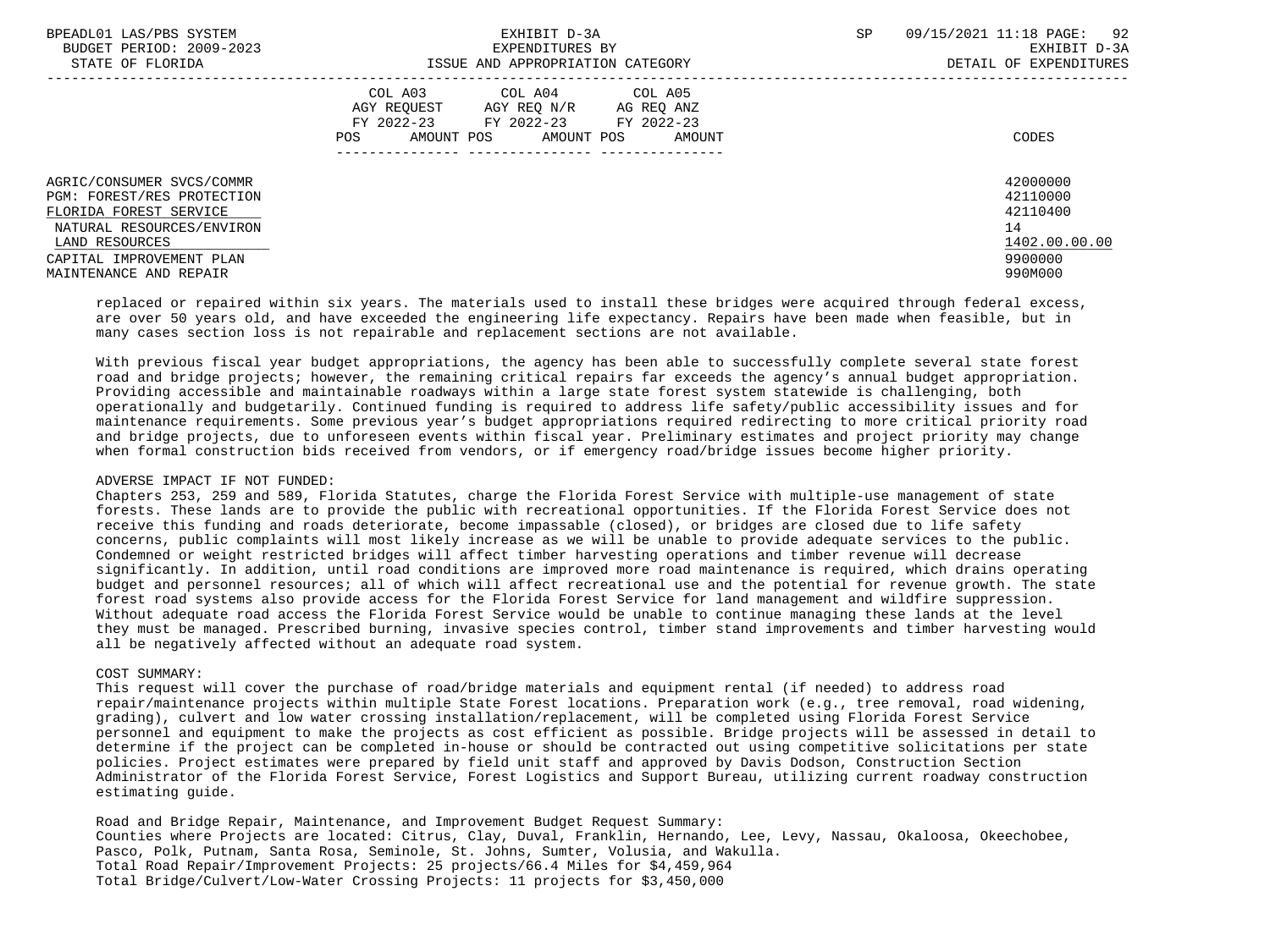|                                                                                                                                  | COL A03<br>COL A05<br>COL A04<br>AGY REQUEST<br>AGY REQ N/R<br>AG REQ ANZ<br>FY 2022-23<br>FY 2022-23<br>FY 2022-23<br>AMOUNT POS<br>AMOUNT POS<br>POS<br>AMOUNT | CODES                                                   |
|----------------------------------------------------------------------------------------------------------------------------------|------------------------------------------------------------------------------------------------------------------------------------------------------------------|---------------------------------------------------------|
| AGRIC/CONSUMER SVCS/COMMR<br>PGM: FOREST/RES PROTECTION<br>FLORIDA FOREST SERVICE<br>NATURAL RESOURCES/ENVIRON<br>LAND RESOURCES |                                                                                                                                                                  | 42000000<br>42110000<br>42110400<br>14<br>1402.00.00.00 |
| CAPITAL IMPROVEMENT PLAN<br>MAINTENANCE AND REPAIR                                                                               |                                                                                                                                                                  | 9900000<br>990M000                                      |

Total Projects: 36 for \$7,909,964

 County: Citrus Location: Withlacoochee State Forest Project Name: FR13 from FR10 to SR44 Improvements Estimated Miles of Road to Repair/Improve: 4.0 Estimated Project Cost (Includes materials, contract labor): \$100,000 Justification: Improve road system for state forest timber management and prescribed fire, wildfire protection, and public recreation access.

 County: Clay Location: Jennings State Forest Project Name: Double Gate Road Improvements Estimated Miles of Road to Repair/Improve: 2.0 Estimated Project Cost (Includes materials, contract labor): \$105,000 Justification: Cap 2.0 miles Double Gate road with lime rock. Improve road system for state forest timber management and prescribed fire, wildfire protection, and public recreation access.

 County: Clay Location: Belmore State Forest Project Name: Kenwood Road Improvements Estimated Miles of Road to Repair/Improve: 2.0 Estimated Project Cost (Includes materials, contract labor): \$155,000 Justification: Cap 2 miles Kenwood road with lime rock. Improve road system for state forest timber management and prescribed fire, wildfire protection, and public recreation access.

 County: Duval and Nassau Location: Cary State Forest Project Name: Big Oaks & Powerline Road Improvements Estimated Miles of Road to Repair/Improve: 2.5 Estimated Project Cost (Includes materials, contract labor): \$300,000 Justification: Cap 2.5 miles of Big Oaks & Powerline roads with lime rock. Improve road system for state forest timber management and prescribed fire, wildfire protection, and public recreation access.

 County: Franklin Location: Tate's Hell State Forest Project Name: Silver Lake Road Improvements Estimated Miles of Road to Repair/Improve: 6.2 Estimated Project Cost (Includes materials, contract labor): \$322,400 Justification: Lime Rock Road Surfacing 6.2 miles. Improve road system for state forest timber management and prescribed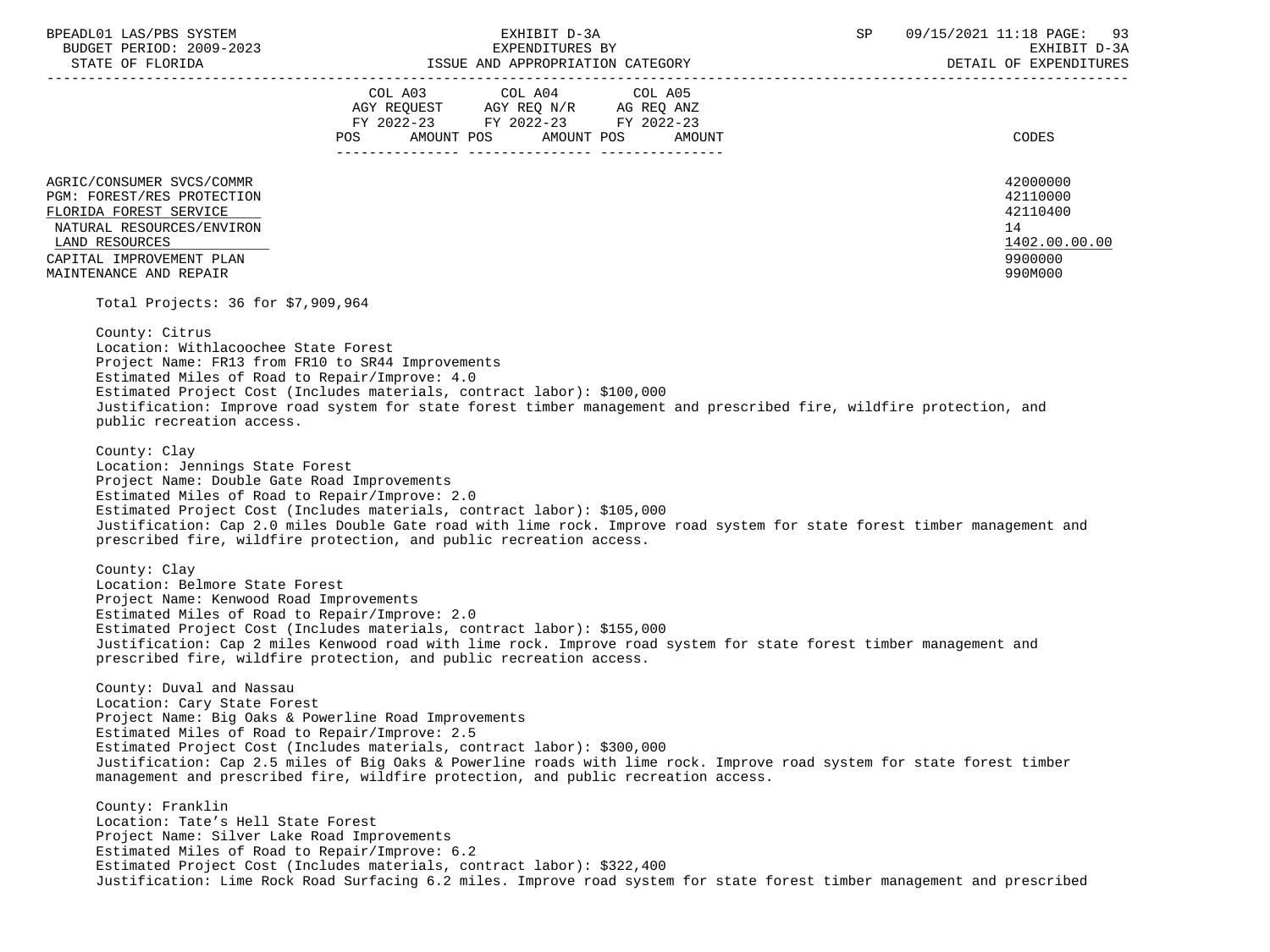BPEADL01 LAS/PBS SYSTEM SALLER STRAND STRAND STRAND STRAND STRAND STRAND STRAND STRAND STRAND STRAND STRAND STRAND STRAND STRAND STRAND STRAND STRAND STRAND STRAND STRAND STRAND STRAND STRAND STRAND STRAND STRAND STRAND ST BUDGET PERIOD: 2009-2023 EXPENDITURES BY EXPENDITURES AT EXHIBIT D-3A STATE OF FLORIDA GALL SOLUTION ISSUE AND APPROPRIATION CATEGORY CONTROL CONTROLLER STATE OF EXPENDITURES

|                                                                                   | COL A03<br>COL A04<br>COL A05<br>AGY REOUEST<br>AGY REQ N/R<br>AG REQ ANZ<br>FY 2022-23<br>FY 2022-23<br>FY 2022-23<br>AMOUNT POS<br>AMOUNT POS<br>POS.<br>AMOUNT | CODES                            |
|-----------------------------------------------------------------------------------|-------------------------------------------------------------------------------------------------------------------------------------------------------------------|----------------------------------|
| AGRIC/CONSUMER SVCS/COMMR<br>PGM: FOREST/RES PROTECTION<br>FLORIDA FOREST SERVICE |                                                                                                                                                                   | 42000000<br>42110000<br>42110400 |
| NATURAL RESOURCES/ENVIRON<br>LAND RESOURCES<br>CAPITAL IMPROVEMENT PLAN           |                                                                                                                                                                   | 14<br>1402.00.00.00<br>9900000   |

MAINTENANCE AND REPAIR 990M000

fire, wildfire protection, and public recreation access.

 County: Franklin and Wakulla Location: Tate's Hell State Forest Project Name: Road repair for new 9,837 acre tract Estimated Miles of Road to Repair/Improve: 15.0 Estimated Project Cost (Includes materials, contract labor): \$770,000 Justification: Road material to cap and crown 15 miles of roads for public access

 County: Hernando Location: Withlacoochee State Forest Project Name: Cypress Glen Improvements Estimated Miles of Road to Repair/Improve: 0.4 Estimated Project Cost (Includes materials, contract labor): \$60,000 Justification: Cypress Glen to Crooked River. Improve roads for public access to recreational areas.

 County: Lee Location: Caloosahatchee Forestry Center Headquarters Project Name: Caloosahatchee Forestry Center Site Repairs Estimated Miles of Road to Repair/Improve: Paving Estimated Project Cost (Includes materials, contract labor): \$60,000 Justification: HQ Mill & Re-surface Asphalt. Improve site infrastructure.

 County: Levy Location: Goethe State Forest Project Name: South Gas Line, Dixon, and Red Lodge Roads Improvements Estimated Miles of Road to Repair/Improve: 7.6 Estimated Project Cost (Includes materials, contract labor): \$462,000 Justification: Cap with 4-6" of limerock on South Gas Line, Dixon, Red Lodge roads. Improve road system for state forest timber management and prescribed fire, wildfire protection, and public recreation access.

 County: Nassau Location: Four Creeks State Forest Project Name: Thousand Pine Road Improvements Estimated Miles of Road to Repair/Improve: 1.5 Estimated Project Cost (Includes materials, contract labor): \$100,000 Justification: Continue capping additional 1.5 miles Thousand Pine road with lime rock. Improve road system for state forest timber management and prescribed fire, wildfire protection, and public recreation access.

County: Okaloosa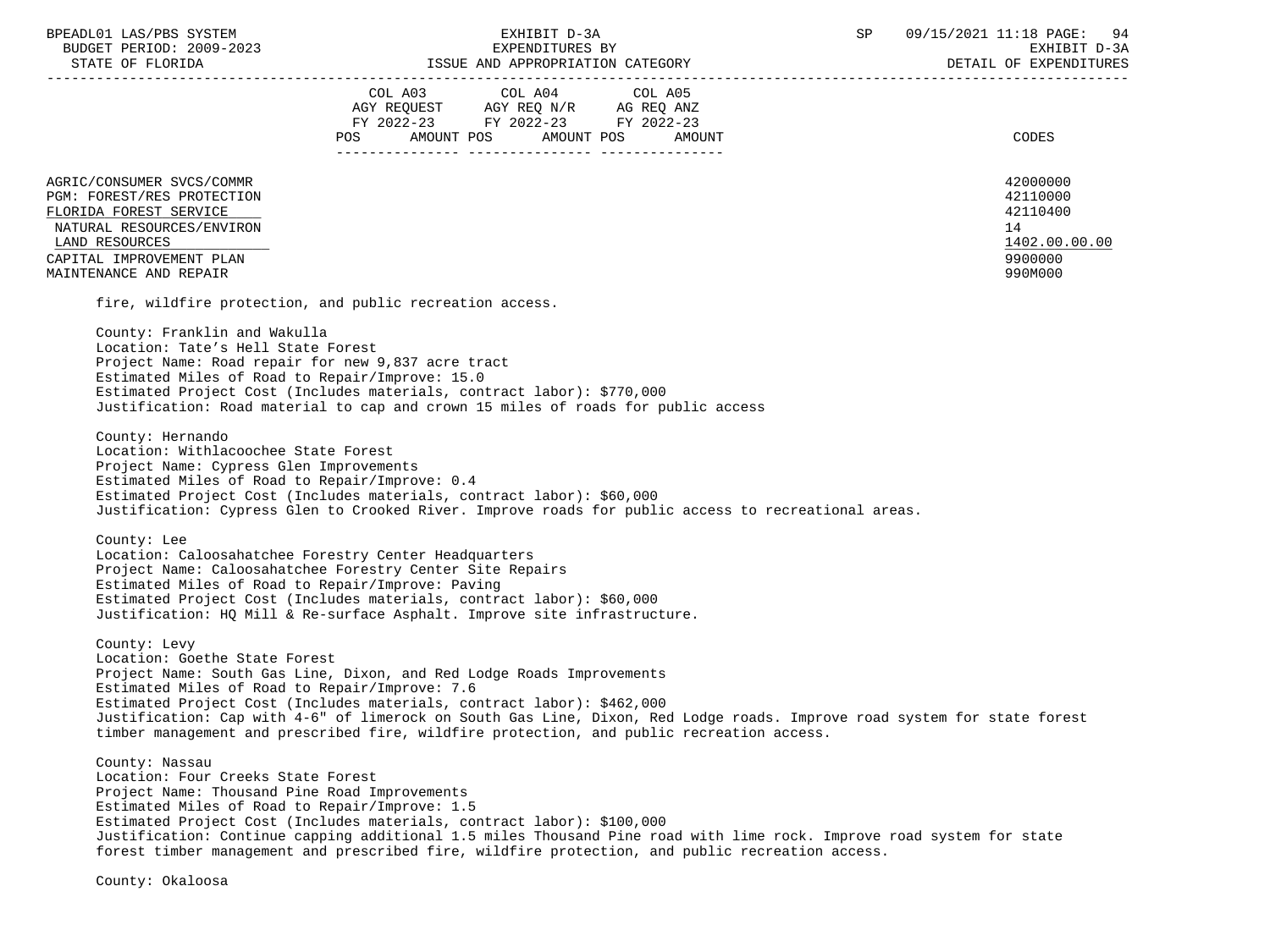BPEADL01 LAS/PBS SYSTEM SALL BOOK CONTROL CONTROL TO THE SECOND PART OF THE SP 09/15/2021 11:18 PAGE: 95 BUDGET PERIOD: 2009-2023 EXPENDITURES BY EXHIBIT D-3A

| COL A03<br>COL A04<br>COL A05<br>AGY REO N/R<br>AGY REQUEST<br>AG REQ ANZ<br>$FY$ 2022-23<br>FY 2022-23<br>FY 2022-23<br>AMOUNT POS<br>AMOUNT POS<br>CODES<br>POS<br>AMOUNT<br>42000000<br>AGRIC/CONSUMER SVCS/COMMR<br>42110000<br>PGM: FOREST/RES PROTECTION<br>42110400<br>FLORIDA FOREST SERVICE<br>14<br>NATURAL RESOURCES/ENVIRON<br>1402.00.00.00<br>LAND RESOURCES<br>9900000<br>CAPITAL IMPROVEMENT PLAN<br>990M000<br>MAINTENANCE AND REPAIR |  |  |  |
|--------------------------------------------------------------------------------------------------------------------------------------------------------------------------------------------------------------------------------------------------------------------------------------------------------------------------------------------------------------------------------------------------------------------------------------------------------|--|--|--|
|                                                                                                                                                                                                                                                                                                                                                                                                                                                        |  |  |  |

 Location: Blackwater River State Forest Project Name: Charles Booker Bridge Engineering Estimated Miles of Road to Repair/Improve: Bridge Estimated Project Cost (Includes materials, contract labor): \$85,000 Justification: bridge engineering required before requesting funding to replace bridge# 570806 at Charles Booker Road and Middle Branch

 County: Okaloosa Location: Blackwater River State Forest Project Name: Barton Road Paving Estimated Miles of Road to Repair/Improve: 0.7 Estimated Project Cost (Includes materials, contract labor): \$250,000 Justification: Pave Barton Road. Florida Forest Service has maintenance responsibilities for this road that accesses private residences and county recreation area. Road needs constant maintenance.

 County: Okeechobee Location: Kissimmee Bend State Forest Project Name: Kissimmee Bend State Forest Road Improvements Estimated Miles of Road to Repair/Improve: 3.5 Estimated Project Cost (Includes materials, contract labor): \$100,000 Justification: New state forest that requires road repair/improvement for public access road and management.

 County: Pasco Location: Withlacoochee State Forest Project Name: South Loop Improvements Estimated Miles of Road to Repair/Improve: 1.3 Estimated Project Cost (Includes materials, contract labor): \$60,000 Justification: South Loop Richloam from Lachoochee grade to SR471. Improve road system for state forest timber management and prescribed fire, wildfire protection, and public recreation access.

 County: Polk Location: Lake Wales Ridge State Forest Project Name: Kissimmee Shores Road Repairs Estimated Miles of Road to Repair/Improve: 1 Estimated Project Cost (Includes materials, contract labor): \$10,000 Justification: Shell Rock - Kissimmee Shores Road. Improve road system for state forest timber management and prescribed fire, wildfire protection, and public access.

 County: Polk Location: Lake Wales Ridge State Forest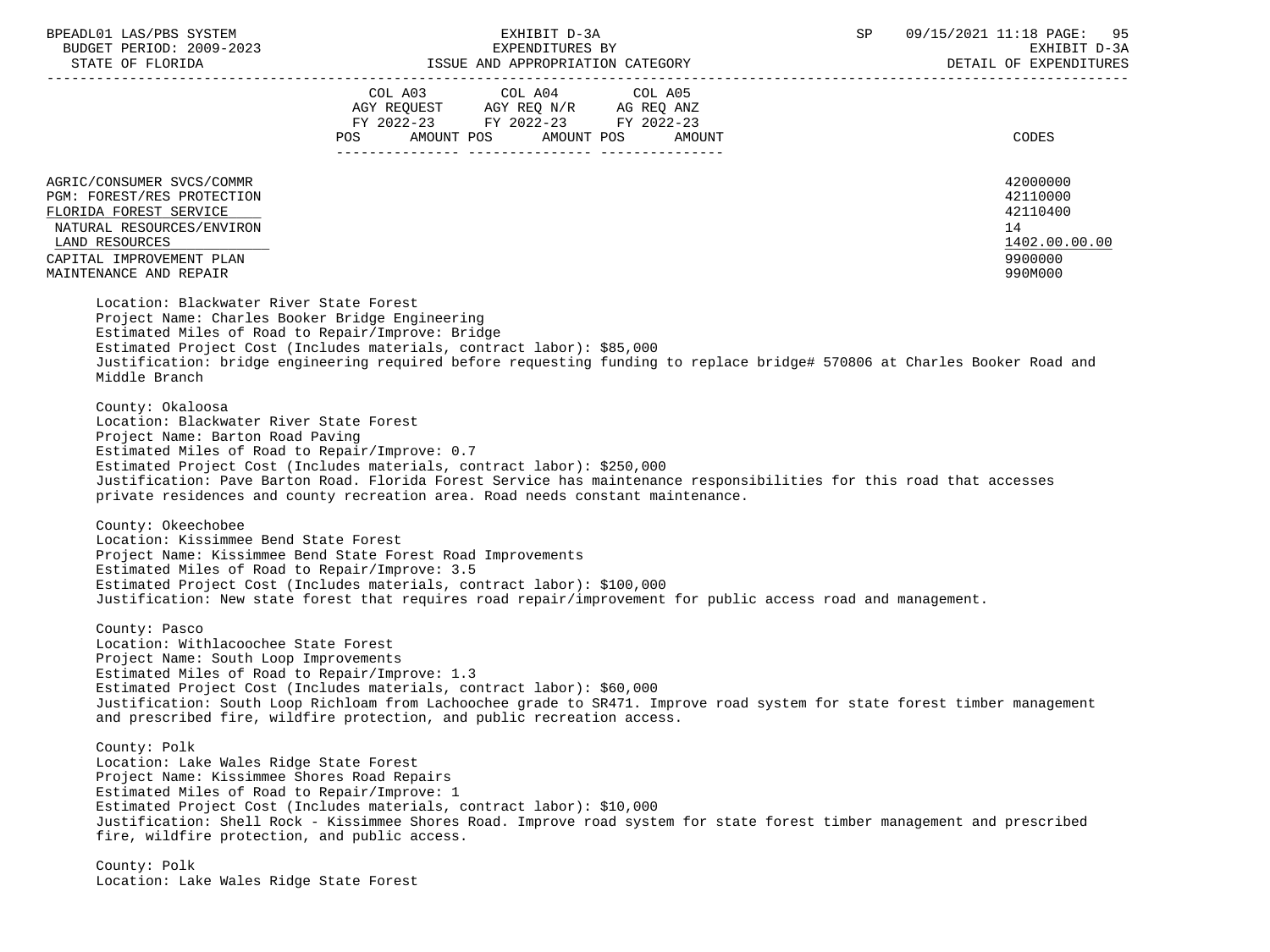| BPEADL01 LAS/PBS SYSTEM |                     |                          |
|-------------------------|---------------------|--------------------------|
|                         |                     | BUDGET PERIOD: 2009-2023 |
|                         | גתדכת זה הם היחידים |                          |

|                                                                                                                                                                                        | COL A03<br>AGY REQUEST<br>FY 2022-23<br>AMOUNT POS<br>POS. | COL A04<br>AGY REQ N/R<br>FY 2022-23<br>AMOUNT POS | COL A05<br>AG REQ ANZ<br>FY 2022-23<br>AMOUNT | CODES                                                                         |
|----------------------------------------------------------------------------------------------------------------------------------------------------------------------------------------|------------------------------------------------------------|----------------------------------------------------|-----------------------------------------------|-------------------------------------------------------------------------------|
| AGRIC/CONSUMER SVCS/COMMR<br>PGM: FOREST/RES PROTECTION<br>FLORIDA FOREST SERVICE<br>NATURAL RESOURCES/ENVIRON<br>LAND RESOURCES<br>CAPITAL IMPROVEMENT PLAN<br>MAINTENANCE AND REPAIR |                                                            |                                                    |                                               | 42000000<br>42110000<br>42110400<br>14<br>1402.00.00.00<br>9900000<br>990M000 |

 Project Name: Walk-In-Water Campground Parking Improvements Estimated Miles of Road to Repair/Improve: Parking Estimated Project Cost (Includes materials, contract labor): \$2,000 Justification: Shell Rock - Parking Area. Improve parking area for public access.

 County: Polk Location: Lake Wales Ridge State Forest Project Name: Equipment Rental Estimated Project Cost (Includes materials, contract labor): \$7,500 Justification: Equipment Rental to complete projects on Lake Wales Ridge State Forest.

 County: Putnam Location: Etoniah Creek State Forest Project Name: South Cable Gate Improvements Estimated Miles of Road to Repair/Improve: 2 Estimated Project Cost (Includes materials, contract labor): \$120,000 Justification: Cap South Cable Gate Road with approximately 4-6" of limerock. Improve road system for state forest timber management and prescribed fire, wildfire protection, and public recreation access.

 County: Santa Rosa Location: Blackwater River State Forest Project Name: Booker/Davis Road Bridge Engineering Estimated Miles of Road to Repair/Improve: Bridge Estimated Project Cost (Includes materials, contract labor): \$85,000 Justification: bridge engineering required before requesting funding to replace functionally obsolete bridge# 580806 at Davis Road and Goodson Creek

 County: Santa Rosa Location: Blackwater River State Forest Project Name: Bud Bass Road Improvements Estimated Miles of Road to Repair/Improve: 0.4 Estimated Project Cost (Includes materials, contract labor): \$150,000 Justification: Limerock for Bud Bass Road repairs/maintenance. Improve road system for state forest timber management and prescribed fire, wildfire protection, and public recreation access.

 County: Santa Rosa Location: Blackwater River State Forest Project Name: Replace Norman Riley Bridge Estimated Miles of Road to Repair/Improve: Bridge Estimated Project Cost (Includes materials, contract labor): \$300,000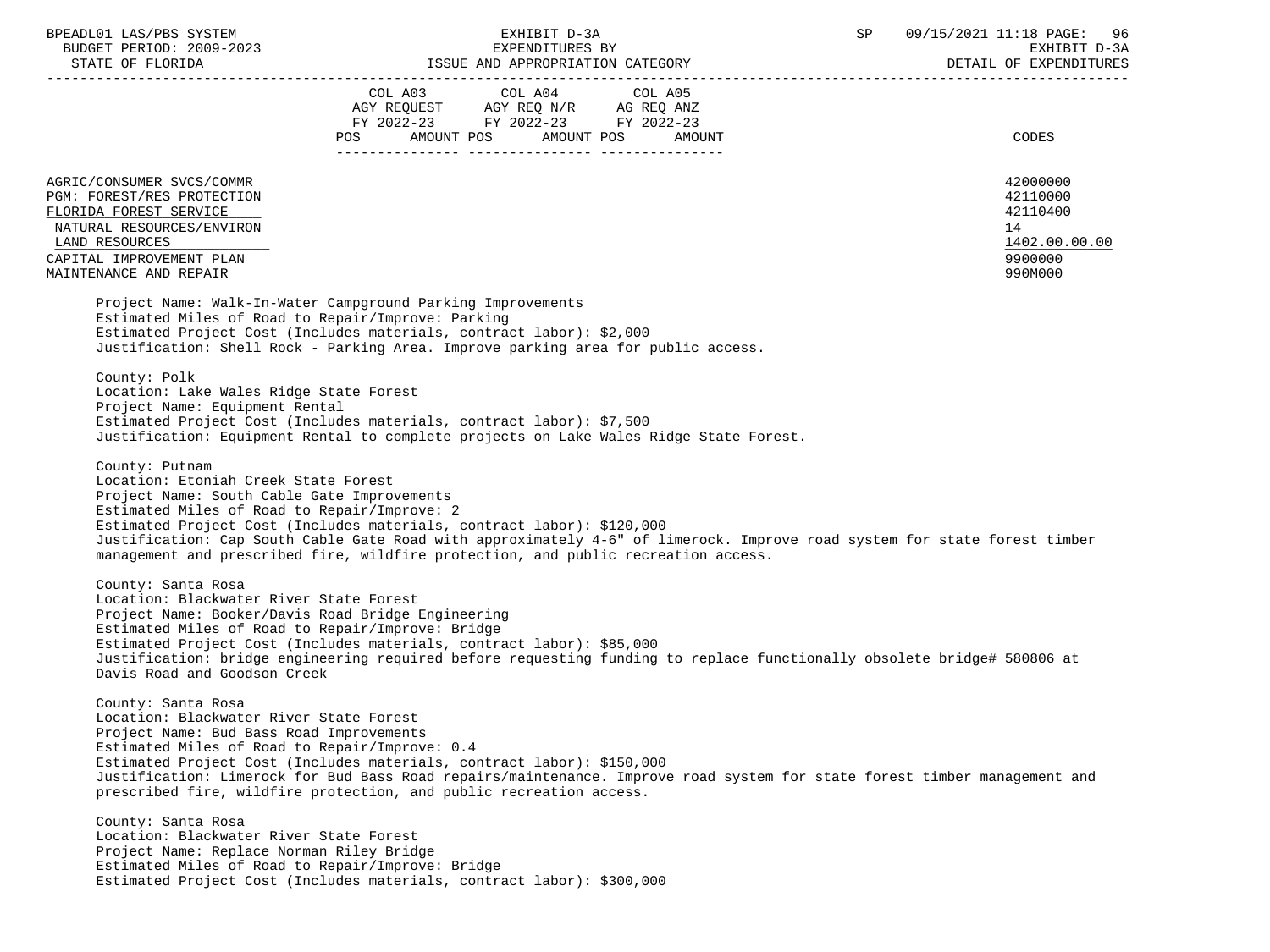BUDGET PERIOD: 2009-2023 EXPENDITURES BY

 BPEADL01 LAS/PBS SYSTEM EXHIBIT D-3A SP 09/15/2021 11:18 PAGE: 97 STATE OF FLORIDA GALL SOLUTION ISSUE AND APPROPRIATION CATEGORY CONTROL CONTROLLER STATE OF EXPENDITURES

|                                                                                                                                  | COL A05<br>COL A03<br>COL A04<br>AGY REQUEST<br>AGY REQ N/R<br>AG REQ ANZ<br>FY 2022-23<br>FY 2022-23<br>FY 2022-23<br>AMOUNT POS<br>AMOUNT POS<br>POS<br>AMOUNT | CODES                                                   |
|----------------------------------------------------------------------------------------------------------------------------------|------------------------------------------------------------------------------------------------------------------------------------------------------------------|---------------------------------------------------------|
| AGRIC/CONSUMER SVCS/COMMR<br>PGM: FOREST/RES PROTECTION<br>FLORIDA FOREST SERVICE<br>NATURAL RESOURCES/ENVIRON<br>LAND RESOURCES |                                                                                                                                                                  | 42000000<br>42110000<br>42110400<br>14<br>1402.00.00.00 |
| CAPITAL IMPROVEMENT PLAN<br>MAINTENANCE AND REPAIR                                                                               |                                                                                                                                                                  | 9900000<br>990M000                                      |

Justification: Replace functionally obsolete bridge# 580804 at Norman Riley Road and Lighter Knot.

 County: Seminole Location: Little Big Econ State Forest Project Name: Little Big Econ State Forest Low Water crossings Estimated Miles of Road to Repair/Improve: LWC Estimated Project Cost (Includes materials, contract labor): \$50,000 Justification: Install new/maintain low water crossing with #4 rock and Geoweb. Improve road system for state forest timber management and prescribed fire, wildfire protection, and public recreation access.

 County: Seminole Location: Little Big Econ State Forest Project Name: Little Big Econ State Forest Office Parking Improvements Estimated Miles of Road to Repair/Improve: Paving Estimated Project Cost (Includes materials, contract labor): \$325,000 Justification: Asphalt paving of main driveway and parking lot at LBESF for improved public access

 County: St. Johns Location: Matanzas State Forest Project Name: Dupont Road Improvements Estimated Miles of Road to Repair/Improve: 1.5 Estimated Project Cost (Includes materials, contract labor): \$86,424 Justification: Cap 1.5 miles of Dupont Road. Improve road system for state forest timber management and prescribed fire, wildfire protection, and public recreation access.

 County: Sumter Location: Withlacoochee State Forest Project Name: Trail 13 Improvements Estimated Miles of Road to Repair/Improve: 4 Estimated Project Cost (Includes materials, contract labor): \$100,000 Justification: Trail 13 to Croomacoochee. Improve road system for state forest timber management and prescribed fire, wildfire protection, and public recreation access.

 County: Sumter Location: Withlacoochee State Forest Project Name: Jumper Creek Improvements Estimated Miles of Road to Repair/Improve: 0.5 Estimated Project Cost (Includes materials, contract labor): \$25,000 Justification: Jumper Creek. Improve road system for state forest timber management and prescribed fire, wildfire protection, and public recreation access.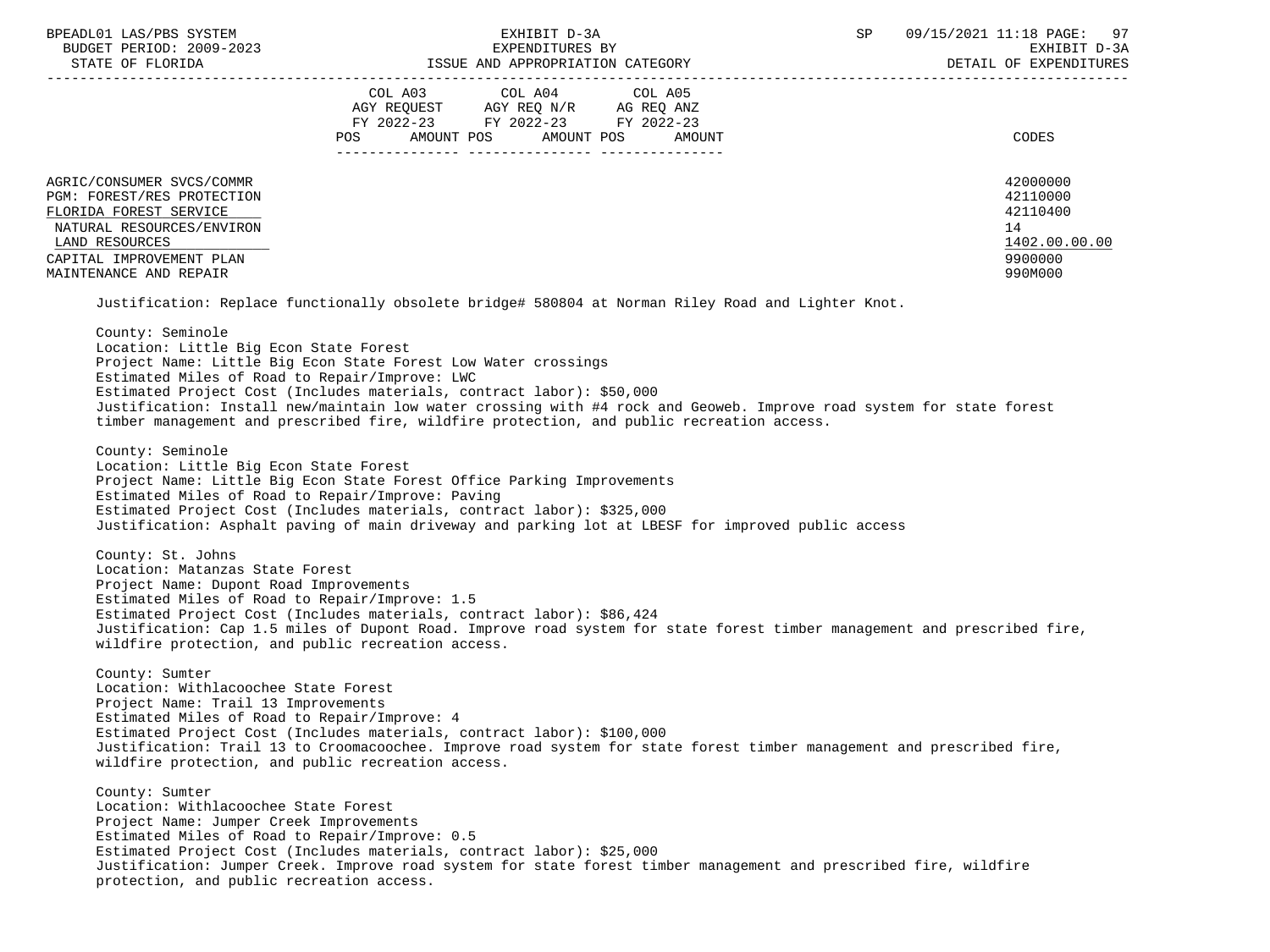|                                                                                                                                  | COL A04<br>COL A03<br>COL A05<br>AGY REOUEST<br>AGY REO N/R<br>AG REO ANZ<br>FY 2022-23<br>FY 2022-23<br>FY 2022-23<br>POS.<br>AMOUNT POS<br>AMOUNT<br>AMOUNT POS | CODES                                                   |
|----------------------------------------------------------------------------------------------------------------------------------|-------------------------------------------------------------------------------------------------------------------------------------------------------------------|---------------------------------------------------------|
| AGRIC/CONSUMER SVCS/COMMR<br>PGM: FOREST/RES PROTECTION<br>FLORIDA FOREST SERVICE<br>NATURAL RESOURCES/ENVIRON<br>LAND RESOURCES |                                                                                                                                                                   | 42000000<br>42110000<br>42110400<br>14<br>1402.00.00.00 |
| CAPITAL IMPROVEMENT PLAN<br>MAINTENANCE AND REPAIR                                                                               |                                                                                                                                                                   | 9900000<br>990M000                                      |

 County: Volusia Location: Lake George State Forest Project Name: Quarters, Fawn, and Jim's Road Improvements Estimated Miles of Road to Repair/Improve: 3.8 Estimated Project Cost (Includes materials, contract labor): \$249,640 Justification: Cap 0.8 miles of Quarters Road, 1.4 miles of Fawn Road, and 1.6 miles of Jim's Road

 County: Volusia Location: Tiger Bay State Forest Project Name: Danny Hole Road Improvements and Service Road 813 Low Water Crossings Estimated Miles of Road to Repair/Improve: 0.5 Estimated Project Cost (Includes materials, contract labor): \$55,000 Justification: Cap 0.5 miles of Danny Hole Road and install 2 low water crossings on service road 813. Improve road system for state forest timber management and prescribed fire, wildfire protection, and public recreation access.

 County: Volusia Location: Tiger Bay State Forest Project Name: Woody Loop Road Improvements Estimated Miles of Road to Repair/Improve: 6 Estimated Project Cost (Includes materials, contract labor): \$400,000 Justification: Cap 6 miles of Woody Loop Road. Improve road system for state forest timber management and prescribed fire, wildfire protection, and public recreation access.

 Bridge Replacement Priority List: Replacement Priority #1 Bridge# 490827, Franklin County Bridge Span: 140 feet Roadway: Gully Branch Road Facility Crossed: New River Year Installed: 2001; Last Inspection: 11/16/2020 Sufficiency Rating: 44; Health Index: 45.6; NBI Rating: SD in 2017 Estimated Replacement Cost(Installed by Contractor): \$630,000

 Replacement Priority #2 Bridge# 494096, Franklin County Bridge Span: 90 Feet Roadway: Mill Road Facility Crossed: Trout Creek Year Installed: 2000; Last Inspection: 7/30/2020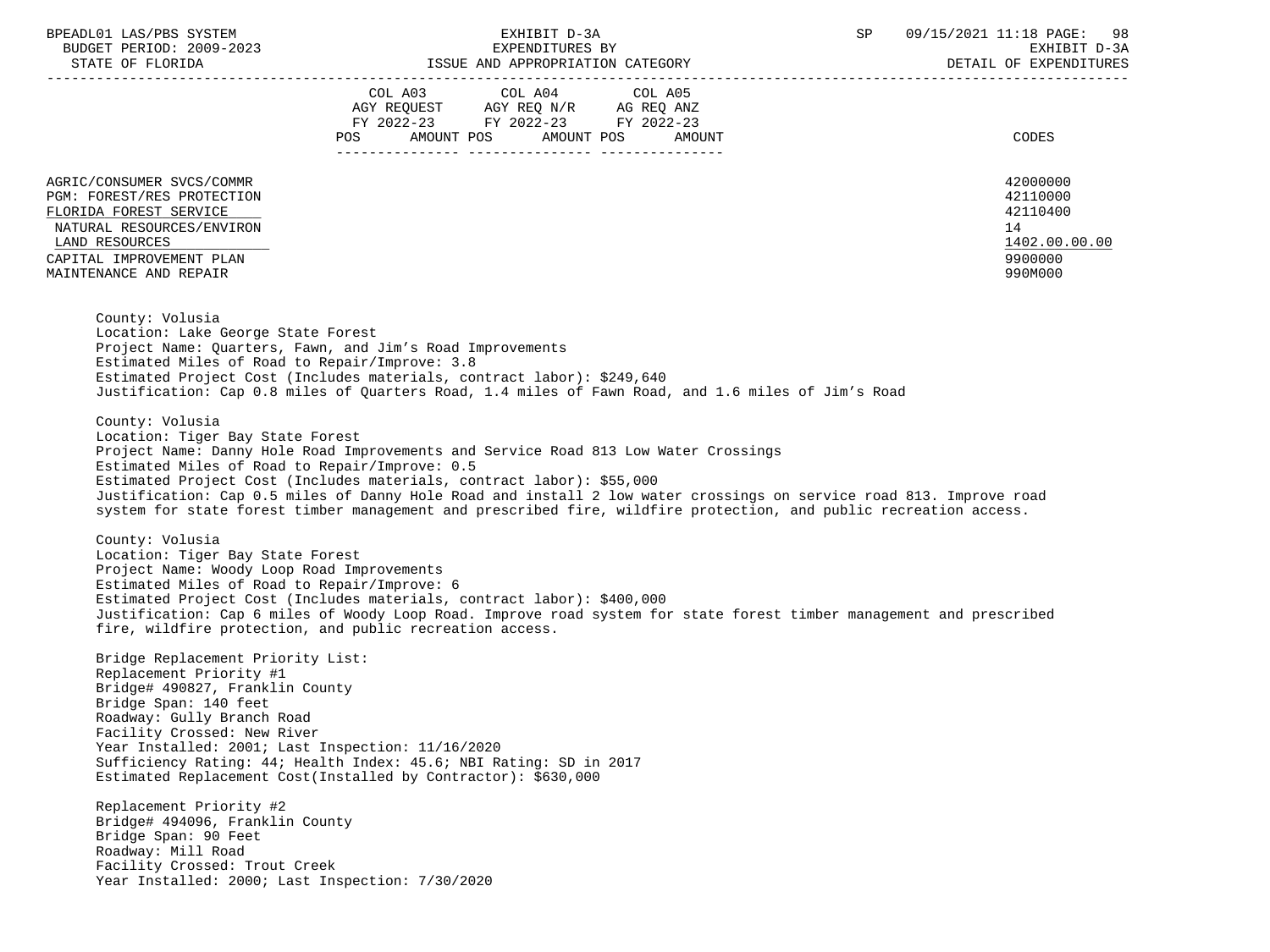| BPEADL01 LAS/PBS SYSTEM<br>BUDGET PERIOD: 2009-2023                                                                                                                                                                                                                                                                                                                                                              | EXHIBIT D-3A<br>EXPENDITURES BY                                                                                                                                                                                                                                                 | SP<br>09/15/2021 11:18 PAGE: 99<br>EXHIBIT D-3A<br>DETAIL OF EXPENDITURES     |
|------------------------------------------------------------------------------------------------------------------------------------------------------------------------------------------------------------------------------------------------------------------------------------------------------------------------------------------------------------------------------------------------------------------|---------------------------------------------------------------------------------------------------------------------------------------------------------------------------------------------------------------------------------------------------------------------------------|-------------------------------------------------------------------------------|
|                                                                                                                                                                                                                                                                                                                                                                                                                  | COL A03 COL A04 COL A05<br>$\begin{tabular}{lllllll} \bf AGY & \bf REQUEST & \bf AGY & \bf REQ & \tt N/R & \bf AG & \bf REQ & \tt ANZ \\ \bf FY & \tt 2022-23 & \tt FY & \tt 2022-23 & \tt FY & \tt 2022-23 \\ \end{tabular}$<br>AMOUNT POS AMOUNT POS<br><b>POS</b>            | AMOUNT<br>CODES                                                               |
| AGRIC/CONSUMER SVCS/COMMR<br>PGM: FOREST/RES PROTECTION<br>FLORIDA FOREST SERVICE<br>NATURAL RESOURCES/ENVIRON<br>LAND RESOURCES<br>CAPITAL IMPROVEMENT PLAN<br>MAINTENANCE AND REPAIR                                                                                                                                                                                                                           |                                                                                                                                                                                                                                                                                 | 42000000<br>42110000<br>42110400<br>14<br>1402.00.00.00<br>9900000<br>990M000 |
|                                                                                                                                                                                                                                                                                                                                                                                                                  | Sufficiency Rating: 21.7; Health Index: 44.92; NBI Rating: SD in 2018<br>Estimated Replacement Cost(Installed by Contractor): \$405,000                                                                                                                                         |                                                                               |
| Replacement Priority #3<br>Bridge# 490826: Franklin County<br>Bridge Span: 210 Feet<br>Roadway: Burnt Bridge Road<br>Facility Crossed: New River<br>Year Installed: 2001; Last Inspection: 10/8/2020<br>Replacement Priority #4<br>Bridge# 490833: Franklin County<br>Bridge Span: 40 Feet<br>Roadway: Gully Branch Road<br>Facility Crossed: Roberts Creek<br>Year Installed: 2001; Last Inspection: 10/14/2020 | Sufficiency Rating: 42.9; Health Index: 45.22; NBI Rating: SD in 2017<br>Estimated Replacement Cost(Installed by Contractor): \$945,000<br>Sufficiency Rating: 44; Health Index: 63.6; NBI Rating: SD in 2017<br>Estimated Replacement Cost(Installed by Contractor): \$180,000 |                                                                               |
| Replacement Priority #5<br>Bridge# 490825: Franklin County<br>Bridge Span: 60 Feet<br>Roadway: Gully Branch Road<br>Facility Crossed: Pine Log Creek<br>Year Installed: 2001; Last Inspection: 9/3/2020                                                                                                                                                                                                          |                                                                                                                                                                                                                                                                                 |                                                                               |
|                                                                                                                                                                                                                                                                                                                                                                                                                  | Sufficiency Rating: 46; Health Index: 47.02; NBI Rating: SD in 2017<br>Estimated Replacement Cost(Installed by Contractor): \$270,000                                                                                                                                           |                                                                               |
| Replacement Priority #6<br>Bridge# 490832: Franklin County<br>Bridge Span: 40 Feet<br>Roadway: Rock Landing Road<br>Facility Crossed: Gator Creek<br>Year Installed: 2001; Last Inspection: 10/7/2020<br>Replacement Priority #7                                                                                                                                                                                 | Sufficiency Rating: 43; Health Index: 50.71; NBI Rating: SD in 2017<br>Estimated Replacement Cost(Installed by Contractor): \$180,000                                                                                                                                           |                                                                               |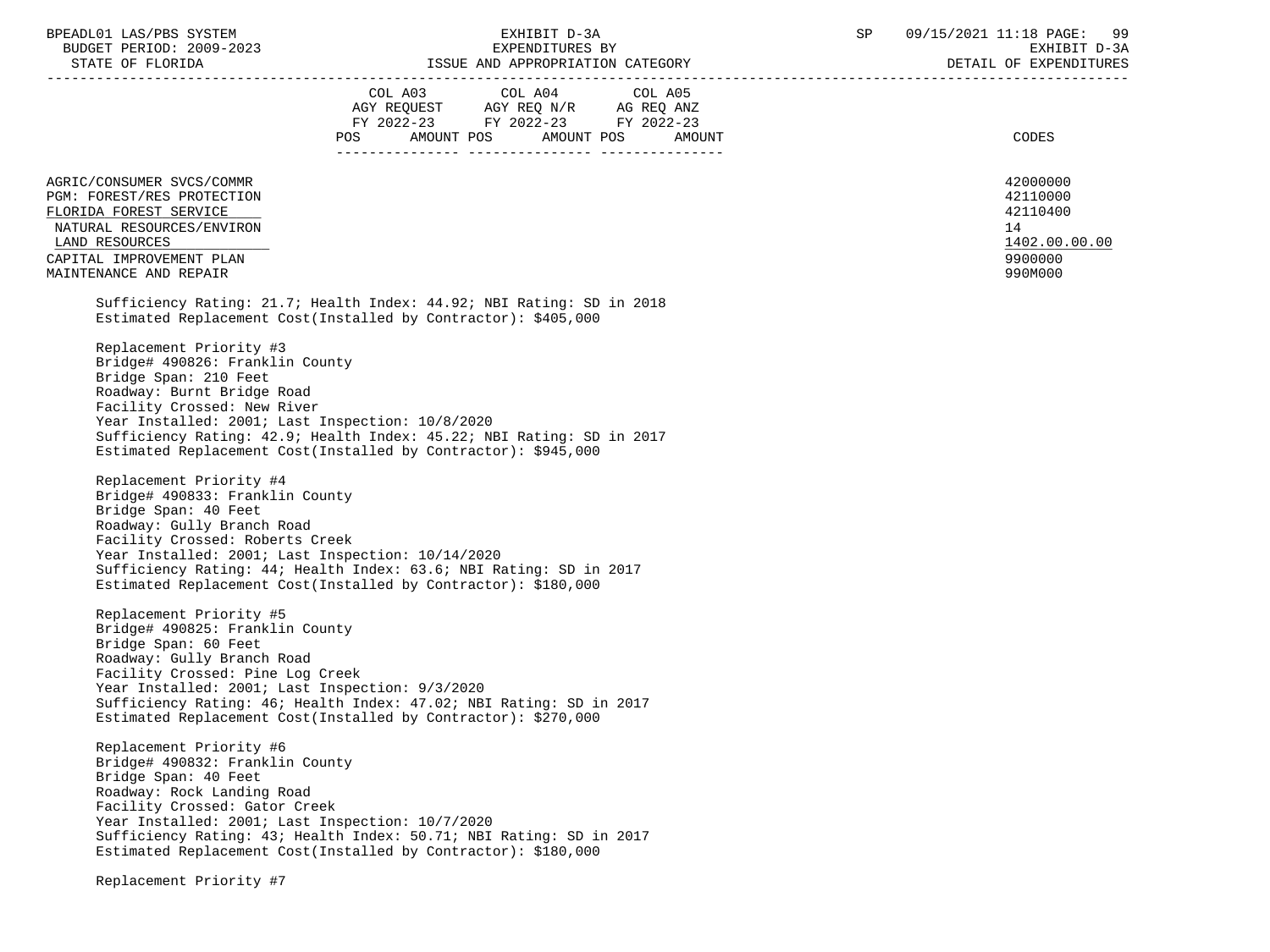| BPEADL01 LAS/PBS SYSTEM |                          |
|-------------------------|--------------------------|
|                         | BUDGET PERIOD: 2009-2023 |
|                         |                          |

|                                                                                                                                                                                                                                                                                                                                                                                                                                                                                                                                                                                                                                                    | COL A03 COL A04<br>AGY REQUEST AGY REQ N/R AG REQ ANZ<br>FY 2022-23 FY 2022-23 FY 2022-23 | COL A05<br>POS AMOUNT POS AMOUNT POS AMOUNT | CODES                                                                         |
|----------------------------------------------------------------------------------------------------------------------------------------------------------------------------------------------------------------------------------------------------------------------------------------------------------------------------------------------------------------------------------------------------------------------------------------------------------------------------------------------------------------------------------------------------------------------------------------------------------------------------------------------------|-------------------------------------------------------------------------------------------|---------------------------------------------|-------------------------------------------------------------------------------|
| AGRIC/CONSUMER SVCS/COMMR<br>PGM: FOREST/RES PROTECTION<br>FLORIDA FOREST SERVICE<br>NATURAL RESOURCES/ENVIRON<br>LAND RESOURCES<br>CAPITAL IMPROVEMENT PLAN<br>MAINTENANCE AND REPAIR                                                                                                                                                                                                                                                                                                                                                                                                                                                             |                                                                                           |                                             | 42000000<br>42110000<br>42110400<br>14<br>1402.00.00.00<br>9900000<br>990M000 |
| Bridge# 490837<br>Bridge Span: 40 Feet<br>Roadway: Pine Log Road<br>Facility Crossed: Pine Log Creek<br>Year Installed: 2001; Last Inspection: 12/3/2020<br>Sufficiency Rating: 44; Health Index: 47.74; NBI Rating: SD in 2017<br>Estimated Replacement Cost(Installed by Contractor): \$180,000<br>Replacement Priority #8<br>Bridge# 490836: Franklin County<br>Bridge Span: 50 Feet<br>Roadway: Buck Siding Road<br>Facility Crossed: Trout Creek<br>Year Installed: 2001; Last Inspection: 10/8/2020<br>Sufficiency Rating: 44; Health Index: 53.97; NBI Rating: SD in 2017<br>Estimated Replacement Cost(Installed by Contractor): \$225,000 |                                                                                           |                                             |                                                                               |
| MAIN/REP/CONST-STATEWIDE                                                                                                                                                                                                                                                                                                                                                                                                                                                                                                                                                                                                                           |                                                                                           |                                             | 083643                                                                        |
| LAND ACQUISITION TF -STATE 3,490,000 3,490,000                                                                                                                                                                                                                                                                                                                                                                                                                                                                                                                                                                                                     |                                                                                           |                                             | 2423 1                                                                        |
|                                                                                                                                                                                                                                                                                                                                                                                                                                                                                                                                                                                                                                                    |                                                                                           |                                             |                                                                               |
| <b>AGENCY NARRATIVE:</b><br>2022-2023 BUDGET YEAR NARRATIVE: MAIN/REP/CONST-STATEWIDE IT COMPONENT? NO<br>PRIORITY ISSUE #30<br>FCO PRIORITY ISSUE #5                                                                                                                                                                                                                                                                                                                                                                                                                                                                                              |                                                                                           |                                             |                                                                               |
| DESCRIPTION OF ISSUE:                                                                                                                                                                                                                                                                                                                                                                                                                                                                                                                                                                                                                              |                                                                                           |                                             |                                                                               |

 This request is for a Fixed Capital Outlay appropriation of \$3,490,000 from the Land Acquisition Trust Fund for critical/overdue facility and state forest recreation area maintenance/ repair/construction needs. These project needs exceed the agency's current operational budget authority and appropriations (Florida Statutes 216.0158, 253.034 and 259).

## ISSUE SUMMARY:

 The Florida Forest Service (FFS) has over 1,000 individually insured facility structures used in the wildland fire, state forest land management, cooperative forestry assistance, emergency response, and recreation programs that serve the public. The types of facilities range from unoccupied structures such as utility buildings; communication buildings;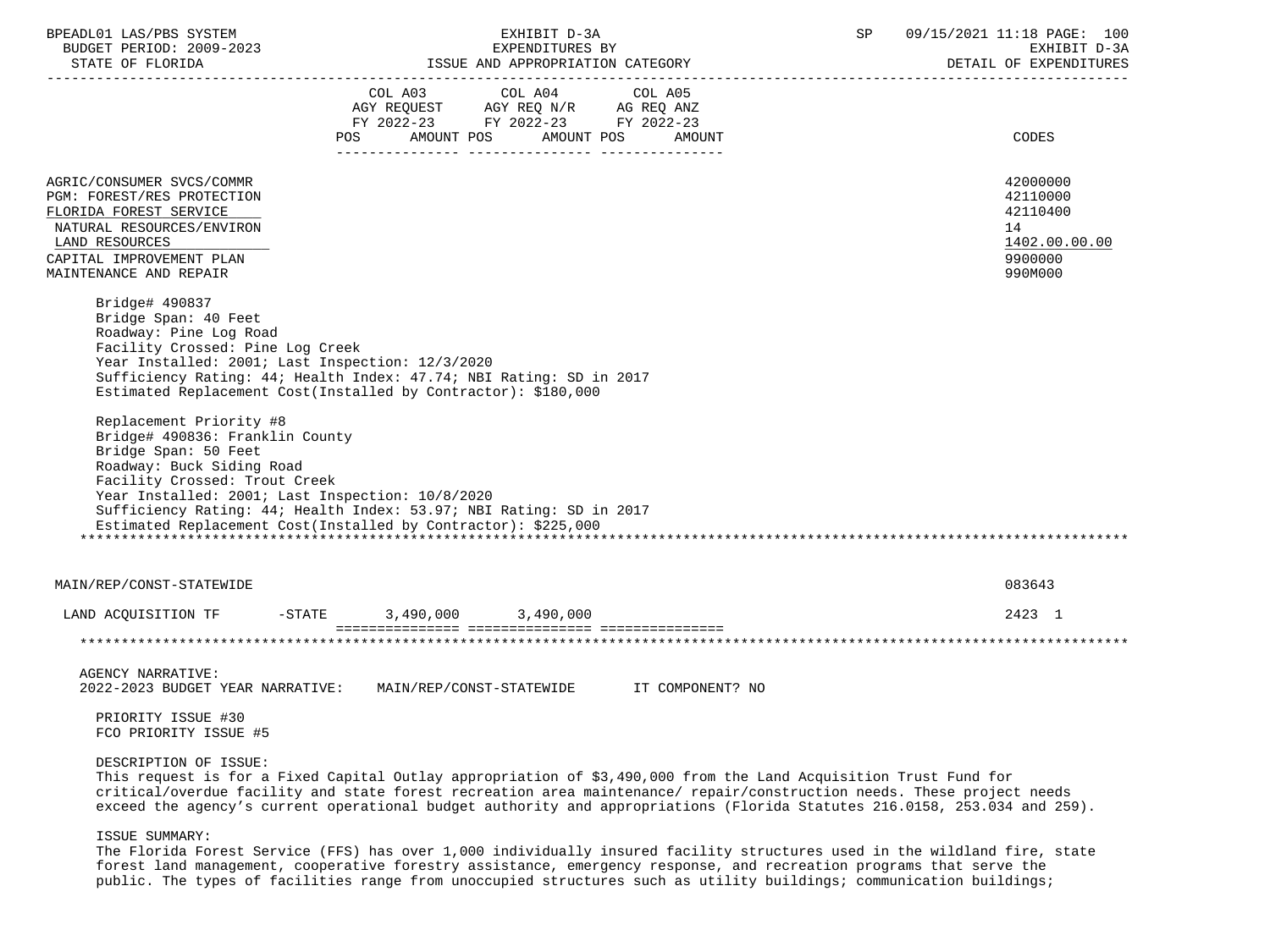| BPEADL01 LAS/PBS SYSTEM<br>BUDGET PERIOD: 2009-2023<br>STATE OF FLORIDA                                                                                          | EXHIBIT D-3A<br>EXPENDITURES BY<br>ISSUE AND APPROPRIATION CATEGORY                                                                         | 09/15/2021 11:18 PAGE: 101<br><b>SP</b><br>EXHIBIT D-3A<br>DETAIL OF EXPENDITURES |
|------------------------------------------------------------------------------------------------------------------------------------------------------------------|---------------------------------------------------------------------------------------------------------------------------------------------|-----------------------------------------------------------------------------------|
| AGRIC/CONSUMER SVCS/COMMR                                                                                                                                        | COL A03 COL A04 COL A05<br>AGY REQUEST AGY REQ N/R AG REQ ANZ<br>FY 2022-23 FY 2022-23 FY 2022-23<br>AMOUNT POS AMOUNT POS<br>POS<br>AMOUNT | CODES<br>42000000                                                                 |
| <b>PGM: FOREST/RES PROTECTION</b><br>FLORIDA FOREST SERVICE<br>NATURAL RESOURCES/ENVIRON<br>LAND RESOURCES<br>CAPITAL IMPROVEMENT PLAN<br>MAINTENANCE AND REPAIR |                                                                                                                                             | 42110000<br>42110400<br>14<br>1402.00.00.00<br>9900000<br>990M000                 |

 agricultural buildings to protect wildland fire, land management, and emergency response equipment; to occupied facilities such as offices; employee state housing; residences; and recreation structures (bath houses, restrooms, pavilions, etc.). Facilities and annual operating costs are tracked in the state's Facility Inventory Tracking System (Solaris-FITS) as required by statute. Over 65% of our facilities are at least 25 years old and the average facility age is 37 years old. Of these facilities, 87% of the 127 employee residences and 62% of the 143 offices are over 25 years old. As facilities age, building systems (i.e., mechanical, interior, envelope, roof, plumbing, structural, site) decline and must be repaired or replaced. Fixed capital maintenance, repair and construction needs are identified and prioritized annually. It is imperative that these structures and facilities serving the agency and public remain operational, are safe and meet building/life safety codes. Even though fixed capital appropriations have been received over the past five years, funding out past these five years was minimal to none. Without appropriate funding, fixed capital maintenance/repair/ construction projects could not be addressed, and current critical project needs still outweigh the recent fixed capital funding appropriations. Using annual operating budget to address some facility issues is always considered and funded when possible; however, statewide facility and state forest recreation area maintenance/repair/construction needs exceed the agency's current operational budget authority and appropriations.

 Proposed Projects for possible replacement/repair/maintenance: The Florida Forest Service obtains priority facility needs/maintenance/repair requests from our field units annually. These requests are vetted through our state office bureaus and projects are approved based on legislative appropriations. Projects and priorities may also change due to unforeseen events or cost factors.

 Repair and maintain employee housing, which provides housing at a reduced rate to employees in lower pay grades, such as our Forest Rangers. This is especially important in areas with high costs of living and for those employees unable to find affordable housing. Providing well maintained, energy efficient employee housing to Forestry employees and families, has historically proven to make a difference and is a primary factor regarding hiring and employee retention.

 Erect equipment sheds/open pole barns to protect specialized wildland fire and land management equipment from the damaging effects of continued exposure to the sun and rain. This protection helps to ensure the equipment is operational when needed.

 Continue to maintain/repair or replace communication towers/radio shelters, which includes the structure and electrical grounding systems. Due to the amount of lightning in Florida, electrical grounding systems are a critical component within a communications structure and need to be installed or replaced. Without a properly functioning electrical grounding system, the potential for equipment damage from lightning is high. Lightning hits can cost thousands of dollars of electrical equipment and facility damage that causes loss of radio communications and creates life safety concerns. This is a critical need to properly protect electronic equipment used for our land mobile radio system. Loss of radio communications, especially during wildfire and emergency response, must be prevented to ensure the safety of our personnel and the public.

 Maintain, repair or replace statewide recreational facilities located within Florida Forest Service managed lands. The Florida Forest Service is responsible for managing over 1.1 million acres of public lands on 39 individual state forests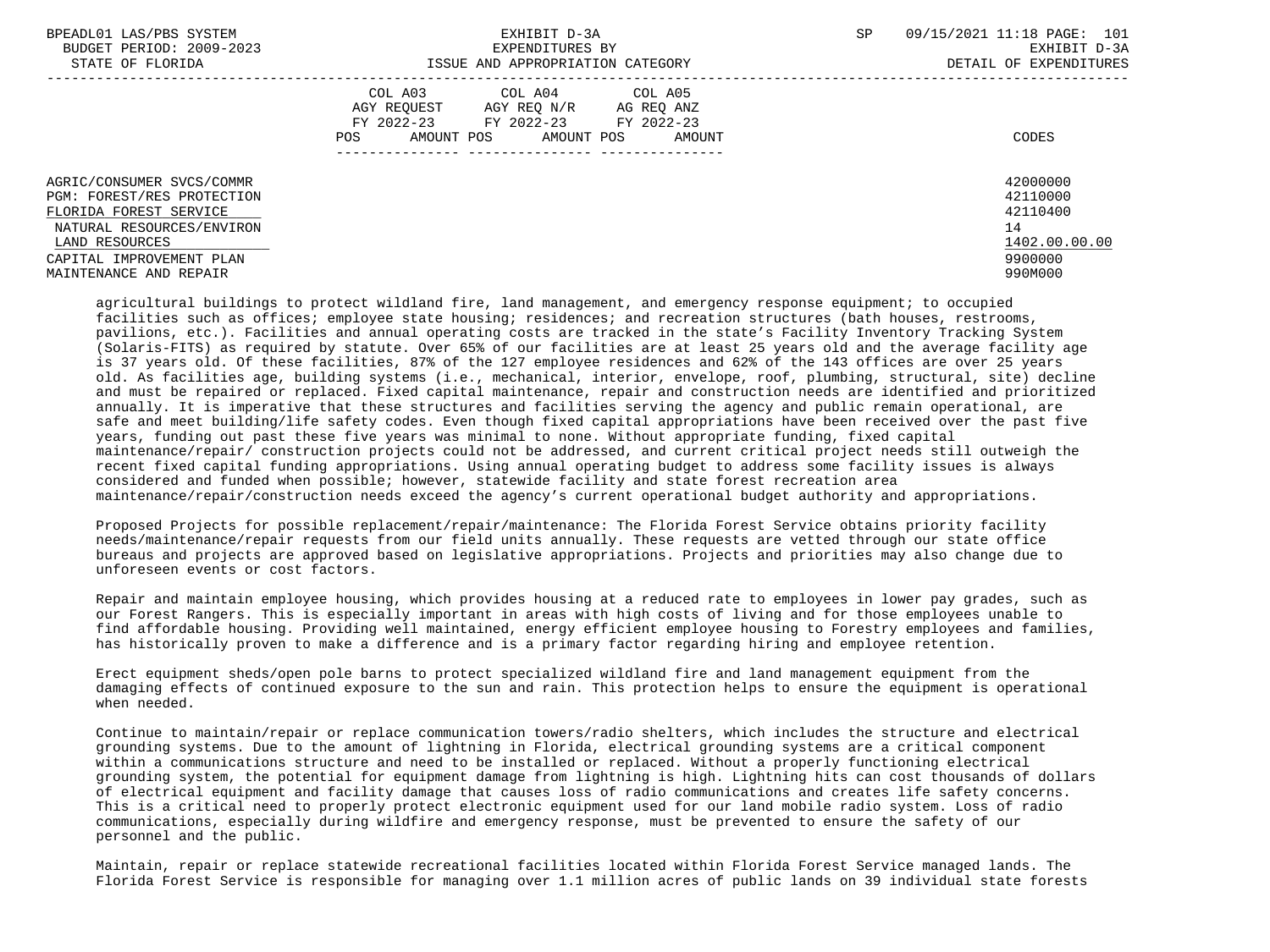| BPEADL01 LAS/PBS SYSTEM<br>BUDGET PERIOD: 2009-2023<br>STATE OF FLORIDA                                                                                                                | EXHIBIT D-3A<br>EXPENDITURES BY<br>ISSUE AND APPROPRIATION CATEGORY                                                                                        | SP<br>09/15/2021 11:18 PAGE: 102<br>EXHIBIT D-3A<br>DETAIL OF EXPENDITURES    |
|----------------------------------------------------------------------------------------------------------------------------------------------------------------------------------------|------------------------------------------------------------------------------------------------------------------------------------------------------------|-------------------------------------------------------------------------------|
|                                                                                                                                                                                        | COL A03<br>COL A04<br>COL A05<br>AGY REOUEST<br>AGY REO N/R<br>AG REQ ANZ<br>FY 2022-23 FY 2022-23 FY 2022-23<br>POS<br>AMOUNT POS<br>AMOUNT POS<br>AMOUNT | CODES                                                                         |
| AGRIC/CONSUMER SVCS/COMMR<br>PGM: FOREST/RES PROTECTION<br>FLORIDA FOREST SERVICE<br>NATURAL RESOURCES/ENVIRON<br>LAND RESOURCES<br>CAPITAL IMPROVEMENT PLAN<br>MAINTENANCE AND REPAIR |                                                                                                                                                            | 42000000<br>42110000<br>42110400<br>14<br>1402.00.00.00<br>9900000<br>990M000 |

 and one ranch preserve. Chapter 589 Florida Statutes charges the Florida Forest Service to promote multiple-use management of forest lands owned by the State. One multiple-purpose use is natural-resource-based low-impact recreation, which includes hiking, horseback riding, hunting and fishing, bicycling, canoeing, wildlife viewing, picnicking, swimming, and camping, etc. Annually, over 2 million people visit Florida's state forests; however, on average our campgrounds are only at 17% capacity throughout the year. The Florida Forest Service recognizes that we need to attract more visitors and campers. The first step we made to increase visitors/campers was using existing annual operating budget to implement an online campground reservation system, in June 2017, that is hosted by ReserveAmerica.com. This is the same system the Florida State Park system has used for many years. In three years, we have already seen an increase in campground use. However, to attract new state forest campers and keep campers returning, the next critical step is to improve campground facilities. As the public's use continues more demand will be put on these systems. Providing functional, well-maintained, and ADA compliant facilities for the public will provide state forest visitors with a positive experience, thus increasing attendance and revenues on state forests. This request includes a new campground and replacement/construction of multiple ADA compliant bathhouses, restrooms, and dump stations:

 -One (1) new RV campground with electric and water hook-ups, dump station and concrete prefabricated bathhouse for Point Washington State Forest, Walton County.

 -Four (4) new concrete prefabricated bathhouses for: Blackwater River State Forest, Escambia County; Karick Lake South Campground, Okaloosa County; Tate's Hell State Forest - Cash Creek Campground, Franklin County; Withlacoochee State Forest - Hog Island and River Junction Campgrounds, Sumter County.

-Two (2) new concrete prefabricated vault restrooms for: Lake George State Forest, Volusia County.

 -Two (2) new RV septic dump stations for: Lake Wales Ridge State Forest, Polk County and Okaloacoochee Slough State Forests, Hendry County.

 Continued funding is required to address life safety/public accessibility issues and for maintenance requirements. Some previous year's budget appropriations required redirecting to more critical priority facility projects, due to unforeseen events within the fiscal year. Preliminary estimates and project priority may change when formal construction bids are received from contractors, or if emergency facility repairs become a higher priority. With previous fiscal year budget appropriations, the agency has been able to successfully complete several facility, communication, and recreation projects; however, the remaining critical repairs/renovations/improvements far exceeds the agency's annual budget appropriation.

## ADVERSE IMPACT IF NOT FUNDED:

 FFS staff working within these structures that are outdated and have life safety issues creates hardships in providing the basic operational needs in support of the agency's mission. If the Florida Forest Service does not receive this funding, agency facilities with life safety deficiencies will not be addressed, which will impact normal operations; employee retention may be negatively affected if we are unable to properly maintain employee housing; land mobile radio system communications will remain vulnerable to failure, which can create a life safety situation when radio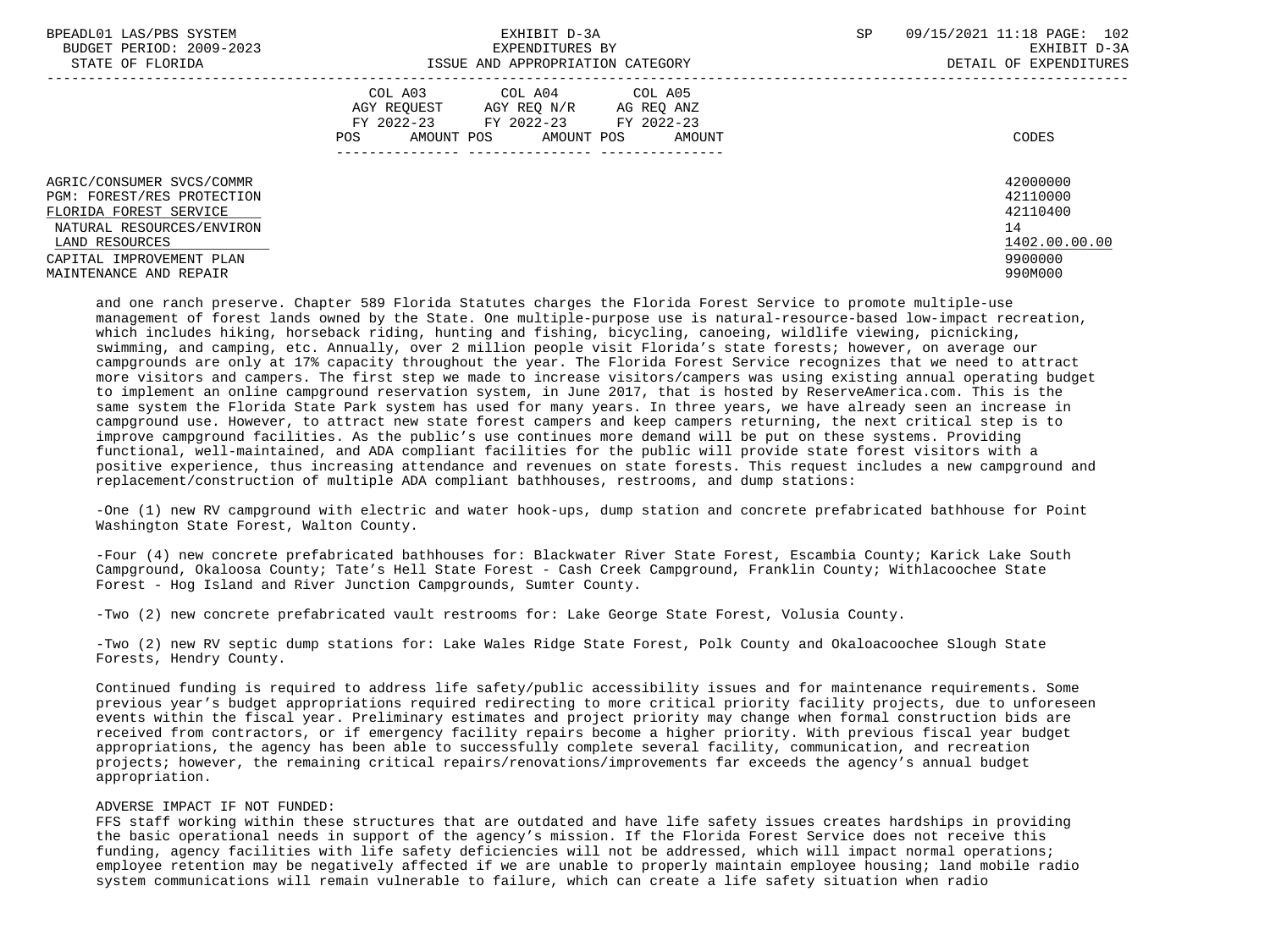| BPEADL01 LAS/PBS SYSTEM<br>BUDGET PERIOD: 2009-2023<br>STATE OF FLORIDA                                                                                                                | EXHIBIT D-3A<br>EXPENDITURES BY<br>ISSUE AND APPROPRIATION CATEGORY |  |                                                                                                                                   |  |  | <b>SP</b> | 09/15/2021 11:18 PAGE: 103<br>EXHIBIT D-3A<br>DETAIL OF EXPENDITURES          |  |
|----------------------------------------------------------------------------------------------------------------------------------------------------------------------------------------|---------------------------------------------------------------------|--|-----------------------------------------------------------------------------------------------------------------------------------|--|--|-----------|-------------------------------------------------------------------------------|--|
|                                                                                                                                                                                        | POS                                                                 |  | COL A03 COL A04 COL A05<br>AGY REQUEST AGY REQ N/R AG REQ ANZ<br>FY 2022-23 FY 2022-23 FY 2022-23<br>AMOUNT POS AMOUNT POS AMOUNT |  |  |           | CODES                                                                         |  |
| AGRIC/CONSUMER SVCS/COMMR<br>PGM: FOREST/RES PROTECTION<br>FLORIDA FOREST SERVICE<br>NATURAL RESOURCES/ENVIRON<br>LAND RESOURCES<br>CAPITAL IMPROVEMENT PLAN<br>MAINTENANCE AND REPAIR |                                                                     |  |                                                                                                                                   |  |  |           | 42000000<br>42110000<br>42110400<br>14<br>1402.00.00.00<br>9900000<br>990M000 |  |
| communications fail; and we will be unable to provide adequate services to the public on recreation areas, which will                                                                  |                                                                     |  |                                                                                                                                   |  |  |           |                                                                               |  |

cause public use to decline rather than grow, thus affecting recreation revenue.

COST SUMMARY:

 Current facility repairs and minor construction project requests have been received from all Florida Forest Service field units. Construction cost estimates were completed by Davis Dodson, Construction Section Administrator of the Florida Forest Service, Forest Logistics and Support Bureau, utilizing cost estimating calculations per construction industry standards. Where feasible and depending upon employee skill sets, projects will be completed using Florida Forest Service personnel and equipment. All contracted work will be completed with competitive solicitations and contracted out per state policies. \*\*\*\*\*\*\*\*\*\*\*\*\*\*\*\*\*\*\*\*\*\*\*\*\*\*\*\*\*\*\*\*\*\*\*\*\*\*\*\*\*\*\*\*\*\*\*\*\*\*\*\*\*\*\*\*\*\*\*\*\*\*\*\*\*\*\*\*\*\*\*\*\*\*\*\*\*\*\*\*\*\*\*\*\*\*\*\*\*\*\*\*\*\*\*\*\*\*\*\*\*\*\*\*\*\*\*\*\*\*\*\*\*\*\*\*\*\*\*\*\*\*\*\*\*\*\*

 TOTAL: MAINTENANCE AND REPAIR 990M000 TOTAL ISSUE............. 11,399,964 11,399,964 =============== =============== =============== SPECIAL PURPOSE 990S000 FIXED CAPITAL OUTLAY 080000 PHOTOS STATES ON A SERVER STATES ON THE SERVER OF STATES ON THE SERVER OF STATES O<br>The server of the server of the server of the server of the server of the server of the server of the server o REP FORESTRY STATIONS-STW INCIDENTAL TRUST FUND -STATE 680,000 680,000 2381 1 =============== =============== ===============

\*\*\*\*\*\*\*\*\*\*\*\*\*\*\*\*\*\*\*\*\*\*\*\*\*\*\*\*\*\*\*\*\*\*\*\*\*\*\*\*\*\*\*\*\*\*\*\*\*\*\*\*\*\*\*\*\*\*\*\*\*\*\*\*\*\*\*\*\*\*\*\*\*\*\*\*\*\*\*\*\*\*\*\*\*\*\*\*\*\*\*\*\*\*\*\*\*\*\*\*\*\*\*\*\*\*\*\*\*\*\*\*\*\*\*\*\*\*\*\*\*\*\*\*\*\*\*

AGENCY NARRATIVE:

2022-2023 BUDGET YEAR NARRATIVE: REP FORESTRY STATIONS-STW IT COMPONENT? NO

 PRIORITY ISSUE #35 FCO PRIORITY ISSUE #10

DESCRIPTION OF ISSUE:

 This Fixed Capital Outlay budget request from the Florida Forest Service's Incidental Trust Fund is for a total of \$680,000 to replace the Caloosahatchee Forestry Center's existing Equipment Shop, in Lee County. This project exceeds the agency's current operational budget authority and appropriations (Florida Statutes 216.0158).

ISSUE SUMMARY:

 This Fixed Capital Outlay budget request is to replace the Caloosahatchee Forestry Center's (CaFC) existing equipment maintenance and repair shop, built in 1963, that is 4,540 sq. ft. (FL-Solaris Facility#: 6285). This site (LITS-Land Inventory#: A45211) is in Lee County and owned by the State of Florida. The Caloosahatchee Forestry Center encompasses the counties of Lee, Collier and Hendry, and has the responsibility for two state forests, Okaloacoochee Slough State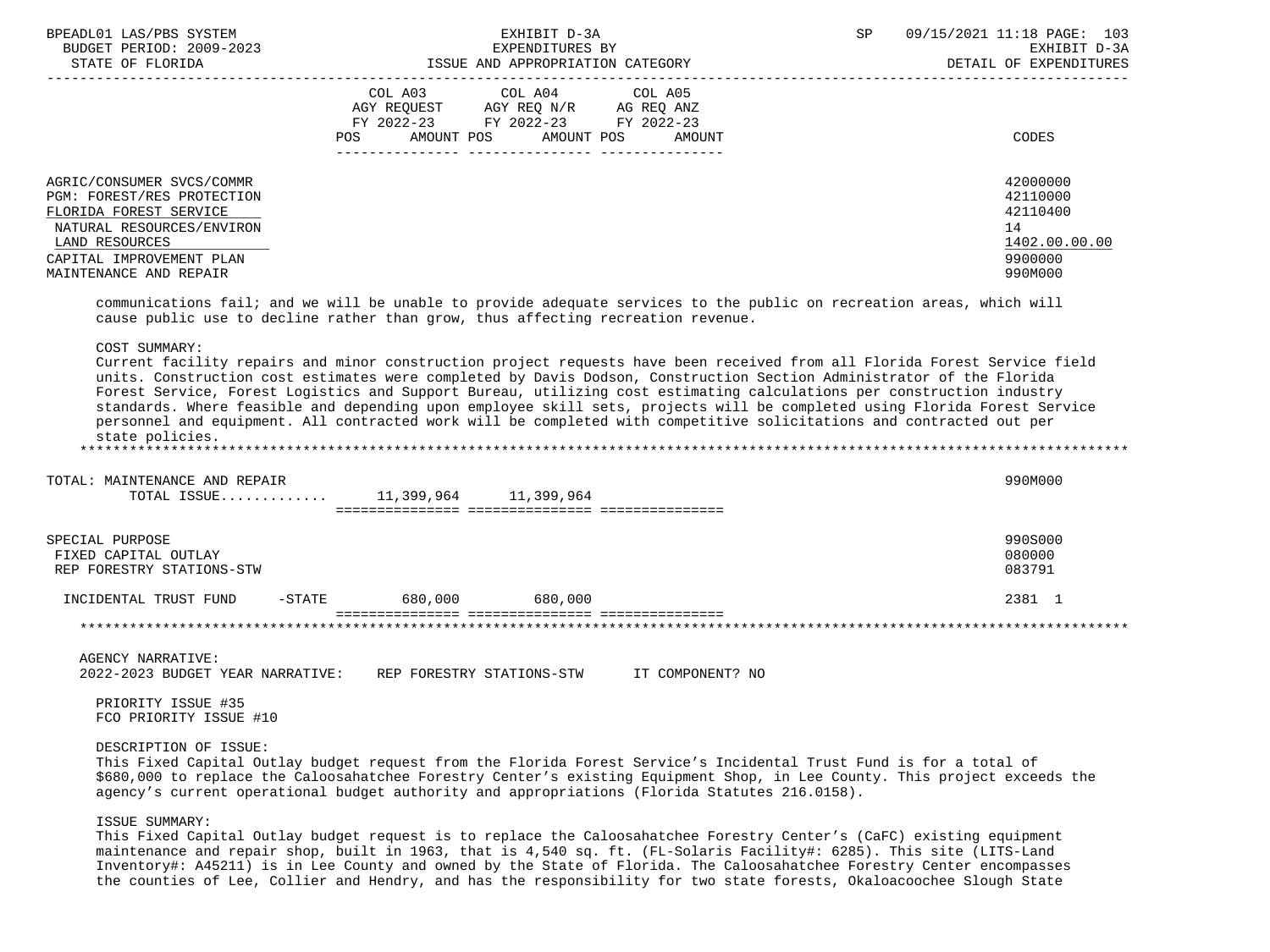| BPEADL01 LAS/PBS SYSTEM<br>BUDGET PERIOD: 2009-2023<br>STATE OF FLORIDA                                                                                                         | EXHIBIT D-3A<br>EXPENDITURES BY<br>ISSUE AND APPROPRIATION CATEGORY                                                                                  | 09/15/2021 11:18 PAGE: 104<br>SP<br>EXHIBIT D-3A<br>DETAIL OF EXPENDITURES    |
|---------------------------------------------------------------------------------------------------------------------------------------------------------------------------------|------------------------------------------------------------------------------------------------------------------------------------------------------|-------------------------------------------------------------------------------|
|                                                                                                                                                                                 | COL A03<br>COL A04 COL A05<br>AGY REOUEST<br>AGY REO N/R<br>AG REO ANZ<br>FY 2022-23 FY 2022-23 FY 2022-23<br>AMOUNT POS AMOUNT POS<br>POS<br>AMOUNT | CODES                                                                         |
| AGRIC/CONSUMER SVCS/COMMR<br>PGM: FOREST/RES PROTECTION<br>FLORIDA FOREST SERVICE<br>NATURAL RESOURCES/ENVIRON<br>LAND RESOURCES<br>CAPITAL IMPROVEMENT PLAN<br>SPECIAL PURPOSE |                                                                                                                                                      | 42000000<br>42110000<br>42110400<br>14<br>1402.00.00.00<br>9900000<br>990S000 |

 Forest, 32,700 acres and Picayune Strand State Forest 74,000 acres. The current shop building is a wood frame and metal building. Building deficiencies include:

Structural Issues:

 -Roof was severely damaged during Hurricane Charley, with over half of it blown off. Repairs were made in-house, but constant leaks have resulted in water damaged rafters throughout the shop. Water continues to leak into the shop from four different spots and repairs are often required.

-Building was built "at grade/ground level" and has flooding issues.

-Wooden support poles and siding on the building have been degraded by decades of termite damage.

 -Newer wildfire dozer transport heavy trucks cannot be pulled into the shop for service and repair due to height limitations of the building; older transport trucks were shorter. The headers over the pull through bay have been modified but are now sagging due to increasing rot in the support beams.

-The 3 sliding large "barn" doors on the shop no longer hang true and the rust prevents them from being locked at night leaving the contents exposed.

 -Upstairs storage area flooring has become spongy as the frame in the building deteriorates which has resulted in most stored items occurring on the main floor level as space has become available.

Electrical System Issues:

 -Electrical system in the shop has been kept repaired per the state fire marshal but is heavily based on 1960 design parameters. Shop mechanics must avoid using different pieces of equipment to avoid overloading the electrical system.

Water and Septic System Issues:

 -Water and septic tank system for the shop was built in the 1960's. During heavy rain storms the bathroom cannot be used due to high underground water levels. There is not a working shower in the building and there is currently no drinking water available in the shop due to older pipes.

 Shop Equipment Component Issues: -Fans in the shop for ventilation can no longer be used for long periods due to age.

 -Overhead crane that is in the shop has been downgraded on weight specifications by the crane company that annually inspects the crane due to the framing in the shop. This has resulted in decreased efficiency for winch and engine repairs that shop mechanics are not able to undertake.

 -Mechanics do not have adequate space for secure tool storage and for office space to keep up with required paperwork. The Automotive Equipment Maintenance Supervisor's office has been made to serve as an office for the supervisor and the 2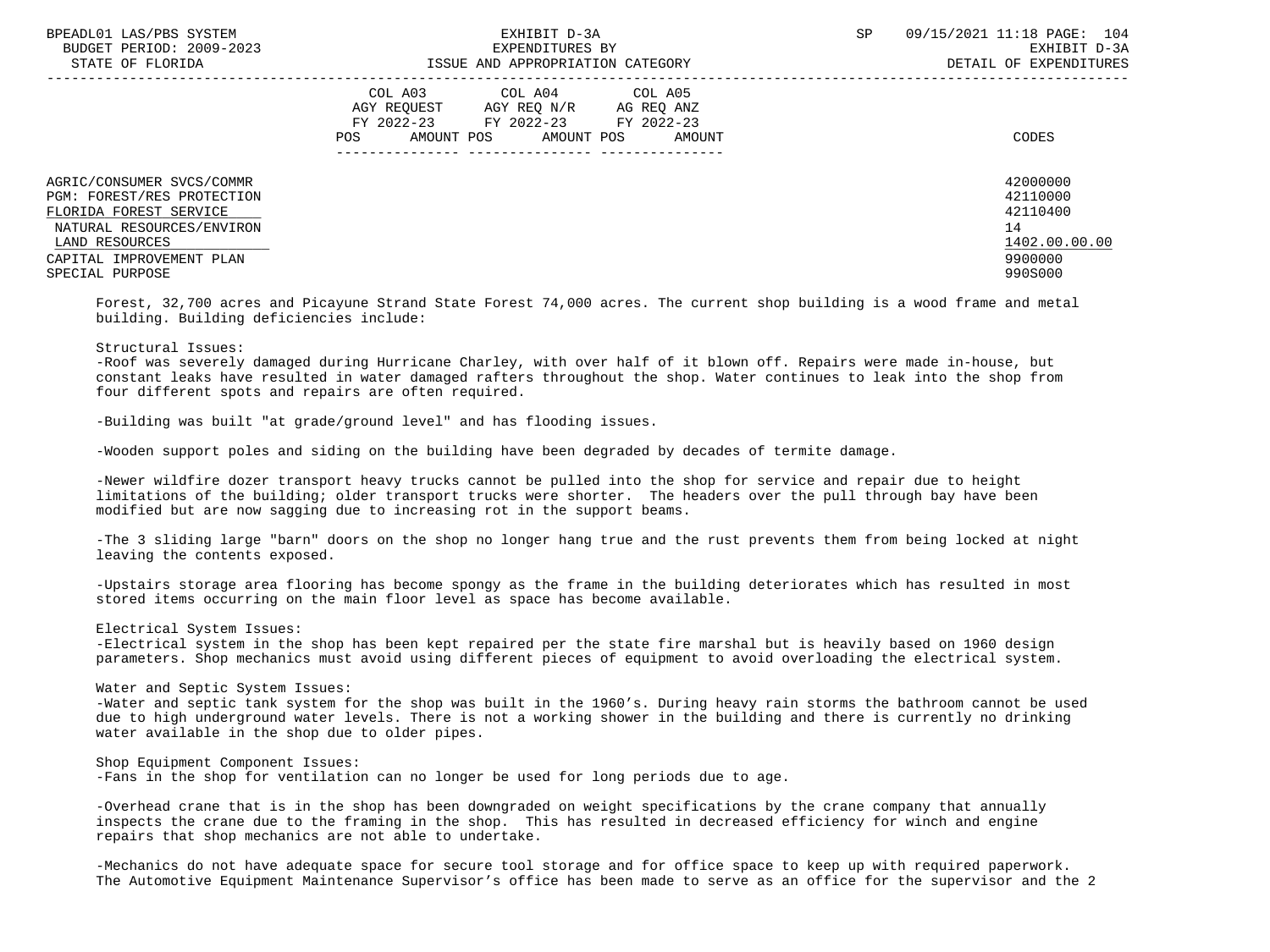| BPEADL01 LAS/PBS SYSTEM           | 09/15/2021 11:18 PAGE: 105<br>SP                                                                                                                     |                        |
|-----------------------------------|------------------------------------------------------------------------------------------------------------------------------------------------------|------------------------|
| BUDGET PERIOD: 2009-2023          | EXHIBIT D-3A                                                                                                                                         |                        |
| STATE OF FLORIDA                  | ISSUE AND APPROPRIATION CATEGORY                                                                                                                     | DETAIL OF EXPENDITURES |
|                                   | COL A03 COL A04 COL A05<br>AGY REOUEST<br>AGY REO N/R<br>AG REQ ANZ<br>FY 2022-23 FY 2022-23 FY 2022-23<br>AMOUNT POS<br>AMOUNT POS<br>POS<br>AMOUNT | CODES                  |
| AGRIC/CONSUMER SVCS/COMMR         |                                                                                                                                                      | 42000000               |
| <b>PGM: FOREST/RES PROTECTION</b> |                                                                                                                                                      | 42110000               |
| FLORIDA FOREST SERVICE            |                                                                                                                                                      | 42110400               |
| NATURAL RESOURCES/ENVIRON         |                                                                                                                                                      | 14                     |
| LAND RESOURCES                    |                                                                                                                                                      | 1402.00.00.00          |
| CAPITAL IMPROVEMENT PLAN          |                                                                                                                                                      | 9900000                |
| SPECIAL PURPOSE                   |                                                                                                                                                      | 990S000                |

 mechanics that work in the shop. Repairs have had to occur to the electrical system in this office to meet Florida fire code.

 Some repairs have been made to keep the building operational, until funding for a new building becomes available. This forestry center performs maintenance and repairs for 239 pieces of equipment used in support of our fire and state lands programs in the Caloosahatchee Forestry Center. From January 1, 2015 to June 24, 2020 there were 835 wildfires reported for 70,310 acres.

 Renovating the current structure to meet applicable building/life safety codes would not provide a cost-effective solution considering the structure age and current state of degradation. Preliminary estimates may change when bids received from vendors, or priorities and projects may change due to unforeseen events or cost factors not funded within previous fiscal year requests. In fiscal year 2020-2021 approximately \$400,000 was generated for the Incidental Trust Fund from the sale of surplus properties which will be utilized for this building replacement.

#### ADVERSE IMPACT IF NOT FUNDED:

 It is critical for equipment shops to have the proper life safety systems to perform equipment repair and preventative maintenance. The Caloosahatchee equipment shop personnel works on all types of equipment, from small engines, pickup trucks, medium sized trucks and up to heavy equipment like dozers and road tractors. With almost a complete failure of all building deficiencies, FFS staff working within this equipment shop face life safety issues and hardships in providing the basic operational needs in supporting the agency's mission.

### COST SUMMARY:

 Construction cost estimates were completed by Davis Dodson, Construction Section Administrator of the Florida Forest Service, Forest Logistics and Support Bureau, utilizing cost estimating calculations per construction industry standards. Where feasible and depending upon employee skill sets, projects will be completed using Florida Forest Service personnel and equipment. All contracted work will be completed with competitive solicitations and contracted out per state policies. \*\*\*\*\*\*\*\*\*\*\*\*\*\*\*\*\*\*\*\*\*\*\*\*\*\*\*\*\*\*\*\*\*\*\*\*\*\*\*\*\*\*\*\*\*\*\*\*\*\*\*\*\*\*\*\*\*\*\*\*\*\*\*\*\*\*\*\*\*\*\*\*\*\*\*\*\*\*\*\*\*\*\*\*\*\*\*\*\*\*\*\*\*\*\*\*\*\*\*\*\*\*\*\*\*\*\*\*\*\*\*\*\*\*\*\*\*\*\*\*\*\*\*\*\*\*\*

#### $T$ OTAL: LAND RESOURCES  $1402.00.00$ .00.00  $100$

BY FUND TYPE

 1,183.00 TRUST FUNDS..................... 165,983,331 52,275,148 2000 SALARY RATE................ 48,603,716 =============== =============== ===============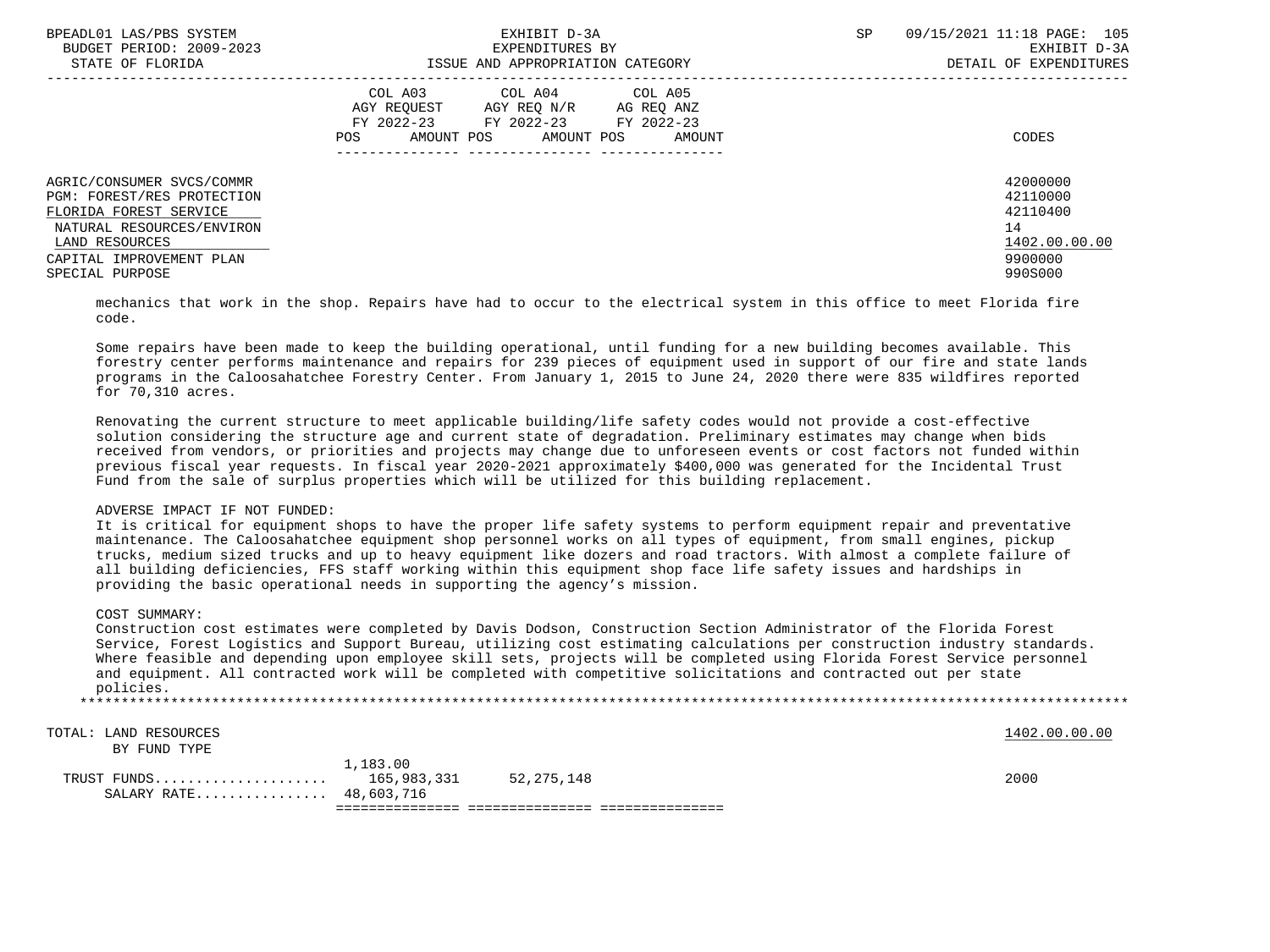| BPEADL01 LAS/PBS SYSTEM<br>BUDGET PERIOD: 2009-2023<br>STATE OF FLORIDA                                                                                                                                                               |                | EXHIBIT D-3A<br>EXPENDITURES BY<br>ISSUE AND APPROPRIATION CATEGORY                                                                | SP | 09/15/2021 11:18 PAGE: 106<br>EXHIBIT D-3A<br>DETAIL OF EXPENDITURES                    |
|---------------------------------------------------------------------------------------------------------------------------------------------------------------------------------------------------------------------------------------|----------------|------------------------------------------------------------------------------------------------------------------------------------|----|-----------------------------------------------------------------------------------------|
|                                                                                                                                                                                                                                       | COL A03<br>POS | COL A04<br>COL A05<br>AGY REQUEST AGY REQ N/R AG REQ ANZ<br>FY 2022-23 FY 2022-23 FY 2022-23<br>AMOUNT POS<br>AMOUNT POS<br>AMOUNT |    | <b>CODES</b>                                                                            |
| AGRIC/CONSUMER SVCS/COMMR<br>PGM: AGRICULTURE MIC<br>TECHNOLOGY SERVICES<br>GOV OPERATIONS/SUPPORT<br>INFORMATION TECHNOLOGY<br>ESTIMATED EXPENDITURES<br>ESTIMATED EXPENDITURES - OPERATIONS<br>SALARY RATE<br>SALARY RATE 3,081,573 |                |                                                                                                                                    |    | 42000000<br>42120000<br>42120100<br>16<br>1603.00.00.00<br>1000000<br>1001000<br>000000 |
| SALARIES AND BENEFITS                                                                                                                                                                                                                 |                |                                                                                                                                    |    | 010000                                                                                  |
| GENERAL REVENUE FUND -STATE 804,761                                                                                                                                                                                                   |                |                                                                                                                                    |    | 1000 1<br>2163 1<br>2321 1<br>2423 1                                                    |
| TOTAL POSITIONS 54.00<br>TOTAL APPRO $4,441,360$                                                                                                                                                                                      |                |                                                                                                                                    |    |                                                                                         |
| OTHER PERSONAL SERVICES                                                                                                                                                                                                               |                |                                                                                                                                    |    | 030000                                                                                  |
| GENERAL INSPECTION TF                                                                                                                                                                                                                 | -STATE 47,348  |                                                                                                                                    |    | 2321 1                                                                                  |
| <b>EXPENSES</b>                                                                                                                                                                                                                       |                |                                                                                                                                    |    | 040000                                                                                  |
| DIV OF LICENSING TF -STATE 263,632<br>GENERAL INSPECTION TF -STATE 4,067,867                                                                                                                                                          |                |                                                                                                                                    |    | 2163 1<br>2321 1                                                                        |
| TOTAL APPRO                                                                                                                                                                                                                           | 4,331,499      |                                                                                                                                    |    |                                                                                         |
| OPERATING CAPITAL OUTLAY                                                                                                                                                                                                              |                |                                                                                                                                    |    | 060000                                                                                  |
| GENERAL INSPECTION TF<br>$-$ STATE                                                                                                                                                                                                    | 179,000        |                                                                                                                                    |    | 2321 1                                                                                  |
| SPECIAL CATEGORIES<br>CONTRACTED SERVICES                                                                                                                                                                                             |                |                                                                                                                                    |    | 100000<br>100777                                                                        |
| GENERAL INSPECTION TF<br>$-$ STATE                                                                                                                                                                                                    | 785,505        |                                                                                                                                    |    | 2321 1                                                                                  |

=============== =============== ===============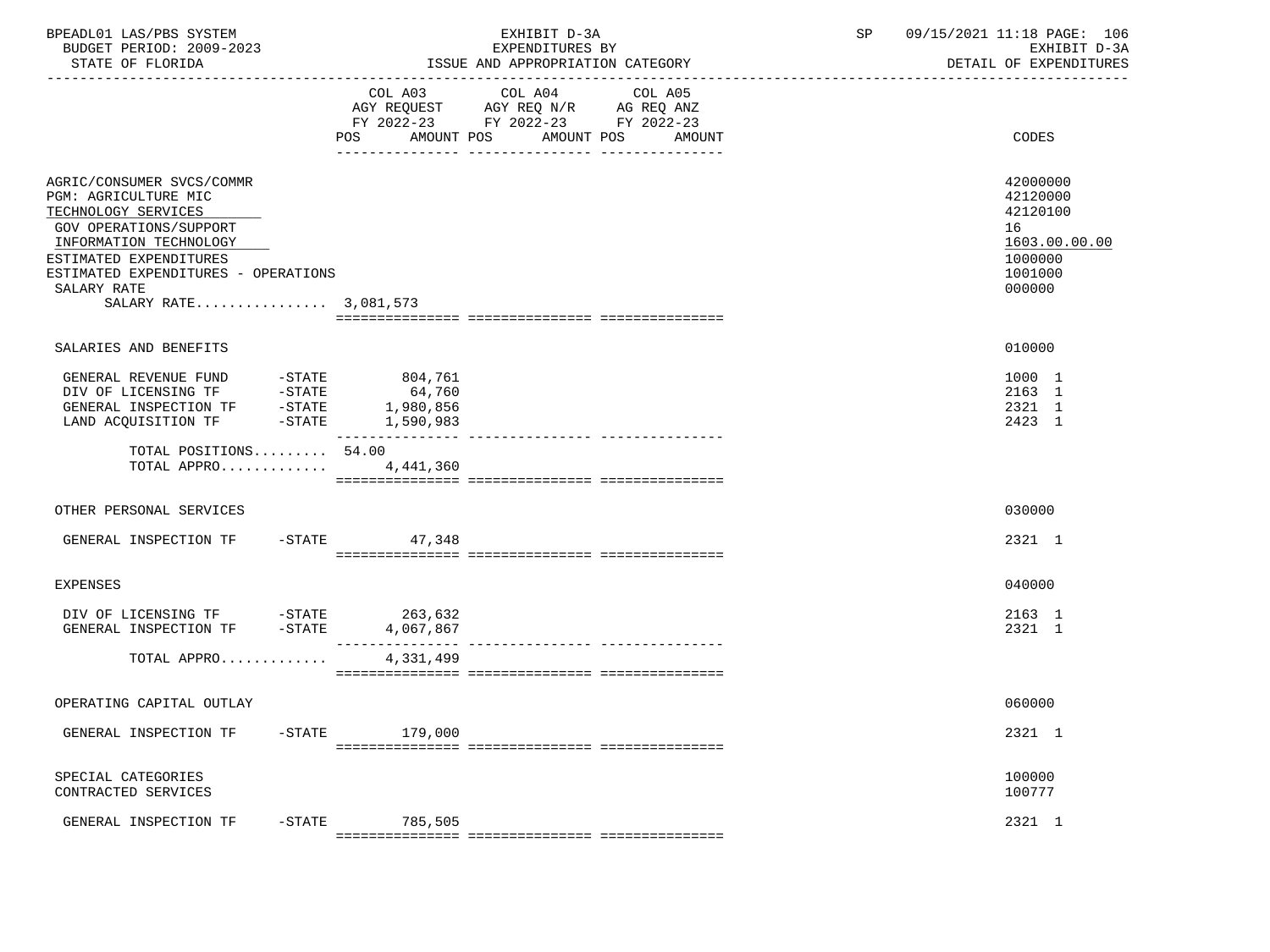| BPEADL01 LAS/PBS SYSTEM<br>BUDGET PERIOD: 2009-2023<br>STATE OF FLORIDA                                                                                                                                                                                                 |                       | EXHIBIT D-3A<br>EXPENDITURES BY<br>ISSUE AND APPROPRIATION CATEGORY<br>___________________________                                 | SP | 09/15/2021 11:18 PAGE: 107<br>EXHIBIT D-3A<br>DETAIL OF EXPENDITURES                                        |  |
|-------------------------------------------------------------------------------------------------------------------------------------------------------------------------------------------------------------------------------------------------------------------------|-----------------------|------------------------------------------------------------------------------------------------------------------------------------|----|-------------------------------------------------------------------------------------------------------------|--|
|                                                                                                                                                                                                                                                                         | COL A03<br>POS        | COL A04<br>COL A05<br>AGY REQUEST AGY REQ N/R AG REQ ANZ<br>FY 2022-23 FY 2022-23 FY 2022-23<br>AMOUNT POS<br>AMOUNT POS<br>AMOUNT |    | CODES                                                                                                       |  |
| AGRIC/CONSUMER SVCS/COMMR<br>PGM: AGRICULTURE MIC<br>TECHNOLOGY SERVICES<br>GOV OPERATIONS/SUPPORT<br>INFORMATION TECHNOLOGY<br>ESTIMATED EXPENDITURES<br>ESTIMATED EXPENDITURES - OPERATIONS<br>SPECIAL CATEGORIES<br>FLAIR SYSTEM REPLACEMENT<br>GENERAL REVENUE FUND | -STATE 778,668        |                                                                                                                                    |    | 42000000<br>42120000<br>42120100<br>16<br>1603.00.00.00<br>1000000<br>1001000<br>100000<br>100781<br>1000 1 |  |
| RISK MANAGEMENT INSURANCE                                                                                                                                                                                                                                               |                       |                                                                                                                                    |    | 103241                                                                                                      |  |
| GENERAL INSPECTION TF                                                                                                                                                                                                                                                   | $-STATE$ 10,866       |                                                                                                                                    |    | 2321 1                                                                                                      |  |
| TR/DMS/HR SVCS/STW CONTRCT                                                                                                                                                                                                                                              |                       |                                                                                                                                    |    | 107040                                                                                                      |  |
| DIV OF LICENSING TF - STATE<br>GENERAL INSPECTION TF - STATE<br>LAND ACQUISITION TF -STATE                                                                                                                                                                              | 326<br>9,478<br>6,217 |                                                                                                                                    |    | 2163 1<br>2321 1<br>2423 1                                                                                  |  |
| TOTAL APPRO                                                                                                                                                                                                                                                             | 16,021                |                                                                                                                                    |    |                                                                                                             |  |
| REG LIFECYCLE MGT SYSTEM                                                                                                                                                                                                                                                |                       |                                                                                                                                    |    | 107045                                                                                                      |  |
| DIV OF LICENSING TF                                                                                                                                                                                                                                                     | $-STATE$ 1, 208, 703  |                                                                                                                                    |    | 2163 1                                                                                                      |  |
| TOTAL: ESTIMATED EXPENDITURES - OPERATIONS<br>TOTAL POSITIONS 54.00<br>TOTAL ISSUE $11,798,970$<br>TOTAL SALARY RATE 3,081,573                                                                                                                                          |                       |                                                                                                                                    |    | 1001000                                                                                                     |  |
| SALARY INCREASES FOR FY 2021-22 -<br>STATE EMPLOYEE MINIMUM WAGE<br>INCREASE - EFFECTIVE 7/1/2021<br>SALARY RATE<br>SALARY RATE $3,467$                                                                                                                                 |                       |                                                                                                                                    |    | 1001030<br>000000                                                                                           |  |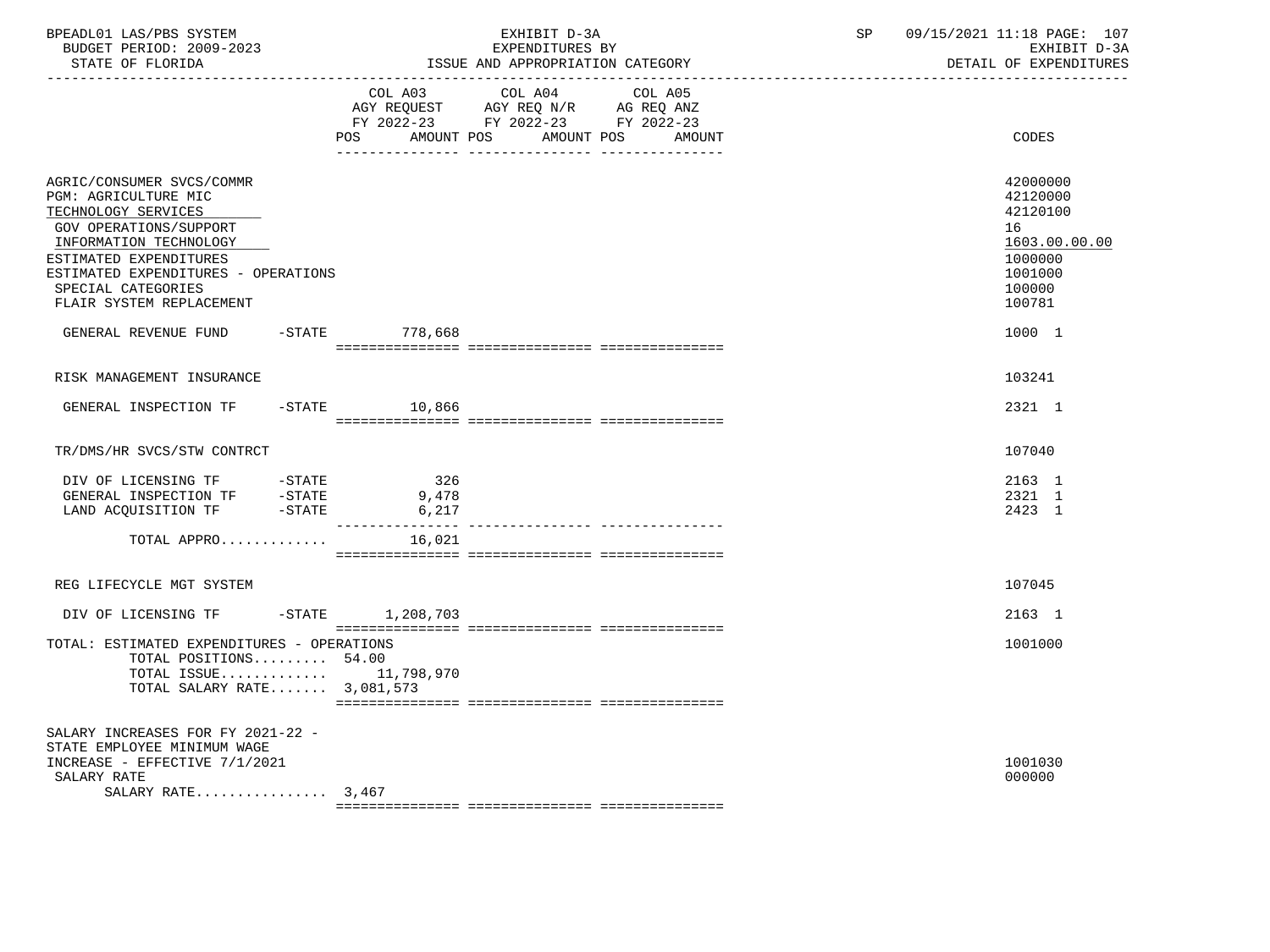| BPEADL01 LAS/PBS SYSTEM<br>BUDGET PERIOD: 2009-2023<br>STATE OF FLORIDA                                                                                                                                                    |                                 | EXHIBIT D-3A<br>EXPENDITURES BY<br>ISSUE AND APPROPRIATION CATEGORY                                                                      | SP | 09/15/2021 11:18 PAGE: 108<br>EXHIBIT D-3A<br>DETAIL OF EXPENDITURES |
|----------------------------------------------------------------------------------------------------------------------------------------------------------------------------------------------------------------------------|---------------------------------|------------------------------------------------------------------------------------------------------------------------------------------|----|----------------------------------------------------------------------|
|                                                                                                                                                                                                                            |                                 | COL A03 COL A04 COL A05<br>AGY REQUEST AGY REQ N/R AG REQ ANZ<br>FY 2022-23 FY 2022-23 FY 2022-23<br>POS AMOUNT POS AMOUNT POS<br>AMOUNT |    | CODES                                                                |
| AGRIC/CONSUMER SVCS/COMMR<br>PGM: AGRICULTURE MIC<br>TECHNOLOGY SERVICES<br>GOV OPERATIONS/SUPPORT<br>INFORMATION TECHNOLOGY<br>ESTIMATED EXPENDITURES<br>SALARY INCREASES FOR FY 2021-22 -<br>STATE EMPLOYEE MINIMUM WAGE |                                 |                                                                                                                                          |    | 42000000<br>42120000<br>42120100<br>16<br>1603.00.00.00<br>1000000   |
| INCREASE - EFFECTIVE 7/1/2021<br>SALARIES AND BENEFITS                                                                                                                                                                     |                                 |                                                                                                                                          |    | 1001030<br>010000                                                    |
| GENERAL REVENUE FUND -STATE<br>DIV OF LICENSING TF -STATE<br>GENERAL INSPECTION TF -STATE<br>LAND ACQUISITION TF -STATE                                                                                                    | 745<br>60<br>1,832<br>1,471     |                                                                                                                                          |    | 1000 1<br>2163 1<br>2321 1<br>2423 1                                 |
| TOTAL APPRO                                                                                                                                                                                                                | 4,108                           |                                                                                                                                          |    |                                                                      |
| OTHER PERSONAL SERVICES                                                                                                                                                                                                    |                                 |                                                                                                                                          |    | 030000                                                               |
| GENERAL INSPECTION TF -STATE 3,739                                                                                                                                                                                         |                                 |                                                                                                                                          |    | 2321 1                                                               |
| TOTAL: SALARY INCREASES FOR FY 2021-22 -<br>STATE EMPLOYEE MINIMUM WAGE<br>INCREASE - EFFECTIVE $7/1/2021$                                                                                                                 |                                 |                                                                                                                                          |    | 1001030                                                              |
| TOTAL ISSUE<br>TOTAL SALARY RATE 3,467                                                                                                                                                                                     | 7,847                           |                                                                                                                                          |    |                                                                      |
| FLORIDA RETIREMENT SYSTEM<br>ADJUSTMENT - FY 2021-22 - NORMAL<br>COST AND UNFUNDED ACTUARIAL<br>LIABILITY                                                                                                                  |                                 |                                                                                                                                          |    | 1001070                                                              |
| SALARIES AND BENEFITS                                                                                                                                                                                                      |                                 |                                                                                                                                          |    | 010000                                                               |
| GENERAL REVENUE FUND - STATE<br>DIV OF LICENSING TF - STATE<br>GENERAL INSPECTION TF - STATE<br>$-STATE$<br>LAND ACQUISITION TF                                                                                            | 4,574<br>369<br>11,260<br>9,043 |                                                                                                                                          |    | 1000 1<br>2163 1<br>2321 1<br>2423 1                                 |
| TOTAL APPRO                                                                                                                                                                                                                | 25,246                          |                                                                                                                                          |    |                                                                      |
|                                                                                                                                                                                                                            |                                 |                                                                                                                                          |    |                                                                      |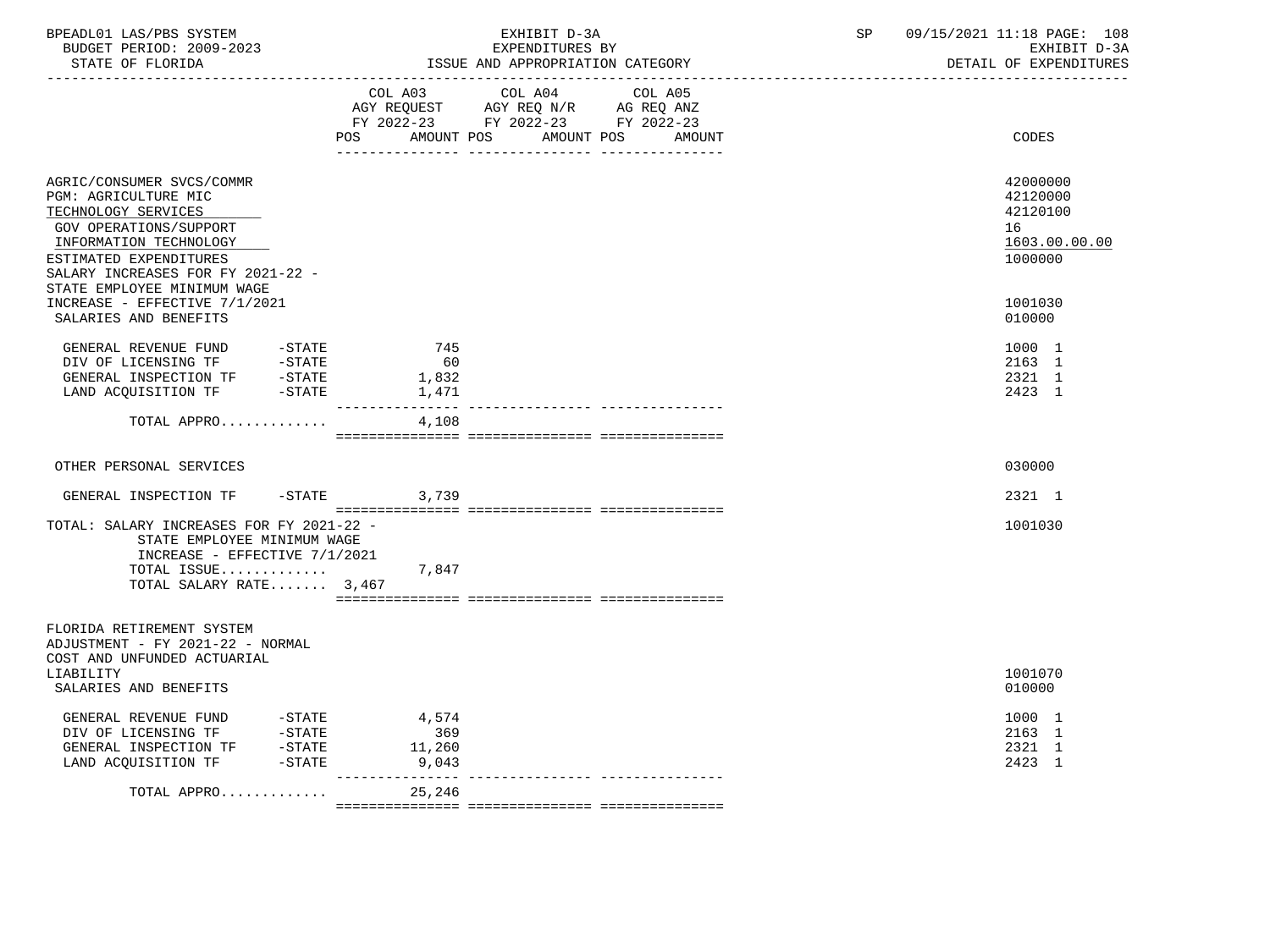| BPEADL01 LAS/PBS SYSTEM<br>BUDGET PERIOD: 2009-2023<br>STATE OF FLORIDA                                                                                                                                                  |                                                                                                                                          | EXHIBIT D-3A<br>EXPENDITURES BY<br>ISSUE AND APPROPRIATION CATEGORY | SP    | 09/15/2021 11:18 PAGE: 109<br>EXHIBIT D-3A<br>DETAIL OF EXPENDITURES                    |
|--------------------------------------------------------------------------------------------------------------------------------------------------------------------------------------------------------------------------|------------------------------------------------------------------------------------------------------------------------------------------|---------------------------------------------------------------------|-------|-----------------------------------------------------------------------------------------|
|                                                                                                                                                                                                                          | COL A03 COL A04<br>COL A05<br>AGY REQUEST AGY REQ N/R AG REQ ANZ<br>FY 2022-23 FY 2022-23 FY 2022-23<br>POS AMOUNT POS AMOUNT POS AMOUNT |                                                                     | CODES |                                                                                         |
| AGRIC/CONSUMER SVCS/COMMR<br>PGM: AGRICULTURE MIC<br>TECHNOLOGY SERVICES<br>GOV OPERATIONS/SUPPORT<br>INFORMATION TECHNOLOGY<br>ESTIMATED EXPENDITURES<br>CASUALTY INSURANCE PREMIUM<br>ADJUSTMENT<br>SPECIAL CATEGORIES |                                                                                                                                          |                                                                     |       | 42000000<br>42120000<br>42120100<br>16<br>1603.00.00.00<br>1000000<br>1001090<br>100000 |
| RISK MANAGEMENT INSURANCE<br>GENERAL INSPECTION TF -STATE 2,596-                                                                                                                                                         |                                                                                                                                          |                                                                     |       | 103241<br>2321 1                                                                        |
| REALLOCATION OF HUMAN RESOURCES<br>OUTSOURCING<br>SPECIAL CATEGORIES<br>TR/DMS/HR SVCS/STW CONTRCT<br>DIV OF LICENSING TF -STATE<br>GENERAL INSPECTION TF -STATE<br>LAND ACQUISITION TF -STATE                           |                                                                                                                                          | $27 -$<br>772-<br>$506-$<br>-------------- --                       |       | 1005900<br>100000<br>107040<br>2163 1<br>2321 1<br>2423 1                               |
| TOTAL APPRO                                                                                                                                                                                                              |                                                                                                                                          | 1,305-                                                              |       |                                                                                         |
| NONRECURRING EXPENDITURES<br>ACQUISITION OF MICROSOFT OFFICE 365<br><b>EXPENSES</b>                                                                                                                                      |                                                                                                                                          |                                                                     |       | 2100000<br>2103143<br>040000                                                            |
| GENERAL INSPECTION TF -STATE                                                                                                                                                                                             |                                                                                                                                          | 608,580-                                                            |       | 2321 1                                                                                  |
| FLORIDA PLANNING, ACCOUNTING, AND<br>LEDGER MANAGEMENT (PALM) READINESS<br>SPECIAL CATEGORIES<br>FLAIR SYSTEM REPLACEMENT                                                                                                |                                                                                                                                          |                                                                     |       | 2103163<br>100000<br>100781                                                             |
| GENERAL REVENUE FUND                                                                                                                                                                                                     | $-STATE$                                                                                                                                 | 778,668-                                                            |       | 1000 1                                                                                  |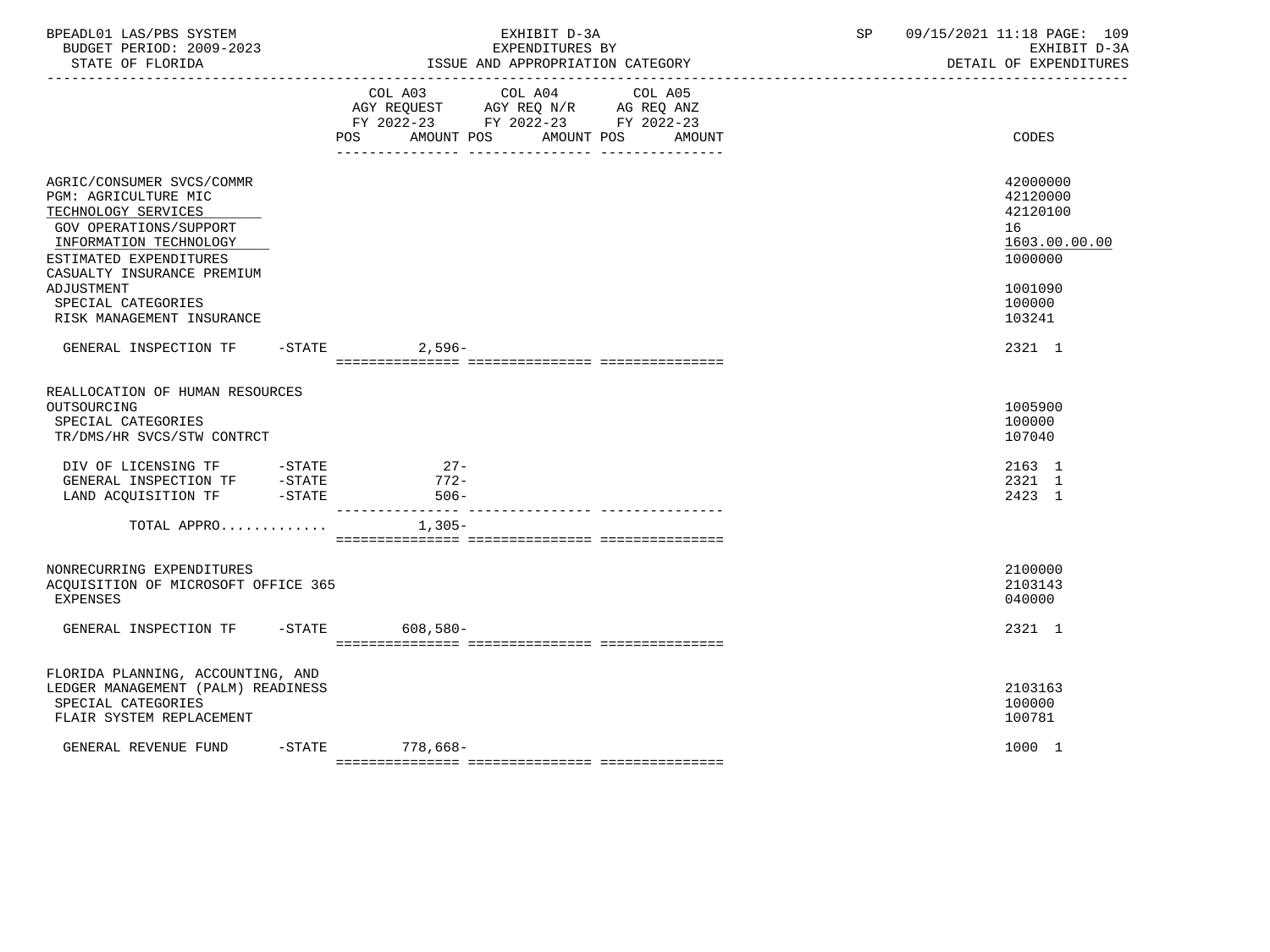| BPEADL01 LAS/PBS SYSTEM<br>BUDGET PERIOD: 2009-2023<br>STATE OF FLORIDA                                                                                                                                                                     | EXHIBIT D-3A<br>EXPENDITURES BY<br>ISSUE AND APPROPRIATION CATEGORY |                                                                                                                            |  |  | SP<br>09/15/2021 11:18 PAGE: 110<br>EXHIBIT D-3A<br>DETAIL OF EXPENDITURES |  |  |                                                                                                   |
|---------------------------------------------------------------------------------------------------------------------------------------------------------------------------------------------------------------------------------------------|---------------------------------------------------------------------|----------------------------------------------------------------------------------------------------------------------------|--|--|----------------------------------------------------------------------------|--|--|---------------------------------------------------------------------------------------------------|
|                                                                                                                                                                                                                                             | POS                                                                 | COL A03 COL A04 COL A05<br>AGY REQUEST AGY REQ N/R AG REQ ANZ<br>FY 2022-23 FY 2022-23 FY 2022-23<br>AMOUNT POS AMOUNT POS |  |  | AMOUNT                                                                     |  |  | CODES                                                                                             |
| AGRIC/CONSUMER SVCS/COMMR<br><b>PGM: AGRICULTURE MIC</b><br>TECHNOLOGY SERVICES<br>GOV OPERATIONS/SUPPORT<br>INFORMATION TECHNOLOGY<br>EOUIPMENT NEEDS<br>REPLACEMENT OF MOTOR VEHICLES<br>SPECIAL CATEGORIES<br>ACQUISITION/MOTOR VEHICLES |                                                                     |                                                                                                                            |  |  |                                                                            |  |  | 42000000<br>42120000<br>42120100<br>16<br>1603.00.00.00<br>2400000<br>2401500<br>100000<br>100021 |
| GENERAL INSPECTION TF -STATE 26,654 26,654                                                                                                                                                                                                  |                                                                     |                                                                                                                            |  |  |                                                                            |  |  | 2321 1                                                                                            |
|                                                                                                                                                                                                                                             |                                                                     |                                                                                                                            |  |  |                                                                            |  |  |                                                                                                   |
| AGENCY ISSUE NARRATIVE:<br>2022-2023 BUDGET YEAR NARRATIVE:                                                                                                                                                                                 |                                                                     |                                                                                                                            |  |  | IT COMPONENT? YES                                                          |  |  |                                                                                                   |

PRIORITY ISSUE #37

### DESCRIPTION OF ISSUE:

 This request seeks \$26,655 of non-recurring General Inspection Trust Fund authority in the Acquisition of Motor Vehicles Category to replace a total of 1 vehicle in the Office of Agriculture Technology Services. The vehicle that we intend to replace is projected to have more than 150,000 miles by June 30, 2022.

# ISSUE SUMMARY:

 The Office of Agriculture Technology Services (OATS) currently has one passenger vehicle in its fleet, and this vehicle currently exceeds the Department of Management Services' replacement criteria. The age and wear of the existing OATS vehicle has resulted in a substantial need to replace the vehicle. The department has attempted to alleviate some of this need by reviewing vehicle utilization rates and moving underutilized vehicles to divisions with significant vehicle replacement needs. Despite these successes, there remains a need to replace this vehicle within OATS. This vehicle is detailed below in the Cost Summary section and represents the most critical replacement need within the office.

 This vehicle is used to transport IT equipment to multiple divisions. The A/C has a freon leak that the repair shop is unable to locate. The inability to defrost the windshield impairs the driver's visibility. Due to the extreme temperatures, safety and wellbeing of staff, there is only a 3-hour window each day to make deliveries of equipment and to pick up surplus equipment. We are forced to wait for the sun during the winter season to defrost the windshield before we can safely utilize the vehicle This hinders the process of delivering equipment to the department in a timely manner and affects employee safety.

### ADVERSE IMPACT IF NOT FUNDED:

 During FY 2020-21, the Office of Agriculture Technology Services spent \$918.83 on vehicle repairs and maintenance. If this issue is not funded, the office will continue to spend more and more Expense dollars on vehicle repairs. In addition, future funding requests will continue to grow as the department's fleet further deteriorates.

The A/C is not working; therefore, we cannot defrost the windshield.

# COST SUMMARY:

The pricing below was derived from the Department of Management Services State Term Contracts and includes the dealer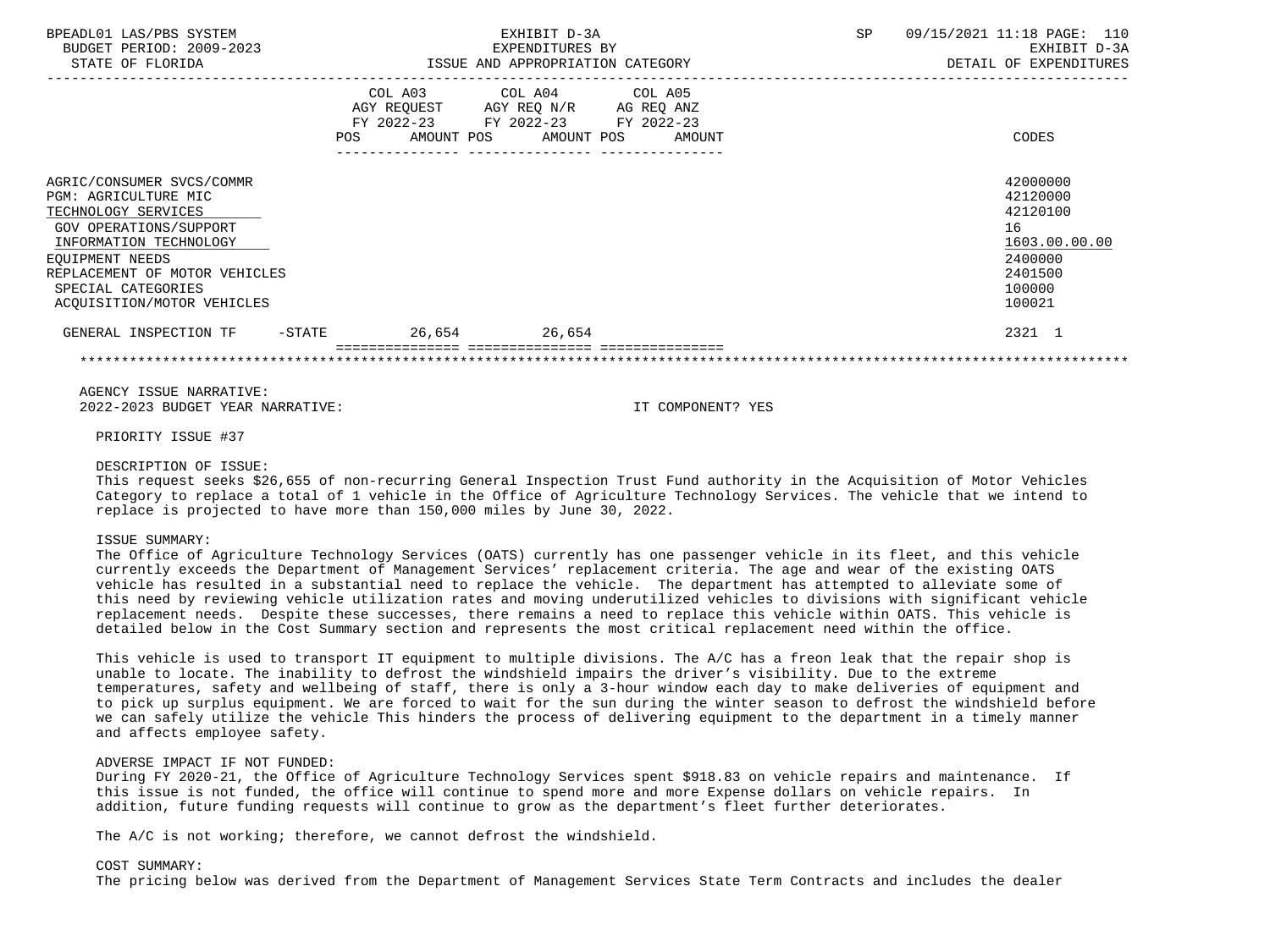| BPEADL01 LAS/PBS SYSTEM<br>BUDGET PERIOD: 2009-2023                                                                                                                              |                                             | EXHIBIT D-3A<br>EXPENDITURES BY                                                                                           | SP                          | 09/15/2021 11:18 PAGE: 111<br>EXHIBIT D-3A<br>DETAIL OF EXPENDITURES          |
|----------------------------------------------------------------------------------------------------------------------------------------------------------------------------------|---------------------------------------------|---------------------------------------------------------------------------------------------------------------------------|-----------------------------|-------------------------------------------------------------------------------|
|                                                                                                                                                                                  | AMOUNT POS<br><b>POS</b>                    | COL A03 COL A04 COL A05<br>AGY REQUEST AGY REQ N/R AG REQ ANZ<br>FY 2022-23 FY 2022-23 FY 2022-23<br>AMOUNT POS<br>AMOUNT |                             | CODES                                                                         |
| AGRIC/CONSUMER SVCS/COMMR<br>PGM: AGRICULTURE MIC<br>TECHNOLOGY SERVICES<br>GOV OPERATIONS/SUPPORT<br>INFORMATION TECHNOLOGY<br>EQUIPMENT NEEDS<br>REPLACEMENT OF MOTOR VEHICLES |                                             |                                                                                                                           |                             | 42000000<br>42120000<br>42120100<br>16<br>1603.00.00.00<br>2400000<br>2401500 |
| recommended 10% over current year prices for FY 2019/20 cost estimates.<br>Model<br>Taq#<br>Year<br>SPECIAL CATEGORY: Acquisition of Motor Vehicle<br>---------------            |                                             | Actual Mileage Projected Miles<br>ACS28393 2007 Ford Explorer 224,761 6/30/21 226,873 6/30/2022<br>----------------       | AMOUNT NEEDED               |                                                                               |
| OUANTITY DESCRIPTION                                                                                                                                                             |                                             | CALCULATIONS<br>________________                                                                                          | FY 2022-23<br>_____________ |                                                                               |
| NEW INFORMATION RESOURCE MANAGEMENT                                                                                                                                              | 1 2021 Ford Transit Connect Wagon 4dr (E9E) |                                                                                                                           | \$26,655                    |                                                                               |
| INFRASTRUCTURE PROJECT<br>FLORIDA PLANNING, ACCOUNTING, AND                                                                                                                      |                                             |                                                                                                                           |                             | 3600000                                                                       |
| LEDGER MANAGEMENT (PALM) READINESS<br>SPECIAL CATEGORIES<br>FLAIR SYSTEM REPLACEMENT                                                                                             |                                             |                                                                                                                           |                             | 3600PC0<br>100000<br>100781                                                   |
| GENERAL REVENUE FUND                                                                                                                                                             | $-$ STATE 1, 216, 754 1, 216, 754           |                                                                                                                           |                             | 1000 1                                                                        |
|                                                                                                                                                                                  |                                             |                                                                                                                           |                             |                                                                               |

 AGENCY ISSUE NARRATIVE: 2022-2023 BUDGET YEAR NARRATIVE: IT COMPONENT? YES

PRIORITY ISSUE #24

DESCRIBE YOUR REQUEST:

 This issue requests \$1,216,754 in non-recurring funds from General Revenue for the Florida Planning Accounting and Ledger Management (Florida PALM) transition in FY 22-23, with additional funds and amounts to be determined for FY 23-24 and FY 24-25. This request will enable the Florida Department of Agriculture and Consumer Services (the department, FDACS) to procure IT consulting staff to supplement existing department information technology resources focused on the Florida PALM project. These supplemental resources will provide critical capacity and skillsets necessary to ensure the department's successful transition to the Florida PALM solution.

WHAT IS THE BUSINESS PROBLEM BEING ADDRESSED:

The State of Florida Accounting Information Resource (FLAIR) system is based on software developed in the 1970s and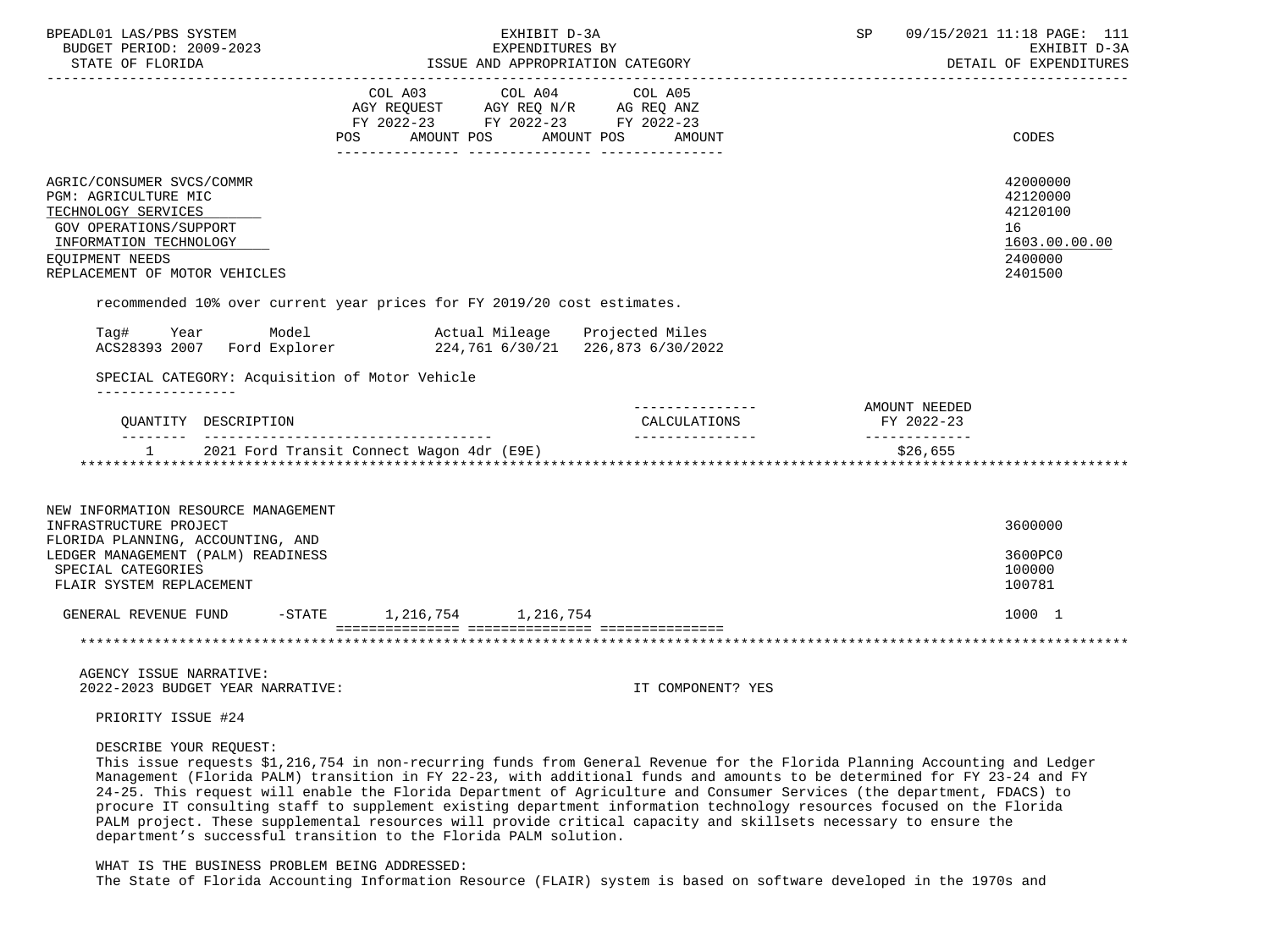| BPEADL01 LAS/PBS SYSTEM<br>BUDGET PERIOD: 2009-2023<br>STATE OF FLORIDA                                                                  |                                                                                                                | EXHIBIT D-3A<br>EXPENDITURES BY<br>ISSUE AND APPROPRIATION CATEGORY                               | <b>SP</b>                    | 09/15/2021 11:18 PAGE: 112<br>EXHIBIT D-3A<br>DETAIL OF EXPENDITURES |                                                         |
|------------------------------------------------------------------------------------------------------------------------------------------|----------------------------------------------------------------------------------------------------------------|---------------------------------------------------------------------------------------------------|------------------------------|----------------------------------------------------------------------|---------------------------------------------------------|
|                                                                                                                                          | POS FOR THE POST OF THE STATE STATE STATE STATE STATE STATE STATE STATE STATE STATE STATE STATE STATE STATE ST | COL A03 COL A04 COL A05<br>AGY REOUEST AGY REO N/R AG REO ANZ<br>FY 2022-23 FY 2022-23 FY 2022-23 | AMOUNT POS AMOUNT POS AMOUNT |                                                                      | CODES                                                   |
| AGRIC/CONSUMER SVCS/COMMR<br>PGM: AGRICULTURE MIC<br>TECHNOLOGY SERVICES<br>GOV OPERATIONS/SUPPORT<br>INFORMATION TECHNOLOGY             |                                                                                                                |                                                                                                   |                              |                                                                      | 42000000<br>42120000<br>42120100<br>16<br>1603.00.00.00 |
| NEW INFORMATION RESOURCE MANAGEMENT<br>INFRASTRUCTURE PROJECT<br>FLORIDA PLANNING, ACCOUNTING, AND<br>LEDGER MANAGEMENT (PALM) READINESS |                                                                                                                |                                                                                                   |                              |                                                                      | 3600000<br>3600PC0                                      |
|                                                                                                                                          |                                                                                                                |                                                                                                   |                              |                                                                      |                                                         |

 implemented as the core of the state's financial system. Recognizing the risks and shortcomings of FLAIR, the Legislature authorized and appropriated funds to the Department of Financial Services in Fiscal Year 2013-2014 to conduct a study of replacement options. The ultimate result of this study was a recommendation to replace the core functionality of FLAIR and the Treasury Cash Management System (CMS). The replacement of FLAIR and CMS has been recognized as the Florida PALM project.

 The Florida PALM Chart of Accounts (COA) establishes a statewide structure for tracking and recording financial transactions, combining the two COA structures (Central and Departmental) used in FLAIR into one. The Florida PALM COA is comprised of individual ChartFields, like the use of data elements in FLAIR. There will be several changes to the Chart of Accounts structure (number of fields and lengths of fields) and values (numbering). The COA Design evolved and was refined through iterative and collaborative work with Department of Financial Services (DFS) divisions and offices, agencies, and enterprise partners. The COA Design establishes the statewide COA structure for all Waves and Phases.

 To continue to support the Florida PALM project's progress in the replacement of components of FLAIR, FDACS must continue to execute department-specific transition activities including planning for the transition, identifying, executing, and testing modifications required to internal systems, re-engineering current business processes, retraining departmental users, and managing the department's transition activities. The department's existing staff do not have the capacity to absorb these additional efforts within the timeframes needed to meet Florida PALM's ambitious schedule. The Florida PALM transition approach included replacing the CMS component first in July 2021 and will be followed by the transition of Central FLAIR and Departmental FLAIR functions (July 2024), and FLAIR Payroll functions (January 2025).

 The department has over 1,000 applications, reporting programs, databases, and interfaces that require assessment to determine whether remediation is needed to ensure a successful transition to the Florida PALM solution. Following completion of the assessment in Quarter 1 of FY 21-22, remediation efforts will begin and continue into FY 22-23, FY 23-24 and FY 24-25.

# DESCRIBE THE PROPOSED SOLUTION FOR THE BUSINESS PROBLEM:

 This request will provide the department with contracted services to begin executing the remediation activities identified in the assessment completed in Quarter 1 of FY 21-22 necessary to ensure a successful transition to Florida PALM.

 The budget request for FY 2022-23 will fund the effort to begin modification and testing of applications and processes required to support the Central FLAIR and Departmental FLAIR to Florida PALM implementation. The department will submit separate budget requests in subsequent years as needed to complete these remediation activities and any other activities necessary to support Payroll FLAIR to Florida PALM implementation in 2025. By FY 2023-24 a total of 1,000+ legacy applications, supporting systems, and processes will have been migrated, remediated, replaced, or retired to address interface requirements, data access needs and any applications used for the department's support of the accounting, financial reporting, and treasury functions within the Florida PALM solution.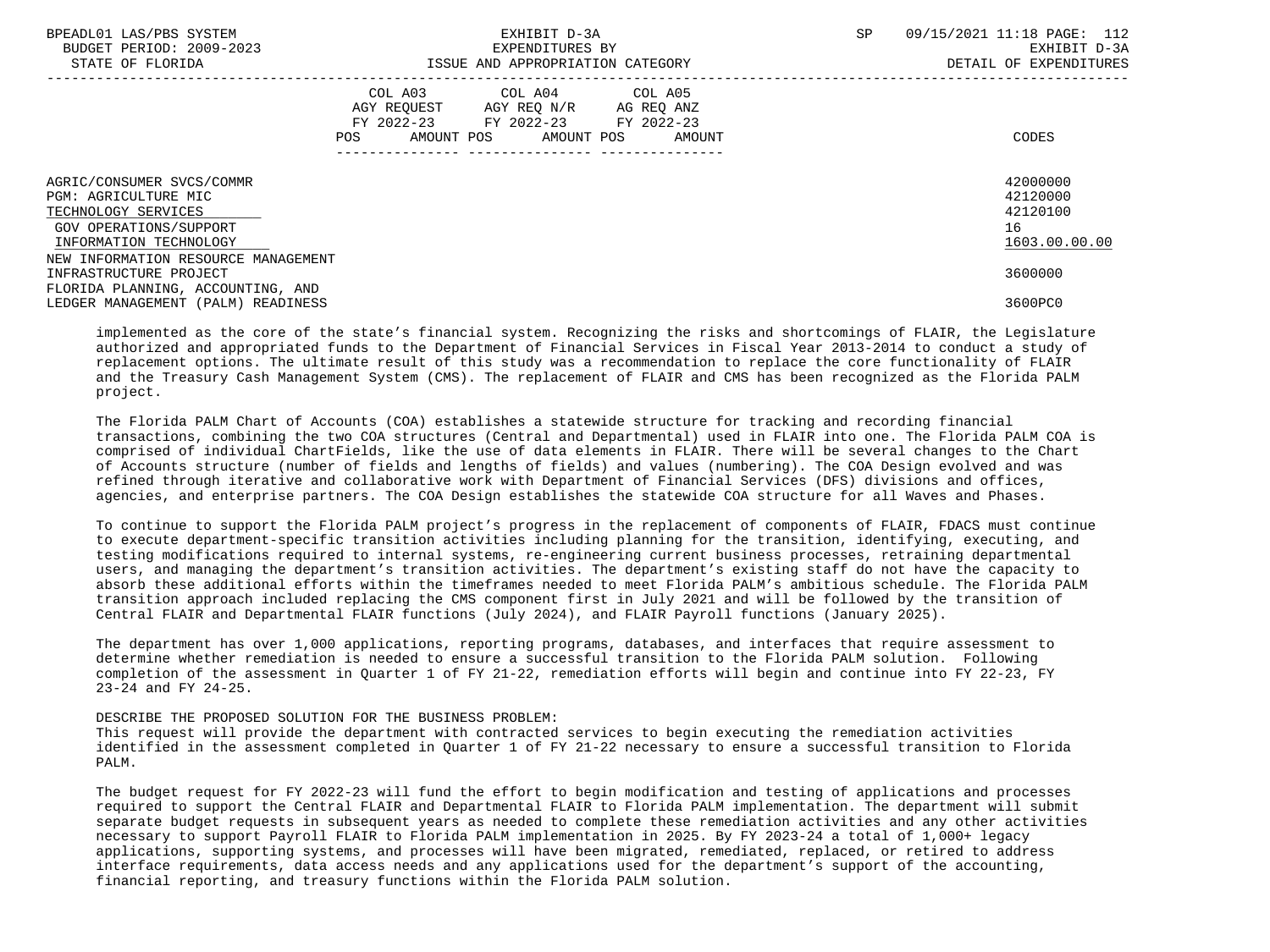| BPEADL01 LAS/PBS SYSTEM<br>BUDGET PERIOD: 2009-2023<br>STATE OF FLORIDA                                                                  | EXHIBIT D-3A<br>EXPENDITURES BY<br>ISSUE AND APPROPRIATION CATEGORY                                                                   | <b>SP</b> | 09/15/2021 11:18 PAGE: 113<br>EXHIBIT D-3A<br>DETAIL OF EXPENDITURES |
|------------------------------------------------------------------------------------------------------------------------------------------|---------------------------------------------------------------------------------------------------------------------------------------|-----------|----------------------------------------------------------------------|
|                                                                                                                                          | COL A03 COL A04 COL A05<br>AGY REQUEST AGY REQ N/R AG REQ ANZ<br>FY 2022-23 FY 2022-23 FY 2022-23<br>POS AMOUNT POS AMOUNT POS AMOUNT |           | CODES                                                                |
| AGRIC/CONSUMER SVCS/COMMR<br>PGM: AGRICULTURE MIC<br>TECHNOLOGY SERVICES<br>GOV OPERATIONS/SUPPORT<br>INFORMATION TECHNOLOGY             |                                                                                                                                       |           | 42000000<br>42120000<br>42120100<br>16<br>1603.00.00.00              |
| NEW INFORMATION RESOURCE MANAGEMENT<br>INFRASTRUCTURE PROJECT<br>FLORIDA PLANNING, ACCOUNTING, AND<br>LEDGER MANAGEMENT (PALM) READINESS |                                                                                                                                       |           | 3600000<br>3600PC0                                                   |

 STATE HOW LONG THE REQUEST WILL MEET THOSE NEEDS AND THE BENEFITS OF THE REQUESTED INFORMATION TECHNOLOGY RESOURCES: The department anticipates this request will meet our needs for the fiscal year requested. The readiness assessment of current business systems and processes will aid in ensuring that those assets are able to successfully transition from legacy FLAIR integrations to Florida PALM integrations. The information technology assets affected by Florida PALM are vital to the daily financial operations of the department in the delivery of agricultural, concealed weapons, consumer protection, and food nutrition services to Floridians.

 Additionally, by replacing FLAIR's antiquated batching text file system integrations with a modern Application Programming Interface (API), the Florida PALM system enables the department to enhance security and improve identity and access management.

# IMPACT OF NOT FUNDING THE REQUEST:

 The department does not have the option of not preparing for the Florida PALM transition and existing staff does not have the available capacity to absorb this work. If this issue is not funded, the department would have to re-task internal staff to perform the planning and remediation work described in this request. Re-prioritizing in this way is detrimental to the department's business priorities, as well as less efficient, as internal staff do not have same skillsets the department would seek through competitive procurement (e.g. experience with FLAIR integration, PeopleSoft APIs, or middleware; financial process design and re-engineering, etc.). If the department were unable to successfully integrate its applications and processes with Florida PALM, the department would either delay the Florida PALM project timeline or be catastrophically unable to meet its statutory and moral obligations related to budget, revenue, accounting, finance, payroll, and reporting functions.

# WHAT IS THE TOTAL COST RELATING TO THE REQUEST:

 The non-recurring FY 22-23 cost is calculated to be \$1,210,000 for staff augmentation, with an additional \$6,754 for associated computers, phones, and software licenses for the additional two resources. The department has sufficient office space and other infrastructure support available. Costs for FY 23-24 and FY 24-25 will be determined after the evaluation of work to be performed is completed in Quarter 1 of FY 22-23.

# WHAT ARE THE PLANNED MILESTONE DATES FOR THE REQUEST?

 The department would like to publish or renew one or more competitive procurements for contracted services as soon as possible, so that successful vendor(s) can be ready to start or continue work as close to July 1, 2022, should funding be approved.

The following milestones dates are planned for this request:

 FY 22-23: Remediation tasks, testing, and training related to Central FLAIR and Departmental FLAIR to Florida PALM migration in progress.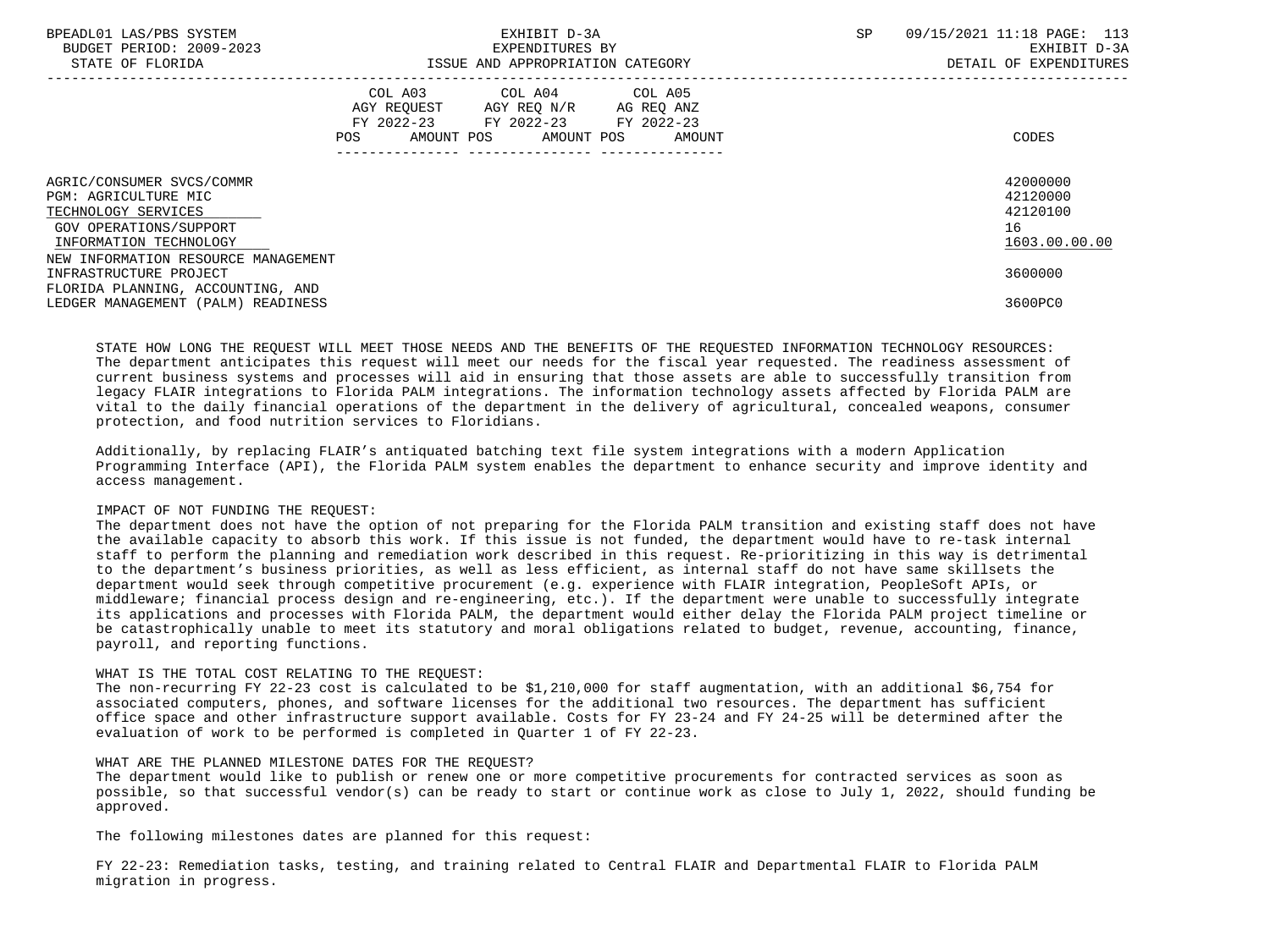| BPEADL01 LAS/PBS SYSTEM<br>BUDGET PERIOD: 2009-2023<br>STATE OF FLORIDA                                                                  |     | EXHIBIT D-3A<br>EXPENDITURES BY<br>ISSUE AND APPROPRIATION CATEGORY                                                        | SP     | 09/15/2021 11:18 PAGE: 114<br>EXHIBIT D-3A<br>DETAIL OF EXPENDITURES |                                                         |
|------------------------------------------------------------------------------------------------------------------------------------------|-----|----------------------------------------------------------------------------------------------------------------------------|--------|----------------------------------------------------------------------|---------------------------------------------------------|
|                                                                                                                                          | POS | COL A03 COL A04 COL A05<br>AGY REQUEST AGY REQ N/R AG REQ ANZ<br>FY 2022-23 FY 2022-23 FY 2022-23<br>AMOUNT POS AMOUNT POS | AMOUNT |                                                                      | CODES                                                   |
| AGRIC/CONSUMER SVCS/COMMR<br>PGM: AGRICULTURE MIC<br>TECHNOLOGY SERVICES<br>GOV OPERATIONS/SUPPORT<br>INFORMATION TECHNOLOGY             |     |                                                                                                                            |        |                                                                      | 42000000<br>42120000<br>42120100<br>16<br>1603.00.00.00 |
| NEW INFORMATION RESOURCE MANAGEMENT<br>INFRASTRUCTURE PROJECT<br>FLORIDA PLANNING, ACCOUNTING, AND<br>LEDGER MANAGEMENT (PALM) READINESS |     |                                                                                                                            |        |                                                                      | 3600000<br>3600PC0                                      |

 Identify impacts to resources and internal business systems, anticipated interfaces needed at the Central, Departmental, and Payroll Wave go-lives, and impacts resulting from transitioning to the Florida PALM Chart of Accounts values using the following resources provided by the Palm Project Team:

 Florida PALM Chart of Accounts (COA) Master Readiness Workplan (MRW) Standardized Business Process Models Catalog of Interface Offerings Reports Catalog

 December 2023: Remediation tasks, testing, and training related to Central FLAIR and Departmental FLAIR to Florida PALM migration nearing completion.

 June 2024: Remediation tasks, testing, and training related to Central FLAIR and Departmental FLAIR to Florida PALM migration complete.

July 2024: Successful transition of Central FLAIR and Departmental FLAIR to Florida PALM complete.

August 2024: Planning, evaluation, and design tasks related to Payroll FLAIR migration to Florida PALM complete.

 October 2024: Remediation tasks and unit testing related to Payroll FLAIR to Florida PALM migration complete, in preparation for user acceptance testing and training coordination with Florida PALM in advance of the January 2025 go-live.

January 2025: Successful transition of Payroll FLAIR to Florida PALM.

 COST SUMMARY: Expense - \$6,754 Non-Recurring: Computers, software, and furniture for up to two additional contracted services resources (\$3,377 each \* 2)

 Contracted Services - \$1,210,000 Non-Recurring: The department constructed cost estimates utilizing the hourly rate pricing from DMS contract Information Technology Staff Augmentation Services 80101507-SA-19-1 for the following job titles. The department has not yet determined the most advantageous procurement vehicle, but does not anticipate any circumstance in which rate equivalencies for contracted services exceed these rates:

 Class Job Number Hours Hourly Rate Contracted Non-Recurring Total Cost Code Title Services Expense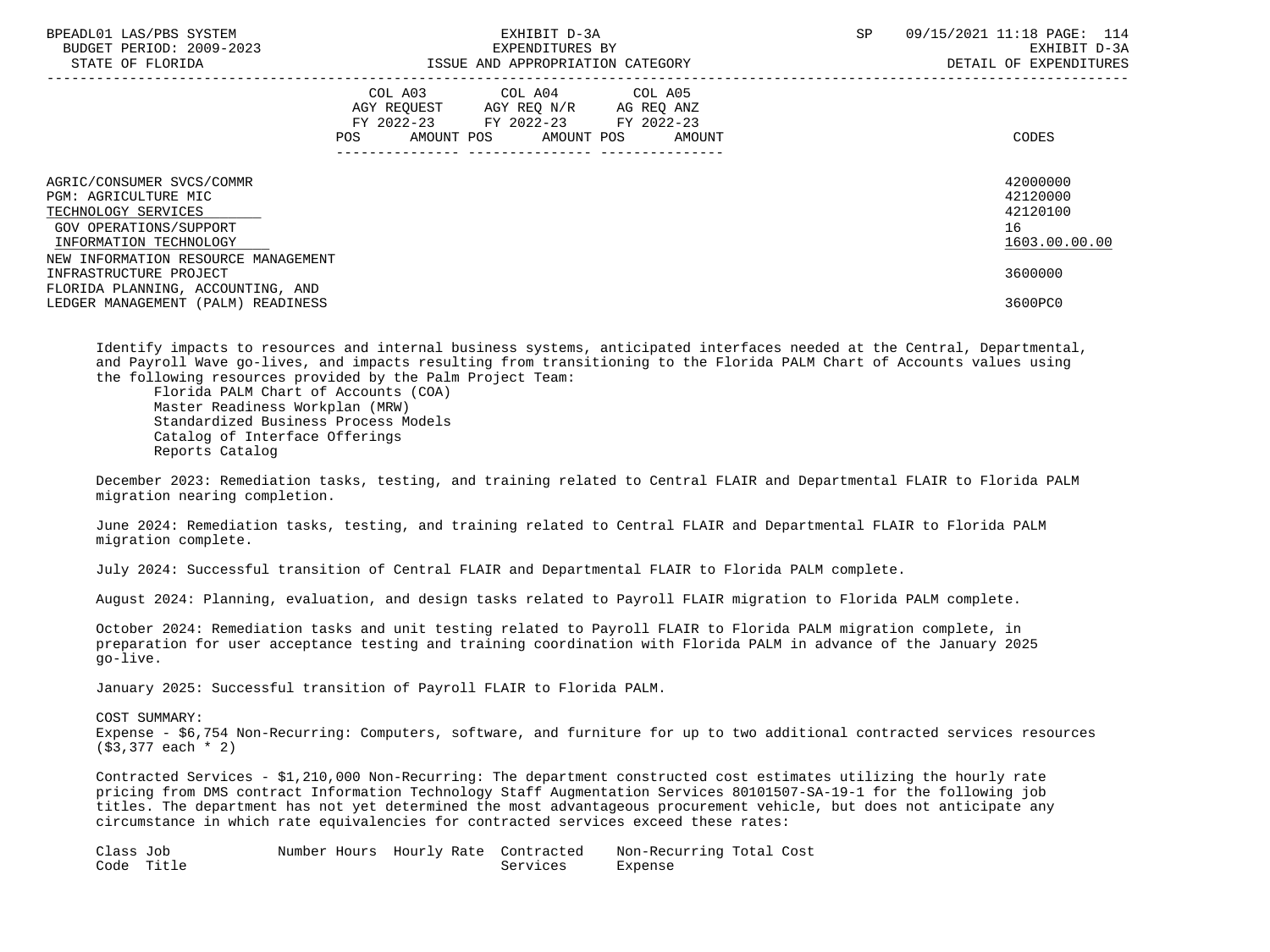|                                             | BPEADL01 LAS/PBS SYSTEM<br>BUDGET PERIOD: 2009-2023<br>STATE OF FLORIDA                                                                                                                                                   |           |           |                       | EXHIBIT D-3A<br>EXPENDITURES BY<br>ISSUE AND APPROPRIATION CATEGORY               |                             |                   |           | SP | 09/15/2021 11:18 PAGE: 115<br>EXHIBIT D-3A<br>DETAIL OF EXPENDITURES          |
|---------------------------------------------|---------------------------------------------------------------------------------------------------------------------------------------------------------------------------------------------------------------------------|-----------|-----------|-----------------------|-----------------------------------------------------------------------------------|-----------------------------|-------------------|-----------|----|-------------------------------------------------------------------------------|
|                                             |                                                                                                                                                                                                                           |           | POS       | COL A03<br>AMOUNT POS | COL A04<br>AGY REQUEST AGY REQ N/R AG REQ ANZ<br>FY 2022-23 FY 2022-23 FY 2022-23 | COL A05<br>AMOUNT POS       | AMOUNT            |           |    | CODES                                                                         |
| PGM: AGRICULTURE MIC<br>TECHNOLOGY SERVICES | AGRIC/CONSUMER SVCS/COMMR<br>GOV OPERATIONS/SUPPORT<br>INFORMATION TECHNOLOGY<br>NEW INFORMATION RESOURCE MANAGEMENT<br>INFRASTRUCTURE PROJECT<br>FLORIDA PLANNING, ACCOUNTING, AND<br>LEDGER MANAGEMENT (PALM) READINESS |           |           |                       |                                                                                   |                             |                   |           |    | 42000000<br>42120000<br>42120100<br>16<br>1603.00.00.00<br>3600000<br>3600PC0 |
|                                             | 8220 Project Manager 1 2000 \$107.00                                                                                                                                                                                      |           |           |                       | \$214,000                                                                         | \$0                         |                   | \$214,000 |    |                                                                               |
|                                             | 7620 Business Process 1<br>Consultant                                                                                                                                                                                     |           |           | 2000 \$102.00         | \$204,000                                                                         | \$0                         |                   | \$204,000 |    |                                                                               |
|                                             | 1250 Applications 4 2000 \$ 99.00<br>Development<br>Analyst                                                                                                                                                               |           |           |                       |                                                                                   | \$792,000 \$6,754 \$798,754 |                   |           |    |                                                                               |
|                                             |                                                                                                                                                                                                                           |           |           |                       |                                                                                   |                             |                   |           |    |                                                                               |
| <b>ENHANCEMENTS</b><br><b>EXPENSES</b>      | AGENCY-WIDE INFORMATION TECHNOLOGY<br>INFORMATION TECHNOLOGY SECURITY<br>GENERAL INSPECTION TF                                                                                                                            |           | $-$ STATE | 546,576               |                                                                                   |                             |                   |           |    | 3620000<br>36280C0<br>040000<br>2321 1                                        |
| SPECIAL CATEGORIES<br>CONTRACTED SERVICES   |                                                                                                                                                                                                                           |           |           |                       |                                                                                   |                             |                   |           |    | 100000<br>100777                                                              |
|                                             | GENERAL INSPECTION TF                                                                                                                                                                                                     | $-$ STATE |           | 700,000               | 500,000                                                                           |                             |                   |           |    | 2321 1                                                                        |
|                                             | TOTAL: INFORMATION TECHNOLOGY SECURITY<br><b>ENHANCEMENTS</b>                                                                                                                                                             |           |           |                       |                                                                                   |                             |                   |           |    | 36280C0                                                                       |
|                                             | TOTAL ISSUE                                                                                                                                                                                                               |           |           | 1,246,576             | 500,000                                                                           |                             |                   |           |    |                                                                               |
|                                             |                                                                                                                                                                                                                           |           |           |                       |                                                                                   |                             |                   |           |    |                                                                               |
|                                             | AGENCY ISSUE NARRATIVE:<br>2022-2023 BUDGET YEAR NARRATIVE:                                                                                                                                                               |           |           |                       |                                                                                   |                             | IT COMPONENT? YES |           |    |                                                                               |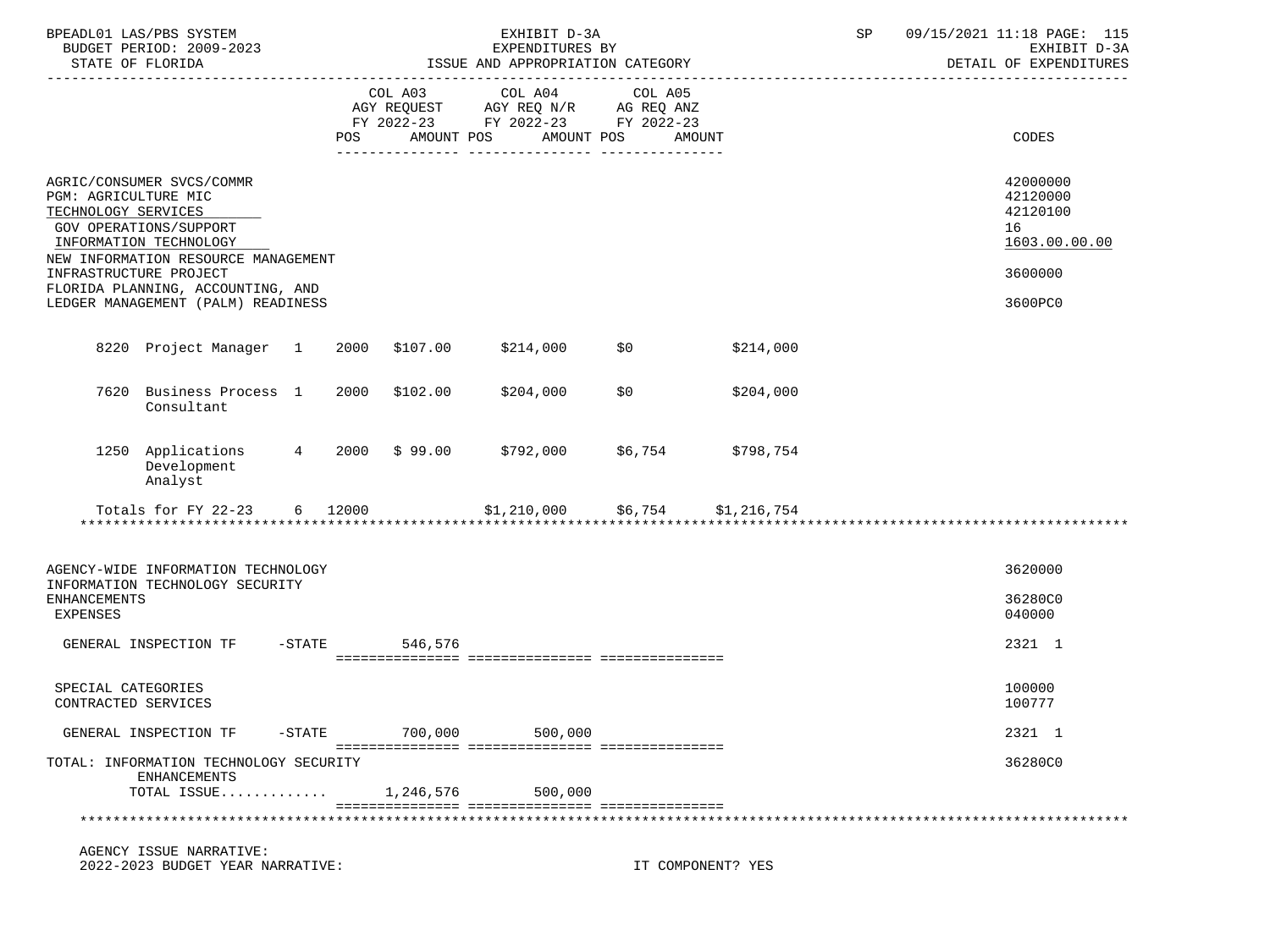| BPEADL01 LAS/PBS SYSTEM |                   |                          |
|-------------------------|-------------------|--------------------------|
|                         |                   | BUDGET PERIOD: 2009-2023 |
|                         | גתדסת הם סתי שידי |                          |

|                                                                                                                                                                                                                       | COL A03<br>AGY REQUEST<br>FY 2022-23<br>AMOUNT POS<br>POS. | COL A04<br>AGY REQ N/R<br>FY 2022-23<br>AMOUNT POS | COL A05<br>AG REQ ANZ<br>FY 2022-23<br>AMOUNT | CODES                                                                         |
|-----------------------------------------------------------------------------------------------------------------------------------------------------------------------------------------------------------------------|------------------------------------------------------------|----------------------------------------------------|-----------------------------------------------|-------------------------------------------------------------------------------|
| AGRIC/CONSUMER SVCS/COMMR<br>PGM: AGRICULTURE MIC<br>TECHNOLOGY SERVICES<br>GOV OPERATIONS/SUPPORT<br>INFORMATION TECHNOLOGY<br>AGENCY-WIDE INFORMATION TECHNOLOGY<br>INFORMATION TECHNOLOGY SECURITY<br>ENHANCEMENTS |                                                            |                                                    |                                               | 42000000<br>42120000<br>42120100<br>16<br>1603.00.00.00<br>3620000<br>36280C0 |

### PRIORITY ISSUE #25

# DESCRIBE YOUR REQUEST:

 This is to request the amounts of \$546,576 in Expenses and \$700,000 in Contracted Services in the General Inspection Trust Fund. This request will aid the department in enhancing its information security program by conducting a Cybersecurity Risk Assessment led by an external party, updating its disaster recovery/business continuity plan(DR/BCP), implementing Microsoft 365 E5 Security to address ongoing cybersecurity threats, and add services to manage the E5 Security solution. This request will also strengthen internal controls and other vulnerabilities identified in the Auditor General's Information Technology General Controls audit (report number 2021-218) and the Gartner Information Technology IT assessment. The amounts requested include \$500,000 one-time, non-recurring costs, as well as \$746,576 in recurring maintenance.

 The Information Technology General Controls audit performed by the Florida Auditor General disclosed the following issues related to this request:

 Disaster recovery plans, annual testing, and related policies and procedures need improvement to ensure that critical department and division operations may be timely resumed in the event of a disaster or other interruption in service.

 Certain security controls need improvement to ensure the confidentiality, integrity, and availability of department data and IT resources.

 During fiscal year 2019/2020, the department retained Gartner Professional Services to conduct an organizational assessment of the Office of Agriculture Technology Services (OATS) and technology functions performed throughout the department. As a result of the Gartner assessment, several key observations and recommendations for improvement were noted.

 As the department continues working to enhance and strengthen its security posture, retire legacy applications and processes, and create a modern workplace, we need additional tools and services to support the department's mission and comply with the requirements of section 282.318, F.S., F.A.C. 60GG-2, and the NIST Cybersecurity Framework (CSF).

# WHAT IS THE BUSINESS PROBLEM BEING ADDRESSED:

 The department provides a wide variety of services that cover and support a myriad of critical functions and systems. Our broad array of operations ranges from issuing concealed weapons permits and conducting food safety inspections to administering the state hemp program and the child nutrition and food distribution programs. In addition, the department is also the custodian of systems which contain Personal Identifiable Information (PII) and data that is protected by the FBI's Criminal Justice Information Systems Policy (CJIS).

Considering the wide assortment of programs that support public and private services, as well as the state and federal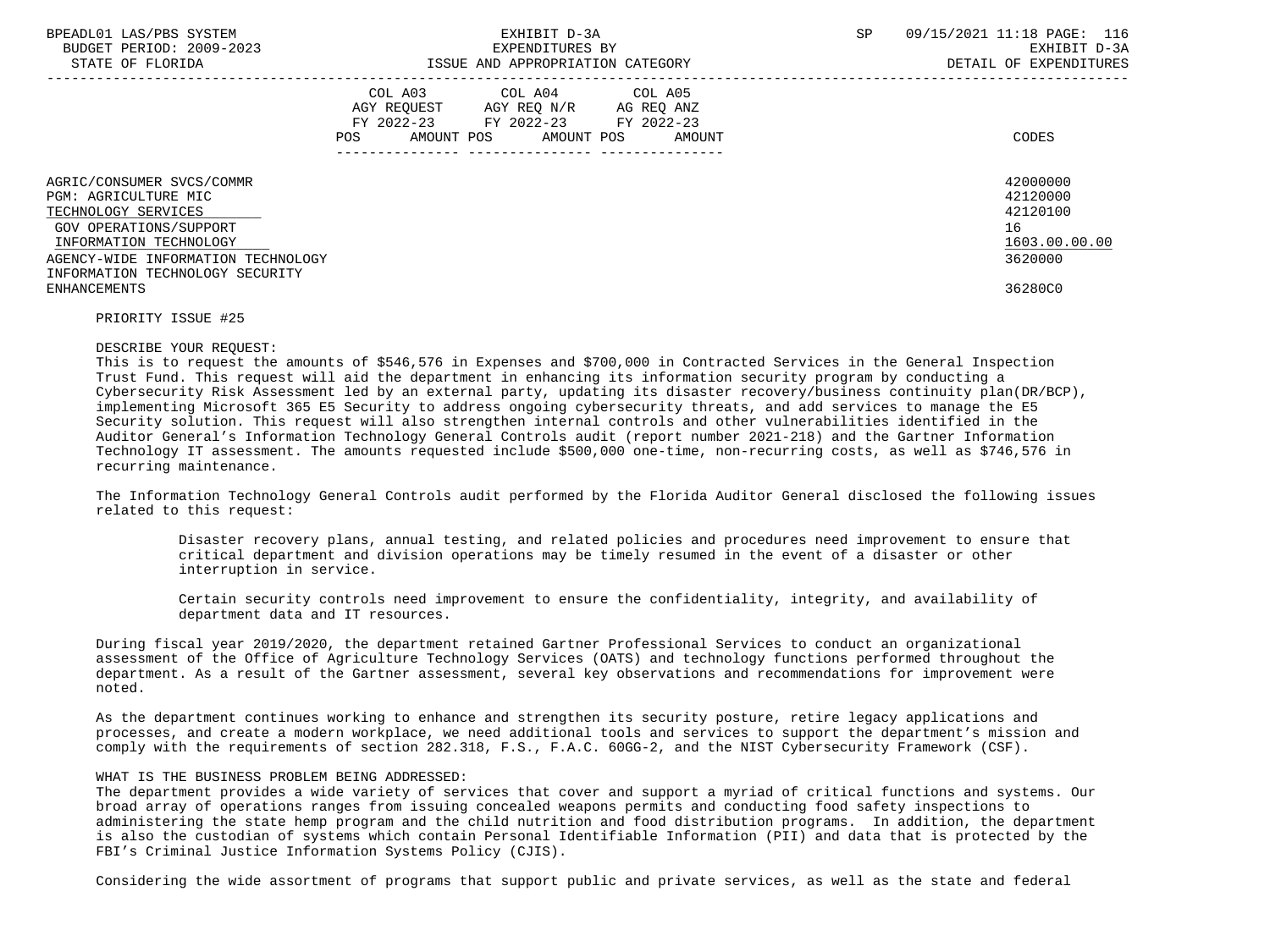| BPEADL01 LAS/PBS SYSTEM<br>BUDGET PERIOD: 2009-2023 |     | EXHIBIT D-3A<br>EXPENDITURES BY                                                                                            |        | SP | 09/15/2021 11:18 PAGE: 117<br>EXHIBIT D-3A |  |
|-----------------------------------------------------|-----|----------------------------------------------------------------------------------------------------------------------------|--------|----|--------------------------------------------|--|
| STATE OF FLORIDA                                    |     | ISSUE AND APPROPRIATION CATEGORY                                                                                           |        |    | DETAIL OF EXPENDITURES                     |  |
|                                                     | POS | COL A03 COL A04 COL A05<br>AGY REQUEST AGY REQ N/R AG REQ ANZ<br>FY 2022-23 FY 2022-23 FY 2022-23<br>AMOUNT POS AMOUNT POS | AMOUNT |    | CODES                                      |  |
| AGRIC/CONSUMER SVCS/COMMR<br>PGM: AGRICULTURE MIC   |     |                                                                                                                            |        |    | 42000000<br>42120000                       |  |
| TECHNOLOGY SERVICES                                 |     |                                                                                                                            |        |    | 42120100                                   |  |
| GOV OPERATIONS/SUPPORT                              |     |                                                                                                                            |        |    | 16                                         |  |
| INFORMATION TECHNOLOGY                              |     |                                                                                                                            |        |    | 1603.00.00.00                              |  |
| AGENCY-WIDE INFORMATION TECHNOLOGY                  |     |                                                                                                                            |        |    | 3620000                                    |  |
| INFORMATION TECHNOLOGY SECURITY                     |     |                                                                                                                            |        |    |                                            |  |
| <b>ENHANCEMENTS</b>                                 |     |                                                                                                                            |        |    | 36280C0                                    |  |

 agencies we support, it is imperative that the department maintains public trust and ensures the protection, confidentiality, integrity, and availability of all information entrusted to us. The department's systems, applications, and websites are used daily by citizens, county tax collectors, business partners, state agencies, and the federal government resulting in many access points into our network.

 This request addresses recent audit findings and the department's need for a Third-Party Cybersecurity Assessment, an updated disaster recovery plan and annual testing that is necessary to ensure mission critical operations are resumed timely in the event of a disaster or disruption in service. It also addresses deficiencies in critical controls relating to End Point Protection, Identity Protection, critical incident response, and Security Information and Event Management as identified in section 282.318, F.S., Florida Cybersecurity Standards and Rules 60GG-2.001 through 60GG-2.006, F.A.C., and the NIST CSF.

# DESCRIBE THE PROPOSED SOLUTION FOR THE BUSINESS PROBLEM:

 This request is to provide funding to enhance the security posture of our organization to better protect both our public facing web applications, internal assets, and other critical information resources. This solution would establish a documented plan for the restoration of mission critical functions/services that can be tested and modified based on lessons learned. This would also resolve the ongoing problem of outdated plans that are not adaptable or flexible considering the evolving nature of technology. In addition, this solution would ensure that cybersecurity is built into all DR/BCP to mitigate against future threats. The proposed solution components are as follows:

 1. Cybersecurity Risk Assessment: Section 282.318, F.S. requires each state agency to conduct and update every three years, a comprehensive risk assessment, which may be completed by a private sector vendor, to determine the security threats to the data, information, and information technology resources of the department. The department is requesting non-recurring funding to have a third party conduct a comprehensive Cybersecurity Assessment to meet the requirements of Section 282.318, F.S. and F.A.C. 60GG-2 (Governance (ID. GV-4), Risk Assessment (ID.RA-3), and Risk Assessment and Strategy (ID.RM-1).

 2. Disaster Recovery Assessment and Remediation: Findings disclosed in Auditor General Audit report 2021-218 noted that disaster recovery plans, annual testing, and related policies and procedures need improvement to ensure that critical department and division operations may be timely resumed in the event of a disaster or other interruption in service. The department is requesting non-recurring funding to have a cybersecurity vendor assess the departments current disaster recovery plan, policy, and procedures. The vendor will also remediate deficiencies identified during its review. F.A.C. 60GG-2; Recovery Planning (RC.RP), Improvements (RC.IM), Communications (RC.CO)

 3. Microsoft 365 E5 Security with Managed Services: The department seeks to upgrade from Microsoft 365 E3 Security to the Microsoft 365 E5 Security solution. Gartner defines Extended Detection and Response (XDR) as "a unified security detection and response platform that automatically collects and correlates data from multiple proprietary security components." Microsoft 365 E5 Security is suite of security solutions that help prevent and detect attacks across identities, endpoints, servers, cloud apps, email, and documents with XDR capabilities. The E5 security solution provides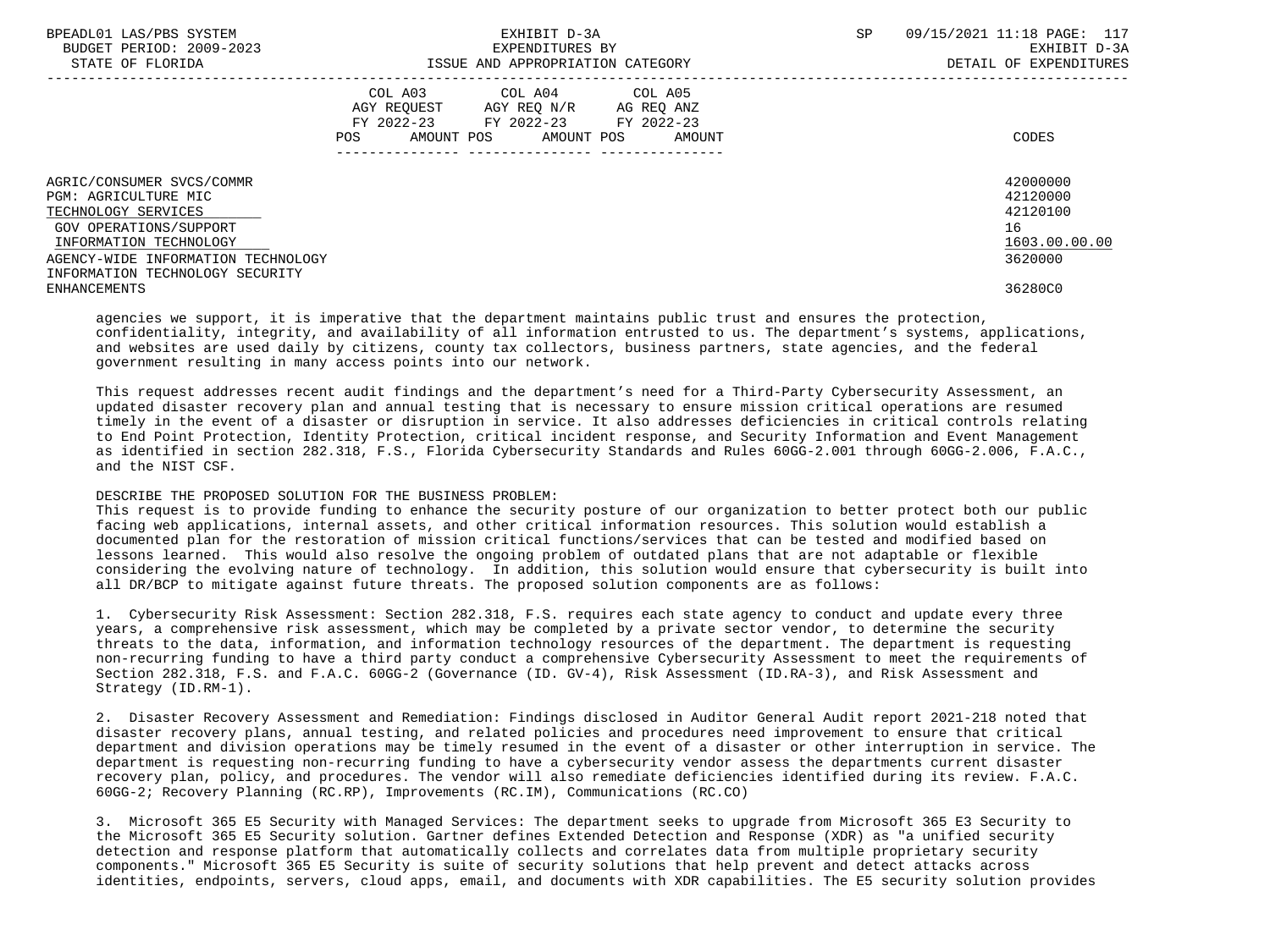| BPEADL01 LAS/PBS SYSTEM<br>BUDGET PERIOD: 2009-2023<br>STATE OF FLORIDA                                                                                                                               |                                                                                             | EXHIBIT D-3A<br>EXPENDITURES BY<br>ISSUE AND APPROPRIATION CATEGORY |        | SP | 09/15/2021 11:18 PAGE: 118<br>EXHIBIT D-3A<br>DETAIL OF EXPENDITURES |
|-------------------------------------------------------------------------------------------------------------------------------------------------------------------------------------------------------|---------------------------------------------------------------------------------------------|---------------------------------------------------------------------|--------|----|----------------------------------------------------------------------|
|                                                                                                                                                                                                       | AGY REQUEST AGY REQ N/R AG REQ ANZ<br>FY 2022-23 FY 2022-23 FY 2022-23<br>POS<br>AMOUNT POS | COL A03 COL A04 COL A05<br>AMOUNT POS                               | AMOUNT |    | CODES                                                                |
| AGRIC/CONSUMER SVCS/COMMR<br>PGM: AGRICULTURE MIC<br>TECHNOLOGY SERVICES<br>GOV OPERATIONS/SUPPORT<br>INFORMATION TECHNOLOGY<br>AGENCY-WIDE INFORMATION TECHNOLOGY<br>INFORMATION TECHNOLOGY SECURITY |                                                                                             |                                                                     |        |    | 42000000<br>42120000<br>42120100<br>16<br>1603.00.00.00<br>3620000   |
| <b>ENHANCEMENTS</b>                                                                                                                                                                                   |                                                                                             |                                                                     |        |    | 36280C0                                                              |

 a unified security operations experience with the ability to provide threat analytics, insights, threat hunting, rapid detection and automation. In addition, the department seeks to onboard a managed services provider to aid our department in detecting and responding security concerns and to improve the effectiveness of our security. Findings disclosed in Auditor General Audit report 2021-218 noted that certain security controls related to logical access, user authentication, and logging and monitoring need improvement to ensure the confidentiality, integrity, and availability of Department data and IT resources. A few of the NIST and 60GG-2 subcategories include but are not limited to: Access Control (PR.AC-5), Maintenance (PR.MA), Protective Technology (PR.PT), Analyze (DE.AE-2), Collect and Correlate (DE.AE-3), Monitor and Detect (DE.CM).

 STATE HOW LONG THE REQUEST WILL MEET THOSE NEEDS AND THE BENEFITS OF THE REQUESTED INFORMATION TECHNOLOGY RESOURCES: Security and technology are constantly changing to mitigate the sophisticated threats initiated by malicious actors. The impact of a security breach can cause an organization to lose operational continuity, the integrity of its data, and reputational value. The department anticipates this solution will aid in securing the department's critical information resources for a minimum of three years. The solution includes implementing the Microsoft 365 E5 Security solution to help prevent and detect attacks across identities, endpoints, servers, cloud apps, email, and documents.

### IMPACT OF NOT FUNDING THE REQUEST:

 As it exists today, the Florida Department of Agriculture and Consumer Services does not have the expertise or resources to conduct a comprehensive cybersecurity risk assessment and conduct an in-depth business disaster recovery assessment and plan. The department also lacks dedicated cybersecurity resources to support critical cybersecurity, risk management, and disaster recovery activities. With our current tools, we would not be able to respond to cyber events in a timely manner without the assistance of a managed service provider and a modern approach to threat detection and hunting.

 By not funding this request, the department will not be able to remediate some of the findings outlined in Florida Auditor General Report 2021-218 or meet the requirements outlined in section 282.318, F.S., Florida Administrative Rule 60GG, or the NIST Cybersecurity Framework.

# WHAT IS THE TOTAL COST RELATING TO THE REQUEST:

 The total cost to acquire and implement the components of this solution include \$500,000 one-time, non-recurring costs, as well as \$746,576 in annual recurring maintenance. This includes \$546,576 in recurring expense, \$200,000 in recurring Contracted Services, \$500,000 in non-recurring Contracted Services.

# WHAT ARE THE PLANNED MILESTONE DATES FOR THE REQUEST?

 If funding is approved, the Department would like to publish one or more competitive procurements for contracted services in April 2022, so that successful vendor(s) can be ready to start assessment services in July 1, 2022. As this is considered a mission-critical, coordinated effort, it will be immediately included into our collective body of technologies used to secure our most critical IT resources from attack, damage, or unauthorized access. Maintenance and on-going support will continue after the initial implementation. All components of this request will be completed by March 2023(FY 22-23).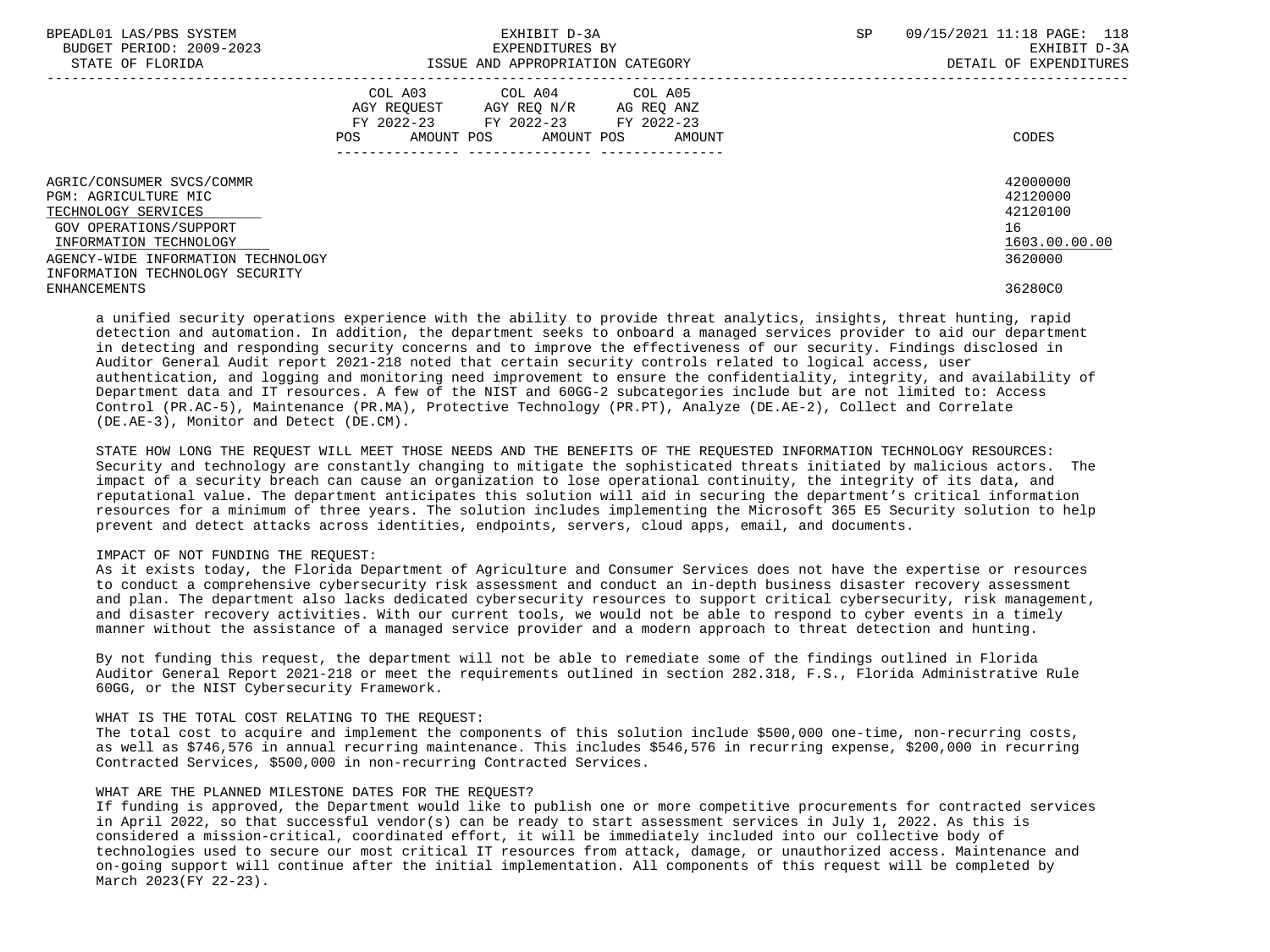| BPEADL01 LAS/PBS SYSTEM<br>BUDGET PERIOD: 2009-2023<br>STATE OF FLORIDA | EXHIBIT D-3A<br>EXPENDITURES BY<br>ISSUE AND APPROPRIATION CATEGORY                                                                                           | 09/15/2021 11:18 PAGE: 119<br>SP<br>EXHIBIT D-3A<br>DETAIL OF EXPENDITURES |
|-------------------------------------------------------------------------|---------------------------------------------------------------------------------------------------------------------------------------------------------------|----------------------------------------------------------------------------|
|                                                                         | COL A03<br>COL A04<br>COL A05<br>AGY REOUEST<br>AGY REO N/R<br>AG REO ANZ<br>FY 2022-23 FY 2022-23<br>FY 2022-23<br>AMOUNT POS<br>POS<br>AMOUNT POS<br>AMOUNT | CODES                                                                      |
| AGRIC/CONSUMER SVCS/COMMR<br>PGM: AGRICULTURE MIC                       |                                                                                                                                                               | 42000000<br>42120000                                                       |
| TECHNOLOGY SERVICES                                                     |                                                                                                                                                               | 42120100                                                                   |
| GOV OPERATIONS/SUPPORT                                                  |                                                                                                                                                               | 16                                                                         |
| INFORMATION TECHNOLOGY                                                  |                                                                                                                                                               | 1603.00.00.00                                                              |
| AGENCY-WIDE INFORMATION TECHNOLOGY                                      |                                                                                                                                                               | 3620000                                                                    |
| INFORMATION TECHNOLOGY SECURITY                                         |                                                                                                                                                               |                                                                            |
| <b>ENHANCEMENTS</b>                                                     |                                                                                                                                                               | 36280C0                                                                    |

COST SUMMARY:

 Expense- \$546,576: Microsoft 365 E5 Security Recurring: Licenses and software for comprehensive cybersecurity detection and response solution.

 Contracted Services - \$200,000 Recurring: Detection and Response Managed Services: Professional services to aid the department in protecting information resources and assets.

 Contracted Services - \$200,000 Non-Recurring: Disaster Recovery Plan Consulting provide Business Impact Assessment (BIA) (an essential step), validate the Mission Essential Functions (MEFs), support enterprise communication and devolution strategies, improve recovery planning and processes, and coordinate restoration activities.

 Contracted Services- \$300,000 Non-Recurring: Cybersecurity Risk Assessment: As required by section 282.318, F.S., to determine the security threats to the data, information, and information technology resources of the department. \*\*\*\*\*\*\*\*\*\*\*\*\*\*\*\*\*\*\*\*\*\*\*\*\*\*\*\*\*\*\*\*\*\*\*\*\*\*\*\*\*\*\*\*\*\*\*\*\*\*\*\*\*\*\*\*\*\*\*\*\*\*\*\*\*\*\*\*\*\*\*\*\*\*\*\*\*\*\*\*\*\*\*\*\*\*\*\*\*\*\*\*\*\*\*\*\*\*\*\*\*\*\*\*\*\*\*\*\*\*\*\*\*\*\*\*\*\*\*\*\*\*\*\*\*\*\*

| DEPARTMENT CLOUD SERVICES<br>EXPENSES     |           |         |                 |                   | 36290C0<br>040000 |
|-------------------------------------------|-----------|---------|-----------------|-------------------|-------------------|
| GENERAL INSPECTION TF                     | $-$ STATE | 335,000 | --------------- |                   | 2321 1            |
|                                           |           |         |                 |                   |                   |
| SPECIAL CATEGORIES<br>CONTRACTED SERVICES |           |         |                 |                   | 100000<br>100777  |
| GENERAL INSPECTION TF                     | -STATE    | 208,080 | 208,080         |                   | 2321 1            |
| TOTAL: DEPARTMENT CLOUD SERVICES          |           |         |                 |                   | 36290C0           |
| TOTAL ISSUE                               |           | 543,080 | 208,080         |                   |                   |
|                                           |           |         |                 |                   |                   |
| AGENCY ISSUE NARRATIVE:                   |           |         |                 |                   |                   |
| 2022-2023 BUDGET YEAR NARRATIVE:          |           |         |                 | IT COMPONENT? YES |                   |
| PRIORITY ISSUE #26                        |           |         |                 |                   |                   |
| DESCRIBE YOUR REQUEST:                    |           |         |                 |                   |                   |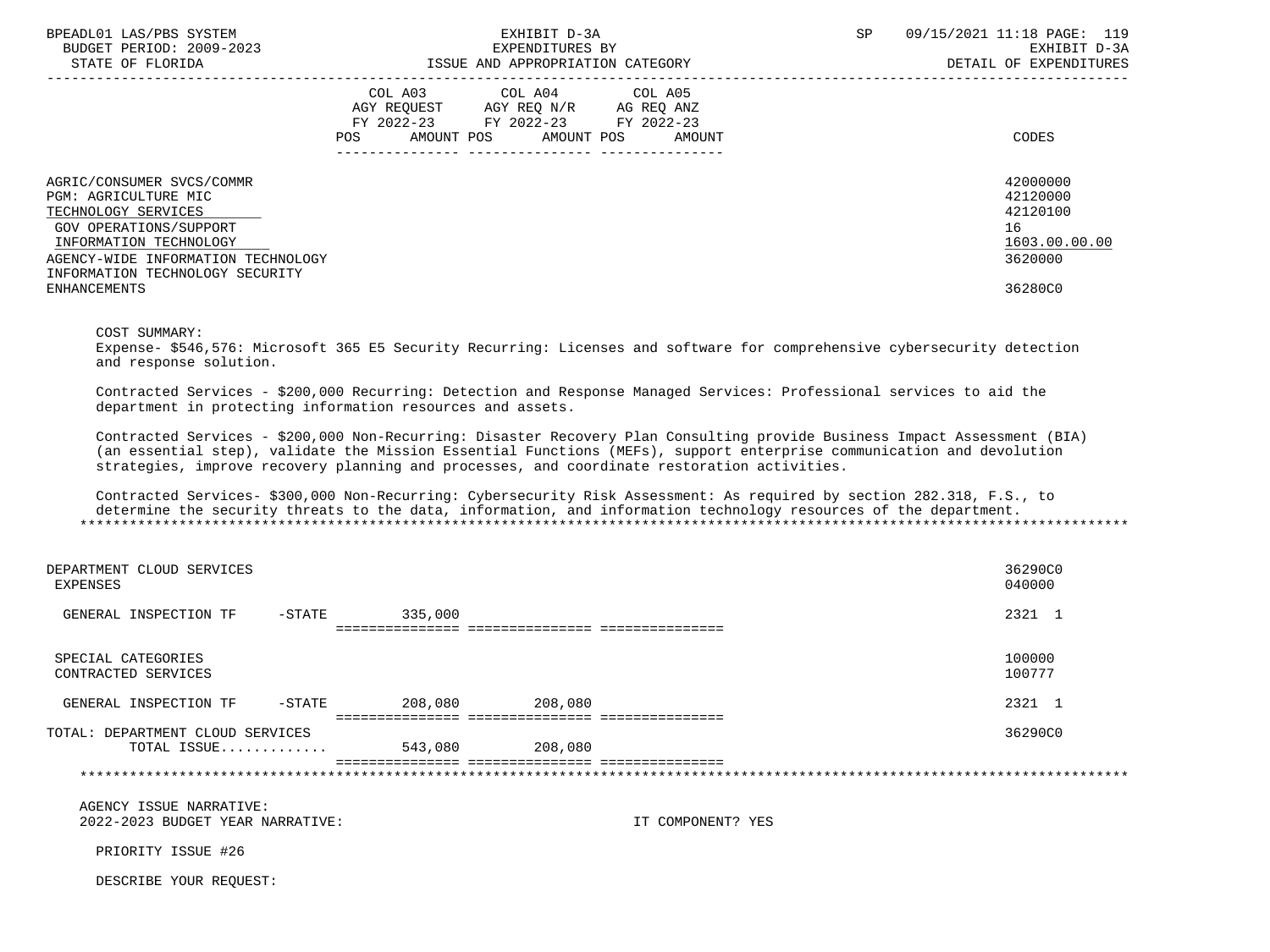| BPEADL01 LAS/PBS SYSTEM |                   |                          |
|-------------------------|-------------------|--------------------------|
|                         |                   | BUDGET PERIOD: 2009-2023 |
|                         | גחדסת זה הם הידים |                          |

|                                                                                                                                                                                                 | COL A03<br>AGY REOUEST<br>FY 2022-23<br>AMOUNT POS<br>POS | COL A04<br>AGY REQ N/R<br>FY 2022-23<br>AMOUNT POS | COL A05<br>AG REQ ANZ<br>FY 2022-23<br>AMOUNT | CODES                                                                         |
|-------------------------------------------------------------------------------------------------------------------------------------------------------------------------------------------------|-----------------------------------------------------------|----------------------------------------------------|-----------------------------------------------|-------------------------------------------------------------------------------|
| AGRIC/CONSUMER SVCS/COMMR<br>PGM: AGRICULTURE MIC<br>TECHNOLOGY SERVICES<br>GOV OPERATIONS/SUPPORT<br>INFORMATION TECHNOLOGY<br>AGENCY-WIDE INFORMATION TECHNOLOGY<br>DEPARTMENT CLOUD SERVICES |                                                           |                                                    |                                               | 42000000<br>42120000<br>42120100<br>16<br>1603.00.00.00<br>3620000<br>36290C0 |

 This is to request the amounts of \$335,000 in Expenses, \$208,080 in Contracted Services, in the General Inspection Trust Fund. The amount requested is to provide adequate funding to migrate workloads from our on-premise data center to cloud based providers. The department has implemented a cloud policy to align with the F.S. 282.206. The amounts requested include \$335,000 in recurring maintenance and \$208,080 in non-recurring contracted services.

 In fiscal year 2019/2020, the Florida Department of Agriculture and Consumer Services (FDACS) completed the setup of a tenant within the Microsoft Azure Government cloud. A dedicated data connection from the cloud to the FDACS on-premises data center has been established to ensure high performance and security. The Server ID and cost estimates seen below were provided by Microsoft in an evaluation of the FDACS on-premises environment. The estimate reflects current environment requirements and the equivalent of those same requirements on servers within the cloud.

# WHAT IS THE BUSINESS PROBLEM BEING ADDRESSED:

 The department is identifying services and critical functions capable of being moved to the cloud as part of the cloud-first initiative. Moving workloads to the cloud should result in cost savings to the department.

# DESCRIBE THE PROPOSED SOLUTION FOR THE BUSINESS PROBLEM:

 The department provides a wide variety of services that cover and support a myriad of critical functions and systems. Our broad array of operations ranges from issuing concealed weapons permits and conducting food safety inspections to administering the state hemp program and the child nutrition and food distribution programs. In addition, the department is also the custodian of systems which contain Personal Identifiable Information (PII) and data that is protected by the FBI's Criminal Justice Information Systems (CJIS) Policy.

 Considering the wide assortment of programs that support public and private services, as well as the state and federal agencies we support, it is imperative that the department maintains public trust and ensures the protection, confidentiality, integrity, and availability of all information entrusted to us. The department's systems, applications, and websites are used daily by citizens, county tax collectors, business partners, state agencies, and the federal government resulting in many access points into our network. The department plans to evaluate and move data and applications critical to the department's core responsibilities to the Microsoft Azure Government cloud space.

 As it exists today, the Florida Department of Agriculture and Consumer Services maintains nearly all servers, applications, and web services from an on-premises facility owned by the department.

 The department assumes that the workloads are able to be moved to the cloud and can be constrained by circuit speed, data flow, and the availability of staff to evaluate and move the workloads.

 Workloads are being evaluated case by case and plans to move workloads will be developed during this phase of the project. If circuit speed causes issues with migrating workflows to the cloud, we will increase the department's Express Route speed.

STATE HOW LONG THE REQUEST WILL MEET THOSE NEEDS AND THE BENEFITS OF THE REQUESTED INFORMATION TECHNOLOGY RESOURCES: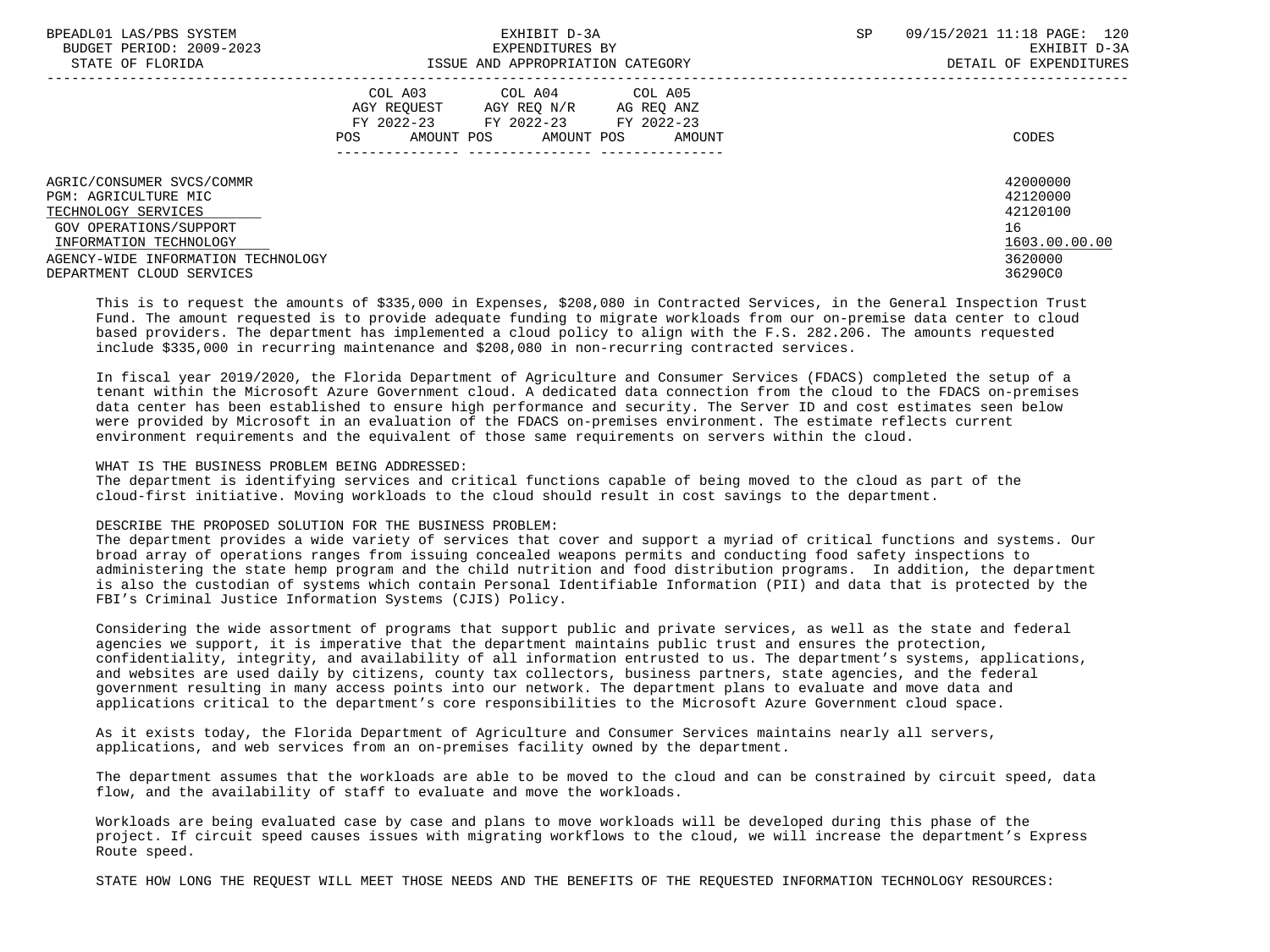| BPEADL01 LAS/PBS SYSTEM<br>BUDGET PERIOD: 2009-2023<br>STATE OF FLORIDA                                                                                            | EXHIBIT D-3A<br>EXPENDITURES BY<br>ISSUE AND APPROPRIATION CATEGORY                                                                                     | <b>SP</b> | 09/15/2021 11:18 PAGE: 121<br>EXHIBIT D-3A<br>DETAIL OF EXPENDITURES |
|--------------------------------------------------------------------------------------------------------------------------------------------------------------------|---------------------------------------------------------------------------------------------------------------------------------------------------------|-----------|----------------------------------------------------------------------|
|                                                                                                                                                                    | COL A03<br>COL A04 COL A05<br>AGY REOUEST<br>AGY REO N/R<br>AG REO ANZ<br>FY 2022-23 FY 2022-23<br>FY 2022-23<br>POS<br>AMOUNT POS AMOUNT POS<br>AMOUNT |           | CODES                                                                |
| AGRIC/CONSUMER SVCS/COMMR<br>PGM: AGRICULTURE MIC<br>TECHNOLOGY SERVICES<br>GOV OPERATIONS/SUPPORT<br>INFORMATION TECHNOLOGY<br>AGENCY-WIDE INFORMATION TECHNOLOGY |                                                                                                                                                         |           | 42000000<br>42120000<br>42120100<br>16<br>1603.00.00.00<br>3620000   |
| DEPARTMENT CLOUD SERVICES                                                                                                                                          |                                                                                                                                                         |           | 36290C0                                                              |

The request will meet our needs as long as the Microsoft Azure Government Cloud Space is able to be utilized.

### IMPACT OF NOT FUNDING THE REQUEST:

 Without funding the department will not be able to meet some of the controls identified and addressed by the Cloud First Strategic Plan in F.S. 282.206, Florida Administrative Rule 60GG-2, or the NIST Cybersecurity Framework. The department will need to continue to support workloads in the on-premises facility. It is likely that new hardware will need to be purchased to continue to support the critical functions of the department.

 WHAT IS THE TOTAL COST RELATING TO THE REQUEST (internal, external, on-going maintenance support costs, etc.: The total cost to acquire and implement the components of this solution include \$335,000 in recurring cost. This number is based on an assessment conducted by Microsoft to move approximately 100 servers to the Microsoft Azure Government cloud space.

Expense - \$335,000 recurring: Licenses and cloud services for hosting servers and applications.

 Contracted Services - \$208,080 Non-Recurring: Advanced Systems Administrator to assist department staff in moving applications and servers to supported operating systems. The department constructed cost estimates utilizing the hourly rate pricing from DMS contract Information Technology Staff Augmentation Services 80101507-SA-19-1 for the following job title(s). The department has not yet determined the most advantageous procurement vehicle, but does not anticipate any circumstance in which rate equivalencies for contracted services exceed these rates:

Advanced Systems Administrator (\$102 x 2,040 hours = \$208,080)

Total of \$543,080

# WHAT ARE THE PLANNED MILESTONE DATES FOR THE REQUEST?

 If funding is approved, the department would like to utilize the state term contract or publish one or more competitive procurements in April 2022, so that successful vendor(s) can be ready to start July 1, 2022. As this is considered a mission-critical, coordinated effort, it will be immediately included into our collective body of technologies used to secure our most critical IT resources from attack, damage, or unauthorized access. Maintenance and on-going support will continue after the initial implementation. \*\*\*\*\*\*\*\*\*\*\*\*\*\*\*\*\*\*\*\*\*\*\*\*\*\*\*\*\*\*\*\*\*\*\*\*\*\*\*\*\*\*\*\*\*\*\*\*\*\*\*\*\*\*\*\*\*\*\*\*\*\*\*\*\*\*\*\*\*\*\*\*\*\*\*\*\*\*\*\*\*\*\*\*\*\*\*\*\*\*\*\*\*\*\*\*\*\*\*\*\*\*\*\*\*\*\*\*\*\*\*\*\*\*\*\*\*\*\*\*\*\*\*\*\*\*\*

TOTAL: INFORMATION TECHNOLOGY 1603.00.00 POLOGY AND TOTAL: INFORMATION TECHNOLOGY BY FUND TYPE GENERAL REVENUE FUND  $2,026,834$   $1,216,754$  TRUST FUNDS 11,447,144 734,734 2000  $-$  TOTAL POSITIONS......... 54.00 TOTAL PROG COMP......... 13,473,978 1,951,488 TOTAL SALARY RATE....... 3,085,040 =============== =============== ===============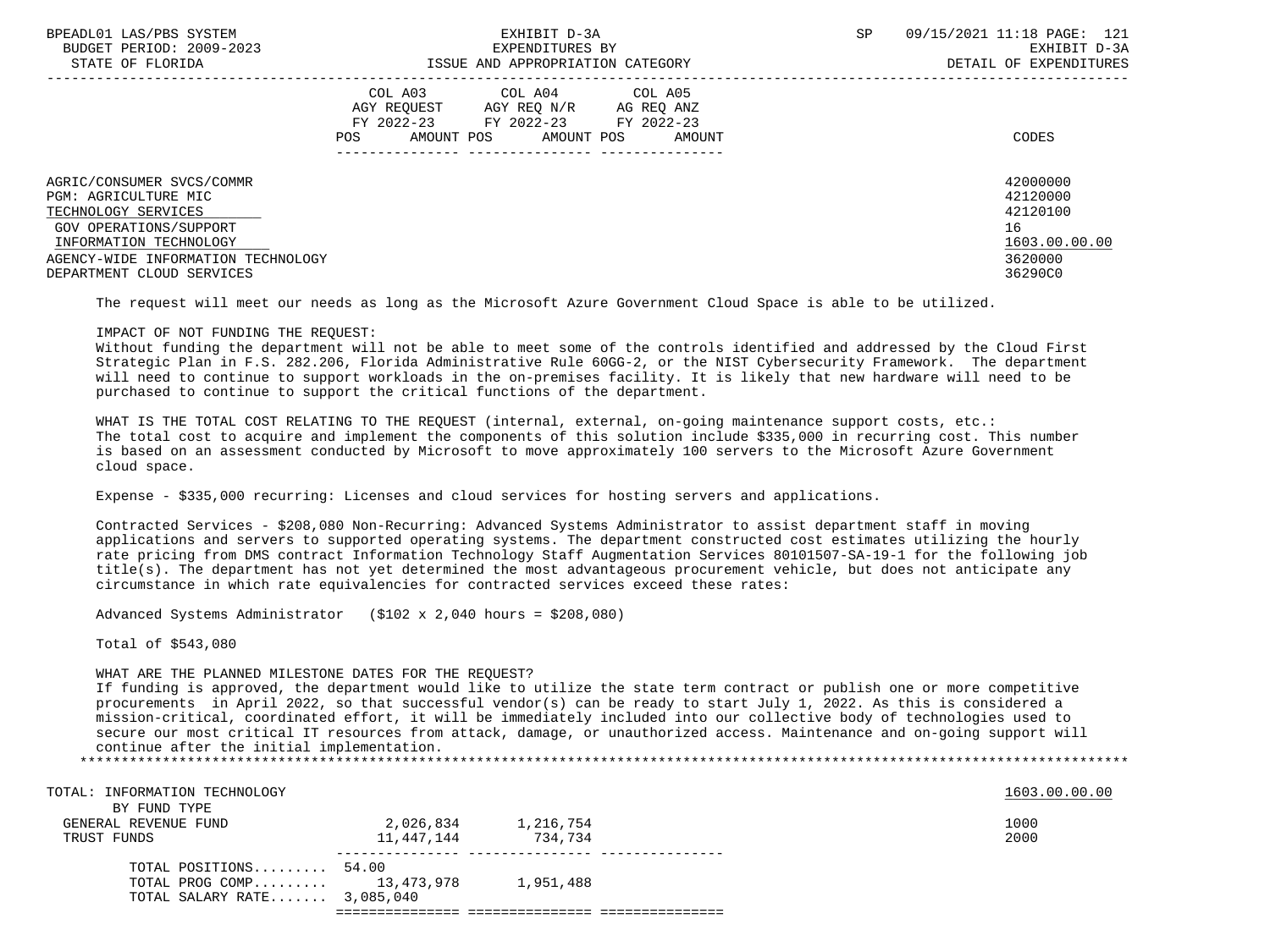| BPEADL01 LAS/PBS SYSTEM  | EXHIBIT D-3A                     | 09/15/2021 11:18 PAGE: 122 |
|--------------------------|----------------------------------|----------------------------|
| BUDGET PERIOD: 2009-2023 | EXPENDITURES BY                  | RXHIRIT D-3A               |
| STATE OF FLORIDA         | ISSUE AND APPROPRIATION CATEGORY | DETAIL OF EXPENDITURES     |

|                                                                                                                                                                                                                                                    | COL A03<br>POS<br>AMOUNT POS     | COL A04<br>AGY REQUEST AGY REQ N/R AG REQ ANZ<br>FY 2022-23 FY 2022-23 FY 2022-23 | COL A05<br>AMOUNT POS<br>AMOUNT | CODES                                                                                   |
|----------------------------------------------------------------------------------------------------------------------------------------------------------------------------------------------------------------------------------------------------|----------------------------------|-----------------------------------------------------------------------------------|---------------------------------|-----------------------------------------------------------------------------------------|
| AGRIC/CONSUMER SVCS/COMMR<br>PGM: FOOD SAFETY & QUALITY<br>FOOD SAFETY INSPECT/ENFORC<br>PUBLIC PROTECTION<br>CONSUMER SAFETY/PROTECTION<br>ESTIMATED EXPENDITURES<br>ESTIMATED EXPENDITURES - OPERATIONS<br>SALARY RATE<br>SALARY RATE 12,777,094 |                                  |                                                                                   |                                 | 42000000<br>42150000<br>42150200<br>12<br>1205.00.00.00<br>1000000<br>1001000<br>000000 |
| SALARIES AND BENEFITS                                                                                                                                                                                                                              |                                  |                                                                                   |                                 | 010000                                                                                  |
| GENERAL REVENUE FUND -STATE 2,295,116<br>FEDERAL GRANTS TRUST FUND -FEDERL<br>GENERAL INSPECTION TF<br>TOTAL POSITIONS 305.00                                                                                                                      | 1,756,688<br>$-STATE$ 15,087,201 |                                                                                   |                                 | 1000 1<br>2261 3<br>2321 1                                                              |
| TOTAL APPRO 19,139,005                                                                                                                                                                                                                             |                                  |                                                                                   |                                 |                                                                                         |
| OTHER PERSONAL SERVICES                                                                                                                                                                                                                            |                                  |                                                                                   |                                 | 030000                                                                                  |
| GENERAL REVENUE FUND -STATE 50,341<br>FEDERAL GRANTS TRUST FUND -FEDERL<br>GENERAL INSPECTION TF -STATE                                                                                                                                            | 124,634<br>211,797               |                                                                                   |                                 | 1000 1<br>2261 3<br>2321 1                                                              |
| TOTAL APPRO                                                                                                                                                                                                                                        | 386,772                          |                                                                                   |                                 |                                                                                         |
| <b>EXPENSES</b>                                                                                                                                                                                                                                    |                                  |                                                                                   |                                 | 040000                                                                                  |
| GENERAL REVENUE FUND -STATE<br>FEDERAL GRANTS TRUST FUND -FEDERL<br>GENERAL INSPECTION TF -STATE                                                                                                                                                   | 487,347<br>732,195<br>1,988,155  |                                                                                   |                                 | 1000 1<br>2261 3<br>2321 1                                                              |
| TOTAL APPRO                                                                                                                                                                                                                                        | 3,207,697                        |                                                                                   |                                 |                                                                                         |
| OPERATING CAPITAL OUTLAY                                                                                                                                                                                                                           |                                  |                                                                                   |                                 | 060000                                                                                  |
| GENERAL REVENUE FUND -STATE<br>FEDERAL GRANTS TRUST FUND -FEDERL<br>$-$ STATE<br>GENERAL INSPECTION TF                                                                                                                                             | 20,500<br>250,747<br>669,459     |                                                                                   |                                 | 1000 1<br>2261 3<br>2321 1                                                              |
| TOTAL APPRO                                                                                                                                                                                                                                        | _______________<br>940,706       |                                                                                   |                                 |                                                                                         |
|                                                                                                                                                                                                                                                    |                                  |                                                                                   |                                 |                                                                                         |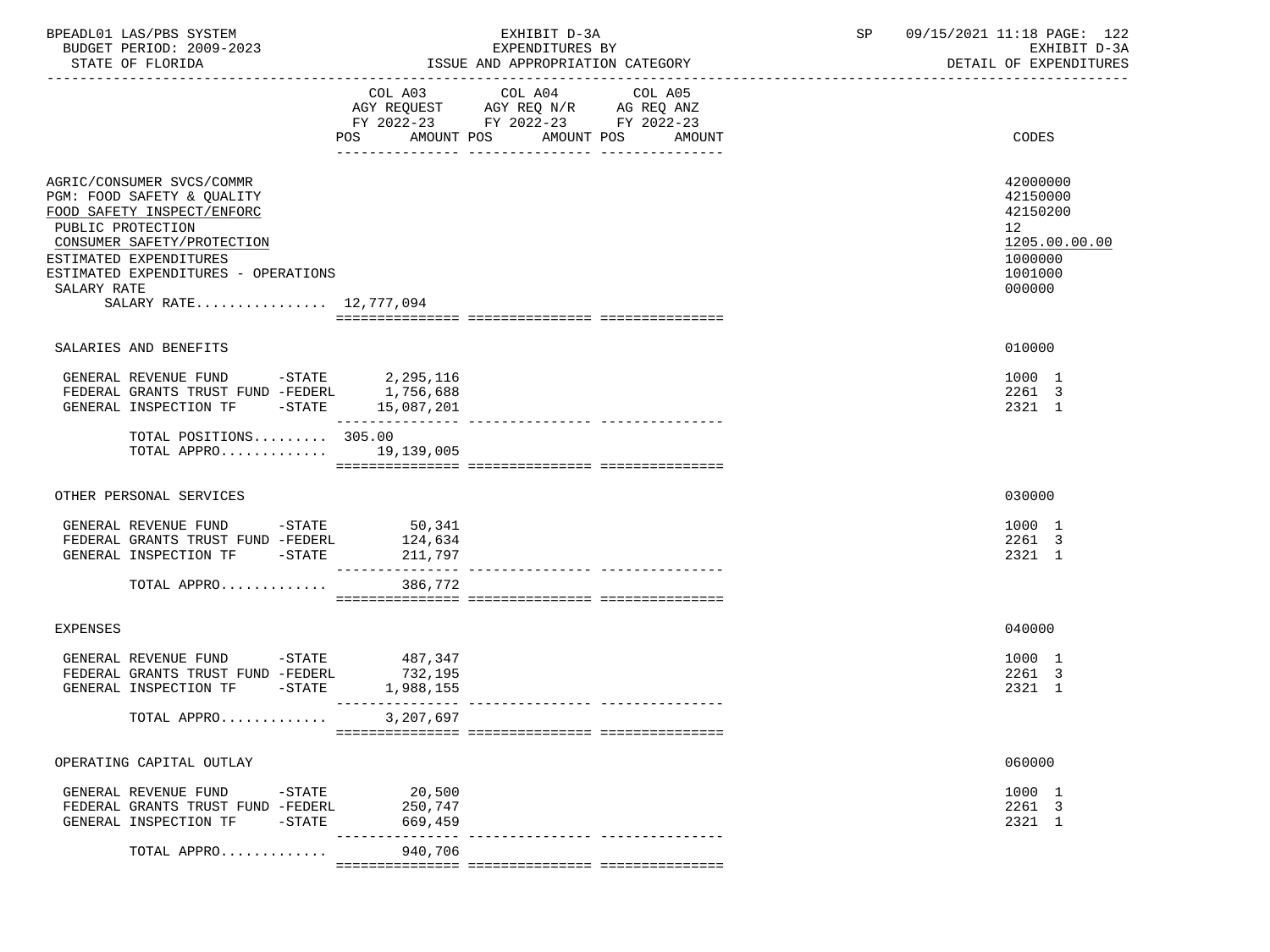| BPEADL01 LAS/PBS SYSTEM  | EXHIBIT D-3A                     | 09/15/2021 11:18 PAGE: 1<br>123 |
|--------------------------|----------------------------------|---------------------------------|
| BUDGET PERIOD: 2009-2023 | EXPENDITURES BY                  | EXHIBIT D-3A                    |
| STATE OF FLORIDA         | ISSUE AND APPROPRIATION CATEGORY | DETAIL OF EXPENDITURES          |

|                                                                                                                                                                                                                                                               |                            | COL A03 COL A04 COL A05<br>AGY REQUEST AGY REQ N/R AG REQ ANZ<br>FY 2022-23 FY 2022-23 FY 2022-23 |                                         |                                                                                                   |
|---------------------------------------------------------------------------------------------------------------------------------------------------------------------------------------------------------------------------------------------------------------|----------------------------|---------------------------------------------------------------------------------------------------|-----------------------------------------|---------------------------------------------------------------------------------------------------|
|                                                                                                                                                                                                                                                               | POS AMOUNT POS             | ------------                                                                                      | AMOUNT POS<br>AMOUNT<br>--------------- | CODES                                                                                             |
|                                                                                                                                                                                                                                                               |                            |                                                                                                   |                                         |                                                                                                   |
| AGRIC/CONSUMER SVCS/COMMR<br>PGM: FOOD SAFETY & QUALITY<br>FOOD SAFETY INSPECT/ENFORC<br>PUBLIC PROTECTION<br>CONSUMER SAFETY/PROTECTION<br>ESTIMATED EXPENDITURES<br>ESTIMATED EXPENDITURES - OPERATIONS<br>SPECIAL CATEGORIES<br>ACQUISITION/MOTOR VEHICLES |                            |                                                                                                   |                                         | 42000000<br>42150000<br>42150200<br>12<br>1205.00.00.00<br>1000000<br>1001000<br>100000<br>100021 |
| FEDERAL GRANTS TRUST FUND -FEDERL                                                                                                                                                                                                                             | 22,964                     |                                                                                                   |                                         | 2261 3                                                                                            |
| GENERAL INSPECTION TF -STATE                                                                                                                                                                                                                                  | 114,850                    |                                                                                                   |                                         | 2321 1                                                                                            |
|                                                                                                                                                                                                                                                               |                            |                                                                                                   |                                         |                                                                                                   |
| TOTAL APPRO                                                                                                                                                                                                                                                   | 137,814                    |                                                                                                   |                                         |                                                                                                   |
|                                                                                                                                                                                                                                                               |                            |                                                                                                   |                                         |                                                                                                   |
|                                                                                                                                                                                                                                                               |                            |                                                                                                   |                                         |                                                                                                   |
| CONTRACTED SERVICES                                                                                                                                                                                                                                           |                            |                                                                                                   |                                         | 100777                                                                                            |
|                                                                                                                                                                                                                                                               |                            |                                                                                                   |                                         |                                                                                                   |
| GENERAL REVENUE FUND -STATE                                                                                                                                                                                                                                   | 254,960                    |                                                                                                   |                                         | 1000 1                                                                                            |
| FEDERAL GRANTS TRUST FUND -FEDERL                                                                                                                                                                                                                             | 370,707                    |                                                                                                   |                                         | 2261 3                                                                                            |
| GENERAL INSPECTION TF -STATE                                                                                                                                                                                                                                  | 365,000                    |                                                                                                   |                                         | 2321 1                                                                                            |
|                                                                                                                                                                                                                                                               | ---------------<br>990,667 |                                                                                                   |                                         |                                                                                                   |
| TOTAL APPRO                                                                                                                                                                                                                                                   |                            |                                                                                                   |                                         |                                                                                                   |
|                                                                                                                                                                                                                                                               |                            |                                                                                                   |                                         |                                                                                                   |
| RISK MANAGEMENT INSURANCE                                                                                                                                                                                                                                     |                            |                                                                                                   |                                         | 103241                                                                                            |
| GENERAL REVENUE FUND<br>-STATE                                                                                                                                                                                                                                | 56,453                     |                                                                                                   |                                         | 1000 1                                                                                            |
|                                                                                                                                                                                                                                                               |                            |                                                                                                   |                                         |                                                                                                   |
| GENERAL INSPECTION TF<br>$-\mathtt{STATE}$                                                                                                                                                                                                                    | 109,202                    |                                                                                                   |                                         | 2321 1                                                                                            |
| -FEDERL                                                                                                                                                                                                                                                       | 2,090                      |                                                                                                   |                                         | 2321 3                                                                                            |
|                                                                                                                                                                                                                                                               | ---------------            |                                                                                                   |                                         |                                                                                                   |
| TOTAL GENERAL INSPECTION TF                                                                                                                                                                                                                                   | 111,292                    |                                                                                                   |                                         | 2321                                                                                              |
|                                                                                                                                                                                                                                                               |                            |                                                                                                   |                                         |                                                                                                   |
| TOTAL APPRO                                                                                                                                                                                                                                                   | 167,745                    |                                                                                                   |                                         |                                                                                                   |
|                                                                                                                                                                                                                                                               |                            |                                                                                                   |                                         |                                                                                                   |
|                                                                                                                                                                                                                                                               |                            |                                                                                                   |                                         |                                                                                                   |
| TR/DMS/HR SVCS/STW CONTRCT                                                                                                                                                                                                                                    |                            |                                                                                                   |                                         | 107040                                                                                            |
|                                                                                                                                                                                                                                                               |                            |                                                                                                   |                                         |                                                                                                   |
| GENERAL REVENUE FUND<br>$ STATE$                                                                                                                                                                                                                              | 12,531                     |                                                                                                   |                                         | 1000 1                                                                                            |
| GENERAL INSPECTION TF<br>$-$ STATE                                                                                                                                                                                                                            | 73,138                     |                                                                                                   |                                         | 2321 1                                                                                            |
|                                                                                                                                                                                                                                                               | _______________            |                                                                                                   | ________________________________        |                                                                                                   |
| TOTAL APPRO                                                                                                                                                                                                                                                   | 85,669                     |                                                                                                   |                                         |                                                                                                   |
|                                                                                                                                                                                                                                                               |                            |                                                                                                   |                                         |                                                                                                   |
| TOTAL: ESTIMATED EXPENDITURES - OPERATIONS                                                                                                                                                                                                                    |                            |                                                                                                   |                                         | 1001000                                                                                           |
| TOTAL POSITIONS 305.00                                                                                                                                                                                                                                        |                            |                                                                                                   |                                         |                                                                                                   |
| TOTAL ISSUE                                                                                                                                                                                                                                                   | 25,056,075                 |                                                                                                   |                                         |                                                                                                   |
| TOTAL SALARY RATE 12,777,094                                                                                                                                                                                                                                  |                            |                                                                                                   |                                         |                                                                                                   |
|                                                                                                                                                                                                                                                               |                            |                                                                                                   |                                         |                                                                                                   |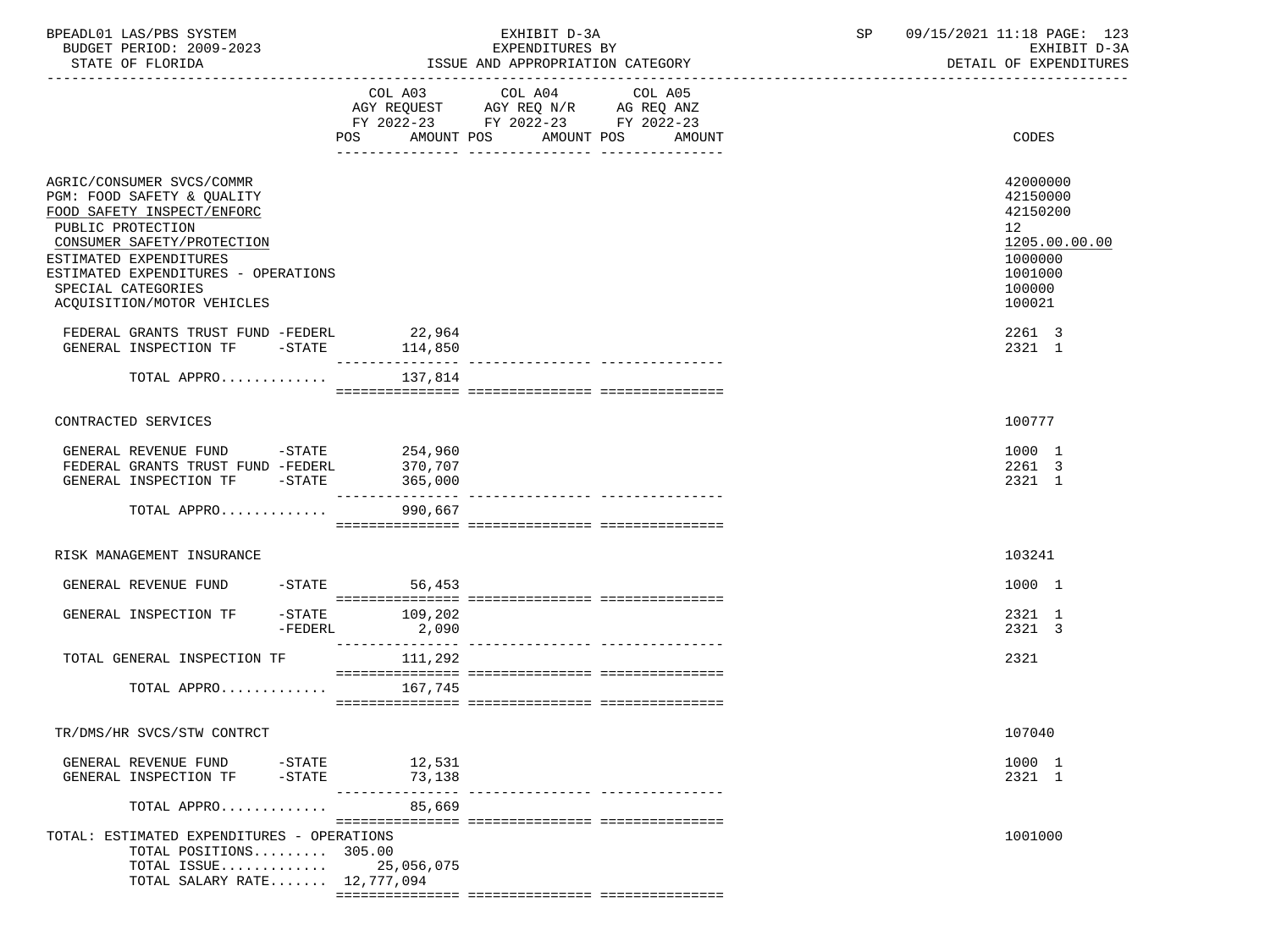| BPEADL01 LAS/PBS SYSTEM<br>BUDGET PERIOD: 2009-2023<br>STATE OF FLORIDA                                                                                                                                                                | EXHIBIT D-3A<br>EXPENDITURES BY<br>ISSUE AND APPROPRIATION CATEGORY                                                                                | 09/15/2021 11:18 PAGE: 124<br>SP<br>EXHIBIT D-3A<br>DETAIL OF EXPENDITURES |
|----------------------------------------------------------------------------------------------------------------------------------------------------------------------------------------------------------------------------------------|----------------------------------------------------------------------------------------------------------------------------------------------------|----------------------------------------------------------------------------|
|                                                                                                                                                                                                                                        | COL A03 COL A04<br>COL A05<br>AGY REQUEST AGY REQ N/R AG REQ ANZ<br>FY 2022-23 FY 2022-23 FY 2022-23<br><b>POS</b><br>AMOUNT POS AMOUNT POS AMOUNT | CODES                                                                      |
| AGRIC/CONSUMER SVCS/COMMR<br>PGM: FOOD SAFETY & QUALITY<br>FOOD SAFETY INSPECT/ENFORC<br>PUBLIC PROTECTION<br>CONSUMER SAFETY/PROTECTION<br>ESTIMATED EXPENDITURES<br>SALARY INCREASES FOR FY 2021-22 -<br>STATE EMPLOYEE MINIMUM WAGE |                                                                                                                                                    | 42000000<br>42150000<br>42150200<br>12<br>1205.00.00.00<br>1000000         |
| INCREASE - EFFECTIVE 7/1/2021<br>SALARY RATE<br>SALARY RATE $9,149$                                                                                                                                                                    |                                                                                                                                                    | 1001030<br>000000                                                          |
|                                                                                                                                                                                                                                        |                                                                                                                                                    |                                                                            |
| SALARIES AND BENEFITS                                                                                                                                                                                                                  |                                                                                                                                                    | 010000                                                                     |
| GENERAL REVENUE FUND -STATE 1,300<br>FEDERAL GRANTS TRUST FUND -FEDERL<br>GENERAL INSPECTION TF -STATE                                                                                                                                 | 996<br>8,549                                                                                                                                       | 1000 1<br>2261 3<br>2321 1                                                 |
| TOTAL APPRO                                                                                                                                                                                                                            | ---------------<br>10,845                                                                                                                          |                                                                            |
| OTHER PERSONAL SERVICES                                                                                                                                                                                                                |                                                                                                                                                    | 030000                                                                     |
| GENERAL REVENUE FUND -STATE 3,975<br>FEDERAL GRANTS TRUST FUND -FEDERL<br>GENERAL INSPECTION TF -STATE 16,725                                                                                                                          | 9,842                                                                                                                                              | 1000 1<br>2261 3<br>2321 1                                                 |
| TOTAL APPRO                                                                                                                                                                                                                            | 30,542                                                                                                                                             |                                                                            |
| TOTAL: SALARY INCREASES FOR FY 2021-22 -<br>STATE EMPLOYEE MINIMUM WAGE<br>INCREASE - EFFECTIVE $7/1/2021$                                                                                                                             |                                                                                                                                                    | 1001030                                                                    |
| TOTAL ISSUE $41,387$<br>TOTAL SALARY RATE 9,149                                                                                                                                                                                        |                                                                                                                                                    |                                                                            |
|                                                                                                                                                                                                                                        |                                                                                                                                                    |                                                                            |
| FLORIDA RETIREMENT SYSTEM<br>ADJUSTMENT - FY 2021-22 - NORMAL<br>COST AND UNFUNDED ACTUARIAL                                                                                                                                           |                                                                                                                                                    |                                                                            |
| LIABILITY<br>SALARIES AND BENEFITS                                                                                                                                                                                                     |                                                                                                                                                    | 1001070<br>010000                                                          |
| $-STATE$<br>GENERAL REVENUE FUND<br>FEDERAL GRANTS TRUST FUND -FEDERL<br>GENERAL INSPECTION TF<br>$-STATE$                                                                                                                             | 12,954<br>9,918<br>85,168                                                                                                                          | 1000 1<br>2261 3<br>2321 1                                                 |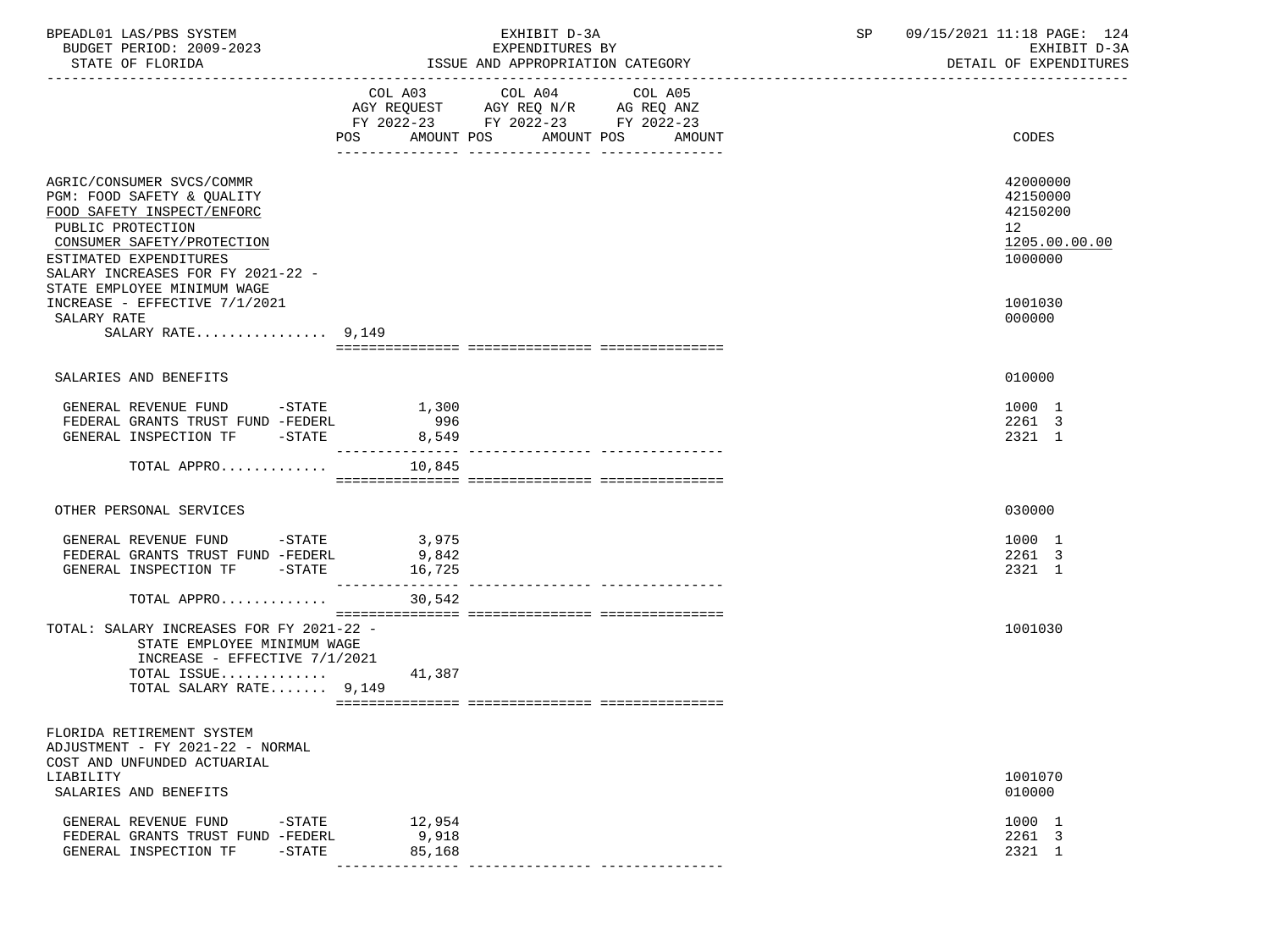| BPEADL01 LAS/PBS SYSTEM<br>BUDGET PERIOD: 2009-2023<br>STATE OF FLORIDA                                                                                                                                                                                            | EXHIBIT D-3A<br>EXPENDITURES BY<br>ISSUE AND APPROPRIATION CATEGORY                                                                  | 09/15/2021 11:18 PAGE: 125<br>SP <sub>2</sub><br>EXHIBIT D-3A<br>DETAIL OF EXPENDITURES |
|--------------------------------------------------------------------------------------------------------------------------------------------------------------------------------------------------------------------------------------------------------------------|--------------------------------------------------------------------------------------------------------------------------------------|-----------------------------------------------------------------------------------------|
|                                                                                                                                                                                                                                                                    | COL A03 COL A04<br>COL A05<br>AGY REQUEST AGY REQ N/R AG REQ ANZ<br>FY 2022-23 FY 2022-23 FY 2022-23<br>AMOUNT POS AMOUNT POS AMOUNT | CODES                                                                                   |
| AGRIC/CONSUMER SVCS/COMMR<br>PGM: FOOD SAFETY & QUALITY<br>FOOD SAFETY INSPECT/ENFORC<br>PUBLIC PROTECTION<br>CONSUMER SAFETY/PROTECTION<br>ESTIMATED EXPENDITURES<br>FLORIDA RETIREMENT SYSTEM<br>ADJUSTMENT - FY 2021-22 - NORMAL<br>COST AND UNFUNDED ACTUARIAL |                                                                                                                                      | 42000000<br>42150000<br>42150200<br>12 <sup>°</sup><br>1205.00.00.00<br>1000000         |
| LIABILITY<br>SALARIES AND BENEFITS<br>TOTAL APPRO $108,040$                                                                                                                                                                                                        |                                                                                                                                      | 1001070<br>010000                                                                       |
| CASUALTY INSURANCE PREMIUM<br>ADJUSTMENT<br>SPECIAL CATEGORIES<br>RISK MANAGEMENT INSURANCE                                                                                                                                                                        |                                                                                                                                      | 1001090<br>100000<br>103241                                                             |
| GENERAL REVENUE FUND -STATE 6,040<br>GENERAL INSPECTION TF -STATE                                                                                                                                                                                                  | 11,906<br>________________                                                                                                           | 1000 1<br>2321 1                                                                        |
| TOTAL APPRO                                                                                                                                                                                                                                                        | 17,946                                                                                                                               |                                                                                         |
| REALLOCATION OF HUMAN RESOURCES<br>OUTSOURCING<br>SPECIAL CATEGORIES<br>TR/DMS/HR SVCS/STW CONTRCT                                                                                                                                                                 |                                                                                                                                      | 1005900<br>100000<br>107040                                                             |
| GENERAL REVENUE FUND -STATE<br>GENERAL INSPECTION TF -STATE                                                                                                                                                                                                        | 1,020-<br>$5,956-$                                                                                                                   | 1000 1<br>2321 1                                                                        |
| TOTAL APPRO                                                                                                                                                                                                                                                        | $6,976-$                                                                                                                             |                                                                                         |

=============== =============== ===============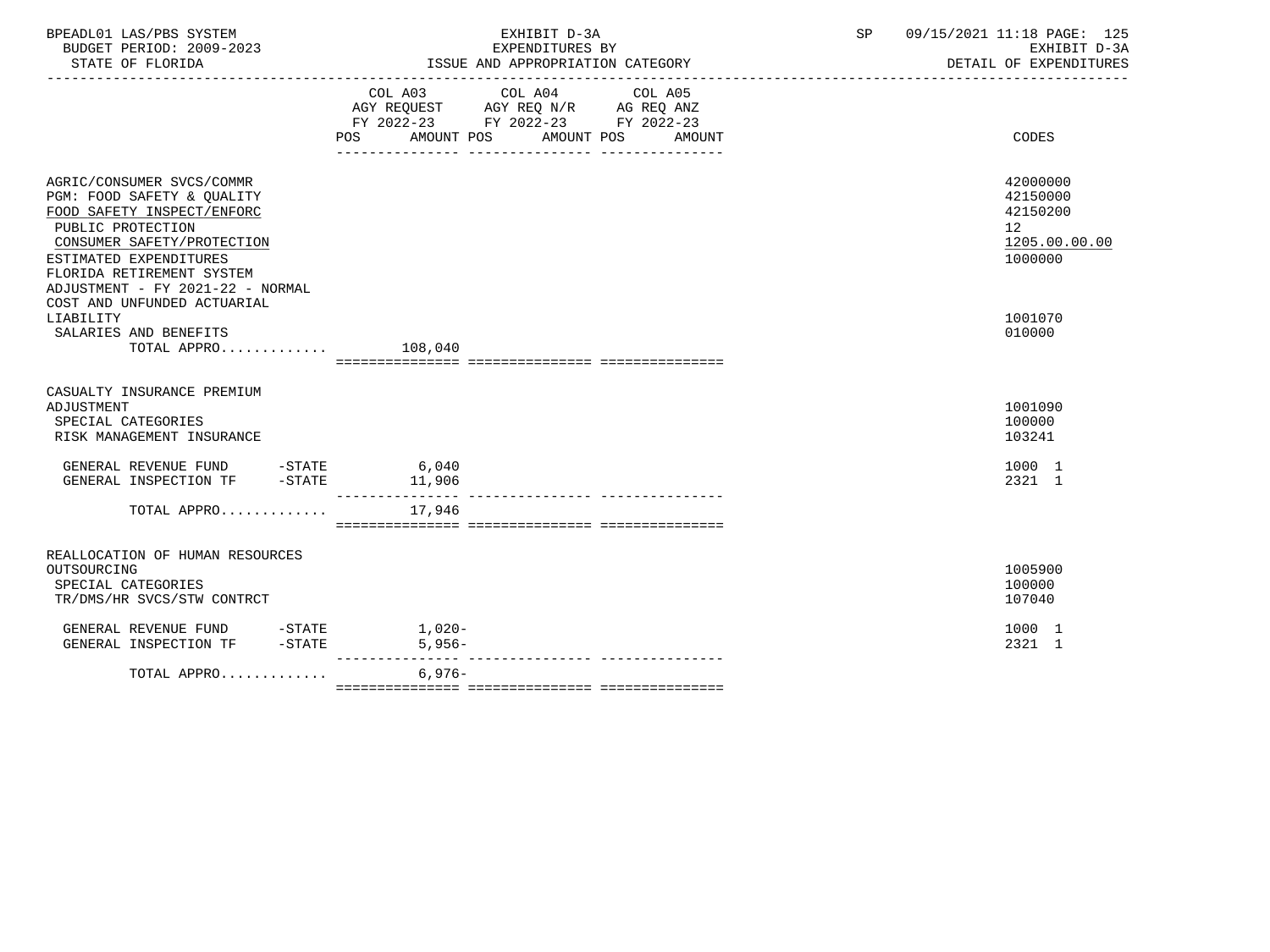| BPEADL01 LAS/PBS SYSTEM<br>BUDGET PERIOD: 2009-2023                                                                                                                                                                                                        |                         | EXHIBIT D-3A<br>EXPENDITURES BY                                                                                                      | SP 09/15/2021 11:18 PAGE: 126<br>EXHIBIT D-3A                                                     |
|------------------------------------------------------------------------------------------------------------------------------------------------------------------------------------------------------------------------------------------------------------|-------------------------|--------------------------------------------------------------------------------------------------------------------------------------|---------------------------------------------------------------------------------------------------|
| STATE OF FLORIDA                                                                                                                                                                                                                                           |                         | ISSUE AND APPROPRIATION CATEGORY                                                                                                     | DETAIL OF EXPENDITURES                                                                            |
|                                                                                                                                                                                                                                                            | <b>POS</b>              | COL A03 COL A04 COL A05<br>AGY REQUEST AGY REQ N/R AG REQ ANZ<br>FY 2022-23 FY 2022-23 FY 2022-23<br>AMOUNT POS AMOUNT POS<br>AMOUNT | CODES                                                                                             |
| AGRIC/CONSUMER SVCS/COMMR<br>PGM: FOOD SAFETY & QUALITY<br>FOOD SAFETY INSPECT/ENFORC<br>PUBLIC PROTECTION<br>CONSUMER SAFETY/PROTECTION<br>NONRECURRING EXPENDITURES<br>REPLACEMENT OF MOTOR VEHICLES<br>SPECIAL CATEGORIES<br>ACQUISITION/MOTOR VEHICLES |                         |                                                                                                                                      | 42000000<br>42150000<br>42150200<br>12<br>1205.00.00.00<br>2100000<br>2103004<br>100000<br>100021 |
| FEDERAL GRANTS TRUST FUND -FEDERL<br>GENERAL INSPECTION TF -STATE                                                                                                                                                                                          | $22,964-$<br>$114,850-$ |                                                                                                                                      | 2261 3<br>2321 1                                                                                  |
| TOTAL APPRO $137,814-$                                                                                                                                                                                                                                     |                         |                                                                                                                                      |                                                                                                   |
| STATE INDUSTRIAL HEMP PROGRAM<br>OPERATING CAPITAL OUTLAY                                                                                                                                                                                                  |                         |                                                                                                                                      | 2103084<br>060000                                                                                 |
| GENERAL INSPECTION TF -STATE 632,126-                                                                                                                                                                                                                      |                         |                                                                                                                                      | 2321 1                                                                                            |
| EOUIPMENT NEEDS<br>REPLACEMENT OF MOTOR VEHICLES<br>SPECIAL CATEGORIES<br>ACQUISITION/MOTOR VEHICLES                                                                                                                                                       |                         |                                                                                                                                      | 2400000<br>2401500<br>100000<br>100021                                                            |
| GENERAL REVENUE FUND -STATE 22,230 22,230<br>GENERAL INSPECTION TF -STATE 137,784                                                                                                                                                                          |                         | 137,784                                                                                                                              | 1000 1<br>2321 1                                                                                  |
| TOTAL APPRO                                                                                                                                                                                                                                                | 160,014 160,014         |                                                                                                                                      |                                                                                                   |
|                                                                                                                                                                                                                                                            |                         |                                                                                                                                      |                                                                                                   |
| AGENCY ISSUE NARRATIVE:<br>2022-2023 BUDGET YEAR NARRATIVE:                                                                                                                                                                                                |                         | IT COMPONENT? NO                                                                                                                     |                                                                                                   |

PRIORITY ISSUE #37

### DESCRIPTION OF ISSUE:

 This request seeks \$22,230 in the General Revenue Fund and \$137,784 of General Inspection Trust Fund authority in the Acquisition of Motor Vehicles Category to replace a total of 7 vehicles in the Division of Food Safety. The vehicles that we intend to replace are projected to have more than 150,000 miles by June 30, 2022 or are inoperable and cost prohibitive to repair as detailed in the Cost Summary section below.

### ISSUE SUMMARY:

 The Division of Food Safety currently has 69 passenger vehicles in its fleet and 12 of these vehicles are projected to exceed the Department of Management Services' replacement criteria for age and mileage at the end of the 2021-22 fiscal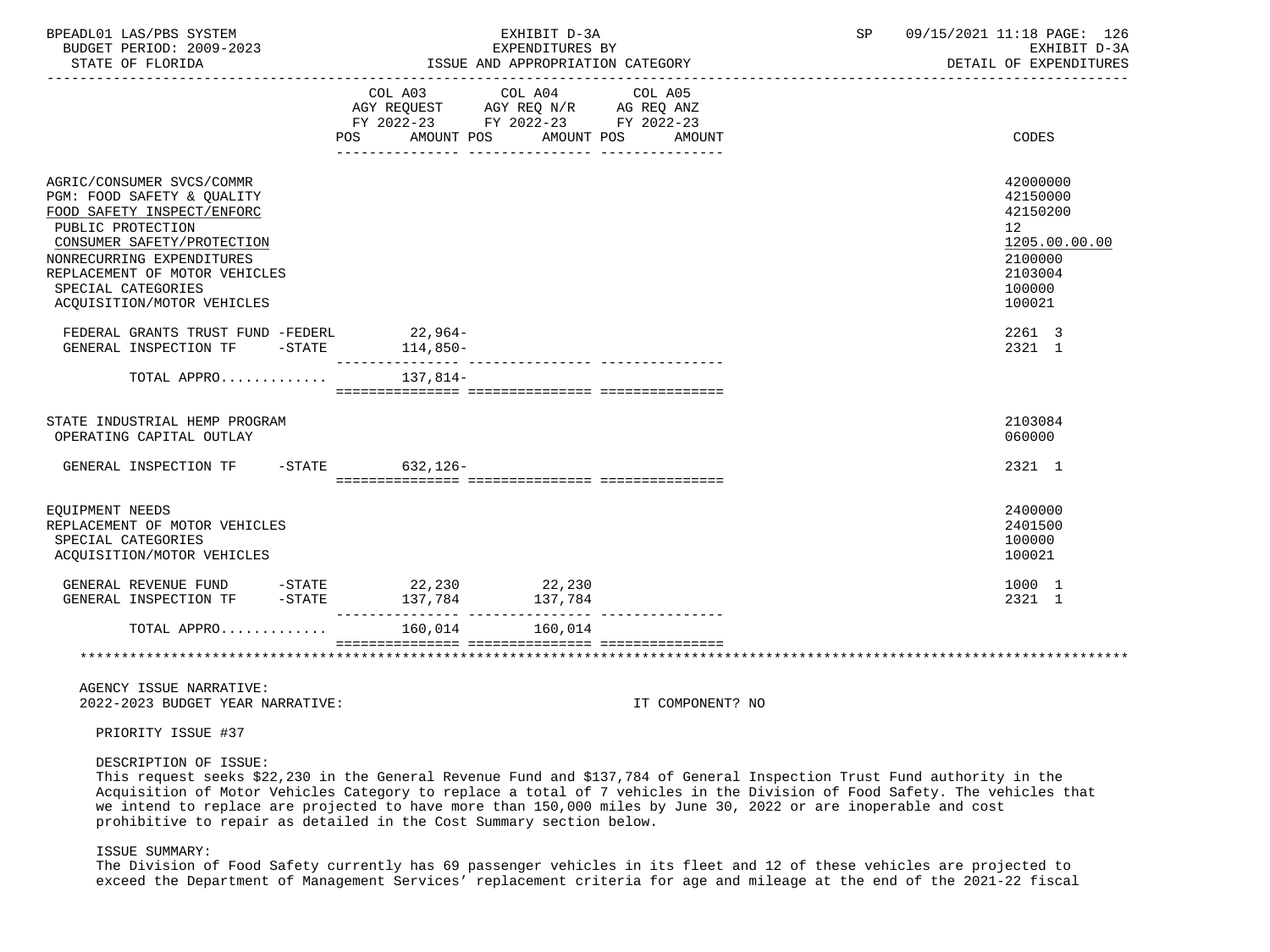| BPEADL01 LAS/PBS SYSTEM<br>BUDGET PERIOD: 2009-2023                                                 | EXHIBIT D-3A<br>EXPENDITURES BY                                                                                                                | 09/15/2021 11:18 PAGE: 127<br>SP<br>EXHIBIT D-3A |
|-----------------------------------------------------------------------------------------------------|------------------------------------------------------------------------------------------------------------------------------------------------|--------------------------------------------------|
| STATE OF FLORIDA                                                                                    | ISSUE AND APPROPRIATION CATEGORY                                                                                                               | DETAIL OF EXPENDITURES                           |
|                                                                                                     | COL A03 COL A04 COL A05<br>AGY REQUEST AGY REQ N/R<br>AG REO ANZ<br>FY 2022-23 FY 2022-23 FY 2022-23<br>AMOUNT POS AMOUNT POS<br>POS<br>AMOUNT | CODES                                            |
| AGRIC/CONSUMER SVCS/COMMR<br>PGM: FOOD SAFETY & OUALITY<br>FOOD SAFETY INSPECT/ENFORC               |                                                                                                                                                | 42000000<br>42150000<br>42150200                 |
| PUBLIC PROTECTION<br>CONSUMER SAFETY/PROTECTION<br>EOUIPMENT NEEDS<br>REPLACEMENT OF MOTOR VEHICLES |                                                                                                                                                | 12<br>1205.00.00.00<br>2400000<br>2401500        |

 year. The age and mileage of the division's existing fleet has resulted in a substantial need for replacement vehicles. The department has attempted to alleviate some of these needs by reviewing vehicle utilization rates and moving underutilized vehicles to divisions with significant vehicle replacement needs. Despite these successes, there still remains a need to replace certain vehicles within the Division of Food Safety. These vehicles are detailed below in the Cost Summary section and they represent the most critical replacement needs within the division.

 Many of these current state vehicles now have very high miles driven and are at a point of being unsafe and unreliable. Down time for repairs means added cost for reimbursement for use of personal vehicles and not being able to conduct food safety inspections and sample collections.

 In the Food Inspection Program, vehicles are only assigned to those employees who drive high-mileages due to large territories and frequent travel needs. Inspectors transport authorized equipment and frequently collect large volumes of samples, which are shipped to laboratories for analysis.

 Replacement of vehicles meeting the criteria for replacement based on age and mileage will ensure the division operates effectively by reducing downtime, which results in fewer inspections and more expenses, and taking advantage of new technologies that make vehicles less costly to operate and safer.

 Replacement of older vehicles is a critical need because several in use have excessive years of wear and very high mileage. Older vehicles have increased downtime for repairs, which cuts into productivity (i.e. fewer inspections). Repair costs can run into thousands of dollars. If this issue is not funded, overall effectiveness of the employees to whom vehicles are assigned will be diminished and expenses will continue to increase. In addition, older vehicles may sometimes be unsafe due to excessive wear.

# ADVERSE IMPACT IF NOT FUNDED:

 During FY 2020-21, Division of Food Safety spent \$57,279 on vehicle repairs and maintenance. If this issue is not funded, the office/division will continue to incur increasing expenses in this regard. In addition, future funding requests will continue to grow as the department's fleet further deteriorates.

## COST SUMMARY:

 The pricing below was derived from Department of Management Services State Term Contracts and includes the dealer recommended 10% over current year prices for FY 2021/22 cost estimates.

| Tag#     | Year | Model        | 6/30/2021 | Actual Mileage Projected Miles<br>6/30/2022 |
|----------|------|--------------|-----------|---------------------------------------------|
| ACS28502 | 2007 | Chevy Impala | 181,294   | 188,837                                     |
| ACS28744 | 2007 | Chevy Impala | 185,582   | 207,449                                     |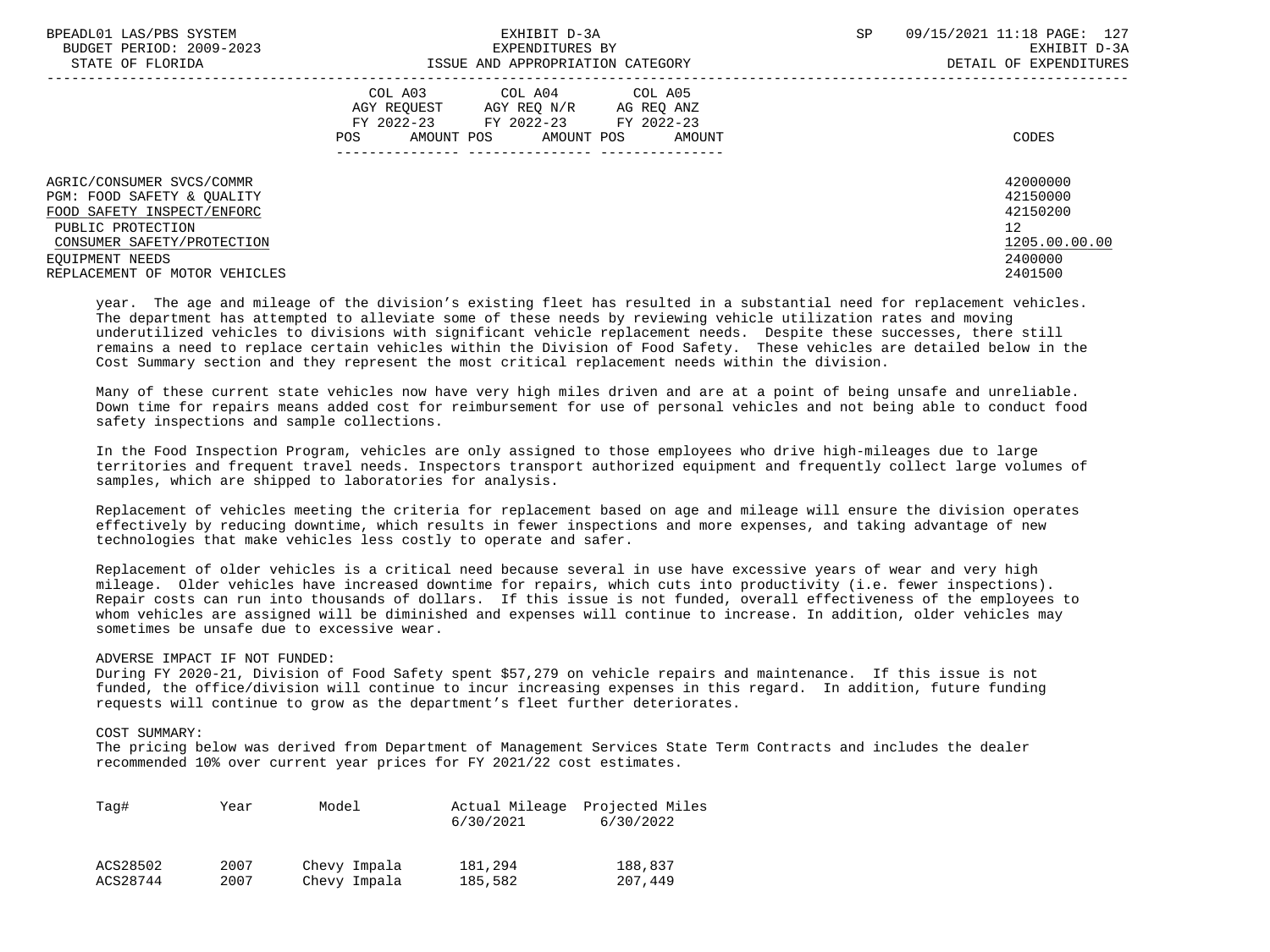| BUDGET   | 2009-2023<br>PERIOD:         | EXPENDITURES BY                            | $\sim$<br>הדסדטעת<br>- ⊶                   |
|----------|------------------------------|--------------------------------------------|--------------------------------------------|
| BPEADL01 | .AS/PBS<br>SYSTEM<br>' / AS- | ---------<br><u> D-</u><br>LARIBI<br>د م ب | n a<br>72021<br>$:18$ PAGE:<br>מר ד<br>⊥∠ర |

| STATE OF FLORIDA                                                                                           | ISSUE AND APPROPRIATION CATEGORY                                                                                                                           | DETAIL OF EXPENDITURES                 |
|------------------------------------------------------------------------------------------------------------|------------------------------------------------------------------------------------------------------------------------------------------------------------|----------------------------------------|
|                                                                                                            | COL A03<br>COL A04<br>COL A05<br>AGY REQ N/R<br>AGY REOUEST<br>AG REQ ANZ<br>FY 2022-23 FY 2022-23 FY 2022-23<br>AMOUNT POS<br>AMOUNT POS<br>AMOUNT<br>POS | CODES                                  |
| AGRIC/CONSUMER SVCS/COMMR<br>PGM: FOOD SAFETY & OUALITY<br>FOOD SAFETY INSPECT/ENFORC<br>PUBLIC PROTECTION |                                                                                                                                                            | 42000000<br>42150000<br>42150200<br>12 |

# CONSUMER SAFETY/PROTECTION 1205.00.00 CONSUMER SAFETY/PROTECTION 1205.00 CONSUMER SAFETY/PROTECTION

# EQUIPMENT NEEDS 2400000 2400000 2400000 2400000 2400000 2400000 2400000 25 EXPLACEMENT NEEDS 2400000 25 EXPLACEMENT OF MOTOR VEHICLES REPLACEMENT OF MOTOR VEHICLES

| ACS28746 | 2007 | Chevy Impala   | 192,533 | 206,911 |
|----------|------|----------------|---------|---------|
| ACS28748 | 2007 | Chevy Impala   | 205,112 | 219,808 |
| ACS31353 | 2012 | Chevy Traverse | 172.727 | 192,338 |
| ACS31534 | 2014 | Chevy Impala   | 166,249 | 180,989 |
| ACS32011 | 2016 | Ford $F-150$   | 139,504 | 166,333 |

# SPECIAL CATEGORY: Acquisition of Motor Vehicles

| ----------------- |  |  |  |  |  |  |  |  |
|-------------------|--|--|--|--|--|--|--|--|
|                   |  |  |  |  |  |  |  |  |

| OUANTITY DESCRIPTION   | ---------------<br>CALCULATIONS | AMOUNT NEEDED<br>FY 2022-23 |
|------------------------|---------------------------------|-----------------------------|
| Sport Utility Vehicles | 6 X \$22,964                    | \$137,784                   |
| Truck                  | 1 X \$22,230                    | \$22.230                    |

# TOTAL ISSUE BY FUND: General Revenue Fund<br>
Seneral Inspection Trust Fund<br>
\$137,784 General Inspection Trust Fund

| TOTAL. | \$160 |  |
|--------|-------|--|
|        |       |  |

\*\*\*\*\*\*\*\*\*\*\*\*\*\*\*\*\*\*\*\*\*\*\*\*\*\*\*\*\*\*\*\*\*\*\*\*\*\*\*\*\*\*\*\*\*\*\*\*\*\*\*\*\*\*\*\*\*\*\*\*\*\*\*\*\*\*\*\*\*\*\*\*\*\*\*\*\*\*\*\*\*\*\*\*\*\*\*\*\*\*\*\*\*\*\*\*\*\*\*\*\*\*\*\*\*\*\*\*\*\*\*\*\*\*\*\*\*\*\*\*\*\*\*\*\*\*\*

ADDITIONAL EQUIPMENT - MOTOR<br>VEHICLES VEHICLES 2402400 SPECIAL CATEGORIES 100000 POSTAGORIES ACCORDING TO A SERVER ACCOUNT OF THE SERVER OF THE SERVER OF THE SERVER OF THE SERVER OF THE SERVER OF THE SERVER OF THE SERVER OF THE SERVER OF THE SERVER OF THE SERVER OF THE SERVER ACQUISITION/MOTOR VEHICLES GENERAL INSPECTION TF  $-$  -STATE 45,928 45,928 45,928 2321 1 =============== =============== ===============

# AGENCY ISSUE NARRATIVE:

2022-2023 BUDGET YEAR NARRATIVE: IT COMPONENT? NO

PRIORITY ISSUE #39

DESCRIPTION OF ISSUE:

 This request seeks \$45,928 of non-recurring General Inspection Trust Fund authority in the Acquisition of Motor Vehicles Category to purchase a total of 2 vehicles in the Division of Food Safety. The number of vehicles that we intend to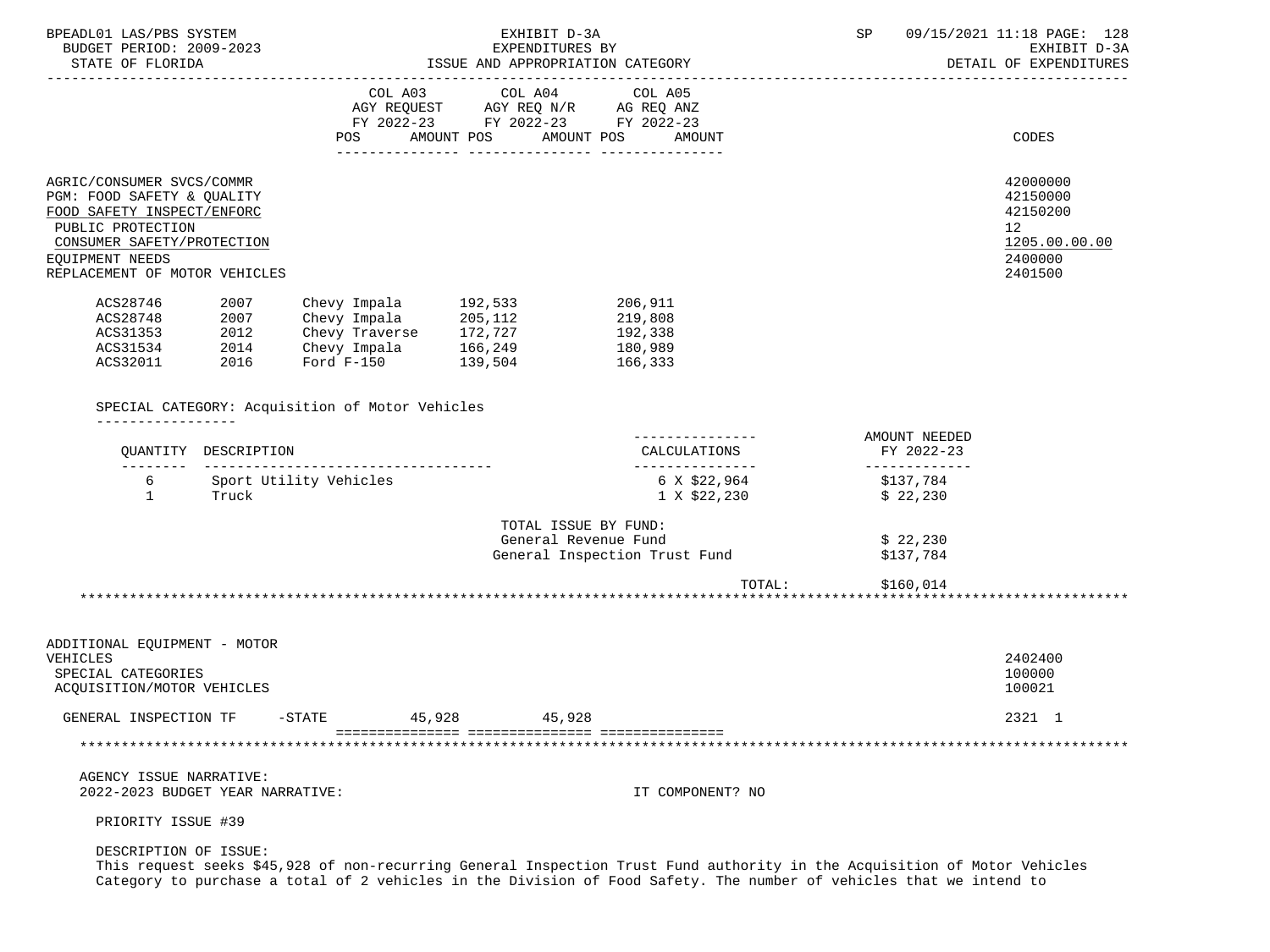| BPEADL01 LAS/PBS SYSTEM<br>BUDGET PERIOD: 2009-2023<br>STATE OF FLORIDA               | EXHIBIT D-3A<br>EXPENDITURES BY<br>ISSUE AND APPROPRIATION CATEGORY                                                                      | 09/15/2021 11:18 PAGE: 129<br>SP<br>EXHIBIT D-3A<br>DETAIL OF EXPENDITURES |
|---------------------------------------------------------------------------------------|------------------------------------------------------------------------------------------------------------------------------------------|----------------------------------------------------------------------------|
|                                                                                       | COL A03 COL A04 COL A05<br>AGY REQUEST AGY REQ N/R AG REQ ANZ<br>FY 2022-23 FY 2022-23 FY 2022-23<br>AMOUNT POS AMOUNT POS AMOUNT<br>POS | CODES                                                                      |
| AGRIC/CONSUMER SVCS/COMMR<br>PGM: FOOD SAFETY & OUALITY<br>FOOD SAFETY INSPECT/ENFORC |                                                                                                                                          | 42000000<br>42150000<br>42150200                                           |
| PUBLIC PROTECTION<br>CONSUMER SAFETY/PROTECTION                                       |                                                                                                                                          | 12 <sup>°</sup><br>1205.00.00.00                                           |
| EOUIPMENT NEEDS<br>ADDITIONAL EOUIPMENT - MOTOR<br>VEHICLES                           |                                                                                                                                          | 2400000<br>2402400                                                         |

 purchase are based on actual mileage driven by the Bureau of Food Inspection inspectors who have driven their personal vehicles (POV's) greater than 7,199 miles in a year. This is the mileage amount determined by the Department of Management Services (DMS)in its Fleet Management Break Even Point Analysis report dated May 18, 2021. This report concludes that if a personal vehicle will be driven more than 7,199 miles per year in performance of job duties, then it would be cheaper for the state to furnish that employee a vehicle. The POV mileage analysis was calculated during the 2020-21 fiscal year.

# ISSUE SUMMARY:

 It is important to note that a significant number of food inspector positions in the Bureau of Food Inspection drive their POV's more than 7,199 miles each year. In FY 2020-21, nineteen inspectors will exceed this amount, however, this request has been reduced by the number of new vehicles (17) the division anticipates receiving from FY 2020-21 funding from another program.

 In the Food Inspection Program, vehicles are only assigned to those employees who drive high-mileages due to large territories and frequent travel needs. Inspectors routinely transport authorized equipment and collect large volumes of samples utilizing multiple full-sized coolers, which are to be shipped to department laboratories for analysis. For these reasons, it is imperative that inspectors who currently drive other state vehicles or drive their personal vehicles 7,199 or more miles per year, are supplied with a suitable vehicle that will allow them to meet the performance needs of their job duties.

 Pursuant to Chapter 287.16 (10), Florida Statutes, the Department of Management Services (DMS) is required to calculate biennially the break-even mileage at which it becomes cost-effective for the state to provide assigned motor vehicles to employees. The break-even mileage is the calculated mileage of vehicle utilization when the cost of providing a state vehicle equals the state's cost for reimbursing employees for use of a POV on state business. The May 18th, 2021 DMS report stated that the break-even calculations were based on a midsize class automobile.

# ADVERSE IMPACT IF NOT FUNDED:

 Based upon report data, comparing total POV and state vehicles costs, a significant annual cost savings will be realized long term in purchasing state vehicles for those inspection employees that drive an extensive number of miles utilizing POV's. Not purchasing new vehicles for these employees will have a significant operational cost to the division long term if not funded.

### COST SUMMARY:

 The pricing below was derived from Department of Management Services State Term Contracts and includes the dealer recommended 10% over current year prices for model 2021 cost estimates.

SPECIAL CATEGORY: Acquisition of Motor Vehicles

-----------------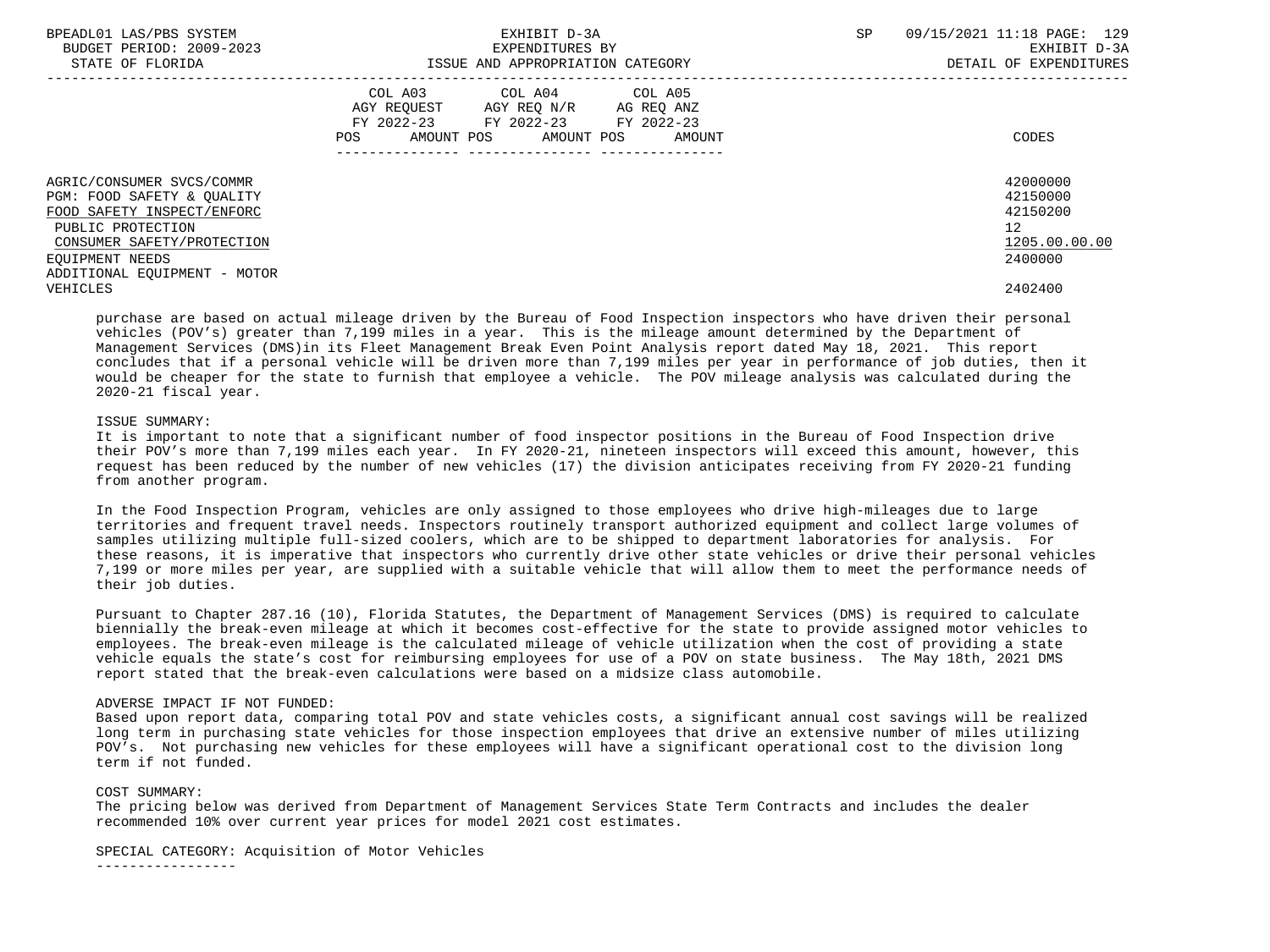| BPEADL01 LAS/PBS SYSTEM<br>BUDGET PERIOD: 2009-2023<br>STATE OF FLORIDA                                                                                                                                 |                                                                                                                        | EXHIBIT D-3A<br>EXPENDITURES BY<br>ISSUE AND APPROPRIATION CATEGORY | SP                                           | 09/15/2021 11:18 PAGE: 130<br>EXHIBIT D-3A<br>DETAIL OF EXPENDITURES                       |
|---------------------------------------------------------------------------------------------------------------------------------------------------------------------------------------------------------|------------------------------------------------------------------------------------------------------------------------|---------------------------------------------------------------------|----------------------------------------------|--------------------------------------------------------------------------------------------|
|                                                                                                                                                                                                         | COL A03 COL A04 COL A05<br>AGY REQUEST AGY REQ N/R AG REQ ANZ<br>FY 2022-23 FY 2022-23 FY 2022-23<br>POS<br>AMOUNT POS | AMOUNT POS<br>AMOUNT<br>__ ________________ _____________           |                                              | CODES                                                                                      |
| AGRIC/CONSUMER SVCS/COMMR<br>PGM: FOOD SAFETY & QUALITY<br>FOOD SAFETY INSPECT/ENFORC<br>PUBLIC PROTECTION<br>CONSUMER SAFETY/PROTECTION<br>EQUIPMENT NEEDS<br>ADDITIONAL EQUIPMENT - MOTOR<br>VEHICLES |                                                                                                                        |                                                                     |                                              | 42000000<br>42150000<br>42150200<br>12 <sup>°</sup><br>1205.00.00.00<br>2400000<br>2402400 |
| OUANTITY DESCRIPTION                                                                                                                                                                                    |                                                                                                                        | ---------------<br>CALCULATIONS<br>---------------                  | AMOUNT NEEDED<br>FY 2022-23<br>------------- |                                                                                            |
| 2<br>Sport Utility Vehicles                                                                                                                                                                             |                                                                                                                        | 2 X \$22,964                                                        | \$45,928                                     |                                                                                            |
|                                                                                                                                                                                                         |                                                                                                                        | TOTAL ISSUE BY FUND:<br>General Inspection Trust                    | \$45,928                                     |                                                                                            |
| SPECIAL PROGRAM FUNDING<br>INCREASE CONTRACTED SERVICES<br>SPECIAL CATEGORIES<br>CONTRACTED SERVICES                                                                                                    |                                                                                                                        |                                                                     |                                              | 4900000<br>4900900<br>100000<br>100777                                                     |
| GENERAL REVENUE FUND -STATE 100,000<br>FEDERAL GRANTS TRUST FUND -FEDERL                                                                                                                                | 100,000<br>________________                                                                                            |                                                                     |                                              | 1000 1<br>2261 3                                                                           |
| TOTAL APPRO                                                                                                                                                                                             | 200,000                                                                                                                |                                                                     |                                              |                                                                                            |
|                                                                                                                                                                                                         |                                                                                                                        |                                                                     |                                              |                                                                                            |
| AGENCY ISSUE NARRATIVE:                                                                                                                                                                                 |                                                                                                                        |                                                                     |                                              |                                                                                            |

2022-2023 BUDGET YEAR NARRATIVE: IT COMPONENT? NO

PRIORITY ISSUE #31

DESCRIPTION OF ISSUE:

 This request seeks a total of \$200,000 in additional funding for the division in the Contracted Services and \$100,000 in the General Revenue (GR) Fund and \$100,000 in the Federal Grants Trust Fund (FGTF)for the bureau of Laboratories due to increasing annual costs related to laboratory instrument costs. All of the requested amounts would be recurring costs.

# ISSUE SUMMARY:

 Laboratory instrumentation is the most critical operational component for the division's bureau of Laboratories in order to comply with statutory and grant requirements. In order to assure instrumentation is operational, properly maintained and operating efficiently, the bureau procures annual maintenance contracts with various companies for the most critical laboratory instrumentation. Initial annual service contracts are approximately seven to ten percent of the purchase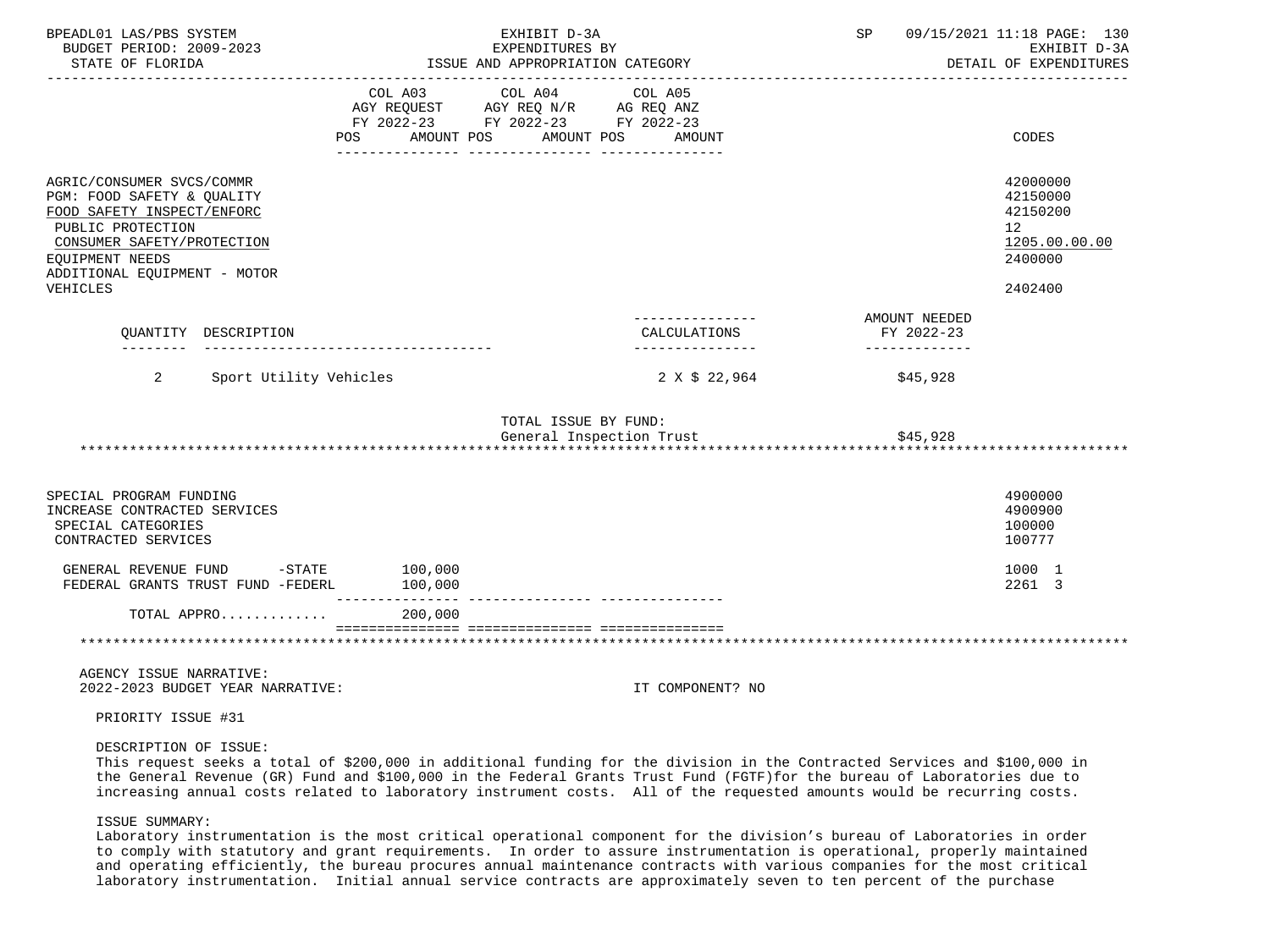| BPEADL01 LAS/PBS SYSTEM<br>BUDGET PERIOD: 2009-2023     | EXHIBIT D-3A<br>EXPENDITURES BY                                                                                                          | 09/15/2021 11:18 PAGE: 131<br>SP<br>EXHIBIT D-3A |
|---------------------------------------------------------|------------------------------------------------------------------------------------------------------------------------------------------|--------------------------------------------------|
| STATE OF FLORIDA                                        | ISSUE AND APPROPRIATION CATEGORY<br>COL A03 COL A04 COL A05<br>AGY REOUEST AGY REO N/R<br>AG REO ANZ<br>FY 2022-23 FY 2022-23 FY 2022-23 | DETAIL OF EXPENDITURES                           |
|                                                         | AMOUNT POS AMOUNT POS<br>POS<br>AMOUNT                                                                                                   | CODES                                            |
| AGRIC/CONSUMER SVCS/COMMR<br>PGM: FOOD SAFETY & OUALITY |                                                                                                                                          | 42000000<br>42150000                             |
| FOOD SAFETY INSPECT/ENFORC                              |                                                                                                                                          | 42150200                                         |
| PUBLIC PROTECTION                                       |                                                                                                                                          | 12                                               |
| CONSUMER SAFETY/PROTECTION                              |                                                                                                                                          | 1205.00.00.00                                    |
| SPECIAL PROGRAM FUNDING                                 |                                                                                                                                          | 4900000                                          |
| INCREASE CONTRACTED SERVICES                            |                                                                                                                                          | 4900900                                          |

 price of the instrument and increase approximately three percent each year. With the additions of new and critical lab instrumentation each year, the amount of funds spent to maintain these instruments increases. Since FY 2018-19, costs related to various service contracts in General Revenue have risen approximately fifteen percent annually and are projected to rise significantly in the Federal Grants Trust Fund. To accommodate these increased costs, the division has submitted five percent budget transfer requests from other operating categories to pay for these service contracts through the end of the fiscal year, as well as other costs paid from this spending category.

 While laboratory service contract costs have increased, however the level of funding has remained the same since fiscal year 2017-18.

### ADVERSE IMPACT IF NOT FUNDED:

 Funding increases are necessary in the General Revenue and Federal Grants Trust Fund in order to accommodate current and future spending increases in the Contracted Services category, primarily in laboratory service contracts. Failure to do so will result in potentially cancelling service contracts on critical laboratory instrumentation. If critical instrumentation fails, and is not covered under a service contract, a portion of laboratory operations will be forced to shut down, thereby not allowing the division to fulfill its statutory and grant requirements.

### COST SUMMARY:

 SPECIAL CATEGORY: Contracted Services -----------------

| OUANTITY | DESCRIPTION                     | CALCULATIONS              | AMOUNT NEEDED<br>FY 2022-23 |
|----------|---------------------------------|---------------------------|-----------------------------|
|          | Increase in Contracted Services | General Revenue           | \$100,000                   |
|          |                                 | Federal Grants Trust Fund | \$100,000                   |
|          |                                 | TOTAL ISSUE:              | \$200,000                   |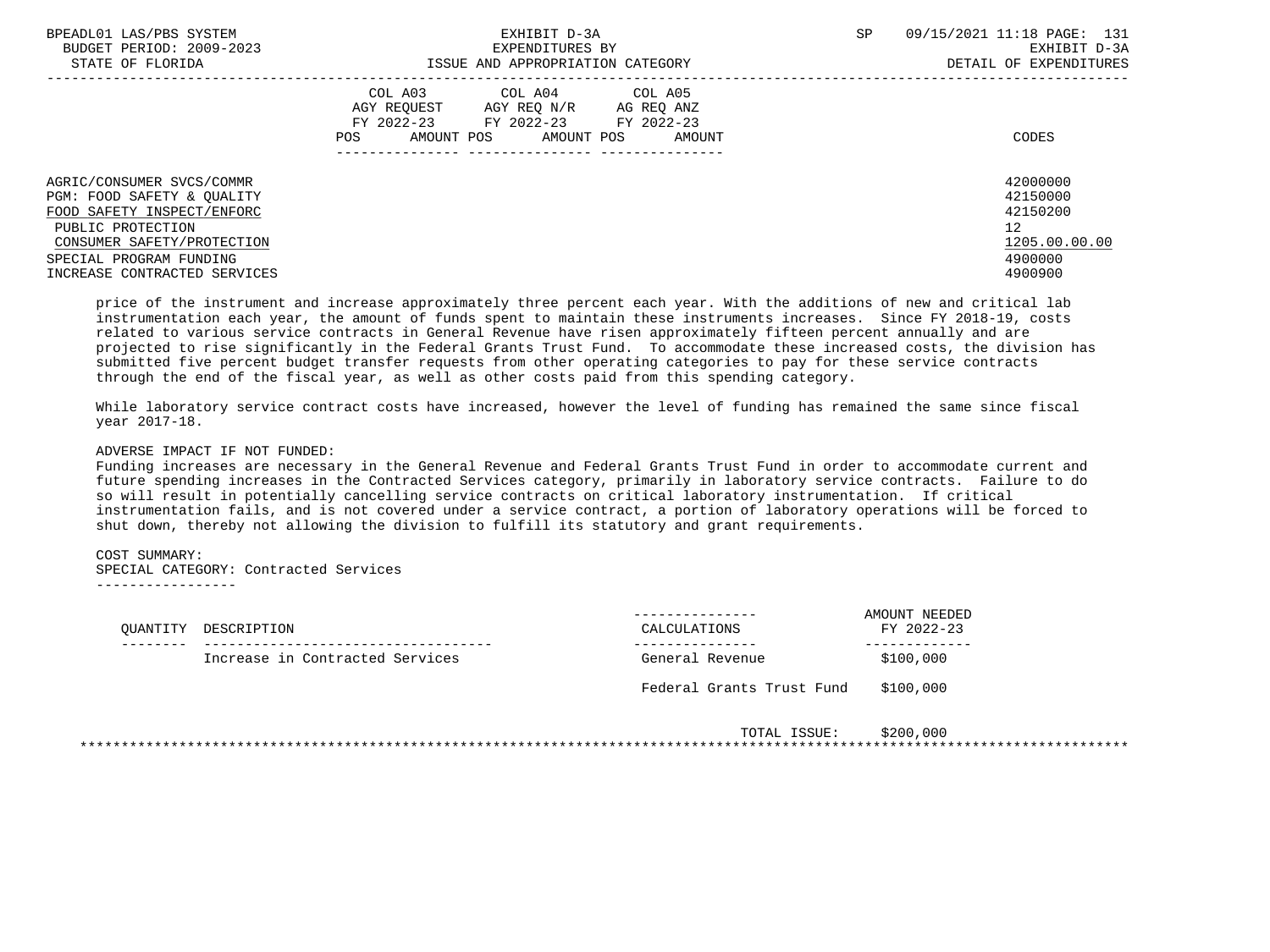| BPEADL01 LAS/PBS SYSTEM<br>BUDGET PERIOD: 2009-2023<br>STATE OF FLORIDA                                                                                                                                                                    |                | EXHIBIT D-3A<br>EXPENDITURES BY<br>ISSUE AND APPROPRIATION CATEGORY                                                       | SP | 09/15/2021 11:18 PAGE: 132<br>EXHIBIT D-3A<br>DETAIL OF EXPENDITURES                    |
|--------------------------------------------------------------------------------------------------------------------------------------------------------------------------------------------------------------------------------------------|----------------|---------------------------------------------------------------------------------------------------------------------------|----|-----------------------------------------------------------------------------------------|
|                                                                                                                                                                                                                                            | COL A03<br>POS | COL A04 COL A05<br>AGY REQUEST AGY REQ N/R AG REQ ANZ<br>FY 2022-23 FY 2022-23 FY 2022-23<br>AMOUNT POS AMOUNT POS AMOUNT |    | CODES                                                                                   |
| AGRIC/CONSUMER SVCS/COMMR<br>PGM: FOOD SAFETY & QUALITY<br>FOOD SAFETY INSPECT/ENFORC<br>PUBLIC PROTECTION<br>CONSUMER SAFETY/PROTECTION<br>SPECIAL PROGRAM FUNDING<br>STATE INDUSTRIAL HEMP PROGRAM<br>SALARY RATE<br>SALARY RATE 923,575 |                |                                                                                                                           |    | 42000000<br>42150000<br>42150200<br>12<br>1205.00.00.00<br>4900000<br>4907000<br>000000 |
| SALARIES AND BENEFITS                                                                                                                                                                                                                      |                |                                                                                                                           |    | 010000                                                                                  |
| GENERAL REVENUE FUND -STATE                                                                                                                                                                                                                | 583,289        |                                                                                                                           |    | 1000 1<br>2321 1                                                                        |
| TOTAL POSITIONS $25.00$<br>TOTAL APPRO $1,459,842$                                                                                                                                                                                         |                |                                                                                                                           |    |                                                                                         |
| <b>EXPENSES</b>                                                                                                                                                                                                                            |                |                                                                                                                           |    | 040000                                                                                  |
| GENERAL REVENUE FUND -STATE 459,166<br>GENERAL INSPECTION TF -STATE 619,130                                                                                                                                                                |                | 8,145<br>40,725                                                                                                           |    | 1000 1<br>2321 1                                                                        |
| TOTAL APPRO                                                                                                                                                                                                                                | 1,078,296      | 48,870                                                                                                                    |    |                                                                                         |
| SPECIAL CATEGORIES<br>ACQUISITION/MOTOR VEHICLES                                                                                                                                                                                           |                |                                                                                                                           |    | 100000<br>100021                                                                        |
| GENERAL REVENUE FUND -STATE 66,687 66,687<br>GENERAL INSPECTION TF -STATE 333,435 333,435                                                                                                                                                  |                |                                                                                                                           |    | 1000 1<br>2321 1                                                                        |
| TOTAL APPRO                                                                                                                                                                                                                                | 400,122        | 400,122                                                                                                                   |    |                                                                                         |
| CONTRACTED SERVICES                                                                                                                                                                                                                        |                |                                                                                                                           |    | 100777                                                                                  |
| GENERAL REVENUE FUND -STATE 200,000<br>GENERAL INSPECTION TF -STATE 100,000                                                                                                                                                                |                | 200,000                                                                                                                   |    | 1000 1<br>2321 1                                                                        |
| TOTAL APPRO                                                                                                                                                                                                                                | 300,000        | 200,000                                                                                                                   |    |                                                                                         |
|                                                                                                                                                                                                                                            |                |                                                                                                                           |    |                                                                                         |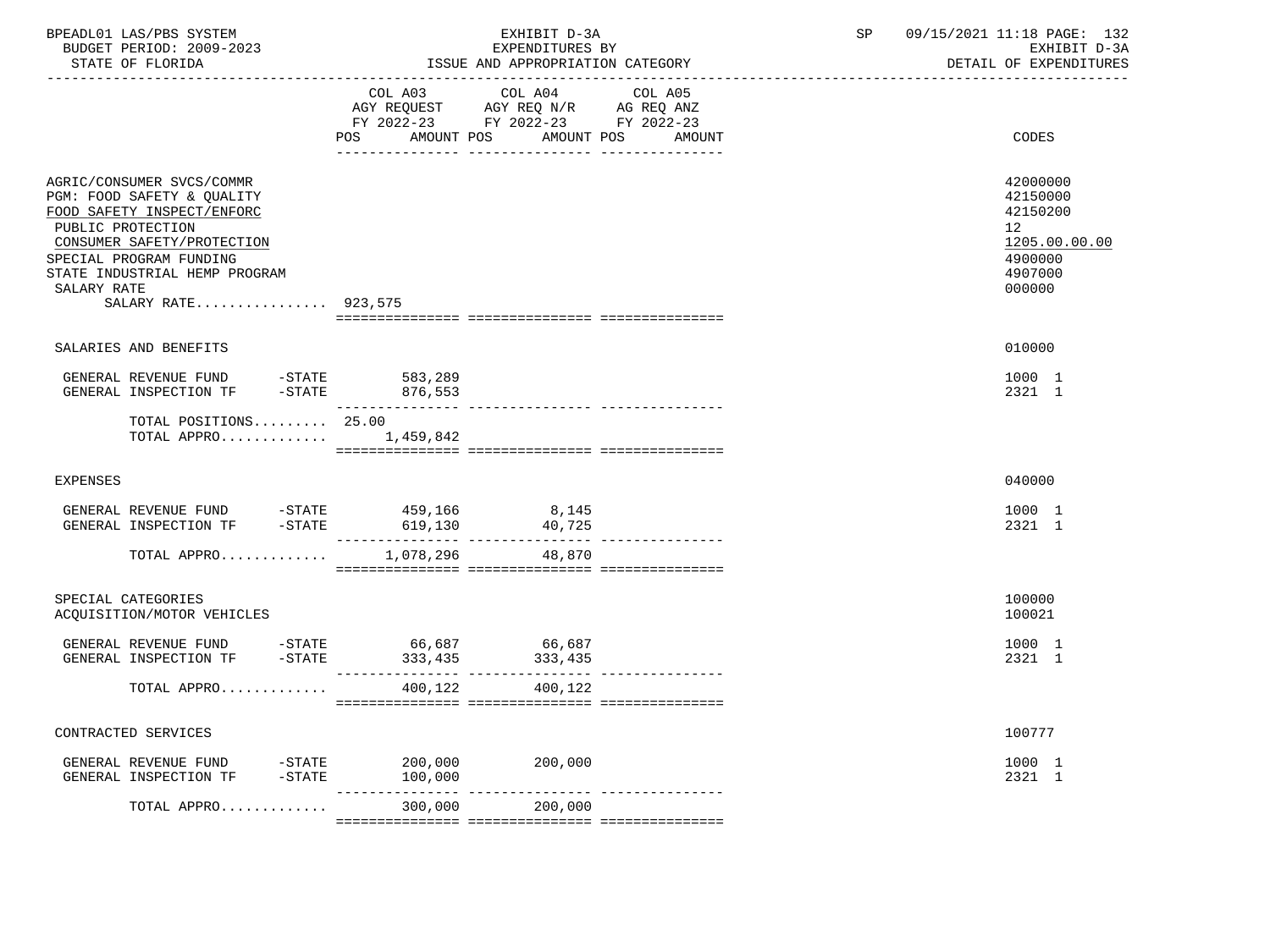| BPEADL01 LAS/PBS SYSTEM<br>BUDGET PERIOD: 2009-2023<br>STATE OF FLORIDA                                                                                                                                                                                  | EXHIBIT D-3A<br>EXPENDITURES BY<br>ISSUE AND APPROPRIATION CATEGORY |                                                                                                                                                                                                                      |                  | SP<br>--------------------------------- | 09/15/2021 11:18 PAGE: 133<br>EXHIBIT D-3A<br>DETAIL OF EXPENDITURES                                           |
|----------------------------------------------------------------------------------------------------------------------------------------------------------------------------------------------------------------------------------------------------------|---------------------------------------------------------------------|----------------------------------------------------------------------------------------------------------------------------------------------------------------------------------------------------------------------|------------------|-----------------------------------------|----------------------------------------------------------------------------------------------------------------|
|                                                                                                                                                                                                                                                          | POS FOR                                                             | COL A03 COL A04 COL A05<br>$\begin{tabular}{lllllll} \bf AGY & \bf REQUEST & \bf AGY & \bf REQ & \bf N/R & \bf AG & \bf REQ & \bf ANZ \\ \end{tabular}$<br>FY 2022-23 FY 2022-23 FY 2022-23<br>AMOUNT POS AMOUNT POS | AMOUNT           |                                         | CODES                                                                                                          |
| AGRIC/CONSUMER SVCS/COMMR<br>PGM: FOOD SAFETY & OUALITY<br>FOOD SAFETY INSPECT/ENFORC<br>PUBLIC PROTECTION<br>CONSUMER SAFETY/PROTECTION<br>SPECIAL PROGRAM FUNDING<br>STATE INDUSTRIAL HEMP PROGRAM<br>SPECIAL CATEGORIES<br>TR/DMS/HR SVCS/STW CONTRCT |                                                                     |                                                                                                                                                                                                                      |                  |                                         | 42000000<br>42150000<br>42150200<br>12 <sup>°</sup><br>1205.00.00.00<br>4900000<br>4907000<br>100000<br>107040 |
| GENERAL REVENUE FUND -STATE 3,051<br>GENERAL INSPECTION TF -STATE                                                                                                                                                                                        | 4,576                                                               |                                                                                                                                                                                                                      |                  |                                         | 1000 1<br>2321 1                                                                                               |
| TOTAL APPRO                                                                                                                                                                                                                                              | 7,627                                                               |                                                                                                                                                                                                                      |                  |                                         |                                                                                                                |
| TOTAL: STATE INDUSTRIAL HEMP PROGRAM<br>TOTAL POSITIONS 25.00<br>TOTAL ISSUE 3,245,887 648,992<br>TOTAL SALARY RATE 923,575                                                                                                                              |                                                                     |                                                                                                                                                                                                                      |                  |                                         | 4907000                                                                                                        |
|                                                                                                                                                                                                                                                          | =================================                                   |                                                                                                                                                                                                                      |                  |                                         |                                                                                                                |
| AGENCY ISSUE NARRATIVE:<br>2022-2023 BUDGET YEAR NARRATIVE:<br>PRIORITY ISSUE #5                                                                                                                                                                         |                                                                     |                                                                                                                                                                                                                      | IT COMPONENT? NO |                                         |                                                                                                                |

### DESCRIPTION OF ISSUE:

 For the inspection of inhalation establishments, this request seeks a total of 10 positions and \$1,312,193 of General Revenue Fund authority in the Salaries, Expense, Acquisition of Motor Vehicles, Contracted Services and Human Resource Services Assessment categories to inspect establishments selling and manufacturing inhalation materials, as well as conduct laboratory testing of products consisting of or containing inhalation materials, pursuant to the addition of inhalation to the definition of hemp extract in s. 581.217, F.S., during the 2020 legislative session, for compliance and ensuring no unsafe contaminants or additives are present. The division is requesting 10 positions totaling \$583,289 in the Salaries category, which includes 10% above base to recruit and retain qualified personnel; \$459,166 in the Expense category, \$66,687 in the Acquisition of Motor Vehicles category, \$200,000 in the Contracted Services category, and \$3,051 in the Human Resource Services Assessment category. Of the total requested amount, a total of \$1,037,361 are recurring costs, with \$274,832 being non-recurring costs.

 For the inspections of establishments selling Hemp extract, this request seeks a total of 15 positions and \$1,933,694 of General Inspection Trust Fund authority in the Salaries, Expense, Acquisition of Motor Vehicles and HR Services Assessment categories to inspect food establishments selling foods consisting of or containing Hemp extract, pursuant to the establishment of s. 581.217, F.S., during the 2019 legislative session, as well as conduct laboratory testing of products consisting of or containing Hemp Extract for compliance and ensuring no unsafe contaminants or additives are present. The division is requesting 15 positions totaling \$876,553 in Salaries, which includes 10% above base to recruit and retain qualified personnel; \$619,130 in the Expense category, \$100,000 in the Contracted Services category, \$333,435 in the Acquisition of Motor Vehicles category, and \$4,576 in the Human Resource Services Assessment category. A total of \$1,559,534 would be recurring costs regarding this request, with \$374,160 being non-recurring costs.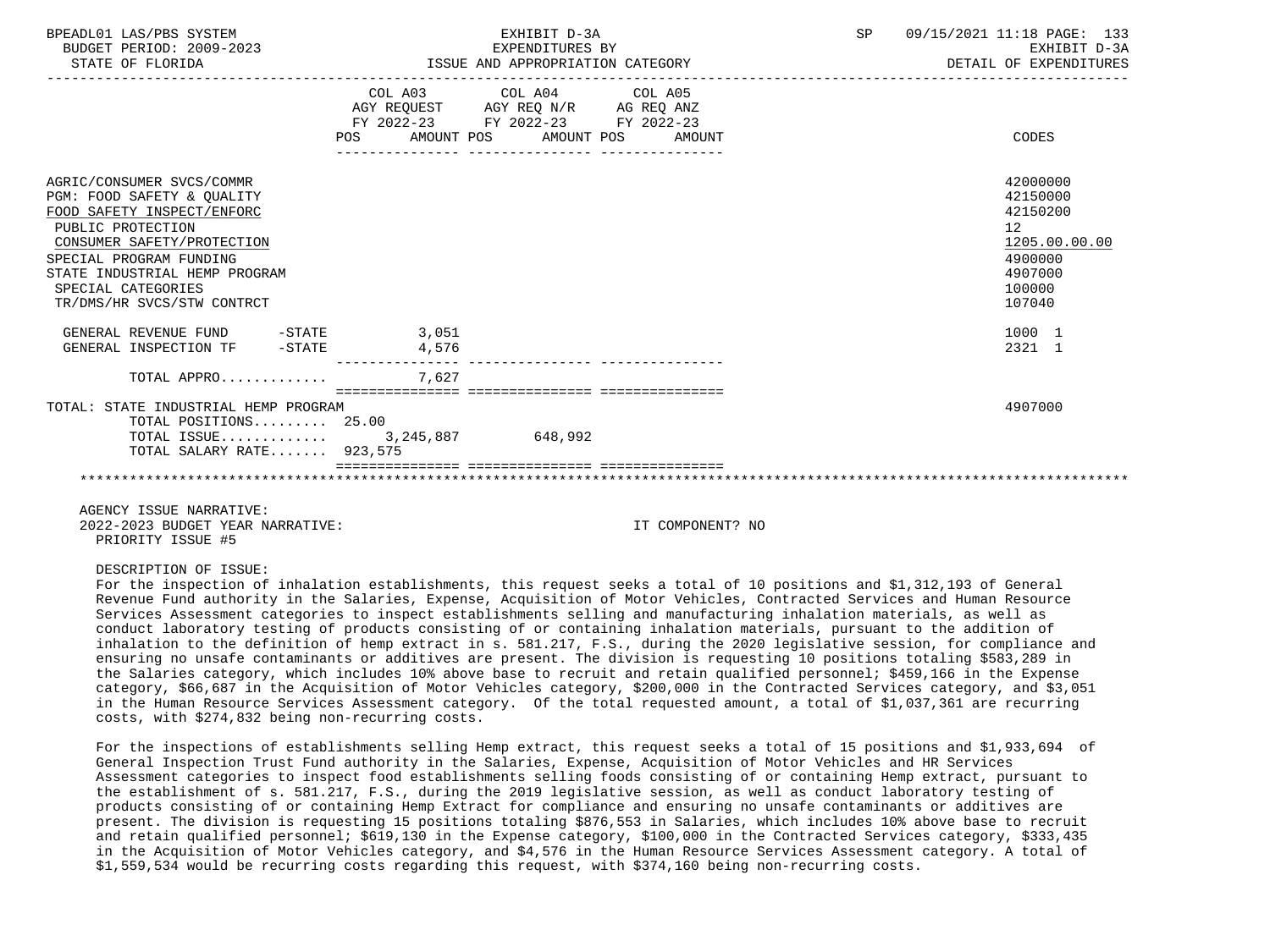BPEADL01 LAS/PBS SYSTEM SALL SERVICES TO A SP SEXHIBIT D-3A SP 09/15/2021 11:18 PAGE: 134

|                                                                                                                                                                                                      | COL A05<br>COL A03<br>COL A04<br>AGY REOUEST<br>AGY REO N/R<br>AG REQ ANZ<br>FY 2022-23 FY 2022-23<br>FY 2022-23<br>AMOUNT POS<br>AMOUNT POS<br>POS<br>AMOUNT | CODES                                                                         |
|------------------------------------------------------------------------------------------------------------------------------------------------------------------------------------------------------|---------------------------------------------------------------------------------------------------------------------------------------------------------------|-------------------------------------------------------------------------------|
| AGRIC/CONSUMER SVCS/COMMR<br>PGM: FOOD SAFETY & OUALITY<br>FOOD SAFETY INSPECT/ENFORC<br>PUBLIC PROTECTION<br>CONSUMER SAFETY/PROTECTION<br>SPECIAL PROGRAM FUNDING<br>STATE INDUSTRIAL HEMP PROGRAM |                                                                                                                                                               | 42000000<br>42150000<br>42150200<br>12<br>1205.00.00.00<br>4900000<br>4907000 |

ISSUE SUMMARY:

 For inhalation, passage of HB 921 in 2020 added the term 'inhalation' to s. 581.217, F.S., thereby codifying Hemp Extract for Inhalation as a food. The Division of Food Safety approximates that between 1500 and 2500 additional establishments now require a valid Food Establishment Permit. This estimate is in addition to those establishments which may already sell Hemp Extract for Ingestion which may or may not currently be permitted as a food establishment. With this increase in workload, additional staff are needed to conduct inspections, manage permitting and administrative enforcement, answer calls and complaints, and provide technological assistance/coding within the database to support the new program. For retail food establishments one inspector can conduct approximately 300 inspections annually. Manufactured food inspection can take significantly longer than retail inspections due to the exhaustive nature of the inspection. For manufactured food establishments, one inspector can conduct approximately 90 inspections annually. For the retail program, one trainer and one supervisor are needed for every 8 inspectors, and a quality assurance specialist is needed for every 20 inspectors. The quality assurance specialist assists in ensuring the training program is instilling the proper training protocols and the inspector is sufficiently trained prior to standardization, which is required for all inspectors. For the manufactured food program, a trainer is needed for every 4 inspectors and a supervisor is needed for every 8 inspectors.

 For the estimated level of inhalation laboratory analyses, the lab will need additional staffing, lab supplies and equipment to process, analyze, and report the results for these additional samples. This includes the reporting of findings for potency, pesticides, metals, pathogens, and residual solvents, which are the primary areas of emphasis for product quality testing.

 The additional regulatory staff will assist with issuance of additional permits, management of additional consumer complaints, drafting and processing administrative actions associated with the program, and answering calls and inquires within the call center which averages in excess of 500 calls per day. The current administrative compliment includes a staff of 4 FTEs and one OPS who handle both calls and permitting responsibilities and a staff of 4 FTEs and one OPS who draft, process and track administrative actions for all permitting and food inspection related violations.

 Following the first two years after establishment of the State Hemp Program, there are almost 8,500 food establishments selling hemp extract intended for human ingestion. There has been a steady growth of approximately 25 new businesses entering this market per week. The increase in workload has required additional staff to conduct food safety inspections. As previously stated, the department expects to add nearly 2,500 additional establishments that sell hemp extract for inhalation. For retail food establishments one inspector can conduct approximately 300 inspections annually. Manufactured food inspection can take significantly longer than retail inspections due to the exhaustive nature of the inspection. For manufactured food establishments, one inspector can conduct approximately 90 inspections annually. For the retail program, one trainer and one supervisor are needed for every 8 inspectors, and a quality assurance specialist is needed for every 20 inspectors. The quality assurance specialist assists in ensuring the training program is instilling the proper training protocols and the inspector is sufficiently trained prior to standardization, which is required for all inspectors. For the manufactured food program, a trainer is needed for every 4 inspectors and a supervisor is needed for every 8 inspectors.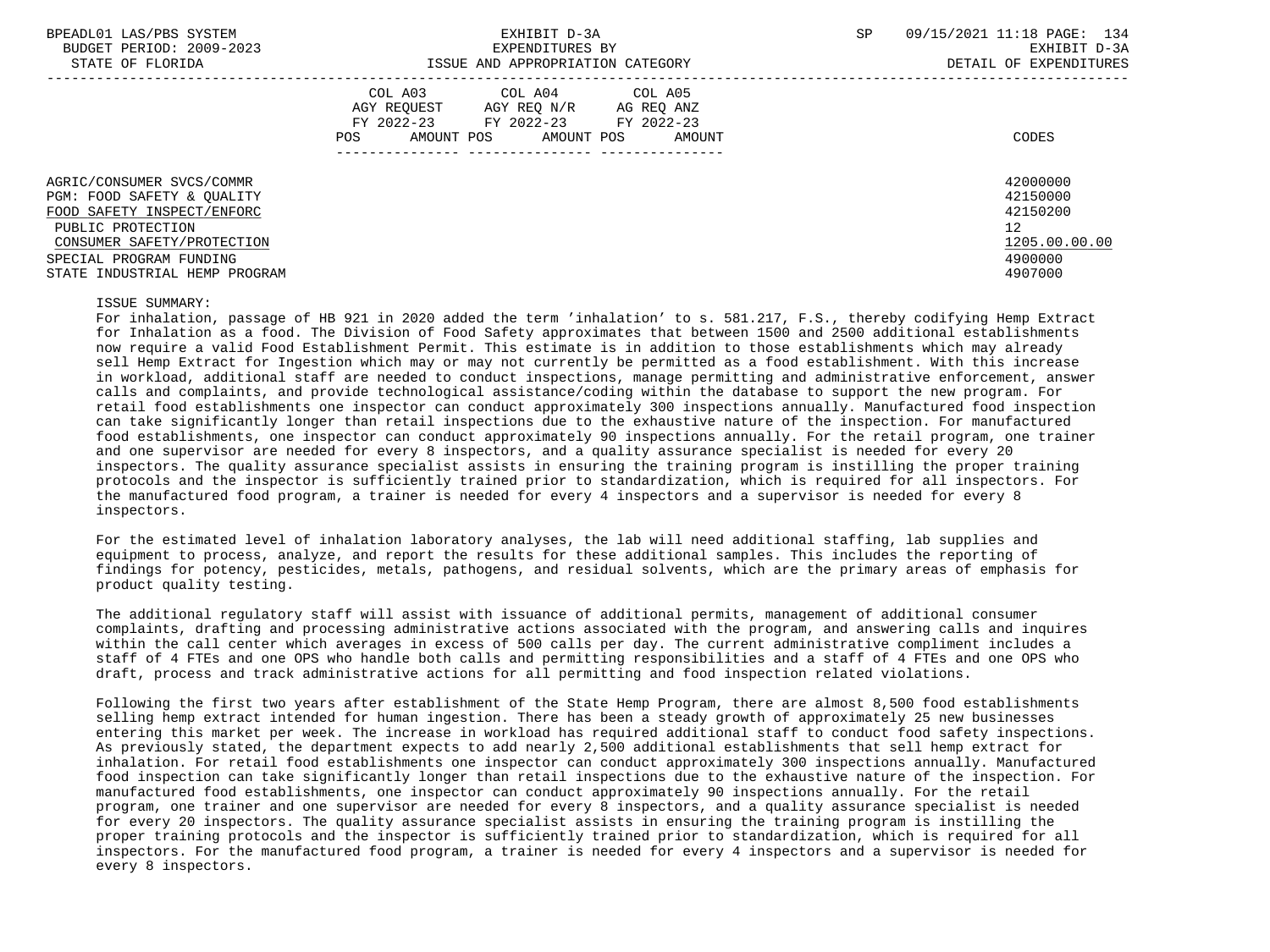| BPEADL01 LAS/PBS SYSTEM<br>BUDGET PERIOD: 2009-2023<br>STATE OF FLORIDA                                                                                                                              | EXHIBIT D-3A<br>EXPENDITURES BY<br>ISSUE AND APPROPRIATION CATEGORY                                                                            | 09/15/2021 11:18 PAGE: 135<br><b>SP</b><br>EXHIBIT D-3A<br>DETAIL OF EXPENDITURES            |
|------------------------------------------------------------------------------------------------------------------------------------------------------------------------------------------------------|------------------------------------------------------------------------------------------------------------------------------------------------|----------------------------------------------------------------------------------------------|
|                                                                                                                                                                                                      | COL A03 COL A04 COL A05<br>AGY REOUEST AGY REO N/R<br>AG REO ANZ<br>FY 2022-23 FY 2022-23 FY 2022-23<br>AMOUNT POS AMOUNT POS<br>POS<br>AMOUNT | CODES                                                                                        |
| AGRIC/CONSUMER SVCS/COMMR<br>PGM: FOOD SAFETY & OUALITY<br>FOOD SAFETY INSPECT/ENFORC<br>PUBLIC PROTECTION<br>CONSUMER SAFETY/PROTECTION<br>SPECIAL PROGRAM FUNDING<br>STATE INDUSTRIAL HEMP PROGRAM |                                                                                                                                                | 42000000<br>42150000<br>42150200<br>$12 \overline{ }$<br>1205.00.00.00<br>4900000<br>4907000 |

 For the estimated level of Food Safety Laboratory analyses, the lab currently has some of the lab equipment anticipated to handle this additional work and additional tests required for inhalable products and will need additional staffing and lab supplies to process, analyze, and report the results for these additional samples. This includes the reporting of findings for potency, pesticides, metals, pathogens, and residual solvents, which are currently the primary areas of emphasis for product quality testing of food products consisting of or containing Hemp Extract. There are additional contaminants that the laboratory will be required to test for that are unique to inhalable hemp extract products. It has been determined that there will be available space for the requested positions for this issue.

# ADVERSE IMPACT IF NOT FUNDED:

 If this issue is not funded for inhalation and ingestion, inhalation and ingestion establishment inspections will adversely impact the current manufactured food and retail food inspection workload and associated activities within the Bureau of Food Inspection as well as the workload and associated activities within the division's laboratories. Assuming the additional workload for the inspection of inhalation and Hemp Food establishments could potentially cause delays in needed inspections and inspection activities for other manufactured food establishments. Current inspections are already backlogged, which will only increase with additional facilities and no additional resources.

 The law now allows for Hemp Extract to be used as or in food, which has resulted in an increase in establishments required to be inspected by the division. With the number of establishments increasing weekly, the incorporation of inhalation establishments into these requirements, and the gaining popularity of hemp products by consumers, this percentage of businesses will continue to grow. While we anticipate a greater need for resources as the industry grows, we are only requesting a reduced percentage as we continue to phase in these operations.

COST SUMMARY:

# CATEGORY: Salaries and Benefits

-------------------------------

(Inhalation- 10 FTE - General Revenue)

| POSITION TITLE                         | CLASS CODE | POSITIONS |
|----------------------------------------|------------|-----------|
|                                        |            |           |
| Regulatory Specialist I                | 0441       |           |
| Regulatory Specialist III              | 0444       |           |
| Applications Systems Programmer III    | 2142       |           |
| Application Systems Programmer III-SES | 2144       |           |
| Sanitation & Safety Specialist         | 8888       |           |
| Laboratory Technician IV               | 5027       |           |
| Chemist II                             | 5044       |           |
| Chemist III                            | 5045       |           |
|                                        |            |           |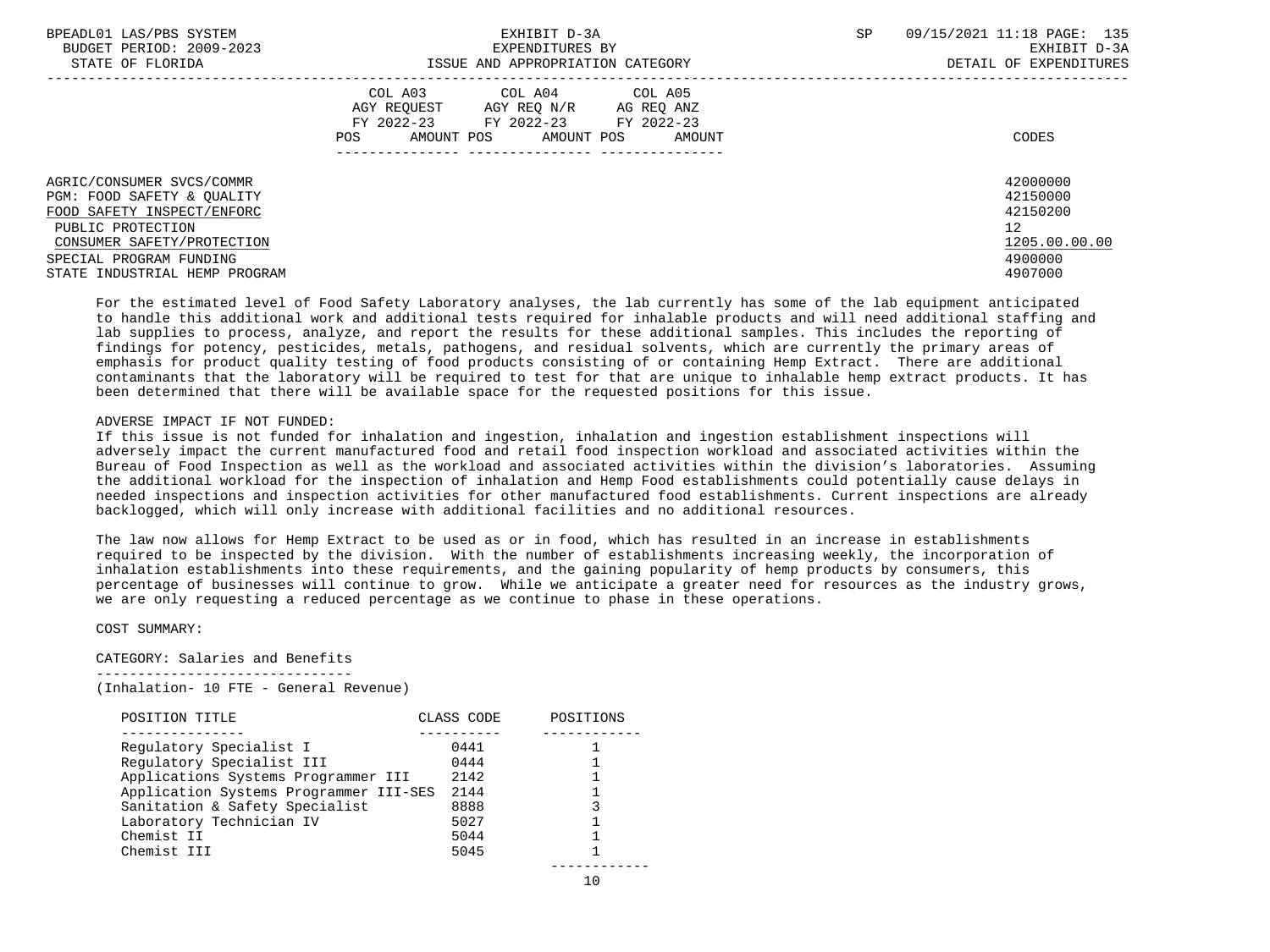| BPEADL01 LAS/PBS SYSTEM |                     |                          |
|-------------------------|---------------------|--------------------------|
|                         |                     | BUDGET PERIOD: 2009-2023 |
|                         | גתדכת זה הת היחידים |                          |

|                                                                                                                                                                     | COL A03<br>AGY REOUEST<br>FY 2022-23<br>AMOUNT POS<br>POS | COL A04<br>AGY REQ N/R<br>FY 2022-23<br>AMOUNT POS | COL A05<br>AG REQ ANZ<br>FY 2022-23<br>AMOUNT | CODES                                                              |
|---------------------------------------------------------------------------------------------------------------------------------------------------------------------|-----------------------------------------------------------|----------------------------------------------------|-----------------------------------------------|--------------------------------------------------------------------|
| AGRIC/CONSUMER SVCS/COMMR<br>PGM: FOOD SAFETY & QUALITY<br>FOOD SAFETY INSPECT/ENFORC<br>PUBLIC PROTECTION<br>CONSUMER SAFETY/PROTECTION<br>SPECIAL PROGRAM FUNDING |                                                           |                                                    |                                               | 42000000<br>42150000<br>42150200<br>12<br>1205.00.00.00<br>4900000 |
| STATE INDUSTRIAL HEMP PROGRAM                                                                                                                                       |                                                           |                                                    |                                               | 4907000                                                            |

# (Ingestion-15 FTE - General Inspection Trust Fund)

| POSITION TITLE                    | CLASS CODE | POSITIONS |
|-----------------------------------|------------|-----------|
|                                   |            |           |
| Environmental Manager-SES         | 4823       |           |
| Environmental Specialist II       | 4809       |           |
| Ouality Assurance & Training Spec | 8900       |           |
| SSS Supervisor- SES               | 8895       |           |
| Sanitation & Safety Specialist    | 8888       | 1 ೧       |
|                                   |            |           |

15 and 15 and 15 and 15 and 15 and 15 and 15 and 15 and 15 and 15 and 15 and 15 and 15 and 15 and 15 and 15 and 15 and 15 and 15 and 16 and 16 and 16 and 16 and 16 and 16 and 16 and 16 and 16 and 16 and 16 and 16 and 16 an

### CATEGORY: Expense

-------------------------------

| OUANTITY    | DESCRIPTION                     | CALCULATIONS           | AMOUNT NEEDED<br>FY 2022-23 |
|-------------|---------------------------------|------------------------|-----------------------------|
| Inhalation: |                                 |                        |                             |
| 3           | HEMP Inspection Equipment Items | 3 X \$ 763             | \$2,289                     |
| 3           | IT Equipment                    | 3 X \$ 452             | \$1,356                     |
| 3           | Inspection travel               | 3 X \$5,203            | \$15,609                    |
| 3           | Laptop Computers                | 3 X \$1,500            | \$4,500                     |
|             | Laboratory Testing Supplies     |                        | \$435,412                   |
|             |                                 | TOTAL: General Revenue | \$459,166                   |
| Ingestion:  |                                 |                        |                             |
| 15          | HEMP Inspection Equipment Items | 15 X \$ 763            | \$11,445                    |
| 15          | IT Equipment                    | 15 X \$ 452            | \$6.780                     |
| 15          | Inspection travel               | $15 \times S$ 5,203    | \$78,405                    |
|             | Laboratory Testing Supplies     |                        | \$500,000                   |
| 15          | Laptop Computers                | $15 \times$ \$ 1,500   | \$22,500                    |

TOTAL: General Inspection Trust Fund \$619,130

# SPECIAL CATEGORY: Acquisition of Motor Vehicles

-----------------------------------------------

OUANTITY DESCRIPTION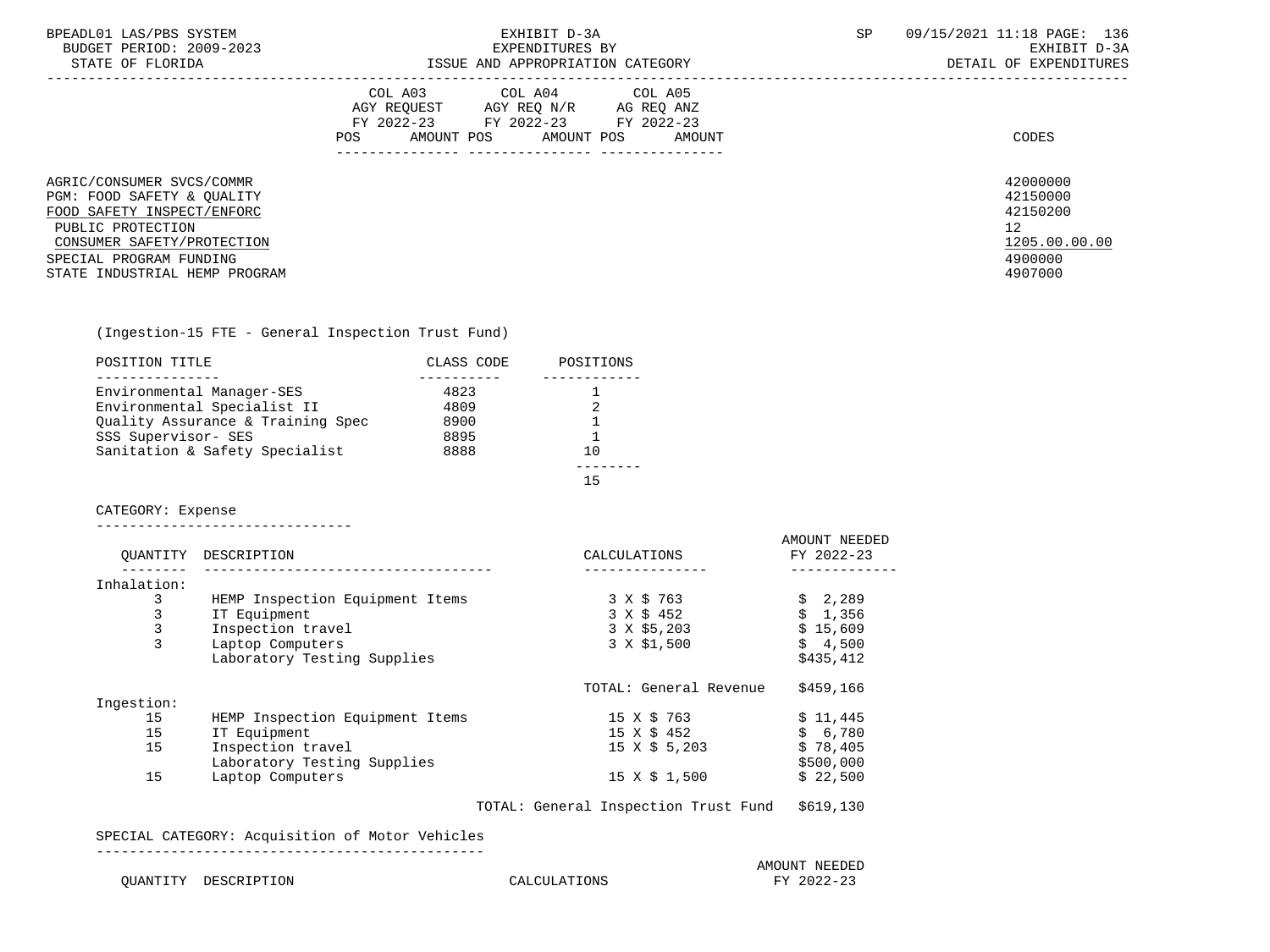| BPEADL01 LAS/PBS SYSTEM<br>BUDGET PERIOD: 2009-2023<br>STATE OF FLORIDA                                                                                                                              |                                                                               | EXHIBIT D-3A<br>EXPENDITURES BY<br>ISSUE AND APPROPRIATION CATEGORY                                                                                                                                                                  | SP                                             | 09/15/2021 11:18 PAGE: 137<br>EXHIBIT D-3A<br>DETAIL OF EXPENDITURES          |
|------------------------------------------------------------------------------------------------------------------------------------------------------------------------------------------------------|-------------------------------------------------------------------------------|--------------------------------------------------------------------------------------------------------------------------------------------------------------------------------------------------------------------------------------|------------------------------------------------|-------------------------------------------------------------------------------|
|                                                                                                                                                                                                      | <b>POS</b>                                                                    | COL A03 COL A04 COL A05<br>$\begin{tabular}{lllllll} AGY & \texttt{REQUEST} & \texttt{AGY REQ} & \texttt{N/R} & \texttt{AG REQ} & \texttt{ANZ} \end{tabular}$<br>FY 2022-23 FY 2022-23 FY 2022-23<br>AMOUNT POS AMOUNT POS<br>AMOUNT |                                                | <b>CODES</b>                                                                  |
| AGRIC/CONSUMER SVCS/COMMR<br>PGM: FOOD SAFETY & QUALITY<br>FOOD SAFETY INSPECT/ENFORC<br>PUBLIC PROTECTION<br>CONSUMER SAFETY/PROTECTION<br>SPECIAL PROGRAM FUNDING<br>STATE INDUSTRIAL HEMP PROGRAM |                                                                               |                                                                                                                                                                                                                                      |                                                | 42000000<br>42150000<br>42150200<br>12<br>1205.00.00.00<br>4900000<br>4907000 |
|                                                                                                                                                                                                      | ________________________________<br>Inhalation: General Revenue<br>3 Vehicles | 3 X \$22,229                                                                                                                                                                                                                         | \$66,687                                       |                                                                               |
| 15                                                                                                                                                                                                   | Ingestion: General Inspection Trust Fund<br>Vehicles                          | 15 X \$22,229                                                                                                                                                                                                                        | \$333,435                                      |                                                                               |
|                                                                                                                                                                                                      | CATEGORY: Contracted Services<br>--------------------------------             |                                                                                                                                                                                                                                      |                                                |                                                                               |
|                                                                                                                                                                                                      | OUANTITY DESCRIPTION                                                          | CALCULATIONS                                                                                                                                                                                                                         | AMOUNT NEEDED<br>FY 2022-23<br>_____________   |                                                                               |
|                                                                                                                                                                                                      | Inhalation activity-based computer General Revenue<br>system programming      |                                                                                                                                                                                                                                      | \$200,000                                      |                                                                               |
|                                                                                                                                                                                                      | Service contracts for Hemp program<br>equipment to be purchased in FY 2021-22 | General Inspection TF \$100,000                                                                                                                                                                                                      |                                                |                                                                               |
|                                                                                                                                                                                                      | CATEGORY: TR/DMS/HR Services<br>------------------------------                |                                                                                                                                                                                                                                      |                                                |                                                                               |
|                                                                                                                                                                                                      | OUANTITY DESCRIPTION                                                          | CALCULATIONS<br>________________                                                                                                                                                                                                     | AMOUNT NEEDED<br>FY 2022-23<br>_______________ |                                                                               |
|                                                                                                                                                                                                      | 25 HR Services Assessment                                                     | 25 X \$ 305.05                                                                                                                                                                                                                       | \$7,627                                        |                                                                               |
|                                                                                                                                                                                                      |                                                                               | General Revenue: \$3,051<br>General Inspection Trust Fund: \$4,576                                                                                                                                                                   |                                                |                                                                               |
|                                                                                                                                                                                                      |                                                                               | TOTAL ISSUE BY FUND:<br>General Revenue:<br>General Inspection TF: \$1,057,141<br>(Excluding Salaries and Benefits)                                                                                                                  | \$728,904                                      |                                                                               |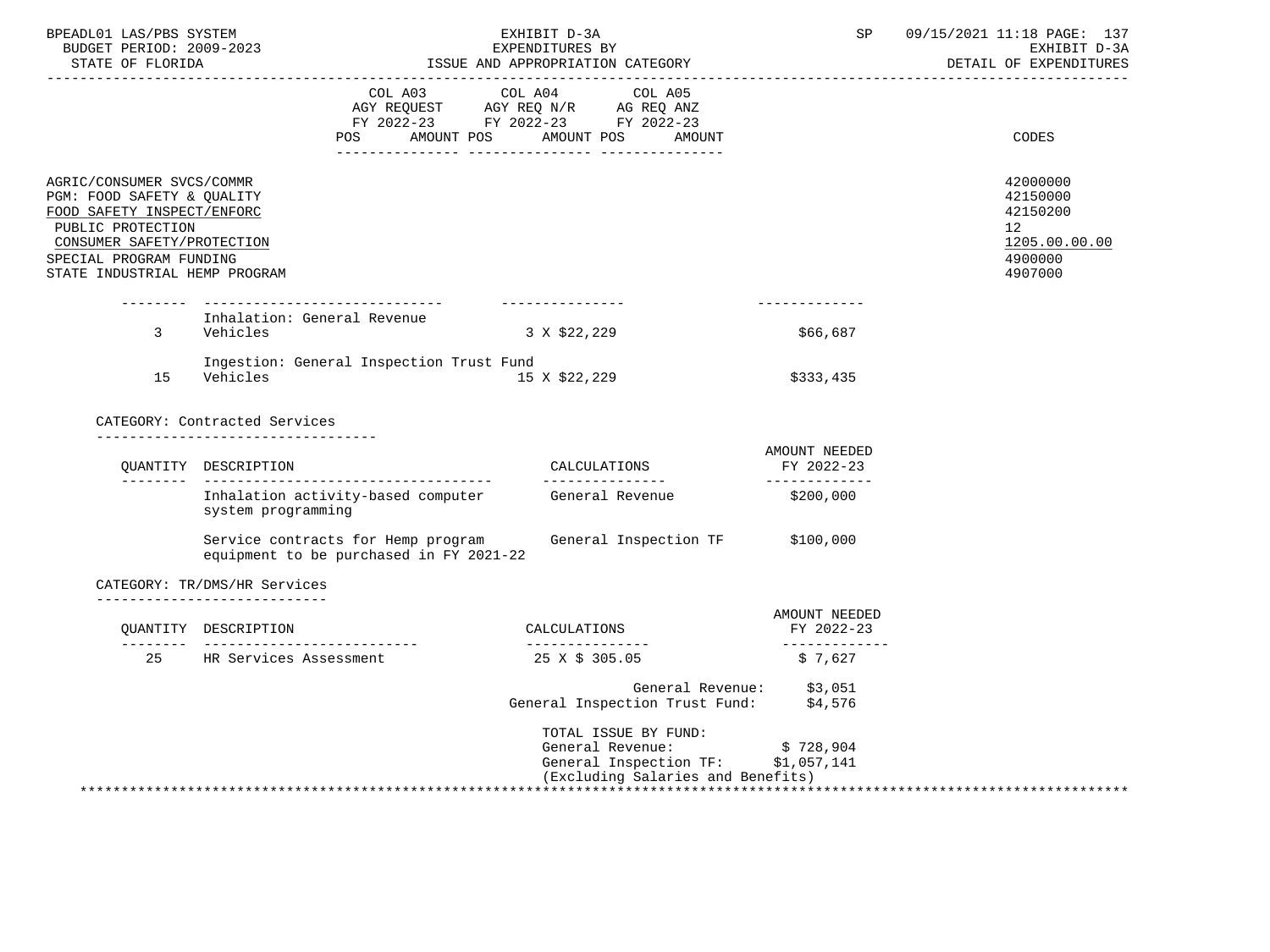| BPEADL01 LAS/PBS SYSTEM<br>BUDGET PERIOD: 2009-2023<br>STATE OF FLORIDA                                                                                                                              |       | EXHIBIT D-3A                                                                                                                   |                              |        |                                   |      | SP 09/15/2021 11:18 PAGE: 138<br>EXPENDITURES BY<br>EXERIBIT D-3A EXPENDITURES BY<br>DETAIL OF EXPENDITURES<br>DETAIL OF EXPENDITURES<br>EXHIBIT D-3A<br>DETAIL OF EXPENDITURES |
|------------------------------------------------------------------------------------------------------------------------------------------------------------------------------------------------------|-------|--------------------------------------------------------------------------------------------------------------------------------|------------------------------|--------|-----------------------------------|------|---------------------------------------------------------------------------------------------------------------------------------------------------------------------------------|
|                                                                                                                                                                                                      |       | COL A03 COL A04 COL A05<br>AGY REQUEST AGY REQ N/R AG REQ ANZ<br>FY 2022-23 FY 2022-23 FY 2022-23<br>POS AMOUNT POS AMOUNT POS | AMOUNT                       |        |                                   |      | CODES                                                                                                                                                                           |
| AGRIC/CONSUMER SVCS/COMMR<br>PGM: FOOD SAFETY & QUALITY<br>FOOD SAFETY INSPECT/ENFORC<br>PUBLIC PROTECTION<br>CONSUMER SAFETY/PROTECTION<br>SPECIAL PROGRAM FUNDING<br>STATE INDUSTRIAL HEMP PROGRAM |       |                                                                                                                                |                              |        |                                   |      | 42000000<br>42150000<br>42150200<br>12 <sub>2</sub><br>1205.00.00.00<br>4900000<br>4907000                                                                                      |
| POSITION DETAIL OF SALARIES AND BENEFITS:                                                                                                                                                            | FTE   |                                                                                                                                | BASE RATE ADDITIVES BENEFITS |        |                                   |      | LAPSE LAPSED SALARIES<br>SUBTOTAL % AND BENEFITS                                                                                                                                |
| A03 - AGY REQUEST FY 2022-23                                                                                                                                                                         |       |                                                                                                                                |                              |        |                                   |      |                                                                                                                                                                                 |
| NEW POSITIONS<br>0441 REGULATORY SPECIALIST II                                                                                                                                                       |       |                                                                                                                                |                              |        |                                   |      |                                                                                                                                                                                 |
| N0001 001                                                                                                                                                                                            |       | $1.00$ 30,837                                                                                                                  |                              |        |                                   |      | 20,183 51,020 0.00 51,020                                                                                                                                                       |
| 0444 REGULATORY SPECIALIST III                                                                                                                                                                       |       |                                                                                                                                |                              |        |                                   |      |                                                                                                                                                                                 |
| N0002 001<br>2142 APPLICATION SYSTEMS PROGRAMMER II                                                                                                                                                  |       | $1.00$ $34,220$                                                                                                                |                              | 20,808 | 55,028                            |      | 0.00<br>55,028                                                                                                                                                                  |
| N0003 001                                                                                                                                                                                            | 1.00  | 45, 217                                                                                                                        |                              |        | 22,838 68,055                     | 0.00 | 68,055                                                                                                                                                                          |
| 4809 ENVIRONMENTAL SPECIALIST II                                                                                                                                                                     |       |                                                                                                                                |                              |        |                                   |      |                                                                                                                                                                                 |
| N0010 001                                                                                                                                                                                            | 2.00  | 80,540                                                                                                                         |                              | 43,849 | 124,389                           | 0.00 | 124,389                                                                                                                                                                         |
| 5027 LABORATORY TECHNICIAN IV                                                                                                                                                                        | 1.00  | 29,308                                                                                                                         |                              | 19,900 | 49,208                            | 0.00 | 49,208                                                                                                                                                                          |
| N0006 001<br>5044 CHEMIST II                                                                                                                                                                         |       |                                                                                                                                |                              |        |                                   |      |                                                                                                                                                                                 |
| N0007 001                                                                                                                                                                                            | 1.00  | 36,105                                                                                                                         |                              | 21,156 | 57,261                            | 0.00 | 57,261                                                                                                                                                                          |
| 5045 CHEMIST III                                                                                                                                                                                     |       |                                                                                                                                |                              |        |                                   |      |                                                                                                                                                                                 |
| N0008 001                                                                                                                                                                                            |       | 1.00 42,690                                                                                                                    |                              |        | 22,372 65,062                     | 0.00 | 65,062                                                                                                                                                                          |
| 8888 SANITATION AND SAFETY SPECIALIST<br>3.00<br>N0005 001                                                                                                                                           |       | 102,660                                                                                                                        |                              |        |                                   | 0.00 | 165,082                                                                                                                                                                         |
| N0013 001                                                                                                                                                                                            | 10.00 | 342,199                                                                                                                        |                              |        | 62,422 165,082<br>208,074 550,273 | 0.00 | 550,273                                                                                                                                                                         |
| 8900 QUALITY ASSURANCE & TRAINING SPEC                                                                                                                                                               |       |                                                                                                                                |                              |        |                                   |      |                                                                                                                                                                                 |
| 1.00<br>N0011 001                                                                                                                                                                                    |       | 40,270                                                                                                                         |                              |        | 21,925 62,195                     | 0.00 | 62,195                                                                                                                                                                          |
| 2144 APPLICATION SYSTEMS PROGRAMMER III-SES                                                                                                                                                          |       |                                                                                                                                |                              |        |                                   |      |                                                                                                                                                                                 |
| N0004 001                                                                                                                                                                                            | 1.00  | 48,043                                                                                                                         |                              | 24,530 | 72,573                            | 0.00 | 72,573                                                                                                                                                                          |
| 4823 ENVIRONMENTAL MANAGER - SES<br>N0009 001                                                                                                                                                        |       | $1.00$ $51,216$                                                                                                                |                              | 25,118 | 76,334                            | 0.00 | 76,334                                                                                                                                                                          |
| 8895 SANITATION AND SAFETY SUPERVISOR - SES                                                                                                                                                          |       |                                                                                                                                |                              |        |                                   |      |                                                                                                                                                                                 |
| N0012 001                                                                                                                                                                                            | 1.00  | 40,270                                                                                                                         |                              |        | 23,092 63,362 0.00                |      | 63,362                                                                                                                                                                          |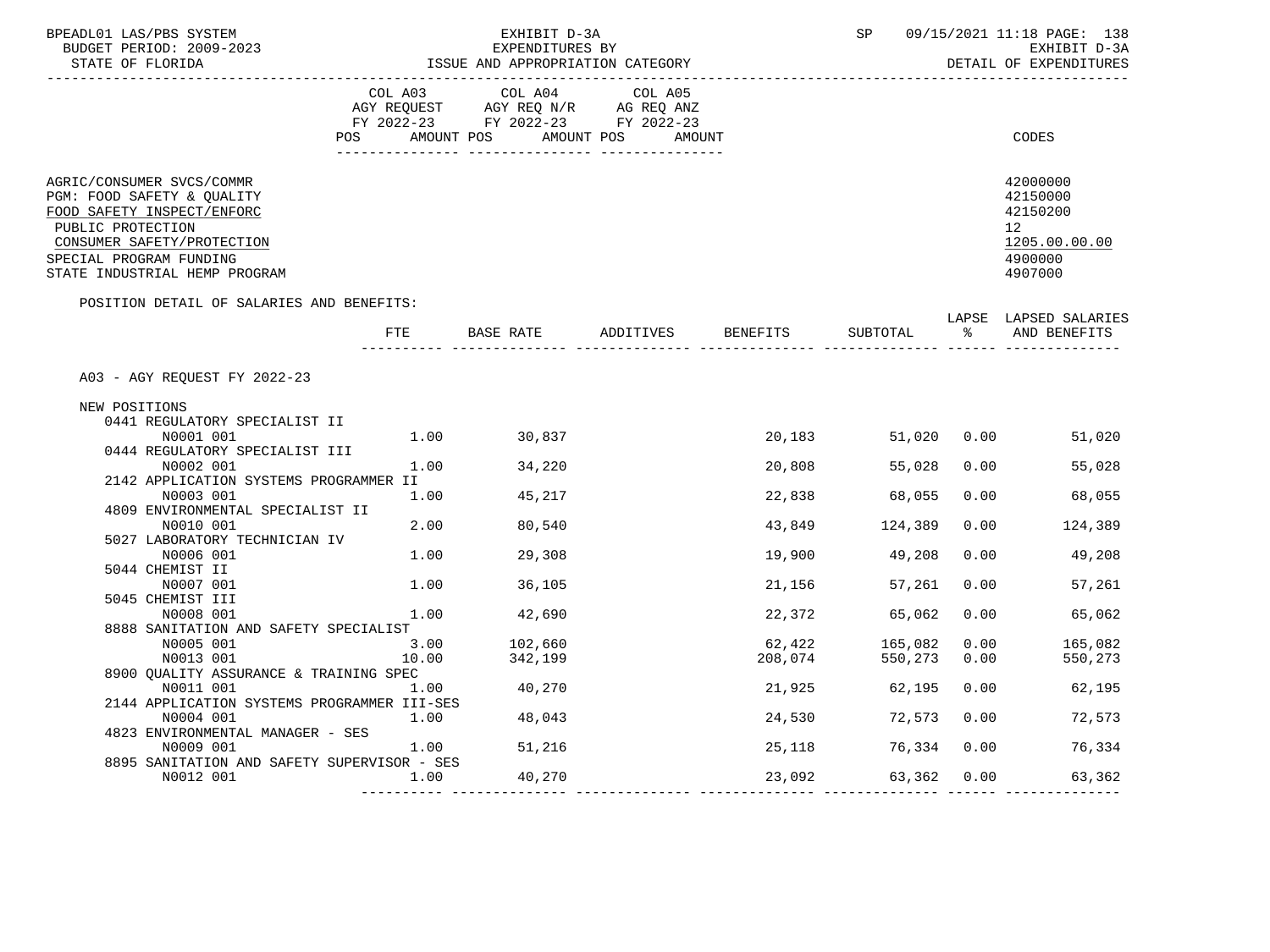| BPEADL01 LAS/PBS SYSTEM<br>BUDGET PERIOD: 2009-2023<br>STATE OF FLORIDA                                                                                                                              |                        | EXHIBIT D-3A<br>EXPENDITURES BY<br>ISSUE AND APPROPRIATION CATEGORY                                        |                   |          | SP                | 09/15/2021 11:18 PAGE: 139<br>EXHIBIT D-3A<br>DETAIL OF EXPENDITURES                       |
|------------------------------------------------------------------------------------------------------------------------------------------------------------------------------------------------------|------------------------|------------------------------------------------------------------------------------------------------------|-------------------|----------|-------------------|--------------------------------------------------------------------------------------------|
|                                                                                                                                                                                                      | COL A03<br>POS         | COL A04<br>AGY REQUEST AGY REQ N/R AG REQ ANZ<br>FY 2022-23 FY 2022-23 FY 2022-23<br>AMOUNT POS AMOUNT POS | COL A05<br>AMOUNT |          |                   | <b>CODES</b>                                                                               |
| AGRIC/CONSUMER SVCS/COMMR<br>PGM: FOOD SAFETY & QUALITY<br>FOOD SAFETY INSPECT/ENFORC<br>PUBLIC PROTECTION<br>CONSUMER SAFETY/PROTECTION<br>SPECIAL PROGRAM FUNDING<br>STATE INDUSTRIAL HEMP PROGRAM |                        |                                                                                                            |                   |          |                   | 42000000<br>42150000<br>42150200<br>12 <sup>°</sup><br>1205.00.00.00<br>4900000<br>4907000 |
| POSITION DETAIL OF SALARIES AND BENEFITS:                                                                                                                                                            | FTE                    | BASE RATE                                                                                                  | ADDITIVES         | BENEFITS | SUBTOTAL          | LAPSE LAPSED SALARIES<br>AND BENEFITS                                                      |
| A03 - AGY REQUEST FY 2022-23                                                                                                                                                                         |                        |                                                                                                            |                   |          |                   |                                                                                            |
| NEW POSITIONS                                                                                                                                                                                        |                        |                                                                                                            |                   |          |                   |                                                                                            |
| TOTALS FOR ISSUE BY FUND<br>1000 GENERAL REVENUE FUND<br>2321 GENERAL INSPECTION TF                                                                                                                  |                        |                                                                                                            |                   |          |                   | 583,289<br>876,553                                                                         |
|                                                                                                                                                                                                      |                        | 25.00 923,575                                                                                              |                   |          | 536,267 1,459,842 | --------------<br>1,459,842<br>==============                                              |
| MEDICAL MARIJUANA TREATMENT CENTERS<br>(MMTC)<br>SALARY RATE<br>SALARY RATE 90,433                                                                                                                   |                        |                                                                                                            |                   |          |                   | 4907500<br>000000                                                                          |
| SALARIES AND BENEFITS                                                                                                                                                                                |                        |                                                                                                            |                   |          |                   | 010000                                                                                     |
| GENERAL INSPECTION TF                                                                                                                                                                                | 2.00<br>-STATE 136,110 |                                                                                                            |                   |          |                   | 2321 1                                                                                     |
| <b>EXPENSES</b>                                                                                                                                                                                      |                        |                                                                                                            |                   |          |                   | 040000                                                                                     |
| GENERAL INSPECTION TF -STATE 25,674 15,674                                                                                                                                                           |                        |                                                                                                            |                   |          |                   | 2321 1                                                                                     |

 ${\tt 2} = {\tt 2} = {\tt 2} = {\tt 2} = {\tt 2} = {\tt 2} = {\tt 2} = {\tt 2} = {\tt 2} = {\tt 2} = {\tt 2} = {\tt 2} = {\tt 2} = {\tt 2} = {\tt 2} = {\tt 2} = {\tt 2} = {\tt 2} = {\tt 2} = {\tt 2} = {\tt 2} = {\tt 2} = {\tt 2} = {\tt 2} = {\tt 2} = {\tt 2} = {\tt 2} = {\tt 2} = {\tt 2} = {\tt 2} = {\tt 2} = {\tt 2} = {\tt 2} = {\tt 2} = {\tt 2} = {\tt 2} = {\tt 2$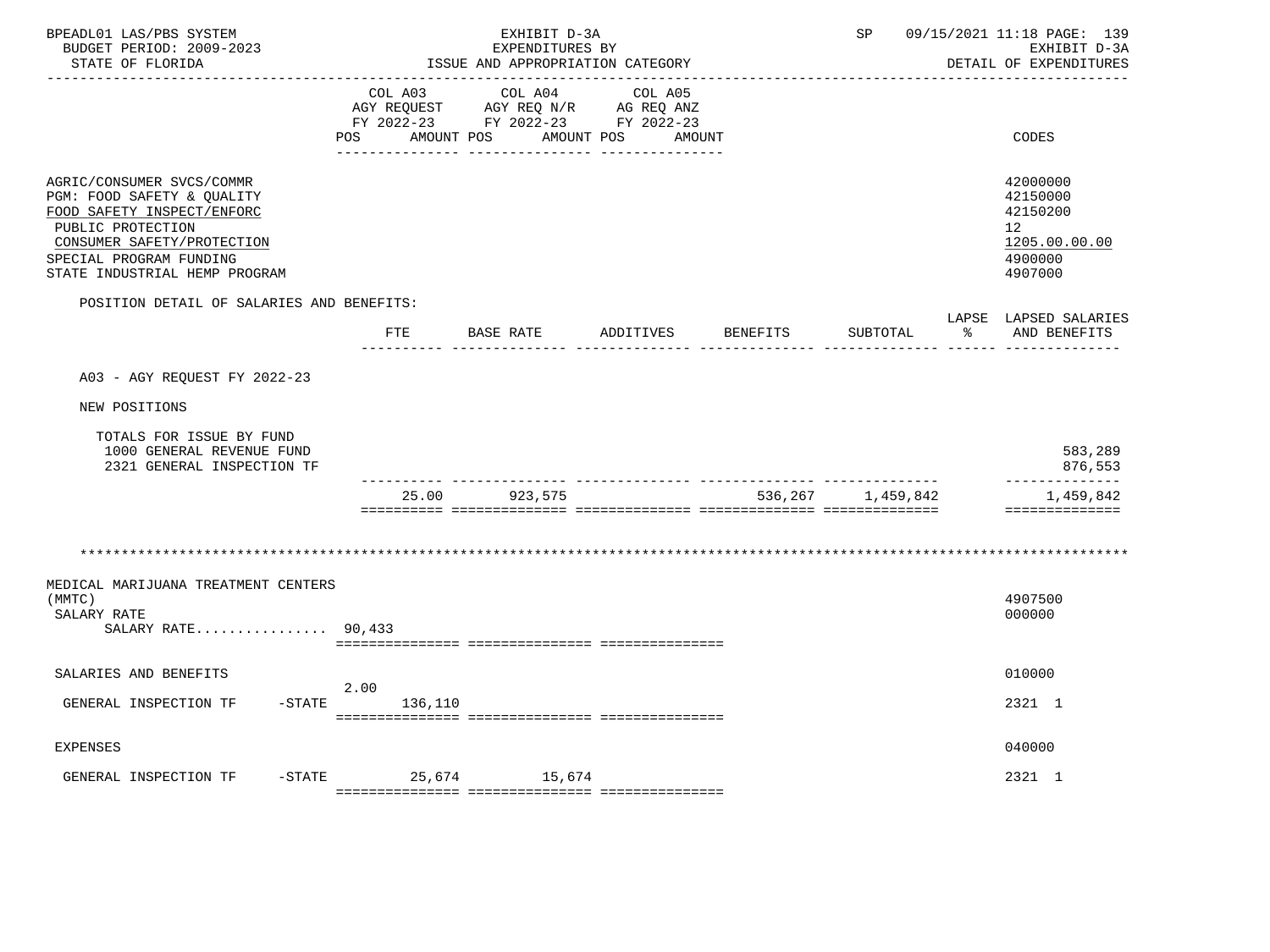| BPEADL01 LAS/PBS SYSTEM<br>BUDGET PERIOD: 2009-2023<br>STATE OF FLORIDA                                                                                                                                                                                                                                                                                                                                                                                                                                                                                                                                                                        |                     | EXHIBIT D-3A<br>EXPENDITURES BY                                                                                       | ISSUE AND APPROPRIATION CATEGORY | SP | 09/15/2021 11:18 PAGE: 140<br>EXHIBIT D-3A<br>DETAIL OF EXPENDITURES                              |
|------------------------------------------------------------------------------------------------------------------------------------------------------------------------------------------------------------------------------------------------------------------------------------------------------------------------------------------------------------------------------------------------------------------------------------------------------------------------------------------------------------------------------------------------------------------------------------------------------------------------------------------------|---------------------|-----------------------------------------------------------------------------------------------------------------------|----------------------------------|----|---------------------------------------------------------------------------------------------------|
|                                                                                                                                                                                                                                                                                                                                                                                                                                                                                                                                                                                                                                                | COL A03<br>POS      | COL A04 COL A05<br>AGY REQUEST AGY REQ N/R AG REQ ANZ<br>FY 2022-23 FY 2022-23 FY 2022-23<br>AMOUNT POS<br>AMOUNT POS | AMOUNT                           |    | CODES                                                                                             |
| AGRIC/CONSUMER SVCS/COMMR<br>PGM: FOOD SAFETY & QUALITY<br>FOOD SAFETY INSPECT/ENFORC<br>PUBLIC PROTECTION<br>CONSUMER SAFETY/PROTECTION<br>SPECIAL PROGRAM FUNDING<br>MEDICAL MARIJUANA TREATMENT CENTERS<br>(MMTC)<br>SPECIAL CATEGORIES<br>ACQUISITION/MOTOR VEHICLES                                                                                                                                                                                                                                                                                                                                                                       |                     |                                                                                                                       |                                  |    | 42000000<br>42150000<br>42150200<br>12<br>1205.00.00.00<br>4900000<br>4907500<br>100000<br>100021 |
| GENERAL INSPECTION TF                                                                                                                                                                                                                                                                                                                                                                                                                                                                                                                                                                                                                          | $-$ STATE<br>44,458 | 44,458                                                                                                                |                                  |    | 2321 1                                                                                            |
| TR/DMS/HR SVCS/STW CONTRCT                                                                                                                                                                                                                                                                                                                                                                                                                                                                                                                                                                                                                     |                     |                                                                                                                       |                                  |    | 107040                                                                                            |
| GENERAL INSPECTION TF<br>$-$ STATE                                                                                                                                                                                                                                                                                                                                                                                                                                                                                                                                                                                                             | 610                 |                                                                                                                       |                                  |    | 2321 1                                                                                            |
| TOTAL: MEDICAL MARIJUANA TREATMENT CENTERS<br>(MMTC)<br>TOTAL POSITIONS 2.00<br>TOTAL ISSUE<br>TOTAL SALARY RATE 90,433                                                                                                                                                                                                                                                                                                                                                                                                                                                                                                                        |                     | 206,852 60,132                                                                                                        |                                  |    | 4907500                                                                                           |
|                                                                                                                                                                                                                                                                                                                                                                                                                                                                                                                                                                                                                                                |                     |                                                                                                                       |                                  |    |                                                                                                   |
| AGENCY ISSUE NARRATIVE:<br>2022-2023 BUDGET YEAR NARRATIVE:<br>PRIORITY ISSUE #36                                                                                                                                                                                                                                                                                                                                                                                                                                                                                                                                                              |                     |                                                                                                                       | IT COMPONENT? NO                 |    |                                                                                                   |
| DESCRIPTION OF ISSUE:<br>This request seeks a total of \$206,852 (of which \$146,720 will be recurring costs) of General Inspection Trust Fund<br>authority in the Salaries, Expense, Acquisition of Motor Vehicles and Human Resources categories to inspect Medical<br>Marijuana Treatment Centers (MMTC) pursuant to Chapters 381 and 500, F.S. for the Division of Food Safety.<br>ISSUE SUMMARY:<br>Section 381.986, Florida Statute, requires approved Medical Marijuana Treatment Centers (MMTC) producing edibles to<br>obtain a food permit pursuant to Chapter 500, F.S., to ensure edibles are processed and manufactured in a safe |                     |                                                                                                                       |                                  |    |                                                                                                   |
| environment which minimizes the potential for a foodborne illness outbreak or the introduction of other hazardous<br>chemical and biological contaminants.                                                                                                                                                                                                                                                                                                                                                                                                                                                                                     |                     |                                                                                                                       |                                  |    |                                                                                                   |
| The Division of Food Safety, Bureau of Food Inspection, is separated into a Manufactured Food and a Retail Food<br>Inspection Program. MMTCs fall under the Manufactured Food Inspection Program and subject to the relevant requirements in<br>Chapter 500 F.S., and Rules 5K-4 and 5K-11 F.A.C., as they pertain to facilities processing or manufacturing food.                                                                                                                                                                                                                                                                             |                     |                                                                                                                       |                                  |    |                                                                                                   |

 Chapter 500 F.S., and Rules 5K-4 and 5K-11 F.A.C., as they pertain to facilities processing or manufacturing food. Through rule 5K-4, the department has adopted 21 CFR Part 117 "Current Good Manufacturing Practice, Hazard Analysis, and Risk-Based Preventive Controls for Human Foods" (also referred to as the "PC" Rule) pertaining to such facilities. Under the PC Rule, MMTCs are subject to both the Good Manufacturing Practices (GMP) and Preventive Controls sections of the aforementioned PC Rule. Due to the in-depth nature of a PC inspection the current national average for the duration of a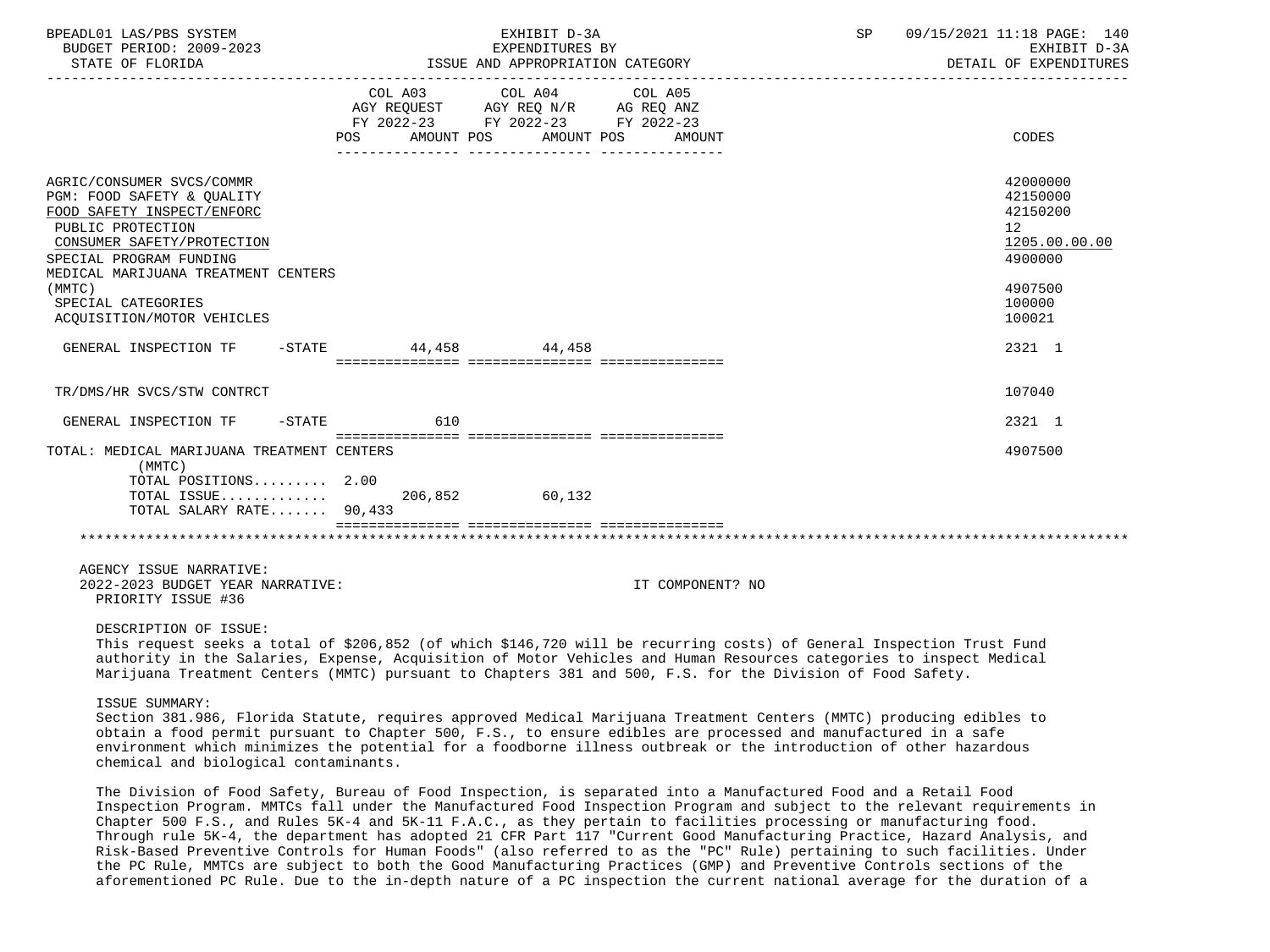| BPEADL01 LAS/PBS SYSTEM<br>BUDGET PERIOD: 2009-2023<br>STATE OF FLORIDA | EXHIBIT D-3A<br>EXPENDITURES BY<br>ISSUE AND APPROPRIATION CATEGORY                                                                      | SP. | 09/15/2021 11:18 PAGE: 141<br>EXHIBIT D-3A<br>DETAIL OF EXPENDITURES |  |
|-------------------------------------------------------------------------|------------------------------------------------------------------------------------------------------------------------------------------|-----|----------------------------------------------------------------------|--|
|                                                                         | COL A03<br>COL A04 COL A05<br>AGY REOUEST AGY REO N/R AG REO ANZ<br>FY 2022-23 FY 2022-23 FY 2022-23<br>POS AMOUNT POS AMOUNT POS AMOUNT |     | CODES                                                                |  |
| AGRIC/CONSUMER SVCS/COMMR                                               |                                                                                                                                          |     | 42000000                                                             |  |
| PGM: FOOD SAFETY & OUALITY<br>FOOD SAFETY INSPECT/ENFORC                |                                                                                                                                          |     | 42150000<br>42150200                                                 |  |
| PUBLIC PROTECTION                                                       |                                                                                                                                          |     | 12 <sup>°</sup>                                                      |  |
| CONSUMER SAFETY/PROTECTION                                              |                                                                                                                                          |     | 1205.00.00.00                                                        |  |
| SPECIAL PROGRAM FUNDING                                                 |                                                                                                                                          |     | 4900000                                                              |  |
| MEDICAL MARIJUANA TREATMENT CENTERS                                     |                                                                                                                                          |     |                                                                      |  |
| (MMTC)                                                                  |                                                                                                                                          |     | 4907500                                                              |  |

PC inspection is estimated to be around 55 hours per inspection.

 With a current statewide registration of well over 500,000 patients on the medical marijuana use registry, section 381.986, Florida Statutes, allows for a total of 26 licensed MMTCs and there are currently 16 facilities permitted as MMTC establishments with the department. The Statute allows for the licensing of 4 additional MMTCs with every additional 100,000 registrants.

 With the implementation of the Food Safety Modernization Act (FSMA) at the federal level, manufactured food inspections now take significantly longer (the national average is roughly 55 hours for each Preventive Controls inspection compared to roughly 20 hours for each high-risk inspection prior to the adoption of FSMA). This increase in the length of time also impacts department expenses and thus, the cost to conduct an inspection.

 Therefore, based on the current patient registry the department is requesting an additional two (2) positions to facilitate inspections of current facilities. There will be available space for the requested positions for this issue. This request also includes 10% above base salaries to recruit and retain qualified personnel.

 Additional positions will be required as new MMTC licenses are issued. It is important to note that the addition of these positions would have no impact on the retail inspection program and would not reduce the current inspection frequencies for the remainder of the manufactured food inspection program.

# ADVERSE IMPACT IF NOT FUNDED:

 If this issue is not funded, MMTC inspections will adversely impact the current manufactured food inspection workload and associated activities within the Bureau of Food Inspection. Without additional resources, the additional workload for the inspection of MMTCs could potentially cause delays in needed inspections and inspection activities for other manufactured food establishments.

# COST SUMMARY:

### CATEGORY: Expense

-------------------------------

| OUANTITY | DESCRIPTION                        | CALCULATIONS | AMOUNT NEEDED<br>FY 2022-23 |
|----------|------------------------------------|--------------|-----------------------------|
|          |                                    |              |                             |
|          | MMTC Inspection Equipment Items    | 2 X \$ 885   | \$1,770                     |
| 2        | IT Equipment                       | 2 X \$ 452   | 904                         |
| 2        | Inspection travel, Travel training |              | \$20,000                    |
|          | Laptop Computers                   | 2 X \$1,500  | \$3,000                     |

 $\overline{0.25}$ ,  $\overline{0.74}$   $\overline{0.74}$   $\overline{0.25}$ ,  $\overline{0.74}$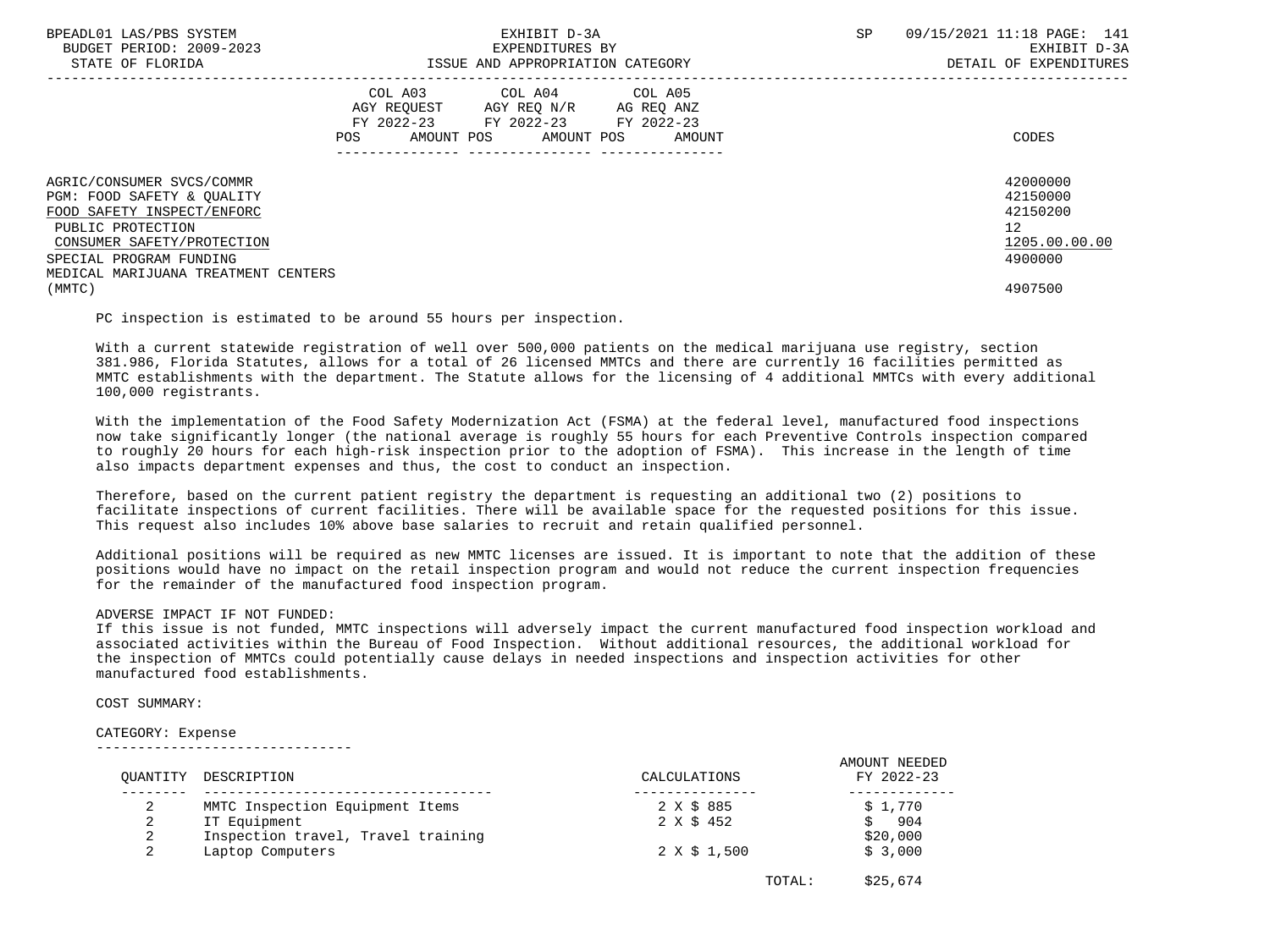| DETAIL OF EXPENDITURES                                                                     |
|--------------------------------------------------------------------------------------------|
|                                                                                            |
| CODES                                                                                      |
| 42000000<br>42150000<br>42150200<br>12 <sup>°</sup><br>1205.00.00.00<br>4900000<br>4907500 |
|                                                                                            |
|                                                                                            |
|                                                                                            |
|                                                                                            |
|                                                                                            |
|                                                                                            |
|                                                                                            |
|                                                                                            |
|                                                                                            |
| LAPSE LAPSED SALARIES<br>% AND BENEFITS                                                    |
|                                                                                            |
|                                                                                            |
| 45,677 136,110 0.00 136,110                                                                |
|                                                                                            |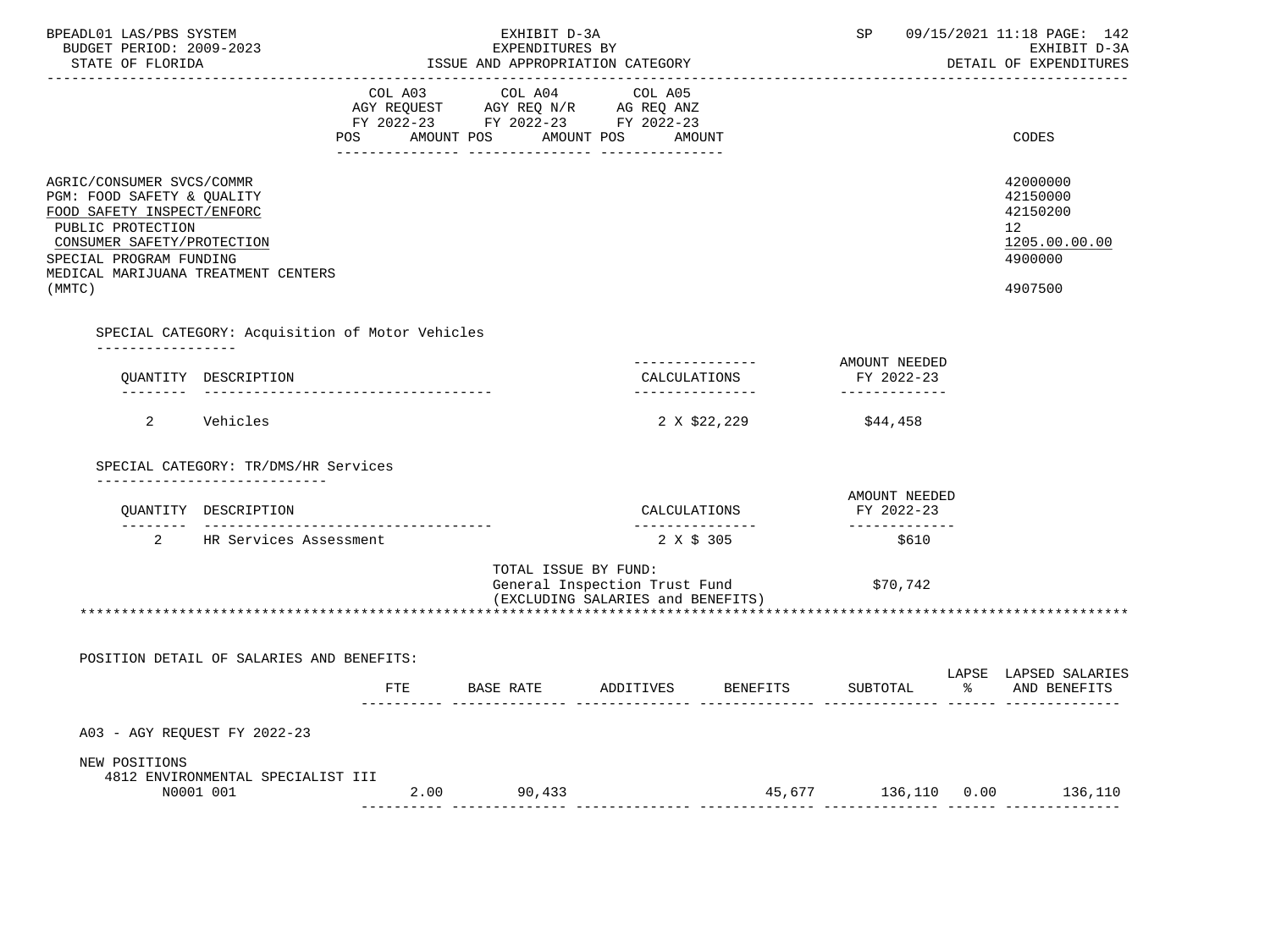| BPEADL01 LAS/PBS SYSTEM<br>BUDGET PERIOD: 2009-2023<br>STATE OF FLORIDA                                                                                                                                              |                       | EXHIBIT D-3A<br>EXPENDITURES BY<br>ISSUE AND APPROPRIATION CATEGORY                                     |                      |                    | SP       | 09/15/2021 11:18 PAGE: 143<br>EXHIBIT D-3A<br>DETAIL OF EXPENDITURES          |
|----------------------------------------------------------------------------------------------------------------------------------------------------------------------------------------------------------------------|-----------------------|---------------------------------------------------------------------------------------------------------|----------------------|--------------------|----------|-------------------------------------------------------------------------------|
|                                                                                                                                                                                                                      | COL A03<br><b>POS</b> | COL A04 COL A05<br>AGY REQUEST AGY REQ N/R AG REQ ANZ<br>FY 2022-23 FY 2022-23 FY 2022-23<br>AMOUNT POS | AMOUNT POS<br>AMOUNT |                    |          | CODES                                                                         |
| AGRIC/CONSUMER SVCS/COMMR<br>PGM: FOOD SAFETY & QUALITY<br>FOOD SAFETY INSPECT/ENFORC<br>PUBLIC PROTECTION<br>CONSUMER SAFETY/PROTECTION<br>SPECIAL PROGRAM FUNDING<br>MEDICAL MARIJUANA TREATMENT CENTERS<br>(MMTC) |                       |                                                                                                         |                      |                    |          | 42000000<br>42150000<br>42150200<br>12<br>1205.00.00.00<br>4900000<br>4907500 |
| POSITION DETAIL OF SALARIES AND BENEFITS:                                                                                                                                                                            |                       |                                                                                                         |                      |                    |          | LAPSE LAPSED SALARIES                                                         |
|                                                                                                                                                                                                                      | FTE                   | BASE RATE                                                                                               |                      | ADDITIVES BENEFITS | SUBTOTAL | % AND BENEFITS                                                                |
| A03 - AGY REQUEST FY 2022-23                                                                                                                                                                                         |                       |                                                                                                         |                      |                    |          |                                                                               |
| NEW POSITIONS                                                                                                                                                                                                        |                       |                                                                                                         |                      |                    |          |                                                                               |
| TOTALS FOR ISSUE BY FUND<br>2321 GENERAL INSPECTION TF                                                                                                                                                               |                       |                                                                                                         |                      |                    |          | 136,110<br>--------------                                                     |
|                                                                                                                                                                                                                      |                       | 2.00 90,433                                                                                             |                      | 45,677 136,110     |          | 136,110<br>==============                                                     |
|                                                                                                                                                                                                                      |                       |                                                                                                         |                      |                    |          |                                                                               |
| TOTAL: CONSUMER SAFETY/PROTECTION<br>BY FUND TYPE                                                                                                                                                                    |                       |                                                                                                         |                      |                    |          | 1205.00.00.00                                                                 |
| GENERAL REVENUE FUND<br>TRUST FUNDS                                                                                                                                                                                  | 23,670,293            | 4,634,920 297,062<br>618,004                                                                            |                      |                    |          | 1000<br>2000                                                                  |
| TOTAL POSITIONS $332.00$<br>TOTAL PROG COMP 28,305,213 915,066<br>TOTAL SALARY RATE 13,800,251                                                                                                                       |                       |                                                                                                         |                      |                    |          |                                                                               |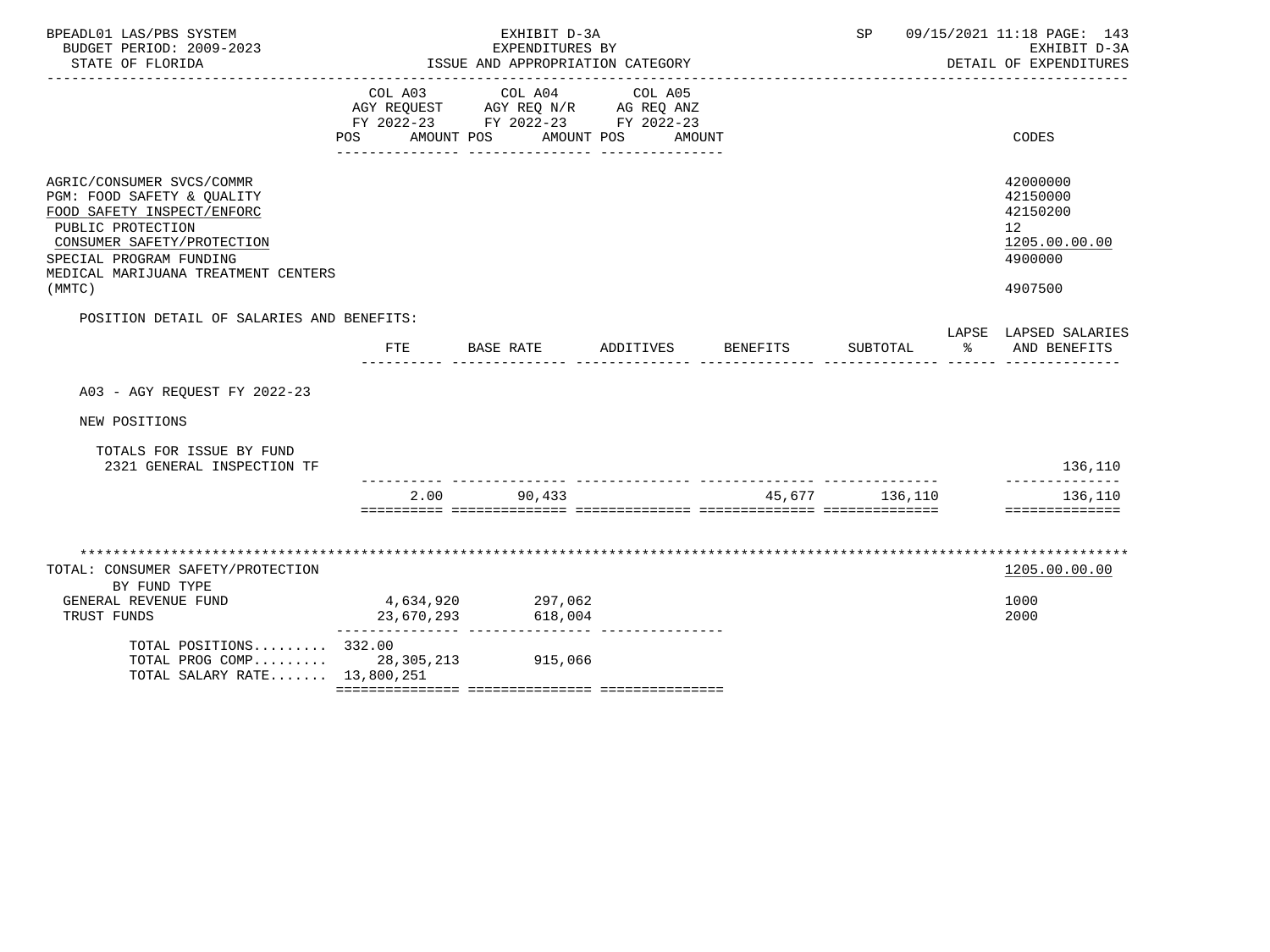| BPEADL01 LAS/PBS SYSTEM<br>BUDGET PERIOD: 2009-2023<br>STATE OF FLORIDA                                                                                                                                                                             |                                                            | EXHIBIT D-3A<br>EXPENDITURES BY<br>ISSUE AND APPROPRIATION CATEGORY<br>____________________________________                     | SP | 09/15/2021 11:18 PAGE: 144<br>EXHIBIT D-3A<br>DETAIL OF EXPENDITURES                    |
|-----------------------------------------------------------------------------------------------------------------------------------------------------------------------------------------------------------------------------------------------------|------------------------------------------------------------|---------------------------------------------------------------------------------------------------------------------------------|----|-----------------------------------------------------------------------------------------|
|                                                                                                                                                                                                                                                     | COL A03<br><b>POS</b>                                      | COL A04<br>COL A05<br>AGY REQUEST AGY REQ N/R AG REQ ANZ<br>FY 2022-23 FY 2022-23 FY 2022-23<br>AMOUNT POS AMOUNT POS<br>AMOUNT |    | <b>CODES</b>                                                                            |
| AGRIC/CONSUMER SVCS/COMMR<br><b>PGM: CONSUMER PROTECTION</b><br>AGRICULTURAL ENVIRON SVCS<br>PUBLIC PROTECTION<br>REGULATION AND LICENSING<br>ESTIMATED EXPENDITURES<br>ESTIMATED EXPENDITURES - OPERATIONS<br>SALARY RATE<br>SALARY RATE 8,497,353 |                                                            |                                                                                                                                 |    | 42000000<br>42160000<br>42160100<br>12<br>1204.00.00.00<br>1000000<br>1001000<br>000000 |
| SALARIES AND BENEFITS                                                                                                                                                                                                                               |                                                            |                                                                                                                                 |    | 010000                                                                                  |
| GENERAL REVENUE FUND -STATE 826,638<br>FEDERAL GRANTS TRUST FUND -FEDERL<br>GENERAL INSPECTION TF -STATE<br>PEST CONTROL TRUST FUND -STATE 3,582,393                                                                                                | 485,986<br>7,960,846                                       |                                                                                                                                 |    | 1000 1<br>2261 3<br>2321 1<br>2528 1                                                    |
| TOTAL POSITIONS 186.00                                                                                                                                                                                                                              | TOTAL APPRO $12,855,863$                                   |                                                                                                                                 |    |                                                                                         |
| OTHER PERSONAL SERVICES                                                                                                                                                                                                                             |                                                            |                                                                                                                                 |    | 030000                                                                                  |
| FEDERAL GRANTS TRUST FUND -FEDERL<br>GENERAL INSPECTION TF -STATE<br>PEST CONTROL TRUST FUND -STATE<br>TOTAL APPRO                                                                                                                                  | 161,945<br>222,505<br>12,010<br>_______________<br>396,460 |                                                                                                                                 |    | 2261 3<br>2321 1<br>2528 1                                                              |
|                                                                                                                                                                                                                                                     |                                                            |                                                                                                                                 |    |                                                                                         |
| EXPENSES                                                                                                                                                                                                                                            |                                                            |                                                                                                                                 |    | 040000                                                                                  |
| FEDERAL GRANTS TRUST FUND -FEDERL                                                                                                                                                                                                                   | 538,295                                                    |                                                                                                                                 |    | 2261 3                                                                                  |
| GENERAL INSPECTION TF -STATE                                                                                                                                                                                                                        | 954,704<br>-FEDERL<br>98,000                               |                                                                                                                                 |    | 2321 1<br>2321 3                                                                        |
| TOTAL GENERAL INSPECTION TF                                                                                                                                                                                                                         | 1,052,704                                                  |                                                                                                                                 |    | 2321                                                                                    |
| PEST CONTROL TRUST FUND                                                                                                                                                                                                                             | 394,514<br>$-$ STATE                                       |                                                                                                                                 |    | 2528 1                                                                                  |
| TOTAL APPRO                                                                                                                                                                                                                                         | 1,985,513                                                  |                                                                                                                                 |    |                                                                                         |
|                                                                                                                                                                                                                                                     |                                                            |                                                                                                                                 |    |                                                                                         |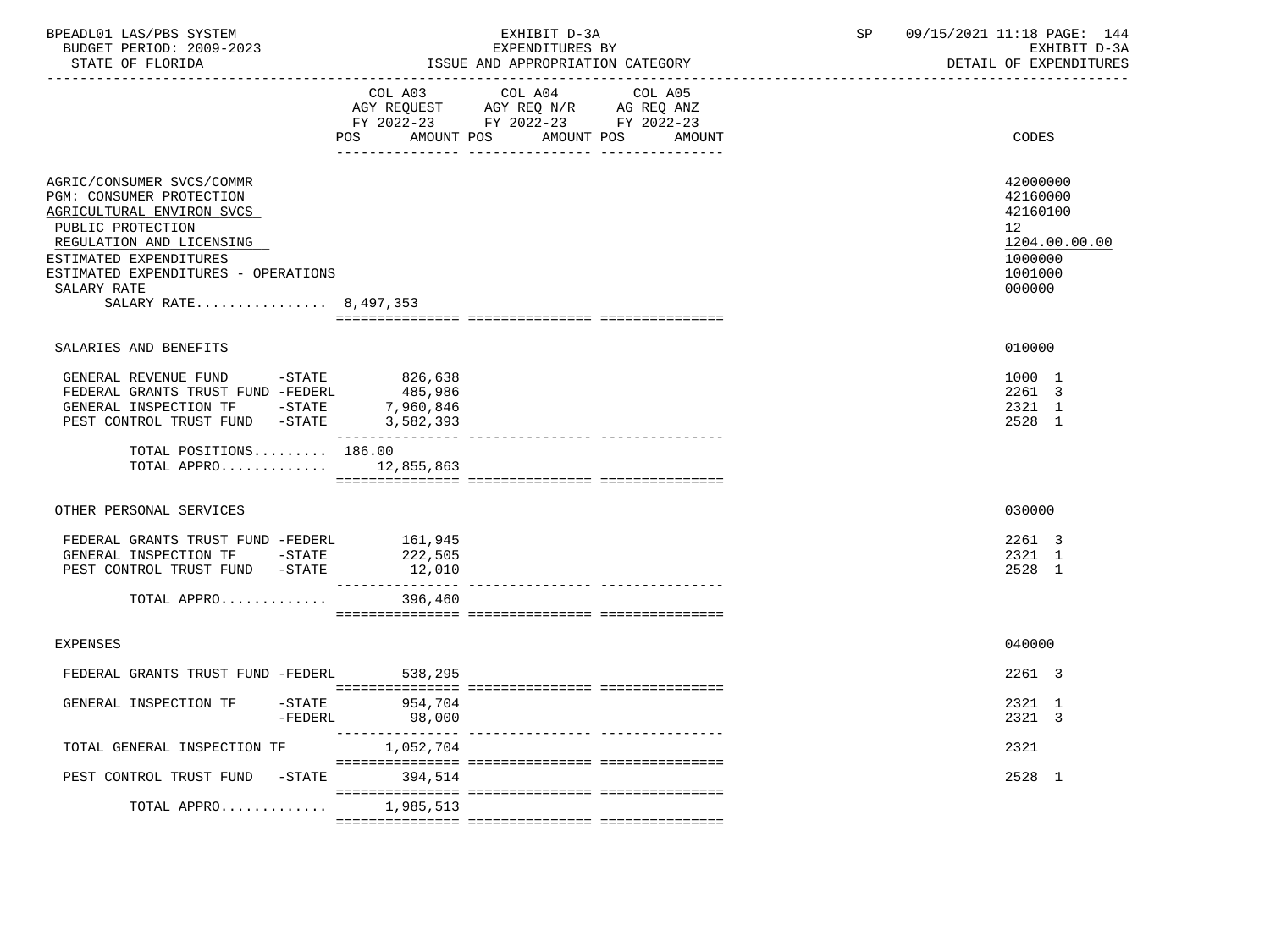| BPEADL01 LAS/PBS SYSTEM<br>BUDGET PERIOD: 2009-2023<br>STATE OF FLORIDA                                                                                                                                                                                  |                       |                               | EXHIBIT D-3A<br>EXPENDITURES BY<br>ISSUE AND APPROPRIATION CATEGORY                                                    |                   | SP | 09/15/2021 11:18 PAGE: 145<br>EXHIBIT D-3A<br>DETAIL OF EXPENDITURES                                           |
|----------------------------------------------------------------------------------------------------------------------------------------------------------------------------------------------------------------------------------------------------------|-----------------------|-------------------------------|------------------------------------------------------------------------------------------------------------------------|-------------------|----|----------------------------------------------------------------------------------------------------------------|
|                                                                                                                                                                                                                                                          |                       |                               | COL A03 COL A04<br>AGY REQUEST AGY REQ N/R AG REQ ANZ<br>FY 2022-23 FY 2022-23 FY 2022-23<br>POS AMOUNT POS AMOUNT POS | COL A05<br>AMOUNT |    | CODES                                                                                                          |
| AGRIC/CONSUMER SVCS/COMMR<br>PGM: CONSUMER PROTECTION<br>AGRICULTURAL ENVIRON SVCS<br>PUBLIC PROTECTION<br>REGULATION AND LICENSING<br>ESTIMATED EXPENDITURES<br>ESTIMATED EXPENDITURES - OPERATIONS<br>AID TO LOCAL GOVERNMENTS<br>G/A-OPER CLEAN SWEEP |                       |                               |                                                                                                                        |                   |    | 42000000<br>42160000<br>42160100<br>12 <sup>°</sup><br>1204.00.00.00<br>1000000<br>1001000<br>050000<br>050071 |
| GENERAL INSPECTION TF -STATE 100,000                                                                                                                                                                                                                     |                       |                               |                                                                                                                        |                   |    | 2321 1                                                                                                         |
| MOSQUITO CONTROL PROGRAM                                                                                                                                                                                                                                 |                       |                               |                                                                                                                        |                   |    | 050896                                                                                                         |
| GENERAL INSPECTION TF                                                                                                                                                                                                                                    | $-$ STATE             | 2,660,000                     |                                                                                                                        |                   |    | 2321 1                                                                                                         |
| OPERATING CAPITAL OUTLAY                                                                                                                                                                                                                                 |                       |                               |                                                                                                                        |                   |    | 060000                                                                                                         |
| FEDERAL GRANTS TRUST FUND -FEDERL<br>GENERAL INSPECTION TF -STATE                                                                                                                                                                                        |                       | 104,013<br>200,000            |                                                                                                                        |                   |    | 2261 3<br>2321 1                                                                                               |
| TOTAL APPRO $304,013$                                                                                                                                                                                                                                    |                       |                               |                                                                                                                        |                   |    |                                                                                                                |
| SPECIAL CATEGORIES<br>ACQUISITION/MOTOR VEHICLES                                                                                                                                                                                                         |                       |                               |                                                                                                                        |                   |    | 100000<br>100021                                                                                               |
| FEDERAL GRANTS TRUST FUND -FEDERL 125,000                                                                                                                                                                                                                |                       |                               |                                                                                                                        |                   |    | 2261 3                                                                                                         |
| CONTRACTED SERVICES                                                                                                                                                                                                                                      |                       |                               |                                                                                                                        |                   |    | 100777                                                                                                         |
| GENERAL REVENUE FUND -STATE 102,958<br>FEDERAL GRANTS TRUST FUND -FEDERL<br>GENERAL INSPECTION TF<br>PEST CONTROL TRUST FUND                                                                                                                             | $-$ STATE<br>$-STATE$ | 496,278<br>235,124<br>206,425 |                                                                                                                        |                   |    | 1000 1<br>2261 3<br>2321 1<br>2528 1                                                                           |
| TOTAL APPRO                                                                                                                                                                                                                                              |                       | 1,040,785                     |                                                                                                                        |                   |    |                                                                                                                |
| RISK MANAGEMENT INSURANCE                                                                                                                                                                                                                                |                       |                               |                                                                                                                        |                   |    | 103241                                                                                                         |
| GENERAL REVENUE FUND<br>GENERAL INSPECTION TF                                                                                                                                                                                                            | $-$ STATE<br>$-STATE$ | 29,540<br>18,851              |                                                                                                                        |                   |    | 1000 1<br>2321 1                                                                                               |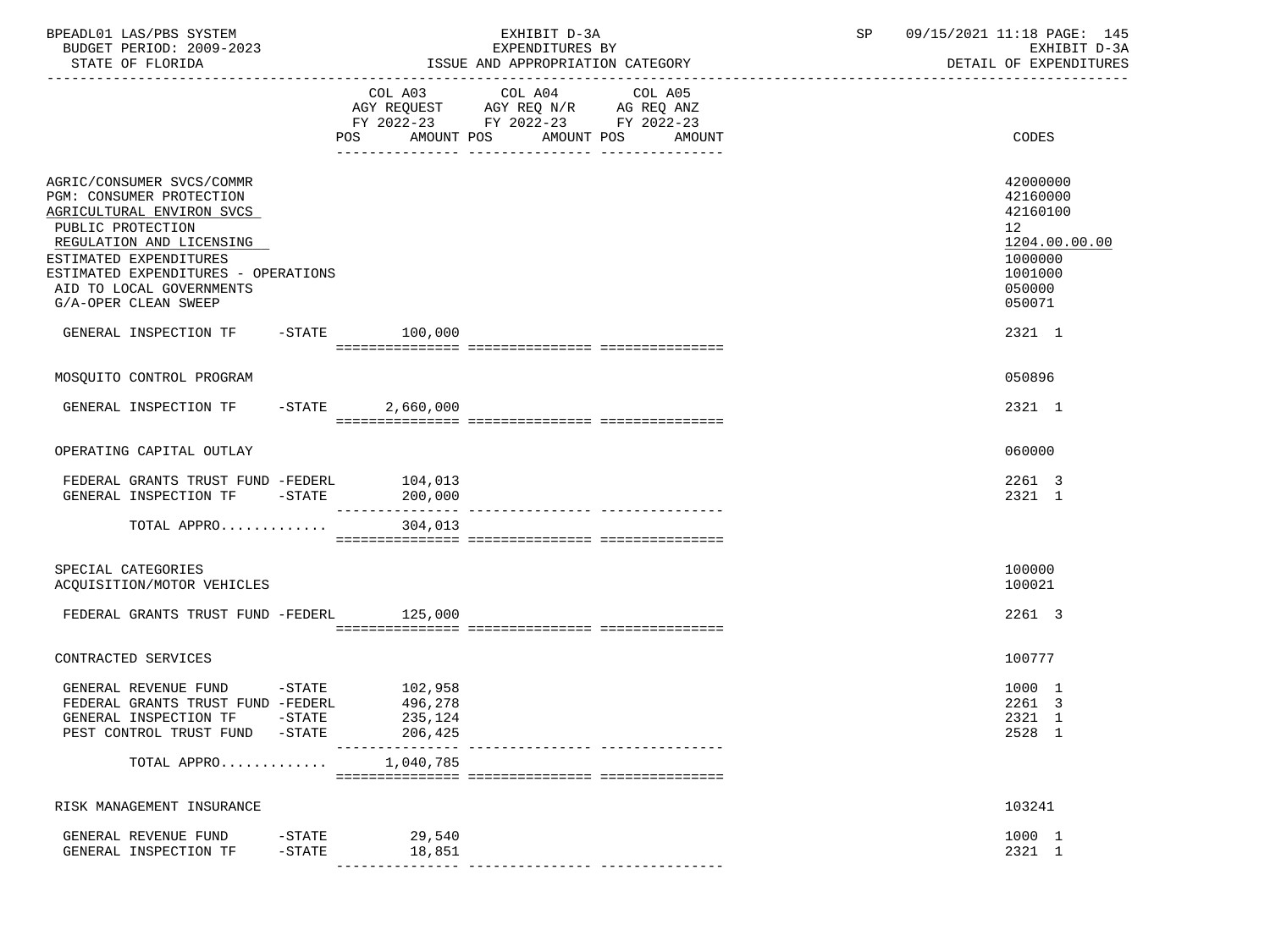| BPEADL01 LAS/PBS SYSTEM<br>BUDGET PERIOD: 2009-2023<br>STATE OF FLORIDA                                                                                                                                                                                                       |                                 | EXHIBIT D-3A<br>EXPENDITURES BY<br>ISSUE AND APPROPRIATION CATEGORY                                                                      | SP | 09/15/2021 11:18 PAGE: 146<br>EXHIBIT D-3A<br>DETAIL OF EXPENDITURES                                           |
|-------------------------------------------------------------------------------------------------------------------------------------------------------------------------------------------------------------------------------------------------------------------------------|---------------------------------|------------------------------------------------------------------------------------------------------------------------------------------|----|----------------------------------------------------------------------------------------------------------------|
|                                                                                                                                                                                                                                                                               |                                 | COL A03 COL A04<br>COL A05<br>AGY REQUEST AGY REQ N/R AG REQ ANZ<br>FY 2022-23 FY 2022-23 FY 2022-23<br>POS AMOUNT POS AMOUNT POS AMOUNT |    | CODES                                                                                                          |
| AGRIC/CONSUMER SVCS/COMMR<br>PGM: CONSUMER PROTECTION<br>AGRICULTURAL ENVIRON SVCS<br>PUBLIC PROTECTION<br>REGULATION AND LICENSING<br>ESTIMATED EXPENDITURES<br>ESTIMATED EXPENDITURES - OPERATIONS<br>SPECIAL CATEGORIES<br>RISK MANAGEMENT INSURANCE<br>TOTAL APPRO 48,391 |                                 |                                                                                                                                          |    | 42000000<br>42160000<br>42160100<br>12 <sup>°</sup><br>1204.00.00.00<br>1000000<br>1001000<br>100000<br>103241 |
| TR/IFAS/FERT RATE STUDY                                                                                                                                                                                                                                                       |                                 |                                                                                                                                          |    | 103855                                                                                                         |
| GENERAL REVENUE FUND -STATE 1,681,844                                                                                                                                                                                                                                         |                                 |                                                                                                                                          |    | 1000 1                                                                                                         |
| TR/DMS/HR SVCS/STW CONTRCT                                                                                                                                                                                                                                                    |                                 |                                                                                                                                          |    | 107040                                                                                                         |
| GENERAL REVENUE FUND -STATE 16,635<br>GENERAL INSPECTION TF -STATE<br>PEST CONTROL TRUST FUND -STATE                                                                                                                                                                          | 29,634<br>14,393                |                                                                                                                                          |    | 1000 1<br>2321 1<br>2528 1                                                                                     |
| TOTAL APPRO                                                                                                                                                                                                                                                                   | 60,662                          |                                                                                                                                          |    |                                                                                                                |
| TOTAL: ESTIMATED EXPENDITURES - OPERATIONS<br>TOTAL POSITIONS 186.00<br>TOTAL ISSUE 21,258,531<br>TOTAL SALARY RATE 8,497,353                                                                                                                                                 |                                 |                                                                                                                                          |    | 1001000                                                                                                        |
| SALARY INCREASES FOR FY 2021-22 -<br>STATE EMPLOYEE MINIMUM WAGE<br>INCREASE - EFFECTIVE 7/1/2021<br>SALARY RATE<br>SALARY RATE 18,818                                                                                                                                        |                                 |                                                                                                                                          |    | 1001030<br>000000                                                                                              |
| SALARIES AND BENEFITS                                                                                                                                                                                                                                                         |                                 |                                                                                                                                          |    | 010000                                                                                                         |
| GENERAL REVENUE FUND<br>$-$ STATE<br>FEDERAL GRANTS TRUST FUND -FEDERL<br>GENERAL INSPECTION TF<br>$-$ STATE<br>PEST CONTROL TRUST FUND<br>-STATE                                                                                                                             | 1,435<br>843<br>13,811<br>6,216 |                                                                                                                                          |    | 1000 1<br>2261 3<br>2321 1<br>2528 1                                                                           |
| TOTAL APPRO                                                                                                                                                                                                                                                                   | 22,305                          |                                                                                                                                          |    |                                                                                                                |
|                                                                                                                                                                                                                                                                               |                                 | =================================                                                                                                        |    |                                                                                                                |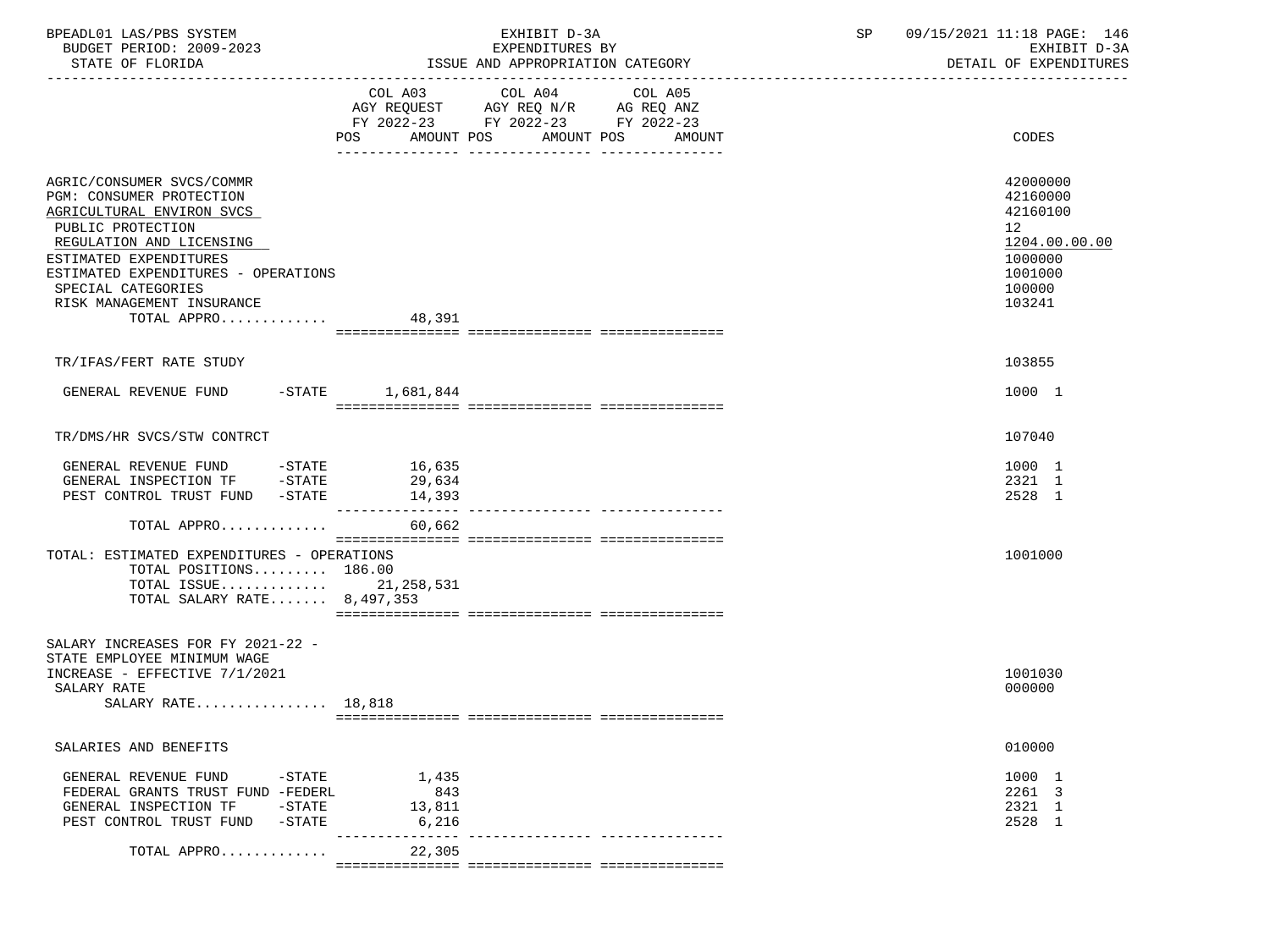| BPEADL01 LAS/PBS SYSTEM<br>BUDGET PERIOD: 2009-2023<br>STATE OF FLORIDA                                                                                                                                                           |                                    | EXHIBIT D-3A<br>EXPENDITURES BY<br>ISSUE AND APPROPRIATION CATEGORY                                  | 09/15/2021 11:18 PAGE: 147<br>SP<br>EXHIBIT D-3A<br>DETAIL OF EXPENDITURES |
|-----------------------------------------------------------------------------------------------------------------------------------------------------------------------------------------------------------------------------------|------------------------------------|------------------------------------------------------------------------------------------------------|----------------------------------------------------------------------------|
|                                                                                                                                                                                                                                   |                                    | COL A03 COL A04<br>COL A05<br>AGY REQUEST AGY REQ N/R AG REQ ANZ<br>FY 2022-23 FY 2022-23 FY 2022-23 |                                                                            |
|                                                                                                                                                                                                                                   |                                    | POS AMOUNT POS AMOUNT POS AMOUNT                                                                     | CODES                                                                      |
| AGRIC/CONSUMER SVCS/COMMR<br>PGM: CONSUMER PROTECTION<br>AGRICULTURAL ENVIRON SVCS<br>PUBLIC PROTECTION<br>REGULATION AND LICENSING<br>ESTIMATED EXPENDITURES<br>SALARY INCREASES FOR FY 2021-22 -<br>STATE EMPLOYEE MINIMUM WAGE |                                    |                                                                                                      | 42000000<br>42160000<br>42160100<br>12<br>1204.00.00.00<br>1000000         |
| INCREASE - EFFECTIVE 7/1/2021<br>OTHER PERSONAL SERVICES                                                                                                                                                                          |                                    |                                                                                                      | 1001030<br>030000                                                          |
| FEDERAL GRANTS TRUST FUND -FEDERL<br>GENERAL INSPECTION TF -STATE 17,571<br>PEST CONTROL TRUST FUND -STATE                                                                                                                        | 12,788<br>948                      |                                                                                                      | 2261 3<br>2321 1<br>2528 1                                                 |
| TOTAL APPRO                                                                                                                                                                                                                       | 31,307                             |                                                                                                      |                                                                            |
| TOTAL: SALARY INCREASES FOR FY 2021-22 -<br>STATE EMPLOYEE MINIMUM WAGE<br>INCREASE - EFFECTIVE $7/1/2021$<br>TOTAL ISSUE<br>TOTAL SALARY RATE 18,818                                                                             | 53,612                             |                                                                                                      | 1001030                                                                    |
| FLORIDA RETIREMENT SYSTEM<br>ADJUSTMENT - FY 2021-22 - NORMAL<br>COST AND UNFUNDED ACTUARIAL                                                                                                                                      |                                    |                                                                                                      |                                                                            |
| LIABILITY<br>SALARIES AND BENEFITS                                                                                                                                                                                                |                                    |                                                                                                      | 1001070<br>010000                                                          |
| GENERAL REVENUE FUND -STATE<br>FEDERAL GRANTS TRUST FUND -FEDERL<br>GENERAL INSPECTION TF -STATE<br>PEST CONTROL TRUST FUND -STATE                                                                                                | 4,527<br>2,661<br>43,593<br>19,621 |                                                                                                      | 1000 1<br>2261 3<br>2321 1<br>2528 1                                       |
| TOTAL APPRO 70,402                                                                                                                                                                                                                |                                    |                                                                                                      |                                                                            |
| CASUALTY INSURANCE PREMIUM<br>ADJUSTMENT<br>SPECIAL CATEGORIES<br>RISK MANAGEMENT INSURANCE                                                                                                                                       |                                    |                                                                                                      | 1001090<br>100000<br>103241                                                |
| GENERAL REVENUE FUND<br>$-$ STATE<br>GENERAL INSPECTION TF<br>$-$ STATE                                                                                                                                                           | 15,254<br>9,734                    |                                                                                                      | 1000 1<br>2321 1                                                           |
| TOTAL APPRO                                                                                                                                                                                                                       | 24,988                             |                                                                                                      |                                                                            |
|                                                                                                                                                                                                                                   |                                    |                                                                                                      |                                                                            |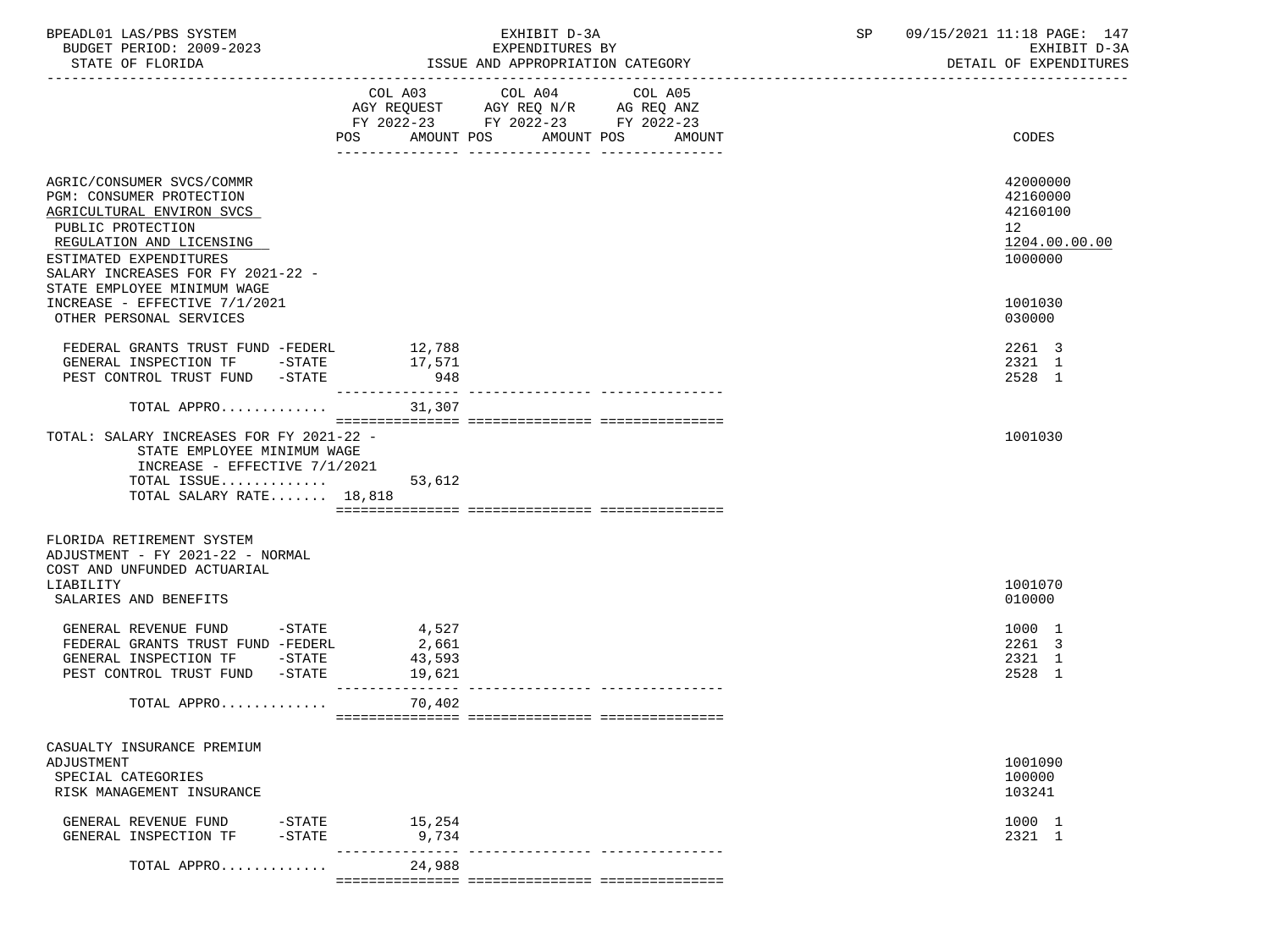| BPEADL01 LAS/PBS SYSTEM<br>BUDGET PERIOD: 2009-2023<br>STATE OF FLORIDA                                                                                                                                         | EXHIBIT D-3A<br>EXPENDITURES BY<br>ISSUE AND APPROPRIATION CATEGORY                                                                                                                                                                                                                 | 09/15/2021 11:18 PAGE: 148<br>SP<br>EXHIBIT D-3A<br>DETAIL OF EXPENDITURES                 |
|-----------------------------------------------------------------------------------------------------------------------------------------------------------------------------------------------------------------|-------------------------------------------------------------------------------------------------------------------------------------------------------------------------------------------------------------------------------------------------------------------------------------|--------------------------------------------------------------------------------------------|
|                                                                                                                                                                                                                 | $\begin{tabular}{lllllllll} COL & A03 & \multicolumn{2}{l}COL & A04 & \multicolumn{2}{l}COL & A05 \\ AGY & REQUEST & \multicolumn{2}{l}AGY & REQ & N/R & \multicolumn{2}{l}AG & REQ & ANZ \\ \end{tabular}$<br>FY 2022-23 FY 2022-23 FY 2022-23<br>POS AMOUNT POS AMOUNT POS AMOUNT | CODES                                                                                      |
| AGRIC/CONSUMER SVCS/COMMR<br>PGM: CONSUMER PROTECTION<br>AGRICULTURAL ENVIRON SVCS<br>PUBLIC PROTECTION<br>REGULATION AND LICENSING<br>ESTIMATED EXPENDITURES<br>REALLOCATION OF HUMAN RESOURCES<br>OUTSOURCING |                                                                                                                                                                                                                                                                                     | 42000000<br>42160000<br>42160100<br>12 <sup>°</sup><br>1204.00.00.00<br>1000000<br>1005900 |
| SPECIAL CATEGORIES<br>TR/DMS/HR SVCS/STW CONTRCT<br>GENERAL REVENUE FUND -STATE<br>GENERAL INSPECTION TF -STATE                                                                                                 | 1,355-<br>2,413-                                                                                                                                                                                                                                                                    | 100000<br>107040<br>1000 1<br>2321 1                                                       |
| PEST CONTROL TRUST FUND -STATE<br>TOTAL APPRO $\ldots \ldots \ldots$                                                                                                                                            | 1,172-                                                                                                                                                                                                                                                                              | 2528 1                                                                                     |
| NONRECURRING EXPENDITURES<br>REPLACEMENT OF MOTOR VEHICLES<br>SPECIAL CATEGORIES<br>ACQUISITION/MOTOR VEHICLES                                                                                                  |                                                                                                                                                                                                                                                                                     | 2100000<br>2103004<br>100000<br>100021                                                     |
| FEDERAL GRANTS TRUST FUND -FEDERL 125,000-                                                                                                                                                                      |                                                                                                                                                                                                                                                                                     | 2261 3                                                                                     |
| STATE INDUSTRIAL HEMP PROGRAM<br>OPERATING CAPITAL OUTLAY                                                                                                                                                       |                                                                                                                                                                                                                                                                                     | 2103084<br>060000                                                                          |
| GENERAL INSPECTION TF -STATE 200,000-                                                                                                                                                                           |                                                                                                                                                                                                                                                                                     | 2321 1                                                                                     |
|                                                                                                                                                                                                                 |                                                                                                                                                                                                                                                                                     |                                                                                            |
| FERTILIZER RATE STUDY<br>SPECIAL CATEGORIES<br>TR/IFAS/FERT RATE STUDY                                                                                                                                          |                                                                                                                                                                                                                                                                                     | 2103164<br>100000<br>103855                                                                |
| GENERAL REVENUE FUND                                                                                                                                                                                            | $-STATE$ 1,681,844-                                                                                                                                                                                                                                                                 | 1000 1                                                                                     |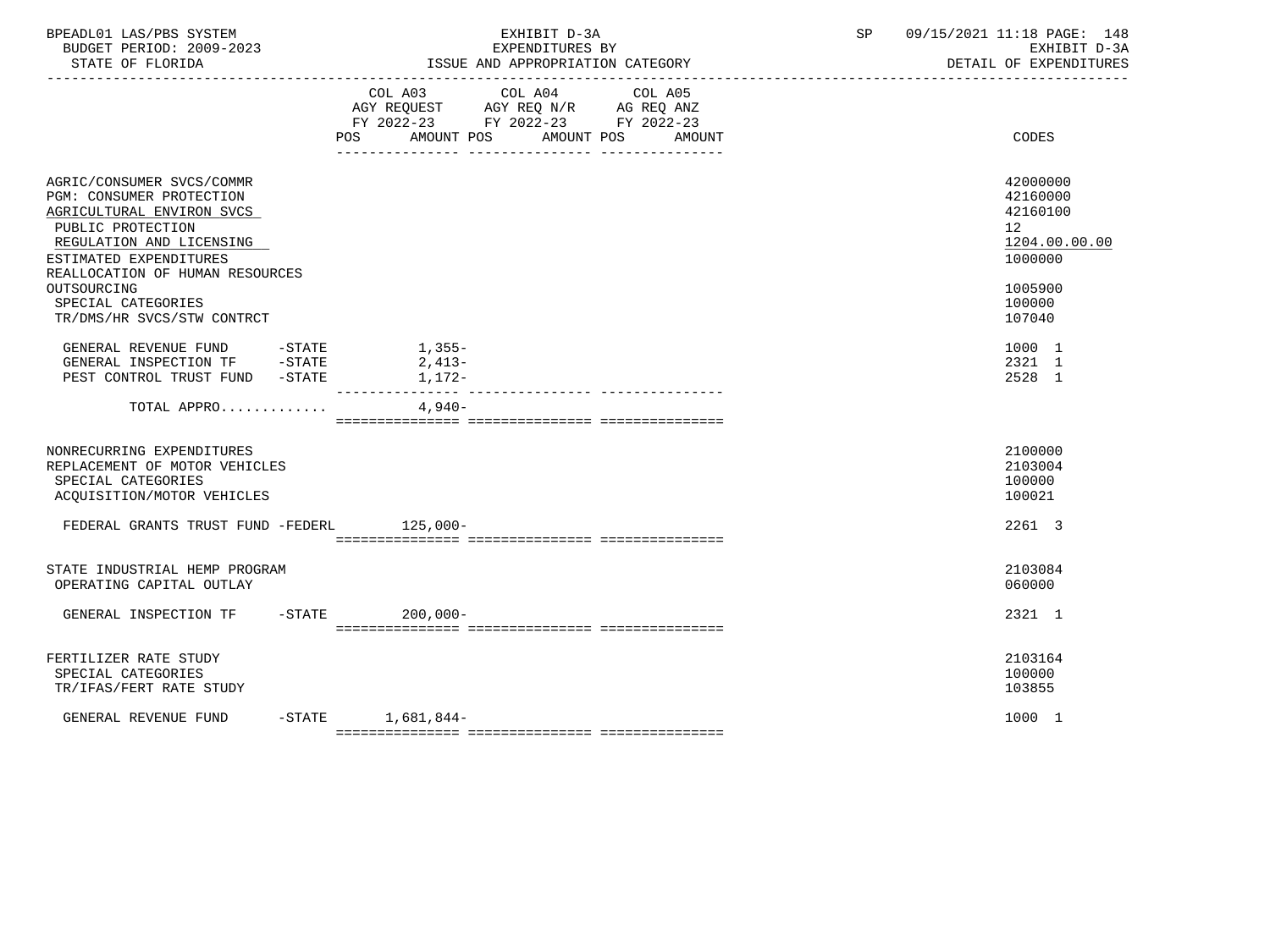| BPEADL01 LAS/PBS SYSTEM<br>BUDGET PERIOD: 2009-2023<br>STATE OF FLORIDA                                                                                                                                                                                                                                                                                                                                            |           | EXHIBIT D-3A<br>EXPENDITURES BY<br>ISSUE AND APPROPRIATION CATEGORY                                                                                                                                                                                                                 |                  | SP and the set of the set of the set of the set of the set of the set of the set of the set of the set of the s | 09/15/2021 11:18 PAGE: 149<br>EXHIBIT D-3A<br>DETAIL OF EXPENDITURES                              |
|--------------------------------------------------------------------------------------------------------------------------------------------------------------------------------------------------------------------------------------------------------------------------------------------------------------------------------------------------------------------------------------------------------------------|-----------|-------------------------------------------------------------------------------------------------------------------------------------------------------------------------------------------------------------------------------------------------------------------------------------|------------------|-----------------------------------------------------------------------------------------------------------------|---------------------------------------------------------------------------------------------------|
|                                                                                                                                                                                                                                                                                                                                                                                                                    |           | $\begin{tabular}{lllllllll} COL & A03 & \multicolumn{2}{l}COL & A04 & \multicolumn{2}{l}COL & A05 \\ AGY & REQUEST & \multicolumn{2}{l}AGY & REQ & N/R & \multicolumn{2}{l}AG & REQ & ANZ \\ \end{tabular}$<br>FY 2022-23 FY 2022-23 FY 2022-23<br>POS AMOUNT POS AMOUNT POS AMOUNT |                  |                                                                                                                 | CODES                                                                                             |
| AGRIC/CONSUMER SVCS/COMMR<br>PGM: CONSUMER PROTECTION<br>AGRICULTURAL ENVIRON SVCS<br>PUBLIC PROTECTION<br>REGULATION AND LICENSING<br>NONRECURRING EXPENDITURES<br>MIAMI-DADE COUNTY MOSQUITO CONTROL<br>ADULTICIDE PROGRAM<br>AID TO LOCAL GOVERNMENTS<br>MOSQUITO CONTROL PROGRAM                                                                                                                               |           |                                                                                                                                                                                                                                                                                     |                  |                                                                                                                 | 42000000<br>42160000<br>42160100<br>12<br>1204.00.00.00<br>2100000<br>2103165<br>050000<br>050896 |
| GENERAL REVENUE FUND -STATE                                                                                                                                                                                                                                                                                                                                                                                        | $51,600-$ |                                                                                                                                                                                                                                                                                     |                  |                                                                                                                 | 1000 1                                                                                            |
| VETO MIAMI-DADE COUNTY MOSQUITO<br>CONTROL ADULTICIDE PROGRAM (SENATE<br>FORM 1070) (HB 2677)<br>AID TO LOCAL GOVERNMENTS<br>MOSQUITO CONTROL PROGRAM<br>GENERAL REVENUE FUND -STATE                                                                                                                                                                                                                               | 51,600    |                                                                                                                                                                                                                                                                                     |                  |                                                                                                                 | 2103166<br>050000<br>050896<br>1000 1                                                             |
| EQUIPMENT NEEDS<br>REPLACEMENT OF MOTOR VEHICLES<br>SPECIAL CATEGORIES<br>ACQUISITION/MOTOR VEHICLES                                                                                                                                                                                                                                                                                                               |           |                                                                                                                                                                                                                                                                                     |                  |                                                                                                                 | 2400000<br>2401500<br>100000<br>100021                                                            |
| FEDERAL GRANTS TRUST FUND -FEDERL 90,000 90,000                                                                                                                                                                                                                                                                                                                                                                    |           |                                                                                                                                                                                                                                                                                     |                  |                                                                                                                 | 2261 3                                                                                            |
| AGENCY ISSUE NARRATIVE:<br>2022-2023 BUDGET YEAR NARRATIVE:                                                                                                                                                                                                                                                                                                                                                        |           |                                                                                                                                                                                                                                                                                     | IT COMPONENT? NO |                                                                                                                 |                                                                                                   |
| PRIORITY ISSUE #37                                                                                                                                                                                                                                                                                                                                                                                                 |           |                                                                                                                                                                                                                                                                                     |                  |                                                                                                                 |                                                                                                   |
| DESCRIPTION OF ISSUE:<br>This request seeks \$90,000 of non-recurring Federal Grants Trust Fund authority in the Acquisition of Motor Vehicles<br>Category to replace a total of 3 vehicles in the Bureau of Inspection and Incident Response in the Division of<br>Agricultural Environmental Services. The vehicles that we intend to replace are projected to have more than 150,000 miles<br>by June 30, 2022. |           |                                                                                                                                                                                                                                                                                     |                  |                                                                                                                 |                                                                                                   |
| ISSUE SUMMARY:<br>The Bureau of Inspection and Incident Response in the Division of Agricultural Environmental Services currently has 75                                                                                                                                                                                                                                                                           |           |                                                                                                                                                                                                                                                                                     |                  |                                                                                                                 |                                                                                                   |

 passenger vehicles in its fleet and 7 of these vehicles are projected to exceed the Department of Management Services' replacement criteria at the end of the 2021-2022 fiscal year. The age and wear of the Bureau of Inspection and Incident Response in the Division of Agricultural Environmental Services existing fleet has resulted in a substantial need for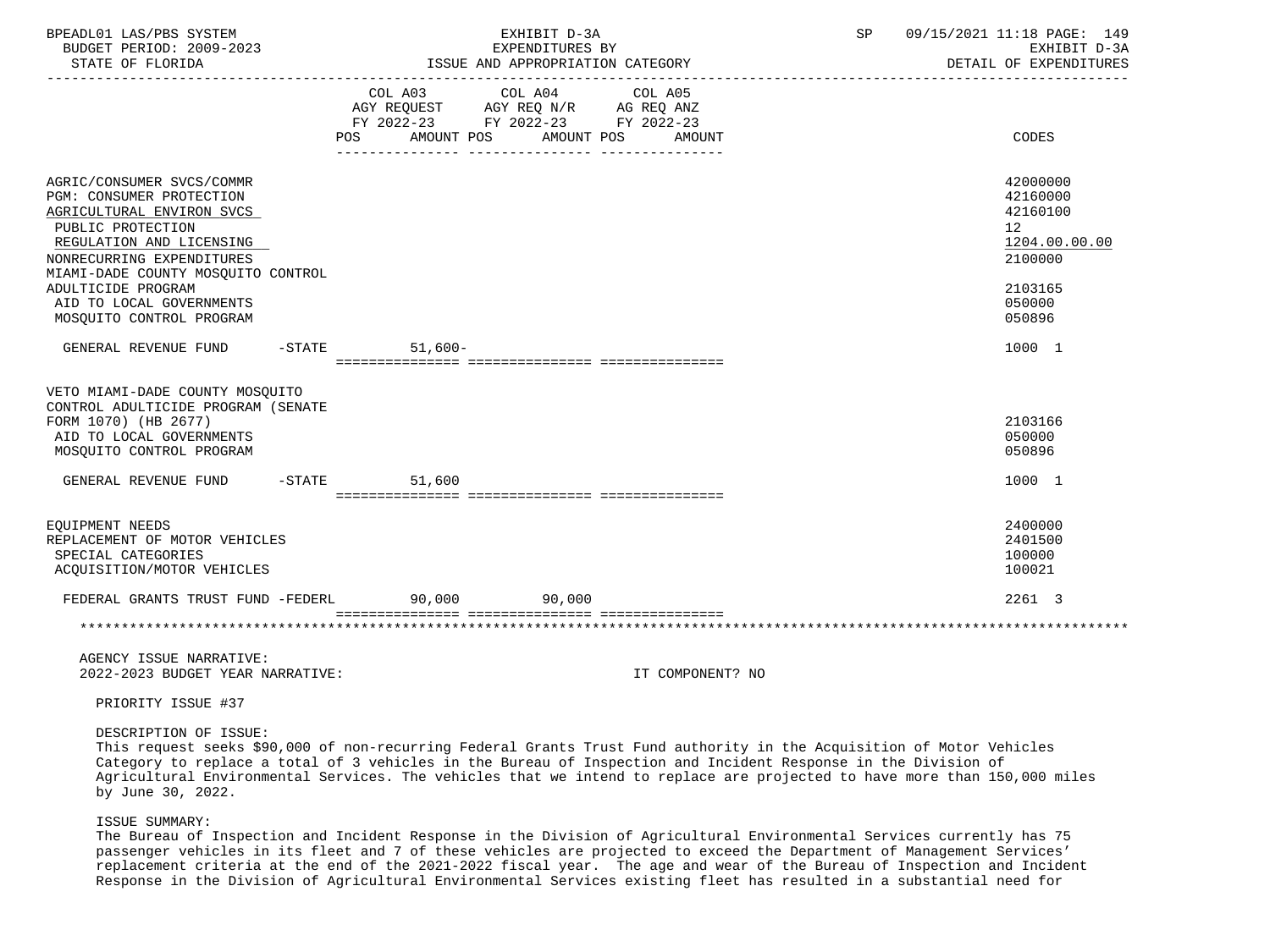| BPEADL01 LAS/PBS SYSTEM<br>BUDGET PERIOD: 2009-2023 | EXHIBIT D-3A<br>EXPENDITURES BY                                           | <b>SP</b> | 09/15/2021 11:18 PAGE: 150<br>EXHIBIT D-3A |
|-----------------------------------------------------|---------------------------------------------------------------------------|-----------|--------------------------------------------|
| STATE OF FLORIDA                                    | ISSUE AND APPROPRIATION CATEGORY                                          |           | DETAIL OF EXPENDITURES                     |
|                                                     | COL A03 COL A04 COL A05                                                   |           |                                            |
|                                                     | AGY REOUEST AGY REO N/R<br>AG REO ANZ<br>FY 2022-23 FY 2022-23 FY 2022-23 |           |                                            |
|                                                     | AMOUNT POS AMOUNT POS<br>AMOUNT<br>POS                                    |           | CODES                                      |
|                                                     |                                                                           |           |                                            |
| AGRIC/CONSUMER SVCS/COMMR                           |                                                                           |           | 42000000                                   |
| PGM: CONSUMER PROTECTION                            |                                                                           |           | 42160000                                   |
| AGRICULTURAL ENVIRON SVCS                           |                                                                           |           | 42160100                                   |
| PUBLIC PROTECTION                                   |                                                                           |           | 12                                         |
| REGULATION AND LICENSING                            |                                                                           |           | 1204.00.00.00                              |
| EOUIPMENT NEEDS                                     |                                                                           |           | 2400000                                    |
| REPLACEMENT OF MOTOR VEHICLES                       |                                                                           |           | 2401500                                    |

 replacement vehicles. The department has attempted to alleviate some of these needs by reviewing vehicle utilization rates and moving underutilized vehicles to divisions with significant vehicle replacement needs. Despite these successes, there remains a need to replace certain vehicles within the Bureau of Inspection and Incident Response in the Division of Agricultural Environmental Services. These vehicles are detailed below in the Cost Summary section and they represent the most critical replacement needs within the Bureau of Inspection and Incident Response in the Division of Agricultural Environmental Services.

# ADVERSE IMPACT IF NOT FUNDED:

 During FY 2020-2021, the Bureau of Inspection and Incident Response in the Division of Agricultural Environmental Services spent \$65,130 on vehicle repairs and maintenance. If this issue is not funded, the Division of Agricultural Environmental Services will continue to spend more and more Expense dollars on vehicle repairs. In addition, future funding requests will continue to grow as the department's fleet further deteriorates.

## COST SUMMARY:

-----------------

 The pricing below was derived from Department of Management Services State Term Contracts and includes the dealer recommended 10% over current year prices for FY 2021/2022 cost estimates and needed vehicle accessories.

| Taq# | Year Model               | 6/30/2021 | Actual Mileage Projected Miles<br>6/30/2022 |
|------|--------------------------|-----------|---------------------------------------------|
|      | ACS29199 2010 Ford F-150 | 144,203   | 156,372                                     |
|      | ACS31276 2010 Ford F-150 | 137,125   | 151,526                                     |
|      | ACS29203 2010 Ford F-150 | 136,318   | 150,861                                     |

# SPECIAL CATEGORY: Acquisition of Motor Vehicle

| OUANTITY | DESCRIPTION                                 | CALCULATIONS                                   | AMOUNT NEEDED<br>FY 2022-23 |  |
|----------|---------------------------------------------|------------------------------------------------|-----------------------------|--|
|          | 2023 Ford F-150 2WD Super Cab 145" XL (X1C) | $3 \times $30,000$                             | \$90,000                    |  |
|          |                                             | TOTAL ISSUE BY FUND: Federal Grants Trust Fund | \$90,000                    |  |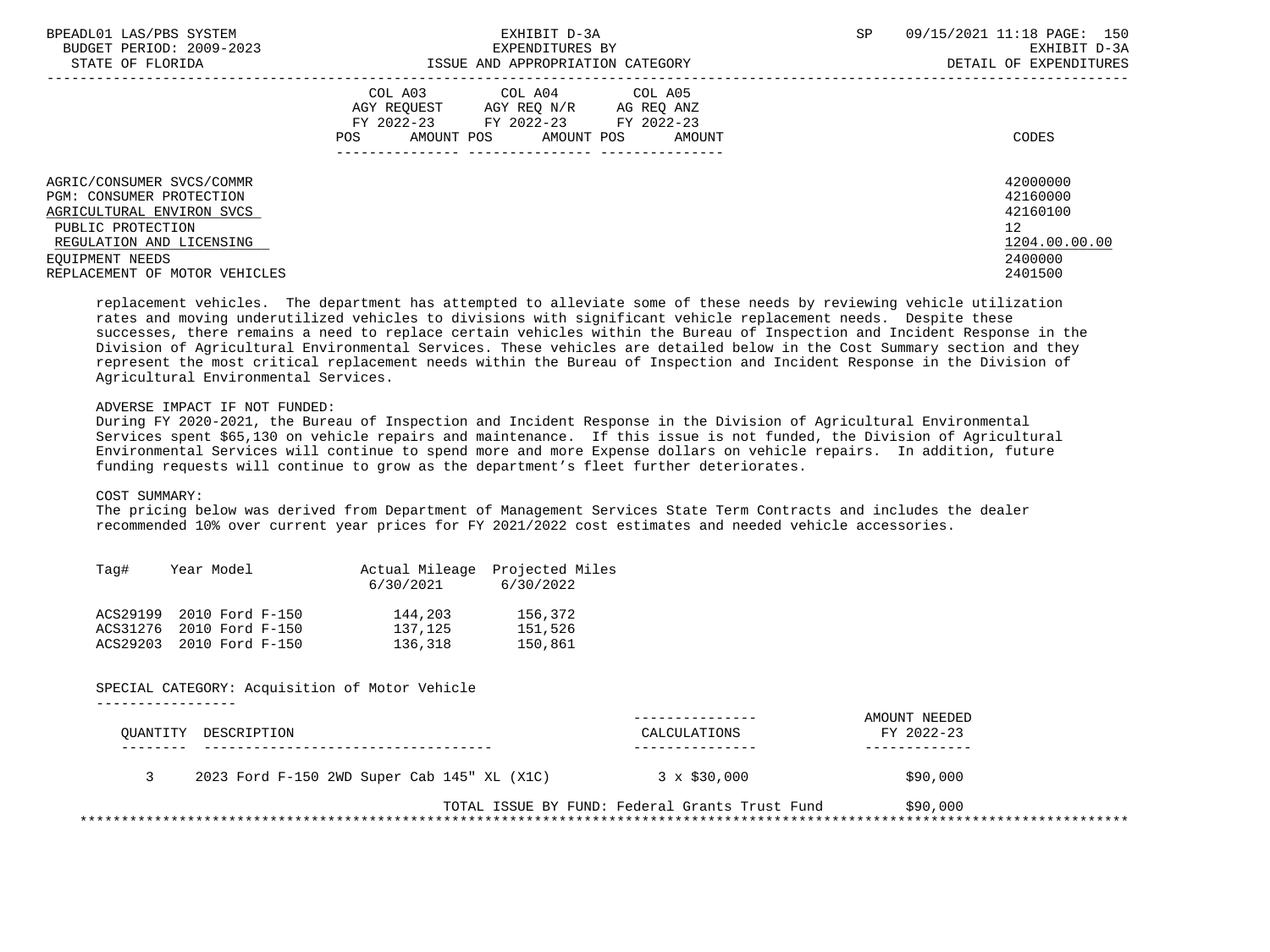| BPEADL01 LAS/PBS SYSTEM<br>BUDGET PERIOD: 2009-2023<br>STATE OF FLORIDA                                                                    |                              | EXHIBIT D-3A<br>EXPENDITURES BY                                                                                                      | SP | 09/15/2021 11:18 PAGE: 151<br>EXHIBIT D-3A<br>DETAIL OF EXPENDITURES |
|--------------------------------------------------------------------------------------------------------------------------------------------|------------------------------|--------------------------------------------------------------------------------------------------------------------------------------|----|----------------------------------------------------------------------|
|                                                                                                                                            | <b>POS</b>                   | COL A03 COL A04 COL A05<br>AGY REQUEST AGY REQ N/R AG REQ ANZ<br>FY 2022-23 FY 2022-23 FY 2022-23<br>AMOUNT POS AMOUNT POS<br>AMOUNT |    | CODES                                                                |
| AGRIC/CONSUMER SVCS/COMMR<br><b>PGM: CONSUMER PROTECTION</b><br>AGRICULTURAL ENVIRON SVCS<br>PUBLIC PROTECTION<br>REGULATION AND LICENSING |                              |                                                                                                                                      |    | 42000000<br>42160000<br>42160100<br>12<br>1204.00.00.00              |
| TOTAL: REGULATION AND LICENSING<br>BY FUND TYPE<br>GENERAL REVENUE FUND<br>TRUST FUNDS                                                     | 995,632<br>18,490,117 90,000 |                                                                                                                                      |    | 1204.00.00.00<br>1000<br>2000                                        |
| TOTAL POSITIONS 186.00<br>TOTAL PROG COMP 19,485,749 90,000<br>TOTAL SALARY RATE $8,516,171$                                               |                              |                                                                                                                                      |    |                                                                      |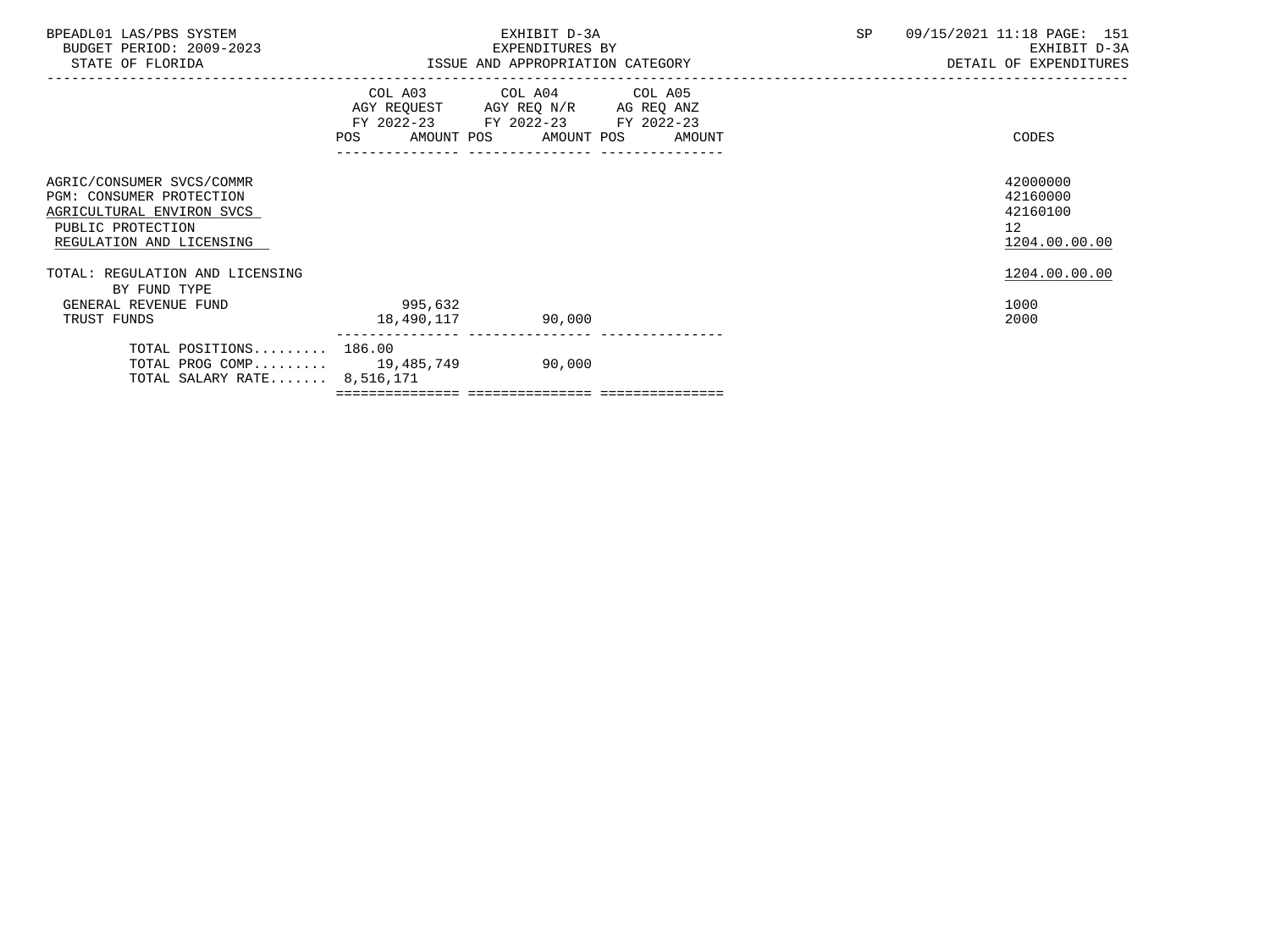| BPEADL01 LAS/PBS SYSTEM<br>BUDGET PERIOD: 2009-2023<br>STATE OF FLORIDA                                                                                                                                                                        |           |                             | EXHIBIT D-3A<br>EXPENDITURES BY<br>ISSUE AND APPROPRIATION CATEGORY                                                                      | 09/15/2021 11:18 PAGE: 152<br>SP<br>EXHIBIT D-3A<br>DETAIL OF EXPENDITURES |                                                                                                      |  |
|------------------------------------------------------------------------------------------------------------------------------------------------------------------------------------------------------------------------------------------------|-----------|-----------------------------|------------------------------------------------------------------------------------------------------------------------------------------|----------------------------------------------------------------------------|------------------------------------------------------------------------------------------------------|--|
|                                                                                                                                                                                                                                                |           |                             | COL A03 COL A04 COL A05<br>AGY REQUEST AGY REQ N/R AG REQ ANZ<br>FY 2022-23 FY 2022-23 FY 2022-23<br>POS AMOUNT POS AMOUNT POS<br>AMOUNT |                                                                            | CODES                                                                                                |  |
| AGRIC/CONSUMER SVCS/COMMR<br><b>PGM: CONSUMER PROTECTION</b><br>CONSUMER PROTECTION<br>PUBLIC PROTECTION<br>REGULATION AND LICENSING<br>ESTIMATED EXPENDITURES<br>ESTIMATED EXPENDITURES - OPERATIONS<br>SALARY RATE<br>SALARY RATE 11,148,682 |           |                             |                                                                                                                                          |                                                                            | 42000000<br>42160000<br>42160200<br>12 <sup>°</sup><br>1204.00.00.00<br>1000000<br>1001000<br>000000 |  |
| SALARIES AND BENEFITS                                                                                                                                                                                                                          |           |                             |                                                                                                                                          |                                                                            | 010000                                                                                               |  |
| GENERAL INSPECTION TF                                                                                                                                                                                                                          |           | 284.00<br>-STATE 16,647,515 |                                                                                                                                          |                                                                            | 2321 1                                                                                               |  |
| OTHER PERSONAL SERVICES                                                                                                                                                                                                                        |           |                             |                                                                                                                                          |                                                                            | 030000                                                                                               |  |
| GENERAL INSPECTION TF                                                                                                                                                                                                                          |           | -STATE 201,797              |                                                                                                                                          |                                                                            | 2321 1                                                                                               |  |
| <b>EXPENSES</b>                                                                                                                                                                                                                                |           |                             |                                                                                                                                          |                                                                            | 040000                                                                                               |  |
| GENERAL INSPECTION TF -STATE 2,685,257                                                                                                                                                                                                         |           |                             |                                                                                                                                          |                                                                            | 2321 1                                                                                               |  |
| OPERATING CAPITAL OUTLAY                                                                                                                                                                                                                       |           |                             |                                                                                                                                          |                                                                            | 060000                                                                                               |  |
| GENERAL INSPECTION TF                                                                                                                                                                                                                          |           | $-STATE$ 223,437            |                                                                                                                                          |                                                                            | 2321 1                                                                                               |  |
| SPECIAL CATEGORIES<br>ACQUISITION/MOTOR VEHICLES                                                                                                                                                                                               |           |                             |                                                                                                                                          |                                                                            | 100000<br>100021                                                                                     |  |
| GENERAL INSPECTION TF                                                                                                                                                                                                                          |           | $-STATE$ 170,625            |                                                                                                                                          |                                                                            | 2321 1                                                                                               |  |
| CONTRACTED SERVICES                                                                                                                                                                                                                            |           |                             |                                                                                                                                          |                                                                            | 100777                                                                                               |  |
| GENERAL INSPECTION TF                                                                                                                                                                                                                          | $-$ STATE | 831,533                     |                                                                                                                                          |                                                                            | 2321 1                                                                                               |  |
| RISK MANAGEMENT INSURANCE                                                                                                                                                                                                                      |           |                             |                                                                                                                                          |                                                                            | 103241                                                                                               |  |
| GENERAL INSPECTION TF                                                                                                                                                                                                                          | $-$ STATE | 683,401                     |                                                                                                                                          |                                                                            | 2321 1                                                                                               |  |
|                                                                                                                                                                                                                                                |           |                             |                                                                                                                                          |                                                                            |                                                                                                      |  |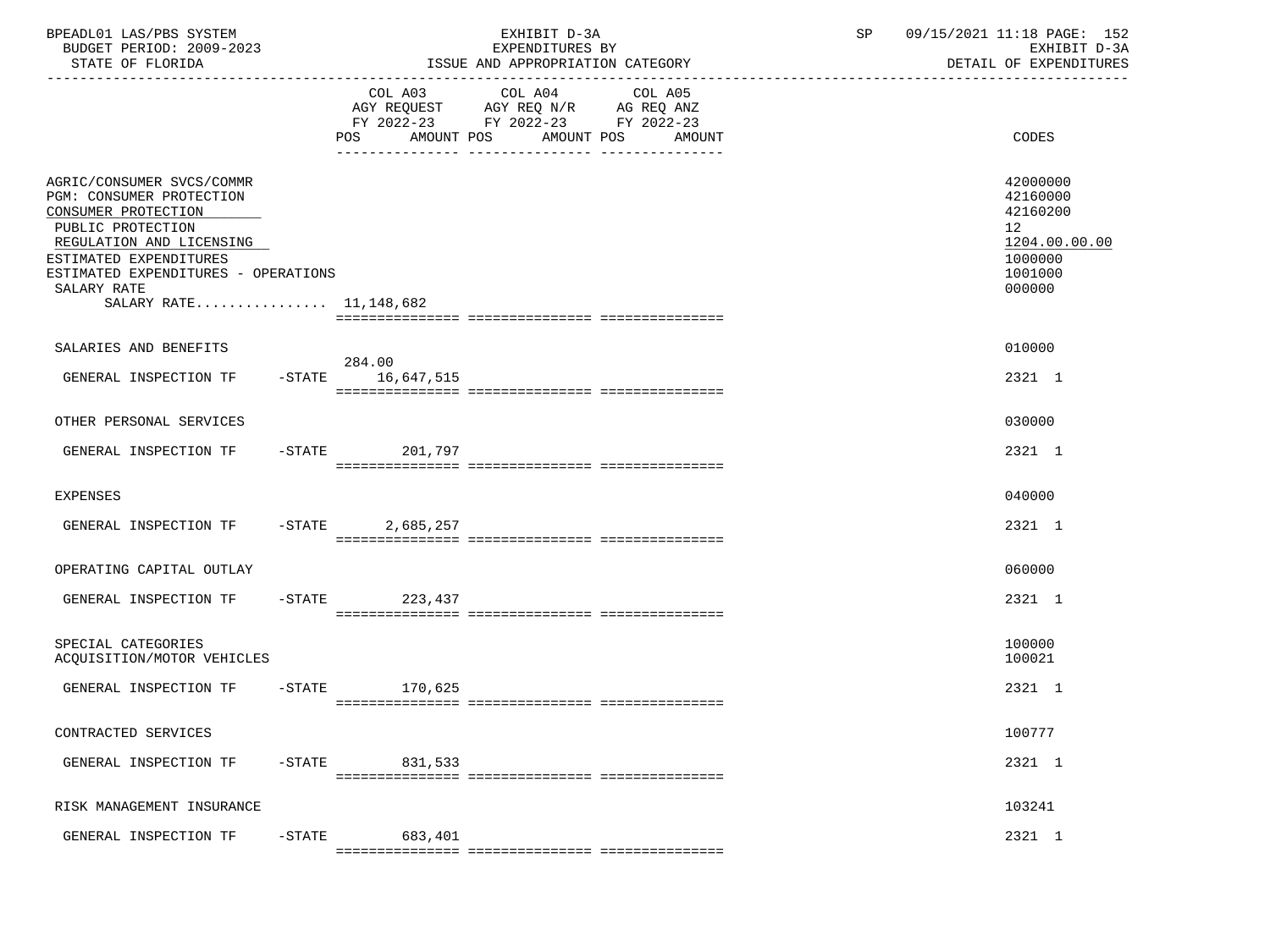| BPEADL01 LAS/PBS SYSTEM  | EXHIBIT D-3A                     | 09/15/2021 11:18 PAGE: 153 |
|--------------------------|----------------------------------|----------------------------|
| BUDGET PERIOD: 2009-2023 | EXPENDITURES BY                  | EXHIBIT D-3A               |
| STATE OF FLORIDA         | ISSUE AND APPROPRIATION CATEGORY | DETAIL OF EXPENDITURES     |

|                                                                                                                                                                                                                                                                                          | COL A03<br>AGY REOUEST<br>POS<br>AMOUNT POS | COL A04 COL A05<br>AGY REQ N/R AG REQ ANZ<br>FY 2022-23 FY 2022-23 FY 2022-23<br>AMOUNT POS | AMOUNT | CODES                                                                                                                    |
|------------------------------------------------------------------------------------------------------------------------------------------------------------------------------------------------------------------------------------------------------------------------------------------|---------------------------------------------|---------------------------------------------------------------------------------------------|--------|--------------------------------------------------------------------------------------------------------------------------|
| AGRIC/CONSUMER SVCS/COMMR<br>PGM: CONSUMER PROTECTION<br>CONSUMER PROTECTION<br>PUBLIC PROTECTION<br>REGULATION AND LICENSING<br>ESTIMATED EXPENDITURES<br>ESTIMATED EXPENDITURES - OPERATIONS<br>SPECIAL CATEGORIES<br>TR/DMS/HR SVCS/STW CONTRCT<br>GENERAL INSPECTION TF<br>$-$ STATE | 87,282                                      | -------------                                                                               |        | 42000000<br>42160000<br>42160200<br>12 <sup>°</sup><br>1204.00.00.00<br>1000000<br>1001000<br>100000<br>107040<br>2321 1 |
| TOTAL: ESTIMATED EXPENDITURES - OPERATIONS<br>TOTAL POSITIONS 284.00<br>TOTAL ISSUE $21,530,847$<br>TOTAL SALARY RATE $11,148,682$                                                                                                                                                       |                                             |                                                                                             |        | 1001000                                                                                                                  |
| SALARY INCREASES FOR FY 2021-22 -<br>STATE EMPLOYEE MINIMUM WAGE<br>INCREASE - EFFECTIVE 7/1/2021<br>SALARY RATE<br>SALARY RATE 66,708                                                                                                                                                   |                                             |                                                                                             |        | 1001030<br>000000                                                                                                        |
| SALARIES AND BENEFITS                                                                                                                                                                                                                                                                    |                                             |                                                                                             |        | 010000                                                                                                                   |
| GENERAL INSPECTION TF                                                                                                                                                                                                                                                                    | -STATE 78,762                               |                                                                                             |        | 2321 1                                                                                                                   |
| OTHER PERSONAL SERVICES                                                                                                                                                                                                                                                                  |                                             |                                                                                             |        | 030000                                                                                                                   |
| GENERAL INSPECTION TF                                                                                                                                                                                                                                                                    | $-STATE$ 15,936                             |                                                                                             |        | 2321 1                                                                                                                   |
| TOTAL: SALARY INCREASES FOR FY 2021-22 -<br>STATE EMPLOYEE MINIMUM WAGE<br>INCREASE - EFFECTIVE 7/1/2021<br>TOTAL ISSUE<br>TOTAL SALARY RATE 66,708                                                                                                                                      | 94,698                                      |                                                                                             |        | 1001030                                                                                                                  |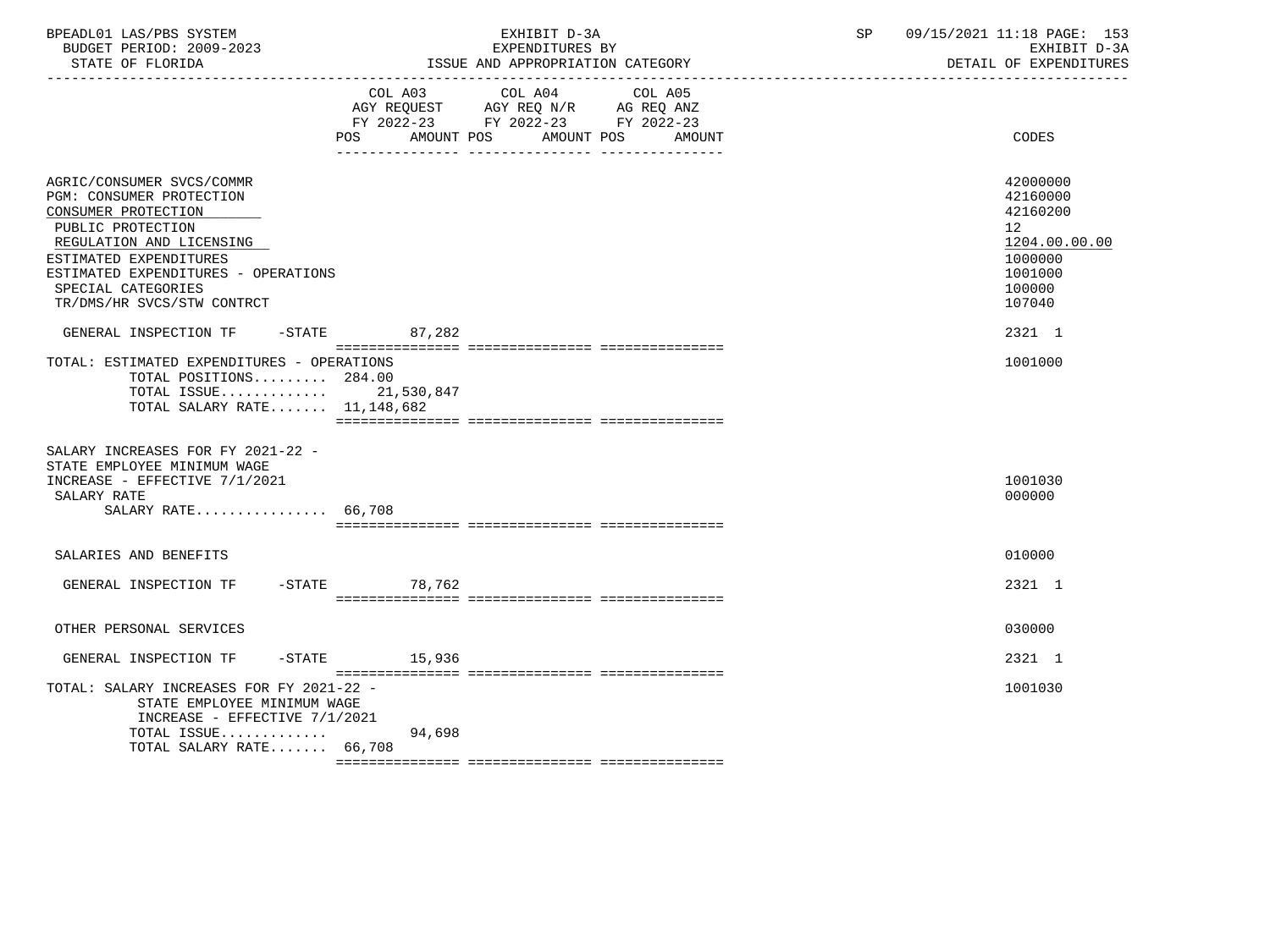| BPEADL01 LAS/PBS SYSTEM<br>BUDGET PERIOD: 2009-2023<br>STATE OF FLORIDA                                                                                                                                                                                 |                                      | EXHIBIT D-3A<br>EXPENDITURES BY<br>ISSUE AND APPROPRIATION CATEGORY               |                   | SP | 09/15/2021 11:18 PAGE: 154<br>EXHIBIT D-3A<br>DETAIL OF EXPENDITURES |
|---------------------------------------------------------------------------------------------------------------------------------------------------------------------------------------------------------------------------------------------------------|--------------------------------------|-----------------------------------------------------------------------------------|-------------------|----|----------------------------------------------------------------------|
|                                                                                                                                                                                                                                                         | COL A03<br>POS AMOUNT POS AMOUNT POS | COL A04<br>AGY REQUEST AGY REQ N/R AG REQ ANZ<br>FY 2022-23 FY 2022-23 FY 2022-23 | COL A05<br>AMOUNT |    | CODES                                                                |
| AGRIC/CONSUMER SVCS/COMMR<br>PGM: CONSUMER PROTECTION<br>CONSUMER PROTECTION<br>PUBLIC PROTECTION<br>REGULATION AND LICENSING<br>ESTIMATED EXPENDITURES<br>FLORIDA RETIREMENT SYSTEM<br>ADJUSTMENT - FY 2021-22 - NORMAL<br>COST AND UNFUNDED ACTUARIAL |                                      |                                                                                   |                   |    | 42000000<br>42160000<br>42160200<br>12<br>1204.00.00.00<br>1000000   |
| LIABILITY<br>SALARIES AND BENEFITS                                                                                                                                                                                                                      |                                      |                                                                                   |                   |    | 1001070<br>010000                                                    |
| GENERAL INSPECTION TF                                                                                                                                                                                                                                   | -STATE 91,486                        |                                                                                   |                   |    | 2321 1                                                               |
| CASUALTY INSURANCE PREMIUM<br>ADJUSTMENT<br>SPECIAL CATEGORIES<br>RISK MANAGEMENT INSURANCE                                                                                                                                                             |                                      |                                                                                   |                   |    | 1001090<br>100000<br>103241                                          |
| GENERAL INSPECTION TF                                                                                                                                                                                                                                   | $-STATE$ 170.110                     |                                                                                   |                   |    | 2321 1                                                               |
| REALLOCATION OF HUMAN RESOURCES<br>OUTSOURCING<br>SPECIAL CATEGORIES<br>TR/DMS/HR SVCS/STW CONTRCT                                                                                                                                                      |                                      |                                                                                   |                   |    | 1005900<br>100000<br>107040                                          |
| GENERAL INSPECTION TF                                                                                                                                                                                                                                   | $-STATE$ 7.108-                      |                                                                                   |                   |    | 2321 1                                                               |
| NONRECURRING EXPENDITURES<br>REPLACEMENT OF MOTOR VEHICLES<br>SPECIAL CATEGORIES<br>ACQUISITION/MOTOR VEHICLES                                                                                                                                          |                                      |                                                                                   |                   |    | 2100000<br>2103004<br>100000<br>100021                               |
| GENERAL INSPECTION TF                                                                                                                                                                                                                                   | -STATE 170,625-                      |                                                                                   |                   |    | 2321 1                                                               |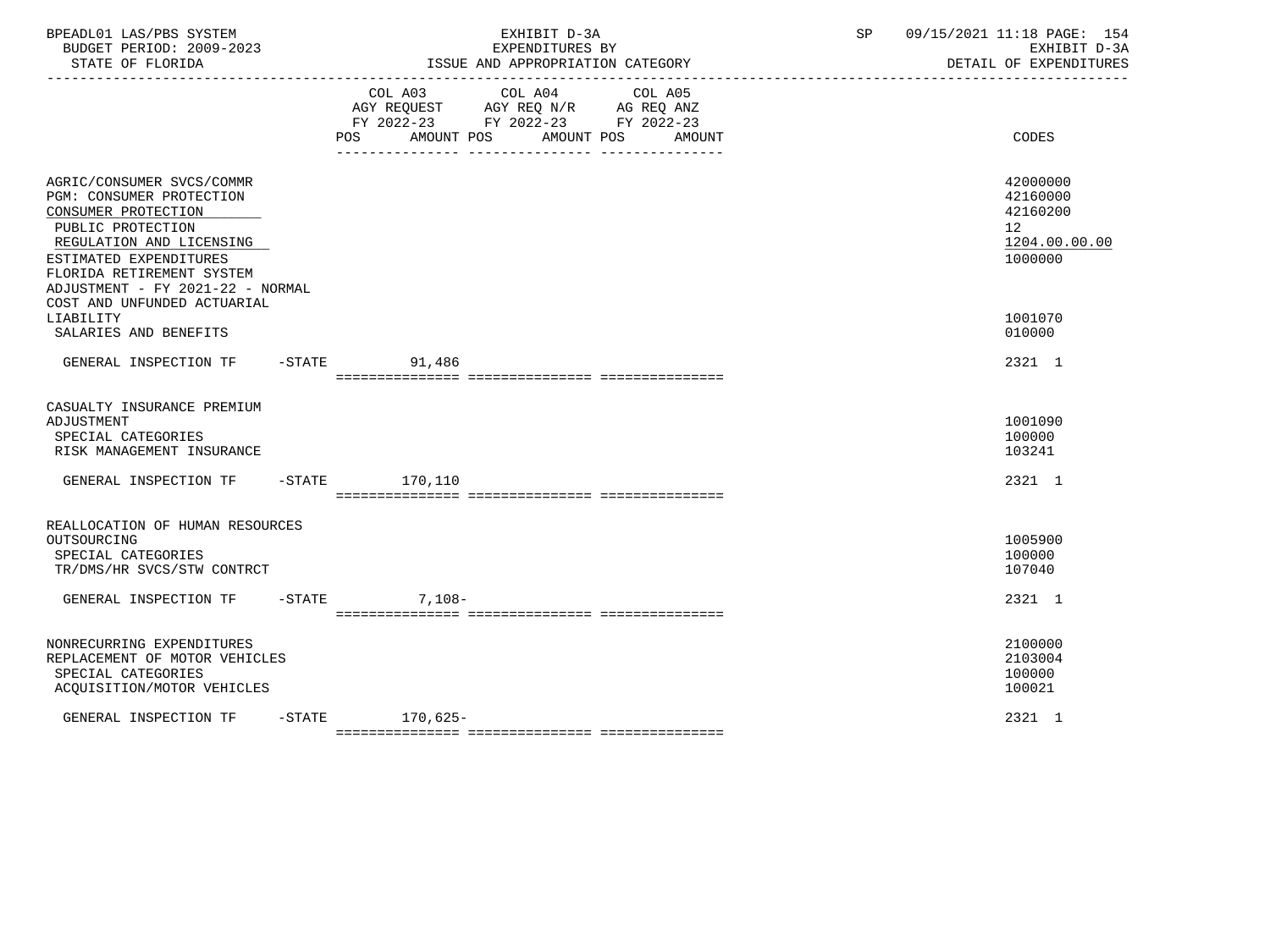| BPEADL01 LAS/PBS SYSTEM<br>BUDGET PERIOD: 2009-2023<br>STATE OF FLORIDA                                                                                                                                                               |     | EXHIBIT D-3A<br>EXPENDITURES BY<br>ISSUE AND APPROPRIATION CATEGORY                               |                              | SP | 09/15/2021 11:18 PAGE: 155<br>EXHIBIT D-3A<br>DETAIL OF EXPENDITURES                              |
|---------------------------------------------------------------------------------------------------------------------------------------------------------------------------------------------------------------------------------------|-----|---------------------------------------------------------------------------------------------------|------------------------------|----|---------------------------------------------------------------------------------------------------|
|                                                                                                                                                                                                                                       | POS | COL A03 COL A04 COL A05<br>AGY REQUEST AGY REQ N/R AG REQ ANZ<br>FY 2022-23 FY 2022-23 FY 2022-23 | AMOUNT POS AMOUNT POS AMOUNT |    | CODES                                                                                             |
| AGRIC/CONSUMER SVCS/COMMR<br>PGM: CONSUMER PROTECTION<br>CONSUMER PROTECTION<br>PUBLIC PROTECTION<br>REGULATION AND LICENSING<br>EOUIPMENT NEEDS<br>REPLACEMENT OF MOTOR VEHICLES<br>SPECIAL CATEGORIES<br>ACOUISITION/MOTOR VEHICLES |     |                                                                                                   |                              |    | 42000000<br>42160000<br>42160200<br>12<br>1204.00.00.00<br>2400000<br>2401500<br>100000<br>100021 |
| GENERAL INSPECTION TF - STATE 862,403 862,403                                                                                                                                                                                         |     |                                                                                                   |                              |    | 2321 1                                                                                            |
|                                                                                                                                                                                                                                       |     |                                                                                                   |                              |    |                                                                                                   |
| AGENCY ISSUE NARRATIVE:<br>2022-2023 BUDGET YEAR NARRATIVE:                                                                                                                                                                           |     |                                                                                                   | IT COMPONENT? NO             |    |                                                                                                   |

PRIORITY ISSUE #37

#### DESCRIPTION OF ISSUE:

 This request seeks \$862,403 of non-recurring General Inspection Trust Fund authority in the Acquisition of Motor Vehicles Category to replace a total of eighteen (18) vehicles in the Division of Consumer Services. The vehicles that we intend to replace exceed replacement criteria as detailed below.

## ISSUE SUMMARY:

 The Division of Consumer Services currently has 137 passenger vehicles in its fleet and Eighteen (18) of these vehicles are projected to exceed the Department of Management Services' replacement criteria at the end of the 2022-23 fiscal year. The age and wear of the Division of Consumer Services existing fleet has resulted in a substantial need for replacement vehicles. The department has attempted to alleviate some of these needs by reviewing vehicle utilization rates and moving underutilized vehicles to divisions with significant vehicle replacement needs. Despite these successes, there still remains a need to replace certain vehicles within the Division of Consumer Services. These vehicles are detailed below, and they represent the most critical replacement needs within the Division of Consumer Services.

 The division is requesting to replace two (2) heavy duty and three (3) medium duty specialty test trucks. These vehicles are an average age of 18 years. Industry relies on the assurance of accurate weighing of their products and the test trucks have been plagued with breakdowns, delays, and costly repairs. Over the last two years we have spent approximately \$46,829 in maintenance costs for the specialty test trucks.

 The thirteen (13) remaining vehicles average age is approximately sixteen (16) years old with an average of 168,588 miles per vehicle. Maintenance cost for two years is approximately \$13,755. While the vehicles are well maintained, the age and mileage could cause a potential injury threat. We are requesting replacement trucks as these enable inspectors to safely carry equipment, fuel and fuel measuring devices.

## ADVERSE IMPACT IF NOT FUNDED:

 Over the last two years, Consumer Services spent \$60,584 on vehicle repairs and maintenance. If this issue is not funded, the office/division will continue to spend more and more Expense dollars on vehicle repairs. In addition, future funding requests will continue to grow as the department's fleet further deteriorates. The aging fleet could become a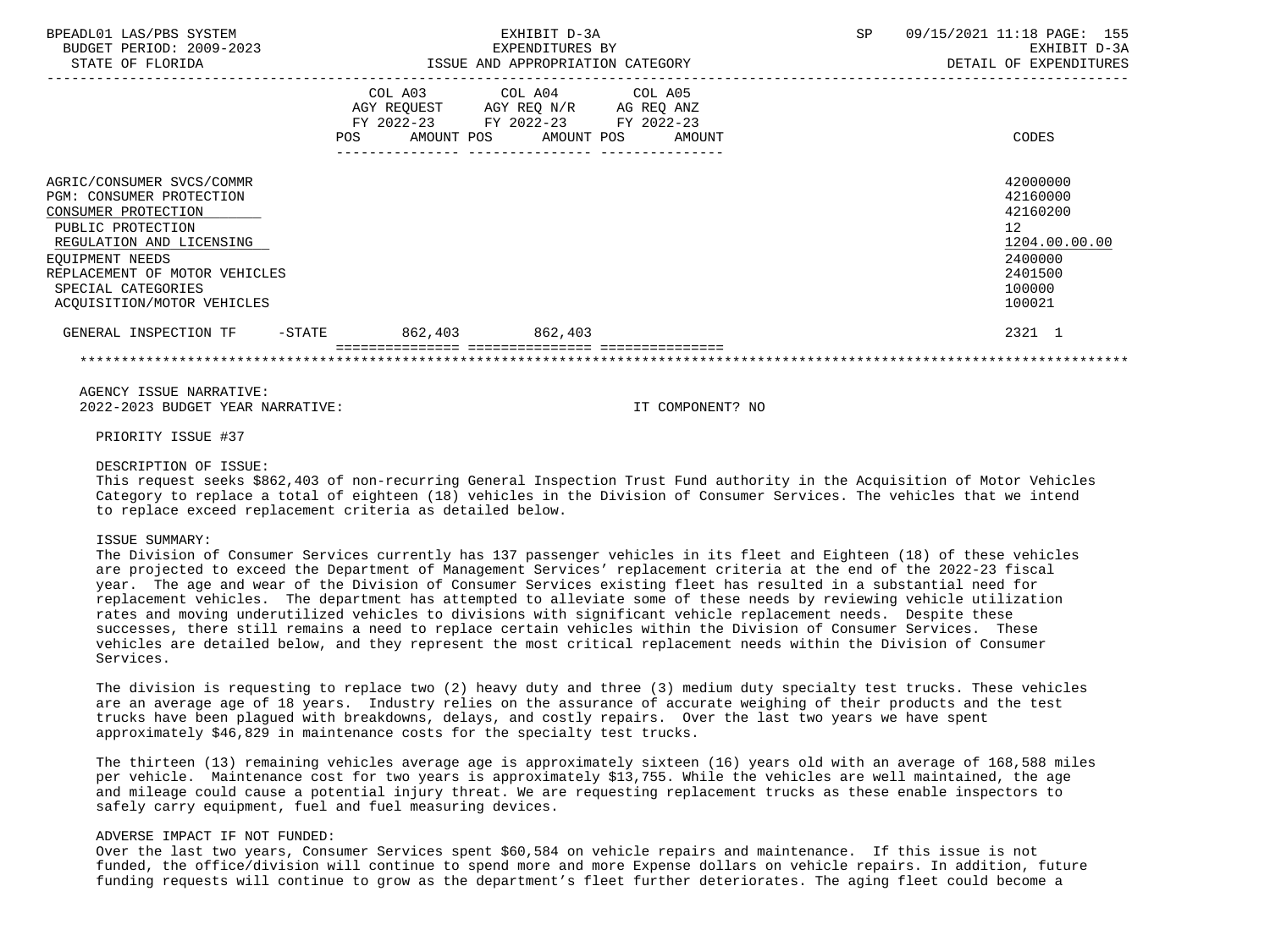| BPEADL01 LAS/PBS SYSTEM<br>BUDGET PERIOD: 2009-2023 | EXHIBIT D-3A<br>EXPENDITURES BY                                                                         | SP | 09/15/2021 11:18 PAGE: 156<br>EXHIBIT D-3A |
|-----------------------------------------------------|---------------------------------------------------------------------------------------------------------|----|--------------------------------------------|
| STATE OF FLORIDA                                    | ISSUE AND APPROPRIATION CATEGORY                                                                        |    | DETAIL OF EXPENDITURES                     |
|                                                     | COL A03 COL A04 COL A05<br>AGY REOUEST AGY REO N/R<br>AG REO ANZ<br>FY 2022-23 FY 2022-23<br>FY 2022-23 |    |                                            |
|                                                     | AMOUNT POS<br>AMOUNT POS<br>POS<br>AMOUNT                                                               |    | CODES                                      |
| AGRIC/CONSUMER SVCS/COMMR                           |                                                                                                         |    | 42000000                                   |
| PGM: CONSUMER PROTECTION                            |                                                                                                         |    | 42160000                                   |
| CONSUMER PROTECTION<br>PUBLIC PROTECTION            |                                                                                                         |    | 42160200<br>12                             |
| REGULATION AND LICENSING                            |                                                                                                         |    | 1204.00.00.00                              |
| EOUIPMENT NEEDS                                     |                                                                                                         |    | 2400000                                    |
| REPLACEMENT OF MOTOR VEHICLES                       |                                                                                                         |    | 2401500                                    |

 liability by placing employees in unsafe vehicles. With the amount of downtime due to mechanical repairs the division's inspection frequencies will not be adequate to discourage fraud pertaining to petroleum products, as well as weighing/measuring devices. The lack of reliable inspectors' vehicles also affects the ability to perform inspections to ensure safe operations of amusement rides and the safe operations of liquefied gas (propane) facilities and products.

COST SUMMARY:

 The pricing below was derived from Department of Management Services State Term Contracts and includes the dealer recommended 10% over current year prices for FY 2022/23 cost estimates.

| Taq#     | Year | Model                    | Actual Mileage Projected Miles |           |                  |
|----------|------|--------------------------|--------------------------------|-----------|------------------|
|          |      |                          | 6/30/2021                      | 6/30/2022 |                  |
| ACS12405 |      | 2000 GMC SONOMA          | 89,683                         |           | 89,683 DISPOSED  |
| ACS12495 |      | 2000 GMC SONOMA          | 107,172                        |           | 107,172 DISPOSED |
| ACS12658 |      | 2001 INTERNATIONAL F2574 | 108,967                        |           | 108,967 DISPOSED |
| ACS12659 |      | 2001 INTERNATIONAL 4700  | 131,583                        |           | 131,521 DISPOSED |
| ACS27444 |      | 2003 INTERNATIONAL F2574 | 113,137                        | 114,085   |                  |
| ACS27660 |      | 2004 INTERNATIONAL 4300  | 54,840                         | 59,349    |                  |
| ACS27698 |      | 2004 FORD F-150          | 101,576                        | 103,521   |                  |
| ACS27843 |      | 2003 CHEVROLET BLAZER    | 208,843                        |           | 208,843 DISPOSED |
| ACS27857 |      | 2003 DODGE DURANGO       | 159,704                        | 159,704   |                  |
| ACS28121 |      | 2006 FORD EXPLORER       | 241,078                        | 241,078   |                  |
| ACS28223 |      | 2005 FORD F-150          | 197,871                        | 213,003   |                  |
| ACS28535 |      | 2007 FORD F-250          | 169,799                        |           | 169,799 DISPOSED |
| ACS28580 |      | 2007 FORD EXPLORER       | 280,997                        | 280,997   |                  |
| ACS28779 |      | 2007 CHEVROLET IMPALA    | 148,774                        | 148,774   |                  |
| ACS28844 |      | 2008 FORD F-550          | 190,435                        | 190,435   |                  |
| ACS28845 |      | 2007 DODGE RAM 3500      | 89,107                         | 99,123    |                  |
| ACS28868 |      | 2008 INTERNATIONAL 4300  | 158,052                        | 158,052   |                  |
| ACS29613 |      | 2008 FORD ESCAPE SUV     | 202,749                        | 205,611   |                  |
|          |      |                          |                                |           |                  |

# SPECIAL CATEGORY: Acquisition of Motor Vehicle

-----------------

|    |                                            |                    | AMOUNT NEEDED<br>FY 2022-23 |
|----|--------------------------------------------|--------------------|-----------------------------|
|    | OUANTITY DESCRIPTION                       | CALCULATIONS       |                             |
|    | Specialty Large Capacity Scale Test Truck  | 2 @ \$132,000 ea.  | \$264,000                   |
|    | Specialty Medium Capacity Scale Test Truck | 3 @ \$ 78,000 ea.  | \$234,000                   |
| 13 | Ford Super Duty F-250 SRW 2WD Super Cab    | $13 @ $28,031$ ea. | \$364,403                   |

164" XL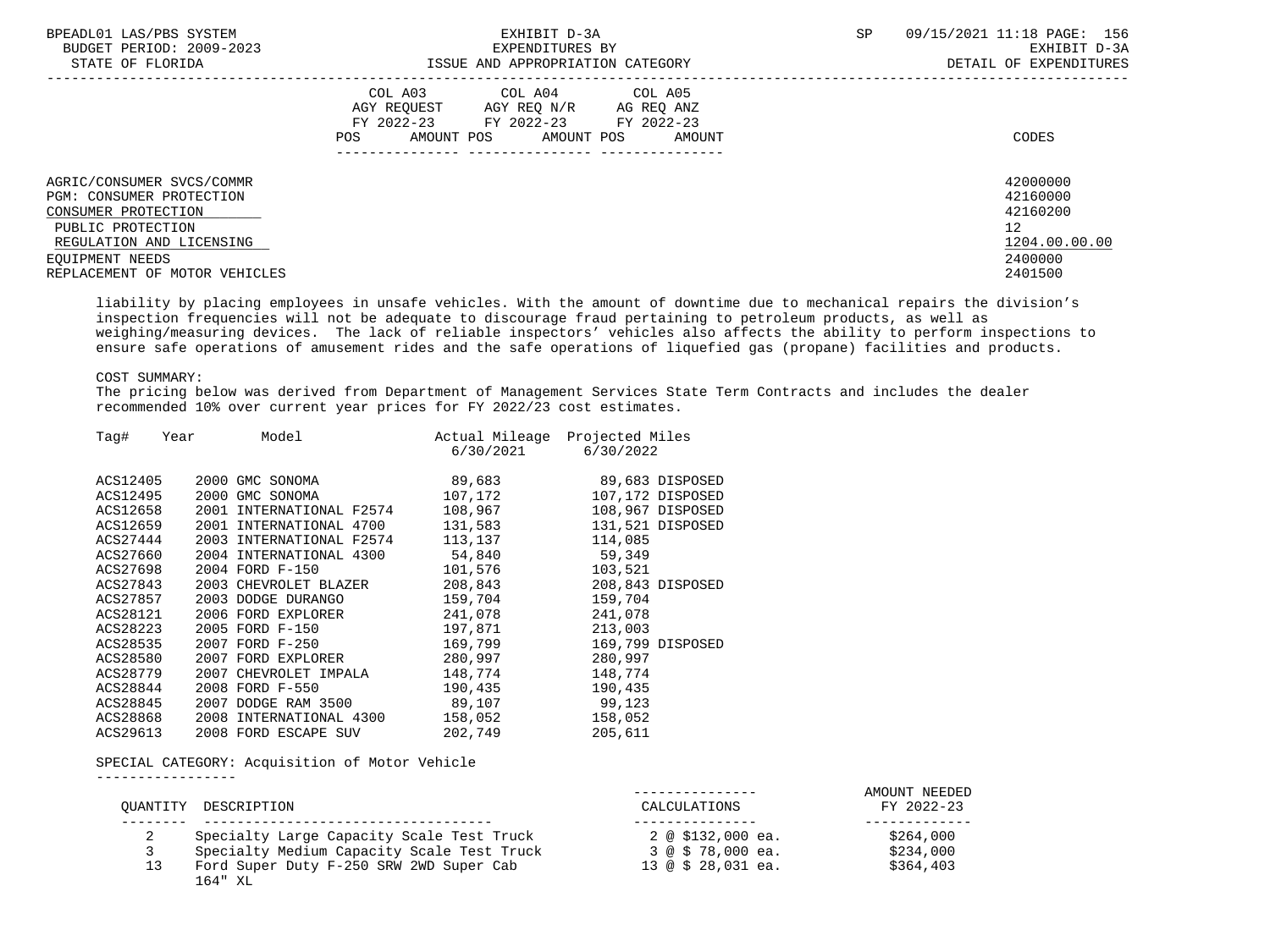|                                    | CODES                                                                                                                                                                                                     |
|------------------------------------|-----------------------------------------------------------------------------------------------------------------------------------------------------------------------------------------------------------|
|                                    | 42000000<br>42160000<br>42160200<br>12<br>1204.00.00.00<br>2400000<br>2401500                                                                                                                             |
|                                    |                                                                                                                                                                                                           |
|                                    | \$862,403                                                                                                                                                                                                 |
|                                    | 1204.00.00.00                                                                                                                                                                                             |
|                                    | 2000                                                                                                                                                                                                      |
| 284.00<br>SALARY RATE 11, 215, 390 | COL A03 COL A04 COL A05<br>AGY REQUEST AGY REQ N/R AG REQ ANZ<br>FY 2022-23 FY 2022-23 FY 2022-23<br>POS AMOUNT POS AMOUNT POS AMOUNT<br>TOTAL ISSUE BY FUND:<br>General Inspection Trust Fund<br>862,403 |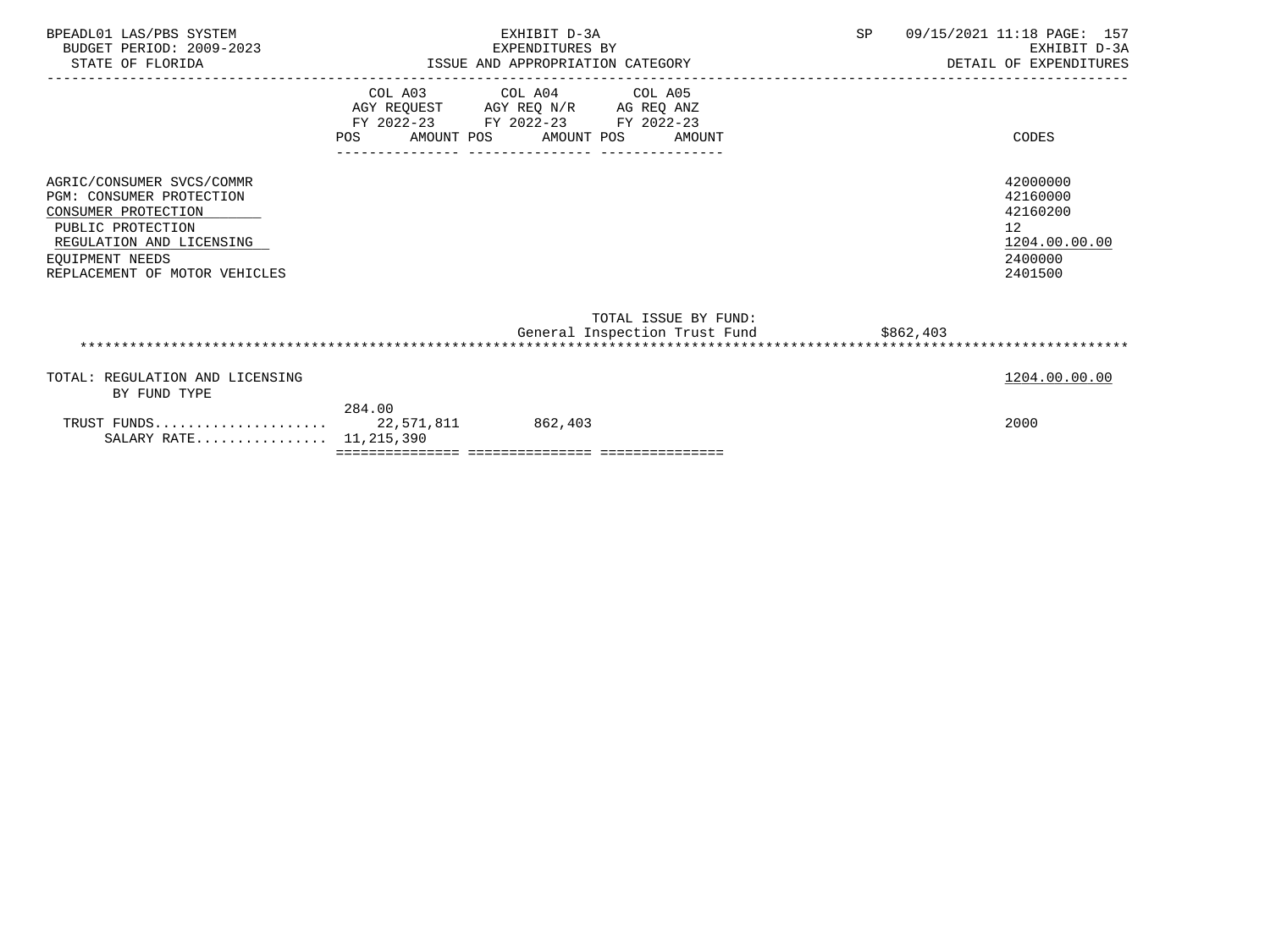| BPEADL01 LAS/PBS SYSTEM  | EXHIBIT D-3A                     | 09/15/2021 11:18 PAGE: 158 |
|--------------------------|----------------------------------|----------------------------|
| BUDGET PERIOD: 2009-2023 | EXPENDITURES BY                  | RXHIRIT D-3A               |
| STATE OF FLORIDA         | ISSUE AND APPROPRIATION CATEGORY | DETAIL OF EXPENDITURES     |

|                                                                                                                                                                                                                                                  | COL A03<br>AMOUNT POS<br>POS                          | COL A04<br>AGY REQUEST AGY REQ N/R AG REQ ANZ<br>FY 2022-23 FY 2022-23 FY 2022-23 | COL A05<br>AMOUNT POS<br>AMOUNT | <b>CODES</b>                                                                            |
|--------------------------------------------------------------------------------------------------------------------------------------------------------------------------------------------------------------------------------------------------|-------------------------------------------------------|-----------------------------------------------------------------------------------|---------------------------------|-----------------------------------------------------------------------------------------|
|                                                                                                                                                                                                                                                  |                                                       |                                                                                   |                                 |                                                                                         |
| AGRIC/CONSUMER SVCS/COMMR<br>PGM: AGRICULTURAL ECON DEV<br>FRUIT/VEG INSPECT & ENFORC<br>ECONOMIC OPPORTUNITIES<br>BUSINESS DEVELOPMENT<br>ESTIMATED EXPENDITURES<br>ESTIMATED EXPENDITURES - OPERATIONS<br>SALARY RATE<br>SALARY RATE 5,189,418 |                                                       |                                                                                   |                                 | 42000000<br>42170000<br>42170100<br>11<br>1101.00.00.00<br>1000000<br>1001000<br>000000 |
|                                                                                                                                                                                                                                                  |                                                       |                                                                                   |                                 |                                                                                         |
| SALARIES AND BENEFITS                                                                                                                                                                                                                            |                                                       |                                                                                   |                                 | 010000                                                                                  |
| CITRUS INSPECTION TF -STATE<br>FEDERAL GRANTS TRUST FUND -FEDERL<br>GENERAL INSPECTION TF -STATE                                                                                                                                                 | 3,444,089<br>679,850<br>2,536,765<br>________________ |                                                                                   |                                 | 2093 1<br>2261 3<br>2321 1                                                              |
| TOTAL POSITIONS 117.00<br>TOTAL APPRO 6,660,704                                                                                                                                                                                                  |                                                       |                                                                                   |                                 |                                                                                         |
| OTHER PERSONAL SERVICES                                                                                                                                                                                                                          |                                                       |                                                                                   |                                 | 030000                                                                                  |
| CITRUS INSPECTION TF -STATE<br>FEDERAL GRANTS TRUST FUND -FEDERL<br>GENERAL INSPECTION TF -STATE                                                                                                                                                 | 224,491<br>7,500<br>951,170                           |                                                                                   |                                 | 2093 1<br>2261 3<br>2321 1                                                              |
| TOTAL APPRO                                                                                                                                                                                                                                      | 1,183,161                                             |                                                                                   |                                 |                                                                                         |
| <b>EXPENSES</b>                                                                                                                                                                                                                                  |                                                       |                                                                                   |                                 | 040000                                                                                  |
| CITRUS INSPECTION TF -STATE<br>FEDERAL GRANTS TRUST FUND -FEDERL<br>GENERAL INSPECTION TF -STATE                                                                                                                                                 | 583,880<br>229,982<br>567,529<br>________________     |                                                                                   |                                 | 2093 1<br>2261 3<br>2321 1                                                              |
| TOTAL APPRO                                                                                                                                                                                                                                      | 1,381,391                                             |                                                                                   |                                 |                                                                                         |
| OPERATING CAPITAL OUTLAY                                                                                                                                                                                                                         |                                                       |                                                                                   |                                 | 060000                                                                                  |
| CITRUS INSPECTION TF -STATE 10,000<br>GENERAL INSPECTION TF                                                                                                                                                                                      | $-STATE$ 23,710                                       |                                                                                   |                                 | 2093 1<br>2321 1                                                                        |
| TOTAL APPRO $\ldots \ldots \ldots$ . 33,710                                                                                                                                                                                                      | ________________                                      |                                                                                   |                                 |                                                                                         |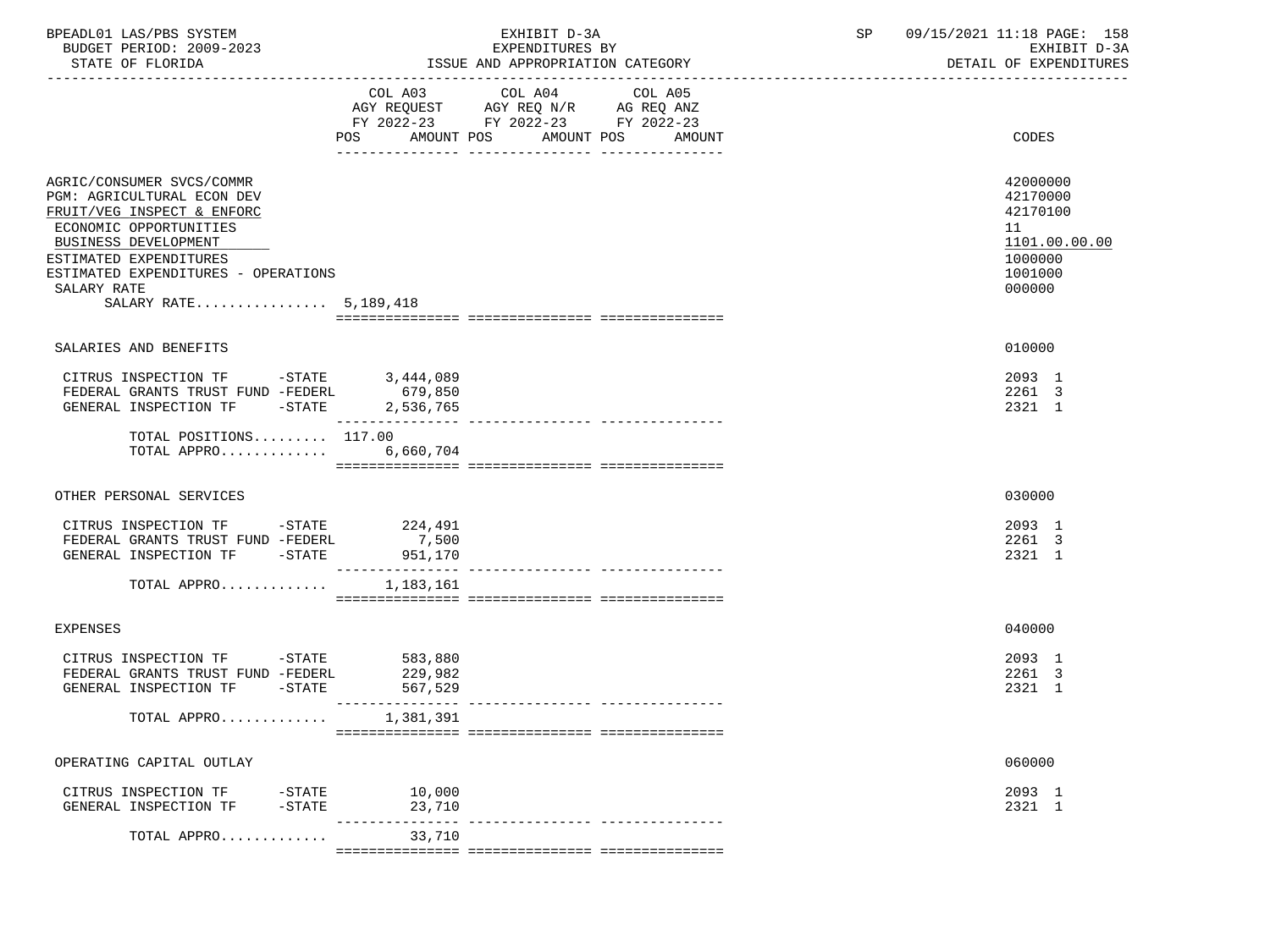| BPEADL01 LAS/PBS SYSTEM<br>BUDGET PERIOD: 2009-2023<br>STATE OF FLORIDA                                                                                                                                                                                                                                                                                                                                                                               | EXHIBIT D-3A<br>EXPENDITURES BY<br>ISSUE AND APPROPRIATION CATEGORY |  |                                                                                                                        |  |  |         | 09/15/2021 11:18 PAGE: 159<br>SP<br>EXHIBIT D-3A<br>DETAIL OF EXPENDITURES |  |  |                                                                                                                     |
|-------------------------------------------------------------------------------------------------------------------------------------------------------------------------------------------------------------------------------------------------------------------------------------------------------------------------------------------------------------------------------------------------------------------------------------------------------|---------------------------------------------------------------------|--|------------------------------------------------------------------------------------------------------------------------|--|--|---------|----------------------------------------------------------------------------|--|--|---------------------------------------------------------------------------------------------------------------------|
|                                                                                                                                                                                                                                                                                                                                                                                                                                                       |                                                                     |  | COL A03 COL A04<br>AGY REQUEST AGY REQ N/R AG REQ ANZ<br>FY 2022-23 FY 2022-23 FY 2022-23<br>POS AMOUNT POS AMOUNT POS |  |  | COL A05 | AMOUNT                                                                     |  |  | CODES                                                                                                               |
| AGRIC/CONSUMER SVCS/COMMR<br><b>PGM: AGRICULTURAL ECON DEV</b><br>FRUIT/VEG INSPECT & ENFORC<br>ECONOMIC OPPORTUNITIES<br>BUSINESS DEVELOPMENT<br>ESTIMATED EXPENDITURES<br>ESTIMATED EXPENDITURES - OPERATIONS<br>SPECIAL CATEGORIES<br>AUTOMATED TESTING EQUIP<br>CITRUS INSPECTION TF -STATE 101,041                                                                                                                                               |                                                                     |  |                                                                                                                        |  |  |         |                                                                            |  |  | 42000000<br>42170000<br>42170100<br>11<br>1101.00.00.00<br>1000000<br>1001000<br>100000<br>100175<br>$2093 \quad 1$ |
| TR/AG EMERG ERADICATION TF                                                                                                                                                                                                                                                                                                                                                                                                                            |                                                                     |  |                                                                                                                        |  |  |         |                                                                            |  |  | 100242                                                                                                              |
| GENERAL REVENUE FUND                                                                                                                                                                                                                                                                                                                                                                                                                                  | $-$ STATE                                                           |  | 5,000,000                                                                                                              |  |  |         |                                                                            |  |  | 1000 1                                                                                                              |
| CITRUS RESEARCH                                                                                                                                                                                                                                                                                                                                                                                                                                       |                                                                     |  |                                                                                                                        |  |  |         |                                                                            |  |  | 100695                                                                                                              |
| $\begin{tabular}{llllll} \multicolumn{2}{l}{{\small \tt CITRUS}} & \multicolumn{2}{l}{\small \tt INSPECTION} & \multicolumn{2}{l}{\small \tt TF} & \multicolumn{2}{l}{\small \tt -STATE} & \multicolumn{2}{l}{\small \tt 3,000,000} \\ \multicolumn{2}{l}{\tt AG} & \multicolumn{2}{l}{\tt EMERGENCY} & \multicolumn{2}{l}{\tt ERAD} & \multicolumn{2}{l}{\tt TF} & \multicolumn{2}{l}{\tt -STATE} & \multicolumn{2}{l}{\tt 5,000,000} \end{tabular}$ |                                                                     |  |                                                                                                                        |  |  |         |                                                                            |  |  | 2093 1<br>2360 1                                                                                                    |
| TOTAL APPRO                                                                                                                                                                                                                                                                                                                                                                                                                                           |                                                                     |  | 8,000,000                                                                                                              |  |  |         |                                                                            |  |  |                                                                                                                     |
| CONTRACTED SERVICES                                                                                                                                                                                                                                                                                                                                                                                                                                   |                                                                     |  |                                                                                                                        |  |  |         |                                                                            |  |  | 100777                                                                                                              |
| CITRUS INSPECTION TF $-$ STATE 38,428<br>FEDERAL GRANTS TRUST FUND -FEDERL<br>GENERAL INSPECTION TF -STATE                                                                                                                                                                                                                                                                                                                                            |                                                                     |  | 268,122<br>53,762                                                                                                      |  |  |         |                                                                            |  |  | 2093 1<br>2261 3<br>2321 1                                                                                          |
| TOTAL APPRO                                                                                                                                                                                                                                                                                                                                                                                                                                           |                                                                     |  | 360,312                                                                                                                |  |  |         |                                                                            |  |  |                                                                                                                     |
| G/A-MARKETING ORDERS                                                                                                                                                                                                                                                                                                                                                                                                                                  |                                                                     |  |                                                                                                                        |  |  |         |                                                                            |  |  | 100838                                                                                                              |
| CITRUS INSPECTION TF<br>GENERAL INSPECTION TF                                                                                                                                                                                                                                                                                                                                                                                                         | $-\mathtt{STATE}$<br>$-$ STATE                                      |  | 1,980,000<br>669,082                                                                                                   |  |  |         |                                                                            |  |  | 2093 1<br>2321 1                                                                                                    |
| TOTAL APPRO                                                                                                                                                                                                                                                                                                                                                                                                                                           |                                                                     |  | 2,649,082                                                                                                              |  |  |         |                                                                            |  |  |                                                                                                                     |
| RISK MANAGEMENT INSURANCE                                                                                                                                                                                                                                                                                                                                                                                                                             |                                                                     |  |                                                                                                                        |  |  |         |                                                                            |  |  | 103241                                                                                                              |
| CITRUS INSPECTION TF<br>GENERAL INSPECTION TF                                                                                                                                                                                                                                                                                                                                                                                                         | $-$ STATE<br>$-$ STATE                                              |  | 49,393<br>87,809                                                                                                       |  |  |         |                                                                            |  |  | 2093 1<br>2321 1                                                                                                    |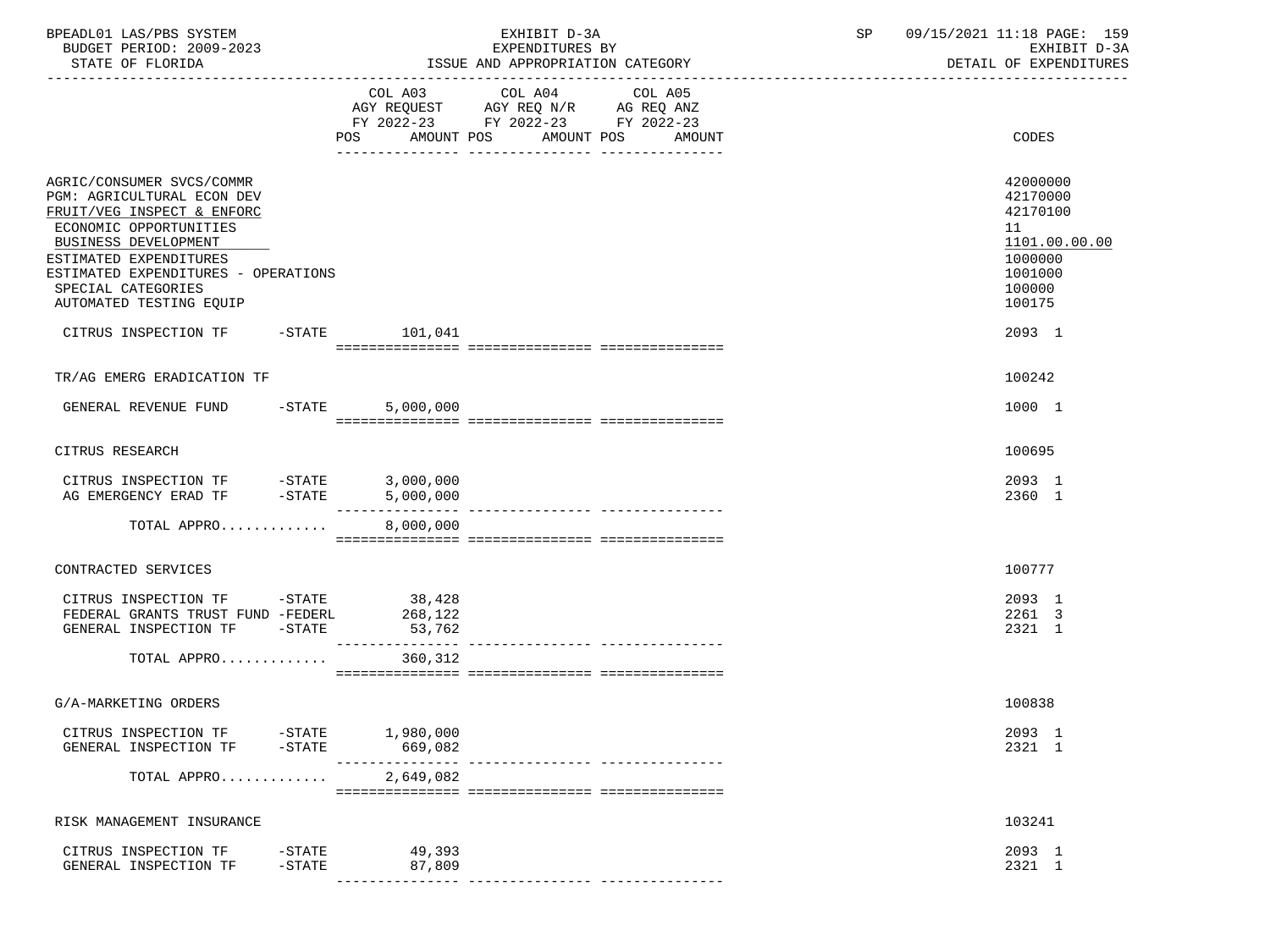| BPEADL01 LAS/PBS SYSTEM |                          |
|-------------------------|--------------------------|
|                         | BUDGET PERIOD: 2009-2023 |

-----------------------------------------------------------------------------------------------------------------------------------

|                                                                                                                                                                                                                                                                                      | COL A03<br>AGY REQUEST<br>FY 2022-23<br>POS.<br>AMOUNT POS | COL A04<br>AGY REQ N/R<br>FY 2022-23 FY 2022-23<br>AMOUNT POS | COL A05<br>AG REQ ANZ<br>AMOUNT | <b>CODES</b>                                                                                      |
|--------------------------------------------------------------------------------------------------------------------------------------------------------------------------------------------------------------------------------------------------------------------------------------|------------------------------------------------------------|---------------------------------------------------------------|---------------------------------|---------------------------------------------------------------------------------------------------|
| AGRIC/CONSUMER SVCS/COMMR<br>PGM: AGRICULTURAL ECON DEV<br>FRUIT/VEG INSPECT & ENFORC<br>ECONOMIC OPPORTUNITIES<br>BUSINESS DEVELOPMENT<br>ESTIMATED EXPENDITURES<br>ESTIMATED EXPENDITURES - OPERATIONS<br>SPECIAL CATEGORIES<br>RISK MANAGEMENT INSURANCE<br>TOTAL APPRO $137,202$ |                                                            |                                                               |                                 | 42000000<br>42170000<br>42170100<br>11<br>1101.00.00.00<br>1000000<br>1001000<br>100000<br>103241 |
|                                                                                                                                                                                                                                                                                      |                                                            |                                                               |                                 |                                                                                                   |
| TR/DMS/HR SVCS/STW CONTRCT                                                                                                                                                                                                                                                           |                                                            |                                                               |                                 | 107040                                                                                            |
| CITRUS INSPECTION TF -STATE<br>FEDERAL GRANTS TRUST FUND -FEDERL<br>GENERAL INSPECTION TF<br>$-$ STATE                                                                                                                                                                               | 60,948<br>1,972<br>18,170<br>_______________               |                                                               |                                 | 2093 1<br>2261 3<br>2321 1                                                                        |
| TOTAL APPRO                                                                                                                                                                                                                                                                          | 81,090                                                     |                                                               |                                 |                                                                                                   |
| TOTAL: ESTIMATED EXPENDITURES - OPERATIONS<br>TOTAL POSITIONS 117.00<br>TOTAL ISSUE 25,587,693<br>TOTAL SALARY RATE $5,189,418$                                                                                                                                                      |                                                            |                                                               |                                 | 1001000                                                                                           |
| SALARY INCREASES FOR FY 2021-22 -<br>STATE EMPLOYEE MINIMUM WAGE<br>INCREASE - EFFECTIVE 7/1/2021<br>SALARY RATE                                                                                                                                                                     |                                                            |                                                               |                                 | 1001030<br>000000                                                                                 |
| SALARY RATE 32,532                                                                                                                                                                                                                                                                   |                                                            |                                                               |                                 |                                                                                                   |
| SALARIES AND BENEFITS                                                                                                                                                                                                                                                                |                                                            |                                                               |                                 | 010000                                                                                            |
| CITRUS INSPECTION TF<br>FEDERAL GRANTS TRUST FUND -FEDERL<br>GENERAL INSPECTION TF<br>-STATE                                                                                                                                                                                         | $-STATE$ 19,931<br>3,936<br>14,684                         |                                                               |                                 | 2093 1<br>2261 3<br>2321 1                                                                        |
| TOTAL APPRO                                                                                                                                                                                                                                                                          | _______________<br>38,551                                  |                                                               |                                 |                                                                                                   |
| OTHER PERSONAL SERVICES                                                                                                                                                                                                                                                              |                                                            |                                                               |                                 | 030000                                                                                            |
| CITRUS INSPECTION TF<br>$-$ STATE<br>FEDERAL GRANTS TRUST FUND -FEDERL<br>$-STATE$<br>GENERAL INSPECTION TF                                                                                                                                                                          | 17,728<br>592<br>75,114                                    |                                                               |                                 | 2093 1<br>2261 3<br>2321 1                                                                        |

--------------- --------------- ---------------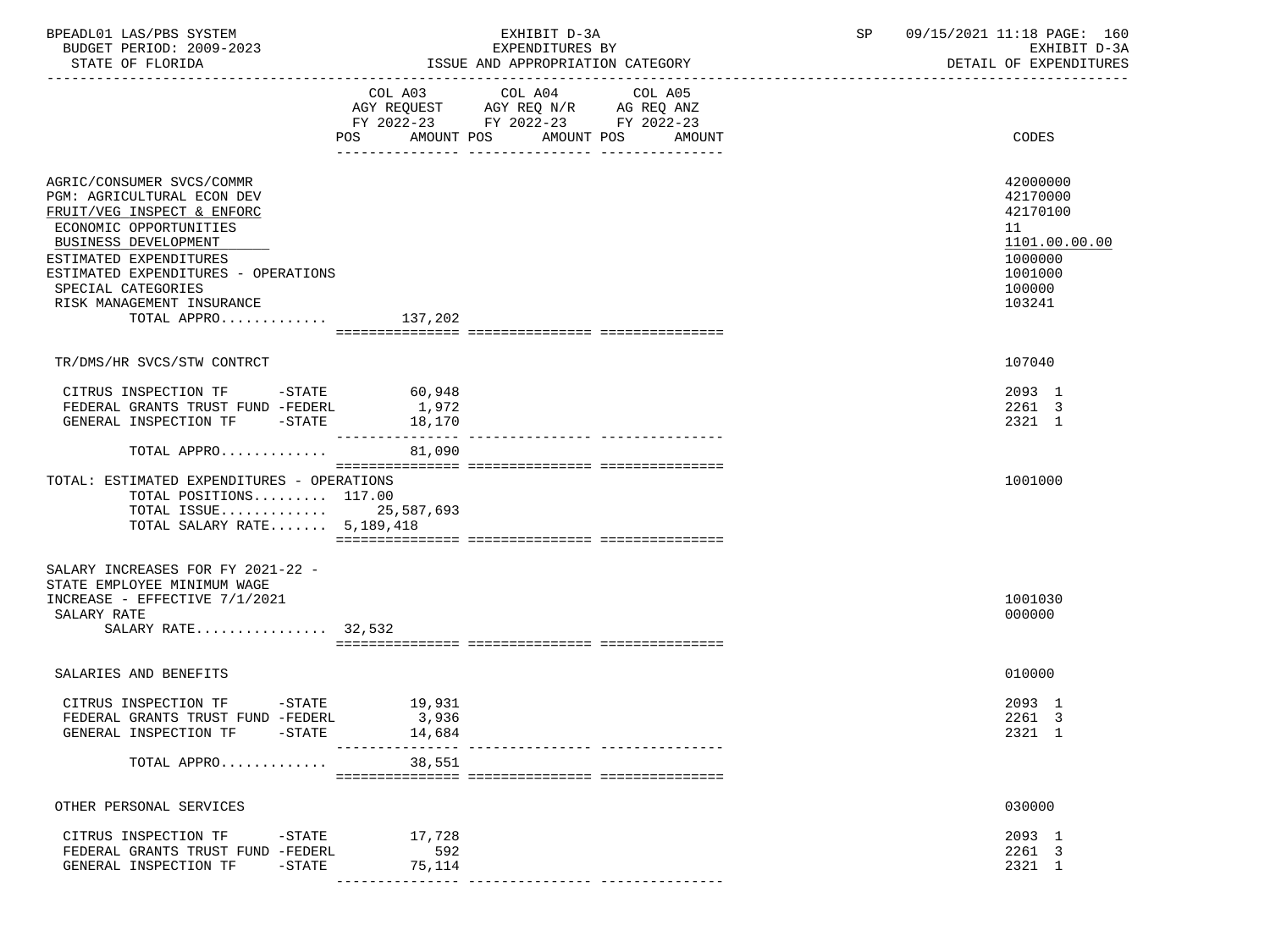| BPEADL01 LAS/PBS SYSTEM<br>BUDGET PERIOD: 2009-2023<br>STATE OF FLORIDA<br>------------------                                                                                                          | EXHIBIT D-3A<br>EXPENDITURES BY<br>ISSUE AND APPROPRIATION CATEGORY                                                            | SP     | 09/15/2021 11:18 PAGE: 161<br>EXHIBIT D-3A<br>DETAIL OF EXPENDITURES |
|--------------------------------------------------------------------------------------------------------------------------------------------------------------------------------------------------------|--------------------------------------------------------------------------------------------------------------------------------|--------|----------------------------------------------------------------------|
|                                                                                                                                                                                                        | COL A03 COL A04 COL A05<br>AGY REQUEST AGY REQ N/R AG REQ ANZ<br>FY 2022-23 FY 2022-23 FY 2022-23<br>POS AMOUNT POS AMOUNT POS | AMOUNT | CODES                                                                |
| AGRIC/CONSUMER SVCS/COMMR<br>PGM: AGRICULTURAL ECON DEV<br>FRUIT/VEG INSPECT & ENFORC<br>ECONOMIC OPPORTUNITIES<br>BUSINESS DEVELOPMENT<br>ESTIMATED EXPENDITURES<br>SALARY INCREASES FOR FY 2021-22 - |                                                                                                                                |        | 42000000<br>42170000<br>42170100<br>11<br>1101.00.00.00<br>1000000   |
| STATE EMPLOYEE MINIMUM WAGE<br>INCREASE - EFFECTIVE 7/1/2021<br>OTHER PERSONAL SERVICES<br>TOTAL APPRO                                                                                                 | 93,434                                                                                                                         |        | 1001030<br>030000                                                    |
| TOTAL: SALARY INCREASES FOR FY 2021-22 -<br>STATE EMPLOYEE MINIMUM WAGE<br>INCREASE - EFFECTIVE 7/1/2021<br>TOTAL ISSUE $131,985$<br>TOTAL SALARY RATE 32,532                                          |                                                                                                                                |        | 1001030                                                              |
| FLORIDA RETIREMENT SYSTEM<br>ADJUSTMENT - FY 2021-22 - NORMAL<br>COST AND UNFUNDED ACTUARIAL<br>LIABILITY<br>SALARIES AND BENEFITS                                                                     |                                                                                                                                |        | 1001070<br>010000                                                    |
| CITRUS INSPECTION TF -STATE<br>FEDERAL GRANTS TRUST FUND -FEDERL<br>GENERAL INSPECTION TF -STATE<br>TOTAL APPRO                                                                                        | 19,162<br>3,784<br>14,117<br>________________<br>37,063                                                                        |        | 2093 1<br>2261 3<br>2321 1                                           |
| CASUALTY INSURANCE PREMIUM<br>ADJUSTMENT<br>SPECIAL CATEGORIES<br>RISK MANAGEMENT INSURANCE                                                                                                            |                                                                                                                                |        | 1001090<br>100000<br>103241                                          |
| CITRUS INSPECTION TF -STATE 45,864<br>$-$ STATE<br>GENERAL INSPECTION TF                                                                                                                               | 89,096<br>---------                                                                                                            |        | 2093 1<br>2321 1                                                     |
| TOTAL APPRO                                                                                                                                                                                            | 134,960                                                                                                                        |        |                                                                      |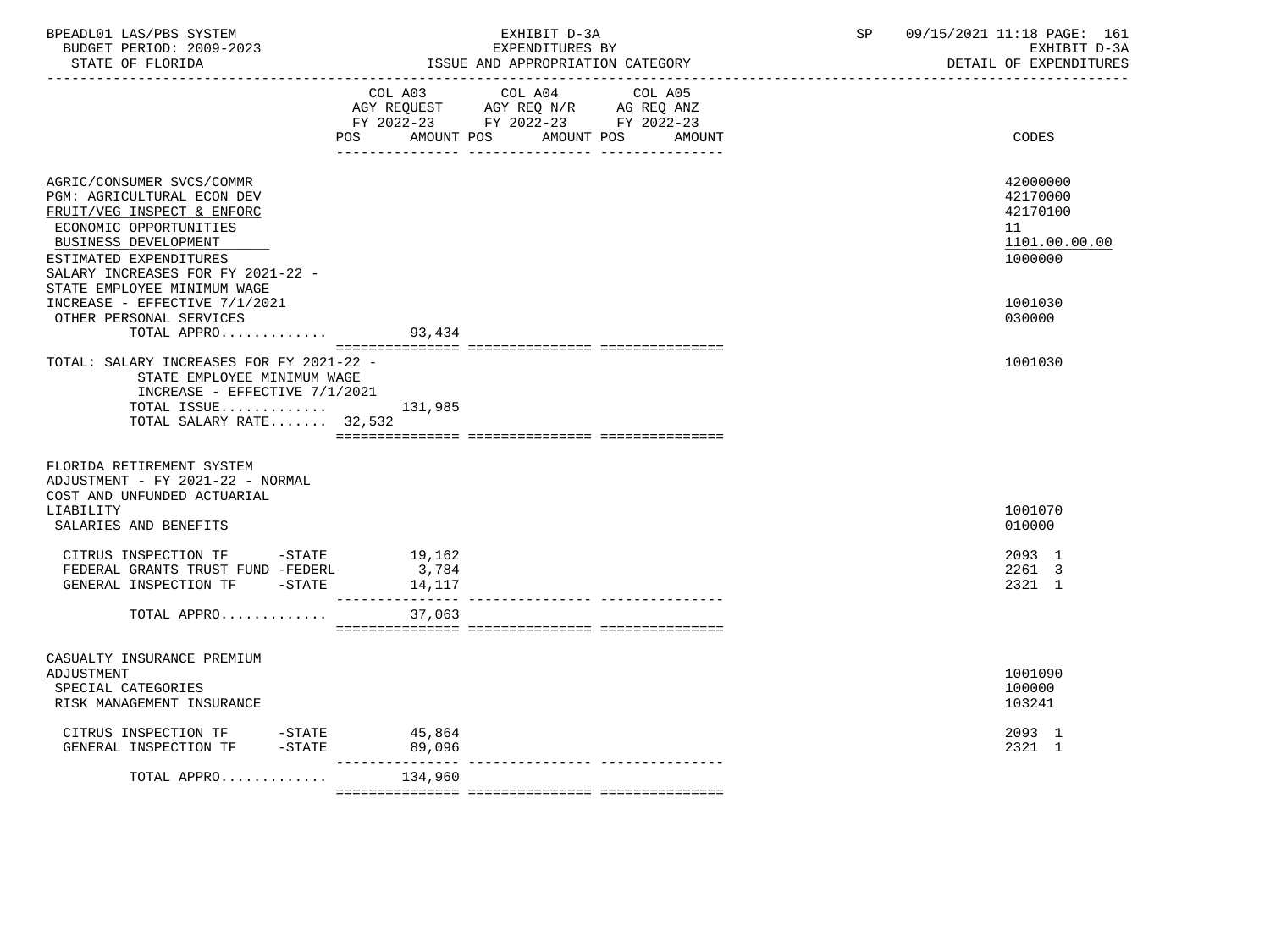| BPEADL01 LAS/PBS SYSTEM |                          |
|-------------------------|--------------------------|
|                         | BUDGET PERIOD: 2009-2023 |

|                                     |          | COL A03                   | COL A04                            | COL A05 |               |
|-------------------------------------|----------|---------------------------|------------------------------------|---------|---------------|
|                                     |          |                           | AGY REQUEST AGY REQ N/R AG REQ ANZ |         |               |
|                                     |          | POS AMOUNT POS AMOUNT POS | FY 2022-23 FY 2022-23 FY 2022-23   | AMOUNT  | CODES         |
|                                     |          |                           |                                    |         |               |
|                                     |          |                           |                                    |         |               |
| AGRIC/CONSUMER SVCS/COMMR           |          |                           |                                    |         | 42000000      |
| PGM: AGRICULTURAL ECON DEV          |          |                           |                                    |         | 42170000      |
| FRUIT/VEG INSPECT & ENFORC          |          |                           |                                    |         | 42170100      |
| ECONOMIC OPPORTUNITIES              |          |                           |                                    |         | 11            |
| BUSINESS DEVELOPMENT                |          |                           |                                    |         | 1101.00.00.00 |
| ESTIMATED EXPENDITURES              |          |                           |                                    |         | 1000000       |
| REALLOCATION OF HUMAN RESOURCES     |          |                           |                                    |         |               |
| OUTSOURCING                         |          |                           |                                    |         | 1005900       |
| SPECIAL CATEGORIES                  |          |                           |                                    |         | 100000        |
| TR/DMS/HR SVCS/STW CONTRCT          |          |                           |                                    |         | 107040        |
| CITRUS INSPECTION TF -STATE         |          | 4,963-                    |                                    |         | 2093 1        |
| FEDERAL GRANTS TRUST FUND -FEDERL   |          | $161-$                    |                                    |         | 2261 3        |
| GENERAL INSPECTION TF -STATE        |          | 1,480-                    |                                    |         | 2321 1        |
|                                     |          | ------- -                 |                                    |         |               |
| TOTAL APPRO                         |          | $6,604-$                  |                                    |         |               |
|                                     |          |                           |                                    |         |               |
| NONRECURRING EXPENDITURES           |          |                           |                                    |         | 2100000       |
| CITRUS RESEARCH                     |          |                           |                                    |         | 2103096       |
| SPECIAL CATEGORIES                  |          |                           |                                    |         | 100000        |
| CITRUS RESEARCH                     |          |                           |                                    |         | 100695        |
|                                     |          |                           |                                    |         |               |
|                                     |          |                           |                                    |         | 2093 1        |
|                                     |          |                           |                                    |         | 2360 1        |
| TOTAL APPRO                         |          | $8,000,000-$              |                                    |         |               |
|                                     |          |                           |                                    |         |               |
| TRANSFER GENERAL REVENUE FUNDING TO |          |                           |                                    |         |               |
| AGRICULTURAL EMERGENCY ERADICATION  |          |                           |                                    |         |               |
| TRUST FUND                          |          |                           |                                    |         | 2103119       |
| SPECIAL CATEGORIES                  |          |                           |                                    |         | 100000        |
| TR/AG EMERG ERADICATION TF          |          |                           |                                    |         | 100242        |
| GENERAL REVENUE FUND                | $-STATE$ | $5,000,000 -$             |                                    |         | 1000 1        |
|                                     |          |                           |                                    |         |               |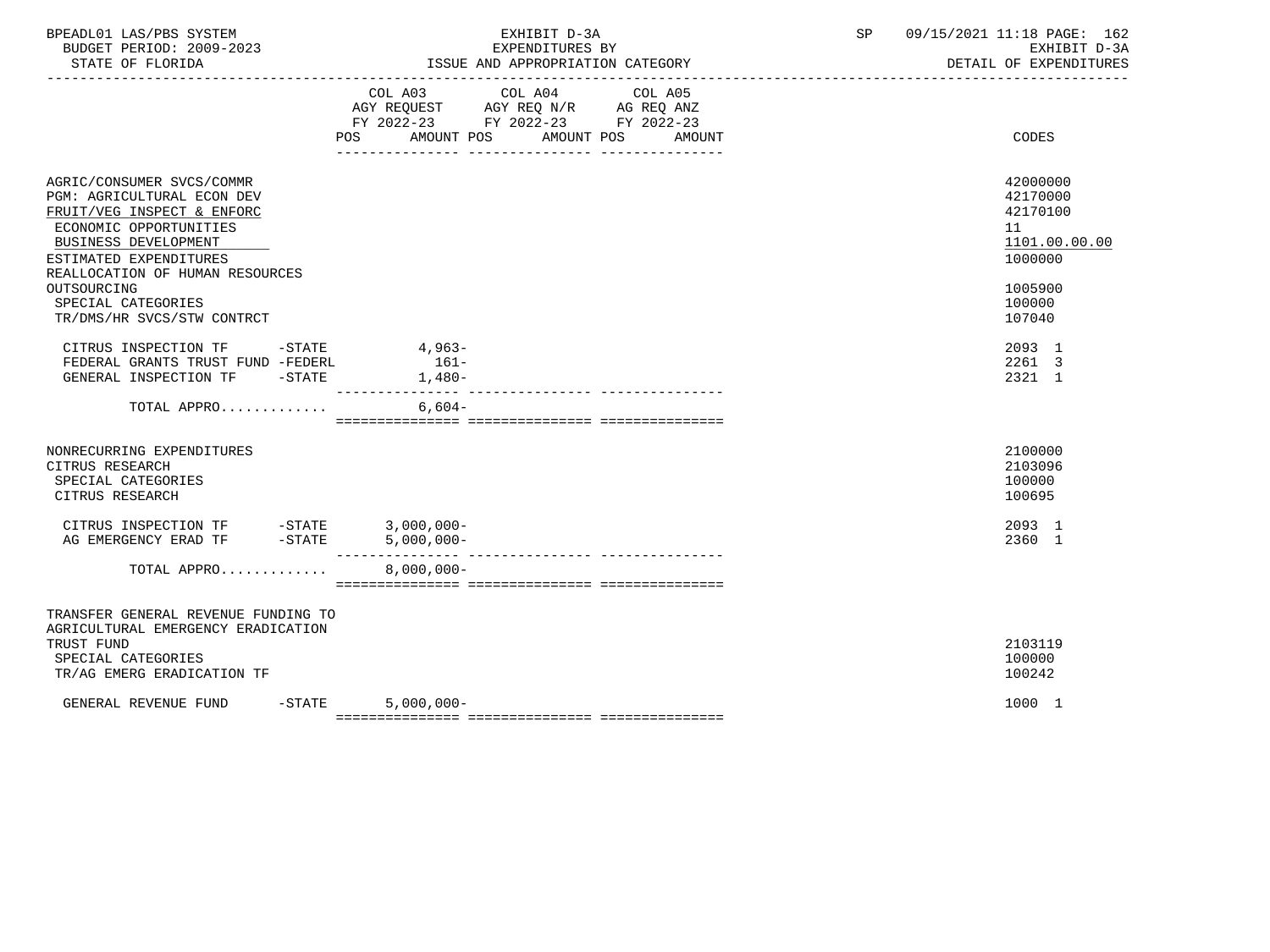| BPEADL01 LAS/PBS SYSTEM<br>BUDGET PERIOD: 2009-2023<br>STATE OF FLORIDA                                                                                                                                                                                | EXHIBIT D-3A<br>EXPENDITURES BY<br>ISSUE AND APPROPRIATION CATEGORY                                                                   | SP | 09/15/2021 11:18 PAGE: 163<br>EXHIBIT D-3A<br>DETAIL OF EXPENDITURES                              |
|--------------------------------------------------------------------------------------------------------------------------------------------------------------------------------------------------------------------------------------------------------|---------------------------------------------------------------------------------------------------------------------------------------|----|---------------------------------------------------------------------------------------------------|
|                                                                                                                                                                                                                                                        | COL A03 COL A04 COL A05<br>AGY REQUEST AGY REQ N/R AG REQ ANZ<br>FY 2022-23 FY 2022-23 FY 2022-23<br>POS AMOUNT POS AMOUNT POS AMOUNT |    | CODES                                                                                             |
| AGRIC/CONSUMER SVCS/COMMR<br><b>PGM: AGRICULTURAL ECON DEV</b><br>FRUIT/VEG INSPECT & ENFORC<br>ECONOMIC OPPORTUNITIES<br>BUSINESS DEVELOPMENT<br>EQUIPMENT NEEDS<br>REPLACEMENT OF MOTOR VEHICLES<br>SPECIAL CATEGORIES<br>ACQUISITION/MOTOR VEHICLES |                                                                                                                                       |    | 42000000<br>42170000<br>42170100<br>11<br>1101.00.00.00<br>2400000<br>2401500<br>100000<br>100021 |
| GENERAL INSPECTION TF -STATE                                                                                                                                                                                                                           | 178,824 178,824                                                                                                                       |    | 2321 1                                                                                            |
|                                                                                                                                                                                                                                                        |                                                                                                                                       |    |                                                                                                   |
| AGENCY ISSUE NARRATIVE:                                                                                                                                                                                                                                |                                                                                                                                       |    |                                                                                                   |

2022-2023 BUDGET YEAR NARRATIVE: IT COMPONENT? NO

PRIORITY ISSUE #37

# DESCRIPTION OF ISSUE:

 This request seeks \$178,824 of non-recurring General Inspection Trust Fund authority in the Acquisition of Motor Vehicles Category to replace a total of six (6) vehicles in the Division of Fruit and Vegetables that represent the most critical need. The vehicles that we intend to replace are projected to be more than 12 years old, have more than 150,000 miles by June 30, 2022 or are inoperable and cost prohibitive to repair as detailed in the Cost Summary section below.

#### ISSUE SUMMARY:

 The Division of Fruit and Vegetables currently has sixty (60) passenger vehicles in its fleet and nineteen (19) of these vehicles are projected to exceed the Department of Management Services' replacement criteria at the end of the 2021-22 fiscal year. With the anticipation of the 2021-22 citrus crop being an all-time historical low, the division requests only 6 of the 19 to be replaced at this time. The age and wear of the Division of Fruit and Vegetables existing fleet has resulted in a substantial need for replacement vehicles. The department has attempted to alleviate some of these needs by reviewing vehicle utilization rates and moving underutilized vehicles to divisions with significant vehicle replacement needs. Despite these successes, there still remains a need to replace certain vehicles within the Division of Fruit and Vegetables. These vehicles are detailed below in the Cost Summary section and they represent the most critical replacement needs within the Division of Fruit and Vegetables.

#### ADVERSE IMPACT IF NOT FUNDED:

 During FY 2020-21, the Division of Fruit and Vegetables spent \$46,116 through May 31, 2021 on vehicle repairs and maintenance. If this issue is not funded, the Division of Fruit and Vegetables will continue to spend more and more Expense dollars on vehicle repairs. In addition, future funding requests will continue to grow as the department's fleet further deteriorates.

# COST SUMMARY:

 The pricing below was derived from Department of Management Services State Term Contracts and includes the dealer recommended 10% over current year prices for FY 2022/23 cost estimates.

| Taq# | Year | Model |           | Actual Mileage Projected Miles |
|------|------|-------|-----------|--------------------------------|
|      |      |       | 5/31/2021 | 6/30/2022                      |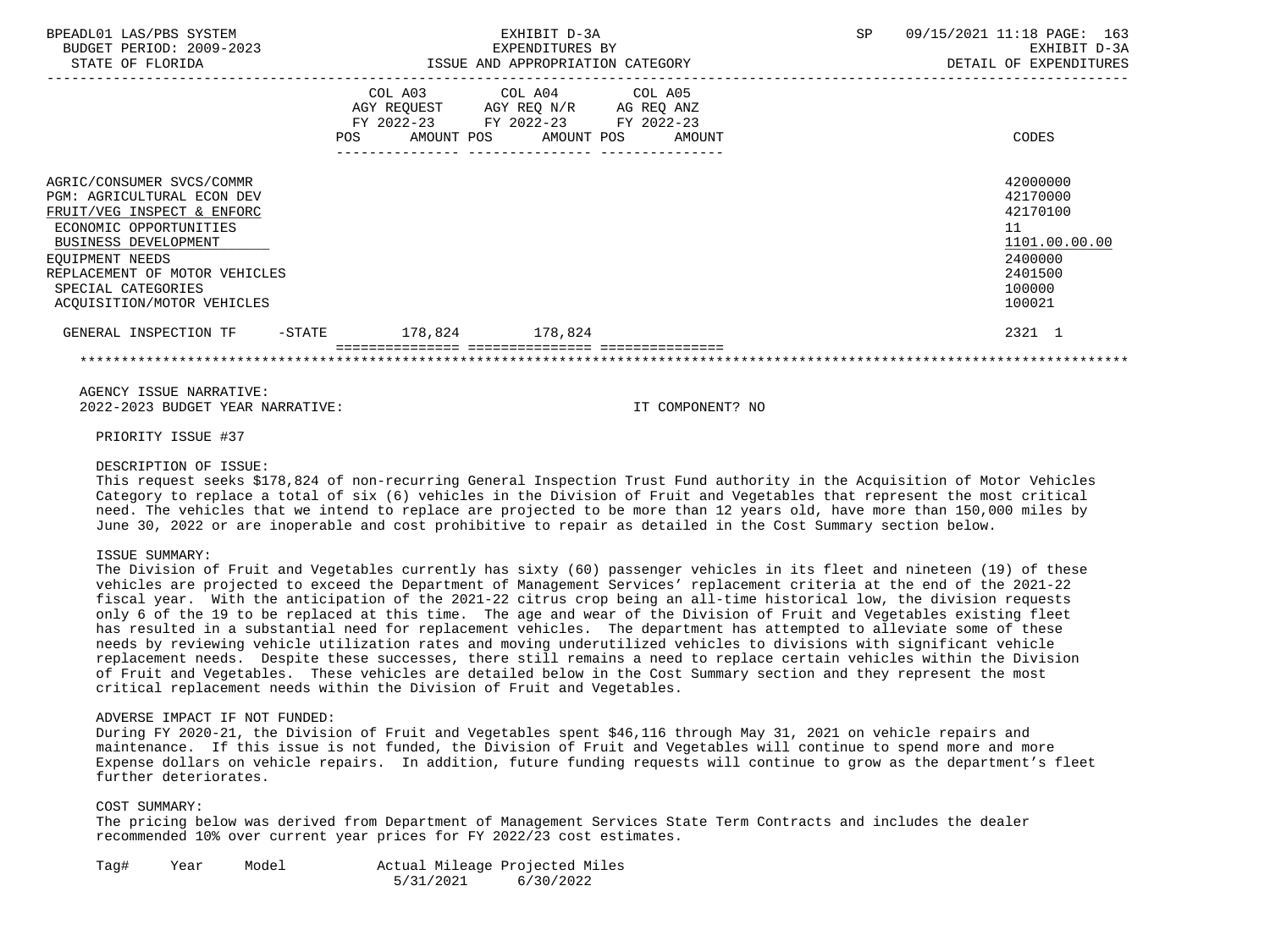| BPEADL01 LAS/PBS SYSTEM<br>BUDGET PERIOD: 2009-2023<br>STATE OF FLORIDA                                                                                                                                                                                                                                                 |                                                                                                                                                                                                                                                                                     | EXHIBIT D-3A<br>EXPENDITURES BY<br>EAPENDLITION CATEGORY<br>ISSUE AND APPROPRIATION CATEGORY |                                         | SP 09/15/2021 11:18 PAGE: 164<br>EXHIBIT D-3A<br>DETAIL OF EXPENDITURES       |
|-------------------------------------------------------------------------------------------------------------------------------------------------------------------------------------------------------------------------------------------------------------------------------------------------------------------------|-------------------------------------------------------------------------------------------------------------------------------------------------------------------------------------------------------------------------------------------------------------------------------------|----------------------------------------------------------------------------------------------|-----------------------------------------|-------------------------------------------------------------------------------|
|                                                                                                                                                                                                                                                                                                                         | $\begin{tabular}{lllllllll} COL & A03 & \multicolumn{2}{l}COL & A04 & \multicolumn{2}{l}COL & A05 \\ AGY & REQUEST & \multicolumn{2}{l}AGY & REQ & N/R & \multicolumn{2}{l}AG & REQ & ANZ \\ \end{tabular}$<br>FY 2022-23 FY 2022-23 FY 2022-23<br>POS AMOUNT POS AMOUNT POS AMOUNT |                                                                                              |                                         | CODES                                                                         |
| AGRIC/CONSUMER SVCS/COMMR<br>PGM: AGRICULTURAL ECON DEV<br>FRUIT/VEG INSPECT & ENFORC<br>ECONOMIC OPPORTUNITIES<br>BUSINESS DEVELOPMENT<br>EQUIPMENT NEEDS<br>REPLACEMENT OF MOTOR VEHICLES                                                                                                                             |                                                                                                                                                                                                                                                                                     |                                                                                              |                                         | 42000000<br>42170000<br>42170100<br>11<br>1101.00.00.00<br>2400000<br>2401500 |
| ACS10823 1999 F-150 213,993 225,829<br>ACS11457 2000<br>ACS12021 2000<br>SONOMA<br>ACS12062 2000<br>$\begin{array}{cccc} \texttt{ACS12397} & 2000 & \texttt{SONOMA} & 139,461 & 141,873 \\ \texttt{ACS29582} & 2008 & \texttt{F}-350 & 143,889 & 149,755 \end{array}$<br>SPECIAL CATEGORY: Acquisition of Motor Vehicle | ASTRO 210,585 221,850<br>SONOMA 187,337 189,884<br>SONOMA 184,992 196,401                                                                                                                                                                                                           |                                                                                              |                                         |                                                                               |
| QUANTITY DESCRIPTION                                                                                                                                                                                                                                                                                                    |                                                                                                                                                                                                                                                                                     | ----------------<br>CALCULATIONS<br>________________                                         | AMOUNT NEEDED<br>FY 2022-23             |                                                                               |
| 1 2021 Ford Transit Cargo Van T-250 130"<br>Low Roof 9070 GVWR RWD (R1Y)                                                                                                                                                                                                                                                |                                                                                                                                                                                                                                                                                     | \$26,643                                                                                     | \$26,643                                |                                                                               |
| 1 2021 Ford Super Duty F-350 DRW 2WD Reg Cab 142" XL (F3C) \$29,020<br>4 2021 Ford Explorer 4WD 4dr Base (K8B)                                                                                                                                                                                                          |                                                                                                                                                                                                                                                                                     | \$30,790 X 4                                                                                 | \$29,020<br>\$123,161                   |                                                                               |
|                                                                                                                                                                                                                                                                                                                         |                                                                                                                                                                                                                                                                                     | TOTAL ISSUE BY FUND: (GITF)                                                                  | General Inspection Trust Fund \$178,824 |                                                                               |
| SPECIAL PROGRAM FUNDING<br>CITRUS CROP DECLINE SUPPLEMENTAL                                                                                                                                                                                                                                                             |                                                                                                                                                                                                                                                                                     |                                                                                              |                                         | 4900000                                                                       |
| FUNDING<br>SPECIAL CATEGORIES<br>TRANSFER GR TO CITF                                                                                                                                                                                                                                                                    |                                                                                                                                                                                                                                                                                     |                                                                                              |                                         | 4901130<br>100000<br>100430                                                   |
| GENERAL REVENUE FUND<br>$-$ STATE                                                                                                                                                                                                                                                                                       | 1,450,000 1,450,000                                                                                                                                                                                                                                                                 |                                                                                              |                                         | 1000 1                                                                        |
|                                                                                                                                                                                                                                                                                                                         |                                                                                                                                                                                                                                                                                     |                                                                                              |                                         |                                                                               |
| AGENCY ISSUE NARRATIVE:<br>2022-2023 BUDGET YEAR NARRATIVE:                                                                                                                                                                                                                                                             |                                                                                                                                                                                                                                                                                     |                                                                                              | IT COMPONENT? NO                        |                                                                               |

PRIORITY ISSUE #12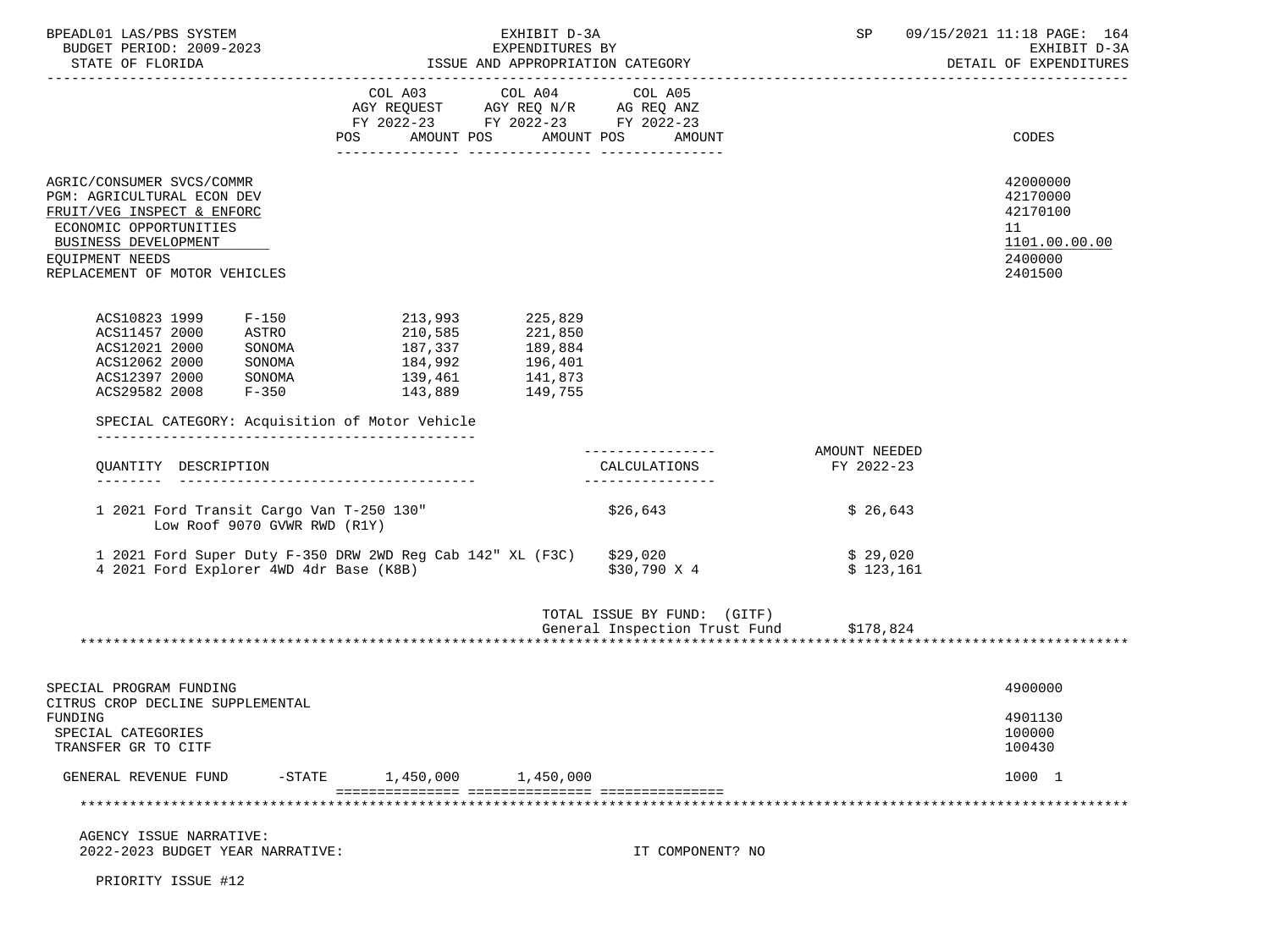| BPEADL01 LAS/PBS SYSTEM<br>BUDGET PERIOD: 2009-2023<br>STATE OF FLORIDA                                                                 | EXHIBIT D-3A<br>EXPENDITURES BY<br>ISSUE AND APPROPRIATION CATEGORY                                                                         | <b>SP</b> | 09/15/2021 11:18 PAGE: 165<br>EXHIBIT D-3A<br>DETAIL OF EXPENDITURES |
|-----------------------------------------------------------------------------------------------------------------------------------------|---------------------------------------------------------------------------------------------------------------------------------------------|-----------|----------------------------------------------------------------------|
|                                                                                                                                         | COL A03 COL A04 COL A05<br>AGY REQUEST AGY REQ N/R AG REQ ANZ<br>FY 2022-23 FY 2022-23 FY 2022-23<br>AMOUNT POS AMOUNT POS<br>AMOUNT<br>POS |           | CODES                                                                |
| AGRIC/CONSUMER SVCS/COMMR<br>PGM: AGRICULTURAL ECON DEV<br>FRUIT/VEG INSPECT & ENFORC<br>ECONOMIC OPPORTUNITIES<br>BUSINESS DEVELOPMENT |                                                                                                                                             |           | 42000000<br>42170000<br>42170100<br>11<br>1101.00.00.00              |
| SPECIAL PROGRAM FUNDING<br>CITRUS CROP DECLINE SUPPLEMENTAL<br>FUNDING                                                                  |                                                                                                                                             |           | 4900000<br>4901130                                                   |
|                                                                                                                                         |                                                                                                                                             |           |                                                                      |

#### DESCRIPTION OF ISSUE:

 This is to request \$1,450,000 General Revenue funding in the Citrus Crop Decline Supplemental Funding special category to supplement the Division of Fruit and Vegetables' Inspection Program and the Division of Plant Industry's Citrus Budwood Program due to the rapidly decreasing revenue in the Citrus Inspection Trust Fund due to citrus greening (huanglongbing) and citrus canker diseases.

## ISSUE SUMMARY:

 Citrus diseases (citrus greening and citrus canker) have resulted in the destruction or abandonment of many citrus groves in the citrus production areas of Florida. Since 2000, citrus acreage in Florida has decreased by 420 thousand acres, while production of citrus in the same period has shrunk by more than 220 million boxes. These funds will allow the department to continue to provide services to the citrus industry which is an essential part of the state's economic health.

# ADVERSE IMPACT IF NOT FUNDED:

 If this issue is not funded, the Florida Department of Agriculture and Consumer Services Divisions of Fruit and Vegetables and Plant Industry will be forced to reduce operations, including staff, to a level where it will no longer provide the needed services to the citrus industry. Consequently, Florida citrus growers will be left without a comprehensive statistics program, sufficient inspectors, and clean budwood from which to propagate reset trees to replace diseased ones. \*\*\*\*\*\*\*\*\*\*\*\*\*\*\*\*\*\*\*\*\*\*\*\*\*\*\*\*\*\*\*\*\*\*\*\*\*\*\*\*\*\*\*\*\*\*\*\*\*\*\*\*\*\*\*\*\*\*\*\*\*\*\*\*\*\*\*\*\*\*\*\*\*\*\*\*\*\*\*\*\*\*\*\*\*\*\*\*\*\*\*\*\*\*\*\*\*\*\*\*\*\*\*\*\*\*\*\*\*\*\*\*\*\*\*\*\*\*\*\*\*\*\*\*\*\*\*

 CITRUS RESEARCH 4908710 SPECIAL CATEGORIES 100000 CITRUS RESEARCH 100695 AG EMERGENCY ERAD TF  $-$  -STATE 8,000,000 8,000,000 2360 1 =============== =============== =============== \*\*\*\*\*\*\*\*\*\*\*\*\*\*\*\*\*\*\*\*\*\*\*\*\*\*\*\*\*\*\*\*\*\*\*\*\*\*\*\*\*\*\*\*\*\*\*\*\*\*\*\*\*\*\*\*\*\*\*\*\*\*\*\*\*\*\*\*\*\*\*\*\*\*\*\*\*\*\*\*\*\*\*\*\*\*\*\*\*\*\*\*\*\*\*\*\*\*\*\*\*\*\*\*\*\*\*\*\*\*\*\*\*\*\*\*\*\*\*\*\*\*\*\*\*\*\* AGENCY ISSUE NARRATIVE: 2022-2023 BUDGET YEAR NARRATIVE: IT COMPONENT? NO

PRIORITY ISSUE #13

DESCRIPTION OF ISSUE:

 This is to request Agricultural Emergency Eradication Trust Fund funding of \$8,000,000 in the Citrus Research Funding special category to be transferred to the Citrus Research and Development Foundation to conduct research for solutions to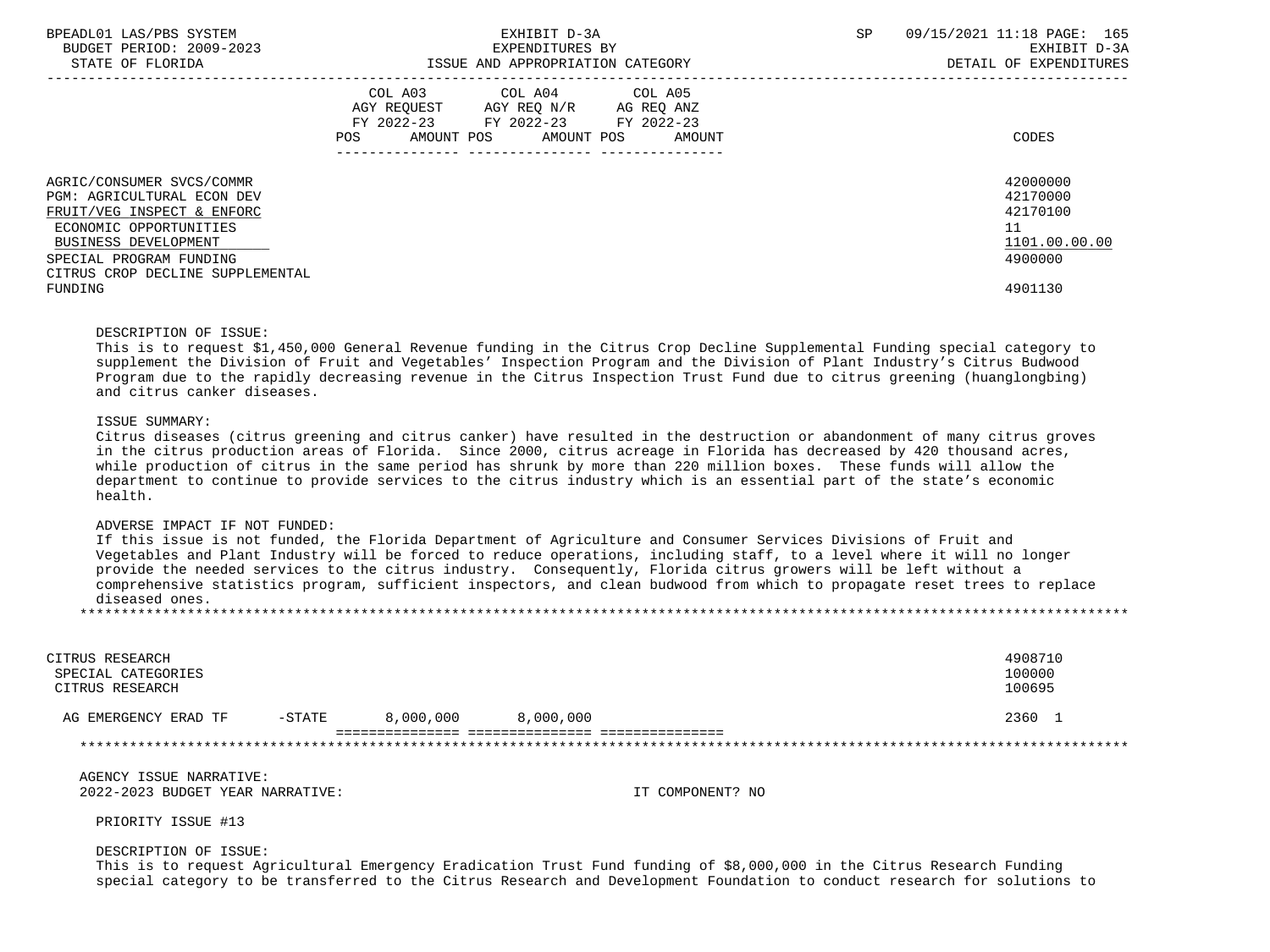| BPEADL01 LAS/PBS SYSTEM<br>BUDGET PERIOD: 2009-2023                                                                                                                                          | EXHIBIT D-3A<br>EXPENDITURES BY                                                                                                                         | 09/15/2021 11:18 PAGE: 166<br>SP<br>EXHIBIT D-3A                              |
|----------------------------------------------------------------------------------------------------------------------------------------------------------------------------------------------|---------------------------------------------------------------------------------------------------------------------------------------------------------|-------------------------------------------------------------------------------|
| STATE OF FLORIDA                                                                                                                                                                             | ISSUE AND APPROPRIATION CATEGORY                                                                                                                        | DETAIL OF EXPENDITURES                                                        |
|                                                                                                                                                                                              | COL A04 COL A05<br>COL A03<br>AGY REOUEST<br>AGY REO N/R<br>AG REQ ANZ<br>FY 2022-23 FY 2022-23 FY 2022-23<br>AMOUNT POS<br>AMOUNT POS<br>POS<br>AMOUNT | CODES                                                                         |
| AGRIC/CONSUMER SVCS/COMMR<br><b>PGM: AGRICULTURAL ECON DEV</b><br>FRUIT/VEG INSPECT & ENFORC<br>ECONOMIC OPPORTUNITIES<br>BUSINESS DEVELOPMENT<br>SPECIAL PROGRAM FUNDING<br>CITRUS RESEARCH |                                                                                                                                                         | 42000000<br>42170000<br>42170100<br>11<br>1101.00.00.00<br>4900000<br>4908710 |

the devastating citrus greening (huanglongbing) and citrus canker diseases.

## ISSUE SUMMARY:

 The requested research funds are needed to develop tools to stop the spread of the citrus killing disease, HLB. The disease and its vector, the Asian citrus psyllid, affect all citrus varieties, and these tools are essential to slow the decline of currently-infected trees throughout the state, and to protect new plantings from early infection and loss. These funds will accelerate the translation of research results to tools for use in the citrus groves. Specifically, the funds will be applied to the most promising avenues of research and translational projects previously identified that have the shortest times to delivery of solutions for use by Florida citrus growers. These projects will promote field evaluation and implementation of solutions into the broader production systems. The public will benefit from preserving the state's iconic citrus industry, which is an economic driver for the state's economy. Maintenance of the industry will generate economic activity, save jobs and create new jobs for Floridians.

## ADVERSE IMPACT IF NOT FUNDED:

 There currently are no known solutions that will mitigate, combat or prevent HLB disease. Research is needed to discover and develop solutions to the HLB problem to sustain the industry. If solutions to HLB are not soon discovered and provided to growers, the state will gradually lose the citrus industry due to continued decline in citrus tree populations and production caused by HLB disease. Such a loss would negatively impact the state economy, state employment, many allied industries, and state and local government business tax revenues. \*\*\*\*\*\*\*\*\*\*\*\*\*\*\*\*\*\*\*\*\*\*\*\*\*\*\*\*\*\*\*\*\*\*\*\*\*\*\*\*\*\*\*\*\*\*\*\*\*\*\*\*\*\*\*\*\*\*\*\*\*\*\*\*\*\*\*\*\*\*\*\*\*\*\*\*\*\*\*\*\*\*\*\*\*\*\*\*\*\*\*\*\*\*\*\*\*\*\*\*\*\*\*\*\*\*\*\*\*\*\*\*\*\*\*\*\*\*\*\*\*\*\*\*\*\*\*

| TOTAL: BUSINESS DEVELOPMENT   |            |           | 1101.00.00.00 |
|-------------------------------|------------|-----------|---------------|
| BY FUND TYPE                  |            |           |               |
| GENERAL REVENUE FUND          | 1,450,000  | 1,450,000 | 1000          |
| TRUST FUNDS                   | 21,063,921 | 8,178,824 | 2000          |
|                               |            |           |               |
| TOTAL POSITIONS $117.00$      |            |           |               |
| TOTAL PROG COMP $22,513,921$  |            | 9,628,824 |               |
| TOTAL SALARY RATE $5,221,950$ |            |           |               |
|                               |            |           |               |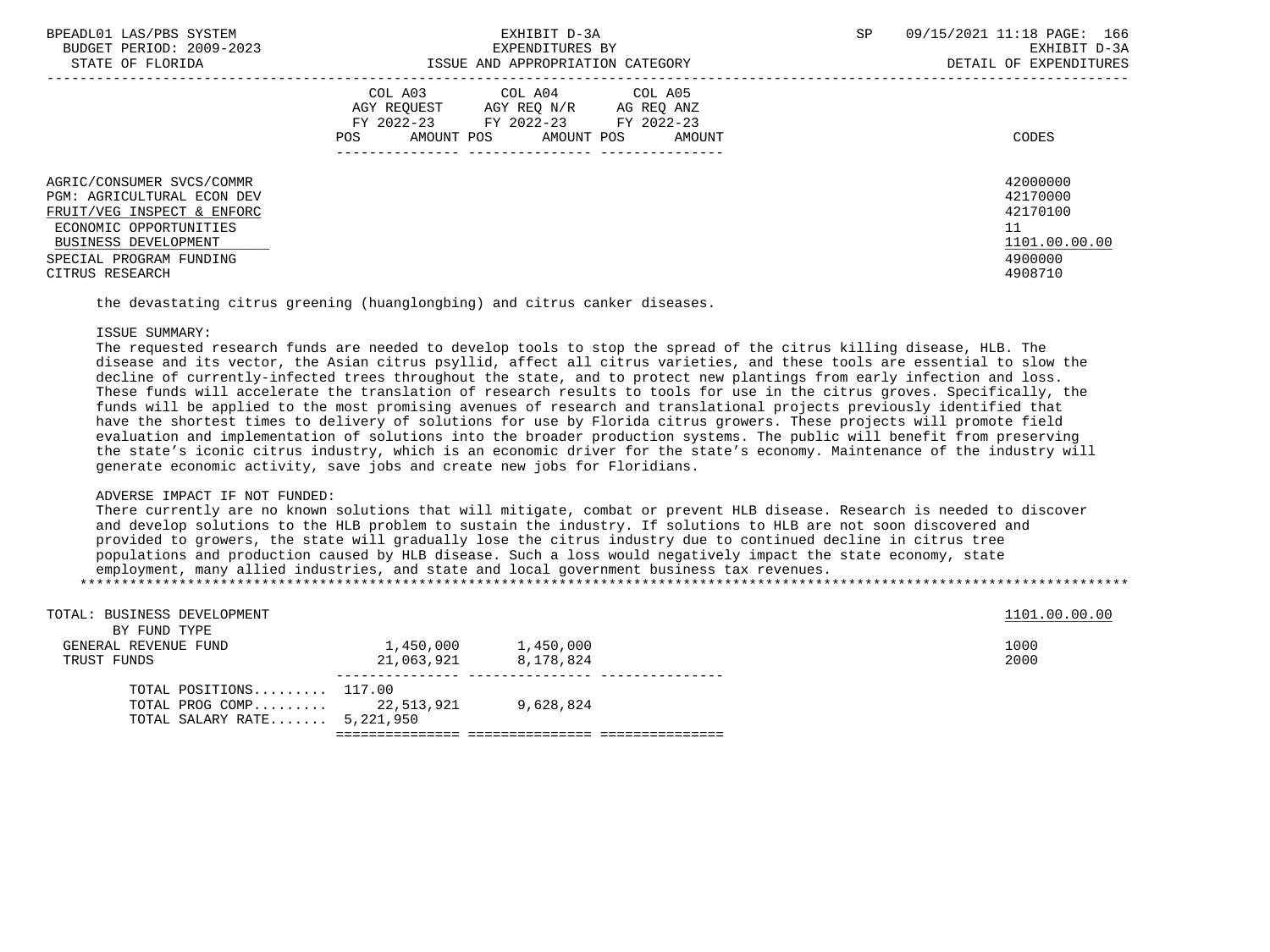| BPEADL01 LAS/PBS SYSTEM  | EXHIBIT D-3A                     | 09/15/2021 11:18 PAGE: 167 |
|--------------------------|----------------------------------|----------------------------|
| BUDGET PERIOD: 2009-2023 | EXPENDITURES BY                  | RXHIRIT D-3A               |
| STATE OF FLORIDA         | ISSUE AND APPROPRIATION CATEGORY | DETAIL OF EXPENDITURES     |

|                                                                                                                                                                                                                                                | COL A03<br>AGY REOUEST<br>POS<br>AMOUNT POS                                             | COL A04<br>AGY REQ N/R AG REQ ANZ<br>FY 2022-23 FY 2022-23 FY 2022-23 | COL A05<br>AMOUNT POS<br>AMOUNT | CODES                                                                                   |
|------------------------------------------------------------------------------------------------------------------------------------------------------------------------------------------------------------------------------------------------|-----------------------------------------------------------------------------------------|-----------------------------------------------------------------------|---------------------------------|-----------------------------------------------------------------------------------------|
|                                                                                                                                                                                                                                                |                                                                                         |                                                                       |                                 |                                                                                         |
| AGRIC/CONSUMER SVCS/COMMR<br>PGM: AGRICULTURAL ECON DEV<br>AGRIC PRODUCTS MARKETING<br>ECONOMIC OPPORTUNITIES<br>BUSINESS DEVELOPMENT<br>ESTIMATED EXPENDITURES<br>ESTIMATED EXPENDITURES - OPERATIONS<br>SALARY RATE<br>SALARY RATE 4,289,388 |                                                                                         |                                                                       |                                 | 42000000<br>42170000<br>42170200<br>11<br>1101.00.00.00<br>1000000<br>1001000<br>000000 |
|                                                                                                                                                                                                                                                |                                                                                         |                                                                       |                                 |                                                                                         |
| SALARIES AND BENEFITS                                                                                                                                                                                                                          |                                                                                         |                                                                       |                                 | 010000                                                                                  |
| GENERAL REVENUE FUND -STATE<br>MARKET IMP WKG CAP TF -STATE<br>SALTWTR PRODUCTS PROM TF -STATE<br>FL AGRIC PROM CAMPAIGN TF -STATE                                                                                                             | 508,781<br>635,414<br>1,776,594<br>2,458,235<br>1,012,663<br>51,184<br>---------------- |                                                                       |                                 | 1000 1<br>2321 1<br>2360 1<br>2473 1<br>2609 1<br>2920 1                                |
| TOTAL POSITIONS 100.00<br>TOTAL APPRO                                                                                                                                                                                                          | 6,442,871                                                                               |                                                                       |                                 |                                                                                         |
|                                                                                                                                                                                                                                                |                                                                                         |                                                                       |                                 | 030000                                                                                  |
| OTHER PERSONAL SERVICES                                                                                                                                                                                                                        |                                                                                         |                                                                       |                                 |                                                                                         |
| GENERAL REVENUE FUND -STATE<br>AG EMERGENCY ERAD TF -STATE<br>$-STATE$<br>MARKET IMP WKG CAP TF                                                                                                                                                | 8,600<br>28,134<br>26,753                                                               |                                                                       |                                 | 1000 1<br>2360 1<br>2473 1                                                              |
| TOTAL APPRO                                                                                                                                                                                                                                    | 63,487                                                                                  |                                                                       |                                 |                                                                                         |
|                                                                                                                                                                                                                                                |                                                                                         |                                                                       |                                 |                                                                                         |
| <b>EXPENSES</b>                                                                                                                                                                                                                                |                                                                                         |                                                                       |                                 | 040000                                                                                  |
| GENERAL REVENUE FUND -STATE<br>GENERAL INSPECTION TF -STATE<br>$-\mathtt{STATE}$<br>MARKET IMP WKG CAP TF<br>SALTWTR PRODUCTS PROM TF -STATE<br>VITICULTURE TRUST FUND<br>$-\mathtt{STATE}$<br>FL AGRIC PROM CAMPAIGN TF -STATE                | 98,541<br>495,649<br>848,391<br>154,408<br>9,580<br>188,858                             |                                                                       |                                 | 1000 1<br>2321 1<br>2473 1<br>2609 1<br>2773 1<br>2920 1                                |
| TOTAL APPRO                                                                                                                                                                                                                                    | 1,795,427                                                                               |                                                                       |                                 |                                                                                         |

=============== =============== ===============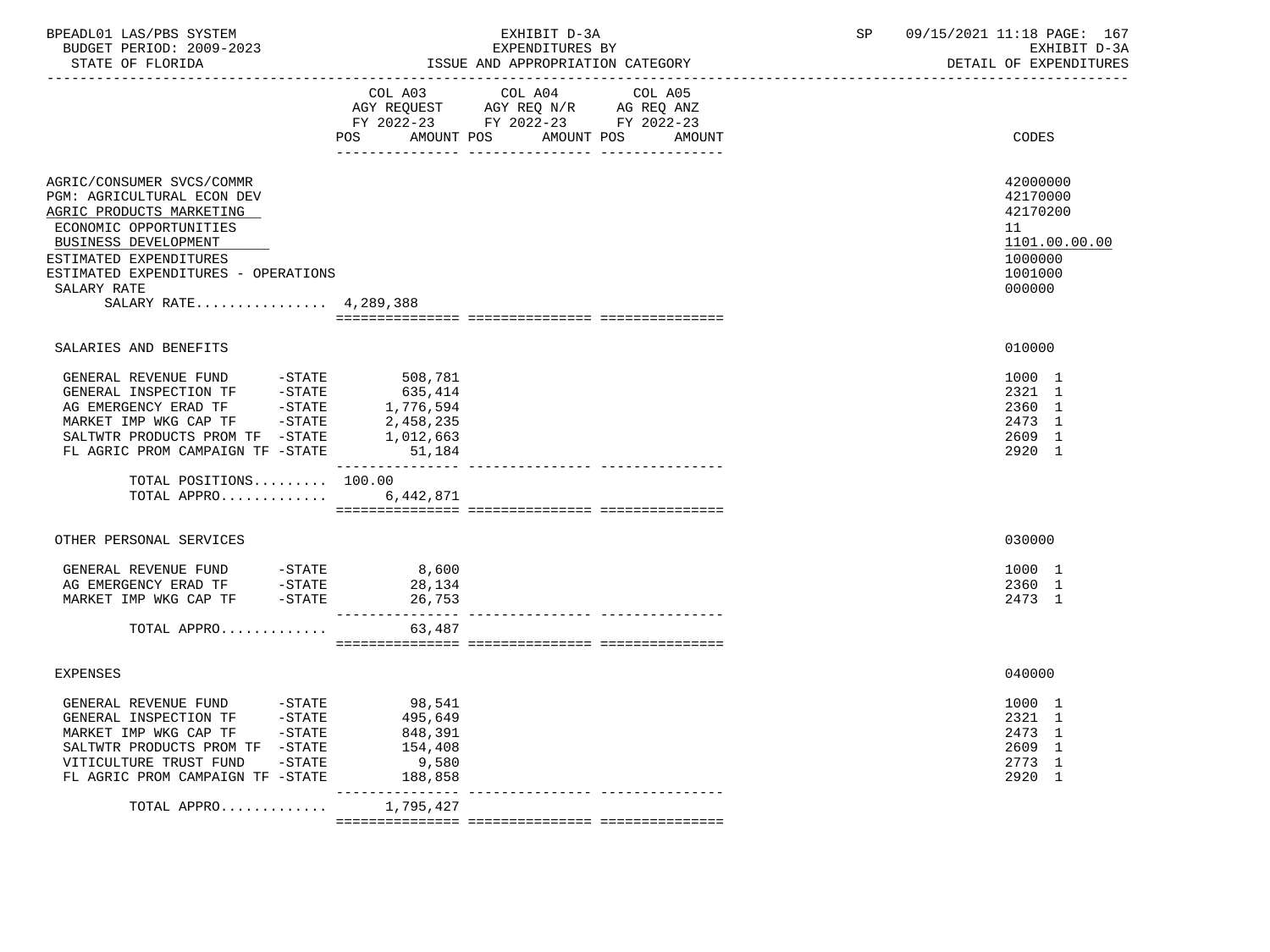| BPEADL01 LAS/PBS SYSTEM<br>BUDGET PERIOD: 2009-2023<br>STATE OF FLORIDA                                                                                                                                                            |                                  |                                                 | EXHIBIT D-3A<br>EXPENDITURES BY<br>ISSUE AND APPROPRIATION CATEGORY                                                           |         | SP | 09/15/2021 11:18 PAGE: 168<br>EXHIBIT D-3A<br>DETAIL OF EXPENDITURES                    |
|------------------------------------------------------------------------------------------------------------------------------------------------------------------------------------------------------------------------------------|----------------------------------|-------------------------------------------------|-------------------------------------------------------------------------------------------------------------------------------|---------|----|-----------------------------------------------------------------------------------------|
|                                                                                                                                                                                                                                    |                                  |                                                 | COL A03 COL A04<br>AGY REQUEST AGY REQ N/R AG REQ ANZ<br>FY 2022-23 FY 2022-23 FY 2022-23<br>POS AMOUNT POS AMOUNT POS AMOUNT | COL A05 |    | CODES                                                                                   |
| AGRIC/CONSUMER SVCS/COMMR<br>PGM: AGRICULTURAL ECON DEV<br>AGRIC PRODUCTS MARKETING<br>ECONOMIC OPPORTUNITIES<br>BUSINESS DEVELOPMENT<br>ESTIMATED EXPENDITURES<br>ESTIMATED EXPENDITURES - OPERATIONS<br>OPERATING CAPITAL OUTLAY |                                  |                                                 |                                                                                                                               |         |    | 42000000<br>42170000<br>42170200<br>11<br>1101.00.00.00<br>1000000<br>1001000<br>060000 |
| MARKET IMP WKG CAP TF -STATE 10,500                                                                                                                                                                                                |                                  |                                                 |                                                                                                                               |         |    | 2473 1                                                                                  |
| SPECIAL CATEGORIES<br>G/A-VITICULTURE PROGRAM                                                                                                                                                                                      |                                  |                                                 |                                                                                                                               |         |    | 100000<br>100110                                                                        |
| VITICULTURE TRUST FUND                                                                                                                                                                                                             |                                  | $-STATE$ 750,000                                |                                                                                                                               |         |    | 2773 1                                                                                  |
| FLA AGRIC PROM CAMPAIGN                                                                                                                                                                                                            |                                  |                                                 |                                                                                                                               |         |    | 100131                                                                                  |
| GENERAL REVENUE FUND -STATE $4,490,000$<br>AG EMERGENCY ERAD TF -STATE $1,310,000$                                                                                                                                                 |                                  |                                                 |                                                                                                                               |         |    | 1000 1<br>2360 1                                                                        |
| TOTAL APPRO                                                                                                                                                                                                                        |                                  | 5,800,000                                       |                                                                                                                               |         |    |                                                                                         |
| FED VALUE-PROD SPEC CROP                                                                                                                                                                                                           |                                  |                                                 |                                                                                                                               |         |    | 100262                                                                                  |
| FEDERAL GRANTS TRUST FUND -FEDERL 4, 274, 659                                                                                                                                                                                      |                                  |                                                 |                                                                                                                               |         |    | 2261 3                                                                                  |
| FED SUPPORT-FLA AGR PROMO                                                                                                                                                                                                          |                                  |                                                 |                                                                                                                               |         |    | 100264                                                                                  |
| FEDERAL GRANTS TRUST FUND -FEDERL 206,586                                                                                                                                                                                          |                                  |                                                 |                                                                                                                               |         |    | 2261 3                                                                                  |
| CONTRACTED SERVICES                                                                                                                                                                                                                |                                  |                                                 |                                                                                                                               |         |    | 100777                                                                                  |
| GENERAL REVENUE FUND<br>GENERAL INSPECTION TF<br>MARKET IMP WKG CAP TF<br>SALTWTR PRODUCTS PROM TF -STATE<br>FL AGRIC PROM CAMPAIGN TF -STATE                                                                                      | -STATE<br>$-$ STATE<br>$-$ STATE | 15,219<br>76,222<br>38,600<br>150,000<br>75,000 |                                                                                                                               |         |    | 1000 1<br>2321 1<br>2473 1<br>2609 1<br>2920 1                                          |
| TOTAL APPRO                                                                                                                                                                                                                        |                                  | 355,041                                         |                                                                                                                               |         |    |                                                                                         |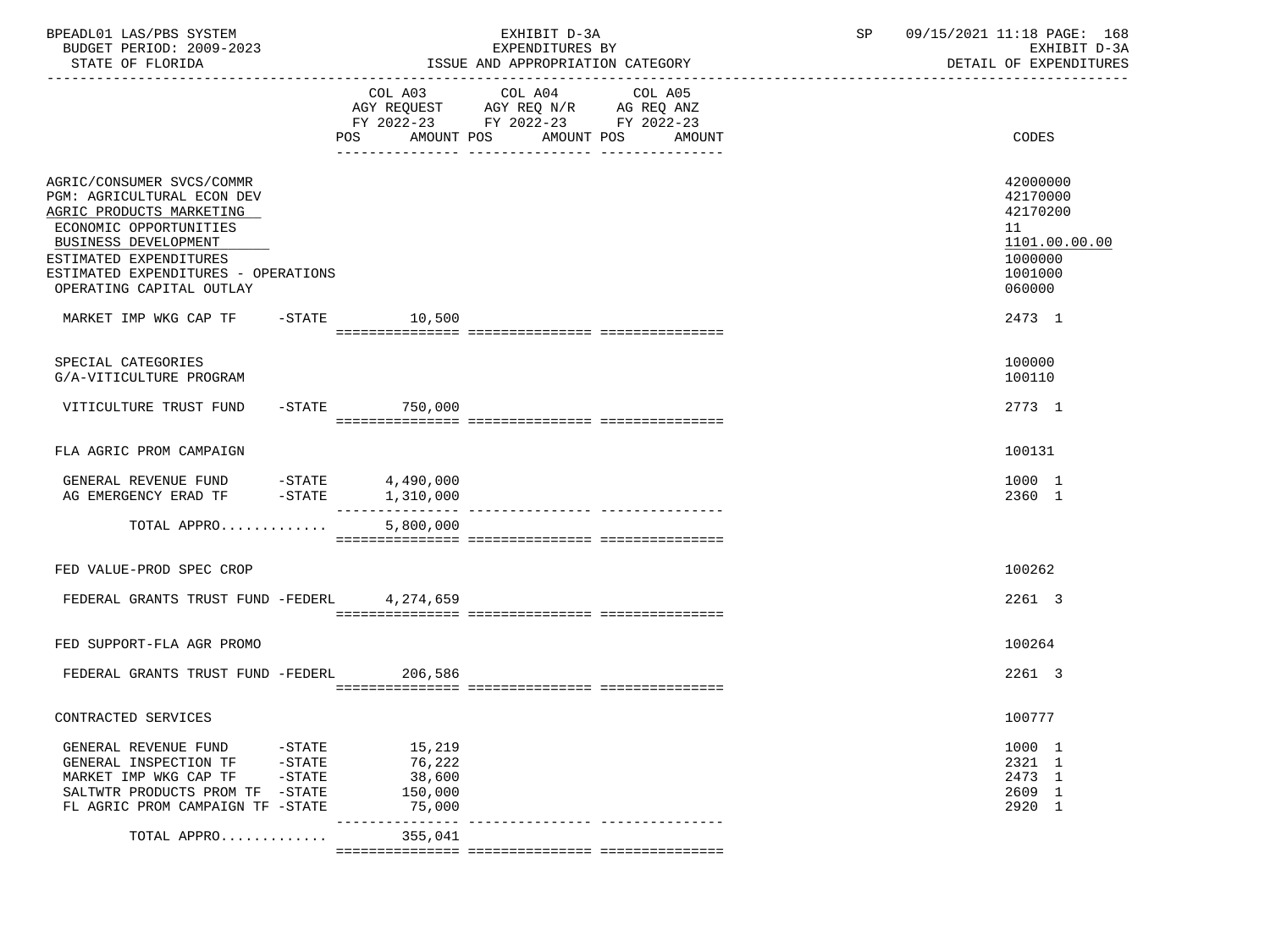| BPEADL01 LAS/PBS SYSTEM  | EXHIBIT D-3A    | 09/15/2021 11:18 PAGE: 169 |  |
|--------------------------|-----------------|----------------------------|--|
| BUDGET PERIOD: 2009-2023 | EXPENDITURES BY | EXHIBIT D-3A               |  |

COL A03 COL A04 COL A05

AGY REQUEST AGY REQ N/R AG REQ ANZ

-----------------------------------------------------------------------------------------------------------------------------------

# BUDGET PERIOD: 2009-2023 EXPENDITURES BY EXHIBIT D-3A

| <b>POS</b>                                                                                                                                                                                                                                             | FY 2022-23 FY 2022-23<br>AMOUNT POS | FY 2022-23<br>AMOUNT POS<br>AMOUNT | CODES                                                                                             |
|--------------------------------------------------------------------------------------------------------------------------------------------------------------------------------------------------------------------------------------------------------|-------------------------------------|------------------------------------|---------------------------------------------------------------------------------------------------|
| AGRIC/CONSUMER SVCS/COMMR<br>PGM: AGRICULTURAL ECON DEV<br>AGRIC PRODUCTS MARKETING<br>ECONOMIC OPPORTUNITIES<br>BUSINESS DEVELOPMENT<br>ESTIMATED EXPENDITURES<br>ESTIMATED EXPENDITURES - OPERATIONS<br>SPECIAL CATEGORIES<br>AGRICULTURAL EDUCATION |                                     |                                    | 42000000<br>42170000<br>42170200<br>11<br>1101.00.00.00<br>1000000<br>1001000<br>100000<br>102760 |
| GENERAL INSPECTION TF<br>$-STATE$ 300,000                                                                                                                                                                                                              |                                     |                                    | 2321 1                                                                                            |
|                                                                                                                                                                                                                                                        |                                     |                                    | 103241                                                                                            |
| RISK MANAGEMENT INSURANCE                                                                                                                                                                                                                              |                                     |                                    |                                                                                                   |
| GENERAL REVENUE FUND -STATE 40,206                                                                                                                                                                                                                     |                                     |                                    | 1000 1                                                                                            |
|                                                                                                                                                                                                                                                        | 51,013                              |                                    | 2321 1                                                                                            |
| GENERAL INSPECTION TF -STATE<br>MARKET IMP WKG CAP TF -STATE                                                                                                                                                                                           | 123,355                             |                                    | 2473 1                                                                                            |
| SALTWTR PRODUCTS PROM TF -STATE                                                                                                                                                                                                                        | 25,750                              |                                    | 2609 1                                                                                            |
| TOTAL APPRO                                                                                                                                                                                                                                            | ----------------<br>240,324         |                                    |                                                                                                   |
|                                                                                                                                                                                                                                                        |                                     |                                    |                                                                                                   |
| TR/DMS/HR SVCS/STW CONTRCT                                                                                                                                                                                                                             |                                     |                                    | 107040                                                                                            |
|                                                                                                                                                                                                                                                        | 16,976                              |                                    | 1000 1                                                                                            |
| GENERAL REVENUE FUND - STATE<br>GENERAL INSPECTION TF - STATE                                                                                                                                                                                          | 2,015                               |                                    | 2321 1                                                                                            |
| MARKET IMP WKG CAP TF -STATE                                                                                                                                                                                                                           | 11,624                              |                                    | 2473 1                                                                                            |
| SALTWTR PRODUCTS PROM TF -STATE                                                                                                                                                                                                                        | 4,487                               |                                    | 2609 1                                                                                            |
| FL AGRIC PROM CAMPAIGN TF -STATE                                                                                                                                                                                                                       | 225<br>_______________              |                                    | 2920 1                                                                                            |
| TOTAL APPRO                                                                                                                                                                                                                                            | 35,327                              |                                    |                                                                                                   |
| TOTAL: ESTIMATED EXPENDITURES - OPERATIONS                                                                                                                                                                                                             |                                     |                                    | 1001000                                                                                           |
| TOTAL POSITIONS $100.00$                                                                                                                                                                                                                               |                                     |                                    |                                                                                                   |
| TOTAL ISSUE 20, 274, 222                                                                                                                                                                                                                               |                                     |                                    |                                                                                                   |
| TOTAL SALARY RATE 4,289,388                                                                                                                                                                                                                            |                                     |                                    |                                                                                                   |
|                                                                                                                                                                                                                                                        |                                     |                                    |                                                                                                   |
|                                                                                                                                                                                                                                                        |                                     |                                    |                                                                                                   |
|                                                                                                                                                                                                                                                        |                                     |                                    |                                                                                                   |
|                                                                                                                                                                                                                                                        |                                     |                                    |                                                                                                   |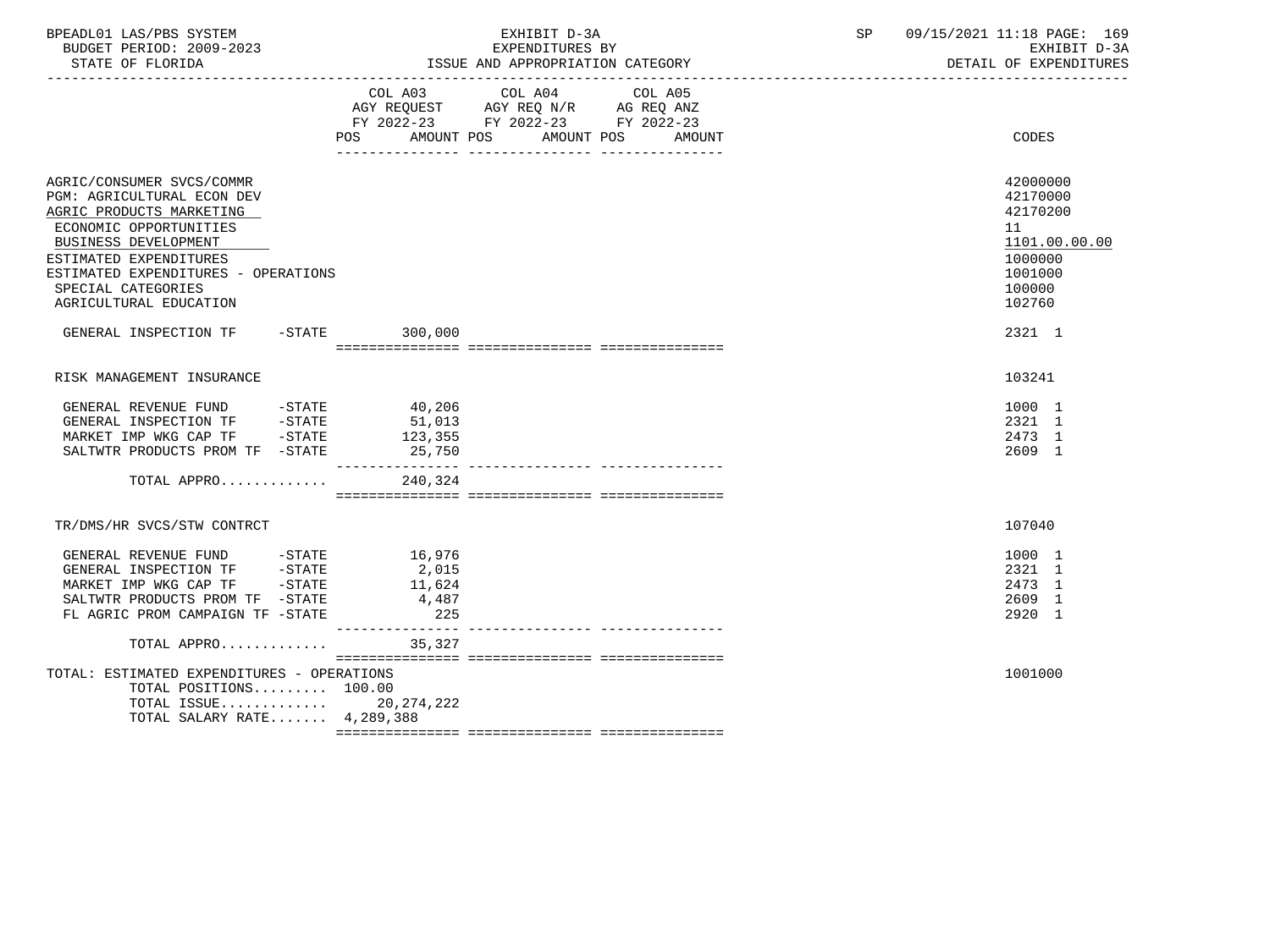| BPEADL01 LAS/PBS SYSTEM<br>BUDGET PERIOD: 2009-2023<br>STATE OF FLORIDA                                                                                                                              | EXHIBIT D-3A<br>EXPENDITURES BY<br>ISSUE AND APPROPRIATION CATEGORY                                                                                                                   | 09/15/2021 11:18 PAGE: 170<br>SP and the set of the set of the set of the set of the set of the set of the set of the set of the set of the set of the set of the set of the set of the set of the set of the set of the set of the set of the set of the se<br>EXHIBIT D-3A<br>DETAIL OF EXPENDITURES |
|------------------------------------------------------------------------------------------------------------------------------------------------------------------------------------------------------|---------------------------------------------------------------------------------------------------------------------------------------------------------------------------------------|--------------------------------------------------------------------------------------------------------------------------------------------------------------------------------------------------------------------------------------------------------------------------------------------------------|
|                                                                                                                                                                                                      | FY 2022-23 FY 2022-23 FY 2022-23<br>AMOUNT POS AMOUNT POS<br>POS FOR THE POST OF THE STATE STATE STATE STATE STATE STATE STATE STATE STATE STATE STATE STATE STATE STATE ST<br>AMOUNT | CODES                                                                                                                                                                                                                                                                                                  |
| AGRIC/CONSUMER SVCS/COMMR<br>PGM: AGRICULTURAL ECON DEV<br>AGRIC PRODUCTS MARKETING<br>ECONOMIC OPPORTUNITIES<br>BUSINESS DEVELOPMENT<br>ESTIMATED EXPENDITURES<br>SALARY INCREASES FOR FY 2021-22 - |                                                                                                                                                                                       | 42000000<br>42170000<br>42170200<br>11<br>1101.00.00.00<br>1000000                                                                                                                                                                                                                                     |
| STATE EMPLOYEE MINIMUM WAGE<br>INCREASE - EFFECTIVE 7/1/2021<br>SALARY RATE<br>SALARY RATE 74,370                                                                                                    |                                                                                                                                                                                       | 1001030<br>000000                                                                                                                                                                                                                                                                                      |
| SALARIES AND BENEFITS                                                                                                                                                                                |                                                                                                                                                                                       | 010000                                                                                                                                                                                                                                                                                                 |
| GENERAL REVENUE FUND -STATE<br>GENERAL INSPECTION TF -STATE<br>AG EMERGENCY ERAD TF -STATE<br>MARKET IMP WKG CAP TF -STATE<br>SALTWTR PRODUCTS PROM TF -STATE<br>FL AGRIC PROM CAMPAIGN TF -STATE    | 6,985<br>8,706<br>24,343<br>33,685<br>13,880<br>698                                                                                                                                   | 1000 1<br>2321 1<br>2360 1<br>2473 1<br>2609 1<br>2920 1                                                                                                                                                                                                                                               |
| TOTAL APPRO                                                                                                                                                                                          | 88,297                                                                                                                                                                                |                                                                                                                                                                                                                                                                                                        |
| OTHER PERSONAL SERVICES                                                                                                                                                                              |                                                                                                                                                                                       | 030000                                                                                                                                                                                                                                                                                                 |
| GENERAL REVENUE FUND -STATE                                                                                                                                                                          | 679<br>2,221<br>2,112<br>_______________                                                                                                                                              | 1000 1<br>2360 1<br>2473 1                                                                                                                                                                                                                                                                             |
| TOTAL APPRO                                                                                                                                                                                          | 5,012                                                                                                                                                                                 |                                                                                                                                                                                                                                                                                                        |
| TOTAL: SALARY INCREASES FOR FY 2021-22 -<br>STATE EMPLOYEE MINIMUM WAGE<br>INCREASE - EFFECTIVE $7/1/2021$                                                                                           |                                                                                                                                                                                       | 1001030                                                                                                                                                                                                                                                                                                |
| TOTAL ISSUE 93,309<br>TOTAL SALARY RATE 74,370                                                                                                                                                       |                                                                                                                                                                                       |                                                                                                                                                                                                                                                                                                        |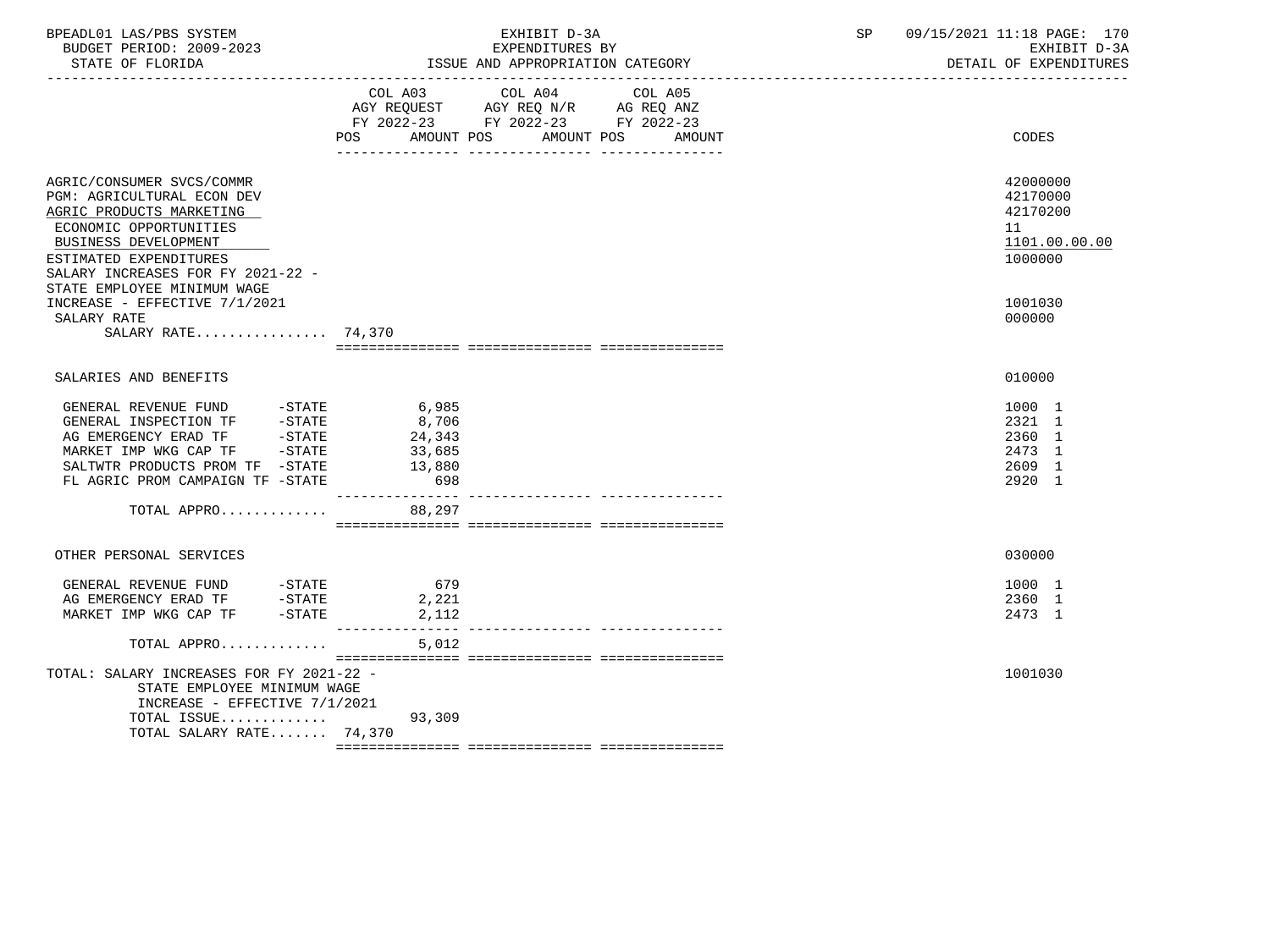| BPEADL01 LAS/PBS SYSTEM  | EXHIBIT D-3A                     | сn | 09/15/2021 11:18 PAGE: 171 |
|--------------------------|----------------------------------|----|----------------------------|
| BUDGET PERIOD: 2009-2023 | EXPENDITURES BY                  |    | EXHIBIT D-3A               |
| STATE OF FLORIDA         | ISSUE AND APPROPRIATION CATEGORY |    | DETAIL OF EXPENDITURES     |

|                                                                                                                                                                                                   | COL A03 COL A04 COL A05<br>AGY REQUEST AGY REQ N/R AG REQ ANZ<br>FY 2022-23 FY 2022-23 FY 2022-23<br>POS AMOUNT POS<br>AMOUNT POS AMOUNT | CODES                                                              |
|---------------------------------------------------------------------------------------------------------------------------------------------------------------------------------------------------|------------------------------------------------------------------------------------------------------------------------------------------|--------------------------------------------------------------------|
|                                                                                                                                                                                                   |                                                                                                                                          |                                                                    |
| AGRIC/CONSUMER SVCS/COMMR<br>PGM: AGRICULTURAL ECON DEV<br>AGRIC PRODUCTS MARKETING<br>ECONOMIC OPPORTUNITIES<br>BUSINESS DEVELOPMENT<br>ESTIMATED EXPENDITURES<br>FLORIDA RETIREMENT SYSTEM      |                                                                                                                                          | 42000000<br>42170000<br>42170200<br>11<br>1101.00.00.00<br>1000000 |
| ADJUSTMENT - FY 2021-22 - NORMAL                                                                                                                                                                  |                                                                                                                                          |                                                                    |
| COST AND UNFUNDED ACTUARIAL<br>LIABILITY<br>SALARIES AND BENEFITS                                                                                                                                 |                                                                                                                                          | 1001070<br>010000                                                  |
| GENERAL REVENUE FUND -STATE<br>GENERAL INSPECTION TF -STATE<br>AG EMERGENCY ERAD TF -STATE<br>MARKET IMP WKG CAP TF -STATE<br>SALTWTR PRODUCTS PROM TF -STATE<br>FL AGRIC PROM CAMPAIGN TF -STATE | 2,869<br>3,576<br>9,999<br>13,837<br>5,701<br>287                                                                                        | 1000 1<br>2321 1<br>2360 1<br>2473 1<br>2609 1<br>2920 1           |
| TOTAL APPRO                                                                                                                                                                                       | 36,269                                                                                                                                   |                                                                    |
| CASUALTY INSURANCE PREMIUM<br>ADJUSTMENT<br>SPECIAL CATEGORIES<br>RISK MANAGEMENT INSURANCE                                                                                                       |                                                                                                                                          | 1001090<br>100000<br>103241                                        |
| GENERAL REVENUE FUND -STATE<br>GENERAL INSPECTION TF - STATE<br>MARKET IMP WKG CAP TF - STATE<br>SALTWTR PRODUCTS PROM TF -STATE                                                                  | $32,482-$<br>41,212-<br>99,656-<br>$20,803-$                                                                                             | 1000 1<br>2321 1<br>2473 1<br>2609 1                               |
| TOTAL APPRO                                                                                                                                                                                       | 194, 153-                                                                                                                                |                                                                    |
| REALLOCATION OF HUMAN RESOURCES<br>OUTSOURCING<br>SPECIAL CATEGORIES<br>TR/DMS/HR SVCS/STW CONTRCT                                                                                                |                                                                                                                                          | 1005900<br>100000<br>107040                                        |
| GENERAL REVENUE FUND -STATE<br>GENERAL INSPECTION TF -STATE<br>MARKET IMP WKG CAP TF -STATE<br>SALTWTR PRODUCTS PROM TF -STATE<br>FL AGRIC PROM CAMPAIGN TF -STATE                                | 1,382-<br>$164-$<br>947-<br>$365-$<br>18-                                                                                                | 1000 1<br>2321 1<br>2473 1<br>2609 1<br>2920 1                     |
| TOTAL APPRO                                                                                                                                                                                       | --------------- -<br>$2,876-$                                                                                                            |                                                                    |

=============== =============== ===============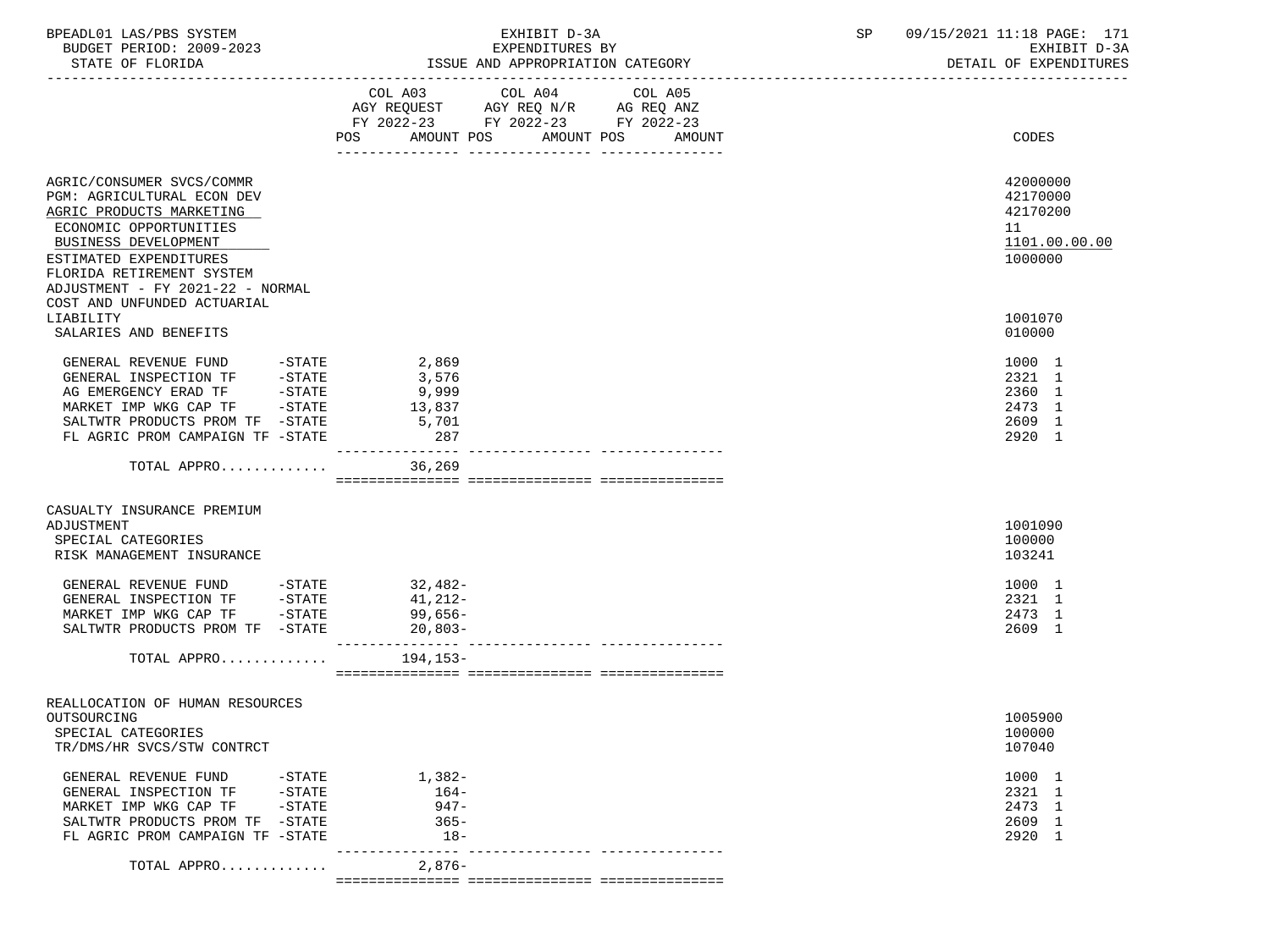| BPEADL01 LAS/PBS SYSTEM<br>BUDGET PERIOD: 2009-2023<br>STATE OF FLORIDA                                                                                                                                         | EXHIBIT D-3A<br>EXPENDITURES BY<br>ISSUE AND APPROPRIATION CATEGORY<br>-------------------------------------                   |  |  |  |                  | SP | 09/15/2021 11:18 PAGE: 172<br>EXHIBIT D-3A<br>DETAIL OF EXPENDITURES          |  |
|-----------------------------------------------------------------------------------------------------------------------------------------------------------------------------------------------------------------|--------------------------------------------------------------------------------------------------------------------------------|--|--|--|------------------|----|-------------------------------------------------------------------------------|--|
|                                                                                                                                                                                                                 | COL A03 COL A04 COL A05<br>AGY REQUEST AGY REQ N/R AG REQ ANZ<br>FY 2022-23 FY 2022-23 FY 2022-23<br>POS AMOUNT POS AMOUNT POS |  |  |  | AMOUNT           |    | CODES                                                                         |  |
| AGRIC/CONSUMER SVCS/COMMR<br>PGM: AGRICULTURAL ECON DEV<br>AGRIC PRODUCTS MARKETING<br>ECONOMIC OPPORTUNITIES<br>BUSINESS DEVELOPMENT<br>NONRECURRING EXPENDITURES<br>FLORIDA AGRICULTURE PROMOTION<br>CAMPAIGN |                                                                                                                                |  |  |  |                  |    | 42000000<br>42170000<br>42170200<br>11<br>1101.00.00.00<br>2100000<br>2103030 |  |
| SPECIAL CATEGORIES<br>FLA AGRIC PROM CAMPAIGN                                                                                                                                                                   |                                                                                                                                |  |  |  |                  |    | 100000<br>100131                                                              |  |
| GENERAL REVENUE FUND -STATE 750,000-                                                                                                                                                                            |                                                                                                                                |  |  |  |                  |    | 1000 1                                                                        |  |
| REDIRECT RECURRING APPROPRIATIONS<br>TO NON-RECURRING - ADD<br>SPECIAL CATEGORIES<br>FLA AGRIC PROM CAMPAIGN                                                                                                    |                                                                                                                                |  |  |  |                  |    | 2103167<br>100000<br>100131                                                   |  |
| GENERAL REVENUE FUND -STATE 3,740,000-                                                                                                                                                                          |                                                                                                                                |  |  |  |                  |    | 1000 1                                                                        |  |
| VITICULTURE PROGRAM<br>SPECIAL CATEGORIES<br>G/A-VITICULTURE PROGRAM                                                                                                                                            |                                                                                                                                |  |  |  |                  |    | 2103239<br>100000<br>100110                                                   |  |
| VITICULTURE TRUST FUND -STATE                                                                                                                                                                                   | $50,000 -$                                                                                                                     |  |  |  |                  |    | 2773 1                                                                        |  |
| EQUIPMENT NEEDS<br>REPLACEMENT OF MOTOR VEHICLES<br>SPECIAL CATEGORIES<br>ACQUISITION/MOTOR VEHICLES                                                                                                            |                                                                                                                                |  |  |  |                  |    | 2400000<br>2401500<br>100000<br>100021                                        |  |
| MARKET IMP WKG CAP TF -STATE 53,608 53,608                                                                                                                                                                      |                                                                                                                                |  |  |  |                  |    | 2473 1                                                                        |  |
|                                                                                                                                                                                                                 |                                                                                                                                |  |  |  |                  |    |                                                                               |  |
| AGENCY ISSUE NARRATIVE:<br>2022-2023 BUDGET YEAR NARRATIVE:                                                                                                                                                     |                                                                                                                                |  |  |  | IT COMPONENT? NO |    |                                                                               |  |

PRIORITY ISSUE #37

DESCRIPTION OF ISSUE:

 This request seeks \$53,608 of non-recurring Market Improvement Working Capital Trust Fund authority in the Acquisition of Motor Vehicles Category to replace a total of two vehicles in the Division of Marketing and Development/Bureau of State Farmers Markets. The vehicles that we intend to replace are projected to have more than 120,000 miles by June 30, 2022; or will be more than 20 years of age, as detailed in the Cost Summary section below.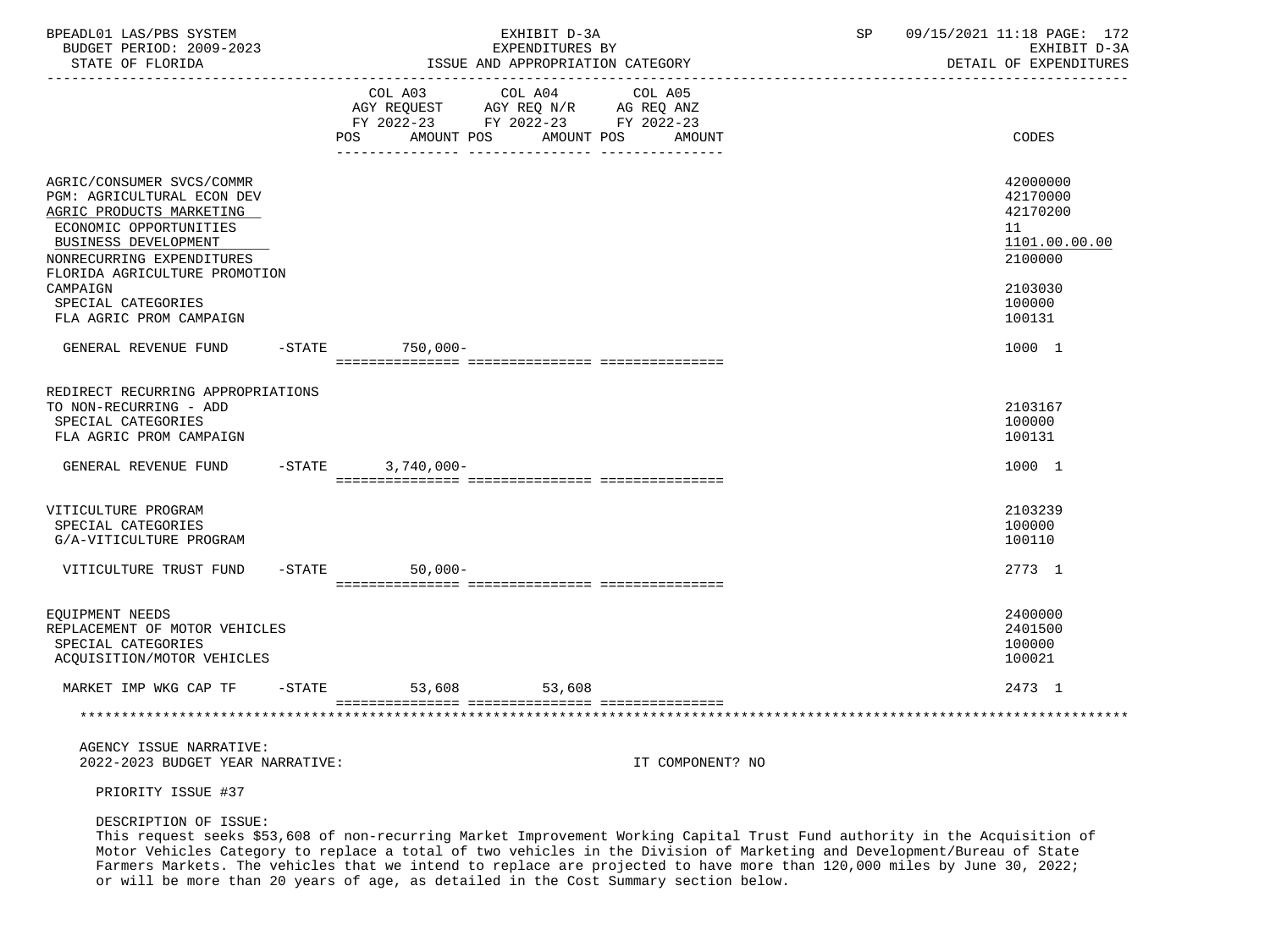| BPEADL01 LAS/PBS SYSTEM<br>BUDGET PERIOD: 2009-2023<br>STATE OF FLORIDA                                                                                         | EXHIBIT D-3A<br>EXPENDITURES BY<br>ISSUE AND APPROPRIATION CATEGORY                                                                                        | 09/15/2021 11:18 PAGE: 173<br>SP<br>EXHIBIT D-3A<br>DETAIL OF EXPENDITURES |
|-----------------------------------------------------------------------------------------------------------------------------------------------------------------|------------------------------------------------------------------------------------------------------------------------------------------------------------|----------------------------------------------------------------------------|
|                                                                                                                                                                 | COL A03<br>COL A04 COL A05<br>AGY REOUEST<br>AGY REO N/R<br>AG REQ ANZ<br>FY 2022-23 FY 2022-23<br>FY 2022-23<br>AMOUNT POS<br>AMOUNT POS<br>POS<br>AMOUNT | CODES                                                                      |
| AGRIC/CONSUMER SVCS/COMMR<br><b>PGM: AGRICULTURAL ECON DEV</b><br>AGRIC PRODUCTS MARKETING<br>ECONOMIC OPPORTUNITIES<br>BUSINESS DEVELOPMENT<br>EOUIPMENT NEEDS |                                                                                                                                                            | 42000000<br>42170000<br>42170200<br>11<br>1101.00.00.00<br>2400000         |
| REPLACEMENT OF MOTOR VEHICLES                                                                                                                                   |                                                                                                                                                            | 2401500                                                                    |

#### ISSUE SUMMARY:

 The Division of Marketing and Development/Bureau of State Farmers Markets currently has 12 vehicles in its fleet, and 5 of these vehicles are projected to exceed the Department of Management Services' replacement criteria at the end of the 2021-2022 fiscal year. The age and wear of the Division of Marketing and Development/Bureau of State Farmers Markets existing fleet has resulted in the need for replacement vehicles; which are vital to the department's mission of conducting routine business and operations of the State Farmers Markets' system. This includes, but is not limited to, market personnel utilizing these vehicles in the daily performance of their duties i.e., bank deposits, maintenance and repairs to market property, routine visits to area farms to monitor crop conditions and availability, assisting other agricultural entities in promoting the area's agricultural industry. These vehicles are detailed below in the Cost Summary section and they represent the most critical replacement needs within the division.

 We are requesting (2) 1/2-ton pickup trucks, with power equipment and trailer towing package for utilization in transporting Bureau of State Farmers Markets personnel, equipment, asphalt, debris, etc., and towing utility trailers weighing approximately 3-4,000 pounds. At all state-owned markets, the market managers are responsible for overseeing clerical, maintenance and security staff in the assignments of their positions. Reliable transportation is critical to carry out the managerial duties of the market managers.

#### ADVERSE IMPACT IF NOT FUNDED:

 During FY 2020-21, the Division of Marketing and Development/Bureau of State Farmers Markets spent \$1,602.63 on vehicle repairs and maintenance. If this issue is not funded, the bureau will continue to spend more and more expense dollars on vehicle repairs as well as, rental vehicles to enable market managers, and their staff, to perform their required duties. In addition, future funding requests will continue to grow as the department's fleet further deteriorates. These vehicles are mission critical, and if not replaced, the department will bear the cost of contracting these services out.

 More funding will continue to be necessary in the future to replace the aging fleet. Failure to replace these vehicles will result in increased repair costs and downtime of vehicles. Without regular replacement, the entire fleet will become unreliable and program effectiveness will be diminished.

 COST SUMMARY: The pricing below was derived from Department of Management Services State Term Contracts and includes the dealer recommended 10% over current year prices for FY 2020/21 cost estimates.

| Taq#      | Year | Model                          | 6/30/2021 | Actual Mileage Projected Miles<br>6/30/2022 |
|-----------|------|--------------------------------|-----------|---------------------------------------------|
| ACS 11702 | 2000 | GMC Sonoma Pickup Truck 4x2    | 102,263   | 103,583                                     |
| ACS 27385 | 2001 | Chevrolet S10 Pickup Truck 4x2 | 146,277   | 147.117                                     |

SPECIAL CATEGORY: Acquisition of Motor Vehicle

-----------------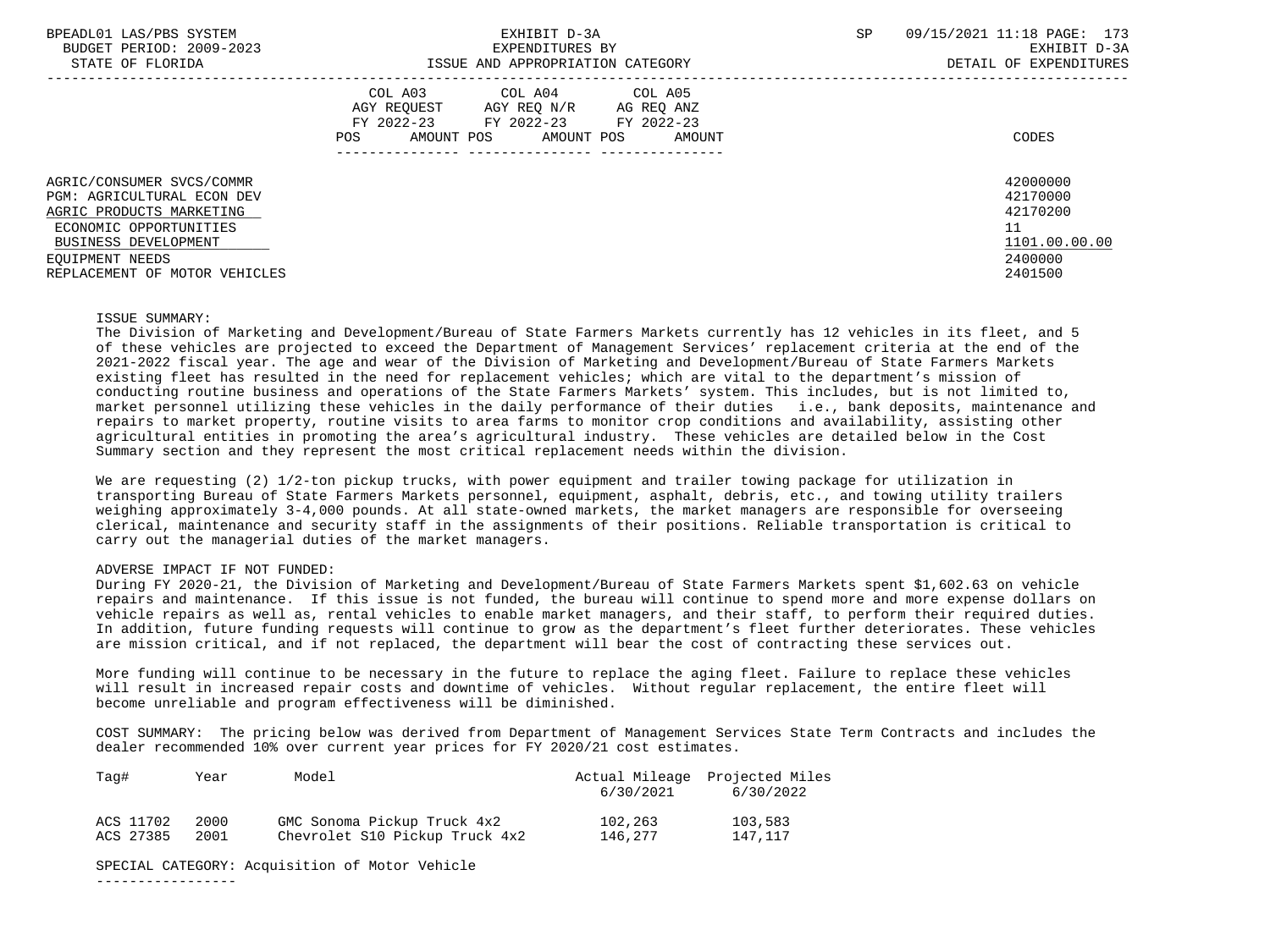| BPEADL01 LAS/PBS SYSTEM<br>BUDGET PERIOD: 2009-2023<br>STATE OF FLORIDA                                                                                                                   | EXHIBIT D-3A<br>EXPENDITURES BY<br>ISSUE AND APPROPRIATION CATEGORY |                                       |                                                           | SP                                                               | 09/15/2021 11:18 PAGE: 174<br>EXHIBIT D-3A<br>DETAIL OF EXPENDITURES                                                                                                                                                                                                                                                                                                         |                                                                               |
|-------------------------------------------------------------------------------------------------------------------------------------------------------------------------------------------|---------------------------------------------------------------------|---------------------------------------|-----------------------------------------------------------|------------------------------------------------------------------|------------------------------------------------------------------------------------------------------------------------------------------------------------------------------------------------------------------------------------------------------------------------------------------------------------------------------------------------------------------------------|-------------------------------------------------------------------------------|
|                                                                                                                                                                                           |                                                                     | COL A03<br>AMOUNT POS<br><b>POS</b>   | COL A04<br>FY 2022-23 FY 2022-23 FY 2022-23<br>AMOUNT POS | COL A05<br>AMOUNT                                                |                                                                                                                                                                                                                                                                                                                                                                              | CODES                                                                         |
| AGRIC/CONSUMER SVCS/COMMR<br>PGM: AGRICULTURAL ECON DEV<br>AGRIC PRODUCTS MARKETING<br>ECONOMIC OPPORTUNITIES<br>BUSINESS DEVELOPMENT<br>EQUIPMENT NEEDS<br>REPLACEMENT OF MOTOR VEHICLES |                                                                     |                                       |                                                           |                                                                  | AMOUNT NEEDED                                                                                                                                                                                                                                                                                                                                                                | 42000000<br>42170000<br>42170200<br>11<br>1101.00.00.00<br>2400000<br>2401500 |
| OUANTITY DESCRIPTION                                                                                                                                                                      |                                                                     | ------------------------------------- |                                                           | CALCULATIONS<br>----------------                                 | FY 2022-23<br>_____________                                                                                                                                                                                                                                                                                                                                                  |                                                                               |
| $\overline{2}$<br>Towing Package.)                                                                                                                                                        |                                                                     |                                       | (Includes 85A Power Equipment Package and 53B Trailer     | Ford F-150 2WD SuperCab 145" XL(X1C) Pickup Trucks 2 x $$26,804$ | \$53,608                                                                                                                                                                                                                                                                                                                                                                     |                                                                               |
| SPECIAL PROGRAM FUNDING<br>FLORIDA AGRICULTURE PROMOTION                                                                                                                                  |                                                                     |                                       |                                                           |                                                                  |                                                                                                                                                                                                                                                                                                                                                                              | 4900000                                                                       |
| CAMPAIGN<br>SPECIAL CATEGORIES<br>FLA AGRIC PROM CAMPAIGN                                                                                                                                 |                                                                     |                                       |                                                           |                                                                  |                                                                                                                                                                                                                                                                                                                                                                              | 4900700<br>100000<br>100131                                                   |
| GENERAL REVENUE FUND                                                                                                                                                                      |                                                                     | $-STATE$ 8,740,000 5,000,000          |                                                           |                                                                  |                                                                                                                                                                                                                                                                                                                                                                              | 1000 1                                                                        |
|                                                                                                                                                                                           |                                                                     |                                       |                                                           |                                                                  |                                                                                                                                                                                                                                                                                                                                                                              |                                                                               |
| AGENCY ISSUE NARRATIVE:<br>2022-2023 BUDGET YEAR NARRATIVE:                                                                                                                               |                                                                     |                                       |                                                           | IT COMPONENT? NO                                                 |                                                                                                                                                                                                                                                                                                                                                                              |                                                                               |
| PRIORITY ISSUE #4                                                                                                                                                                         |                                                                     |                                       |                                                           |                                                                  |                                                                                                                                                                                                                                                                                                                                                                              |                                                                               |
| DESCRIPTION OF ISSUE:<br>successful industry and consumer initiatives which increase awareness of the "Fresh From Florida" Brand.                                                         |                                                                     |                                       |                                                           |                                                                  | This request is for a total of \$8,740,000 of which \$3,740,000 is recurring and \$5,000,000 is non-recurring from General<br>Revenue for continuation and growth of the "Fresh From Florida" marketing campaign to increase the distribution and sales<br>of Florida agricultural products in the domestic US, Canada, and strategic countries throughout the World through |                                                                               |

ISSUE SUMMARY:

 As one of the three major industries in Florida, impact of agriculture on Florida's economy is vast. The Florida Agricultural Promotional Campaign was created by the Florida legislature in 1990 to increase consumer awareness and expand the market for Florida agricultural products. Since that time, Florida growers have witnessed major impacts due to imports from other countries; most notably, Mexico, which produces a wide array of similar agricultural products during the same time of year as Florida when most domestic US producers are dormant.

 In addition, the 2020 COVID-19 pandemic was especially impactful to Florida agriculture by altering consumer demands due to significant closures in the food service industry. Department marketing efforts evolved to meet the changing demands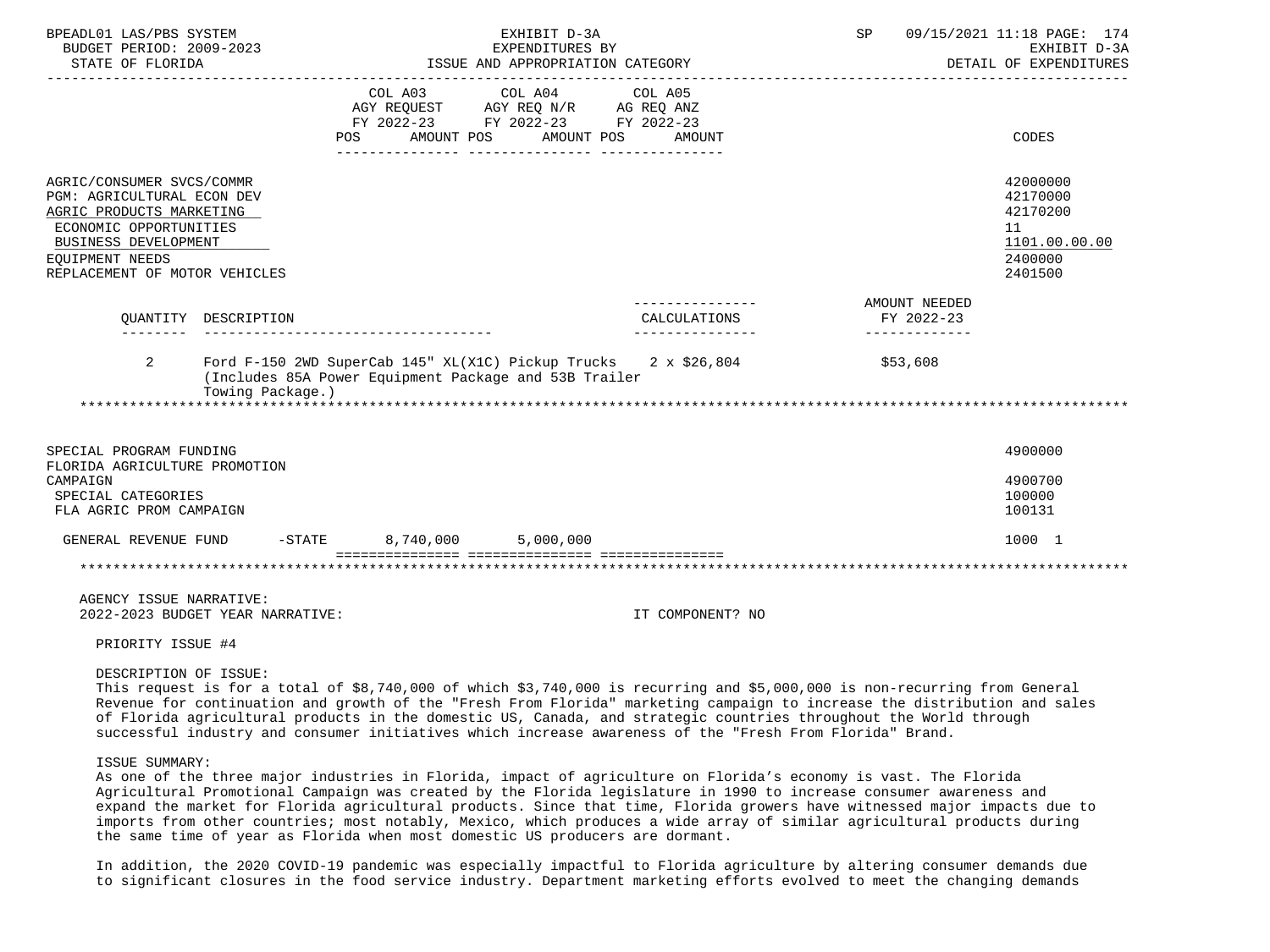| BPEADL01 LAS/PBS SYSTEM<br>BUDGET PERIOD: 2009-2023                                                        | EXHIBIT D-3A<br>EXPENDITURES BY                                                                                                                | 09/15/2021 11:18 PAGE: 175<br><b>SP</b><br>EXHIBIT D-3A |
|------------------------------------------------------------------------------------------------------------|------------------------------------------------------------------------------------------------------------------------------------------------|---------------------------------------------------------|
| STATE OF FLORIDA                                                                                           | ISSUE AND APPROPRIATION CATEGORY                                                                                                               | DETAIL OF EXPENDITURES                                  |
|                                                                                                            | COL A03 COL A04 COL A05<br>AGY REQUEST AGY REQ N/R<br>AG REQ ANZ<br>FY 2022-23 FY 2022-23 FY 2022-23<br>AMOUNT POS AMOUNT POS<br>POS<br>AMOUNT | CODES                                                   |
| AGRIC/CONSUMER SVCS/COMMR<br>PGM: AGRICULTURAL ECON DEV<br>AGRIC PRODUCTS MARKETING                        |                                                                                                                                                | 42000000<br>42170000<br>42170200                        |
| ECONOMIC OPPORTUNITIES<br>BUSINESS DEVELOPMENT<br>SPECIAL PROGRAM FUNDING<br>FLORIDA AGRICULTURE PROMOTION |                                                                                                                                                | 11<br>1101.00.00.00<br>4900000                          |
| CAMPAIGN                                                                                                   |                                                                                                                                                | 4900700                                                 |

 of the consumer and new messaging strategies were adopted to push forward the momentum to "buy local" including a focus on on-line grocery shopping. These efforts need to continue without interruption through the coming years to maintain consumer awareness and loyalty to Florida grown products.

 The "Fresh From Florida" brand has become recognized worldwide through domestic and international retail partnerships and serves to represent the state's 47,500 farmers. Pro-industry initiatives include domestic and international trade show participation, support of industry meetings and activities, research to provide industry with up to date analysis and sales data, as well as, incentive programs for industry use of the "Fresh From Florida" brand.

 Three quarters of primary grocery shoppers surveyed reportedly are aware of the "Fresh From Florida" brand. Forty-nine percent of US consumers that purchase branded produce products do so because the brand is familiar to them. Maintaining a high level of awareness of the "Fresh From Florida" brand directly correlates to additional sales of products featuring the "Fresh From Florida" brand, incentivizes retailers to highlight "Fresh From Florida" branded commodities and encourages consumers to choose and remain loyal to "Fresh From Florida" branded items.

 To maintain and increase this critical consumer awareness, a multi-media campaign is launched annually during Florida's peak growing season. During this time, there are choices available to select "Fresh From Florida" vs an imported product, therefore it is of the utmost importance to engage with consumers during this timeframe. Media effectiveness is measured by recall, awareness and engagement with the "Fresh From Florida" brand. The media mix includes television, print, in-store, social media and digital media directly to the consumers' tablets and phones. At the same time, retail incentives, new on-line grocery partnerships and partnership activities with major grocery retailers, domestically, in Canada and strategically world-wide are implemented. Store advertising, in-store sampling, premiere product placement and digital couponing are a few of the methods used to increase awareness and sales of "Fresh From Florida" through these retail partnerships. Campaigns will be measured through increased sales reported by participating retailers, brand recall, engagement with the "Fresh From Florida" brand and contact acquisition (increased Facebook followers, website visits, recipe downloads).

 Continued strategic marketing initiatives domestically and world-wide positively impact Florida agricultural product awareness and sales. Continuing these marketing efforts will maintain the high consumer "Fresh From Florida" brand awareness, provide for continued growth of a strong consumer loyalty to Florida products, and provide for expansion of advertising efforts and retail partnerships to promote consumption of Florida products over imported products.

# ADVERSE IMPACT IF NOT FUNDED:

 Without this funding, there will not be sufficient funds to reach the key domestic US markets and Canada with a message supporting Florida products over foreign imports, resulting in disproportionate economic injury to Florida producers. Furthermore, prolonged marketing campaign interruptions due to inability to maintain sufficient media buys and retail incentives will negatively impact Florida agricultural products retail sales, result in loss of "Fresh From Florida" brand awareness, loss of valuable retail relationships and fewer assets/partnership opportunities. \*\*\*\*\*\*\*\*\*\*\*\*\*\*\*\*\*\*\*\*\*\*\*\*\*\*\*\*\*\*\*\*\*\*\*\*\*\*\*\*\*\*\*\*\*\*\*\*\*\*\*\*\*\*\*\*\*\*\*\*\*\*\*\*\*\*\*\*\*\*\*\*\*\*\*\*\*\*\*\*\*\*\*\*\*\*\*\*\*\*\*\*\*\*\*\*\*\*\*\*\*\*\*\*\*\*\*\*\*\*\*\*\*\*\*\*\*\*\*\*\*\*\*\*\*\*\*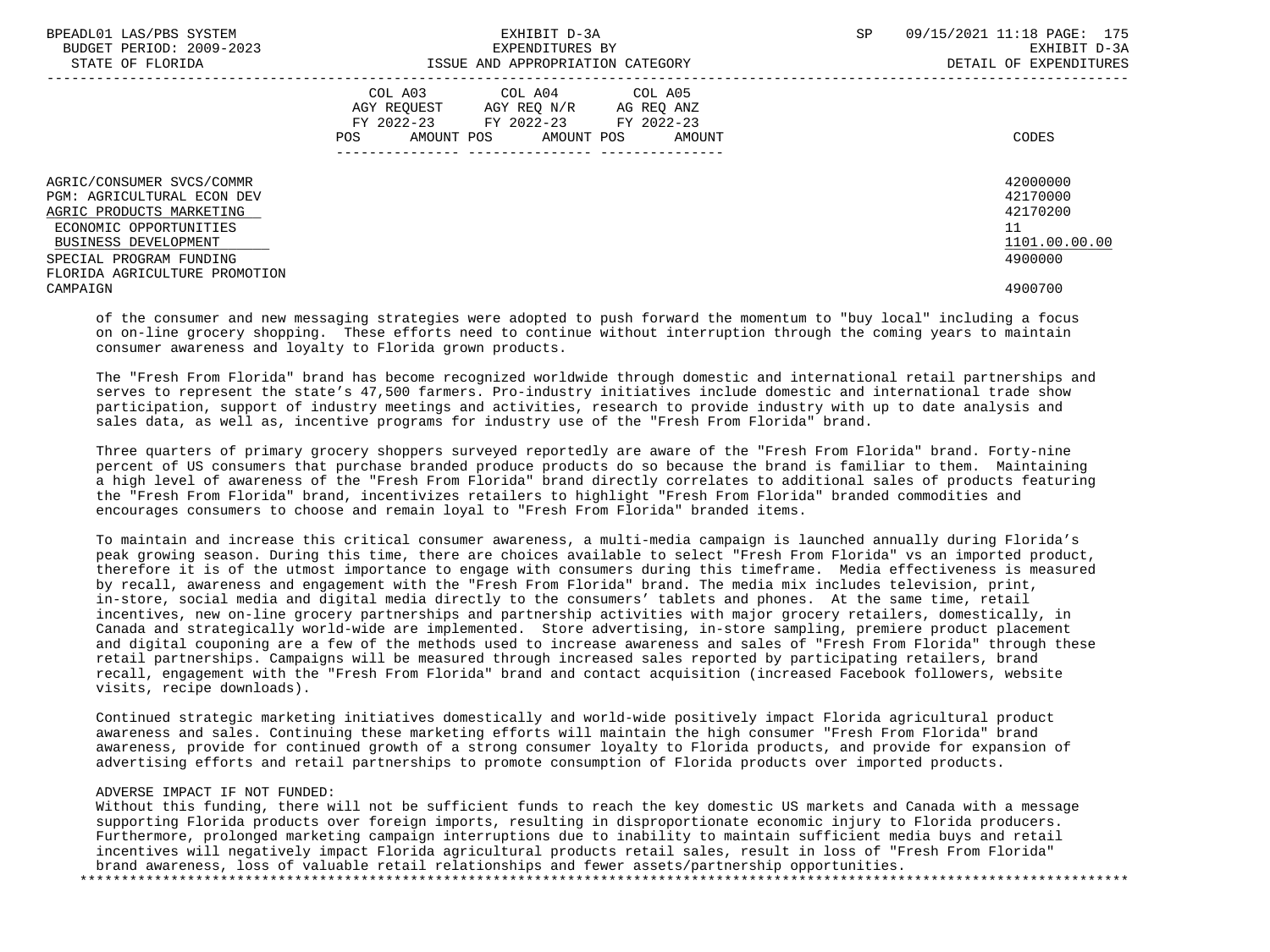| BPEADL01 LAS/PBS SYSTEM<br>BUDGET PERIOD: 2009-2023<br>STATE OF FLORIDA                                                                                                                                                                  | EXHIBIT D-3A<br>EXPENDITURES BY<br>ISSUE AND APPROPRIATION CATEGORY                                                                   |  |  | SP | 09/15/2021 11:18 PAGE: 176<br>EXHIBIT D-3A<br>DETAIL OF EXPENDITURES                              |
|------------------------------------------------------------------------------------------------------------------------------------------------------------------------------------------------------------------------------------------|---------------------------------------------------------------------------------------------------------------------------------------|--|--|----|---------------------------------------------------------------------------------------------------|
|                                                                                                                                                                                                                                          | COL A03 COL A04 COL A05<br>AGY REQUEST AGY REQ N/R AG REQ ANZ<br>FY 2022-23 FY 2022-23 FY 2022-23<br>POS AMOUNT POS AMOUNT POS AMOUNT |  |  |    | CODES                                                                                             |
| AGRIC/CONSUMER SVCS/COMMR<br>PGM: AGRICULTURAL ECON DEV<br>AGRIC PRODUCTS MARKETING<br>ECONOMIC OPPORTUNITIES<br>BUSINESS DEVELOPMENT<br>SPECIAL PROGRAM FUNDING<br>VITICULTURE PROGRAM<br>SPECIAL CATEGORIES<br>G/A-VITICULTURE PROGRAM |                                                                                                                                       |  |  |    | 42000000<br>42170000<br>42170200<br>11<br>1101.00.00.00<br>4900000<br>4901820<br>100000<br>100110 |
| VITICULTURE TRUST FUND -STATE                                                                                                                                                                                                            | 50,000 50,000                                                                                                                         |  |  |    | 2773 1                                                                                            |
|                                                                                                                                                                                                                                          |                                                                                                                                       |  |  |    |                                                                                                   |

 AGENCY ISSUE NARRATIVE: 2022-2023 BUDGET YEAR NARRATIVE: IT COMPONENT? NO

PRIORITY ISSUE #44

DESCRIPTION OF ISSUE:

 This is a request to increase non-recurring spending authority by \$50,000 in the Viticulture Trust Fund's Special Category (100110). The increase is needed to allow additional promotion and research on behalf of Florida's viticulture industry.

# ISSUE SUMMARY:

 A portion of the excise tax collected on Florida-produced wine is placed into the Viticulture Trust Fund under Florida Statute 564.06 to fund annual promotion and research projects on behalf of the industry. The industry has \$700,000 in recurring spending authority and \$50,000 in non-recurring in FY 21-22. Actual revenue in FY 20-21 was more than \$650,000, and the trust fund maintains a balance of more than \$500,000 in addition to the annual deposits. Furthermore, the industry expects an upward trend for the next several years.

 Promotion efforts and the sales they generate help support the wellness and profitability of the state's grape industry, from grape growers to value-added processors. The industry has helped to support, retain and create new jobs through existing business expansion and new business development. The research grants supported by the trust fund directly support research jobs in Florida and have been instrumental in advancing the quality, economy and profitability of the viticulture industry.

#### ADVERSE IMPACT IF NOT FUNDED:

 Without additional spending authority for the Viticulture Trust Fund's Special Category, the department will be unable to expend the funds as directed by the Viticulture Advisory Council. The Council provides the department with a Promotions & Research Budget each year specifying how it would like to spend funds collected on its behalf.

#### COST SUMMARY:

 The amount requested is based on spending plans of the Viticulture Advisory Council. \*\*\*\*\*\*\*\*\*\*\*\*\*\*\*\*\*\*\*\*\*\*\*\*\*\*\*\*\*\*\*\*\*\*\*\*\*\*\*\*\*\*\*\*\*\*\*\*\*\*\*\*\*\*\*\*\*\*\*\*\*\*\*\*\*\*\*\*\*\*\*\*\*\*\*\*\*\*\*\*\*\*\*\*\*\*\*\*\*\*\*\*\*\*\*\*\*\*\*\*\*\*\*\*\*\*\*\*\*\*\*\*\*\*\*\*\*\*\*\*\*\*\*\*\*\*\*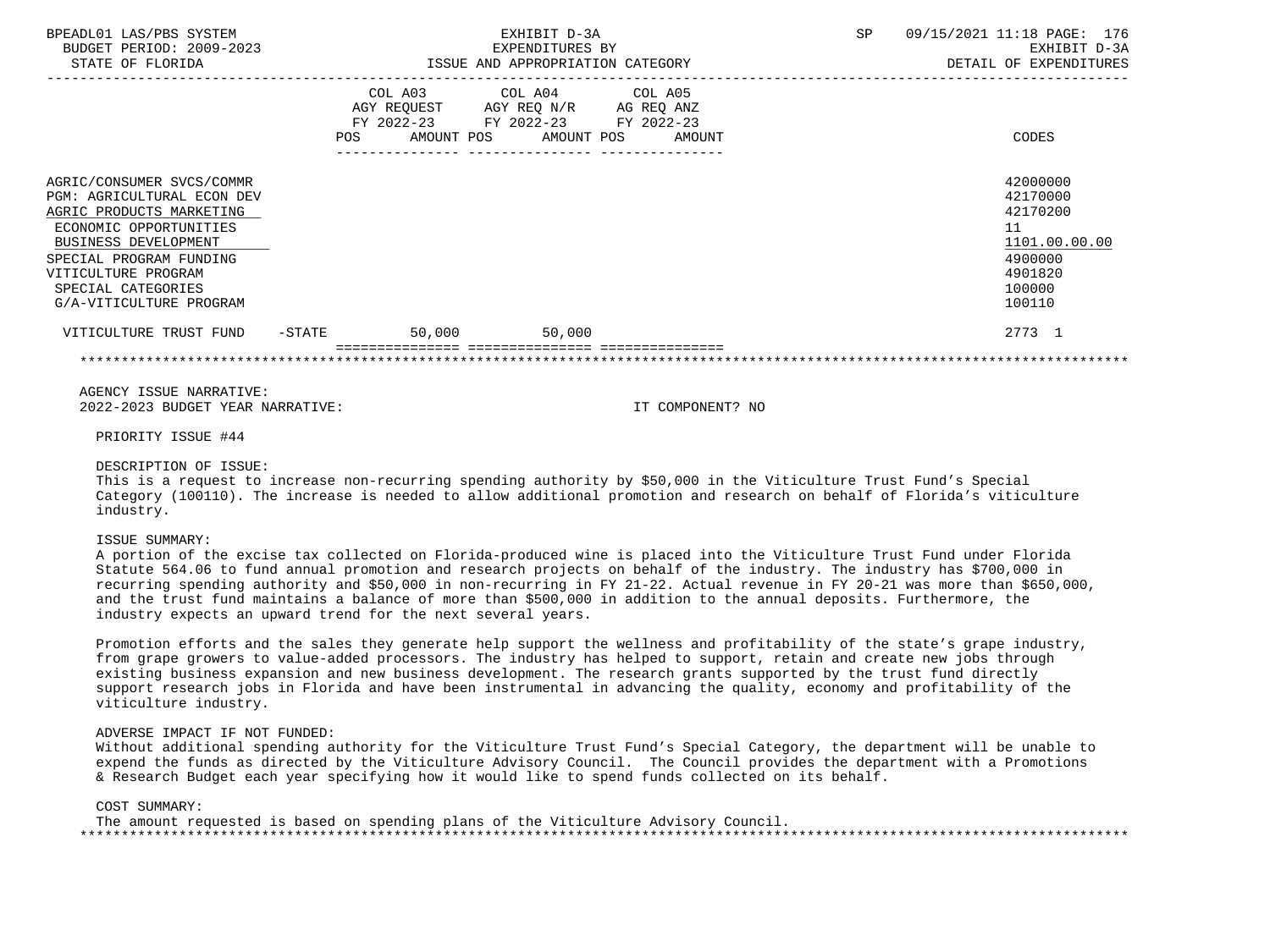| BPEADL01 LAS/PBS SYSTEM<br>BUDGET PERIOD: 2009-2023<br>STATE OF FLORIDA                                                                                                                                                                        |                          | EXHIBIT D-3A<br>EXPENDITURES BY<br>EXPENDITURES BY<br>ISSUE AND APPROPRIATION CATEGORY                                                | <b>SP</b> | 09/15/2021 11:18 PAGE: 177<br>EXHIBIT D-3A<br>DETAIL OF EXPENDITURES                              |
|------------------------------------------------------------------------------------------------------------------------------------------------------------------------------------------------------------------------------------------------|--------------------------|---------------------------------------------------------------------------------------------------------------------------------------|-----------|---------------------------------------------------------------------------------------------------|
|                                                                                                                                                                                                                                                |                          | COL A03 COL A04 COL A05<br>AGY REQUEST AGY REQ N/R AG REQ ANZ<br>FY 2022-23 FY 2022-23 FY 2022-23<br>POS AMOUNT POS AMOUNT POS AMOUNT |           | CODES                                                                                             |
| AGRIC/CONSUMER SVCS/COMMR<br><b>PGM: AGRICULTURAL ECON DEV</b><br>AGRIC PRODUCTS MARKETING<br>ECONOMIC OPPORTUNITIES<br>BUSINESS DEVELOPMENT<br>CAPITAL IMPROVEMENT PLAN<br>CODE CORRECTIONS<br>FIXED CAPITAL OUTLAY<br>CODE/LIFE SAFE SFM-STW |                          |                                                                                                                                       |           | 42000000<br>42170000<br>42170200<br>11<br>1101.00.00.00<br>9900000<br>990C000<br>080000<br>083715 |
| MARKET IMP WKG CAP TF                                                                                                                                                                                                                          | $-STATE$ 187,000 187,000 |                                                                                                                                       |           | 2473 1                                                                                            |
|                                                                                                                                                                                                                                                |                          |                                                                                                                                       |           |                                                                                                   |
| <b>AGENCY NARRATIVE:</b><br>2022-2023 BUDGET YEAR NARRATIVE: CODE/LIFE SAFE SFM-STW TT COMPONENT? NO<br>PRIORITY ISSUE #42                                                                                                                     |                          |                                                                                                                                       |           |                                                                                                   |
| FCO PRIORITY ISSUE #11                                                                                                                                                                                                                         |                          |                                                                                                                                       |           |                                                                                                   |

 This is to request \$187,000 in Market Improvement Working Capital Trust Fund for a statewide issue requesting funds needed to bring state farmer's markets into compliance with code and/or life safety. Many of the state farmers' market buildings were built in the 1930's. This request deals with code and life safety issues that have been identified at markets throughout the state. These are preliminary estimates that may change when bids are received from vendors or priorities or projects could change due to unforeseen events. If this issue is not funded, many markets will remain in violation of state mandated safety standards. If funded, the state farmers' markets will be able to achieve compliance, thereby increasing the safety and effectiveness of the program.

| Edward L. Myrick State Farmers' Market<br>This project is for a hazardous dock repair<br>This project is for (1) additional security camera | $22 - 23$<br>$22 - 23$ |    | \$30,000<br>10,000 |
|---------------------------------------------------------------------------------------------------------------------------------------------|------------------------|----|--------------------|
| Florida City State Farmers' Market<br>This project is for (8) security cameras                                                              | $22 - 23$              | Ŝ. | 80,000             |
| Immokalee State Farmers' Market<br>This project is for (4) safety bollards                                                                  | $22 - 23$              | Ŝ. | 2,000              |
| Plant City State Farmers' Market<br>This project is for hazardous dock repair(s)                                                            | $22 - 23$              |    | \$60,000           |
| Wauchula State Farmers' Market<br>This project is for termite damaged board replacement 22-23                                               |                        | Ŝ. | 5,000              |
| Total Code & Life Safety FY 2022-23                                                                                                         | MTWCTF:                |    | \$187,000          |

\_\_\_\_\_\_\_\_\_\_\_\_\_\_\_\_\_\_\_\_\_\_\_\_\_\_\_\_\_\_\_\_\_\_\_\_\_\_\_\_\_\_\_\_\_\_\_\_\_\_\_\_\_\_\_\_\_\_\_\_\_\_\_\_\_\_\_\_\_\_\_\_\_\_\_\_\_\_\_\_\_\_\_\_\_\_\_\_\_\_\_\_\_\_\_\_\_\_\_\_\_\_\_\_\_\_

For the purpose of reporting code & life safety priorities, livestock & crop pavilions are not included in annual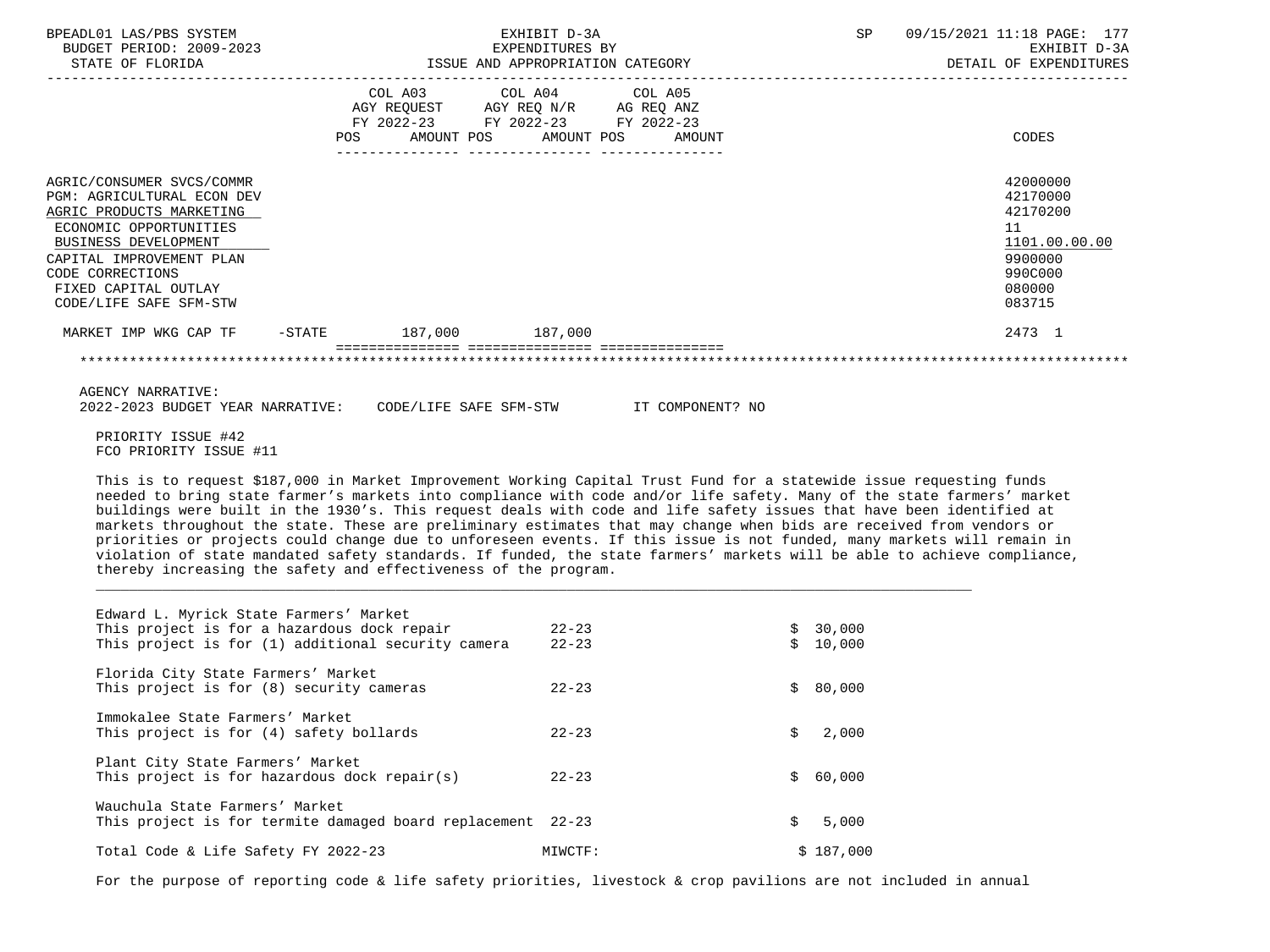| BPEADL01 LAS/PBS SYSTEM<br>BUDGET PERIOD: 2009-2023<br>STATE OF FLORIDA                                                                                                                      | EXHIBIT D-3A<br>EXPENDITURES BY<br>ISSUE AND APPROPRIATION CATEGORY                                                                                                                                                                                 | 09/15/2021 11:18 PAGE: 178<br><b>SP</b><br>EXHIBIT D-3A<br>DETAIL OF EXPENDITURES |
|----------------------------------------------------------------------------------------------------------------------------------------------------------------------------------------------|-----------------------------------------------------------------------------------------------------------------------------------------------------------------------------------------------------------------------------------------------------|-----------------------------------------------------------------------------------|
|                                                                                                                                                                                              | COL A04 COL A05<br>COL A03<br>AGY REOUEST<br>AGY REO N/R<br>AG REO ANZ<br>FY 2022-23 FY 2022-23 FY 2022-23<br>POS<br>AMOUNT POS<br>AMOUNT POS<br>AMOUNT                                                                                             | CODES                                                                             |
| AGRIC/CONSUMER SVCS/COMMR<br><b>PGM: AGRICULTURAL ECON DEV</b><br>AGRIC PRODUCTS MARKETING<br>ECONOMIC OPPORTUNITIES<br>BUSINESS DEVELOPMENT<br>CAPITAL IMPROVEMENT PLAN<br>CODE CORRECTIONS |                                                                                                                                                                                                                                                     | 42000000<br>42170000<br>42170200<br>11<br>1101.00.00.00<br>9900000<br>990C000     |
|                                                                                                                                                                                              | budgeting needs because of agreements held between the department and local governments. There are ten properties within<br>the state that are owned by the Department and leased to the local government of the respective property. The lessee is |                                                                                   |

 the state that are owned by the Department and leased to the local government of the respective property. The lessee is responsible for addressing any code and life safety issues of the property. The Bureau of State Farmers' Markets periodically inspects these properties and manages the Agreements. However, due to lack of funding at the local government level, these properties do not typically receive adequate funding for code and life safety issues. \*\*\*\*\*\*\*\*\*\*\*\*\*\*\*\*\*\*\*\*\*\*\*\*\*\*\*\*\*\*\*\*\*\*\*\*\*\*\*\*\*\*\*\*\*\*\*\*\*\*\*\*\*\*\*\*\*\*\*\*\*\*\*\*\*\*\*\*\*\*\*\*\*\*\*\*\*\*\*\*\*\*\*\*\*\*\*\*\*\*\*\*\*\*\*\*\*\*\*\*\*\*\*\*\*\*\*\*\*\*\*\*\*\*\*\*\*\*\*\*\*\*\*\*\*\*\*

| MAINTENANCE AND REPAIR<br>FIXED CAPITAL OUTLAY<br>MAINT/REP SFM-STW |           |         |         | 990M000<br>080000<br>083703 |
|---------------------------------------------------------------------|-----------|---------|---------|-----------------------------|
| MARKET IMP WKG CAP TF                                               | $-$ STATE | 544,000 | 544,000 | 2473 1                      |
|                                                                     |           |         |         |                             |

AGENCY NARRATIVE:

2022-2023 BUDGET YEAR NARRATIVE: MAINT/REP SFM-STW IT COMPONENT? NO

 PRIORITY ISSUE #43 FCO PRIORITY ISSUE #12

 This is to request \$544,000 from Market Improvement Working Capital Trust Fund (MIWCTF) for a statewide issue dealing with maintenance and repairs that have been identified at markets throughout the state. Many of the State Farmers' Market buildings are between 20 and 65 years old. These funds will repair and maintain the most critical safety and functionality issues at the marketing facilities that don't necessarily involve a code deficiency. The buildings are in great need of deferred and routine maintenance. These are preliminary estimates that may change when bids are received from vendors or priorities or projects could change due to unforeseen events. Failure to fund this issue will result in hastening the deterioration of the buildings and ultimately making them unusable, thereby preventing the program from accomplishing its statutory responsibilities. Funding this issue will allow completion of the deferred and routine maintenance plan, keeping the buildings in service for agricultural producers in the areas where markets are located.

| Edward L Myrick State Farmers' Market          |           |        |
|------------------------------------------------|-----------|--------|
| This project is for paving to the site         | $22 - 23$ | 75,000 |
| This project is for fence replacement          | $22 - 23$ | 15,000 |
| Florida City State Farmers' Market             |           |        |
| This project is for paving to the site         | $22 - 23$ | 50,000 |
| This project is for canopy replacement, Unit 1 | $22 - 23$ | 69,000 |

\_\_\_\_\_\_\_\_\_\_\_\_\_\_\_\_\_\_\_\_\_\_\_\_\_\_\_\_\_\_\_\_\_\_\_\_\_\_\_\_\_\_\_\_\_\_\_\_\_\_\_\_\_\_\_\_\_\_\_\_\_\_\_\_\_\_\_\_\_\_\_\_\_\_\_\_\_\_\_\_\_\_\_\_\_\_\_\_\_\_\_\_\_\_\_\_\_\_\_\_\_\_\_\_\_\_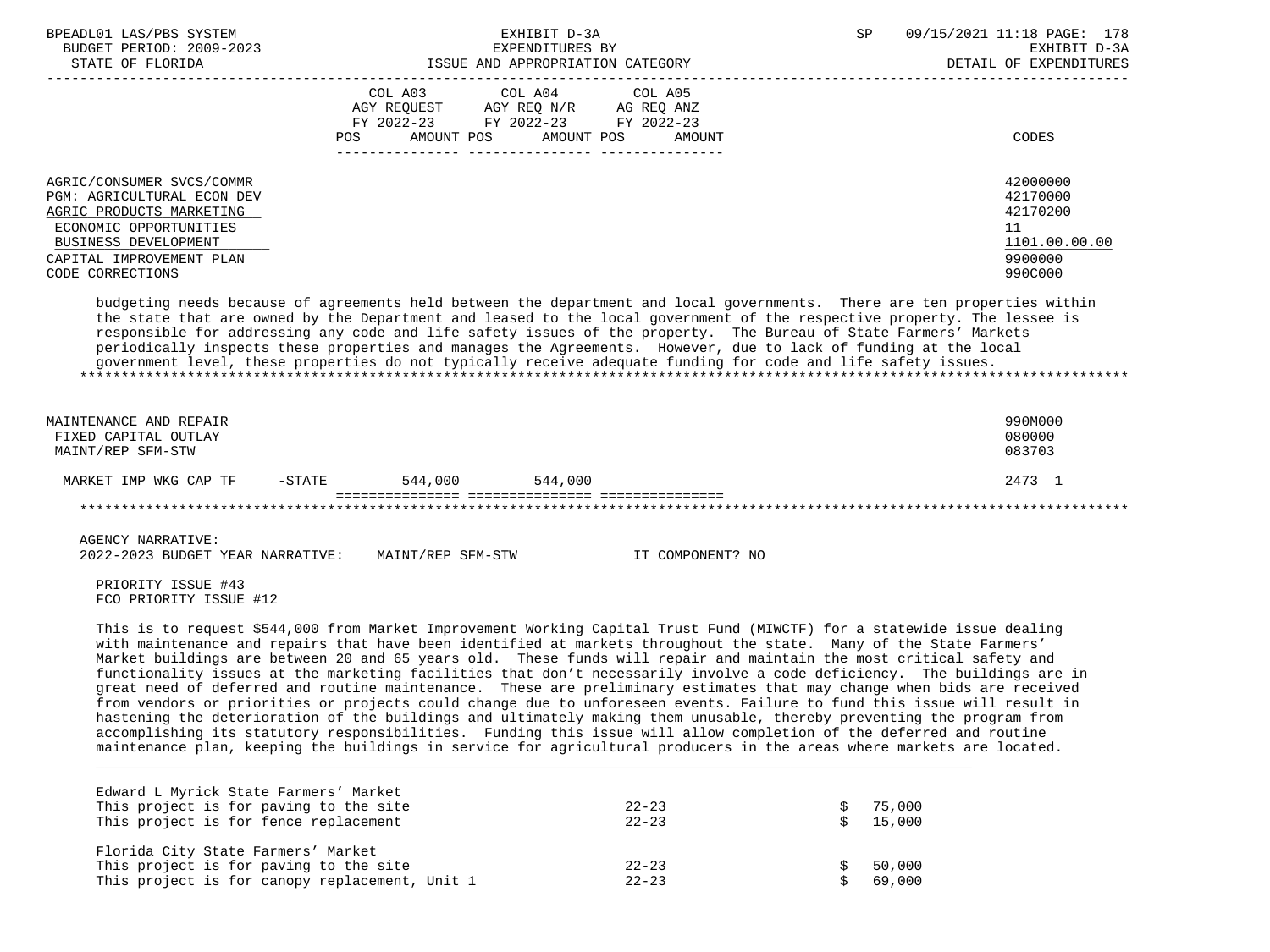| BPEADL01 LAS/PBS SYSTEM                                                                                                                                           | 99/15/2021 11:18 PAGE: 179 EXHIBIT D-3A SP 09/15/2021 11:18 PAGE: 179<br>EXPENDITURES BY EXPENDITURES BY EXHIBIT D-3A SEXPENDITURES BY EXHIBIT D-3A<br>STATE OF FLORIDA ISSUE AND APPROPRIATION CATEGORY DETAIL OF EXPENDITURES<br>EXHIBIT D-3A<br>EXPENDITURES BY<br>VD APPROPRISI |                              |         |                     |           |                                                                    |  |
|-------------------------------------------------------------------------------------------------------------------------------------------------------------------|-------------------------------------------------------------------------------------------------------------------------------------------------------------------------------------------------------------------------------------------------------------------------------------|------------------------------|---------|---------------------|-----------|--------------------------------------------------------------------|--|
|                                                                                                                                                                   | COL A03 COL A04 COL A05<br>AGY REQUEST AGY REQ N/R AG REQ ANZ<br>FY 2022-23 FY 2022-23 FY 2022-23<br><b>POS</b>                                                                                                                                                                     | AMOUNT POS AMOUNT POS AMOUNT |         |                     |           | CODES                                                              |  |
|                                                                                                                                                                   |                                                                                                                                                                                                                                                                                     |                              |         |                     |           |                                                                    |  |
| AGRIC/CONSUMER SVCS/COMMR<br>PGM: AGRICULTURAL ECON DEV<br>AGRIC PRODUCTS MARKETING<br>ECONOMIC OPPORTUNITIES<br>BUSINESS DEVELOPMENT<br>CAPITAL IMPROVEMENT PLAN |                                                                                                                                                                                                                                                                                     |                              |         |                     |           | 42000000<br>42170000<br>42170200<br>11<br>1101.00.00.00<br>9900000 |  |
| MAINTENANCE AND REPAIR                                                                                                                                            |                                                                                                                                                                                                                                                                                     |                              |         |                     |           | 990M000                                                            |  |
| Ft. Myers State Farmers' Market                                                                                                                                   |                                                                                                                                                                                                                                                                                     |                              |         |                     |           |                                                                    |  |
| This project is for paving to the site                                                                                                                            |                                                                                                                                                                                                                                                                                     | $22 - 23$                    |         | \$                  | 50,000    |                                                                    |  |
| Ft. Pierce State Farmers' Market                                                                                                                                  |                                                                                                                                                                                                                                                                                     |                              |         |                     |           |                                                                    |  |
| This project is for repairing floor Unit 6                                                                                                                        |                                                                                                                                                                                                                                                                                     | $22 - 23$                    |         | \$                  | 20,000    |                                                                    |  |
|                                                                                                                                                                   | This project is for replacing roof, Main office                                                                                                                                                                                                                                     | $22 - 23$                    |         | $\ddot{\mathsf{S}}$ | 20,000    |                                                                    |  |
|                                                                                                                                                                   | This project is for repairing floor, Main office                                                                                                                                                                                                                                    | $22 - 23$                    |         | Š.                  | 10,000    |                                                                    |  |
| Gadsden State Farmers' Market                                                                                                                                     |                                                                                                                                                                                                                                                                                     |                              |         |                     |           |                                                                    |  |
| This project is for scale repairs                                                                                                                                 |                                                                                                                                                                                                                                                                                     | $22 - 23$                    |         | \$                  | 10,000    |                                                                    |  |
| Immokalee State Farmers' Market                                                                                                                                   |                                                                                                                                                                                                                                                                                     |                              |         |                     |           |                                                                    |  |
| This project is for paving to the site                                                                                                                            |                                                                                                                                                                                                                                                                                     | $22 - 23$                    |         | \$                  | 50,000    |                                                                    |  |
| Palatka State Farmers' Market                                                                                                                                     |                                                                                                                                                                                                                                                                                     |                              |         |                     |           |                                                                    |  |
| This project is for paving to the site                                                                                                                            |                                                                                                                                                                                                                                                                                     | $22 - 23$                    |         | Ŝ.                  | 10,000    |                                                                    |  |
| Plant City State Farmers' Market                                                                                                                                  |                                                                                                                                                                                                                                                                                     |                              |         |                     |           |                                                                    |  |
| This project is for paving to the site                                                                                                                            |                                                                                                                                                                                                                                                                                     | $22 - 23$                    |         | Ŝ.                  | 75,000    |                                                                    |  |
| Starke State Farmers' Market                                                                                                                                      |                                                                                                                                                                                                                                                                                     |                              |         |                     |           |                                                                    |  |
| This project is for paving to the site                                                                                                                            |                                                                                                                                                                                                                                                                                     | $22 - 23$                    |         | \$                  | 10,000    |                                                                    |  |
| Suwannee Valley State Farmers' Market                                                                                                                             |                                                                                                                                                                                                                                                                                     |                              |         |                     |           |                                                                    |  |
| This project is for paving to the site                                                                                                                            |                                                                                                                                                                                                                                                                                     | $22 - 23$                    |         | \$                  | 50,000    |                                                                    |  |
| Trenton State Farmers' Market                                                                                                                                     |                                                                                                                                                                                                                                                                                     |                              |         |                     |           |                                                                    |  |
| This project is for paving to the site                                                                                                                            |                                                                                                                                                                                                                                                                                     | $22 - 23$                    |         | Ŝ.                  | 15,000    |                                                                    |  |
| Wauchula State Farmers' Market                                                                                                                                    |                                                                                                                                                                                                                                                                                     |                              |         |                     |           |                                                                    |  |
| This project is for paving to the site                                                                                                                            |                                                                                                                                                                                                                                                                                     | $22 - 23$                    |         | \$                  | 15,000    |                                                                    |  |
|                                                                                                                                                                   |                                                                                                                                                                                                                                                                                     |                              |         |                     |           |                                                                    |  |
| Total Maintenance & Repairs FY 2022-23                                                                                                                            |                                                                                                                                                                                                                                                                                     |                              | MIWCTF: |                     | \$544,000 |                                                                    |  |
|                                                                                                                                                                   |                                                                                                                                                                                                                                                                                     |                              |         |                     |           |                                                                    |  |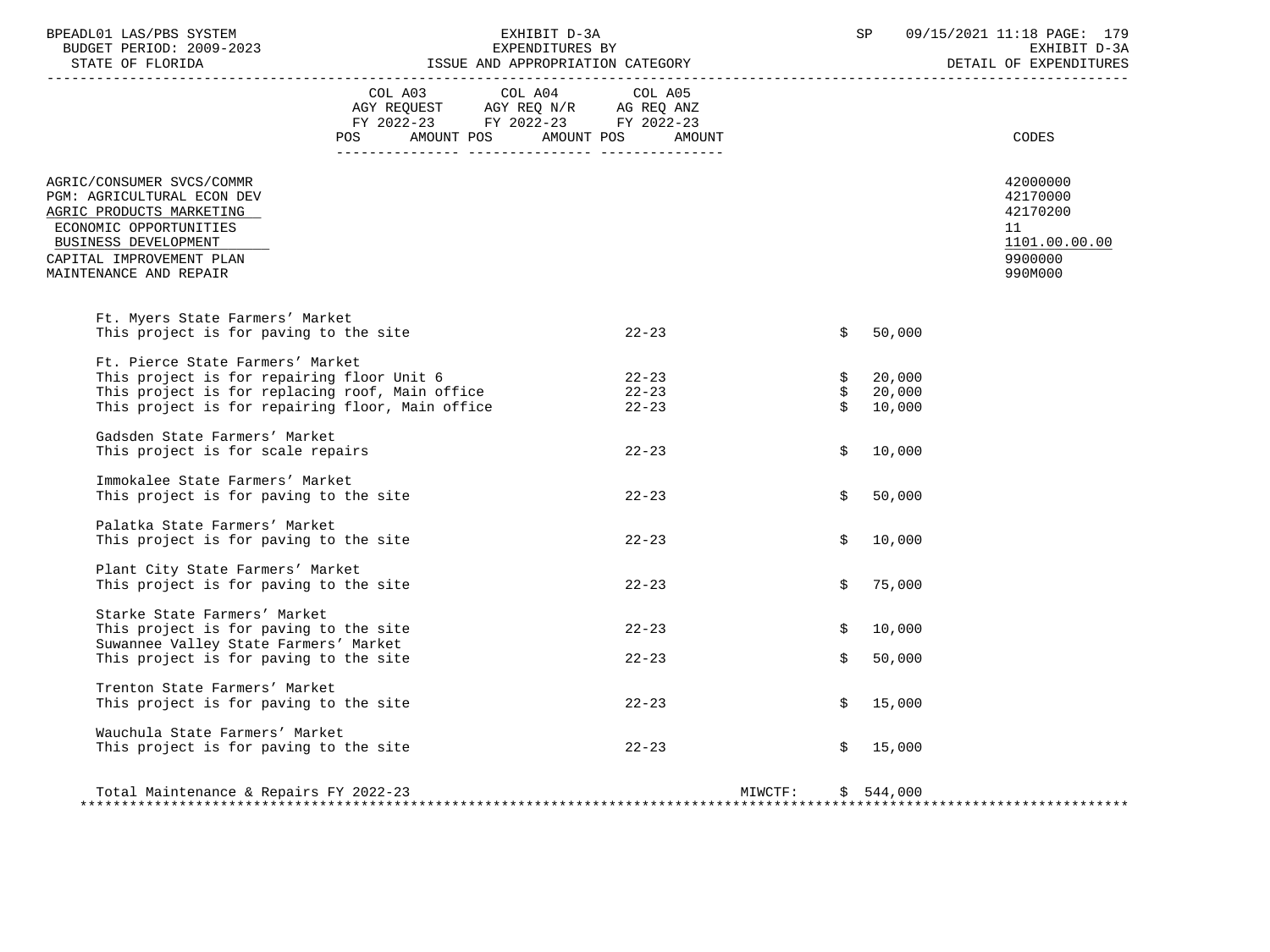| EXHIBIT D-3A                                          | SP                                                                                                                                              | 09/15/2021 11:18 PAGE: 180<br>EXHIBIT D-3A<br>DETAIL OF EXPENDITURES                                                                    |
|-------------------------------------------------------|-------------------------------------------------------------------------------------------------------------------------------------------------|-----------------------------------------------------------------------------------------------------------------------------------------|
|                                                       |                                                                                                                                                 | CODES                                                                                                                                   |
|                                                       |                                                                                                                                                 | 42000000<br>42170000<br>42170200<br>11<br>1101.00.00.00                                                                                 |
|                                                       |                                                                                                                                                 | 1101.00.00.00<br>1000<br>2000                                                                                                           |
|                                                       |                                                                                                                                                 |                                                                                                                                         |
| TOTAL POSITIONS 100.00<br>TOTAL SALARY RATE 4,363,758 | COL A03 COL A04 COL A05<br>POS AMOUNT POS AMOUNT POS<br>$9,404,992$ 5,000,000<br>15,836,387 834,608<br>TOTAL PROG COMP 25, 241, 379 5, 834, 608 | EXPENDITURES BY<br>ISSUE AND APPROPRIATION CATEGORY<br>AGY REQUEST AGY REQ N/R AG REQ ANZ<br>FY 2022-23 FY 2022-23 FY 2022-23<br>AMOUNT |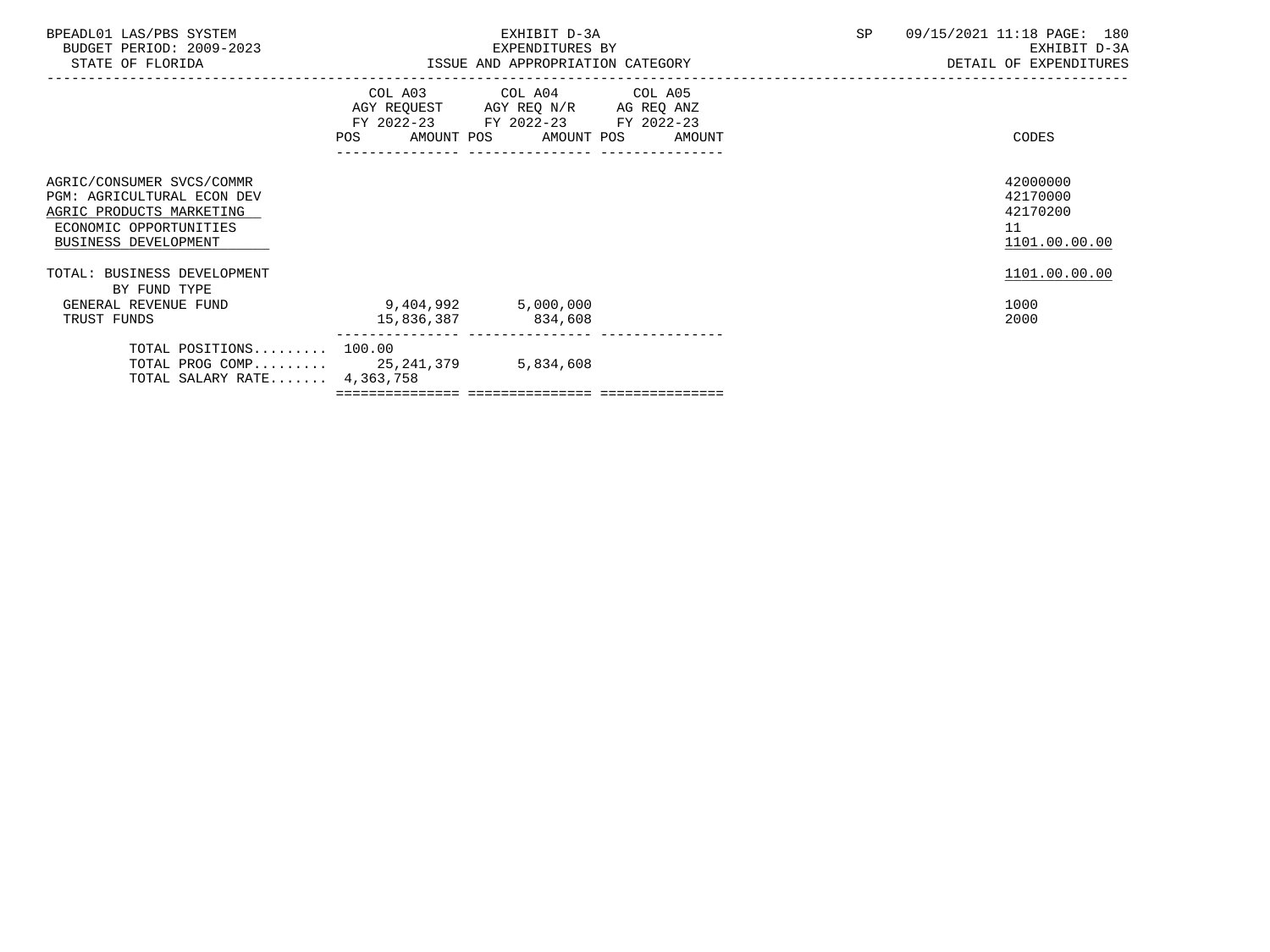| BPEADL01 LAS/PBS SYSTEM<br>BUDGET PERIOD: 2009-2023<br>STATE OF FLORIDA                                                                                                                                                            | EXHIBIT D-3A<br>EXPENDITURES BY<br>ISSUE AND APPROPRIATION CATEGORY                                                                                                         | SP     | 09/15/2021 11:18 PAGE: 181<br>EXHIBIT D-3A<br>DETAIL OF EXPENDITURES                    |
|------------------------------------------------------------------------------------------------------------------------------------------------------------------------------------------------------------------------------------|-----------------------------------------------------------------------------------------------------------------------------------------------------------------------------|--------|-----------------------------------------------------------------------------------------|
|                                                                                                                                                                                                                                    | COL A03<br>COL A04<br>COL A05<br>AGY REQUEST AGY REQ N/R AG REQ ANZ<br>FY 2022-23 FY 2022-23 FY 2022-23<br>AMOUNT POS<br>AMOUNT POS<br>POS FOR THE POST OF THE STATE STATES | AMOUNT | CODES                                                                                   |
| AGRIC/CONSUMER SVCS/COMMR<br>PGM: AGRICULTURAL ECON DEV<br>AQUACULTURE<br>PUBLIC PROTECTION<br>CONSUMER SAFETY/PROTECTION<br>ESTIMATED EXPENDITURES<br>ESTIMATED EXPENDITURES - OPERATIONS<br>SALARY RATE<br>SALARY RATE 1,978,162 |                                                                                                                                                                             |        | 42000000<br>42170000<br>42170300<br>12<br>1205.00.00.00<br>1000000<br>1001000<br>000000 |
| SALARIES AND BENEFITS                                                                                                                                                                                                              |                                                                                                                                                                             |        | 010000                                                                                  |
| GENERAL REVENUE FUND -STATE 2,057,567<br>$-STATE$<br>GENERAL INSPECTION TF                                                                                                                                                         | 920,376                                                                                                                                                                     |        | 1000 1<br>2321 1                                                                        |
| TOTAL POSITIONS 44.00<br>TOTAL APPRO                                                                                                                                                                                               | 2,977,943                                                                                                                                                                   |        |                                                                                         |
| OTHER PERSONAL SERVICES                                                                                                                                                                                                            |                                                                                                                                                                             |        | 030000                                                                                  |
| FEDERAL GRANTS TRUST FUND -FEDERL<br>GENERAL INSPECTION TF -STATE                                                                                                                                                                  | 19,700<br>10,907                                                                                                                                                            |        | 2261 3<br>2321 1                                                                        |
| TOTAL APPRO                                                                                                                                                                                                                        | 30,607                                                                                                                                                                      |        |                                                                                         |
| <b>EXPENSES</b>                                                                                                                                                                                                                    |                                                                                                                                                                             |        | 040000                                                                                  |
| GENERAL REVENUE FUND -STATE 400,173<br>FEDERAL GRANTS TRUST FUND -FEDERL<br>GENERAL INSPECTION TF -STATE                                                                                                                           | 29,000<br>160,966                                                                                                                                                           |        | 1000 1<br>2261 3<br>2321 1                                                              |
| TOTAL APPRO                                                                                                                                                                                                                        | 590,139                                                                                                                                                                     |        |                                                                                         |
| OPERATING CAPITAL OUTLAY                                                                                                                                                                                                           |                                                                                                                                                                             |        | 060000                                                                                  |
| GENERAL REVENUE FUND<br>$-$ STATE<br>GENERAL INSPECTION TF<br>$-$ STATE                                                                                                                                                            | 20,000<br>12,600                                                                                                                                                            |        | 1000 1<br>2321 1                                                                        |
| TOTAL APPRO                                                                                                                                                                                                                        | 32,600                                                                                                                                                                      |        |                                                                                         |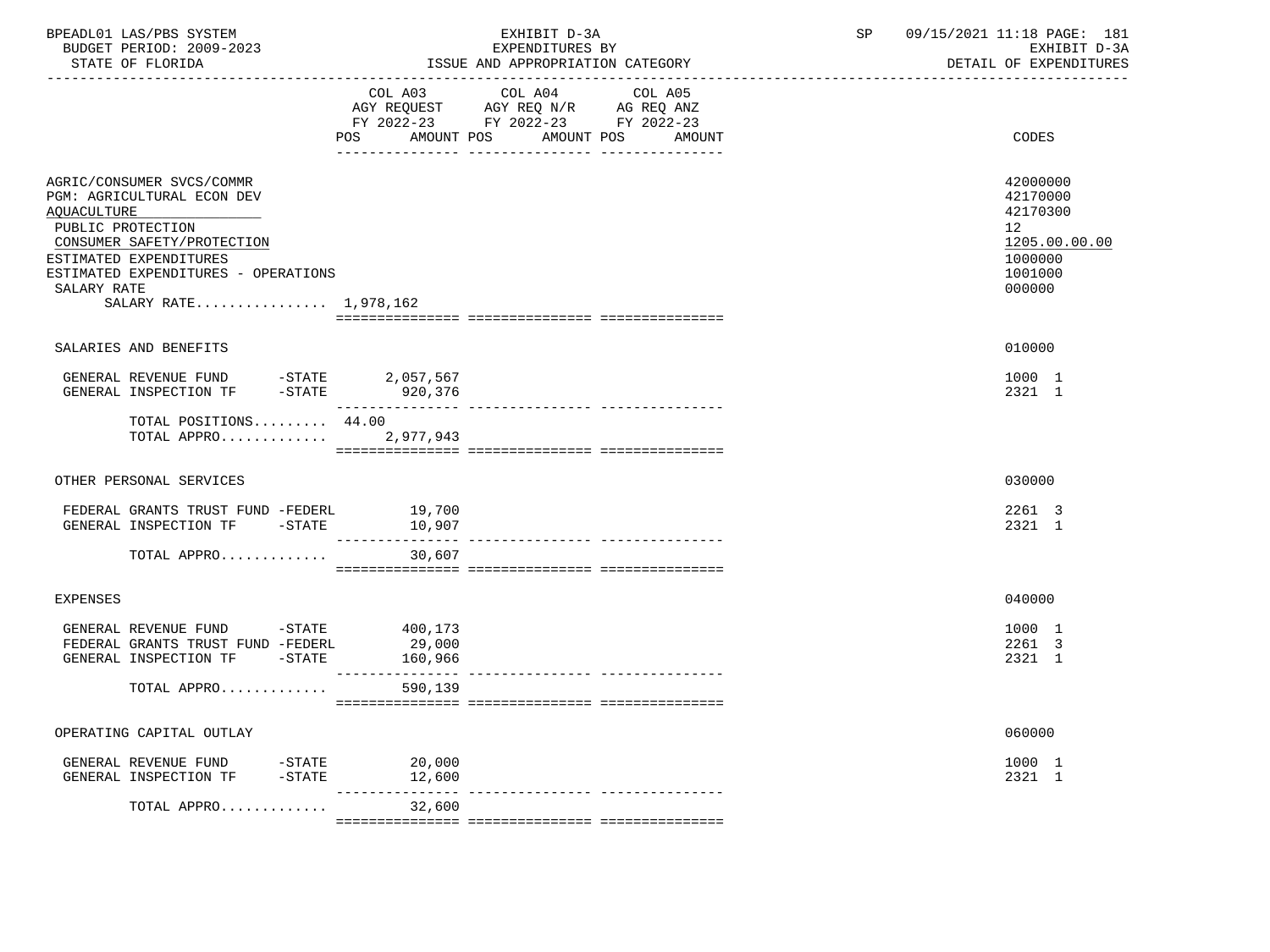| BPEADL01 LAS/PBS SYSTEM<br>BUDGET PERIOD: 2009-2023<br>STATE OF FLORIDA                                                                                                                                                                        |                           | EXHIBIT D-3A<br>EXPENDITURES BY<br>ISSUE AND APPROPRIATION CATEGORY                                                  | SP | 09/15/2021 11:18 PAGE: 182<br>EXHIBIT D-3A<br>DETAIL OF EXPENDITURES                                           |
|------------------------------------------------------------------------------------------------------------------------------------------------------------------------------------------------------------------------------------------------|---------------------------|----------------------------------------------------------------------------------------------------------------------|----|----------------------------------------------------------------------------------------------------------------|
|                                                                                                                                                                                                                                                | COL A03<br>AMOUNT POS     | COL A04<br>COL A05<br>AGY REQUEST AGY REQ N/R AG REQ ANZ<br>FY 2022-23 FY 2022-23 FY 2022-23<br>AMOUNT POS<br>AMOUNT |    | CODES                                                                                                          |
| AGRIC/CONSUMER SVCS/COMMR<br>PGM: AGRICULTURAL ECON DEV<br>AOUACULTURE<br>PUBLIC PROTECTION<br>CONSUMER SAFETY/PROTECTION<br>ESTIMATED EXPENDITURES<br>ESTIMATED EXPENDITURES - OPERATIONS<br>SPECIAL CATEGORIES<br>ACQUISITION/MOTOR VEHICLES |                           |                                                                                                                      |    | 42000000<br>42170000<br>42170300<br>12 <sup>°</sup><br>1205.00.00.00<br>1000000<br>1001000<br>100000<br>100021 |
| GENERAL INSPECTION TF                                                                                                                                                                                                                          | -STATE 95,589             |                                                                                                                      |    | 2321 1                                                                                                         |
| ACQ & REPL BOAT/MOT/TRAIL                                                                                                                                                                                                                      |                           |                                                                                                                      |    | 100052                                                                                                         |
| GENERAL INSPECTION TF                                                                                                                                                                                                                          | $-STATE$ 54,000           |                                                                                                                      |    | 2321 1                                                                                                         |
| CONTRACTED SERVICES                                                                                                                                                                                                                            |                           |                                                                                                                      |    | 100777                                                                                                         |
| GENERAL REVENUE FUND                                                                                                                                                                                                                           | $-STATE$ 80,700           |                                                                                                                      |    | 1000 1                                                                                                         |
| OYSTER PLANTING                                                                                                                                                                                                                                |                           |                                                                                                                      |    | 102345                                                                                                         |
| GENERAL INSPECTION TF                                                                                                                                                                                                                          | $-STATE$ 160,000          |                                                                                                                      |    | 2321 1                                                                                                         |
| RISK MANAGEMENT INSURANCE                                                                                                                                                                                                                      |                           |                                                                                                                      |    | 103241                                                                                                         |
| GENERAL REVENUE FUND -STATE 8,491<br>GENERAL INSPECTION TF<br>-STATE                                                                                                                                                                           | 4,230<br>---------------  |                                                                                                                      |    | 1000 1<br>2321 1                                                                                               |
| TOTAL APPRO                                                                                                                                                                                                                                    | 12,721                    |                                                                                                                      |    |                                                                                                                |
| TR/DMS/HR SVCS/STW CONTRCT                                                                                                                                                                                                                     |                           |                                                                                                                      |    | 107040                                                                                                         |
| GENERAL REVENUE FUND -STATE 11,379<br>$-$ STATE<br>GENERAL INSPECTION TF                                                                                                                                                                       | 3,302                     |                                                                                                                      |    | 1000 1<br>2321 1                                                                                               |
| TOTAL APPRO                                                                                                                                                                                                                                    | _______________<br>14,681 |                                                                                                                      |    |                                                                                                                |
| TOTAL: ESTIMATED EXPENDITURES - OPERATIONS<br>TOTAL POSITIONS 44.00<br>TOTAL ISSUE<br>TOTAL SALARY RATE 1,978,162                                                                                                                              | 4,048,980                 |                                                                                                                      |    | 1001000                                                                                                        |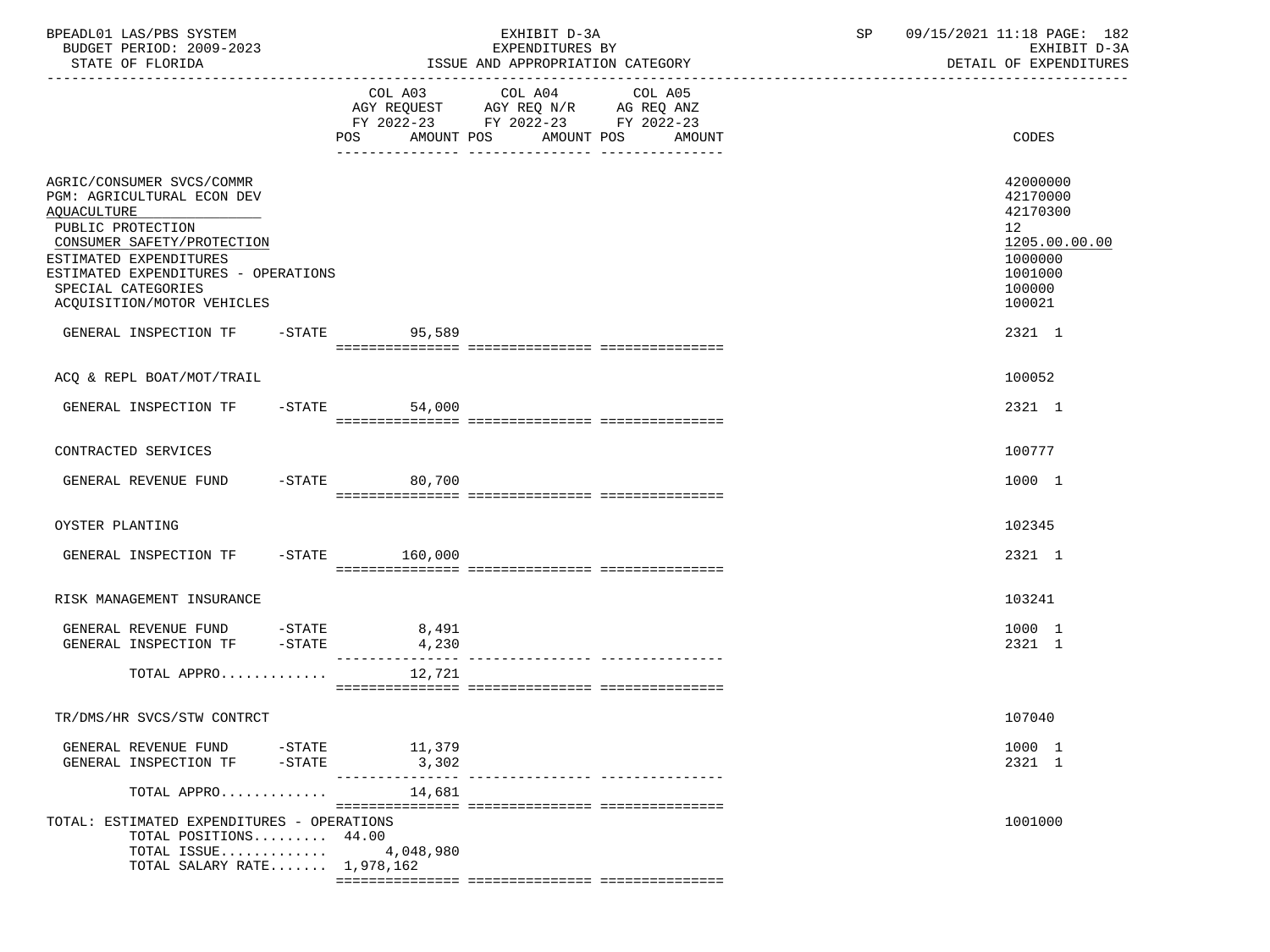| BPEADL01 LAS/PBS SYSTEM<br>BUDGET PERIOD: 2009-2023<br>STATE OF FLORIDA                                                                                                                                                 |                 | EXHIBIT D-3A<br>EXPENDITURES BY<br>ISSUE AND APPROPRIATION CATEGORY                                                              | SP | 09/15/2021 11:18 PAGE: 183<br>EXHIBIT D-3A<br>DETAIL OF EXPENDITURES |
|-------------------------------------------------------------------------------------------------------------------------------------------------------------------------------------------------------------------------|-----------------|----------------------------------------------------------------------------------------------------------------------------------|----|----------------------------------------------------------------------|
|                                                                                                                                                                                                                         | COL A03         | COL A04<br>COL A05<br>AGY REQUEST AGY REQ N/R AG REQ ANZ<br>FY 2022-23 FY 2022-23 FY 2022-23<br>POS AMOUNT POS AMOUNT POS AMOUNT |    | CODES                                                                |
| AGRIC/CONSUMER SVCS/COMMR<br>PGM: AGRICULTURAL ECON DEV<br>AQUACULTURE<br>PUBLIC PROTECTION<br>CONSUMER SAFETY/PROTECTION<br>ESTIMATED EXPENDITURES<br>SALARY INCREASES FOR FY 2021-22 -<br>STATE EMPLOYEE MINIMUM WAGE |                 |                                                                                                                                  |    | 42000000<br>42170000<br>42170300<br>12<br>1205.00.00.00<br>1000000   |
| INCREASE - EFFECTIVE 7/1/2021<br>SALARY RATE<br>SALARY RATE 15,824                                                                                                                                                      |                 |                                                                                                                                  |    | 1001030<br>000000                                                    |
| SALARIES AND BENEFITS                                                                                                                                                                                                   |                 |                                                                                                                                  |    | 010000                                                               |
| GENERAL REVENUE FUND -STATE 12,955<br>GENERAL INSPECTION TF -STATE                                                                                                                                                      | 5,796           |                                                                                                                                  |    | 1000 1<br>2321 1                                                     |
| TOTAL APPRO $18,751$                                                                                                                                                                                                    |                 |                                                                                                                                  |    |                                                                      |
| OTHER PERSONAL SERVICES                                                                                                                                                                                                 |                 |                                                                                                                                  |    | 030000                                                               |
| FEDERAL GRANTS TRUST FUND -FEDERL 1,555<br>GENERAL INSPECTION TF -STATE                                                                                                                                                 | 861             |                                                                                                                                  |    | 2261 3<br>2321 1                                                     |
| TOTAL APPRO                                                                                                                                                                                                             | 2,416           |                                                                                                                                  |    |                                                                      |
| TOTAL: SALARY INCREASES FOR FY 2021-22 -<br>STATE EMPLOYEE MINIMUM WAGE<br>INCREASE - EFFECTIVE $7/1/2021$<br>TOTAL ISSUE<br>TOTAL SALARY RATE 15,824                                                                   | 21,167          |                                                                                                                                  |    | 1001030                                                              |
| FLORIDA RETIREMENT SYSTEM<br>ADJUSTMENT - FY 2021-22 - NORMAL<br>COST AND UNFUNDED ACTUARIAL                                                                                                                            |                 |                                                                                                                                  |    |                                                                      |
| LIABILITY<br>SALARIES AND BENEFITS                                                                                                                                                                                      |                 |                                                                                                                                  |    | 1001070<br>010000                                                    |
| GENERAL REVENUE FUND<br>-STATE<br>GENERAL INSPECTION TF<br>$-$ STATE                                                                                                                                                    | 11,358<br>5,081 |                                                                                                                                  |    | 1000 1<br>2321 1                                                     |
| TOTAL APPRO                                                                                                                                                                                                             | 16,439          |                                                                                                                                  |    |                                                                      |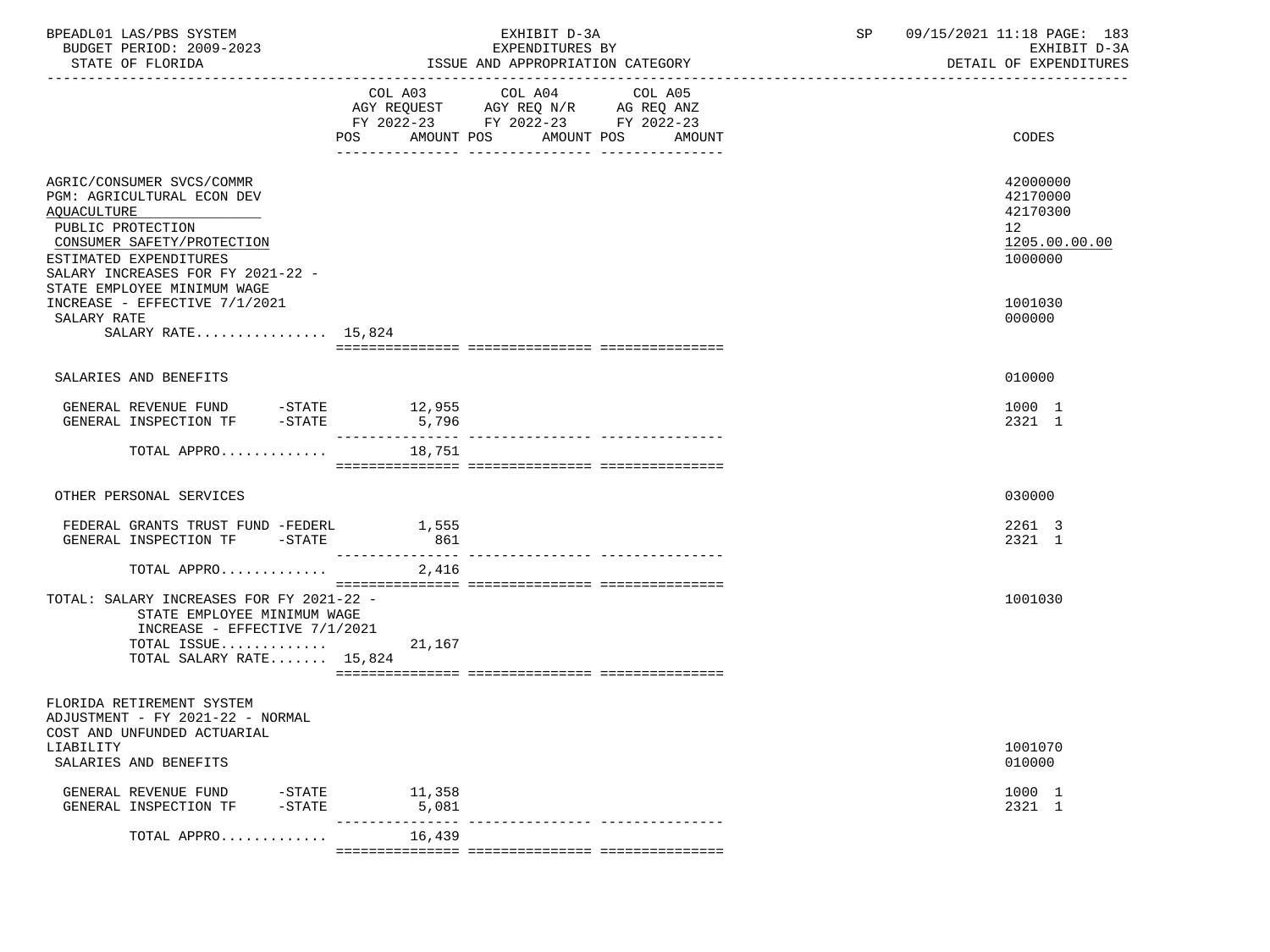| BPEADL01 LAS/PBS SYSTEM<br>BUDGET PERIOD: 2009-2023<br>STATE OF FLORIDA<br>___________________________________                                                                                                        |          |                      | EXHIBIT D-3A<br>EXPENDITURES BY<br>ISSUE AND APPROPRIATION CATEGORY                                                                                                                                                                                              | 09/15/2021 11:18 PAGE: 184<br>SP<br>EXHIBIT D-3A<br>DETAIL OF EXPENDITURES |                                                                                         |  |
|-----------------------------------------------------------------------------------------------------------------------------------------------------------------------------------------------------------------------|----------|----------------------|------------------------------------------------------------------------------------------------------------------------------------------------------------------------------------------------------------------------------------------------------------------|----------------------------------------------------------------------------|-----------------------------------------------------------------------------------------|--|
|                                                                                                                                                                                                                       |          | POS                  | COL A03 COL A04 COL A05<br>$\begin{tabular}{lllllll} \bf AGY & \bf REQUEST & \bf AGY & \bf REQ & \tt N/R & \tt AG & \tt REQ & \tt ANZ \\ \bf FY & \tt 2022-23 & \tt FY & \tt 2022-23 & \tt FY & \tt 2022-23 \\ \end{tabular}$<br>AMOUNT POS AMOUNT POS<br>AMOUNT |                                                                            | CODES                                                                                   |  |
| AGRIC/CONSUMER SVCS/COMMR<br>PGM: AGRICULTURAL ECON DEV<br>AQUACULTURE<br>PUBLIC PROTECTION<br>CONSUMER SAFETY/PROTECTION<br>ESTIMATED EXPENDITURES<br>CASUALTY INSURANCE PREMIUM<br>ADJUSTMENT<br>SPECIAL CATEGORIES |          |                      |                                                                                                                                                                                                                                                                  |                                                                            | 42000000<br>42170000<br>42170300<br>12<br>1205.00.00.00<br>1000000<br>1001090<br>100000 |  |
| RISK MANAGEMENT INSURANCE<br>GENERAL REVENUE FUND -STATE<br>GENERAL INSPECTION TF -STATE                                                                                                                              |          | 486<br>242           |                                                                                                                                                                                                                                                                  |                                                                            | 103241<br>1000 1<br>2321 1                                                              |  |
| TOTAL APPRO                                                                                                                                                                                                           |          | 728                  |                                                                                                                                                                                                                                                                  |                                                                            |                                                                                         |  |
| REALLOCATION OF HUMAN RESOURCES<br>OUTSOURCING<br>SPECIAL CATEGORIES<br>TR/DMS/HR SVCS/STW CONTRCT                                                                                                                    |          |                      |                                                                                                                                                                                                                                                                  |                                                                            | 1005900<br>100000<br>107040                                                             |  |
| GENERAL REVENUE FUND -STATE<br>GENERAL INSPECTION TF -STATE                                                                                                                                                           |          | $927 -$<br>$269 -$   |                                                                                                                                                                                                                                                                  |                                                                            | 1000 1<br>2321 1                                                                        |  |
| TOTAL APPRO                                                                                                                                                                                                           |          | 1,196–               |                                                                                                                                                                                                                                                                  |                                                                            |                                                                                         |  |
| NONRECURRING EXPENDITURES<br>REPLACEMENT OF MOTOR VEHICLES<br>SPECIAL CATEGORIES<br>ACQUISITION/MOTOR VEHICLES                                                                                                        |          |                      |                                                                                                                                                                                                                                                                  |                                                                            | 2100000<br>2103004<br>100000<br>100021                                                  |  |
| GENERAL INSPECTION TF                                                                                                                                                                                                 |          | $-$ STATE<br>95,589- |                                                                                                                                                                                                                                                                  |                                                                            | 2321 1                                                                                  |  |
| REPLACEMENT EQUIPMENT - BOATS,<br>MOTORS, AND TRAILERS<br>SPECIAL CATEGORIES<br>ACQ & REPL BOAT/MOT/TRAIL                                                                                                             |          |                      |                                                                                                                                                                                                                                                                  |                                                                            | 2103049<br>100000<br>100052                                                             |  |
| GENERAL INSPECTION TF                                                                                                                                                                                                 | $-STATE$ | $54,000-$            |                                                                                                                                                                                                                                                                  |                                                                            | 2321 1                                                                                  |  |

=============== =============== ===============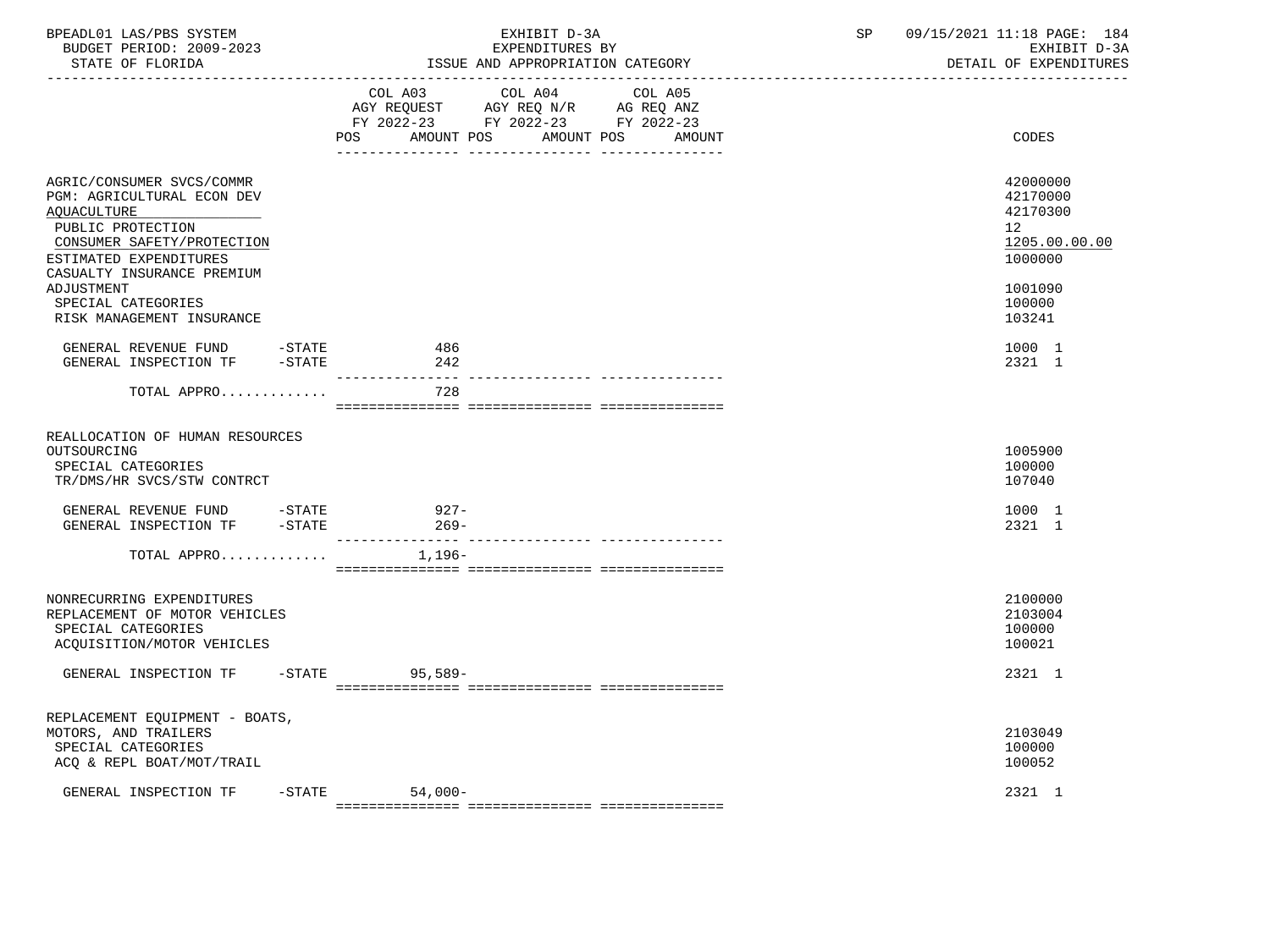| BPEADL01 LAS/PBS SYSTEM<br>BUDGET PERIOD: 2009-2023<br>STATE OF FLORIDA                                                                                                                                                                  | EXHIBIT D-3A<br>EXPENDITURES BY<br>ISSUE AND APPROPRIATION CATEGORY |                                                                                                                               |                  | SP<br>09/15/2021 11:18 PAGE: 185<br>EXHIBIT D-3A<br>DETAIL OF EXPENDITURES |                                                                                                   |  |
|------------------------------------------------------------------------------------------------------------------------------------------------------------------------------------------------------------------------------------------|---------------------------------------------------------------------|-------------------------------------------------------------------------------------------------------------------------------|------------------|----------------------------------------------------------------------------|---------------------------------------------------------------------------------------------------|--|
|                                                                                                                                                                                                                                          | <b>POS</b>                                                          | COL A03 COL A04 COL A05<br>AGY REQUEST AGY REQ N/R AG REQ ANZ<br>FY 2022-23 FY 2022-23 FY 2022-23<br>AMOUNT POS<br>AMOUNT POS | AMOUNT           |                                                                            | CODES                                                                                             |  |
| AGRIC/CONSUMER SVCS/COMMR<br><b>PGM: AGRICULTURAL ECON DEV</b><br>AQUACULTURE<br>PUBLIC PROTECTION<br>CONSUMER SAFETY/PROTECTION<br>EOUIPMENT NEEDS<br>REPLACEMENT OF MOTOR VEHICLES<br>SPECIAL CATEGORIES<br>ACOUISITION/MOTOR VEHICLES |                                                                     |                                                                                                                               |                  |                                                                            | 42000000<br>42170000<br>42170300<br>12<br>1205.00.00.00<br>2400000<br>2401500<br>100000<br>100021 |  |
| GENERAL INSPECTION TF<br>$-$ STATE                                                                                                                                                                                                       |                                                                     | 35,049 35,049                                                                                                                 |                  |                                                                            | 2321 1                                                                                            |  |
| AGENCY ISSUE NARRATIVE:                                                                                                                                                                                                                  |                                                                     |                                                                                                                               |                  |                                                                            |                                                                                                   |  |
| 2022-2023 BUDGET YEAR NARRATIVE:                                                                                                                                                                                                         |                                                                     |                                                                                                                               | IT COMPONENT? NO |                                                                            |                                                                                                   |  |

PRIORITY ISSUE #37

# DESCRIPTION OF ISSUE:

 This issue requests \$35,049 of non-recurring General Inspection Trust Fund authority in the Acquisition of Motor Vehicles Category to replace a total of one vehicle in the Division of Aquaculture. The vehicle that we are requesting to replace is projected to be more cost prohibitive to repair due its age and excessive deterioration as detailed in the Cost Summary section below.

#### ISSUE SUMMARY:

 The Division of Aquaculture currently has 25 passenger vehicles in its fleet and 1 of these vehicles are projected to exceed the Department of Management Services' replacement criteria at the end of the 2021-2022 fiscal year. The age, wear, and safety concerns of the Division of Aquaculture's existing fleet has resulted in a substantial need for replacement vehicles. These vehicles have spent their time in the division pulling boats and trailers and launching in these vessels into saltwater locations. The department has attempted to alleviate some of these needs by reviewing vehicle utilization rates and moving underutilized vehicles to divisions with significant vehicle replacement needs. Despite these successes, there remains a need to replace certain vehicles within the Division of Aquaculture. This vehicle is detailed below in the Cost Summary section and it represent the most critical replacement needs within the Division of Aquaculture. This vehicle was previously funded for replacement in FY 2020/2021 but due to COVID-19 issues we were unable to get the vehicle replaced due to dealer inventory shortages and chip shortages by the manufactures which prevented delivery in time to use FY 2020/2021 Appropriation money. The FY 2020/2021 appropriation was reverted, so we are asking for appropriation to replace this vehicle in FY 2022/2023.

## ADVERSE IMPACT IF NOT FUNDED:

 During FY 2020-2021, the Division of Aquaculture spent \$38,005 on vehicle repairs and maintenance. If this issue is not funded, the office/division will continue to spend more and more expense dollars on vehicle repairs. In addition, future funding requests will continue to grow as the department's fleet further deteriorates.

# COST SUMMARY:

 The pricing below was derived from Department of Management Services State Term Contracts and includes the dealer recommended 10% over current year prices for FY 2021/22 cost estimates.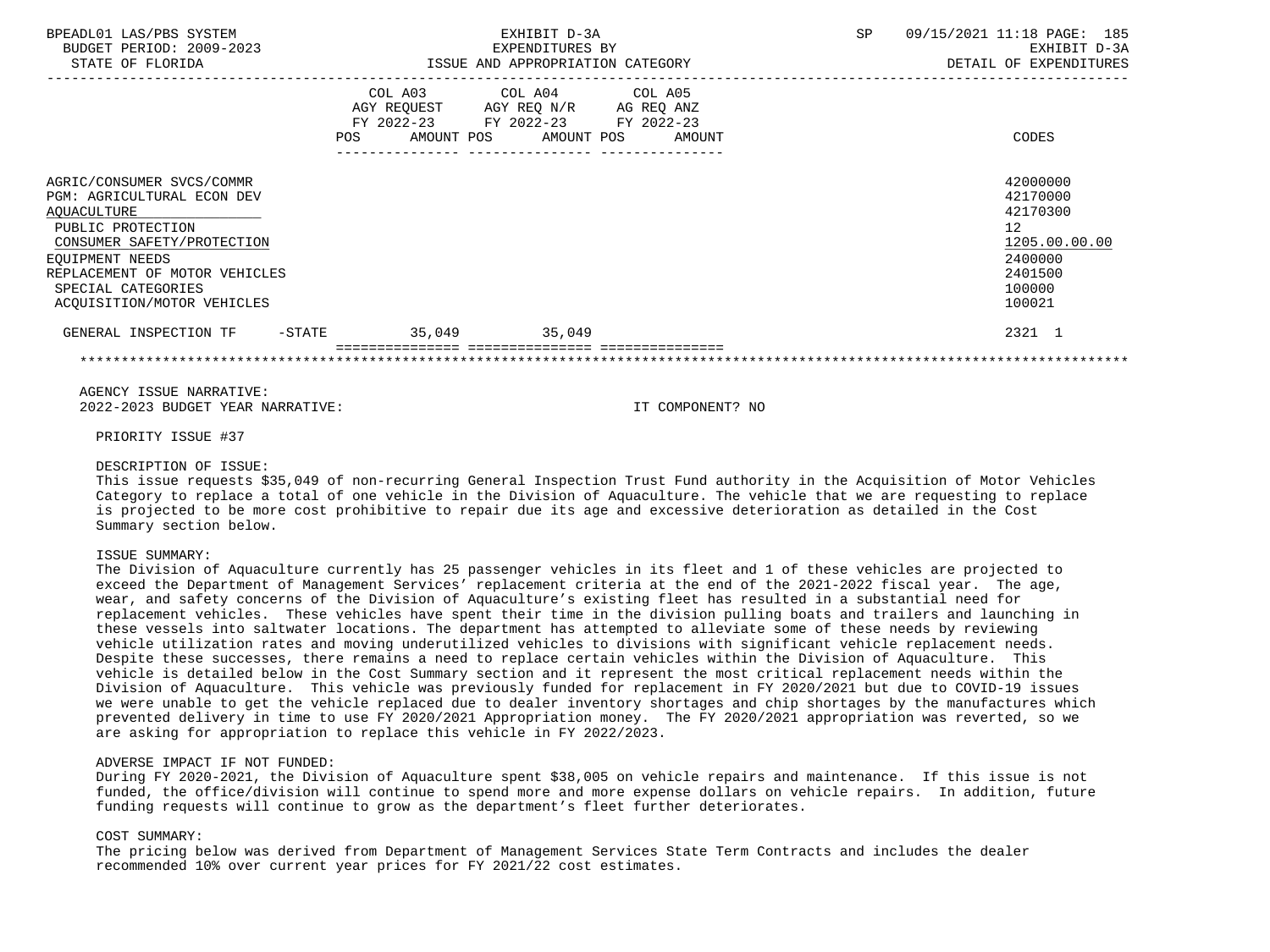| BPEADL01 LAS/PBS SYSTEM<br>BUDGET PERIOD: 2009-2023<br>STATE OF FLORIDA                                                                                                       |           | EXHIBIT D-3A<br>EXPENDITURES BY<br>ISSUE AND APPROPRIATION CATEGORY |                                                                                                                           | SP                                             | 09/15/2021 11:18 PAGE: 186<br>EXHIBIT D-3A<br>DETAIL OF EXPENDITURES                       |
|-------------------------------------------------------------------------------------------------------------------------------------------------------------------------------|-----------|---------------------------------------------------------------------|---------------------------------------------------------------------------------------------------------------------------|------------------------------------------------|--------------------------------------------------------------------------------------------|
|                                                                                                                                                                               | POS       | FY 2022-23 FY 2022-23 FY 2022-23<br>AMOUNT POS                      | AMOUNT POS<br>AMOUNT                                                                                                      |                                                | CODES                                                                                      |
| AGRIC/CONSUMER SVCS/COMMR<br>PGM: AGRICULTURAL ECON DEV<br>AQUACULTURE<br>PUBLIC PROTECTION<br>CONSUMER SAFETY/PROTECTION<br>EQUIPMENT NEEDS<br>REPLACEMENT OF MOTOR VEHICLES |           |                                                                     |                                                                                                                           |                                                | 42000000<br>42170000<br>42170300<br>12 <sup>°</sup><br>1205.00.00.00<br>2400000<br>2401500 |
| Tag#<br>Year                                                                                                                                                                  |           | Model Model Actual Mileage Projected Miles<br>6/30/2021             | 6/30/2022                                                                                                                 |                                                |                                                                                            |
| ACS28339<br>2006                                                                                                                                                              | Ford F150 | $92,755$ 99,000*                                                    |                                                                                                                           |                                                |                                                                                            |
| ---------------<br>QUANTITY DESCRIPTION                                                                                                                                       |           |                                                                     | --------------<br>CALCULATIONS<br>________________                                                                        | AMOUNT NEEDED<br>FY 2022-2023<br>_____________ |                                                                                            |
| 1                                                                                                                                                                             |           |                                                                     | 2022 Ford F150 4WD Supercab 145" XL (X1E) 1 @ \$35,049                                                                    | \$35,049                                       |                                                                                            |
|                                                                                                                                                                               |           |                                                                     | TOTAL ISSUE BY FUND:<br>General Inspection Trust Fund \$35,049                                                            |                                                |                                                                                            |
| REPLACEMENT EQUIPMENT - BOATS,<br>MOTORS, AND TRAILERS<br>SPECIAL CATEGORIES<br>ACQUISITION/MOTOR VEHICLES                                                                    |           |                                                                     |                                                                                                                           |                                                | 2402500<br>100000<br>100021                                                                |
| GENERAL INSPECTION TF                                                                                                                                                         | $-STATE$  | 59,400<br>59,400                                                    |                                                                                                                           |                                                | 2321 1                                                                                     |
|                                                                                                                                                                               |           |                                                                     |                                                                                                                           |                                                |                                                                                            |
| AGENCY ISSUE NARRATIVE:<br>2022-2023 BUDGET YEAR NARRATIVE:                                                                                                                   |           |                                                                     | IT COMPONENT? NO                                                                                                          |                                                |                                                                                            |
| PRIORITY ISSUE #38                                                                                                                                                            |           |                                                                     |                                                                                                                           |                                                |                                                                                            |
| DESCRIPTION OF ISSUE:                                                                                                                                                         |           |                                                                     | This request seeks \$59,400 of non-recurring General Inspection Trust Fund authority in the Acquisition of Motor Vehicles |                                                |                                                                                            |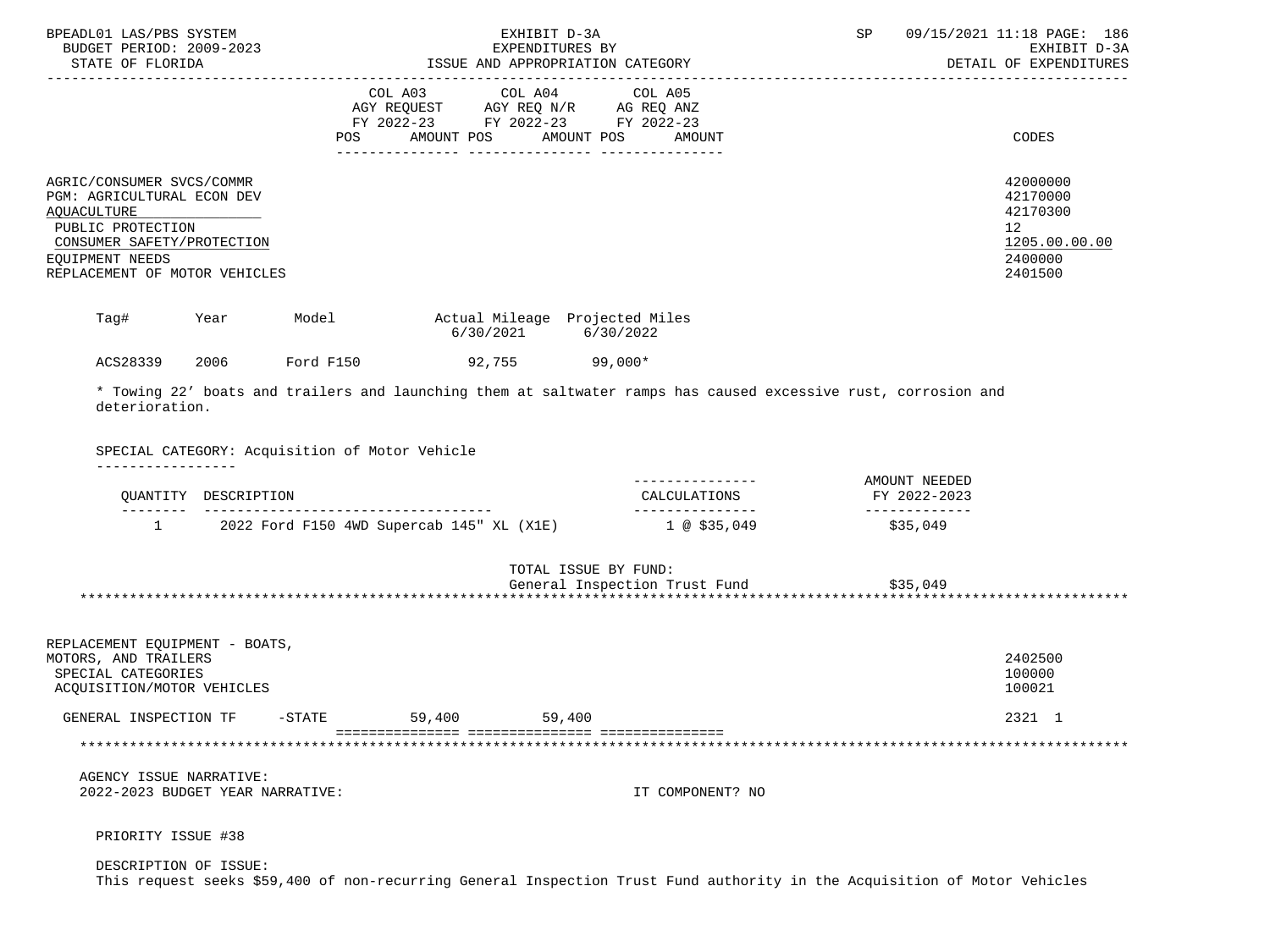| BPEADL01 LAS/PBS SYSTEM<br>BUDGET PERIOD: 2009-2023<br>STATE OF FLORIDA                                                                                                               | EXHIBIT D-3A<br>EXPENDITURES BY<br>ISSUE AND APPROPRIATION CATEGORY                                                                      | 09/15/2021 11:18 PAGE: 187<br><b>SP</b><br>EXHIBIT D-3A<br>DETAIL OF EXPENDITURES |
|---------------------------------------------------------------------------------------------------------------------------------------------------------------------------------------|------------------------------------------------------------------------------------------------------------------------------------------|-----------------------------------------------------------------------------------|
|                                                                                                                                                                                       | COL A03 COL A04 COL A05<br>AGY REQUEST AGY REQ N/R AG REQ ANZ<br>FY 2022-23 FY 2022-23 FY 2022-23<br>POS<br>AMOUNT POS AMOUNT POS AMOUNT | CODES                                                                             |
| AGRIC/CONSUMER SVCS/COMMR<br><b>PGM: AGRICULTURAL ECON DEV</b><br>AQUACULTURE<br>PUBLIC PROTECTION<br>CONSUMER SAFETY/PROTECTION<br>EOUIPMENT NEEDS<br>REPLACEMENT EQUIPMENT - BOATS, |                                                                                                                                          | 42000000<br>42170000<br>42170300<br>12 <sup>°</sup><br>1205.00.00.00<br>2400000   |
| MOTORS, AND TRAILERS                                                                                                                                                                  |                                                                                                                                          | 2402500                                                                           |

 Category to replace a total of one boat in the Division of Aquaculture that exceeds the DMS useful life of 8 years of service. The boat that we request to replace is projected to be at least eight years old by June 30, 2022 and cost prohibitive to repair, as well as a safety concern.

# ISSUE SUMMARY:

 The Division of Aquaculture currently has 17 vessels in its fleet and 1 of these vessels will meet or exceed the Department of Management Services' replacement criteria at the end of the 2021-22 fiscal year. The age and wear of the division's existing vessels has resulted in a substantial need for replacement vessels.

## ADVERSE IMPACT IF NOT FUNDED:

 During FY 2020-21 the Division of Aquaculture spent \$38,005 on vehicle & vessel repairs and maintenance. If this issue is not funded, the division will continue to spend more and more expense dollars on vessel repairs. In addition, future funding requests will continue to grow as the department's vessels further depreciate through normal daily operations.

# COST SUMMARY:

The pricing below was a manufacturer's estimate to furnish a suitable vessel to handle the division's needs.

Property # Year Description

93866 2013 Twin Vee 22'

# SPECIAL CATEGORY: Acquisition of Vessel

-----------------

| OUANTITY | ו סימתית                         | ---------------<br><b>ONC</b> | NEEDED<br>AMOIINT T<br>$2022 - 27$<br>FV |
|----------|----------------------------------|-------------------------------|------------------------------------------|
| ________ | ----------------------           | ---------------               | ----                                     |
| <b>_</b> | $2022$<br>$D_2 + h + i n c$<br>. | ,400<br>v Ch                  | 400<br>\$59.                             |

 TOTAL ISSUE BY FUND: General Inspection Trust Fund  $$59,400$ \*\*\*\*\*\*\*\*\*\*\*\*\*\*\*\*\*\*\*\*\*\*\*\*\*\*\*\*\*\*\*\*\*\*\*\*\*\*\*\*\*\*\*\*\*\*\*\*\*\*\*\*\*\*\*\*\*\*\*\*\*\*\*\*\*\*\*\*\*\*\*\*\*\*\*\*\*\*\*\*\*\*\*\*\*\*\*\*\*\*\*\*\*\*\*\*\*\*\*\*\*\*\*\*\*\*\*\*\*\*\*\*\*\*\*\*\*\*\*\*\*\*\*\*\*\*\*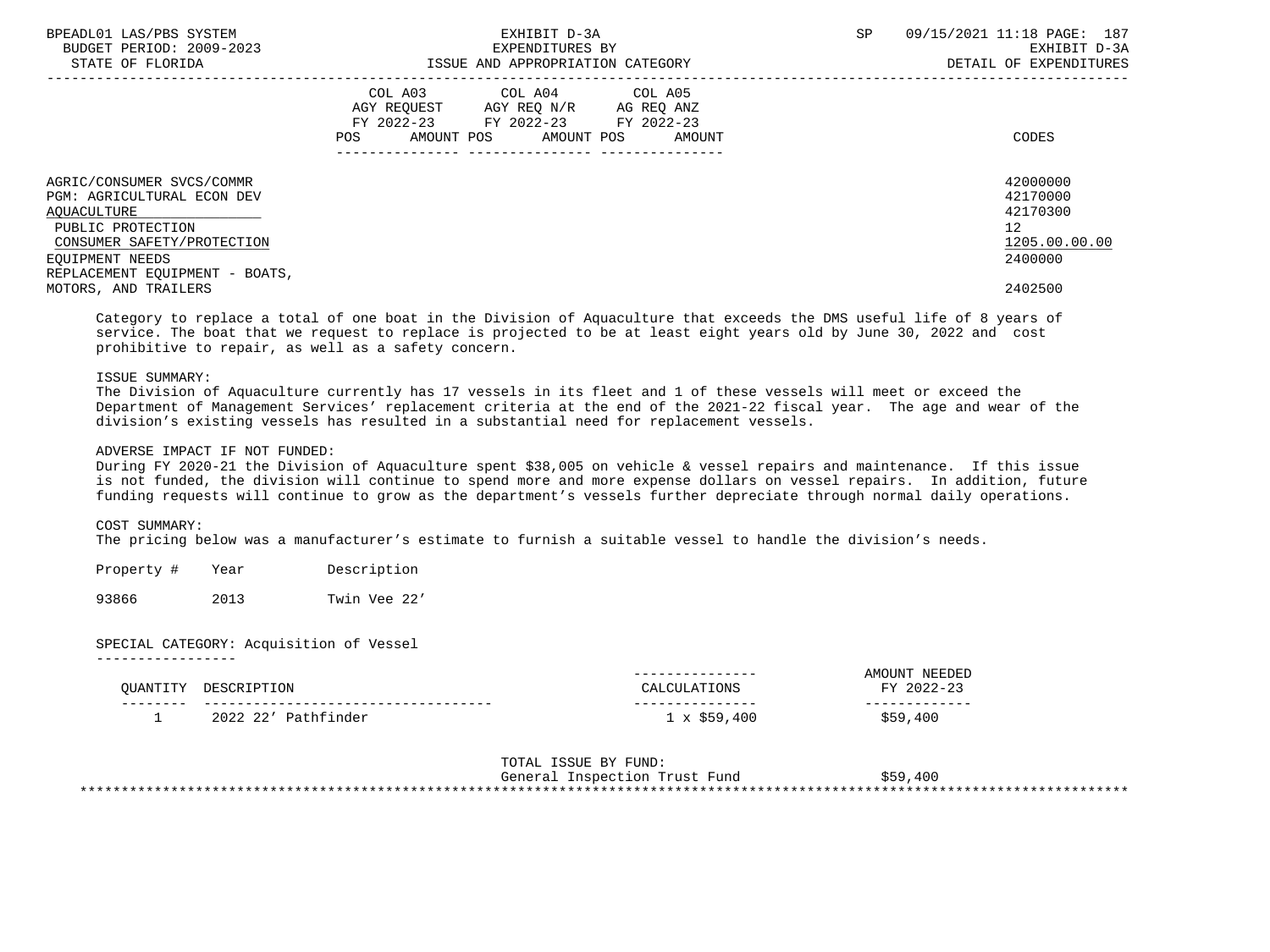| BPEADL01 LAS/PBS SYSTEM<br>BUDGET PERIOD: 2009-2023<br>STATE OF FLORIDA                                                                                                                                                             |           | EXHIBIT D-3A<br>EXPENDITURES BY<br>ISSUE AND APPROPRIATION CATEGORY |                                                                                                                                                      |  | SP | 09/15/2021 11:18 PAGE: 188<br>EXHIBIT D-3A<br>DETAIL OF EXPENDITURES |                                                                                                   |
|-------------------------------------------------------------------------------------------------------------------------------------------------------------------------------------------------------------------------------------|-----------|---------------------------------------------------------------------|------------------------------------------------------------------------------------------------------------------------------------------------------|--|----|----------------------------------------------------------------------|---------------------------------------------------------------------------------------------------|
|                                                                                                                                                                                                                                     | POS       |                                                                     | COL A03 COL A04 COL A05<br>AGY REQUEST AGY REQ N/R AG REQ ANZ<br>FY 2022-23 FY 2022-23 FY 2022-23<br>AMOUNT POS AMOUNT POS AMOUNT<br>--------------- |  |    |                                                                      | <b>CODES</b>                                                                                      |
| AGRIC/CONSUMER SVCS/COMMR<br><b>PGM: AGRICULTURAL ECON DEV</b><br>AQUACULTURE<br>PUBLIC PROTECTION<br>CONSUMER SAFETY/PROTECTION<br>SPECIAL PROGRAM FUNDING<br>AQUACULTURE PROGRAM<br>SPECIAL CATEGORIES<br>AOUACULTURE DEVELOPMENT |           |                                                                     |                                                                                                                                                      |  |    |                                                                      | 42000000<br>42170000<br>42170300<br>12<br>1205.00.00.00<br>4900000<br>4900750<br>100000<br>106969 |
| GENERAL REVENUE FUND                                                                                                                                                                                                                | $-$ STATE |                                                                     | 356,285 356,285                                                                                                                                      |  |    |                                                                      | 1000 1                                                                                            |
|                                                                                                                                                                                                                                     |           |                                                                     |                                                                                                                                                      |  |    |                                                                      |                                                                                                   |
| AGENCY ISSUE NARRATIVE:                                                                                                                                                                                                             |           |                                                                     |                                                                                                                                                      |  |    |                                                                      |                                                                                                   |

2022-2023 BUDGET YEAR NARRATIVE: IT COMPONENT? NO

PRIORITY ISSUE #40

DESCRIPTION OF ISSUE:

 This issue requests \$356,285 in General Revenue to fund projects identified pursuant to Chapter 597.005(3), F.S., by the Aquaculture Review Council (ARC) for continued success and growth of the aquaculture industry in Florida.

ISSUE SUMMARY:

 One of the statutory responsibilities of the ARC is to annually evaluate and rank research proposals that are submitted for review. Per Chapter 597.005 (3)(c) F.S., this prioritized list of research projects is then to be included in FDACS' legislative budget request for the upcoming fiscal year. For Fiscal Year 2022-2023, five (5) projects have been recommended by the ARC to enhance Florida's aquaculture industry. These projects have been thoroughly evaluated and selected by this council of industry representatives from nine initial submissions and will address a variety of industry needs that will enhance farm productivity, expand market access and increase commodity profitability.

 1. Improving Larval Feeding Performance in Ornamental Fish Species. \$89,867. Project will identify feed attractants that will lead to increased growth and survival in freshwater and marine ornamental species and evaluate commercially available liquid larval diets as replacements for Artemia.

 2. Defining Live Food Preferences and Dietary Shifts to Improve Larval Culture of Marine Fishes. \$ 82,620. Project will utilize florescent microsphere technology to assess larval dietary preferences of a variety of marine fish species of commercial importance to the ornamental aquaculture industry.

 3. Aquaculture Certification Education Workshop. \$22,300. Project will develop and conduct an educational workshop to update aquaculture educators and supporters about the Florida Aquaculture Technician Industry Certification.

 4. Development of Low Salinity Tolerant Hard Clam Strain Through Genetic Breeding. \$80,490. Project will develop a hard clam breeding program targeting low salinity tolerance for seed production and the development of superior broodstock. 5. Selective Breeding of Heat Tolerant Northern Hard Clams (Mercenaria mercenaria) and Eastern Oysters (Crassostrea virginica) in Florida. \$81,008. Project will develop an oyster and clam breeding program targeting improved heat tolerance to produce superior stocks with improved survival on farms.

COST SUMMARY:

SPECIAL CATEGORY: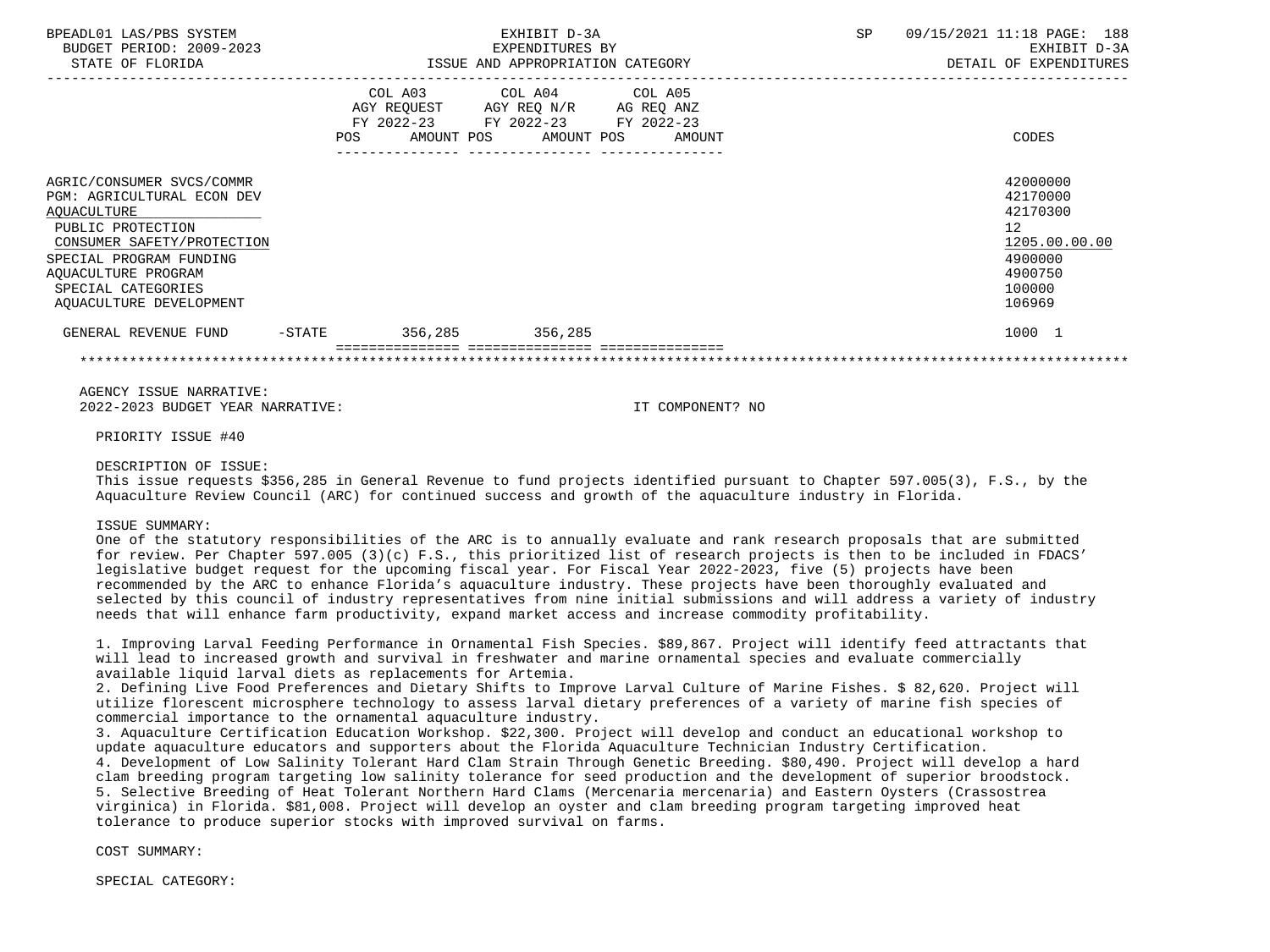| BPEADL01 LAS/PBS SYSTEM<br>BUDGET PERIOD: 2009-2023<br>STATE OF FLORIDA                                                                                                            | EXPENDITURES BY<br>ISSUE AND APPROPRIATION CATEGORY | 09/15/2021 11:18 PAGE: 189<br>EXHIBIT D-3A<br>DETAIL OF EXPENDITURES                                                                                                                                                                                                                                                                                                                                                                                              |  |                                                                                            |
|------------------------------------------------------------------------------------------------------------------------------------------------------------------------------------|-----------------------------------------------------|-------------------------------------------------------------------------------------------------------------------------------------------------------------------------------------------------------------------------------------------------------------------------------------------------------------------------------------------------------------------------------------------------------------------------------------------------------------------|--|--------------------------------------------------------------------------------------------|
|                                                                                                                                                                                    | AMOUNT POS<br><b>POS</b>                            | $\begin{tabular}{lllllllllll} &\multicolumn{4}{c }{\text{COL A03}} &\multicolumn{4}{c }{\text{COL A04}} &\multicolumn{4}{c }{\text{COL A05}} \\ \multicolumn{4}{c }{\text{AGY REQUEST}} &\multicolumn{4}{c }{\text{AGY REQ NN}} &\multicolumn{4}{c }{\text{AG REQ ANZ}} \\ \multicolumn{4}{c }{\text{FGY A022--23}} &\multicolumn{4}{c }{\text{FY 2022--23}} &\multicolumn{4}{c }{\text{FY 2022--23}} \\ \multicolumn{4}{c }{\text{FY 20$<br>AMOUNT POS<br>AMOUNT |  | <b>CODES</b>                                                                               |
| AGRIC/CONSUMER SVCS/COMMR<br>PGM: AGRICULTURAL ECON DEV<br><b>AQUACULTURE</b><br>PUBLIC PROTECTION<br>CONSUMER SAFETY/PROTECTION<br>SPECIAL PROGRAM FUNDING<br>AOUACULTURE PROGRAM |                                                     |                                                                                                                                                                                                                                                                                                                                                                                                                                                                   |  | 42000000<br>42170000<br>42170300<br>12 <sup>°</sup><br>1205.00.00.00<br>4900000<br>4900750 |
| DESCRIPTION<br>_______________________________                                                                                                                                     |                                                     |                                                                                                                                                                                                                                                                                                                                                                                                                                                                   |  | AMOUNT NEEDED<br>FY 2022-2023<br>-------------                                             |
| Improving Larval Feeding Performance in Ornamental Fish Species<br>Aquaculture Educators Workshop<br>(Crassostrea virginica) in Florida                                            |                                                     | Defining Live Food Preferences and Dietary Shifts to Improve Larval Culture of Marine Fishes<br>Development of Low Salinity Tolerant Hard Clam Strain Through Genetic Breeding<br>Selective Breeding of Heat Tolerant Northern Hard Clams (Mercenaria mercenaria) and Eastern Oysters                                                                                                                                                                             |  | \$89,867.00<br>\$82,620.00<br>\$22,300.00<br>\$80,490.00<br>\$81,008.00                    |
|                                                                                                                                                                                    |                                                     | TOTAL BY FUND: General Revenue                                                                                                                                                                                                                                                                                                                                                                                                                                    |  | \$356, 285.00                                                                              |
| TOTAL: CONSUMER SAFETY/PROTECTION<br>BY FUND TYPE                                                                                                                                  |                                                     |                                                                                                                                                                                                                                                                                                                                                                                                                                                                   |  | 1205.00.00.00                                                                              |
| GENERAL REVENUE FUND<br>TRUST FUNDS                                                                                                                                                | 2,958,467 356,285<br>1,428,796                      | 94,449                                                                                                                                                                                                                                                                                                                                                                                                                                                            |  | 1000<br>2000                                                                               |
| TOTAL POSITIONS 44.00                                                                                                                                                              |                                                     |                                                                                                                                                                                                                                                                                                                                                                                                                                                                   |  |                                                                                            |

 TOTAL PROG COMP......... 4,387,263 450,734 TOTAL SALARY RATE....... 1,993,986 =============== =============== ===============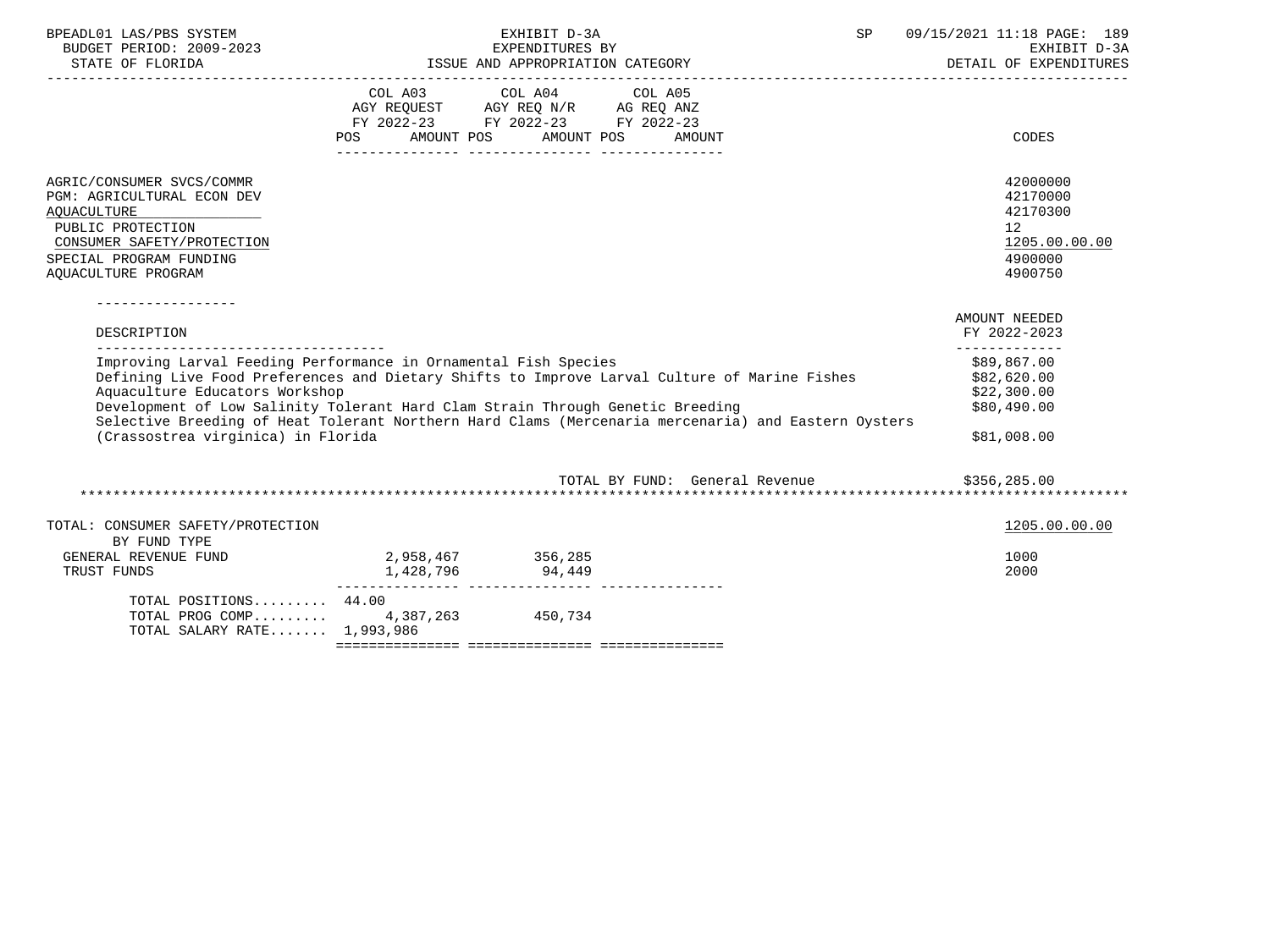| BPEADL01 LAS/PBS SYSTEM |                          |
|-------------------------|--------------------------|
|                         | BUDGET PERIOD: 2009-2023 |

|                                                                                                                                                                      |                             | FY 2022-23 FY 2022-23 FY 2022-23 |        |                                                                    |
|----------------------------------------------------------------------------------------------------------------------------------------------------------------------|-----------------------------|----------------------------------|--------|--------------------------------------------------------------------|
|                                                                                                                                                                      | POS<br>AMOUNT POS           | AMOUNT POS<br>------------       | AMOUNT | CODES                                                              |
|                                                                                                                                                                      |                             |                                  |        |                                                                    |
| AGRIC/CONSUMER SVCS/COMMR<br>PGM: AGRICULTURAL ECON DEV<br>ANIMAL/PEST/DISEASE CONTRL<br>HEALTH AND HUMAN SERVICES<br>ENVIRONMENTAL HEALTH<br>ESTIMATED EXPENDITURES |                             |                                  |        | 42000000<br>42170000<br>42170500<br>13<br>1302.00.00.00<br>1000000 |
| ESTIMATED EXPENDITURES - OPERATIONS                                                                                                                                  |                             |                                  |        | 1001000                                                            |
| SALARY RATE                                                                                                                                                          |                             |                                  |        | 000000                                                             |
| SALARY RATE 5,527,990                                                                                                                                                |                             |                                  |        |                                                                    |
|                                                                                                                                                                      |                             |                                  |        |                                                                    |
| SALARIES AND BENEFITS                                                                                                                                                |                             |                                  |        | 010000                                                             |
| GENERAL REVENUE FUND -STATE 6,308,169                                                                                                                                |                             |                                  |        | 1000 1                                                             |
| FEDERAL GRANTS TRUST FUND -FEDERL                                                                                                                                    | 498,799                     |                                  |        | 2261 3                                                             |
| GENERAL INSPECTION TF -STATE                                                                                                                                         | 554,932                     |                                  |        | 2321 1                                                             |
| AG EMERGENCY ERAD TF -STATE                                                                                                                                          | 506,731<br>________________ |                                  |        | 2360 1                                                             |
| TOTAL POSITIONS $115.00$                                                                                                                                             |                             |                                  |        |                                                                    |
| TOTAL APPRO 7,868,631                                                                                                                                                |                             |                                  |        |                                                                    |
|                                                                                                                                                                      |                             |                                  |        |                                                                    |
|                                                                                                                                                                      |                             |                                  |        |                                                                    |
| OTHER PERSONAL SERVICES                                                                                                                                              |                             |                                  |        | 030000                                                             |
| GENERAL REVENUE FUND -STATE                                                                                                                                          | 12,104                      |                                  |        | 1000 1                                                             |
| FEDERAL GRANTS TRUST FUND -FEDERL                                                                                                                                    | 148,472                     |                                  |        | 2261 3                                                             |
| GENERAL INSPECTION TF -STATE                                                                                                                                         | 68,659                      |                                  |        | 2321 1                                                             |
| TOTAL APPRO                                                                                                                                                          | _______________<br>229,235  |                                  |        |                                                                    |
|                                                                                                                                                                      |                             |                                  |        |                                                                    |
| EXPENSES                                                                                                                                                             |                             |                                  |        | 040000                                                             |
| GENERAL REVENUE FUND -STATE                                                                                                                                          | 365,981                     |                                  |        | 1000 1                                                             |
| FEDERAL GRANTS TRUST FUND -FEDERL                                                                                                                                    | 413,164                     |                                  |        | 2261 3                                                             |
| GENERAL INSPECTION TF -STATE                                                                                                                                         | 878,888                     |                                  |        | 2321 1                                                             |
| AG EMERGENCY ERAD TF -STATE                                                                                                                                          | 125,157                     |                                  |        | 2360 1                                                             |
| TOTAL APPRO $1,783,190$                                                                                                                                              |                             |                                  |        |                                                                    |
|                                                                                                                                                                      |                             |                                  |        |                                                                    |
| OPERATING CAPITAL OUTLAY                                                                                                                                             |                             |                                  |        | 060000                                                             |
| GENERAL REVENUE FUND<br>$-STATE$                                                                                                                                     | 50,949                      |                                  |        | 1000 1                                                             |
| FEDERAL GRANTS TRUST FUND -FEDERL                                                                                                                                    | 25,000                      |                                  |        | 2261 3                                                             |
| TOTAL APPRO                                                                                                                                                          | 75,949                      |                                  |        |                                                                    |
|                                                                                                                                                                      |                             |                                  |        |                                                                    |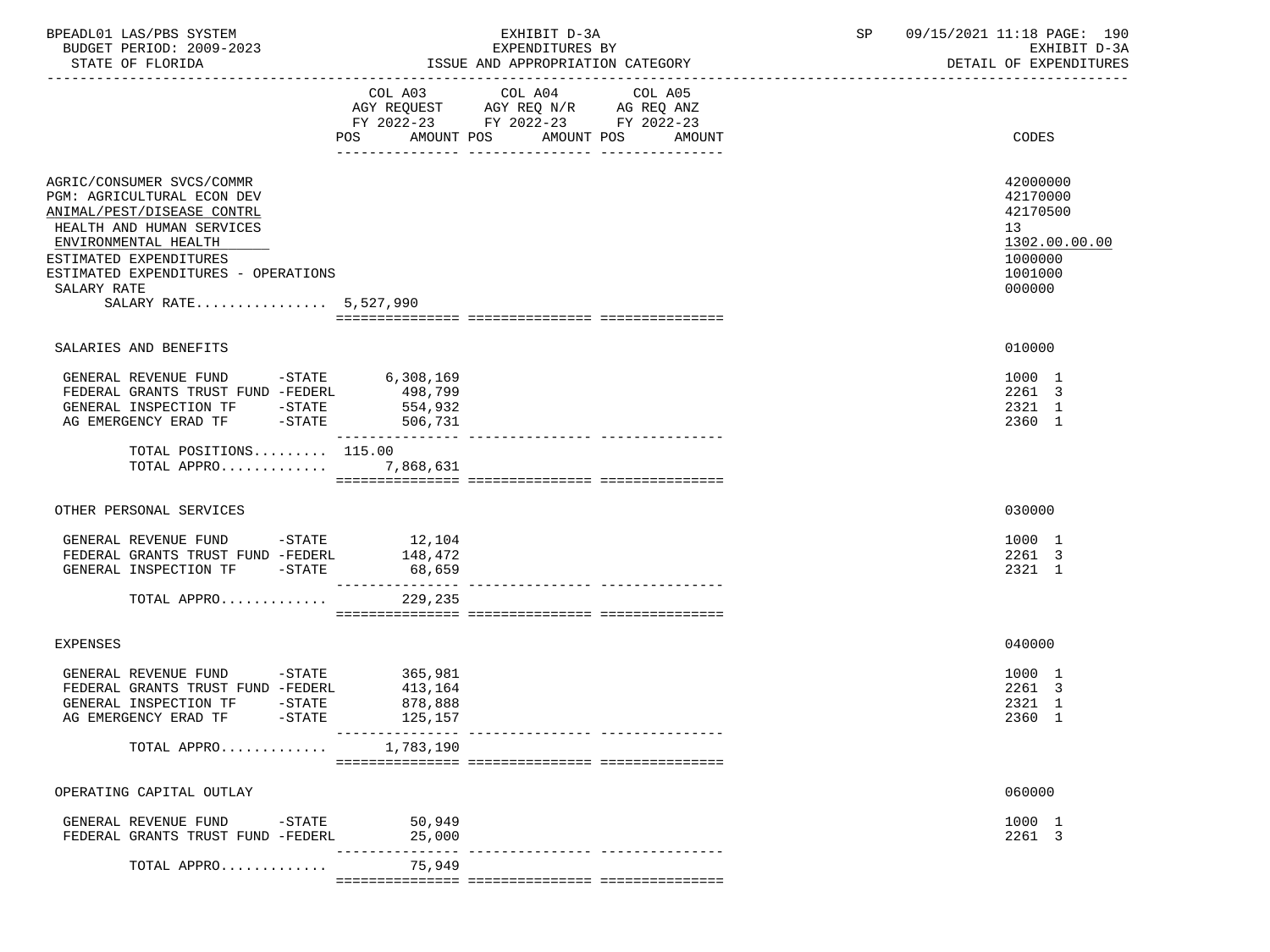| BPEADL01 LAS/PBS SYSTEM<br>BUDGET PERIOD: 2009-2023<br>STATE OF FLORIDA                                                                                                                                                                                        |                    | EXHIBIT D-3A<br>EXPENDITURES BY<br>ISSUE AND APPROPRIATION CATEGORY                                                                   | SP | 09/15/2021 11:18 PAGE: 191<br>EXHIBIT D-3A<br>DETAIL OF EXPENDITURES                              |
|----------------------------------------------------------------------------------------------------------------------------------------------------------------------------------------------------------------------------------------------------------------|--------------------|---------------------------------------------------------------------------------------------------------------------------------------|----|---------------------------------------------------------------------------------------------------|
|                                                                                                                                                                                                                                                                |                    | COL A03 COL A04 COL A05<br>AGY REQUEST AGY REQ N/R AG REQ ANZ<br>FY 2022-23 FY 2022-23 FY 2022-23<br>POS AMOUNT POS AMOUNT POS AMOUNT |    | CODES                                                                                             |
| AGRIC/CONSUMER SVCS/COMMR<br>PGM: AGRICULTURAL ECON DEV<br>ANIMAL/PEST/DISEASE CONTRL<br>HEALTH AND HUMAN SERVICES<br>ENVIRONMENTAL HEALTH<br>ESTIMATED EXPENDITURES<br>ESTIMATED EXPENDITURES - OPERATIONS<br>SPECIAL CATEGORIES<br>ST AG REPONSE TEAM (SART) |                    |                                                                                                                                       |    | 42000000<br>42170000<br>42170500<br>13<br>1302.00.00.00<br>1000000<br>1001000<br>100000<br>100670 |
| GENERAL REVENUE FUND -STATE 300,000                                                                                                                                                                                                                            |                    |                                                                                                                                       |    | 1000 1                                                                                            |
| CONTRACTED SERVICES                                                                                                                                                                                                                                            |                    |                                                                                                                                       |    | 100777                                                                                            |
| FEDERAL GRANTS TRUST FUND -FEDERL 495,215<br>GENERAL INSPECTION TF -STATE<br>$\begin{tabular}{llll} \bf AG & \tt EMERGENCY & \tt ERAD & \tt TF & \tt & -STATE & \tt & \tt & 20,000 \\ \end{tabular}$<br>TOTAL APPRO                                            | 323,958<br>839,173 |                                                                                                                                       |    | 2261 3<br>2321 1<br>2360 1                                                                        |
|                                                                                                                                                                                                                                                                |                    |                                                                                                                                       |    |                                                                                                   |
| RISK MANAGEMENT INSURANCE                                                                                                                                                                                                                                      |                    |                                                                                                                                       |    | 103241                                                                                            |
| GENERAL REVENUE FUND -STATE<br>GENERAL INSPECTION TF -STATE                                                                                                                                                                                                    | 54,330<br>52,864   |                                                                                                                                       |    | 1000 1<br>2321 1                                                                                  |
| TOTAL APPRO                                                                                                                                                                                                                                                    | 107,194            |                                                                                                                                       |    |                                                                                                   |
| TR/DMS/HR SVCS/STW CONTRCT                                                                                                                                                                                                                                     |                    |                                                                                                                                       |    | 107040                                                                                            |
| GENERAL REVENUE FUND -STATE 36,700<br>GENERAL INSPECTION TF -STATE 5,020<br>AG EMERGENCY ERAD TF -STATE                                                                                                                                                        | 330                |                                                                                                                                       |    | 1000 1<br>2321 1<br>2360 1                                                                        |
| TOTAL APPRO                                                                                                                                                                                                                                                    | 42,050             |                                                                                                                                       |    |                                                                                                   |
| TOTAL: ESTIMATED EXPENDITURES - OPERATIONS<br>TOTAL POSITIONS 115.00<br>TOTAL ISSUE $11,245,422$<br>TOTAL SALARY RATE $5,527,990$                                                                                                                              |                    |                                                                                                                                       |    | 1001000                                                                                           |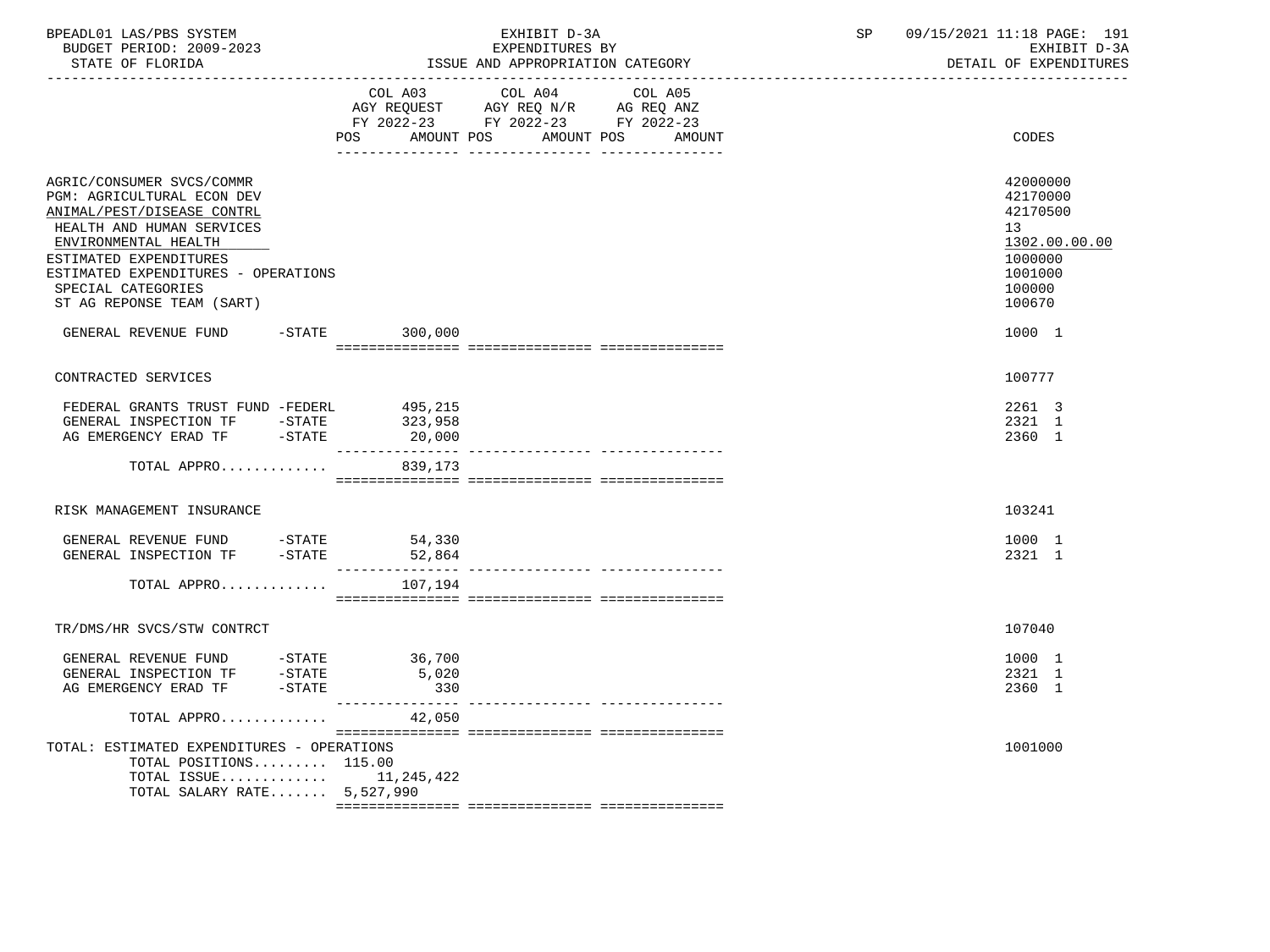| BPEADL01 LAS/PBS SYSTEM<br>BUDGET PERIOD: 2009-2023                                                                                                                                                       | EXHIBIT D-3A<br>EXPENDITURES BY     | 09/15/2021 11:18 PAGE: 192<br>SP<br>EXHIBIT D-3A                   |
|-----------------------------------------------------------------------------------------------------------------------------------------------------------------------------------------------------------|-------------------------------------|--------------------------------------------------------------------|
| STATE OF FLORIDA                                                                                                                                                                                          | ISSUE AND APPROPRIATION CATEGORY    | DETAIL OF EXPENDITURES                                             |
|                                                                                                                                                                                                           | FY 2022-23 FY 2022-23 FY 2022-23    |                                                                    |
|                                                                                                                                                                                                           | AMOUNT POS AMOUNT POS AMOUNT<br>POS | CODES                                                              |
| AGRIC/CONSUMER SVCS/COMMR<br>PGM: AGRICULTURAL ECON DEV<br>ANIMAL/PEST/DISEASE CONTRL<br>HEALTH AND HUMAN SERVICES<br>ENVIRONMENTAL HEALTH<br>ESTIMATED EXPENDITURES<br>SALARY INCREASES FOR FY 2021-22 - |                                     | 42000000<br>42170000<br>42170500<br>13<br>1302.00.00.00<br>1000000 |
| STATE EMPLOYEE MINIMUM WAGE<br>INCREASE - EFFECTIVE 7/1/2021<br>SALARY RATE<br>SALARY RATE $16,130$                                                                                                       |                                     | 1001030<br>000000                                                  |
|                                                                                                                                                                                                           |                                     |                                                                    |
| SALARIES AND BENEFITS                                                                                                                                                                                     |                                     | 010000                                                             |
| GENERAL REVENUE FUND -STATE 15,325<br>FEDERAL GRANTS TRUST FUND -FEDERL<br>GENERAL INSPECTION TF -STATE<br>AG EMERGENCY ERAD TF -STATE                                                                    | 1,212<br>1,348<br>1,231             | 1000 1<br>2261 3<br>2321 1<br>2360 1                               |
| TOTAL APPRO $19,116$                                                                                                                                                                                      |                                     |                                                                    |
| OTHER PERSONAL SERVICES                                                                                                                                                                                   |                                     | 030000                                                             |
| GENERAL REVENUE FUND -STATE<br>FEDERAL GRANTS TRUST FUND -FEDERL<br>GENERAL INSPECTION TF -STATE                                                                                                          | 955<br>11,724<br>5,422              | 1000 1<br>2261 3<br>2321 1                                         |
| TOTAL APPRO                                                                                                                                                                                               | 18,101                              |                                                                    |
| TOTAL: SALARY INCREASES FOR FY 2021-22 -<br>STATE EMPLOYEE MINIMUM WAGE<br>INCREASE - EFFECTIVE 7/1/2021<br>TOTAL ISSUE<br>TOTAL SALARY RATE 16,130                                                       | 37,217                              | 1001030                                                            |
| FLORIDA RETIREMENT SYSTEM<br>ADJUSTMENT - FY 2021-22 - NORMAL                                                                                                                                             |                                     |                                                                    |
| COST AND UNFUNDED ACTUARIAL<br>LIABILITY<br>SALARIES AND BENEFITS                                                                                                                                         |                                     | 1001070<br>010000                                                  |
| GENERAL REVENUE FUND<br>$-$ STATE<br>FEDERAL GRANTS TRUST FUND -FEDERL<br>GENERAL INSPECTION TF<br>$-$ STATE<br>AG EMERGENCY ERAD TF<br>$-$ STATE                                                         | 34,166<br>2,702<br>3,004<br>2,744   | 1000 1<br>2261 3<br>2321 1<br>2360 1                               |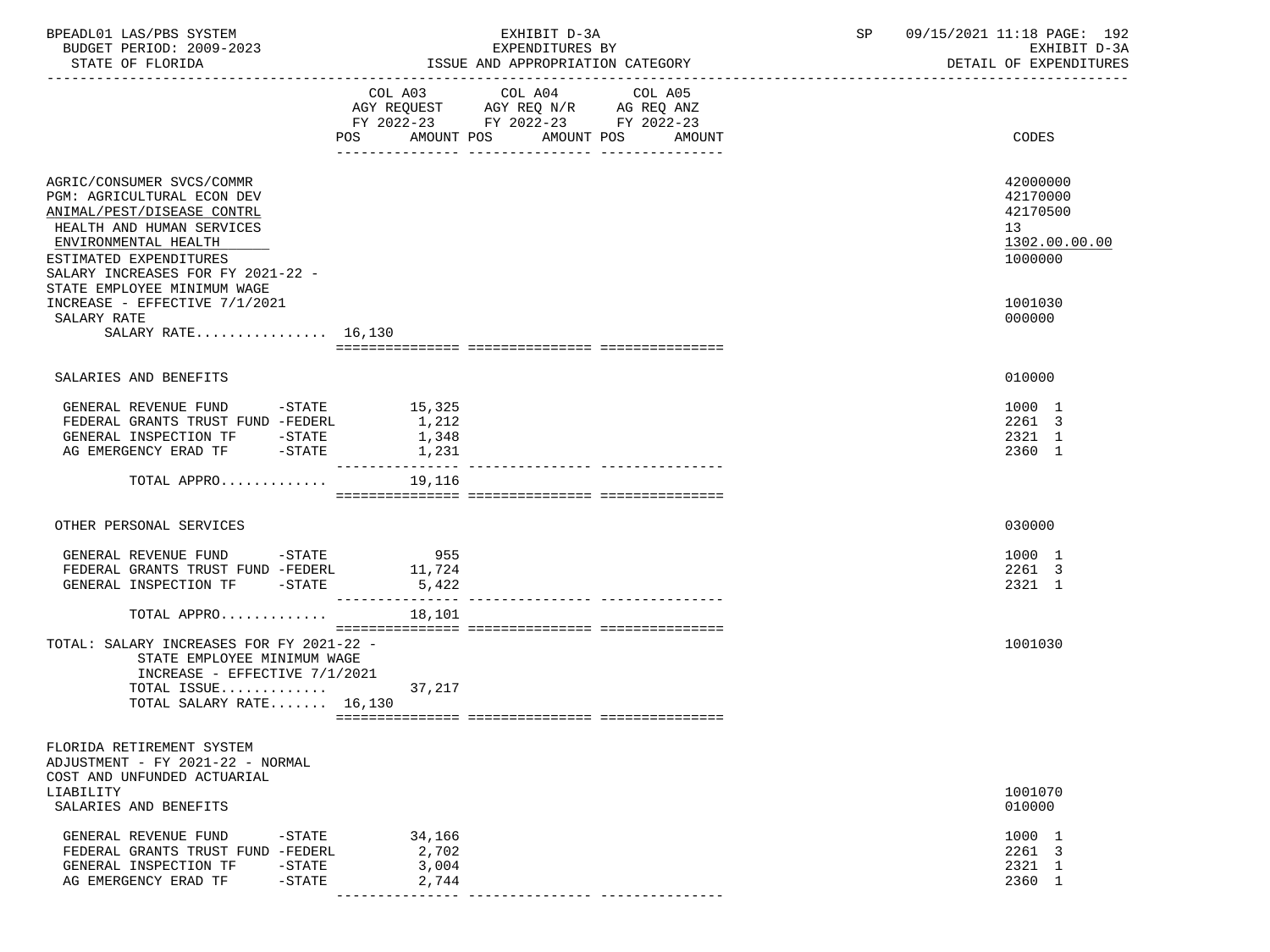| BPEADL01 LAS/PBS SYSTEM<br>BUDGET PERIOD: 2009-2023<br>STATE OF FLORIDA                                                                                                                                                                                                                                                   | EXHIBIT D-3A<br>EXPENDITURES BY<br>ISSUE AND APPROPRIATION CATEGORY                                                                            | 09/15/2021 11:18 PAGE: 193<br>SP<br>EXHIBIT D-3A<br>DETAIL OF EXPENDITURES              |
|---------------------------------------------------------------------------------------------------------------------------------------------------------------------------------------------------------------------------------------------------------------------------------------------------------------------------|------------------------------------------------------------------------------------------------------------------------------------------------|-----------------------------------------------------------------------------------------|
|                                                                                                                                                                                                                                                                                                                           | COL A03 COL A04 COL A05<br>AGY REQUEST AGY REQ N/R AG REQ ANZ<br>FY 2022-23 FY 2022-23 FY 2022-23<br>AMOUNT POS<br>AMOUNT POS<br>POS<br>AMOUNT | <b>CODES</b>                                                                            |
| AGRIC/CONSUMER SVCS/COMMR<br>PGM: AGRICULTURAL ECON DEV<br>ANIMAL/PEST/DISEASE CONTRL<br>HEALTH AND HUMAN SERVICES<br>ENVIRONMENTAL HEALTH<br>ESTIMATED EXPENDITURES<br>FLORIDA RETIREMENT SYSTEM<br>ADJUSTMENT - FY 2021-22 - NORMAL<br>COST AND UNFUNDED ACTUARIAL<br>LIABILITY<br>SALARIES AND BENEFITS<br>TOTAL APPRO | 42,616                                                                                                                                         | 42000000<br>42170000<br>42170500<br>13<br>1302.00.00.00<br>1000000<br>1001070<br>010000 |
| CASUALTY INSURANCE PREMIUM<br>ADJUSTMENT<br>SPECIAL CATEGORIES<br>RISK MANAGEMENT INSURANCE                                                                                                                                                                                                                               |                                                                                                                                                | 1001090<br>100000<br>103241                                                             |
| GENERAL REVENUE FUND $-$ STATE 56,344<br>GENERAL INSPECTION TF $-$ STATE 54,824                                                                                                                                                                                                                                           |                                                                                                                                                | 1000 1<br>2321 1                                                                        |
| TOTAL APPRO $111,168$                                                                                                                                                                                                                                                                                                     |                                                                                                                                                |                                                                                         |
| REALLOCATION OF HUMAN RESOURCES<br>OUTSOURCING<br>SPECIAL CATEGORIES<br>TR/DMS/HR SVCS/STW CONTRCT<br>GENERAL REVENUE FUND -STATE<br>GENERAL INSPECTION TF -STATE                                                                                                                                                         | $2,989-$<br>$409 -$                                                                                                                            | 1005900<br>100000<br>107040<br>1000 1<br>2321 1                                         |
| AG EMERGENCY ERAD TF - STATE<br>TOTAL APPRO                                                                                                                                                                                                                                                                               | $27 -$<br>--------------- -<br>$3,425-$                                                                                                        | 2360 1                                                                                  |

=============== =============== ===============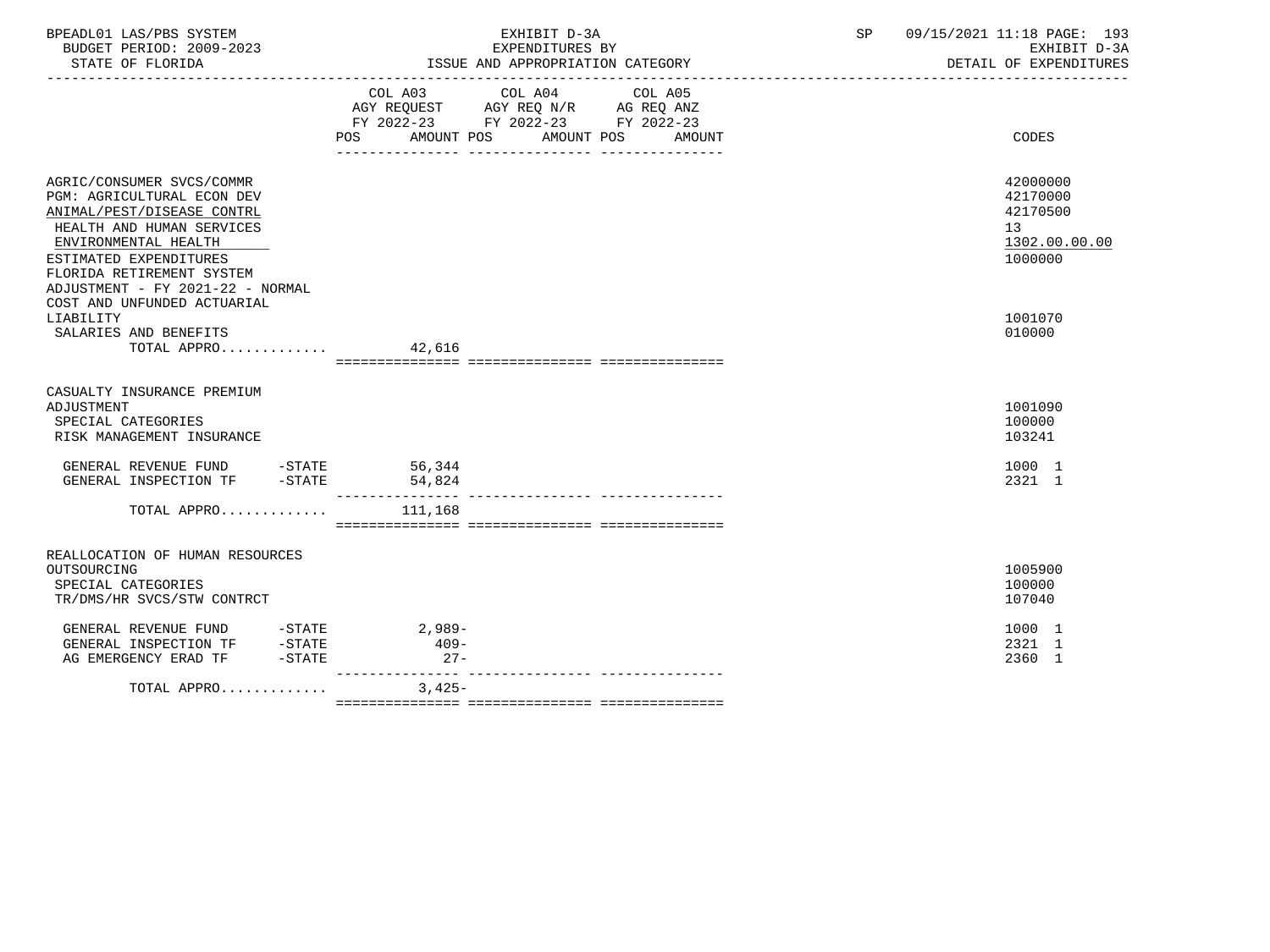| BPEADL01 LAS/PBS SYSTEM<br>BUDGET PERIOD: 2009-2023<br>STATE OF FLORIDA                                                                                                                                                     | EXHIBIT D-3A<br>EXPENDITURES BY<br>ISSUE AND APPROPRIATION CATEGORY |                                                                                           | SP                           | 09/15/2021 11:18 PAGE: 194<br>EXHIBIT D-3A<br>DETAIL OF EXPENDITURES |                                                                               |
|-----------------------------------------------------------------------------------------------------------------------------------------------------------------------------------------------------------------------------|---------------------------------------------------------------------|-------------------------------------------------------------------------------------------|------------------------------|----------------------------------------------------------------------|-------------------------------------------------------------------------------|
|                                                                                                                                                                                                                             | POS<br>AMOUNT POS                                                   | COL A03 COL A04<br>AGY REQUEST AGY REQ N/R AG REQ ANZ<br>FY 2022-23 FY 2022-23 FY 2022-23 | COL A05<br>AMOUNT POS AMOUNT |                                                                      | CODES                                                                         |
| AGRIC/CONSUMER SVCS/COMMR<br>PGM: AGRICULTURAL ECON DEV<br>ANIMAL/PEST/DISEASE CONTRL<br>HEALTH AND HUMAN SERVICES<br>ENVIRONMENTAL HEALTH<br>SPECIAL PROGRAM FUNDING<br>REOPENING OF THE LIVE OAK<br>DIAGNOSTIC LABORATORY |                                                                     |                                                                                           |                              |                                                                      | 42000000<br>42170000<br>42170500<br>13<br>1302.00.00.00<br>4900000<br>4900070 |
| SALARY RATE<br>SALARY RATE 225,808                                                                                                                                                                                          |                                                                     |                                                                                           |                              |                                                                      | 000000                                                                        |
|                                                                                                                                                                                                                             |                                                                     |                                                                                           |                              |                                                                      |                                                                               |
| SALARIES AND BENEFITS                                                                                                                                                                                                       | 4.00                                                                |                                                                                           |                              |                                                                      | 010000                                                                        |
| GENERAL REVENUE FUND                                                                                                                                                                                                        | -STATE 348,789                                                      |                                                                                           |                              |                                                                      | 1000 1                                                                        |
| EXPENSES                                                                                                                                                                                                                    |                                                                     |                                                                                           |                              |                                                                      | 040000                                                                        |
| GENERAL REVENUE FUND                                                                                                                                                                                                        | -STATE 120,029 17,885                                               |                                                                                           |                              |                                                                      | 1000 1                                                                        |
|                                                                                                                                                                                                                             |                                                                     |                                                                                           |                              |                                                                      |                                                                               |
| OPERATING CAPITAL OUTLAY                                                                                                                                                                                                    |                                                                     |                                                                                           |                              |                                                                      | 060000                                                                        |
| GENERAL REVENUE FUND                                                                                                                                                                                                        | $-STATE$ 61,000 61,000                                              |                                                                                           |                              |                                                                      | 1000 1                                                                        |
| SPECIAL CATEGORIES<br>CONTRACTED SERVICES                                                                                                                                                                                   |                                                                     |                                                                                           |                              |                                                                      | 100000<br>100777                                                              |
| GENERAL REVENUE FUND                                                                                                                                                                                                        | $-STATE$ 35,000                                                     |                                                                                           |                              |                                                                      | 1000 1                                                                        |
|                                                                                                                                                                                                                             |                                                                     |                                                                                           |                              |                                                                      |                                                                               |
| TR/DMS/HR SVCS/STW CONTRCT                                                                                                                                                                                                  |                                                                     |                                                                                           |                              |                                                                      | 107040                                                                        |
| GENERAL REVENUE FUND                                                                                                                                                                                                        | $-$ STATE $1,220$                                                   |                                                                                           |                              |                                                                      | 1000 1                                                                        |
| TOTAL: REOPENING OF THE LIVE OAK<br>DIAGNOSTIC LABORATORY<br>TOTAL POSITIONS<br>TOTAL ISSUE<br>TOTAL SALARY RATE 225,808                                                                                                    | 4.00<br>566,038                                                     | 78,885                                                                                    |                              |                                                                      | 4900070                                                                       |
|                                                                                                                                                                                                                             |                                                                     |                                                                                           |                              |                                                                      |                                                                               |
| AGENCY ISSUE NARRATIVE:                                                                                                                                                                                                     |                                                                     |                                                                                           |                              |                                                                      |                                                                               |

2022-2023 BUDGET YEAR NARRATIVE: IT COMPONENT? NO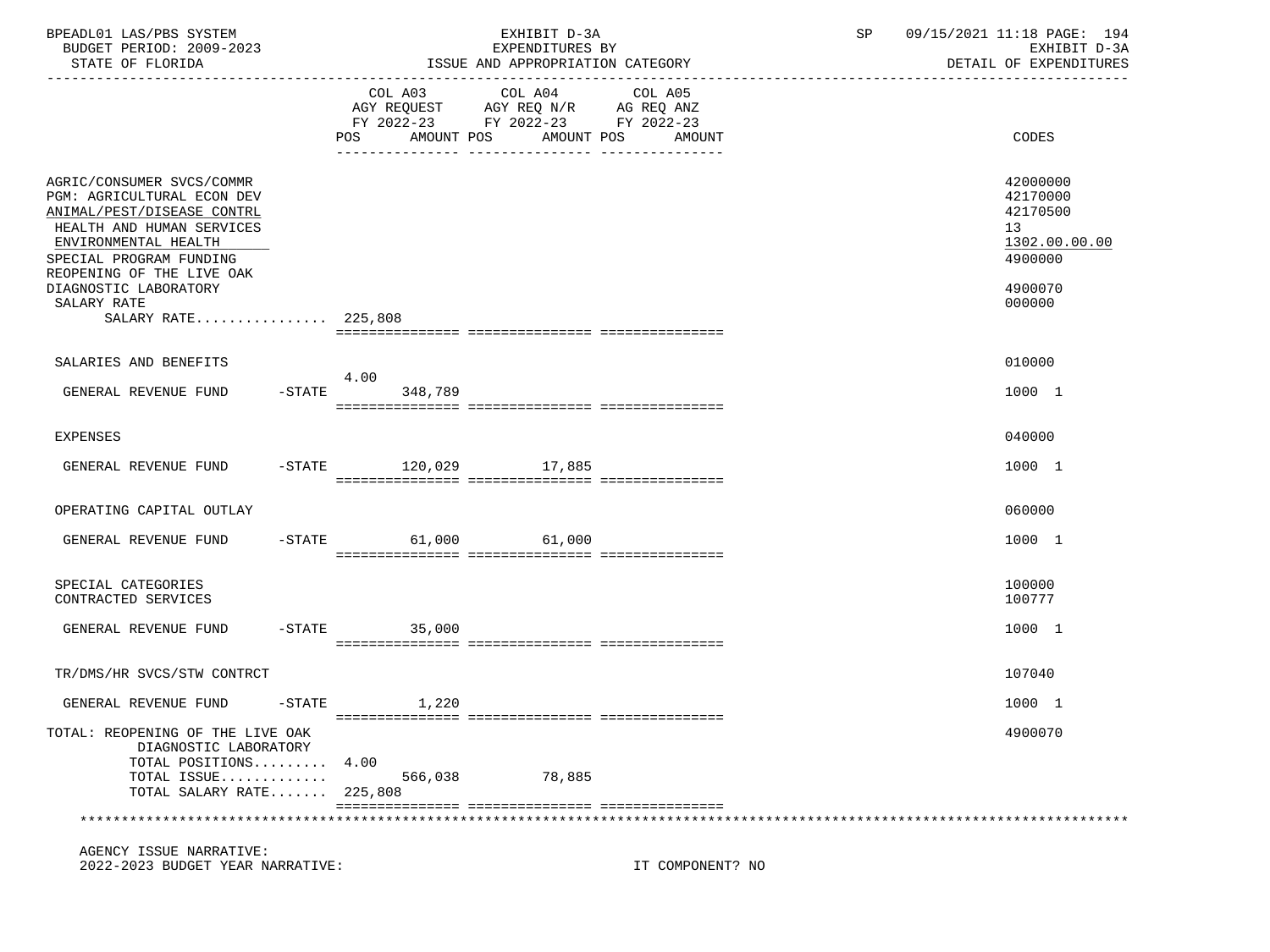BUDGET PERIOD: 2009-2023 EXPENDITURES BY EXHIBIT D-3A

|                                                                                                                                                                                                                             | COL A03<br>COL A04<br>COL A05<br>AGY REOUEST<br>AGY REO N/R<br>AG REQ ANZ<br>FY 2022-23<br>FY 2022-23<br>FY 2022-23<br>AMOUNT POS<br>AMOUNT POS<br>POS<br>AMOUNT | CODES                                                                         |
|-----------------------------------------------------------------------------------------------------------------------------------------------------------------------------------------------------------------------------|------------------------------------------------------------------------------------------------------------------------------------------------------------------|-------------------------------------------------------------------------------|
| AGRIC/CONSUMER SVCS/COMMR<br>PGM: AGRICULTURAL ECON DEV<br>ANIMAL/PEST/DISEASE CONTRL<br>HEALTH AND HUMAN SERVICES<br>ENVIRONMENTAL HEALTH<br>SPECIAL PROGRAM FUNDING<br>REOPENING OF THE LIVE OAK<br>DIAGNOSTIC LABORATORY |                                                                                                                                                                  | 42000000<br>42170000<br>42170500<br>13<br>1302.00.00.00<br>4900000<br>4900070 |

#### PRIORITY ISSUE #41

## DESCRIPTION OF ISSUE:

 This issue seeks spending authority and funding in the amount of \$487,153 in recurring and \$78,885 in nonrecurring General Revenue to support the reopening and operation of the Live Oak Animal Disease Diagnostic Laboratory. The funding will be utilized for operational, expenses, contracted services, and salaries and benefits.

# ISSUE SUMMARY:

 The requested resources are necessary to reestablish laboratory operations at the facility. The lab would operate as a satellite facility to our current Bronson Animal Disease Diagnostic Laboratory. The facility was closed as a laboratory in fiscal year 2012-2013 after suffering flood damage from Tropical Storm Debby and the loss of supplemental funding from USDA. The facility remained open as a district field office after the 2012-2013 fiscal year but received minimal operating revenue for basic utility and phone services. The closure of the lab has had a tremendous effect on the existing livestock producers in the North Florida area, in particular the poultry industry. As a result, many in the industry have requested that services be reinstated. If not for the unfortunate events described above, the lab would have continued to operate and provide its invaluable services to the region.

 The benefits to reopening the lab as a satellite facility are better service to the industry and improved disease surveillance. Specifically, lower cost of travel for producers to submit samples, increased capacity to conduct testing and necropsies, and wider coverage of the surveillance network. Additionally, the reopening will increase the testing capabilities and the geographical reach of Florida's animal diagnostic and disease testing and surveillance system. By increasing the frequency of sampling for diseases affecting both human and animal health, the risk of the outbreaks of diseases, such as Avian Influenza, will be greatly reduced. This will allow for greatly increased service and disease surveillance, with the efficiency of minimal personnel and expense costs associated with a satellite lab. We are requesting these positions at 10% above base with the exception of the Health Medical Executive Director which we are requesting at 125,000 or 66% above base in order to be competitive in attracting and retaining an employee that possesses the qualifications and experience needed to meet the demands of re-establishing the Live Oak laboratory and managing the operations of both the laboratory and the Live Oak facility. The proposed salary is in line with industry standards and other state operated animal diagnostic laboratories.

## ADVERSE IMPACT IF NOT FUNDED:

 Geographically, it is difficult to fully serve the veterinarians, farmers and other industry professionals located in the North Florida region. Providing additional disease surveillance in the state would allow the division to assist producers improve herd/flock health, maintain a safe and health food supply and prevent or early detect potentially dangerous livestock pests and diseases and those zoonotic diseases that could adversely affect human health. The state of Florida could face major economic losses from disease-related disruptions in trade and in livestock population by not providing a wide network of surveillance. Opening the satellite laboratory will enable the Bronson Animal Disease Diagnostic Laboratory to broaden its services to North Florida.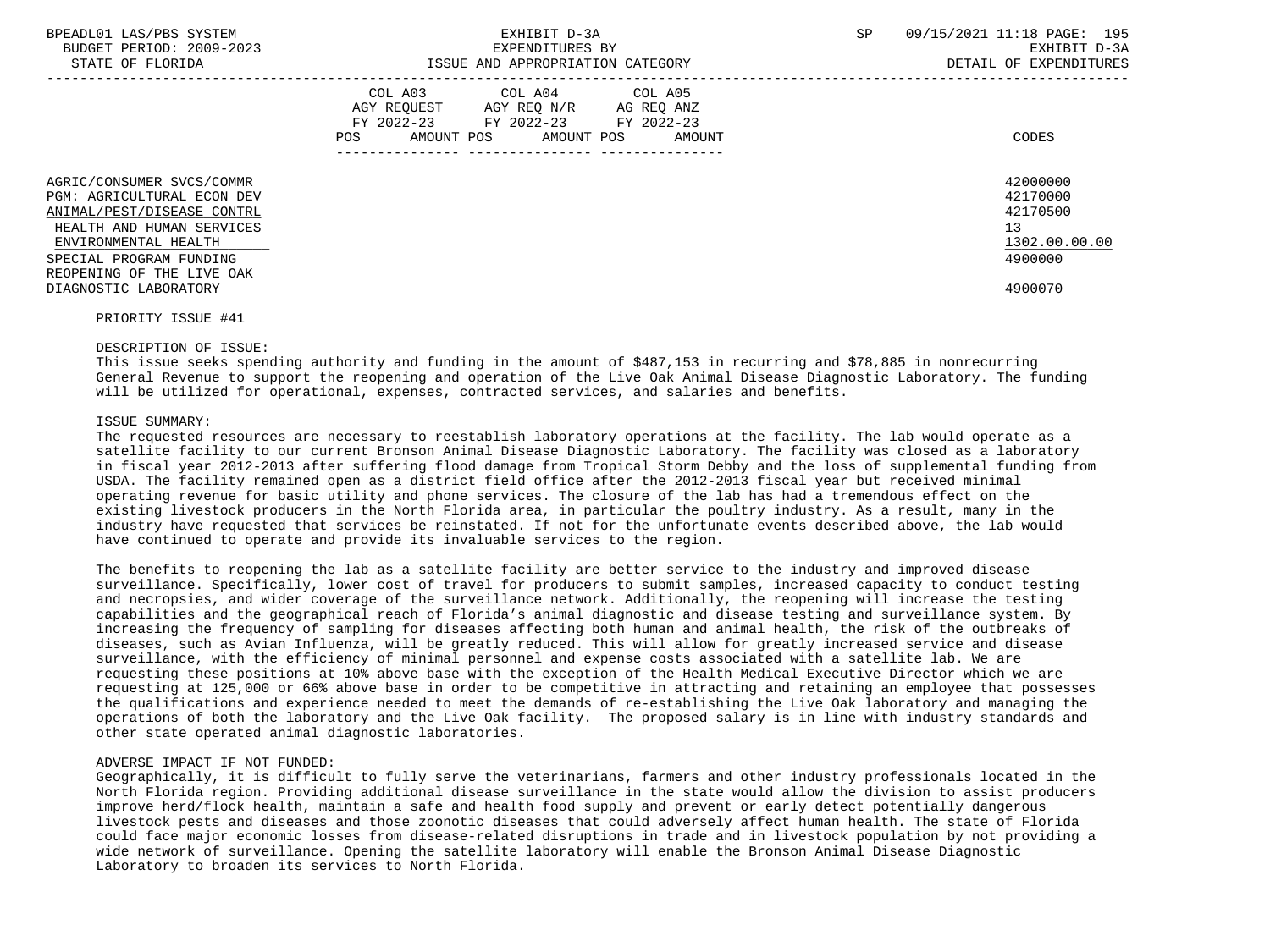| BPEADL01 LAS/PBS SYSTEM |                          |
|-------------------------|--------------------------|
|                         | BUDGET PERIOD: 2009-2023 |

|                                                                                                                                                                                                                             | COL A03<br>COL A04<br>AGY REQUEST AGY REQ N/R AG REQ ANZ<br>FY 2022-23 FY 2022-23 FY 2022-23<br>AMOUNT POS AMOUNT POS<br>POS                                                                      | COL A05<br>AMOUNT                                                                                                             |                                                                         | CODES                                                                         |
|-----------------------------------------------------------------------------------------------------------------------------------------------------------------------------------------------------------------------------|---------------------------------------------------------------------------------------------------------------------------------------------------------------------------------------------------|-------------------------------------------------------------------------------------------------------------------------------|-------------------------------------------------------------------------|-------------------------------------------------------------------------------|
|                                                                                                                                                                                                                             |                                                                                                                                                                                                   |                                                                                                                               |                                                                         |                                                                               |
| AGRIC/CONSUMER SVCS/COMMR<br>PGM: AGRICULTURAL ECON DEV<br>ANIMAL/PEST/DISEASE CONTRL<br>HEALTH AND HUMAN SERVICES<br>ENVIRONMENTAL HEALTH<br>SPECIAL PROGRAM FUNDING<br>REOPENING OF THE LIVE OAK<br>DIAGNOSTIC LABORATORY |                                                                                                                                                                                                   |                                                                                                                               |                                                                         | 42000000<br>42170000<br>42170500<br>13<br>1302.00.00.00<br>4900000<br>4900070 |
| COST SUMMARY:                                                                                                                                                                                                               |                                                                                                                                                                                                   |                                                                                                                               |                                                                         |                                                                               |
| EXPENSES: 040000                                                                                                                                                                                                            |                                                                                                                                                                                                   |                                                                                                                               |                                                                         |                                                                               |
| ----------------<br>OUANTITY                                                                                                                                                                                                | DESCRIPTION<br>----------------------------                                                                                                                                                       | CALCULATIONS                                                                                                                  | AMOUNT NEEDED<br>FY 2022-23<br>-------------                            |                                                                               |
| 01<br>01<br>0.3                                                                                                                                                                                                             | Operational (Utilities/Lab Supplies/Repairs)<br>Professional Package w/laptop (\$6,370 recurring) 1 x \$11,358<br>Support Packages (\$15,774 recurring)<br>OPERATING CAPITAL OUTLAY (OCO): 060000 | $3 \times $9,557$                                                                                                             | \$80,000<br>\$11,358<br>\$28,671                                        |                                                                               |
|                                                                                                                                                                                                                             |                                                                                                                                                                                                   |                                                                                                                               |                                                                         |                                                                               |
| OUANTITY                                                                                                                                                                                                                    | DESCRIPTION                                                                                                                                                                                       | CALCULATIONS                                                                                                                  | AMOUNT NEEDED<br>FY 2022-23                                             |                                                                               |
| ---------<br>$01$<br>$01$<br>01<br>01<br>01<br>01                                                                                                                                                                           | ------------------------------------<br>Refrigerator<br>-20 Freezer<br>-80 Freezer<br>Incubator<br>ELISA Reader                                                                                   | _______________<br>$1 \times \$ 9,000$<br>$1 \times $12,000$<br>$1 \times $15,000$<br>$1 \times $7,000$<br>$1 \times $18,000$ | -------------<br>\$9,000<br>\$12,000<br>\$15,000<br>\$7,000<br>\$18,000 |                                                                               |
|                                                                                                                                                                                                                             |                                                                                                                                                                                                   |                                                                                                                               |                                                                         |                                                                               |
| OUANTITY                                                                                                                                                                                                                    | SPECIAL CATEGORY: 100777<br>DESCRIPTION                                                                                                                                                           | ---------------<br>CALCULATIONS                                                                                               | AMOUNT NEEDED<br>FY 2022-23                                             |                                                                               |
| ---------<br>01<br>01<br>01                                                                                                                                                                                                 | ______________________________________<br>Maintenance Agreements on Equipment<br>Janitorial<br>Lawn Care                                                                                          | ---------------                                                                                                               | _____________<br>\$35,000                                               |                                                                               |

-----------------------------------------------------------------------------------------------------------------------------------

\*\*\*\*\*\*\*\*\*\*\*\*\*\*\*\*\*\*\*\*\*\*\*\*\*\*\*\*\*\*\*\*\*\*\*\*\*\*\*\*\*\*\*\*\*\*\*\*\*\*\*\*\*\*\*\*\*\*\*\*\*\*\*\*\*\*\*\*\*\*\*\*\*\*\*\*\*\*\*\*\*\*\*\*\*\*\*\*\*\*\*\*\*\*\*\*\*\*\*\*\*\*\*\*\*\*\*\*\*\*\*\*\*\*\*\*\*\*\*\*\*\*\*\*\*\*\*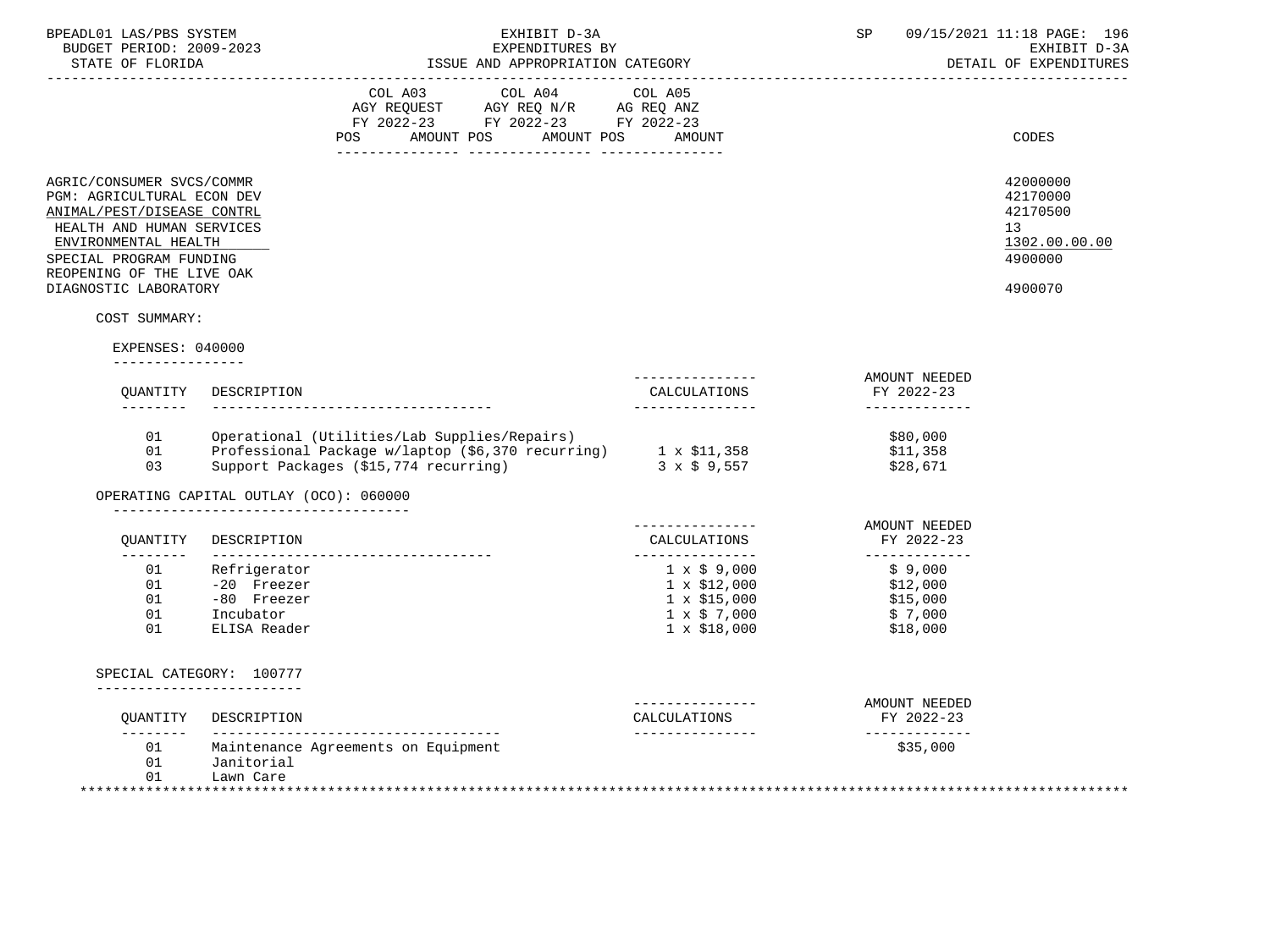| BPEADL01 LAS/PBS SYSTEM<br>BUDGET PERIOD: 2009-2023<br>STATE OF FLORIDA                                                                                                                                                     |                              | EXHIBIT D-3A<br>EXPENDITURES BY<br>ISSUE AND APPROPRIATION CATEGORY               |                              |        |                     |                            | SP 09/15/2021 11:18 PAGE: 197<br>EXHIBIT D-3A<br>DETAIL OF EXPENDITURES       |
|-----------------------------------------------------------------------------------------------------------------------------------------------------------------------------------------------------------------------------|------------------------------|-----------------------------------------------------------------------------------|------------------------------|--------|---------------------|----------------------------|-------------------------------------------------------------------------------|
|                                                                                                                                                                                                                             | COL A03<br>AMOUNT POS<br>POS | COL A04<br>AGY REQUEST AGY REQ N/R AG REQ ANZ<br>FY 2022-23 FY 2022-23 FY 2022-23 | COL A05<br>AMOUNT POS AMOUNT |        |                     |                            | CODES                                                                         |
| AGRIC/CONSUMER SVCS/COMMR<br>PGM: AGRICULTURAL ECON DEV<br>ANIMAL/PEST/DISEASE CONTRL<br>HEALTH AND HUMAN SERVICES<br>ENVIRONMENTAL HEALTH<br>SPECIAL PROGRAM FUNDING<br>REOPENING OF THE LIVE OAK<br>DIAGNOSTIC LABORATORY |                              |                                                                                   |                              |        |                     |                            | 42000000<br>42170000<br>42170500<br>13<br>1302.00.00.00<br>4900000<br>4900070 |
| POSITION DETAIL OF SALARIES AND BENEFITS:                                                                                                                                                                                   |                              |                                                                                   |                              |        |                     |                            |                                                                               |
|                                                                                                                                                                                                                             | $_{\rm FTE}$                 | BASE RATE                                                                         | ADDITIVES BENEFITS           |        | SUBTOTAL            | ွေ<br>_______ ______ _____ | LAPSE LAPSED SALARIES<br>AND BENEFITS                                         |
| A03 - AGY REQUEST FY 2022-23                                                                                                                                                                                                |                              |                                                                                   |                              |        |                     |                            |                                                                               |
| NEW POSITIONS<br>0712 ADMINISTRATIVE ASSISTANT II                                                                                                                                                                           |                              |                                                                                   |                              |        |                     |                            |                                                                               |
| N0901 001<br>5021 LABORATORY TECHNICIAN III                                                                                                                                                                                 |                              | $1.00$ 32,403                                                                     |                              | 25,841 |                     | 58,244 0.00                | 58,244                                                                        |
| N0904 001<br>5035 BIOLOGICAL SCIENTIST III                                                                                                                                                                                  |                              | $1.00$ 28,135                                                                     |                              | 25,052 | 53,187              | 0.00                       | 53,187                                                                        |
| N0903 001                                                                                                                                                                                                                   |                              | 1.00 40,270                                                                       |                              | 27,294 |                     | 67,564 0.00                | 67,564                                                                        |
| 5282 HEALTH MEDICAL EXECUTIVE DIRECTOR<br>N0902 001                                                                                                                                                                         | 1.00                         | 125,000                                                                           |                              |        | 44,794 169,794 0.00 |                            | 169,794                                                                       |
| TOTALS FOR ISSUE BY FUND<br>1000 GENERAL REVENUE FUND                                                                                                                                                                       |                              |                                                                                   |                              |        |                     |                            | 348,789                                                                       |
|                                                                                                                                                                                                                             |                              | 4.00 225.808                                                                      |                              |        | 122,981 348,789     |                            | --------------<br>348,789<br>==============                                   |
| BRONSON ANIMAL DISEASE DIAGNOSTIC                                                                                                                                                                                           |                              |                                                                                   |                              |        |                     |                            |                                                                               |
| LABORATORY (BADDL)<br>SALARY RATE<br>SALARY RATE                                                                                                                                                                            | 40,000                       |                                                                                   |                              |        |                     |                            | 4900090<br>000000                                                             |
| SALARIES AND BENEFITS                                                                                                                                                                                                       |                              |                                                                                   |                              |        |                     |                            | 010000                                                                        |
| AG EMERGENCY ERAD TF<br>$-STATE$                                                                                                                                                                                            | 1.00<br>67,244               |                                                                                   |                              |        |                     |                            | 2360 1                                                                        |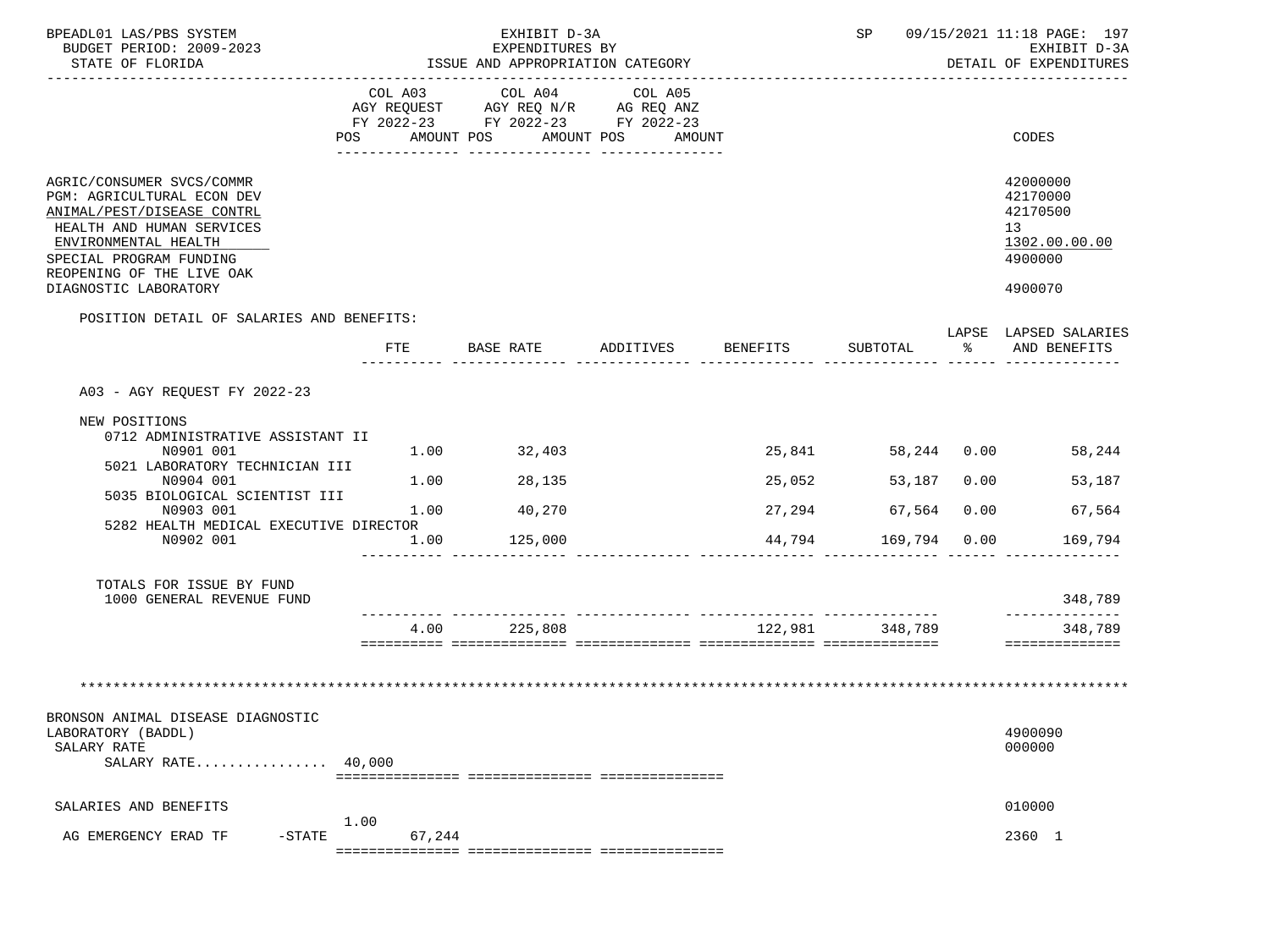| BPEADL01 LAS/PBS SYSTEM<br>BUDGET PERIOD: 2009-2023<br>STATE OF FLORIDA                                                                                                                                    |           |                          | EXHIBIT D-3A<br>EXPENDITURES BY<br>ISSUE AND APPROPRIATION CATEGORY                                                                                                                                                                                                                                                                                                                                                                               |                  | <b>SP</b> SP | 09/15/2021 11:18 PAGE: 198<br>EXHIBIT D-3A<br>DETAIL OF EXPENDITURES          |
|------------------------------------------------------------------------------------------------------------------------------------------------------------------------------------------------------------|-----------|--------------------------|---------------------------------------------------------------------------------------------------------------------------------------------------------------------------------------------------------------------------------------------------------------------------------------------------------------------------------------------------------------------------------------------------------------------------------------------------|------------------|--------------|-------------------------------------------------------------------------------|
|                                                                                                                                                                                                            |           | <b>POS</b><br>AMOUNT POS | $\begin{tabular}{lllllllllllll} &\multicolumn{4}{c }{\text{COL A03}} &\multicolumn{4}{c }{\text{COL A04}} &\multicolumn{4}{c }{\text{COL A05}} \\ \multicolumn{4}{c }{\text{AGY REQUEST}} &\multicolumn{4}{c }{\text{AGY REQ ANZ}} &\multicolumn{4}{c }{\text{AG REQ ANZ}} \\ \multicolumn{4}{c }{\text{FY 2022--23}} &\multicolumn{4}{c }{\text{FY 2022--23}} &\multicolumn{4}{c }{\text{FY 2022--23}} &\multicolumn{4}{c }{\text$<br>AMOUNT POS | AMOUNT           |              | CODES                                                                         |
| AGRIC/CONSUMER SVCS/COMMR<br>PGM: AGRICULTURAL ECON DEV<br>ANIMAL/PEST/DISEASE CONTRL<br>HEALTH AND HUMAN SERVICES<br>ENVIRONMENTAL HEALTH<br>SPECIAL PROGRAM FUNDING<br>BRONSON ANIMAL DISEASE DIAGNOSTIC |           |                          |                                                                                                                                                                                                                                                                                                                                                                                                                                                   |                  |              | 42000000<br>42170000<br>42170500<br>13<br>1302.00.00.00<br>4900000<br>4900090 |
| LABORATORY (BADDL)<br><b>EXPENSES</b>                                                                                                                                                                      |           |                          |                                                                                                                                                                                                                                                                                                                                                                                                                                                   |                  |              | 040000                                                                        |
| AG EMERGENCY ERAD TF - STATE 40,025 4,738                                                                                                                                                                  |           |                          |                                                                                                                                                                                                                                                                                                                                                                                                                                                   |                  |              | 2360 1                                                                        |
| OPERATING CAPITAL OUTLAY                                                                                                                                                                                   |           |                          |                                                                                                                                                                                                                                                                                                                                                                                                                                                   |                  |              | 060000                                                                        |
|                                                                                                                                                                                                            |           |                          |                                                                                                                                                                                                                                                                                                                                                                                                                                                   |                  |              | 2360 1                                                                        |
| SPECIAL CATEGORIES<br>CONTRACTED SERVICES                                                                                                                                                                  |           |                          |                                                                                                                                                                                                                                                                                                                                                                                                                                                   |                  |              | 100000<br>100777                                                              |
| AG EMERGENCY ERAD TF                                                                                                                                                                                       |           | $-$ STATE 82,500         |                                                                                                                                                                                                                                                                                                                                                                                                                                                   |                  |              | 2360 1                                                                        |
| TR/DMS/HR SVCS/STW CONTRCT                                                                                                                                                                                 |           |                          |                                                                                                                                                                                                                                                                                                                                                                                                                                                   |                  |              | 107040                                                                        |
| AG EMERGENCY ERAD TF                                                                                                                                                                                       | $-$ STATE | 305                      |                                                                                                                                                                                                                                                                                                                                                                                                                                                   |                  |              | 2360 1                                                                        |
| TOTAL: BRONSON ANIMAL DISEASE DIAGNOSTIC<br>LABORATORY (BADDL)<br>TOTAL POSITIONS 1.00                                                                                                                     |           |                          |                                                                                                                                                                                                                                                                                                                                                                                                                                                   |                  |              | 4900090                                                                       |
| TOTAL ISSUE 1,015,074 829,738<br>TOTAL SALARY RATE 40,000                                                                                                                                                  |           |                          |                                                                                                                                                                                                                                                                                                                                                                                                                                                   |                  |              |                                                                               |
|                                                                                                                                                                                                            |           |                          |                                                                                                                                                                                                                                                                                                                                                                                                                                                   |                  |              |                                                                               |
| AGENCY ISSUE NARRATIVE:<br>2022-2023 BUDGET YEAR NARRATIVE:                                                                                                                                                |           |                          |                                                                                                                                                                                                                                                                                                                                                                                                                                                   | IT COMPONENT? NO |              |                                                                               |
| PRIORITY ISSUE #22                                                                                                                                                                                         |           |                          |                                                                                                                                                                                                                                                                                                                                                                                                                                                   |                  |              |                                                                               |
| DESCRIPTION OF ISSUE:                                                                                                                                                                                      |           |                          |                                                                                                                                                                                                                                                                                                                                                                                                                                                   |                  |              |                                                                               |

 This issue seeks \$829,738 in non-recurring and \$185,336 in recurring Agricultural Emergency Eradication Trust Fund (AEETF) appropriation to obtain advanced diagnostic equipment. The procurement of this equipment will allow the Bronson Animal Disease Diagnostic Laboratory (BADDL) to continue to support Florida's animal industries in rapidly diagnosing animal diseases of high consequence including those that that could impact human health.

ISSUE SUMMARY: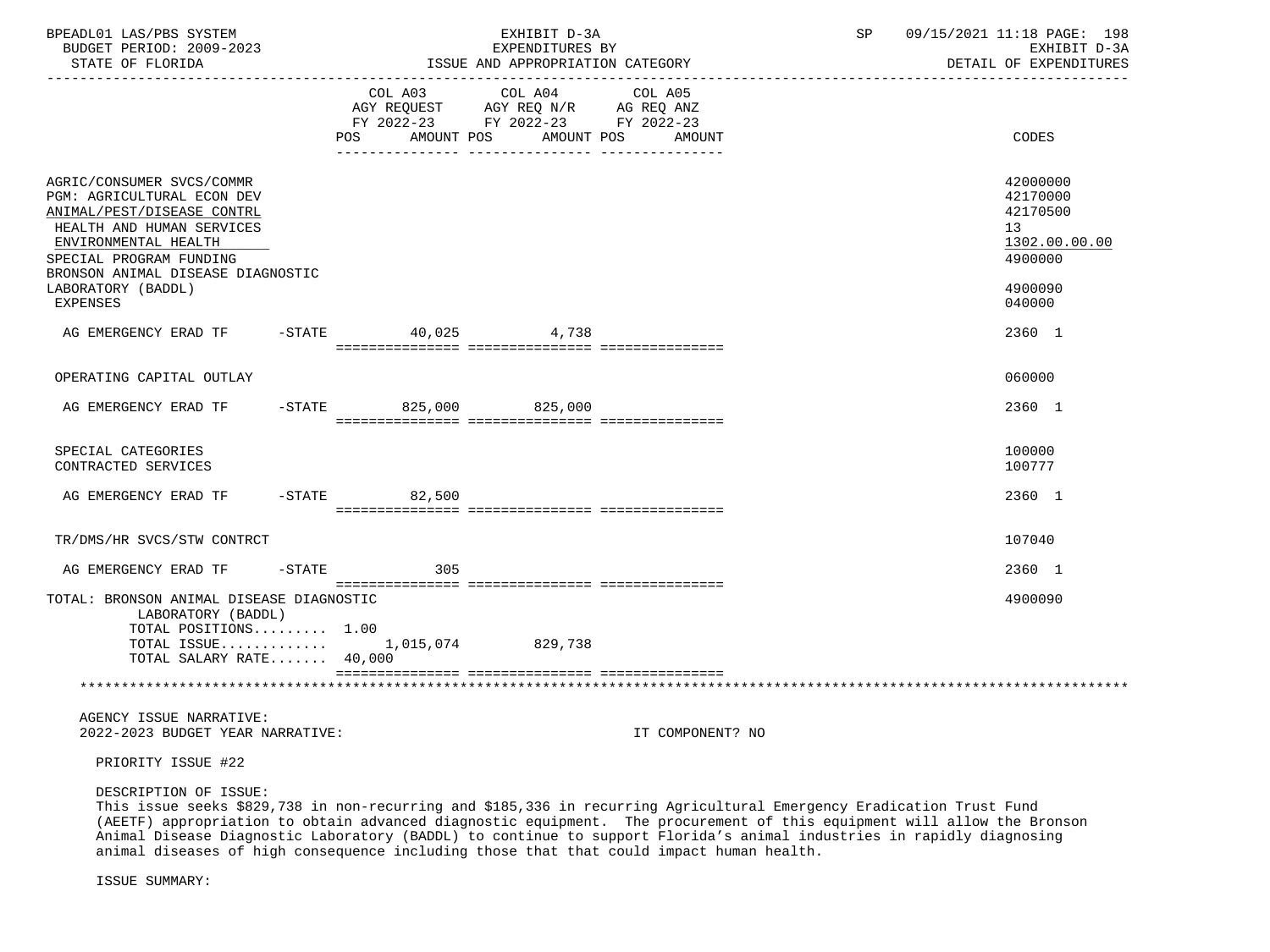| BPEADL01 LAS/PBS SYSTEM<br>BUDGET PERIOD: 2009-2023<br>STATE OF FLORIDA                                                                                                                                           | EXHIBIT D-3A<br>EXPENDITURES BY<br>ISSUE AND APPROPRIATION CATEGORY                                                                         | SP | 09/15/2021 11:18 PAGE: 199<br>EXHIBIT D-3A<br>DETAIL OF EXPENDITURES |
|-------------------------------------------------------------------------------------------------------------------------------------------------------------------------------------------------------------------|---------------------------------------------------------------------------------------------------------------------------------------------|----|----------------------------------------------------------------------|
|                                                                                                                                                                                                                   | COL A03<br>COL A04 COL A05<br>AGY REOUEST AGY REO N/R AG REO ANZ<br>FY 2022-23 FY 2022-23 FY 2022-23<br>AMOUNT POS AMOUNT POS AMOUNT<br>POS |    | CODES                                                                |
| AGRIC/CONSUMER SVCS/COMMR<br><b>PGM: AGRICULTURAL ECON DEV</b><br>ANIMAL/PEST/DISEASE CONTRL<br>HEALTH AND HUMAN SERVICES<br>ENVIRONMENTAL HEALTH<br>SPECIAL PROGRAM FUNDING<br>BRONSON ANIMAL DISEASE DIAGNOSTIC |                                                                                                                                             |    | 42000000<br>42170000<br>42170500<br>13<br>1302.00.00.00<br>4900000   |
| LABORATORY (BADDL)                                                                                                                                                                                                |                                                                                                                                             |    | 4900090                                                              |

 BADDL aids in research, education, and diagnostic services in veterinary medicine. The laboratory's objectives are to provide accurate and prompt diagnostic services to veterinary practitioners, animal producers, companion animal owners, state/federal regulatory officials, and the public. BADDL provides a vital role in protecting animal and human health by identifying many zoonotic diseases through rapid and accurate diagnostic testing. BADDL began implementing a Laboratory Modernization Plan to support and protect Florida's animal industries, in 2014. During the past 7 years, the lab has added more than 50 new, industry requested tests, has implemented numerous customer service initiatives and has increased revenue by 60% with the same relative operating budget. These initiatives have increased the technical expertise required of laboratory staff and significantly increased workload in all sections of the laboratory.

 BADDL is the only Florida laboratory that is accredited by the American Association of Veterinary Laboratory Diagnosticians (AAVLD) and is a member of the United States Department of Agriculture's (USDA) National Animal Health Laboratory Network (NAHLN), which allows the laboratory to test for high consequence, and foreign animal diseases including, African Swine Fever, Highly Pathogenic Avian Influenza, West Nile Virus, Zika Virus, Foot and Mouth Diseases and SARS COV-2 (COVID-19). BADDL, in cooperation with USDA's NAHLN and Federal Drug Administration's Veterinary Laboratory response network (Vet-LIRN), has moved beyond traditional perceptions of animal disease diagnosis by addressing public health issues and major economic impacts with the development of new programs.

 To ensure the most efficient and timely response to animal disease identification and diagnosis, BADDL is requesting to update its diagnostic technology to include the following:

 Matrix-Assisted Laser Desorption/Ionization-Time of Flight (MALDI-TOF) mass spectrometry: MALDI-ToF mass spectrometry is a rapidly advancing identification system for microbiology. The new MALDI-TOF bacterial identification system provides an accurate results and saves a significant amount of money in the identification of bacteria. Traditional biochemical methods can cost up to \$25 per bacteria identification, while the MALDI-TOF identification system costs \$0.90 per bacterial identification. The MALDI-ToF has a robust database, as well as an internet identification support system which includes bacteria database from the Centers for Disease Control.

# Electron Microscopy (EM)

 Electron Microscopy is a unique tool and useful in investigating an unknown emerging virus based on the morphology of the virus. The shape, size and the feature of the virus via EM will assist to correlate with the viral family and subsequent identification and characterization of the virus. BADDL currently has to send out all the samples to an outside laboratory requiring this type of identification, at an additional cost to the Florida consumer. These additional costs can be prohibitive and lead to undiagnosed cases, which would be prevented by obtaining this diagnostic instrument.

 Since BADDL is the only AAVLD accredited laboratory in the State of Florida, having an Electron microscope would be an asset in identification of infectious agents that will protect Florida's Animal and aquatic industry. The Electron Microscopy requires a technical unique skills set, resulting in the request for one Biological Scientist -II position to operate the diagnostic equipment. We are requesting this position at 29% above base in order to be competitive in attracting and retaining an employee that possesses the qualifications and experience needed to operate a \$400,000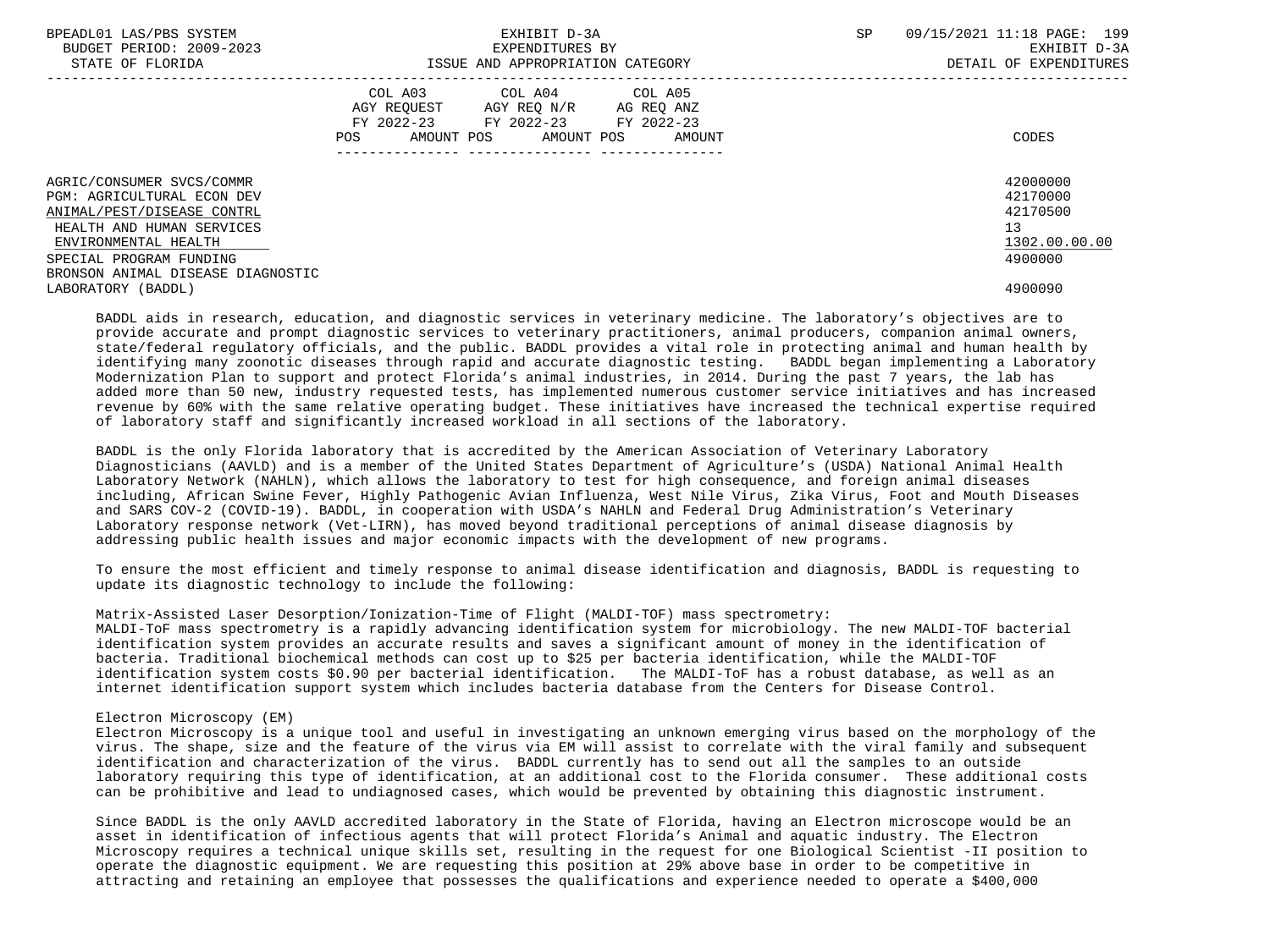| BPEADL01 LAS/PBS SYSTEM |                   |                          |
|-------------------------|-------------------|--------------------------|
|                         |                   | BUDGET PERIOD: 2009-2023 |
|                         | גתדכת זה הם היהיה |                          |

|                                                                                                                                                                                                                                  | COL A03<br>AGY REOUEST<br>FY 2022-23<br>AMOUNT POS<br>POS | COL A04<br>AGY REO N/R<br>FY 2022-23<br>AMOUNT POS | COL A05<br>AG REQ ANZ<br>FY 2022-23<br>AMOUNT | CODES                                                                         |
|----------------------------------------------------------------------------------------------------------------------------------------------------------------------------------------------------------------------------------|-----------------------------------------------------------|----------------------------------------------------|-----------------------------------------------|-------------------------------------------------------------------------------|
| AGRIC/CONSUMER SVCS/COMMR<br>PGM: AGRICULTURAL ECON DEV<br>ANIMAL/PEST/DISEASE CONTRL<br>HEALTH AND HUMAN SERVICES<br>ENVIRONMENTAL HEALTH<br>SPECIAL PROGRAM FUNDING<br>BRONSON ANIMAL DISEASE DIAGNOSTIC<br>LABORATORY (BADDL) |                                                           |                                                    |                                               | 42000000<br>42170000<br>42170500<br>13<br>1302.00.00.00<br>4900000<br>4900090 |

# electron microscope.

Slide Scanner:

 To improve efficiency in histopathology reporting a digital slide scanner is critical. A slide scanner can provide the availability for the pathologists to read slides anytime and from anywhere once scanned into the system. The slide scanner would also provide the ability to create an exclusive databank of slides especially for high profile, disease outbreaks, and forensic cases. BADDL reads and provides histopathology reports from numerous slides of tissue samples processed each week. Currently the examination of slides is typically limited to a group office or facility due to equipment constraints which often lead to delays in reporting.

 When the slides are digitized, examination could occur in any environment at the discretion of the pathologist which would provide more flexibility, and faster turnaround times and diagnosis. In addition, slides are typically examined in order of receipt, but if a program did the initial scan and prioritized specimens of concern, the time to diagnosis could be significantly reduced. The improved prioritization and decreased turnaround times will improve clinical decisions and allows for rapid plans for herd health management.

#### ADVERSE IMPACT IF NOT FUNDED:

 In order to ensure the highest level of quality and efficiency, modern technology is critical. Florida producers need a viable instate option for diagnostic testing for herd health monitoring and domestic animal movement as well as for export certification internationally. Rapid and accurate diagnosis with the assistance from modern technology is crucial for Florida's animal industry to prevent the spread of emerging animal diseases and diseases that could be a risk to human health.

# COST SUMMARY:

 EXPENSES: 040000 ----------------

| OUANTITY       | DESCRIPTION                                                                                                                                         | CALCULATIONS | AMOUNT NEEDED<br>FY 2022-23      |
|----------------|-----------------------------------------------------------------------------------------------------------------------------------------------------|--------------|----------------------------------|
|                |                                                                                                                                                     |              | \$40,025<br>TOTAL BY FUND-AEETF: |
| 01<br>01<br>01 | Support Package (Recurring)<br>Support Package (Non-recurring)<br>Laboratory Supplies per FTE (Recurring)<br>OPERATING CAPITAL OUTLAY (OCO): 060000 |              | \$5,287<br>\$4,738<br>\$30,000   |
| OUANTITY       | DESCRIPTION                                                                                                                                         | CALCULATIONS | AMOUNT NEEDED<br>FY 2022-23      |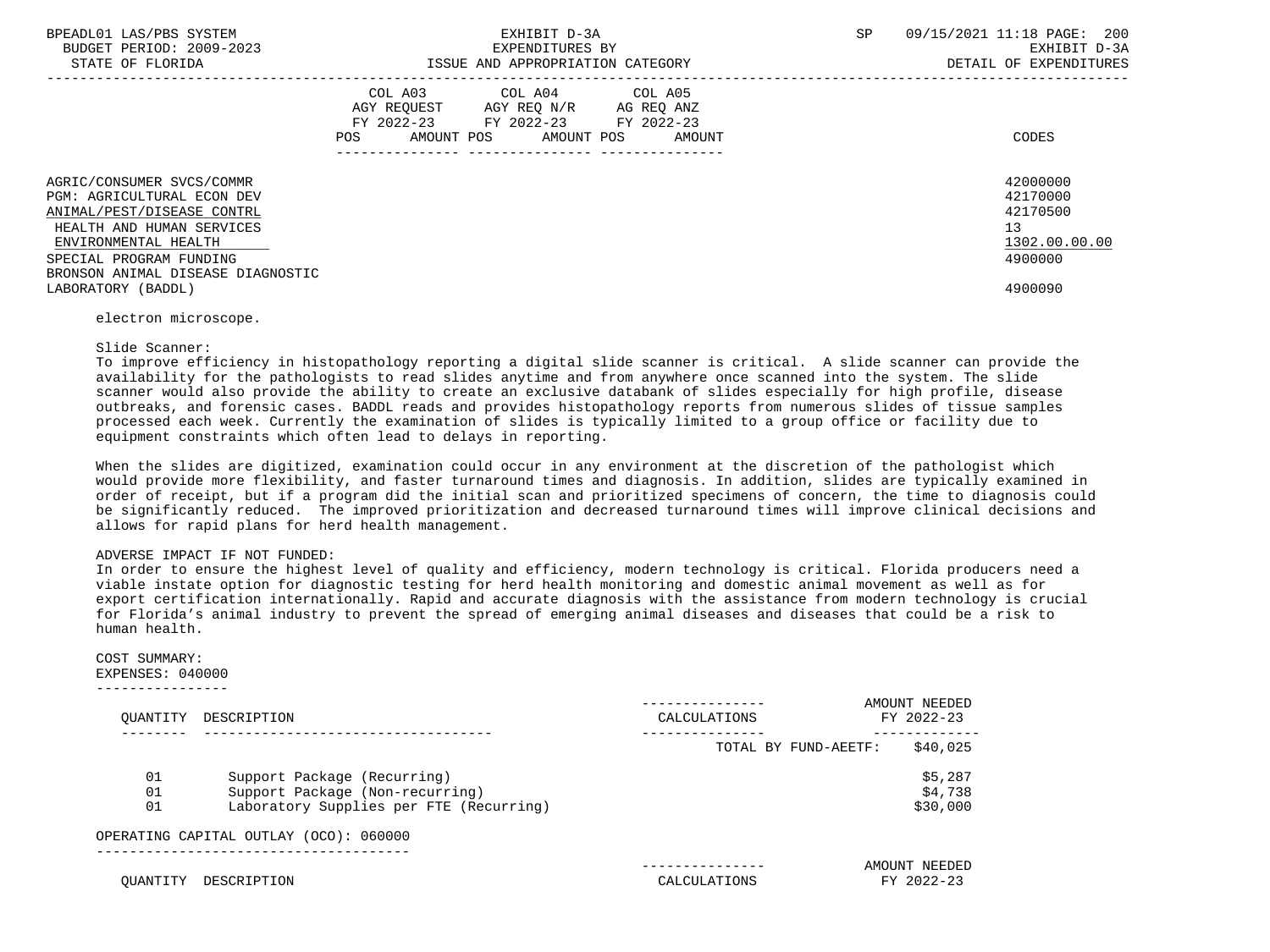| EXHIBIT D-3A<br>DETAIL OF EXPENDITURES<br>42000000<br>42170000<br>42170500<br>1302.00.00.00<br>4900000<br>4900090 |
|-------------------------------------------------------------------------------------------------------------------|
|                                                                                                                   |
|                                                                                                                   |
|                                                                                                                   |
|                                                                                                                   |
|                                                                                                                   |
|                                                                                                                   |
|                                                                                                                   |
|                                                                                                                   |
|                                                                                                                   |
|                                                                                                                   |
|                                                                                                                   |
|                                                                                                                   |
| LAPSE LAPSED SALARIES<br>AND BENEFITS                                                                             |
|                                                                                                                   |
|                                                                                                                   |
|                                                                                                                   |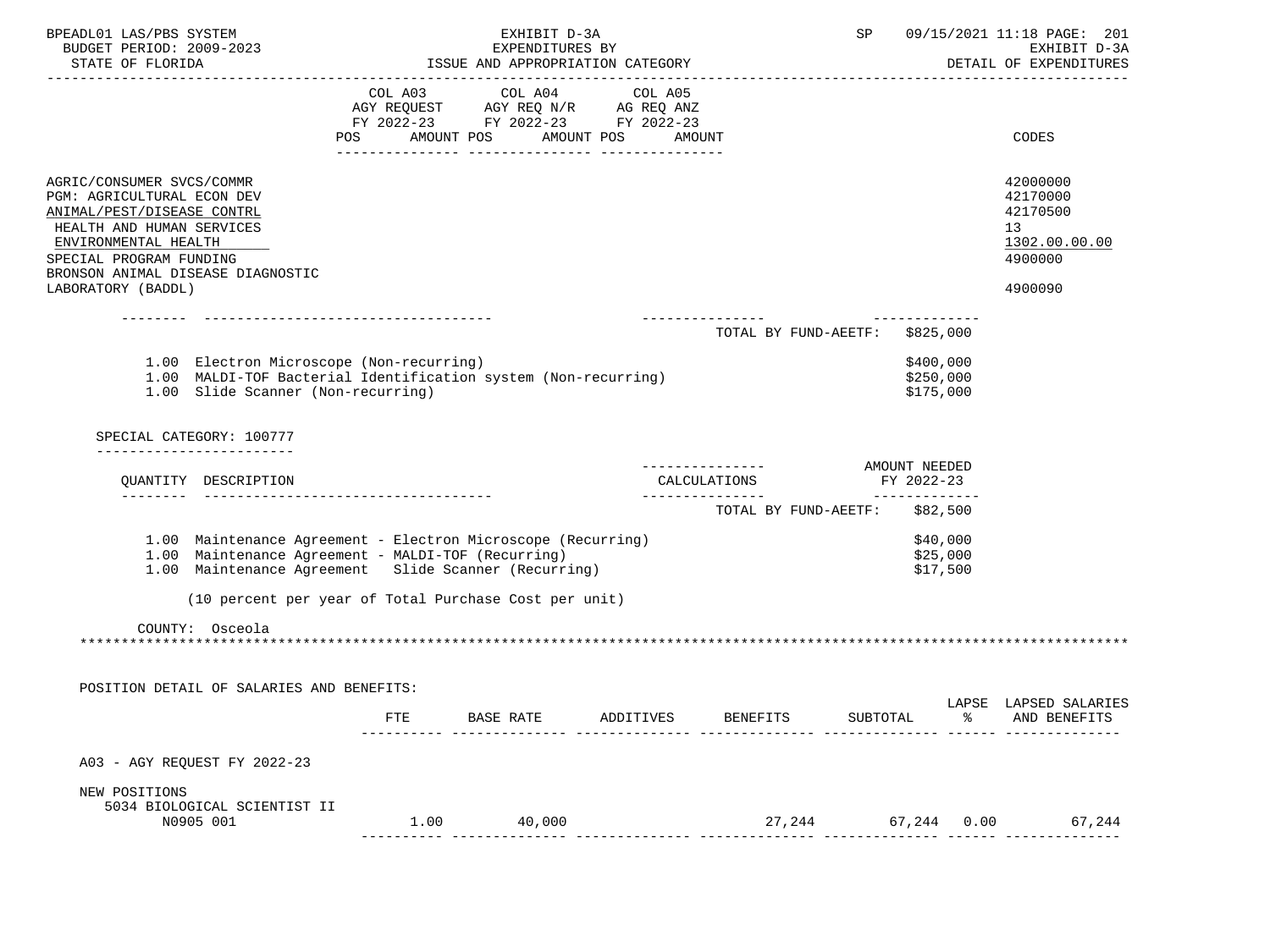| BPEADL01 LAS/PBS SYSTEM<br>BUDGET PERIOD: 2009-2023<br>STATE OF FLORIDA                                                                                                                                    |                   | EXHIBIT D-3A<br>EXPENDITURES BY<br>ISSUE AND APPROPRIATION CATEGORY                                           |                   |                    | SP       |   | 09/15/2021 11:18 PAGE: 202<br>EXHIBIT D-3A<br>DETAIL OF EXPENDITURES |
|------------------------------------------------------------------------------------------------------------------------------------------------------------------------------------------------------------|-------------------|---------------------------------------------------------------------------------------------------------------|-------------------|--------------------|----------|---|----------------------------------------------------------------------|
|                                                                                                                                                                                                            | COL A03<br>POS    | COL A04<br>AGY REQUEST AGY REQ N/R AG REQ ANZ<br>FY 2022-23 FY 2022-23 FY 2022-23<br>AMOUNT POS<br>AMOUNT POS | COL A05<br>AMOUNT |                    |          |   | CODES                                                                |
|                                                                                                                                                                                                            |                   |                                                                                                               |                   |                    |          |   |                                                                      |
| AGRIC/CONSUMER SVCS/COMMR<br>PGM: AGRICULTURAL ECON DEV<br>ANIMAL/PEST/DISEASE CONTRL<br>HEALTH AND HUMAN SERVICES<br>ENVIRONMENTAL HEALTH<br>SPECIAL PROGRAM FUNDING<br>BRONSON ANIMAL DISEASE DIAGNOSTIC |                   |                                                                                                               |                   |                    |          |   | 42000000<br>42170000<br>42170500<br>13<br>1302.00.00.00<br>4900000   |
| LABORATORY (BADDL)                                                                                                                                                                                         |                   |                                                                                                               |                   |                    |          |   | 4900090                                                              |
| POSITION DETAIL OF SALARIES AND BENEFITS:                                                                                                                                                                  |                   |                                                                                                               |                   |                    |          |   |                                                                      |
|                                                                                                                                                                                                            | FTE               | BASE RATE                                                                                                     |                   | ADDITIVES BENEFITS | SUBTOTAL | ႜ | LAPSE LAPSED SALARIES<br>AND BENEFITS                                |
|                                                                                                                                                                                                            |                   |                                                                                                               |                   |                    |          |   |                                                                      |
| A03 - AGY REQUEST FY 2022-23                                                                                                                                                                               |                   |                                                                                                               |                   |                    |          |   |                                                                      |
| NEW POSITIONS                                                                                                                                                                                              |                   |                                                                                                               |                   |                    |          |   |                                                                      |
| TOTALS FOR ISSUE BY FUND<br>2360 AG EMERGENCY ERAD TF                                                                                                                                                      |                   |                                                                                                               |                   |                    |          |   | 67,244<br>--------------                                             |
|                                                                                                                                                                                                            | 1.00              | 40,000                                                                                                        |                   | 27,244             | 67,244   |   | 67,244<br>==============                                             |
|                                                                                                                                                                                                            |                   |                                                                                                               |                   |                    |          |   |                                                                      |
|                                                                                                                                                                                                            |                   |                                                                                                               |                   |                    |          |   |                                                                      |
|                                                                                                                                                                                                            |                   |                                                                                                               |                   |                    |          |   |                                                                      |
| AQUACULTURE TESTING<br>SALARY RATE<br>SALARY RATE 266,080                                                                                                                                                  |                   |                                                                                                               |                   |                    |          |   | 4900140<br>000000                                                    |
|                                                                                                                                                                                                            |                   |                                                                                                               |                   |                    |          |   |                                                                      |
| SALARIES AND BENEFITS                                                                                                                                                                                      | 5.00              |                                                                                                               |                   |                    |          |   | 010000                                                               |
| AG EMERGENCY ERAD TF                                                                                                                                                                                       | $-$ STATE 416,348 |                                                                                                               |                   |                    |          |   | 2360 1                                                               |
| <b>EXPENSES</b>                                                                                                                                                                                            |                   |                                                                                                               |                   |                    |          |   | 040000                                                               |
| AG EMERGENCY ERAD TF<br>$-$ STATE                                                                                                                                                                          | 201,586           | 24,039                                                                                                        |                   |                    |          |   | 2360 1                                                               |
| OPERATING CAPITAL OUTLAY                                                                                                                                                                                   |                   |                                                                                                               |                   |                    |          |   | 060000                                                               |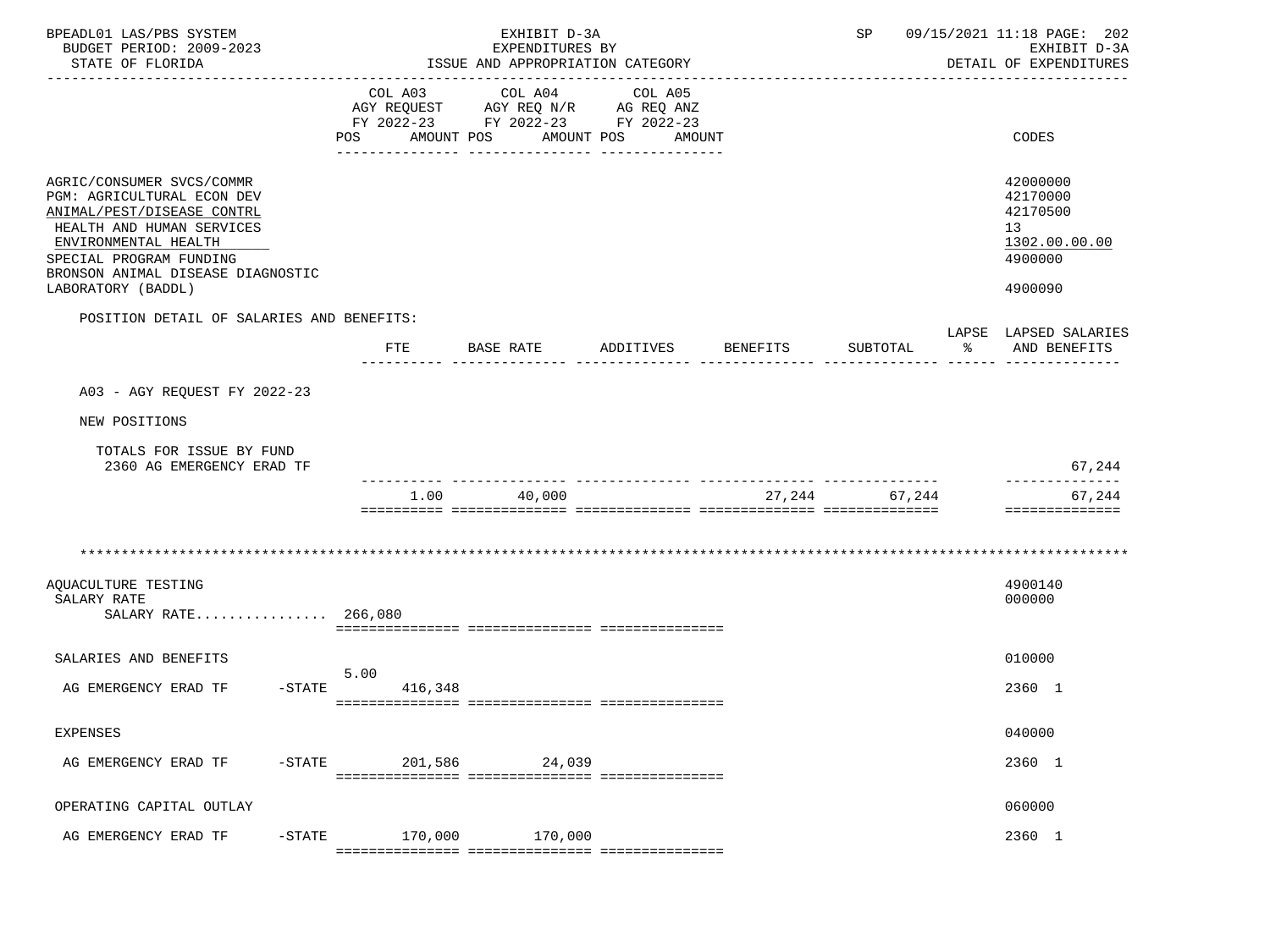| BPEADL01 LAS/PBS SYSTEM<br>BUDGET PERIOD: 2009-2023<br>STATE OF FLORIDA                                                                                                                                                                          |                    | EXHIBIT D-3A<br>EXPENDITURES BY<br>ISSUE AND APPROPRIATION CATEGORY                                                               | SP | 09/15/2021 11:18 PAGE: 203<br>EXHIBIT D-3A<br>DETAIL OF EXPENDITURES                                           |
|--------------------------------------------------------------------------------------------------------------------------------------------------------------------------------------------------------------------------------------------------|--------------------|-----------------------------------------------------------------------------------------------------------------------------------|----|----------------------------------------------------------------------------------------------------------------|
|                                                                                                                                                                                                                                                  | POS                | COL A03 COL A04 COL A05<br>AGY REQUEST AGY REQ N/R AG REQ ANZ<br>FY 2022-23 FY 2022-23 FY 2022-23<br>AMOUNT POS AMOUNT POS AMOUNT |    | CODES                                                                                                          |
| AGRIC/CONSUMER SVCS/COMMR<br>PGM: AGRICULTURAL ECON DEV<br>ANIMAL/PEST/DISEASE CONTRL<br>HEALTH AND HUMAN SERVICES<br>ENVIRONMENTAL HEALTH<br>SPECIAL PROGRAM FUNDING<br><b>AOUACULTURE TESTING</b><br>SPECIAL CATEGORIES<br>CONTRACTED SERVICES |                    |                                                                                                                                   |    | 42000000<br>42170000<br>42170500<br>13 <sup>7</sup><br>1302.00.00.00<br>4900000<br>4900140<br>100000<br>100777 |
| AG EMERGENCY ERAD TF                                                                                                                                                                                                                             | $-$ STATE $17.000$ |                                                                                                                                   |    | 2360 1                                                                                                         |
| TR/DMS/HR SVCS/STW CONTRCT                                                                                                                                                                                                                       |                    |                                                                                                                                   |    | 107040                                                                                                         |
| AG EMERGENCY ERAD TF                                                                                                                                                                                                                             | $-$ STATE $1.525$  |                                                                                                                                   |    | 2360 1                                                                                                         |
| TOTAL: AOUACULTURE TESTING<br>TOTAL POSITIONS 5.00<br>TOTAL ISSUE<br>TOTAL SALARY RATE 266,080                                                                                                                                                   |                    | 806,459 194,039                                                                                                                   |    | 4900140                                                                                                        |
| AGENCY ISSUE NARRATIVE:<br>2022-2023 BUDGET YEAR NARRATIVE:                                                                                                                                                                                      |                    | IT COMPONENT? NO                                                                                                                  |    |                                                                                                                |

PRIORITY ISSUE #28

#### DESCRIPTION OF ISSUE:

 This issue seeks spending authority and funding in the amount of \$612,420 in recurring and \$194,039 in non-recurring Agricultural Emergency Eradication Trust Fund (AEETF) to support five new FTEs (including \$150,000 for operational costs and \$170,000 for equipment) at Bronson Animal Disease Diagnostic Laboratory (BADDL). This funding will support much needed testing for the aquaculture industry and improve the industry's disease management and support trade (testing required for interstate movement and export). The funding will be utilized for operational expenses, equipment and salaries.

#### ISSUE SUMMARY:

 The Aquaculture Industry in Florida is growing at a rapid pace. There has been an 80 percent increase in volume of monthly shipments of penaeid shrimp to certified Florida farms compared to last fiscal year and a 21% increase in aquaculture leases since 2011-2012. The Division of Aquaculture recently conducted a survey and estimates that 8,500 disease tests are requested by Florida producers each year. Currently, there is only one laboratory in the United States that is testing a majority of the aquaculture diagnostic health tests, the University of Arizona. Florida aquaculture producers need viable options for in-state, diagnostic disease testing for health monitoring and to facilitate interstate and international movement. Currently there is no laboratory within the state that offers comprehensive testing for the aquaculture industry. By providing aquaculture testing at BADDL, the aquaculture industry will have more rapid results, and less costs for shipping and testing of samples.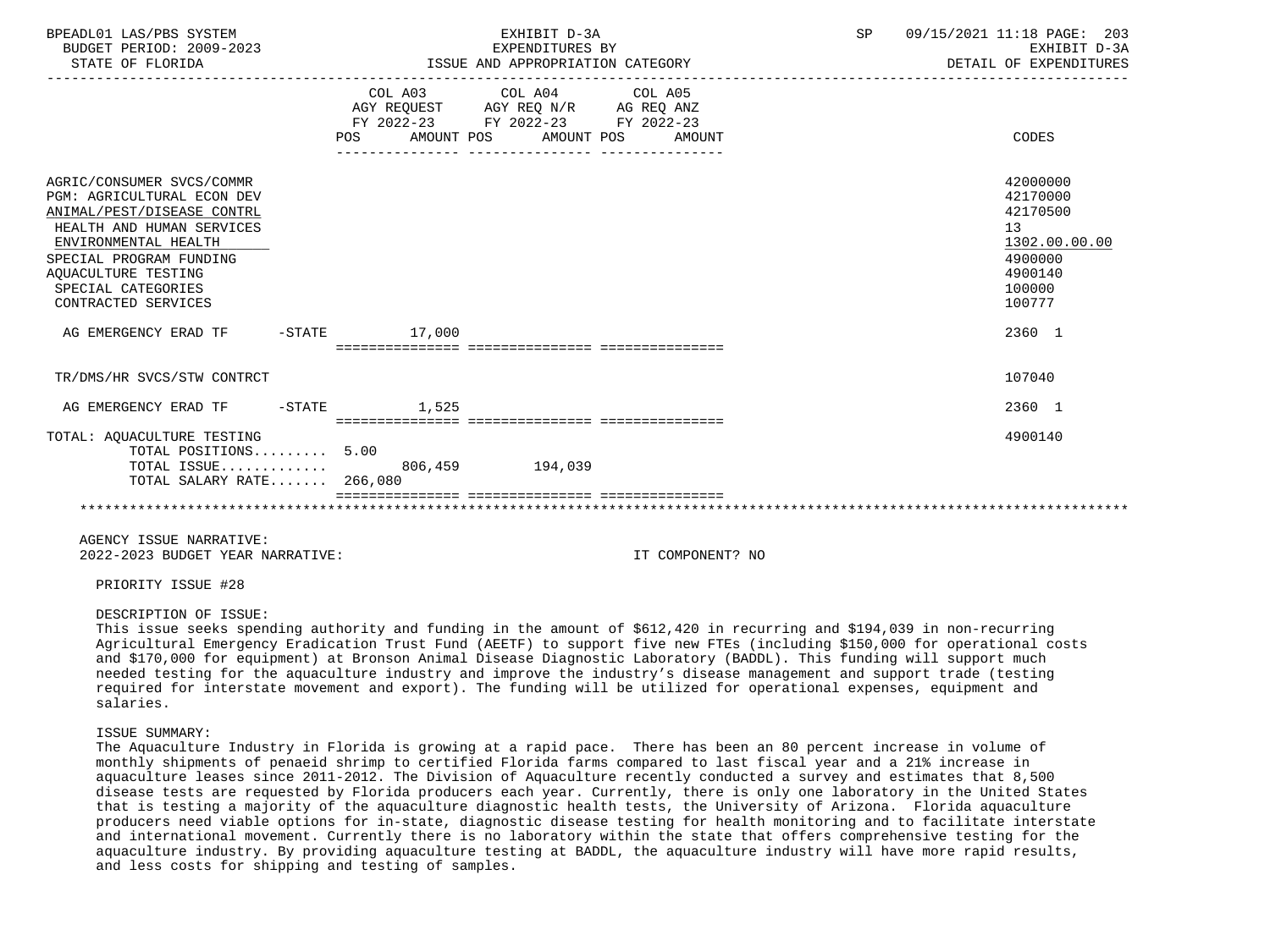| BPEADL01 LAS/PBS SYSTEM<br>BUDGET PERIOD: 2009-2023<br>STATE OF FLORIDA                                                                                                                      | EXHIBIT D-3A<br>EXPENDITURES BY<br>ISSUE AND APPROPRIATION CATEGORY                                                                         | 09/15/2021 11:18 PAGE: 204<br>SP<br>EXHIBIT D-3A<br>DETAIL OF EXPENDITURES    |
|----------------------------------------------------------------------------------------------------------------------------------------------------------------------------------------------|---------------------------------------------------------------------------------------------------------------------------------------------|-------------------------------------------------------------------------------|
|                                                                                                                                                                                              | COL A03 COL A04 COL A05<br>AGY REOUEST AGY REO N/R AG REO ANZ<br>FY 2022-23 FY 2022-23 FY 2022-23<br>AMOUNT POS AMOUNT POS<br>POS<br>AMOUNT | CODES                                                                         |
| AGRIC/CONSUMER SVCS/COMMR<br>PGM: AGRICULTURAL ECON DEV<br>ANIMAL/PEST/DISEASE CONTRL<br>HEALTH AND HUMAN SERVICES<br>ENVIRONMENTAL HEALTH<br>SPECIAL PROGRAM FUNDING<br>AOUACULTURE TESTING |                                                                                                                                             | 42000000<br>42170000<br>42170500<br>13<br>1302.00.00.00<br>4900000<br>4900140 |

 Recently, two foreign aquaculture diseases have been detected in the United States at commercial aquaculture facilities, Tilapia Lake Virus (TiLV) and Infectious Hypodermal and Hematopoietic Necrosis Virus (IHHNV) of shrimp. These diseases can have devastating consequences to producers and the recent detections have resulted in international trade restrictions on Florida product. The detection of these diseases demonstrates the growing risk from rapidly expanding international trade in aquaculture products and the resulting need for diseases testing to facilitate the safe movement of product and to protect Florida's growing industry.

 The requested resources will aid BADDL in enhancing the mission of protecting Florida's aquaculture industry from fish and shrimp diseases, and to assist the aquaculture industry with on farm disease management. BADDL currently aids in the research, education, and diagnostic services within veterinary community and veterinarian medicine. The laboratory's objectives are to provide accurate and prompt diagnostic service to veterinary practitioners, animal producers, state/federal regulatory officials, and the public. BADDL provides a vital role in protecting animal and human health by identifying many animal diseases through rapid and accurate diagnostic testing.

 The initial plan is to develop and institute testing for the most economically devastating shrimp and fish diseases. The new testing will require the addition of four water tanks for holding samples and installation of a disinfectant system to cleanse the unused water before releasing into the city water system. In addition, employees will be trained in the specifics of aquaculture disease sampling and sample submission in order to support the industry and improve accurate sample submission of specimens for necropsy and disease testing.

 We are requesting these positions at 10% above base with the exception of the Health Medical Executive Director which we are requesting at 105,000 or 40% above base in order to be competitive in attracting and retaining an employee that possesses the qualifications and experience needed to develop and manage a much needed aquaculture testing program in Florida. The proposed salary is in line with industry standards and other state operated animal diagnostic laboratories. Positions will be based at BADDL.

## ADVERSE IMPACT IF NOT FUNDED:

 Florida's aquaculture is growing at a rapid pace. The aquaculture producers need viable options for diagnostic testing for health monitoring and inter and intrastate movement as well as for export certification. Florida has recently seen trade bans imposed on shrimp farmers due to the detection of a USDA reportable virus. The industry will most likely continue to have major setbacks without having an instate laboratories to assist with surveillance and movement testing.

# COST SUMMARY:

EXPENSES: 040000

| OUANTITY | DESCRIPTION                                                                          | CALCULATIONS |                      | AMOUNT NEEDED<br>FY 2022-23        |
|----------|--------------------------------------------------------------------------------------|--------------|----------------------|------------------------------------|
| 01<br>04 | Lab Supplies and reagents (Recurring)<br>Support Packages @ \$5,287 each (Recurring) |              | TOTAL BY FUND-AEETF: | \$201,586<br>\$150,000<br>\$21.148 |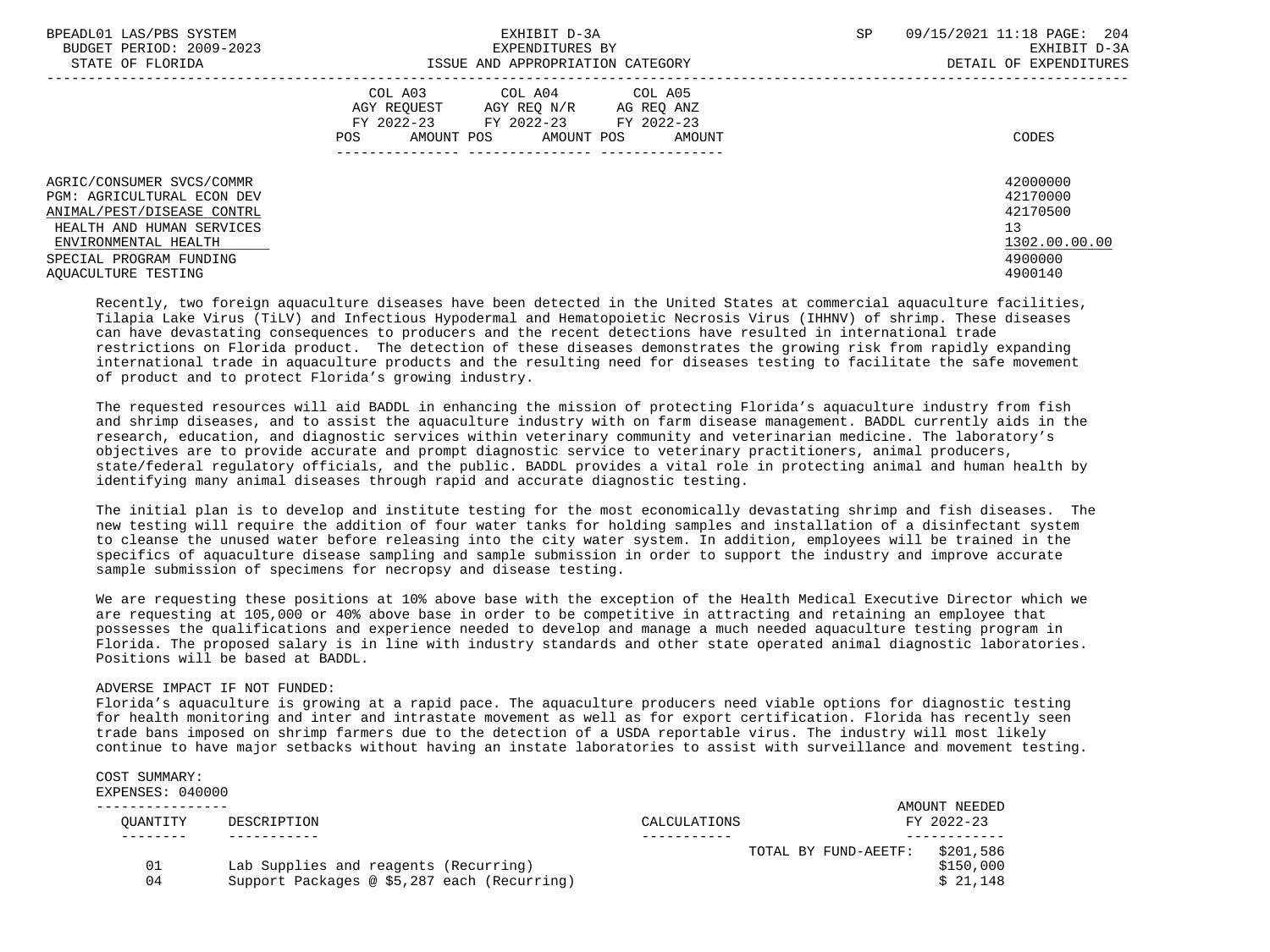| BPEADL01 LAS/PBS SYSTEM<br>BUDGET PERIOD: 2009-2023<br>STATE OF FLORIDA                                                                                                                      |                                                                          | EXHIBIT D-3A<br>EXPENDITURES BY<br>ISSUE AND APPROPRIATION CATEGORY                                                     |                             | SP                             |          |                             | 09/15/2021 11:18 PAGE: 205<br>EXHIBIT D-3A<br>DETAIL OF EXPENDITURES          |
|----------------------------------------------------------------------------------------------------------------------------------------------------------------------------------------------|--------------------------------------------------------------------------|-------------------------------------------------------------------------------------------------------------------------|-----------------------------|--------------------------------|----------|-----------------------------|-------------------------------------------------------------------------------|
|                                                                                                                                                                                              |                                                                          | COL A03 COL A04 COL A05<br>AGY REQUEST AGY REQ N/R AG REQ ANZ<br>FY 2022-23 FY 2022-23 FY 2022-23                       |                             |                                |          |                             |                                                                               |
|                                                                                                                                                                                              |                                                                          | POS AMOUNT POS AMOUNT POS AMOUNT                                                                                        |                             |                                |          |                             | CODES                                                                         |
| AGRIC/CONSUMER SVCS/COMMR<br>PGM: AGRICULTURAL ECON DEV<br>ANIMAL/PEST/DISEASE CONTRL<br>HEALTH AND HUMAN SERVICES<br>ENVIRONMENTAL HEALTH<br>SPECIAL PROGRAM FUNDING<br>AQUACULTURE TESTING |                                                                          |                                                                                                                         |                             |                                |          |                             | 42000000<br>42170000<br>42170500<br>13<br>1302.00.00.00<br>4900000<br>4900140 |
| 04                                                                                                                                                                                           |                                                                          | Support Packages @ \$4,738 each (Non-recurring)                                                                         |                             |                                |          | \$18,952                    |                                                                               |
| 01<br>01                                                                                                                                                                                     | Professional Package (Recurring)<br>Professional Package (Non-recurring) |                                                                                                                         |                             |                                |          | \$6,399<br>\$5,087          |                                                                               |
| OPERATING CAPITAL OUTLAY (OCO): 060000                                                                                                                                                       |                                                                          |                                                                                                                         |                             |                                |          |                             |                                                                               |
| QUANTITY DESCRIPTION                                                                                                                                                                         |                                                                          |                                                                                                                         | CALCULATIONS                |                                |          | AMOUNT NEEDED<br>FY 2022-23 |                                                                               |
|                                                                                                                                                                                              |                                                                          |                                                                                                                         | -----------                 | TOTAL BY FUND-AEETF: \$170,000 |          | ------------                |                                                                               |
| 01 PCR Machine (Non-Recurring)<br>01                                                                                                                                                         |                                                                          | Holding Tanks and Disinfection System (Non-Recurring)                                                                   |                             |                                |          | \$50,000<br>\$120,000       |                                                                               |
| SPECIAL CATEGORY: 100777<br>-------------------------                                                                                                                                        |                                                                          |                                                                                                                         |                             |                                |          | AMOUNT NEEDED               |                                                                               |
| OUANTITY DESCRIPTION<br>---------                                                                                                                                                            |                                                                          |                                                                                                                         | CACULATIONS<br>------------ |                                |          | FY 2022-23<br>------------- |                                                                               |
| 01<br>01                                                                                                                                                                                     |                                                                          | Maintenance Agreement  PCR Machin(Recurring)<br>Maintenance Agreement Holding Tanks and Disinfection System (Recurring) |                             | TOTAL BY FUND-AEETF: \$17,000  |          | \$5,000<br>\$12,000         |                                                                               |
| COUNTY: Osceola                                                                                                                                                                              |                                                                          |                                                                                                                         |                             |                                |          |                             |                                                                               |
|                                                                                                                                                                                              |                                                                          |                                                                                                                         |                             |                                |          |                             |                                                                               |
| POSITION DETAIL OF SALARIES AND BENEFITS:                                                                                                                                                    |                                                                          |                                                                                                                         |                             |                                |          |                             |                                                                               |
|                                                                                                                                                                                              | FTE                                                                      | BASE RATE                                                                                                               | ADDITIVES                   | BENEFITS                       | SUBTOTAL | ော ေ                        | LAPSE LAPSED SALARIES<br>AND BENEFITS                                         |
| A03 - AGY REQUEST FY 2022-23                                                                                                                                                                 |                                                                          |                                                                                                                         |                             |                                |          |                             |                                                                               |
| NEW POSITIONS                                                                                                                                                                                |                                                                          |                                                                                                                         |                             |                                |          |                             |                                                                               |
| 5035 BIOLOGICAL SCIENTIST III<br>N0907 001<br>5282 HEALTH MEDICAL EXECUTIVE DIRECTOR                                                                                                         | 4.00                                                                     | 161,080                                                                                                                 |                             | 109,176 270,256 0.00           |          |                             | 270,256                                                                       |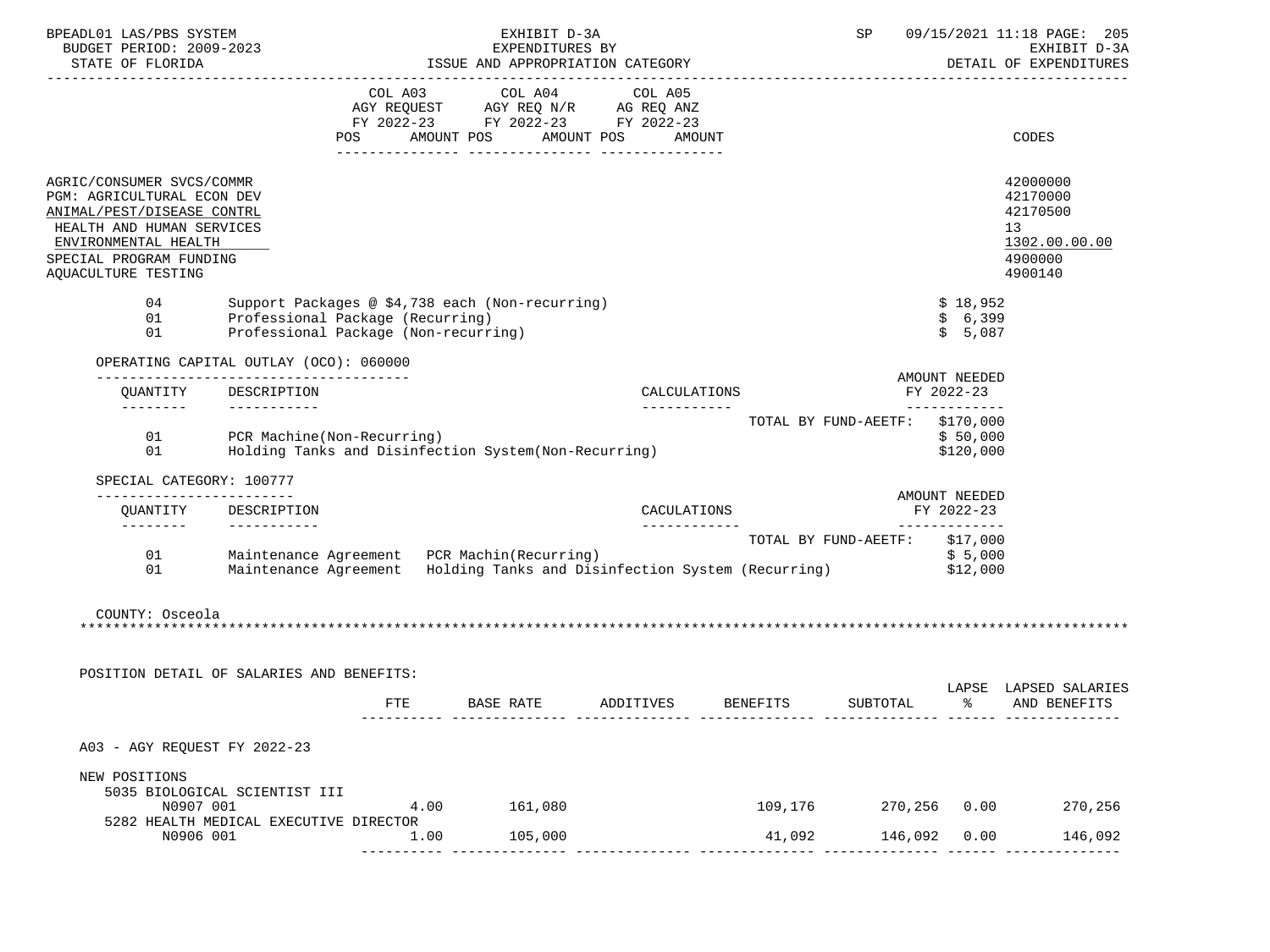| BPEADL01 LAS/PBS SYSTEM<br>BUDGET PERIOD: 2009-2023<br>STATE OF FLORIDA                                                                                                                      | EXHIBIT D-3A<br>EXPENDITURES BY<br>ISSUE AND APPROPRIATION CATEGORY |                                                                                                                        |                                       | SP<br>09/15/2021 11:18 PAGE: 206<br>EXHIBIT D-3A<br>DETAIL OF EXPENDITURES |                 |    |                                                                                            |
|----------------------------------------------------------------------------------------------------------------------------------------------------------------------------------------------|---------------------------------------------------------------------|------------------------------------------------------------------------------------------------------------------------|---------------------------------------|----------------------------------------------------------------------------|-----------------|----|--------------------------------------------------------------------------------------------|
|                                                                                                                                                                                              | COL A03<br>FY 2022-23<br><b>POS</b>                                 | COL A04<br>AGY REQUEST AGY REQ N/R AG REQ ANZ<br>FY 2022-23 FY 2022-23<br>AMOUNT POS<br>AMOUNT POS<br>________________ | COL A05<br>AMOUNT<br>________________ |                                                                            |                 |    | CODES                                                                                      |
| AGRIC/CONSUMER SVCS/COMMR<br>PGM: AGRICULTURAL ECON DEV<br>ANIMAL/PEST/DISEASE CONTRL<br>HEALTH AND HUMAN SERVICES<br>ENVIRONMENTAL HEALTH<br>SPECIAL PROGRAM FUNDING<br>AOUACULTURE TESTING |                                                                     |                                                                                                                        |                                       |                                                                            |                 |    | 42000000<br>42170000<br>42170500<br>13 <sup>°</sup><br>1302.00.00.00<br>4900000<br>4900140 |
| POSITION DETAIL OF SALARIES AND BENEFITS:                                                                                                                                                    | <b>FTE</b>                                                          | BASE RATE                                                                                                              | ADDITIVES                             | BENEFITS                                                                   | SUBTOTAL        | ిన | LAPSE LAPSED SALARIES<br>AND BENEFITS                                                      |
| A03 - AGY REQUEST FY 2022-23<br>NEW POSITIONS                                                                                                                                                |                                                                     |                                                                                                                        |                                       |                                                                            |                 |    |                                                                                            |
| TOTALS FOR ISSUE BY FUND<br>2360 AG EMERGENCY ERAD TF                                                                                                                                        |                                                                     |                                                                                                                        |                                       |                                                                            |                 |    | 416,348                                                                                    |
|                                                                                                                                                                                              | 5.00                                                                | 266,080                                                                                                                |                                       |                                                                            | 150,268 416,348 |    | 416,348<br>==============                                                                  |
| TOTAL: ENVIRONMENTAL HEALTH<br>BY FUND TYPE<br>GENERAL REVENUE FUND<br>TRUST FUNDS                                                                                                           | 6,022,497                                                           | 7,798,072      78,885<br>1,023,777                                                                                     |                                       |                                                                            |                 |    | 1302.00.00.00<br>1000<br>2000                                                              |
| TOTAL POSITIONS 125.00<br>TOTAL PROG COMP 13,820,569 1,102,662<br>TOTAL SALARY RATE 6,076,008                                                                                                |                                                                     |                                                                                                                        |                                       |                                                                            |                 |    |                                                                                            |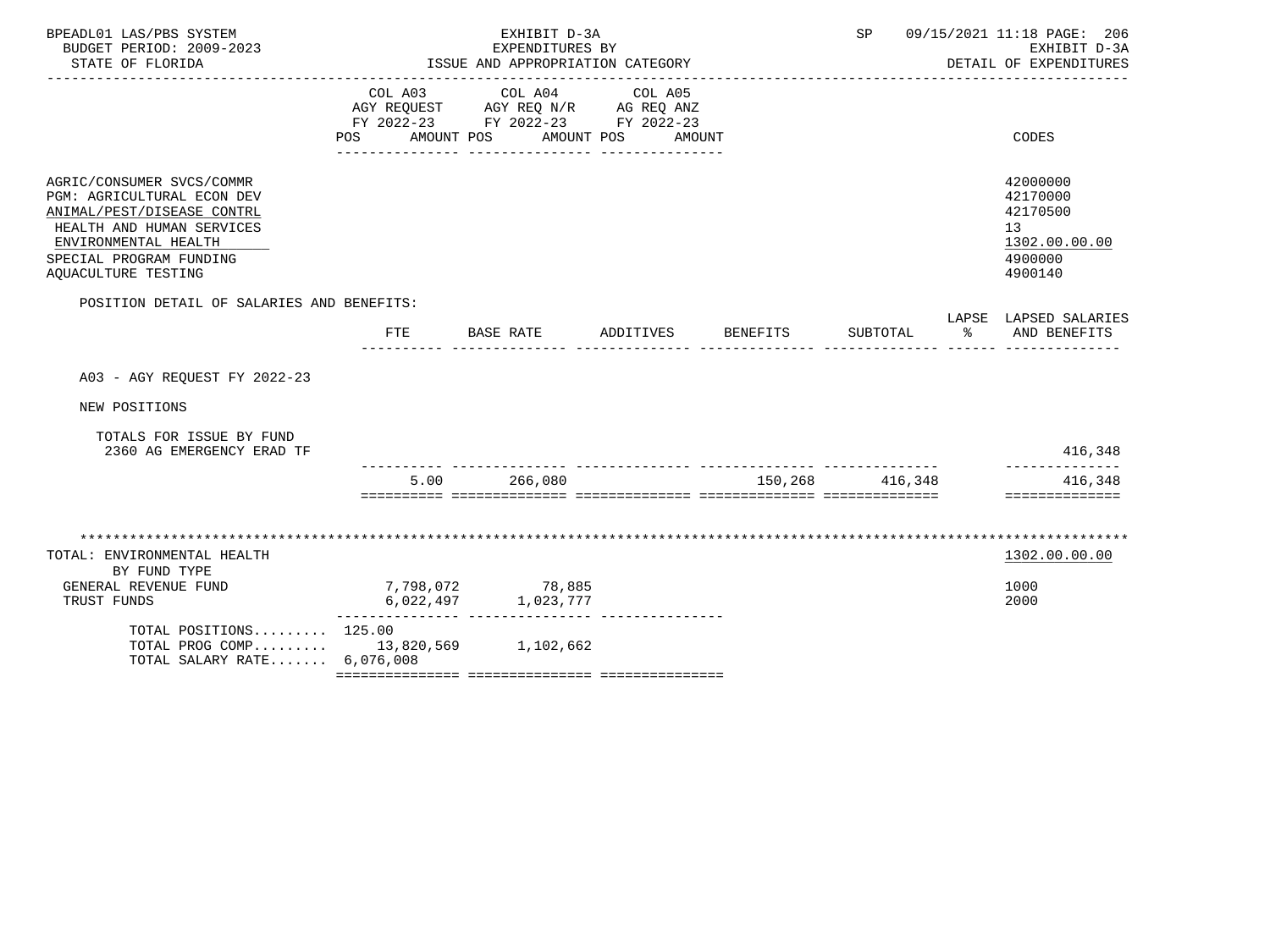| BPEADL01 LAS/PBS SYSTEM  | EXHIBIT D                             | $\cap$ $\Gamma$ | 09/15/2021 11:18 PAGE: :<br>-207 |
|--------------------------|---------------------------------------|-----------------|----------------------------------|
| BUDGET PERIOD: 2009-2023 | EXPENDITURES BY                       |                 | EXHIBIT D-3A                     |
| STATE OF FLORIDA         | : AND APPROPRIATION CATEGORY<br>"SSUE |                 | DETAIL OF EXPENDITURES           |

|                                                                                                                                                                                                                                                      |                     | COL A03<br>POS<br>AMOUNT POS | COL A04<br>AGY REQUEST AGY REQ N/R AG REQ ANZ<br>FY 2022-23 FY 2022-23 FY 2022-23 | COL A05<br>AMOUNT POS AMOUNT | CODES                                                                  |               |
|------------------------------------------------------------------------------------------------------------------------------------------------------------------------------------------------------------------------------------------------------|---------------------|------------------------------|-----------------------------------------------------------------------------------|------------------------------|------------------------------------------------------------------------|---------------|
| AGRIC/CONSUMER SVCS/COMMR<br>PGM: AGRICULTURAL ECON DEV<br>PLANT/PEST/DISEASE CONTROL<br>HEALTH AND HUMAN SERVICES<br>ENVIRONMENTAL HEALTH<br>ESTIMATED EXPENDITURES<br>ESTIMATED EXPENDITURES - OPERATIONS<br>SALARY RATE<br>SALARY RATE 15,670,878 |                     |                              |                                                                                   |                              | 42000000<br>42170000<br>42170600<br>13<br>1000000<br>1001000<br>000000 | 1302.00.00.00 |
| SALARIES AND BENEFITS                                                                                                                                                                                                                                |                     |                              |                                                                                   |                              | 010000                                                                 |               |
| GENERAL REVENUE FUND -STATE 10,990,496                                                                                                                                                                                                               |                     |                              |                                                                                   |                              | 1000 1                                                                 |               |
| CITRUS INSPECTION TF                                                                                                                                                                                                                                 |                     | $-$ STATE 486, 146           |                                                                                   |                              | 2093 1                                                                 |               |
| FEDERAL GRANTS TRUST FUND -FEDERL                                                                                                                                                                                                                    |                     | 6,410,289                    |                                                                                   |                              | 2261 3                                                                 |               |
| AG EMERGENCY ERAD TF                                                                                                                                                                                                                                 | $-$ STATE<br>-MATCH | 3,305,813<br>8,532           |                                                                                   |                              | 2360 1<br>2360 2                                                       |               |
| TOTAL AG EMERGENCY ERAD TF                                                                                                                                                                                                                           |                     | 3, 314, 345                  |                                                                                   |                              | 2360                                                                   |               |
| PLANT INDUSTRY TF                                                                                                                                                                                                                                    | $-$ STATE           | 2,134,850                    |                                                                                   |                              | 2507 1                                                                 |               |
| TOTAL POSITIONS 378.00<br>TOTAL APPRO 23,336,126                                                                                                                                                                                                     |                     |                              |                                                                                   |                              |                                                                        |               |
| OTHER PERSONAL SERVICES                                                                                                                                                                                                                              |                     |                              |                                                                                   |                              | 030000                                                                 |               |
| GENERAL REVENUE FUND                                                                                                                                                                                                                                 |                     | $-STATE$ 21,941              |                                                                                   |                              | 1000 1                                                                 |               |
| CITRUS INSPECTION TF                                                                                                                                                                                                                                 |                     | $-$ STATE $1,036$            |                                                                                   |                              | 2093 1                                                                 |               |
| FEDERAL GRANTS TRUST FUND -FEDERL                                                                                                                                                                                                                    |                     | 1,214,008                    |                                                                                   |                              | 2261 3                                                                 |               |
| AG EMERGENCY ERAD TF                                                                                                                                                                                                                                 | $-$ STATE<br>-MATCH | 31,390<br>313,526            |                                                                                   |                              | 2360 1<br>2360 2                                                       |               |
| TOTAL AG EMERGENCY ERAD TF                                                                                                                                                                                                                           |                     | 344,916                      |                                                                                   |                              | 2360                                                                   |               |
| PLANT INDUSTRY TF -STATE 497,266                                                                                                                                                                                                                     |                     |                              |                                                                                   |                              | 2507 1                                                                 |               |
| TOTAL APPRO                                                                                                                                                                                                                                          |                     | 2,079,167                    |                                                                                   |                              |                                                                        |               |
|                                                                                                                                                                                                                                                      |                     |                              |                                                                                   |                              |                                                                        |               |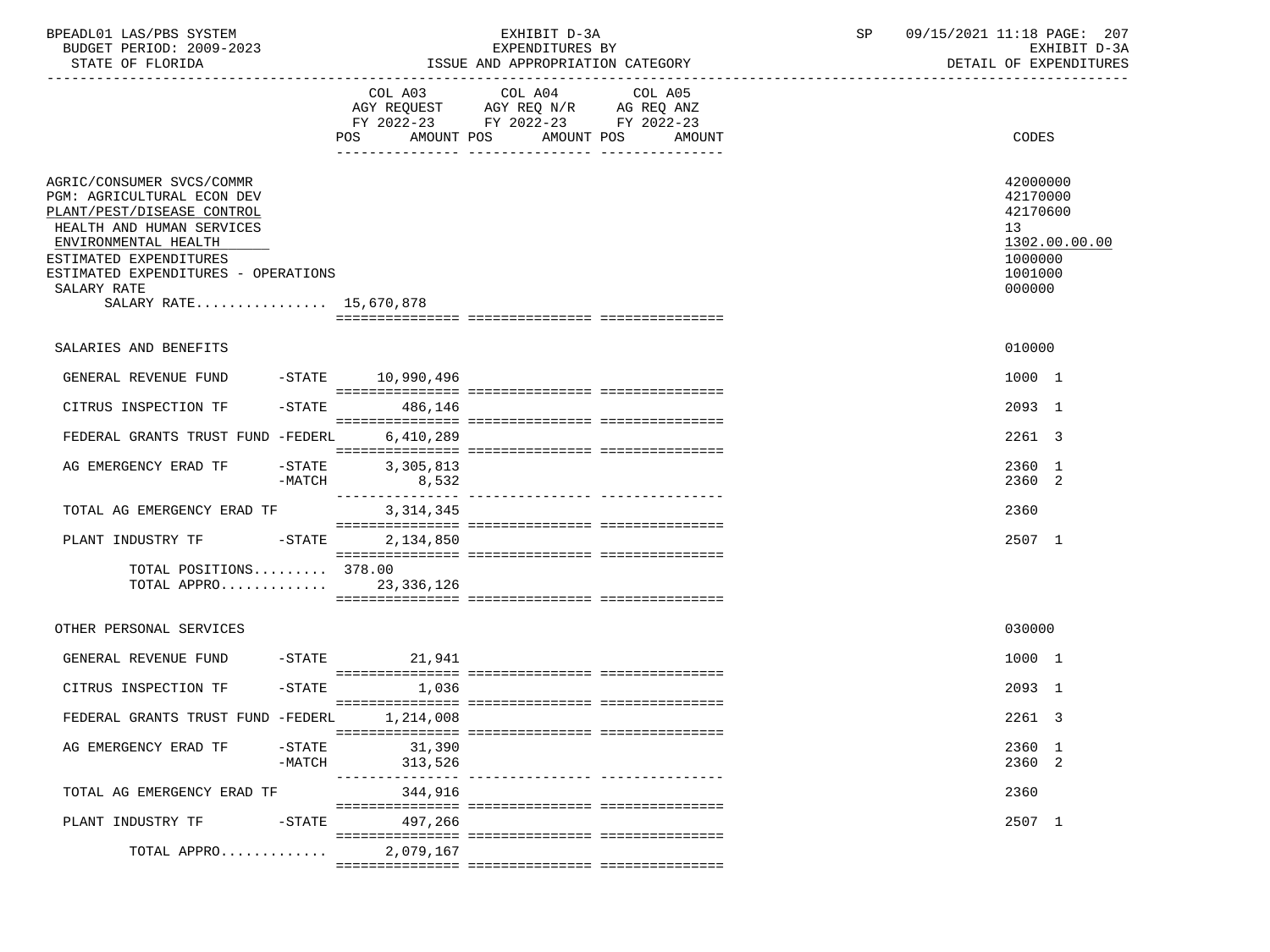| BPEADL01 LAS/PBS SYSTEM<br>BUDGET PERIOD: 2009-2023<br>STATE OF FLORIDA<br>-----------------                                                                                                                                   | EXHIBIT D-3A<br>EXPENDITURES BY<br>ISSUE AND APPROPRIATION CATEGORY |                      |                                                                                                                                                                                                                                               | SP     | 09/15/2021 11:18 PAGE: 208<br>EXHIBIT D-3A<br>DETAIL OF EXPENDITURES |                                                                                                      |
|--------------------------------------------------------------------------------------------------------------------------------------------------------------------------------------------------------------------------------|---------------------------------------------------------------------|----------------------|-----------------------------------------------------------------------------------------------------------------------------------------------------------------------------------------------------------------------------------------------|--------|----------------------------------------------------------------------|------------------------------------------------------------------------------------------------------|
|                                                                                                                                                                                                                                |                                                                     | POS<br>AMOUNT POS    | COL A03 COL A04 COL A05<br>$\begin{tabular}{lllllllll} \bf AGY & \bf REQUEST & \bf AGY & \bf REQ & \bf N/R & \bf AG & \bf REQ & \bf ANZ \\ \bf FY & \tt 2022-23 & \bf FY & \tt 2022-23 & \bf FY & \tt 2022-23 \\ \end{tabular}$<br>AMOUNT POS | AMOUNT |                                                                      | CODES                                                                                                |
| AGRIC/CONSUMER SVCS/COMMR<br>PGM: AGRICULTURAL ECON DEV<br>PLANT/PEST/DISEASE CONTROL<br>HEALTH AND HUMAN SERVICES<br>ENVIRONMENTAL HEALTH<br>ESTIMATED EXPENDITURES<br>ESTIMATED EXPENDITURES - OPERATIONS<br><b>EXPENSES</b> |                                                                     |                      |                                                                                                                                                                                                                                               |        |                                                                      | 42000000<br>42170000<br>42170600<br>13 <sup>°</sup><br>1302.00.00.00<br>1000000<br>1001000<br>040000 |
| GENERAL REVENUE FUND -STATE 1,181,860<br>CITRUS INSPECTION TF -STATE 79,832<br>FEDERAL GRANTS TRUST FUND -FEDERL 1,403,534                                                                                                     |                                                                     | 23,748<br>724,622    |                                                                                                                                                                                                                                               |        |                                                                      | 1000 1<br>2093 1<br>2261 3<br>2360 1<br>2507 1                                                       |
| TOTAL APPRO                                                                                                                                                                                                                    |                                                                     | 3,413,596            |                                                                                                                                                                                                                                               |        |                                                                      |                                                                                                      |
| OPERATING CAPITAL OUTLAY                                                                                                                                                                                                       |                                                                     |                      |                                                                                                                                                                                                                                               |        |                                                                      | 060000                                                                                               |
| FEDERAL GRANTS TRUST FUND -FEDERL 216,195<br>PLANT INDUSTRY TF -STATE                                                                                                                                                          |                                                                     | 95,006               |                                                                                                                                                                                                                                               |        |                                                                      | 2261 3<br>2507 1                                                                                     |
| TOTAL APPRO                                                                                                                                                                                                                    |                                                                     | 311,201              |                                                                                                                                                                                                                                               |        |                                                                      |                                                                                                      |
| SPECIAL CATEGORIES<br>ACQUISITION/MOTOR VEHICLES                                                                                                                                                                               |                                                                     |                      |                                                                                                                                                                                                                                               |        |                                                                      | 100000<br>100021                                                                                     |
| FEDERAL GRANTS TRUST FUND -FEDERL<br>AG EMERGENCY ERAD TF -STATE 768,785                                                                                                                                                       |                                                                     | 472,842              |                                                                                                                                                                                                                                               |        |                                                                      | 2261 3<br>2360 1                                                                                     |
| TOTAL APPRO                                                                                                                                                                                                                    |                                                                     | 1,241,627            |                                                                                                                                                                                                                                               |        |                                                                      |                                                                                                      |
| AGRI EMER MEDFLY PROGRAM                                                                                                                                                                                                       |                                                                     |                      |                                                                                                                                                                                                                                               |        |                                                                      | 100101                                                                                               |
| AG EMERGENCY ERAD TF                                                                                                                                                                                                           |                                                                     | $-STATE$ 1, 214, 177 |                                                                                                                                                                                                                                               |        |                                                                      | 2360 1                                                                                               |
| G/A-BOLL WEEVIL ERADICATE                                                                                                                                                                                                      |                                                                     |                      |                                                                                                                                                                                                                                               |        |                                                                      | 100134                                                                                               |
| PLANT INDUSTRY TF                                                                                                                                                                                                              |                                                                     | $-STATE$ 150,000     |                                                                                                                                                                                                                                               |        |                                                                      | 2507 1                                                                                               |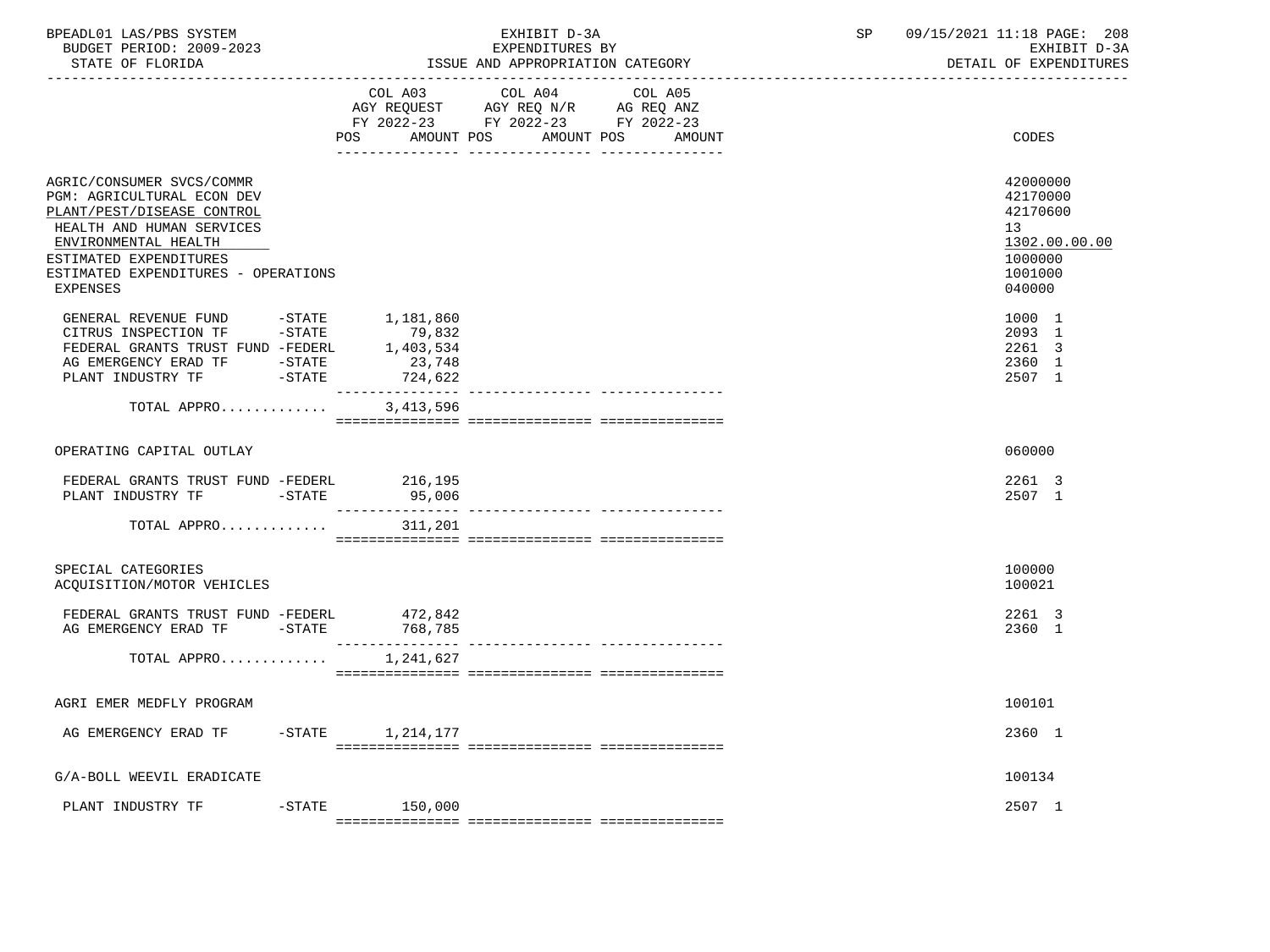| BPEADL01 LAS/PBS SYSTEM<br>BUDGET PERIOD: 2009-2023<br>STATE OF FLORIDA                                                                                                                                                                                   |                                               |                                                   | EXHIBIT D-3A<br>EXPENDITURES BY<br>ISSUE AND APPROPRIATION CATEGORY                                                                         | SP | 09/15/2021 11:18 PAGE: 209<br>EXHIBIT D-3A<br>DETAIL OF EXPENDITURES                                           |
|-----------------------------------------------------------------------------------------------------------------------------------------------------------------------------------------------------------------------------------------------------------|-----------------------------------------------|---------------------------------------------------|---------------------------------------------------------------------------------------------------------------------------------------------|----|----------------------------------------------------------------------------------------------------------------|
|                                                                                                                                                                                                                                                           |                                               |                                                   | COL A03 COL A04<br>COL A05<br>AGY REQUEST AGY REQ N/R AG REQ ANZ<br>FY 2022-23 FY 2022-23 FY 2022-23<br>POS AMOUNT POS AMOUNT POS<br>AMOUNT |    | CODES                                                                                                          |
| AGRIC/CONSUMER SVCS/COMMR<br>PGM: AGRICULTURAL ECON DEV<br>PLANT/PEST/DISEASE CONTROL<br>HEALTH AND HUMAN SERVICES<br>ENVIRONMENTAL HEALTH<br>ESTIMATED EXPENDITURES<br>ESTIMATED EXPENDITURES - OPERATIONS<br>SPECIAL CATEGORIES<br>APIARIAN INDEMNITIES |                                               |                                                   |                                                                                                                                             |    | 42000000<br>42170000<br>42170600<br>13 <sup>7</sup><br>1302.00.00.00<br>1000000<br>1001000<br>100000<br>100140 |
| AG EMERGENCY ERAD TF -STATE 36,000                                                                                                                                                                                                                        |                                               |                                                   |                                                                                                                                             |    | 2360 1                                                                                                         |
| ENDANGERED PLANT SPECIES                                                                                                                                                                                                                                  |                                               |                                                   |                                                                                                                                             |    | 100207                                                                                                         |
| LAND ACQUISITION TF -STATE 216,000                                                                                                                                                                                                                        |                                               |                                                   |                                                                                                                                             |    | 2423 1                                                                                                         |
| TR/AG EMERG ERADICATION TF                                                                                                                                                                                                                                |                                               |                                                   |                                                                                                                                             |    | 100242                                                                                                         |
| GENERAL REVENUE FUND -STATE 3,318,209                                                                                                                                                                                                                     |                                               |                                                   |                                                                                                                                             |    | 1000 1                                                                                                         |
| CIT HEALTH RESPONSE PROGRM                                                                                                                                                                                                                                |                                               |                                                   |                                                                                                                                             |    | 100444                                                                                                         |
| FEDERAL GRANTS TRUST FUND -FEDERL 5,703,750<br>AG EMERGENCY ERAD TF -MATCH 2,000,000                                                                                                                                                                      |                                               |                                                   |                                                                                                                                             |    | 2261 3<br>2360 2                                                                                               |
| TOTAL APPRO                                                                                                                                                                                                                                               |                                               | 7,703,750                                         |                                                                                                                                             |    |                                                                                                                |
| PLANT PEST & DISEASE CONTR                                                                                                                                                                                                                                |                                               |                                                   |                                                                                                                                             |    | 100671                                                                                                         |
| FEDERAL GRANTS TRUST FUND -FEDERL 1,020,295                                                                                                                                                                                                               |                                               |                                                   |                                                                                                                                             |    | 2261 3                                                                                                         |
| CONTRACTED SERVICES                                                                                                                                                                                                                                       |                                               |                                                   |                                                                                                                                             |    | 100777                                                                                                         |
| GENERAL REVENUE FUND<br>CITRUS INSPECTION TF<br>FEDERAL GRANTS TRUST FUND -FEDERL<br>AG EMERGENCY ERAD TF<br>PLANT INDUSTRY TF                                                                                                                            | -STATE<br>$-$ STATE<br>$-$ STATE<br>$-$ STATE | 204,481<br>7,144<br>440,270<br>105,000<br>228,049 |                                                                                                                                             |    | 1000 1<br>2093 1<br>2261 3<br>2360 1<br>2507 1                                                                 |
| TOTAL APPRO                                                                                                                                                                                                                                               |                                               | 984,944                                           |                                                                                                                                             |    |                                                                                                                |
|                                                                                                                                                                                                                                                           |                                               |                                                   |                                                                                                                                             |    |                                                                                                                |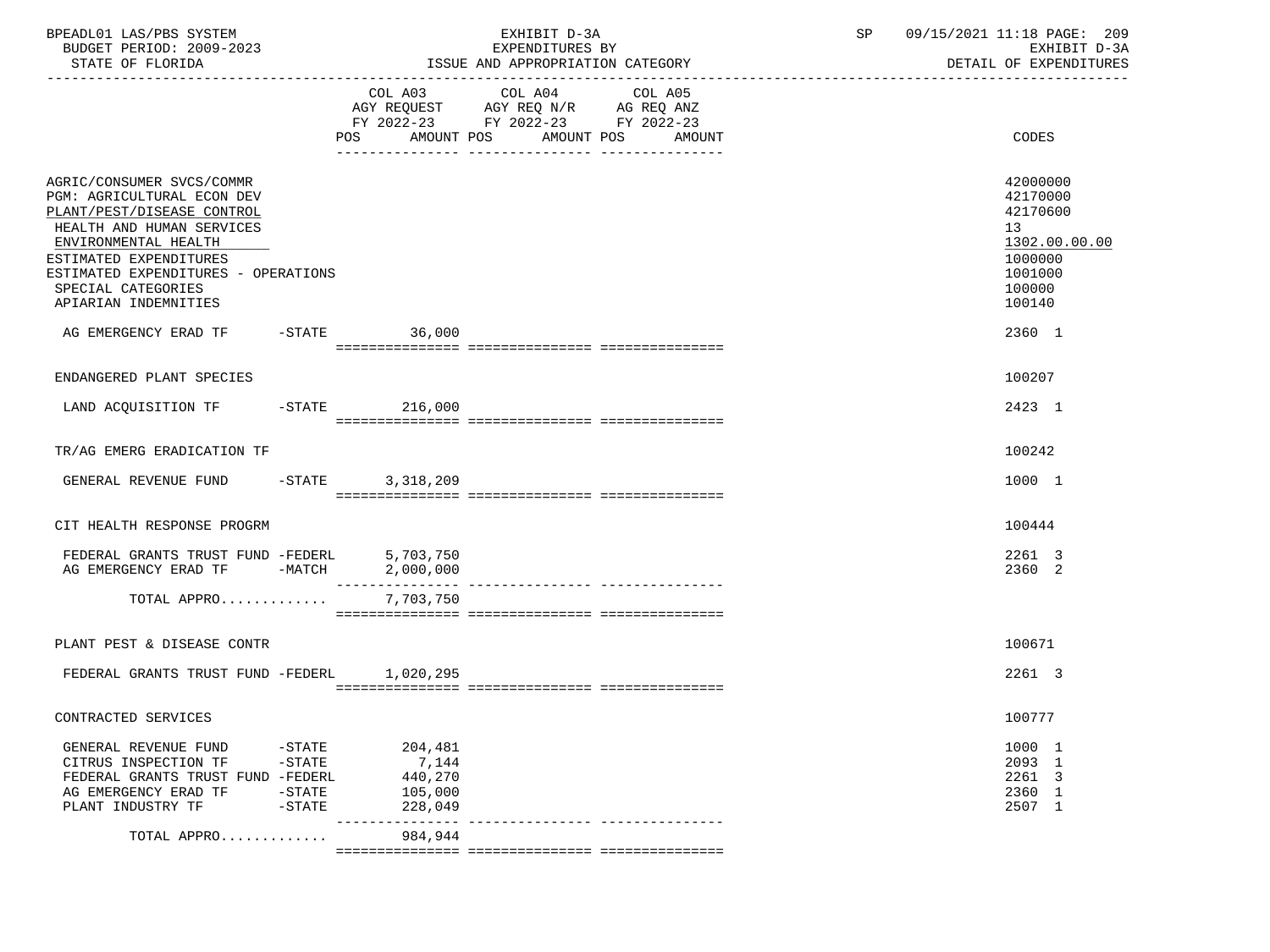| BPEADL01 LAS/PBS SYSTEM<br>BUDGET PERIOD: 2009-2023<br>STATE OF FLORIDA                                                                                                                                                                                        |          |                                                    | EXHIBIT D-3A<br>EXPENDITURES BY<br>ISSUE AND APPROPRIATION CATEGORY | SP | 09/15/2021 11:18 PAGE: 210<br>EXHIBIT D-3A<br>DETAIL OF EXPENDITURES                              |  |
|----------------------------------------------------------------------------------------------------------------------------------------------------------------------------------------------------------------------------------------------------------------|----------|----------------------------------------------------|---------------------------------------------------------------------|----|---------------------------------------------------------------------------------------------------|--|
|                                                                                                                                                                                                                                                                |          |                                                    | COL A03 COL A04 COL A05<br>POS AMOUNT POS AMOUNT POS<br>AMOUNT      |    | CODES                                                                                             |  |
| AGRIC/CONSUMER SVCS/COMMR<br>PGM: AGRICULTURAL ECON DEV<br>PLANT/PEST/DISEASE CONTROL<br>HEALTH AND HUMAN SERVICES<br>ENVIRONMENTAL HEALTH<br>ESTIMATED EXPENDITURES<br>ESTIMATED EXPENDITURES - OPERATIONS<br>SPECIAL CATEGORIES<br>RISK MANAGEMENT INSURANCE |          |                                                    |                                                                     |    | 42000000<br>42170000<br>42170600<br>13<br>1302.00.00.00<br>1000000<br>1001000<br>100000<br>103241 |  |
| GENERAL REVENUE FUND -STATE 445,430<br>AG EMERGENCY ERAD TF                                                                                                                                                                                                    | $-STATE$ | 151,285<br>151,285<br>---------------              |                                                                     |    | 1000 1<br>2360 1                                                                                  |  |
| TOTAL APPRO                                                                                                                                                                                                                                                    |          | 596,715                                            |                                                                     |    |                                                                                                   |  |
| TR/IFAS/INVASIVE EXOTICS                                                                                                                                                                                                                                       |          |                                                    |                                                                     |    | 103810                                                                                            |  |
| PLANT INDUSTRY TF                                                                                                                                                                                                                                              |          | -STATE 540,000                                     |                                                                     |    | 2507 1                                                                                            |  |
| INVASIVE SPECIES CONTROL                                                                                                                                                                                                                                       |          |                                                    |                                                                     |    | 103820                                                                                            |  |
| AG EMERGENCY ERAD TF -STATE 500,000                                                                                                                                                                                                                            |          |                                                    |                                                                     |    | 2360 1                                                                                            |  |
| TR/DMS/HR SVCS/STW CONTRCT                                                                                                                                                                                                                                     |          |                                                    |                                                                     |    | 107040                                                                                            |  |
| GENERAL REVENUE FUND -STATE $129,977$<br>CITRUS INSPECTION TF -STATE $8,266$<br>FEDERAL GRANTS TRUST FUND -FEDERL                                                                                                                                              |          | 8,266<br>7,281<br>538<br>62,136<br>_______________ |                                                                     |    | 1000 1<br>2093 1<br>2261 3<br>2360 1<br>2507 1                                                    |  |
| TOTAL APPRO<br>TOTAL: ESTIMATED EXPENDITURES - OPERATIONS<br>TOTAL POSITIONS 378.00<br>TOTAL ISSUE 46,870,005<br>TOTAL SALARY RATE 15,670,878                                                                                                                  |          | 208,198                                            |                                                                     |    | 1001000                                                                                           |  |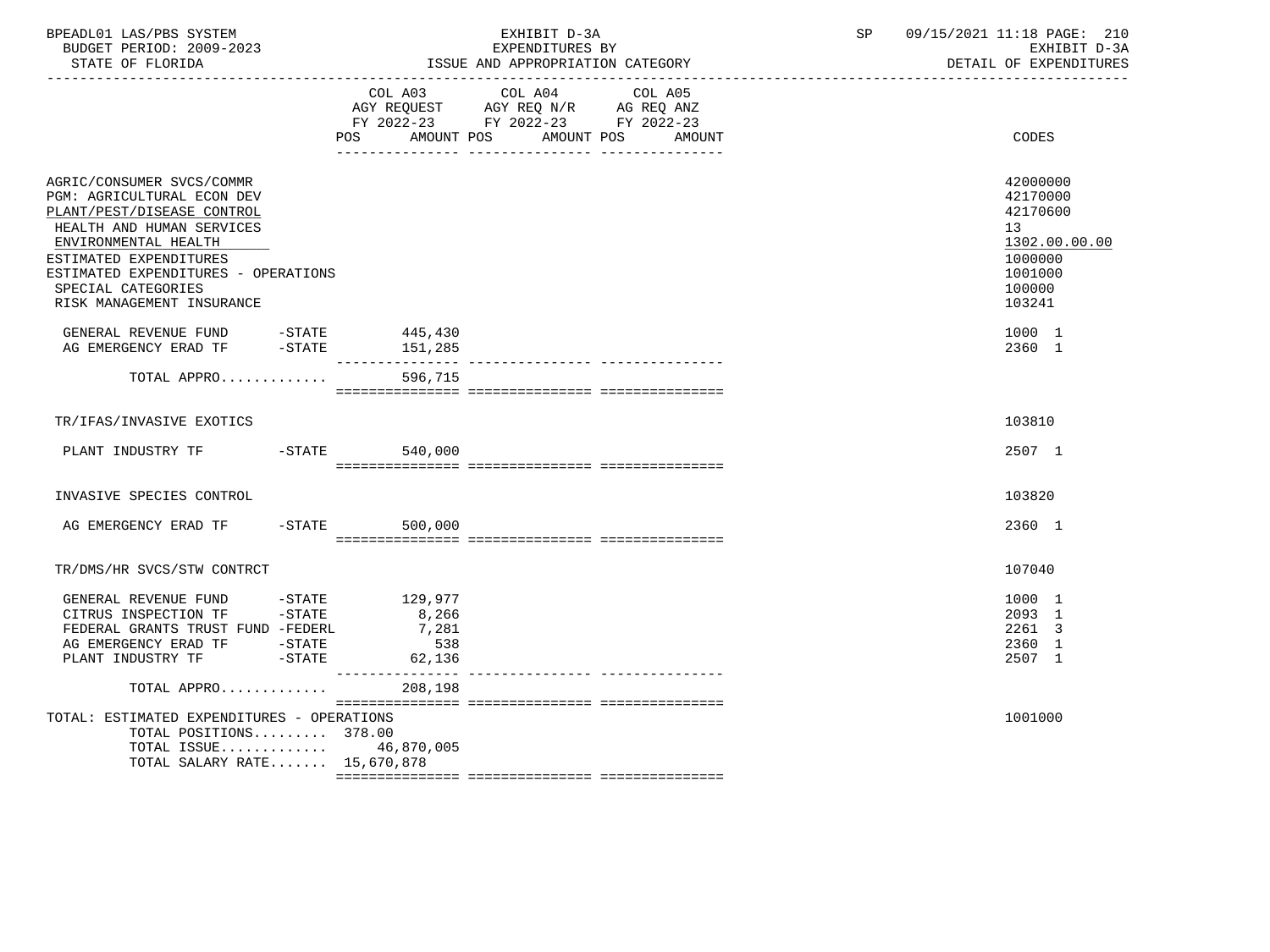| BPEADL01 LAS/PBS SYSTEM<br>BUDGET PERIOD: 2009-2023<br>STATE OF FLORIDA                                                                                                                                                                  |                      |                   | EXHIBIT D-3A<br>EXPENDITURES BY<br>ISSUE AND APPROPRIATION CATEGORY                                                | SP                              | 09/15/2021 11:18 PAGE: 211<br>EXHIBIT D-3A<br>DETAIL OF EXPENDITURES |                                                                    |  |
|------------------------------------------------------------------------------------------------------------------------------------------------------------------------------------------------------------------------------------------|----------------------|-------------------|--------------------------------------------------------------------------------------------------------------------|---------------------------------|----------------------------------------------------------------------|--------------------------------------------------------------------|--|
|                                                                                                                                                                                                                                          |                      | POS               | COL A03 COL A04<br>AGY REQUEST AGY REQ N/R AG REQ ANZ<br>FY 2022-23 FY 2022-23 FY 2022-23<br>AMOUNT POS AMOUNT POS | COL A05<br>AMOUNT               |                                                                      | <b>CODES</b>                                                       |  |
| AGRIC/CONSUMER SVCS/COMMR<br>PGM: AGRICULTURAL ECON DEV<br>PLANT/PEST/DISEASE CONTROL<br>HEALTH AND HUMAN SERVICES<br>ENVIRONMENTAL HEALTH<br>ESTIMATED EXPENDITURES<br>SALARY INCREASES FOR FY 2021-22 -<br>STATE EMPLOYEE MINIMUM WAGE |                      |                   |                                                                                                                    |                                 |                                                                      | 42000000<br>42170000<br>42170600<br>13<br>1302.00.00.00<br>1000000 |  |
| INCREASE - EFFECTIVE 7/1/2021<br>SALARY RATE<br>SALARY RATE $43,442$                                                                                                                                                                     |                      |                   |                                                                                                                    |                                 |                                                                      | 1001030<br>000000                                                  |  |
| SALARIES AND BENEFITS                                                                                                                                                                                                                    |                      |                   |                                                                                                                    |                                 |                                                                      | 010000                                                             |  |
| GENERAL REVENUE FUND                                                                                                                                                                                                                     |                      | -STATE 24,248     |                                                                                                                    |                                 |                                                                      | 1000 1                                                             |  |
| CITRUS INSPECTION TF                                                                                                                                                                                                                     |                      | $-STATE$ 1,071    |                                                                                                                    |                                 |                                                                      | 2093 1                                                             |  |
| FEDERAL GRANTS TRUST FUND -FEDERL                                                                                                                                                                                                        |                      | 14,143            |                                                                                                                    |                                 |                                                                      | 2261 3                                                             |  |
| AG EMERGENCY ERAD TF                                                                                                                                                                                                                     | -STATE<br>-MATCH     | 7,292<br>19       |                                                                                                                    |                                 |                                                                      | 2360 1<br>2360 2                                                   |  |
| TOTAL AG EMERGENCY ERAD TF                                                                                                                                                                                                               |                      | 7,311             |                                                                                                                    |                                 |                                                                      | 2360                                                               |  |
| PLANT INDUSTRY TF -STATE 4,711                                                                                                                                                                                                           |                      |                   |                                                                                                                    |                                 |                                                                      | 2507 1                                                             |  |
| TOTAL APPRO                                                                                                                                                                                                                              |                      | 51,484            |                                                                                                                    |                                 |                                                                      |                                                                    |  |
| OTHER PERSONAL SERVICES                                                                                                                                                                                                                  |                      |                   |                                                                                                                    |                                 |                                                                      | 030000                                                             |  |
| GENERAL REVENUE FUND                                                                                                                                                                                                                     |                      | $-$ STATE $1,732$ |                                                                                                                    |                                 |                                                                      | 1000 1                                                             |  |
| CITRUS INSPECTION TF                                                                                                                                                                                                                     |                      | $-STATE$<br>81    |                                                                                                                    |                                 |                                                                      | 2093 1                                                             |  |
| FEDERAL GRANTS TRUST FUND -FEDERL                                                                                                                                                                                                        |                      | 95,871            |                                                                                                                    |                                 |                                                                      | 2261 3                                                             |  |
| AG EMERGENCY ERAD TF                                                                                                                                                                                                                     | $-STATE$<br>$-MATCH$ | 2,478<br>24,759   |                                                                                                                    | -------------- ---------------- |                                                                      | 2360 1<br>2360 2                                                   |  |
| TOTAL AG EMERGENCY ERAD TF                                                                                                                                                                                                               |                      | 27,237            |                                                                                                                    |                                 |                                                                      | 2360                                                               |  |
| PLANT INDUSTRY TF                                                                                                                                                                                                                        | $-$ STATE            | 39,269            |                                                                                                                    |                                 |                                                                      | 2507 1                                                             |  |
| TOTAL APPRO                                                                                                                                                                                                                              |                      | 164,190           |                                                                                                                    |                                 |                                                                      |                                                                    |  |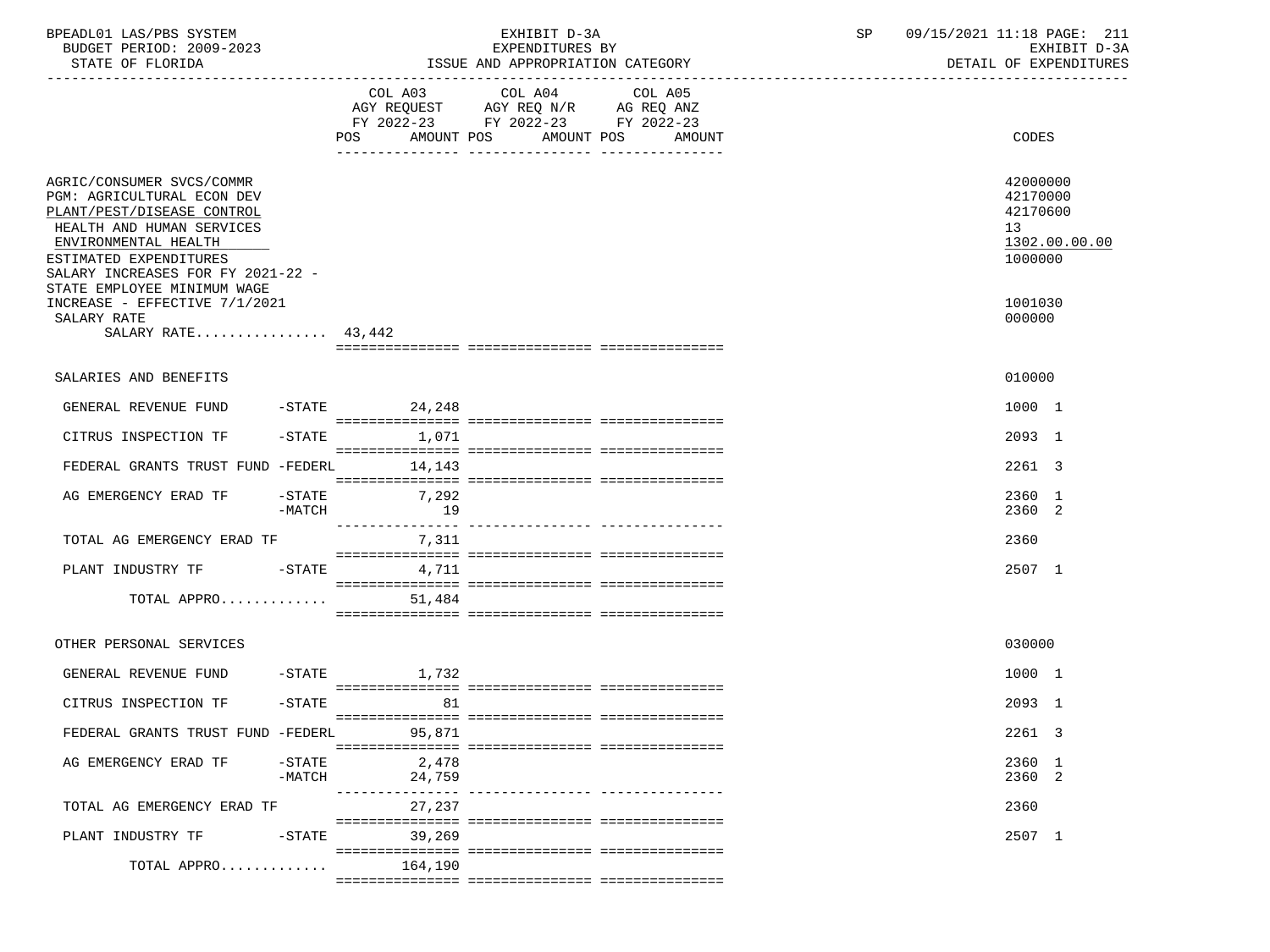| BPEADL01 LAS/PBS SYSTEM<br>BUDGET PERIOD: 2009-2023<br>STATE OF FLORIDA                                                                                                                                                                                                   |          |                       | EXHIBIT D-3A<br>EXPENDITURES BY<br>ISSUE AND APPROPRIATION CATEGORY               |                                 | SP | 09/15/2021 11:18 PAGE: 212<br>EXHIBIT D-3A<br>DETAIL OF EXPENDITURES          |
|---------------------------------------------------------------------------------------------------------------------------------------------------------------------------------------------------------------------------------------------------------------------------|----------|-----------------------|-----------------------------------------------------------------------------------|---------------------------------|----|-------------------------------------------------------------------------------|
|                                                                                                                                                                                                                                                                           | POS      | COL A03<br>AMOUNT POS | COL A04<br>AGY REQUEST AGY REQ N/R AG REQ ANZ<br>FY 2022-23 FY 2022-23 FY 2022-23 | COL A05<br>AMOUNT POS<br>AMOUNT |    | CODES                                                                         |
| AGRIC/CONSUMER SVCS/COMMR<br>PGM: AGRICULTURAL ECON DEV<br>PLANT/PEST/DISEASE CONTROL<br>HEALTH AND HUMAN SERVICES<br>ENVIRONMENTAL HEALTH<br>ESTIMATED EXPENDITURES<br>SALARY INCREASES FOR FY 2021-22 -<br>STATE EMPLOYEE MINIMUM WAGE<br>INCREASE - EFFECTIVE 7/1/2021 |          |                       |                                                                                   |                                 |    | 42000000<br>42170000<br>42170600<br>13<br>1302.00.00.00<br>1000000<br>1001030 |
| TOTAL: SALARY INCREASES FOR FY 2021-22 -<br>STATE EMPLOYEE MINIMUM WAGE<br>INCREASE - EFFECTIVE 7/1/2021<br>TOTAL ISSUE $215,674$<br>TOTAL SALARY RATE 43,442                                                                                                             |          |                       |                                                                                   |                                 |    | 1001030                                                                       |
| FLORIDA RETIREMENT SYSTEM<br>ADJUSTMENT - FY 2021-22 - NORMAL<br>COST AND UNFUNDED ACTUARIAL                                                                                                                                                                              |          |                       |                                                                                   |                                 |    |                                                                               |
| LIABILITY<br>SALARIES AND BENEFITS                                                                                                                                                                                                                                        |          |                       |                                                                                   |                                 |    | 1001070<br>010000                                                             |
| GENERAL REVENUE FUND -STATE 57,964                                                                                                                                                                                                                                        |          |                       |                                                                                   |                                 |    | 1000 1                                                                        |
| CITRUS INSPECTION TF                                                                                                                                                                                                                                                      |          | $-STATE$ 2.560        |                                                                                   |                                 |    | 2093 1                                                                        |
| FEDERAL GRANTS TRUST FUND -FEDERL                                                                                                                                                                                                                                         |          | 33,807                |                                                                                   |                                 |    | 2261 3                                                                        |
| $-$ STATE<br>AG EMERGENCY ERAD TF                                                                                                                                                                                                                                         | $-MATCH$ | 17,431<br>45          |                                                                                   |                                 |    | 2360 1<br>2360 2                                                              |
| TOTAL AG EMERGENCY ERAD TF                                                                                                                                                                                                                                                |          | 17,476                |                                                                                   |                                 |    | 2360                                                                          |
| PLANT INDUSTRY TF -STATE 11,261                                                                                                                                                                                                                                           |          |                       |                                                                                   |                                 |    | 2507 1                                                                        |
| TOTAL APPRO $123,068$                                                                                                                                                                                                                                                     |          |                       |                                                                                   |                                 |    |                                                                               |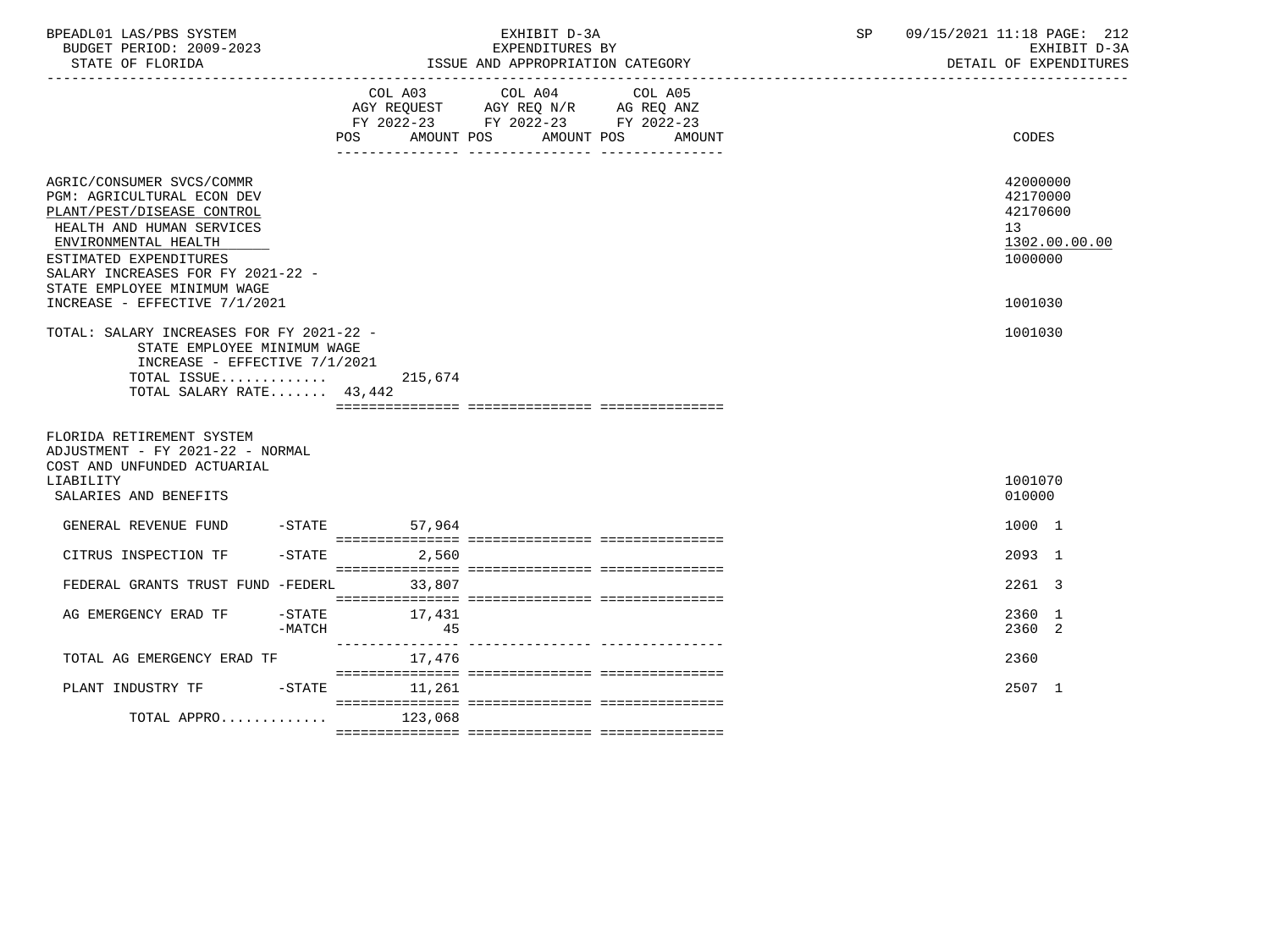| BPEADL01 LAS/PBS SYSTEM |                  |                          | EXHIBIT D-3A                     | 09/15/2021 11:18 PAGE: 213 |              |  |
|-------------------------|------------------|--------------------------|----------------------------------|----------------------------|--------------|--|
|                         |                  | BUDGET PERIOD: 2009-2023 | EXPENDITURES BY                  |                            | EXHIBIT D-3A |  |
|                         | STATE OF FLORIDA |                          | ISSUE AND APPROPRIATION CATEGORY | DETAIL OF EXPENDITURES     |              |  |

|                                                                                                                                                                             |            |                                                | COL A03 COL A04 COL A05<br>AGY REQUEST AGY REQ N/R AG REQ ANZ<br>FY 2022-23 FY 2022-23 FY 2022-23 |            |        |                                                                    |
|-----------------------------------------------------------------------------------------------------------------------------------------------------------------------------|------------|------------------------------------------------|---------------------------------------------------------------------------------------------------|------------|--------|--------------------------------------------------------------------|
|                                                                                                                                                                             | <b>POS</b> | AMOUNT POS                                     |                                                                                                   | AMOUNT POS | AMOUNT | CODES                                                              |
| AGRIC/CONSUMER SVCS/COMMR<br>PGM: AGRICULTURAL ECON DEV<br>PLANT/PEST/DISEASE CONTROL<br>HEALTH AND HUMAN SERVICES<br>ENVIRONMENTAL HEALTH<br>ESTIMATED EXPENDITURES        |            |                                                |                                                                                                   |            |        | 42000000<br>42170000<br>42170600<br>13<br>1302.00.00.00<br>1000000 |
| CASUALTY INSURANCE PREMIUM<br>ADJUSTMENT<br>SPECIAL CATEGORIES<br>RISK MANAGEMENT INSURANCE                                                                                 |            |                                                |                                                                                                   |            |        | 1001090<br>100000<br>103241                                        |
| GENERAL REVENUE FUND -STATE<br>$-STATE$<br>AG EMERGENCY ERAD TF                                                                                                             | $85,582-$  | 29,067-                                        |                                                                                                   |            |        | 1000 1<br>2360 1                                                   |
| TOTAL APPRO                                                                                                                                                                 |            | 114,649-                                       |                                                                                                   |            |        |                                                                    |
| REALLOCATION OF HUMAN RESOURCES<br>OUTSOURCING<br>SPECIAL CATEGORIES<br>TR/DMS/HR SVCS/STW CONTRCT                                                                          |            |                                                |                                                                                                   |            |        | 1005900<br>100000<br>107040                                        |
| GENERAL REVENUE FUND<br>$-$ STATE<br>$-$ STATE<br>CITRUS INSPECTION TF<br>FEDERAL GRANTS TRUST FUND -FEDERL<br>AG EMERGENCY ERAD TF -STATE<br>$-STATE$<br>PLANT INDUSTRY TF |            | 10,585-<br>673-<br>$593-$<br>$44-$<br>$5,060-$ |                                                                                                   |            |        | 1000 1<br>2093 1<br>2261 3<br>2360 1<br>2507 1                     |
| TOTAL APPRO                                                                                                                                                                 |            | $16,955-$                                      |                                                                                                   |            |        |                                                                    |
| NONRECURRING EXPENDITURES<br>REPLACEMENT OF MOTOR VEHICLES<br>SPECIAL CATEGORIES<br>ACQUISITION/MOTOR VEHICLES                                                              |            |                                                |                                                                                                   |            |        | 2100000<br>2103004<br>100000<br>100021                             |
| FEDERAL GRANTS TRUST FUND -FEDERL<br>AG EMERGENCY ERAD TF<br>$-STATE$                                                                                                       | 472,842-   | 768,785-                                       |                                                                                                   |            |        | 2261 3<br>2360 1                                                   |
| TOTAL APPRO                                                                                                                                                                 | 1,241,627- |                                                |                                                                                                   |            |        |                                                                    |

=============== =============== ===============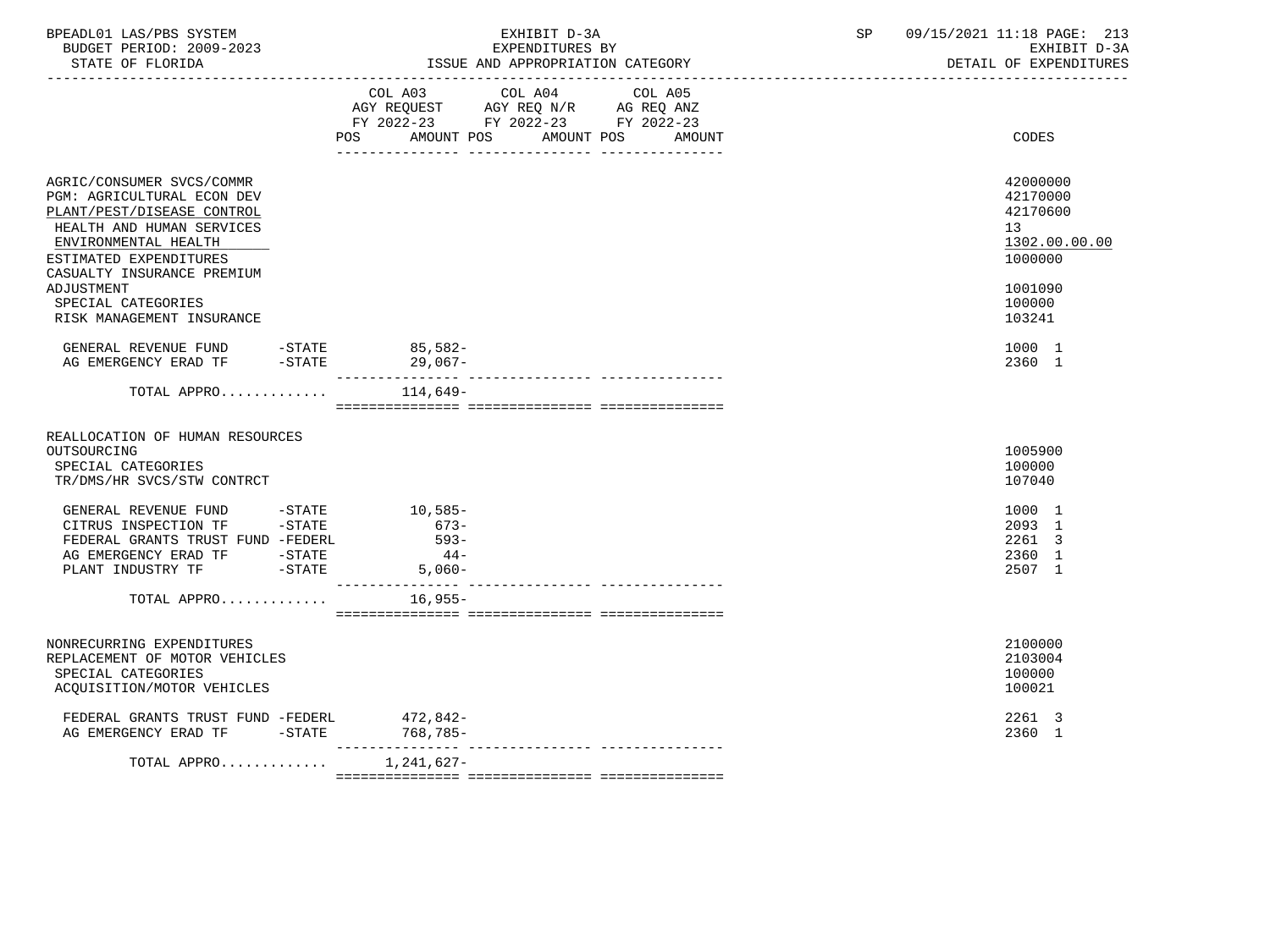| BPEADL01 LAS/PBS SYSTEM |                          |
|-------------------------|--------------------------|
|                         | BUDGET PERIOD: 2009-2023 |

 BUDGET PERIOD: 2009-2023 EXPENDITURES BY EXHIBIT D-3A STATE OF FLORIDA **ISSUE AND APPROPRIATION CATEGORY STATE OF FLORIDA CATEGORY DETAIL OF EXPENDITURES**  ----------------------------------------------------------------------------------------------------------------------------------- COL A03 COL A04 COL A05 AGY REQUEST AGY REQ N/R AG REQ ANZ FY 2022-23 FY 2022-23 FY 2022-23 POS AMOUNT POS AMOUNT POS AMOUNT CODES --------------- --------------- --------------- AGRIC/CONSUMER SVCS/COMMR<br>PGM: AGRICULTURAL ECON DEV 42170000 PGM: AGRICULTURAL ECON DEV 42170000<br>PLANT/PEST/DISEASE CONTROL 42170600 PLANT/PEST/DISEASE CONTROL HEALTH AND HUMAN SERVICES (1999) 13 EXPLORE THE SERVICES (1999) 13 ENVIRONMENTAL HEALTH AND HUMAN SERVICES (199  $\frac{\rm{ENVIROMMENTAL}\quad \rm{HEALTH}}{2100000} \qquad \qquad \\ \text{I.302.00}\qquad \qquad \\ \text{I.302.00}\qquad \qquad \\ \text{I.302.00}\qquad \qquad \\ \text{I.302.00}\qquad \qquad \\ \text{I.302.00}\qquad \qquad \\ \text{I.302.00}\qquad \qquad \\ \text{I.303.00}\qquad \qquad \\ \text{I.304.00}\qquad \qquad \\ \text{I.304.00}\qquad \qquad \\ \text{I.305.00}\qquad \qquad \\ \text{I.3$ NONRECURRING EXPENDITURES CITRUS HEALTH RESPONSE PROGRAM 20052<br>
SPECIAL CATEGORIES 100000 SPECIAL CATEGORIES 100000 PROGRM 200000 PROGRAM AND SERVICE SUPERVICE SUPERVICE SUPERVICE SUPERVICE SUPERVICE S<br>THE THEALTH RESPONSE PROGRM CIT HEALTH RESPONSE PROGRM FEDERAL GRANTS TRUST FUND -FEDERL 5,170,713- 2261 3 AG EMERGENCY ERAD TF -MATCH 2,000,000- --------------- --------------- --------------- TOTAL APPRO............. 7,170,713- =============== =============== =============== TRANSFER GENERAL REVENUE FUNDING TO AGRICULTURAL EMERGENCY ERADICATION TRUST FUND 2103119 SPECIAL CATEGORIES 100000 100000 100000 100000 100000 100000 100000 100000 100000 100000 100000 100000 100000 1 TR/AG EMERG ERADICATION TF GENERAL REVENUE FUND -STATE 3,318,209- 1000 1 and 200 1 and 200 1 and 200 1 and 200 1 and 200 1000 1 =============== =============== =============== GIANT AFRICAN LAND SNAIL ERADICATION PROGRAM 2103149 OTHER PERSONAL SERVICES ON A SERVICES ON A SERVICE OF SERVICES ON A SERVICE OF SERVICES ON A SERVICE OF SERVICES FEDERAL GRANTS TRUST FUND -FEDERL 285,625- 2261 3 AG EMERGENCY ERAD TF -MATCH --------------- --------------- --------------- TOTAL APPRO............. =============== =============== =============== EXPENSES 040000

| FEDERAL GRANTS TRUST FUND -FEDERL         | $466, 367 -$ | 2261 3           |  |  |
|-------------------------------------------|--------------|------------------|--|--|
| SPECIAL CATEGORIES<br>CONTRACTED SERVICES |              | 100000<br>100777 |  |  |
| FEDERAL GRANTS TRUST FUND -FEDERL         | 327,732-     | 2261 3           |  |  |
|                                           |              |                  |  |  |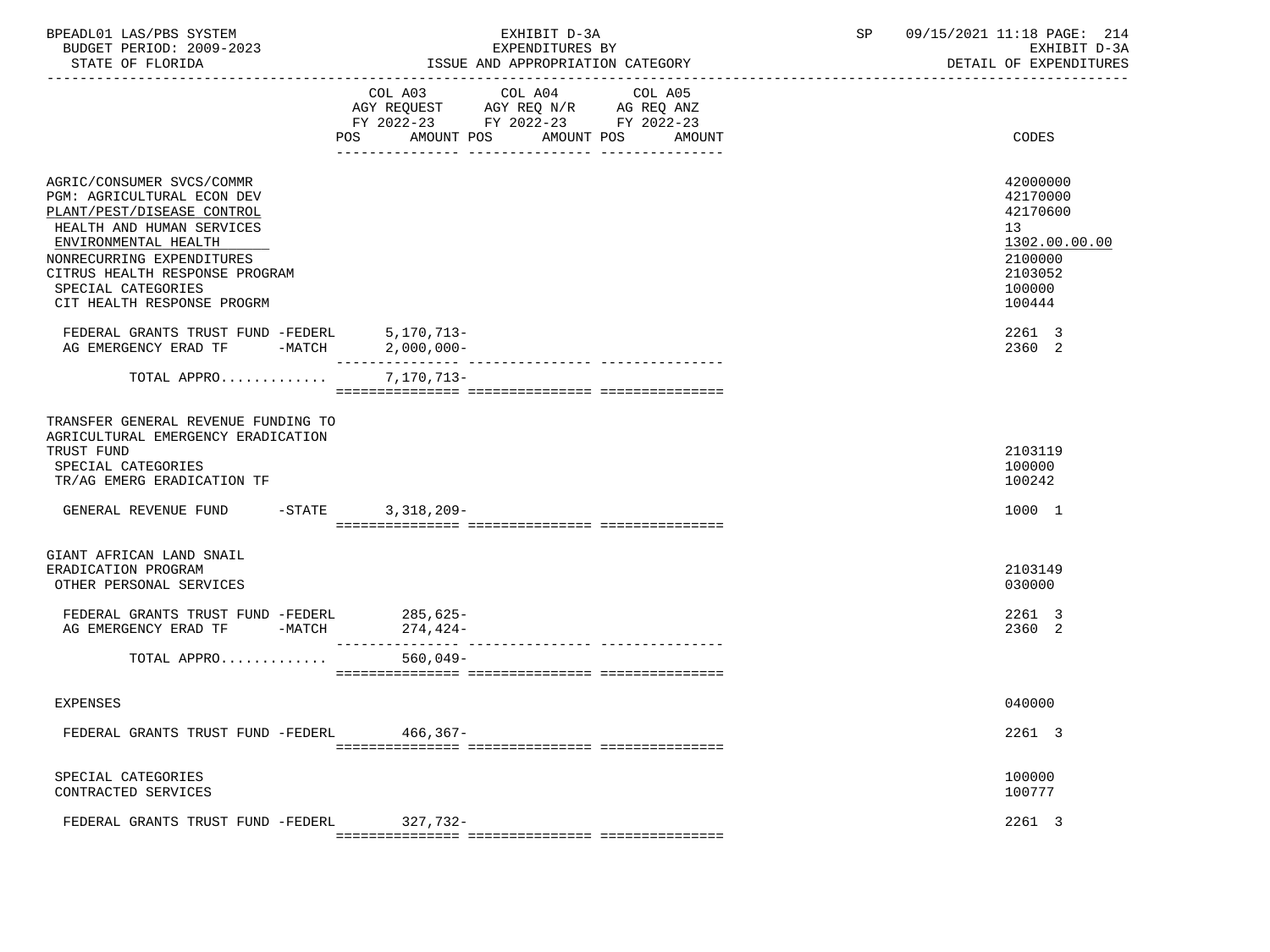| BPEADL01 LAS/PBS SYSTEM<br>BUDGET PERIOD: 2009-2023<br>STATE OF FLORIDA                                                                                                                                                                                                                                                                                                                                                                                                        | 9-2023<br>ISSUE AND APPROPRIATION CATEGORY ISSUE AND APPROPRIATION CATEGORY | EXHIBIT D-3A<br>EXPENDITURES BY                                                                                                                                                                                                                                                                                                                                             |                  | SP | 09/15/2021 11:18 PAGE: 215<br>DETAIL OF EXPENDITURES | EXHIBIT D-3A  |
|--------------------------------------------------------------------------------------------------------------------------------------------------------------------------------------------------------------------------------------------------------------------------------------------------------------------------------------------------------------------------------------------------------------------------------------------------------------------------------|-----------------------------------------------------------------------------|-----------------------------------------------------------------------------------------------------------------------------------------------------------------------------------------------------------------------------------------------------------------------------------------------------------------------------------------------------------------------------|------------------|----|------------------------------------------------------|---------------|
|                                                                                                                                                                                                                                                                                                                                                                                                                                                                                | POS                                                                         | $\begin{tabular}{lllllllllll} &\multicolumn{4}{c }{COL A03} &\multicolumn{4}{c }{COL A04} &\multicolumn{4}{c }{COL A05} \\ \multicolumn{4}{c }{AGY REQUEST} &\multicolumn{4}{c }{AGY REQ N/R} &\multicolumn{4}{c }{AG REQ ANZ} \\ \multicolumn{4}{c }{FY 2022-23} &\multicolumn{4}{c }{FY 2022-23} &\multicolumn{4}{c }{FY 2022-23} \end{tabular}$<br>AMOUNT POS AMOUNT POS | AMOUNT           |    | CODES                                                |               |
| AGRIC/CONSUMER SVCS/COMMR<br>PGM: AGRICULTURAL ECON DEV<br>PLANT/PEST/DISEASE CONTROL<br>HEALTH AND HUMAN SERVICES<br>ENVIRONMENTAL HEALTH<br>NONRECURRING EXPENDITURES<br>GIANT AFRICAN LAND SNAIL                                                                                                                                                                                                                                                                            |                                                                             |                                                                                                                                                                                                                                                                                                                                                                             |                  |    | 42000000<br>42170000<br>42170600<br>13<br>2100000    | 1302.00.00.00 |
| ERADICATION PROGRAM<br>SPECIAL CATEGORIES<br>TR/DMS/HR SVCS/STW CONTRCT                                                                                                                                                                                                                                                                                                                                                                                                        |                                                                             |                                                                                                                                                                                                                                                                                                                                                                             |                  |    | 2103149<br>100000<br>107040                          |               |
| FEDERAL GRANTS TRUST FUND -FEDERL 2,354-                                                                                                                                                                                                                                                                                                                                                                                                                                       |                                                                             |                                                                                                                                                                                                                                                                                                                                                                             |                  |    | 2261 3                                               |               |
| TOTAL: GIANT AFRICAN LAND SNAIL<br>ERADICATION PROGRAM<br>TOTAL ISSUE 1,356,502-                                                                                                                                                                                                                                                                                                                                                                                               |                                                                             |                                                                                                                                                                                                                                                                                                                                                                             |                  |    | 2103149                                              |               |
|                                                                                                                                                                                                                                                                                                                                                                                                                                                                                |                                                                             |                                                                                                                                                                                                                                                                                                                                                                             |                  |    |                                                      |               |
| EQUIPMENT NEEDS<br>REPLACEMENT OF MOTOR VEHICLES<br>SPECIAL CATEGORIES<br>ACQUISITION/MOTOR VEHICLES                                                                                                                                                                                                                                                                                                                                                                           |                                                                             |                                                                                                                                                                                                                                                                                                                                                                             |                  |    | 2400000<br>2401500<br>100000<br>100021               |               |
|                                                                                                                                                                                                                                                                                                                                                                                                                                                                                |                                                                             |                                                                                                                                                                                                                                                                                                                                                                             |                  |    | 1000 1<br>2261 1                                     |               |
| TOTAL APPRO 1,137,372 1,137,372                                                                                                                                                                                                                                                                                                                                                                                                                                                |                                                                             |                                                                                                                                                                                                                                                                                                                                                                             |                  |    |                                                      |               |
|                                                                                                                                                                                                                                                                                                                                                                                                                                                                                |                                                                             |                                                                                                                                                                                                                                                                                                                                                                             |                  |    |                                                      |               |
| AGENCY ISSUE NARRATIVE:<br>2022-2023 BUDGET YEAR NARRATIVE:                                                                                                                                                                                                                                                                                                                                                                                                                    |                                                                             |                                                                                                                                                                                                                                                                                                                                                                             | IT COMPONENT? NO |    |                                                      |               |
| PRIORITY ISSUE #37                                                                                                                                                                                                                                                                                                                                                                                                                                                             |                                                                             |                                                                                                                                                                                                                                                                                                                                                                             |                  |    |                                                      |               |
| DESCRIPTION OF ISSUE:<br>This request seeks \$1,137,372 of non-recurring General Revenue (GR) and Federal Grants Trust Fund (FGTF) authority in the<br>Acquisition of Motor Vehicles Category to replace a total of 45 vehicles in the Division of Plant Industry. The vehicles<br>that we intend to replace are projected to have more than 150,000 miles by June 30, 2022 or are inoperable and cost<br>prohibitive to repair as detailed in the Cost Summary section below. |                                                                             |                                                                                                                                                                                                                                                                                                                                                                             |                  |    |                                                      |               |
| ISSUE SUMMARY:<br>The Division of Plant Industry currently has 413 passenger vehicles in its fleet and 82 of these vehicles are projected                                                                                                                                                                                                                                                                                                                                      |                                                                             |                                                                                                                                                                                                                                                                                                                                                                             |                  |    |                                                      |               |

 to exceed the Department of Management Services' replacement criteria at the end of the 2021-22 fiscal year. The age and wear of the Division of Plant Industry's existing fleet has resulted in a substantial need for replacement vehicles. The department has attempted to alleviate some of these needs by reviewing vehicle utilization rates and moving underutilized vehicles to divisions with significant vehicle replacement needs. Despite these successes, there remains a need to replace certain vehicles within the Division of Plant Industry. These vehicles are detailed below in the Cost Summary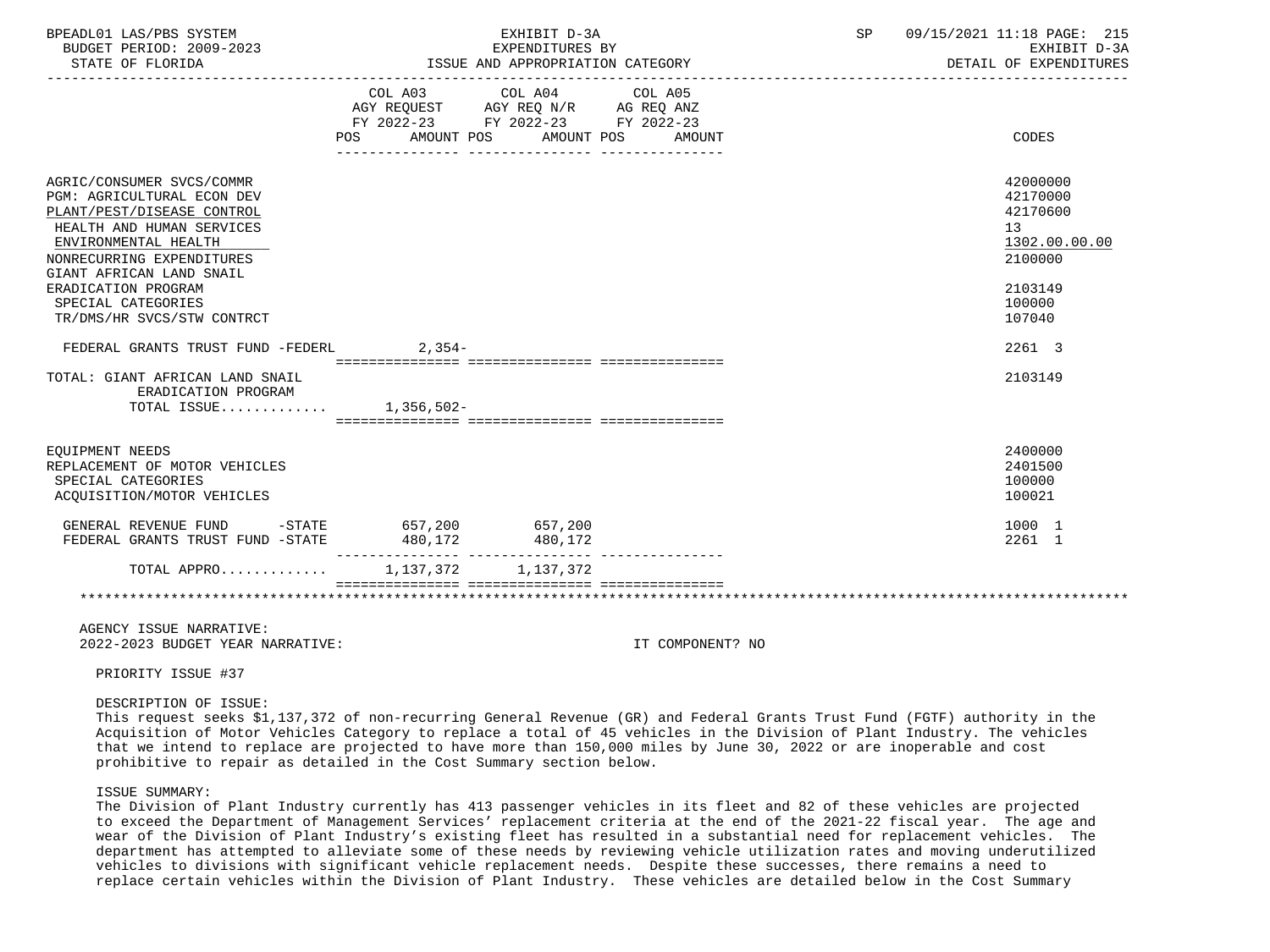| BPEADL01 LAS/PBS SYSTEM<br>BUDGET PERIOD: 2009-2023<br>STATE OF FLORIDA                                                                           | EXHIBIT D-3A<br>EXPENDITURES BY<br>ISSUE AND APPROPRIATION CATEGORY                                                                               | 09/15/2021 11:18 PAGE: 216<br><b>SP</b><br>EXHIBIT D-3A<br>DETAIL OF EXPENDITURES |  |
|---------------------------------------------------------------------------------------------------------------------------------------------------|---------------------------------------------------------------------------------------------------------------------------------------------------|-----------------------------------------------------------------------------------|--|
|                                                                                                                                                   | COL A03 COL A04 COL A05<br>AGY REOUEST<br>AGY REO N/R<br>AG REQ ANZ<br>FY 2022-23 FY 2022-23 FY 2022-23<br>AMOUNT POS AMOUNT POS<br>POS<br>AMOUNT | CODES                                                                             |  |
| AGRIC/CONSUMER SVCS/COMMR<br><b>PGM: AGRICULTURAL ECON DEV</b><br>PLANT/PEST/DISEASE CONTROL<br>HEALTH AND HUMAN SERVICES<br>ENVIRONMENTAL HEALTH |                                                                                                                                                   | 42000000<br>42170000<br>42170600<br>13<br>1302.00.00.00                           |  |
| EOUIPMENT NEEDS<br>REPLACEMENT OF MOTOR VEHICLES                                                                                                  |                                                                                                                                                   | 2400000<br>2401500                                                                |  |

section and they represent the most critical replacement needs within the Division of Plant Industry.

 The division's fleet vehicles are used extensively by a highly mobile inspection force making daily trips to the field to conduct certification inspections, and in many cases requiring them to cross multiple counties in a single day. For field inspectors, their vehicles are a critical tool for accomplishing their legislatively mandated mission.

# ADVERSE IMPACT IF NOT FUNDED:

 During FY 2020-21, Division of Plant Industry spent \$390,351 on vehicle repairs and maintenance. If this issue is not funded, the division will continue to spend more and more Expense dollars on vehicle repairs. In addition, future funding requests will continue to grow as the department's fleet further deteriorates.

# COST SUMMARY:

 The pricing below was derived from Department of Management Services State Term Contracts and includes the dealer recommended 10% over current year prices for FY 2019/20 cost estimates.

| Taq#     | Year | Model           | Actual Mileage<br>6/30/2021 | Projected Miles<br>6/30/2022 |
|----------|------|-----------------|-----------------------------|------------------------------|
| ACS10744 | 1999 | $FORD F-150$    | 292,762                     | 304,762                      |
| ACS28647 | 2007 | FORD RANGER     | 286,529                     | 298,529                      |
| ACS28650 | 2007 | FORD RANGER     | 276,400                     | 288,400                      |
| ACS11716 | 2000 | $FORD F-150$    | 268,605                     | 280,605                      |
| ACS11714 | 2000 | $FORD F-150$    | 268,104                     | 280,104                      |
| ACS10741 | 1999 | $FORD F-150$    | 265,249                     | 277,249                      |
| ACS28645 | 2007 | FORD RANGER     | 264,712                     | 276,712                      |
| ACS11715 | 2000 | $FORD F-150$    | 263,384                     | 275,384                      |
| ACS11542 | 2000 | $FORD F-150$    | 247,799                     | 259,799                      |
| ACS10971 | 1999 | $FORD F-150$    | 247,097                     | 259,097                      |
| ACS11512 | 2000 | $FORD F-150$    | 244,591                     | 256,591                      |
| ACS11205 | 1999 | $FORD F-250$    | 244,146                     | 256,146                      |
| ACS11965 | 2000 | FORD RANGER     | 240,709                     | 252,709                      |
| ACS28655 | 2007 | FORD RANGER     | 239,700                     | 251,700                      |
| ACS27349 | 2001 | DODGE RAM 1500  | 239,604                     | 251,604                      |
| ACS31223 | 2010 | $FORD F-150$    | 238,586                     | 250,586                      |
| ACS28652 | 2007 | FORD RANGER     | 235,868                     | 247,868                      |
| ACS11712 | 2000 | $FORD F-150$    | 235,858                     | 247,858                      |
| ACS11517 | 2000 | $FORD F-150$    | 234,231                     | 246,231                      |
| ACS12683 | 2001 | FORD EXPEDITION | 229,701                     | 241,701                      |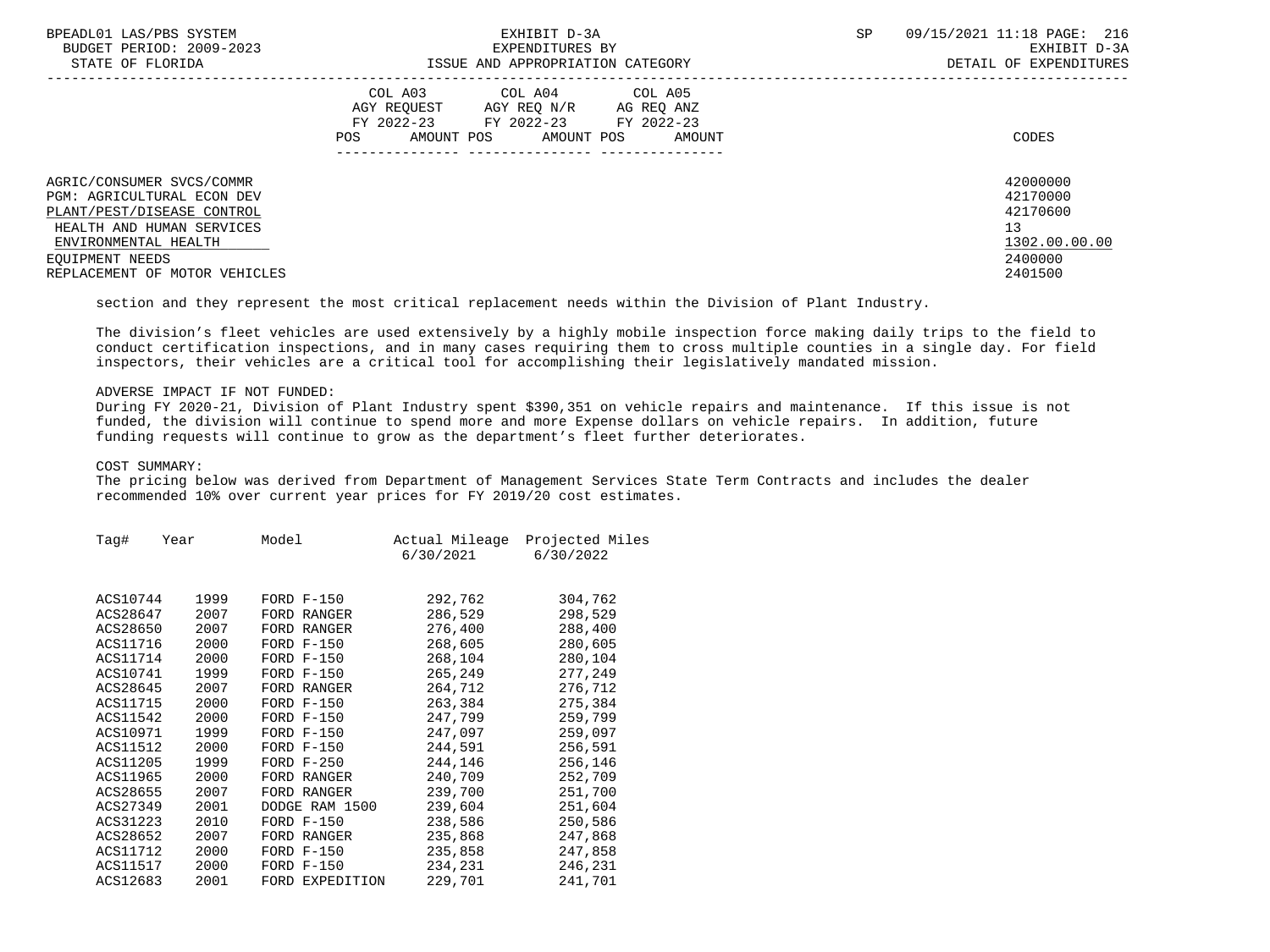BUDGET PERIOD: 2009-2023<br>STATE OF FLORIDA

-----------------------------------------------------------------------------------------------------------------------------------

|                                                                                                                                                               |      | COL A03<br>AGY REQUEST | FY 2022-23         | COL A04<br>AGY REQ N/R<br>AG REQ ANZ<br>FY 2022-23 | COL A05              |                                                                    |
|---------------------------------------------------------------------------------------------------------------------------------------------------------------|------|------------------------|--------------------|----------------------------------------------------|----------------------|--------------------------------------------------------------------|
|                                                                                                                                                               |      | POS                    | AMOUNT POS         | AMOUNT POS                                         | FY 2022-23<br>AMOUNT | CODES                                                              |
| AGRIC/CONSUMER SVCS/COMMR<br>PGM: AGRICULTURAL ECON DEV<br>PLANT/PEST/DISEASE CONTROL<br>HEALTH AND HUMAN SERVICES<br>ENVIRONMENTAL HEALTH<br>EOUIPMENT NEEDS |      |                        |                    |                                                    |                      | 42000000<br>42170000<br>42170600<br>13<br>1302.00.00.00<br>2400000 |
| REPLACEMENT OF MOTOR VEHICLES                                                                                                                                 |      |                        |                    |                                                    |                      | 2401500                                                            |
| ACS10972                                                                                                                                                      | 1999 | FORD $F-150$           | 229,230            | 241,230                                            |                      |                                                                    |
| ACS27446                                                                                                                                                      | 2002 | $FORD$ $F-150$         | 228,868            | 240,868                                            |                      |                                                                    |
| ACS11630                                                                                                                                                      | 2000 | $FORD F-150$           | 226,796            | 238,796                                            |                      |                                                                    |
| ACS28642                                                                                                                                                      | 2007 | FORD RANGER            | 225,905            | 237,905                                            |                      |                                                                    |
| ACS10794                                                                                                                                                      | 1999 | DODGE RAM 1500         | 225,847            | 237,847                                            |                      |                                                                    |
| ACS28656                                                                                                                                                      | 2007 | FORD RANGER            |                    | 235,542                                            |                      |                                                                    |
| ACS11769                                                                                                                                                      | 2001 | DODGE RAM 1500         | 223,542<br>223,311 | 235,311                                            |                      |                                                                    |
| ACS12467                                                                                                                                                      | 2000 | GMC SONOMA             | 220,914            | 232,914                                            |                      |                                                                    |
| ACS12166                                                                                                                                                      | 2000 | FORD RANGER            | 220,612            | 232,612                                            |                      |                                                                    |
| ACS28638                                                                                                                                                      | 2007 | FORD RANGER            | 219,564            | 231,564                                            |                      |                                                                    |
| ACS11006                                                                                                                                                      | 1999 | $FORD F-150$           | 219,475            | 231,475                                            |                      |                                                                    |
| ACS28665                                                                                                                                                      | 2007 | FORD EXPLORER          | 218,452            | 230,452                                            |                      |                                                                    |
| ACS27350                                                                                                                                                      | 2001 | DODGE RAM 1500         | 216,782            | 228,782                                            |                      |                                                                    |
| ACS11624                                                                                                                                                      | 2000 | $FORD F-150$           | 214,377            | 226,377                                            |                      |                                                                    |
| ACS11650                                                                                                                                                      | 2000 | $FORD F-150$           | 214,031            | 226,031                                            |                      |                                                                    |
| ACS11665                                                                                                                                                      | 2000 | DODGE RAM 1500         | 213,547            | 225,547                                            |                      |                                                                    |
| ACS11523                                                                                                                                                      | 2000 | $FORD F-150$           | 211,605            | 223,605                                            |                      |                                                                    |
| ACS33066                                                                                                                                                      | 1999 | $FORD F-250$           | 207,950            | 219,950                                            |                      |                                                                    |
| ACS11647                                                                                                                                                      | 2000 | $FORD F-150$           | 206,765            | 218,765                                            |                      |                                                                    |
| ACS10945                                                                                                                                                      | 1999 | $FORD F-150$           | 204,415            | 216,415                                            |                      |                                                                    |
| ACS11269                                                                                                                                                      | 1999 | $FORD F-250$           | 204,215            | 216,215                                            |                      |                                                                    |
| ACS11841                                                                                                                                                      | 2000 | CHEVROLET S10          | 203,163            | 215,163                                            |                      |                                                                    |
| ACS12617                                                                                                                                                      | 2000 | FORD RANGER            | 202,420            | 214,420                                            |                      |                                                                    |
| ACS12192                                                                                                                                                      | 2000 | CHEVROLET C1500        | 200,884            | 212,884                                            |                      |                                                                    |
| ACS28658                                                                                                                                                      | 2007 | FORD RANGER            | 200,075            | 212,075                                            |                      |                                                                    |

-----------------

|    | OUANTITY DESCRIPTION                              | CALCULATIONS  | AMOUNT NEEDED<br>FY 2022-23 |
|----|---------------------------------------------------|---------------|-----------------------------|
|    |                                                   |               |                             |
| 25 | 2020 NISSAN FRONTIER CREW CAB SWB AUTO SV (33110) | 25 X \$26,288 | \$657,200                   |
| 20 | 2020 FORD F-150 4WD REG CAB 122.5" XL (F1E)       | 20 X \$24,009 | \$480,172                   |

# TOTAL ISSUE BY FUND: General Revenue \$657,200<br>Federal Grants Trust Fund \$480,172 Federal Grants Trust Fund

TOTAL ISSUE \$1,137,372

\*\*\*\*\*\*\*\*\*\*\*\*\*\*\*\*\*\*\*\*\*\*\*\*\*\*\*\*\*\*\*\*\*\*\*\*\*\*\*\*\*\*\*\*\*\*\*\*\*\*\*\*\*\*\*\*\*\*\*\*\*\*\*\*\*\*\*\*\*\*\*\*\*\*\*\*\*\*\*\*\*\*\*\*\*\*\*\*\*\*\*\*\*\*\*\*\*\*\*\*\*\*\*\*\*\*\*\*\*\*\*\*\*\*\*\*\*\*\*\*\*\*\*\*\*\*\*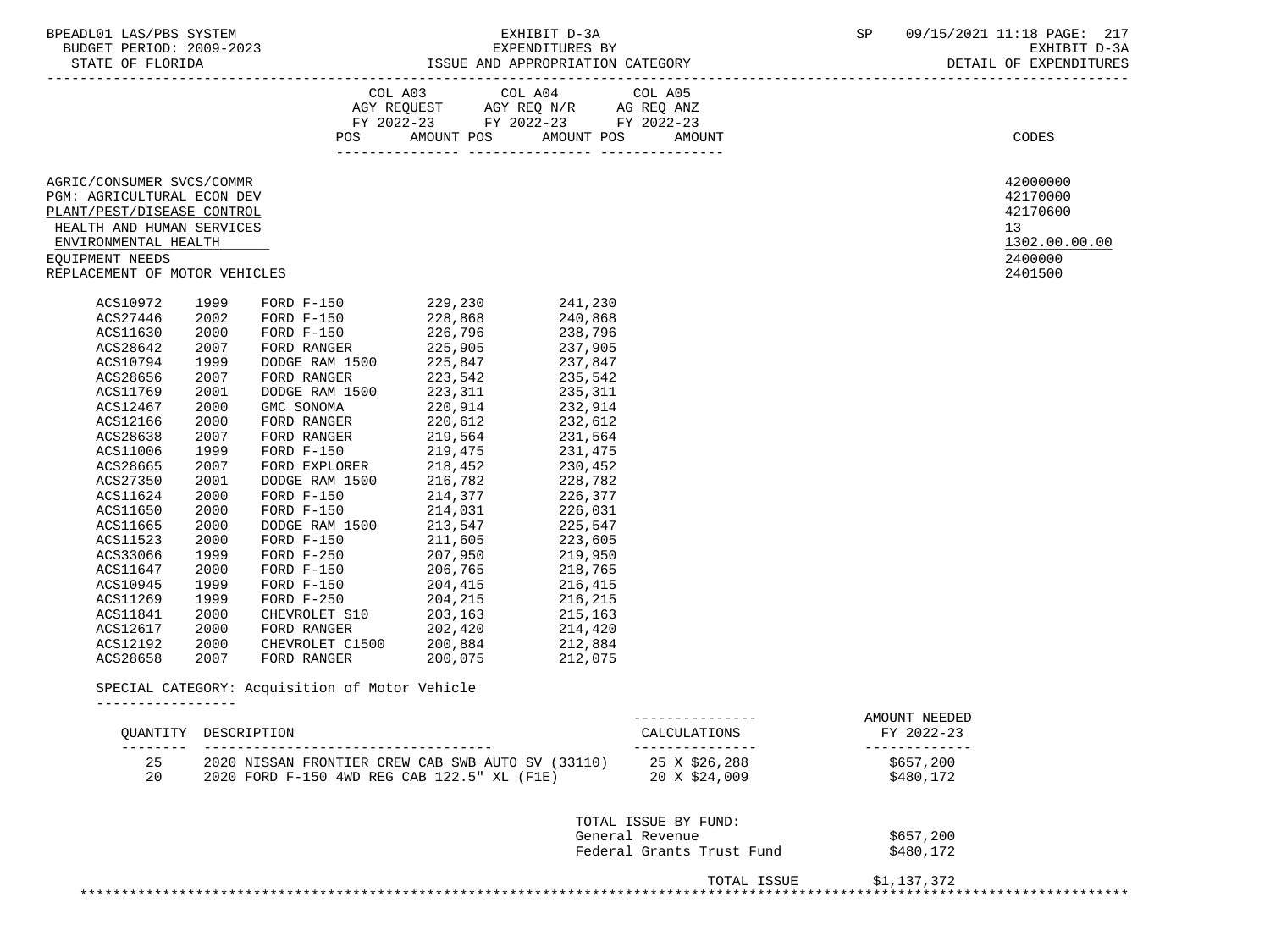| BPEADL01 LAS/PBS SYSTEM<br>BUDGET PERIOD: 2009-2023<br>STATE OF FLORIDA                                                                                                                                                                                            | EXHIBIT D-3A<br>EXPENDITURES BY<br>ISSUE AND APPROPRIATION CATEGORY                                                                   | SP 09/15/2021 11:18 PAGE: 218<br>EXHIBIT D-3A<br>DETAIL OF EXPENDITURES                           |
|--------------------------------------------------------------------------------------------------------------------------------------------------------------------------------------------------------------------------------------------------------------------|---------------------------------------------------------------------------------------------------------------------------------------|---------------------------------------------------------------------------------------------------|
|                                                                                                                                                                                                                                                                    | COL A03 COL A04 COL A05<br>AGY REQUEST AGY REQ N/R AG REQ ANZ<br>FY 2022-23 FY 2022-23 FY 2022-23<br>POS AMOUNT POS AMOUNT POS AMOUNT | CODES                                                                                             |
| AGRIC/CONSUMER SVCS/COMMR<br><b>PGM: AGRICULTURAL ECON DEV</b><br>PLANT/PEST/DISEASE CONTROL<br>HEALTH AND HUMAN SERVICES<br>ENVIRONMENTAL HEALTH<br>SPECIAL PROGRAM FUNDING<br>CITRUS HEALTH RESPONSE PROGRAM<br>SPECIAL CATEGORIES<br>CIT HEALTH RESPONSE PROGRM |                                                                                                                                       | 42000000<br>42170000<br>42170600<br>13<br>1302.00.00.00<br>4900000<br>4906600<br>100000<br>100444 |
| FEDERAL GRANTS TRUST FUND -FEDERL 4, 179, 432 4, 179, 432<br>AG EMERGENCY ERAD TF -MATCH 2,000,000 2,000,000                                                                                                                                                       |                                                                                                                                       | 2261 3<br>2360 2                                                                                  |
| TOTAL APPRO 6,179,432 6,179,432                                                                                                                                                                                                                                    |                                                                                                                                       |                                                                                                   |
|                                                                                                                                                                                                                                                                    |                                                                                                                                       |                                                                                                   |

 AGENCY ISSUE NARRATIVE: 2022-2023 BUDGET YEAR NARRATIVE: IT COMPONENT? NO

PRIORITY ISSUE #19

## DESCRIPTION OF ISSUE:

 This is a request \$6,179,432 for the Citrus Health Response Program (CHRP). This includes \$4,179,432 in Federal Grants Trust Fund (FGTF) and \$2,000,000 in Agricultural Emergency Eradication Trust Fund (AEETF), in special category nonrecurring funding for the CHRP. This state/federal cooperative agreement program has been authorized since 2006-2007 fiscal year to protect the economic well-being of the Florida citrus industry from citrus canker, citrus greening, citrus blackspot and other exotic citrus diseases. This request includes the purchase of 4 Trucks, 8 All-Terrain Vehicles (ATV) and 4 ATV Trailers from Federal Grants Trust Fund.

## ISSUE SUMMARY:

 The fiscal year 2021-22 appropriations are nonrecurring, and funds must be re-appropriated to continue this program. The Citrus Health Response Program is responsible for surveying citrus groves for pests and diseases of citrus, such as citrus canker, citrus greening, Asian citrus psyllid, citrus black spot and citrus leprosis. Program staff ensure growers are taking appropriate measures to suppress disease incidence and minimize the spread of citrus canker, citrus greening, citrus black spot and citrus leprosis. There are approximately 419,452 acres of citrus (according to NASS March 2021) which requires several different inspection regimes annually. The program also requires regulatory oversight of compliance for mandatory decontamination and harvesting operations.

 A very important component of the Citrus Health Response Program is the Citrus Nursery Inspection Program. Currently, there are 70 citrus propagating nurseries that require inspections on a 30-day cycle as per 5B-62 Florida Administrative Code (F.A.C). This helps to ensure that trees free of citrus canker and citrus greening are sold or moved for planting in Florida citrus groves for commercial use or in non-commercial dooryard settings in accordance with legislation and administrative rules that require all citrus nursery stock be produced in approved structures on approved sites beginning January 1, 2007.

 A critical aspect to protecting Florida's commercial citrus industry is the citrus budwood protection program. A Citrus Germplasm Introduction Facility in Lacrosse is used to eliminate citrus diseases in new citrus varieties that are detrimental to fruit production as well as to ensure they are horticulturally true to varietal type. New varieties will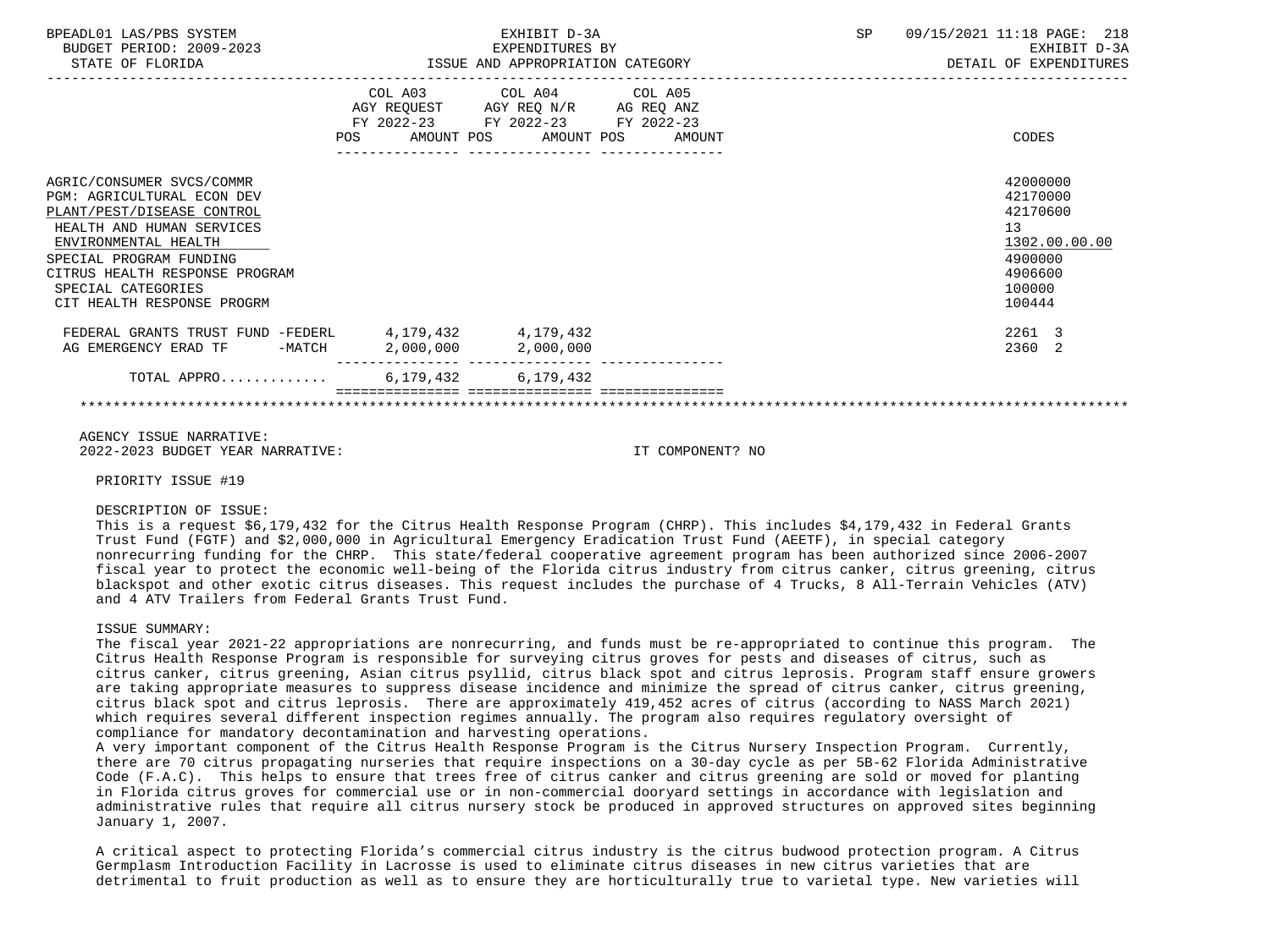| BPEADL01 LAS/PBS SYSTEM           | EXHIBIT D-3A                           | 09/15/2021 11:18 PAGE: 219<br><b>SP</b> |
|-----------------------------------|----------------------------------------|-----------------------------------------|
| BUDGET PERIOD: 2009-2023          | EXPENDITURES BY                        | EXHIBIT D-3A                            |
| STATE OF FLORIDA                  | ISSUE AND APPROPRIATION CATEGORY       | DETAIL OF EXPENDITURES                  |
|                                   | COL A03 COL A04 COL A05                |                                         |
|                                   | AGY REOUEST AGY REO N/R AG REO ANZ     |                                         |
|                                   | FY 2022-23 FY 2022-23 FY 2022-23       |                                         |
|                                   | AMOUNT POS AMOUNT POS<br>POS<br>AMOUNT | CODES                                   |
|                                   |                                        |                                         |
| AGRIC/CONSUMER SVCS/COMMR         |                                        | 42000000                                |
| <b>PGM: AGRICULTURAL ECON DEV</b> |                                        | 42170000                                |
| PLANT/PEST/DISEASE CONTROL        |                                        | 42170600                                |
| HEALTH AND HUMAN SERVICES         |                                        | 13                                      |
| ENVIRONMENTAL HEALTH              |                                        | 1302.00.00.00                           |
| SPECIAL PROGRAM FUNDING           |                                        | 4900000                                 |
| CITRUS HEALTH RESPONSE PROGRAM    |                                        | 4906600                                 |
|                                   |                                        |                                         |

 be used by commercial growers searching for varieties to market and used by researchers needing new and unique germplasm to use in breeding new varieties that will have greater disease tolerance.

 Equally important is the rearing and releasing of biological control agents for deleterious citrus pests and diseases. Natural enemies of Asian Citrus Psyllid, the vector of citrus greening disease, are mass reared at the Division of Plant Industry facilities in Gainesville and Dundee. Tamarixia radiata is the primary species being mass reared. Employees at both Dundee and Gainesville facilities are actively rearing, releasing, and monitoring parasitoid release sites. Parasitoids are also shipped to cooperators throughout the state for field release. Targeted areas include abandoned, organic, dooryard, and conventional groves as well as Orange Jasmine (murraya paniculata) plantings. The effect of large augmentative parasitoid releases on Asian Citrus Psyllid populations and citrus greening infection rates at release sites, as well as neighboring properties, are currently being evaluated. Current rearing capability at Gainesville and Dundee laboratories combined is approximately 342,000 wasps per month (4.1 million per year).

## ADVERSE IMPACT IF NOT FUNDED:

 If not funded, citrus canker, citrus greening, citrus black spot, citrus leprosis and other economic pests and diseases of citrus will spread quickly to commercial groves and the citrus nursery trees used to reset groves and to establish new groves. This in turn would result in severely reduced fruit production and tree health and the imposition of domestic and international quarantine measures restricting the export of Florida citrus thus causing significant economic hardship to producers. If a grower plants a citrus nursery tree that is infected with citrus greening, that tree will not survive long enough to produce a profitable crop. The economic impact to the citrus industry, which provides over 100,000 jobs and contributes over \$10 billion annually to the state's economy, will be devastating if this program is not funded.

## COST SUMMARY: SPECIAL CATEGORY: 100444

### OTHER PERSONAL SERVICES: ------------------------

| OUANTITY  | DESCRIPTION                       | CALCULATIONS               | AMOUNT NEEDED<br>FY 2022-23 |
|-----------|-----------------------------------|----------------------------|-----------------------------|
| 75        | OPS Salary                        | 2080 x 75 x 12.99          | \$2,026,440                 |
| 75        | OPS Overtime                      | $3 \times 75 \times 19.49$ | 4,385                       |
| 75        | FICA                              | 2,026,440 x 7.65%          | 155,023                     |
|           | Unemployment/Workers Compensation |                            | 200,000                     |
|           |                                   | TOTAL OPS                  | \$2,385,848                 |
| EXPENSES: |                                   |                            |                             |
|           |                                   |                            | AMOUNT NEEDED               |
| OUANTITY  | DESCRIPTION                       | CALCULATIONS               | FY 2022-23                  |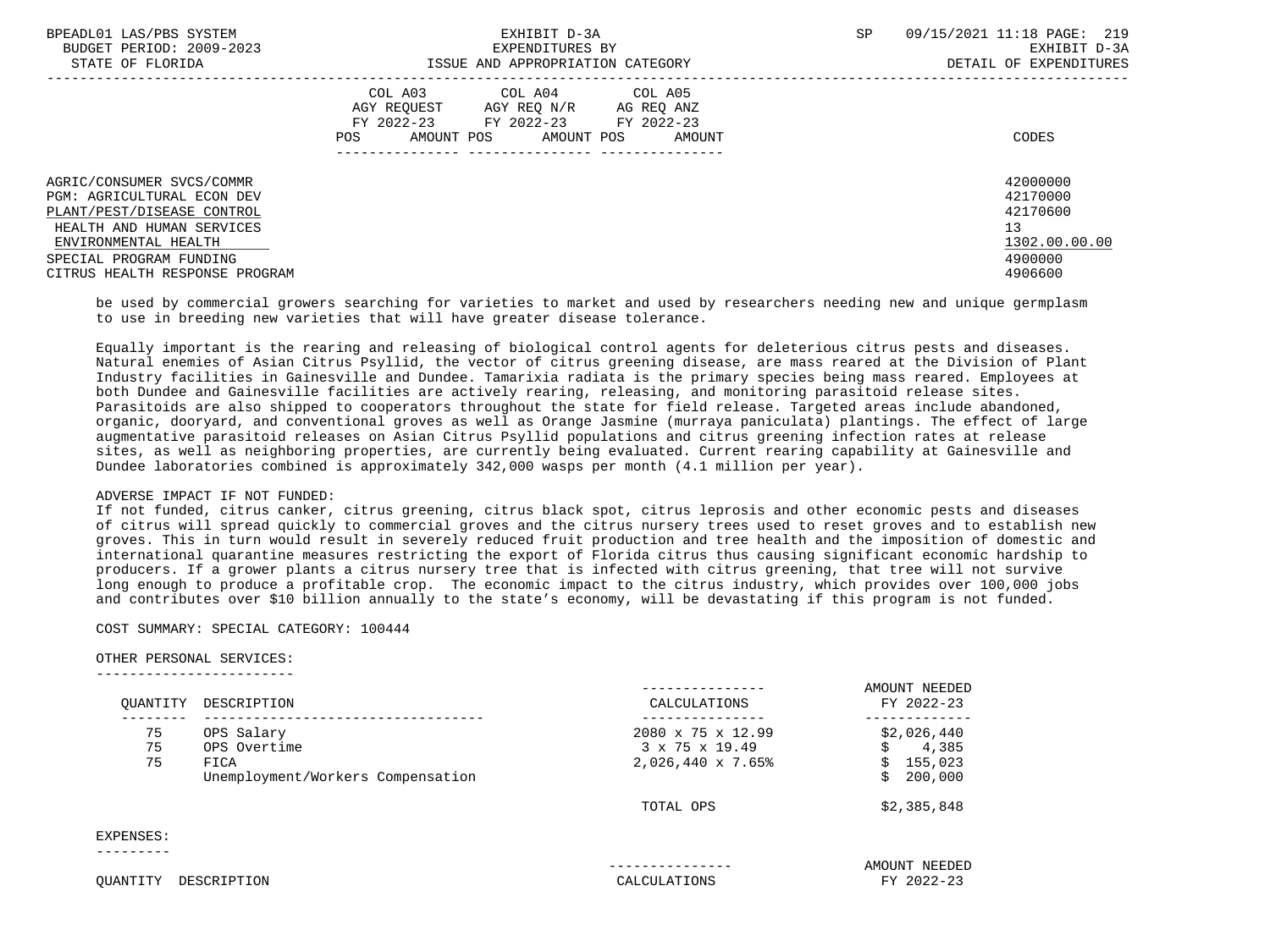| BPEADL01 LAS/PBS SYSTEM<br>BUDGET PERIOD: 2009-2023<br>STATE OF FLORIDA                                                                                                                                 |                                                                                                               | EXHIBIT D-3A<br>EXPENDITURES BY<br>ISSUE AND APPROPRIATION CATEGORY                                                       | SP                                           | 09/15/2021 11:18 PAGE: 220<br>EXHIBIT D-3A<br>DETAIL OF EXPENDITURES          |
|---------------------------------------------------------------------------------------------------------------------------------------------------------------------------------------------------------|---------------------------------------------------------------------------------------------------------------|---------------------------------------------------------------------------------------------------------------------------|----------------------------------------------|-------------------------------------------------------------------------------|
|                                                                                                                                                                                                         | AMOUNT POS<br>POS                                                                                             | COL A03 COL A04 COL A05<br>AGY REQUEST AGY REQ N/R AG REQ ANZ<br>FY 2022-23 FY 2022-23 FY 2022-23<br>AMOUNT POS<br>AMOUNT |                                              | CODES                                                                         |
| AGRIC/CONSUMER SVCS/COMMR<br>PGM: AGRICULTURAL ECON DEV<br>PLANT/PEST/DISEASE CONTROL<br>HEALTH AND HUMAN SERVICES<br>ENVIRONMENTAL HEALTH<br>SPECIAL PROGRAM FUNDING<br>CITRUS HEALTH RESPONSE PROGRAM |                                                                                                               |                                                                                                                           |                                              | 42000000<br>42170000<br>42170600<br>13<br>1302.00.00.00<br>4900000<br>4906600 |
|                                                                                                                                                                                                         | Travel, Fuel, Equipment, Chemicals, Supplies, Utilities,<br>IT Costs, Communications, Rent, Printing, Postage |                                                                                                                           | -------------<br>\$1,672,801                 |                                                                               |
| CONTRACTUAL:                                                                                                                                                                                            |                                                                                                               |                                                                                                                           |                                              |                                                                               |
| QUANTITY DESCRIPTION                                                                                                                                                                                    | -----------------------------------                                                                           | ---------------<br>CALCULATIONS                                                                                           | AMOUNT NEEDED<br>FY 2022-23<br>------------- |                                                                               |
|                                                                                                                                                                                                         | Outreach, Repair and Maintenance,<br>Legal, Budwood Protection Services                                       |                                                                                                                           | \$1,845,491                                  |                                                                               |
| VEHICLES:<br>-----------------                                                                                                                                                                          | SPECIAL CATEGORY: 100444                                                                                      |                                                                                                                           |                                              |                                                                               |
| ---------                                                                                                                                                                                               | OUANTITY DESCRIPTION<br>______________________________________                                                | ---------------<br>CALCULATIONS<br>_______________                                                                        | AMOUNT NEEDED<br>FY 2022-23<br>_____________ |                                                                               |
| $\overline{4}$<br>8<br>$\overline{4}$                                                                                                                                                                   | Ford F-150 4WD Reg Cab XL<br>Kubota All-terrain Vehicles (ATV)<br>All-Terrain Vehicle Trailer                 | \$30,653 x 4<br>$$17,446 \times 8$<br>\$3,278 x 4                                                                         | \$122,612<br>\$139,568<br>\$13,112           |                                                                               |
|                                                                                                                                                                                                         |                                                                                                               | TOTAL VEHICLE (FGTF)                                                                                                      | \$275,292                                    |                                                                               |
|                                                                                                                                                                                                         |                                                                                                               | TOTAL BY FUND:<br>Ag Emergency Eradication TF (State Match) \$2,000,000<br>Federal Grants Trust Fund                      | \$4,179,432                                  |                                                                               |
|                                                                                                                                                                                                         |                                                                                                               | TOTAL ISSUE:                                                                                                              | \$6,179,432                                  |                                                                               |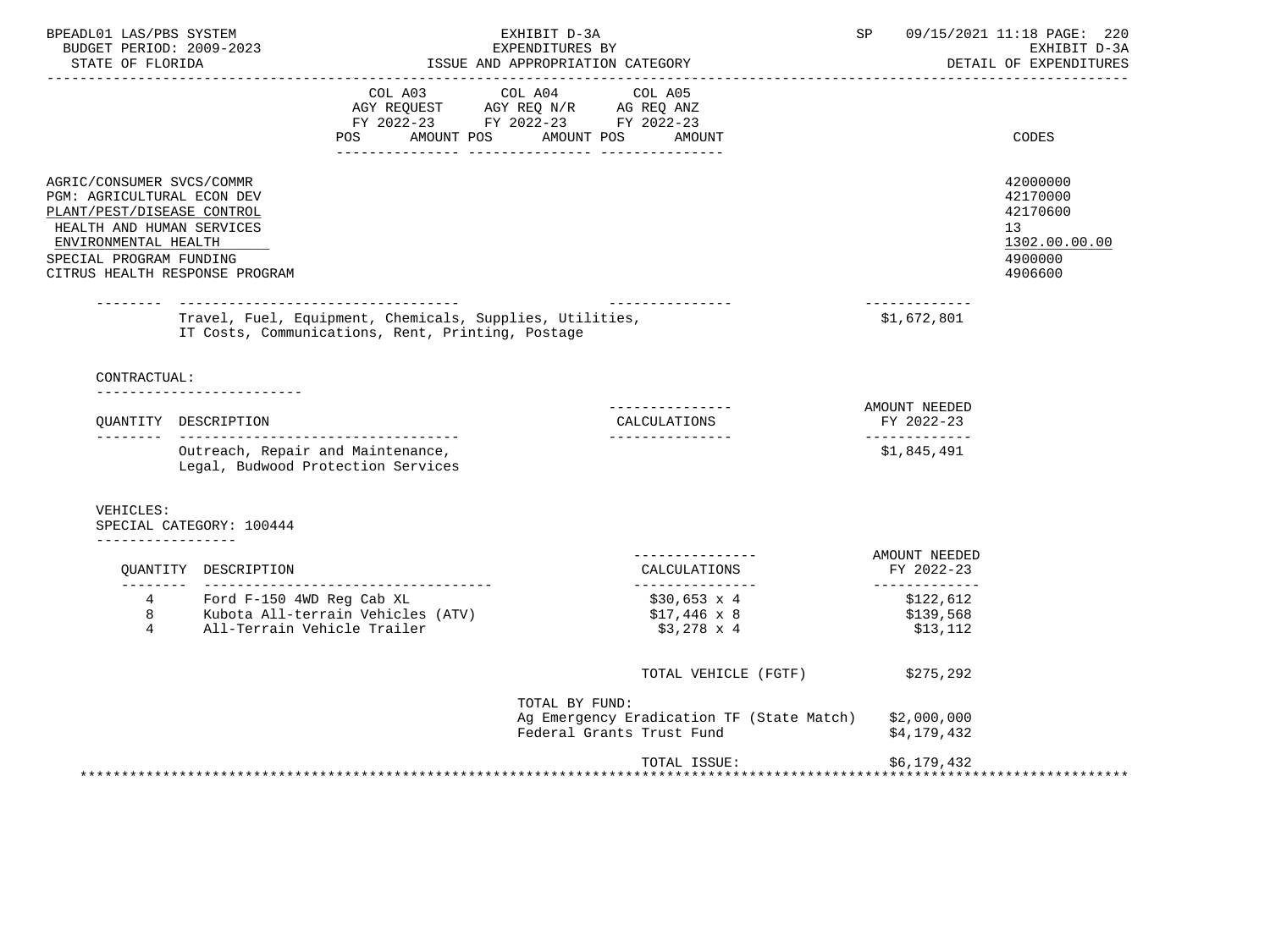| BPEADL01 LAS/PBS SYSTEM<br>BUDGET PERIOD: 2009-2023<br>STATE OF FLORIDA                                                                    |                                            | EXHIBIT D-3A<br>EXPENDITURES BY                                                                   |        | 09/15/2021 11:18 PAGE: 221<br>SP<br>EXHIBIT D-3A<br>DETAIL OF EXPENDITURES |                                                         |  |
|--------------------------------------------------------------------------------------------------------------------------------------------|--------------------------------------------|---------------------------------------------------------------------------------------------------|--------|----------------------------------------------------------------------------|---------------------------------------------------------|--|
|                                                                                                                                            | POS AMOUNT POS AMOUNT POS                  | COL A03 COL A04 COL A05<br>AGY REQUEST AGY REQ N/R AG REQ ANZ<br>FY 2022-23 FY 2022-23 FY 2022-23 | AMOUNT |                                                                            | CODES                                                   |  |
| AGRIC/CONSUMER SVCS/COMMR<br>PGM: AGRICULTURAL ECON DEV<br>PLANT/PEST/DISEASE CONTROL<br>HEALTH AND HUMAN SERVICES<br>ENVIRONMENTAL HEALTH |                                            |                                                                                                   |        |                                                                            | 42000000<br>42170000<br>42170600<br>13<br>1302.00.00.00 |  |
| TOTAL: ENVIRONMENTAL HEALTH<br>BY FUND TYPE<br>GENERAL REVENUE FUND<br>TRUST FUNDS                                                         | 13,619,162 657,200<br>27,687,734 6,659,604 |                                                                                                   |        |                                                                            | 1302.00.00.00<br>1000<br>2000                           |  |
| TOTAL POSITIONS 378.00<br>TOTAL PROG COMP 41,306,896 7,316,804<br>TOTAL SALARY RATE $15,714,320$                                           |                                            |                                                                                                   |        |                                                                            |                                                         |  |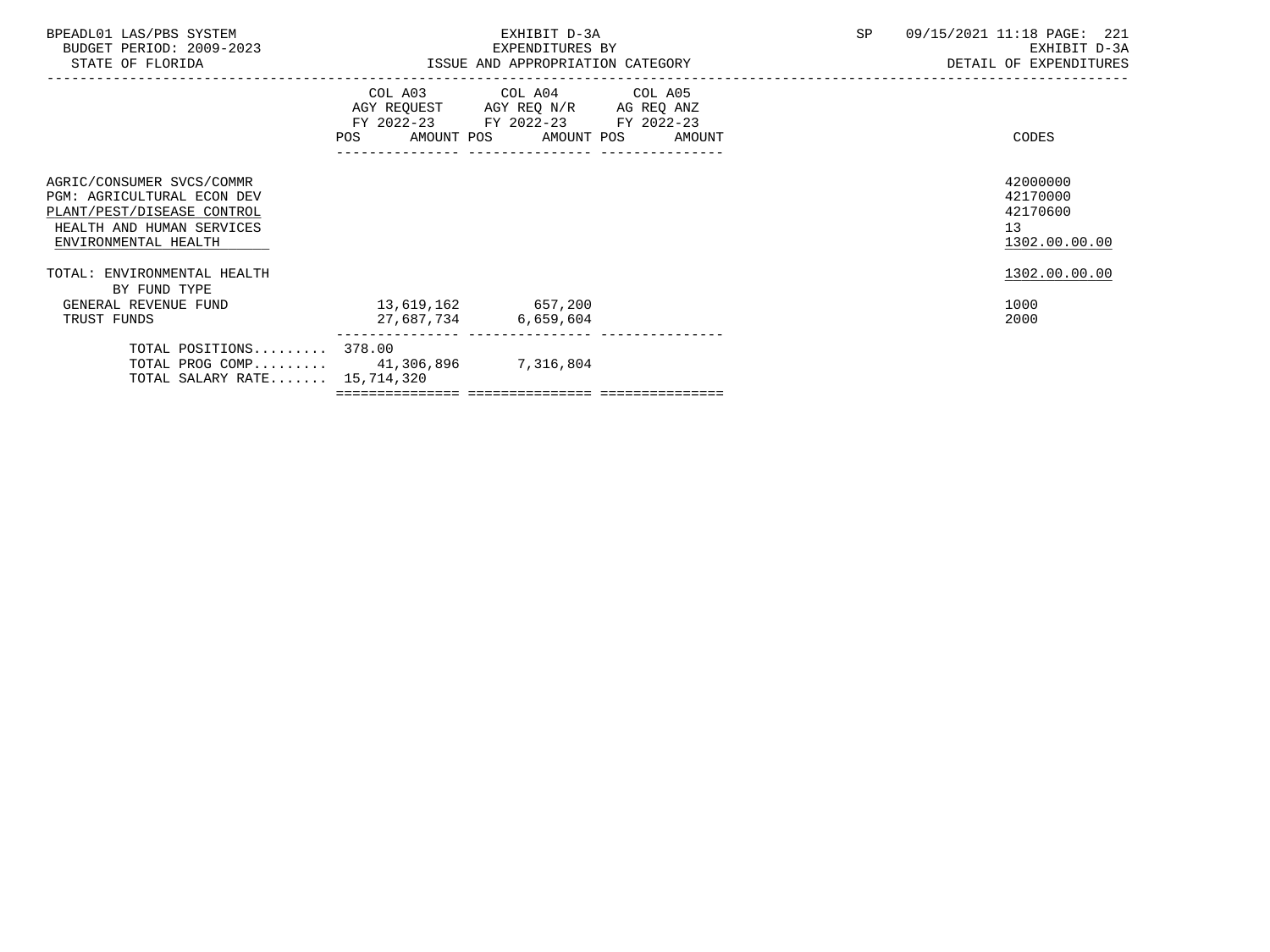| BPEADL01 LAS/PBS SYSTEM<br>BUDGET PERIOD: 2009-2023<br>STATE OF FLORIDA                                                                                                                                                                                |                      | EXHIBIT D-3A<br>EXPENDITURES BY<br>ISSUE AND APPROPRIATION CATEGORY                                                                   | SP | 09/15/2021 11:18 PAGE: 222<br>EXHIBIT D-3A<br>DETAIL OF EXPENDITURES                    |  |
|--------------------------------------------------------------------------------------------------------------------------------------------------------------------------------------------------------------------------------------------------------|----------------------|---------------------------------------------------------------------------------------------------------------------------------------|----|-----------------------------------------------------------------------------------------|--|
|                                                                                                                                                                                                                                                        |                      | COL A03 COL A04 COL A05<br>AGY REQUEST AGY REQ N/R AG REQ ANZ<br>FY 2022-23 FY 2022-23 FY 2022-23<br>POS AMOUNT POS AMOUNT POS AMOUNT |    | CODES                                                                                   |  |
| AGRIC/CONSUMER SVCS/COMMR<br>PGM: AGRICULTURAL ECON DEV<br>FOOD, NUTRITION, WELLNESS<br>HEALTH AND HUMAN SERVICES<br>SERVICES/MOST VULNERABLE<br>ESTIMATED EXPENDITURES<br>ESTIMATED EXPENDITURES - OPERATIONS<br>SALARY RATE<br>SALARY RATE 4,894,780 |                      |                                                                                                                                       |    | 42000000<br>42170000<br>42170700<br>13<br>1304.00.00.00<br>1000000<br>1001000<br>000000 |  |
| SALARIES AND BENEFITS                                                                                                                                                                                                                                  |                      |                                                                                                                                       |    | 010000                                                                                  |  |
| GENERAL REVENUE FUND -MATCH 182,610<br>FOOD & NUTRITION SVCS TF -FEDERL 7,035,393                                                                                                                                                                      |                      |                                                                                                                                       |    | 1000 2<br>2315 3                                                                        |  |
| TOTAL POSITIONS 100.00<br>TOTAL APPRO 7,218,003                                                                                                                                                                                                        |                      |                                                                                                                                       |    |                                                                                         |  |
| OTHER PERSONAL SERVICES                                                                                                                                                                                                                                |                      |                                                                                                                                       |    | 030000                                                                                  |  |
| FOOD & NUTRITION SVCS TF -FEDERL 287,126                                                                                                                                                                                                               |                      |                                                                                                                                       |    | 2315 3                                                                                  |  |
| EXPENSES                                                                                                                                                                                                                                               |                      |                                                                                                                                       |    | 040000                                                                                  |  |
| GENERAL REVENUE FUND -MATCH 50,000<br>FOOD & NUTRITION SVCS TF $-FEDERL$ 1,861,986<br>GENERAL INSPECTION TF -MATCH                                                                                                                                     | 174,160              |                                                                                                                                       |    | 1000 2<br>2315 3<br>2321 2                                                              |  |
| TOTAL APPRO                                                                                                                                                                                                                                            | 2,086,146            |                                                                                                                                       |    |                                                                                         |  |
| AID TO LOCAL GOVERNMENTS<br>G/A-SCHOOL LUNCH PROGRAM                                                                                                                                                                                                   |                      |                                                                                                                                       |    | 050000<br>051113                                                                        |  |
| FOOD & NUTRITION SVCS TF -FEDERL 1245,062,742                                                                                                                                                                                                          |                      |                                                                                                                                       |    | 2315 3                                                                                  |  |
| G/A-SCH LUNCH PRG/ST MATCH                                                                                                                                                                                                                             |                      |                                                                                                                                       |    | 051123                                                                                  |  |
| $-$ STATE<br>GENERAL REVENUE FUND<br>$-MATCH$                                                                                                                                                                                                          | 129,937<br>9,165,197 |                                                                                                                                       |    | 1000 1<br>1000 2                                                                        |  |
| TOTAL GENERAL REVENUE FUND                                                                                                                                                                                                                             | 9,295,134            |                                                                                                                                       |    | 1000                                                                                    |  |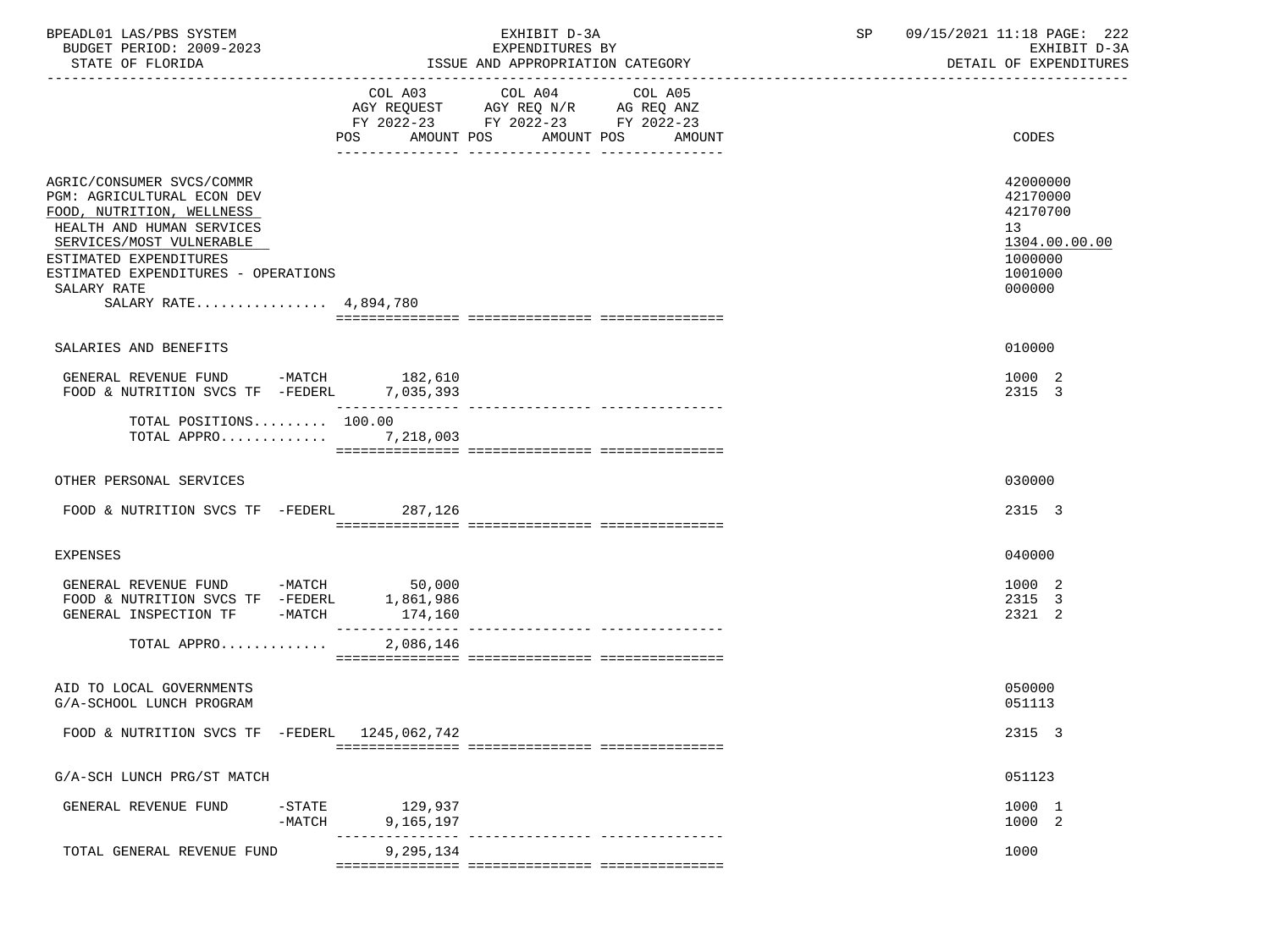| BPEADL01 LAS/PBS SYSTEM<br>BUDGET PERIOD: 2009-2023<br>STATE OF FLORIDA                                                                                                                                                                                                                 |           | EXHIBIT D-3A<br>EXPENDITURES BY<br>ISSUE AND APPROPRIATION CATEGORY                                                                         | SP | 09/15/2021 11:18 PAGE: 223<br>EXHIBIT D-3A<br>DETAIL OF EXPENDITURES                              |  |
|-----------------------------------------------------------------------------------------------------------------------------------------------------------------------------------------------------------------------------------------------------------------------------------------|-----------|---------------------------------------------------------------------------------------------------------------------------------------------|----|---------------------------------------------------------------------------------------------------|--|
|                                                                                                                                                                                                                                                                                         |           | COL A03 COL A04<br>COL A05<br>AGY REQUEST AGY REQ N/R AG REQ ANZ<br>FY 2022-23 FY 2022-23 FY 2022-23<br>POS AMOUNT POS AMOUNT POS<br>AMOUNT |    | CODES                                                                                             |  |
| AGRIC/CONSUMER SVCS/COMMR<br>PGM: AGRICULTURAL ECON DEV<br>FOOD, NUTRITION, WELLNESS<br>HEALTH AND HUMAN SERVICES<br>SERVICES/MOST VULNERABLE<br>ESTIMATED EXPENDITURES<br>ESTIMATED EXPENDITURES - OPERATIONS<br>AID TO LOCAL GOVERNMENTS<br>G/A-SCH LUNCH PRG/ST MATCH<br>TOTAL APPRO | 9,295,134 |                                                                                                                                             |    | 42000000<br>42170000<br>42170700<br>13<br>1304.00.00.00<br>1000000<br>1001000<br>050000<br>051123 |  |
| G/A-SCHOOL BREAKFAST PGM                                                                                                                                                                                                                                                                |           |                                                                                                                                             |    | 051124                                                                                            |  |
| GENERAL REVENUE FUND -STATE                                                                                                                                                                                                                                                             | 7,590,912 |                                                                                                                                             |    | 1000 1                                                                                            |  |
| OPERATING CAPITAL OUTLAY                                                                                                                                                                                                                                                                |           |                                                                                                                                             |    | 060000                                                                                            |  |
| FOOD & NUTRITION SVCS TF -FEDERL                                                                                                                                                                                                                                                        | 57,438    |                                                                                                                                             |    | 2315 3                                                                                            |  |
| SPECIAL CATEGORIES<br>ACQUISITION/MOTOR VEHICLES                                                                                                                                                                                                                                        |           |                                                                                                                                             |    | 100000<br>100021                                                                                  |  |
| FOOD & NUTRITION SVCS TF -FEDERL 118,000                                                                                                                                                                                                                                                |           |                                                                                                                                             |    | 2315 3                                                                                            |  |
| FEEDING FLORIDA                                                                                                                                                                                                                                                                         |           |                                                                                                                                             |    | 100448                                                                                            |  |
| GENERAL REVENUE FUND -STATE                                                                                                                                                                                                                                                             | 2,000,000 |                                                                                                                                             |    | 1000 1                                                                                            |  |
| SUPPORT FOR FOOD BANK                                                                                                                                                                                                                                                                   |           |                                                                                                                                             |    | 100449                                                                                            |  |
| GENERAL REVENUE FUND -STATE 2,750,000                                                                                                                                                                                                                                                   |           |                                                                                                                                             |    | 1000 1                                                                                            |  |
| CONTRACTED SERVICES                                                                                                                                                                                                                                                                     |           |                                                                                                                                             |    | 100777                                                                                            |  |
| FOOD & NUTRITION SVCS TF -FEDERL 7,645,665<br>GENERAL INSPECTION TF<br>-MATCH                                                                                                                                                                                                           | 45,840    |                                                                                                                                             |    | 2315 3<br>2321 2                                                                                  |  |
| TOTAL APPRO                                                                                                                                                                                                                                                                             | 7,691,505 |                                                                                                                                             |    |                                                                                                   |  |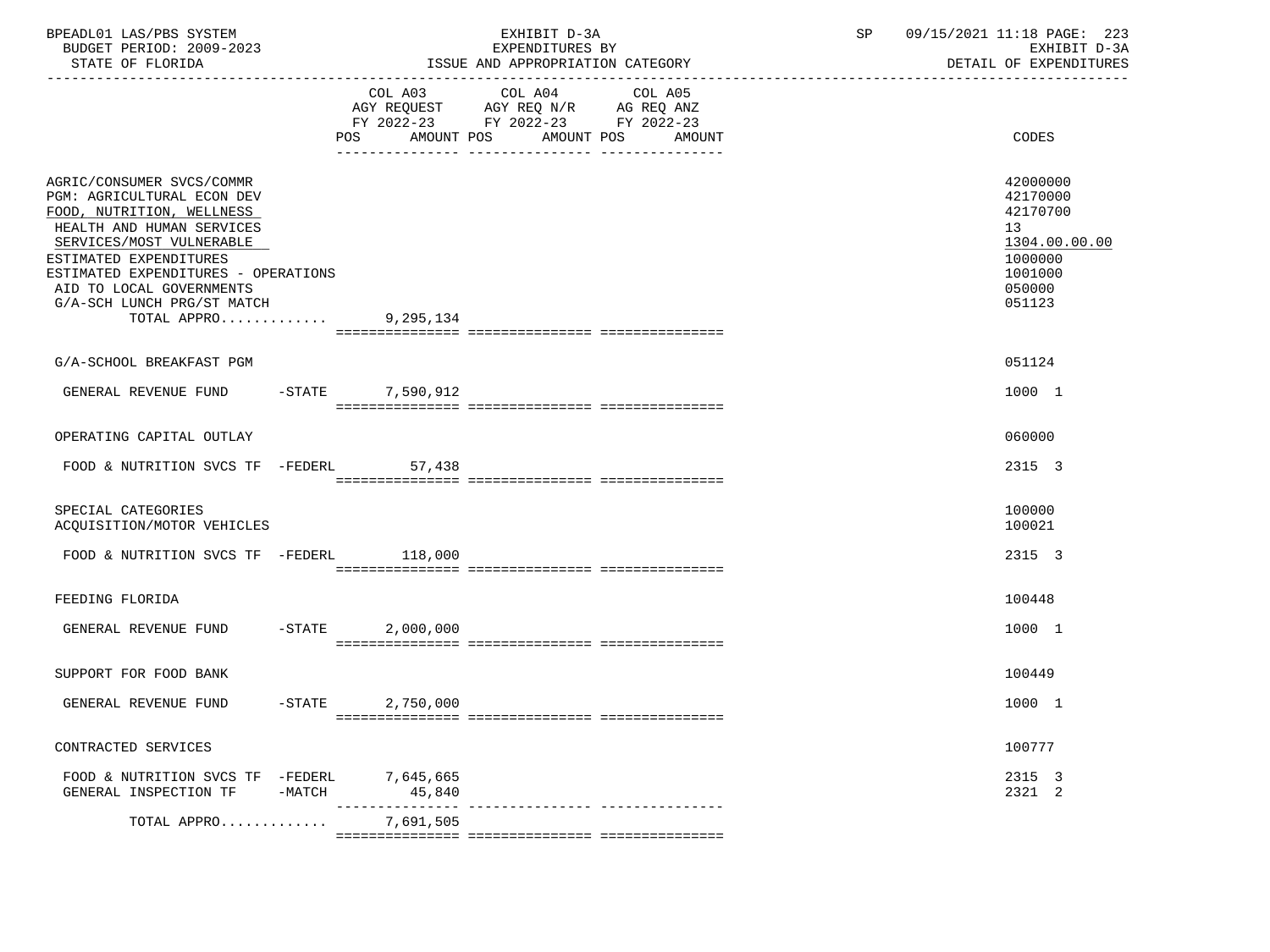| BPEADL01 LAS/PBS SYSTEM<br>BUDGET PERIOD: 2009-2023<br>STATE OF FLORIDA                                                                                                                                                                                    |                          | EXHIBIT D-3A<br>EXPENDITURES BY<br>ISSUE AND APPROPRIATION CATEGORY                                                                                                                                                                                                                                                                                                                                                                 | 09/15/2021 11:18 PAGE: 224<br>SP<br>EXHIBIT D-3A<br>DETAIL OF EXPENDITURES                        |
|------------------------------------------------------------------------------------------------------------------------------------------------------------------------------------------------------------------------------------------------------------|--------------------------|-------------------------------------------------------------------------------------------------------------------------------------------------------------------------------------------------------------------------------------------------------------------------------------------------------------------------------------------------------------------------------------------------------------------------------------|---------------------------------------------------------------------------------------------------|
|                                                                                                                                                                                                                                                            | AMOUNT POS<br>POS        | COL A03 COL A04 COL A05<br>AGY REQUEST AGY REQ N/R AG REQ ANZ<br>FY 2022-23 FY 2022-23 FY 2022-23<br>AMOUNT POS<br>AMOUNT                                                                                                                                                                                                                                                                                                           | CODES                                                                                             |
| AGRIC/CONSUMER SVCS/COMMR<br>PGM: AGRICULTURAL ECON DEV<br>FOOD, NUTRITION, WELLNESS<br>HEALTH AND HUMAN SERVICES<br>SERVICES/MOST VULNERABLE<br>ESTIMATED EXPENDITURES<br>ESTIMATED EXPENDITURES - OPERATIONS<br>SPECIAL CATEGORIES<br>FARM SHARE PROGRAM |                          |                                                                                                                                                                                                                                                                                                                                                                                                                                     | 42000000<br>42170000<br>42170700<br>13<br>1304.00.00.00<br>1000000<br>1001000<br>100000<br>101278 |
| GENERAL REVENUE FUND -STATE                                                                                                                                                                                                                                | 5,000,000                |                                                                                                                                                                                                                                                                                                                                                                                                                                     | 1000 1                                                                                            |
| G/A-EMER FEEDING ORG                                                                                                                                                                                                                                       |                          |                                                                                                                                                                                                                                                                                                                                                                                                                                     | 102878                                                                                            |
| FOOD & NUTRITION SVCS TF $-FEDERL$ 8,399,092                                                                                                                                                                                                               |                          |                                                                                                                                                                                                                                                                                                                                                                                                                                     | 2315 3                                                                                            |
| RISK MANAGEMENT INSURANCE                                                                                                                                                                                                                                  |                          |                                                                                                                                                                                                                                                                                                                                                                                                                                     | 103241                                                                                            |
| GENERAL REVENUE FUND<br>-MATCH                                                                                                                                                                                                                             | $-STATE$ 15,342<br>8,111 |                                                                                                                                                                                                                                                                                                                                                                                                                                     | 1000 1<br>1000 2                                                                                  |
| TOTAL GENERAL REVENUE FUND                                                                                                                                                                                                                                 | 23,453                   |                                                                                                                                                                                                                                                                                                                                                                                                                                     | 1000                                                                                              |
| FOOD & NUTRITION SVCS TF -FEDERL 121,246                                                                                                                                                                                                                   |                          | $\begin{minipage}{0.03\textwidth} \begin{tabular}{l} \textbf{1} & \textbf{2} & \textbf{3} & \textbf{5} & \textbf{5} & \textbf{6} & \textbf{6} & \textbf{7} & \textbf{8} & \textbf{8} & \textbf{9} & \textbf{9} & \textbf{9} & \textbf{9} & \textbf{9} & \textbf{9} & \textbf{9} & \textbf{9} & \textbf{9} & \textbf{9} & \textbf{9} & \textbf{9} & \textbf{9} & \textbf{9} & \textbf{9} & \textbf{9} & \textbf{9} & \textbf{9} & \$ | 2315 3                                                                                            |
| TOTAL APPRO                                                                                                                                                                                                                                                | 144,699                  |                                                                                                                                                                                                                                                                                                                                                                                                                                     |                                                                                                   |
| TR/DMS/HR SVCS/STW CONTRCT                                                                                                                                                                                                                                 |                          |                                                                                                                                                                                                                                                                                                                                                                                                                                     | 107040                                                                                            |
| FOOD & NUTRITION SVCS TF $-FEDERL$ 29,858                                                                                                                                                                                                                  |                          |                                                                                                                                                                                                                                                                                                                                                                                                                                     | 2315 3                                                                                            |
| TOTAL: ESTIMATED EXPENDITURES - OPERATIONS<br>TOTAL POSITIONS 100.00<br>TOTAL ISSUE $1297,730,655$<br>TOTAL SALARY RATE 4,894,780                                                                                                                          |                          |                                                                                                                                                                                                                                                                                                                                                                                                                                     | 1001000                                                                                           |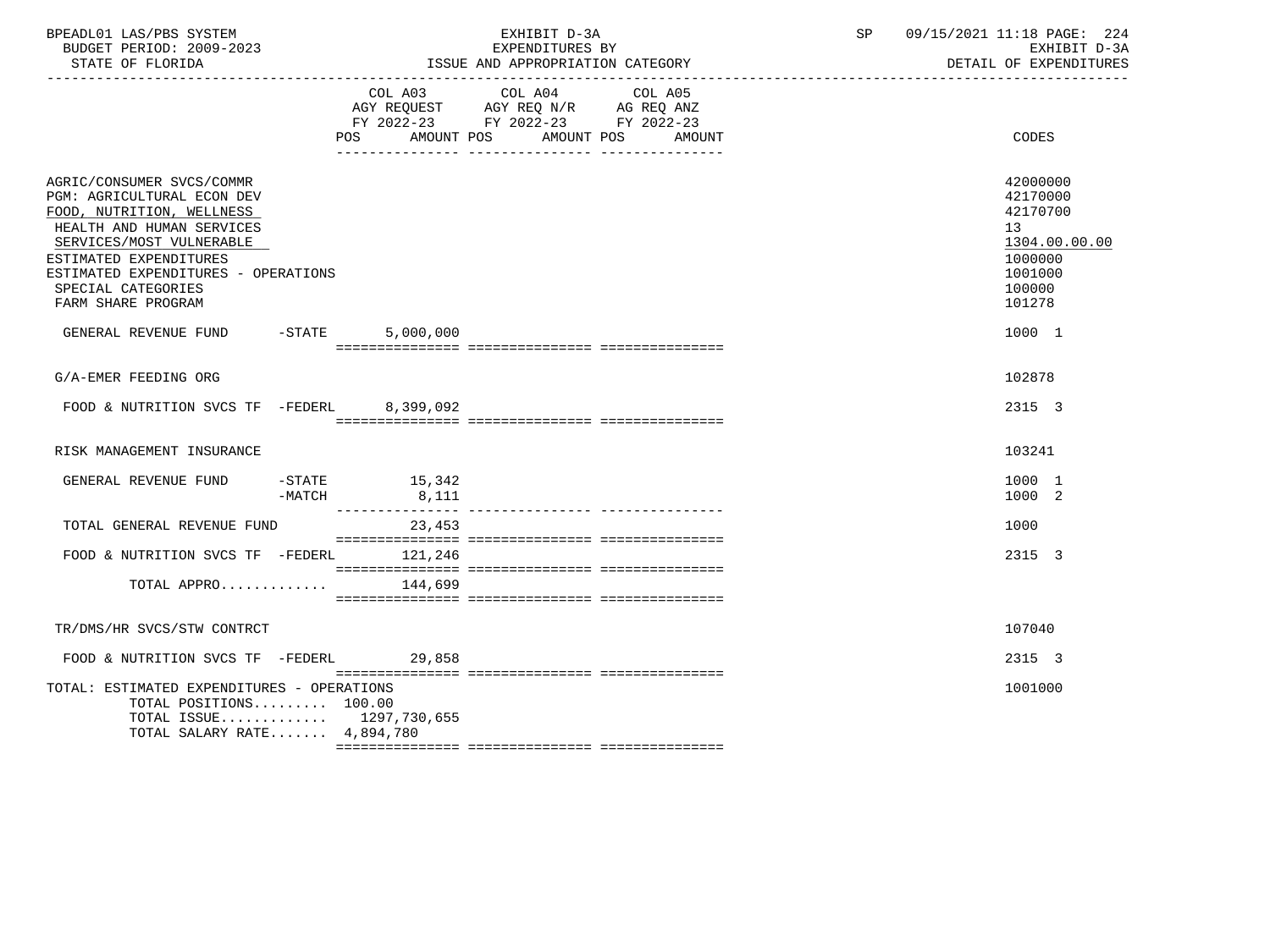| BPEADL01 LAS/PBS SYSTEM<br>BUDGET PERIOD: 2009-2023                                                                                                                                                                                                                          |                                  | EXHIBIT D-3A<br>EXPENDITURES BY                                                                                                      | SP | 09/15/2021 11:18 PAGE: 225<br>EXHIBIT D-3A<br>DETAIL OF EXPENDITURES          |
|------------------------------------------------------------------------------------------------------------------------------------------------------------------------------------------------------------------------------------------------------------------------------|----------------------------------|--------------------------------------------------------------------------------------------------------------------------------------|----|-------------------------------------------------------------------------------|
|                                                                                                                                                                                                                                                                              | POS                              | COL A03 COL A04 COL A05<br>AGY REQUEST AGY REQ N/R AG REQ ANZ<br>FY 2022-23 FY 2022-23 FY 2022-23<br>AMOUNT POS AMOUNT POS<br>AMOUNT |    | CODES                                                                         |
| AGRIC/CONSUMER SVCS/COMMR<br>PGM: AGRICULTURAL ECON DEV<br>FOOD, NUTRITION, WELLNESS<br>HEALTH AND HUMAN SERVICES<br>SERVICES/MOST VULNERABLE<br>ESTIMATED EXPENDITURES<br>SALARY INCREASES FOR FY 2021-22 -<br>STATE EMPLOYEE MINIMUM WAGE<br>INCREASE - EFFECTIVE 7/1/2021 |                                  |                                                                                                                                      |    | 42000000<br>42170000<br>42170700<br>13<br>1304.00.00.00<br>1000000<br>1001030 |
| OTHER PERSONAL SERVICES<br>FOOD & NUTRITION SVCS TF -FEDERL 22,674                                                                                                                                                                                                           |                                  |                                                                                                                                      |    | 030000<br>2315 3                                                              |
| FLORIDA RETIREMENT SYSTEM<br>ADJUSTMENT - FY 2021-22 - NORMAL<br>COST AND UNFUNDED ACTUARIAL<br>LIABILITY<br>SALARIES AND BENEFITS                                                                                                                                           |                                  |                                                                                                                                      |    | 1001070<br>010000                                                             |
| GENERAL REVENUE FUND -MATCH<br>FOOD & NUTRITION SVCS TF -FEDERL                                                                                                                                                                                                              | 999<br>38,492<br>_______________ |                                                                                                                                      |    | 1000 2<br>2315 3                                                              |
| TOTAL APPRO                                                                                                                                                                                                                                                                  | 39,491                           |                                                                                                                                      |    |                                                                               |
| CASUALTY INSURANCE PREMIUM<br>ADJUSTMENT<br>SPECIAL CATEGORIES<br>RISK MANAGEMENT INSURANCE                                                                                                                                                                                  |                                  |                                                                                                                                      |    | 1001090<br>100000<br>103241                                                   |
| GENERAL REVENUE FUND -STATE 4,240-<br>FOOD & NUTRITION SVCS TF -FEDERL                                                                                                                                                                                                       | $21,917-$                        |                                                                                                                                      |    | 1000 1<br>2315 3                                                              |
| TOTAL APPRO                                                                                                                                                                                                                                                                  | 26,157-                          |                                                                                                                                      |    |                                                                               |
| REALLOCATION OF HUMAN RESOURCES<br>OUTSOURCING<br>SPECIAL CATEGORIES<br>TR/DMS/HR SVCS/STW CONTRCT                                                                                                                                                                           |                                  |                                                                                                                                      |    | 1005900<br>100000<br>107040                                                   |
| FOOD & NUTRITION SVCS TF -FEDERL                                                                                                                                                                                                                                             | $2,432-$                         |                                                                                                                                      |    | 2315 3                                                                        |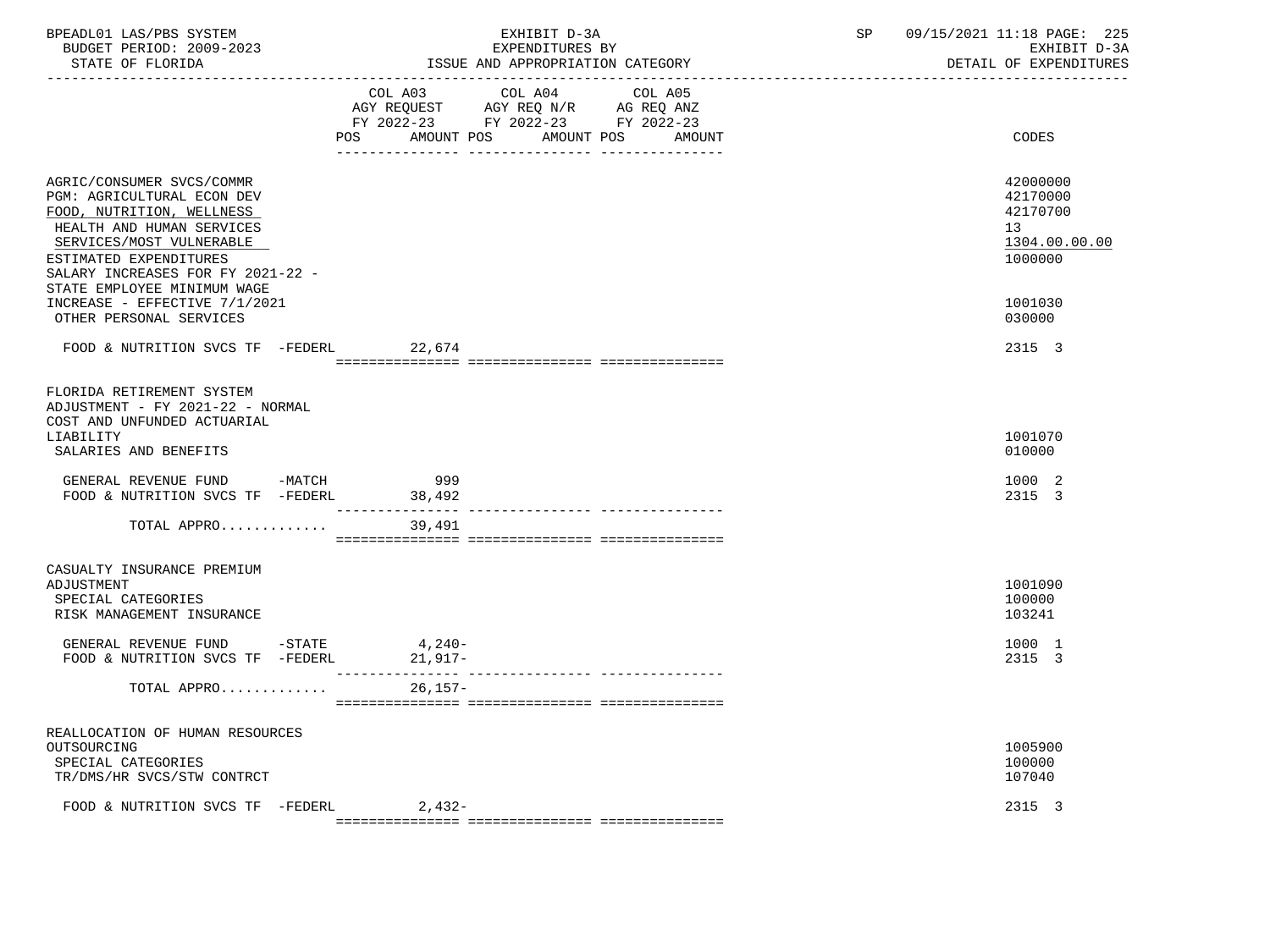| BPEADL01 LAS/PBS SYSTEM<br>BUDGET PERIOD: 2009-2023<br>STATE OF FLORIDA                                                                                                                                                                                         | EXHIBIT D-3A<br>EXPENDITURES BY<br>ISSUE AND APPROPRIATION CATEGORY |                                                                                                                               |  |         | 09/15/2021 11:18 PAGE: 226<br>SP<br>EXHIBIT D-3A<br>DETAIL OF EXPENDITURES |  |                                                                                                   |
|-----------------------------------------------------------------------------------------------------------------------------------------------------------------------------------------------------------------------------------------------------------------|---------------------------------------------------------------------|-------------------------------------------------------------------------------------------------------------------------------|--|---------|----------------------------------------------------------------------------|--|---------------------------------------------------------------------------------------------------|
|                                                                                                                                                                                                                                                                 |                                                                     | COL A03 COL A04<br>AGY REQUEST AGY REQ N/R AG REQ ANZ<br>FY 2022-23 FY 2022-23 FY 2022-23<br>POS AMOUNT POS AMOUNT POS AMOUNT |  | COL A05 |                                                                            |  | CODES                                                                                             |
| AGRIC/CONSUMER SVCS/COMMR<br>PGM: AGRICULTURAL ECON DEV<br>FOOD, NUTRITION, WELLNESS<br>HEALTH AND HUMAN SERVICES<br>SERVICES/MOST VULNERABLE<br>NONRECURRING EXPENDITURES<br>REPLACEMENT OF MOTOR VEHICLES<br>SPECIAL CATEGORIES<br>ACQUISITION/MOTOR VEHICLES |                                                                     |                                                                                                                               |  |         |                                                                            |  | 42000000<br>42170000<br>42170700<br>13<br>1304.00.00.00<br>2100000<br>2103004<br>100000<br>100021 |
| FOOD & NUTRITION SVCS TF -FEDERL 118,000-                                                                                                                                                                                                                       |                                                                     |                                                                                                                               |  |         |                                                                            |  | 2315 3                                                                                            |
| FARM SHARE PROGRAM<br>SPECIAL CATEGORIES<br>FARM SHARE PROGRAM<br>GENERAL REVENUE FUND -STATE 4,565,091-                                                                                                                                                        |                                                                     |                                                                                                                               |  |         |                                                                            |  | 2103031<br>100000<br>101278<br>1000 1                                                             |
|                                                                                                                                                                                                                                                                 |                                                                     |                                                                                                                               |  |         |                                                                            |  |                                                                                                   |
| SUPPORT FOR FOOD BANK<br>SPECIAL CATEGORIES<br>SUPPORT FOR FOOD BANK                                                                                                                                                                                            |                                                                     |                                                                                                                               |  |         |                                                                            |  | 2103032<br>100000<br>100449                                                                       |
| GENERAL REVENUE FUND                                                                                                                                                                                                                                            | $-STATE$                                                            | $4,045,000-$                                                                                                                  |  |         |                                                                            |  | 1000 1                                                                                            |
| FEEDING FLORIDA<br>SPECIAL CATEGORIES<br>FEEDING FLORIDA                                                                                                                                                                                                        |                                                                     |                                                                                                                               |  |         |                                                                            |  | 2103157<br>100000<br>100448                                                                       |
| GENERAL REVENUE FUND -STATE 1,550,000-                                                                                                                                                                                                                          |                                                                     |                                                                                                                               |  |         |                                                                            |  | 1000 1                                                                                            |
| REDIRECT RECURRING APPROPRIATIONS<br>TO NON-RECURRING - ADD<br>SPECIAL CATEGORIES<br>FEEDING FLORIDA                                                                                                                                                            |                                                                     |                                                                                                                               |  |         |                                                                            |  | 2103167<br>100000<br>100448                                                                       |
| GENERAL REVENUE FUND                                                                                                                                                                                                                                            | $-$ STATE                                                           | $450,000 -$                                                                                                                   |  |         |                                                                            |  | 1000 1                                                                                            |
| FARM SHARE PROGRAM                                                                                                                                                                                                                                              |                                                                     |                                                                                                                               |  |         |                                                                            |  | 101278                                                                                            |
| GENERAL REVENUE FUND                                                                                                                                                                                                                                            | $-STATE$                                                            | 434,909-                                                                                                                      |  |         |                                                                            |  | 1000 1                                                                                            |
|                                                                                                                                                                                                                                                                 |                                                                     |                                                                                                                               |  |         |                                                                            |  |                                                                                                   |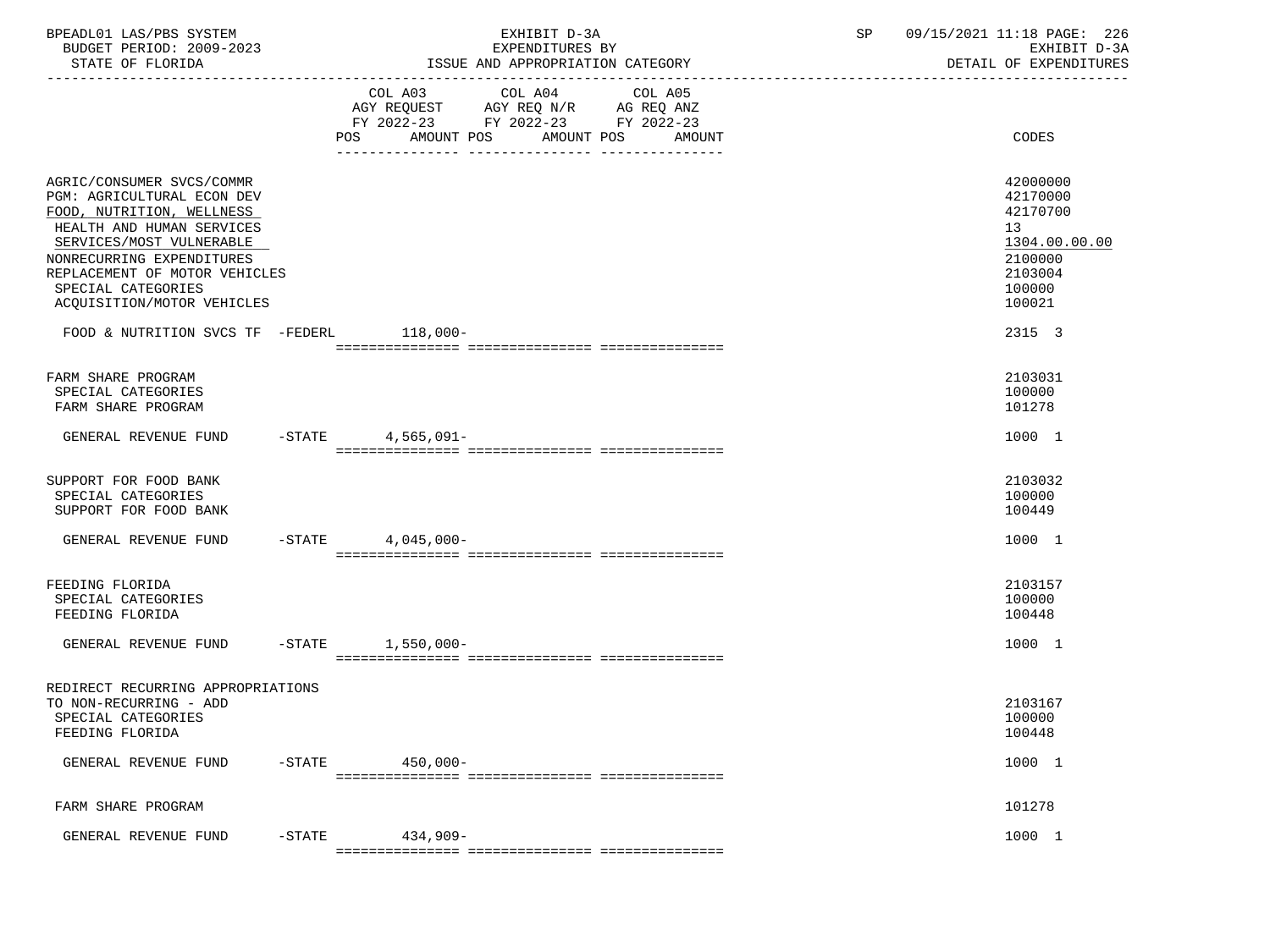| BPEADL01 LAS/PBS SYSTEM<br>BUDGET PERIOD: 2009-2023<br>STATE OF FLORIDA                                                                                                                                                                   | EXHIBIT D-3A<br>EXPENDITURES BY<br>ISSUE AND APPROPRIATION CATEGORY                                                                      | 09/15/2021 11:18 PAGE: 227<br>SP and the set of the set of the set of the set of the set of the set of the set of the set of the set of the s<br>EXHIBIT D-3A<br>DETAIL OF EXPENDITURES |
|-------------------------------------------------------------------------------------------------------------------------------------------------------------------------------------------------------------------------------------------|------------------------------------------------------------------------------------------------------------------------------------------|-----------------------------------------------------------------------------------------------------------------------------------------------------------------------------------------|
|                                                                                                                                                                                                                                           | COL A03 COL A04<br>COL A05<br>AGY REQUEST AGY REQ N/R AG REQ ANZ<br>FY 2022-23 FY 2022-23 FY 2022-23<br>POS AMOUNT POS AMOUNT POS AMOUNT | CODES                                                                                                                                                                                   |
| AGRIC/CONSUMER SVCS/COMMR<br>PGM: AGRICULTURAL ECON DEV<br>FOOD, NUTRITION, WELLNESS<br>HEALTH AND HUMAN SERVICES<br>SERVICES/MOST VULNERABLE<br>NONRECURRING EXPENDITURES<br>REDIRECT RECURRING APPROPRIATIONS<br>TO NON-RECURRING - ADD |                                                                                                                                          | 42000000<br>42170000<br>42170700<br>13<br>1304.00.00.00<br>2100000<br>2103167                                                                                                           |
| TOTAL: REDIRECT RECURRING APPROPRIATIONS<br>TO NON-RECURRING - ADD<br>TOTAL ISSUE                                                                                                                                                         | 884,909-                                                                                                                                 | 2103167                                                                                                                                                                                 |
| VETO FEEDING FLORIDA THROUGH<br>AQUAPONICS (SENATE FORM 1767) (HB<br>4045)<br>SPECIAL CATEGORIES<br>SUPPORT FOR FOOD BANK                                                                                                                 |                                                                                                                                          | 2103168<br>100000<br>100449                                                                                                                                                             |
| GENERAL REVENUE FUND -STATE                                                                                                                                                                                                               | 500,000                                                                                                                                  | 1000 1                                                                                                                                                                                  |
| VETO FRESH STOP MOBILE MARKET<br>(SENATE FORM 1705)<br>SPECIAL CATEGORIES<br>SUPPORT FOR FOOD BANK                                                                                                                                        |                                                                                                                                          | 2103169<br>100000<br>100449                                                                                                                                                             |
| GENERAL REVENUE FUND                                                                                                                                                                                                                      | $-STATE$ 75,000                                                                                                                          | 1000 1                                                                                                                                                                                  |
| VETO GROW IT FORWARD URBAN FARM<br>NETWORK STRATEGIC PLANNING (SENATE<br>FORM 1349) (HB 3199)<br>SPECIAL CATEGORIES<br>SUPPORT FOR FOOD BANK                                                                                              |                                                                                                                                          | 2103170<br>100000<br>100449                                                                                                                                                             |
| $-$ STATE<br>GENERAL REVENUE FUND                                                                                                                                                                                                         | 100,000                                                                                                                                  | 1000 1                                                                                                                                                                                  |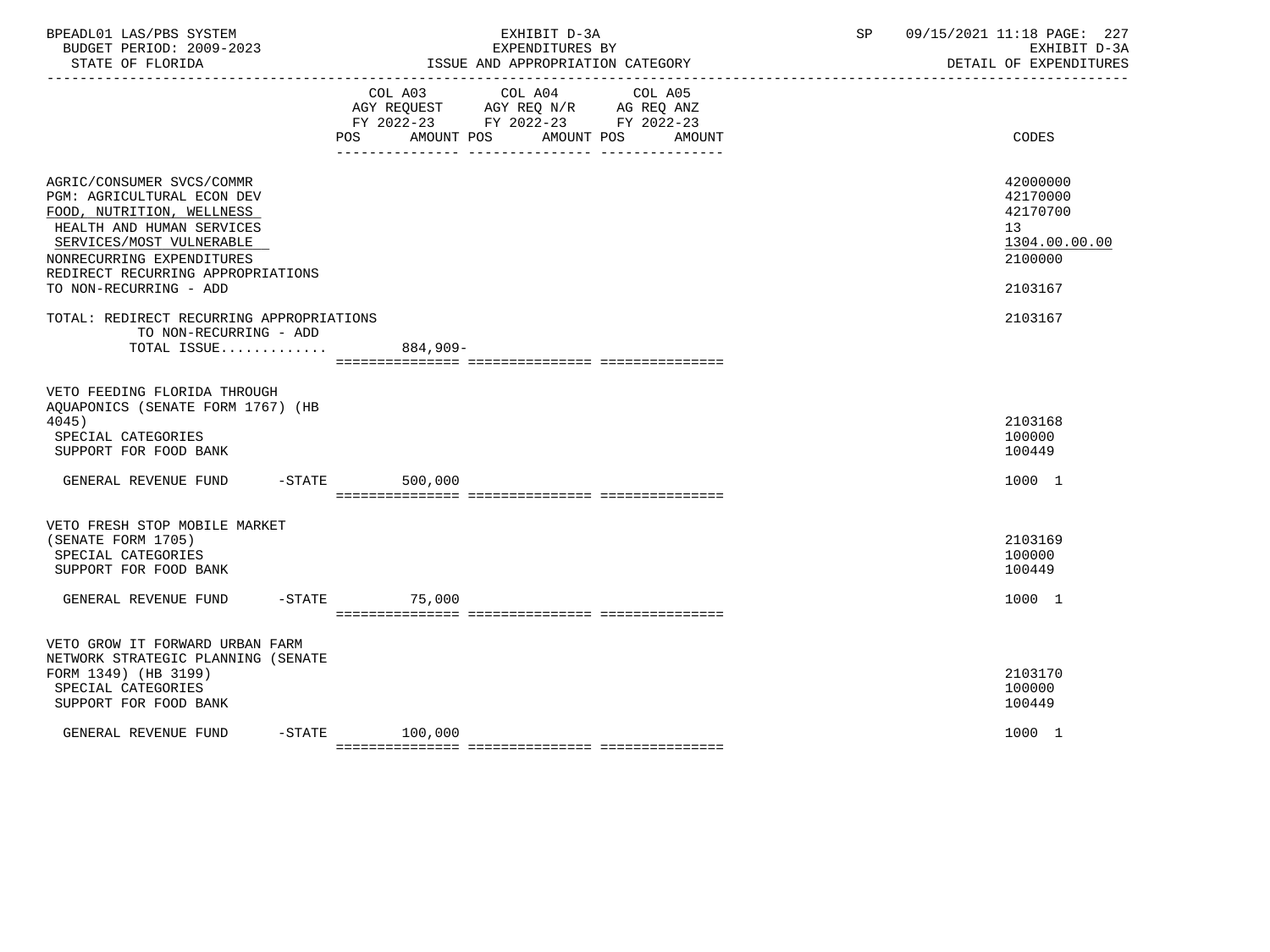| BPEADL01 LAS/PBS SYSTEM<br>BUDGET PERIOD: 2009-2023<br>STATE OF FLORIDA                                                                                                                                                                                                                     | EXHIBIT D-3A<br>EXPENDITURES BY<br>ISSUE AND APPROPRIATION CATEGORY                                                                   | 09/15/2021 11:18 PAGE: 228<br>SP<br>EXHIBIT D-3A<br>DETAIL OF EXPENDITURES                        |
|---------------------------------------------------------------------------------------------------------------------------------------------------------------------------------------------------------------------------------------------------------------------------------------------|---------------------------------------------------------------------------------------------------------------------------------------|---------------------------------------------------------------------------------------------------|
|                                                                                                                                                                                                                                                                                             | COL A03 COL A04 COL A05<br>AGY REQUEST AGY REQ N/R AG REQ ANZ<br>FY 2022-23 FY 2022-23 FY 2022-23<br>POS AMOUNT POS AMOUNT POS AMOUNT | CODES                                                                                             |
| AGRIC/CONSUMER SVCS/COMMR<br>PGM: AGRICULTURAL ECON DEV<br>FOOD, NUTRITION, WELLNESS<br>HEALTH AND HUMAN SERVICES<br>SERVICES/MOST VULNERABLE<br>NONRECURRING EXPENDITURES<br>VETO ST. PETE URBAN YOUTH FARM<br>(SENATE FORM 1341) (HB 3811)<br>SPECIAL CATEGORIES<br>SUPPORT FOR FOOD BANK |                                                                                                                                       | 42000000<br>42170000<br>42170700<br>13<br>1304.00.00.00<br>2100000<br>2103171<br>100000<br>100449 |
| GENERAL REVENUE FUND                                                                                                                                                                                                                                                                        | $-STATE$ 370,000                                                                                                                      | 1000 1                                                                                            |
| VETO UNITED AGAINST POVERTY<br>IMPROVEMENTS TO EXPAND CAPACITY AND<br>OUTREACH (SENATE FORM 1229) (HB<br>3949)<br>SPECIAL CATEGORIES<br>SUPPORT FOR FOOD BANK                                                                                                                               |                                                                                                                                       | 2103172<br>100000<br>100449                                                                       |
| GENERAL REVENUE FUND                                                                                                                                                                                                                                                                        | $-STATE$<br>250,000                                                                                                                   | 1000 1                                                                                            |
| WORKLOAD<br>DIVISION OF FOOD, NUTRITION, AND<br>WELLNESS USDA CHILD NUTRITION<br>PROGRAM SPONSORS GROWTH AND                                                                                                                                                                                |                                                                                                                                       | 3000000                                                                                           |
| EXPANSION SUPPORT<br>SALARY RATE<br>SALARY RATE 307,296                                                                                                                                                                                                                                     |                                                                                                                                       | 3000220<br>000000                                                                                 |
| SALARIES AND BENEFITS                                                                                                                                                                                                                                                                       |                                                                                                                                       | 010000                                                                                            |
| FOOD & NUTRITION SVCS TF -FEDERL                                                                                                                                                                                                                                                            | 6.00<br>483,189                                                                                                                       | 2315 3                                                                                            |
| <b>EXPENSES</b>                                                                                                                                                                                                                                                                             |                                                                                                                                       | 040000                                                                                            |
| FOOD & NUTRITION SVCS TF -FEDERL                                                                                                                                                                                                                                                            | 86,418 29,928                                                                                                                         | 2315 3                                                                                            |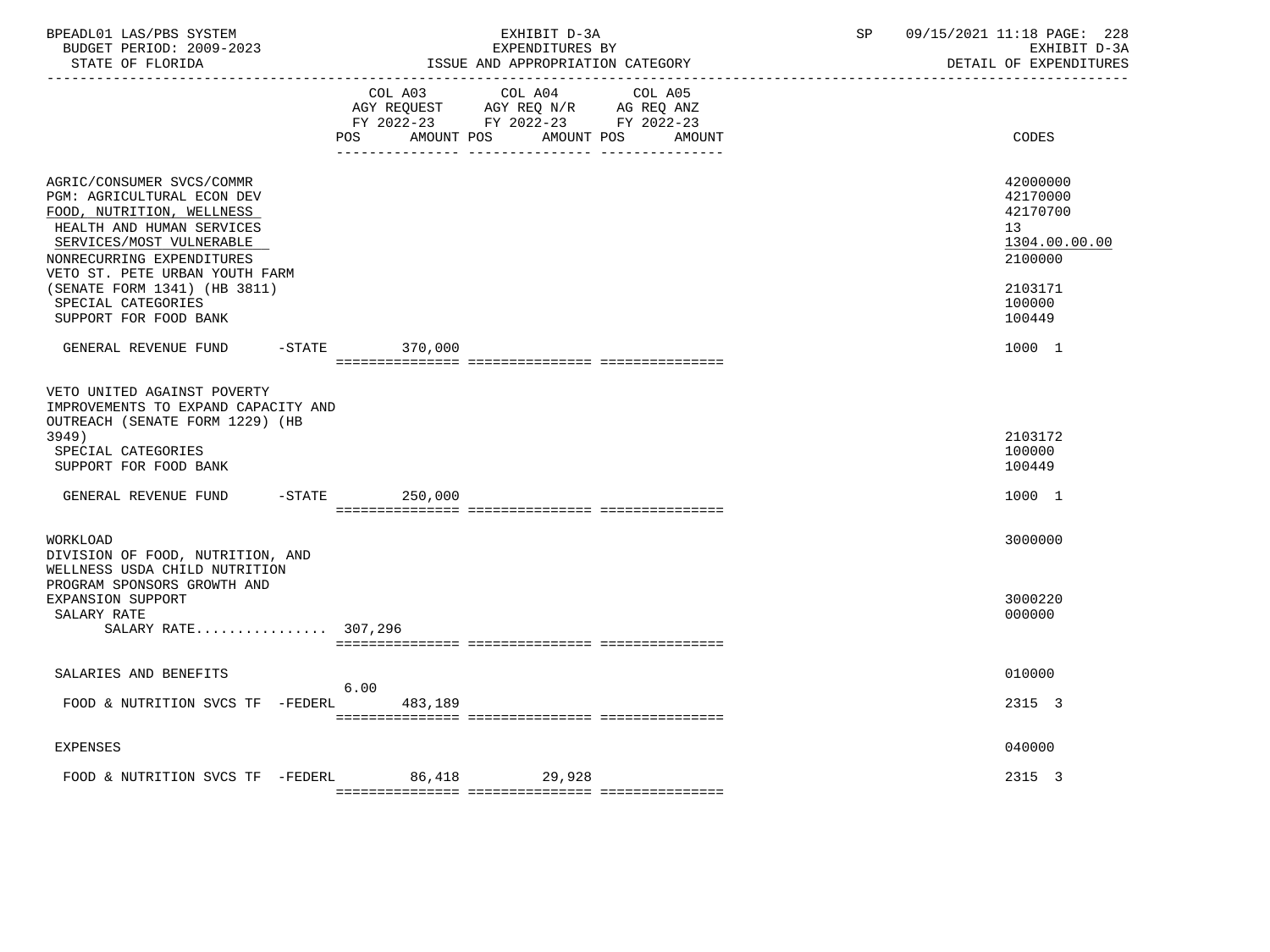| BUDGET PERIOD: 2009-2023<br>EXPENDITURES BY<br>ISSUE AND APPROPRIATION CATEGORY<br>STATE OF FLORIDA<br>COL A03 COL A04 COL A05<br>AGY REQUEST AGY REQ N/R AG REQ ANZ<br>FY 2022-23 FY 2022-23 FY 2022-23<br>AMOUNT POS AMOUNT POS<br>POS<br>AMOUNT<br>AGRIC/CONSUMER SVCS/COMMR<br>PGM: AGRICULTURAL ECON DEV<br>FOOD, NUTRITION, WELLNESS<br>HEALTH AND HUMAN SERVICES<br>SERVICES/MOST VULNERABLE<br>WORKLOAD<br>DIVISION OF FOOD, NUTRITION, AND<br>WELLNESS USDA CHILD NUTRITION | 09/15/2021 11:18 PAGE: 229<br>EXHIBIT D-3A                         |
|--------------------------------------------------------------------------------------------------------------------------------------------------------------------------------------------------------------------------------------------------------------------------------------------------------------------------------------------------------------------------------------------------------------------------------------------------------------------------------------|--------------------------------------------------------------------|
|                                                                                                                                                                                                                                                                                                                                                                                                                                                                                      | DETAIL OF EXPENDITURES                                             |
|                                                                                                                                                                                                                                                                                                                                                                                                                                                                                      | <b>CODES</b>                                                       |
|                                                                                                                                                                                                                                                                                                                                                                                                                                                                                      | 42000000<br>42170000<br>42170700<br>13<br>1304.00.00.00<br>3000000 |
| PROGRAM SPONSORS GROWTH AND<br>EXPANSION SUPPORT<br>SPECIAL CATEGORIES<br>TR/DMS/HR SVCS/STW CONTRCT                                                                                                                                                                                                                                                                                                                                                                                 | 3000220<br>100000<br>107040                                        |
| FOOD & NUTRITION SVCS TF $-FEDERL$ 1.830                                                                                                                                                                                                                                                                                                                                                                                                                                             | 2315 3                                                             |
| TOTAL: DIVISION OF FOOD, NUTRITION, AND<br>WELLNESS USDA CHILD NUTRITION<br>PROGRAM SPONSORS GROWTH AND<br><b>EXPANSION SUPPORT</b><br>TOTAL POSITIONS 6.00<br>571,437 29,928<br>TOTAL ISSUE<br>TOTAL SALARY RATE 307,296                                                                                                                                                                                                                                                            | 3000220                                                            |
|                                                                                                                                                                                                                                                                                                                                                                                                                                                                                      |                                                                    |
| AGENCY ISSUE NARRATIVE:<br>2022-2023 BUDGET YEAR NARRATIVE:<br>IT COMPONENT? NO                                                                                                                                                                                                                                                                                                                                                                                                      |                                                                    |
| PRIORITY ISSUE #17                                                                                                                                                                                                                                                                                                                                                                                                                                                                   |                                                                    |
| DESCRIPTION OF ISSUE:<br>This request seeks \$541,509 of recurring and \$29,928 of non-recurring Food and Nutrition Services Trust Fund authority in<br>Salaries and Benefits, Expense, and Special Category for six (6) additional FTEs in the Division of Food, Nutrition and<br>Wellness.<br>ISSUE SUMMARY:                                                                                                                                                                       |                                                                    |

 The Florida Department of Agriculture and Consumer Services (FDACS) has continued to experience significant growth in participation of Child Nutrition Programs under the department's administration. While there has been a 30% increase in the number of Program Sponsors from FY 2014-15 to FY 2019-20 (453 to 589), program growth has outpaced the number of full-time personnel administering the program over the same period. In addition, there has been exceptional growth in the number of sites each Program Sponsor operates (7501 to 9119), which in turn, increases the compliance monitoring requirements of the existing personnel. The resulting increase in workload from 7.3 Sponsors per FTE to the current ratio of 8.3 Sponsors per FTE presents a challenge in maintaining program integrity, optimal efficiency, and excellent customer service. The number of Sponsors is projected to grow by 6% by FY 2022-23, which would further increase the workload ratio to 8.8 Sponsors per FTE. Returning to a base year Sponsor-to-FTE ratio of 8.3 percent or less is vital to the continued effectiveness in administering the Child Nutrition Programs. In addition, the department has experienced exceptional expansion of The Emergency Food Assistance Program through additional federal support as well as transitioning from a nine (9) region distribution and allocation methodology to a twenty (20) region distribution and allocation methodology -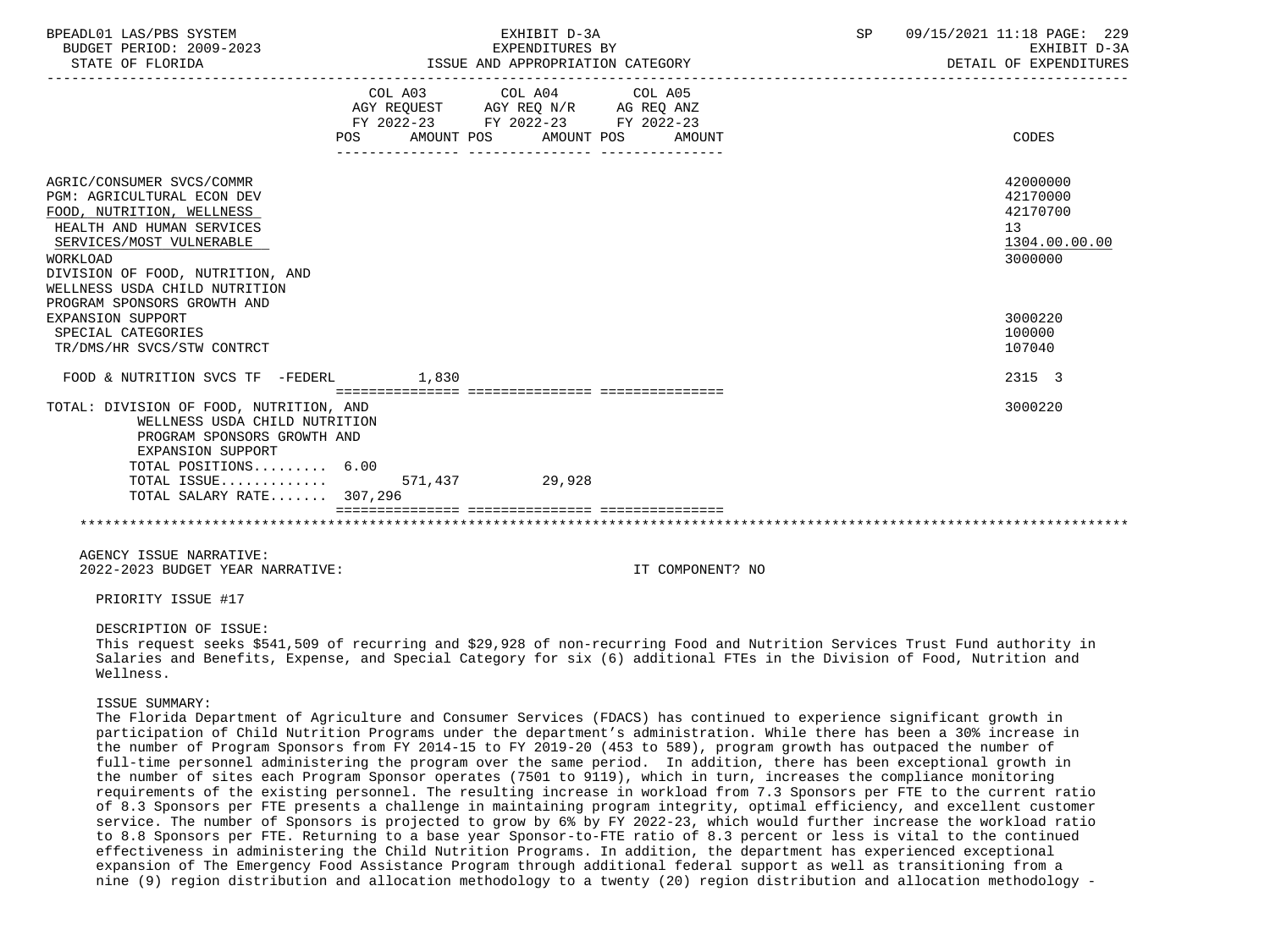| BPEADL01 LAS/PBS SYSTEM<br>BUDGET PERIOD: 2009-2023<br>STATE OF FLORIDA                                                                                                                              | EXHIBIT D-3A<br>EXPENDITURES BY<br>ISSUE AND APPROPRIATION CATEGORY                                                                      | 09/15/2021 11:18 PAGE: 230<br><b>SP</b><br>EXHIBIT D-3A<br>DETAIL OF EXPENDITURES |
|------------------------------------------------------------------------------------------------------------------------------------------------------------------------------------------------------|------------------------------------------------------------------------------------------------------------------------------------------|-----------------------------------------------------------------------------------|
|                                                                                                                                                                                                      | COL A03 COL A04 COL A05<br>AGY REQUEST AGY REQ N/R AG REQ ANZ<br>FY 2022-23 FY 2022-23 FY 2022-23<br>POS<br>AMOUNT POS AMOUNT POS AMOUNT | CODES                                                                             |
| AGRIC/CONSUMER SVCS/COMMR<br><b>PGM: AGRICULTURAL ECON DEV</b><br>FOOD, NUTRITION, WELLNESS<br>HEALTH AND HUMAN SERVICES<br>SERVICES/MOST VULNERABLE<br>WORKLOAD<br>DIVISION OF FOOD, NUTRITION, AND |                                                                                                                                          | 42000000<br>42170000<br>42170700<br>13 <sup>°</sup><br>1304.00.00.00<br>3000000   |
| WELLNESS USDA CHILD NUTRITION<br>PROGRAM SPONSORS GROWTH AND<br><b>EXPANSION SUPPORT</b>                                                                                                             |                                                                                                                                          | 3000220                                                                           |

 creating the need for two (2) additional full-time positions. Transitioning to a twenty (20) region allocation and distribution will require additional compliance monitoring as there will be more TEFAP subrecipients and will also include additional training, guidance and technical assistance from division staff on the ordering, receipting, warehousing and distribution of TEFAP food for additional subrecipients. The USDA allocation of State Administrative Expense funds to this Trust Fund have increased by 29.4 percent (\$3,096,843) since FY 2014-15, which will minimize the fiscal impact of this issue if budget authority is granted. FDACS will need to stay competitive in salaries. For this reason, we are asking for 10% above base to provide promotional opportunities, to be competitive with other States and Agencies operating similar programs and to remain competitive with private industry. We have sufficient space for these positions.

# ADVERSE IMPACT IF NOT FUNDED:

 Understaffing and work overload results in decreased productivity, low morale, turnover, and lower quality of service to Program Sponsors, department personnel, and external stakeholders, as well as increased potential for inefficiency, ineffectiveness, and compromised program integrity, which may result in non-compliance with Federal regulations. To ensure the highest level of productivity, service, and program compliance, additional FTEs are needed.

| Number of Child Nutrition Program Sponsors (Base Year 2014-15)<br>Base Year FNW Staff | 453 Sponsors<br>62.0 FTE                  |
|---------------------------------------------------------------------------------------|-------------------------------------------|
| Base Year Number of Sponsors per FTE                                                  | 7.3(453/62)                               |
| Number of Child Nutrition Program Sponsors (Current FY 2019-20)                       | 589 Sponsors                              |
| Current FNW Staff Level                                                               | 71.0 FTE                                  |
| Current Number of Sponsors per FTE                                                    | 8.3(589/71)                               |
| Number of Child Nutrition Program Sponsors (FY 2022-23)                               | 624.0 Sponsors (projected growth rate 6%) |
| Current FNW Staff Level                                                               | 71.0 FTE                                  |
| Number of sponsors per FTE                                                            | 8.8(624/71.0)                             |
| Number of FTEs required for Sponsor/FTE ratio <8.3                                    | 75.0 FTE (624/8.3)                        |
| Less: Current FNW Staff Level                                                         | 71.0 FTE                                  |
| Additional Staff Required                                                             | 4.0 FTE                                   |
| Number of FTEs required for TEFAP                                                     | $2.0$ FTE                                 |
| Additional Staff Required                                                             | $6.0$ FTE                                 |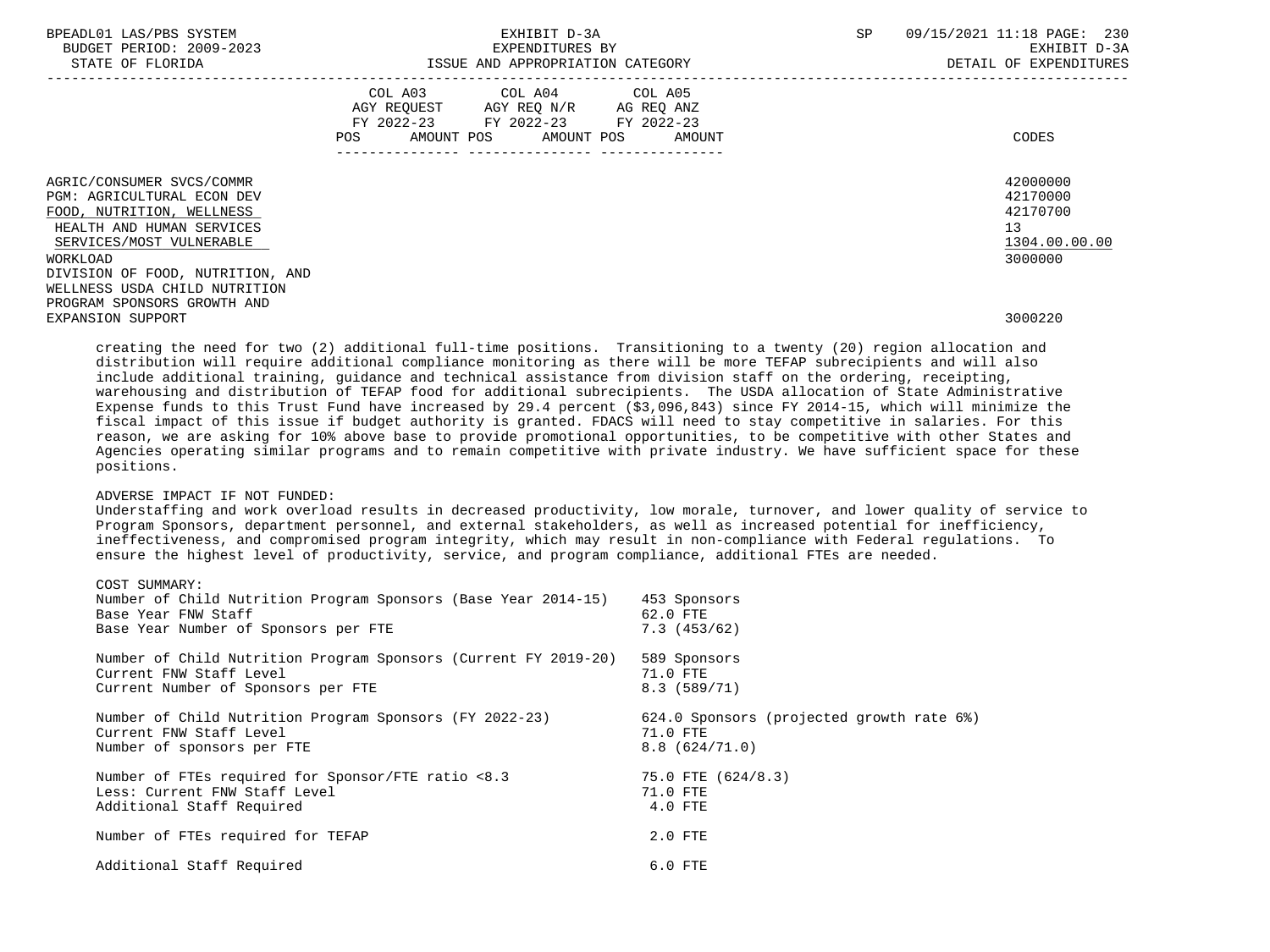| BPEADL01 LAS/PBS SYSTEM<br>BUDGET PERIOD: 2009-2023<br>STATE OF FLORIDA                                                                                                                       | ISSUE AND APPROPRIATION CATEGORY |                                                               | SP 09/15/2021 11:18 PAGE: 231<br>EXHIBIT D-3A<br>DETAIL OF EXPENDITURES |                                                                   |                                              |                                                                    |
|-----------------------------------------------------------------------------------------------------------------------------------------------------------------------------------------------|----------------------------------|---------------------------------------------------------------|-------------------------------------------------------------------------|-------------------------------------------------------------------|----------------------------------------------|--------------------------------------------------------------------|
|                                                                                                                                                                                               |                                  |                                                               |                                                                         |                                                                   |                                              |                                                                    |
|                                                                                                                                                                                               |                                  | COL A03 COL A04 COL A05<br>AGY REQUEST AGY REQ N/R AG REQ ANZ |                                                                         |                                                                   |                                              |                                                                    |
|                                                                                                                                                                                               |                                  | FY 2022-23 FY 2022-23 FY 2022-23                              |                                                                         |                                                                   |                                              |                                                                    |
|                                                                                                                                                                                               |                                  | POS AMOUNT POS AMOUNT POS AMOUNT                              |                                                                         |                                                                   |                                              | CODES                                                              |
| AGRIC/CONSUMER SVCS/COMMR<br>PGM: AGRICULTURAL ECON DEV<br>FOOD, NUTRITION, WELLNESS<br>HEALTH AND HUMAN SERVICES<br>SERVICES/MOST VULNERABLE<br>WORKLOAD<br>DIVISION OF FOOD, NUTRITION, AND |                                  |                                                               |                                                                         |                                                                   |                                              | 42000000<br>42170000<br>42170700<br>13<br>1304.00.00.00<br>3000000 |
| WELLNESS USDA CHILD NUTRITION<br>PROGRAM SPONSORS GROWTH AND<br><b>EXPANSION SUPPORT</b>                                                                                                      |                                  |                                                               |                                                                         |                                                                   |                                              | 3000220                                                            |
| EXPENSES (040000):                                                                                                                                                                            |                                  |                                                               |                                                                         |                                                                   |                                              |                                                                    |
|                                                                                                                                                                                               |                                  |                                                               | ________________                                                        |                                                                   |                                              |                                                                    |
| QUANTITY DESCRIPTION                                                                                                                                                                          |                                  |                                                               | CALCULATIONS<br>________________                                        |                                                                   | AMOUNT NEEDED<br>FY 2022-23<br>------------- |                                                                    |
| 6 Professional Expenses                                                                                                                                                                       |                                  |                                                               |                                                                         | $6 \times $9,415$ Recurring<br>6 X \$4,988 Non-recurring \$29,928 | \$56,490                                     |                                                                    |
| HUMAN RESOURCES (107040):<br>---------------------------                                                                                                                                      |                                  |                                                               |                                                                         |                                                                   |                                              |                                                                    |
| QUANTITY DESCRIPTION                                                                                                                                                                          |                                  |                                                               | ---------------<br>CALCULATIONS<br>---------------                      |                                                                   | AMOUNT NEEDED<br>FY 2022-23                  |                                                                    |
| 6 Trofessional Human Resources 6 x \$305.05 Recurring \$1,831                                                                                                                                 |                                  |                                                               |                                                                         |                                                                   | -------------                                |                                                                    |
| POSITION DETAIL OF SALARIES AND BENEFITS:                                                                                                                                                     |                                  |                                                               |                                                                         |                                                                   |                                              |                                                                    |
|                                                                                                                                                                                               |                                  |                                                               |                                                                         | FTE BASE RATE ADDITIVES BENEFITS                                  |                                              | LAPSE LAPSED SALARIES<br>SUBTOTAL % AND BENEFITS                   |
| A03 - AGY REOUEST FY 2022-23                                                                                                                                                                  |                                  |                                                               |                                                                         |                                                                   |                                              |                                                                    |
| NEW POSITIONS<br>2225 GOVERNMENT ANALYST II<br>N1601 001                                                                                                                                      | 6.00                             | 307,296                                                       |                                                                         | 175,893                                                           | 483,189 0.00                                 | 483,189                                                            |
| TOTALS FOR ISSUE BY FUND<br>2315 FOOD & NUTRITION SVCS TF                                                                                                                                     |                                  |                                                               |                                                                         |                                                                   |                                              | 483,189                                                            |
|                                                                                                                                                                                               |                                  | 6.00 307,296                                                  |                                                                         |                                                                   | 175,893 483,189                              | 483,189                                                            |
|                                                                                                                                                                                               |                                  |                                                               |                                                                         |                                                                   |                                              | ==============                                                     |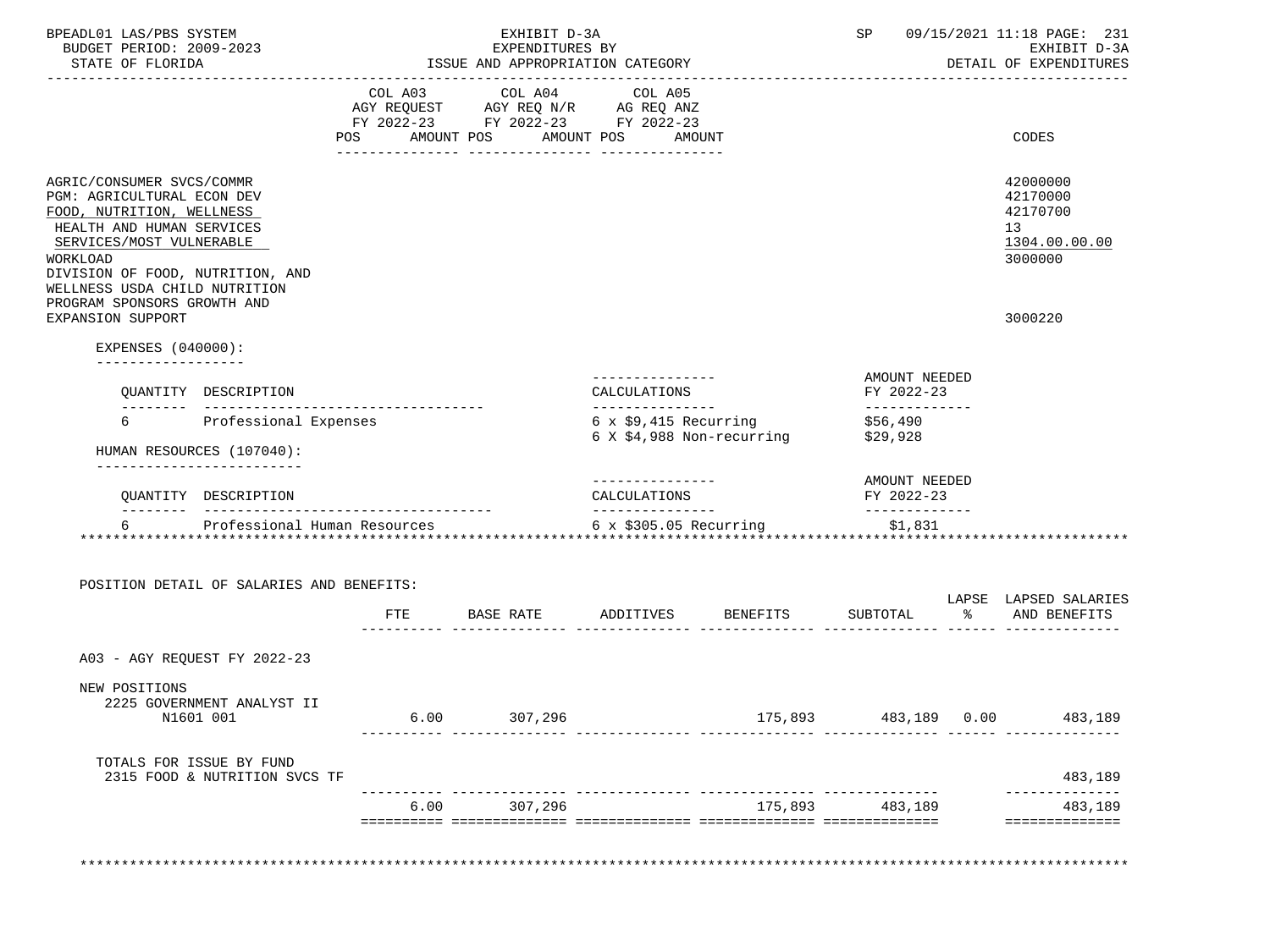| BPEADL01 LAS/PBS SYSTEM<br>BUDGET PERIOD: 2009-2023<br>STATE OF FLORIDA                                                                                                                                                                    |           |                                                                                                      | EXHIBIT D-3A<br>EXPENDITURES BY<br>ISSUE AND APPROPRIATION CATEGORY | <b>SP</b>            | 09/15/2021 11:18 PAGE: 232<br>EXHIBIT D-3A<br>DETAIL OF EXPENDITURES |                                                                                                   |
|--------------------------------------------------------------------------------------------------------------------------------------------------------------------------------------------------------------------------------------------|-----------|------------------------------------------------------------------------------------------------------|---------------------------------------------------------------------|----------------------|----------------------------------------------------------------------|---------------------------------------------------------------------------------------------------|
|                                                                                                                                                                                                                                            | POS       | COL A03 COL A04 COL A05<br>AGY REQUEST AGY REQ N/R<br>FY 2022-23 FY 2022-23 FY 2022-23<br>AMOUNT POS | AMOUNT POS<br>---- ---------------                                  | AG REQ ANZ<br>AMOUNT |                                                                      | CODES                                                                                             |
| AGRIC/CONSUMER SVCS/COMMR<br>PGM: AGRICULTURAL ECON DEV<br>FOOD, NUTRITION, WELLNESS<br>HEALTH AND HUMAN SERVICES<br>SERVICES/MOST VULNERABLE<br>SPECIAL PROGRAM FUNDING<br>FARM SHARE PROGRAM<br>SPECIAL CATEGORIES<br>FARM SHARE PROGRAM |           |                                                                                                      |                                                                     |                      |                                                                      | 42000000<br>42170000<br>42170700<br>13<br>1304.00.00.00<br>4900000<br>4900730<br>100000<br>101278 |
| GENERAL REVENUE FUND                                                                                                                                                                                                                       | $-$ STATE | $1,000,000$ $1,000,000$                                                                              |                                                                     |                      |                                                                      | 1000 1                                                                                            |
|                                                                                                                                                                                                                                            |           |                                                                                                      |                                                                     |                      |                                                                      |                                                                                                   |

 AGENCY ISSUE NARRATIVE: 2022-2023 BUDGET YEAR NARRATIVE: IT COMPONENT? NO

PRIORITY ISSUE #48

DESCRIPTION OF ISSUE:

 Farm Share, Inc., a private food recovery organization head quartered in Miami-Dade County, is seeking \$1,000,000 of non-recurring General Revenue funding in the Farm Share Program Special Category. The funds will be utilized for storage, transportation and other related costs associated with the recovery and distribution of fresh produce, refrigerated, frozen and dry goods to needy people throughout the state directly or through sub-distributors.

ISSUE SUMMARY:

 Since it began in 1991, more than 750 million pounds of food has been recovered and delivered to Florida's hungry free of charge by Farm Share, Inc.

ADVERSE IMPACT IF NOT FUNDED:

 Farm Share provides fresh, nutritious, Florida-grown fruit and vegetables to Florida's needy in all 67 counties. The food is distributed to food banks and other feeding organizations at no cost to the agencies or recipients. State funding helps make that possible. Without this assistance, Florida's most needy residents will lose a significant source of food assistance.

COST SUMMARY:

 By providing this funding, Farm Share will be able to recover and deliver produce to a larger number of needy people throughout the state. \*\*\*\*\*\*\*\*\*\*\*\*\*\*\*\*\*\*\*\*\*\*\*\*\*\*\*\*\*\*\*\*\*\*\*\*\*\*\*\*\*\*\*\*\*\*\*\*\*\*\*\*\*\*\*\*\*\*\*\*\*\*\*\*\*\*\*\*\*\*\*\*\*\*\*\*\*\*\*\*\*\*\*\*\*\*\*\*\*\*\*\*\*\*\*\*\*\*\*\*\*\*\*\*\*\*\*\*\*\*\*\*\*\*\*\*\*\*\*\*\*\*\*\*\*\*\*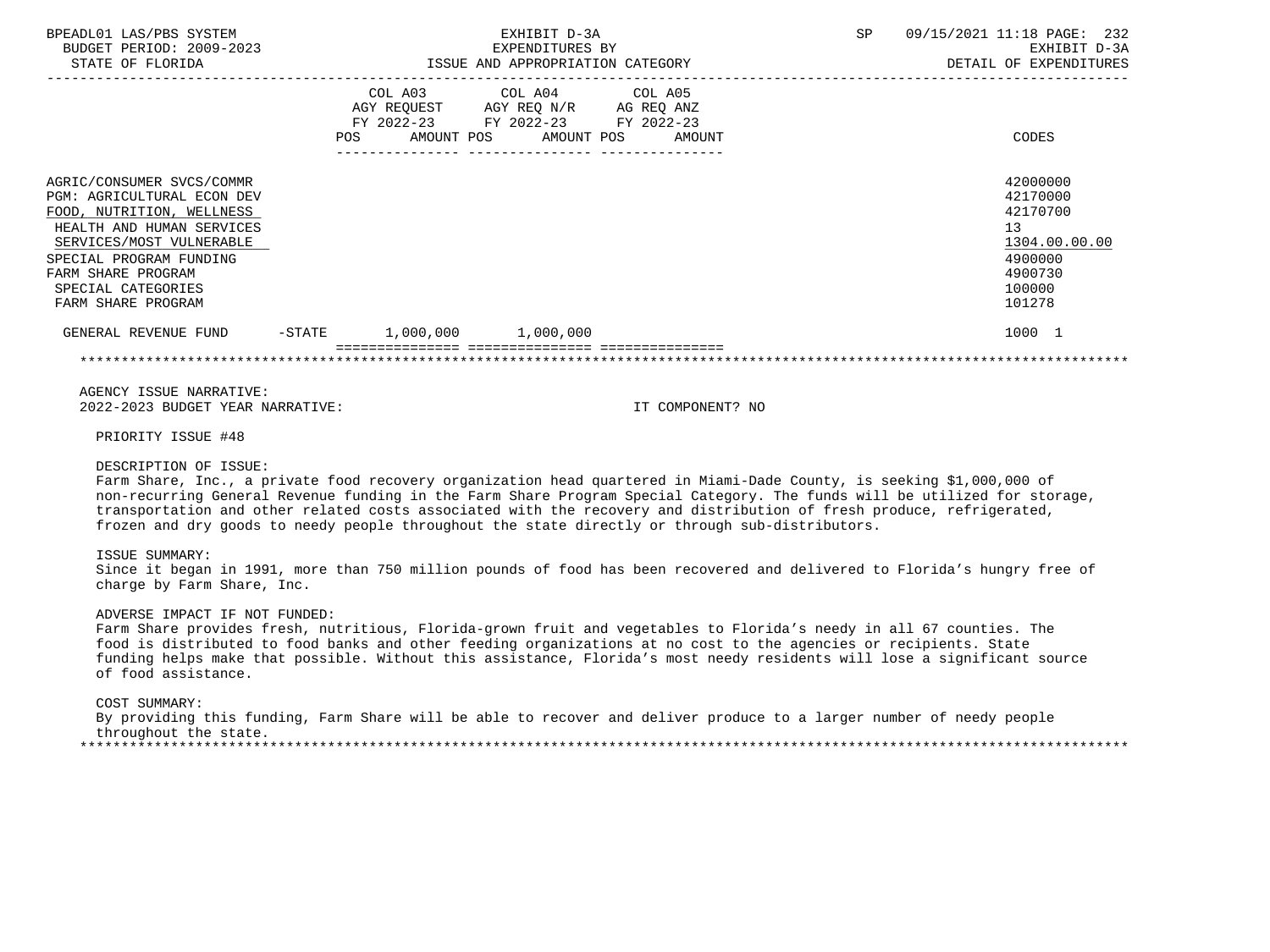| BPEADL01 LAS/PBS SYSTEM<br>BUDGET PERIOD: 2009-2023<br>STATE OF FLORIDA                                                                                                                                                              |           | EXHIBIT D-3A<br>EXPENDITURES BY<br>ISSUE AND APPROPRIATION CATEGORY |                                                                                                       |                      |  | 09/15/2021 11:18 PAGE: 233<br>EXHIBIT D-3A<br>DETAIL OF EXPENDITURES                              |
|--------------------------------------------------------------------------------------------------------------------------------------------------------------------------------------------------------------------------------------|-----------|---------------------------------------------------------------------|-------------------------------------------------------------------------------------------------------|----------------------|--|---------------------------------------------------------------------------------------------------|
|                                                                                                                                                                                                                                      | POS       | AGY REQUEST AGY REQ N/R                                             | COL A03 COL A04 COL A05<br>FY 2022-23 FY 2022-23 FY 2022-23<br>AMOUNT POS AMOUNT POS<br>------------- | AG REQ ANZ<br>AMOUNT |  | CODES                                                                                             |
| AGRIC/CONSUMER SVCS/COMMR<br>PGM: AGRICULTURAL ECON DEV<br>FOOD, NUTRITION, WELLNESS<br>HEALTH AND HUMAN SERVICES<br>SERVICES/MOST VULNERABLE<br>SPECIAL PROGRAM FUNDING<br>FEEDING FLORIDA<br>SPECIAL CATEGORIES<br>FEEDING FLORIDA |           |                                                                     |                                                                                                       |                      |  | 42000000<br>42170000<br>42170700<br>13<br>1304.00.00.00<br>4900000<br>4904045<br>100000<br>100448 |
| GENERAL REVENUE FUND                                                                                                                                                                                                                 | $-$ STATE |                                                                     | $1,000,000$ $1,000,000$                                                                               |                      |  | 1000 1                                                                                            |
|                                                                                                                                                                                                                                      |           |                                                                     |                                                                                                       |                      |  |                                                                                                   |

 AGENCY ISSUE NARRATIVE: 2022-2023 BUDGET YEAR NARRATIVE: IT COMPONENT? NO

PRIORITY ISSUE #47

## DESCRIPTION OF ISSUE:

 The Florida Association of Food Banks (FAFB), also known as Feeding Florida (FF), is seeking \$1,000,000 of non-recurring General Revenue funding in the Support for Food Bank Special Category to help defray the costs associated with administration, sourcing, and transporting food to Floridians in need. There are no department FTEs associated with this program. The Florida Association of Food Banks and nearly 3,300 community-based non-profit partners annually distribute more than 100 million pounds of food to citizens in need.

## ISSUE SUMMARY:

 FAFB/FF and its members are partners of Feeding America, the nation's largest hunger relief organization. FAFB/FF's 14 regional food banks serve all 67 Florida counties. Funds will be used to cover the costs associated with the acquisition, storage, and distribution of food and grocery products to needy people throughout the state. FAFB/FF launched Farmers Feeding Florida, a collaborative partnership with the Florida agriculture industry that is designed to increase donations of surplus but unmarketable fresh produce to people in need.

## ADVERSE IMPACT IF NOT FUNDED:

 State funding is critical to continue expansion of these programs, bringing more food to Florida, adding new stores and produce companies to food sources and increasing mobile pantries, thereby increasing the amount of food available to needy Floridians.

## COST SUMMARY:

 FAFB/FF receives private sources of funding, however, as the number of Floridians in need increases, so do the costs related to developing new sources of food. Food banks have traditionally distributed shelf-stable food (boxed and canned items) donated from manufacturers. FAFB/FF members receive food from industry donors across the nation, paying only for the transportation costs to get the food to their community. The geography of Florida, however, causes shipping costs to be much higher than in other parts of the country. State funding will help FAFB/FF members to offset the costs of commercial transportation for out-of-state donations. \*\*\*\*\*\*\*\*\*\*\*\*\*\*\*\*\*\*\*\*\*\*\*\*\*\*\*\*\*\*\*\*\*\*\*\*\*\*\*\*\*\*\*\*\*\*\*\*\*\*\*\*\*\*\*\*\*\*\*\*\*\*\*\*\*\*\*\*\*\*\*\*\*\*\*\*\*\*\*\*\*\*\*\*\*\*\*\*\*\*\*\*\*\*\*\*\*\*\*\*\*\*\*\*\*\*\*\*\*\*\*\*\*\*\*\*\*\*\*\*\*\*\*\*\*\*\*